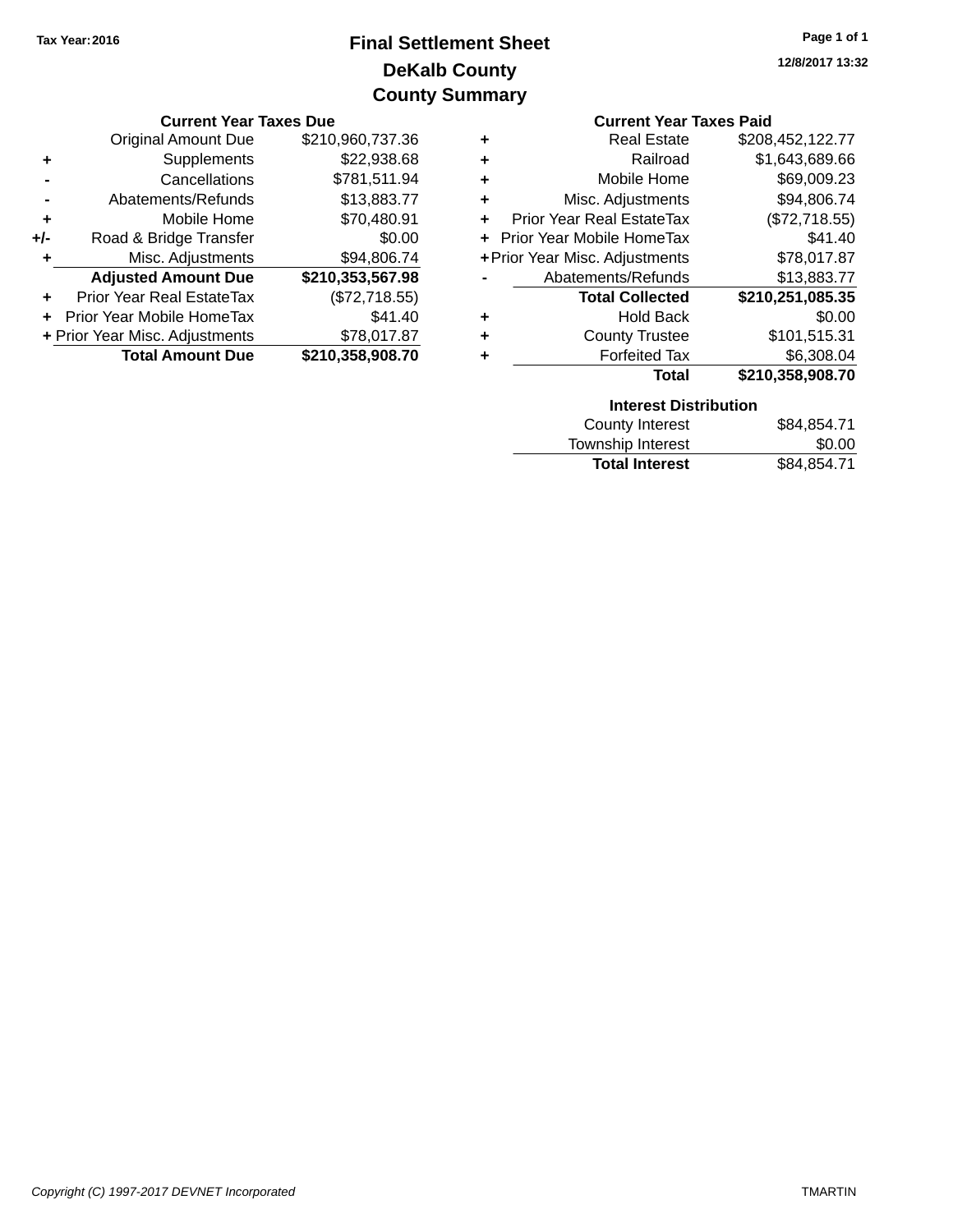# **Final Settlement Sheet Tax Year: 2016 Page 1 of 3 DeKalb County 001 - COUNTY**

#### **Current Year Taxes Due**

|     | <b>Original Amount Due</b>     | \$21,247,743.73 |
|-----|--------------------------------|-----------------|
| ٠   | Supplements                    | \$1,305.20      |
|     | Cancellations                  | \$74,827.17     |
|     | Abatements/Refunds             | \$477.44        |
| ٠   | Mobile Home                    | \$6,997.05      |
| +/- | Road & Bridge Transfer         | \$0.00          |
| ٠   | Misc. Adjustments              | \$9,314.53      |
|     | <b>Adjusted Amount Due</b>     | \$21,190,055.90 |
|     | Prior Year Real EstateTax      | (\$6,808.76)    |
|     | Prior Year Mobile Home Tax     | \$4.50          |
|     | + Prior Year Misc. Adjustments | \$6,841.75      |
|     | <b>Total Amount Due</b>        | \$21,190,093.39 |

#### **Current Year Taxes Paid**

| ٠ | <b>Real Estate</b>             | \$20,977,860.22 |
|---|--------------------------------|-----------------|
| ٠ | Railroad                       | \$185,936.62    |
| ٠ | Mobile Home                    | \$6,842.30      |
| ٠ | Misc. Adjustments              | \$9,314.53      |
| ٠ | <b>Prior Year Real Estate</b>  | (\$6,808.76)    |
| ٠ | Prior Year Mobile Home         | \$4.50          |
|   | + Prior Year Misc. Adjustments | \$6,841.75      |
|   | Abatements/Refunds             | \$477.44        |
|   | <b>Total Collected</b>         | \$21,179,513.72 |
| ٠ | <b>Hold Back</b>               | \$0.00          |
| ٠ | <b>County Trustee</b>          | \$9,998.13      |
| ٠ | <b>Forfeited Tax</b>           | \$581.54        |
|   | Total                          | \$21,190,093.39 |
|   | <b>Interest Distribution</b>   |                 |

| \$8,580.90 |
|------------|
| \$0.00     |
| \$8,580.90 |
|            |

### **Distribution Summary**

| <b>Tax Distribution Date</b>         | Amount          |
|--------------------------------------|-----------------|
| 05/26/2017                           | \$1,843,631.84  |
| 06/23/2017                           | \$9,519,969.25  |
| 07/21/2017                           | \$184,403.63    |
| 08/18/2017                           | \$656,725.20    |
| 09/15/2017                           | \$8,257,625.49  |
| 12/15/2017                           | \$717,158.31    |
| <b>Totals: 6 Distributions</b>       | \$21,179,513.72 |
| <b>Interest Distribution Date</b>    | Amount          |
| 12/08/2017                           | \$8,580.90      |
| <b>Totals: 1 Distributions</b>       | \$8,580.90      |
| <b>Grand Totals: 7 Distributions</b> | \$21,188,094.62 |

### **Fund Summary**

| <b>Fund</b>                    | <b>Amount Collected</b> | <b>Previously</b><br><b>Distributed</b> | <b>Current</b><br><b>Distribution</b> | Amount<br>Available | <b>Interest</b> | PY Over<br><b>Distrib</b> |
|--------------------------------|-------------------------|-----------------------------------------|---------------------------------------|---------------------|-----------------|---------------------------|
| 001 - CORPORATE                | \$13,141,655.26         | \$12,696,666.39                         | \$444,988.87                          | \$0.00              | \$5,324.37      | \$0.00                    |
| 003 - BONDS AND INTEREST       | \$0.00                  | \$0.00                                  | \$0.00                                | \$0.00              | \$0.00          | \$0.00                    |
| $005 - I. M. R. F.$            | \$99,691.98             | \$96,316.33                             | \$3,375.65                            | \$0.00              | \$40.39         | \$0.00                    |
| 006 - COUNTY HIGHWAY           | \$1,662,083.53          | \$1,605,803.80                          | \$56,279.73                           | \$0.00              | \$673.39        | \$0.00                    |
| 008 - BRIDGE CONST W/COUNTY    | \$830,957.06            | \$802,820.09                            | \$28,136.97                           | \$0.00              | \$336.66        | \$0.00                    |
| 018 - MENTAL HEALTH SERVICES   | \$2,450,427.37          | \$2,367,453.59                          | \$82,973.78                           | \$0.00              | \$992.79        | \$0.00                    |
| 021 - FEDERAL AID MATCHING     | \$830,957.06            | \$802,820.09                            | \$28,136.97                           | \$0.00              | \$336.66        | \$0.00                    |
| 022 - COUNTY HEALTH DEPT       | \$383,603.35            | \$370,614.16                            | \$12,989.19                           | \$0.00              | \$155.42        | \$0.00                    |
| 035 - TORT/LIABILITY INSURANCE | \$595,038.43            | \$574,889.85                            | \$20,148.58                           | \$0.00              | \$241.08        | \$0.00                    |
| 047 - SOCIAL SECURITY          | \$99.691.98             | \$96,316.33                             | \$3,375.65                            | \$0.00              | \$40.39         | \$0.00                    |
| 055 - VETERANS ASSISTANCE      | \$499,243.48            | \$482,338.62                            | \$16,904.86                           | \$0.00              | \$202.27        | \$0.00                    |
| 105 - PUBLIC BLDG COMM LEASE   | \$173,650.83            | \$167,770.84                            | \$5,879.99                            | \$0.00              | \$70.35         | \$0.00                    |
| 142 - SR CITIZEN SOCIAL SERV   | \$412,513.39            | \$398,545.32                            | \$13,968.07                           | \$0.00              | \$167.13        | \$0.00                    |
| <b>Totals</b>                  | \$21,179,513.72         | \$20,462,355.41                         | \$717,158.31                          | \$0.00              | \$8,580.90      | \$0.00                    |

|  | <b>Account Type</b>                                           |                                          | <b>Amount Adjustment Description</b>               |
|--|---------------------------------------------------------------|------------------------------------------|----------------------------------------------------|
|  |                                                               |                                          | \$23.49 OBERHELMAN REDEMPTION 09-25-451-001 by TBA |
|  |                                                               |                                          | \$40.35 OBERHELMAN REDEMPTION 09-25-478-001 by TBA |
|  | Year Source<br>2015 RE - Real Estate<br>2015 RE - Real Estate | Back Tax Collected<br>Back Tax Collected |                                                    |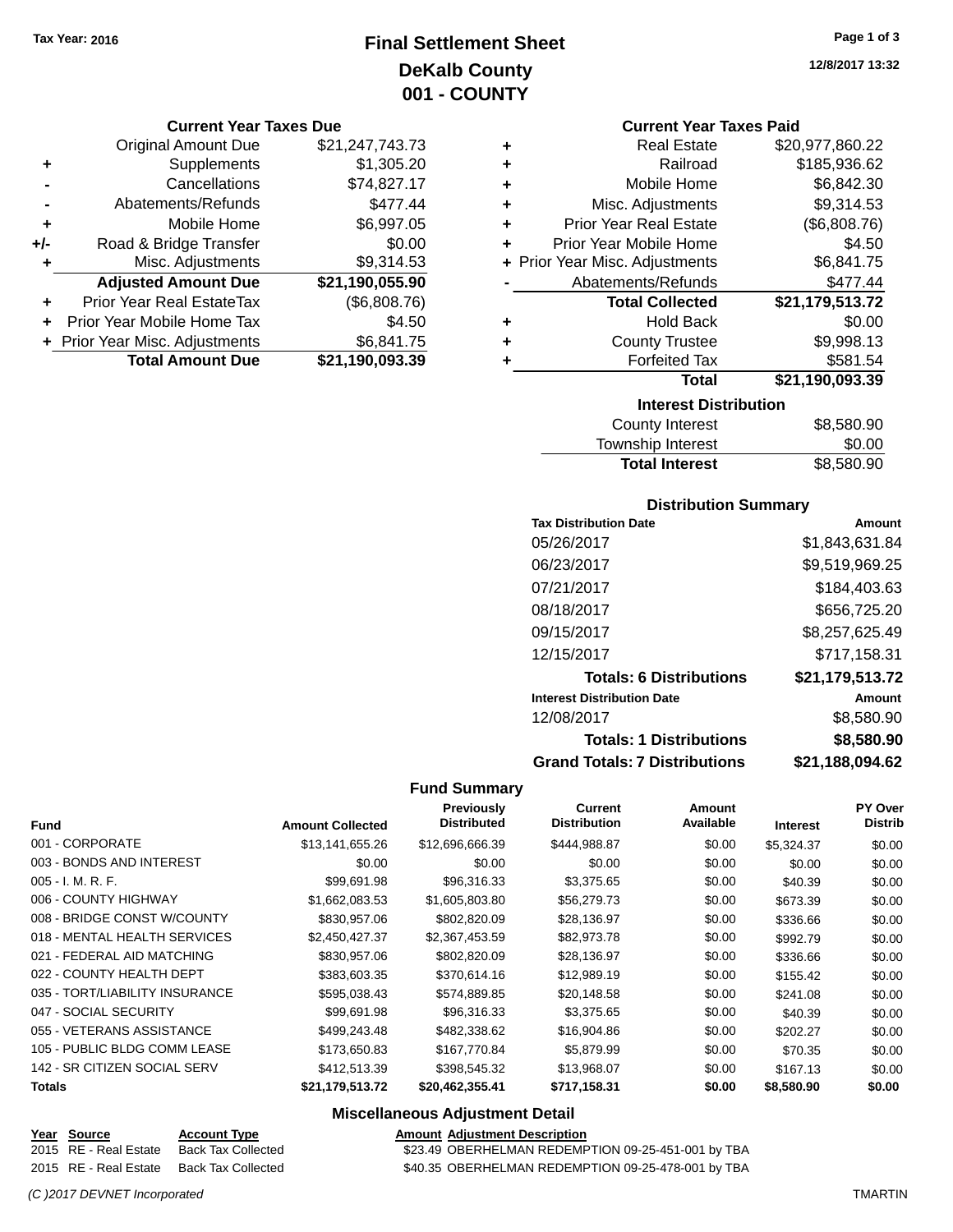# **Final Settlement Sheet Tax Year: 2016 Page 2 of 3 DeKalb County**

| <u>Year Source</u>                             | <b>Account Type</b>                                    | <b>Amount Adjustment Description</b> |
|------------------------------------------------|--------------------------------------------------------|--------------------------------------|
| 2015 RE - Real Estate                          | <b>Back Tax Collected</b>                              | \$139.12 MOONEY REDEMPTION           |
| 2016 MH - Mobile Home Back Tax Collected       |                                                        | \$7.94 LEANNAH REDEMPTION            |
| 2016 MH - Mobile Home Back Tax Collected       |                                                        | \$8.63 DAVISON REDEMPTION            |
| 2016 MH - Mobile Home Back Tax Collected       |                                                        | \$19.76 HEIDE REDEMPTION 08          |
| 2016 MH - Mobile Home Back Tax Collected       |                                                        | \$6.26 ELLIOTT REDEMPTION            |
| 2016 MH - Mobile Home Back Tax Collected       |                                                        | \$5.93 WHITE REDEMPTION 08           |
| 2015 RE - Real Estate                          | <b>Back Tax Collected</b>                              | \$39.66 CAPES REDEMPTION 0           |
| 2015 RE - Real Estate                          | <b>Back Tax Collected</b>                              | \$359.82 1827 LINCOLN HWY CO         |
| 2015 RE - Real Estate                          | <b>Back Tax Collected</b>                              | \$146.11 AVILA REDEMPTION 15-        |
| 2015 RE - Real Estate                          | <b>Back Tax Collected</b>                              | \$119.94 RIVERMIST REDEMPTIO         |
| 2015 RE - Real Estate                          | <b>Back Tax Collected</b>                              | \$119.94 RIVERMIST REDEMPTIO         |
| 2015 RE - Real Estate                          | <b>Back Tax Collected</b>                              | \$119.94 RIVERMIST REDEMPTIO         |
| 2015 RE - Real Estate                          | <b>Back Tax Collected</b>                              | \$119.94 RIVERMIST REDEMPTIO         |
| 2015 RE - Real Estate                          | <b>Back Tax Collected</b>                              | \$119.94 RIVERMIST REDEMPTIO         |
| 2015 RE - Real Estate                          | <b>Back Tax Collected</b>                              | \$119.94 RIVERMIST REDEMPTIO         |
| 2015 RE - Real Estate                          | <b>Back Tax Collected</b>                              | \$119.94 RIVERMIST REDEMPTIO         |
| 2015 RE - Real Estate                          | <b>Back Tax Collected</b>                              | \$119.94 RIVERMIST REDEMPTIO         |
| 2015 RE - Real Estate                          | <b>Back Tax Collected</b>                              | \$119.94 RIVERMIST REDEMPTIO         |
| 2015 RE - Real Estate                          | <b>Back Tax Collected</b>                              | \$119.94 RIVERMIST REDEMPTIO         |
| 2015 RE - Real Estate                          | <b>Back Tax Collected</b>                              | \$119.94 RIVERMIST REDEMPTIO         |
| 2015 RE - Real Estate                          | <b>Back Tax Collected</b>                              | \$119.94 RIVERMIST REDEMPTIO         |
| 2015 RE - Real Estate                          | <b>Back Tax Collected</b>                              | \$76.17 RIVERMIST REDEMPTIO          |
| 2015 RE - Real Estate                          | <b>Back Tax Collected</b>                              | \$51.61 RIVERMIST REDEMPTIO          |
| 2015 RE - Real Estate                          | <b>Back Tax Collected</b>                              | \$14.47 RIVERMIST REDEMPTIO          |
| 2015 RE - Real Estate                          | <b>Back Tax Collected</b>                              | \$6.86 RIVERMIST REDEMPTIO           |
| 2015 RE - Real Estate                          | <b>Back Tax Collected</b>                              | \$119.94 RIVERMIST REDEMPTIO         |
| 2015 RE - Real Estate                          | <b>Back Tax Collected</b>                              | \$348.45 NIELSEN REDEMPTION          |
| 2015 RE - Real Estate                          | <b>Back Tax Collected</b>                              | \$19.93 NIELSEN REDEMPTION           |
| 2015 RE - Real Estate                          | <b>Back Tax Collected</b>                              | \$123.37 ENGSTROM REDEMPTI           |
| 2015 RE - Real Estate                          | <b>Back Tax Collected</b>                              | \$20.94 MCFARLAND REDEMPT            |
| 2015 RE - Real Estate                          | <b>Back Tax Collected</b>                              | \$20.94 MCFARLAND REDEMPT            |
| 2015 RE - Real Estate                          | <b>Back Tax Collected</b>                              | \$367.20 ROBINSON REDEMPTIC          |
| 2015 RE - Real Estate                          | <b>Back Tax Collected</b>                              | \$39.72 DUNCAN REDEMPTION            |
| 2015 RE - Real Estate                          | <b>Back Tax Collected</b>                              | \$74.18 VOID HEL EXEMPTION           |
| 2015 RE - Real Estate                          | <b>Back Tax Collected</b>                              | \$820.33 PAN PACIFIC HOLDINGS        |
| 2015 RE - Real Estate                          | <b>Back Tax Collected</b>                              | \$1,590.60 MOONEY REDEMPTION         |
| 2015 RE - Real Estate                          | <b>Back Tax Collected</b>                              | \$17.75 TRUSTEE SALE 09-29-2         |
| 2015 RE - Real Estate                          | <b>Back Tax Collected</b>                              | \$23.92 TRUSTEE SALE 02-22-1         |
| 2015 RE - Real Estate                          | <b>Back Tax Collected</b>                              | \$328.85 MOONEY REDEMPTION           |
| 2015 RE - Real Estate                          | <b>Back Tax Collected</b>                              | \$292.21 MOONEY REDEMPTION           |
| 2015 RE - Real Estate                          | <b>Back Tax Collected</b>                              | \$94.48 BOGLE REDEMPTION 1           |
| 2015 RE - Real Estate                          | <b>Back Tax Collected</b>                              | \$125.92 CASTLE BANK REDEMF          |
| 2016 RE - Real Estate                          | <b>Back Tax Collected</b>                              | \$4.82 TRUSTEE SALE 09-17-3          |
| 2016 RE - Real Estate                          | <b>Back Tax Collected</b>                              | \$227.21 MILINAC REDEMPTION          |
| 2016 RE - Real Estate                          | <b>Back Tax Collected</b>                              | \$599.07 HARRISON REDEMPTIC          |
| 2016 RE - Real Estate                          | <b>Back Tax Collected</b>                              | \$324.15 WEST SUBURBAN BANI          |
| 2016 RE - Real Estate                          | <b>Back Tax Collected</b>                              | \$331.41 MARSHNER REDEMPTI           |
| 2016 RE - Real Estate                          | Paymt In Lieu of Tax                                   | \$120.86 HOUSING AUTHORITY \$        |
| 2016 RE - Real Estate                          | Paymt In Lieu of Tax                                   | \$111.31 HOUSING AUTHORITY \$        |
| 2016 RE - Real Estate                          | Paymt In Lieu of Tax                                   | \$1,540.66 HOUSING AUTHORITY I       |
| 2016 RE - Real Estate                          | Paymt In Lieu of Tax                                   | \$1,271.33 HOUSING AUTHORITY \$      |
| 2016 RE - Real Estate                          | <b>Back Tax Collected</b>                              | \$21.00 GIANNOLA REDEMPTIO           |
|                                                |                                                        | \$22.48 TRUSTEE SALE 09-17-3         |
| 2016 RE - Real Estate<br>2016 RE - Real Estate | <b>Back Tax Collected</b><br><b>Back Tax Collected</b> | \$140.82 CAINARI INC REDEMPT         |
| 2016 RE - Real Estate                          | <b>Back Tax Collected</b>                              | \$545.32 CAINARI INC REDEMPT         |
| 2016 MH - Mobile Home Back Tax Collected       |                                                        | \$5.76 ZIEMBA REDEMPTION 1           |
| 2016 RE - Real Estate                          | Paymt In Lieu of Tax                                   | \$1,540.66 HOUSING AUTHORITY I       |
| 2016 RE - Real Estate                          | Paymt In Lieu of Tax                                   | \$1,271.33 HOUSING AUTHORITY \$      |
|                                                |                                                        |                                      |

|                                          |                           | <b>Miscellaneous Adjustment Detail</b>                            |
|------------------------------------------|---------------------------|-------------------------------------------------------------------|
| Year Source                              | <b>Account Type</b>       | <b>Amount Adjustment Description</b>                              |
| 2015 RE - Real Estate                    | <b>Back Tax Collected</b> | \$139.12 MOONEY REDEMPTION 08-23-184-002 by TBA                   |
| 2016 MH - Mobile Home Back Tax Collected |                           | \$7.94 LEANNAH REDEMPTION 19-26-300-005 12430 by TBA              |
| 2016 MH - Mobile Home Back Tax Collected |                           | \$8.63 DAVISON REDEMPTION 08-26-176-013 0724A by TBA              |
| 2016 MH - Mobile Home Back Tax Collected |                           | \$19.76 HEIDE REDEMPTION 08-26-176-027 0814A by TBA               |
| 2016 MH - Mobile Home Back Tax Collected |                           | \$6.26 ELLIOTT REDEMPTION 08-01-401-005 2327I by TBA              |
| 2016 MH - Mobile Home Back Tax Collected |                           | \$5.93 WHITE REDEMPTION 08-01-401-005 2542J by TBA                |
| 2015 RE - Real Estate                    | <b>Back Tax Collected</b> | \$39.66 CAPES REDEMPTION 02-29-200-001 by TBA                     |
| 2015 RE - Real Estate                    | <b>Back Tax Collected</b> | \$359.82 1827 LINCOLN HWY CORP REDEMPTION 08-24-352-024 by TBA    |
| 2015 RE - Real Estate                    | <b>Back Tax Collected</b> | \$146.11 AVILA REDEMPTION 15-14-328-005 by TBA                    |
| 2015 RE - Real Estate                    | <b>Back Tax Collected</b> | \$119.94 RIVERMIST REDEMPTION 08-02-324-004 by TBA                |
| 2015 RE - Real Estate                    | <b>Back Tax Collected</b> | \$119.94 RIVERMIST REDEMPTION 08-02-351-013 by TBA                |
| 2015 RE - Real Estate                    | <b>Back Tax Collected</b> | \$119.94 RIVERMIST REDEMPTION 08-02-351-017 by TBA                |
| 2015 RE - Real Estate                    | <b>Back Tax Collected</b> | \$119.94 RIVERMIST REDEMPTION 08-02-351-020 by TBA                |
| 2015 RE - Real Estate                    | <b>Back Tax Collected</b> | \$119.94 RIVERMIST REDEMPTION 08-02-351-022 by TBA                |
| 2015 RE - Real Estate                    | <b>Back Tax Collected</b> | \$119.94 RIVERMIST REDEMPTION 08-02-354-001 by TBA                |
| 2015 RE - Real Estate                    | <b>Back Tax Collected</b> | \$119.94 RIVERMIST REDEMPTION 08-02-354-008 by TBA                |
| 2015 RE - Real Estate                    | <b>Back Tax Collected</b> | \$119.94 RIVERMIST REDEMPTION 08-02-354-012 by TBA                |
| 2015 RE - Real Estate                    | <b>Back Tax Collected</b> | \$119.94 RIVERMIST REDEMPTION 08-02-370-001 by TBA                |
| 2015 RE - Real Estate                    | <b>Back Tax Collected</b> | \$119.94 RIVERMIST REDEMPTION 08-02-370-002 by TBA                |
| 2015 RE - Real Estate                    | <b>Back Tax Collected</b> | \$119.94 RIVERMIST REDEMPTION 08-02-370-003 by TBA                |
| 2015 RE - Real Estate                    | <b>Back Tax Collected</b> | \$119.94 RIVERMIST REDEMPTION 08-02-370-004 by TBA                |
| 2015 RE - Real Estate                    | <b>Back Tax Collected</b> | \$76.17 RIVERMIST REDEMPTION 08-02-373-001 by TBA                 |
| 2015 RE - Real Estate                    | <b>Back Tax Collected</b> | \$51.61 RIVERMIST REDEMPTION 08-02-377-001 by TBA                 |
| 2015 RE - Real Estate                    | <b>Back Tax Collected</b> | \$14.47 RIVERMIST REDEMPTION 08-11-100-045 by TBA                 |
| 2015 RE - Real Estate                    | <b>Back Tax Collected</b> | \$6.86 RIVERMIST REDEMPTION 15-15-228-013 by TBA                  |
| 2015 RE - Real Estate                    | <b>Back Tax Collected</b> | \$119.94 RIVERMIST REDEMPTION 08-02-323-005 by TBA                |
| 2015 RE - Real Estate                    | <b>Back Tax Collected</b> | \$348.45 NIELSEN REDEMPTION 15-16-151-002 by TBA                  |
| 2015 RE - Real Estate                    | <b>Back Tax Collected</b> | \$19.93 NIELSEN REDEMPTION 15-16-151-019 by TBA                   |
| 2015 RE - Real Estate                    | <b>Back Tax Collected</b> | \$123.37 ENGSTROM REDEMPTION 09-29-182-013 by TBA                 |
| 2015 RE - Real Estate                    | <b>Back Tax Collected</b> | \$20.94 MCFARLAND REDEMPTION 15-15-228-014 by TBA                 |
| 2015 RE - Real Estate                    | <b>Back Tax Collected</b> | \$20.94 MCFARLAND REDEMPTION 15-15-225-015 by TBA                 |
| 2015 RE - Real Estate                    | <b>Back Tax Collected</b> | \$367.20 ROBINSON REDEMPTION 14-15-155-002 by TBA                 |
| 2015 RE - Real Estate                    | <b>Back Tax Collected</b> | \$39.72 DUNCAN REDEMPTION 01-26-252-011 by TBA                    |
| 2015 RE - Real Estate                    | <b>Back Tax Collected</b> | \$74.18 VOID HEL EXEMPTION 08-14-478-035 by TBA                   |
| 2015 RE - Real Estate                    | <b>Back Tax Collected</b> | \$820.33 PAN PACIFIC HOLDINGS LLC REDEMPTION 06-33-154-011 by TBA |
| 2015 RE - Real Estate                    | <b>Back Tax Collected</b> | \$1,590.60 MOONEY REDEMPTION 08-23-184-020 by TBA                 |
| 2015 RE - Real Estate                    | <b>Back Tax Collected</b> | \$17.75 TRUSTEE SALE 09-29-252-001 by TBA                         |
| 2015 RE - Real Estate                    | <b>Back Tax Collected</b> | \$23.92 TRUSTEE SALE 02-22-100-004 by TBA                         |
| 2015 RE - Real Estate                    | <b>Back Tax Collected</b> | \$328.85 MOONEY REDEMPTION 08-23-184-003 by TBA                   |
| 2015 RE - Real Estate                    | <b>Back Tax Collected</b> | \$292.21 MOONEY REDEMPTION 08-12-184-027 by TBA                   |
|                                          |                           |                                                                   |

- 2015 real and the Collected \$94.48 BOGLE REDEMPTION 14-16-233-001 by TBA 2015 real Estate Back Tax Collected \$125.92 CASTLE BANK REDEMPTION 13-15-401-006 by TBA 2016 rted  $$4.82$  TRUSTEE SALE 09-17-385-01 by TBA
- 227.21 MILINAC REDEMPTION 06-05-209-010 by TBA
- 2016 RE Real Estate Back Tax Collected \$599.07 HARRISON REDEMPTION 19-26-408-006 by TBA
- 2016 2016 Real Estate Back Tax Collected \$324.15 WEST SUBURBAN BANK REDEMPTION 15-14-304-002 by TBA
- 2016 rted \$331.41 MARSHNER REDEMPTION 19-26-434-001 by TBA
- 2016 REAL TEAT 10016 REAL ESTATE REAL ESTATE PAYMENTS AND REAL STATE REAL STATE STATE STATE STATE STATE STATE S
- 2016 6111.31 ROUSING AUTHORITY SUNSET VIEW APARTMENTS by TBA
- of Tax  $$1,540.66$  HOUSING AUTHORITY DEKALB UNITS by TBA
- of Tax  $$1,271.33$  HOUSING AUTHORITY SYCAMORE UNITS by TBA
- 21.00 GIANNOLA REDEMPTION 01-26-206-015 by TBA
- 22.48 TRUSTEE SALE 09-17-376-011 by TBA
- 2016 cted \$140.82 CAINARI INC REDEMPTION 02-22-307-006 by TBA
- 2016 222-307 Real Estate Back Tax 6545.32 CAINARI INC REDEMPTION 02-22-307-007 by TBA 2016 2016 MH - Mobile St.76 ZIEMBA REDEMPTION 19-25-477-011
- of Tax  $$1,540.66$  HOUSING AUTHORITY DEKALB UNITS by TBA
- of Tax  $$1,271.33$  HOUSING AUTHORITY SYCAMORE UNITS by TBA
- 2016 RE Real Estate Back Tax Collected \$251.57 SILVERTHORNE REDEMPTION 06-22-328-005 by TBA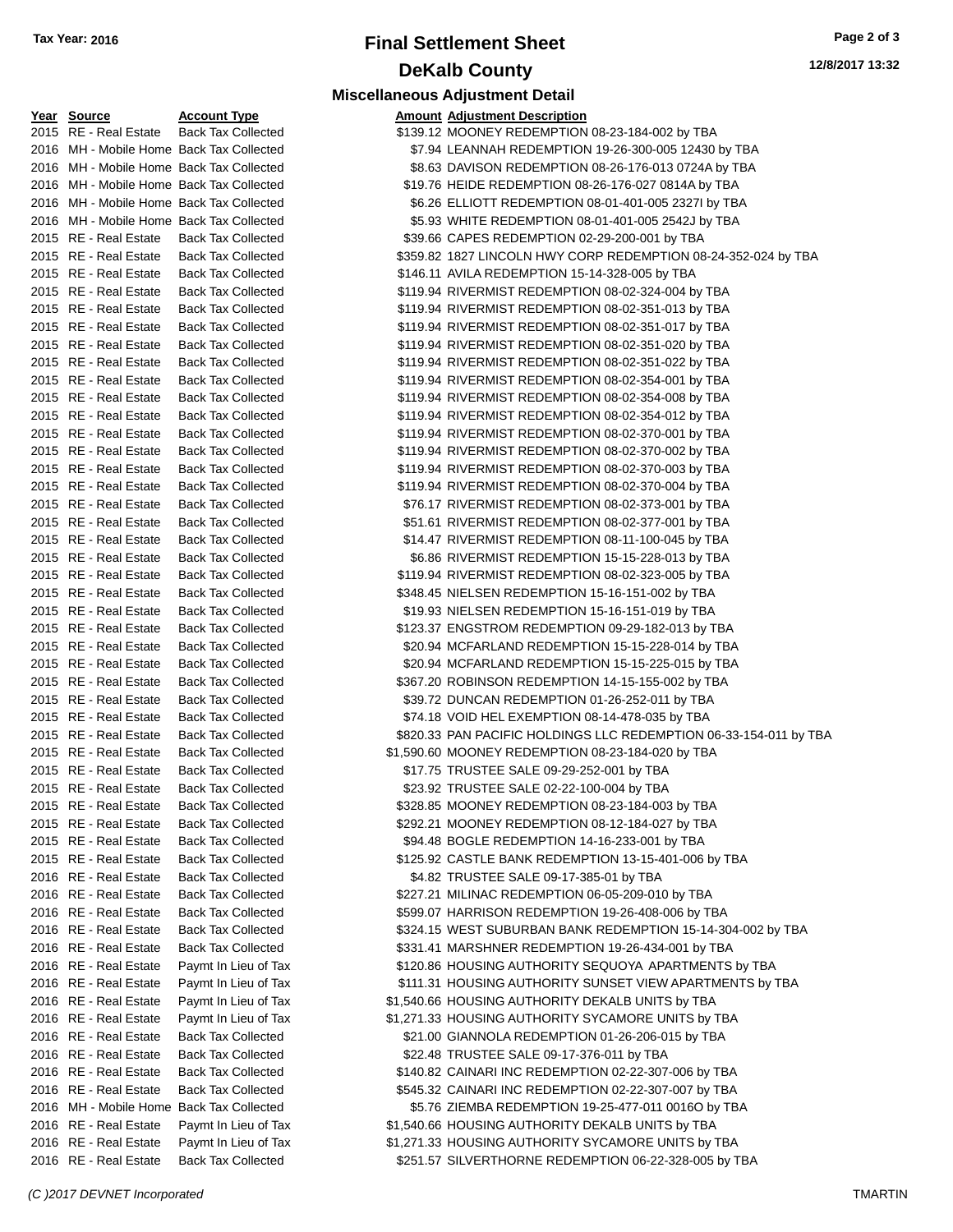# **Final Settlement Sheet Tax Year: 2016 Page 3 of 3 DeKalb County**

**12/8/2017 13:32**

| <u>Year</u> | <b>Source</b>                            | <b>Account Type</b>       |     |
|-------------|------------------------------------------|---------------------------|-----|
| 2016        | <b>RE</b> - Real Estate                  | <b>Back Tax Collected</b> |     |
|             | 2016 RE - Real Estate                    | <b>Back Tax Collected</b> |     |
|             | 2016 RE - Real Estate                    | <b>Back Tax Collected</b> |     |
|             | 2016 RE - Real Estate                    | <b>Back Tax Collected</b> |     |
|             | 2016 RE - Real Estate                    | <b>Back Tax Collected</b> |     |
|             | 2016 RE - Real Estate                    | <b>Back Tax Collected</b> |     |
| 2016        | <b>RE</b> - Real Estate                  | <b>Back Tax Collected</b> |     |
|             | 2016 RE - Real Estate                    | <b>Back Tax Collected</b> |     |
|             | 2016 RE - Real Estate                    | <b>Back Tax Collected</b> |     |
|             | 2016   RE - Real Estate                  | <b>Back Tax Collected</b> |     |
| 2016        | <b>RE</b> - Real Estate                  | <b>Back Tax Collected</b> |     |
| 2016        | <b>RE</b> - Real Estate                  | <b>Back Tax Collected</b> |     |
| 2016        | <b>RE</b> - Real Estate                  | <b>Back Tax Collected</b> |     |
| 2016        | <b>RE</b> - Real Estate                  | <b>Back Tax Collected</b> |     |
|             | 2016 RE - Real Estate                    | <b>Back Tax Collected</b> |     |
| 2016        | <b>RE</b> - Real Estate                  | <b>Back Tax Collected</b> |     |
| 2016        | <b>RE</b> - Real Estate                  | <b>Back Tax Collected</b> |     |
| 2016        | <b>RE</b> - Real Estate                  | <b>Back Tax Collected</b> |     |
| 2016        | <b>RE</b> - Real Estate                  | <b>Back Tax Collected</b> |     |
| 2016        | <b>RE</b> - Real Estate                  | <b>Back Tax Collected</b> |     |
| 2016        | RE - Real Estate                         | <b>Back Tax Collected</b> |     |
|             | 2016 RE - Real Estate                    | <b>Back Tax Collected</b> |     |
| 2016        | <b>RE</b> - Real Estate                  | <b>Back Tax Collected</b> |     |
|             | 2016 MH - Mobile Home Back Tax Collected |                           |     |
|             | 2016 MH - Mobile Home Back Tax Collected |                           |     |
|             | <b>Totals 86 entries</b>                 |                           | \$1 |

#### **Year Source Account Type Amount Adjustment Description** 2016 RE - Real Estate RE Abatement 2016 RE - Real Estate RE Abatement 2016 RE - Real Estate RE Abatement 2016 RE - Real Estate RE Abatement 2016 RE - Real Estate RE Abatement 2016 RE - Real Estate RE Abatement 2016 RE - Real Estate RE Abatement \$ 2016 RE - Real Estate RE Abatement 2016 RE - Real Estate RE Abatement \$146.44 S 2016 RE - Real Estate RE Abatement 2016 RE - Real Estate RE Abatement 2016 RE - Real Estate RE Abatement 2016 RE - Real Estate RE Abatement 2016 RE - Real Estate RE Abatement 2016 RE - Real Estate RE Abatement 2016 RE - Real Estate RE Abatement 2016 RE - Real Estate RE Abatement \$ **Totals 17 entries \$477.444**

**Miscellaneous Adjustment Detail**

| Year Source                              | <b>Account Type</b>       |             | <b>Amount Adjustment Description</b>                       |
|------------------------------------------|---------------------------|-------------|------------------------------------------------------------|
| 2016 RE - Real Estate                    | <b>Back Tax Collected</b> |             | \$251.57 SILVERTHORNE REDEMPTION 06-22-331-001 by TBA      |
| 2016 RE - Real Estate                    | <b>Back Tax Collected</b> |             | \$0.06 TRUSTEE SALE 09-17-100-018 by TBA                   |
| 2016 RE - Real Estate                    | <b>Back Tax Collected</b> |             | \$0.06 TRUSTEE SALE 09-17-300-009 by TBA                   |
| 2016 RE - Real Estate                    | <b>Back Tax Collected</b> |             | \$0.19 TRUSTEE SALE 09-22-400-004 by TBA                   |
| 2016 RE - Real Estate                    | <b>Back Tax Collected</b> |             | \$0.19 TRUSTEE SALE 09-26-100-001 by TBA                   |
| 2016 RE - Real Estate                    | <b>Back Tax Collected</b> |             | \$0.18 TRUSTEE SALE 09-23-300-002 by TBA                   |
| 2016 RE - Real Estate                    | <b>Back Tax Collected</b> |             | \$0.49 TRUSTEE SALE 09-27-100-005 by TBA                   |
| 2016 RE - Real Estate                    | <b>Back Tax Collected</b> |             | \$0.18 TRUSTEE SALE 09-27-100-006 by TBA                   |
| 2016 RE - Real Estate                    | <b>Back Tax Collected</b> |             | \$0.01 TRUSTEE SALE 09-27-226-006 by TBA                   |
| 2016 RE - Real Estate                    | <b>Back Tax Collected</b> |             | \$0.15 TRUSTEE SALE 09-27-226-007 by TBA                   |
| 2016 RE - Real Estate                    | <b>Back Tax Collected</b> |             | \$0.18 TRUSTEE SALE 09-28-200-005 by TBA                   |
| 2016 RE - Real Estate                    | <b>Back Tax Collected</b> |             | \$1.77 TRUSTEE SALE 09-17-329-004 by TBA                   |
| 2016 RE - Real Estate                    | <b>Back Tax Collected</b> |             | \$31.32 TRUSTEE SALE 16-22-200-007 by TBA                  |
| 2016 RE - Real Estate                    | <b>Back Tax Collected</b> |             | \$17.84 TRUSTEE SALE 08-23-258-011 by TBA                  |
| 2016 RE - Real Estate                    | <b>Back Tax Collected</b> |             | \$17.25 TRUSTEE SALE 08-23-256-011 by TBA                  |
| 2016 RE - Real Estate                    | <b>Back Tax Collected</b> |             | \$17.84 TRUSTEE SALE 08-22-404-003 by TBA                  |
| 2016 RE - Real Estate                    | <b>Back Tax Collected</b> |             | \$436.16 TRUSTEE SALE 08-02-324-003 by TBA                 |
| 2016 RE - Real Estate                    | <b>Back Tax Collected</b> |             | \$29.80 TRUSTEE SALE 02-25-251-021 by TBA                  |
| 2016 RE - Real Estate                    | <b>Back Tax Collected</b> |             | \$31.69 OAK CLUB OF GENOA REDEMPTION 02-36-209-013 by TBA  |
| 2016 RE - Real Estate                    | <b>Back Tax Collected</b> |             | \$16.97 OAK CLUB OF GENOA REDEMPTION 02-36-209-012 by TBA  |
| 2016 RE - Real Estate                    | <b>Back Tax Collected</b> |             | \$23.82 OAK CLUB OF GENOA REDEMPTION 02-36-209-004 by TBA  |
| 2016 RE - Real Estate                    | <b>Back Tax Collected</b> |             | \$23.73 CHICAGO CENTRAL RR REDEMPTION 06-02-200-004 by TBA |
| 2016 RE - Real Estate                    | <b>Back Tax Collected</b> |             | \$89.08 SMULSKA REDEMPTION 15-15-435-017 by TBA            |
| 2016 MH - Mobile Home Back Tax Collected |                           |             | \$4.87 HENDERSON REDEMPTION 08-01-401-005 2321D by TBA     |
| 2016 MH - Mobile Home Back Tax Collected |                           |             | \$16.93 MASCOTE REDEMPTION 03-30-131-001 0036O by TBA      |
| <b>Totals 86 entries</b>                 |                           | \$16,156.28 |                                                            |
|                                          |                           |             |                                                            |

### **Abatement Detail**

|        | mount Adjustment Description                                 |
|--------|--------------------------------------------------------------|
|        |                                                              |
|        | \$0.01 PTAB INTEREST REFUND 19-23-300-013 by TBA             |
|        | \$0.39 PTAB INTEREST REFUND 06-28-180-020 by TBA             |
|        | \$0.68 PTAB INTEREST REFUND 02-24-452-014 by TBA             |
|        | \$0.74 PTAB INTEREST REFUND 18-28-426-009 by TBA             |
|        | \$1.42 PTAB INTEREST REFUND 18-27-302-004 by TBA             |
|        | \$22.80 SIE COSTS PER COURT ORDER 08-22-427-018 by TBA       |
|        | 142.93 SIE COSTS PER COURT ORDER 09-05-253-005 by TBA        |
|        | \$19.54 PTAB INTEREST REFUND 08-24-128-026 by TBA            |
|        | 146.44 SIE COST PER COURT ORDER 19-26-484-014 by TBA         |
|        | \$1.24 PTAB INTEREST REFUND 08-21-426-011 by TBA             |
|        | \$7.76 PTAB INTEREST REFUND 08-23-105-002 by TBA             |
|        | \$1.04 PTAB INTEREST REFUND 08-23-105-004 by TBA             |
|        | \$1.04 PTAB INTEREST REFUND 08-23-105-005 by TBA             |
|        | \$2.50 PTAB INTEREST REFUND 08-23-105-006 by TBA             |
|        | \$1.03 PTAB INTEREST REFUND 08-26-352-007 by TBA             |
|        | \$2.24 PTAB INTEREST REFUND 06-21-179-027 by TBA             |
|        | 125.64 SIE COSTS PER COURT ORDER 12TX50 09-29-276-011 by TBA |
| 477.44 |                                                              |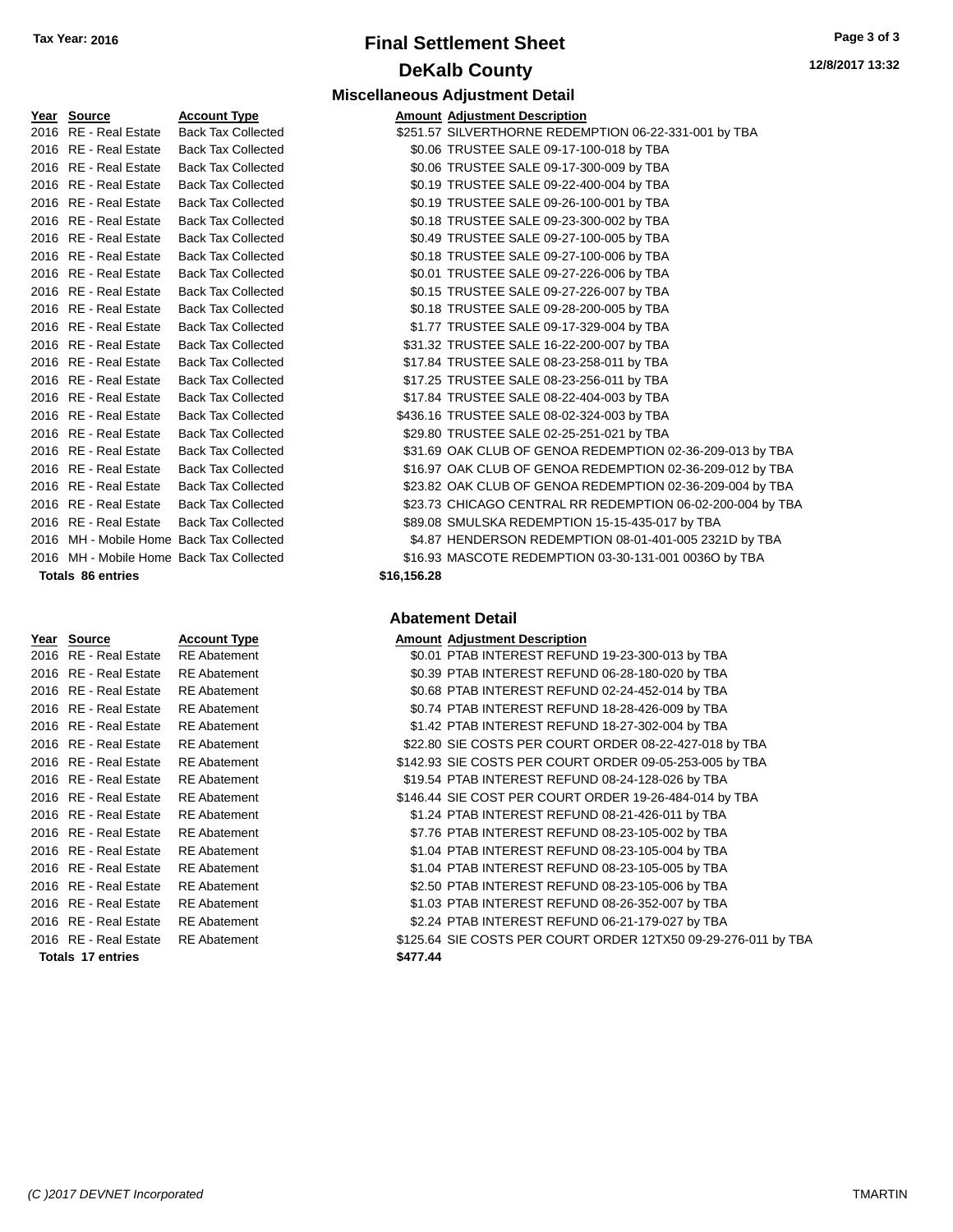# **Final Settlement Sheet Tax Year: 2016 Page 1 of 3 DeKalb County 002 - FOREST PRESERVE**

### **Current Year Taxes Due**

|       | <b>Original Amount Due</b>       | \$1,485,426.90 |
|-------|----------------------------------|----------------|
| ٠     | Supplements                      | \$91.21        |
|       | Cancellations                    | \$2,099.67     |
|       | Abatements/Refunds               | \$33.37        |
| ٠     | Mobile Home                      | \$489.15       |
| $+/-$ | Road & Bridge Transfer           | \$0.00         |
| ٠     | Misc. Adjustments                | \$651.16       |
|       | <b>Adjusted Amount Due</b>       | \$1,484,525.38 |
|       | <b>Prior Year Real EstateTax</b> | (\$483.57)     |
|       | Prior Year Mobile Home Tax       | \$0.32         |
|       | + Prior Year Misc. Adjustments   | \$472.13       |
|       | <b>Total Amount Due</b>          | \$1,484,514.26 |

| ٠ | <b>Real Estate</b>             | \$1,469,690.63 |
|---|--------------------------------|----------------|
| ٠ | Railroad                       | \$12,999.02    |
| ٠ | Mobile Home                    | \$478.34       |
| ٠ | Misc. Adjustments              | \$651.16       |
| ٠ | <b>Prior Year Real Estate</b>  | (\$483.57)     |
| ٠ | Prior Year Mobile Home         | \$0.32         |
|   | + Prior Year Misc. Adjustments | \$472.13       |
|   | Abatements/Refunds             | \$33.37        |
|   | <b>Total Collected</b>         | \$1,483,774.66 |
| ٠ | <b>Hold Back</b>               | \$0.00         |
| ٠ | <b>County Trustee</b>          | \$698.84       |
| ٠ | <b>Forfeited Tax</b>           | \$40.76        |
|   | <b>Total</b>                   | \$1,484,514.26 |
|   |                                |                |
|   | <b>Interest Distribution</b>   |                |

| <b>Total Interest</b> | \$601.15 |
|-----------------------|----------|
| Township Interest     | \$0.00   |
| County Interest       | \$601.15 |

### **Distribution Summary**

| <b>Tax Distribution Date</b>         | Amount         |
|--------------------------------------|----------------|
| 05/26/2017                           | \$130,324.24   |
| 06/23/2017                           | \$665,652.69   |
| 07/21/2017                           | \$12,891.68    |
| 08/18/2017                           | \$45,911.44    |
| 09/15/2017                           | \$578,860.31   |
| 12/15/2017                           | \$50.134.30    |
| <b>Totals: 6 Distributions</b>       | \$1,483,774.66 |
| <b>Interest Distribution Date</b>    | Amount         |
| 12/08/2017                           | \$601.15       |
| <b>Totals: 1 Distributions</b>       | \$601.15       |
| <b>Grand Totals: 7 Distributions</b> | \$1,484,375.81 |

### **Fund Summary**

| Fund                                         | <b>Amount Collected</b> | <b>Previously</b><br><b>Distributed</b> | Current<br><b>Distribution</b> | Amount<br>Available | <b>Interest</b> | PY Over<br><b>Distrib</b> |
|----------------------------------------------|-------------------------|-----------------------------------------|--------------------------------|---------------------|-----------------|---------------------------|
| 001 - CORPORATE                              | \$1.098.809.27          | \$1.061.682.36                          | \$37,126.91                    | \$0.00              | \$445.18        | \$0.00                    |
| 005 - I. M. R. F.                            | \$35.098.71             | \$33,912.77                             | \$1.185.94                     | \$0.00              | \$14.22         | \$0.00                    |
| 035 - TORT JUDGEMENTS/LIABILITY<br>INSURANCE | \$314,767.97            | \$304.132.46                            | \$10.635.51                    | \$0.00              | \$127.53        | \$0.00                    |
| 047 - SOCIAL SECURITY                        | \$35,098.71             | \$33.912.77                             | \$1.185.94                     | \$0.00              | \$14.22         | \$0.00                    |
| Totals                                       | \$1,483,774.66          | \$1,433,640,36                          | \$50.134.30                    | \$0.00              | \$601.15        | \$0.00                    |

| Year Source | <b>Account Type</b>                      | <b>Amount Adjustment Description</b>                          |
|-------------|------------------------------------------|---------------------------------------------------------------|
|             | 2015 RE - Real Estate Back Tax Collected | \$1.62 OBERHELMAN REDEMPTION 09-25-451-001 by TBA             |
|             | 2015 RE - Real Estate Back Tax Collected | \$2.78 OBERHELMAN REDEMPTION 09-25-478-001 by TBA             |
|             | 2015 RE - Real Estate Back Tax Collected | \$9.60 MOONEY REDEMPTION 08-23-184-002 by TBA                 |
|             | 2016 MH - Mobile Home Back Tax Collected | \$0.55 LEANNAH REDEMPTION 19-26-300-005 12430 by TBA          |
|             | 2016 MH - Mobile Home Back Tax Collected | \$0.60 DAVISON REDEMPTION 08-26-176-013 0724A by TBA          |
|             | 2016 MH - Mobile Home Back Tax Collected | \$1.38 HEIDE REDEMPTION 08-26-176-027 0814A by TBA            |
|             | 2016 MH - Mobile Home Back Tax Collected | \$0.44 ELLIOTT REDEMPTION 08-01-401-005 2327I by TBA          |
|             | 2016 MH - Mobile Home Back Tax Collected | \$0.41 WHITE REDEMPTION 08-01-401-005 2542J by TBA            |
|             | 2015 RE - Real Estate Back Tax Collected | \$2.74 CAPES REDEMPTION 02-29-200-001 by TBA                  |
|             | 2015 RE - Real Estate Back Tax Collected | \$24.83 1827 LINCOLN HWY CORP REDEMPTION 08-24-352-024 by TBA |
|             | 2015 RE - Real Estate Back Tax Collected | \$10.08 AVILA REDEMPTION 15-14-328-005 by TBA                 |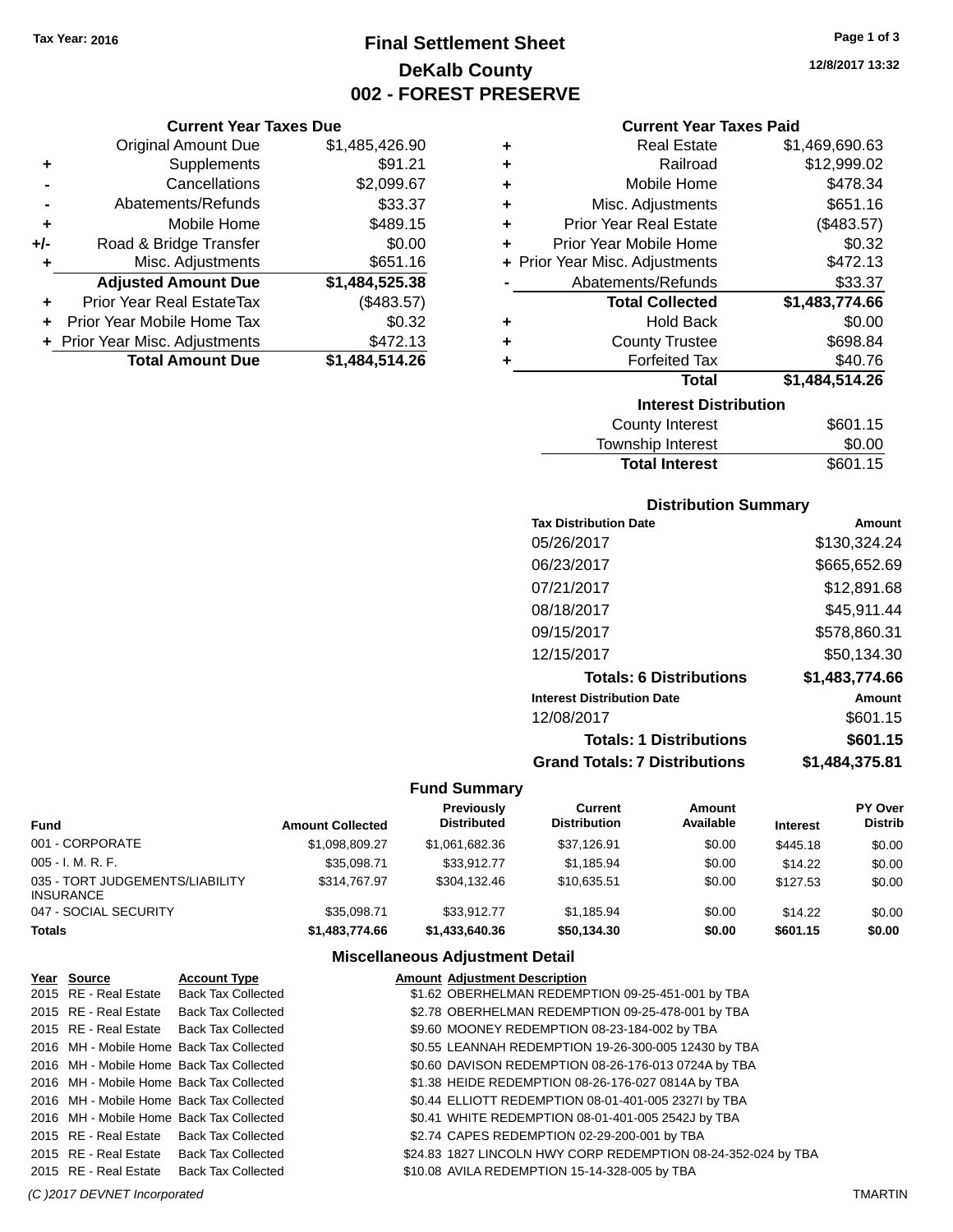## **Final Settlement Sheet Tax Year: 2016 Page 2 of 3 DeKalb County Miscellaneous Adjustment Detail**

**12/8/2017 13:32**

#### **Year Source Account Type** 2015 RE - Real Estate Back Tax Collected 2015 RE - Real Estate Back Tax Collected 2015 RE - Real Estate Back Tax Collected 2015 RE - Real Estate Back Tax Collected 2015 RE - Real Estate Back Tax Collected 2015 RE - Real Estate Back Tax Collected 2015 RE - Real Estate Back Tax Collected 2015 RE - Real Estate Back Tax Collected 2015 RE - Real Estate Back Tax Collected 2015 RE - Real Estate Back Tax Collected 2015 RE - Real Estate Back Tax Collected 2015 RE - Real Estate Back Tax Collected 2015 RE - Real Estate Back Tax Collected 2015 RE - Real Estate Back Tax Collected 2015 RE - Real Estate Back Tax Collected 2015 RE - Real Estate Back Tax Collected 2015 RE - Real Estate Back Tax Collected 2015 RE - Real Estate Back Tax Collected 2015 RE - Real Estate Back Tax Collected 2015 RE - Real Estate Back Tax Collected 2015 RE - Real Estate Back Tax Collected 2015 RE - Real Estate Back Tax Collected 2015 RE - Real Estate Back Tax Collected 2015 RE - Real Estate Back Tax Collected 2015 RE - Real Estate Back Tax Collected 2015 RE - Real Estate Back Tax Collected 2015 RE - Real Estate Back Tax Collected 2015 RE - Real Estate Back Tax Collected 2015 RE - Real Estate Back Tax Collected 2015 RE - Real Estate Back Tax Collected 2015 RE - Real Estate Back Tax Collected 2015 RE - Real Estate Back Tax Collected 2016 RE - Real Estate Back Tax Collected 2016 RE - Real Estate Back Tax Collected 2016 RE - Real Estate Back Tax Collected 2016 RE - Real Estate Back Tax Collected 2016 RE - Real Estate Back Tax Collected 2016 RE - Real Estate Paymt In Lieu of Tax 2016 RE - Real Estate Paymt In Lieu of Tax 2016 RE - Real Estate Paymt In Lieu of Tax 2016 RE - Real Estate Paymt In Lieu of Tax 2016 RE - Real Estate Back Tax Collected 2016 RE - Real Estate Back Tax Collected 2016 RE - Real Estate Back Tax Collected 2016 RE - Real Estate Back Tax Collected 2016 MH - Mobile Home Back Tax Collected 2016 RE - Real Estate Paymt In Lieu of Tax 2016 RE - Real Estate Paymt In Lieu of Tax 2016 RE - Real Estate Back Tax Collected 2016 RE - Real Estate Back Tax Collected 2016 RE - Real Estate Back Tax Collected 2016 RE - Real Estate Back Tax Collected 2016 RE - Real Estate Back Tax Collected 2016 RE - Real Estate Back Tax Collected 2016 RE - Real Estate Back Tax Collected 2016 RE - Real Estate Back Tax Collected 2016 RE - Real Estate Back Tax Collected

| Year Source                              | <b>Account Type</b>       | <b>Amount Adjustment Description</b>                             |
|------------------------------------------|---------------------------|------------------------------------------------------------------|
| 2015 RE - Real Estate                    | <b>Back Tax Collected</b> | \$8.28 RIVERMIST REDEMPTION 08-02-324-004 by TBA                 |
| 2015 RE - Real Estate                    | <b>Back Tax Collected</b> | \$8.28 RIVERMIST REDEMPTION 08-02-351-013 by TBA                 |
| 2015 RE - Real Estate                    | <b>Back Tax Collected</b> | \$8.28 RIVERMIST REDEMPTION 08-02-351-017 by TBA                 |
| 2015 RE - Real Estate                    | <b>Back Tax Collected</b> | \$8.28 RIVERMIST REDEMPTION 08-02-351-020 by TBA                 |
| 2015 RE - Real Estate                    | <b>Back Tax Collected</b> | \$8.28 RIVERMIST REDEMPTION 08-02-351-022 by TBA                 |
| 2015 RE - Real Estate                    | <b>Back Tax Collected</b> | \$8.28 RIVERMIST REDEMPTION 08-02-354-001 by TBA                 |
| 2015 RE - Real Estate                    | <b>Back Tax Collected</b> | \$8.28 RIVERMIST REDEMPTION 08-02-354-008 by TBA                 |
| 2015 RE - Real Estate                    | <b>Back Tax Collected</b> | \$8.28 RIVERMIST REDEMPTION 08-02-354-012 by TBA                 |
| 2015 RE - Real Estate                    | <b>Back Tax Collected</b> | \$8.28 RIVERMIST REDEMPTION 08-02-370-001 by TBA                 |
| 2015 RE - Real Estate                    | <b>Back Tax Collected</b> | \$8.28 RIVERMIST REDEMPTION 08-02-370-002 by TBA                 |
| 2015 RE - Real Estate                    | <b>Back Tax Collected</b> | \$8.28 RIVERMIST REDEMPTION 08-02-370-003 by TBA                 |
| 2015 RE - Real Estate                    | <b>Back Tax Collected</b> | \$8.28 RIVERMIST REDEMPTION 08-02-370-004 by TBA                 |
| 2015 RE - Real Estate                    | <b>Back Tax Collected</b> | \$5.26 RIVERMIST REDEMPTION 08-02-373-001 by TBA                 |
| 2015 RE - Real Estate                    | <b>Back Tax Collected</b> | \$3.56 RIVERMIST REDEMPTION 08-02-377-001 by TBA                 |
| 2015 RE - Real Estate                    | <b>Back Tax Collected</b> | \$1.00 RIVERMIST REDEMPTION 08-11-100-045 by TBA                 |
| 2015 RE - Real Estate                    | <b>Back Tax Collected</b> | \$0.47 RIVERMIST REDEMPTION 15-15-228-013 by TBA                 |
| 2015 RE - Real Estate                    | <b>Back Tax Collected</b> | \$8.28 RIVERMIST REDEMPTION 08-02-323-005 by TBA                 |
| 2015 RE - Real Estate                    | <b>Back Tax Collected</b> | \$24.04 NIELSEN REDEMPTION 15-16-151-002 by TBA                  |
| 2015 RE - Real Estate                    | <b>Back Tax Collected</b> | \$1.37 NIELSEN REDEMPTION 15-16-151-019 by TBA                   |
| 2015 RE - Real Estate                    | <b>Back Tax Collected</b> | \$8.51 ENGSTROM REDEMPTION 09-29-182-013 by TBA                  |
| 2015 RE - Real Estate                    | <b>Back Tax Collected</b> | \$1.44 MCFARLAND REDEMPTION 15-15-228-014 by TBA                 |
| 2015 RE - Real Estate                    | <b>Back Tax Collected</b> | \$1.44 MCFARLAND REDEMPTION 15-15-225-015 by TBA                 |
| 2015 RE - Real Estate                    | <b>Back Tax Collected</b> | \$25.33 ROBINSON REDEMPTION 14-15-155-002 by TBA                 |
| 2015 RE - Real Estate                    | <b>Back Tax Collected</b> | \$2.74 DUNCAN REDEMPTION 01-26-252-011 by TBA                    |
| 2015 RE - Real Estate                    | <b>Back Tax Collected</b> | \$5.12 VOID HEL EXEMPTION 08-14-478-035 by TBA                   |
| 2015 RE - Real Estate                    | <b>Back Tax Collected</b> | \$56.59 PAN PACIFIC HOLDINGS LLC REDEMPTION 06-33-154-011 by TBA |
| 2015 RE - Real Estate                    | <b>Back Tax Collected</b> | \$109.74 MOONEY REDEMPTION 08-23-184-020 by TBA                  |
| 2015 RE - Real Estate                    | <b>Back Tax Collected</b> | \$1.22 TRUSTEE SALE 09-29-252-001 by TBA                         |
| 2015 RE - Real Estate                    | <b>Back Tax Collected</b> | \$1.65 TRUSTEE SALE 02-22-100-004 by TBA                         |
| 2015 RE - Real Estate                    | <b>Back Tax Collected</b> | \$22.69 MOONEY REDEMPTION 08-23-184-003 by TBA                   |
| 2015 RE - Real Estate                    | <b>Back Tax Collected</b> | \$20.16 MOONEY REDEMPTION 08-12-184-027 by TBA                   |
| 2015 RE - Real Estate                    | <b>Back Tax Collected</b> | \$6.52 BOGLE REDEMPTION 14-16-233-001 by TBA                     |
| 2015 RE - Real Estate                    | <b>Back Tax Collected</b> | \$8.69 CASTLE BANK REDEMPTION 13-15-401-006 by TBA               |
| 2016 RE - Real Estate                    | <b>Back Tax Collected</b> | \$0.34 TRUSTEE SALE 09-17-385-01 by TBA                          |
| 2016 RE - Real Estate                    | <b>Back Tax Collected</b> | \$15.89 MILINAC REDEMPTION 06-05-209-010 by TBA                  |
| 2016 RE - Real Estate                    | <b>Back Tax Collected</b> | \$41.88 HARRISON REDEMPTION 19-26-408-006 by TBA                 |
| 2016 RE - Real Estate                    | <b>Back Tax Collected</b> | \$22.66 WEST SUBURBAN BANK REDEMPTION 15-14-304-002 by TBA       |
| 2016 RE - Real Estate                    | <b>Back Tax Collected</b> | \$23.17 MARSHNER REDEMPTION 19-26-434-001 by TBA                 |
| 2016 RE - Real Estate                    | Paymt In Lieu of Tax      | \$8.45 HOUSING AUTHORITY SEQUOYA APARTMENTS by TBA               |
| 2016 RE - Real Estate                    | Paymt In Lieu of Tax      | \$7.78 HOUSING AUTHORITY SUNSET VIEW APARTMENTS by TBA           |
| 2016 RE - Real Estate                    | Paymt In Lieu of Tax      | \$107.71 HOUSING AUTHORITY DEKALB UNITS by TBA                   |
| 2016 RE - Real Estate                    | Paymt In Lieu of Tax      | \$88.87 HOUSING AUTHORITY SYCAMORE UNITS by TBA                  |
| 2016 RE - Real Estate                    | <b>Back Tax Collected</b> | \$1.47 GIANNOLA REDEMPTION 01-26-206-015 by TBA                  |
| 2016 RE - Real Estate                    | <b>Back Tax Collected</b> | \$1.57 TRUSTEE SALE 09-17-376-011 by TBA                         |
| 2016 RE - Real Estate                    | <b>Back Tax Collected</b> | \$9.85 CAINARI INC REDEMPTION 02-22-307-006 by TBA               |
| 2016 RE - Real Estate                    | <b>Back Tax Collected</b> | \$38.12 CAINARI INC REDEMPTION 02-22-307-007 by TBA              |
| 2016 MH - Mobile Home Back Tax Collected |                           | \$0.40 ZIEMBA REDEMPTION 19-25-477-011 0016O by TBA              |
| 2016 RE - Real Estate                    | Paymt In Lieu of Tax      | \$107.71 HOUSING AUTHORITY DEKALB UNITS by TBA                   |
| 2016 RE - Real Estate                    | Paymt In Lieu of Tax      | \$88.87 HOUSING AUTHORITY SYCAMORE UNITS by TBA                  |
| 2016 RE - Real Estate                    | <b>Back Tax Collected</b> | \$17.59 SILVERTHORNE REDEMPTION 06-22-328-005 by TBA             |
| 2016 RE - Real Estate                    | <b>Back Tax Collected</b> | \$17.59 SILVERTHORNE REDEMPTION 06-22-331-001 by TBA             |
| 2016 RE - Real Estate                    | <b>Back Tax Collected</b> | \$0.00 TRUSTEE SALE 09-17-100-018 by TBA                         |
| 2016 RE - Real Estate                    | <b>Back Tax Collected</b> | \$0.00 TRUSTEE SALE 09-17-300-009 by TBA                         |
| 2016 RE - Real Estate                    | <b>Back Tax Collected</b> | \$0.01 TRUSTEE SALE 09-22-400-004 by TBA                         |
| 2016 RE - Real Estate                    | <b>Back Tax Collected</b> | \$0.01 TRUSTEE SALE 09-26-100-001 by TBA                         |
| 2016 RE - Real Estate                    | <b>Back Tax Collected</b> | \$0.01 TRUSTEE SALE 09-23-300-002 by TBA                         |
| 2016 RE - Real Estate                    | <b>Back Tax Collected</b> | \$0.03 TRUSTEE SALE 09-27-100-005 by TBA                         |
| 2016 RE - Real Estate                    | <b>Back Tax Collected</b> | \$0.01 TRUSTEE SALE 09-27-100-006 by TBA                         |
| 2016 RE - Real Estate                    | <b>Back Tax Collected</b> | \$0.00 TRUSTEE SALE 09-27-226-006 by TBA                         |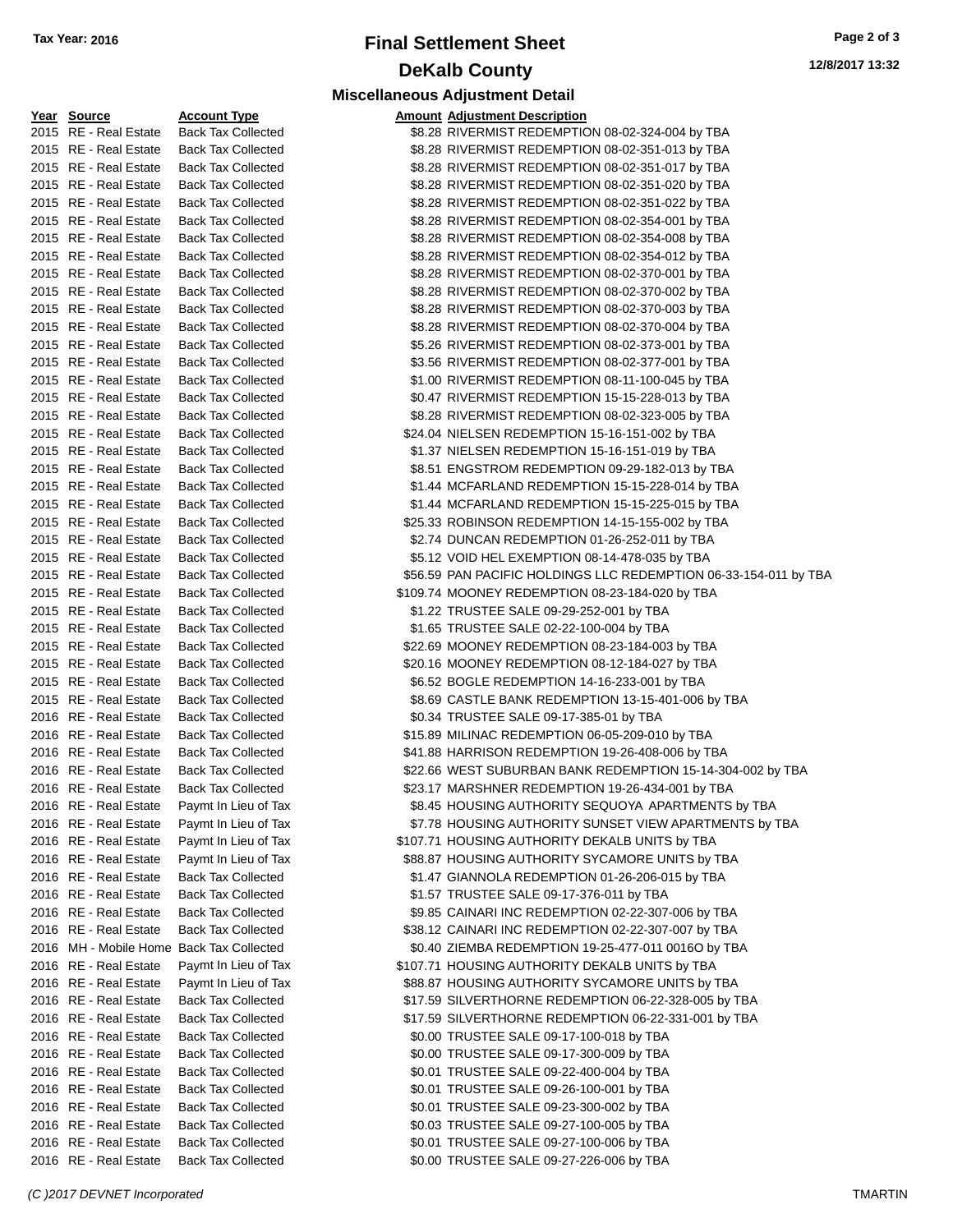# **Final Settlement Sheet Tax Year: 2016 Page 3 of 3 DeKalb County**

| Page 3 of 3     |  |  |
|-----------------|--|--|
| 12/8/2017 13:32 |  |  |

| Year | Source                                   | <b>Account Type</b>       | Amount     |
|------|------------------------------------------|---------------------------|------------|
| 2016 | <b>RE</b> - Real Estate                  | <b>Back Tax Collected</b> | \$0.01     |
| 2016 | <b>RE</b> - Real Estate                  | <b>Back Tax Collected</b> | \$0.01     |
| 2016 | <b>RE</b> - Real Estate                  | <b>Back Tax Collected</b> | \$0.12     |
| 2016 | <b>RE</b> - Real Estate                  | <b>Back Tax Collected</b> | \$2.19     |
| 2016 | <b>RE</b> - Real Estate                  | <b>Back Tax Collected</b> | \$1.25     |
| 2016 | <b>RE</b> - Real Estate                  | <b>Back Tax Collected</b> | \$1.21     |
| 2016 | <b>RE</b> - Real Estate                  | <b>Back Tax Collected</b> | \$1.25     |
| 2016 | <b>RE</b> - Real Estate                  | <b>Back Tax Collected</b> | \$30.49    |
| 2016 | <b>RE</b> - Real Estate                  | <b>Back Tax Collected</b> | \$2.08     |
| 2016 | <b>RE</b> - Real Estate                  | <b>Back Tax Collected</b> | \$2.22     |
| 2016 | <b>RE</b> - Real Estate                  | <b>Back Tax Collected</b> | \$1.19     |
| 2016 | <b>RE</b> - Real Estate                  | <b>Back Tax Collected</b> | \$1.66     |
| 2016 | RE - Real Estate                         | <b>Back Tax Collected</b> | \$1.66     |
| 2016 | RE - Real Estate                         | <b>Back Tax Collected</b> | \$6.23     |
|      | 2016 MH - Mobile Home Back Tax Collected |                           | \$0.34     |
|      | 2016 MH - Mobile Home Back Tax Collected |                           | \$1.18     |
|      | Totals 86 entries                        |                           | \$1.123.29 |

| Year Source           | <b>Account Type</b> |         | <b>Amount Adjustment Description</b> |
|-----------------------|---------------------|---------|--------------------------------------|
| 2016 RE - Real Estate | <b>RE</b> Abatement |         | \$0.00 PTAB INTEREST REFUN           |
| 2016 RE - Real Estate | <b>RE</b> Abatement |         | \$0.03 PTAB INTEREST REFUN           |
| 2016 RE - Real Estate | <b>RE</b> Abatement |         | \$0.05 PTAB INTEREST REFUN           |
| 2016 RE - Real Estate | <b>RE</b> Abatement |         | \$0.05 PTAB INTEREST REFUN           |
| 2016 RE - Real Estate | <b>RE</b> Abatement |         | \$0.10 PTAB INTEREST REFUN           |
| 2016 RE - Real Estate | <b>RE</b> Abatement |         | \$1.59 SIE COSTS PER COURT           |
| 2016 RE - Real Estate | <b>RE</b> Abatement |         | \$9.99 SIE COSTS PER COURT           |
| 2016 RE - Real Estate | <b>RE</b> Abatement |         | \$1.37 PTAB INTEREST REFUN           |
| 2016 RE - Real Estate | <b>RE</b> Abatement |         | \$10.24 SIE COST PER COURT           |
| 2016 RE - Real Estate | <b>RE</b> Abatement |         | \$0.09 PTAB INTEREST REFUN           |
| 2016 RE - Real Estate | <b>RE</b> Abatement |         | \$0.54 PTAB INTEREST REFUN           |
| 2016 RE - Real Estate | <b>RE</b> Abatement |         | \$0.07 PTAB INTEREST REFUN           |
| 2016 RE - Real Estate | <b>RE</b> Abatement |         | \$0.07 PTAB INTEREST REFUN           |
| 2016 RE - Real Estate | <b>RE</b> Abatement |         | \$0.17 PTAB INTEREST REFUN           |
| 2016 RE - Real Estate | <b>RE</b> Abatement |         | \$0.07 PTAB INTEREST REFUN           |
| 2016 RE - Real Estate | <b>RE</b> Abatement |         | \$0.16 PTAB INTEREST REFUN           |
| 2016 RE - Real Estate | <b>RE</b> Abatement |         | \$8.78 SIE COSTS PER COURT           |
| Totals 17 entries     |                     | \$33.37 |                                      |

#### **Miscellaneous Adjustment Detail Amount Adjustment Description** \$0.01 TRUSTEE SALE 09-27-226-007 by TBA \$0.01 TRUSTEE SALE 09-28-200-005 by TBA \$0.12 TRUSTEE SALE 09-17-329-004 by TBA \$2.19 TRUSTEE SALE 16-22-200-007 by TBA \$1.25 TRUSTEE SALE 08-23-258-011 by TBA \$1.21 TRUSTEE SALE 08-23-256-011 by TBA \$1.25 TRUSTEE SALE 08-22-404-003 by TBA \$30.49 TRUSTEE SALE 08-02-324-003 by TBA \$2.08 TRUSTEE SALE 02-25-251-021 by TBA \$2.22 OAK CLUB OF GENOA REDEMPTION 02-36-209-013 by TBA \$1.19 OAK CLUB OF GENOA REDEMPTION 02-36-209-012 by TBA \$1.66 OAK CLUB OF GENOA REDEMPTION 02-36-209-004 by TBA \$1.66 CHICAGO CENTRAL RR REDEMPTION 06-02-200-004 by TBA \$6.23 SMULSKA REDEMPTION 15-15-435-017 by TBA

\$0.34 HENDERSON REDEMPTION 08-01-401-005 2321D by TBA \$1.18 MASCOTE REDEMPTION 03-30-131-001 0036O by TBA

### **Abatement Detail**

| Year Source              | <b>Account Type</b> |         | <b>Amount Adjustment Description</b>                         |
|--------------------------|---------------------|---------|--------------------------------------------------------------|
| 2016 RE - Real Estate    | <b>RE</b> Abatement |         | \$0.00 PTAB INTEREST REFUND 19-23-300-013 by TBA             |
| 2016 RE - Real Estate    | <b>RE</b> Abatement |         | \$0.03 PTAB INTEREST REFUND 06-28-180-020 by TBA             |
| 2016 RE - Real Estate    | <b>RE</b> Abatement |         | \$0.05 PTAB INTEREST REFUND 02-24-452-014 by TBA             |
| 2016 RE - Real Estate    | <b>RE</b> Abatement |         | \$0.05 PTAB INTEREST REFUND 18-28-426-009 by TBA             |
| 2016 RE - Real Estate    | <b>RE</b> Abatement |         | \$0.10 PTAB INTEREST REFUND 18-27-302-004 by TBA             |
| 2016 RE - Real Estate    | <b>RE</b> Abatement |         | \$1.59 SIE COSTS PER COURT ORDER 08-22-427-018 by TBA        |
| 2016 RE - Real Estate    | <b>RE</b> Abatement |         | \$9.99 SIE COSTS PER COURT ORDER 09-05-253-005 by TBA        |
| 2016 RE - Real Estate    | <b>RE</b> Abatement |         | \$1.37 PTAB INTEREST REFUND 08-24-128-026 by TBA             |
| 2016 RE - Real Estate    | <b>RE</b> Abatement |         | \$10.24 SIE COST PER COURT ORDER 19-26-484-014 by TBA        |
| 2016 RE - Real Estate    | <b>RE</b> Abatement |         | \$0.09 PTAB INTEREST REFUND 08-21-426-011 by TBA             |
| 2016 RE - Real Estate    | <b>RE</b> Abatement |         | \$0.54 PTAB INTEREST REFUND 08-23-105-002 by TBA             |
| 2016 RE - Real Estate    | <b>RE</b> Abatement |         | \$0.07 PTAB INTEREST REFUND 08-23-105-004 by TBA             |
| 2016 RE - Real Estate    | <b>RE</b> Abatement |         | \$0.07 PTAB INTEREST REFUND 08-23-105-005 by TBA             |
| 2016 RE - Real Estate    | <b>RE</b> Abatement |         | \$0.17 PTAB INTEREST REFUND 08-23-105-006 by TBA             |
| 2016 RE - Real Estate    | <b>RE</b> Abatement |         | \$0.07 PTAB INTEREST REFUND 08-26-352-007 by TBA             |
| 2016 RE - Real Estate    | <b>RE</b> Abatement |         | \$0.16 PTAB INTEREST REFUND 06-21-179-027 by TBA             |
| 2016 RE - Real Estate    | <b>RE</b> Abatement |         | \$8.78 SIE COSTS PER COURT ORDER 12TX50 09-29-276-011 by TBA |
| <b>Totals 17 entries</b> |                     | \$33.37 |                                                              |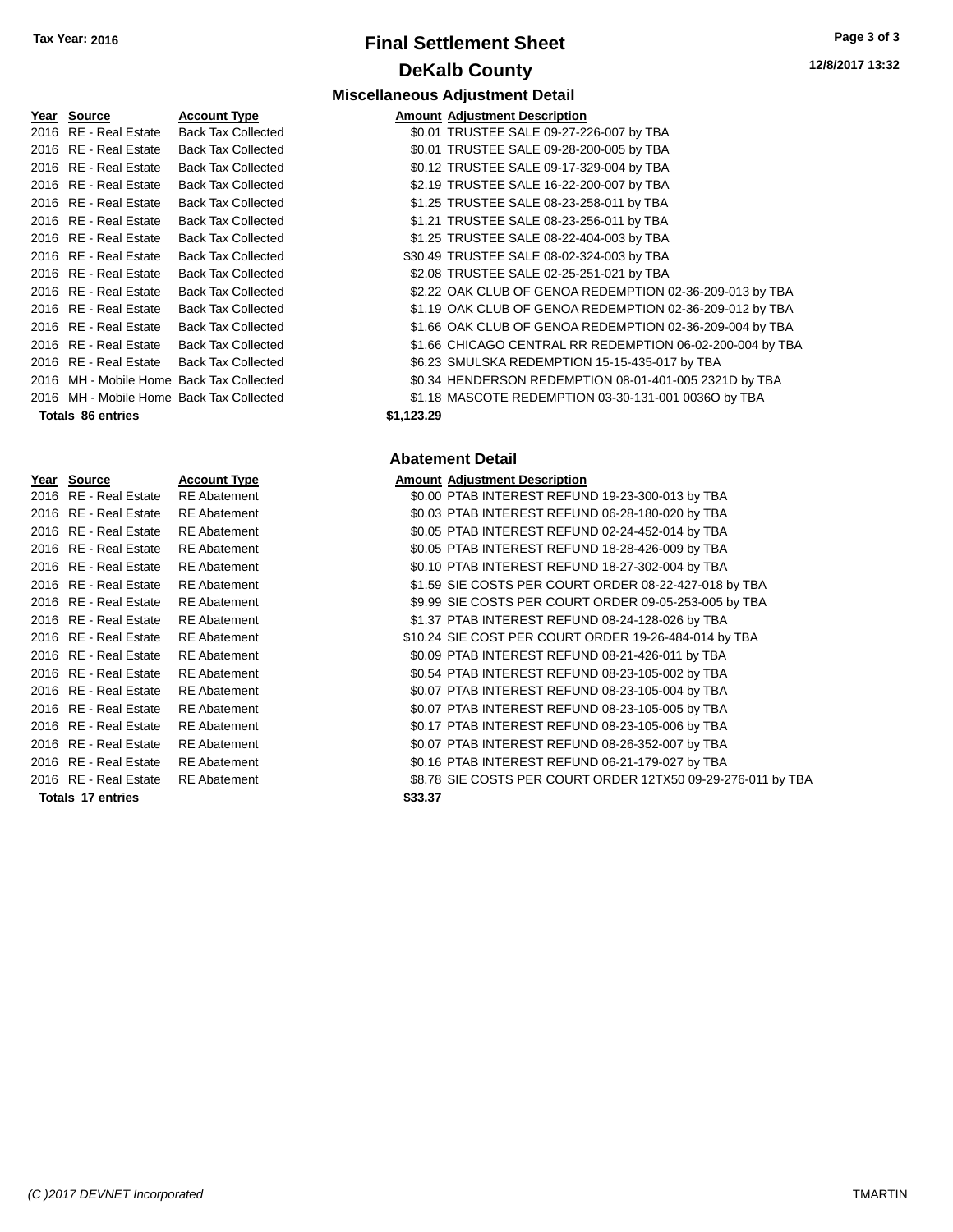# **Final Settlement Sheet Tax Year: 2016 Page 1 of 1 DeKalb County 003 - AFTON TOWNSHIP**

**Current Year Taxes Due**

|       | Guntu Italiakta Dut            |             |  |
|-------|--------------------------------|-------------|--|
|       | <b>Original Amount Due</b>     | \$76,537.04 |  |
| ٠     | Supplements                    | \$33.12     |  |
|       | Cancellations                  | \$44.33     |  |
|       | Abatements/Refunds             | \$0.00      |  |
| ٠     | Mobile Home                    | \$2.69      |  |
| $+/-$ | Road & Bridge Transfer         | \$0.00      |  |
| ٠     | Misc. Adjustments              | \$0.00      |  |
|       | <b>Adjusted Amount Due</b>     | \$76,528.52 |  |
| ٠     | Prior Year Real EstateTax      | \$0.00      |  |
|       | Prior Year Mobile Home Tax     | \$0.00      |  |
|       | + Prior Year Misc. Adjustments | \$0.00      |  |
|       | <b>Total Amount Due</b>        | \$76,528.52 |  |

| <b>Current Year Taxes Paid</b> |  |  |  |
|--------------------------------|--|--|--|
|--------------------------------|--|--|--|

| ٠ | <b>Real Estate</b>            | \$74,699.15 |
|---|-------------------------------|-------------|
| ÷ | Railroad                      | \$1,803.84  |
| ÷ | Mobile Home                   | \$2.69      |
| ÷ | Misc. Adjustments             | \$0.00      |
| ٠ | <b>Prior Year Real Estate</b> | \$0.00      |
| ٠ | Prior Year Mobile Home        | \$0.00      |
| ÷ | Prior Year Misc. Adjustments  | \$0.00      |
|   | Abatements/Refunds            | \$0.00      |
|   | <b>Total Collected</b>        | \$76,505.68 |
| ٠ | <b>Hold Back</b>              | \$0.00      |
| ÷ | <b>County Trustee</b>         | \$22.84     |
|   | <b>Forfeited Tax</b>          | \$0.00      |
|   | Total                         | \$76,528.52 |
|   | <b>Interest Distribution</b>  |             |
|   | <b>County Interest</b>        | \$31.00     |
|   | <b>Township Interest</b>      | \$0.00      |
|   | <b>Total Interest</b>         | \$31.00     |

### **Distribution Summary**

| <b>Tax Distribution Date</b>         | Amount      |
|--------------------------------------|-------------|
| 05/26/2017                           | \$4.812.23  |
| 06/23/2017                           | \$39,704.74 |
| 07/21/2017                           | \$802.45    |
| 08/18/2017                           | \$1,538.70  |
| 09/15/2017                           | \$27,180.76 |
| 12/15/2017                           | \$2.466.80  |
| <b>Totals: 6 Distributions</b>       | \$76,505.68 |
| <b>Interest Distribution Date</b>    | Amount      |
| 12/08/2017                           | \$31.00     |
| <b>Totals: 1 Distributions</b>       | \$31.00     |
| <b>Grand Totals: 7 Distributions</b> | \$76.536.68 |

### **Fund Summary**

|                                                     |                         | <b>Previously</b>  | Current             | <b>Amount</b> |                 | <b>PY Over</b> |
|-----------------------------------------------------|-------------------------|--------------------|---------------------|---------------|-----------------|----------------|
| <b>Fund</b>                                         | <b>Amount Collected</b> | <b>Distributed</b> | <b>Distribution</b> | Available     | <b>Interest</b> | <b>Distrib</b> |
| 001 - CORPORATE                                     | \$58,554.55             | \$56,666.53        | \$1,888.02          | \$0.00        | \$23.73         | \$0.00         |
| $005 - I. M. R. F.$                                 | \$6,497.63              | \$6,288.12         | \$209.51            | \$0.00        | \$2.63          | \$0.00         |
| 027 - AUDIT                                         | \$1,750.68              | \$1.694.23         | \$56.45             | \$0.00        | \$0.71          | \$0.00         |
| 035 - TORT JUDGEMENTS/LIABILITY<br><b>INSURANCE</b> | \$3,000.10              | \$2,903.37         | \$96.73             | \$0.00        | \$1.22          | \$0.00         |
| 047 - SOCIAL SECURITY                               | \$6,000.18              | \$5,806.73         | \$193.45            | \$0.00        | \$2.43          | \$0.00         |
| 054 - GENERAL ASSISTANCE                            | \$702.54                | \$679.90           | \$22.64             | \$0.00        | \$0.28          | \$0.00         |
| <b>Totals</b>                                       | \$76,505.68             | \$74,038,88        | \$2,466.80          | \$0.00        | \$31.00         | \$0.00         |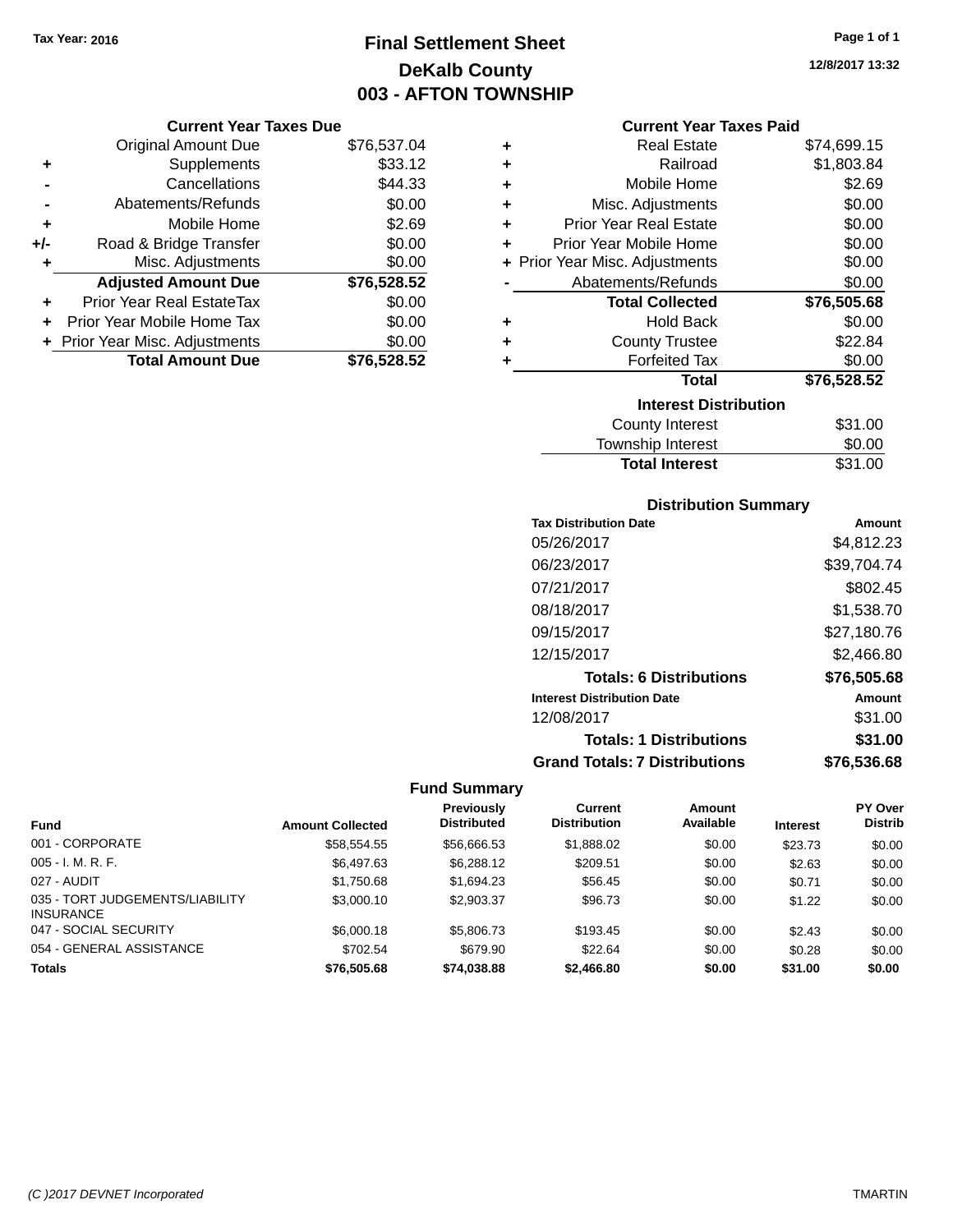# **Final Settlement Sheet Tax Year: 2016 Page 1 of 1 DeKalb County 004 - AFTON ROAD & BRIDGE**

**12/8/2017 13:32**

|     | <b>Current Year Taxes Due</b>       |               |  |  |  |
|-----|-------------------------------------|---------------|--|--|--|
|     | \$293,944.12<br>Original Amount Due |               |  |  |  |
| ٠   | Supplements                         | \$127.19      |  |  |  |
|     | Cancellations                       | \$170.22      |  |  |  |
|     | Abatements/Refunds                  | \$0.00        |  |  |  |
| ٠   | Mobile Home                         | \$10.35       |  |  |  |
| +/- | Road & Bridge Transfer              | (\$12,833.43) |  |  |  |
| ٠   | Misc. Adjustments                   | \$0.00        |  |  |  |
|     | <b>Adjusted Amount Due</b>          | \$281,078.01  |  |  |  |
| ÷   | Prior Year Real EstateTax           | \$0.00        |  |  |  |
|     | Prior Year Mobile Home Tax          | \$0.00        |  |  |  |
|     | + Prior Year Misc. Adjustments      | \$0.00        |  |  |  |
|     | <b>Total Amount Due</b>             | \$281.078.01  |  |  |  |
|     |                                     |               |  |  |  |

### **Current Year Taxes Paid**

| ٠ | <b>Real Estate</b>             | \$274,052.20 |
|---|--------------------------------|--------------|
| ٠ | Railroad                       | \$6,927.72   |
| ÷ | Mobile Home                    | \$10.35      |
| ٠ | Misc. Adjustments              | \$0.00       |
| ٠ | <b>Prior Year Real Estate</b>  | \$0.00       |
| ٠ | Prior Year Mobile Home         | \$0.00       |
|   | + Prior Year Misc. Adjustments | \$0.00       |
|   | Abatements/Refunds             | \$0.00       |
|   | <b>Total Collected</b>         | \$280,990.27 |
| ٠ | <b>Hold Back</b>               | \$0.00       |
| ٠ | <b>County Trustee</b>          | \$87.74      |
| ٠ | <b>Forfeited Tax</b>           | \$0.00       |
|   | <b>Total</b>                   | \$281,078.01 |
|   | <b>Interest Distribution</b>   |              |
|   |                                |              |
|   | <b>County Interest</b>         | \$113.84     |

| <b>Total Interest</b> | \$113.84 |
|-----------------------|----------|
| Township Interest     | \$0.00   |
| County Interest       | \$113.84 |

| <b>Road and Bridge Summary</b> |                         |               |  |  |
|--------------------------------|-------------------------|---------------|--|--|
| <b>Municipality</b>            | Amt. Due                | Amt. Distrib. |  |  |
| CITY OF DEKALB                 | \$12,837.31             | \$12.833.43   |  |  |
| Totals                         | \$12.837.31 \$12.833.43 |               |  |  |

### **Distribution Summary**

| <b>Tax Distribution Date</b>         | Amount       |
|--------------------------------------|--------------|
| 05/26/2017                           | \$17.654.66  |
| 06/23/2017                           | \$145,822.44 |
| 07/21/2017                           | \$2,943.96   |
| 08/18/2017                           | \$5,645.26   |
| 09/15/2017                           | \$99,874.41  |
| 12/15/2017                           | \$9,049.54   |
| <b>Totals: 6 Distributions</b>       | \$280,990.27 |
| <b>Interest Distribution Date</b>    | Amount       |
| 12/08/2017                           | \$113.84     |
| <b>Totals: 1 Distributions</b>       | \$113.84     |
| <b>Grand Totals: 7 Distributions</b> | \$281.104.11 |

### **Fund Summary**

| <b>Fund</b>                  | <b>Amount Collected</b> | Previously<br><b>Distributed</b> | <b>Current</b><br><b>Distribution</b> | Amount<br>Available | <b>Interest</b> | <b>PY Over</b><br><b>Distrib</b> |
|------------------------------|-------------------------|----------------------------------|---------------------------------------|---------------------|-----------------|----------------------------------|
|                              |                         |                                  |                                       |                     |                 |                                  |
| 007 - ROAD AND BRIDGE        | \$141.282.69            | \$136,737,31                     | \$4.545.38                            | \$0.00              | \$59.71         | \$0.00                           |
| 008 - BRIDGE CONST W/COUNTY  | \$14.985.01             | \$14,501.89                      | \$483.12                              | \$0.00              | \$5.81          | \$0.00                           |
| 009 - PERMANENT ROAD         | \$94,938.54             | \$91,877.75                      | \$3.060.79                            | \$0.00              | \$36.78         | \$0.00                           |
| 010 - EQUIPMENT AND BUILDING | \$29.784.03             | \$28,823,78                      | \$960.25                              | \$0.00              | \$11.54         | \$0.00                           |
| <b>Totals</b>                | \$280,990.27            | \$271,940.73                     | \$9.049.54                            | \$0.00              | \$113.84        | \$0.00                           |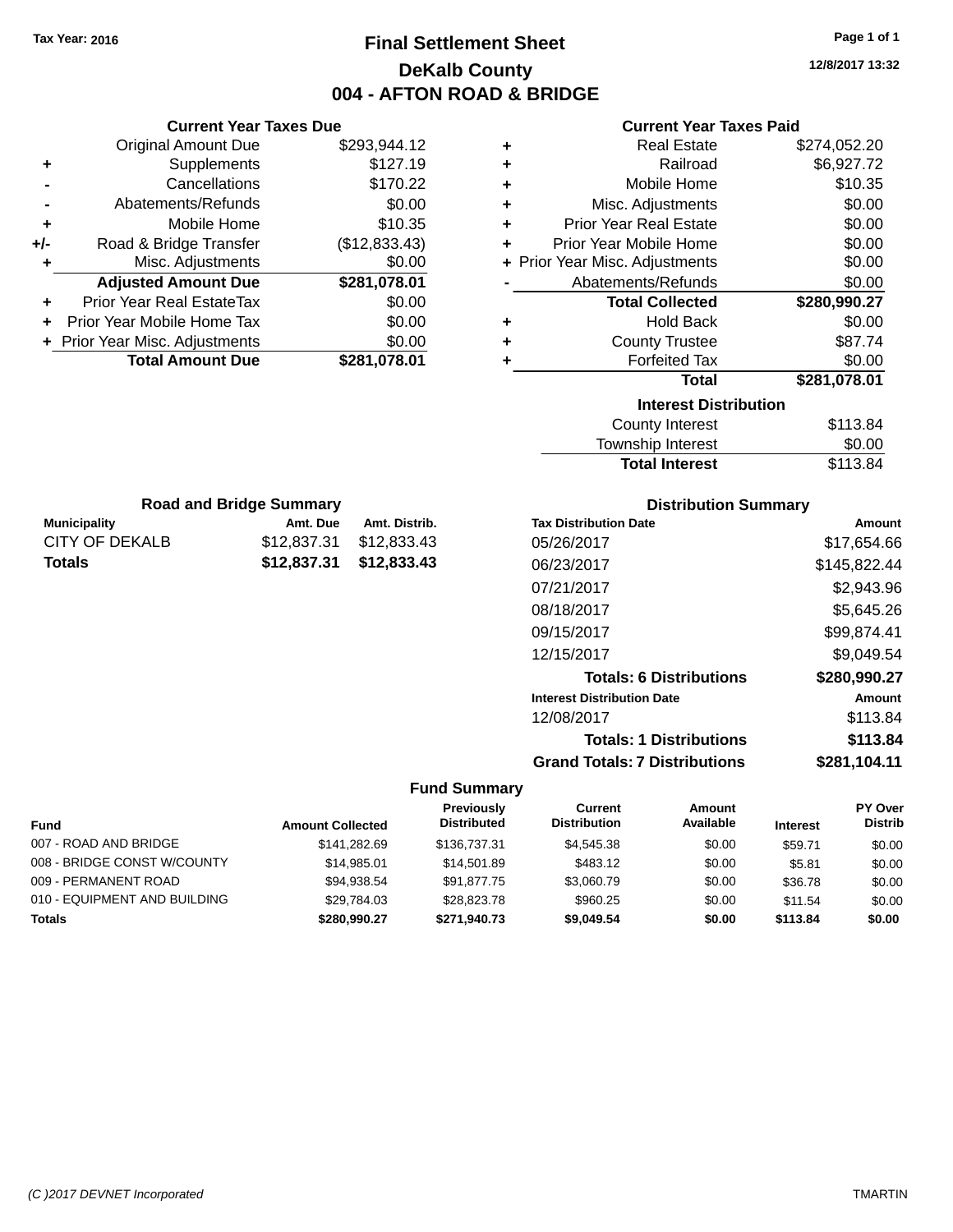# **Final Settlement Sheet Tax Year: 2016 Page 1 of 1 DeKalb County 005 - CLINTON TOWNSHIP**

### **Current Year Taxes Due**

|       | <b>Original Amount Due</b>     | \$96,693.41 |
|-------|--------------------------------|-------------|
| ٠     | Supplements                    | \$12.08     |
|       | Cancellations                  | \$73.15     |
|       | Abatements/Refunds             | \$0.00      |
| ٠     | Mobile Home                    | \$25.84     |
| $+/-$ | Road & Bridge Transfer         | \$0.00      |
| ٠     | Misc. Adjustments              | \$0.00      |
|       | <b>Adjusted Amount Due</b>     | \$96,658.18 |
| ÷     | Prior Year Real EstateTax      | \$0.00      |
|       | Prior Year Mobile Home Tax     | \$0.00      |
|       | + Prior Year Misc. Adjustments | \$79.49     |
|       | <b>Total Amount Due</b>        | \$96,737.67 |

#### **Current Year Taxes Paid**

| ٠ | <b>Real Estate</b>             | \$94,337.35 |
|---|--------------------------------|-------------|
| ÷ | Railroad                       | \$2,283.14  |
| ÷ | Mobile Home                    | \$24.35     |
| ÷ | Misc. Adjustments              | \$0.00      |
| ÷ | <b>Prior Year Real Estate</b>  | \$0.00      |
| ٠ | Prior Year Mobile Home         | \$0.00      |
|   | + Prior Year Misc. Adjustments | \$79.49     |
|   | Abatements/Refunds             | \$0.00      |
|   | <b>Total Collected</b>         | \$96,724.33 |
| ٠ | Hold Back                      | \$0.00      |
| ٠ | <b>County Trustee</b>          | \$11.85     |
| ٠ | <b>Forfeited Tax</b>           | \$1.49      |
|   | <b>Total</b>                   | \$96,737.67 |
|   | <b>Interest Distribution</b>   |             |
|   | <b>County Interest</b>         | \$39.19     |
|   | <b>Township Interest</b>       | \$0.00      |
|   | <b>Total Interest</b>          | \$39.19     |

### **Distribution Summary**

| <b>Tax Distribution Date</b>         | Amount      |
|--------------------------------------|-------------|
| 05/26/2017                           | \$9,206.92  |
| 06/23/2017                           | \$46,555.87 |
| 07/21/2017                           | \$1,119.52  |
| 08/18/2017                           | \$3,000.11  |
| 09/15/2017                           | \$33,886.97 |
| 12/15/2017                           | \$2,954.94  |
| <b>Totals: 6 Distributions</b>       | \$96,724.33 |
| <b>Interest Distribution Date</b>    | Amount      |
| 12/08/2017                           | \$39.19     |
| <b>Totals: 1 Distributions</b>       | \$39.19     |
| <b>Grand Totals: 7 Distributions</b> | \$96,763.52 |

### **Fund Summary**

| Fund                                                | <b>Amount Collected</b> | <b>Previously</b><br><b>Distributed</b> | Current<br><b>Distribution</b> | Amount<br>Available | <b>Interest</b> | <b>PY Over</b><br><b>Distrib</b> |
|-----------------------------------------------------|-------------------------|-----------------------------------------|--------------------------------|---------------------|-----------------|----------------------------------|
| 001 - CORPORATE                                     | \$80,654.80             | \$78,190.82                             | \$2,463.98                     | \$0.00              | \$32.68         | \$0.00                           |
| $005 - I. M. R. F.$                                 | \$52.82                 | \$51.20                                 | \$1.62                         | \$0.00              | \$0.02          | \$0.00                           |
| 027 - AUDIT                                         | \$504.13                | \$488.72                                | \$15.41                        | \$0.00              | \$0.20          | \$0.00                           |
| 035 - TORT JUDGEMENTS/LIABILITY<br><b>INSURANCE</b> | \$4,004.20              | \$3.881.87                              | \$122.33                       | \$0.00              | \$1.62          | \$0.00                           |
| 047 - SOCIAL SECURITY                               | \$6,505.59              | \$6,306.83                              | \$198.76                       | \$0.00              | \$2.64          | \$0.00                           |
| 054 - GENERAL ASSISTANCE                            | \$5,002.79              | \$4,849.95                              | \$152.84                       | \$0.00              | \$2.03          | \$0.00                           |
| <b>Totals</b>                                       | \$96.724.33             | \$93,769.39                             | \$2,954.94                     | \$0.00              | \$39.19         | \$0.00                           |

| Year Source             | <b>Account Type</b> | <b>Amount Adjustment Description</b>             |
|-------------------------|---------------------|--------------------------------------------------|
| 2015 RE - Real Estate   | Back Tax Collected  | \$63.22 ROBINSON REDEMPTION 14-15-155-002 by TBA |
| 2015 RE - Real Estate   | Back Tax Collected  | \$16.27 BOGLE REDEMPTION 14-16-233-001 by TBA    |
| <b>Totals 2 entries</b> |                     | \$79.49                                          |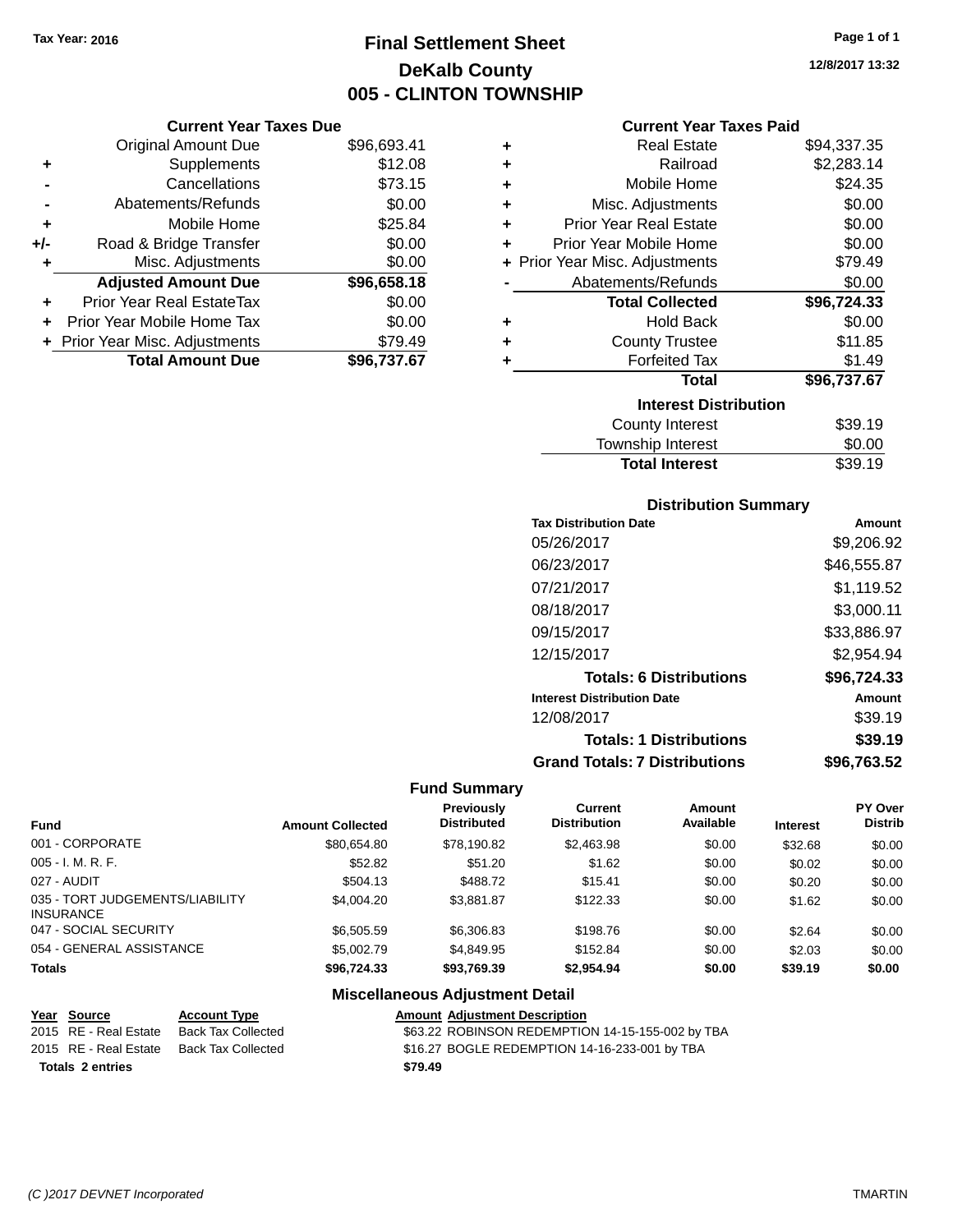**Current Year Taxes Due** Original Amount Due \$90,827.80

**Adjusted Amount Due \$90,794.71**

**Total Amount Due \$90,868.59**

**+** Supplements \$11.35 **-** Cancellations \$68.71 **-** Abatements/Refunds \$0.00 **+** Mobile Home \$24.27 **+/-** Road & Bridge Transfer \$0.00<br> **+** Misc. Adjustments \$0.00

**+** Prior Year Real EstateTax \$0.00 **+** Prior Year Mobile Home Tax \$0.00 **+** Prior Year Misc. Adjustments \$73.88

**+** Misc. Adjustments

# **Final Settlement Sheet Tax Year: 2016 Page 1 of 1 DeKalb County 006 - CLINTON TWP LIBRARY**

**12/8/2017 13:32**

#### **Current Year Taxes Paid**

| ٠ | <b>Real Estate</b>             | \$88,614.67 |
|---|--------------------------------|-------------|
| ٠ | Railroad                       | \$2,144.64  |
| ٠ | Mobile Home                    | \$22.87     |
| ٠ | Misc. Adjustments              | \$0.00      |
| ٠ | <b>Prior Year Real Estate</b>  | \$0.00      |
| ÷ | Prior Year Mobile Home         | \$0.00      |
|   | + Prior Year Misc. Adjustments | \$73.88     |
|   | Abatements/Refunds             | \$0.00      |
|   | <b>Total Collected</b>         | \$90,856.06 |
| ٠ | <b>Hold Back</b>               | \$0.00      |
| ٠ | <b>County Trustee</b>          | \$11.13     |
| ٠ | <b>Forfeited Tax</b>           | \$1.40      |
|   | <b>Total</b>                   | \$90,868.59 |
|   | <b>Interest Distribution</b>   |             |
|   | <b>County Interest</b>         | \$36.81     |
|   | <b>Township Interest</b>       | \$0.00      |

|                       | vv.v.   |
|-----------------------|---------|
| Township Interest     | \$0.00  |
| <b>Total Interest</b> | \$36.81 |
|                       |         |

### **Distribution Summary**

| <b>Tax Distribution Date</b>         | Amount      |
|--------------------------------------|-------------|
| 05/26/2017                           | \$8.647.79  |
| 06/23/2017                           | \$43,731.64 |
| 07/21/2017                           | \$1,051.56  |
| 08/18/2017                           | \$2,818.11  |
| 09/15/2017                           | \$31,831.29 |
| 12/15/2017                           | \$2,775.67  |
| <b>Totals: 6 Distributions</b>       | \$90,856.06 |
| <b>Interest Distribution Date</b>    | Amount      |
| 12/08/2017                           | \$36.81     |
| <b>Totals: 1 Distributions</b>       | \$36.81     |
| <b>Grand Totals: 7 Distributions</b> | \$90.892.87 |
|                                      |             |

#### **Fund Summary**

| Fund          | <b>Amount Collected</b> | Previously<br><b>Distributed</b> | Current<br><b>Distribution</b> | Amount<br>Available | <b>Interest</b> | <b>PY Over</b><br><b>Distrib</b> |
|---------------|-------------------------|----------------------------------|--------------------------------|---------------------|-----------------|----------------------------------|
| 016 - LIBRARY | \$90.856.06             | \$88,080,39                      | \$2,775.67                     | \$0.00              | \$36.81         | \$0.00                           |
| Totals        | \$90,856.06             | \$88,080,39                      | \$2.775.67                     | \$0.00              | \$36.81         | \$0.00                           |

|                         | Year Source           | <b>Account Type</b> | <b>Amount Adiustment Description</b>             |
|-------------------------|-----------------------|---------------------|--------------------------------------------------|
|                         | 2015 RE - Real Estate | Back Tax Collected  | \$58.76 ROBINSON REDEMPTION 14-15-155-002 by TBA |
|                         | 2015 RE - Real Estate | Back Tax Collected  | \$15.12 BOGLE REDEMPTION 14-16-233-001 by TBA    |
| <b>Totals 2 entries</b> |                       |                     | \$73.88                                          |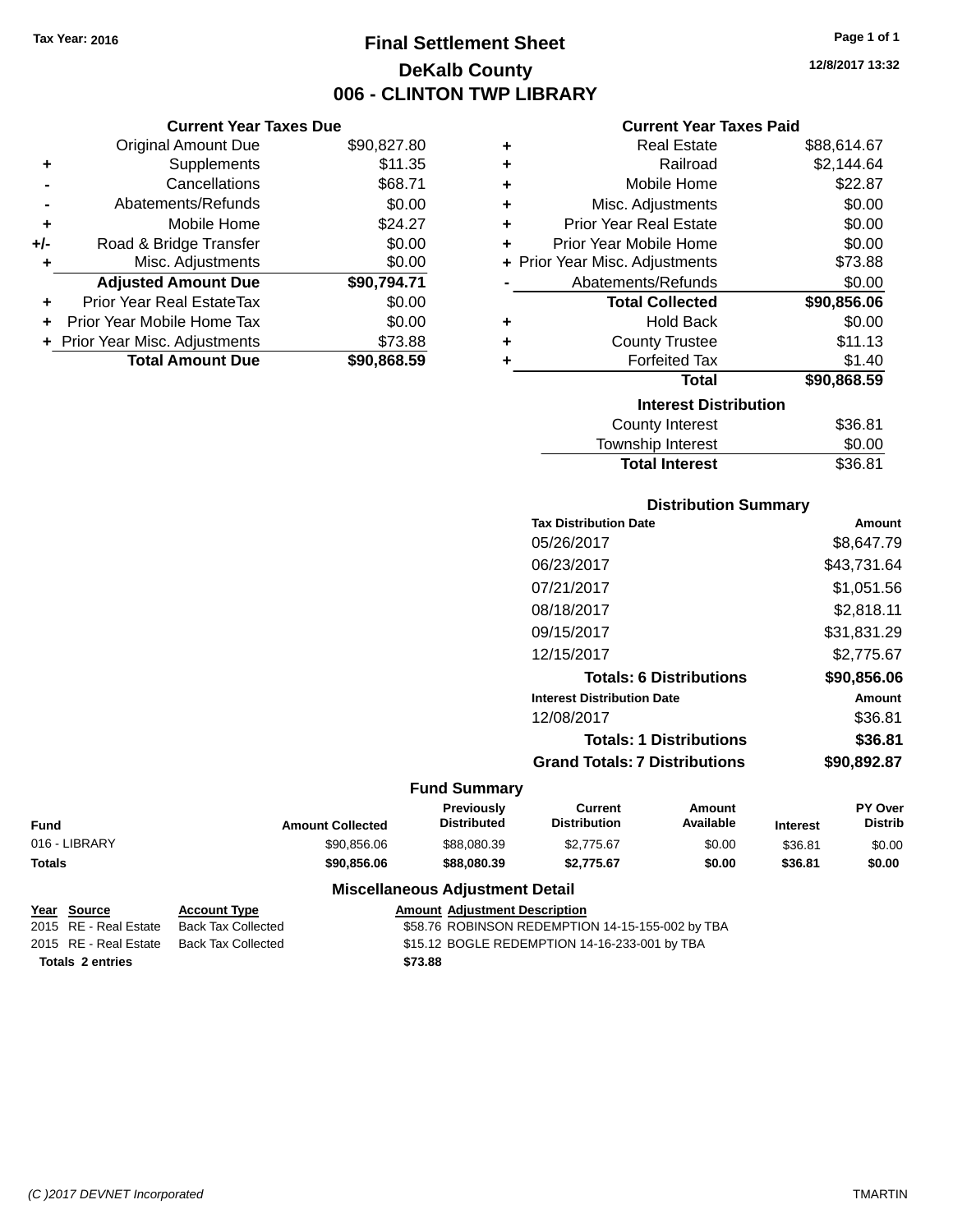# **Final Settlement Sheet Tax Year: 2016 Page 1 of 1 DeKalb County 007 - CLINTON TWP CEMETERY**

**12/8/2017 13:32**

#### **Current Year Taxes Paid**

| <b>Current Year Taxes Due</b> |                              |  |  |  |
|-------------------------------|------------------------------|--|--|--|
| <b>Original Amount Due</b>    | \$22,054.57                  |  |  |  |
| Supplements                   | \$2.76                       |  |  |  |
| Cancellations                 | \$16.69                      |  |  |  |
| Abatements/Refunds            | \$0.00                       |  |  |  |
| Mobile Home                   | \$5.89                       |  |  |  |
| Road & Bridge Transfer        | \$0.00                       |  |  |  |
| Misc. Adjustments             | \$0.00                       |  |  |  |
| <b>Adjusted Amount Due</b>    | \$22,046.53                  |  |  |  |
| Prior Year Real EstateTax     | \$0.00                       |  |  |  |
| Prior Year Mobile Home Tax    | \$0.00                       |  |  |  |
|                               | \$18.13                      |  |  |  |
| <b>Total Amount Due</b>       | \$22.064.66                  |  |  |  |
|                               | Prior Year Misc. Adjustments |  |  |  |

| ٠ | <b>Real Estate</b>             | \$21,517.18 |
|---|--------------------------------|-------------|
| ٠ | Railroad                       | \$520.76    |
| ÷ | Mobile Home                    | \$5.55      |
| ٠ | Misc. Adjustments              | \$0.00      |
| ÷ | <b>Prior Year Real Estate</b>  | \$0.00      |
| ٠ | Prior Year Mobile Home         | \$0.00      |
|   | + Prior Year Misc. Adjustments | \$18.13     |
|   | Abatements/Refunds             | \$0.00      |
|   | <b>Total Collected</b>         | \$22,061.62 |
| ٠ | Hold Back                      | \$0.00      |
| ٠ | <b>County Trustee</b>          | \$2.70      |
| ٠ | <b>Forfeited Tax</b>           | \$0.34      |
|   | <b>Total</b>                   | \$22,064.66 |
|   | <b>Interest Distribution</b>   |             |
|   | <b>County Interest</b>         | \$8.94      |
|   | <b>Township Interest</b>       | \$0.00      |
|   | <b>Total Interest</b>          | \$8.94      |

| <b>Distribution Summary</b>          |             |
|--------------------------------------|-------------|
| <b>Tax Distribution Date</b>         | Amount      |
| 05/26/2017                           | \$2,100.02  |
| 06/23/2017                           | \$10,618.99 |
| 07/21/2017                           | \$255.30    |
| 08/18/2017                           | \$684.37    |
| 09/15/2017                           | \$7,728.97  |
| 12/15/2017                           | \$673.97    |
| <b>Totals: 6 Distributions</b>       | \$22,061.62 |
| <b>Interest Distribution Date</b>    | Amount      |
| 12/08/2017                           | \$8.94      |
| <b>Totals: 1 Distributions</b>       | \$8.94      |
| <b>Grand Totals: 7 Distributions</b> | \$22,070.56 |

### **Fund Summary**

| <b>Fund</b>    | <b>Amount Collected</b> | <b>Previously</b><br><b>Distributed</b> | Current<br><b>Distribution</b> | Amount<br>Available | <b>Interest</b> | <b>PY Over</b><br><b>Distrib</b> |
|----------------|-------------------------|-----------------------------------------|--------------------------------|---------------------|-----------------|----------------------------------|
| 017 - CEMETERY | \$22.061.62             | \$21,387.65                             | \$673.97                       | \$0.00              | \$8.94          | \$0.00                           |
| <b>Totals</b>  | \$22.061.62             | \$21,387.65                             | \$673.97                       | \$0.00              | \$8.94          | \$0.00                           |

| Year Source             | <b>Account Type</b> | <b>Amount Adjustment Description</b>             |
|-------------------------|---------------------|--------------------------------------------------|
| 2015 RE - Real Estate   | Back Tax Collected  | \$14.42 ROBINSON REDEMPTION 14-15-155-002 by TBA |
| 2015 RE - Real Estate   | Back Tax Collected  | \$3.71 BOGLE REDEMPTION 14-16-233-001 by TBA     |
| <b>Totals 2 entries</b> |                     | \$18.13                                          |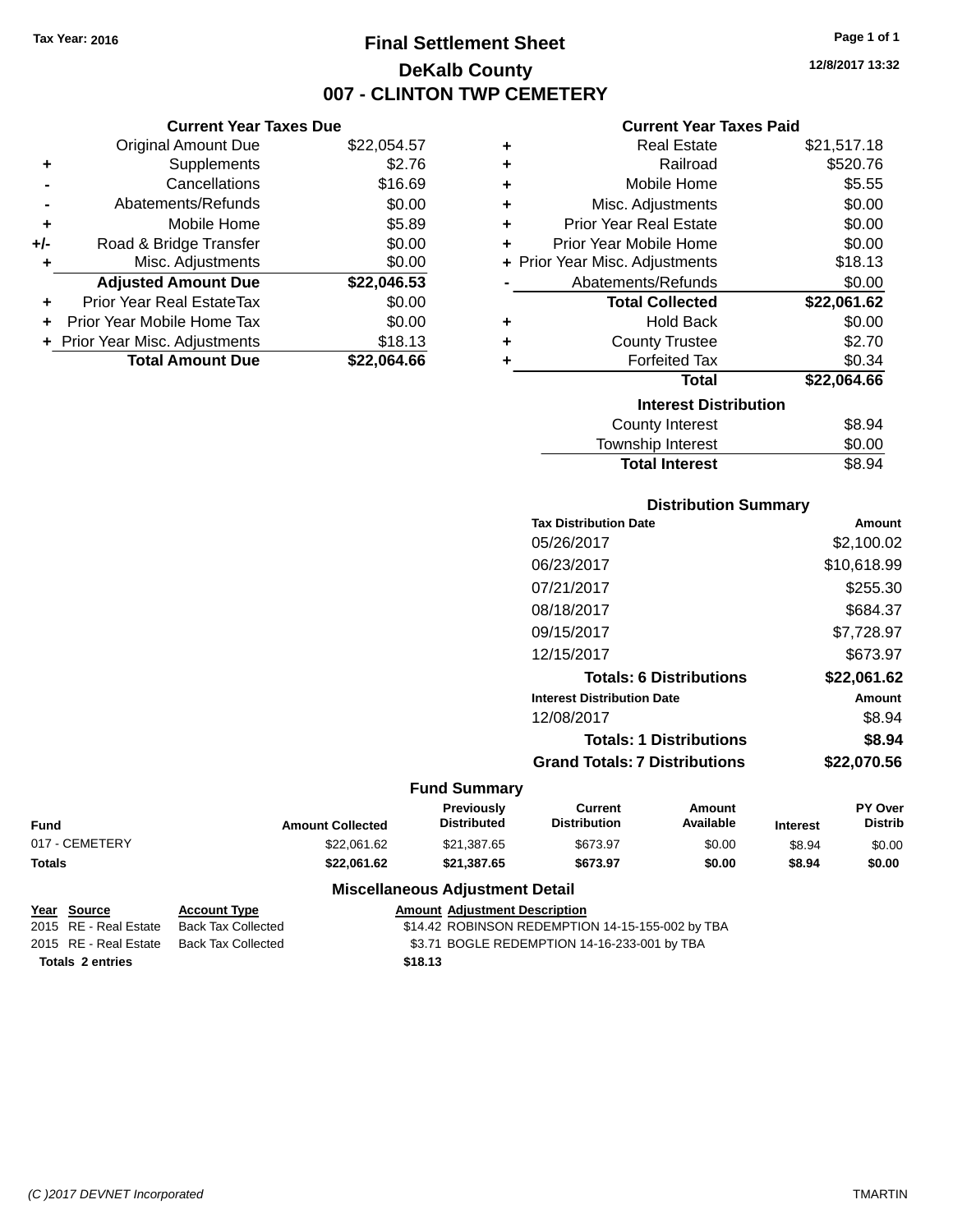**Current Year Taxes Due** Original Amount Due \$9,402.82

**Adjusted Amount Due \$9,399.41**

**Total Amount Due \$9,407.05**

**+** Supplements \$1.18 **-** Cancellations \$7.10 **-** Abatements/Refunds \$0.00 **+** Mobile Home \$2.51 **+/-** Road & Bridge Transfer \$0.00 **+** Misc. Adjustments \$0.00

**+** Prior Year Real EstateTax \$0.00 **+** Prior Year Mobile Home Tax \$0.00 **+** Prior Year Misc. Adjustments \$7.64

# **Final Settlement Sheet Tax Year: 2016 Page 1 of 1 DeKalb County 008 - CLINTON COMM BLDG**

**12/8/2017 13:32**

#### **Current Year Taxes Paid**

| ٠ | <b>Real Estate</b>             | \$9,173.73 |
|---|--------------------------------|------------|
| ÷ | Railroad                       | \$222.02   |
| ÷ | Mobile Home                    | \$2.36     |
| ÷ | Misc. Adjustments              | \$0.00     |
| ÷ | Prior Year Real Estate         | \$0.00     |
| ٠ | Prior Year Mobile Home         | \$0.00     |
|   | + Prior Year Misc. Adjustments | \$7.64     |
|   | Abatements/Refunds             | \$0.00     |
|   | <b>Total Collected</b>         | \$9,405.75 |
| ÷ | <b>Hold Back</b>               | \$0.00     |
| ٠ | <b>County Trustee</b>          | \$1.15     |
| ÷ | <b>Forfeited Tax</b>           | \$0.15     |
|   | <b>Total</b>                   | \$9,407.05 |
|   | <b>Interest Distribution</b>   |            |
|   | <b>County Interest</b>         | \$3.81     |
|   | <b>Township Interest</b>       | \$0.00     |

| <b>Total Interest</b>  | \$3.81      |
|------------------------|-------------|
| Township Interest      | \$0.00      |
| <b>COUTTY THICLEST</b> | <b>UU.U</b> |

| <b>Distribution Summary</b> |  |
|-----------------------------|--|
|                             |  |

| Amount     |
|------------|
| \$895.09   |
| \$4,527.70 |
| \$108.87   |
| \$291.41   |
| \$3,295.35 |
| \$287.33   |
| \$9,405.75 |
| Amount     |
| \$3.81     |
| \$3.81     |
| \$9,409.56 |
|            |

#### **Fund Summary**

| <b>Fund</b>     | <b>Amount Collected</b> | <b>Previously</b><br><b>Distributed</b> | Current<br><b>Distribution</b> | Amount<br>Available | <b>Interest</b> | PY Over<br><b>Distrib</b> |
|-----------------|-------------------------|-----------------------------------------|--------------------------------|---------------------|-----------------|---------------------------|
| 001 - CORPORATE | \$9,405.75              | \$9.118.42                              | \$287.33                       | \$0.00              | \$3.81          | \$0.00                    |
| <b>Totals</b>   | \$9,405.75              | \$9.118.42                              | \$287.33                       | \$0.00              | \$3.81          | \$0.00                    |

| Year Source             | <b>Account Type</b> | <b>Amount Adjustment Description</b>            |
|-------------------------|---------------------|-------------------------------------------------|
| 2015 RE - Real Estate   | Back Tax Collected  | \$6.08 ROBINSON REDEMPTION 14-15-155-002 by TBA |
| 2015 RE - Real Estate   | Back Tax Collected  | \$1.56 BOGLE REDEMPTION 14-16-233-001 by TBA    |
| <b>Totals 2 entries</b> |                     | \$7.64                                          |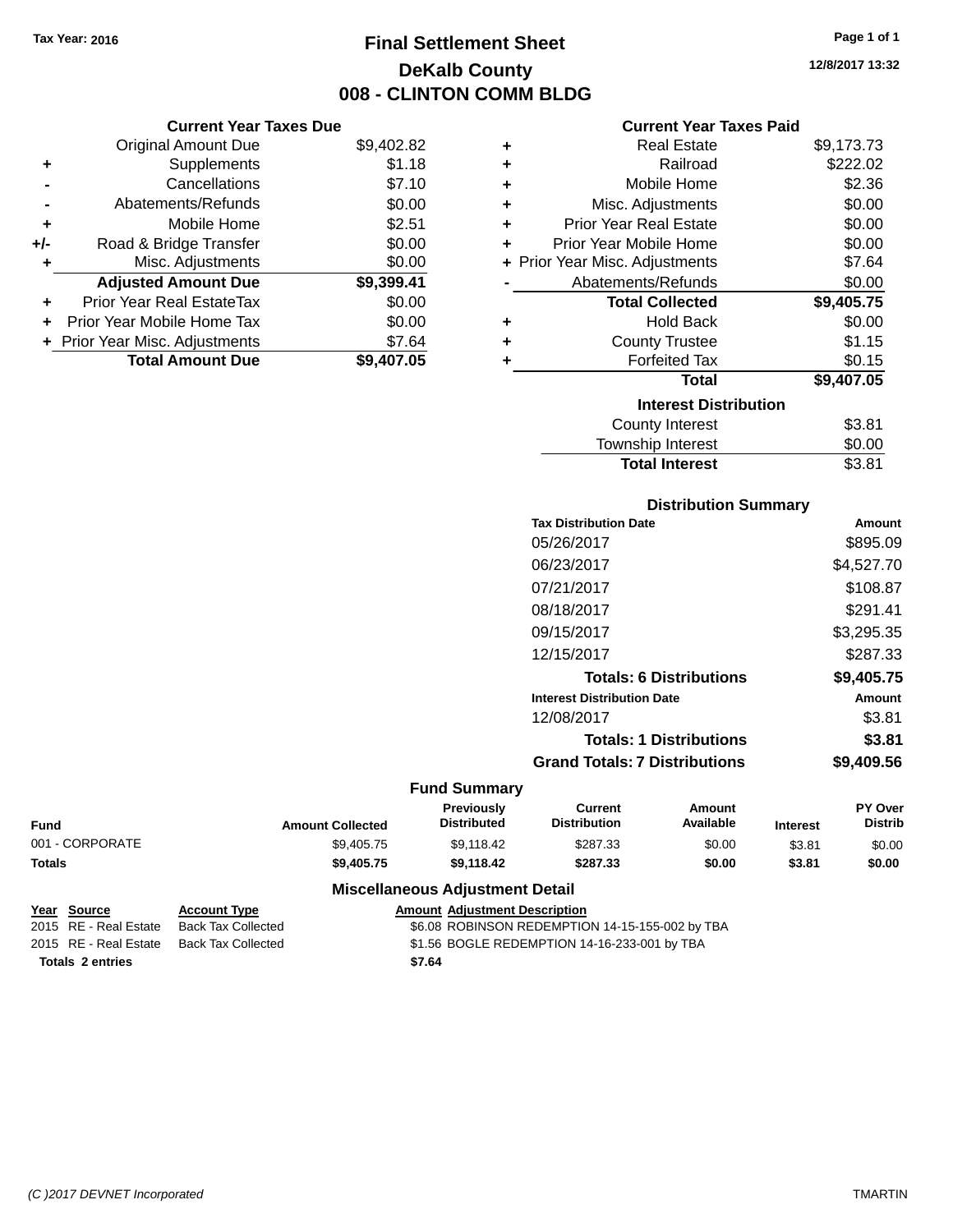# **Final Settlement Sheet Tax Year: 2016 Page 1 of 1 DeKalb County 009 - CLINTON ROAD & BRIDGE**

**12/8/2017 13:32**

### **Current Year Taxes Paid**

|     | <b>Current Year Taxes Due</b>    |               |  |  |  |
|-----|----------------------------------|---------------|--|--|--|
|     | <b>Original Amount Due</b>       | \$253,012.44  |  |  |  |
| ٠   | Supplements                      | \$31.62       |  |  |  |
|     | Cancellations                    | \$191.37      |  |  |  |
|     | Abatements/Refunds               | \$0.00        |  |  |  |
| ٠   | Mobile Home                      | \$67.61       |  |  |  |
| +/- | Road & Bridge Transfer           | (\$32,169.11) |  |  |  |
| ٠   | Misc. Adjustments                | \$0.00        |  |  |  |
|     | <b>Adjusted Amount Due</b>       | \$220,751.19  |  |  |  |
|     | <b>Prior Year Real EstateTax</b> | \$0.00        |  |  |  |
|     | Prior Year Mobile Home Tax       | \$0.00        |  |  |  |
|     | + Prior Year Misc. Adjustments   | \$206.39      |  |  |  |
|     | <b>Total Amount Due</b>          | \$220,957.58  |  |  |  |
|     |                                  |               |  |  |  |

**Municipality Amt. Due Amt. Distrib. Road and Bridge Summary**

VILLAGE OF WATERMAN \$32,173.10 \$32,169.11 **Totals \$32,173.10 \$32,169.11**

| ٠ | Real Estate                    | \$214,678.43 |
|---|--------------------------------|--------------|
| ٠ | Railroad                       | \$5,974.14   |
| ٠ | Mobile Home                    | \$63.71      |
| ٠ | Misc. Adjustments              | \$0.00       |
| ٠ | Prior Year Real Estate         | \$0.00       |
| ٠ | Prior Year Mobile Home         | \$0.00       |
|   | + Prior Year Misc. Adjustments | \$206.39     |
|   | Abatements/Refunds             | \$0.00       |
|   | <b>Total Collected</b>         | \$220,922.67 |
| ٠ | <b>Hold Back</b>               | \$0.00       |
| ٠ | <b>County Trustee</b>          | \$31.01      |
| ٠ | <b>Forfeited Tax</b>           | \$3.90       |
|   | <b>Total</b>                   | \$220,957.58 |
|   | <b>Interest Distribution</b>   |              |
|   | County Interest                | \$89.50      |
|   | <b>Township Interest</b>       | \$0.00       |

| <b>Total Interest</b> | \$89.50 |
|-----------------------|---------|
| Township Interest     | \$0.00  |
| County interest       | ຈຽລ.ວດ  |

| <b>Distribution Summary</b>          |              |
|--------------------------------------|--------------|
| <b>Tax Distribution Date</b>         | Amount       |
| 05/26/2017                           | \$20,979.42  |
| 06/23/2017                           | \$106,342.50 |
| 07/21/2017                           | \$2,551.04   |
| 08/18/2017                           | \$7,007.81   |
| 09/15/2017                           | \$77,300.05  |
| 12/15/2017                           | \$6.741.85   |
| <b>Totals: 6 Distributions</b>       | \$220,922.67 |
| <b>Interest Distribution Date</b>    | Amount       |
| 12/08/2017                           | \$89.50      |
| <b>Totals: 1 Distributions</b>       | \$89.50      |
| <b>Grand Totals: 7 Distributions</b> | \$221,012.17 |

### **Fund Summary**

| <b>Fund</b>                             |                           | <b>Amount Collected</b> | Previously<br><b>Distributed</b>                  | Current<br><b>Distribution</b> | Amount<br>Available | <b>Interest</b> | PY Over<br><b>Distrib</b> |
|-----------------------------------------|---------------------------|-------------------------|---------------------------------------------------|--------------------------------|---------------------|-----------------|---------------------------|
| 007 - ROAD AND BRIDGE                   |                           | \$84.868.11             | \$82,282,73                                       | \$2,585.38                     | \$0.00              | \$41.39         | \$0.00                    |
| 009 - PERMANENT ROAD                    |                           | \$86,031.47             | \$83,403.19                                       | \$2,628.28                     | \$0.00              | \$30.42         | \$0.00                    |
| 010 - EQUIPMENT AND BUILDING            |                           | \$43,018.26             | \$41.704.06                                       | \$1,314.20                     | \$0.00              | \$15.21         | \$0.00                    |
| 035 - TORT JUDGEMENTS/LIABILITY<br>INS. |                           | \$7,004.83              | \$6.790.84                                        | \$213.99                       | \$0.00              | \$2.48          | \$0.00                    |
| <b>Totals</b>                           |                           | \$220,922.67            | \$214,180.82                                      | \$6,741.85                     | \$0.00              | \$89.50         | \$0.00                    |
|                                         |                           |                         | <b>Miscellaneous Adjustment Detail</b>            |                                |                     |                 |                           |
| Year Source                             | <b>Account Type</b>       |                         | <b>Amount Adjustment Description</b>              |                                |                     |                 |                           |
| 2015 RE - Real Estate                   | <b>Back Tax Collected</b> |                         | \$164.16 ROBINSON REDEMPTION 14-15-155-002 by TBA |                                |                     |                 |                           |
| 2015 RE - Real Estate                   | <b>Back Tax Collected</b> |                         | \$42.23 BOGLE REDEMPTION 14-16-233-001 by TBA     |                                |                     |                 |                           |
| <b>Totals 2 entries</b>                 |                           |                         | \$206.39                                          |                                |                     |                 |                           |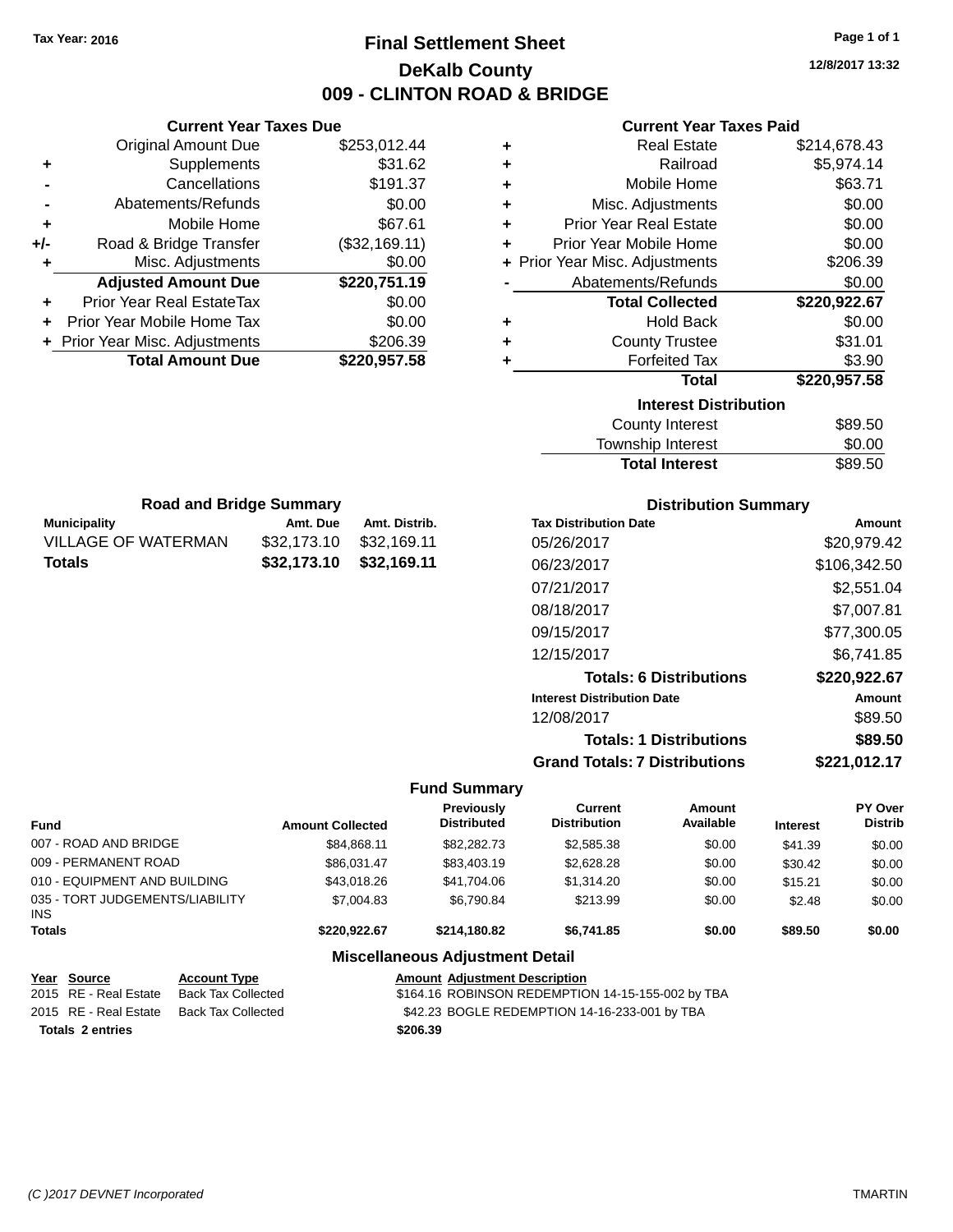**Current Year Taxes Due** Original Amount Due \$264,404.25

**Adjusted Amount Due \$263,793.21**

**Total Amount Due \$263,814.27**

**+** Supplements \$0.00 **-** Cancellations \$649.17 **-** Abatements/Refunds \$27.74 **+** Mobile Home \$62.68 **+/-** Road & Bridge Transfer \$0.00<br> **+** Misc. Adjustments \$3.19

**+** Prior Year Real EstateTax \$0.01 **+** Prior Year Mobile Home Tax \$0.45 **+** Prior Year Misc. Adjustments \$20.60

**+** Misc. Adjustments

# **Final Settlement Sheet Tax Year: 2016 Page 1 of 2 DeKalb County 010 - CORTLAND TOWNSHIP**

**12/8/2017 13:32**

### **Current Year Taxes Paid**

| ٠ | <b>Real Estate</b>                    | \$261,500.22 |
|---|---------------------------------------|--------------|
| ٠ | Railroad                              | \$1,932.16   |
| ÷ | Mobile Home                           | \$55.76      |
| ٠ | Misc. Adjustments                     | \$3.19       |
| ٠ | <b>Prior Year Real Estate</b>         | \$0.01       |
| ٠ | Prior Year Mobile Home                | \$0.45       |
|   | + Prior Year Misc. Adjustments        | \$20.60      |
|   | Abatements/Refunds                    | \$27.74      |
|   | <b>Total Collected</b>                | \$263,484.65 |
| ٠ | <b>Hold Back</b>                      | \$0.00       |
| ٠ | <b>County Trustee</b>                 | \$324.51     |
| ٠ | <b>Forfeited Tax</b>                  | \$5.11       |
|   | Total                                 | \$263,814.27 |
|   | <b>Interest Distribution</b>          |              |
|   | <b>County Interest</b>                | \$106.76     |
|   | المتواطن والمراسا والمستنددة المستحدة | ጦጣ ጣጣ        |

## Township Interest  $$0.00$ **Total Interest** \$106.76

### **Distribution Summary**

| <b>Tax Distribution Date</b>         | Amount       |
|--------------------------------------|--------------|
| 05/26/2017                           | \$16,647.50  |
| 06/23/2017                           | \$122,201.52 |
| 07/21/2017                           | \$1,602.17   |
| 08/18/2017                           | \$7,790.69   |
| 09/15/2017                           | \$106,663.02 |
| 12/15/2017                           | \$8,579.75   |
| <b>Totals: 6 Distributions</b>       | \$263,484.65 |
| <b>Interest Distribution Date</b>    | Amount       |
| 12/08/2017                           | \$106.76     |
| <b>Totals: 1 Distributions</b>       | \$106.76     |
| <b>Grand Totals: 7 Distributions</b> | \$263,591.41 |

#### **Fund Summary**

| <b>Fund</b>                             | <b>Amount Collected</b> | <b>Previously</b><br><b>Distributed</b> | Current<br><b>Distribution</b> | Amount<br>Available | <b>Interest</b> | PY Over<br><b>Distrib</b> |
|-----------------------------------------|-------------------------|-----------------------------------------|--------------------------------|---------------------|-----------------|---------------------------|
| 001 - CORPORATE                         | \$222,081.48            | \$214,849.90                            | \$7.231.58                     | \$0.00              | \$89.98         | \$0.00                    |
| $005 - I. M. R. F.$                     | \$17,945.14             | \$17,360.82                             | \$584.32                       | \$0.00              | \$7.27          | \$0.00                    |
| 027 - AUDIT                             | \$1,004.40              | \$971.70                                | \$32.70                        | \$0.00              | \$0.41          | \$0.00                    |
| 035 - TORT JUDGEMENTS/LIABILITY<br>INS. | \$3.995.23              | \$3.865.11                              | \$130.12                       | \$0.00              | \$1.62          | \$0.00                    |
| 047 - SOCIAL SECURITY                   | \$7.477.15              | \$7,233,70                              | \$243.45                       | \$0.00              | \$3.03          | \$0.00                    |
| 054 - GENERAL ASSISTANCE                | \$10.981.25             | \$10.623.67                             | \$357.58                       | \$0.00              | \$4.45          | \$0.00                    |
| <b>Totals</b>                           | \$263,484.65            | \$254.904.90                            | \$8,579.75                     | \$0.00              | \$106.76        | \$0.00                    |

| Year Source           | <b>Account Type</b>       | <b>Amount Adjustment Description</b>              |  |
|-----------------------|---------------------------|---------------------------------------------------|--|
| 2015 RE - Real Estate | <b>Back Tax Collected</b> | \$2.36 OBERHELMAN REDEMPTION 09-25-451-001 by TBA |  |
| 2015 RE - Real Estate | <b>Back Tax Collected</b> | \$4.06 OBERHELMAN REDEMPTION 09-25-478-001 by TBA |  |
| 2015 RE - Real Estate | <b>Back Tax Collected</b> | \$12.40 ENGSTROM REDEMPTION 09-29-182-013 by TBA  |  |
| 2015 RE - Real Estate | <b>Back Tax Collected</b> | \$1.78 TRUSTEE SALE 09-29-252-001 by TBA          |  |
| 2016 RE - Real Estate | <b>Back Tax Collected</b> | \$0.50 TRUSTEE SALE 09-17-385-01 by TBA           |  |
| 2016 RE - Real Estate | <b>Back Tax Collected</b> | \$2.32 TRUSTEE SALE 09-17-376-011 by TBA          |  |
| 2016 RE - Real Estate | <b>Back Tax Collected</b> | \$0.01 TRUSTEE SALE 09-17-100-018 by TBA          |  |
| 2016 RE - Real Estate | <b>Back Tax Collected</b> | \$0.01 TRUSTEE SALE 09-17-300-009 by TBA          |  |
| 2016 RE - Real Estate | <b>Back Tax Collected</b> | \$0.02 TRUSTEE SALE 09-22-400-004 by TBA          |  |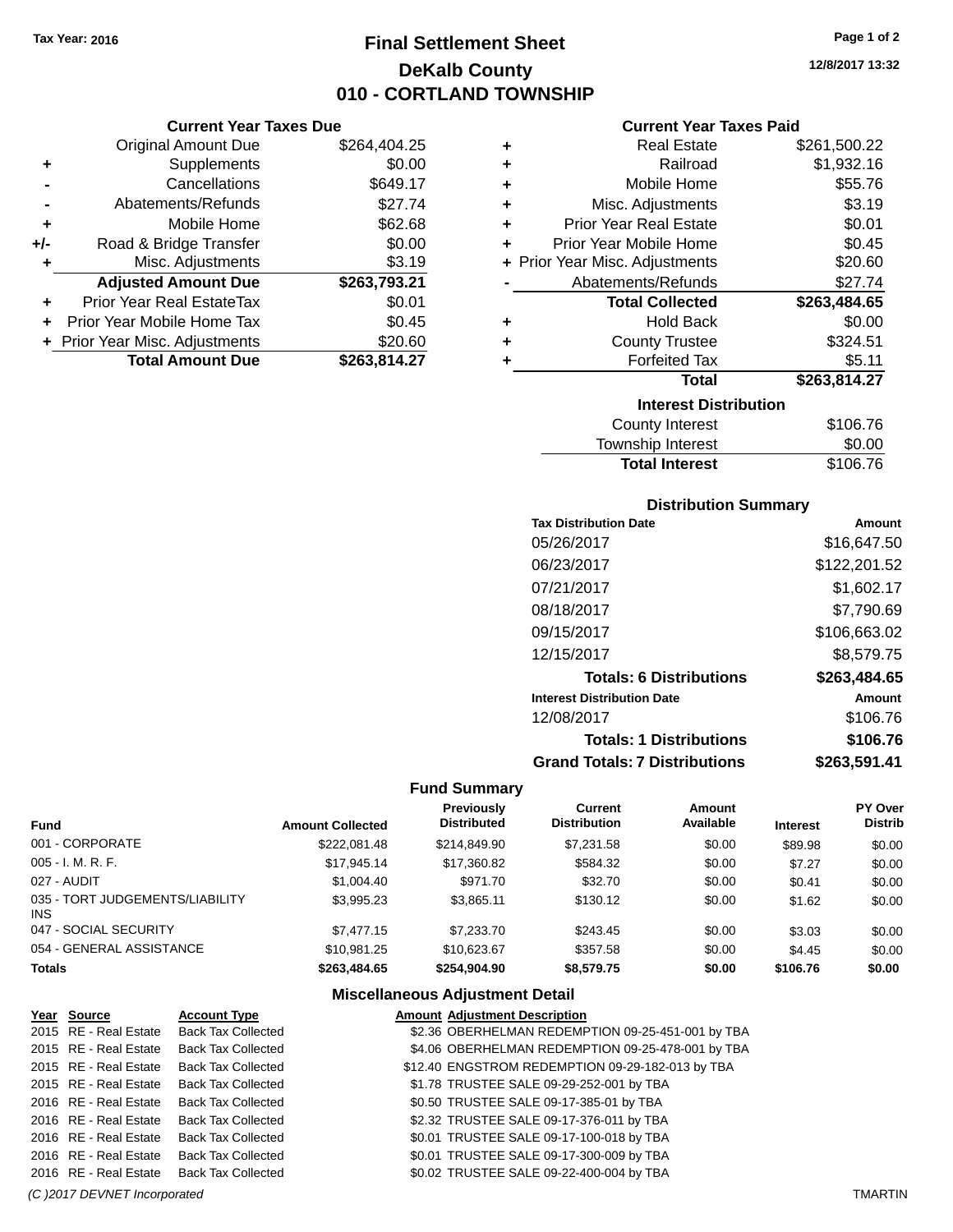# **Final Settlement Sheet Tax Year: 2016 Page 2 of 2 DeKalb County**

**Amount Adjustment Description** 

\$0.02 TRUSTEE SALE 09-26-100-001 by TBA \$0.02 TRUSTEE SALE 09-23-300-002 by TBA \$0.05 TRUSTEE SALE 09-27-100-005 by TBA \$0.02 TRUSTEE SALE 09-27-100-006 by TBA \$0.00 TRUSTEE SALE 09-27-226-006 by TBA \$0.02 TRUSTEE SALE 09-27-226-007 by TBA \$0.02 TRUSTEE SALE 09-28-200-005 by TBA \$0.18 TRUSTEE SALE 09-17-329-004 by TBA

**Miscellaneous Adjustment Detail**

| Year Source           | <b>Account Type</b>       |
|-----------------------|---------------------------|
| 2016 RF - Real Estate | <b>Back Tax Collected</b> |
| 2016 RE - Real Estate | <b>Back Tax Collected</b> |
| 2016 RF - Real Estate | <b>Back Tax Collected</b> |
| 2016 RF - Real Estate | <b>Back Tax Collected</b> |
| 2016 RF - Real Estate | <b>Back Tax Collected</b> |
| 2016 RF - Real Estate | <b>Back Tax Collected</b> |
| 2016 RF - Real Estate | <b>Back Tax Collected</b> |
| 2016 RE - Real Estate | <b>Back Tax Collected</b> |
| Totals 17 entries     |                           |
|                       |                           |
|                       |                           |

| Year Source | <b>Account Type</b> | <b>Amount Adiustment Description</b> |
|-------------|---------------------|--------------------------------------|
|             |                     |                                      |

**Totals 2 entries \$27.74**

### **Abatement Detail**

**Totals 17 entries \$23.79**

| Year Source                        | <b>Account Type</b> | <b>Amount Adiustment Description</b>                   |
|------------------------------------|---------------------|--------------------------------------------------------|
| 2016 RE - Real Estate RE Abatement |                     | \$14.76 SIE COSTS PER COURT ORDER 09-05-253-005 by TBA |

2016 RE - Real Estate RE Abatement \$12.98 SIE COSTS PER COURT ORDER 12TX50 09-29-276-011 by TBA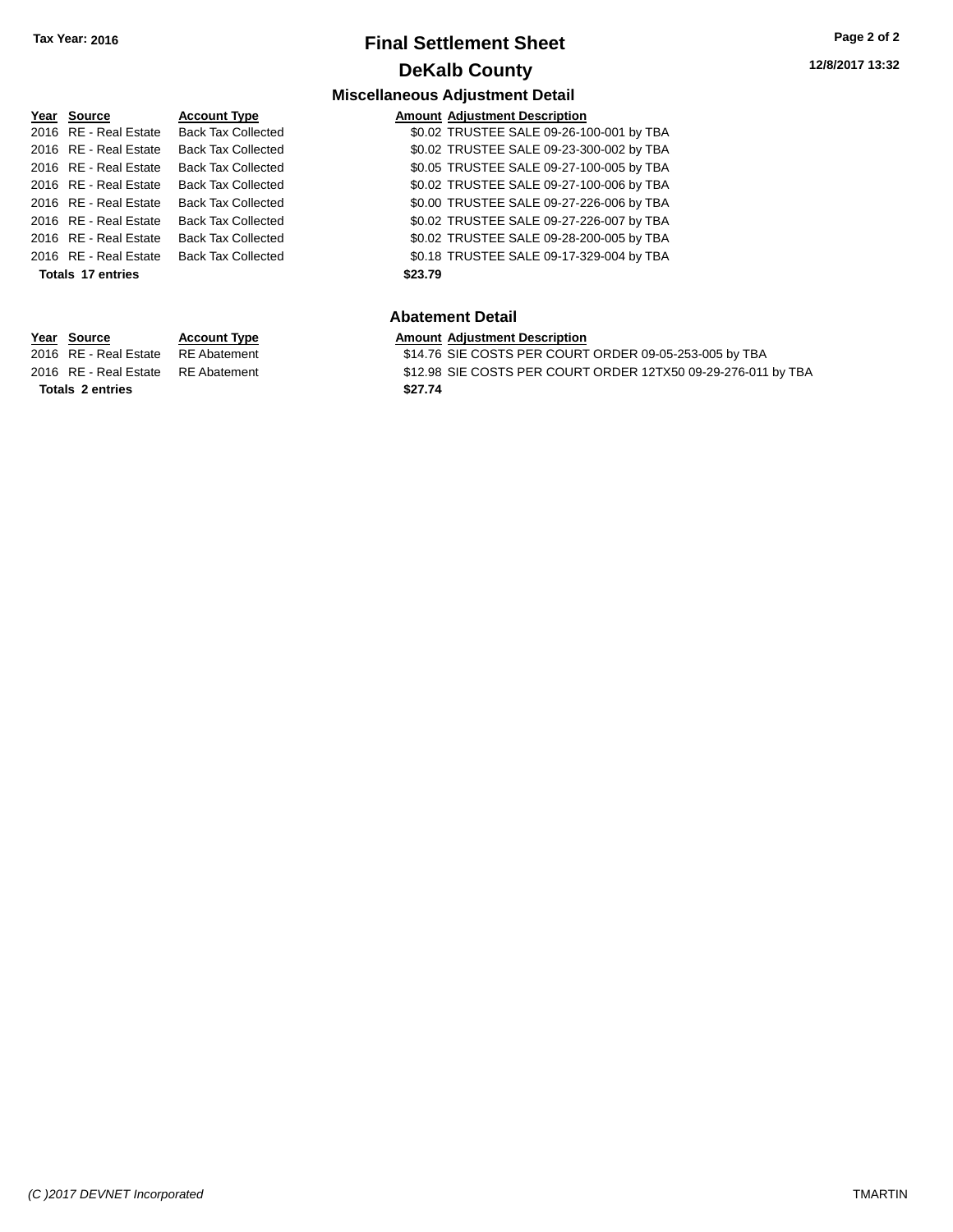# **Final Settlement Sheet Tax Year: 2016 Page 1 of 2 DeKalb County 011 - CORTLAND ROAD & BRIDGE**

**12/8/2017 13:32**

### **Current Year Taxes Paid**

| <b>Current Year Taxes Due</b> |                                  |               |  |
|-------------------------------|----------------------------------|---------------|--|
|                               | <b>Original Amount Due</b>       | \$479,063.14  |  |
| ٠                             | Supplements                      | \$0.00        |  |
|                               | Cancellations                    | \$1,176.21    |  |
|                               | Abatements/Refunds               | \$50.26       |  |
| ٠                             | Mobile Home                      | \$113.56      |  |
| +/-                           | Road & Bridge Transfer           | (\$89,901.82) |  |
| ٠                             | Misc. Adjustments                | \$5.74        |  |
|                               | <b>Adjusted Amount Due</b>       | \$388,054.15  |  |
| ٠                             | <b>Prior Year Real EstateTax</b> | \$0.00        |  |
|                               | Prior Year Mobile Home Tax       | \$0.83        |  |
|                               | + Prior Year Misc. Adjustments   | \$37.38       |  |
|                               | <b>Total Amount Due</b>          | \$388,092.36  |  |
|                               |                                  |               |  |

| ٠ | <b>Real Estate</b>             | \$383,899.63 |
|---|--------------------------------|--------------|
| ٠ | Railroad                       | \$3,500.80   |
| ٠ | Mobile Home                    | \$101.02     |
| ٠ | Misc. Adjustments              | \$5.74       |
| ÷ | <b>Prior Year Real Estate</b>  | \$0.00       |
| ٠ | Prior Year Mobile Home         | \$0.83       |
|   | + Prior Year Misc. Adjustments | \$37.38      |
|   | Abatements/Refunds             | \$50.26      |
|   |                                |              |
|   | <b>Total Collected</b>         | \$387,495.14 |
| ٠ | <b>Hold Back</b>               | \$0.00       |
| ٠ | <b>County Trustee</b>          | \$587.99     |
| ٠ | <b>Forfeited Tax</b>           | \$9.23       |
|   | <b>Total</b>                   | \$388,092.36 |
|   | <b>Interest Distribution</b>   |              |
|   | <b>County Interest</b>         | \$157.01     |

| <b>Total Interest</b> | \$157.01 |
|-----------------------|----------|
| Township Interest     | \$0.00   |
| County Interest       | \$157.01 |

| <b>Road and Bridge Summary</b> |             |               |  |
|--------------------------------|-------------|---------------|--|
| <b>Municipality</b>            | Amt. Due    | Amt. Distrib. |  |
| TOWN OF CORTLAND               | \$26,403.72 | \$26,371.30   |  |
| CITY OF DEKALB                 | \$1,902.03  | \$1,899.66    |  |
| <b>VILLAGE OF MAPLE PARK</b>   | \$6,011.17  | \$6,003.86    |  |
| <b>CITY OF SYCAMORE</b>        | \$55,695.64 | \$55,627.00   |  |
| <b>Totals</b>                  | \$90,012.56 | \$89,901.82   |  |

### **Distribution Summary**

| <b>Tax Distribution Date</b>         | Amount       |
|--------------------------------------|--------------|
| 05/26/2017                           | \$24,444.63  |
| 06/23/2017                           | \$179,728.35 |
| 07/21/2017                           | \$2,352.55   |
| 08/18/2017                           | \$11,439.36  |
| 09/15/2017                           | \$156,912.99 |
| 12/15/2017                           | \$12,617.26  |
| <b>Totals: 6 Distributions</b>       | \$387,495.14 |
| <b>Interest Distribution Date</b>    | Amount       |
| 12/08/2017                           | \$157.01     |
| <b>Totals: 1 Distributions</b>       | \$157.01     |
| <b>Grand Totals: 7 Distributions</b> | \$387,652.15 |

### **Fund Summary**

| <b>Fund</b>                             | <b>Amount Collected</b> | <b>Previously</b><br><b>Distributed</b> | Current<br><b>Distribution</b> | <b>Amount</b><br>Available | <b>Interest</b> | <b>PY Over</b><br><b>Distrib</b> |
|-----------------------------------------|-------------------------|-----------------------------------------|--------------------------------|----------------------------|-----------------|----------------------------------|
| $005 - I. M. R. F.$                     | \$7,588.72              | \$7,341.61                              | \$247.11                       | \$0.00                     | \$2.50          | \$0.00                           |
| 007 - ROAD AND BRIDGE                   | \$112,605.19            | \$108,938.93                            | \$3,666.26                     | \$0.00                     | \$66.60         | \$0.00                           |
| 009 - PERMANENT ROAD                    | \$202,507.01            | \$195,912.96                            | \$6,594.05                     | \$0.00                     | \$66.60         | \$0.00                           |
| 010 - EQUIPMENT AND BUILDING            | \$52,317.46             | \$50,613.89                             | \$1,703.57                     | \$0.00                     | \$17.21         | \$0.00                           |
| 027 - AUDIT                             | \$1,004.44              | \$971.74                                | \$32.70                        | \$0.00                     | \$0.33          | \$0.00                           |
| 035 - TORT JUDGEMENTS/LIABILITY<br>INS. | \$9.977.12              | \$9,652.23                              | \$324.89                       | \$0.00                     | \$3.28          | \$0.00                           |
| 047 - SOCIAL SECURITY                   | \$1,495.20              | \$1,446.52                              | \$48.68                        | \$0.00                     | \$0.49          | \$0.00                           |
| <b>Totals</b>                           | \$387,495.14            | \$374,877.88                            | \$12,617.26                    | \$0.00                     | \$157.01        | \$0.00                           |

| Year Source           | <b>Account Type</b>       | <b>Amount Adjustment Description</b>              |  |
|-----------------------|---------------------------|---------------------------------------------------|--|
| 2015 RE - Real Estate | <b>Back Tax Collected</b> | \$4.28 OBERHELMAN REDEMPTION 09-25-451-001 by TBA |  |
| 2015 RE - Real Estate | <b>Back Tax Collected</b> | \$7.36 OBERHELMAN REDEMPTION 09-25-478-001 by TBA |  |
| 2015 RE - Real Estate | <b>Back Tax Collected</b> | \$22.50 ENGSTROM REDEMPTION 09-29-182-013 by TBA  |  |
| 2015 RE - Real Estate | <b>Back Tax Collected</b> | \$3.24 TRUSTEE SALE 09-29-252-001 by TBA          |  |
| 2016 RE - Real Estate | <b>Back Tax Collected</b> | \$0.90 TRUSTEE SALE 09-17-385-01 by TBA           |  |
| 2016 RE - Real Estate | <b>Back Tax Collected</b> | \$4.21 TRUSTEE SALE 09-17-376-011 by TBA          |  |
| 2016 RE - Real Estate | <b>Back Tax Collected</b> | \$0.01 TRUSTEE SALE 09-17-100-018 by TBA          |  |
| 2016 RE - Real Estate | <b>Back Tax Collected</b> | \$0.01 TRUSTEE SALE 09-17-300-009 by TBA          |  |
|                       |                           |                                                   |  |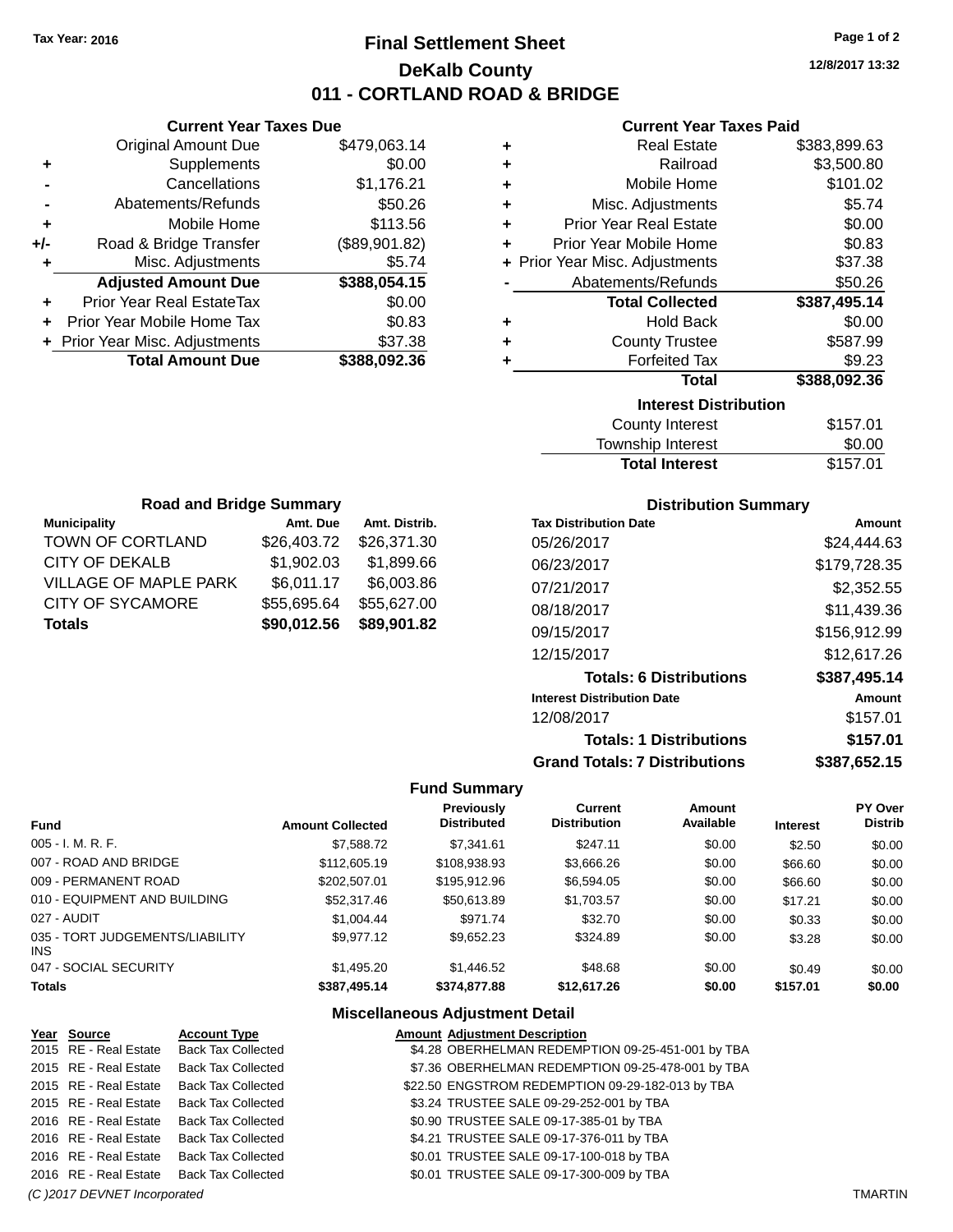# **Final Settlement Sheet Tax Year: 2016 Page 2 of 2 DeKalb County**

**Miscellaneous Adjustment Detail**

| Year Source           | <b>Account Type</b>       | <b>Amount</b> |
|-----------------------|---------------------------|---------------|
| 2016 RE - Real Estate | <b>Back Tax Collected</b> | \$0.03        |
| 2016 RE - Real Estate | <b>Back Tax Collected</b> | \$0.04        |
| 2016 RE - Real Estate | <b>Back Tax Collected</b> | \$0.03        |
| 2016 RE - Real Estate | <b>Back Tax Collected</b> | \$0.09        |
| 2016 RE - Real Estate | <b>Back Tax Collected</b> | \$0.03        |
| 2016 RE - Real Estate | <b>Back Tax Collected</b> | \$0.00        |
| 2016 RE - Real Estate | <b>Back Tax Collected</b> | \$0.03        |
| 2016 RE - Real Estate | <b>Back Tax Collected</b> | \$0.03        |
| 2016 RE - Real Estate | <b>Back Tax Collected</b> | \$0.33        |
| Totals 17 entries     |                           | \$43.12       |
|                       |                           |               |

**Year Source Account Type Amount Adjustment Description**

**Type Amount Adjustment Description** 2016 Collected \$0.03 TRUSTEE SALE 09-22-400-004 by TBA 2016 Collected **\$0.04 TRUSTEE SALE 09-26-100-001 by TBA** 2016 Collected \$0.03 TRUSTEE SALE 09-23-300-002 by TBA 2016 Collected \$0.09 TRUSTEE SALE 09-27-100-005 by TBA 2016 Collected \$0.03 TRUSTEE SALE 09-27-100-006 by TBA 2016 Collected \$0.00 TRUSTEE SALE 09-27-226-006 by TBA 2016 Collected \$0.03 TRUSTEE SALE 09-27-226-007 by TBA 2016 Collected **\$0.03 TRUSTEE SALE 09-28-200-005 by TBA** 2016 Collected \$0.33 TRUSTEE SALE 09-17-329-004 by TBA

### **Abatement Detail**

2016 RE - Real Estate RE Abatement \$26.75 SIE COSTS PER COURT ORDER 09-05-253-005 by TBA 2016 RE - Real Estate RE Abatement \$23.51 SIE COSTS PER COURT ORDER 12TX50 09-29-276-011 by TBA **Totals 2 entries \$50.26**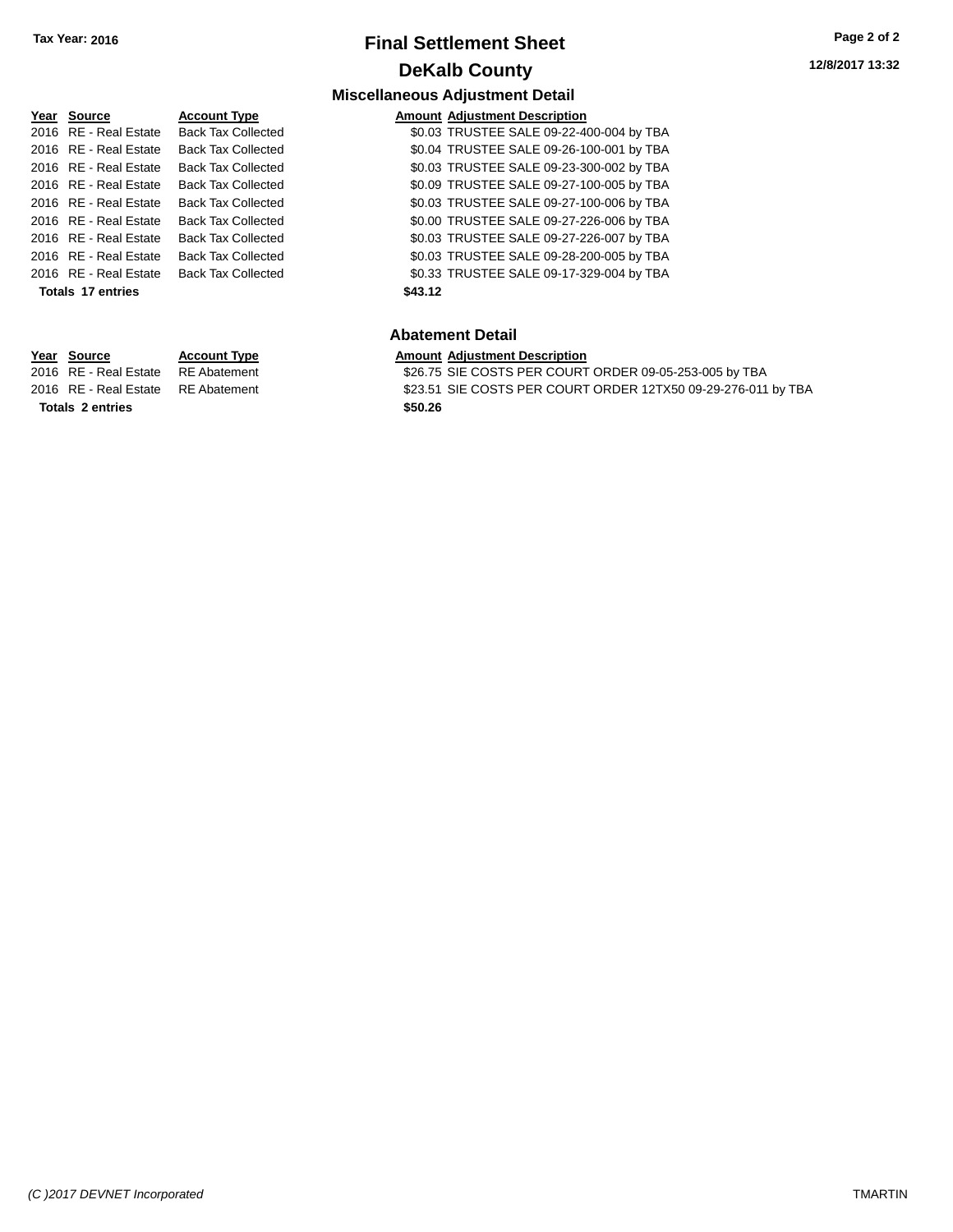# **Final Settlement Sheet Tax Year: 2016 Page 1 of 2 DeKalb County 012 - DEKALB TOWNSHIP**

### **Current Year Taxes Due**

|     | <b>Original Amount Due</b>       | \$965,228.16 |
|-----|----------------------------------|--------------|
| ٠   | Supplements                      | \$85.53      |
|     | Cancellations                    | \$7,659.42   |
|     | Abatements/Refunds               | \$8.61       |
| ٠   | Mobile Home                      | \$639.39     |
| +/- | Road & Bridge Transfer           | \$0.00       |
| ٠   | Misc. Adjustments                | \$538.44     |
|     | <b>Adjusted Amount Due</b>       | \$958,823.49 |
|     | <b>Prior Year Real EstateTax</b> | (\$242.46)   |
|     | Prior Year Mobile Home Tax       | \$0.01       |
|     | + Prior Year Misc. Adjustments   | \$668.15     |
|     | <b>Total Amount Due</b>          | \$959,249.19 |

| ٠ | <b>Real Estate</b>             | \$952,436.89 |
|---|--------------------------------|--------------|
| ÷ | Railroad                       | \$4,803.44   |
| ٠ | Mobile Home                    | \$633.11     |
| ٠ | Misc. Adjustments              | \$538.44     |
| ÷ | <b>Prior Year Real Estate</b>  | (\$242.46)   |
| ٠ | Prior Year Mobile Home         | \$0.01       |
|   | + Prior Year Misc. Adjustments | \$668.15     |
|   | Abatements/Refunds             | \$8.61       |
|   |                                |              |
|   | <b>Total Collected</b>         | \$958,828.97 |
| ٠ | <b>Hold Back</b>               | \$0.00       |
| ÷ | <b>County Trustee</b>          | \$386.08     |
| ٠ | <b>Forfeited Tax</b>           | \$34.14      |
|   | Total                          | \$959,249.19 |
|   | <b>Interest Distribution</b>   |              |
|   | <b>County Interest</b>         | \$388.46     |

# **Distribution Summary**

Total Interest \$388.46

| PIJU INUUVII VUIIIIIIUI Y            |              |
|--------------------------------------|--------------|
| <b>Tax Distribution Date</b>         | Amount       |
| 05/26/2017                           | \$93.135.56  |
| 06/23/2017                           | \$400,941.74 |
| 07/21/2017                           | \$8,254.11   |
| 08/18/2017                           | \$35,378.99  |
| 09/15/2017                           | \$388,486.99 |
| 12/15/2017                           | \$32.631.58  |
| <b>Totals: 6 Distributions</b>       | \$958,828.97 |
| <b>Interest Distribution Date</b>    | Amount       |
| 12/08/2017                           | \$388.46     |
| <b>Totals: 1 Distributions</b>       | \$388.46     |
| <b>Grand Totals: 7 Distributions</b> | \$959.217.43 |
|                                      |              |

### **Fund Summary**

| Fund                     | <b>Amount Collected</b> | <b>Previously</b><br><b>Distributed</b> | Current<br><b>Distribution</b> | Amount<br>Available | <b>Interest</b> | <b>PY Over</b><br><b>Distrib</b> |
|--------------------------|-------------------------|-----------------------------------------|--------------------------------|---------------------|-----------------|----------------------------------|
| 001 - CORPORATE          | \$732,738.04            | \$707.800.95                            | \$24.937.09                    | \$0.00              | \$296.86        | \$0.00                           |
| 054 - GENERAL ASSISTANCE | \$226,090.93            | \$218.396.44                            | \$7.694.49                     | \$0.00              | \$91.60         | \$0.00                           |
| Totals                   | \$958,828.97            | \$926,197,39                            | \$32,631.58                    | \$0.00              | \$388.46        | \$0.00                           |

### **Miscellaneous Adjustment Detail**

| Year Source           | <b>Account Type</b>                      | <b>Amount Adiustment Description</b>                          |
|-----------------------|------------------------------------------|---------------------------------------------------------------|
|                       | 2015 RE - Real Estate Back Tax Collected | \$20.48 MOONEY REDEMPTION 08-23-184-002 by TBA                |
|                       | 2016 MH - Mobile Home Back Tax Collected | \$1.30 DAVISON REDEMPTION 08-26-176-013 0724A by TBA          |
|                       | 2016 MH - Mobile Home Back Tax Collected | \$2.98 HEIDE REDEMPTION 08-26-176-027 0814A by TBA            |
|                       | 2016 MH - Mobile Home Back Tax Collected | \$0.94 ELLIOTT REDEMPTION 08-01-401-005 2327I by TBA          |
|                       | 2016 MH - Mobile Home Back Tax Collected | \$0.89 WHITE REDEMPTION 08-01-401-005 2542J by TBA            |
|                       | 2015 RE - Real Estate Back Tax Collected | \$52.97 1827 LINCOLN HWY CORP REDEMPTION 08-24-352-024 by TBA |
|                       | 2015 RE - Real Estate Back Tax Collected | \$17.65 RIVERMIST REDEMPTION 08-02-324-004 by TBA             |
|                       | 2015 RE - Real Estate Back Tax Collected | \$17.65 RIVERMIST REDEMPTION 08-02-351-013 by TBA             |
| 2015 RE - Real Estate | Back Tax Collected                       | \$17.65 RIVERMIST REDEMPTION 08-02-351-017 by TBA             |
| 2015 RE - Real Estate | <b>Back Tax Collected</b>                | \$17.65 RIVERMIST REDEMPTION 08-02-351-020 by TBA             |
| 2015 RE - Real Estate | <b>Back Tax Collected</b>                | \$17.65 RIVERMIST REDEMPTION 08-02-351-022 by TBA             |
| 2015 RE - Real Estate | <b>Back Tax Collected</b>                | \$17.65 RIVERMIST REDEMPTION 08-02-354-001 by TBA             |
| 2015 RE - Real Estate | <b>Back Tax Collected</b>                | \$17.65 RIVERMIST REDEMPTION 08-02-354-008 by TBA             |
| 2015 RE - Real Estate | <b>Back Tax Collected</b>                | \$17.65 RIVERMIST REDEMPTION 08-02-354-012 by TBA             |
|                       |                                          |                                                               |

*(C )2017 DEVNET Incorporated* TMARTIN

**12/8/2017 13:32**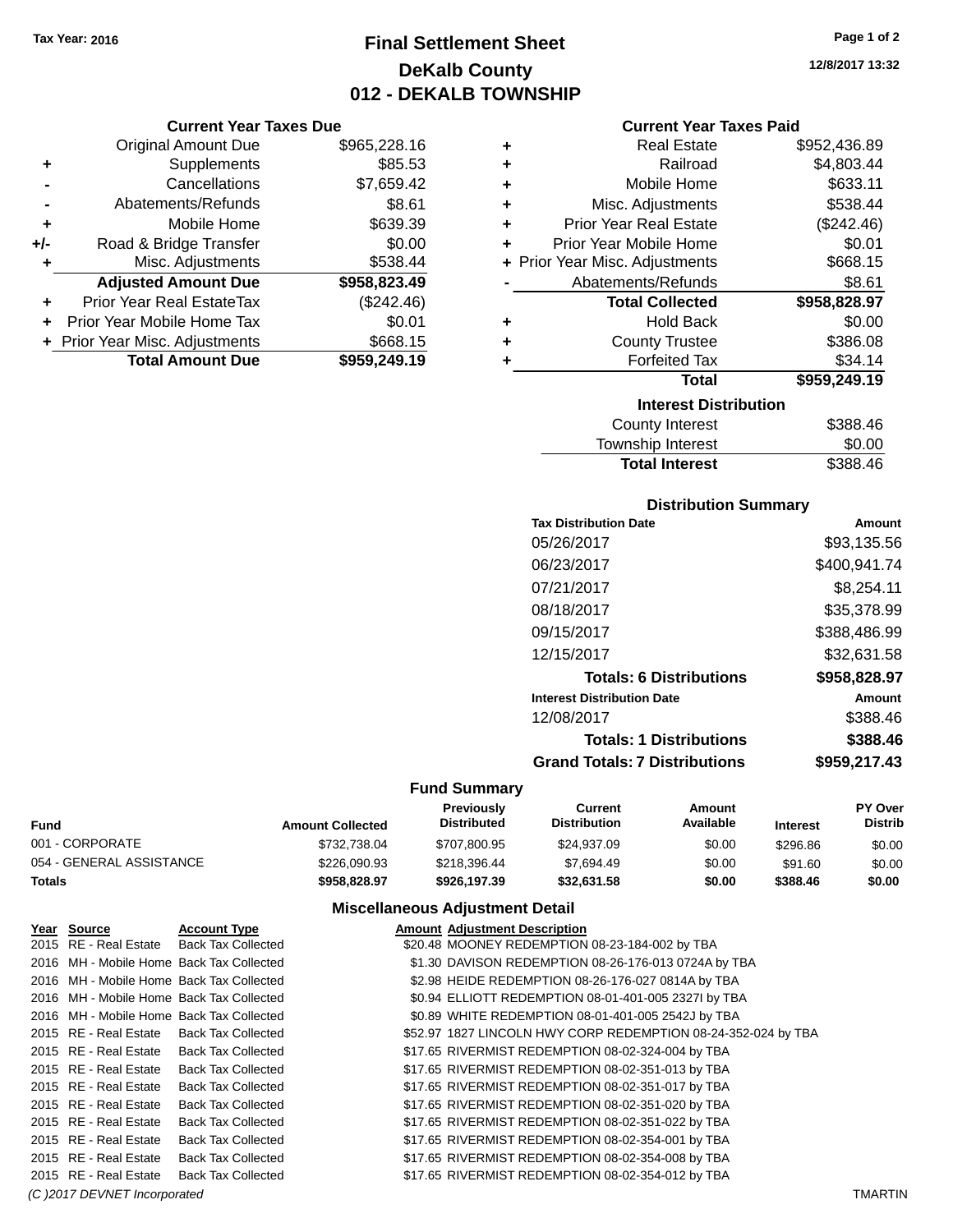# **Final Settlement Sheet Tax Year: 2016 Page 2 of 2 DeKalb County**

| Year | <b>Source</b>                            | <b>Account Type</b>       | Amount     |
|------|------------------------------------------|---------------------------|------------|
| 2015 | RE - Real Estate                         | <b>Back Tax Collected</b> | \$17.65    |
| 2015 | RE - Real Estate                         | <b>Back Tax Collected</b> | \$17.65    |
| 2015 | RE - Real Estate                         | <b>Back Tax Collected</b> | \$17.65    |
| 2015 | RE - Real Estate                         | <b>Back Tax Collected</b> | \$17.65    |
| 2015 | RE - Real Estate                         | <b>Back Tax Collected</b> | \$11.21    |
| 2015 | RE - Real Estate                         | <b>Back Tax Collected</b> | \$7.60     |
| 2015 | RE - Real Estate                         | <b>Back Tax Collected</b> | \$2.13     |
|      | 2015 RE - Real Estate                    | <b>Back Tax Collected</b> | \$1.01     |
| 2015 | RE - Real Estate                         | <b>Back Tax Collected</b> | \$17.65    |
|      | 2015 RE - Real Estate                    | <b>Back Tax Collected</b> | \$10.92    |
|      | 2015 RE - Real Estate                    | <b>Back Tax Collected</b> | \$234.13   |
| 2015 | RE - Real Estate                         | <b>Back Tax Collected</b> | \$48.40    |
|      | 2015 RE - Real Estate                    | <b>Back Tax Collected</b> | \$43.01    |
|      | 2016 RE - Real Estate                    | Paymt In Lieu of Tax      | \$232.34   |
| 2016 | RE - Real Estate                         | Paymt In Lieu of Tax      | \$232.34   |
|      | 2016 RE - Real Estate                    | <b>Back Tax Collected</b> | \$2.69     |
| 2016 | RE - Real Estate                         | <b>Back Tax Collected</b> | \$2.60     |
| 2016 | RE - Real Estate                         | <b>Back Tax Collected</b> | \$2.69     |
| 2016 | RE - Real Estate                         | <b>Back Tax Collected</b> | \$65.78    |
|      | 2016 MH - Mobile Home Back Tax Collected |                           | \$0.73     |
|      | <b>Totals 34 entries</b>                 |                           | \$1,206.59 |
|      |                                          |                           |            |

| Year Source             | <b>Account Type</b> |
|-------------------------|---------------------|
| 2016 RE - Real Estate   | <b>RE Abatemen</b>  |
| 2016 RE - Real Estate   | <b>RE</b> Abatemen  |
| 2016 RE - Real Estate   | <b>RE Abatemen</b>  |
| 2016 RE - Real Estate   | <b>RE</b> Abatemen  |
| 2016 RF - Real Estate   | <b>RE</b> Abatemen  |
| 2016 RE - Real Estate   | <b>RE Abatemen</b>  |
| 2016 RE - Real Estate   | <b>RE</b> Abatemen  |
| 2016 RE - Real Estate   | RE Abatemen         |
| <b>Totals 8 entries</b> |                     |

#### **Miscellaneous Adjustment Detail Amount Adiustment Description**

| <b>IGGI OULING</b>    | Account Type                             |            | Allioulit Aujustilielit Description                    |
|-----------------------|------------------------------------------|------------|--------------------------------------------------------|
| 2015 RE - Real Estate | <b>Back Tax Collected</b>                |            | \$17.65 RIVERMIST REDEMPTION 08-02-370-001 by TBA      |
| 2015 RE - Real Estate | <b>Back Tax Collected</b>                |            | \$17.65 RIVERMIST REDEMPTION 08-02-370-002 by TBA      |
| 2015 RE - Real Estate | <b>Back Tax Collected</b>                |            | \$17.65 RIVERMIST REDEMPTION 08-02-370-003 by TBA      |
| 2015 RE - Real Estate | <b>Back Tax Collected</b>                |            | \$17.65 RIVERMIST REDEMPTION 08-02-370-004 by TBA      |
| 2015 RE - Real Estate | <b>Back Tax Collected</b>                |            | \$11.21 RIVERMIST REDEMPTION 08-02-373-001 by TBA      |
| 2015 RE - Real Estate | <b>Back Tax Collected</b>                |            | \$7.60 RIVERMIST REDEMPTION 08-02-377-001 by TBA       |
| 2015 RE - Real Estate | <b>Back Tax Collected</b>                |            | \$2.13 RIVERMIST REDEMPTION 08-11-100-045 by TBA       |
| 2015 RE - Real Estate | <b>Back Tax Collected</b>                |            | \$1.01 RIVERMIST REDEMPTION 15-15-228-013 by TBA       |
| 2015 RE - Real Estate | <b>Back Tax Collected</b>                |            | \$17.65 RIVERMIST REDEMPTION 08-02-323-005 by TBA      |
| 2015 RE - Real Estate | <b>Back Tax Collected</b>                |            | \$10.92 VOID HEL EXEMPTION 08-14-478-035 by TBA        |
| 2015 RE - Real Estate | <b>Back Tax Collected</b>                |            | \$234.13 MOONEY REDEMPTION 08-23-184-020 by TBA        |
| 2015 RE - Real Estate | <b>Back Tax Collected</b>                |            | \$48.40 MOONEY REDEMPTION 08-23-184-003 by TBA         |
| 2015 RE - Real Estate | <b>Back Tax Collected</b>                |            | \$43.01 MOONEY REDEMPTION 08-12-184-027 by TBA         |
| 2016 RE - Real Estate | Paymt In Lieu of Tax                     |            | \$232.34 HOUSING AUTHORITY DEKALB UNITS by TBA         |
| 2016 RE - Real Estate | Paymt In Lieu of Tax                     |            | \$232.34 HOUSING AUTHORITY DEKALB UNITS by TBA         |
| 2016 RE - Real Estate | <b>Back Tax Collected</b>                |            | \$2.69 TRUSTEE SALE 08-23-258-011 by TBA               |
| 2016 RE - Real Estate | <b>Back Tax Collected</b>                |            | \$2.60 TRUSTEE SALE 08-23-256-011 by TBA               |
| 2016 RE - Real Estate | <b>Back Tax Collected</b>                |            | \$2.69 TRUSTEE SALE 08-22-404-003 by TBA               |
| 2016 RE - Real Estate | <b>Back Tax Collected</b>                |            | \$65.78 TRUSTEE SALE 08-02-324-003 by TBA              |
|                       | 2016 MH - Mobile Home Back Tax Collected |            | \$0.73 HENDERSON REDEMPTION 08-01-401-005 2321D by TBA |
| Totals 34 entries     |                                          | \$1,206.59 |                                                        |

#### **Abatement Detail**

|                         | Year Source           | <b>Account Type</b> | <b>Amount Adjustment Description</b>                  |
|-------------------------|-----------------------|---------------------|-------------------------------------------------------|
|                         | 2016 RE - Real Estate | <b>RE</b> Abatement | \$3.44 SIE COSTS PER COURT ORDER 08-22-427-018 by TBA |
|                         | 2016 RE - Real Estate | <b>RE</b> Abatement | \$2.95 PTAB INTEREST REFUND 08-24-128-026 by TBA      |
|                         | 2016 RE - Real Estate | <b>RE</b> Abatement | \$0.19 PTAB INTEREST REFUND 08-21-426-011 by TBA      |
|                         | 2016 RE - Real Estate | <b>RE</b> Abatement | \$1.17 PTAB INTEREST REFUND 08-23-105-002 by TBA      |
|                         | 2016 RE - Real Estate | <b>RE</b> Abatement | \$0.16 PTAB INTEREST REFUND 08-23-105-004 by TBA      |
|                         | 2016 RE - Real Estate | <b>RE</b> Abatement | \$0.16 PTAB INTEREST REFUND 08-23-105-005 by TBA      |
|                         | 2016 RE - Real Estate | <b>RE</b> Abatement | \$0.38 PTAB INTEREST REFUND 08-23-105-006 by TBA      |
|                         | 2016 RE - Real Estate | <b>RE</b> Abatement | \$0.16 PTAB INTEREST REFUND 08-26-352-007 by TBA      |
| <b>Totals 8 entries</b> |                       |                     | \$8.61                                                |
|                         |                       |                     |                                                       |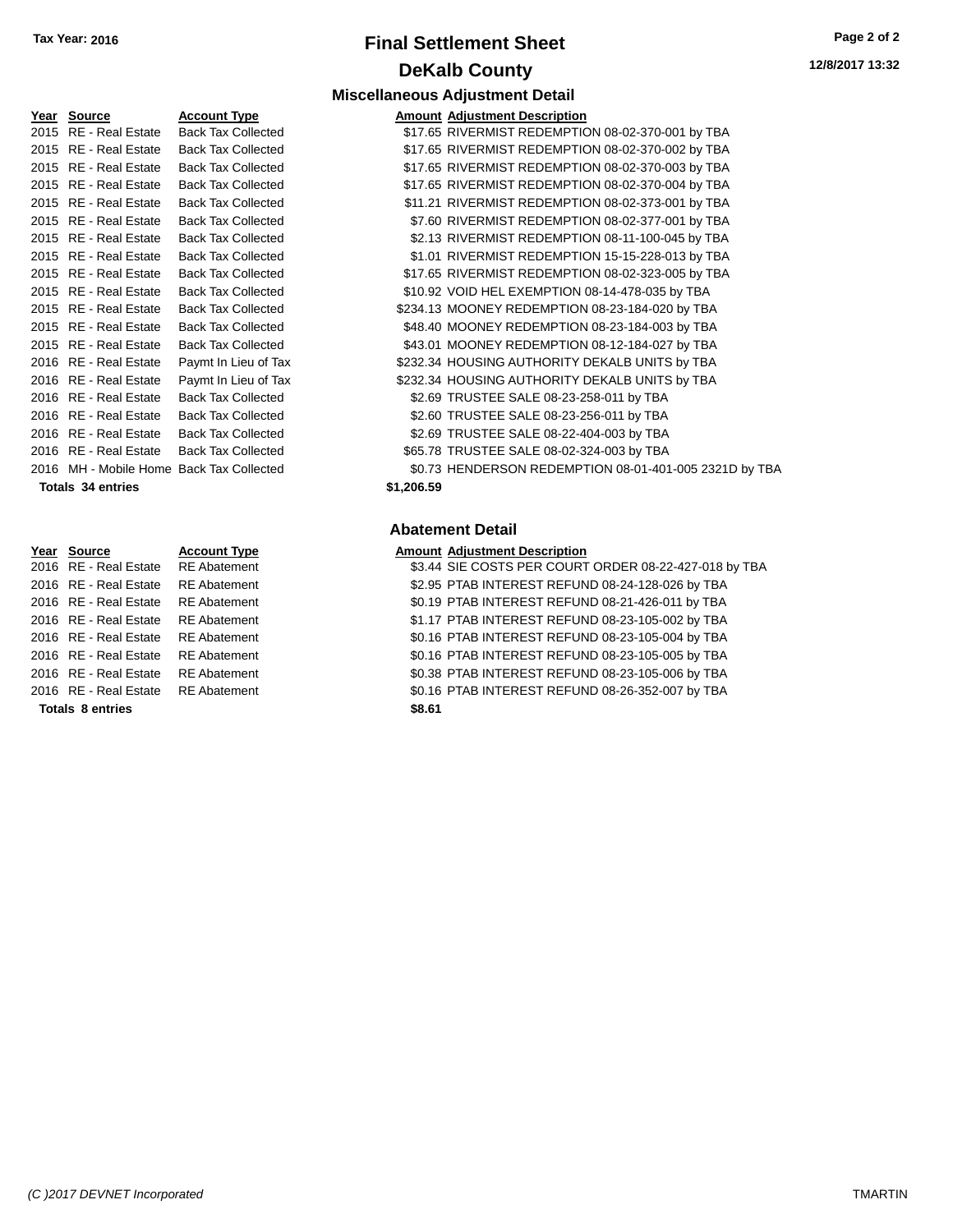# **Final Settlement Sheet Tax Year: 2016 Page 1 of 2 DeKalb County 013 - DEKALB ROAD & BRIDGE**

**12/8/2017 13:32**

### **Current Year Taxes Paid**

| ٠ | <b>Real Estate</b>             | \$985,661.38 |
|---|--------------------------------|--------------|
| ٠ | Railroad                       | \$5,629.78   |
| ÷ | Mobile Home                    | \$742.03     |
| ÷ | Misc. Adjustments              | \$631.04     |
| ÷ | <b>Prior Year Real Estate</b>  | (\$284.20)   |
| ٠ | Prior Year Mobile Home         | \$0.00       |
|   | + Prior Year Misc. Adjustments | \$783.15     |
|   | Abatements/Refunds             | \$10.07      |
|   | <b>Total Collected</b>         | \$993,153.11 |
| ٠ | <b>Hold Back</b>               | \$0.00       |
| ٠ | <b>County Trustee</b>          | \$452.49     |
|   | <b>Forfeited Tax</b>           | \$40.02      |
|   | Total                          | \$993,645.62 |
|   | <b>Interest Distribution</b>   |              |
|   | County Interest                | \$402.37     |
|   | <b>Townehin Interact</b>       | ቁስ ስስ        |

| <b>Total Interest</b> | \$402.37 |
|-----------------------|----------|
| Township Interest     | \$0.00   |
| County Interest       | \$402.37 |

| <b>Road and Bridge Summary</b> |                           |                       |  |  |  |
|--------------------------------|---------------------------|-----------------------|--|--|--|
| <b>Municipality</b>            | Amt. Distrib.<br>Amt. Due |                       |  |  |  |
| CITY OF DEKALB                 | \$128,678.16 \$128,622.90 |                       |  |  |  |
| CITY OF SYCAMORE               |                           | \$9,924.19 \$9,919.83 |  |  |  |
| Totals                         | \$138,602.35 \$138,542.73 |                       |  |  |  |

**Current Year Taxes Due** Original Amount Due \$1,131,278.91

**Adjusted Amount Due \$993,146.67**

**Total Amount Due \$993,645.62**

**+** Supplements \$100.23 **-** Cancellations \$1,060.10 **-** Abatements/Refunds \$10.07 **+** Mobile Home \$749.39 **+/-** Road & Bridge Transfer (\$138,542.73) **+** Misc. Adjustments \$631.04

**+** Prior Year Real EstateTax (\$284.20) **+** Prior Year Mobile Home Tax \$0.00 **+ Prior Year Misc. Adjustments \$783.15** 

### **Distribution Summary**

| <b>Tax Distribution Date</b>         | Amount       |
|--------------------------------------|--------------|
| 05/26/2017                           | \$98,984.85  |
| 06/23/2017                           | \$412.625.44 |
| 07/21/2017                           | \$8,487.51   |
| 08/18/2017                           | \$36,378.84  |
| 09/15/2017                           | \$403,030.31 |
| 12/15/2017                           | \$33.646.16  |
| <b>Totals: 6 Distributions</b>       | \$993,153.11 |
| <b>Interest Distribution Date</b>    | Amount       |
| 12/08/2017                           | \$402.37     |
| <b>Totals: 1 Distributions</b>       | \$402.37     |
| <b>Grand Totals: 7 Distributions</b> | \$993.555.48 |

#### **Fund Summary**

| <b>Fund</b>                  | <b>Amount Collected</b> | <b>Previously</b><br><b>Distributed</b> | Current<br><b>Distribution</b> | Amount<br>Available | <b>Interest</b> | <b>PY Over</b><br><b>Distrib</b> |
|------------------------------|-------------------------|-----------------------------------------|--------------------------------|---------------------|-----------------|----------------------------------|
| 007 - ROAD AND BRIDGE        | \$153,681.52            | \$148,405,00                            | \$5,276,52                     | \$0.00              | \$103.90        | \$0.00                           |
| 009 - PERMANENT ROAD         | \$763,726.06            | \$737.916.21                            | \$25,809.85                    | \$0.00              | \$271.54        | \$0.00                           |
| 010 - EQUIPMENT AND BUILDING | \$75.745.53             | \$73.185.74                             | \$2,559.79                     | \$0.00              | \$26.93         | \$0.00                           |
| <b>Totals</b>                | \$993,153.11            | \$959.506.95                            | \$33,646.16                    | \$0.00              | \$402.37        | \$0.00                           |

| Year Source                  | <b>Account Type</b>                      | <b>Amount Adjustment Description</b>                          |                |
|------------------------------|------------------------------------------|---------------------------------------------------------------|----------------|
|                              | 2015 RE - Real Estate Back Tax Collected | \$24.00 MOONEY REDEMPTION 08-23-184-002 by TBA                |                |
|                              | 2016 MH - Mobile Home Back Tax Collected | \$1.52 DAVISON REDEMPTION 08-26-176-013 0724A by TBA          |                |
|                              | 2016 MH - Mobile Home Back Tax Collected | \$3.49 HEIDE REDEMPTION 08-26-176-027 0814A by TBA            |                |
|                              | 2016 MH - Mobile Home Back Tax Collected | \$1.11 ELLIOTT REDEMPTION 08-01-401-005 2327I by TBA          |                |
|                              | 2016 MH - Mobile Home Back Tax Collected | \$1.05 WHITE REDEMPTION 08-01-401-005 2542J by TBA            |                |
| 2015 RE - Real Estate        | <b>Back Tax Collected</b>                | \$62.08 1827 LINCOLN HWY CORP REDEMPTION 08-24-352-024 by TBA |                |
|                              | 2015 RE - Real Estate Back Tax Collected | \$20.69 RIVERMIST REDEMPTION 08-02-324-004 by TBA             |                |
| 2015 RE - Real Estate        | <b>Back Tax Collected</b>                | \$20.69 RIVERMIST REDEMPTION 08-02-351-013 by TBA             |                |
| 2015 RE - Real Estate        | <b>Back Tax Collected</b>                | \$20.69 RIVERMIST REDEMPTION 08-02-351-017 by TBA             |                |
| 2015 RE - Real Estate        | <b>Back Tax Collected</b>                | \$20.69 RIVERMIST REDEMPTION 08-02-351-020 by TBA             |                |
| 2015 RE - Real Estate        | <b>Back Tax Collected</b>                | \$20.69 RIVERMIST REDEMPTION 08-02-351-022 by TBA             |                |
| 2015 RE - Real Estate        | <b>Back Tax Collected</b>                | \$20.69 RIVERMIST REDEMPTION 08-02-354-001 by TBA             |                |
| 2015 RE - Real Estate        | <b>Back Tax Collected</b>                | \$20.69 RIVERMIST REDEMPTION 08-02-354-008 by TBA             |                |
| (C) 2017 DEVNET Incorporated |                                          |                                                               | <b>TMARTIN</b> |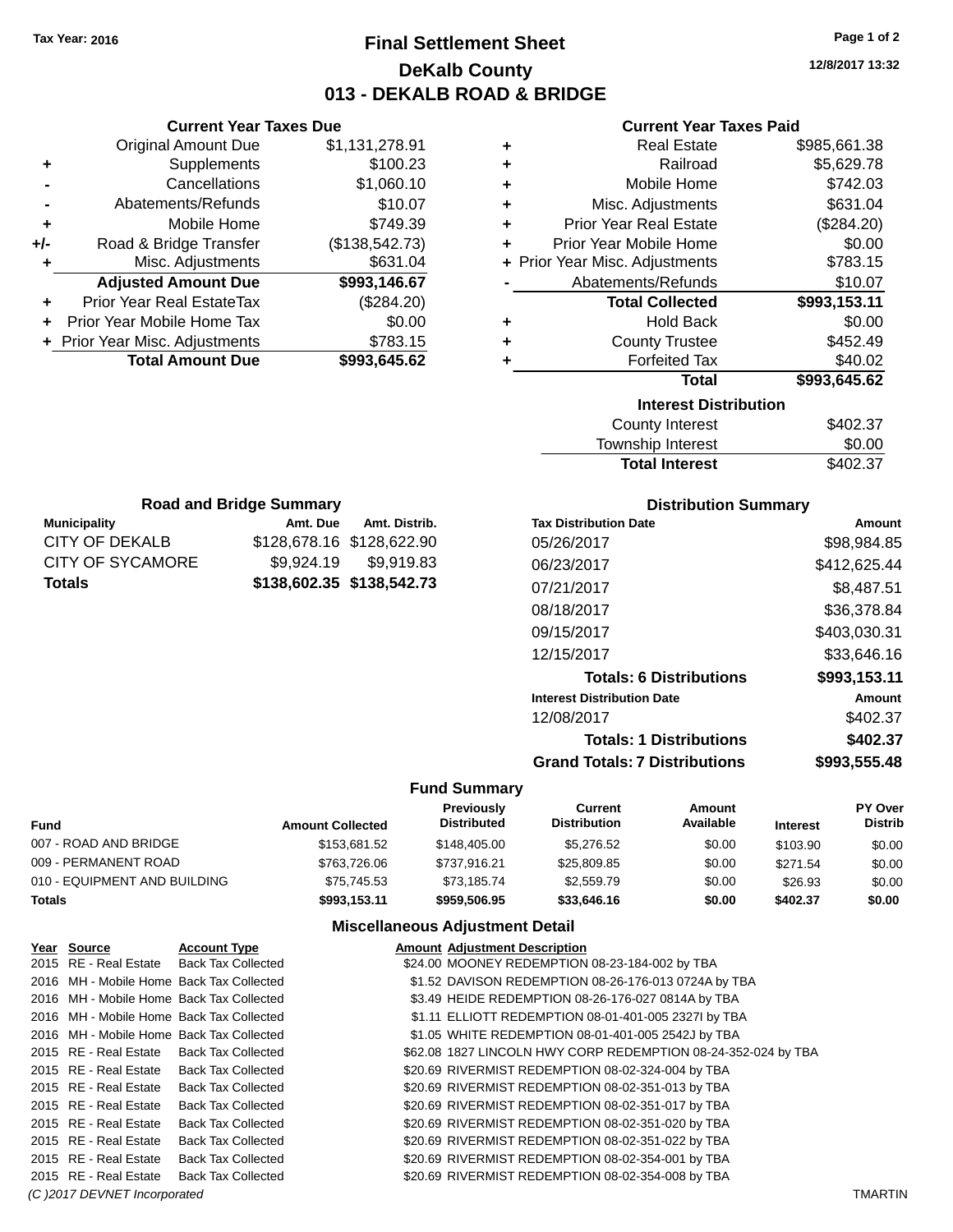# **Final Settlement Sheet Tax Year: 2016 Page 2 of 2 DeKalb County**

| <u>Year</u> | <b>Source</b>                            | <b>Account Type</b>       | Amount     |
|-------------|------------------------------------------|---------------------------|------------|
| 2015        | RE - Real Estate                         | <b>Back Tax Collected</b> | \$20.69    |
|             | 2015 RE - Real Estate                    | <b>Back Tax Collected</b> | \$20.69    |
|             | 2015 RE - Real Estate                    | <b>Back Tax Collected</b> | \$20.69    |
|             | 2015 RE - Real Estate                    | <b>Back Tax Collected</b> | \$20.69    |
|             | 2015 RE - Real Estate                    | <b>Back Tax Collected</b> | \$20.69    |
|             | 2015 RE - Real Estate                    | <b>Back Tax Collected</b> | \$13.14    |
|             | 2015 RE - Real Estate                    | <b>Back Tax Collected</b> | \$8.90     |
|             | 2015 RE - Real Estate                    | <b>Back Tax Collected</b> | \$2.50     |
|             | 2015 RE - Real Estate                    | <b>Back Tax Collected</b> | \$1.18     |
|             | 2015 RE - Real Estate                    | <b>Back Tax Collected</b> | \$20.69    |
|             | 2015 RE - Real Estate                    | <b>Back Tax Collected</b> | \$12.80    |
|             | 2015 RE - Real Estate                    | <b>Back Tax Collected</b> | \$274.41   |
|             | 2015 RE - Real Estate                    | <b>Back Tax Collected</b> | \$56.73    |
|             | 2015 RE - Real Estate                    | <b>Back Tax Collected</b> | \$50.41    |
|             | 2016 RE - Real Estate                    | Paymt In Lieu of Tax      | \$272.30   |
|             | 2016 RE - Real Estate                    | Paymt In Lieu of Tax      | \$272.30   |
| 2016        | RE - Real Estate                         | <b>Back Tax Collected</b> | \$3.15     |
|             | 2016 RE - Real Estate                    | <b>Back Tax Collected</b> | \$3.05     |
|             | 2016 RE - Real Estate                    | <b>Back Tax Collected</b> | \$3.15     |
|             | 2016 RE - Real Estate                    | <b>Back Tax Collected</b> | \$77.09    |
|             | 2016 MH - Mobile Home Back Tax Collected |                           | \$0.86     |
|             | <b>Totals 34 entries</b>                 |                           | \$1,414.19 |

| 2016 RE - Real Estate   | <b>RE</b> Abatement | \$0.19  |
|-------------------------|---------------------|---------|
| 2016 RE - Real Estate   | <b>RE</b> Abatement | \$1.37  |
| 2016 RE - Real Estate   | <b>RE</b> Abatement | \$0.19  |
| 2016 RE - Real Estate   | <b>RE</b> Abatement | \$0.44  |
| 2016 RE - Real Estate   | <b>RE</b> Abatement | \$0.18  |
| <b>Totals 8 entries</b> |                     | \$10.07 |

#### **Miscellaneous Adjustment Detail Year Source Account Type Amount Adjustment Description**

| <b>IGAI JUULUE</b>       | Account Type                             |            | Allioulit Aujustinent Description                      |
|--------------------------|------------------------------------------|------------|--------------------------------------------------------|
| 2015 RE - Real Estate    | <b>Back Tax Collected</b>                |            | \$20.69 RIVERMIST REDEMPTION 08-02-354-012 by TBA      |
| 2015 RE - Real Estate    | <b>Back Tax Collected</b>                |            | \$20.69 RIVERMIST REDEMPTION 08-02-370-001 by TBA      |
| 2015 RE - Real Estate    | <b>Back Tax Collected</b>                |            | \$20.69 RIVERMIST REDEMPTION 08-02-370-002 by TBA      |
| 2015 RE - Real Estate    | <b>Back Tax Collected</b>                |            | \$20.69 RIVERMIST REDEMPTION 08-02-370-003 by TBA      |
| 2015 RE - Real Estate    | <b>Back Tax Collected</b>                |            | \$20.69 RIVERMIST REDEMPTION 08-02-370-004 by TBA      |
| 2015 RE - Real Estate    | <b>Back Tax Collected</b>                |            | \$13.14 RIVERMIST REDEMPTION 08-02-373-001 by TBA      |
| 2015 RE - Real Estate    | <b>Back Tax Collected</b>                |            | \$8.90 RIVERMIST REDEMPTION 08-02-377-001 by TBA       |
| 2015 RE - Real Estate    | <b>Back Tax Collected</b>                |            | \$2.50 RIVERMIST REDEMPTION 08-11-100-045 by TBA       |
| 2015 RE - Real Estate    | <b>Back Tax Collected</b>                |            | \$1.18 RIVERMIST REDEMPTION 15-15-228-013 by TBA       |
| 2015 RE - Real Estate    | <b>Back Tax Collected</b>                |            | \$20.69 RIVERMIST REDEMPTION 08-02-323-005 by TBA      |
| 2015 RE - Real Estate    | <b>Back Tax Collected</b>                |            | \$12.80 VOID HEL EXEMPTION 08-14-478-035 by TBA        |
| 2015 RE - Real Estate    | <b>Back Tax Collected</b>                |            | \$274.41 MOONEY REDEMPTION 08-23-184-020 by TBA        |
| 2015 RE - Real Estate    | <b>Back Tax Collected</b>                |            | \$56.73 MOONEY REDEMPTION 08-23-184-003 by TBA         |
| 2015 RE - Real Estate    | <b>Back Tax Collected</b>                |            | \$50.41 MOONEY REDEMPTION 08-12-184-027 by TBA         |
| 2016 RE - Real Estate    | Paymt In Lieu of Tax                     |            | \$272.30 HOUSING AUTHORITY DEKALB UNITS by TBA         |
| 2016 RE - Real Estate    | Paymt In Lieu of Tax                     |            | \$272.30 HOUSING AUTHORITY DEKALB UNITS by TBA         |
| 2016 RE - Real Estate    | <b>Back Tax Collected</b>                |            | \$3.15 TRUSTEE SALE 08-23-258-011 by TBA               |
| 2016 RE - Real Estate    | <b>Back Tax Collected</b>                |            | \$3.05 TRUSTEE SALE 08-23-256-011 by TBA               |
| 2016 RE - Real Estate    | <b>Back Tax Collected</b>                |            | \$3.15 TRUSTEE SALE 08-22-404-003 by TBA               |
| 2016 RE - Real Estate    | <b>Back Tax Collected</b>                |            | \$77.09 TRUSTEE SALE 08-02-324-003 by TBA              |
|                          | 2016 MH - Mobile Home Back Tax Collected |            | \$0.86 HENDERSON REDEMPTION 08-01-401-005 2321D by TBA |
| <b>Totals 34 entries</b> |                                          | \$1,414.19 |                                                        |
|                          |                                          |            |                                                        |

### **Abatement Detail**

#### **Account Type Allergie Source Amount Adjustment Description**

ent 34.03 SIE COSTS PER COURT ORDER 08-22-427-018 by TBA 1ent 63.45 PTAB INTEREST REFUND 08-24-128-026 by TBA ent  $$0.22$  PTAB INTEREST REFUND 08-21-426-011 by TBA

ent 31.37 PTAB INTEREST REFUND 08-23-105-002 by TBA

ent \$0.19 PTAB INTEREST REFUND 08-23-105-004 by TBA

ent \$0.19 PTAB INTEREST REFUND 08-23-105-005 by TBA

2014 PTAB INTEREST REFUND 08-23-105-006 by TBA 2016 REAL ESTATE REAL ESTATEMENT REFUND 08-26-352-007 by TBA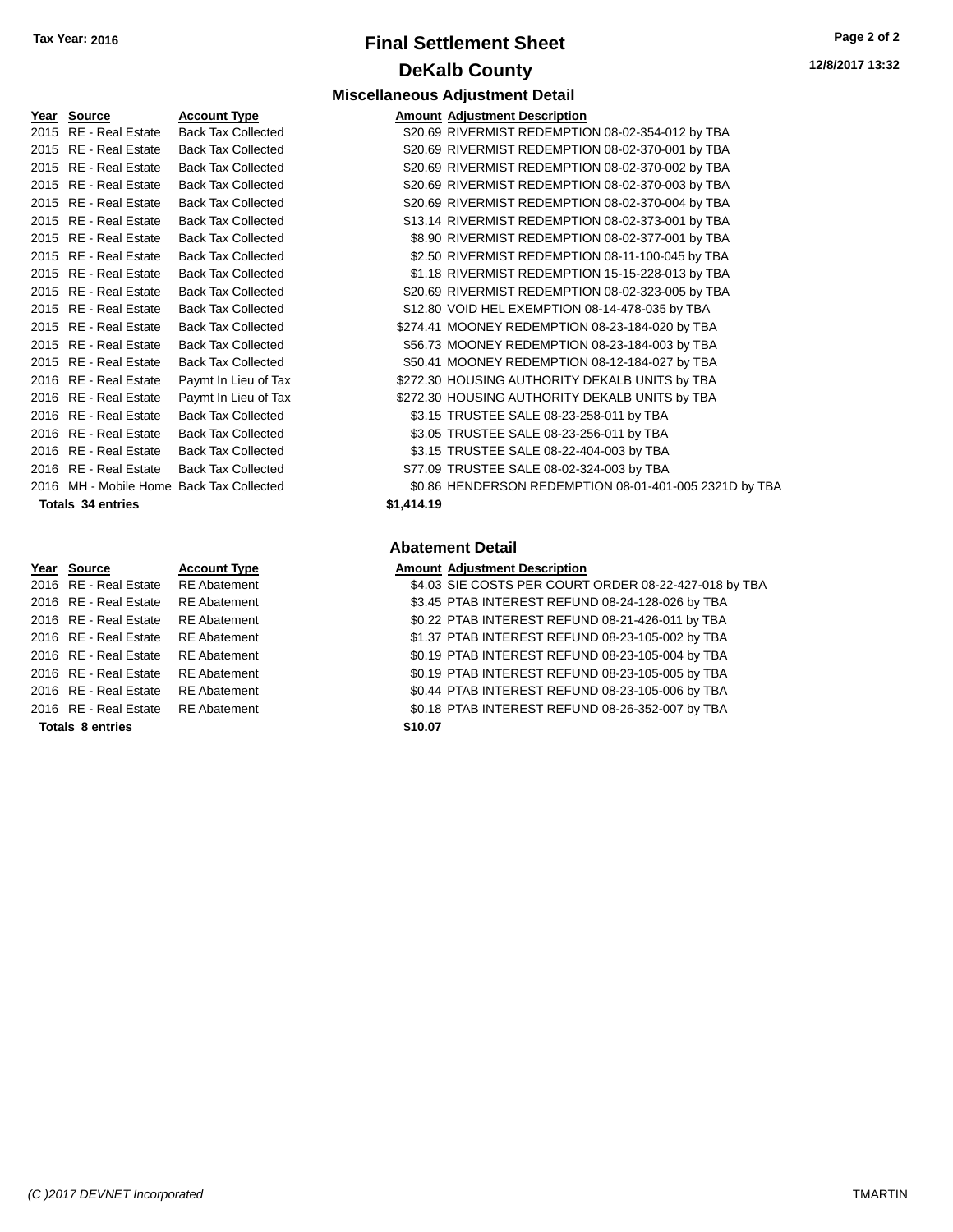# **Final Settlement Sheet Tax Year: 2016 Page 1 of 1 DeKalb County 014 - FRANKLIN TOWNSHIP**

**12/8/2017 13:32**

|       | <b>Original Amount Due</b>       | \$112,439.22 |
|-------|----------------------------------|--------------|
| ٠     | Supplements                      | \$0.00       |
|       | Cancellations                    | \$317.89     |
|       | Abatements/Refunds               | \$0.00       |
| ٠     | Mobile Home                      | \$0.00       |
| $+/-$ | Road & Bridge Transfer           | \$0.00       |
| ٠     | Misc. Adjustments                | \$4.80       |
|       | <b>Adjusted Amount Due</b>       | \$112,126.13 |
|       | <b>Prior Year Real EstateTax</b> | \$0.00       |
|       | Prior Year Mobile Home Tax       | \$0.00       |
|       | + Prior Year Misc. Adjustments   | \$8.59       |
|       | <b>Total Amount Due</b>          | \$112,134.72 |

| ٠ | <b>Real Estate</b>             | \$110,792.71 |  |  |  |
|---|--------------------------------|--------------|--|--|--|
| ÷ | Railroad                       | \$1,298.32   |  |  |  |
| ÷ | Mobile Home                    | \$0.00       |  |  |  |
| ÷ | Misc. Adjustments              | \$4.80       |  |  |  |
| ÷ | Prior Year Real Estate         | \$0.00       |  |  |  |
| ٠ | Prior Year Mobile Home         | \$0.00       |  |  |  |
|   | + Prior Year Misc. Adjustments | \$8.59       |  |  |  |
|   | Abatements/Refunds             | \$0.00       |  |  |  |
|   | <b>Total Collected</b>         | \$112,104.42 |  |  |  |
| ٠ | <b>Hold Back</b>               | \$0.00       |  |  |  |
| ÷ | <b>County Trustee</b>          | \$30.30      |  |  |  |
| ٠ | <b>Forfeited Tax</b>           | \$0.00       |  |  |  |
|   | Total                          | \$112,134.72 |  |  |  |
|   | <b>Interest Distribution</b>   |              |  |  |  |
|   | <b>County Interest</b>         | \$45.42      |  |  |  |
|   | <b>Township Interest</b>       | \$0.00       |  |  |  |
|   | <b>Total Interest</b>          | \$45.42      |  |  |  |

### **Distribution Summary**

| <b>Tax Distribution Date</b>         | Amount       |
|--------------------------------------|--------------|
| 05/26/2017                           | \$7.296.96   |
| 06/23/2017                           | \$52,141.68  |
| 07/21/2017                           | \$1,566.15   |
| 08/18/2017                           | \$2,500.54   |
| 09/15/2017                           | \$43,836.48  |
| 12/15/2017                           | \$4,762.61   |
| <b>Totals: 6 Distributions</b>       | \$112,104.42 |
| <b>Interest Distribution Date</b>    | Amount       |
| 12/08/2017                           | \$45.42      |
| <b>Totals: 1 Distributions</b>       | \$45.42      |
| <b>Grand Totals: 7 Distributions</b> | \$112.149.84 |

### **Fund Summary**

| <b>Fund</b>              | <b>Amount Collected</b> | <b>Previously</b><br><b>Distributed</b> | Current<br><b>Distribution</b> | Amount<br>Available | <b>Interest</b> | PY Over<br><b>Distrib</b> |
|--------------------------|-------------------------|-----------------------------------------|--------------------------------|---------------------|-----------------|---------------------------|
| 001 - CORPORATE          | \$100,480.65            | \$96,211,85                             | \$4,268,80                     | \$0.00              | \$40.71         | \$0.00                    |
| $005 - I. M. R. F.$      | \$6,671,00              | \$6,387.60                              | \$283.40                       | \$0.00              | \$2.70          | \$0.00                    |
| 054 - GENERAL ASSISTANCE | \$4.952.77              | \$4.742.36                              | \$210.41                       | \$0.00              | \$2.01          | \$0.00                    |
| <b>Totals</b>            | \$112,104.42            | \$107.341.81                            | \$4.762.61                     | \$0.00              | \$45.42         | \$0.00                    |

| Year Source             | <b>Account Type</b> | <b>Amount Adiustment Description</b>            |
|-------------------------|---------------------|-------------------------------------------------|
| 2015 RE - Real Estate   | Back Tax Collected  | \$8.59 DUNCAN REDEMPTION 01-26-252-011 by TBA   |
| 2016 RE - Real Estate   | Back Tax Collected  | \$4.80 GIANNOLA REDEMPTION 01-26-206-015 by TBA |
| <b>Totals 2 entries</b> |                     | \$13.39                                         |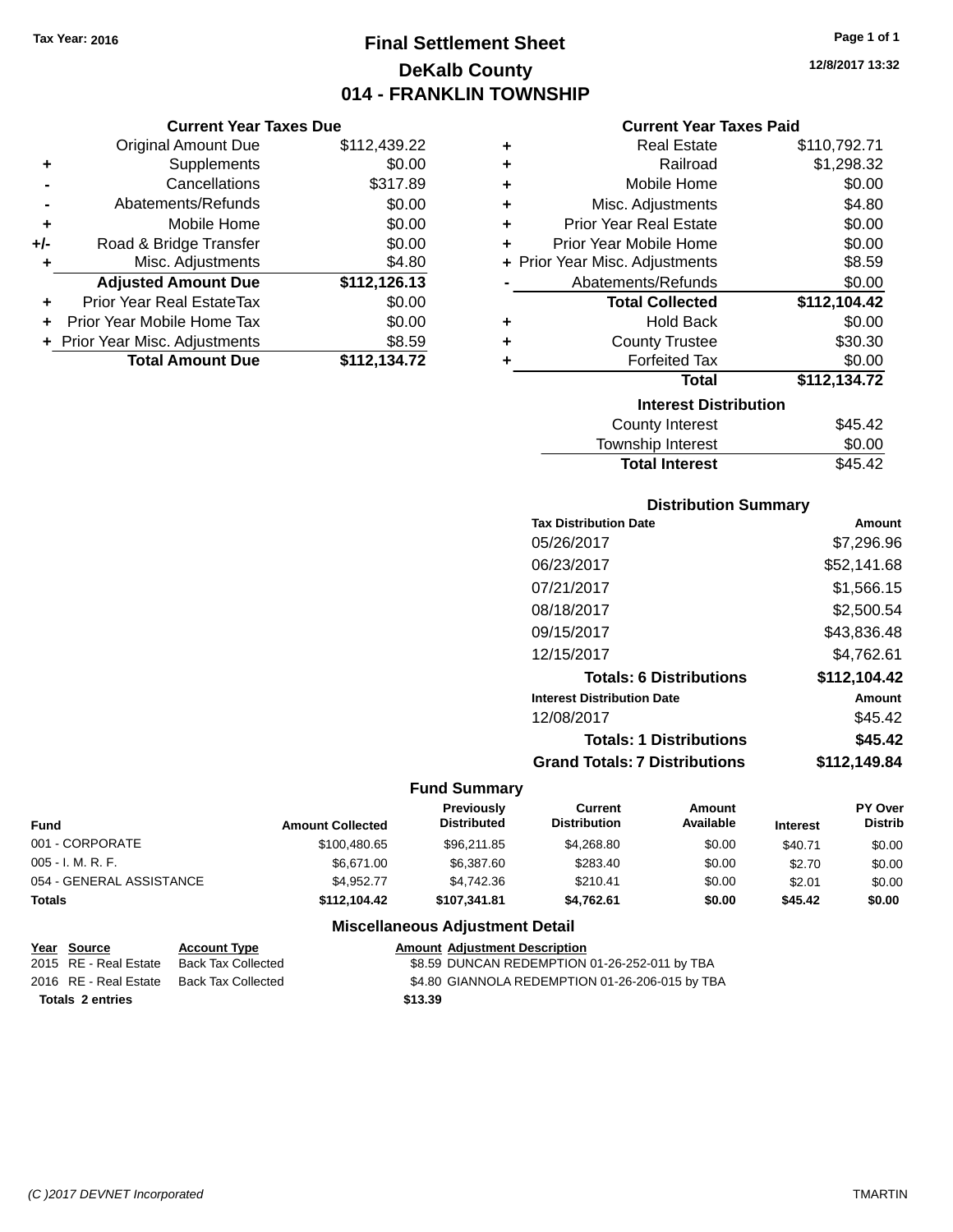**Current Year Taxes Due** Original Amount Due \$33,730.09

**Adjusted Amount Due \$33,636.18**

**Total Amount Due \$33,638.76**

**+** Supplements \$0.00 **-** Cancellations \$95.35 **-** Abatements/Refunds \$0.00 **+** Mobile Home \$0.00 **+/-** Road & Bridge Transfer \$0.00 **+** Misc. Adjustments \$1.44

**+** Prior Year Real EstateTax \$0.00 **+** Prior Year Mobile Home Tax \$0.00 **+** Prior Year Misc. Adjustments \$2.58

# **Final Settlement Sheet Tax Year: 2016 Page 1 of 1 DeKalb County 015 - FRANKLIN TWP CEMETERY**

**12/8/2017 13:32**

### **Current Year Taxes Paid**

| ٠ | <b>Real Estate</b>             | \$33,236.16 |
|---|--------------------------------|-------------|
| ٠ | Railroad                       | \$389.48    |
| ٠ | Mobile Home                    | \$0.00      |
| ٠ | Misc. Adjustments              | \$1.44      |
| ٠ | <b>Prior Year Real Estate</b>  | \$0.00      |
| ٠ | Prior Year Mobile Home         | \$0.00      |
|   | + Prior Year Misc. Adjustments | \$2.58      |
|   | Abatements/Refunds             | \$0.00      |
|   | <b>Total Collected</b>         | \$33,629.66 |
| ٠ | Hold Back                      | \$0.00      |
|   |                                |             |
| ٠ | <b>County Trustee</b>          | \$9.10      |
| ٠ | <b>Forfeited Tax</b>           | \$0.00      |
|   | <b>Total</b>                   | \$33,638.76 |
|   | <b>Interest Distribution</b>   |             |
|   | <b>County Interest</b>         | \$13.62     |

# **Distribution Summary**

Total Interest \$13.62

| <b>Tax Distribution Date</b>         | Amount      |
|--------------------------------------|-------------|
| 05/26/2017                           | \$2,188.93  |
| 06/23/2017                           | \$15,641.82 |
| 07/21/2017                           | \$469.82    |
| 08/18/2017                           | \$750.06    |
| 09/15/2017                           | \$13,150.26 |
| 12/15/2017                           | \$1,428.77  |
| <b>Totals: 6 Distributions</b>       | \$33,629.66 |
| <b>Interest Distribution Date</b>    | Amount      |
| 12/08/2017                           | \$13.62     |
| <b>Totals: 1 Distributions</b>       | \$13.62     |
| <b>Grand Totals: 7 Distributions</b> | \$33,643.28 |
|                                      |             |

#### **Fund Summary**

| <b>Fund</b>    | <b>Amount Collected</b> | Previouslv<br>Distributed | Current<br><b>Distribution</b> | Amount<br>Available | Interest | <b>PY Over</b><br>Distrib |
|----------------|-------------------------|---------------------------|--------------------------------|---------------------|----------|---------------------------|
| 017 - CEMETERY | \$33,629.66             | \$32,200.89               | \$1,428,77                     | \$0.00              | \$13.62  | \$0.00                    |
| <b>Totals</b>  | \$33.629.66             | \$32,200.89               | \$1,428,77                     | \$0.00              | \$13.62  | \$0.00                    |

| Year Source             | <b>Account Type</b> | <b>Amount Adjustment Description</b>            |
|-------------------------|---------------------|-------------------------------------------------|
| 2015 RE - Real Estate   | Back Tax Collected  | \$2.58 DUNCAN REDEMPTION 01-26-252-011 by TBA   |
| 2016 RE - Real Estate   | Back Tax Collected  | \$1.44 GIANNOLA REDEMPTION 01-26-206-015 by TBA |
| <b>Totals 2 entries</b> |                     | \$4.02                                          |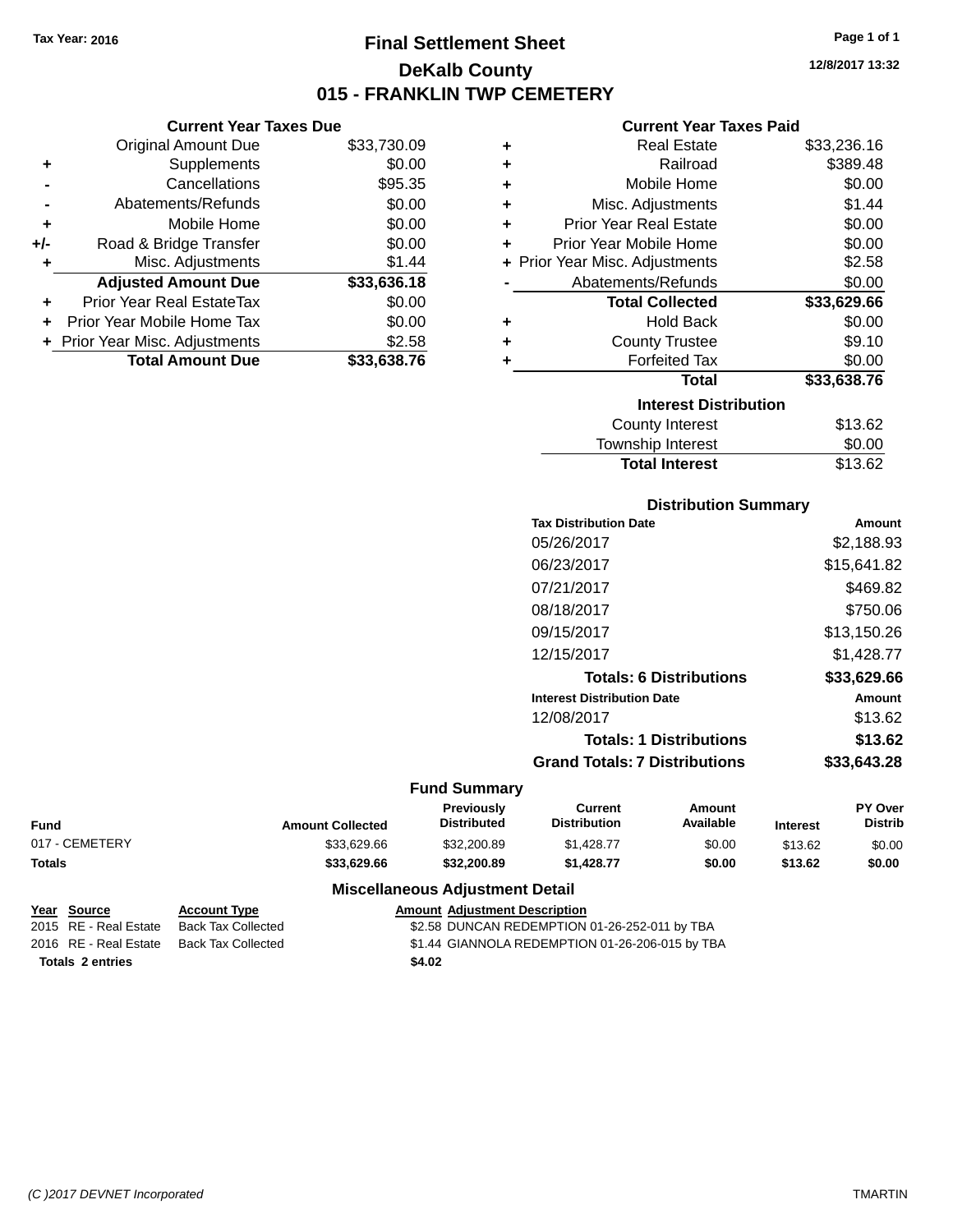**Current Year Taxes Due**

# **Final Settlement Sheet Tax Year: 2016 Page 1 of 1 DeKalb County 016 - FRANKLIN ROAD & BRIDGE**

**12/8/2017 13:32**

| <b>Current Year Taxes Paid</b> |  |  |  |
|--------------------------------|--|--|--|
|--------------------------------|--|--|--|

| <b>Original Amount Due</b>                        | \$197,387.01              | ٠                                      |                                      | <b>Real Estate</b>             |                 | \$188,232.86                 |  |
|---------------------------------------------------|---------------------------|----------------------------------------|--------------------------------------|--------------------------------|-----------------|------------------------------|--|
| Supplements<br>٠                                  | \$0.00                    | ٠                                      |                                      | Railroad                       |                 | \$2,279.20                   |  |
| Cancellations                                     | \$558.07                  | ٠                                      |                                      | Mobile Home                    |                 | \$0.00                       |  |
| Abatements/Refunds                                | \$0.00                    | ٠                                      |                                      | Misc. Adjustments              |                 | \$8.42                       |  |
| Mobile Home<br>٠                                  | \$0.00                    | ٠                                      | <b>Prior Year Real Estate</b>        |                                |                 | \$0.00                       |  |
| Road & Bridge Transfer<br>+/-                     | (\$6,263.68)              | ٠                                      | Prior Year Mobile Home               |                                |                 | \$0.00                       |  |
| Misc. Adjustments<br>٠                            | \$8.42                    | ٠                                      | Prior Year Misc. Adjustments         |                                |                 | \$15.34                      |  |
| <b>Adjusted Amount Due</b>                        | \$190,573.68              |                                        | Abatements/Refunds                   |                                |                 | \$0.00                       |  |
| Prior Year Real EstateTax<br>٠                    | \$0.00                    |                                        |                                      | <b>Total Collected</b>         |                 | \$190,535.82                 |  |
| Prior Year Mobile Home Tax                        | \$0.00                    | ٠                                      |                                      | <b>Hold Back</b>               |                 | \$0.00                       |  |
| Prior Year Misc. Adjustments<br>÷.                | \$15.34                   | ٠                                      |                                      | <b>County Trustee</b>          |                 | \$53.20                      |  |
| <b>Total Amount Due</b>                           | \$190,589.02              |                                        | <b>Forfeited Tax</b>                 |                                | \$0.00          |                              |  |
|                                                   |                           |                                        |                                      | <b>Total</b>                   |                 | \$190,589.02                 |  |
|                                                   |                           |                                        |                                      | <b>Interest Distribution</b>   |                 |                              |  |
|                                                   |                           |                                        |                                      | <b>County Interest</b>         |                 | \$77.19                      |  |
|                                                   |                           |                                        |                                      | Township Interest              |                 | \$0.00                       |  |
|                                                   |                           |                                        |                                      | <b>Total Interest</b>          |                 | \$77.19                      |  |
|                                                   |                           |                                        |                                      |                                |                 |                              |  |
| <b>Road and Bridge Summary</b>                    | Amt. Due<br>Amt. Distrib. |                                        | <b>Tax Distribution Date</b>         | <b>Distribution Summary</b>    |                 |                              |  |
| <b>Municipality</b><br><b>VILLAGE OF KIRKLAND</b> | \$6,265.40<br>\$6,263.68  |                                        | 05/26/2017                           |                                |                 | <b>Amount</b><br>\$12,398.78 |  |
| <b>Totals</b>                                     | \$6,265.40<br>\$6,263.68  |                                        |                                      |                                |                 |                              |  |
|                                                   |                           |                                        | 06/23/2017                           |                                |                 | \$88,628.58                  |  |
|                                                   |                           |                                        | 07/21/2017                           |                                |                 | \$2,661.12                   |  |
|                                                   |                           |                                        | 08/18/2017                           |                                |                 | \$4,248.74                   |  |
|                                                   |                           |                                        | 09/15/2017                           |                                |                 | \$74,506.20                  |  |
|                                                   |                           |                                        | 12/15/2017                           |                                |                 | \$8,092.40                   |  |
|                                                   |                           |                                        |                                      | <b>Totals: 6 Distributions</b> |                 | \$190,535.82                 |  |
|                                                   |                           |                                        | <b>Interest Distribution Date</b>    |                                |                 | <b>Amount</b>                |  |
|                                                   |                           |                                        | 12/08/2017                           |                                |                 | \$77.19                      |  |
|                                                   |                           |                                        |                                      | <b>Totals: 1 Distributions</b> |                 | \$77.19                      |  |
|                                                   |                           |                                        | <b>Grand Totals: 7 Distributions</b> |                                |                 | \$190,613.01                 |  |
|                                                   |                           | <b>Fund Summary</b>                    |                                      |                                |                 |                              |  |
|                                                   |                           | Previously                             | <b>Current</b>                       | <b>Amount</b>                  |                 | PY Over                      |  |
| Fund                                              | <b>Amount Collected</b>   | <b>Distributed</b>                     | <b>Distribution</b>                  | Available                      | <b>Interest</b> | <b>Distrib</b>               |  |
| 007 - ROAD AND BRIDGE                             | \$18,663.34               | \$17,872.68                            | \$790.66                             | \$0.00                         | \$9.78          | \$0.00                       |  |
| 008 - BRIDGE CONST W/COUNTY                       | \$19,944.05               | \$19,096.76                            | \$847.29                             | \$0.00                         | \$7.82          | \$0.00                       |  |
| 009 - PERMANENT ROAD                              | \$101,988.58              | \$97,655.74                            | \$4,332.84                           | \$0.00                         | \$40.00         | \$0.00                       |  |
| 010 - EQUIPMENT AND BUILDING                      | \$42,955.23               | \$41,130.34                            | \$1,824.89                           | \$0.00                         | \$16.85         | \$0.00                       |  |
| 035 - TORT JUDGEMENTS/LIABILITY<br>INS.           | \$4,987.10                | \$4,775.24                             | \$211.86                             | \$0.00                         | \$1.96          | \$0.00                       |  |
| 047 - SOCIAL SECURITY                             | \$1,997.52                | \$1,912.66                             | \$84.86                              | \$0.00                         | \$0.78          | \$0.00                       |  |
| Totals                                            | \$190,535.82              | \$182,443.42                           | \$8,092.40                           | \$0.00                         | \$77.19         | \$0.00                       |  |
|                                                   |                           | <b>Miscellaneous Adjustment Detail</b> |                                      |                                |                 |                              |  |
| <b>Account Type</b><br>Year Source                |                           | <b>Amount Adjustment Description</b>   |                                      |                                |                 |                              |  |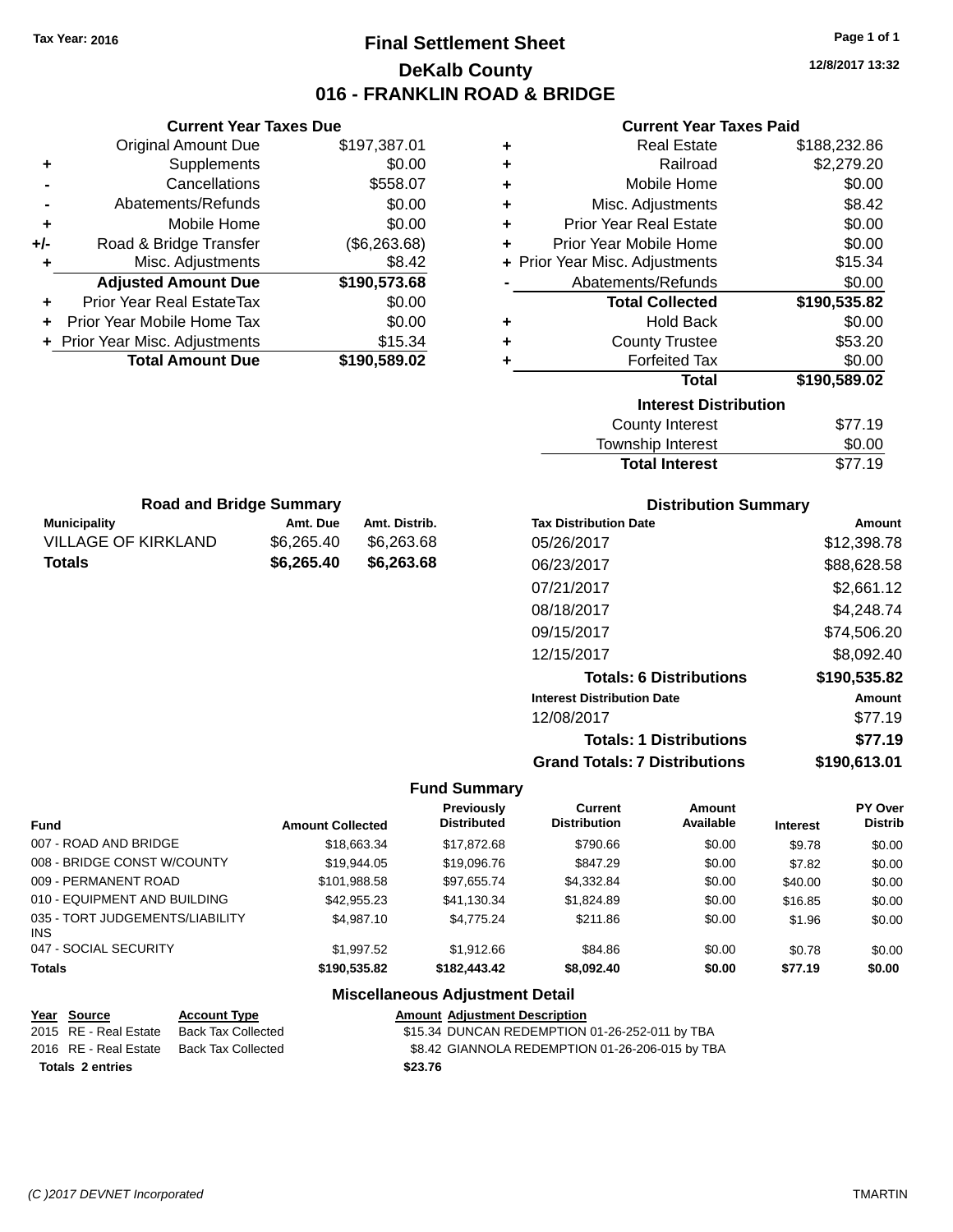# **Final Settlement Sheet Tax Year: 2016 Page 1 of 1 DeKalb County 017 - GENOA TOWNSHIP**

#### **Current Year Taxes Due**

|     | <b>Original Amount Due</b>       | \$242,374.94 |
|-----|----------------------------------|--------------|
| ٠   | Supplements                      | \$14.70      |
|     | Cancellations                    | \$183.19     |
|     | Abatements/Refunds               | \$0.00       |
| ٠   | Mobile Home                      | \$159.16     |
| +/- | Road & Bridge Transfer           | \$0.00       |
| ٠   | Misc. Adjustments                | \$0.00       |
|     | <b>Adjusted Amount Due</b>       | \$242,365.61 |
|     | <b>Prior Year Real EstateTax</b> | \$0.00       |
|     | Prior Year Mobile Home Tax       | \$0.00       |
|     | + Prior Year Misc. Adjustments   | \$3.63       |
|     | <b>Total Amount Due</b>          | \$242,369.24 |

#### **Current Year Taxes Paid**

| ٠ | <b>Real Estate</b>                            | \$239,839.86 |
|---|-----------------------------------------------|--------------|
| ÷ | Railroad                                      | \$2,346.66   |
| ٠ | Mobile Home                                   | \$155.05     |
| ٠ | Misc. Adjustments                             | \$0.00       |
| ÷ | <b>Prior Year Real Estate</b>                 | \$0.00       |
| ÷ | Prior Year Mobile Home                        | \$0.00       |
|   | + Prior Year Misc. Adjustments                | \$3.63       |
|   | Abatements/Refunds                            | \$0.00       |
|   |                                               |              |
|   | <b>Total Collected</b>                        | \$242,345.20 |
| ٠ | <b>Hold Back</b>                              | \$0.00       |
| ٠ |                                               | \$24.04      |
| ٠ | <b>County Trustee</b><br><b>Forfeited Tax</b> | \$0.00       |
|   | <b>Total</b>                                  | \$242,369.24 |
|   | <b>Interest Distribution</b>                  |              |
|   | <b>County Interest</b>                        | \$98.18      |

### **Distribution Summary**

Total Interest \$98.18

| <b>Tax Distribution Date</b>         | Amount       |
|--------------------------------------|--------------|
| 05/26/2017                           | \$24.094.51  |
| 06/23/2017                           | \$107,390.10 |
| 07/21/2017                           | \$2.048.58   |
| 08/18/2017                           | \$7,620.84   |
| 09/15/2017                           | \$90,386.49  |
| 12/15/2017                           | \$10,804.68  |
| <b>Totals: 6 Distributions</b>       | \$242,345.20 |
| <b>Interest Distribution Date</b>    | Amount       |
| 12/08/2017                           | \$98.18      |
| <b>Totals: 1 Distributions</b>       | \$98.18      |
| <b>Grand Totals: 7 Distributions</b> | \$242,443.38 |

### **Fund Summary**

| Fund                                    | <b>Amount Collected</b> | <b>Previously</b><br><b>Distributed</b> | <b>Current</b><br><b>Distribution</b> | Amount<br>Available | <b>Interest</b> | PY Over<br><b>Distrib</b> |
|-----------------------------------------|-------------------------|-----------------------------------------|---------------------------------------|---------------------|-----------------|---------------------------|
| 001 - CORPORATE                         | \$209.835.80            | \$200.480.53                            | \$9.355.27                            | \$0.00              | \$85.01         | \$0.00                    |
| 035 - TORT JUDGEMENTS/LIABILITY<br>INS. | \$4.590.51              | \$4.385.83                              | \$204.68                              | \$0.00              | \$1.86          | \$0.00                    |
| 047 - SOCIAL SECURITY                   | \$11.525.68             | \$11.011.84                             | \$513.84                              | \$0.00              | \$4.67          | \$0.00                    |
| 054 - GENERAL ASSISTANCE                | \$16,393.21             | \$15,662,32                             | \$730.89                              | \$0.00              | \$6.64          | \$0.00                    |
| <b>Totals</b>                           | \$242,345,20            | \$231.540.52                            | \$10,804.68                           | \$0.00              | \$98.18         | \$0.00                    |

### **Miscellaneous Adjustment Detail**

# **Year Source Account Type Account Type Amount Adjustment Description**<br>2016 MH - Mobile Home Back Tax Collected \$3.63 MASCOTE REDEMPTION

**Totals 1 entries \$3.63**

\$3.63 MASCOTE REDEMPTION 03-30-131-001 0036O by TBA

**12/8/2017 13:32**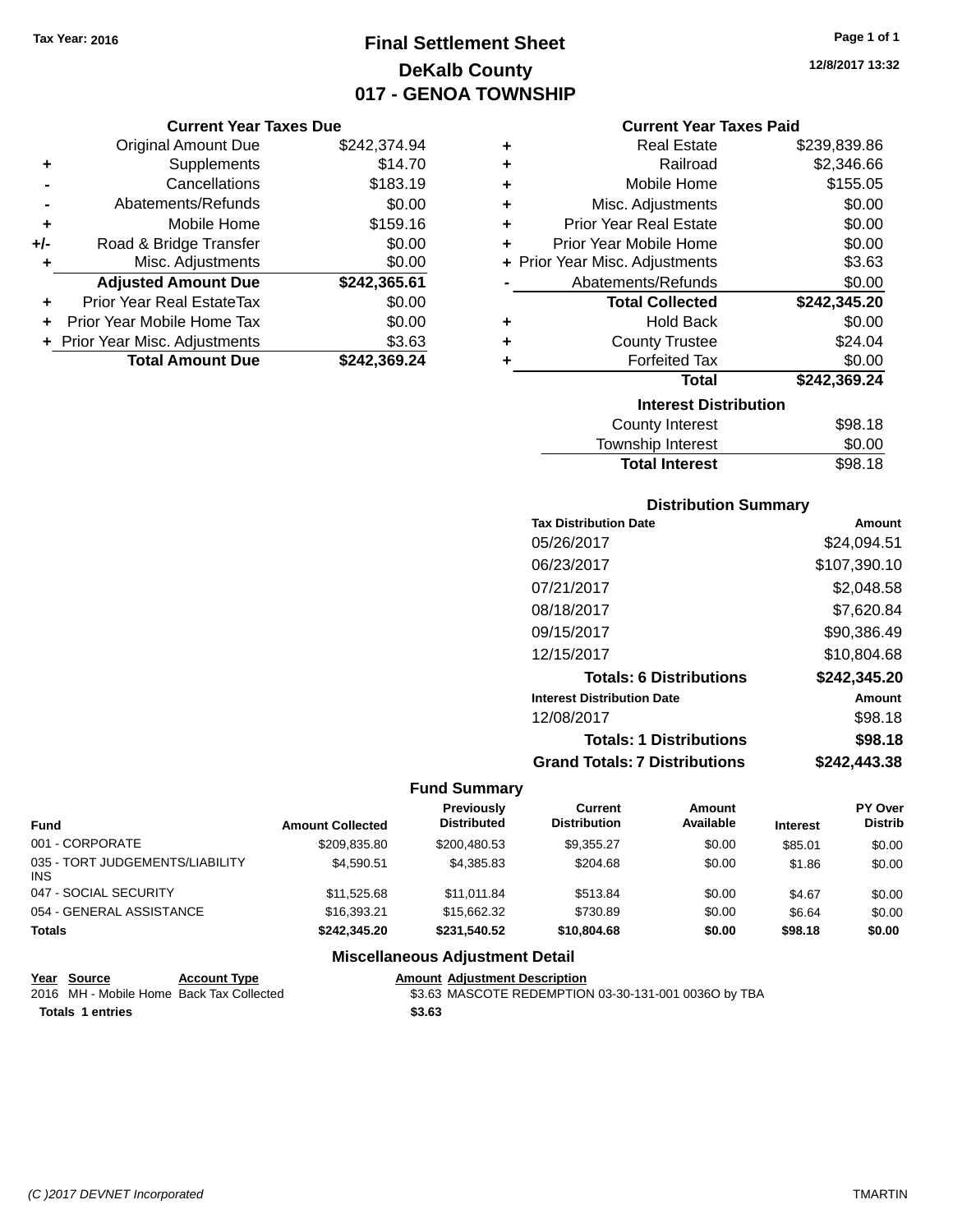**Current Year Taxes Due**

**Municipality Amt. Due Amt. Distrib. Road and Bridge Summary**

CITY OF GENOA \$25,270.24 \$25,268.11 **Totals \$25,270.24 \$25,268.11**

# **Final Settlement Sheet Tax Year: 2016 Page 1 of 1 DeKalb County 018 - GENOA ROAD & BRIDGE**

**12/8/2017 13:32**

### **Current Year Taxes Paid**

|     | YUN YIN TVUL TUAVY PUV           |               |   | odhoni Todh Taxoo Fala         |              |
|-----|----------------------------------|---------------|---|--------------------------------|--------------|
|     | <b>Original Amount Due</b>       | \$182,018.85  | ٠ | <b>Real Estate</b>             | \$154,846.93 |
| ٠   | Supplements                      | \$11.03       | ٠ | Railroad                       | \$1,762.30   |
|     | Cancellations                    | \$137.57      | ٠ | Mobile Home                    | \$116.44     |
|     | Abatements/Refunds               | \$0.00        | ٠ | Misc. Adjustments              | \$0.00       |
| ٠   | Mobile Home                      | \$119.53      | ٠ | <b>Prior Year Real Estate</b>  | \$0.00       |
| +/- | Road & Bridge Transfer           | (\$25,268.11) | ٠ | Prior Year Mobile Home         | \$0.00       |
|     | Misc. Adjustments                | \$0.00        |   | + Prior Year Misc. Adjustments | \$2.73       |
|     | <b>Adjusted Amount Due</b>       | \$156,743.73  |   | Abatements/Refunds             | \$0.00       |
| ٠   | <b>Prior Year Real EstateTax</b> | \$0.00        |   | <b>Total Collected</b>         | \$156,728.40 |
| ٠   | Prior Year Mobile Home Tax       | \$0.00        | ٠ | <b>Hold Back</b>               | \$0.00       |
|     | + Prior Year Misc. Adjustments   | \$2.73        | ٠ | <b>County Trustee</b>          | \$18.06      |
|     | <b>Total Amount Due</b>          | \$156,746.46  |   | <b>Forfeited Tax</b>           | \$0.00       |
|     |                                  |               |   | <b>Total</b>                   | \$156,746.46 |
|     |                                  |               |   | <b>Interest Distribution</b>   |              |
|     |                                  |               |   | County Interest                | \$63.50      |
|     |                                  |               |   |                                |              |

#### Township Interest \$0.00 Total Interest \$63.50

| <b>Distribution Summary</b>          |              |
|--------------------------------------|--------------|
| <b>Tax Distribution Date</b>         | Amount       |
| 05/26/2017                           | \$15,565.73  |
| 06/23/2017                           | \$69,488.56  |
| 07/21/2017                           | \$1,323.44   |
| 08/18/2017                           | \$4,923.29   |
| 09/15/2017                           | \$58,430.58  |
| 12/15/2017                           | \$6,996.80   |
| <b>Totals: 6 Distributions</b>       | \$156,728.40 |
| <b>Interest Distribution Date</b>    | Amount       |
| 12/08/2017                           | \$63.50      |
| <b>Totals: 1 Distributions</b>       | \$63.50      |
| <b>Grand Totals: 7 Distributions</b> | \$156.791.90 |

#### **Fund Summary**

| <b>Fund</b>                             | <b>Amount Collected</b> | <b>Previously</b><br><b>Distributed</b> | Current<br><b>Distribution</b> | Amount<br>Available | <b>Interest</b> | <b>PY Over</b><br><b>Distrib</b> |
|-----------------------------------------|-------------------------|-----------------------------------------|--------------------------------|---------------------|-----------------|----------------------------------|
| 007 - ROAD AND BRIDGE                   | \$55,441.17             | \$52,960.14                             | \$2,481.03                     | \$0.00              | \$28.16         | \$0.00                           |
| 008 - BRIDGE CONST W/COUNTY             | \$890.32                | \$850.64                                | \$39.68                        | \$0.00              | \$0.31          | \$0.00                           |
| 009 - PERMANENT ROAD                    | \$79.512.09             | \$75.967.12                             | \$3.544.97                     | \$0.00              | \$27.74         | \$0.00                           |
| 010 - EQUIPMENT AND BUILDING            | \$8,834.65              | \$8,440.77                              | \$393.88                       | \$0.00              | \$3.08          | \$0.00                           |
| 035 - TORT JUDGEMENTS/LIABILITY<br>INS. | \$8,844.66              | \$8,450.33                              | \$394.33                       | \$0.00              | \$3.09          | \$0.00                           |
| 047 - SOCIAL SECURITY                   | \$3,205.51              | \$3.062.60                              | \$142.91                       | \$0.00              | \$1.12          | \$0.00                           |
| <b>Totals</b>                           | \$156,728,40            | \$149.731.60                            | \$6,996.80                     | \$0.00              | \$63.50         | \$0.00                           |

| Year Source      | <b>Account Type</b>                      |        | <b>Amount Adiustment Description</b>                 |
|------------------|------------------------------------------|--------|------------------------------------------------------|
|                  | 2016 MH - Mobile Home Back Tax Collected |        | \$2.73 MASCOTE REDEMPTION 03-30-131-001 0036O by TBA |
| Totals 1 entries |                                          | \$2.73 |                                                      |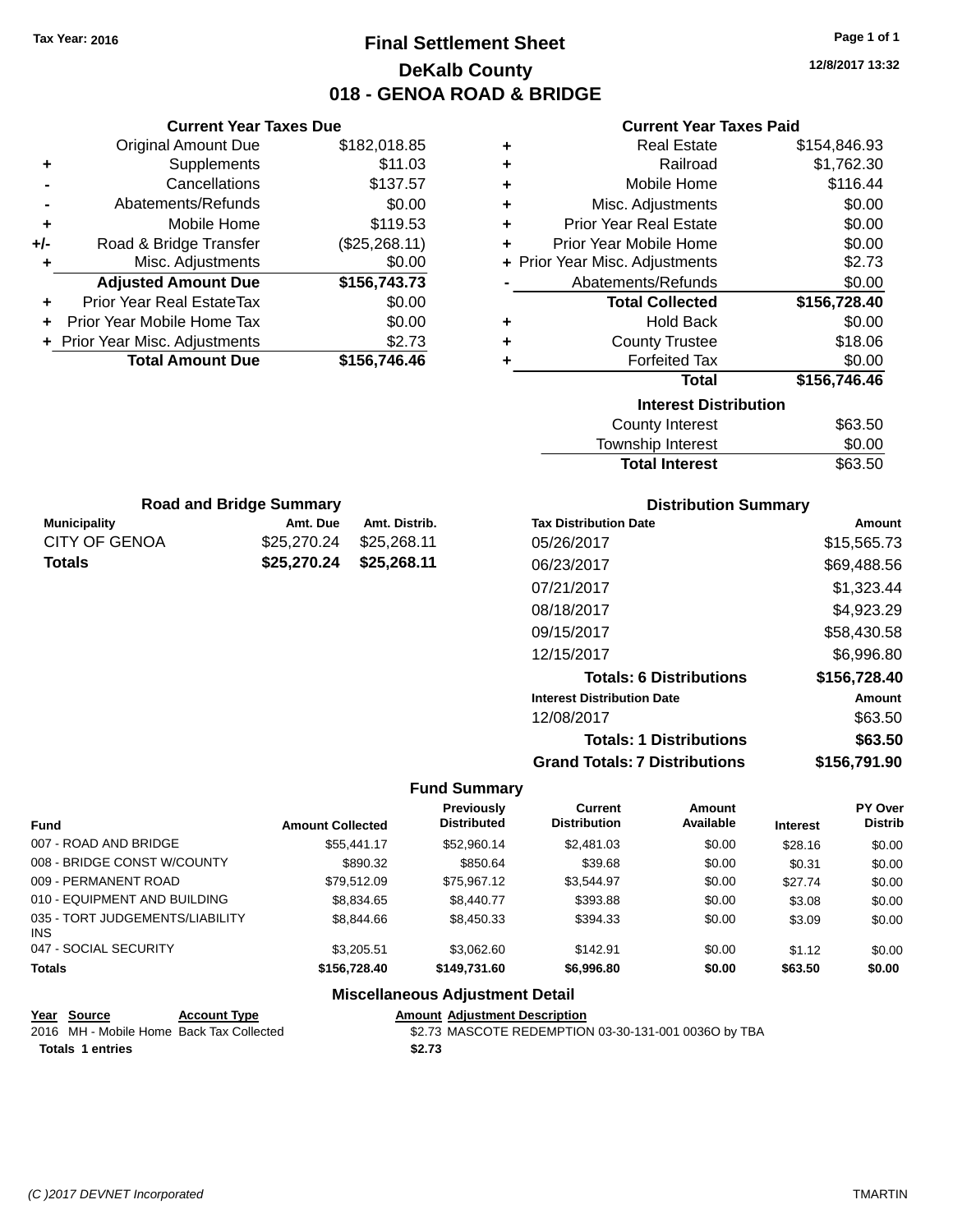# **Final Settlement Sheet Tax Year: 2016 Page 1 of 2 DeKalb County 019 - KINGSTON TOWNSHIP**

#### **Current Year Taxes Due**

|       | <b>Original Amount Due</b>       | \$88,871.02 |
|-------|----------------------------------|-------------|
| ٠     | Supplements                      | \$12.63     |
|       | Cancellations                    | \$149.89    |
|       | Abatements/Refunds               | \$0.07      |
| ٠     | Mobile Home                      | \$10.11     |
| $+/-$ | Road & Bridge Transfer           | \$0.00      |
| ٠     | Misc. Adjustments                | \$79.19     |
|       | <b>Adjusted Amount Due</b>       | \$88,822.99 |
| ÷     | <b>Prior Year Real EstateTax</b> | (\$5.48)    |
|       | Prior Year Mobile Home Tax       | \$0.00      |
|       | + Prior Year Misc. Adjustments   | \$6.22      |
|       | <b>Total Amount Due</b>          | \$88,823.73 |

### **Current Year Taxes Paid**

| ٠ | <b>Real Estate</b>             | \$87,065.26 |
|---|--------------------------------|-------------|
| ÷ | Railroad                       | \$1,617.42  |
| ÷ | Mobile Home                    | \$10.11     |
| ٠ | Misc. Adjustments              | \$79.19     |
| ÷ | <b>Prior Year Real Estate</b>  | (\$5.48)    |
| ÷ | Prior Year Mobile Home         | \$0.00      |
|   | + Prior Year Misc. Adjustments | \$6.22      |
|   | Abatements/Refunds             | \$0.07      |
|   | <b>Total Collected</b>         | \$88,772.65 |
| ٠ | Hold Back                      | \$0.00      |
| ٠ | <b>County Trustee</b>          | \$51.08     |
| ٠ | <b>Forfeited Tax</b>           | \$0.00      |
|   | Total                          | \$88,823.73 |
|   | <b>Interest Distribution</b>   |             |
|   | <b>County Interest</b>         | \$35.97     |
|   | <b>Township Interest</b>       | \$0.00      |
|   | <b>Total Interest</b>          | \$35.97     |

### **Distribution Summary**

| Amount      |
|-------------|
| \$7,917.20  |
| \$41,476.01 |
| \$641.03    |
| \$2,286.14  |
| \$34,240.44 |
| \$2,211.83  |
| \$88.772.65 |
| Amount      |
| \$35.97     |
| \$35.97     |
| \$88,808.62 |
|             |

### **Fund Summary**

| Fund                     | <b>Amount Collected</b> | <b>Previously</b><br><b>Distributed</b> | Current<br><b>Distribution</b> | Amount<br>Available | <b>Interest</b> | PY Over<br><b>Distrib</b> |
|--------------------------|-------------------------|-----------------------------------------|--------------------------------|---------------------|-----------------|---------------------------|
| 001 - CORPORATE          | \$88,146.28             | \$85,950,06                             | \$2.196.22                     | \$0.00              | \$35.72         | \$0.00                    |
| 054 - GENERAL ASSISTANCE | \$626.37                | \$610.76                                | \$15.61                        | \$0.00              | \$0.25          | \$0.00                    |
| Totals                   | \$88,772.65             | \$86,560.82                             | \$2,211.83                     | \$0.00              | \$35.97         | \$0.00                    |

### **Miscellaneous Adjustment Detail**

| Year Source             | <b>Account Type</b>                      |         | <b>Amount Adjustment Description</b>                     |
|-------------------------|------------------------------------------|---------|----------------------------------------------------------|
|                         | 2015 RE - Real Estate Back Tax Collected |         | \$3.88 CAPES REDEMPTION 02-29-200-001 by TBA             |
|                         | 2015 RE - Real Estate Back Tax Collected |         | \$2.34 TRUSTEE SALE 02-22-100-004 by TBA                 |
| 2016 RE - Real Estate   | Back Tax Collected                       |         | \$14.15 CAINARI INC REDEMPTION 02-22-307-006 by TBA      |
|                         | 2016 RE - Real Estate Back Tax Collected |         | \$54.77 CAINARI INC REDEMPTION 02-22-307-007 by TBA      |
|                         | 2016 RE - Real Estate Back Tax Collected |         | \$2.99 TRUSTEE SALE 02-25-251-021 by TBA                 |
| 2016 RE - Real Estate   | <b>Back Tax Collected</b>                |         | \$3.18 OAK CLUB OF GENOA REDEMPTION 02-36-209-013 by TBA |
| 2016 RE - Real Estate   | <b>Back Tax Collected</b>                |         | \$1.71 OAK CLUB OF GENOA REDEMPTION 02-36-209-012 by TBA |
|                         | 2016 RE - Real Estate Back Tax Collected |         | \$2.39 OAK CLUB OF GENOA REDEMPTION 02-36-209-004 by TBA |
| <b>Totals 8 entries</b> |                                          | \$85.41 |                                                          |

**12/8/2017 13:32**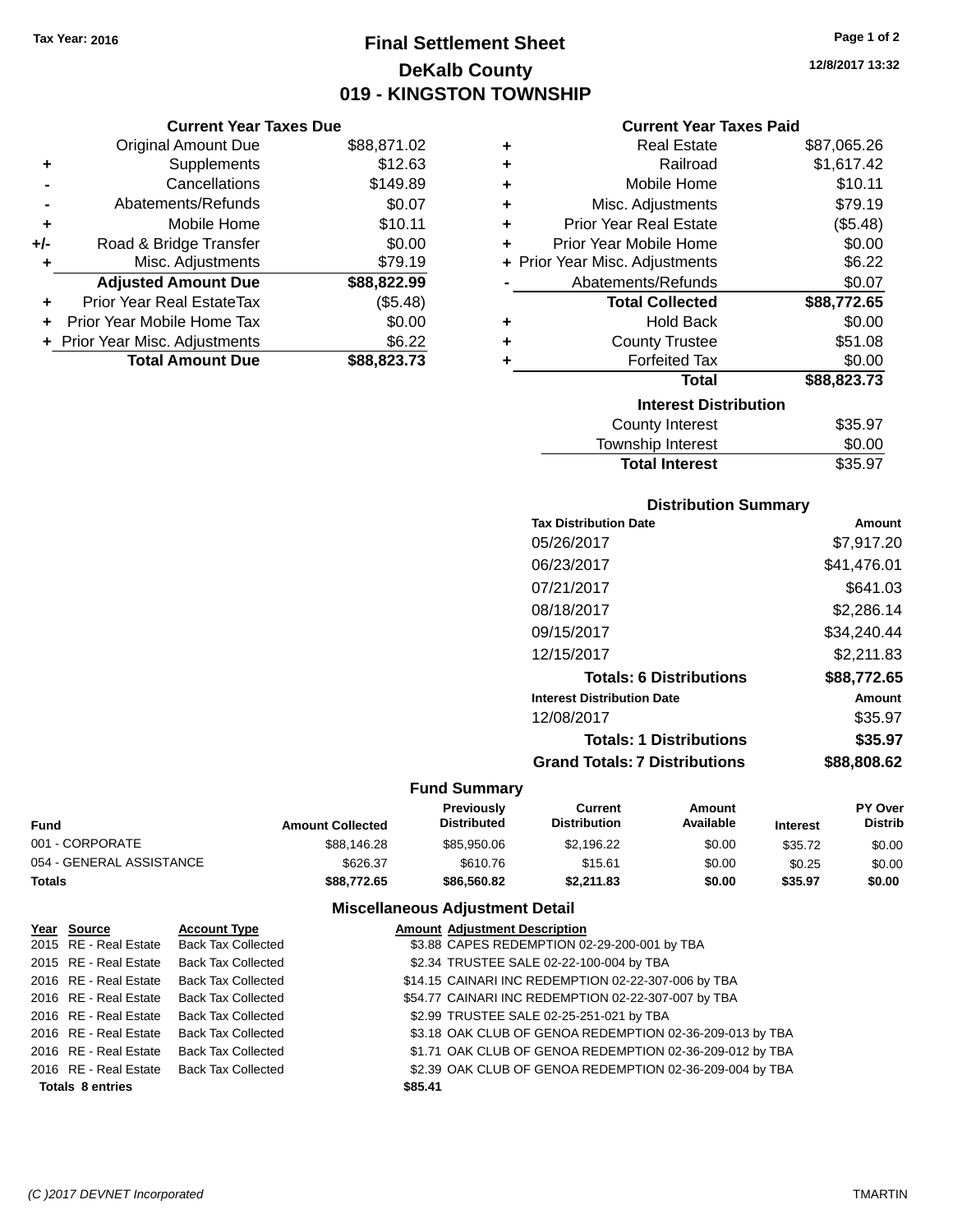## **Final Settlement Sheet Tax Year: 2016 Page 2 of 2 DeKalb County Abatement Detail**

**12/8/2017 13:32**

**Totals 1 entries \$0.07**

**Year Source Account Type Amount Adjustment Description** \$0.07 PTAB INTEREST REFUND 02-24-452-014 by TBA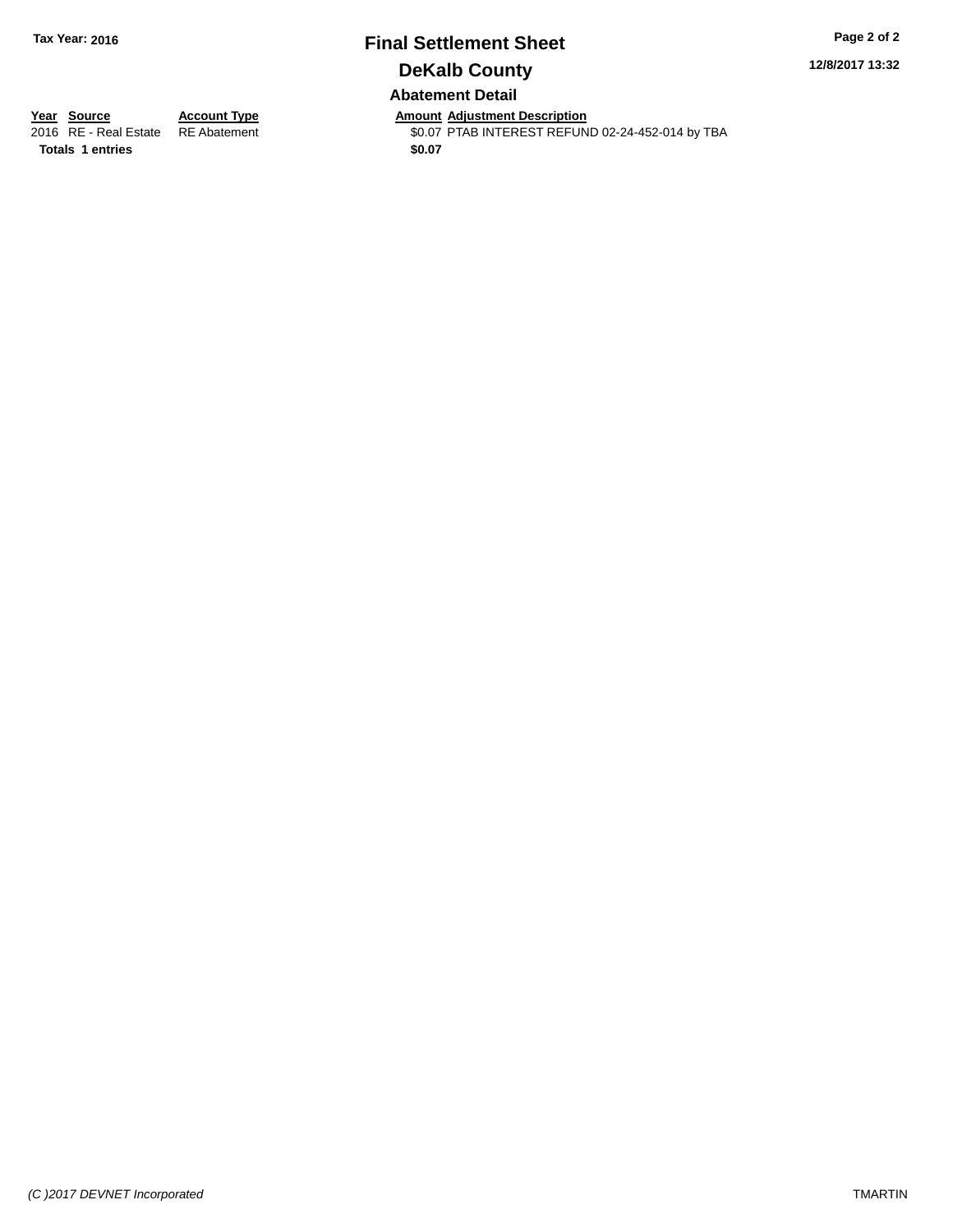# **Final Settlement Sheet Tax Year: 2016 Page 1 of 2 DeKalb County 020 - KINGSTON ROAD & BRIDGE**

**12/8/2017 13:32**

### **Current Year Taxes Paid**

| ٠ | <b>Real Estate</b>             | \$291,337.12 |
|---|--------------------------------|--------------|
| ٠ | Railroad                       | \$5,731.10   |
| ٠ | Mobile Home                    | \$35.84      |
| ÷ | Misc. Adjustments              | \$280.63     |
| ÷ | <b>Prior Year Real Estate</b>  | (\$20.14)    |
| ٠ | Prior Year Mobile Home         | \$0.00       |
|   | + Prior Year Misc. Adjustments | \$22.85      |
|   | Abatements/Refunds             | \$0.24       |
|   | <b>Total Collected</b>         | \$297,387.16 |
| ٠ | <b>Hold Back</b>               | \$0.00       |
| ÷ | <b>County Trustee</b>          | \$180.96     |
| ٠ | <b>Forfeited Tax</b>           | \$0.00       |
|   | <b>Total</b>                   | \$297,568.12 |
|   | <b>Interest Distribution</b>   |              |
|   | <b>County Interest</b>         | \$120.48     |
|   | Townshin Interest              | ፍስ ሰስ        |

| <b>Total Interest</b> | \$120.48 |
|-----------------------|----------|
| Township Interest     | \$0.00   |
| County Interest       | \$120.48 |

| <b>Road and Bridge Summary</b> |             |               |  |  |  |
|--------------------------------|-------------|---------------|--|--|--|
| <b>Municipality</b>            | Amt. Due    | Amt. Distrib. |  |  |  |
| CITY OF GENOA                  | \$6.858.50  | \$6,854.49    |  |  |  |
| <b>VILLAGE OF KINGSTON</b>     | \$10,319.94 | \$10,313.94   |  |  |  |
| <b>Totals</b>                  | \$17,178.44 | \$17,168.43   |  |  |  |

**Current Year Taxes Due** Original Amount Due \$314,904.05

**Adjusted Amount Due \$297,565.41**

**Total Amount Due \$297,568.12**

**+** Supplements \$44.75 **-** Cancellations **\$531.19 -** Abatements/Refunds \$0.24 **+** Mobile Home \$35.84 **+/-** Road & Bridge Transfer (\$17,168.43) **+** Misc. Adjustments \$280.63

**+** Prior Year Real EstateTax (\$20.14) **+** Prior Year Mobile Home Tax \$0.00 **+** Prior Year Misc. Adjustments \$22.85

### **Distribution Summary**

| <b>Tax Distribution Date</b>         | Amount        |
|--------------------------------------|---------------|
| 05/26/2017                           | \$26,497.76   |
| 06/23/2017                           | \$139,054.73  |
| 07/21/2017                           | \$2.145.46    |
| 08/18/2017                           | \$7,651.26    |
| 09/15/2017                           | \$114.633.53  |
| 12/15/2017                           | \$7.404.42    |
| <b>Totals: 6 Distributions</b>       | \$297,387.16  |
| <b>Interest Distribution Date</b>    | <b>Amount</b> |
| 12/08/2017                           | \$120.48      |
| <b>Totals: 1 Distributions</b>       | \$120.48      |
| <b>Grand Totals: 7 Distributions</b> | \$297,507.64  |

#### **Fund Summary**

| Fund                         | <b>Amount Collected</b> | Previously<br><b>Distributed</b> | Current<br><b>Distribution</b> | Amount<br>Available | <b>Interest</b> | PY Over<br><b>Distrib</b> |
|------------------------------|-------------------------|----------------------------------|--------------------------------|---------------------|-----------------|---------------------------|
| 007 - ROAD AND BRIDGE        | \$66,802,20             | \$65,142.80                      | \$1,659.40                     | \$0.00              | \$32.17         | \$0.00                    |
| 008 - BRIDGE CONST W/COUNTY  | \$10.292.25             | \$10.035.83                      | \$256.42                       | \$0.00              | \$3.94          | \$0.00                    |
| 009 - PERMANENT ROAD         | \$193,320.52            | \$188,503.93                     | \$4.816.59                     | \$0.00              | \$74.04         | \$0.00                    |
| 010 - EQUIPMENT AND BUILDING | \$26,972.19             | \$26,300.18                      | \$672.01                       | \$0.00              | \$10.33         | \$0.00                    |
| Totals                       | \$297.387.16            | \$289.982.74                     | \$7,404.42                     | \$0.00              | \$120.48        | \$0.00                    |

| Year Source             | <b>Account Type</b>       |          | <b>Amount Adjustment Description</b>                      |
|-------------------------|---------------------------|----------|-----------------------------------------------------------|
| 2015 RE - Real Estate   | <b>Back Tax Collected</b> |          | \$14.26 CAPES REDEMPTION 02-29-200-001 by TBA             |
| 2015 RE - Real Estate   | Back Tax Collected        |          | \$8.59 TRUSTEE SALE 02-22-100-004 by TBA                  |
| 2016 RE - Real Estate   | <b>Back Tax Collected</b> |          | \$50.12 CAINARI INC REDEMPTION 02-22-307-006 by TBA       |
| 2016 RE - Real Estate   | Back Tax Collected        |          | \$194.09 CAINARI INC REDEMPTION 02-22-307-007 by TBA      |
| 2016 RE - Real Estate   | Back Tax Collected        |          | \$10.61 TRUSTEE SALE 02-25-251-021 by TBA                 |
| 2016 RE - Real Estate   | <b>Back Tax Collected</b> |          | \$11.28 OAK CLUB OF GENOA REDEMPTION 02-36-209-013 by TBA |
| 2016 RE - Real Estate   | <b>Back Tax Collected</b> |          | \$6.05 OAK CLUB OF GENOA REDEMPTION 02-36-209-012 by TBA  |
| 2016 RE - Real Estate   | <b>Back Tax Collected</b> |          | \$8.48 OAK CLUB OF GENOA REDEMPTION 02-36-209-004 by TBA  |
| <b>Totals 8 entries</b> |                           | \$303.48 |                                                           |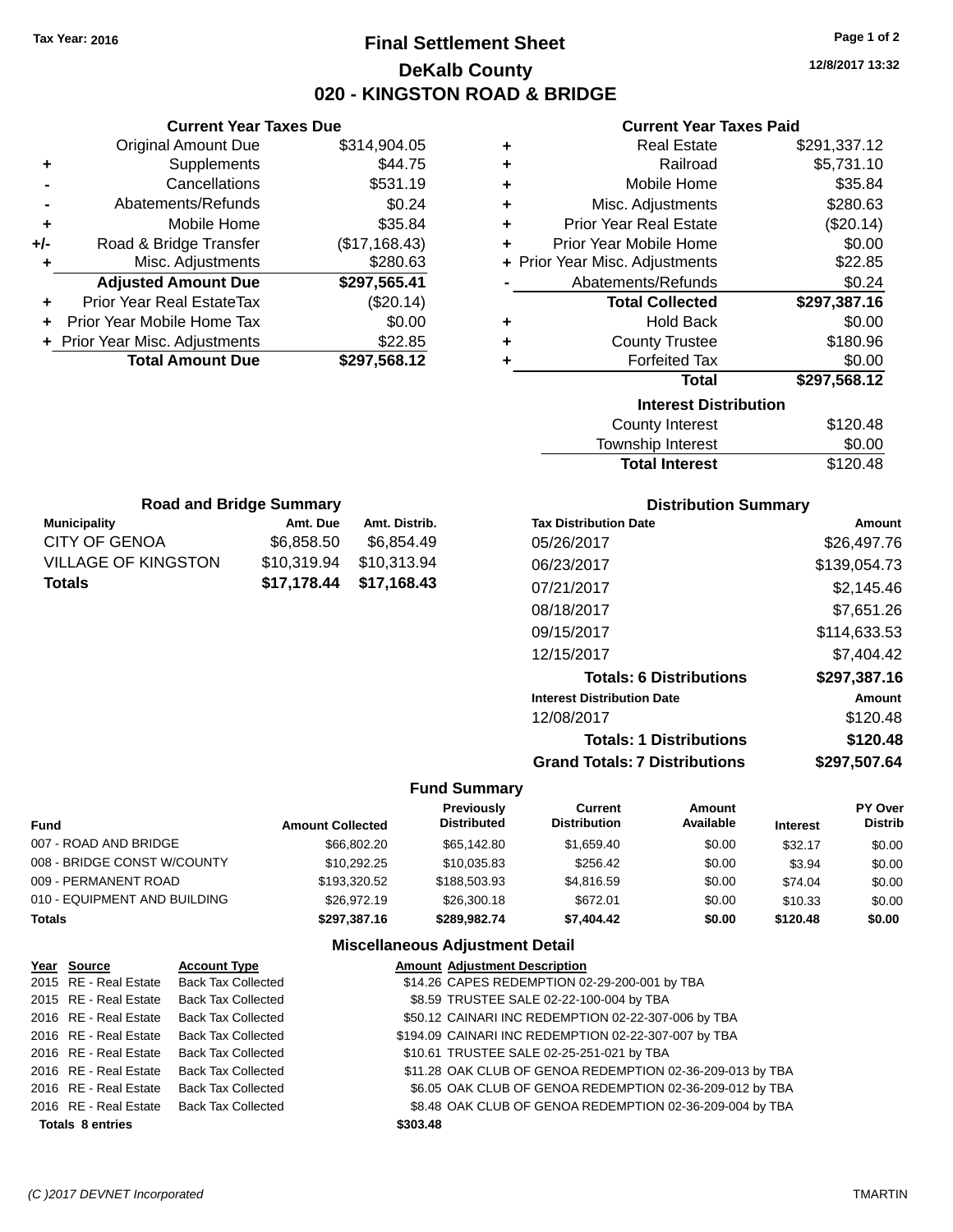## **Final Settlement Sheet Tax Year: 2016 Page 2 of 2 DeKalb County Abatement Detail**

**12/8/2017 13:32**

**Totals 1 entries \$0.24**

**Year Source Account Type Amount Adjustment Description** \$0.24 PTAB INTEREST REFUND 02-24-452-014 by TBA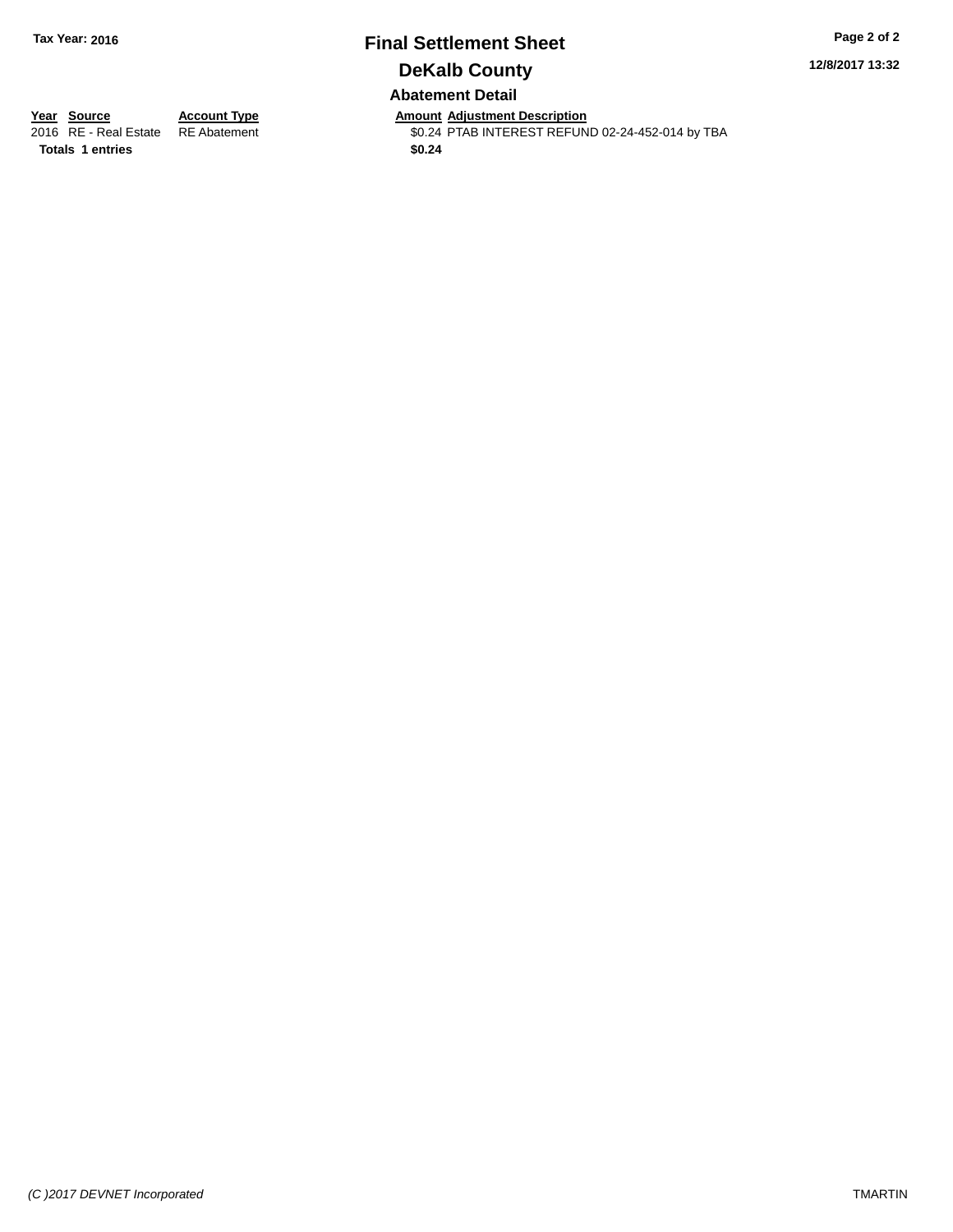**Current Year Taxes Due** Original Amount Due \$15,049.35

**Adjusted Amount Due \$15,041.24**

**Total Amount Due \$15,041.36**

**+** Supplements \$2.13 **-** Cancellations \$25.37 **-** Abatements/Refunds \$0.01 **+** Mobile Home \$1.72 **+/-** Road & Bridge Transfer \$0.00 **+** Misc. Adjustments \$13.42

**+** Prior Year Real EstateTax (\$0.92) **+** Prior Year Mobile Home Tax \$0.00 **+** Prior Year Misc. Adjustments \$1.04

# **Final Settlement Sheet Tax Year: 2016 Page 1 of 2 DeKalb County 021 - KINGSTON TWP CEMETERY**

**12/8/2017 13:32**

#### **Current Year Taxes Paid**

| ٠ | <b>Real Estate</b>             | \$14,743.56 |
|---|--------------------------------|-------------|
| ٠ | Railroad                       | \$273.90    |
| ٠ | Mobile Home                    | \$1.72      |
| ÷ | Misc. Adjustments              | \$13.42     |
| ٠ | <b>Prior Year Real Estate</b>  | (\$0.92)    |
| ٠ | Prior Year Mobile Home         | \$0.00      |
|   | + Prior Year Misc. Adjustments | \$1.04      |
|   | Abatements/Refunds             | \$0.01      |
|   | <b>Total Collected</b>         | \$15,032.71 |
| ٠ | <b>Hold Back</b>               | \$0.00      |
| ٠ | <b>County Trustee</b>          | \$8.65      |
| ٠ | <b>Forfeited Tax</b>           | \$0.00      |
|   | <b>Total</b>                   | \$15,041.36 |
|   | <b>Interest Distribution</b>   |             |
|   | <b>County Interest</b>         | \$6.09      |
|   | <b>Township Interest</b>       | \$0.00      |

| <b>Total Interest</b> | \$6.09 |
|-----------------------|--------|
| Township Interest     | \$0.00 |
| <b>OVAIRY INCICOL</b> | ⊽⊽∙⊽   |

### **Distribution Summary**

| <b>Tax Distribution Date</b>         | Amount      |
|--------------------------------------|-------------|
| 05/26/2017                           | \$1,340.62  |
| 06/23/2017                           | \$7,023.65  |
| 07/21/2017                           | \$108.57    |
| 08/18/2017                           | \$387.09    |
| 09/15/2017                           | \$5,798.19  |
| 12/15/2017                           | \$374.59    |
| <b>Totals: 6 Distributions</b>       | \$15,032.71 |
| <b>Interest Distribution Date</b>    | Amount      |
| 12/08/2017                           | \$6.09      |
| <b>Totals: 1 Distributions</b>       | \$6.09      |
| <b>Grand Totals: 7 Distributions</b> | \$15,038.80 |
|                                      |             |

#### **Fund Summary**

|                |                         | Previouslv         |                     | Amount    |                 | <b>PY Over</b> |
|----------------|-------------------------|--------------------|---------------------|-----------|-----------------|----------------|
| Fund           | <b>Amount Collected</b> | <b>Distributed</b> | <b>Distribution</b> | Available | <b>Interest</b> | <b>Distrib</b> |
| 017 - CEMETERY | \$15.032.71             | \$14,658,12        | \$374.59            | \$0.00    | \$6.09          | \$0.00         |
| Totals         | \$15,032.71             | \$14.658.12        | \$374.59            | \$0.00    | \$6.09          | \$0.00         |

|                         | Year Source           | <b>Account Type</b>                      |         | <b>Amount Adjustment Description</b>                     |
|-------------------------|-----------------------|------------------------------------------|---------|----------------------------------------------------------|
|                         | 2015 RE - Real Estate | <b>Back Tax Collected</b>                |         | \$0.65 CAPES REDEMPTION 02-29-200-001 by TBA             |
|                         | 2015 RE - Real Estate | Back Tax Collected                       |         | \$0.39 TRUSTEE SALE 02-22-100-004 by TBA                 |
|                         | 2016 RE - Real Estate | Back Tax Collected                       |         | \$2.40 CAINARI INC REDEMPTION 02-22-307-006 by TBA       |
|                         | 2016 RE - Real Estate | Back Tax Collected                       |         | \$9.27 CAINARI INC REDEMPTION 02-22-307-007 by TBA       |
|                         | 2016 RE - Real Estate | <b>Back Tax Collected</b>                |         | \$0.51 TRUSTEE SALE 02-25-251-021 by TBA                 |
|                         | 2016 RE - Real Estate | <b>Back Tax Collected</b>                |         | \$0.54 OAK CLUB OF GENOA REDEMPTION 02-36-209-013 by TBA |
|                         | 2016 RE - Real Estate | <b>Back Tax Collected</b>                |         | \$0.29 OAK CLUB OF GENOA REDEMPTION 02-36-209-012 by TBA |
|                         |                       | 2016 RE - Real Estate Back Tax Collected |         | \$0.41 OAK CLUB OF GENOA REDEMPTION 02-36-209-004 by TBA |
| <b>Totals 8 entries</b> |                       |                                          | \$14.46 |                                                          |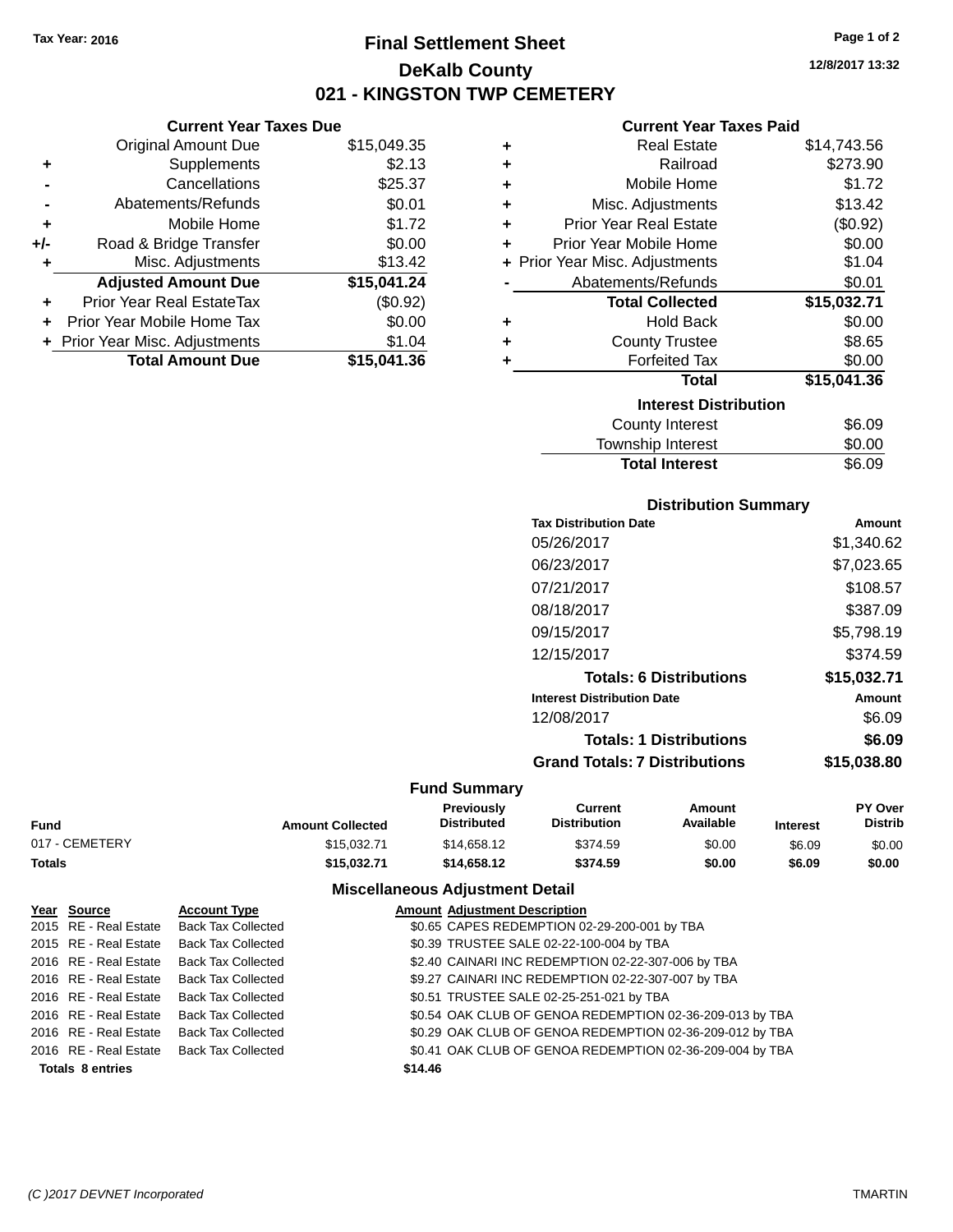## **Final Settlement Sheet Tax Year: 2016 Page 2 of 2 DeKalb County Abatement Detail**

**12/8/2017 13:32**

**Totals 1 entries \$0.01**

**Year Source Account Type Amount Adjustment Description** \$0.01 PTAB INTEREST REFUND 02-24-452-014 by TBA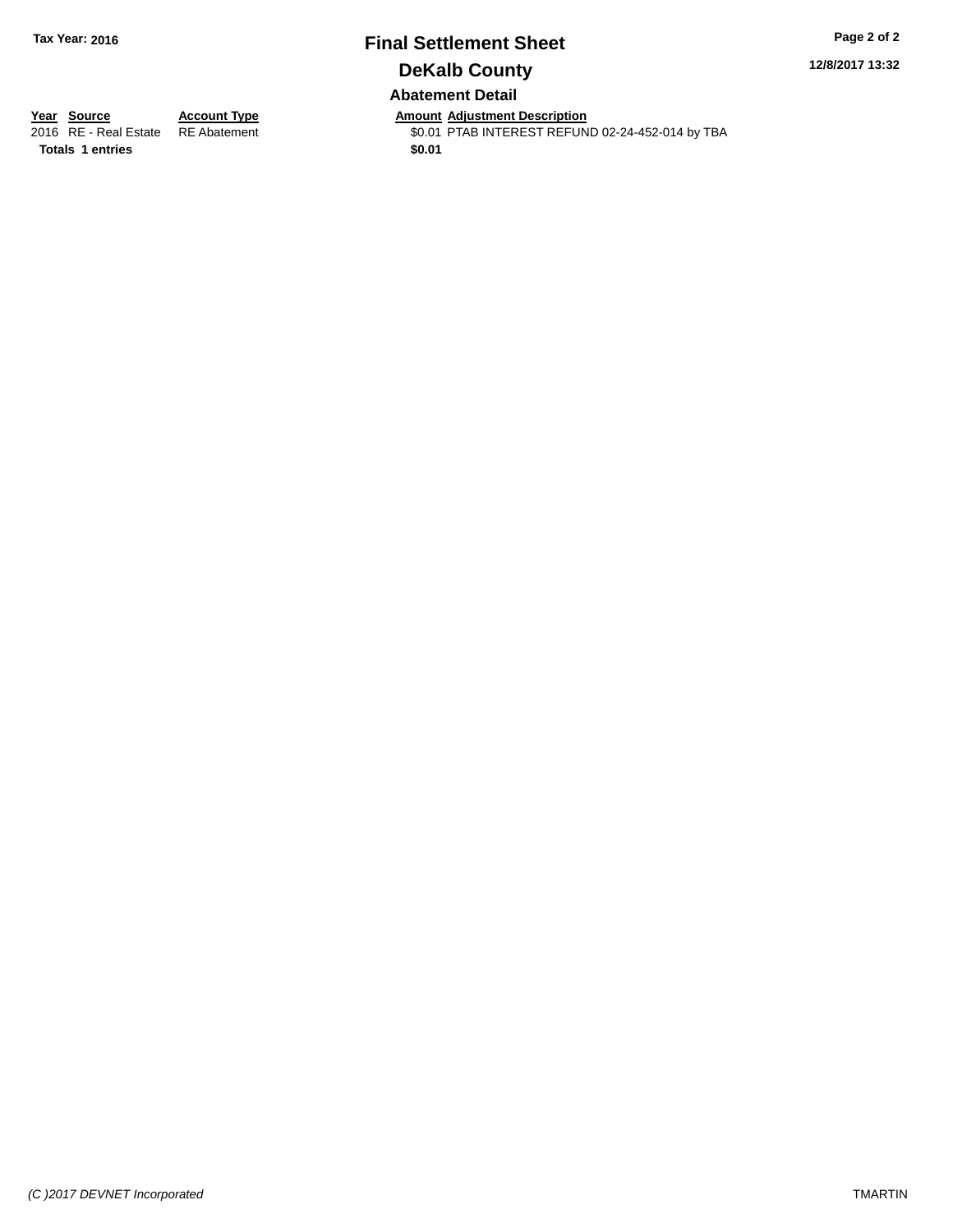# **Final Settlement Sheet Tax Year: 2016 Page 1 of 1 DeKalb County 022 - MALTA TOWNSHIP**

**12/8/2017 13:32**

|     | <b>Current Year Taxes Due</b>    |             |
|-----|----------------------------------|-------------|
|     | <b>Original Amount Due</b>       | \$67,113.65 |
| ٠   | Supplements                      | \$12.66     |
|     | Cancellations                    | \$82.28     |
|     | Abatements/Refunds               | \$0.00      |
| ٠   | Mobile Home                      | \$0.00      |
| +/- | Road & Bridge Transfer           | \$0.00      |
|     | Misc. Adjustments                | \$0.00      |
|     | <b>Adjusted Amount Due</b>       | \$67,044.03 |
| ٠   | <b>Prior Year Real EstateTax</b> | (\$18.48)   |
| ÷   | Prior Year Mobile Home Tax       | \$0.00      |
|     | + Prior Year Misc. Adjustments   | \$0.00      |
|     | <b>Total Amount Due</b>          | \$67.025.55 |

|   | <b>Current Year Taxes Paid</b> |             |
|---|--------------------------------|-------------|
| ٠ | <b>Real Estate</b>             | \$63,645.41 |
| ٠ | Railroad                       | \$3,342.72  |
| ٠ | Mobile Home                    | \$0.00      |
| ٠ | Misc. Adjustments              | \$0.00      |
| ٠ | <b>Prior Year Real Estate</b>  | (\$18.48)   |
| ÷ | Prior Year Mobile Home         | \$0.00      |
|   | + Prior Year Misc. Adjustments | \$0.00      |
|   | Abatements/Refunds             | \$0.00      |
|   | <b>Total Collected</b>         | \$66,969.65 |
| ٠ | <b>Hold Back</b>               | \$0.00      |
| ÷ | <b>County Trustee</b>          | \$55.90     |
| ٠ | <b>Forfeited Tax</b>           | \$0.00      |
|   | <b>Total</b>                   | \$67,025.55 |
|   |                                |             |
|   | <b>Interest Distribution</b>   |             |
|   | County Interest                | \$27.13     |
|   | <b>Township Interest</b>       | \$0.00      |

### **Distribution Summary**

| <b>Tax Distribution Date</b>         | Amount      |
|--------------------------------------|-------------|
| 05/26/2017                           | \$4,634.39  |
| 06/23/2017                           | \$32,522.38 |
| 07/21/2017                           | \$306.13    |
| 08/18/2017                           | \$1.147.72  |
| 09/15/2017                           | \$25,718.89 |
| 12/15/2017                           | \$2,640.14  |
| <b>Totals: 6 Distributions</b>       | \$66,969.65 |
| <b>Interest Distribution Date</b>    | Amount      |
| 12/08/2017                           | \$27.13     |
| <b>Totals: 1 Distributions</b>       | \$27.13     |
| <b>Grand Totals: 7 Distributions</b> | \$66.996.78 |
|                                      |             |

### **Fund Summary**

| <b>Fund</b>              | <b>Amount Collected</b> | <b>Previously</b><br><b>Distributed</b> | Current<br><b>Distribution</b> | Amount<br>Available | <b>Interest</b> | <b>PY Over</b><br><b>Distrib</b> |
|--------------------------|-------------------------|-----------------------------------------|--------------------------------|---------------------|-----------------|----------------------------------|
| 001 - CORPORATE          | \$66.179.21             | \$63.570.23                             | \$2,608.98                     | \$0.00              | \$26.81         | \$0.00                           |
| 054 - GENERAL ASSISTANCE | \$790.44                | \$759.28                                | \$31.16                        | \$0.00              | \$0.32          | \$0.00                           |
| Totals                   | \$66.969.65             | \$64.329.51                             | \$2.640.14                     | \$0.00              | \$27.13         | \$0.00                           |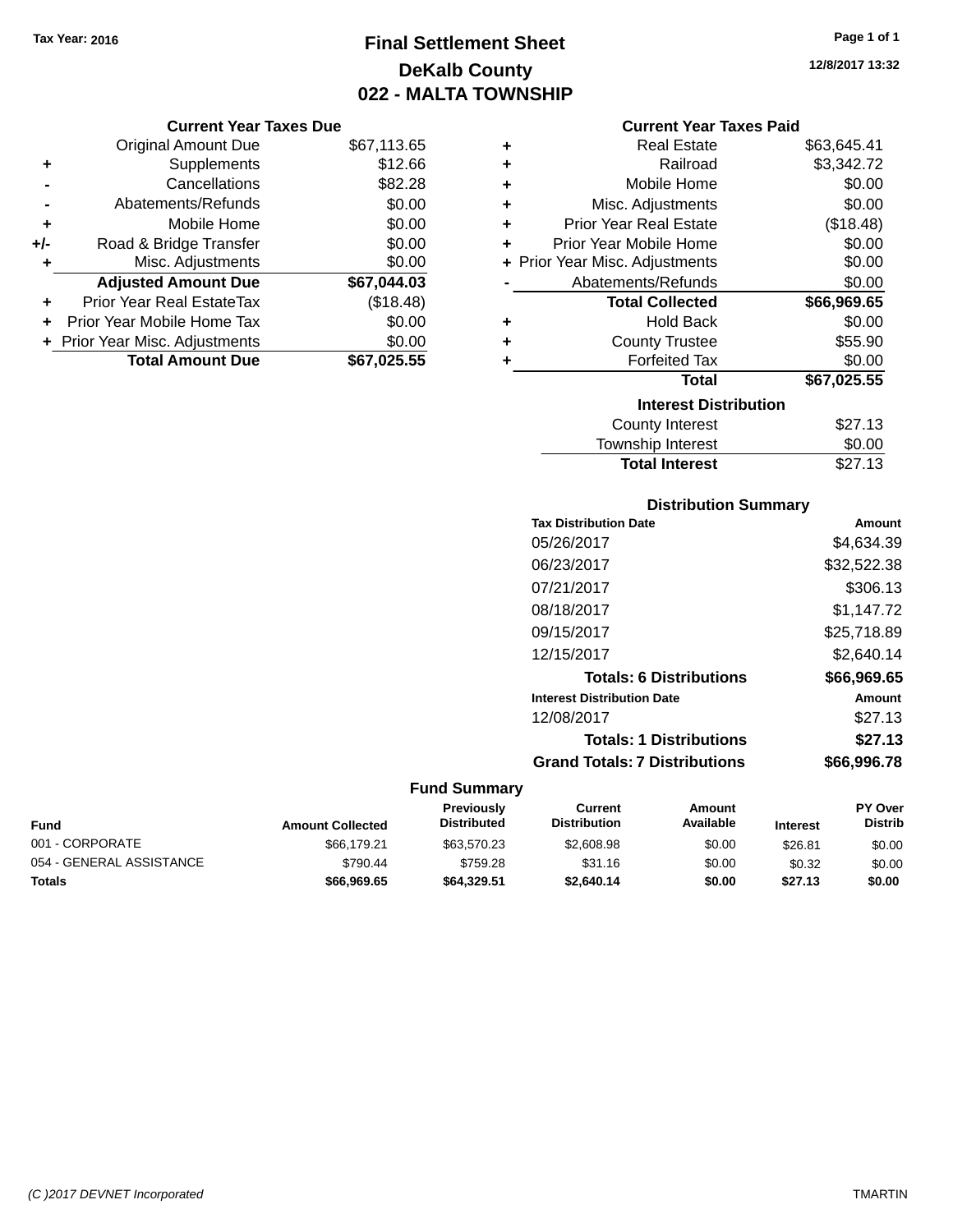# **Final Settlement Sheet Tax Year: 2016 Page 1 of 1 DeKalb County 023 - MALTA TWP LIBRARY**

**12/8/2017 13:32**

### **Current Year Taxes Paid**

| ٠ | <b>Real Estate</b>             | \$122,659.65 |  |
|---|--------------------------------|--------------|--|
| ÷ | Railroad                       | \$6,442.24   |  |
| ÷ | Mobile Home                    | \$0.00       |  |
| ÷ | Misc. Adjustments              | \$0.00       |  |
| ٠ | <b>Prior Year Real Estate</b>  | (\$35.62)    |  |
| ٠ | Prior Year Mobile Home         | \$0.00       |  |
|   | + Prior Year Misc. Adjustments | \$0.00       |  |
|   | Abatements/Refunds             | \$0.00       |  |
|   | <b>Total Collected</b>         | \$129,066.27 |  |
| ٠ | <b>Hold Back</b>               | \$0.00       |  |
| ٠ | <b>County Trustee</b>          | \$107.71     |  |
| ÷ | <b>Forfeited Tax</b>           | \$0.00       |  |
|   | <b>Total</b>                   | \$129,173.98 |  |
|   | <b>Interest Distribution</b>   |              |  |
|   | <b>County Interest</b>         | \$52.29      |  |
|   | <b>Township Interest</b>       | \$0.00       |  |

# **Distribution Summary**

Total Interest \$52.29

| <b>Tax Distribution Date</b>         | Amount       |
|--------------------------------------|--------------|
| 05/26/2017                           | \$8,931.65   |
| 06/23/2017                           | \$62,678.53  |
| 07/21/2017                           | \$590.00     |
| 08/18/2017                           | \$2,211.84   |
| 09/15/2017                           | \$49,566.20  |
| 12/15/2017                           | \$5,088.05   |
| <b>Totals: 6 Distributions</b>       | \$129,066.27 |
| <b>Interest Distribution Date</b>    | Amount       |
| 12/08/2017                           | \$52.29      |
| <b>Totals: 1 Distributions</b>       | \$52.29      |
| <b>Grand Totals: 7 Distributions</b> | \$129,118.56 |
|                                      |              |

#### **Fund Summary**

| Fund          | <b>Amount Collected</b> | <b>Previously</b><br><b>Distributed</b> | Current<br><b>Distribution</b> | Amount<br>Available | <b>Interest</b> | <b>PY Over</b><br>Distrib |
|---------------|-------------------------|-----------------------------------------|--------------------------------|---------------------|-----------------|---------------------------|
| 016 - LIBRARY | \$129.066.27            | \$123,978.22                            | \$5.088.05                     | \$0.00              | \$52.29         | \$0.00                    |
| Totals        | \$129.066.27            | \$123.978.22                            | \$5.088.05                     | \$0.00              | \$52.29         | \$0.00                    |

|     | Abatements/Refunds             | \$0.00       |
|-----|--------------------------------|--------------|
| ÷   | Mobile Home                    | \$0.00       |
| +/- | Road & Bridge Transfer         | \$0.00       |
| ٠   | Misc. Adjustments              | \$0.00       |
|     | <b>Adjusted Amount Due</b>     | \$129,209.60 |
| ٠   | Prior Year Real EstateTax      | (\$35.62)    |
|     | Prior Year Mobile Home Tax     | \$0.00       |
|     | + Prior Year Misc. Adjustments | \$0.00       |
|     | <b>Total Amount Due</b>        | \$129,173.98 |
|     |                                |              |
|     |                                |              |
|     |                                |              |

**Current Year Taxes Due** Original Amount Due \$129,343.77

**+** Supplements \$24.40 **-** Cancellations \$158.57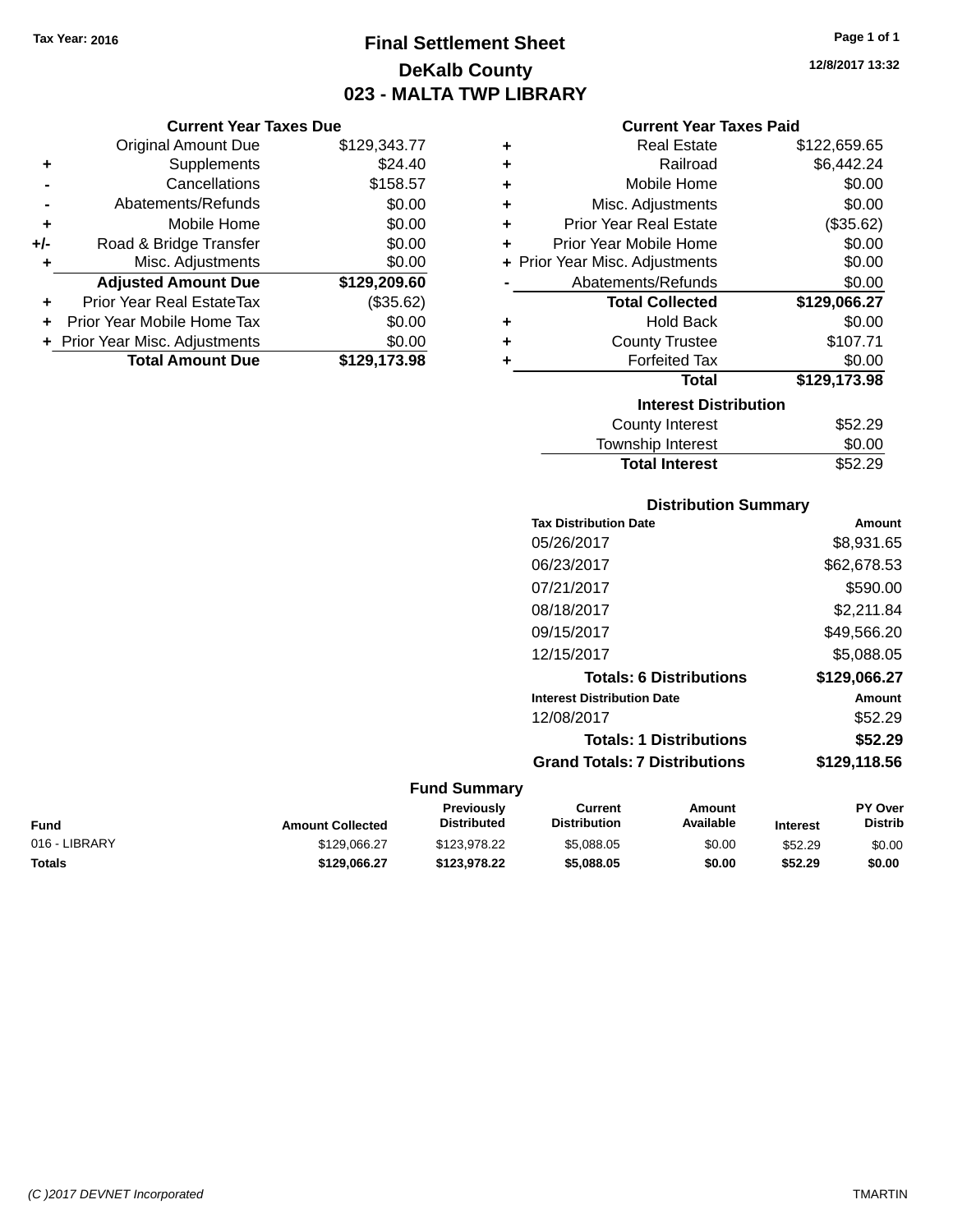# **Final Settlement Sheet Tax Year: 2016 Page 1 of 1 DeKalb County 024 - MALTA ROAD & BRIDGE**

**12/8/2017 13:32**

### **Current Year Taxes Paid**

| ٠ | <b>Real Estate</b>             | \$149,348.19 |
|---|--------------------------------|--------------|
| ÷ | Railroad                       | \$8,409.18   |
| ÷ | Mobile Home                    | \$0.00       |
| ÷ | Misc. Adjustments              | \$0.00       |
| ÷ | <b>Prior Year Real Estate</b>  | $(\$46.49)$  |
| ٠ | Prior Year Mobile Home         | \$0.00       |
|   | + Prior Year Misc. Adjustments | \$0.00       |
|   | Abatements/Refunds             | \$0.00       |
|   | <b>Total Collected</b>         | \$157,710.88 |
| ٠ | <b>Hold Back</b>               | \$0.00       |
| ÷ | <b>County Trustee</b>          | \$140.60     |
| ٠ | <b>Forfeited Tax</b>           | \$0.00       |
|   | Total                          | \$157,851.48 |
|   | <b>Interest Distribution</b>   |              |
|   | County Interest                | \$63.90      |
|   | Townehin Interest              | ድስ ሰስ        |

| <b>Total Interest</b>    | \$63.90 |
|--------------------------|---------|
| <b>Township Interest</b> | \$0.00  |
| County Interest          | \$63.90 |

| <b>Road and Bridge Summary</b> |                         |               |  |  |
|--------------------------------|-------------------------|---------------|--|--|
| <b>Municipality</b>            | Amt. Due                | Amt. Distrib. |  |  |
| <b>VILLAGE OF MALTA</b>        | \$10,771.85 \$10,762.50 |               |  |  |
| Totals                         | \$10,771.85 \$10,762.50 |               |  |  |

**Current Year Taxes Due** Original Amount Due \$168,835.63

**Adjusted Amount Due \$157,897.97**

**Total Amount Due \$157,851.48**

**+** Supplements \$31.85 **-** Cancellations \$207.01 **-** Abatements/Refunds \$0.00 **+** Mobile Home \$0.00 **+/-** Road & Bridge Transfer (\$10,762.50) **+** Misc. Adjustments \$0.00

**+** Prior Year Real EstateTax (\$46.49) **+** Prior Year Mobile Home Tax \$0.00 **+ Prior Year Misc. Adjustments**  $$0.00$ 

### **Distribution Summary**

| <b>Tax Distribution Date</b>         | Amount       |
|--------------------------------------|--------------|
| 05/26/2017                           | \$10,884.16  |
| 06/23/2017                           | \$76,594.99  |
| 07/21/2017                           | \$718.94     |
| 08/18/2017                           | \$2,695.47   |
| 09/15/2017                           | \$60,616.98  |
| 12/15/2017                           | \$6,200.34   |
| <b>Totals: 6 Distributions</b>       | \$157,710.88 |
| <b>Interest Distribution Date</b>    | Amount       |
| 12/08/2017                           | \$63.90      |
| <b>Totals: 1 Distributions</b>       | \$63.90      |
| <b>Grand Totals: 7 Distributions</b> | \$157.774.78 |

#### **Fund Summary**

| <b>Fund</b>                  | <b>Amount Collected</b> | <b>Previously</b><br><b>Distributed</b> | Current<br><b>Distribution</b> | Amount<br>Available | <b>Interest</b> | PY Over<br><b>Distrib</b> |
|------------------------------|-------------------------|-----------------------------------------|--------------------------------|---------------------|-----------------|---------------------------|
| 007 - ROAD AND BRIDGE        | \$48,741.12             | \$46,836.63                             | \$1,904.49                     | \$0.00              | \$22.57         | \$0.00                    |
| 008 - BRIDGE CONST W/COUNTY  |                         | \$19,335.17                             | \$793.52                       |                     |                 |                           |
|                              | \$20,128.69             |                                         |                                | \$0.00              | \$7.63          | \$0.00                    |
| 009 - PERMANENT ROAD         | \$71.001.09             | \$68,202.05                             | \$2.799.04                     | \$0.00              | \$26.93         | \$0.00                    |
| 010 - EQUIPMENT AND BUILDING | \$17,839.98             | \$17.136.69                             | \$703.29                       | \$0.00              | \$6.77          | \$0.00                    |
| <b>Totals</b>                | \$157,710.88            | \$151.510.54                            | \$6,200.34                     | \$0.00              | \$63.90         | \$0.00                    |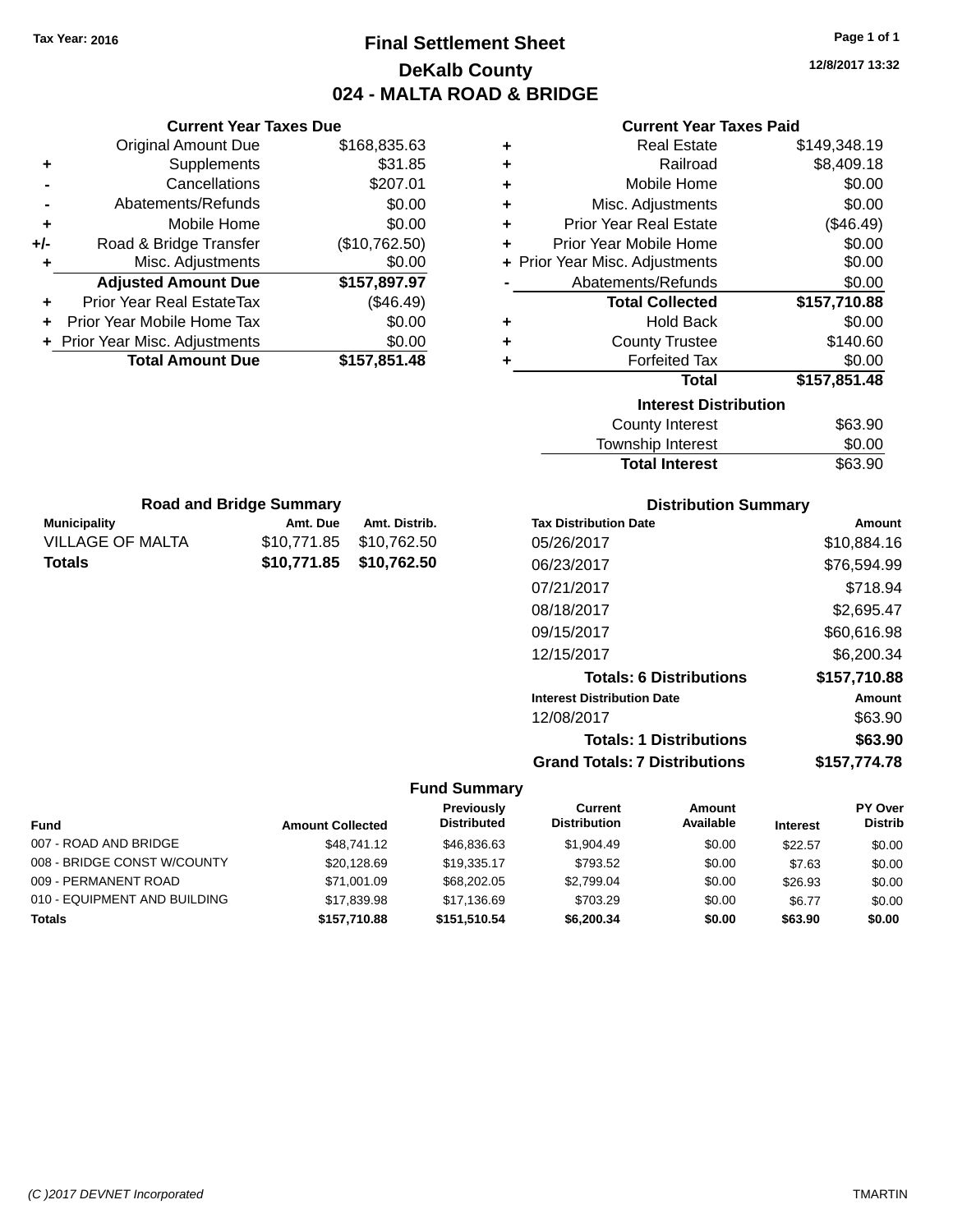# **Final Settlement Sheet Tax Year: 2016 Page 1 of 1 DeKalb County 025 - MAYFIELD TOWNSHIP**

#### **Current Year Taxes Due**

|       | <b>Original Amount Due</b>     | \$98,004.95 |
|-------|--------------------------------|-------------|
| ٠     | Supplements                    | \$0.00      |
|       | Cancellations                  | \$35.74     |
|       | Abatements/Refunds             | \$0.00      |
| ٠     | Mobile Home                    | \$5.12      |
| $+/-$ | Road & Bridge Transfer         | \$0.00      |
| ٠     | Misc. Adjustments              | \$0.00      |
|       | <b>Adjusted Amount Due</b>     | \$97,974.33 |
| ÷     | Prior Year Real EstateTax      | \$0.00      |
|       | Prior Year Mobile Home Tax     | \$0.00      |
|       | + Prior Year Misc. Adjustments | \$0.00      |
|       | <b>Total Amount Due</b>        | \$97,974.33 |

#### **Current Year Taxes Paid**

| ٠ | Real Estate                    | \$97,969.21 |
|---|--------------------------------|-------------|
| ÷ | Railroad                       | \$0.00      |
| ÷ | Mobile Home                    | \$5.12      |
| ٠ | Misc. Adjustments              | \$0.00      |
| ٠ | <b>Prior Year Real Estate</b>  | \$0.00      |
| ÷ | Prior Year Mobile Home         | \$0.00      |
|   | + Prior Year Misc. Adjustments | \$0.00      |
|   | Abatements/Refunds             | \$0.00      |
|   | <b>Total Collected</b>         | \$97,974.33 |
| ٠ | <b>Hold Back</b>               | \$0.00      |
| ٠ | <b>County Trustee</b>          | \$0.00      |
|   | <b>Forfeited Tax</b>           | \$0.00      |
|   | <b>Total</b>                   | \$97,974.33 |
|   | <b>Interest Distribution</b>   |             |
|   | <b>County Interest</b>         | \$39.69     |
|   | <b>Township Interest</b>       | \$0.00      |
|   | <b>Total Interest</b>          | \$39.69     |

#### **Distribution Summary**

| <b>Tax Distribution Date</b>         | Amount      |
|--------------------------------------|-------------|
| 05/26/2017                           | \$6.112.62  |
| 06/23/2017                           | \$48,709.33 |
| 07/21/2017                           | \$1.308.39  |
| 08/18/2017                           | \$2,271.17  |
| 09/15/2017                           | \$37,594.44 |
| 12/15/2017                           | \$1.978.38  |
| <b>Totals: 6 Distributions</b>       | \$97.974.33 |
| <b>Interest Distribution Date</b>    | Amount      |
| 12/08/2017                           | \$39.69     |
| <b>Totals: 1 Distributions</b>       | \$39.69     |
| <b>Grand Totals: 7 Distributions</b> | \$98.014.02 |

| <b>Fund</b>              | <b>Amount Collected</b> | <b>Previously</b><br><b>Distributed</b> | Current<br><b>Distribution</b> | Amount<br>Available | <b>Interest</b> | <b>PY Over</b><br><b>Distrib</b> |
|--------------------------|-------------------------|-----------------------------------------|--------------------------------|---------------------|-----------------|----------------------------------|
| 001 - CORPORATE          | \$91,473.83             | \$89.626.71                             | \$1,847.12                     | \$0.00              | \$37.06         | \$0.00                           |
| 054 - GENERAL ASSISTANCE | \$6,500.50              | \$6.369.24                              | \$131.26                       | \$0.00              | \$2.63          | \$0.00                           |
| <b>Totals</b>            | \$97.974.33             | \$95,995.95                             | \$1.978.38                     | \$0.00              | \$39.69         | \$0.00                           |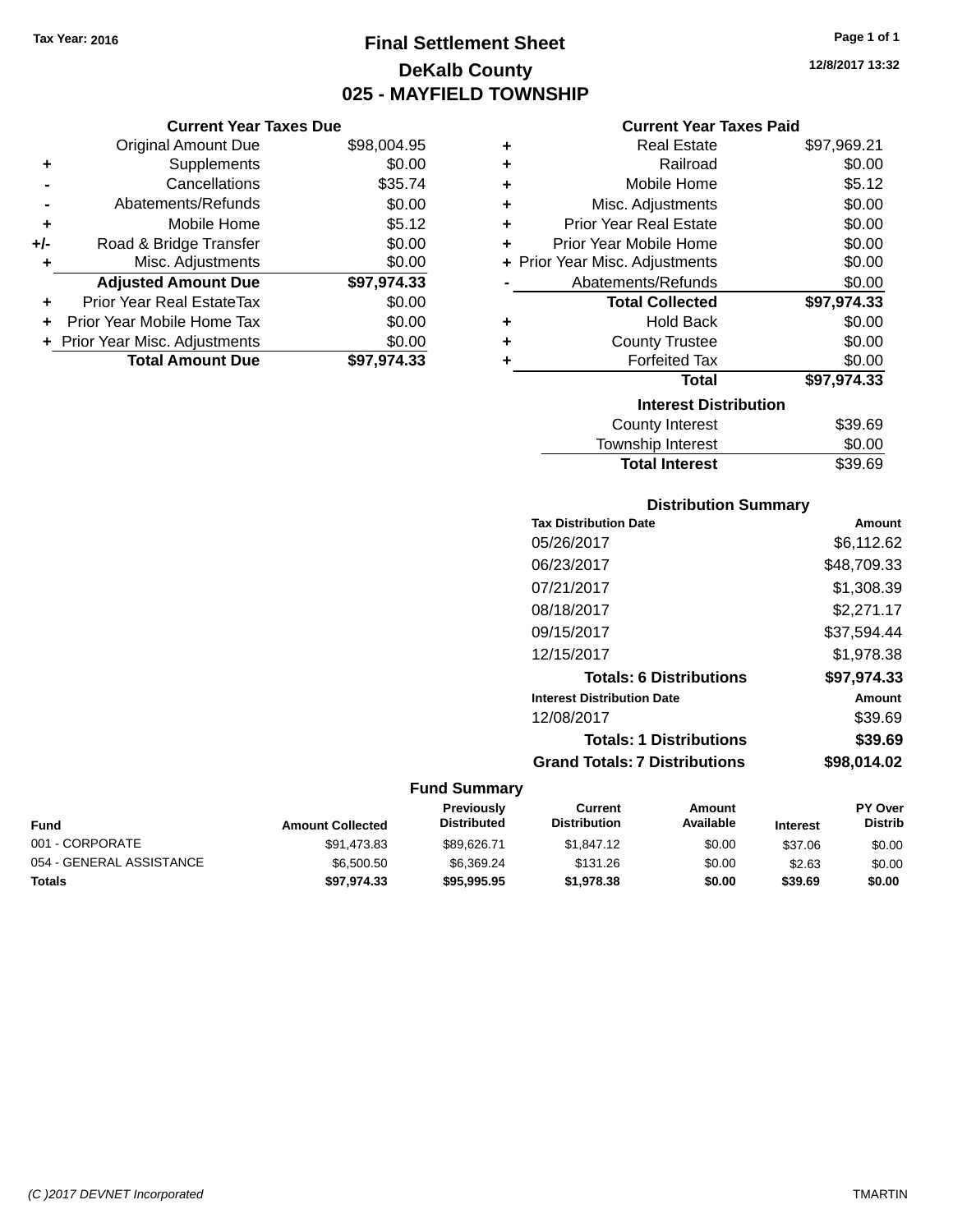# **Final Settlement Sheet Tax Year: 2016 Page 1 of 1 DeKalb County 026 - MAYFIELD ROAD & BRIDGE**

**12/8/2017 13:32**

| ar Tavoe Duo |  |  |
|--------------|--|--|

|     | <b>Current Year Taxes Due</b>    |              |
|-----|----------------------------------|--------------|
|     | <b>Original Amount Due</b>       | \$259,175.96 |
| ٠   | Supplements                      | \$0.00       |
|     | Cancellations                    | \$94.52      |
|     | Abatements/Refunds               | \$0.00       |
| ٠   | Mobile Home                      | \$13.54      |
| +/- | Road & Bridge Transfer           | \$0.00       |
|     | Misc. Adjustments                | \$0.00       |
|     | <b>Adjusted Amount Due</b>       | \$259,094.98 |
|     | <b>Prior Year Real EstateTax</b> | \$0.00       |
|     | Prior Year Mobile Home Tax       | \$0.00       |
|     | + Prior Year Misc. Adjustments   | \$0.00       |
|     | <b>Total Amount Due</b>          | \$259.094.98 |

#### **Current Year Taxes Paid**

| ٠ | <b>Real Estate</b>             | \$259,081.44 |
|---|--------------------------------|--------------|
| ٠ | Railroad                       | \$0.00       |
| ÷ | Mobile Home                    | \$13.54      |
| ٠ | Misc. Adjustments              | \$0.00       |
| ٠ | <b>Prior Year Real Estate</b>  | \$0.00       |
| ٠ | Prior Year Mobile Home         | \$0.00       |
|   | + Prior Year Misc. Adjustments | \$0.00       |
|   | Abatements/Refunds             | \$0.00       |
|   | <b>Total Collected</b>         | \$259,094.98 |
| ٠ | <b>Hold Back</b>               | \$0.00       |
| ٠ | <b>County Trustee</b>          | \$0.00       |
| ٠ | <b>Forfeited Tax</b>           | \$0.00       |
|   | <b>Total</b>                   | \$259,094.98 |
|   | <b>Interest Distribution</b>   |              |
|   |                                |              |
|   | County Interest                | \$104.97     |

| <b>Total Interest</b> | \$104.97 |
|-----------------------|----------|
| Township Interest     | \$0.00   |
| County Interest       | \$104.97 |

#### **Distribution Summary**

| <b>Tax Distribution Date</b>         | Amount       |
|--------------------------------------|--------------|
| 05/26/2017                           | \$16.165.00  |
| 06/23/2017                           | \$128,813.12 |
| 07/21/2017                           | \$3,460.05   |
| 08/18/2017                           | \$6,006.09   |
| 09/15/2017                           | \$99,418.82  |
| 12/15/2017                           | \$5,231.90   |
| <b>Totals: 6 Distributions</b>       | \$259,094.98 |
| <b>Interest Distribution Date</b>    | Amount       |
| 12/08/2017                           | \$104.97     |
| <b>Totals: 1 Distributions</b>       | \$104.97     |
| <b>Grand Totals: 7 Distributions</b> | \$259,199.95 |

|                                                     |                         | <b>Previously</b>  | Current             | <b>Amount</b> |                 | <b>PY Over</b> |
|-----------------------------------------------------|-------------------------|--------------------|---------------------|---------------|-----------------|----------------|
| <b>Fund</b>                                         | <b>Amount Collected</b> | <b>Distributed</b> | <b>Distribution</b> | Available     | <b>Interest</b> | <b>Distrib</b> |
| 007 - ROAD AND BRIDGE                               | \$160,702.87            | \$157.457.81       | \$3,245,06          | \$0.00        | \$65.12         | \$0.00         |
| 008 - BRIDGE CONST W/COUNTY                         | \$8,280.16              | \$8,112.96         | \$167.20            | \$0.00        | \$3.35          | \$0.00         |
| 009 - PERMANENT ROAD                                | \$65,261,36             | \$63,943.54        | \$1,317.82          | \$0.00        | \$26.44         | \$0.00         |
| 010 - EQUIPMENT AND BUILDING                        | \$12,178.51             | \$11,932.58        | \$245.93            | \$0.00        | \$4.93          | \$0.00         |
| 035 - TORT JUDGMENTS, LIABILITY<br><b>INSURANCE</b> | \$7,602.63              | \$7,449.10         | \$153.53            | \$0.00        | \$3.08          | \$0.00         |
| 047 - SOCIAL SECURITY                               | \$5.069.45              | \$4,967.09         | \$102.36            | \$0.00        | \$2.05          | \$0.00         |
| <b>Totals</b>                                       | \$259.094.98            | \$253.863.08       | \$5,231.90          | \$0.00        | \$104.97        | \$0.00         |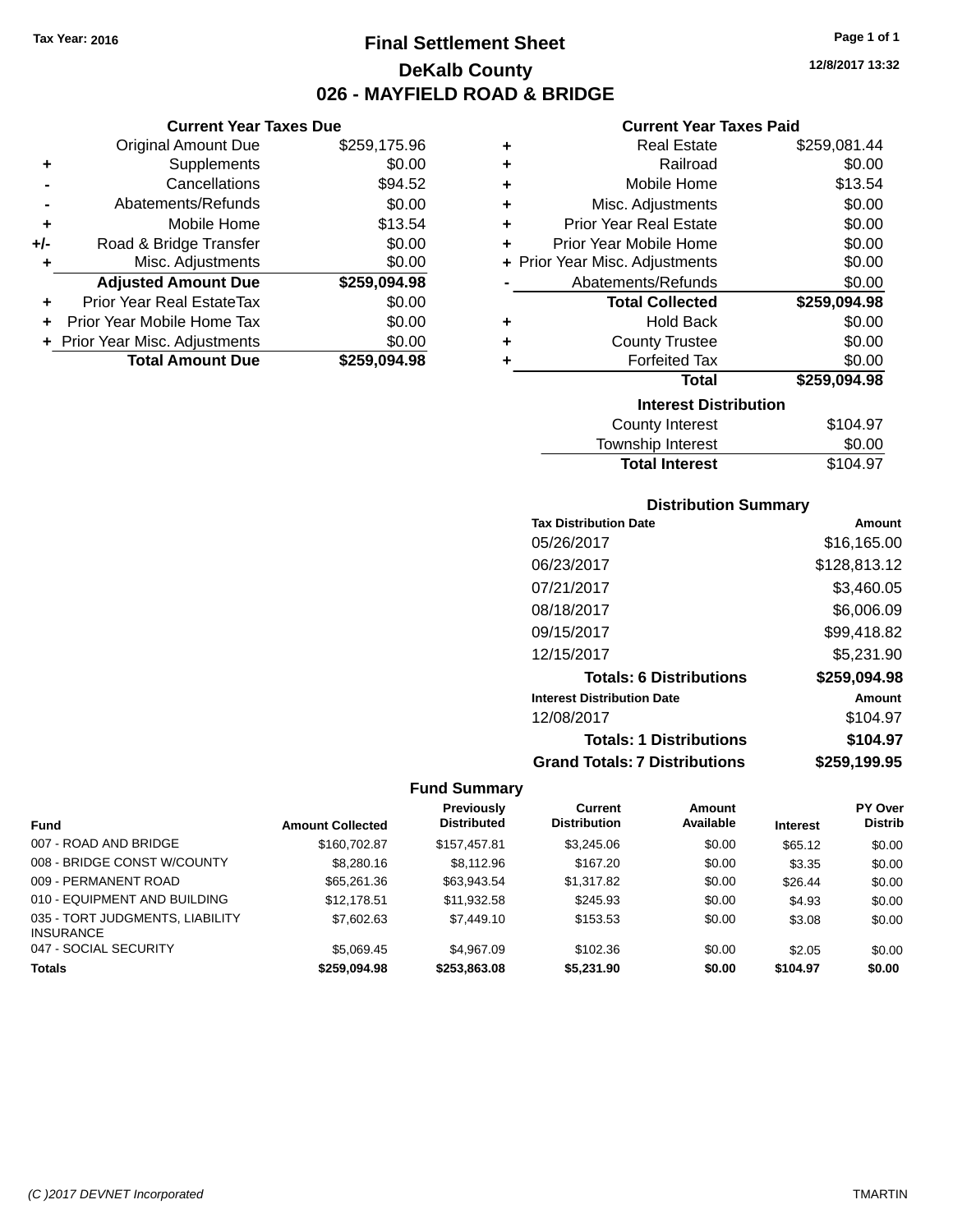# **Final Settlement Sheet Tax Year: 2016 Page 1 of 1 DeKalb County 027 - MILAN TOWNSHIP**

|     | <b>Original Amount Due</b>       | \$40,001.21 |
|-----|----------------------------------|-------------|
| ٠   | Supplements                      | \$0.00      |
|     | Cancellations                    | \$31.63     |
|     | Abatements/Refunds               | \$0.00      |
| ÷   | Mobile Home                      | \$0.00      |
| +/- | Road & Bridge Transfer           | \$0.00      |
| ٠   | Misc. Adjustments                | \$0.00      |
|     | <b>Adjusted Amount Due</b>       | \$39,969.58 |
| ÷   | <b>Prior Year Real EstateTax</b> | \$0.00      |
|     | Prior Year Mobile Home Tax       | \$0.00      |
|     | + Prior Year Misc. Adjustments   | \$0.00      |
|     | <b>Total Amount Due</b>          | \$39.969.58 |

| <b>Current Year Taxes Paid</b> |  |  |  |
|--------------------------------|--|--|--|
|--------------------------------|--|--|--|

| ÷ | <b>Real Estate</b>             | \$39,969.58 |
|---|--------------------------------|-------------|
| ÷ | Railroad                       | \$0.00      |
| ÷ | Mobile Home                    | \$0.00      |
| ٠ | Misc. Adjustments              | \$0.00      |
| ٠ | <b>Prior Year Real Estate</b>  | \$0.00      |
| ÷ | Prior Year Mobile Home         | \$0.00      |
|   | + Prior Year Misc. Adjustments | \$0.00      |
|   | Abatements/Refunds             | \$0.00      |
|   | <b>Total Collected</b>         | \$39,969.58 |
| ٠ | <b>Hold Back</b>               | \$0.00      |
| ÷ | <b>County Trustee</b>          | \$0.00      |
| ٠ | <b>Forfeited Tax</b>           | \$0.00      |
|   | Total                          | \$39,969.58 |
|   | <b>Interest Distribution</b>   |             |
|   | <b>County Interest</b>         | \$16.19     |
|   | Township Interest              | \$0.00      |
|   | <b>Total Interest</b>          | \$16.19     |

## **Distribution Summary Tax Distribution Date Amount** 05/26/2017 \$2,159.37 06/23/2017 \$20,945.03 07/21/2017 \$29.14 08/18/2017 \$306.80 09/15/2017 \$16,039.45 12/15/2017 \$489.79 **Totals: 6 Distributions \$39,969.58 Interest Distribution Date Amount** 12/08/2017 \$16.19 **Totals: 1 Distributions \$16.19 Grand Totals: 7 Distributions \$39,985.77**

| Fund            | <b>Amount Collected</b> | <b>Previously</b><br><b>Distributed</b> | Current<br><b>Distribution</b> | Amount<br>Available | <b>Interest</b> | <b>PY Over</b><br><b>Distrib</b> |
|-----------------|-------------------------|-----------------------------------------|--------------------------------|---------------------|-----------------|----------------------------------|
| 001 - CORPORATE | \$39.969.58             | \$39.479.79                             | \$489.79                       | \$0.00              | \$16.19         | \$0.00                           |
| Totals          | \$39,969.58             | \$39,479.79                             | \$489.79                       | \$0.00              | \$16.19         | \$0.00                           |

| וואוווט וווופופאנ |  |
|-------------------|--|
| Total Interest    |  |
|                   |  |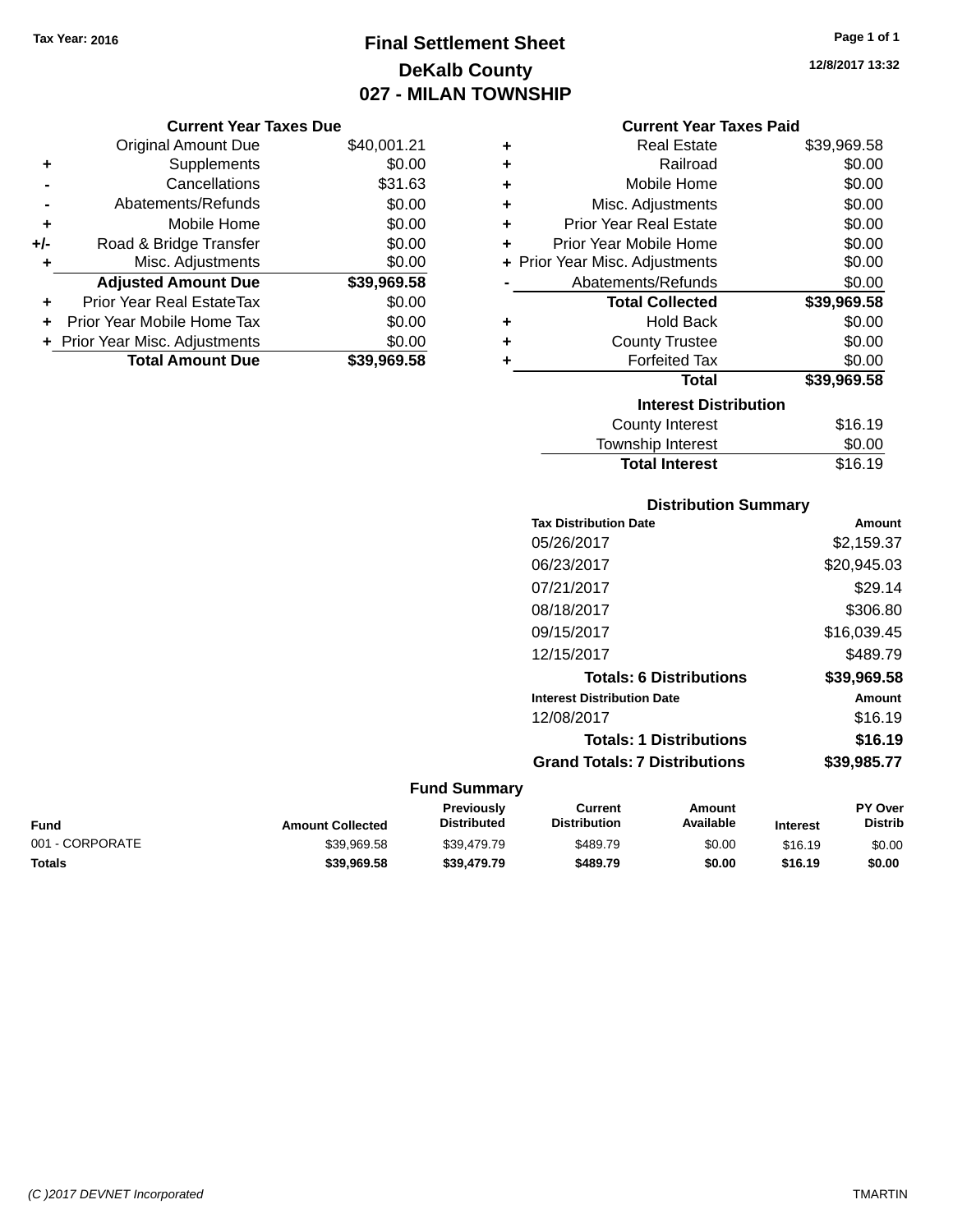**Current Year Taxes Due** Original Amount Due \$65,152.02

**Adjusted Amount Due \$65,100.52**

**Total Amount Due \$65,100.52**

**+** Supplements \$0.00 **-** Cancellations \$51.50 **-** Abatements/Refunds \$0.00 **+** Mobile Home \$0.00 **+/-** Road & Bridge Transfer \$0.00 **+** Misc. Adjustments \$0.00

**+** Prior Year Real EstateTax \$0.00 **+** Prior Year Mobile Home Tax \$0.00 **+ Prior Year Misc. Adjustments**  $$0.00$ 

# **Final Settlement Sheet Tax Year: 2016 Page 1 of 1 DeKalb County 028 - MILAN ROAD & BRIDGE**

**Current Year Taxes Paid**

|   | Gurient Tear Taxes Falu        |             |
|---|--------------------------------|-------------|
| ٠ | <b>Real Estate</b>             | \$65,100.52 |
| ٠ | Railroad                       | \$0.00      |
| ٠ | Mobile Home                    | \$0.00      |
| ٠ | Misc. Adjustments              | \$0.00      |
| ٠ | <b>Prior Year Real Estate</b>  | \$0.00      |
| ÷ | Prior Year Mobile Home         | \$0.00      |
|   | + Prior Year Misc. Adjustments | \$0.00      |
|   | Abatements/Refunds             | \$0.00      |
|   | <b>Total Collected</b>         | \$65,100.52 |
| ٠ | <b>Hold Back</b>               | \$0.00      |
| ÷ | <b>County Trustee</b>          | \$0.00      |
| ٠ | <b>Forfeited Tax</b>           | \$0.00      |
|   | Total                          | \$65,100.52 |
|   | <b>Interest Distribution</b>   |             |
|   | <b>County Interest</b>         | \$26.37     |
|   | <b>Township Interest</b>       | \$0.00      |
|   | <b>Total Interest</b>          | \$26.37     |

# **Distribution Summary**

| <b>Tax Distribution Date</b>         | Amount      |
|--------------------------------------|-------------|
| 05/26/2017                           | \$3,517.04  |
| 06/23/2017                           | \$34.114.12 |
| 07/21/2017                           | \$47.47     |
| 08/18/2017                           | \$499.72    |
| 09/15/2017                           | \$26,124.38 |
| 12/15/2017                           | \$797.79    |
| <b>Totals: 6 Distributions</b>       | \$65,100.52 |
| <b>Interest Distribution Date</b>    | Amount      |
| 12/08/2017                           | \$26.37     |
| <b>Totals: 1 Distributions</b>       | \$26.37     |
| <b>Grand Totals: 7 Distributions</b> | \$65,126,89 |

#### **Fund Summary**

| <b>Fund</b>                 | <b>Amount Collected</b> | <b>Previously</b><br><b>Distributed</b> | Current<br><b>Distribution</b> | Amount<br>Available | <b>Interest</b> | PY Over<br><b>Distrib</b> |
|-----------------------------|-------------------------|-----------------------------------------|--------------------------------|---------------------|-----------------|---------------------------|
| 007 - ROAD AND BRIDGE       | \$46,008,30             | \$45,444,48                             | \$563.82                       | \$0.00              | \$18.64         | \$0.00                    |
| 008 - BRIDGE CONST W/COUNTY | \$4.295.53              | \$4.242.88                              | \$52.65                        | \$0.00              | \$1.74          | \$0.00                    |
| 009 - PERMANENT ROAD        | \$14.796.69             | \$14,615.37                             | \$181.32                       | \$0.00              | \$5.99          | \$0.00                    |
| Totals                      | \$65,100.52             | \$64,302.73                             | \$797.79                       | \$0.00              | \$26.37         | \$0.00                    |

**12/8/2017 13:32**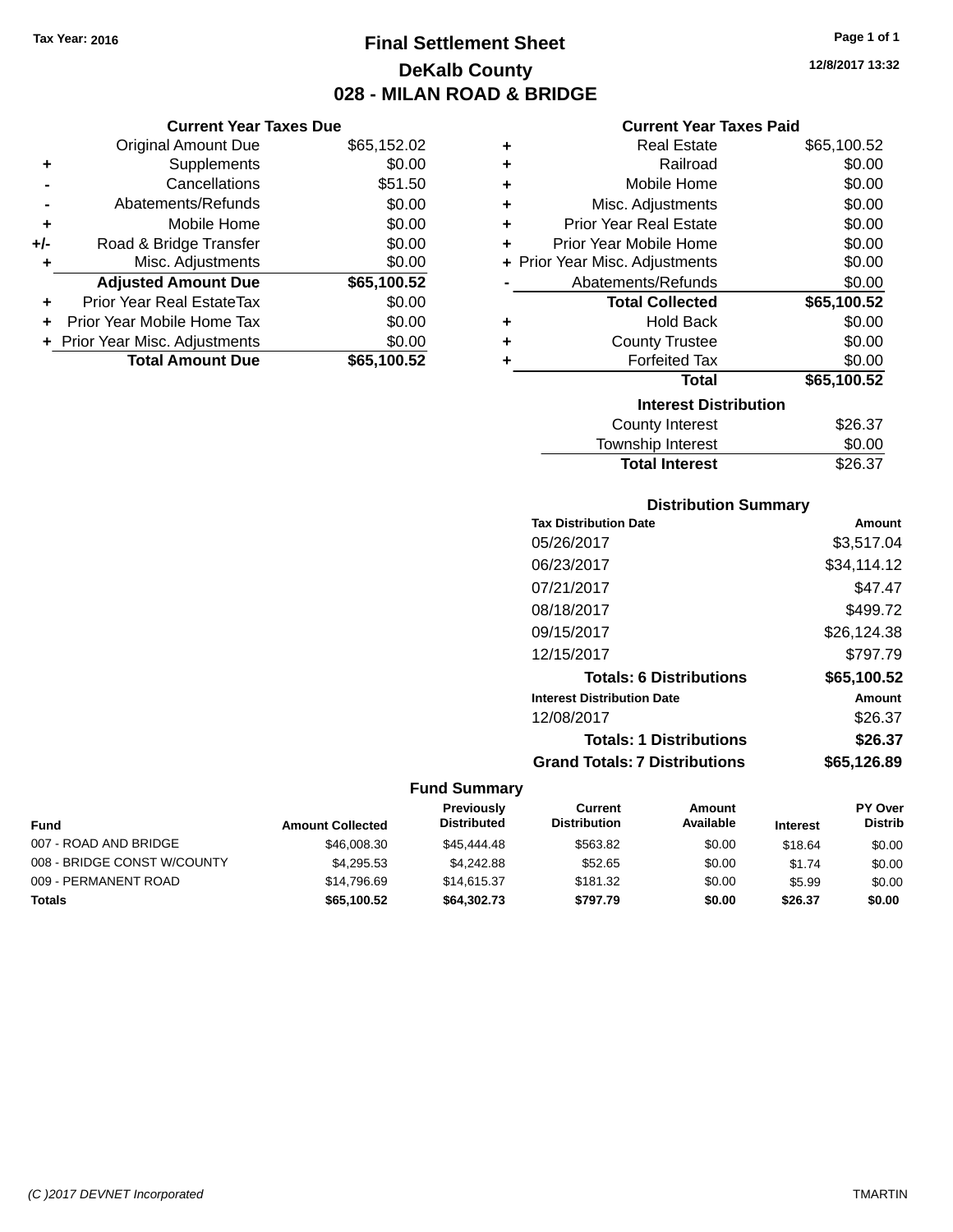# **Final Settlement Sheet Tax Year: 2016 Page 1 of 1 DeKalb County 029 - PAW PAW TOWNSHIP**

#### **Current Year Taxes Due**

|     | <b>Original Amount Due</b>     | \$68,662.71 |
|-----|--------------------------------|-------------|
| ٠   | Supplements                    | \$0.00      |
|     | Cancellations                  | \$23.63     |
|     | Abatements/Refunds             | \$0.00      |
| ٠   | Mobile Home                    | \$8.57      |
| +/- | Road & Bridge Transfer         | \$0.00      |
|     | Misc. Adjustments              | \$10.79     |
|     | <b>Adjusted Amount Due</b>     | \$68,658.44 |
| ÷   | Prior Year Real EstateTax      | \$0.00      |
|     | Prior Year Mobile Home Tax     | \$0.00      |
|     | + Prior Year Misc. Adjustments | \$0.00      |
|     | <b>Total Amount Due</b>        | \$68,658.44 |

#### **Current Year Taxes Paid**

| ٠ | <b>Real Estate</b>             | \$65,108.37 |
|---|--------------------------------|-------------|
| ÷ | Railroad                       | \$3,528.06  |
| ÷ | Mobile Home                    | \$8.57      |
| ÷ | Misc. Adjustments              | \$10.79     |
| ÷ | <b>Prior Year Real Estate</b>  | \$0.00      |
| ٠ | Prior Year Mobile Home         | \$0.00      |
|   | + Prior Year Misc. Adjustments | \$0.00      |
|   | Abatements/Refunds             | \$0.00      |
|   | <b>Total Collected</b>         | \$68,655.79 |
| ٠ | Hold Back                      | \$0.00      |
| ٠ | <b>County Trustee</b>          | \$2.65      |
| ٠ | <b>Forfeited Tax</b>           | \$0.00      |
|   | <b>Total</b>                   | \$68,658.44 |
|   | <b>Interest Distribution</b>   |             |
|   | <b>County Interest</b>         | \$27.82     |
|   | <b>Township Interest</b>       | \$0.00      |
|   | <b>Total Interest</b>          | \$27.82     |

#### **Distribution Summary**

| <b>Tax Distribution Date</b>         | Amount      |
|--------------------------------------|-------------|
| 05/26/2017                           | \$5,366.07  |
| 06/23/2017                           | \$33.279.34 |
| 07/21/2017                           | \$267.41    |
| 08/18/2017                           | \$303.44    |
| 09/15/2017                           | \$26,694.60 |
| 12/15/2017                           | \$2.744.93  |
| <b>Totals: 6 Distributions</b>       | \$68,655.79 |
| <b>Interest Distribution Date</b>    | Amount      |
| 12/08/2017                           | \$27.82     |
| <b>Totals: 1 Distributions</b>       | \$27.82     |
| <b>Grand Totals: 7 Distributions</b> | \$68,683.61 |

#### **Fund Summary**

| <b>Fund</b>              | <b>Amount Collected</b> | Previously<br><b>Distributed</b> | Current<br><b>Distribution</b> | Amount<br>Available | <b>Interest</b> | PY Over<br><b>Distrib</b> |
|--------------------------|-------------------------|----------------------------------|--------------------------------|---------------------|-----------------|---------------------------|
| 001 - CORPORATE          | \$64,505.55             | \$61,926.56                      | \$2,578.99                     | \$0.00              | \$26.14         | \$0.00                    |
| 017 - CEMETERY           | \$2,642.49              | \$2,536.84                       | \$105.65                       | \$0.00              | \$1.07          | \$0.00                    |
| 034 - GENERAL ASSISTANCE | \$1,507.75              | \$1,447.46                       | \$60.29                        | \$0.00              | \$0.61          | \$0.00                    |
| <b>Totals</b>            | \$68,655.79             | \$65,910.86                      | \$2.744.93                     | \$0.00              | \$27.82         | \$0.00                    |

| Year Source           | <b>Account Type</b> | <b>Amount Adiustment Description</b>      |
|-----------------------|---------------------|-------------------------------------------|
| 2016 RE - Real Estate | Back Tax Collected  | \$10.79 TRUSTEE SALE 16-22-200-007 by TBA |
| Totals 1 entries      |                     | \$10.79                                   |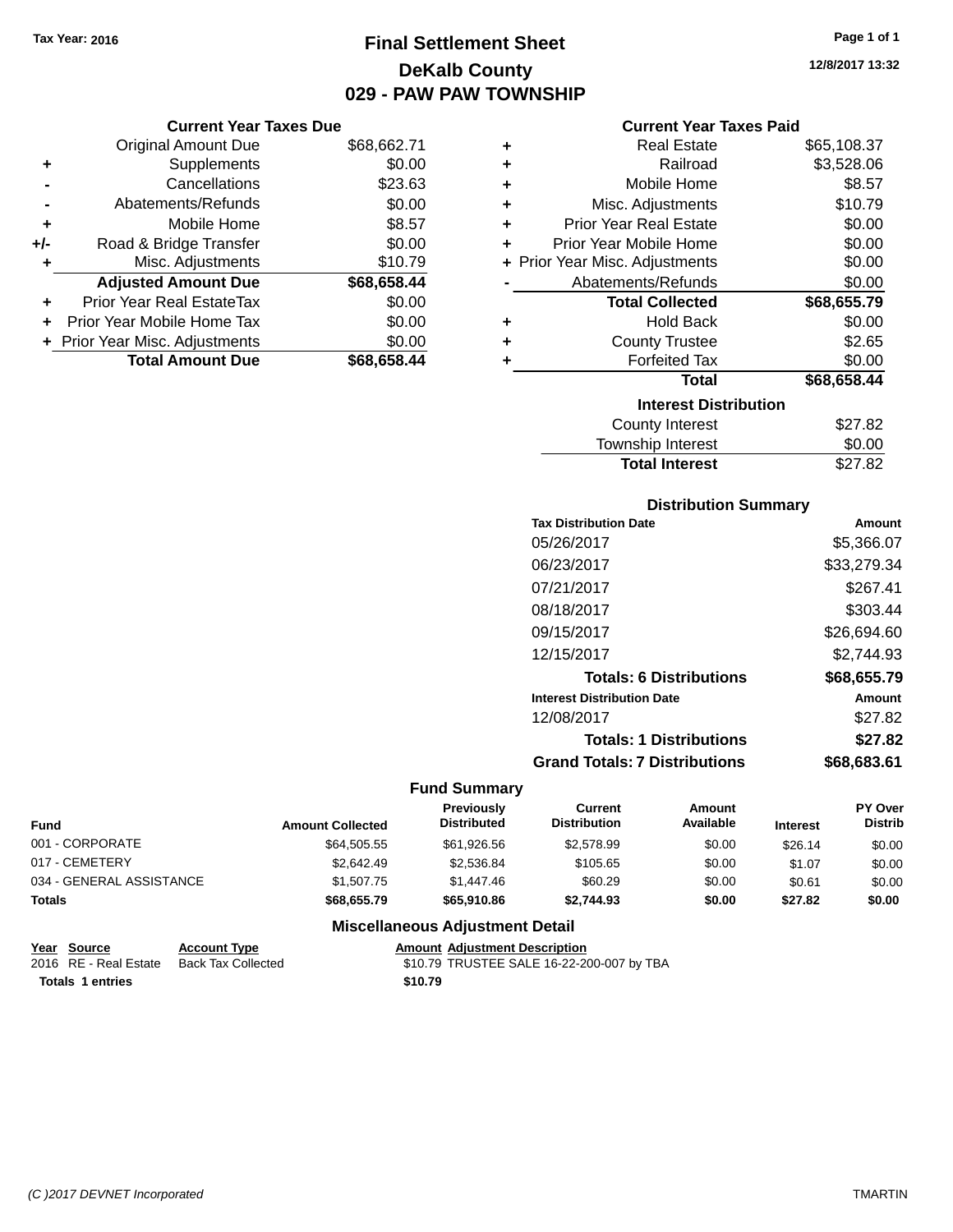# **Final Settlement Sheet Tax Year: 2016 Page 1 of 1 DeKalb County 030 - PAW PAW ROAD & BRIDGE**

**12/8/2017 13:32**

|       | <b>Current Year Taxes Due</b>  |             |
|-------|--------------------------------|-------------|
|       | <b>Original Amount Due</b>     | \$94,703.24 |
| ٠     | Supplements                    | \$0.00      |
|       | Cancellations                  | \$32.59     |
|       | Abatements/Refunds             | \$0.00      |
| ٠     | Mobile Home                    | \$11.81     |
| $+/-$ | Road & Bridge Transfer         | \$0.00      |
| ٠     | Misc. Adjustments              | \$14.89     |
|       | <b>Adjusted Amount Due</b>     | \$94,697.35 |
| ٠     | Prior Year Real EstateTax      | \$0.00      |
|       | Prior Year Mobile Home Tax     | \$0.00      |
|       | + Prior Year Misc. Adjustments | \$0.00      |
|       | <b>Total Amount Due</b>        | \$94.697.35 |
|       |                                |             |

|   | <b>Current Year Taxes Paid</b> |             |
|---|--------------------------------|-------------|
| ٠ | <b>Real Estate</b>             | \$89,800.91 |
| ٠ | Railroad                       | \$4,866.08  |
| ÷ | Mobile Home                    | \$11.81     |
| ٠ | Misc. Adjustments              | \$14.89     |
| ٠ | <b>Prior Year Real Estate</b>  | \$0.00      |
| ٠ | Prior Year Mobile Home         | \$0.00      |
|   | + Prior Year Misc. Adjustments | \$0.00      |
|   | Abatements/Refunds             | \$0.00      |
|   | <b>Total Collected</b>         | \$94,693.69 |
| ٠ | <b>Hold Back</b>               | \$0.00      |
| ٠ | <b>County Trustee</b>          | \$3.66      |
| ٠ | <b>Forfeited Tax</b>           | \$0.00      |
|   | <b>Total</b>                   | \$94,697.35 |
|   | <b>Interest Distribution</b>   |             |
|   | <b>County Interest</b>         | \$38.36     |
|   | <b>Township Interest</b>       | \$0.00      |
|   | <b>Total Interest</b>          | \$38.36     |

#### **Distribution Summary**

| <b>Tax Distribution Date</b>         | Amount      |
|--------------------------------------|-------------|
| 05/26/2017                           | \$7.401.19  |
| 06/23/2017                           | \$45,900.32 |
| 07/21/2017                           | \$368.82    |
| 08/18/2017                           | \$418.51    |
| 09/15/2017                           | \$36,818.88 |
| 12/15/2017                           | \$3,785.97  |
| <b>Totals: 6 Distributions</b>       | \$94,693.69 |
| <b>Interest Distribution Date</b>    | Amount      |
| 12/08/2017                           | \$38.36     |
| <b>Totals: 1 Distributions</b>       | \$38.36     |
| <b>Grand Totals: 7 Distributions</b> | \$94,732.05 |

#### **Fund Summary**

| <b>Fund</b>                            | <b>Amount Collected</b> | <b>Previously</b><br><b>Distributed</b> | Current<br><b>Distribution</b> | Amount<br>Available | <b>Interest</b> | <b>PY Over</b><br><b>Distrib</b> |
|----------------------------------------|-------------------------|-----------------------------------------|--------------------------------|---------------------|-----------------|----------------------------------|
| 007 - ROAD AND BRIDGE                  | \$45.941.95             | \$44,105,16                             | \$1,836.79                     | \$0.00              | \$18.60         | \$0.00                           |
| 009 - PERMANENT ROAD                   | \$36,773,45             | \$35,303.20                             | \$1,470.25                     | \$0.00              | \$14.90         | \$0.00                           |
| 010 - EQUIPMENT AND BUILDING           | \$5,054.85              | \$4.852.75                              | \$202.10                       | \$0.00              | \$2.05          | \$0.00                           |
| 027 - AUDIT                            | \$737.29                | \$707.81                                | \$29.48                        | \$0.00              | \$0.30          | \$0.00                           |
| 035 - TORT JUDGEMENTS/LIABILITY<br>INS | \$4.880.61              | \$4.685.47                              | \$195.14                       | \$0.00              | \$1.98          | \$0.00                           |
| 047 - SOCIAL SECURITY                  | \$1,305.54              | \$1,253.33                              | \$52.21                        | \$0.00              | \$0.53          | \$0.00                           |
| <b>Totals</b>                          | \$94,693.69             | \$90,907,72                             | \$3,785.97                     | \$0.00              | \$38.36         | \$0.00                           |

| Year Source             | <b>Account Type</b> |         | <b>Amount Adiustment Description</b>      |
|-------------------------|---------------------|---------|-------------------------------------------|
| 2016 RE - Real Estate   | Back Tax Collected  |         | \$14.89 TRUSTEE SALE 16-22-200-007 by TBA |
| <b>Totals 1 entries</b> |                     | \$14.89 |                                           |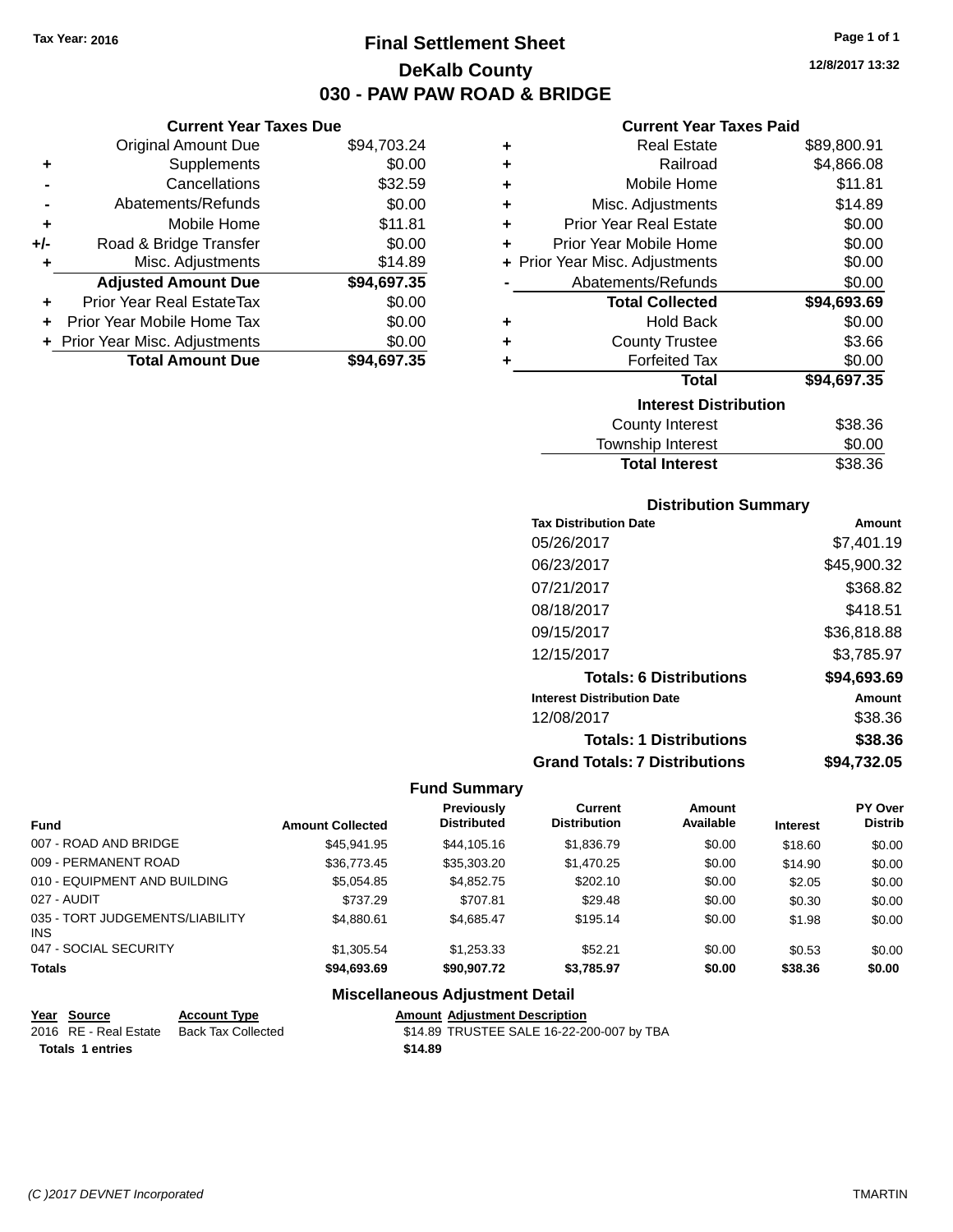# **Final Settlement Sheet Tax Year: 2016 Page 1 of 1 DeKalb County 031 - PIERCE TOWNSHIP**

#### **Current Year Taxes Due**

|       | <b>Original Amount Due</b>     | \$57,669.42 |
|-------|--------------------------------|-------------|
| ٠     | Supplements                    | \$0.00      |
|       | Cancellations                  | \$25.88     |
|       | Abatements/Refunds             | \$0.00      |
| ٠     | Mobile Home                    | \$0.83      |
| $+/-$ | Road & Bridge Transfer         | \$0.00      |
| ٠     | Misc. Adjustments              | \$0.00      |
|       | <b>Adjusted Amount Due</b>     | \$57,644.37 |
| ٠     | Prior Year Real EstateTax      | \$0.00      |
|       | Prior Year Mobile Home Tax     | \$0.00      |
|       | + Prior Year Misc. Adjustments | \$0.00      |
|       | <b>Total Amount Due</b>        | \$57,644.37 |

#### **Current Year Taxes Paid**

| ٠ | Real Estate                    | \$57,643.54 |
|---|--------------------------------|-------------|
| ÷ | Railroad                       | \$0.00      |
| ٠ | Mobile Home                    | \$0.83      |
| ٠ | Misc. Adjustments              | \$0.00      |
| ٠ | <b>Prior Year Real Estate</b>  | \$0.00      |
| ٠ | Prior Year Mobile Home         | \$0.00      |
|   | + Prior Year Misc. Adjustments | \$0.00      |
|   | Abatements/Refunds             | \$0.00      |
|   | <b>Total Collected</b>         | \$57,644.37 |
| ٠ | <b>Hold Back</b>               | \$0.00      |
| ٠ | <b>County Trustee</b>          | \$0.00      |
| ٠ | <b>Forfeited Tax</b>           | \$0.00      |
|   | <b>Total</b>                   | \$57,644.37 |
|   | <b>Interest Distribution</b>   |             |
|   | <b>County Interest</b>         | \$23.35     |
|   | <b>Township Interest</b>       | \$0.00      |
|   | <b>Total Interest</b>          | \$23.35     |

#### **Distribution Summary**

| <b>Tax Distribution Date</b>         | Amount      |
|--------------------------------------|-------------|
| 05/26/2017                           | \$8,590.34  |
| 06/23/2017                           | \$24,539.36 |
| 07/21/2017                           | \$1,339.62  |
| 08/18/2017                           | \$899.50    |
| 09/15/2017                           | \$19,981.66 |
| 12/15/2017                           | \$2,293.89  |
| <b>Totals: 6 Distributions</b>       | \$57,644.37 |
| <b>Interest Distribution Date</b>    | Amount      |
| 12/08/2017                           | \$23.35     |
| <b>Totals: 1 Distributions</b>       | \$23.35     |
| <b>Grand Totals: 7 Distributions</b> | \$57.667.72 |

|                                               |                         | <b>Previously</b>  | Current             | Amount    |                 | <b>PY Over</b> |
|-----------------------------------------------|-------------------------|--------------------|---------------------|-----------|-----------------|----------------|
| <b>Fund</b>                                   | <b>Amount Collected</b> | <b>Distributed</b> | <b>Distribution</b> | Available | <b>Interest</b> | <b>Distrib</b> |
| 001 - CORPORATE                               | \$41,697.70             | \$40,038.37        | \$1,659.33          | \$0.00    | \$16.91         | \$0.00         |
| $005 - I. M. R. F.$                           | \$4,948.60              | \$4,751.68         | \$196.92            | \$0.00    | \$2.00          | \$0.00         |
| 027 - AUDIT                                   | \$999.61                | \$959.83           | \$39.78             | \$0.00    | \$0.40          | \$0.00         |
| 035 - TORT JUDGEMENTS/LIABILITY<br><b>INS</b> | \$4,099.78              | \$3,936.64         | \$163.14            | \$0.00    | \$1.66          | \$0.00         |
| 047 - SOCIAL SECURITY                         | \$2,899.80              | \$2.784.42         | \$115.38            | \$0.00    | \$1.17          | \$0.00         |
| 054 - GENERAL ASSISTANCE                      | \$2,998.88              | \$2,879.54         | \$119.34            | \$0.00    | \$1.21          | \$0.00         |
| <b>Totals</b>                                 | \$57.644.37             | \$55,350.48        | \$2,293.89          | \$0.00    | \$23.35         | \$0.00         |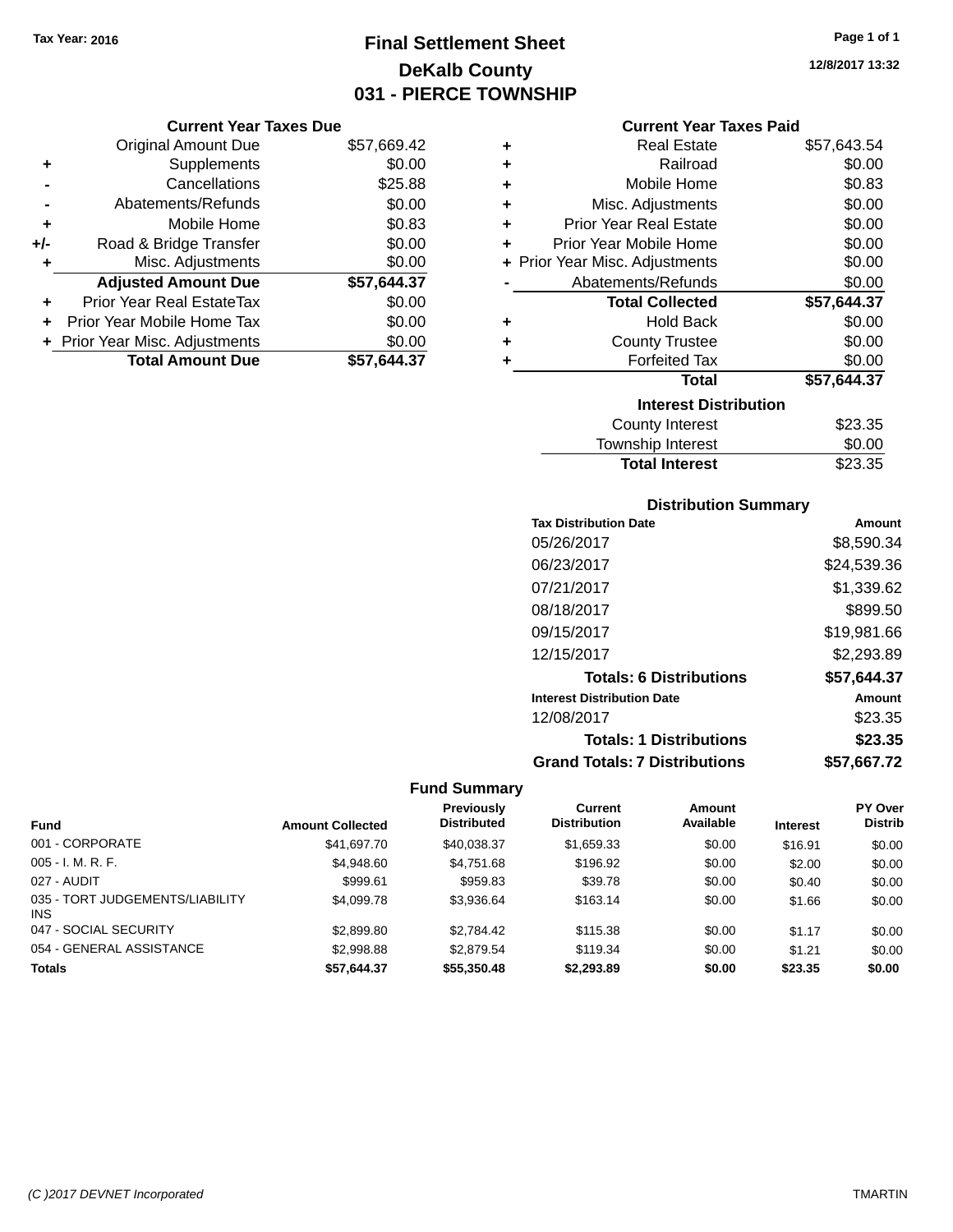# **Final Settlement Sheet Tax Year: 2016 Page 1 of 1 DeKalb County 032 - PIERCE ROAD & BRIDGE**

**12/8/2017 13:32**

| <b>Current Year Taxes Due</b>  |              |
|--------------------------------|--------------|
| <b>Original Amount Due</b>     | \$169,764.28 |
| Supplements                    | \$0.00       |
| Cancellations                  | \$76.18      |
| Abatements/Refunds             | \$0.00       |
| Mobile Home                    | \$2.45       |
| Road & Bridge Transfer         | \$0.00       |
| Misc. Adjustments              | \$0.00       |
| <b>Adjusted Amount Due</b>     | \$169,690.55 |
| Prior Year Real EstateTax      | \$0.00       |
| Prior Year Mobile Home Tax     | \$0.00       |
| + Prior Year Misc. Adjustments | \$0.00       |
| <b>Total Amount Due</b>        | \$169,690.55 |
|                                |              |

## **Current Year Taxes Paid**

|   | <b>Real Estate</b>             | \$169,688.10 |
|---|--------------------------------|--------------|
| ÷ | Railroad                       | \$0.00       |
| ٠ | Mobile Home                    | \$2.45       |
| ٠ | Misc. Adjustments              | \$0.00       |
| ÷ | <b>Prior Year Real Estate</b>  | \$0.00       |
| ٠ | Prior Year Mobile Home         | \$0.00       |
|   | + Prior Year Misc. Adjustments | \$0.00       |
|   | Abatements/Refunds             | \$0.00       |
|   | <b>Total Collected</b>         | \$169,690.55 |
|   |                                |              |
| ٠ | <b>Hold Back</b>               | \$0.00       |
| ٠ | <b>County Trustee</b>          | \$0.00       |
|   | <b>Forfeited Tax</b>           | \$0.00       |
|   | Total                          | \$169,690.55 |
|   | <b>Interest Distribution</b>   |              |

# Township Interest \$0.00<br>
Total Interest \$68.75 **Total Interest**

#### **Distribution Summary**

| <b>Tax Distribution Date</b>         | Amount       |
|--------------------------------------|--------------|
| 05/26/2017                           | \$25,287.70  |
| 06/23/2017                           | \$72,237.65  |
| 07/21/2017                           | \$3,943.50   |
| 08/18/2017                           | \$2,647.89   |
| 09/15/2017                           | \$58,821.12  |
| 12/15/2017                           | \$6,752.69   |
| <b>Totals: 6 Distributions</b>       | \$169,690.55 |
| <b>Interest Distribution Date</b>    | Amount       |
| 12/08/2017                           | \$68.75      |
| <b>Totals: 1 Distributions</b>       | \$68.75      |
| <b>Grand Totals: 7 Distributions</b> | \$169,759.30 |

|                              |                         | <b>Previously</b>  | Current             | Amount    |                 | <b>PY Over</b> |
|------------------------------|-------------------------|--------------------|---------------------|-----------|-----------------|----------------|
| <b>Fund</b>                  | <b>Amount Collected</b> | <b>Distributed</b> | <b>Distribution</b> | Available | <b>Interest</b> | <b>Distrib</b> |
| $005 - I. M. R. F.$          | \$121.83                | \$117.01           | \$4.82              | \$0.00    | \$0.05          | \$0.00         |
| 007 - ROAD AND BRIDGE        | \$120,722,77            | \$115,918.70       | \$4,804.07          | \$0.00    | \$48.91         | \$0.00         |
| 008 - BRIDGE CONST W/COUNTY  | \$9.587.35              | \$9,205.81         | \$381.54            | \$0.00    | \$3.88          | \$0.00         |
| 009 - PERMANENT ROAD         | \$31.317.24             | \$30.071.00        | \$1,246.24          | \$0.00    | \$12.69         | \$0.00         |
| 010 - EQUIPMENT AND BUILDING | \$6,714.49              | \$6,447.29         | \$267.20            | \$0.00    | \$2.72          | \$0.00         |
| 047 - SOCIAL SECURITY        | \$1.226.87              | \$1.178.05         | \$48.82             | \$0.00    | \$0.50          | \$0.00         |
| <b>Totals</b>                | \$169,690.55            | \$162.937.86       | \$6.752.69          | \$0.00    | \$68.75         | \$0.00         |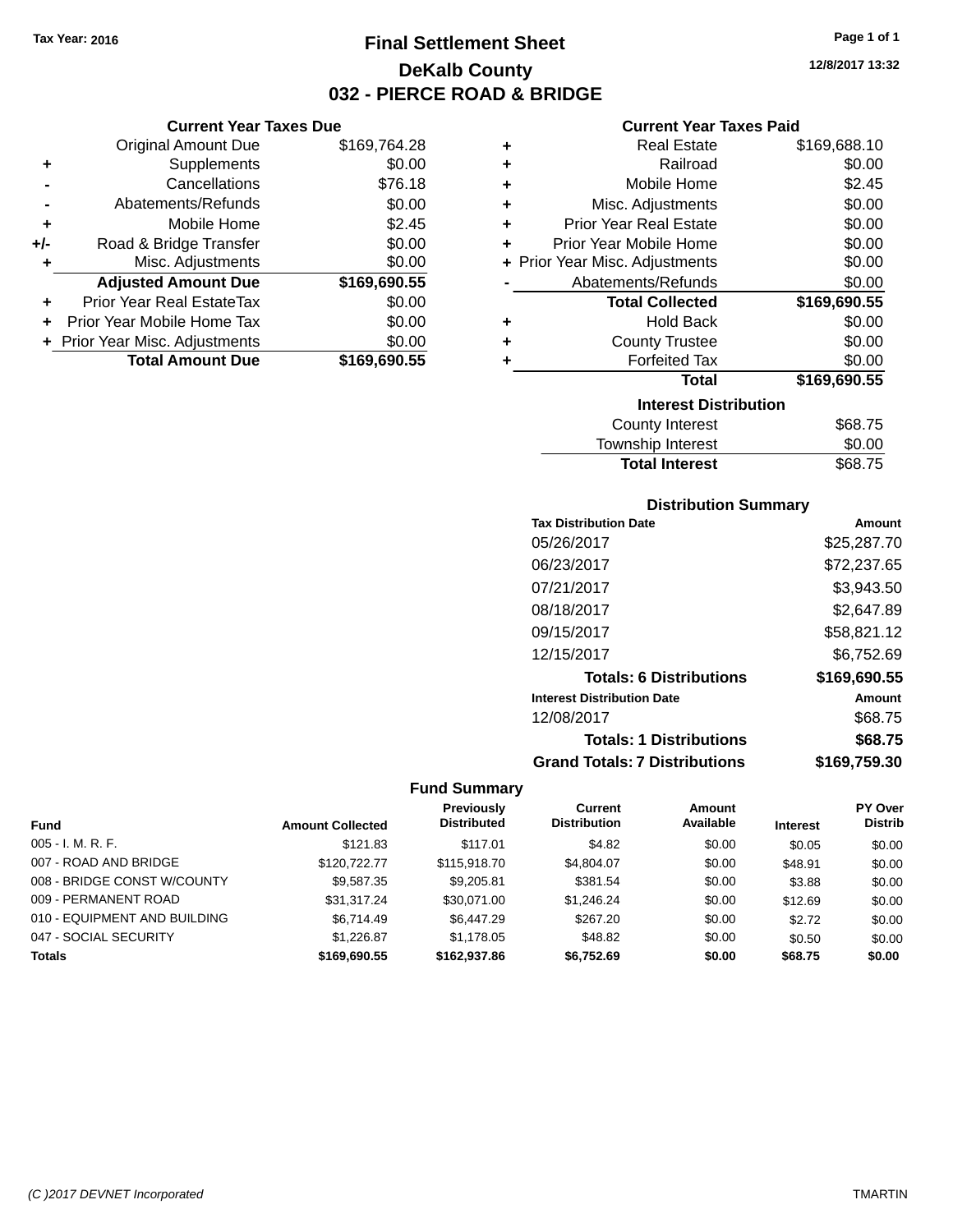**Current Year Taxes Due** Original Amount Due \$250,865.61

**Adjusted Amount Due \$250,608.27**

**Total Amount Due \$250,321.22**

**+** Supplements \$12.69 **-** Cancellations **\$546.17 -** Abatements/Refunds \$22.79 **+** Mobile Home \$154.14 **+/-** Road & Bridge Transfer \$0.00 **+** Misc. Adjustments \$144.79

**+** Prior Year Real EstateTax (\$292.16) **+** Prior Year Mobile Home Tax \$0.00 **+** Prior Year Misc. Adjustments \$5.11

# **Final Settlement Sheet Tax Year: 2016 Page 1 of 2 DeKalb County 033 - SANDWICH TOWNSHIP**

**12/8/2017 13:32**

#### **Current Year Taxes Paid**

| ٠ | <b>Real Estate</b>             | \$248,882.19 |
|---|--------------------------------|--------------|
| ٠ | Railroad                       | \$1,111.86   |
| ÷ | Mobile Home                    | \$151.28     |
| ÷ | Misc. Adjustments              | \$144.79     |
| ÷ | <b>Prior Year Real Estate</b>  | (\$292.16)   |
| ÷ | Prior Year Mobile Home         | \$0.00       |
|   | + Prior Year Misc. Adjustments | \$5.11       |
|   | Abatements/Refunds             | \$22.79      |
|   | <b>Total Collected</b>         | \$249,980.28 |
| ÷ | <b>Hold Back</b>               | \$0.00       |
| ٠ | <b>County Trustee</b>          | \$340.22     |
| ٠ | <b>Forfeited Tax</b>           | \$0.72       |
|   | <b>Total</b>                   | \$250,321.22 |
|   | <b>Interest Distribution</b>   |              |
|   | <b>County Interest</b>         | \$101.29     |
|   | Township Interest              | \$0.00       |

| Distribution Summary |  |
|----------------------|--|

Total Interest \$101.29

| <b>Tax Distribution Date</b>         | Amount       |
|--------------------------------------|--------------|
| 05/26/2017                           | \$24,776.30  |
| 06/23/2017                           | \$110.706.42 |
| 07/21/2017                           | \$2,613.87   |
| 08/18/2017                           | \$10,457.02  |
| 09/15/2017                           | \$90,577.97  |
| 12/15/2017                           | \$10,848.70  |
| <b>Totals: 6 Distributions</b>       | \$249,980.28 |
| <b>Interest Distribution Date</b>    | Amount       |
| 12/08/2017                           | \$101.29     |
| <b>Totals: 1 Distributions</b>       | \$101.29     |
| <b>Grand Totals: 7 Distributions</b> | \$250,081.57 |

#### **Fund Summary**

| <b>Fund</b>              | <b>Amount Collected</b> | <b>Previously</b><br><b>Distributed</b> | Current<br><b>Distribution</b> | Amount<br>Available | <b>Interest</b> | PY Over<br><b>Distrib</b> |
|--------------------------|-------------------------|-----------------------------------------|--------------------------------|---------------------|-----------------|---------------------------|
| 001 - CORPORATE          | \$128,862,32            | \$123,269.93                            | \$5,592.39                     | \$0.00              | \$52.21         | \$0.00                    |
| $005 - I. M. R. F.$      | \$14,449.36             | \$13,822,28                             | \$627.08                       | \$0.00              | \$5.85          | \$0.00                    |
| 017 - CEMETERY           | \$81.312.08             | \$77.783.27                             | \$3.528.81                     | \$0.00              | \$32.95         | \$0.00                    |
| 047 - SOCIAL SECURITY    | \$7.716.66              | \$7.381.77                              | \$334.89                       | \$0.00              | \$3.13          | \$0.00                    |
| 054 - GENERAL ASSISTANCE | \$17.639.86             | \$16,874,33                             | \$765.53                       | \$0.00              | \$7.15          | \$0.00                    |
| <b>Totals</b>            | \$249.980.28            | \$239,131.58                            | \$10,848.70                    | \$0.00              | \$101.29        | \$0.00                    |

#### **Miscellaneous Adjustment Detail**

| Year Source                              | <b>Account Type</b>                      | <b>Amount Adjustment Description</b>                 |  |
|------------------------------------------|------------------------------------------|------------------------------------------------------|--|
|                                          | 2016 MH - Mobile Home Back Tax Collected | \$1.23 LEANNAH REDEMPTION 19-26-300-005 12430 by TBA |  |
|                                          | 2015 RE - Real Estate Back Tax Collected | \$2.98 NIELSEN REDEMPTION 15-16-151-019 by TBA       |  |
| 2016 RE - Real Estate                    | <b>Back Tax Collected</b>                | \$93.22 HARRISON REDEMPTION 19-26-408-006 by TBA     |  |
| 2016 RE - Real Estate Back Tax Collected |                                          | \$51.57 MARSHNER REDEMPTION 19-26-434-001 by TBA     |  |
|                                          | 2016 MH - Mobile Home Back Tax Collected | \$0.90 ZIEMBA REDEMPTION 19-25-477-011 0016O by TBA  |  |
| <b>Totals 5 entries</b>                  |                                          | \$149.90                                             |  |

#### **Abatement Detail**

# **Year Source Account Type Amount Adjustment Description**

*(C )2017 DEVNET Incorporated* TMARTIN

2016 RE - Real Estate RE Abatement \$0.00 PTAB INTEREST REFUND 19-23-300-013 by TBA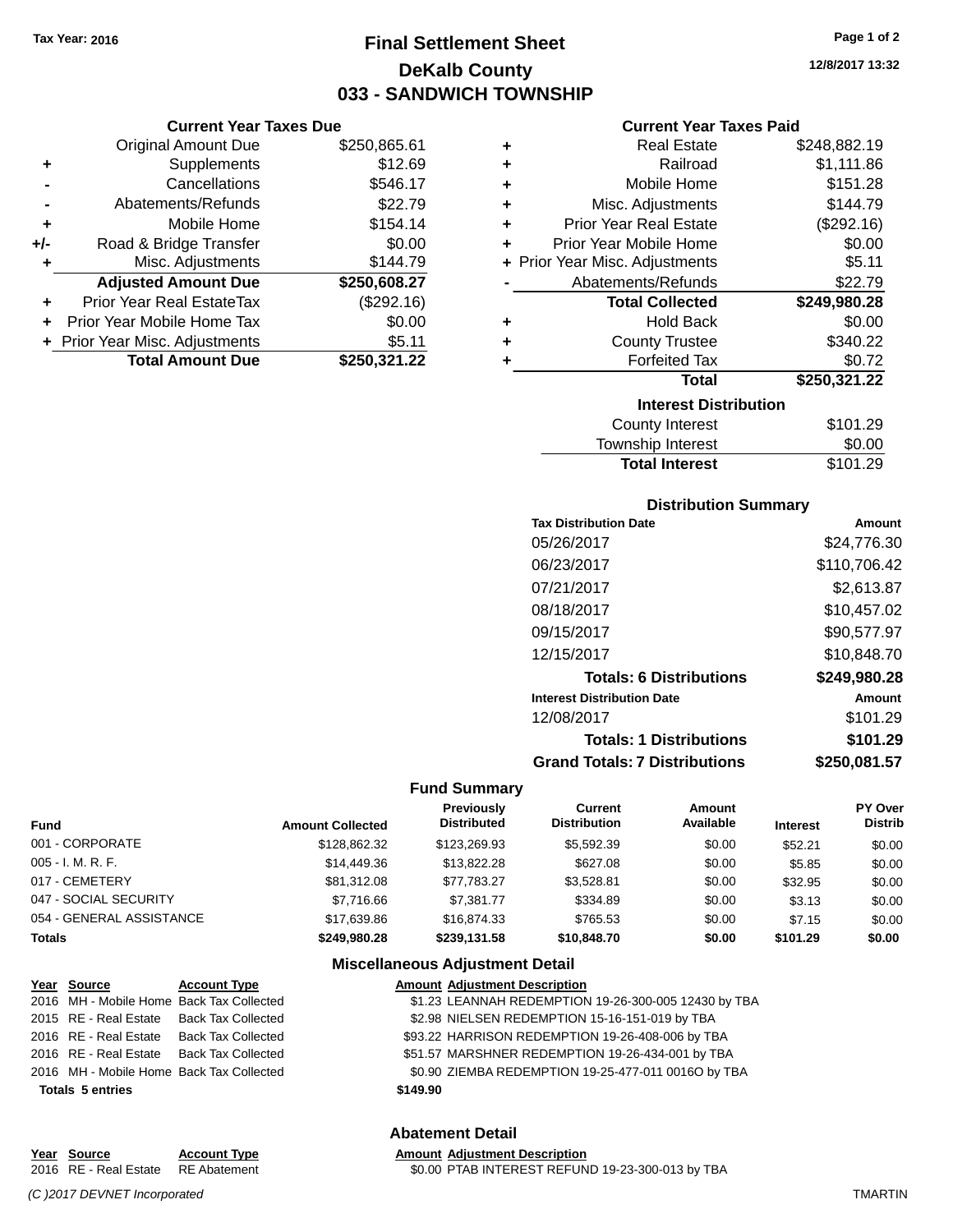# **Final Settlement Sheet Tax Year: 2016 Page 2 of 2 DeKalb County Abatement Detail**

**12/8/2017 13:32**

**Totals 2 entries \$22.79**

**Year Source Account Type**<br>
2016 RE - Real Estate RE Abatement **Adjustment Adjustment Description**<br>
\$22.79 SIE COST PER COURT \$22.79 SIE COST PER COURT ORDER 19-26-484-014 by TBA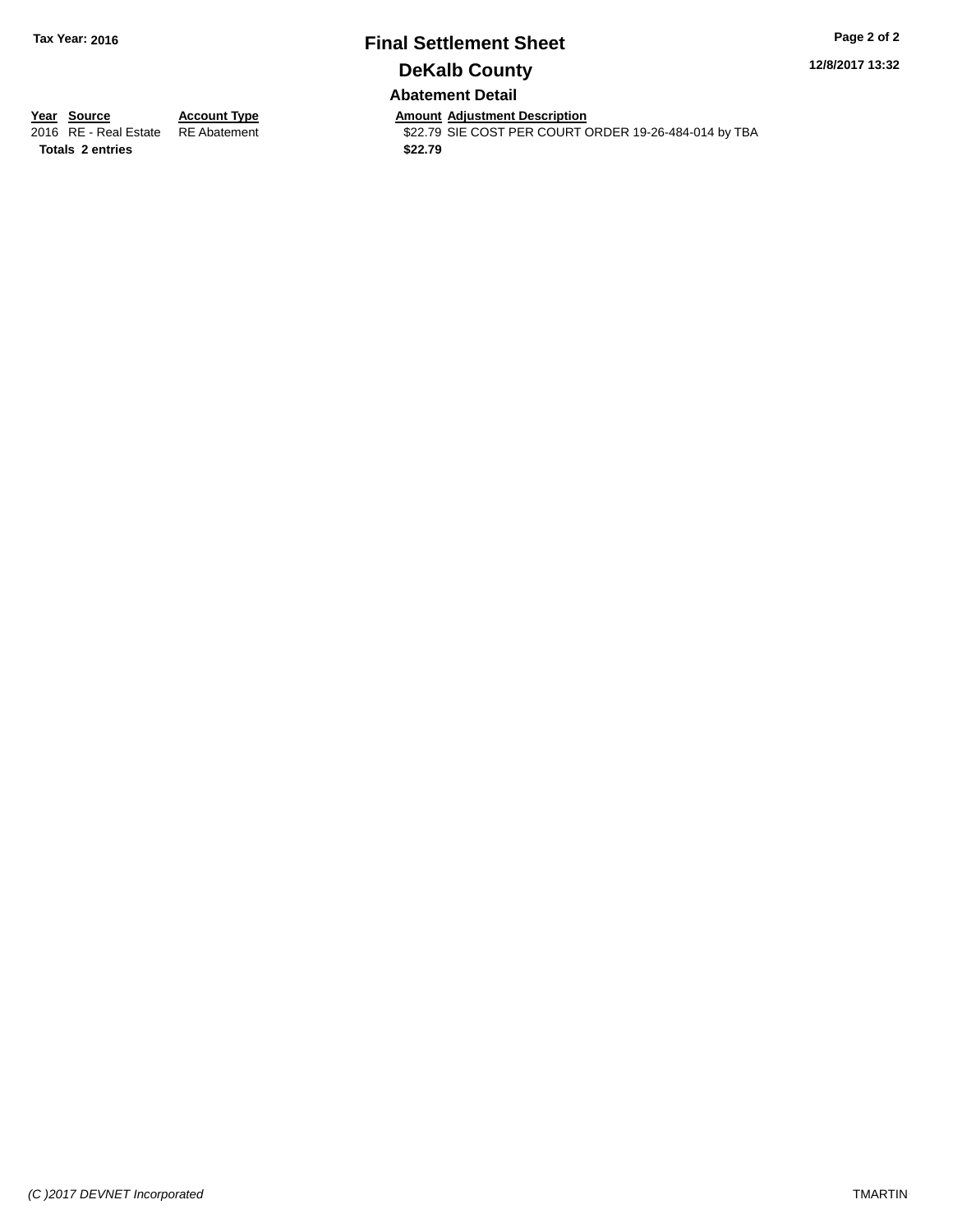**Current Year Taxes Due** Original Amount Due \$561,059.80

**Adjusted Amount Due \$560,484.31**

**Total Amount Due \$559,780.05**

**+** Supplements \$28.39 **-** Cancellations \$1,221.50 **-** Abatements/Refunds \$50.96 **+** Mobile Home \$344.75 **+/-** Road & Bridge Transfer \$0.00 **+** Misc. Adjustments \$323.83

**+** Prior Year Real EstateTax (\$715.73) **+** Prior Year Mobile Home Tax \$0.00 **+ Prior Year Misc. Adjustments \$11.47** 

# **Final Settlement Sheet Tax Year: 2016 Page 1 of 2 DeKalb County 034 - SANDWICH PUBLIC LIBRARY DISTRICT**

**12/8/2017 13:32**

#### **Current Year Taxes Paid**

| ٠ | <b>Real Estate</b>             | \$556,623.92 |  |  |  |  |
|---|--------------------------------|--------------|--|--|--|--|
| ٠ | Railroad                       | \$2,486.66   |  |  |  |  |
| ÷ | Mobile Home                    | \$338.34     |  |  |  |  |
| ÷ | Misc. Adjustments              | \$323.83     |  |  |  |  |
| ÷ | <b>Prior Year Real Estate</b>  | (\$715.73)   |  |  |  |  |
| ÷ | Prior Year Mobile Home         | \$0.00       |  |  |  |  |
|   | + Prior Year Misc. Adjustments | \$11.47      |  |  |  |  |
|   | Abatements/Refunds             | \$50.96      |  |  |  |  |
|   | <b>Total Collected</b>         | \$559,017.53 |  |  |  |  |
| ÷ | <b>Hold Back</b>               | \$0.00       |  |  |  |  |
| ٠ | <b>County Trustee</b>          | \$760.93     |  |  |  |  |
| ٠ | <b>Forfeited Tax</b>           | \$1.59       |  |  |  |  |
|   | <b>Total</b>                   | \$559,780.05 |  |  |  |  |
|   | <b>Interest Distribution</b>   |              |  |  |  |  |
|   | <b>County Interest</b>         | \$226.50     |  |  |  |  |
|   |                                | ີ ລ          |  |  |  |  |

# Township Interest \$0.00 Total Interest \$226.50

#### **Distribution Summary**

| <b>Tax Distribution Date</b>         | Amount       |
|--------------------------------------|--------------|
| 05/26/2017                           | \$55.410.85  |
| 06/23/2017                           | \$247,593.48 |
| 07/21/2017                           | \$5.845.90   |
| 08/18/2017                           | \$23,387.08  |
| 09/15/2017                           | \$202,525.81 |
| 12/15/2017                           | \$24,254.41  |
| <b>Totals: 6 Distributions</b>       | \$559,017.53 |
| <b>Interest Distribution Date</b>    | Amount       |
| 12/08/2017                           | \$226.50     |
| <b>Totals: 1 Distributions</b>       | \$226.50     |
| <b>Grand Totals: 7 Distributions</b> | \$559.244.03 |

#### **Fund Summary**

| <b>Fund</b>                             | <b>Amount Collected</b> | <b>Previously</b><br><b>Distributed</b> | <b>Current</b><br><b>Distribution</b> | Amount<br>Available | <b>Interest</b> | PY Over<br><b>Distrib</b> |
|-----------------------------------------|-------------------------|-----------------------------------------|---------------------------------------|---------------------|-----------------|---------------------------|
| 001 - CORPORATE                         | \$284.441.56            | \$272.100.31                            | \$12,341.25                           | \$0.00              | \$115.26        | \$0.00                    |
| 003 - BONDS AND INTEREST                | \$204.782.64            | \$195,897.63                            | \$8,885.01                            | \$0.00              | \$82.97         | \$0.00                    |
| 004 - OPERATIONS & MAINTENANCE          | \$26,604.75             | \$25,450.44                             | \$1,154.31                            | \$0.00              | \$10.78         | \$0.00                    |
| $005 - I. M. R. F.$                     | \$13,773,10             | \$13,175.50                             | \$597.60                              | \$0.00              | \$5.58          | \$0.00                    |
| 027 - AUDIT                             | \$2,572.06              | \$2,460.45                              | \$111.61                              | \$0.00              | \$1.04          | \$0.00                    |
| 035 - TORT JUDGEMENTS/LIABILITY<br>INS. | \$14.911.21             | \$14,264,26                             | \$646.95                              | \$0.00              | \$6.04          | \$0.00                    |
| 047 - SOCIAL SECURITY                   | \$11.932.21             | \$11.414.53                             | \$517.68                              | \$0.00              | \$4.83          | \$0.00                    |
| <b>Totals</b>                           | \$559,017.53            | \$534,763.12                            | \$24,254.41                           | \$0.00              | \$226.50        | \$0.00                    |

| Year Source             | <b>Account Type</b>                      | <b>Amount Adjustment Description</b>                 |
|-------------------------|------------------------------------------|------------------------------------------------------|
|                         | 2016 MH - Mobile Home Back Tax Collected | \$2.76 LEANNAH REDEMPTION 19-26-300-005 12430 by TBA |
|                         | 2015 RE - Real Estate Back Tax Collected | \$6.70 NIELSEN REDEMPTION 15-16-151-019 by TBA       |
|                         | 2016 RE - Real Estate Back Tax Collected | \$208.49 HARRISON REDEMPTION 19-26-408-006 by TBA    |
|                         | 2016 RE - Real Estate Back Tax Collected | \$115.34 MARSHNER REDEMPTION 19-26-434-001 by TBA    |
|                         | 2016 MH - Mobile Home Back Tax Collected | \$2.01 ZIEMBA REDEMPTION 19-25-477-011 0016O by TBA  |
| <b>Totals 5 entries</b> |                                          | \$335.30                                             |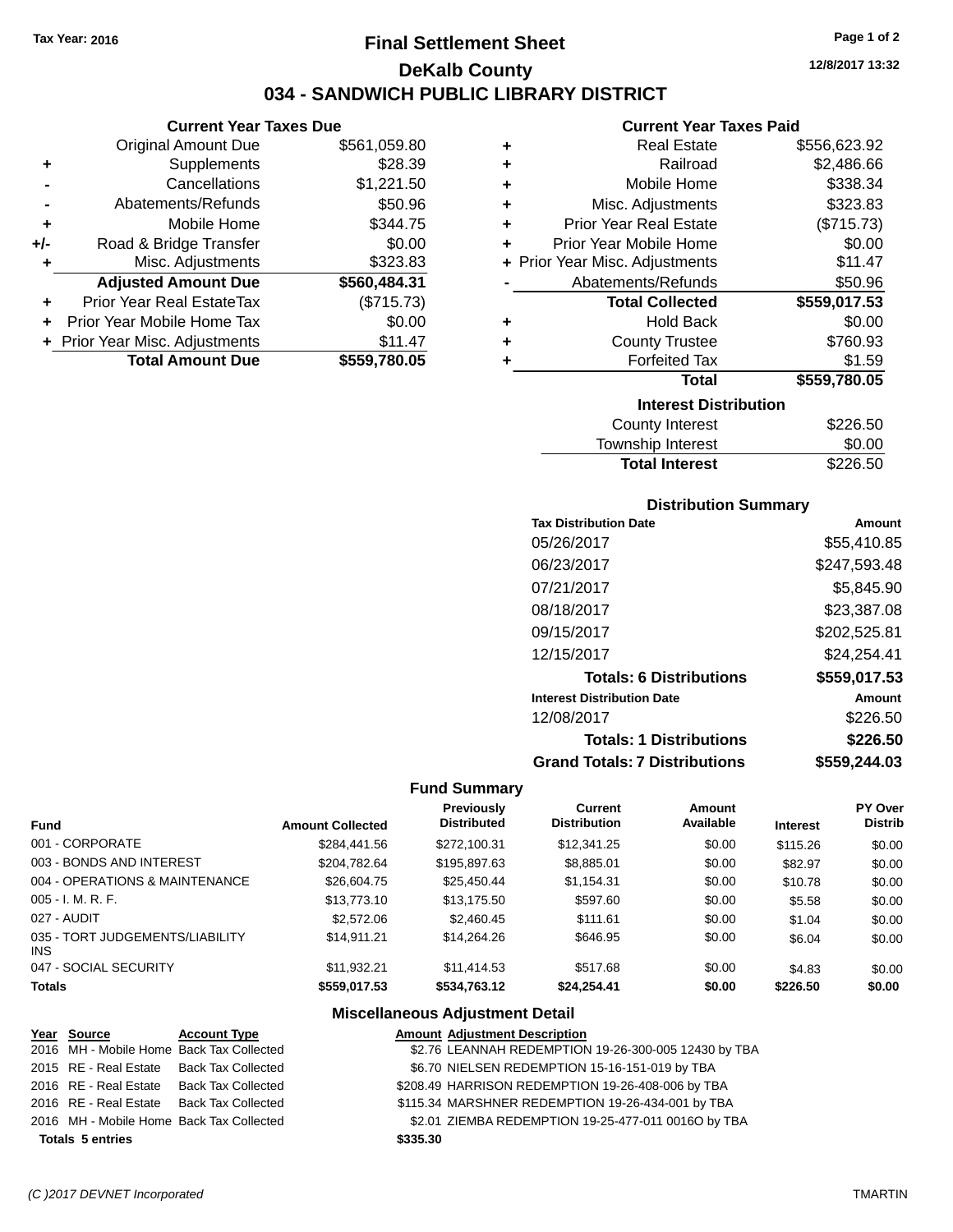# **Final Settlement Sheet Tax Year: 2016 Page 2 of 2 DeKalb County**

**12/8/2017 13:32**

## **Abatement Detail**

**Totals 2 entries \$50.96**

**Year Source Account Type Account Type Amount Adjustment Description**<br>2016 RE - Real Estate RE Abatement **Account 1998 AMOUNTEREST REFUN** \$0.00 PTAB INTEREST REFUND 19-23-300-013 by TBA 2016 RE - Real Estate RE Abatement \$50.96 SIE COST PER COURT ORDER 19-26-484-014 by TBA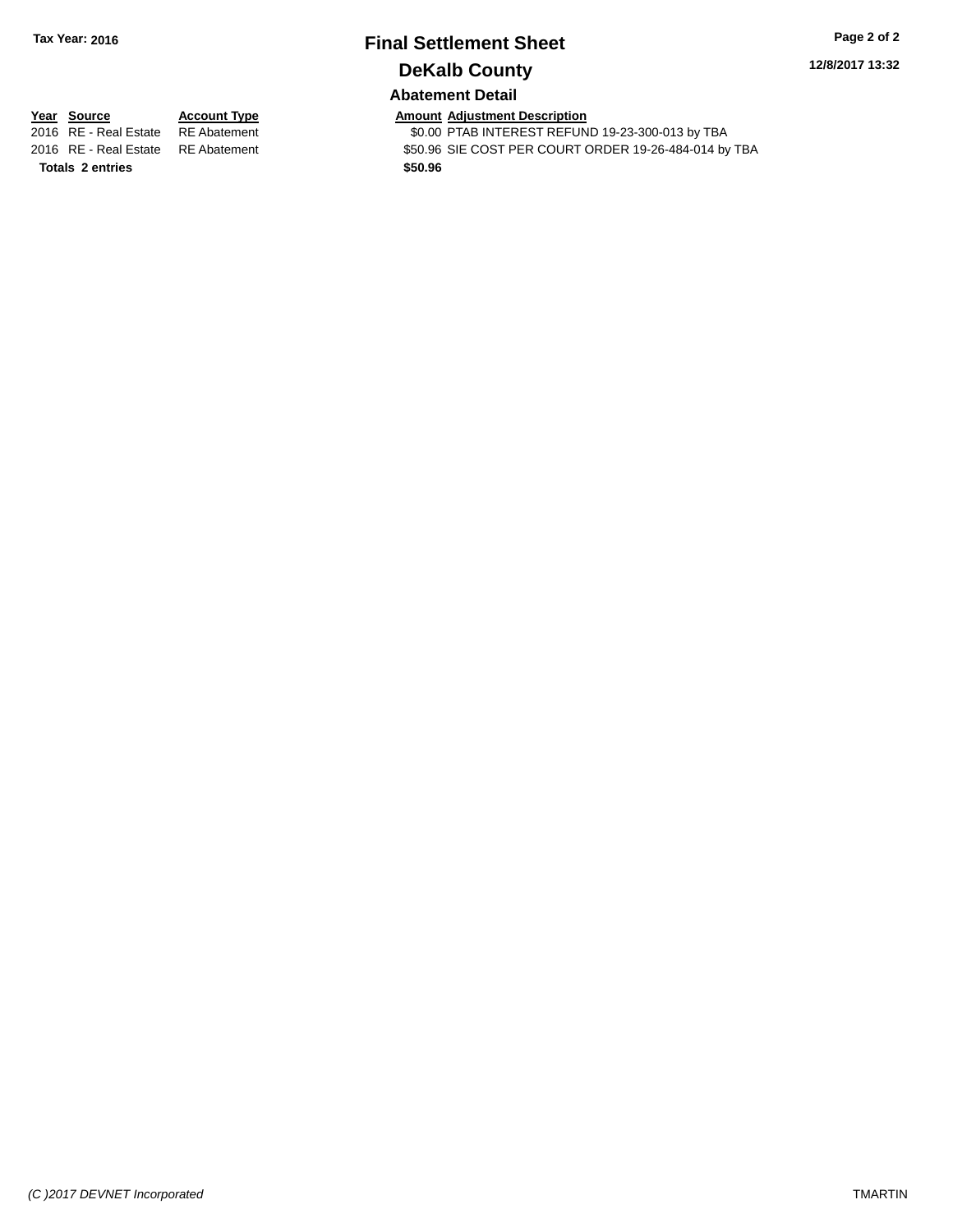**Current Year Taxes Due** Original Amount Due \$242,205.43

**Adjusted Amount Due \$220,959.97**

**Total Amount Due \$220,682.62**

**+** Supplements \$12.25 **-** Cancellations \$527.35 **-** Abatements/Refunds \$22.00 **+** Mobile Home \$148.83 **+/-** Road & Bridge Transfer (\$20,996.99) **+** Misc. Adjustments \$139.80

**+** Prior Year Real EstateTax (\$282.29) **+** Prior Year Mobile Home Tax \$0.00 **+** Prior Year Misc. Adjustments  $$4.94$ 

**Municipality Amt. Due Amt. Distrib. Road and Bridge Summary**

CITY OF SANDWICH \$21,025.46 \$20,996.99 **Totals \$21,025.46 \$20,996.99**

# **Final Settlement Sheet Tax Year: 2016 Page 1 of 2 DeKalb County 035 - SANDWICH ROAD & BRIDGE**

**12/8/2017 13:32**

#### **Current Year Taxes Paid**

| ٠ | <b>Real Estate</b>             | \$219,293.45 |  |  |  |  |
|---|--------------------------------|--------------|--|--|--|--|
| ÷ | Railroad                       | \$1,073.48   |  |  |  |  |
| ÷ | Mobile Home                    | \$146.06     |  |  |  |  |
| ٠ | Misc. Adjustments              | \$139.80     |  |  |  |  |
| ÷ | <b>Prior Year Real Estate</b>  | (\$282.29)   |  |  |  |  |
| ÷ | Prior Year Mobile Home         | \$0.00       |  |  |  |  |
|   | + Prior Year Misc. Adjustments | \$4.94       |  |  |  |  |
|   | Abatements/Refunds             | \$22.00      |  |  |  |  |
|   | <b>Total Collected</b>         | \$220,353.44 |  |  |  |  |
| ٠ | Hold Back                      | \$0.00       |  |  |  |  |
| ٠ | <b>County Trustee</b>          | \$328.48     |  |  |  |  |
| + | <b>Forfeited Tax</b>           | \$0.70       |  |  |  |  |
|   | Total                          | \$220,682.62 |  |  |  |  |
|   | <b>Interest Distribution</b>   |              |  |  |  |  |
|   | <b>County Interest</b>         | \$89.28      |  |  |  |  |
|   | Tourochin Internat             | ሮስ ሰሰ        |  |  |  |  |

# Township Interest **\$0.00 Total Interest** \$89.28

| <b>Distribution Summary</b>          |              |  |  |  |
|--------------------------------------|--------------|--|--|--|
| <b>Tax Distribution Date</b>         | Amount       |  |  |  |
| 05/26/2017                           | \$21,834.83  |  |  |  |
| 06/23/2017                           | \$97,582.60  |  |  |  |
| 07/21/2017                           | \$2,303.60   |  |  |  |
| 08/18/2017                           | \$9,233.99   |  |  |  |
| 09/15/2017                           | \$79,824.60  |  |  |  |
| 12/15/2017                           | \$9,573.82   |  |  |  |
| <b>Totals: 6 Distributions</b>       | \$220,353.44 |  |  |  |
| <b>Interest Distribution Date</b>    | Amount       |  |  |  |
| 12/08/2017                           | \$89.28      |  |  |  |
| <b>Totals: 1 Distributions</b>       | \$89.28      |  |  |  |
| <b>Grand Totals: 7 Distributions</b> | \$220.442.72 |  |  |  |

#### **Fund Summary**

| Fund                         | <b>Amount Collected</b> | Previously<br><b>Distributed</b> | Current<br><b>Distribution</b> | Amount<br>Available | <b>Interest</b> | <b>PY Over</b><br><b>Distrib</b> |
|------------------------------|-------------------------|----------------------------------|--------------------------------|---------------------|-----------------|----------------------------------|
| 007 - ROAD AND BRIDGE        | \$27.115.50             | \$25.927.89                      | \$1.187.61                     | \$0.00              | \$17.80         | \$0.00                           |
| 009 - PERMANENT ROAD         | \$138,041.10            | \$132,050.34                     | \$5,990.76                     | \$0.00              | \$51.06         | \$0.00                           |
| 010 - EQUIPMENT AND BUILDING | \$52.961.92             | \$50.663.48                      | \$2.298.44                     | \$0.00              | \$19.59         | \$0.00                           |
| 047 - SOCIAL SECURITY        | \$2,234.92              | \$2.137.91                       | \$97.01                        | \$0.00              | \$0.83          | \$0.00                           |
| Totals                       | \$220.353.44            | \$210,779.62                     | \$9.573.82                     | \$0.00              | \$89.28         | \$0.00                           |

#### **Miscellaneous Adjustment Detail**

| Year Source                              | <b>Account Type</b>                      | <b>Amount Adjustment Description</b>                 |
|------------------------------------------|------------------------------------------|------------------------------------------------------|
|                                          | 2016 MH - Mobile Home Back Tax Collected | \$1.19 LEANNAH REDEMPTION 19-26-300-005 12430 by TBA |
| 2015 RE - Real Estate Back Tax Collected |                                          | \$2.88 NIELSEN REDEMPTION 15-16-151-019 by TBA       |
|                                          | 2016 RE - Real Estate Back Tax Collected | \$90.01 HARRISON REDEMPTION 19-26-408-006 by TBA     |
| 2016 RE - Real Estate Back Tax Collected |                                          | \$49.79 MARSHNER REDEMPTION 19-26-434-001 by TBA     |
| 2016 MH - Mobile Home Back Tax Collected |                                          | \$0.87 ZIEMBA REDEMPTION 19-25-477-011 0016O by TBA  |
| <b>Totals 5 entries</b>                  |                                          | \$144.74                                             |
|                                          |                                          |                                                      |
|                                          |                                          |                                                      |

#### **Abatement Detail**

| Year Source                        | <b>Account Type</b> | <b>Amount Adjustment Description</b>             |
|------------------------------------|---------------------|--------------------------------------------------|
| 2016 RE - Real Estate RE Abatement |                     | \$0.00 PTAB INTEREST REFUND 19-23-300-013 by TBA |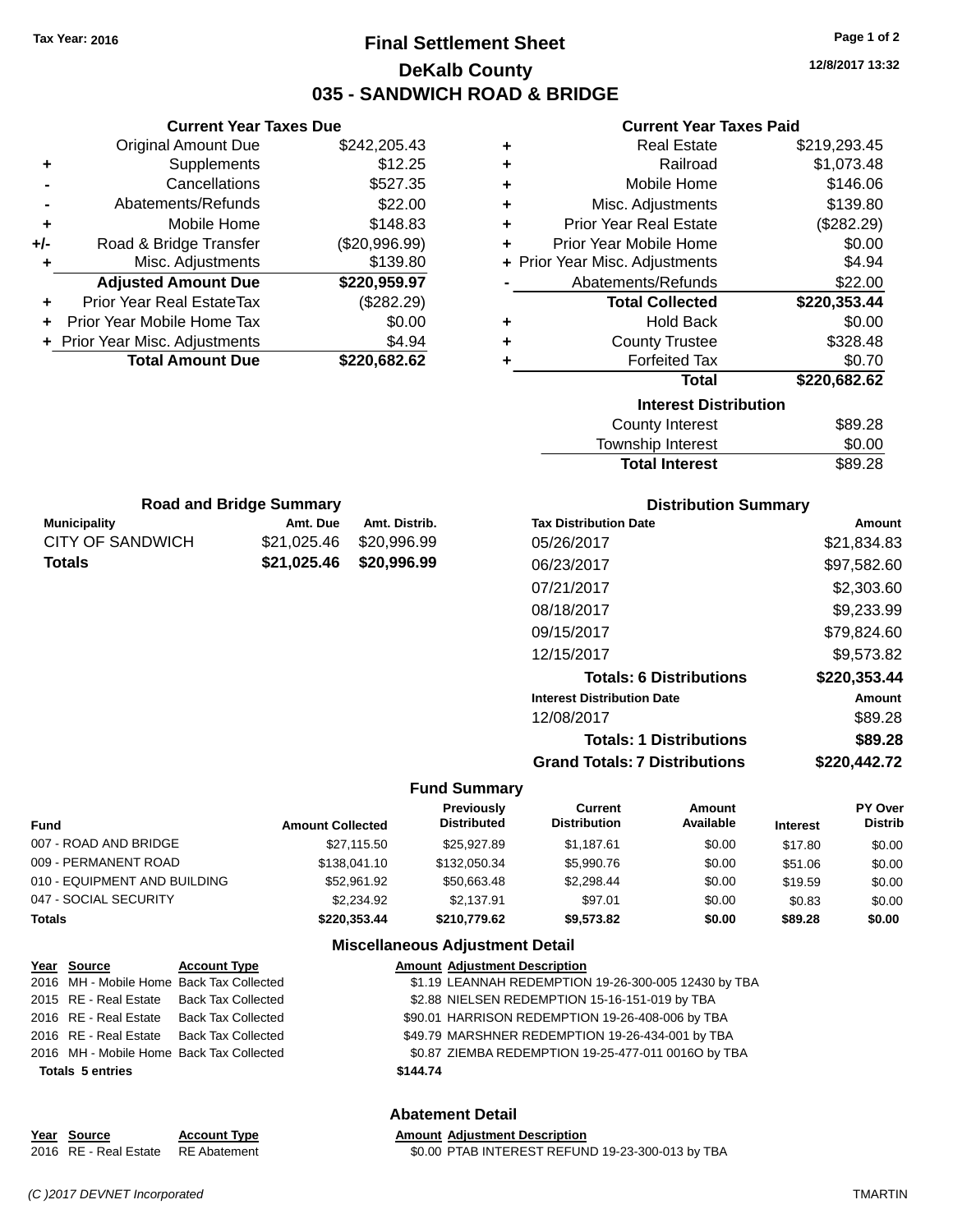# **Final Settlement Sheet Tax Year: 2016 Page 2 of 2 DeKalb County Abatement Detail**

**12/8/2017 13:32**

**Totals 2 entries \$22.00**

**Year Source Account Type**<br>
2016 RE - Real Estate RE Abatement **Adjustment Adjustment Description**<br>
\$22.00 SIE COST PER COURT \$22.00 SIE COST PER COURT ORDER 19-26-484-014 by TBA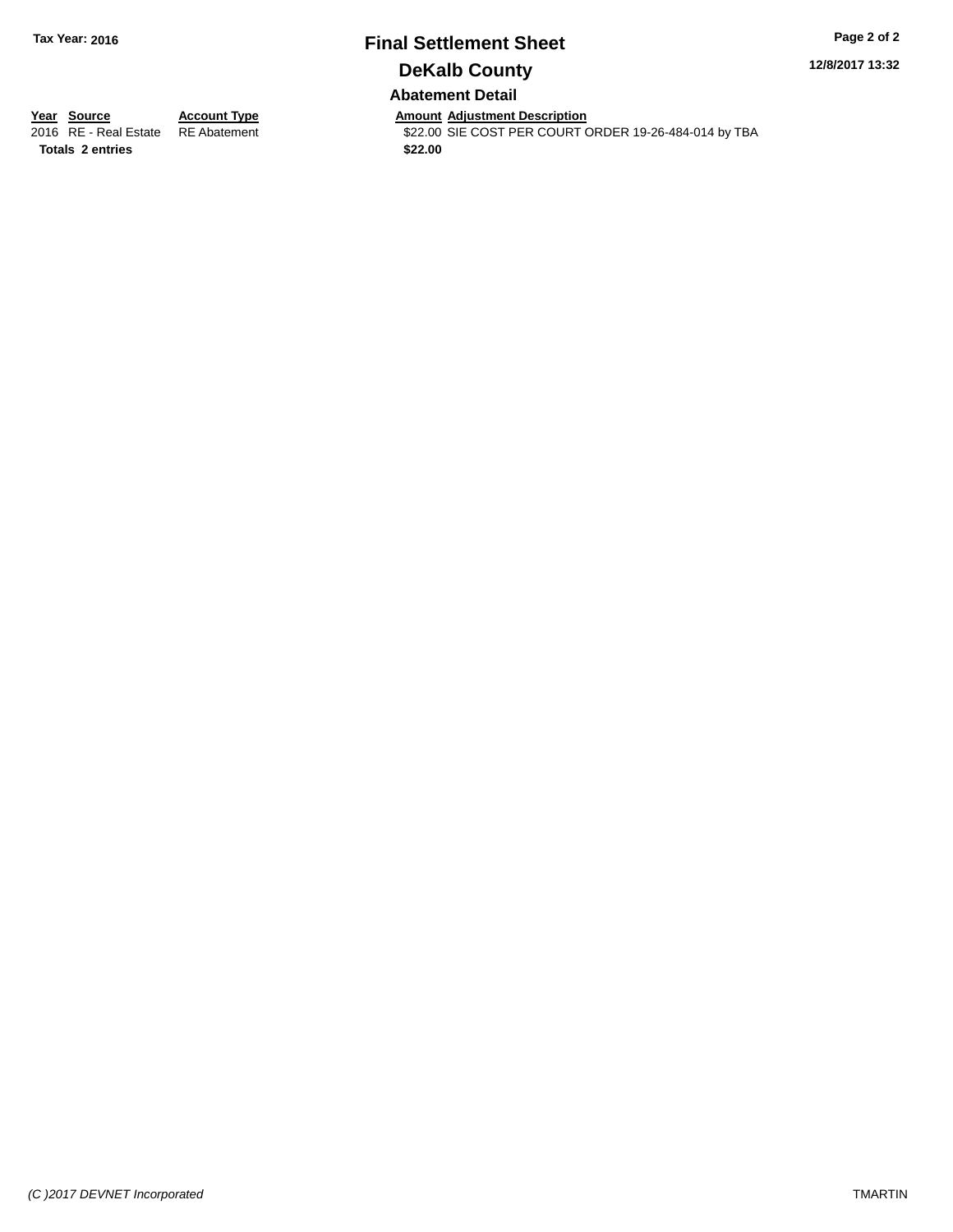# **Final Settlement Sheet Tax Year: 2016 Page 1 of 1 DeKalb County 036 - SHABBONA TOWNSHIP**

**12/8/2017 13:32**

#### **Current Year Taxes Paid**

|     | <b>Current Year Taxes Due</b>  |             |  |  |  |
|-----|--------------------------------|-------------|--|--|--|
|     | <b>Original Amount Due</b>     | \$94,506.57 |  |  |  |
| ٠   | Supplements                    | \$0.00      |  |  |  |
|     | Cancellations                  | \$94.08     |  |  |  |
|     | Abatements/Refunds             | \$0.00      |  |  |  |
| ٠   | Mobile Home                    | \$3.70      |  |  |  |
| +/- | Road & Bridge Transfer         | \$0.00      |  |  |  |
| ٠   | Misc. Adjustments              | \$25.59     |  |  |  |
|     | <b>Adjusted Amount Due</b>     | \$94,441.78 |  |  |  |
| ٠   | Prior Year Real EstateTax      | (\$410.53)  |  |  |  |
| ٠   | Prior Year Mobile Home Tax     | \$0.00      |  |  |  |
|     | + Prior Year Misc. Adjustments | \$25.53     |  |  |  |
|     | <b>Total Amount Due</b>        | \$94.056.78 |  |  |  |

| ٠ | <b>Real Estate</b>             | \$90,362.06 |
|---|--------------------------------|-------------|
| ٠ | Railroad                       | \$3,971.56  |
| ٠ | Mobile Home                    | \$3.70      |
| ٠ | Misc. Adjustments              | \$25.59     |
| ٠ | Prior Year Real Estate         | (\$410.53)  |
| ٠ | Prior Year Mobile Home         | \$0.00      |
|   | + Prior Year Misc. Adjustments | \$25.53     |
|   | Abatements/Refunds             | \$0.00      |
|   | <b>Total Collected</b>         | \$93,977.91 |
| ٠ | <b>Hold Back</b>               | \$0.00      |
| ٠ | <b>County Trustee</b>          | \$78.87     |
| ٠ | <b>Forfeited Tax</b>           | \$0.00      |
|   | <b>Total</b>                   | \$94,056.78 |
|   | <b>Interest Distribution</b>   |             |
|   | <b>County Interest</b>         | \$38.07     |
|   | <b>Township Interest</b>       | \$0.00      |
|   | <b>Total Interest</b>          | \$38.07     |

#### **Distribution Summary**

| Amount      |
|-------------|
| \$7.604.04  |
| \$44,706.18 |
| \$654.71    |
| \$2,755.15  |
| \$36.149.59 |
| \$2,108.24  |
| \$93,977.91 |
| Amount      |
| \$38.07     |
| \$38.07     |
| \$94,015.98 |
|             |

#### **Fund Summary**

| <b>Fund</b>              | <b>Amount Collected</b> | <b>Previously</b><br><b>Distributed</b> | Current<br><b>Distribution</b> | Amount<br>Available | <b>Interest</b> | <b>PY Over</b><br><b>Distrib</b> |
|--------------------------|-------------------------|-----------------------------------------|--------------------------------|---------------------|-----------------|----------------------------------|
| 001 - CORPORATE          | \$63,048,07             | \$61,633.71                             | \$1,414.36                     | \$0.00              | \$25.54         | \$0.00                           |
| 017 - CEMETERY           | \$30.828.89             | \$30,137.29                             | \$691.60                       | \$0.00              | \$12.49         | \$0.00                           |
| 054 - GENERAL ASSISTANCE | \$100.95                | \$98.67                                 | \$2.28                         | \$0.00              | \$0.04          | \$0.00                           |
| <b>Totals</b>            | \$93,977.91             | \$91,869.67                             | \$2.108.24                     | \$0.00              | \$38.07         | \$0.00                           |

| <u>Year Source</u>      | <b>Account Type</b>                        | <b>Amount Adjustment Description</b>                |
|-------------------------|--------------------------------------------|-----------------------------------------------------|
| 2015 RE - Real Estate   | Back Tax Collected                         | \$25.53 CASTLE BANK REDEMPTION 13-15-401-006 by TBA |
|                         | 2016 RE - Real Estate Paymt In Lieu of Tax | \$25.59 HOUSING AUTHORITY SEQUOYA APARTMENTS by TBA |
| <b>Totals 2 entries</b> |                                            | \$51.12                                             |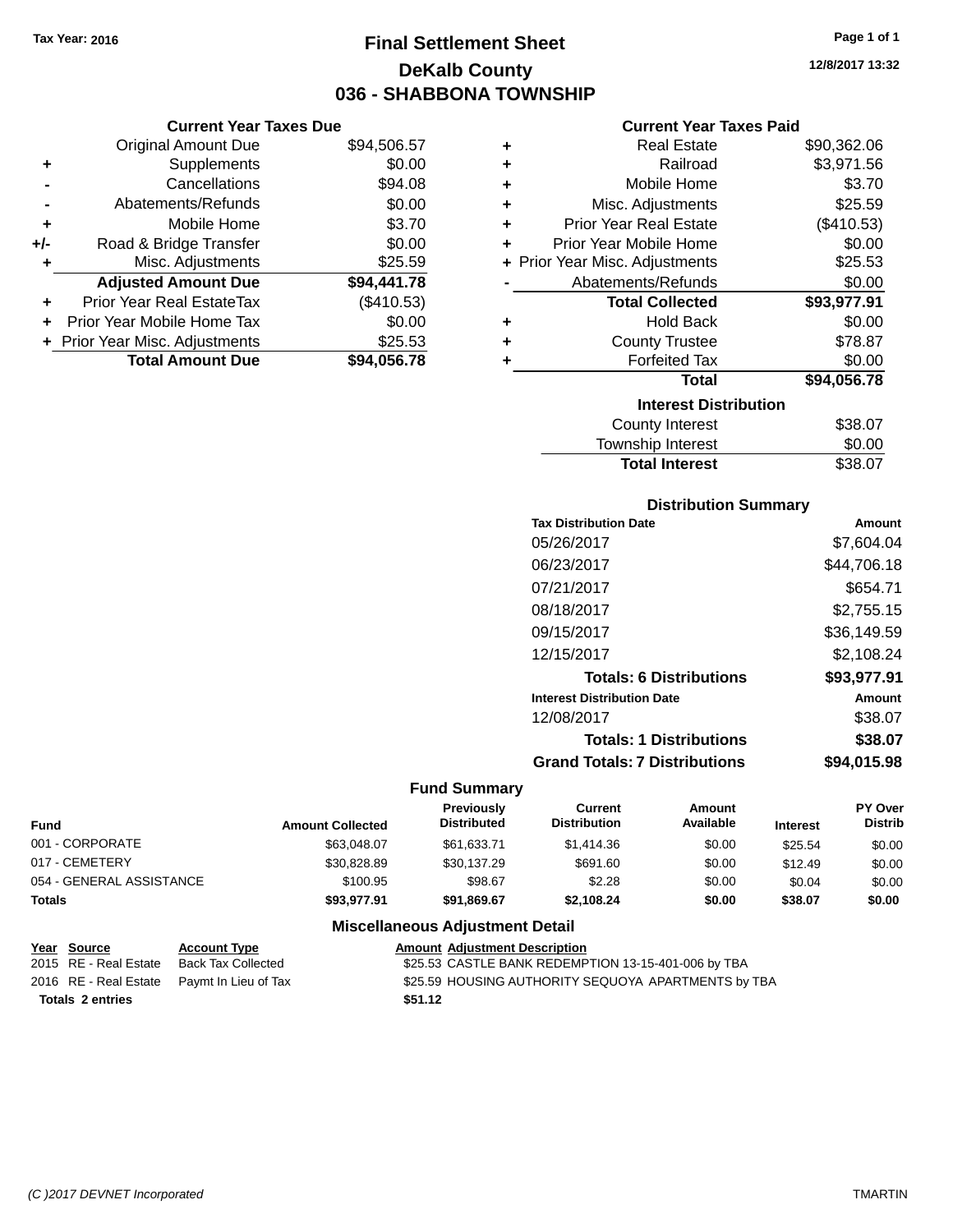**Original Amount Due** 

**Adjusted Amount Due** 

**Total Amount Due** 

**+** Supplements **-** Cancellations **-** Abatements/Refunds **+** Mobile Home **+/-** Road & Bridge Transfer **+** Misc. Adjustments

**+** Prior Year Real EstateTax **+** Prior Year Mobile Home Tax **+** Prior Year Misc. Adjustments

# **Final Settlement Sheet Tax Year: 2016 Page 1 of 1 DeKalb County 037 - SHABBONA ROAD & BRIDGE**

**12/8/2017 13:32**

**+** Real Estate \$153,097.59 **+** Railroad \$7,284.82 **+** Mobile Home \$6.77 \$46.94 **+** Prior Year Real Estate (\$686.21) **+** Prior Year Mobile Home \$0.00  $$46.82$  $$0.00$ **Total Collected \$159,796.73**

**+** Hold Back \$0.00

\$0.00 **Total \$159,941.39**

\$144.66

## **Current Year Taxes Paid**

| <b>Current Year Taxes Due</b> |               |                                | <b>Current Year Taxes Pa</b>  |  |
|-------------------------------|---------------|--------------------------------|-------------------------------|--|
| ่<br>เl Amount Due            | \$173,347.52  | ٠                              | <b>Real Estate</b>            |  |
| Supplements                   | \$0.00        | ٠                              | Railroad                      |  |
| Cancellations                 | \$172.56      | ٠                              | Mobile Home                   |  |
| าents/Refunds                 | \$0.00        | ٠                              | Misc. Adjustments             |  |
| Mobile Home                   | \$6.77        | ÷                              | <b>Prior Year Real Estate</b> |  |
| ridge Transfer                | (\$12,647.89) | ÷                              | Prior Year Mobile Home        |  |
| . Adjustments                 | \$46.94       | + Prior Year Misc. Adjustments |                               |  |
| <b>Amount Due</b>             | \$160,580.78  |                                | Abatements/Refunds            |  |
| leal EstateTax≀               | (\$686.21)    |                                | <b>Total Collected</b>        |  |
| bile Home Tax                 | \$0.00        | ٠                              | <b>Hold Back</b>              |  |
| . Adjustments                 | \$46.82       | ٠                              | <b>County Trustee</b>         |  |
| <b>Amount Due</b>             | \$159,941.39  |                                | <b>Forfeited Tax</b>          |  |
|                               |               |                                | <b>Total</b>                  |  |
|                               |               |                                | <b>Interest Distribution</b>  |  |
|                               |               |                                |                               |  |

| <b>Interest Distribution</b> |         |
|------------------------------|---------|
| County Interest              | \$64.74 |

| .<br>Township Interest | \$0.00  |
|------------------------|---------|
| <b>Total Interest</b>  | \$64.74 |

| <b>Road and Bridge Summary</b> |             |               |  |  |  |
|--------------------------------|-------------|---------------|--|--|--|
| <b>Municipality</b>            | Amt. Due    | Amt. Distrib. |  |  |  |
| <b>VILLAGE OF LEE</b>          | \$1,599.29  | \$1,597.97    |  |  |  |
| <b>VILLAGE OF SHABBONA</b>     | \$11,059.39 | \$11,049.92   |  |  |  |
| <b>Totals</b>                  | \$12,658.68 | \$12,647.89   |  |  |  |

#### **Distribution Summary**

| <b>Tax Distribution Date</b>         | Amount       |
|--------------------------------------|--------------|
| 05/26/2017                           | \$12.969.28  |
| 06/23/2017                           | \$75,990.39  |
| 07/21/2017                           | \$1,111.10   |
| 08/18/2017                           | \$4,755.72   |
| 09/15/2017                           | \$61,391.91  |
| 12/15/2017                           | \$3.578.33   |
| <b>Totals: 6 Distributions</b>       | \$159,796.73 |
| <b>Interest Distribution Date</b>    | Amount       |
| 12/08/2017                           | \$64.74      |
| <b>Totals: 1 Distributions</b>       | \$64.74      |
| <b>Grand Totals: 7 Distributions</b> | \$159.861.47 |

#### **Fund Summary**

| <b>Fund</b>                  | <b>Amount Collected</b> | Previously<br><b>Distributed</b> | Current<br><b>Distribution</b> | Amount<br>Available | <b>Interest</b> | PY Over<br>Distrib |
|------------------------------|-------------------------|----------------------------------|--------------------------------|---------------------|-----------------|--------------------|
| 007 - ROAD AND BRIDGE        | \$46,982,08             | \$45,933.55                      | \$1,048.53                     | \$0.00              | \$22.39         | \$0.00             |
| 008 - BRIDGE CONST W/COUNTY  | \$9.942.30              | \$9.719.35                       | \$222.95                       | \$0.00              | \$3.73          | \$0.00             |
| 009 - PERMANENT ROAD         | \$73.053.40             | \$71.415.22                      | \$1,638,18                     | \$0.00              | \$27.43         | \$0.00             |
| 010 - EQUIPMENT AND BUILDING | \$29.818.95             | \$29.150.28                      | \$668.67                       | \$0.00              | \$11.19         | \$0.00             |
| <b>Totals</b>                | \$159,796.73            | \$156,218,40                     | \$3.578.33                     | \$0.00              | \$64.74         | \$0.00             |
|                              |                         |                                  |                                |                     |                 |                    |

| Year Source             | <b>Account Type</b>                        | <b>Amount Adjustment Description</b>                |
|-------------------------|--------------------------------------------|-----------------------------------------------------|
| 2015 RE - Real Estate   | Back Tax Collected                         | \$46.82 CASTLE BANK REDEMPTION 13-15-401-006 by TBA |
|                         | 2016 RE - Real Estate Pavmt In Lieu of Tax | \$46.94 HOUSING AUTHORITY SEQUOYA APARTMENTS by TBA |
| <b>Totals 2 entries</b> |                                            | \$93.76                                             |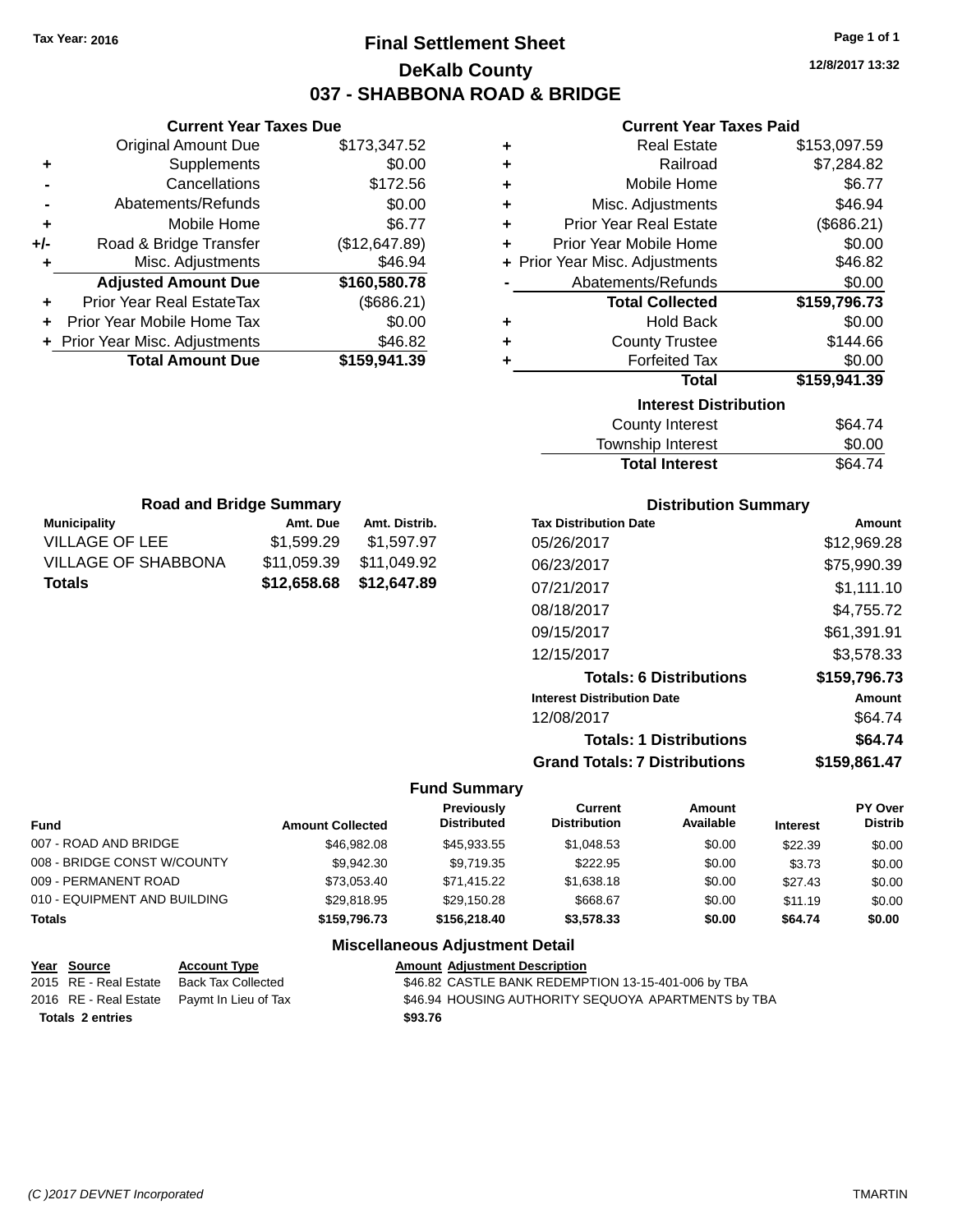# **Final Settlement Sheet Tax Year: 2016 Page 1 of 1 DeKalb County 038 - SOMONAUK TOWNSHIP**

**12/8/2017 13:32**

#### **Current Year Taxes Paid**

|     | <b>Current Year Taxes Due</b>  |             |
|-----|--------------------------------|-------------|
|     | <b>Original Amount Due</b>     | \$83,165.76 |
| ٠   | Supplements                    | \$0.00      |
|     | Cancellations                  | \$312.51    |
|     | Abatements/Refunds             | \$0.37      |
| ٠   | Mobile Home                    | \$1.47      |
| +/- | Road & Bridge Transfer         | \$0.00      |
| ٠   | Misc. Adjustments              | \$0.00      |
|     | <b>Adjusted Amount Due</b>     | \$82,854.35 |
|     | Prior Year Real EstateTax      | (\$9.23)    |
|     | Prior Year Mobile Home Tax     | \$0.00      |
|     | + Prior Year Misc. Adjustments | \$0.00      |
|     | <b>Total Amount Due</b>        | \$82,845.12 |

| ٠ | <b>Real Estate</b>             | \$81,124.97 |
|---|--------------------------------|-------------|
| ٠ | Railroad                       | \$1,728.28  |
| ٠ | Mobile Home                    | \$1.47      |
| ٠ | Misc. Adjustments              | \$0.00      |
| ٠ | <b>Prior Year Real Estate</b>  | (\$9.23)    |
| ٠ | Prior Year Mobile Home         | \$0.00      |
|   | + Prior Year Misc. Adjustments | \$0.00      |
|   | Abatements/Refunds             | \$0.37      |
|   | <b>Total Collected</b>         | \$82,845.12 |
| ٠ | <b>Hold Back</b>               | \$0.00      |
| ٠ | <b>County Trustee</b>          | \$0.00      |
| ٠ | <b>Forfeited Tax</b>           | \$0.00      |
|   | <b>Total</b>                   | \$82,845.12 |
|   | <b>Interest Distribution</b>   |             |
|   | <b>County Interest</b>         | \$33.56     |
|   | <b>Township Interest</b>       | \$0.00      |
|   | <b>Total Interest</b>          | \$33.56     |

#### **Distribution Summary**

| <b>Tax Distribution Date</b>         | Amount      |
|--------------------------------------|-------------|
| 05/26/2017                           | \$7,529.13  |
| 06/23/2017                           | \$39.366.28 |
| 07/21/2017                           | \$711.91    |
| 08/18/2017                           | \$4.412.27  |
| 09/15/2017                           | \$28,134.20 |
| 12/15/2017                           | \$2,691.33  |
| <b>Totals: 6 Distributions</b>       | \$82,845.12 |
| <b>Interest Distribution Date</b>    | Amount      |
| 12/08/2017                           | \$33.56     |
| <b>Totals: 1 Distributions</b>       | \$33.56     |
| <b>Grand Totals: 7 Distributions</b> | \$82.878.68 |
|                                      |             |

#### **Fund Summary**

| <b>Amount Collected</b> | <b>Previously</b><br><b>Distributed</b> | Current<br><b>Distribution</b> | Amount<br>Available | <b>Interest</b> | <b>PY Over</b><br><b>Distrib</b> |
|-------------------------|-----------------------------------------|--------------------------------|---------------------|-----------------|----------------------------------|
| \$82,562.20             | \$79.880.07                             | \$2,682.13                     | \$0.00              | \$33.45         | \$0.00                           |
| \$282.92                | \$273.72                                | \$9.20                         | \$0.00              | \$0.11          | \$0.00                           |
| \$82,845,12             | \$80.153.79                             | \$2,691,33                     | \$0.00              | \$33.56         | \$0.00                           |
|                         |                                         |                                |                     |                 |                                  |

#### **Abatement Detail**

| <u>Year Source</u>                 | <b>Account Type</b> |        | <b>Amount Adjustment Description</b>             |
|------------------------------------|---------------------|--------|--------------------------------------------------|
| 2016 RE - Real Estate              | RE Abatement        |        | \$0.13 PTAB INTEREST REFUND 18-28-426-009 by TBA |
| 2016 RE - Real Estate RE Abatement |                     |        | \$0.24 PTAB INTEREST REFUND 18-27-302-004 by TBA |
| <b>Totals 2 entries</b>            |                     | \$0.37 |                                                  |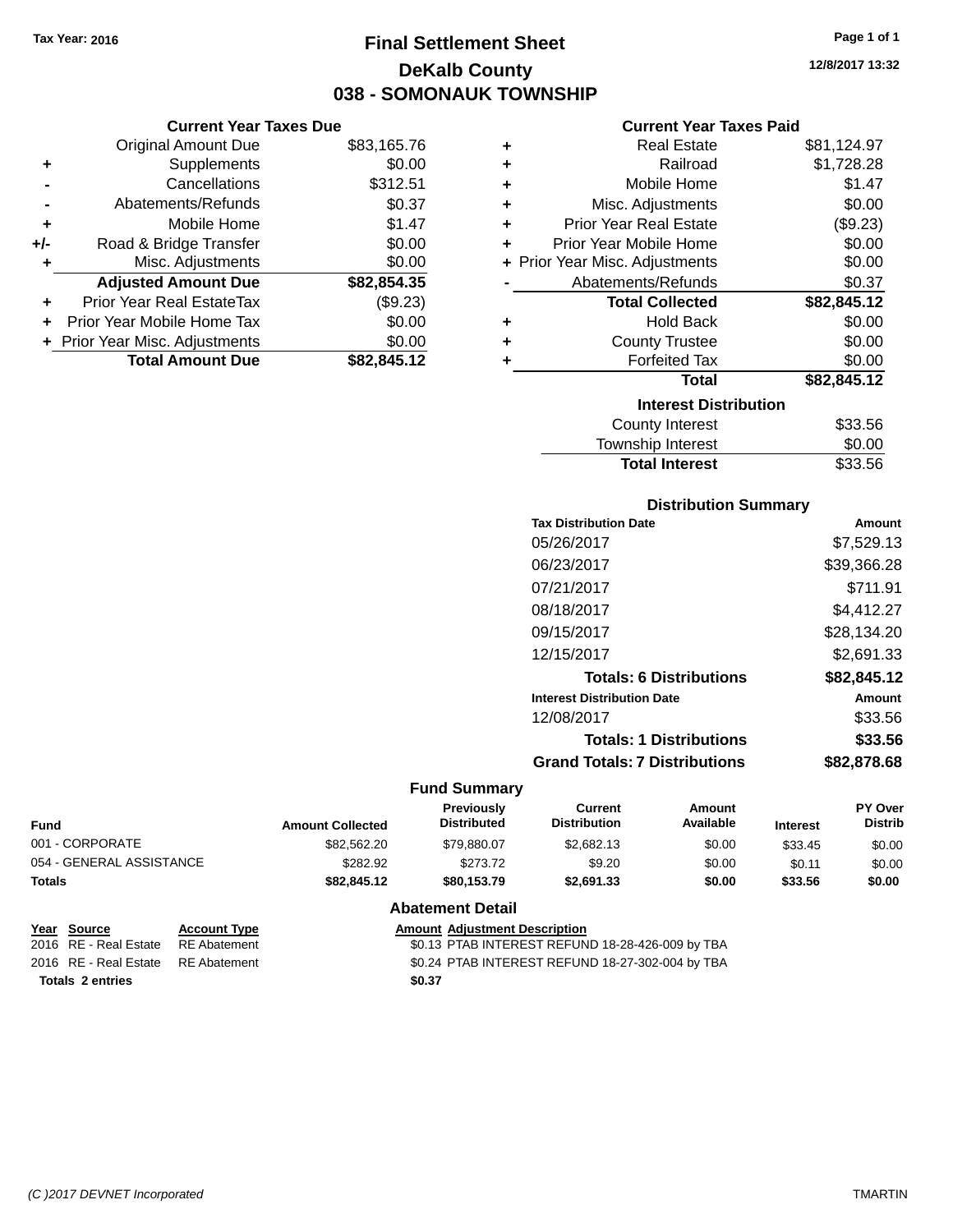# **Final Settlement Sheet Tax Year: 2016 Page 1 of 1 DeKalb County 039 - SOMONAUK ROAD & BRIDGE**

**12/8/2017 13:32**

#### **Current Year Taxes Paid**

| ٠ | <b>Real Estate</b>             | \$195,535.28 |
|---|--------------------------------|--------------|
| ٠ | Railroad                       | \$5,366.82   |
| ٠ | Mobile Home                    | \$4.57       |
| ٠ | Misc. Adjustments              | \$0.00       |
| ٠ | <b>Prior Year Real Estate</b>  | (\$28.67)    |
| ٠ | Prior Year Mobile Home         | \$0.00       |
|   | + Prior Year Misc. Adjustments | \$0.00       |
|   | Abatements/Refunds             | \$1.13       |
|   | <b>Total Collected</b>         | \$200,876.87 |
| ٠ | <b>Hold Back</b>               | \$0.00       |
| ٠ | <b>County Trustee</b>          | \$0.00       |
| ٠ | <b>Forfeited Tax</b>           | \$0.00       |
|   | <b>Total</b>                   | \$200,876.87 |
|   | <b>Interest Distribution</b>   |              |
|   | <b>County Interest</b>         | \$81.38      |
|   | <b>Township Interest</b>       | \$0.00       |

| <b>Road and Bridge Summary</b> |             |               |  |  |  |  |
|--------------------------------|-------------|---------------|--|--|--|--|
| <b>Municipality</b>            | Amt. Due    | Amt. Distrib. |  |  |  |  |
| CITY OF SANDWICH               | \$1,067.62  | \$1,067.62    |  |  |  |  |
| <b>VILLAGE OF SOMONAUK</b>     | \$55,313.79 | \$55,313.79   |  |  |  |  |
| <b>Totals</b>                  | \$56,381.41 | \$56,381.41   |  |  |  |  |

**Current Year Taxes Due** Original Amount Due \$258,254.03

**Adjusted Amount Due \$200,905.54**

**Total Amount Due \$200,876.87**

**+** Supplements \$0.00 **-** Cancellations \$970.52 **-** Abatements/Refunds \$1.13 **+** Mobile Home \$4.57 **+/-** Road & Bridge Transfer (\$56,381.41) **+** Misc. Adjustments \$0.00

**+** Prior Year Real EstateTax (\$28.67) **+** Prior Year Mobile Home Tax \$0.00 **+ Prior Year Misc. Adjustments**  $$0.00$ 

#### **Distribution Summary**

Total Interest \$81.38

| <b>Tax Distribution Date</b>         | Amount       |
|--------------------------------------|--------------|
| 05/26/2017                           | \$18,201.45  |
| 06/23/2017                           | \$95,467.09  |
| 07/21/2017                           | \$1,721.01   |
| 08/18/2017                           | \$10,965.60  |
| 09/15/2017                           | \$68,014.33  |
| 12/15/2017                           | \$6,507.39   |
| <b>Totals: 6 Distributions</b>       | \$200,876.87 |
| <b>Interest Distribution Date</b>    | Amount       |
| 12/08/2017                           | \$81.38      |
| <b>Totals: 1 Distributions</b>       | \$81.38      |
| <b>Grand Totals: 7 Distributions</b> | \$200.958.25 |

#### **Fund Summary**

| <b>Fund</b>                 |                                             | <b>Amount Collected</b> | Previously<br><b>Distributed</b>                 | Current<br><b>Distribution</b> | Amount<br>Available | <b>Interest</b> | PY Over<br><b>Distrib</b> |
|-----------------------------|---------------------------------------------|-------------------------|--------------------------------------------------|--------------------------------|---------------------|-----------------|---------------------------|
| 007 - ROAD AND BRIDGE       |                                             | \$116,947.40            | \$113,166.52                                     | \$3,780.88                     | \$0.00              | \$54.83         | \$0.00                    |
| 008 - BRIDGE CONST W/COUNTY |                                             | \$59.93                 | \$58.02                                          | \$1.91                         | \$0.00              | \$0.02          | \$0.00                    |
| 009 - PERMANENT ROAD        |                                             | \$66,093.50             | \$63,946.37                                      | \$2,147.13                     | \$0.00              | \$20.91         | \$0.00                    |
|                             | 010 - EQUIPMENT AND BUILDING<br>\$17,776.04 |                         | \$17,198.57                                      | \$577.47                       | \$0.00              | \$5.62          | \$0.00                    |
| <b>Totals</b>               |                                             | \$200,876,87            | \$194,369,48<br>\$6,507.39<br>\$0.00             |                                | \$81.38             | \$0.00          |                           |
|                             |                                             |                         | <b>Abatement Detail</b>                          |                                |                     |                 |                           |
| Year<br>Source              | <b>Account Type</b>                         |                         | <b>Amount Adjustment Description</b>             |                                |                     |                 |                           |
| 2016 RE - Real Estate       | <b>RE</b> Abatement                         |                         | \$0.39 PTAB INTEREST REFUND 18-28-426-009 by TBA |                                |                     |                 |                           |

**Totals 2 entries \$1.13**

2016 RE - Real Estate RE Abatement \$0.74 PTAB INTEREST REFUND 18-27-302-004 by TBA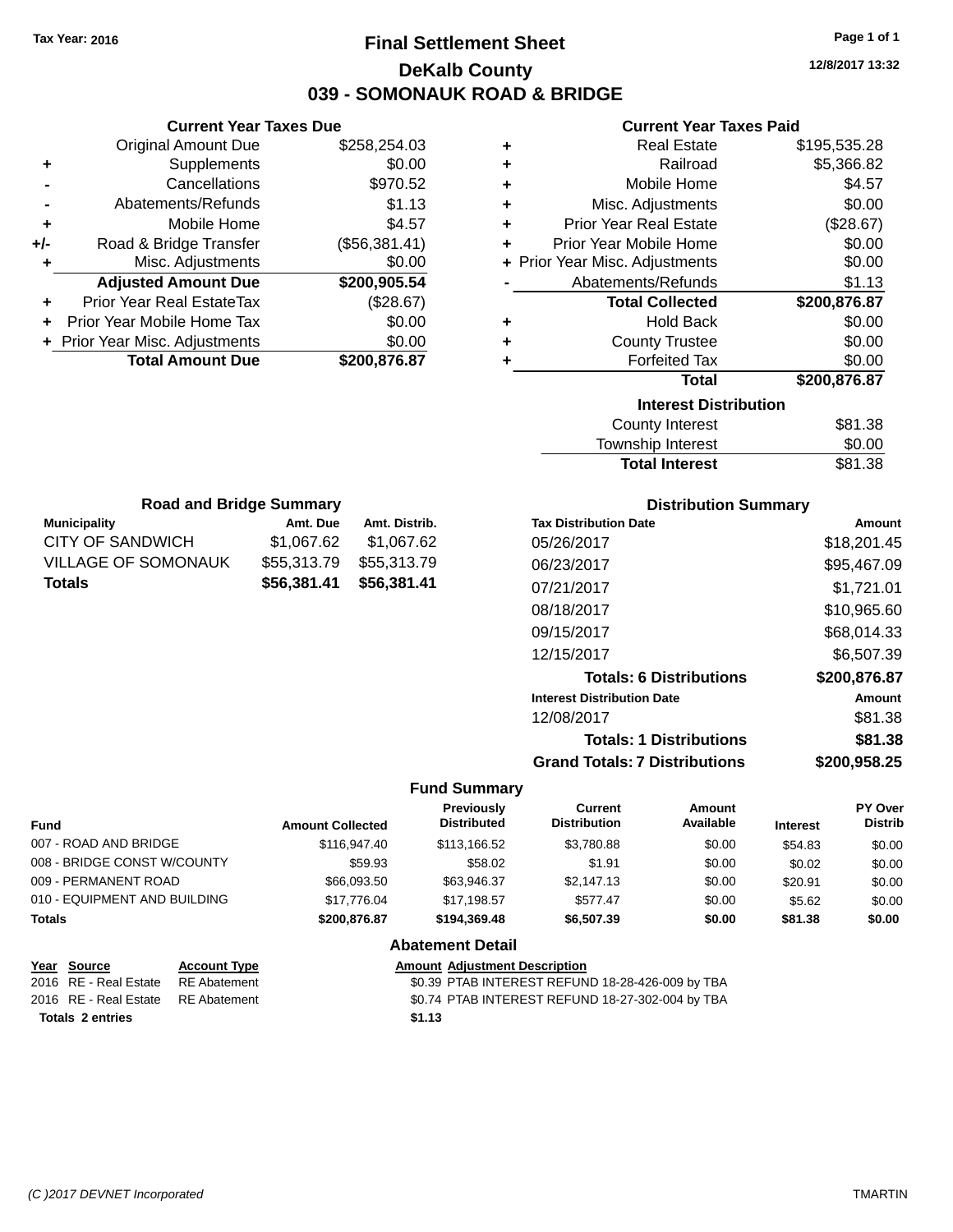**Current Year Taxes Due** Original Amount Due \$83,712.59

**Adjusted Amount Due \$83,575.25**

**Total Amount Due \$83,575.25**

**+** Supplements \$0.00 **-** Cancellations \$143.84 **-** Abatements/Refunds \$0.00 **+** Mobile Home \$6.50 **+/-** Road & Bridge Transfer \$0.00<br> **+** Misc. Adjustments \$0.00

**+** Prior Year Real EstateTax \$0.00 **+** Prior Year Mobile Home Tax \$0.00 **+ Prior Year Misc. Adjustments**  $$0.00$ 

**+** Misc. Adjustments

# **Final Settlement Sheet Tax Year: 2016 Page 1 of 1 DeKalb County 040 - SOUTH GROVE TOWNSHIP**

**12/8/2017 13:32**

| <b>Current Year Taxes Paid</b> |
|--------------------------------|
|--------------------------------|

| ٠ | <b>Real Estate</b>             | \$83,568.75 |
|---|--------------------------------|-------------|
| ٠ | Railroad                       | \$0.00      |
| ٠ | Mobile Home                    | \$6.50      |
| ÷ | Misc. Adjustments              | \$0.00      |
| ٠ | <b>Prior Year Real Estate</b>  | \$0.00      |
| ٠ | Prior Year Mobile Home         | \$0.00      |
|   | + Prior Year Misc. Adjustments | \$0.00      |
|   | Abatements/Refunds             | \$0.00      |
|   | <b>Total Collected</b>         | \$83,575.25 |
| ٠ | <b>Hold Back</b>               | \$0.00      |
| ٠ | <b>County Trustee</b>          | \$0.00      |
| ٠ | <b>Forfeited Tax</b>           | \$0.00      |
|   | Total                          | \$83,575.25 |
|   | <b>Interest Distribution</b>   |             |
|   | <b>County Interest</b>         | \$33.86     |
|   | <b>Township Interest</b>       | \$0.00      |
|   | <b>Total Interest</b>          | \$33.86     |

| <b>Distribution Summary</b> |  |
|-----------------------------|--|
|                             |  |

| <b>Tax Distribution Date</b>         | Amount      |
|--------------------------------------|-------------|
| 05/26/2017                           | \$7.047.57  |
| 06/23/2017                           | \$39,583.15 |
| 07/21/2017                           | \$350.61    |
| 08/18/2017                           | \$926.50    |
| 09/15/2017                           | \$32,446.60 |
| 12/15/2017                           | \$3,220.82  |
| <b>Totals: 6 Distributions</b>       | \$83,575.25 |
| <b>Interest Distribution Date</b>    | Amount      |
| 12/08/2017                           | \$33.86     |
| <b>Totals: 1 Distributions</b>       | \$33.86     |
| <b>Grand Totals: 7 Distributions</b> | \$83,609.11 |

| <b>Fund</b>                                   | <b>Amount Collected</b> | <b>Previously</b><br><b>Distributed</b> | Current<br><b>Distribution</b> | Amount<br>Available | <b>Interest</b> | <b>PY Over</b><br><b>Distrib</b> |
|-----------------------------------------------|-------------------------|-----------------------------------------|--------------------------------|---------------------|-----------------|----------------------------------|
| 001 - CORPORATE                               | \$61.898.60             | \$59.513.13                             | \$2,385.47                     | \$0.00              | \$25.07         | \$0.00                           |
| 027 - AUDIT                                   | \$958.18                | \$921.26                                | \$36.92                        | \$0.00              | \$0.39          | \$0.00                           |
| 034 - GENERAL ASSISTANCE                      | \$7,987.62              | \$7,679.79                              | \$307.83                       | \$0.00              | \$3.24          | \$0.00                           |
| 035 - TORT JUDGEMENTS/LIABILITY<br><b>INS</b> | \$6,740.09              | \$6,480.36                              | \$259.73                       | \$0.00              | \$2.73          | \$0.00                           |
| 047 - SOCIAL SECURITY                         | \$5,990.76              | \$5.759.89                              | \$230.87                       | \$0.00              | \$2.43          | \$0.00                           |
| <b>Totals</b>                                 | \$83,575.25             | \$80,354.43                             | \$3,220.82                     | \$0.00              | \$33.86         | \$0.00                           |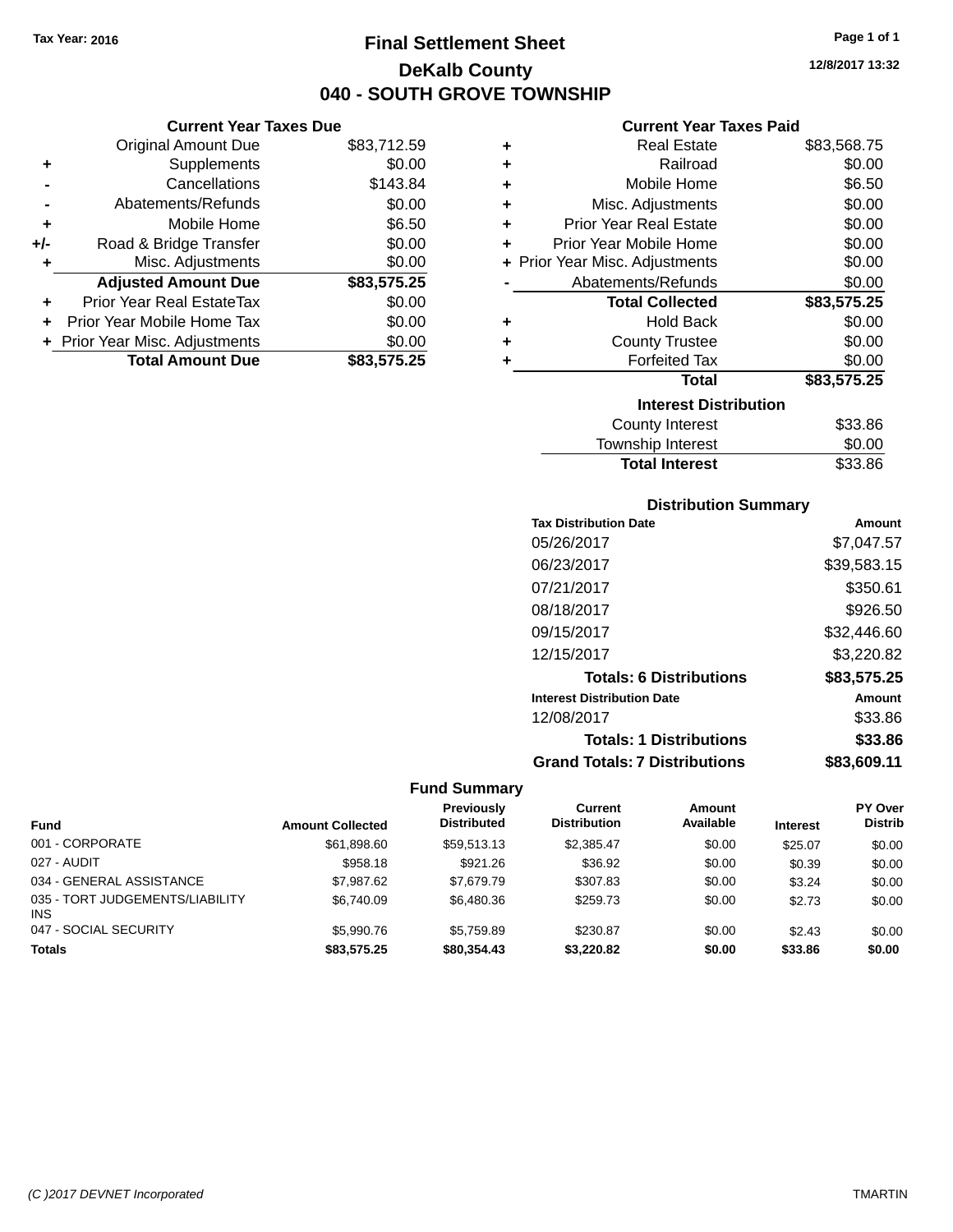# **Final Settlement Sheet Tax Year: 2016 Page 1 of 1 DeKalb County 041 - SOUTH GROVE ROAD & BRIDGE**

#### **12/8/2017 13:32**

#### **Current Year Taxes Paid**

|     | <b>Current Year Taxes Due</b>  |              |  |  |  |
|-----|--------------------------------|--------------|--|--|--|
|     | <b>Original Amount Due</b>     | \$119,524.13 |  |  |  |
| ٠   | Supplements                    | \$0.00       |  |  |  |
|     | Cancellations                  | \$205.37     |  |  |  |
|     | Abatements/Refunds             | \$0.00       |  |  |  |
| ٠   | Mobile Home                    | \$9.28       |  |  |  |
| +/- | Road & Bridge Transfer         | \$0.00       |  |  |  |
| ٠   | Misc. Adjustments              | \$0.00       |  |  |  |
|     | <b>Adjusted Amount Due</b>     | \$119,328.04 |  |  |  |
| ٠   | Prior Year Real EstateTax      | \$0.00       |  |  |  |
| ÷   | Prior Year Mobile Home Tax     | \$0.00       |  |  |  |
|     | + Prior Year Misc. Adjustments | \$0.00       |  |  |  |
|     | <b>Total Amount Due</b>        | \$119,328.04 |  |  |  |

| ٠ | Real Estate                    | \$119,318.76 |  |  |  |  |  |
|---|--------------------------------|--------------|--|--|--|--|--|
| ÷ | Railroad                       | \$0.00       |  |  |  |  |  |
| ٠ | Mobile Home                    | \$9.28       |  |  |  |  |  |
| ÷ | Misc. Adjustments              | \$0.00       |  |  |  |  |  |
| ÷ | <b>Prior Year Real Estate</b>  | \$0.00       |  |  |  |  |  |
| ٠ | Prior Year Mobile Home         | \$0.00       |  |  |  |  |  |
|   | + Prior Year Misc. Adjustments | \$0.00       |  |  |  |  |  |
|   | Abatements/Refunds             | \$0.00       |  |  |  |  |  |
|   | <b>Total Collected</b>         | \$119,328.04 |  |  |  |  |  |
| ٠ | <b>Hold Back</b>               | \$0.00       |  |  |  |  |  |
| ٠ | <b>County Trustee</b>          | \$0.00       |  |  |  |  |  |
| ٠ | <b>Forfeited Tax</b>           | \$0.00       |  |  |  |  |  |
|   | <b>Total</b>                   | \$119,328.04 |  |  |  |  |  |
|   | <b>Interest Distribution</b>   |              |  |  |  |  |  |
|   | <b>County Interest</b>         | \$48.34      |  |  |  |  |  |
|   | <b>Township Interest</b>       | \$0.00       |  |  |  |  |  |
|   | <b>Total Interest</b>          | \$48.34      |  |  |  |  |  |

# **Distribution Summary**

| <b>Tax Distribution Date</b>         | Amount       |
|--------------------------------------|--------------|
| 05/26/2017                           | \$10,062.44  |
| 06/23/2017                           | \$56,516.76  |
| 07/21/2017                           | \$500.58     |
| 08/18/2017                           | \$1,322.83   |
| 09/15/2017                           | \$46,326.84  |
| 12/15/2017                           | \$4,598.59   |
| <b>Totals: 6 Distributions</b>       | \$119,328.04 |
| <b>Interest Distribution Date</b>    | Amount       |
| 12/08/2017                           | \$48.34      |
| <b>Totals: 1 Distributions</b>       | \$48.34      |
| <b>Grand Totals: 7 Distributions</b> | \$119.376.38 |

|                              |                         | <b>Previously</b>  | Current             | Amount    |                 | PY Over        |
|------------------------------|-------------------------|--------------------|---------------------|-----------|-----------------|----------------|
| <b>Fund</b>                  | <b>Amount Collected</b> | <b>Distributed</b> | <b>Distribution</b> | Available | <b>Interest</b> | <b>Distrib</b> |
| 007 - ROAD AND BRIDGE        | \$69,407.15             | \$66,732,37        | \$2,674.78          | \$0.00    | \$28.13         | \$0.00         |
| 008 - BRIDGE CONST W/COUNTY  | \$9.984.54              | \$9,599.76         | \$384.78            | \$0.00    | \$4.04          | \$0.00         |
| 009 - PERMANENT ROAD         | \$29.951.81             | \$28,797.56        | \$1.154.25          | \$0.00    | \$12.13         | \$0.00         |
| 010 - EQUIPMENT AND BUILDING | \$9.984.54              | \$9,599.76         | \$384.78            | \$0.00    | \$4.04          | \$0.00         |
| <b>Totals</b>                | \$119,328.04            | \$114,729,45       | \$4,598.59          | \$0.00    | \$48.34         | \$0.00         |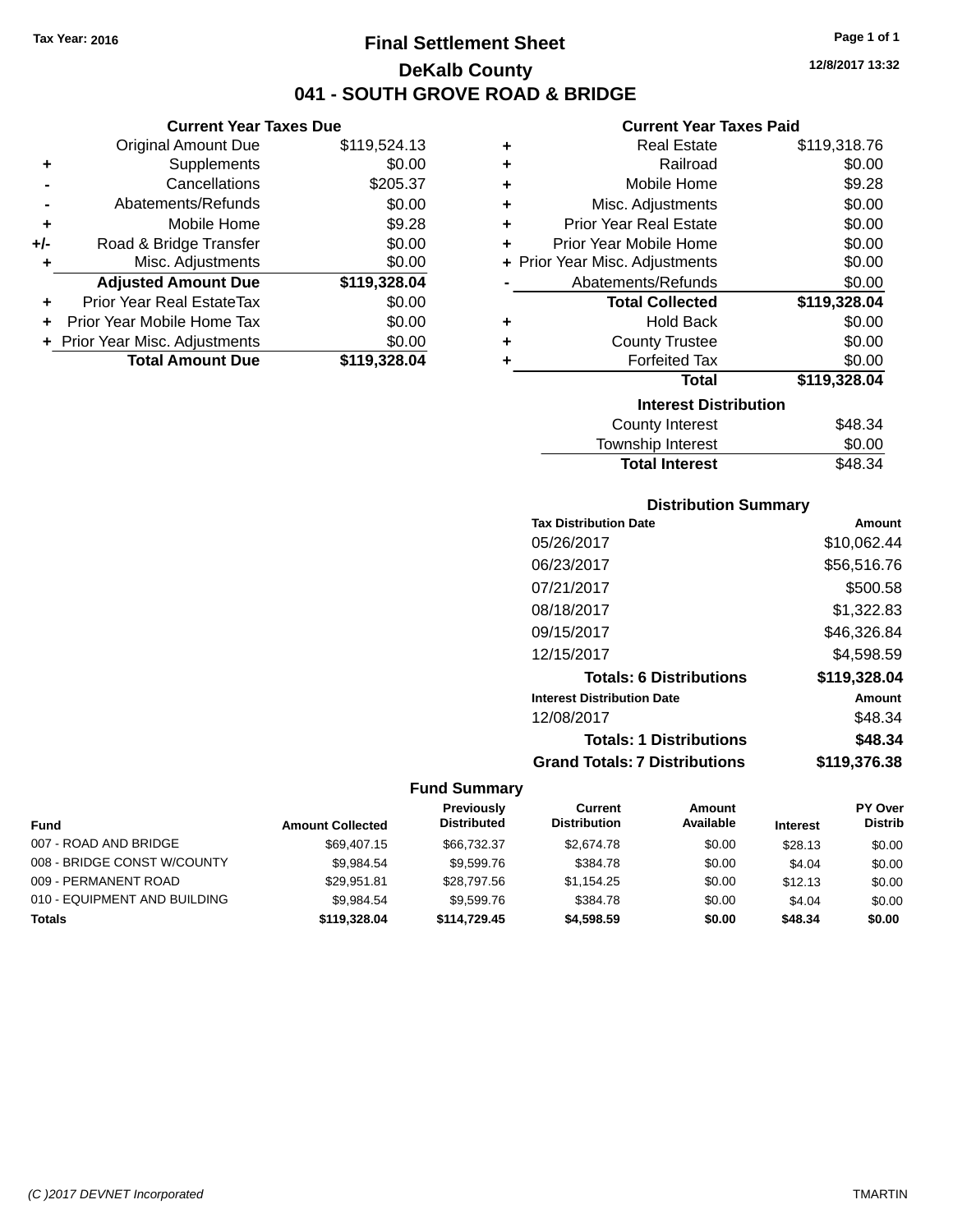**Current Year Taxes Due**

# **Final Settlement Sheet Tax Year: 2016 Page 1 of 1 DeKalb County 042 - SQUAW GROVE TOWNSHIP**

**12/8/2017 13:32**

#### **Current Year Taxes Paid**

|     | <b>Original Amount Due</b>     | \$122,216.62 | ٠ | <b>Real Estate</b>             | \$120,370.51 |
|-----|--------------------------------|--------------|---|--------------------------------|--------------|
| ٠   | Supplements                    | \$0.00       | ٠ | Railroad                       | \$1,720.62   |
|     | Cancellations                  | \$110.99     | ٠ | Mobile Home                    | \$8.12       |
|     | Abatements/Refunds             | \$0.00       | ٠ | Misc. Adjustments              | \$78.10      |
| ٠   | Mobile Home                    | \$8.12       | ٠ | <b>Prior Year Real Estate</b>  | \$0.00       |
| +/- | Road & Bridge Transfer         | \$0.00       | ÷ | Prior Year Mobile Home         | \$0.00       |
| ٠   | Misc. Adjustments              | \$78.10      |   | + Prior Year Misc. Adjustments | \$78.87      |
|     | <b>Adjusted Amount Due</b>     | \$122,191.85 |   | Abatements/Refunds             | \$0.00       |
| ÷.  | Prior Year Real EstateTax      | \$0.00       |   | <b>Total Collected</b>         | \$122,256.22 |
|     | Prior Year Mobile Home Tax     | \$0.00       | ÷ | <b>Hold Back</b>               | \$0.00       |
|     | + Prior Year Misc. Adjustments | \$78.87      | ٠ | <b>County Trustee</b>          | \$14.50      |
|     | <b>Total Amount Due</b>        | \$122,270.72 |   | <b>Forfeited Tax</b>           | \$0.00       |
|     |                                |              |   | <b>Total</b>                   | \$122,270.72 |
|     |                                |              |   | <b>Interest Distribution</b>   |              |
|     |                                |              |   | County Interest                | \$49.53      |
|     |                                |              |   | Township Interest              | \$0.00       |

# **Distribution Summary**

Total Interest \$49.53

| <b>Tax Distribution Date</b>         | Amount       |
|--------------------------------------|--------------|
| 05/26/2017                           | \$8,570.61   |
| 06/23/2017                           | \$57,615.88  |
| 07/21/2017                           | \$1,745.13   |
| 08/18/2017                           | \$4,224.06   |
| 09/15/2017                           | \$45.158.47  |
| 12/15/2017                           | \$4,942.07   |
| <b>Totals: 6 Distributions</b>       | \$122,256.22 |
| <b>Interest Distribution Date</b>    | Amount       |
| 12/08/2017                           | \$49.53      |
| <b>Totals: 1 Distributions</b>       | \$49.53      |
| <b>Grand Totals: 7 Distributions</b> | \$122,305.75 |

#### **Fund Summary**

| <b>Fund</b>              | <b>Amount Collected</b> | <b>Previously</b><br><b>Distributed</b> | Current<br><b>Distribution</b> | Amount<br>Available | <b>Interest</b> | <b>PY Over</b><br><b>Distrib</b> |
|--------------------------|-------------------------|-----------------------------------------|--------------------------------|---------------------|-----------------|----------------------------------|
| 001 - CORPORATE          | \$79,564.22             | \$76,347.94                             | \$3.216.28                     | \$0.00              | \$32.24         | \$0.00                           |
| 017 - CEMETERY           | \$12.954.15             | \$12,430.50                             | \$523.65                       | \$0.00              | \$5.25          | \$0.00                           |
| 019 - COMMUNITY BUILDING | \$26,296.33             | \$25,233.33                             | \$1,063.00                     | \$0.00              | \$10.65         | \$0.00                           |
| 054 - GENERAL ASSISTANCE | \$3,441.52              | \$3,302.38                              | \$139.14                       | \$0.00              | \$1.39          | \$0.00                           |
| Totals                   | \$122,256.22            | \$117.314.15                            | \$4.942.07                     | \$0.00              | \$49.53         | \$0.00                           |
|                          |                         |                                         |                                |                     |                 |                                  |

| Year Source             | <b>Account Type</b>       | <b>Amount Adjustment Description</b>                       |
|-------------------------|---------------------------|------------------------------------------------------------|
| 2015 RE - Real Estate   | <b>Back Tax Collected</b> | \$21.48 AVILA REDEMPTION 15-14-328-005 by TBA              |
| 2015 RE - Real Estate   | <b>Back Tax Collected</b> | \$51.23 NIELSEN REDEMPTION 15-16-151-002 by TBA            |
| 2015 RE - Real Estate   | <b>Back Tax Collected</b> | \$3.08 MCFARLAND REDEMPTION 15-15-228-014 by TBA           |
| 2015 RE - Real Estate   | Back Tax Collected        | \$3.08 MCFARLAND REDEMPTION 15-15-225-015 by TBA           |
| 2016 RE - Real Estate   | Back Tax Collected        | \$48.26 WEST SUBURBAN BANK REDEMPTION 15-14-304-002 by TBA |
| 2016 RE - Real Estate   | Paymt In Lieu of Tax      | \$16.57 HOUSING AUTHORITY SUNSET VIEW APARTMENTS by TBA    |
| 2016 RE - Real Estate   | Back Tax Collected        | \$13.27 SMULSKA REDEMPTION 15-15-435-017 by TBA            |
| <b>Totals 7 entries</b> |                           | \$156.97                                                   |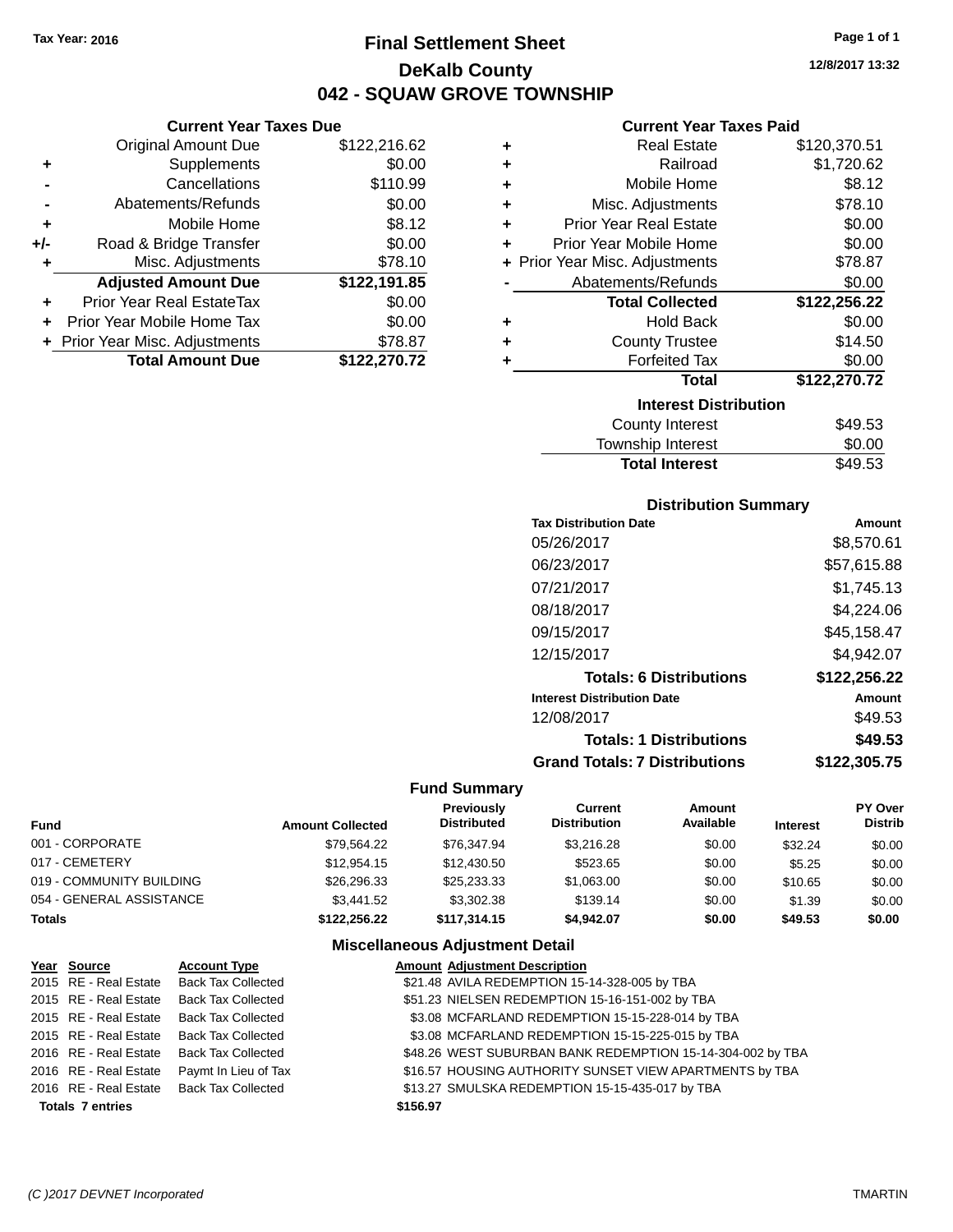**Current Year Taxes Due** Original Amount Due \$178,713.58

**Adjusted Amount Due \$178,677.36**

**Total Amount Due \$178,792.69**

**+** Supplements \$0.00 **-** Cancellations \$162.29 **-** Abatements/Refunds \$0.00 **+** Mobile Home \$11.87 **+/-** Road & Bridge Transfer \$0.00 **+** Misc. Adjustments \$114.20

**+** Prior Year Real EstateTax \$0.01 **+** Prior Year Mobile Home Tax \$0.00 **+ Prior Year Misc. Adjustments \$115.32** 

# **Final Settlement Sheet Tax Year: 2016 Page 1 of 2 DeKalb County 043 - HINCKLEY PUBLIC LIBRARY DISTRICT**

**12/8/2017 13:32**

#### **Current Year Taxes Paid**

| ٠ | <b>Real Estate</b>             | \$176,014.09 |
|---|--------------------------------|--------------|
| ٠ | Railroad                       | \$2,516.00   |
| ÷ | Mobile Home                    | \$11.87      |
| ÷ | Misc. Adjustments              | \$114.20     |
| ٠ | <b>Prior Year Real Estate</b>  | \$0.01       |
| ٠ | Prior Year Mobile Home         | \$0.00       |
|   | + Prior Year Misc. Adjustments | \$115.32     |
|   | Abatements/Refunds             | \$0.00       |
|   | <b>Total Collected</b>         | \$178,771.49 |
| ÷ | <b>Hold Back</b>               | \$0.00       |
| ٠ | <b>County Trustee</b>          | \$21.20      |
| ٠ | <b>Forfeited Tax</b>           | \$0.00       |
|   | <b>Total</b>                   | \$178,792.69 |
|   | <b>Interest Distribution</b>   |              |
|   | <b>County Interest</b>         | \$72.43      |
|   | <b>Township Interest</b>       | \$0.00       |

# **Total Interest** \$72.43

| <b>Distribution Summary</b>          |              |
|--------------------------------------|--------------|
| <b>Tax Distribution Date</b>         | Amount       |
| 05/26/2017                           | \$12,532.61  |
| 06/23/2017                           | \$84,249.91  |
| 07/21/2017                           | \$2,551.84   |
| 08/18/2017                           | \$6,176.71   |
| 09/15/2017                           | \$66,033.81  |
| 12/15/2017                           | \$7.226.61   |
| <b>Totals: 6 Distributions</b>       | \$178,771.49 |
| <b>Interest Distribution Date</b>    | Amount       |
| 12/08/2017                           | \$72.43      |
| <b>Totals: 1 Distributions</b>       | \$72.43      |
| <b>Grand Totals: 7 Distributions</b> | \$178,843.92 |

#### **Fund Summary**

| Fund                                   | <b>Amount Collected</b> | <b>Previously</b><br><b>Distributed</b> | <b>Current</b><br><b>Distribution</b> | Amount<br>Available | <b>Interest</b> | PY Over<br><b>Distrib</b> |
|----------------------------------------|-------------------------|-----------------------------------------|---------------------------------------|---------------------|-----------------|---------------------------|
| 001 - CORPORATE                        | \$153,581.70            | \$147.373.30                            | \$6,208,40                            | \$0.00              | \$62.23         | \$0.00                    |
| 004 - OPERATIONS & MAINTENANCE         | \$12,566,20             | \$12.058.25                             | \$507.95                              | \$0.00              | \$5.09          | \$0.00                    |
| 005 - I. M. R. F.                      | \$5,805.25              | \$5,570.59                              | \$234.66                              | \$0.00              | \$2.35          | \$0.00                    |
| 027 - AUDIT                            | \$35.93                 | \$34.48                                 | \$1.45                                | \$0.00              | \$0.01          | \$0.00                    |
| 035 - TORT JUDGEMENTS/LIABILITY<br>INS | \$977.16                | \$937.67                                | \$39.49                               | \$0.00              | \$0.40          | \$0.00                    |
| 047 - SOCIAL SECURITY                  | \$5,805.25              | \$5,570.59                              | \$234.66                              | \$0.00              | \$2.35          | \$0.00                    |
| <b>Totals</b>                          | \$178,771.49            | \$171,544,88                            | \$7,226.61                            | \$0.00              | \$72.43         | \$0.00                    |

| Year Source             | <b>Account Type</b>       |          | <b>Amount Adjustment Description</b>                       |
|-------------------------|---------------------------|----------|------------------------------------------------------------|
| 2015 RE - Real Estate   | <b>Back Tax Collected</b> |          | \$31.41 AVILA REDEMPTION 15-14-328-005 by TBA              |
| 2015 RE - Real Estate   | <b>Back Tax Collected</b> |          | \$74.91 NIELSEN REDEMPTION 15-16-151-002 by TBA            |
| 2015 RE - Real Estate   | Back Tax Collected        |          | \$4.50 MCFARLAND REDEMPTION 15-15-228-014 by TBA           |
| 2015 RE - Real Estate   | <b>Back Tax Collected</b> |          | \$4.50 MCFARLAND REDEMPTION 15-15-225-015 by TBA           |
| 2016 RE - Real Estate   | <b>Back Tax Collected</b> |          | \$70.57 WEST SUBURBAN BANK REDEMPTION 15-14-304-002 by TBA |
| 2016 RE - Real Estate   | Paymt In Lieu of Tax      |          | \$24.23 HOUSING AUTHORITY SUNSET VIEW APARTMENTS by TBA    |
| 2016 RE - Real Estate   | <b>Back Tax Collected</b> |          | \$19.40 SMULSKA REDEMPTION 15-15-435-017 by TBA            |
| <b>Totals 7 entries</b> |                           | \$229.52 |                                                            |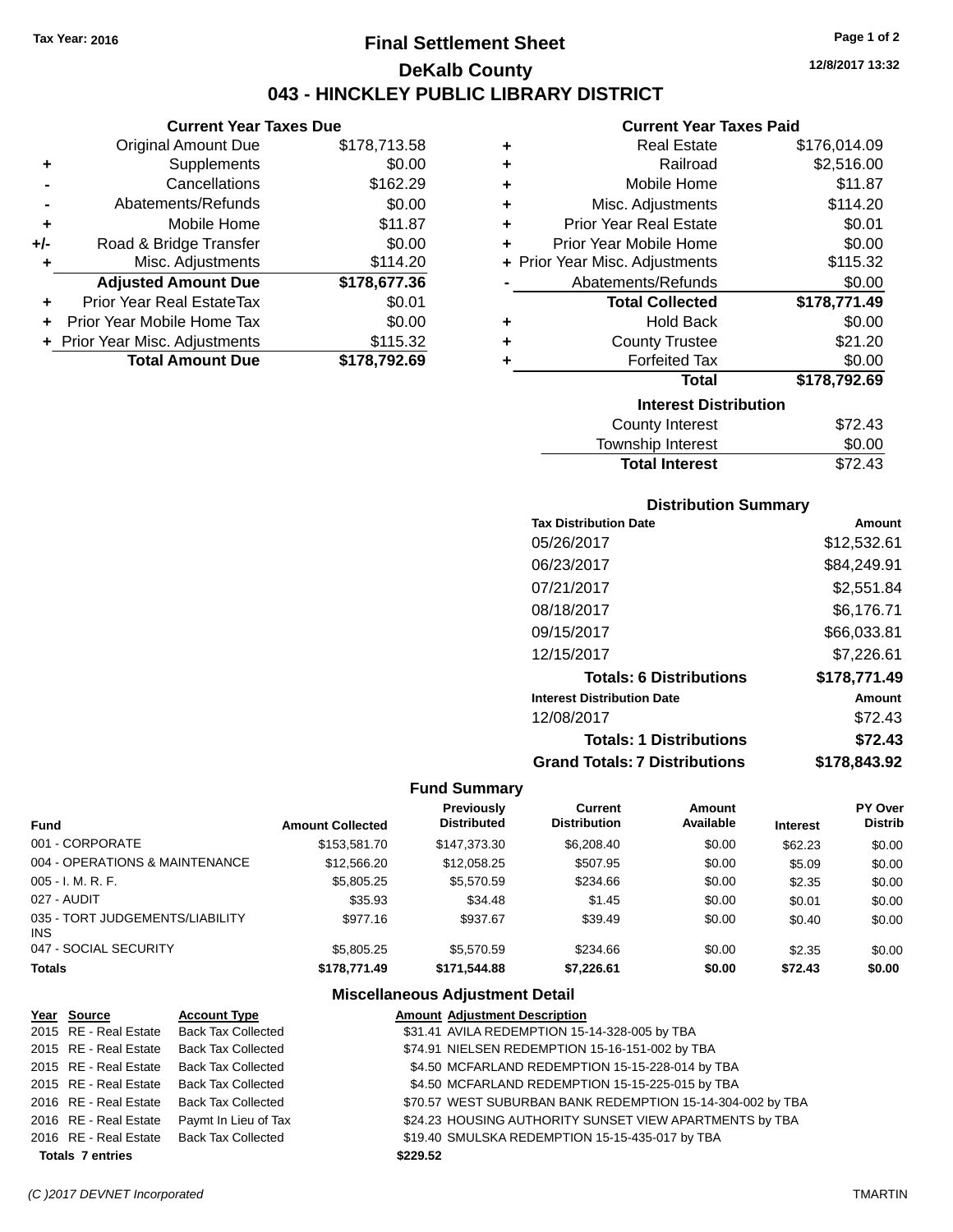# **Final Settlement Sheet Tax Year: 2016 Page 1 of 1 DeKalb County 044 - SQUAW GROVE ROAD & BRIDGE**

**12/8/2017 13:32**

**+** Real Estate \$257,135.25 **+** Railroad \$4,127.90 \$19.47  $$187.37$  $$0.00$  $$0.00$ **+** Prior Year Misc. Adjustments \$189.21  $$0.00$ **Total Collected \$261,659.20**

**+** Hold Back \$0.00

\$0.00

\$34.79

#### **Current Year Taxes Paid**

|     | <b>Current Year Taxes Due</b>    |               |   | <b>Current Year T</b>          |
|-----|----------------------------------|---------------|---|--------------------------------|
|     | Original Amount Due              | \$293,208.97  | ٠ | <b>Real Estate</b>             |
|     | Supplements                      | \$0.00        | ٠ | Railroad                       |
|     | Cancellations                    | \$266.26      | ٠ | Mobile Home                    |
|     | Abatements/Refunds               | \$0.00        | ٠ | Misc. Adjustments              |
|     | Mobile Home                      | \$19.47       | ÷ | <b>Prior Year Real Estate</b>  |
| +/- | Road & Bridge Transfer           | (\$31,644.77) | ÷ | Prior Year Mobile Home         |
|     | Misc. Adjustments                | \$187.37      |   | + Prior Year Misc. Adjustments |
|     | <b>Adjusted Amount Due</b>       | \$261,504.78  |   | Abatements/Refunds             |
| ÷   | <b>Prior Year Real EstateTax</b> | \$0.00        |   | <b>Total Collected</b>         |
| ٠   | Prior Year Mobile Home Tax       | \$0.00        | ٠ | <b>Hold Back</b>               |
|     | + Prior Year Misc. Adjustments   | \$189.21      | ٠ | <b>County Trustee</b>          |
|     | <b>Total Amount Due</b>          | \$261,693.99  |   | <b>Forfeited Tax</b>           |
|     |                                  |               |   | <b>Total</b>                   |
|     |                                  |               |   | <b>Interest Dist</b>           |

| Total                        | \$261,693.99 |
|------------------------------|--------------|
| <b>Interest Distribution</b> |              |
| County Interest              | \$106.01     |
| Township Interest            | \$0.00       |
| <b>Total Interest</b>        | \$106.01     |

| <b>Road and Bridge Summary</b>                   |                         |             |  |  |  |  |
|--------------------------------------------------|-------------------------|-------------|--|--|--|--|
| <b>Municipality</b><br>Amt. Distrib.<br>Amt. Due |                         |             |  |  |  |  |
| <b>VILLAGE OF HINCKLEY</b>                       | \$31,648.57             | \$31.644.77 |  |  |  |  |
| Totals                                           | \$31,648.57 \$31,644.77 |             |  |  |  |  |

#### **Distribution Summary**

| <b>Tax Distribution Date</b>         | Amount       |
|--------------------------------------|--------------|
| 05/26/2017                           | \$18,325.56  |
| 06/23/2017                           | \$123,318.66 |
| 07/21/2017                           | \$3,731.37   |
| 08/18/2017                           | \$9,158.49   |
| 09/15/2017                           | \$96,556.10  |
| 12/15/2017                           | \$10,569.02  |
| <b>Totals: 6 Distributions</b>       | \$261,659.20 |
| <b>Interest Distribution Date</b>    | Amount       |
| 12/08/2017                           | \$106.01     |
| <b>Totals: 1 Distributions</b>       | \$106.01     |
| <b>Grand Totals: 7 Distributions</b> | \$261.765.21 |

#### **Fund Summary**

| <b>Fund</b>                                   | <b>Amount Collected</b> | <b>Previously</b><br><b>Distributed</b> | <b>Current</b><br><b>Distribution</b> | <b>Amount</b><br>Available | <b>Interest</b> | PY Over<br><b>Distrib</b> |
|-----------------------------------------------|-------------------------|-----------------------------------------|---------------------------------------|----------------------------|-----------------|---------------------------|
| 007 - ROAD AND BRIDGE                         | \$83,275.53             | \$79.917.44                             | \$3,358.09                            | \$0.00                     | \$41.55         | \$0.00                    |
| 008 - BRIDGE CONST W/COUNTY                   | \$14,779.00             | \$14,181.57                             | \$597.43                              | \$0.00                     | \$5.34          | \$0.00                    |
| 009 - PERMANENT ROAD                          | \$117.183.74            | \$112,446.73                            | \$4,737.01                            | \$0.00                     | \$42.35         | \$0.00                    |
| 010 - EQUIPMENT AND BUILDING                  | \$39.573.75             | \$37.974.04                             | \$1.599.71                            | \$0.00                     | \$14.30         | \$0.00                    |
| 035 - TORT JUDGEMENTS/LIABILITY<br><b>INS</b> | \$6.847.18              | \$6,570.40                              | \$276.78                              | \$0.00                     | \$2.47          | \$0.00                    |
| <b>Totals</b>                                 | \$261.659.20            | \$251.090.18                            | \$10,569.02                           | \$0.00                     | \$106.01        | \$0.00                    |

| Year Source             | <b>Account Type</b>                      | <b>Amount Adjustment Description</b>                        |
|-------------------------|------------------------------------------|-------------------------------------------------------------|
|                         | 2015 RE - Real Estate Back Tax Collected | \$51.53 AVILA REDEMPTION 15-14-328-005 by TBA               |
| 2015 RE - Real Estate   | Back Tax Collected                       | \$122.90 NIELSEN REDEMPTION 15-16-151-002 by TBA            |
| 2015 RE - Real Estate   | Back Tax Collected                       | \$7.39 MCFARLAND REDEMPTION 15-15-228-014 by TBA            |
|                         | 2015 RE - Real Estate Back Tax Collected | \$7.39 MCFARLAND REDEMPTION 15-15-225-015 by TBA            |
|                         | 2016 RE - Real Estate Back Tax Collected | \$115.78 WEST SUBURBAN BANK REDEMPTION 15-14-304-002 by TBA |
| 2016 RE - Real Estate   | Paymt In Lieu of Tax                     | \$39.76 HOUSING AUTHORITY SUNSET VIEW APARTMENTS by TBA     |
| 2016 RE - Real Estate   | Back Tax Collected                       | \$31.83 SMULSKA REDEMPTION 15-15-435-017 by TBA             |
| <b>Totals 7 entries</b> |                                          | \$376.58                                                    |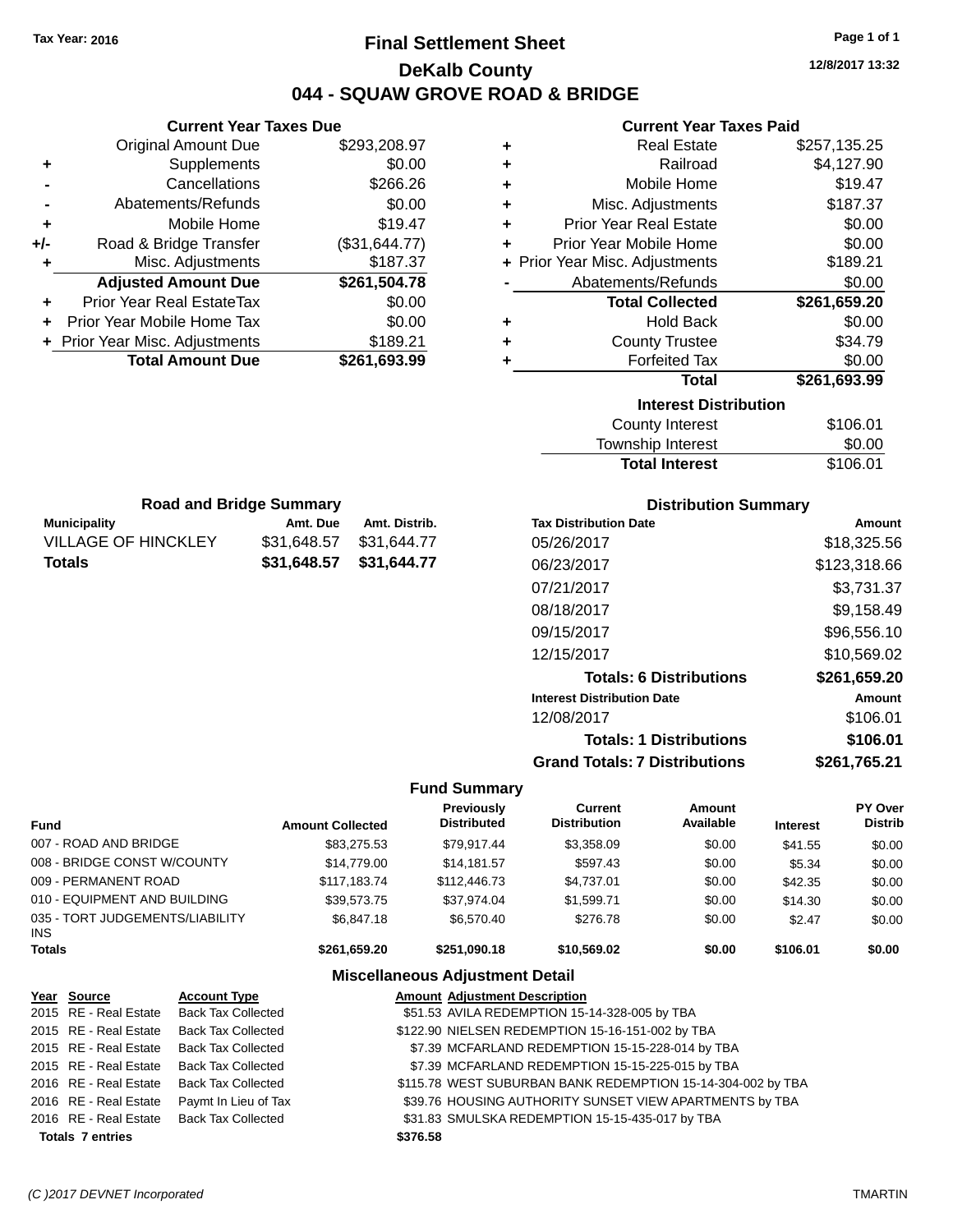**Current Year Taxes Due**

# **Final Settlement Sheet Tax Year: 2016 Page 1 of 2 DeKalb County 045 - SYCAMORE TOWNSHIP**

**12/8/2017 13:32**

#### **Current Year Taxes Paid**

|                | <b>Original Amount Due</b>       | \$417,054.18 | ٠ | <b>Real Estate</b>             | \$415,979.86 |
|----------------|----------------------------------|--------------|---|--------------------------------|--------------|
| ٠              | Supplements                      | \$16.34      | ٠ | Railroad                       | \$397.06     |
|                | Cancellations                    | \$613.59     | ٠ | Mobile Home                    | \$0.00       |
| $\blacksquare$ | Abatements/Refunds               | \$0.32       | ٠ | Misc. Adjustments              | \$392.74     |
| ٠              | Mobile Home                      | \$0.00       | ÷ | <b>Prior Year Real Estate</b>  | (\$137.37)   |
| I-             | Road & Bridge Transfer           | \$0.00       | ٠ | Prior Year Mobile Home         | \$0.00       |
| ٠              | Misc. Adjustments                | \$392.74     |   | + Prior Year Misc. Adjustments | \$95.73      |
|                | <b>Adjusted Amount Due</b>       | \$416,849.35 |   | Abatements/Refunds             | \$0.32       |
| ÷              | <b>Prior Year Real EstateTax</b> | (\$137.37)   |   | <b>Total Collected</b>         | \$416,727.70 |
|                | + Prior Year Mobile Home Tax     | \$0.00       | ٠ | <b>Hold Back</b>               | \$0.00       |
|                | + Prior Year Misc. Adjustments   | \$95.73      | ٠ | <b>County Trustee</b>          | \$42.83      |
|                | <b>Total Amount Due</b>          | \$416,807.71 |   | <b>Forfeited Tax</b>           | \$37.18      |
|                |                                  |              |   | <b>Total</b>                   | \$416,807.71 |
|                |                                  |              |   | <b>Interest Distribution</b>   |              |
|                |                                  |              |   | County Interest                | R168.83      |

| County Interest       | \$168.83 |
|-----------------------|----------|
| Township Interest     | \$0.00   |
| <b>Total Interest</b> | \$168.83 |
|                       |          |

#### **Distribution Summary**

| <b>Tax Distribution Date</b>         | Amount       |
|--------------------------------------|--------------|
| 05/26/2017                           | \$36,270.38  |
| 06/23/2017                           | \$187,221.33 |
| 07/21/2017                           | \$3,408.31   |
| 08/18/2017                           | \$10,642.81  |
| 09/15/2017                           | \$166,503.04 |
| 12/15/2017                           | \$12,681.83  |
| <b>Totals: 6 Distributions</b>       | \$416,727.70 |
| <b>Interest Distribution Date</b>    | Amount       |
| 12/08/2017                           | \$168.83     |
| <b>Totals: 1 Distributions</b>       | \$168.83     |
| <b>Grand Totals: 7 Distributions</b> | \$416,896.53 |

#### **Fund Summary**

| Fund                     | <b>Amount Collected</b> | <b>Previously</b><br><b>Distributed</b> | Current<br><b>Distribution</b> | Amount<br>Available | <b>Interest</b> | <b>PY Over</b><br><b>Distrib</b> |
|--------------------------|-------------------------|-----------------------------------------|--------------------------------|---------------------|-----------------|----------------------------------|
| 001 - CORPORATE          | \$374,797.79            | \$363.392.00                            | \$11,405.79                    | \$0.00              | \$151.85        | \$0.00                           |
| 005 - I. M. R. F.        | \$31.921.77             | \$30.950.32                             | \$971.45                       | \$0.00              | \$12.93         | \$0.00                           |
| 054 - GENERAL ASSISTANCE | \$10,008.14             | \$9.703.55                              | \$304.59                       | \$0.00              | \$4.05          | \$0.00                           |
| Totals                   | \$416,727,70            | \$404.045.87                            | \$12,681.83                    | \$0.00              | \$168.83        | \$0.00                           |

#### **Miscellaneous Adjustment Detail**

| Year Source             | <b>Account Type</b>                        | <b>Amount Adjustment Description</b>                             |
|-------------------------|--------------------------------------------|------------------------------------------------------------------|
| 2015 RE - Real Estate   | <b>Back Tax Collected</b>                  | \$95.73 PAN PACIFIC HOLDINGS LLC REDEMPTION 06-33-154-011 by TBA |
|                         | 2016 RE - Real Estate Back Tax Collected   | \$27.07 MILINAC REDEMPTION 06-05-209-010 by TBA                  |
|                         | 2016 RE - Real Estate Paymt In Lieu of Tax | \$151.45 HOUSING AUTHORITY SYCAMORE UNITS by TBA                 |
|                         | 2016 RE - Real Estate Paymt In Lieu of Tax | \$151.45 HOUSING AUTHORITY SYCAMORE UNITS by TBA                 |
| 2016 RE - Real Estate   | <b>Back Tax Collected</b>                  | \$29.97 SILVERTHORNE REDEMPTION 06-22-328-005 by TBA             |
| 2016 RE - Real Estate   | <b>Back Tax Collected</b>                  | \$29.97 SILVERTHORNE REDEMPTION 06-22-331-001 by TBA             |
|                         | 2016 RE - Real Estate Back Tax Collected   | \$2.83 CHICAGO CENTRAL RR REDEMPTION 06-02-200-004 by TBA        |
| <b>Totals 7 entries</b> |                                            | \$488.47                                                         |

#### **Abatement Detail**

#### **Year Source Account Type Amount Adjustment Description** 2016 RE - Real Estate RE Abatement \$0.05 PTAB INTEREST REFUND 06-28-180-020 by TBA

*(C )2017 DEVNET Incorporated* TMARTIN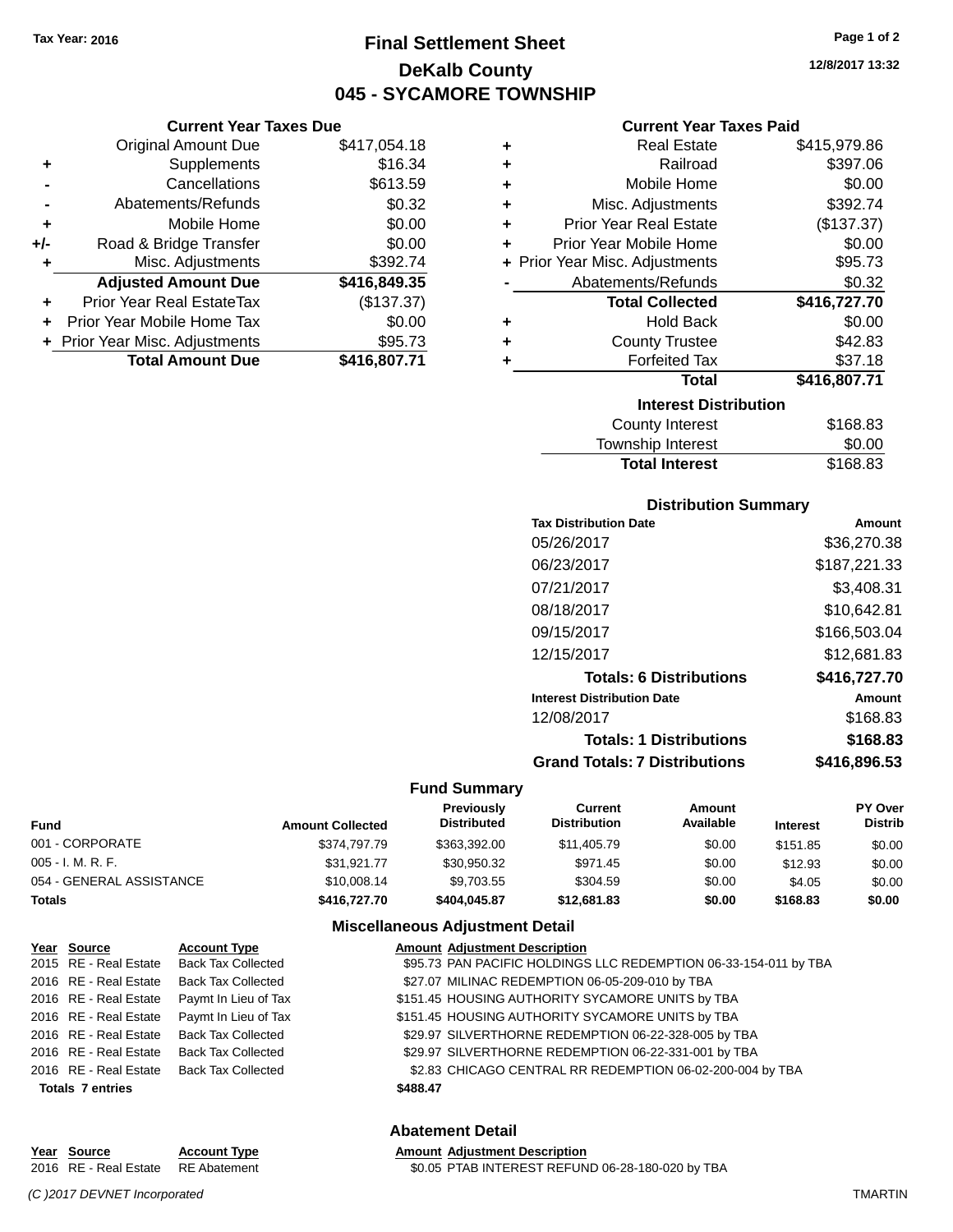# **Final Settlement Sheet Tax Year: 2016 Page 2 of 2 DeKalb County Abatement Detail**

**12/8/2017 13:32**

**Totals 2 entries \$0.32**

**Year Source Account Type Amount Adjustment Description** \$0.27 PTAB INTEREST REFUND 06-21-179-027 by TBA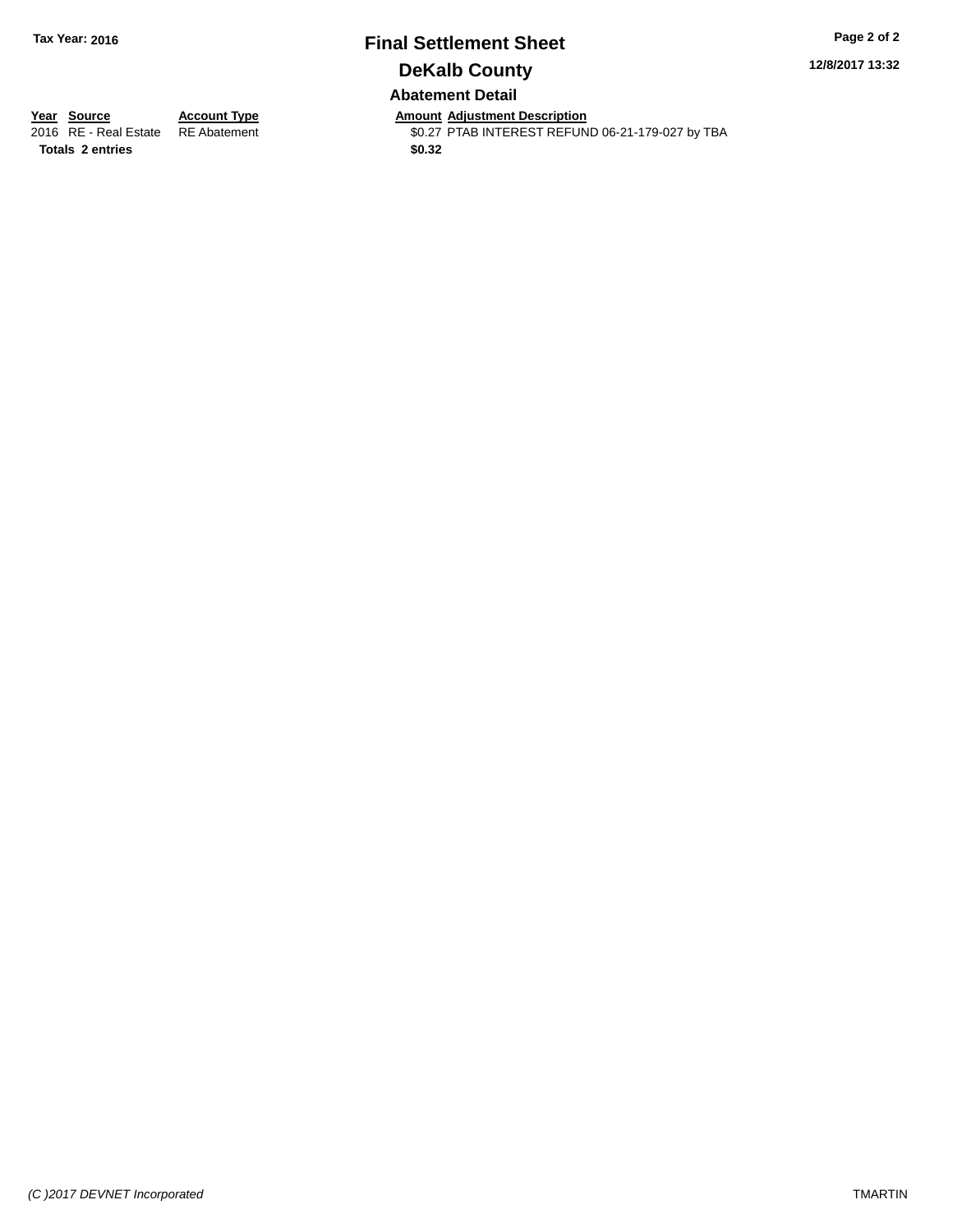# **Final Settlement Sheet Tax Year: 2016 Page 1 of 2 DeKalb County 046 - SYCAMORE ROAD & BRIDGE**

**12/8/2017 13:32**

#### **Current Year Taxes Paid**

|     | <b>Current Year Taxes Due</b>  |            |               |                      | <b>Current Year Taxes Paid</b>       |              |
|-----|--------------------------------|------------|---------------|----------------------|--------------------------------------|--------------|
|     | <b>Original Amount Due</b>     |            | \$844,613.37  | ٠                    | <b>Real Estate</b>                   | \$834,990.75 |
| ٠   | Supplements                    |            | \$33.10       | ٠                    | Railroad                             | \$804.10     |
|     | Cancellations                  |            | \$1,242.72    | ٠                    | Mobile Home                          | \$0.00       |
|     | Abatements/Refunds             |            | \$0.63        | ٠                    | Misc. Adjustments                    | \$795.43     |
| ٠   | Mobile Home                    |            | \$0.00        | ٠                    | <b>Prior Year Real Estate</b>        | (\$278.18)   |
| +/- | Road & Bridge Transfer         |            | (\$7,446.84)  | ٠                    | Prior Year Mobile Home               | \$0.00       |
|     | Misc. Adjustments              |            | \$795.43      | $\ddot{\phantom{1}}$ | Prior Year Misc. Adjustments         | \$193.87     |
|     | <b>Adjusted Amount Due</b>     |            | \$836,751.71  |                      | Abatements/Refunds                   | \$0.63       |
|     | Prior Year Real EstateTax      |            | (\$278.18)    |                      | <b>Total Collected</b>               | \$836,505.34 |
|     | Prior Year Mobile Home Tax     |            | \$0.00        | ٠                    | <b>Hold Back</b>                     | \$0.00       |
|     | + Prior Year Misc. Adjustments |            | \$193.87      | ٠                    | <b>County Trustee</b>                | \$86.76      |
|     | <b>Total Amount Due</b>        |            | \$836,667.40  | ÷                    | <b>Forfeited Tax</b>                 | \$75.30      |
|     |                                |            |               |                      | <b>Total</b>                         | \$836,667.40 |
|     |                                |            |               |                      | <b>Interest Distribution</b>         |              |
|     |                                |            |               |                      | <b>County Interest</b>               | \$338.90     |
|     |                                |            |               |                      | Township Interest                    | \$0.00       |
|     |                                |            |               |                      | <b>Total Interest</b>                | \$338.90     |
|     | <b>Road and Bridge Summary</b> |            |               |                      | <b>Distribution Summary</b>          |              |
|     | <b>Municipality</b>            | Amt. Due   | Amt. Distrib. |                      | <b>Tax Distribution Date</b>         | Amount       |
|     | <b>CITY OF SYCAMORE</b>        | \$7,448.28 | \$7,446.84    |                      | 05/26/2017                           | \$72,805.89  |
|     | <b>Totals</b>                  | \$7,448.28 | \$7,446.84    |                      | 06/23/2017                           | \$375,818.10 |
|     |                                |            |               |                      | 07/21/2017                           | \$6,841.50   |
|     |                                |            |               |                      | 08/18/2017                           | \$21,363.25  |
|     |                                |            |               |                      | 09/15/2017                           | \$334,220.16 |
|     |                                |            |               |                      | 12/15/2017                           | \$25,456.44  |
|     |                                |            |               |                      | <b>Totals: 6 Distributions</b>       | \$836,505.34 |
|     |                                |            |               |                      | <b>Interest Distribution Date</b>    | Amount       |
|     |                                |            |               |                      | 12/08/2017                           | \$338.90     |
|     |                                |            |               |                      | <b>Totals: 1 Distributions</b>       | \$338.90     |
|     |                                |            |               |                      | <b>Grand Totals: 7 Distributions</b> | \$836,844.24 |

#### **Fund Summary**

| <b>Fund</b>                             | <b>Amount Collected</b> | <b>Previously</b><br><b>Distributed</b> | Current<br><b>Distribution</b> | Amount<br>Available | <b>Interest</b> | PY Over<br><b>Distrib</b> |
|-----------------------------------------|-------------------------|-----------------------------------------|--------------------------------|---------------------|-----------------|---------------------------|
| $005 - I. M. R. F.$                     | \$19,832.07             | \$19,228.53                             | \$603.54                       | \$0.00              | \$7.96          | \$0.00                    |
| 007 - ROAD AND BRIDGE                   | \$12,508,40             | \$12,127.96                             | \$380.44                       | \$0.00              | \$8.01          | \$0.00                    |
| 008 - BRIDGE CONST W/COUNTY             | \$39,909.66             | \$38,695.10                             | \$1,214.56                     | \$0.00              | \$16.03         | \$0.00                    |
| 009 - PERMANENT ROAD                    | \$614.562.59            | \$595,860.12                            | \$18,702.47                    | \$0.00              | \$246.79        | \$0.00                    |
| 010 - EQUIPMENT AND BUILDING            | \$119,698.58            | \$116,055.91                            | \$3,642.67                     | \$0.00              | \$48.07         | \$0.00                    |
| 035 - TORT JUDGEMENTS/LIABILITY<br>INS. | \$14.997.02             | \$14.540.64                             | \$456.38                       | \$0.00              | \$6.02          | \$0.00                    |
| 047 - SOCIAL SECURITY                   | \$14,997.02             | \$14.540.64                             | \$456.38                       | \$0.00              | \$6.02          | \$0.00                    |
| <b>Totals</b>                           | \$836,505.34            | \$811,048.90                            | \$25,456.44                    | \$0.00              | \$338.90        | \$0.00                    |

| Year Source           | <b>Account Type</b>                        | <b>Amount Adjustment Description</b>                              |
|-----------------------|--------------------------------------------|-------------------------------------------------------------------|
| 2015 RE - Real Estate | Back Tax Collected                         | \$193.87 PAN PACIFIC HOLDINGS LLC REDEMPTION 06-33-154-011 by TBA |
| 2016 RE - Real Estate | Back Tax Collected                         | \$54.82 MILINAC REDEMPTION 06-05-209-010 by TBA                   |
|                       | 2016 RE - Real Estate Paymt In Lieu of Tax | \$306.74 HOUSING AUTHORITY SYCAMORE UNITS by TBA                  |
|                       | 2016 RE - Real Estate Paymt In Lieu of Tax | \$306.74 HOUSING AUTHORITY SYCAMORE UNITS by TBA                  |
|                       | 2016 RE - Real Estate Back Tax Collected   | \$60.70 SILVERTHORNE REDEMPTION 06-22-328-005 by TBA              |
|                       | 2016 RE - Real Estate Back Tax Collected   | \$60.70 SILVERTHORNE REDEMPTION 06-22-331-001 by TBA              |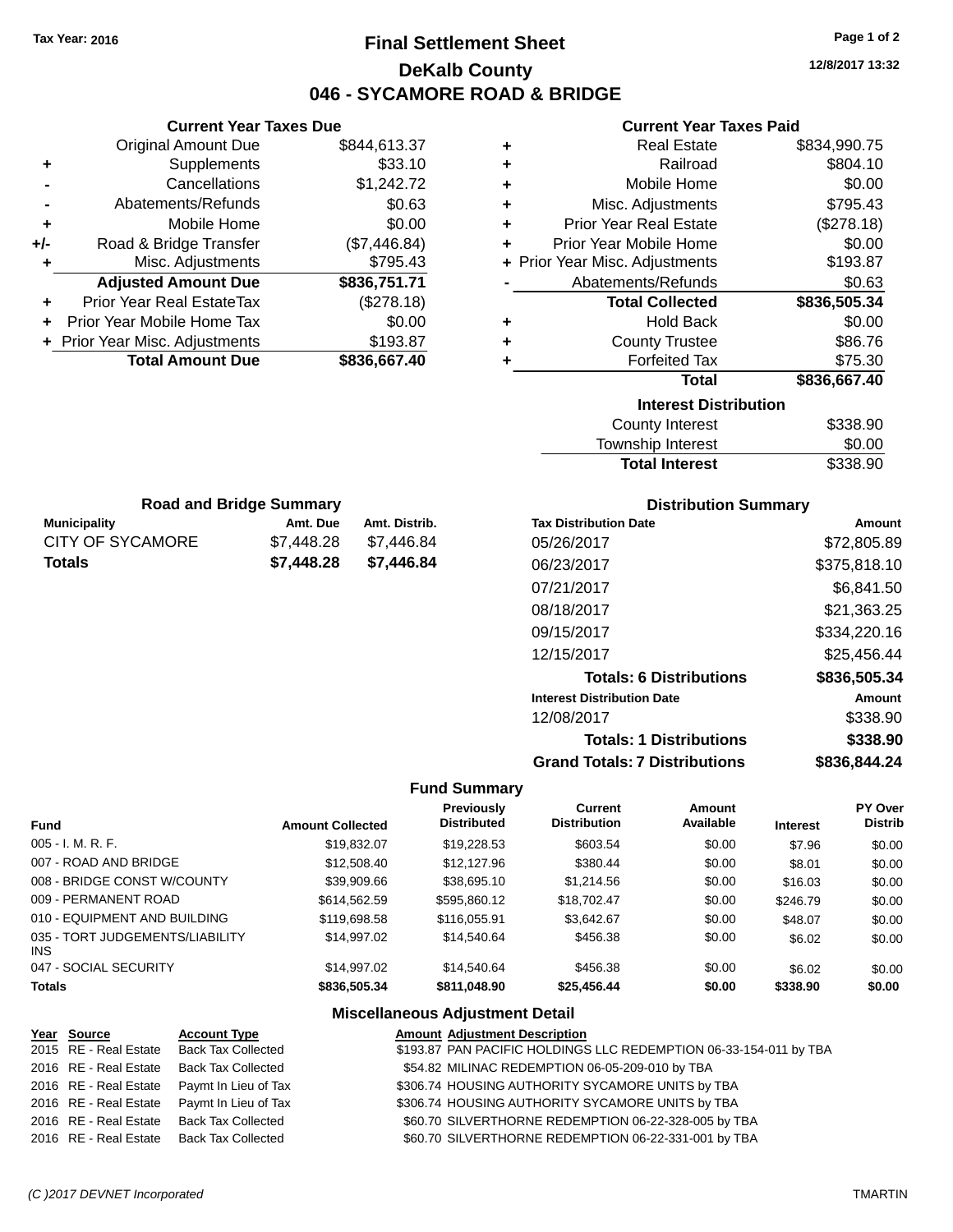# **Final Settlement Sheet Tax Year: 2016 Page 2 of 2 DeKalb County**

#### **12/8/2017 13:32**

#### **Miscellaneous Adjustment Detail**

# **Year** Source **Account Type Account Type AMOUL Adjustment Description**

**Totals 7 entries \$989.30**

2016 RE - Real Estate Back Tax Collected \$5.73 CHICAGO CENTRAL RR REDEMPTION 06-02-200-004 by TBA

#### **Abatement Detail**

\$0.09 PTAB INTEREST REFUND 06-28-180-020 by TBA

2016 RE - Real Estate RE Abatement \$0.54 PTAB INTEREST REFUND 06-21-179-027 by TBA

**Year Source Account Type Amount Adjustment Description**<br>2016 RE - Real Estate RE Abatement \$0.09 PTAB INTEREST REFUN **Totals 2 entries \$0.63**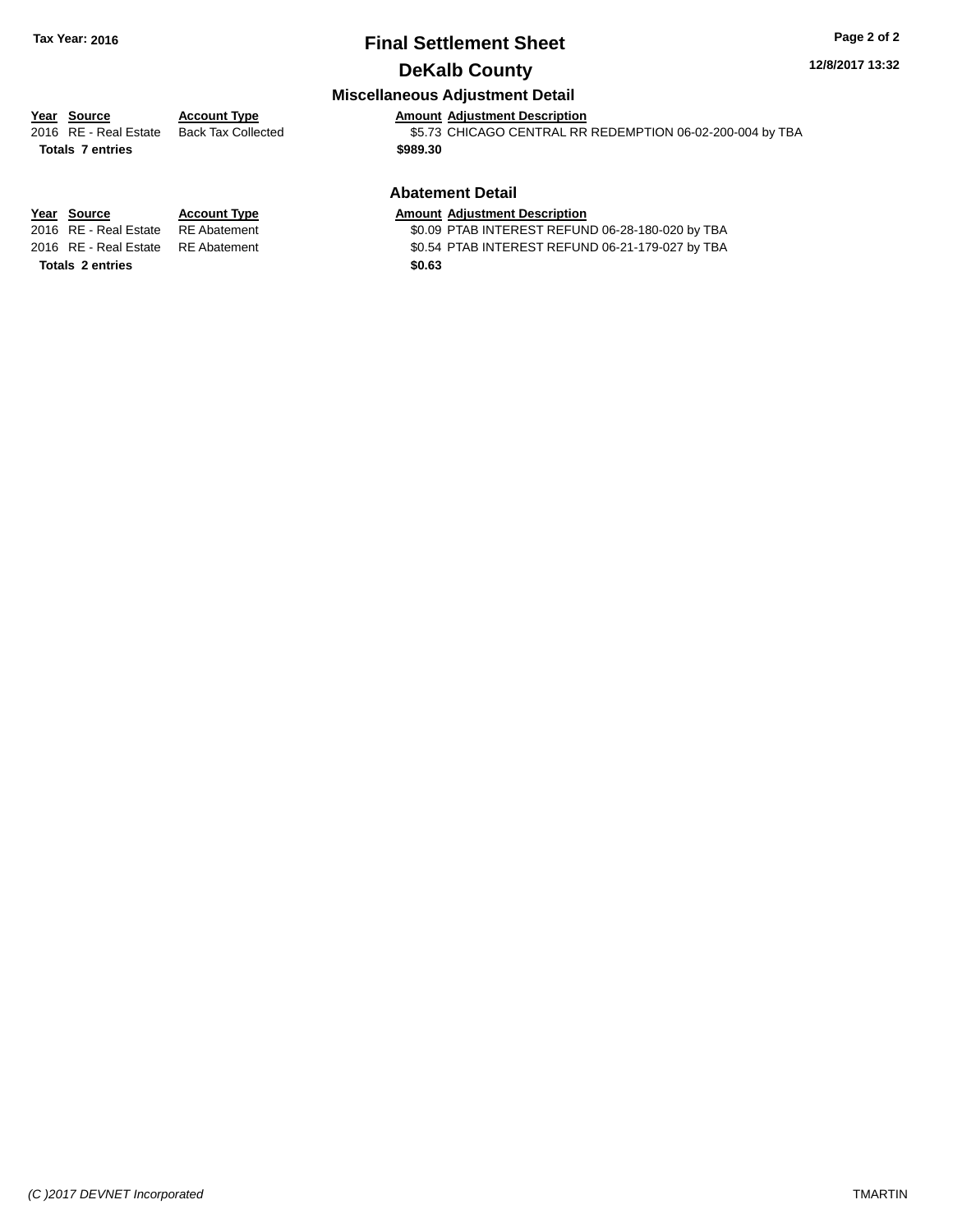# **Final Settlement Sheet Tax Year: 2016 Page 1 of 1 DeKalb County 047 - VICTOR TOWNSHIP**

#### **Current Year Taxes Due**

|       | <b>Original Amount Due</b>     | \$55,163.92 |
|-------|--------------------------------|-------------|
| ٠     | Supplements                    | \$0.00      |
|       | Cancellations                  | \$67.91     |
|       | Abatements/Refunds             | \$0.00      |
| ٠     | Mobile Home                    | \$2.28      |
| $+/-$ | Road & Bridge Transfer         | \$0.00      |
| ٠     | Misc. Adjustments              | \$0.00      |
|       | <b>Adjusted Amount Due</b>     | \$55,098.29 |
| ÷     | Prior Year Real EstateTax      | \$0.00      |
|       | Prior Year Mobile Home Tax     | \$0.00      |
|       | + Prior Year Misc. Adjustments | \$0.00      |
|       | <b>Total Amount Due</b>        | \$55,098.29 |

|   | <b>Current Year Taxes Paid</b> |             |
|---|--------------------------------|-------------|
| ÷ | <b>Real Estate</b>             | \$55,070.41 |
| ÷ | Railroad                       | \$25.60     |
| ÷ | Mobile Home                    | \$2.28      |
| ٠ | Misc. Adjustments              | \$0.00      |
| ٠ | <b>Prior Year Real Estate</b>  | \$0.00      |
| ÷ | Prior Year Mobile Home         | \$0.00      |
|   | + Prior Year Misc. Adjustments | \$0.00      |
|   | Abatements/Refunds             | \$0.00      |
|   | <b>Total Collected</b>         | \$55,098.29 |
| ٠ | <b>Hold Back</b>               | \$0.00      |
| ÷ | <b>County Trustee</b>          | \$0.00      |
| ٠ | <b>Forfeited Tax</b>           | \$0.00      |
|   | Total                          | \$55,098.29 |
|   |                                |             |

| <b>Interest Distribution</b> |         |
|------------------------------|---------|
| County Interest              | \$22.32 |
| Township Interest            | \$0.00  |
| <b>Total Interest</b>        | \$22.32 |

#### **Distribution Summary**

| <b>Tax Distribution Date</b>         | Amount      |
|--------------------------------------|-------------|
| 05/26/2017                           | \$6,571.91  |
| 06/23/2017                           | \$26,545.39 |
| 07/21/2017                           | \$502.60    |
| 08/18/2017                           | \$862.09    |
| 09/15/2017                           | \$18,805.46 |
| 12/15/2017                           | \$1.810.84  |
| <b>Totals: 6 Distributions</b>       | \$55,098.29 |
| <b>Interest Distribution Date</b>    | Amount      |
| 12/08/2017                           | \$22.32     |
| <b>Totals: 1 Distributions</b>       | \$22.32     |
| <b>Grand Totals: 7 Distributions</b> | \$55,120.61 |

| <b>Fund</b>                                   | <b>Amount Collected</b> | Previously<br><b>Distributed</b> | Current<br><b>Distribution</b> | Amount<br>Available | <b>Interest</b> | PY Over<br><b>Distrib</b> |
|-----------------------------------------------|-------------------------|----------------------------------|--------------------------------|---------------------|-----------------|---------------------------|
| 001 - CORPORATE                               | \$46,719,77             | \$45,184.31                      | \$1,535.46                     | \$0.00              | \$18.93         | \$0.00                    |
| 034 - GENERAL ASSISTANCE                      | \$6,379.39              | \$6.169.72                       | \$209.67                       | \$0.00              | \$2.58          | \$0.00                    |
| 035 - TORT JUDGEMENTS/LIABILITY<br><b>INS</b> | \$1.999.13              | \$1.933.42                       | \$65.71                        | \$0.00              | \$0.81          | \$0.00                    |
| <b>Totals</b>                                 | \$55,098.29             | \$53,287,45                      | \$1.810.84                     | \$0.00              | \$22.32         | \$0.00                    |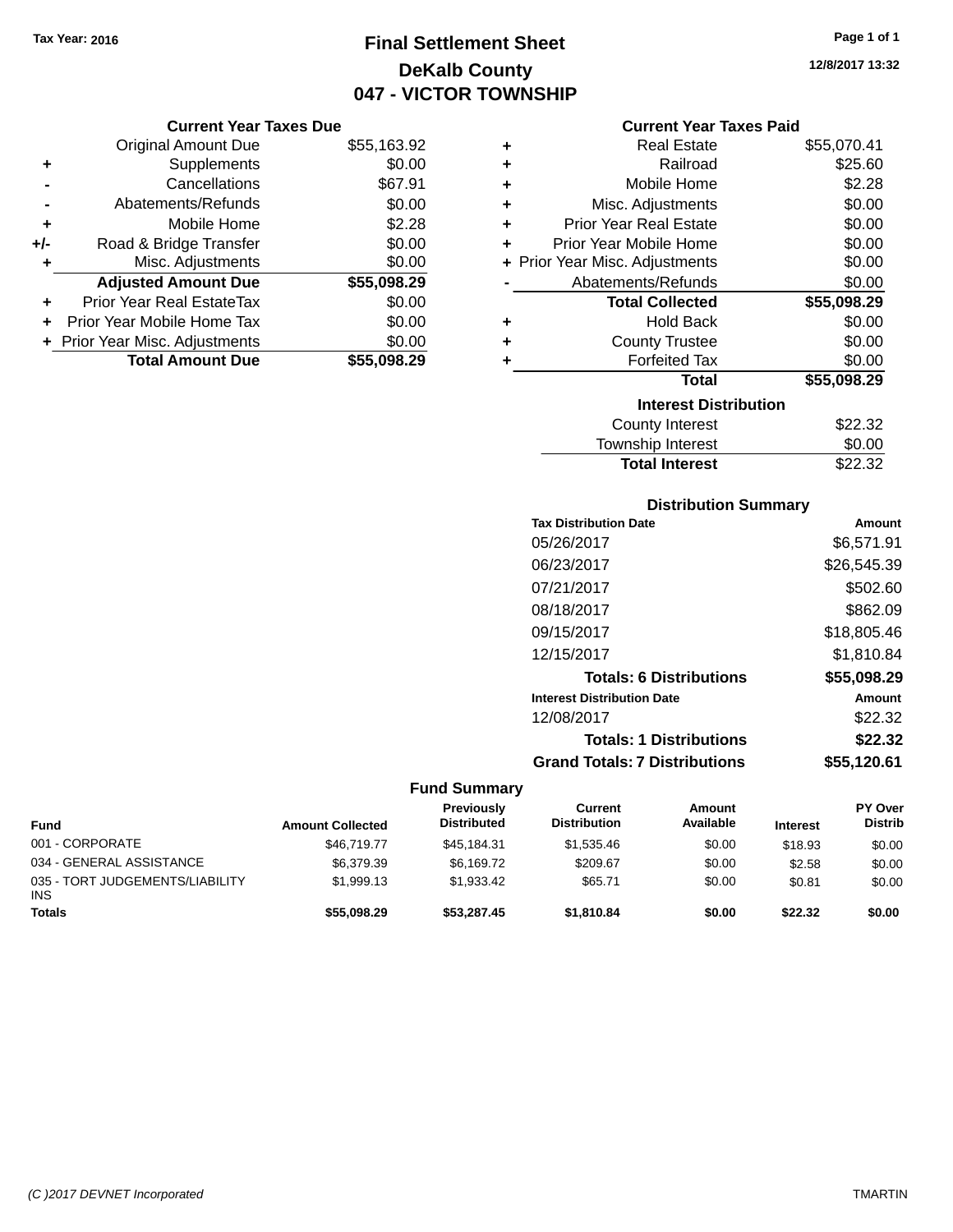**Current Year Taxes Due**

# **Final Settlement Sheet Tax Year: 2016 Page 1 of 1 DeKalb County 048 - VICTOR ROAD & BRIDGE**

**12/8/2017 13:32**

#### **Current Year Taxes Paid**

|                      | <b>Original Amount Due</b>       | \$106,350.88 | ٠ | <b>Real Estate</b>             | \$106,170.59  |
|----------------------|----------------------------------|--------------|---|--------------------------------|---------------|
| ÷                    | Supplements                      | \$0.00       | ٠ | Railroad                       | \$49.36       |
|                      | Cancellations                    | \$130.93     | ٠ | Mobile Home                    | \$4.40        |
|                      | Abatements/Refunds               | \$0.00       | ٠ | Misc. Adjustments              | \$0.00        |
| ٠                    | Mobile Home                      | \$4.40       | ٠ | <b>Prior Year Real Estate</b>  | \$0.00        |
| I-                   | Road & Bridge Transfer           | \$0.00       | ٠ | Prior Year Mobile Home         | \$0.00        |
| ٠                    | Misc. Adjustments                | \$0.00       |   | + Prior Year Misc. Adjustments | \$0.00        |
|                      | <b>Adjusted Amount Due</b>       | \$106,224.35 |   | Abatements/Refunds             | \$0.00        |
| $\ddot{\phantom{1}}$ | <b>Prior Year Real EstateTax</b> | \$0.00       |   | <b>Total Collected</b>         | \$106,224.35  |
|                      | + Prior Year Mobile Home Tax     | \$0.00       | ٠ | <b>Hold Back</b>               | \$0.00        |
|                      | + Prior Year Misc. Adjustments   | \$0.00       | ÷ | <b>County Trustee</b>          | \$0.00        |
|                      | <b>Total Amount Due</b>          | \$106,224.35 |   | <b>Forfeited Tax</b>           | \$0.00        |
|                      |                                  |              |   | Total                          | \$106,224.35  |
|                      |                                  |              |   | <b>Interest Distribution</b>   |               |
|                      |                                  |              |   | County Internet                | $0.12 \Omega$ |

| iliterest Distribution |         |
|------------------------|---------|
| County Interest        | \$43.04 |
| wnship Interest        | \$0.00  |

| Township Interest     | \$0.00  |
|-----------------------|---------|
| <b>Total Interest</b> | \$43.04 |
|                       |         |

#### **Distribution Summary**

| <b>Tax Distribution Date</b>         | Amount       |
|--------------------------------------|--------------|
| 05/26/2017                           | \$12,670.06  |
| 06/23/2017                           | \$51,177.12  |
| 07/21/2017                           | \$968.95     |
| 08/18/2017                           | \$1,661.99   |
| 09/15/2017                           | \$36,255.07  |
| 12/15/2017                           | \$3,491.16   |
| <b>Totals: 6 Distributions</b>       | \$106,224.35 |
| <b>Interest Distribution Date</b>    | Amount       |
| 12/08/2017                           | \$43.04      |
| <b>Totals: 1 Distributions</b>       | \$43.04      |
| <b>Grand Totals: 7 Distributions</b> | \$106.267.39 |

| <b>Fund</b>                                   | <b>Amount Collected</b> | <b>Previously</b><br><b>Distributed</b> | Current<br><b>Distribution</b> | Amount<br>Available | <b>Interest</b> | PY Over<br><b>Distrib</b> |
|-----------------------------------------------|-------------------------|-----------------------------------------|--------------------------------|---------------------|-----------------|---------------------------|
| 007 - ROAD AND BRIDGE                         | \$59.178.21             | \$57,233.26                             | \$1.944.95                     | \$0.00              | \$23.98         | \$0.00                    |
| 008 - BRIDGE CONST W/COUNTY                   | \$2.127.04              | \$2.057.13                              | \$69.91                        | \$0.00              | \$0.86          | \$0.00                    |
| 009 - PERMANENT ROAD                          | \$30.799.12             | \$29.786.88                             | \$1.012.24                     | \$0.00              | \$12.48         | \$0.00                    |
| 010 - EQUIPMENT AND BUILDING                  | \$12.098.64             | \$11,701.00                             | \$397.64                       | \$0.00              | \$4.90          | \$0.00                    |
| 035 - TORT JUDGEMENTS/LIABILITY<br><b>INS</b> | \$2.021.34              | \$1.954.92                              | \$66.42                        | \$0.00              | \$0.82          | \$0.00                    |
| <b>Totals</b>                                 | \$106,224,35            | \$102.733.19                            | \$3.491.16                     | \$0.00              | \$43.04         | \$0.00                    |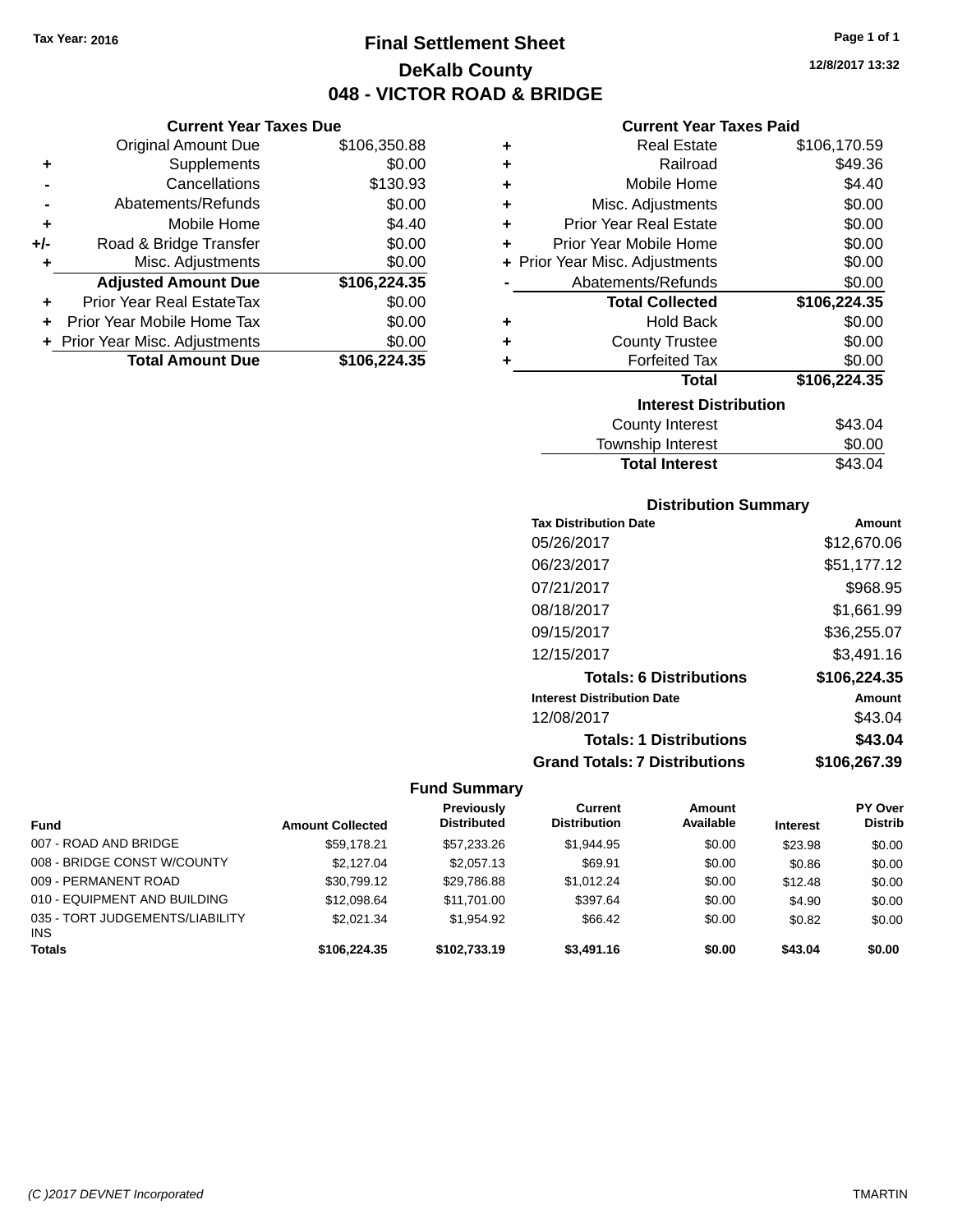# **Final Settlement Sheet Tax Year: 2016 Page 1 of 2 DeKalb County 056 - TOWN OF CORTLAND**

**12/8/2017 13:32**

#### **Current Year Taxes Paid**

|     | <b>Original Amount Due</b>       | \$635,929.05 |
|-----|----------------------------------|--------------|
| ٠   | Supplements                      | \$0.00       |
|     | Cancellations                    | \$4,017.85   |
|     | Abatements/Refunds               | \$119.82     |
| ٠   | Mobile Home                      | \$0.00       |
| +/- | Road & Bridge Transfer           | \$26,371.30  |
| ٠   | Misc. Adjustments                | \$29.31      |
|     | <b>Adjusted Amount Due</b>       | \$658,191.99 |
| ٠   | <b>Prior Year Real EstateTax</b> | \$0.00       |
| ٠   | Prior Year Mobile Home Tax       | \$0.00       |
|     | + Prior Year Misc. Adjustments   | \$129.21     |
|     | <b>Total Amount Due</b>          | \$658,321.20 |
|     |                                  |              |

**Rd./Br. District Amt. Due Amt. Distrib. Road and Bridge Summary**

CORTLAND ROAD & BRIDG \$26,403.72 \$26,371.30 **Totals \$26,403.72 \$26,371.30**

**Current Year Taxes Due**

| ٠ | <b>Real Estate</b>             | \$653,438.98 |
|---|--------------------------------|--------------|
| ÷ | Railroad                       | \$1,863.96   |
| ٠ | Mobile Home                    | \$0.00       |
| ٠ | Misc. Adjustments              | \$29.31      |
| ÷ | <b>Prior Year Real Estate</b>  | \$0.00       |
| ٠ | Prior Year Mobile Home         | \$0.00       |
|   | + Prior Year Misc. Adjustments | \$129.21     |
|   | Abatements/Refunds             | \$119.82     |
|   |                                |              |
|   | <b>Total Collected</b>         | \$655,341.64 |
| ٠ | <b>Hold Back</b>               | \$0.00       |
| ٠ | <b>County Trustee</b>          | \$2,979.56   |
| ٠ | <b>Forfeited Tax</b>           | \$0.00       |
|   | <b>Total</b>                   | \$658,321.20 |
|   | <b>Interest Distribution</b>   |              |
|   | <b>County Interest</b>         | \$265.55     |

| <b>Total Interest</b> | \$265.55 |
|-----------------------|----------|
| Township Interest     | \$0.00   |
| County Interest       | ა∠ხ5.55  |

| <b>Distribution Summary</b>          |              |
|--------------------------------------|--------------|
| <b>Tax Distribution Date</b>         | Amount       |
| 05/26/2017                           | \$27,453.08  |
| 06/23/2017                           | \$310,019.78 |
| 07/21/2017                           | \$3,358.36   |
| 08/18/2017                           | \$15,151.69  |
| 09/15/2017                           | \$280,518.09 |
| 12/15/2017                           | \$18,840.64  |
| <b>Totals: 6 Distributions</b>       | \$655,341.64 |
| <b>Interest Distribution Date</b>    | Amount       |
| 12/08/2017                           | \$265.55     |
| <b>Totals: 1 Distributions</b>       | \$265.55     |
| <b>Grand Totals: 7 Distributions</b> | \$655.607.19 |

#### **Fund Summary**

| <b>Fund</b>             | <b>Amount Collected</b> | <b>Previously</b><br><b>Distributed</b> | Current<br><b>Distribution</b> | Amount<br>Available | <b>Interest</b> | PY Over<br><b>Distrib</b> |
|-------------------------|-------------------------|-----------------------------------------|--------------------------------|---------------------|-----------------|---------------------------|
| 001 - CORPORATE         | \$450,975.52            | \$438,081.16                            | \$12,894.36                    | \$0.00              | \$190.40        | \$0.00                    |
| 005 - I. M. R. F.       | \$54,805.96             | \$53.238.95                             | \$1.567.01                     | \$0.00              | \$23.14         | \$0.00                    |
| 007 - ROAD AND BRIDGE   | \$26,371.30             | \$25.514.27                             | \$857.03                       | \$0.00              | \$0.00          | \$0.00                    |
| 014 - POLICE PROTECTION | \$72.745.44             | \$70.665.50                             | \$2,079.94                     | \$0.00              | \$30.71         | \$0.00                    |
| 047 - SOCIAL SECURITY   | \$50,443.42             | \$49,001.12                             | \$1,442,30                     | \$0.00              | \$21.30         | \$0.00                    |
| <b>Totals</b>           | \$655.341.64            | \$636,501.00                            | \$18,840,64                    | \$0.00              | \$265.55        | \$0.00                    |

| Year Source           | <b>Account Type</b>                      | <b>Amount Adjustment Description</b>              |
|-----------------------|------------------------------------------|---------------------------------------------------|
|                       | 2015 RE - Real Estate Back Tax Collected | \$112.96 ENGSTROM REDEMPTION 09-29-182-013 by TBA |
|                       | 2015 RE - Real Estate Back Tax Collected | \$16.25 TRUSTEE SALE 09-29-252-001 by TBA         |
| 2016 RE - Real Estate | <b>Back Tax Collected</b>                | \$4.60 TRUSTEE SALE 09-17-385-01 by TBA           |
|                       | 2016 RE - Real Estate Back Tax Collected | \$21.44 TRUSTEE SALE 09-17-376-011 by TBA         |
|                       | 2016 RE - Real Estate Back Tax Collected | \$0.06 TRUSTEE SALE 09-17-100-018 by TBA          |
|                       | 2016 RE - Real Estate Back Tax Collected | \$0.05 TRUSTEE SALE 09-17-300-009 by TBA          |
|                       | 2016 RE - Real Estate Back Tax Collected | \$0.18 TRUSTEE SALE 09-22-400-004 by TBA          |
|                       | 2016 RE - Real Estate Back Tax Collected | \$0.18 TRUSTEE SALE 09-26-100-001 by TBA          |
|                       | 2016 RE - Real Estate Back Tax Collected | \$0.16 TRUSTEE SALE 09-23-300-002 by TBA          |
|                       | 2016 RE - Real Estate Back Tax Collected | \$0.45 TRUSTEE SALE 09-27-100-005 by TBA          |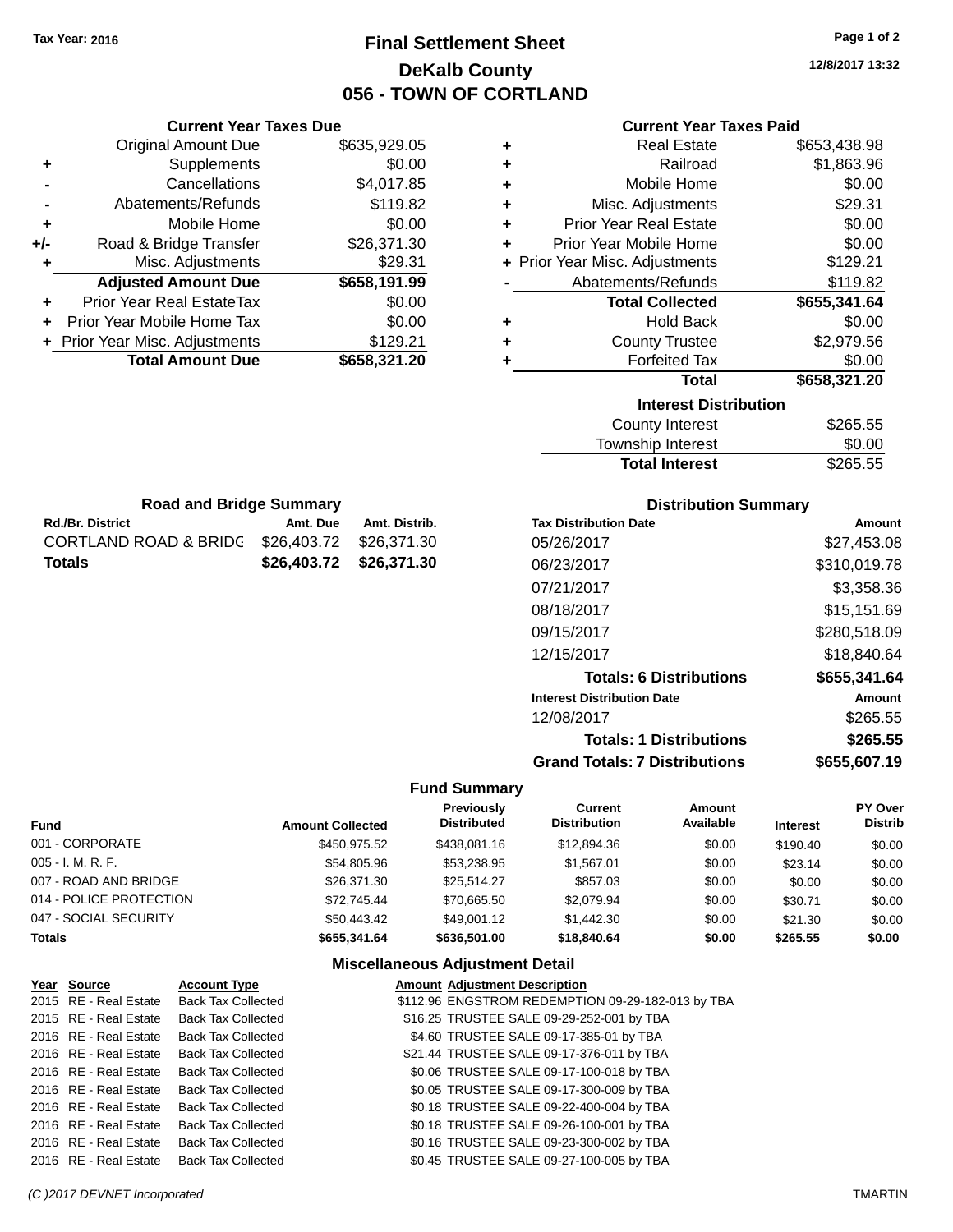# **Final Settlement Sheet Tax Year: 2016 Page 2 of 2 DeKalb County**

**Miscellaneous Adjustment Detail**

# **Year** Source **Account Type A** Account Adjustment Description **Totals 15 entries \$158.52**

**Totals 1 entries \$119.82**

#### 2016 RE - Real Estate Back Tax Collected \$0.17 TRUSTEE SALE 09-27-100-006 by TBA 2016 RE - Real Estate Back Tax Collected \$0.02 TRUSTEE SALE 09-27-226-006 by TBA 2016 RE - Real Estate Back Tax Collected \$0.15 TRUSTEE SALE 09-27-226-007 by TBA 2016 RE - Real Estate Back Tax Collected \$0.17 TRUSTEE SALE 09-28-200-005 by TBA 2016 RE - Real Estate Back Tax Collected \$1.68 TRUSTEE SALE 09-17-329-004 by TBA

#### **Abatement Detail**

#### **Year Source Account Type Amount Adjustment Description**

2016 RE - Real Estate RE Abatement \$119.82 SIE COSTS PER COURT ORDER 12TX50 09-29-276-011 by TBA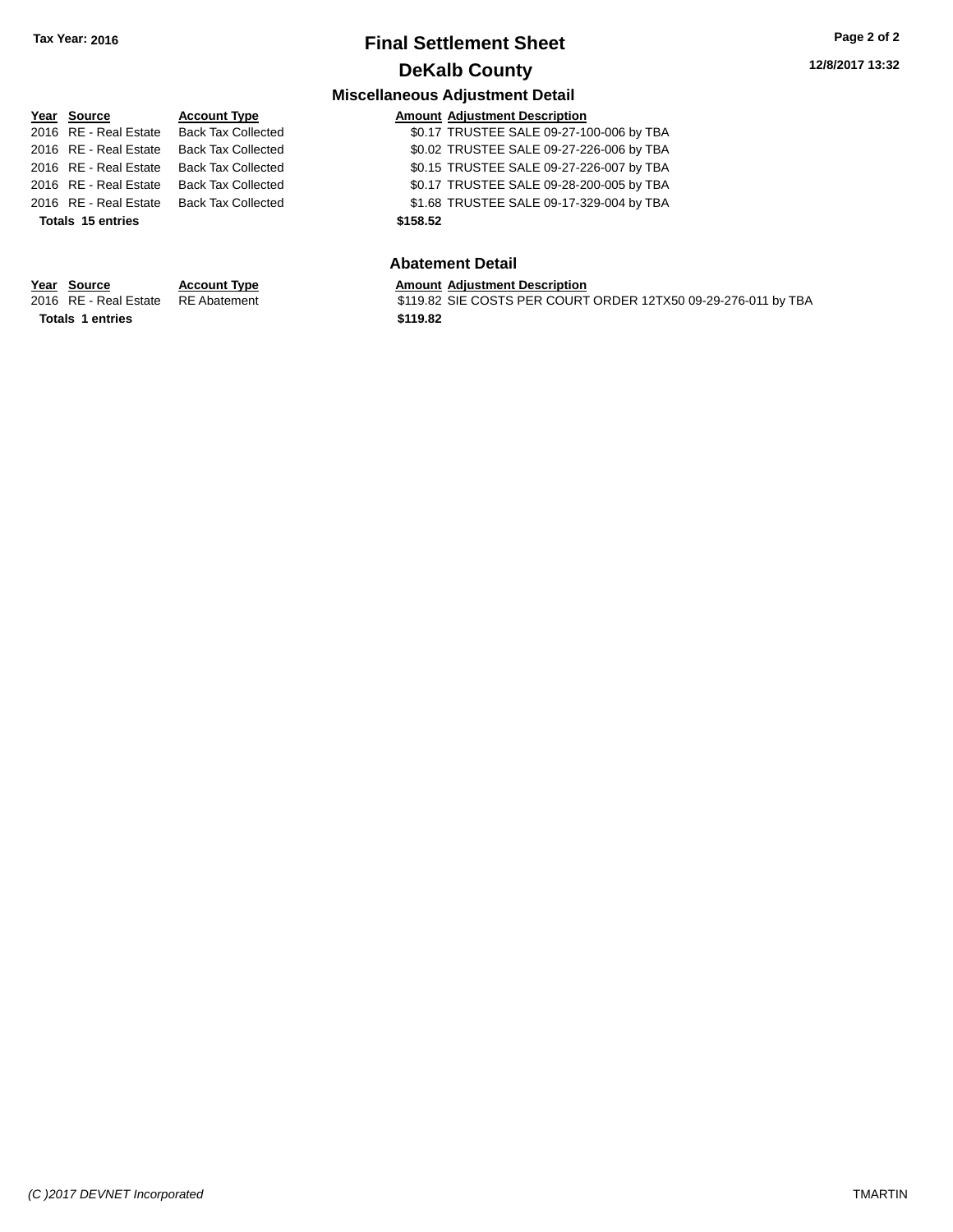# **Final Settlement Sheet Tax Year: 2016 Page 1 of 2 DeKalb County 057 - CORTLAND LIBRARY**

#### **12/8/2017 13:32**

#### **Current Year Taxes Paid**

|     | <b>Current Year Taxes Due</b>  |              |
|-----|--------------------------------|--------------|
|     | <b>Original Amount Due</b>     | \$222,162.55 |
| ٠   | Supplements                    | \$0.00       |
|     | Cancellations                  | \$1,403.76   |
|     | Abatements/Refunds             | \$41.86      |
| ٠   | Mobile Home                    | \$0.00       |
| +/- | Road & Bridge Transfer         | \$0.00       |
| ٠   | Misc. Adjustments              | \$10.25      |
|     | <b>Adjusted Amount Due</b>     | \$220,727.18 |
| ٠   | Prior Year Real EstateTax      | \$0.00       |
| ÷   | Prior Year Mobile Home Tax     | \$0.00       |
|     | + Prior Year Misc. Adjustments | \$45.14      |
|     | <b>Total Amount Due</b>        | \$220,772,32 |

| ٠ | <b>Real Estate</b>             | \$219,066.69 |
|---|--------------------------------|--------------|
| ÷ | Railroad                       | \$651.18     |
| ÷ | Mobile Home                    | \$0.00       |
| ٠ | Misc. Adjustments              | \$10.25      |
| ٠ | <b>Prior Year Real Estate</b>  | \$0.00       |
| ٠ | Prior Year Mobile Home         | \$0.00       |
|   | + Prior Year Misc. Adjustments | \$45.14      |
|   | Abatements/Refunds             | \$41.86      |
|   |                                |              |
|   | <b>Total Collected</b>         | \$219,731.40 |
| ٠ | <b>Hold Back</b>               | \$0.00       |
| ٠ | <b>County Trustee</b>          | \$1,040.92   |
| ٠ | <b>Forfeited Tax</b>           | \$0.00       |
|   | Total                          | \$220,772.32 |
|   | <b>Interest Distribution</b>   |              |
|   | <b>County Interest</b>         | \$89.04      |

#### **Distribution Summary**

Total Interest \$89.04

| <b>Tax Distribution Date</b>         | Amount       |
|--------------------------------------|--------------|
| 05/26/2017                           | \$9,005.99   |
| 06/23/2017                           | \$104,033.62 |
| 07/21/2017                           | \$1.116.95   |
| 08/18/2017                           | \$5,019.59   |
| 09/15/2017                           | \$94,272.71  |
| 12/15/2017                           | \$6,282.54   |
| <b>Totals: 6 Distributions</b>       | \$219,731.40 |
| <b>Interest Distribution Date</b>    | Amount       |
| 12/08/2017                           | \$89.04      |
| <b>Totals: 1 Distributions</b>       | \$89.04      |
| <b>Grand Totals: 7 Distributions</b> | \$219,820.44 |

#### **Fund Summary**

| <b>Fund</b>                                         | <b>Amount Collected</b> | <b>Previously</b><br><b>Distributed</b> | Current<br><b>Distribution</b> | Amount<br>Available | <b>Interest</b> | PY Over<br><b>Distrib</b> |
|-----------------------------------------------------|-------------------------|-----------------------------------------|--------------------------------|---------------------|-----------------|---------------------------|
| 004 - OPERATIONS & MAINTENANCE                      | \$940.45                | \$913.60                                | \$26.85                        | \$0.00              | \$0.39          | \$0.00                    |
| 005 - I. M. R. F.                                   | \$1,909.91              | \$1,855,30                              | \$54.61                        | \$0.00              | \$0.77          | \$0.00                    |
| 016 - LIBRARY (township, municipalities)            | \$211.151.10            | \$205.113.89                            | \$6.037.21                     | \$0.00              | \$85.56         | \$0.00                    |
| 027 - AUDIT                                         | \$479.02                | \$465.30                                | \$13.72                        | \$0.00              | \$0.19          | \$0.00                    |
| 035 - TORT JUDGMENTS, LIABILITY<br><b>INSURANCE</b> | \$1,436.83              | \$1,395.73                              | \$41.10                        | \$0.00              | \$0.58          | \$0.00                    |
| 047 - SOCIAL SECURITY                               | \$3.814.09              | \$3.705.04                              | \$109.05                       | \$0.00              | \$1.55          | \$0.00                    |
| <b>Totals</b>                                       | \$219.731.40            | \$213,448.86                            | \$6.282.54                     | \$0.00              | \$89.04         | \$0.00                    |

| Year Source           | <b>Account Type</b>       | <b>Amount Adjustment Description</b>             |
|-----------------------|---------------------------|--------------------------------------------------|
| 2015 RE - Real Estate | <b>Back Tax Collected</b> | \$39.46 ENGSTROM REDEMPTION 09-29-182-013 by TBA |
| 2015 RE - Real Estate | <b>Back Tax Collected</b> | \$5.68 TRUSTEE SALE 09-29-252-001 by TBA         |
| 2016 RE - Real Estate | <b>Back Tax Collected</b> | \$1.61 TRUSTEE SALE 09-17-385-01 by TBA          |
| 2016 RE - Real Estate | <b>Back Tax Collected</b> | \$7.49 TRUSTEE SALE 09-17-376-011 by TBA         |
| 2016 RE - Real Estate | <b>Back Tax Collected</b> | \$0.02 TRUSTEE SALE 09-17-100-018 by TBA         |
| 2016 RE - Real Estate | <b>Back Tax Collected</b> | \$0.02 TRUSTEE SALE 09-17-300-009 by TBA         |
| 2016 RE - Real Estate | <b>Back Tax Collected</b> | \$0.06 TRUSTEE SALE 09-22-400-004 by TBA         |
| 2016 RE - Real Estate | <b>Back Tax Collected</b> | \$0.06 TRUSTEE SALE 09-26-100-001 by TBA         |
| 2016 RE - Real Estate | <b>Back Tax Collected</b> | \$0.06 TRUSTEE SALE 09-23-300-002 by TBA         |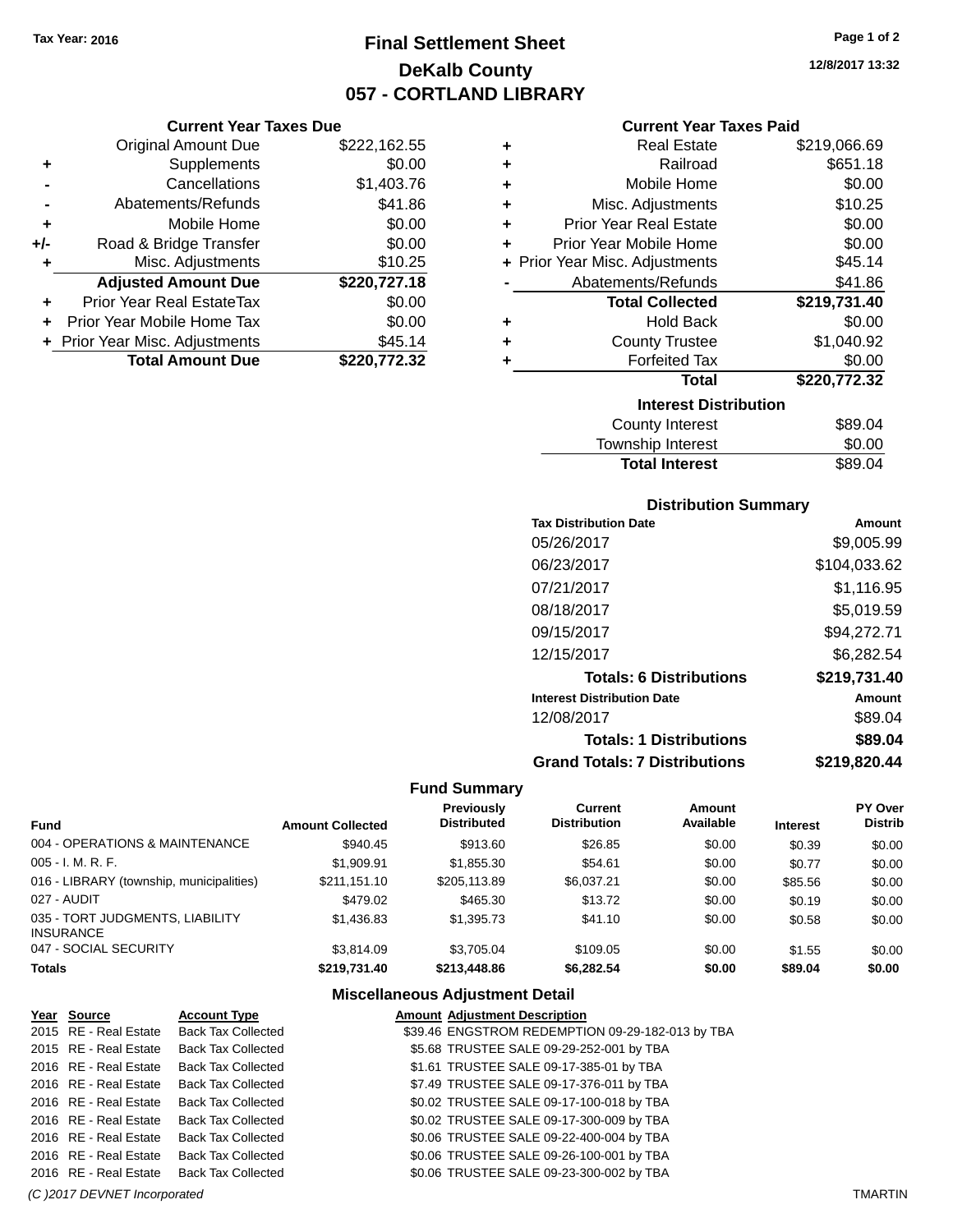# **Final Settlement Sheet Tax Year: 2016 Page 2 of 2 DeKalb County**

# **Miscellaneous Adjustment Detail**

| <b>Account Type</b>                                                                       | <b>Amount Adjustment Description</b>                                                             |
|-------------------------------------------------------------------------------------------|--------------------------------------------------------------------------------------------------|
| <b>Back Tax Collected</b>                                                                 | \$0.16 TRUSTEE SALE 09-27-100-005 by TBA                                                         |
| <b>Back Tax Collected</b>                                                                 | \$0.06 TRUSTEE SALE 09-27-100-006 by TBA                                                         |
| <b>Back Tax Collected</b>                                                                 | \$0.01 TRUSTEE SALE 09-27-226-006 by TBA                                                         |
| <b>Back Tax Collected</b>                                                                 | \$0.05 TRUSTEE SALE 09-27-226-007 by TBA                                                         |
| <b>Back Tax Collected</b>                                                                 | \$0.06 TRUSTEE SALE 09-28-200-005 by TBA                                                         |
| Back Tax Collected                                                                        | \$0.59 TRUSTEE SALE 09-17-329-004 by TBA                                                         |
|                                                                                           | \$55.39                                                                                          |
|                                                                                           | <b>Abatement Detail</b>                                                                          |
| Year Source<br>2016 RE - Real Estate<br>2016 RE - Real Estate<br><b>Totals 15 entries</b> | 2016 RE - Real Estate<br>2016 RE - Real Estate<br>2016 RE - Real Estate<br>2016 RE - Real Estate |

\$41.86 SIE COSTS PER COURT ORDER 12TX50 09-29-276-011 by TBA

# **Year Source Account Type Amount Adjustment Description**<br>2016 RE - Real Estate RE Abatement **AMOU SALAMER SALAMER SOURT Totals 1 entries \$41.86**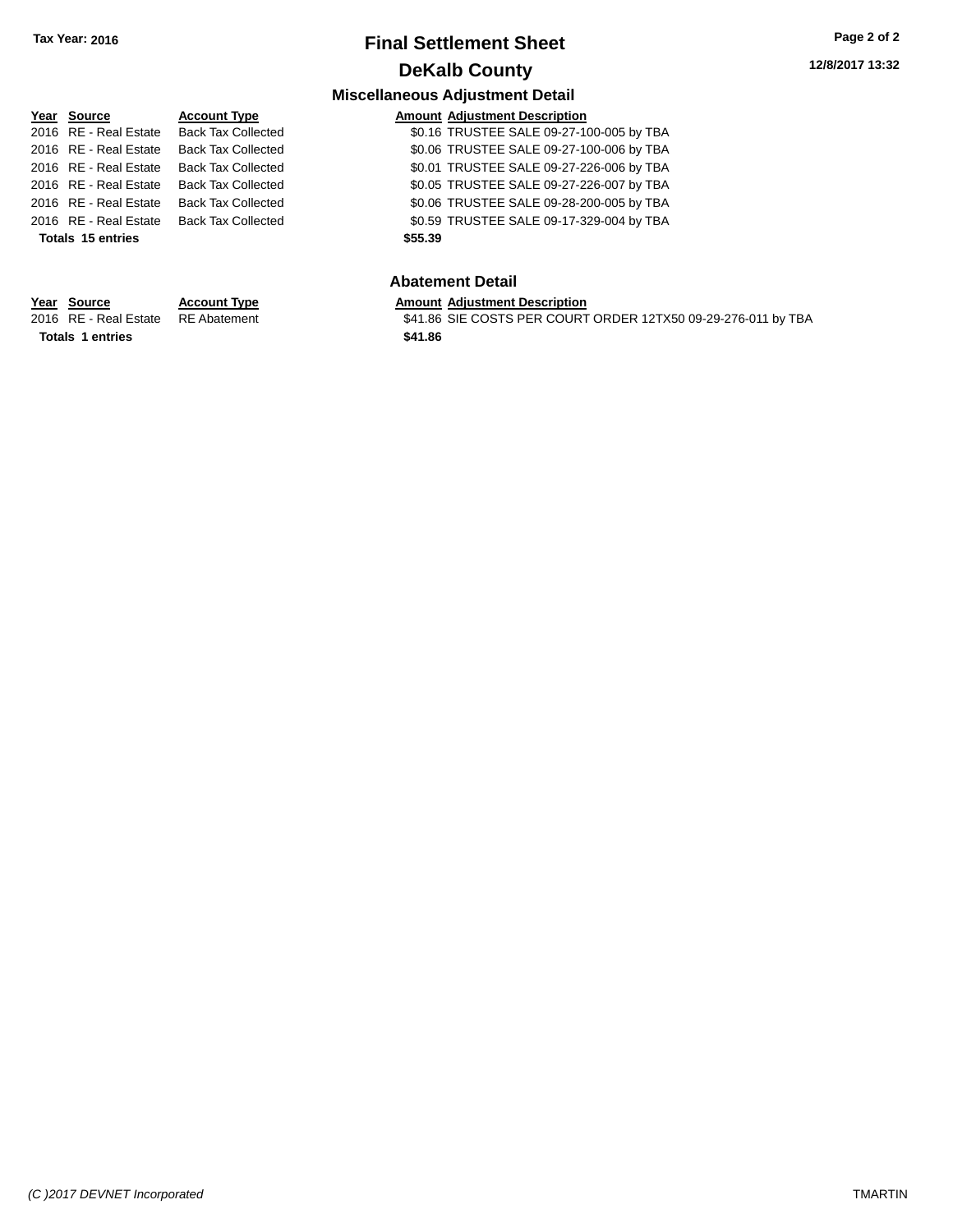# **Final Settlement Sheet Tax Year: 2016 Page 1 of 2 DeKalb County 058 - CITY OF DEKALB**

**12/8/2017 13:32**

#### **Current Year Taxes Paid**

| ٠ | <b>Real Estate</b>             | \$6,121,633.91 |
|---|--------------------------------|----------------|
| ٠ | Railroad                       | \$23,681.76    |
| ٠ | Mobile Home                    | \$2,736.37     |
| ÷ | Misc. Adjustments              | \$3,755.43     |
| ÷ | <b>Prior Year Real Estate</b>  | (\$1,415.52)   |
| ٠ | Prior Year Mobile Home         | (\$0.01)       |
|   | + Prior Year Misc. Adjustments | \$4,369.51     |
|   | Abatements/Refunds             | \$59.93        |
|   | <b>Total Collected</b>         | \$6,154,701.52 |
| ٠ | <b>Hold Back</b>               | \$0.00         |
| ٠ | <b>County Trustee</b>          | \$2,629.45     |
| ٠ | <b>Forfeited Tax</b>           | \$235.37       |
|   | Total                          | \$6,157,566.34 |
|   | <b>Interest Distribution</b>   |                |
|   | County Interact                | ድኃ ላሰኃ ፎላ      |

| County Interest       | \$2,493.54 |
|-----------------------|------------|
| Township Interest     | \$0.00     |
| <b>Total Interest</b> | \$2,493.54 |

| <b>Road and Bridge Summary</b>   |                           |                           |  |  |
|----------------------------------|---------------------------|---------------------------|--|--|
| <b>Rd./Br. District</b>          | Amt. Distrib.             |                           |  |  |
| AFTON ROAD & BRIDGE              | \$12,837.31               | \$12,833.43               |  |  |
| <b>CORTLAND ROAD &amp; BRIDG</b> | \$1,902.03                | \$1,899.66                |  |  |
| DEKALB ROAD & BRIDGE             | \$128,678.16 \$128,622.90 |                           |  |  |
| <b>Totals</b>                    |                           | \$143,417.50 \$143,355.99 |  |  |

**Current Year Taxes Due** Original Amount Due \$6,056,973.01

**Adjusted Amount Due \$6,154,612.36**

**Total Amount Due \$6,157,566.34**

**+** Supplements \$721.97 **-** Cancellations \$52,870.48 **-** Abatements/Refunds \$59.93 **+** Mobile Home \$2,736.37 **+/-** Road & Bridge Transfer \$143,355.99 **+** Misc. Adjustments \$3,755.43

**+** Prior Year Real EstateTax (\$1,415.52) **+** Prior Year Mobile Home Tax (\$0.01) **+ Prior Year Misc. Adjustments \$4,369.51** 

#### **Distribution Summary**

| <b>Tax Distribution Date</b>         | Amount         |
|--------------------------------------|----------------|
| 05/26/2017                           | \$593.383.27   |
| 06/23/2017                           | \$2,580,370.05 |
| 07/21/2017                           | \$44.644.77    |
| 08/18/2017                           | \$253.431.77   |
| 09/15/2017                           | \$2,468,185.31 |
| 12/15/2017                           | \$214.686.35   |
| <b>Totals: 6 Distributions</b>       | \$6,154,701.52 |
| <b>Interest Distribution Date</b>    | Amount         |
| 12/08/2017                           | \$2,493.54     |
| <b>Totals: 1 Distributions</b>       | \$2,493.54     |
| <b>Grand Totals: 7 Distributions</b> | \$6,157,195.06 |

#### **Fund Summary**

| <b>Fund</b>                 | <b>Amount Collected</b> | <b>Previously</b><br><b>Distributed</b> | Current<br><b>Distribution</b> | Amount<br>Available | <b>Interest</b> | PY Over<br><b>Distrib</b> |
|-----------------------------|-------------------------|-----------------------------------------|--------------------------------|---------------------|-----------------|---------------------------|
| 001 - CORPORATE             | \$817,909.69            | \$789,346.02                            | \$28,563.67                    | \$0.00              | \$339.28        | \$0.00                    |
| 003 - BONDS AND INTEREST    | \$487.814.67            | \$470,778.86                            | \$17,035.81                    | \$0.00              | \$202.35        | \$0.00                    |
| $005 - I. M. R. F.$         | \$71,961.81             | \$69,448.72                             | \$2,513.09                     | \$0.00              | \$29.85         | \$0.00                    |
| 007 - ROAD AND BRIDGE       | \$143,355.99            | \$138,602.22                            | \$4,753.77                     | \$0.00              | \$0.00          | \$0.00                    |
| 013 - FIREFIGHTER'S PENSION | \$2,612,993.65          | \$2,521,740.79                          | \$91,252.86                    | \$0.00              | \$1.083.88      | \$0.00                    |
| 015 - POLICE PENSION        | \$2,020,665.71          | \$1,950,098.56                          | \$70,567.15                    | \$0.00              | \$838.18        | \$0.00                    |
| 047 - SOCIAL SECURITY       | \$0.00                  | \$0.00                                  | \$0.00                         | \$0.00              | \$0.00          | \$0.00                    |
| <b>Totals</b>               | \$6,154,701.52          | \$5,940,015.17                          | \$214,686.35                   | \$0.00              | \$2,493.54      | \$0.00                    |

| Year Source                              | <b>Account Type</b>                      | <b>Amount Adjustment Description</b>                           |
|------------------------------------------|------------------------------------------|----------------------------------------------------------------|
|                                          | 2015 RE - Real Estate Back Tax Collected | \$134.37 MOONEY REDEMPTION 08-23-184-002 by TBA                |
| 2016 MH - Mobile Home Back Tax Collected |                                          | \$9.08 DAVISON REDEMPTION 08-26-176-013 0724A by TBA           |
| 2016 MH - Mobile Home Back Tax Collected |                                          | \$20.78 HEIDE REDEMPTION 08-26-176-027 0814A by TBA            |
| 2015 RE - Real Estate Back Tax Collected |                                          | \$347.55 1827 LINCOLN HWY CORP REDEMPTION 08-24-352-024 by TBA |
| 2015 RE - Real Estate Back Tax Collected |                                          | \$115.84 RIVERMIST REDEMPTION 08-02-324-004 by TBA             |
| 2015 RE - Real Estate Back Tax Collected |                                          | \$115.84 RIVERMIST REDEMPTION 08-02-351-013 by TBA             |
| 2015 RE - Real Estate Back Tax Collected |                                          | \$115.84 RIVERMIST REDEMPTION 08-02-351-017 by TBA             |
| 2015 RE - Real Estate Back Tax Collected |                                          | \$115.84 RIVERMIST REDEMPTION 08-02-351-020 by TBA             |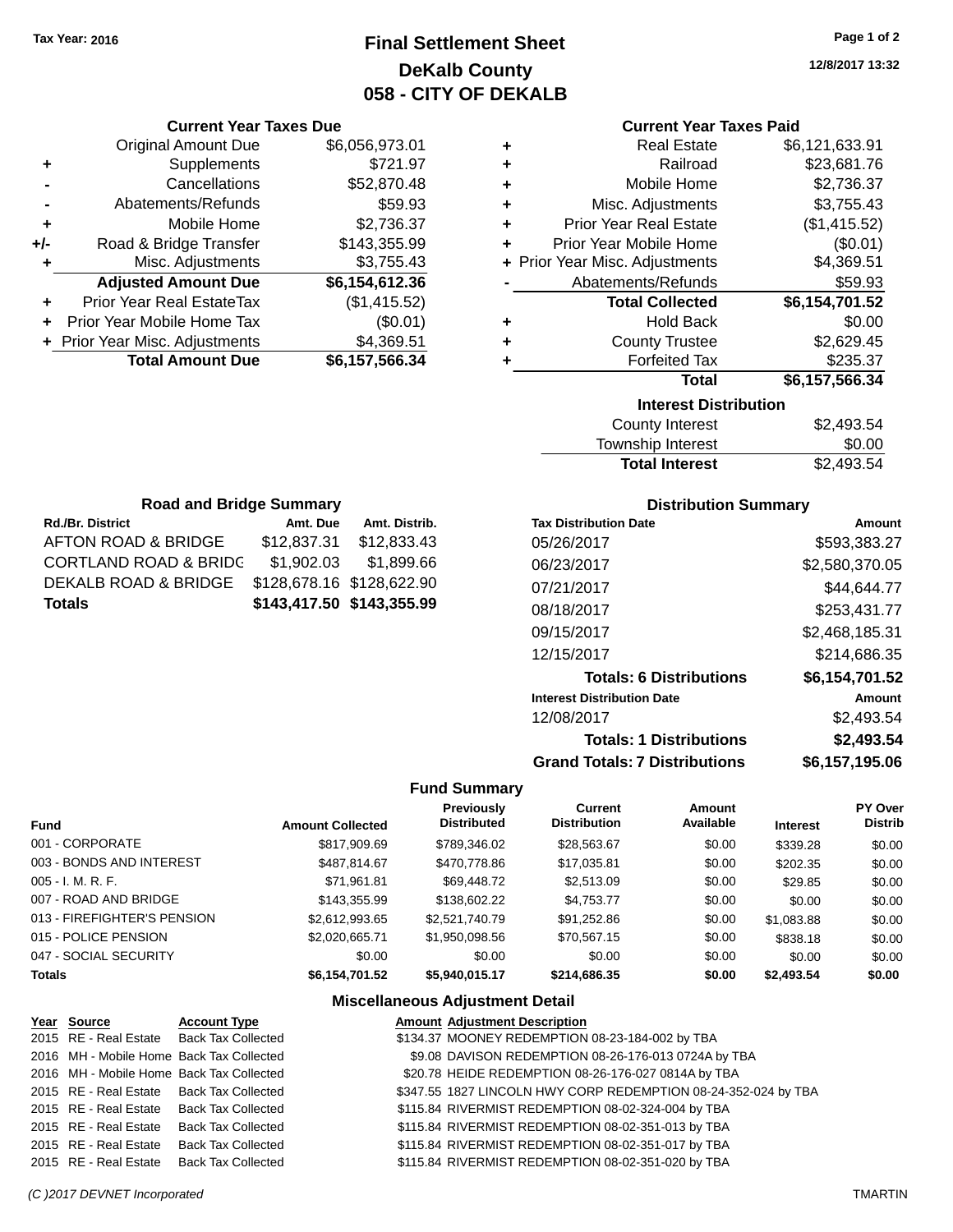# **Final Settlement Sheet Tax Year: 2016 Page 2 of 2 DeKalb County Miscellaneous Adjustment Detail**

**12/8/2017 13:32**

# 2015 RE - Real Estate Back Tax Collected 2015 RE - Real Estate Back Tax Collected 2015 RE - Real Estate Back Tax Collected 2015 RE - Real Estate Back Tax Collected 2016 RE - Real Estate Paymt In Lieu of Tax 2016 RE - Real Estate Paymt In Lieu of Tax 2016 RE - Real Estate Back Tax Collected 2016 RE - Real Estate Back Tax Collected 2016 RE - Real Estate Back Tax Collected 2016 RE - Real Estate Back Tax Collected **Totals 31 entries**

| Year Source                        | <b>Account Type</b> |         | <b>Amount Adjustment Description</b> |
|------------------------------------|---------------------|---------|--------------------------------------|
| 2016 RE - Real Estate              | <b>RE</b> Abatement |         | \$23.98 SIE COSTS PER COURT          |
| 2016 RE - Real Estate              | <b>RE</b> Abatement |         | \$20.55 PTAB INTEREST REFUN          |
| 2016 RE - Real Estate              | RE Abatement        |         | \$1.31 PTAB INTEREST REFUN           |
| 2016 RE - Real Estate              | <b>RE</b> Abatement |         | \$8.15 PTAB INTEREST REFUN           |
| 2016 RE - Real Estate RE Abatement |                     |         | \$1.11 PTAB INTEREST REFUN           |
| 2016 RE - Real Estate              | <b>RE</b> Abatement |         | \$1.11 PTAB INTEREST REFUN           |
| 2016 RE - Real Estate              | RE Abatement        |         | \$2.63 PTAB INTEREST REFUN           |
| 2016 RE - Real Estate RE Abatement |                     |         | \$1.09 PTAB INTEREST REFUN           |
| <b>Totals 8 entries</b>            |                     | \$59.93 |                                      |

# **Year Source Account Type Amount Adjustment Description**

| 2015 RE - Real Estate    | <b>Back Tax Collected</b> |            | \$115.84 RIVERMIST REDEMPTION 08-02-351-022 by TBA |
|--------------------------|---------------------------|------------|----------------------------------------------------|
| 2015 RE - Real Estate    | <b>Back Tax Collected</b> |            | \$115.84 RIVERMIST REDEMPTION 08-02-354-001 by TBA |
| 2015 RE - Real Estate    | <b>Back Tax Collected</b> |            | \$115.84 RIVERMIST REDEMPTION 08-02-354-008 by TBA |
| 2015 RE - Real Estate    | <b>Back Tax Collected</b> |            | \$115.84 RIVERMIST REDEMPTION 08-02-354-012 by TBA |
| 2015 RE - Real Estate    | <b>Back Tax Collected</b> |            | \$115.84 RIVERMIST REDEMPTION 08-02-370-001 by TBA |
| 2015 RE - Real Estate    | <b>Back Tax Collected</b> |            | \$115.84 RIVERMIST REDEMPTION 08-02-370-002 by TBA |
| 2015 RE - Real Estate    | <b>Back Tax Collected</b> |            | \$115.84 RIVERMIST REDEMPTION 08-02-370-003 by TBA |
| 2015 RE - Real Estate    | <b>Back Tax Collected</b> |            | \$115.84 RIVERMIST REDEMPTION 08-02-370-004 by TBA |
| 2015 RE - Real Estate    | <b>Back Tax Collected</b> |            | \$73.57 RIVERMIST REDEMPTION 08-02-373-001 by TBA  |
| 2015 RE - Real Estate    | <b>Back Tax Collected</b> |            | \$49.84 RIVERMIST REDEMPTION 08-02-377-001 by TBA  |
| 2015 RE - Real Estate    | <b>Back Tax Collected</b> |            | \$13.98 RIVERMIST REDEMPTION 08-11-100-045 by TBA  |
| 2015 RE - Real Estate    | <b>Back Tax Collected</b> |            | \$6.62 RIVERMIST REDEMPTION 15-15-228-013 by TBA   |
| 2015 RE - Real Estate    | <b>Back Tax Collected</b> |            | \$115.84 RIVERMIST REDEMPTION 08-02-323-005 by TBA |
| 2015 RE - Real Estate    | <b>Back Tax Collected</b> |            | \$71.65 VOID HEL EXEMPTION 08-14-478-035 by TBA    |
| 2015 RE - Real Estate    | <b>Back Tax Collected</b> |            | \$1,536.31 MOONEY REDEMPTION 08-23-184-020 by TBA  |
| 2015 RE - Real Estate    | <b>Back Tax Collected</b> |            | \$317.62 MOONEY REDEMPTION 08-23-184-003 by TBA    |
| 2015 RE - Real Estate    | <b>Back Tax Collected</b> |            | \$282.22 MOONEY REDEMPTION 08-12-184-027 by TBA    |
| 2016 RE - Real Estate    | Paymt In Lieu of Tax      |            | \$1,620.49 HOUSING AUTHORITY DEKALB UNITS by TBA   |
| 2016 RE - Real Estate    | Paymt In Lieu of Tax      |            | \$1,620.49 HOUSING AUTHORITY DEKALB UNITS by TBA   |
| 2016 RE - Real Estate    | <b>Back Tax Collected</b> |            | \$18.77 TRUSTEE SALE 08-23-258-011 by TBA          |
| 2016 RE - Real Estate    | <b>Back Tax Collected</b> |            | \$18.15 TRUSTEE SALE 08-23-256-011 by TBA          |
| 2016 RE - Real Estate    | <b>Back Tax Collected</b> |            | \$18.77 TRUSTEE SALE 08-22-404-003 by TBA          |
| 2016 RE - Real Estate    | <b>Back Tax Collected</b> |            | \$458.76 TRUSTEE SALE 08-02-324-003 by TBA         |
| <b>Totals 31 entries</b> |                           | \$8,124.94 |                                                    |
|                          |                           |            |                                                    |

#### **Abatement Detail**

| Year Source           | <b>Account Type</b> | <b>Amount Adjustment Description</b>                   |
|-----------------------|---------------------|--------------------------------------------------------|
| 2016 RE - Real Estate | <b>RE</b> Abatement | \$23.98 SIE COSTS PER COURT ORDER 08-22-427-018 by TBA |
| 2016 RE - Real Estate | <b>RE</b> Abatement | \$20.55 PTAB INTEREST REFUND 08-24-128-026 by TBA      |
| 2016 RE - Real Estate | <b>RE Abatement</b> | \$1.31 PTAB INTEREST REFUND 08-21-426-011 by TBA       |
| 2016 RE - Real Estate | <b>RE</b> Abatement | \$8.15 PTAB INTEREST REFUND 08-23-105-002 by TBA       |
| 2016 RE - Real Estate | <b>RE</b> Abatement | \$1.11 PTAB INTEREST REFUND 08-23-105-004 by TBA       |
| 2016 RE - Real Estate | <b>RE</b> Abatement | \$1.11 PTAB INTEREST REFUND 08-23-105-005 by TBA       |
| 2016 RE - Real Estate | <b>RE</b> Abatement | \$2.63 PTAB INTEREST REFUND 08-23-105-006 by TBA       |
| 2016 RE - Real Estate | <b>RE Abatement</b> | \$1.09 PTAB INTEREST REFUND 08-26-352-007 by TBA       |
| Totale 8 ontrice      |                     | ¢50.02                                                 |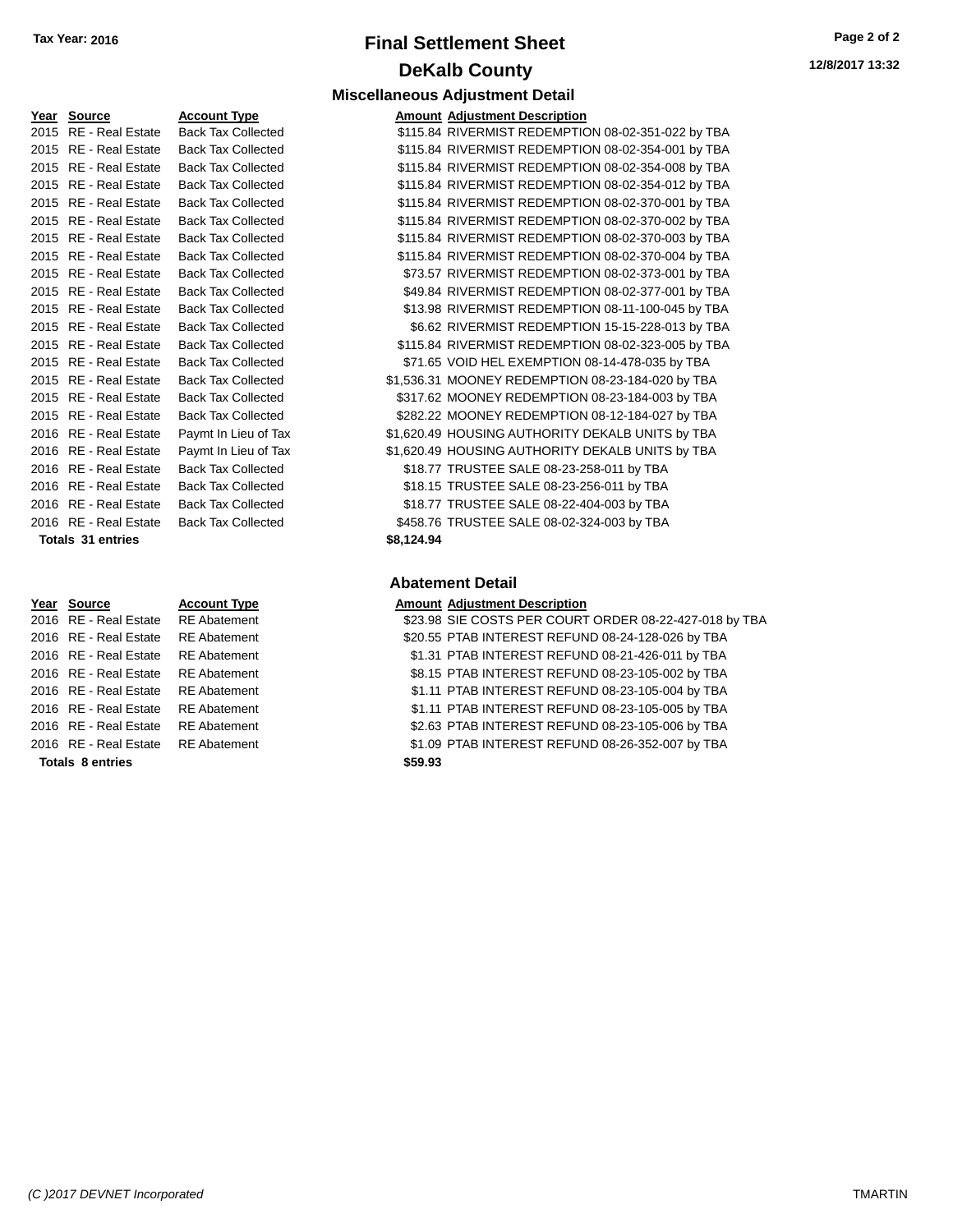# **Final Settlement Sheet Tax Year: 2016 Page 1 of 2 DeKalb County 059 - DE KALB LIBRARY**

|                | <b>Current Year Taxes Due</b>  |                |
|----------------|--------------------------------|----------------|
|                | <b>Original Amount Due</b>     | \$2,298,567.18 |
| ٠              | Supplements                    | \$273.98       |
|                | Cancellations                  | \$20,063.87    |
| $\blacksquare$ | Abatements/Refunds             | \$22.74        |
| ٠              | Mobile Home                    | \$1,038.44     |
| +/-            | Road & Bridge Transfer         | \$0.00         |
| ٠              | Misc. Adjustments              | \$1,425.15     |
|                | <b>Adjusted Amount Due</b>     | \$2,281,218.14 |
| ٠              | Prior Year Real EstateTax      | (\$537.75)     |
| ٠              | Prior Year Mobile Home Tax     | \$0.01         |
|                | + Prior Year Misc. Adjustments | \$1,795.91     |
|                | <b>Total Amount Due</b>        | \$2,282,476.31 |

|   | <b>Current Year Taxes Paid</b> |                |
|---|--------------------------------|----------------|
| ٠ | <b>Real Estate</b>             | \$2,268,703.11 |
| ÷ | Railroad                       | \$8,987.02     |
| ÷ | Mobile Home                    | \$1,038.44     |
| ÷ | Misc. Adjustments              | \$1,425.15     |
| ÷ | <b>Prior Year Real Estate</b>  | (\$537.75)     |
| ÷ | Prior Year Mobile Home         | \$0.01         |
|   | + Prior Year Misc. Adjustments | \$1,795.91     |
|   | Abatements/Refunds             | \$22.74        |
|   |                                |                |
|   | <b>Total Collected</b>         | \$2,281,389.15 |
| ٠ | <b>Hold Back</b>               | \$0.00         |
| ÷ | <b>County Trustee</b>          | \$998.42       |
| ٠ | <b>Forfeited Tax</b>           | \$88.74        |
|   | Total                          | \$2,282,476.31 |
|   | <b>Interest Distribution</b>   |                |
|   | County Interest                | \$924.29       |
|   | Township Interest              | \$0.00         |

#### **Distribution Summary**

| <b>Tax Distribution Date</b>         | Amount         |
|--------------------------------------|----------------|
| 05/26/2017                           | \$220,090.32   |
| 06/23/2017                           | \$956,074.61   |
| 07/21/2017                           | \$16,467.63    |
| 08/18/2017                           | \$94,261.85    |
| 09/15/2017                           | \$914,830.46   |
| 12/15/2017                           | \$79.664.28    |
| <b>Totals: 6 Distributions</b>       | \$2,281,389.15 |
| <b>Interest Distribution Date</b>    | Amount         |
| 12/08/2017                           | \$924.29       |
| <b>Totals: 1 Distributions</b>       | \$924.29       |
| <b>Grand Totals: 7 Distributions</b> | \$2,282,313.44 |
|                                      |                |

#### **Fund Summary**

|                                          |                         | Previouslv         | Current             | Amount    |                 | <b>PY Over</b> |
|------------------------------------------|-------------------------|--------------------|---------------------|-----------|-----------------|----------------|
| Fund                                     | <b>Amount Collected</b> | <b>Distributed</b> | <b>Distribution</b> | Available | <b>Interest</b> | Distrib        |
| 016 - LIBRARY (township, municipalities) | \$2.281.389.15          | \$2,201,724.87     | \$79.664.28         | \$0.00    | \$924.29        | \$0.00         |
| Totals                                   | \$2,281,389.15          | \$2,201,724,87     | \$79.664.28         | \$0.00    | \$924.29        | \$0.00         |

|                              | Year Source           | <b>Account Type</b>                      |  | <b>Amount Adjustment Description</b>                           |                |
|------------------------------|-----------------------|------------------------------------------|--|----------------------------------------------------------------|----------------|
|                              | 2015 RE - Real Estate | <b>Back Tax Collected</b>                |  | \$55.26 MOONEY REDEMPTION 08-23-184-002 by TBA                 |                |
|                              |                       | 2016 MH - Mobile Home Back Tax Collected |  | \$3.44 DAVISON REDEMPTION 08-26-176-013 0724A by TBA           |                |
|                              |                       | 2016 MH - Mobile Home Back Tax Collected |  | \$7.88 HEIDE REDEMPTION 08-26-176-027 0814A by TBA             |                |
|                              | 2015 RE - Real Estate | <b>Back Tax Collected</b>                |  | \$142.92 1827 LINCOLN HWY CORP REDEMPTION 08-24-352-024 by TBA |                |
|                              | 2015 RE - Real Estate | <b>Back Tax Collected</b>                |  | \$47.64 RIVERMIST REDEMPTION 08-02-324-004 by TBA              |                |
|                              | 2015 RE - Real Estate | <b>Back Tax Collected</b>                |  | \$47.64 RIVERMIST REDEMPTION 08-02-351-013 by TBA              |                |
|                              | 2015 RE - Real Estate | <b>Back Tax Collected</b>                |  | \$47.64 RIVERMIST REDEMPTION 08-02-351-017 by TBA              |                |
|                              | 2015 RE - Real Estate | <b>Back Tax Collected</b>                |  | \$47.64 RIVERMIST REDEMPTION 08-02-351-020 by TBA              |                |
|                              | 2015 RE - Real Estate | <b>Back Tax Collected</b>                |  | \$47.64 RIVERMIST REDEMPTION 08-02-351-022 by TBA              |                |
|                              | 2015 RE - Real Estate | <b>Back Tax Collected</b>                |  | \$47.64 RIVERMIST REDEMPTION 08-02-354-001 by TBA              |                |
|                              | 2015 RE - Real Estate | <b>Back Tax Collected</b>                |  | \$47.64 RIVERMIST REDEMPTION 08-02-354-008 by TBA              |                |
|                              | 2015 RE - Real Estate | <b>Back Tax Collected</b>                |  | \$47.64 RIVERMIST REDEMPTION 08-02-354-012 by TBA              |                |
|                              | 2015 RE - Real Estate | <b>Back Tax Collected</b>                |  | \$47.64 RIVERMIST REDEMPTION 08-02-370-001 by TBA              |                |
|                              | 2015 RE - Real Estate | <b>Back Tax Collected</b>                |  | \$47.64 RIVERMIST REDEMPTION 08-02-370-002 by TBA              |                |
|                              | 2015 RE - Real Estate | <b>Back Tax Collected</b>                |  | \$47.64 RIVERMIST REDEMPTION 08-02-370-003 by TBA              |                |
| (C) 2017 DEVNET Incorporated |                       |                                          |  |                                                                | <b>TMARTIN</b> |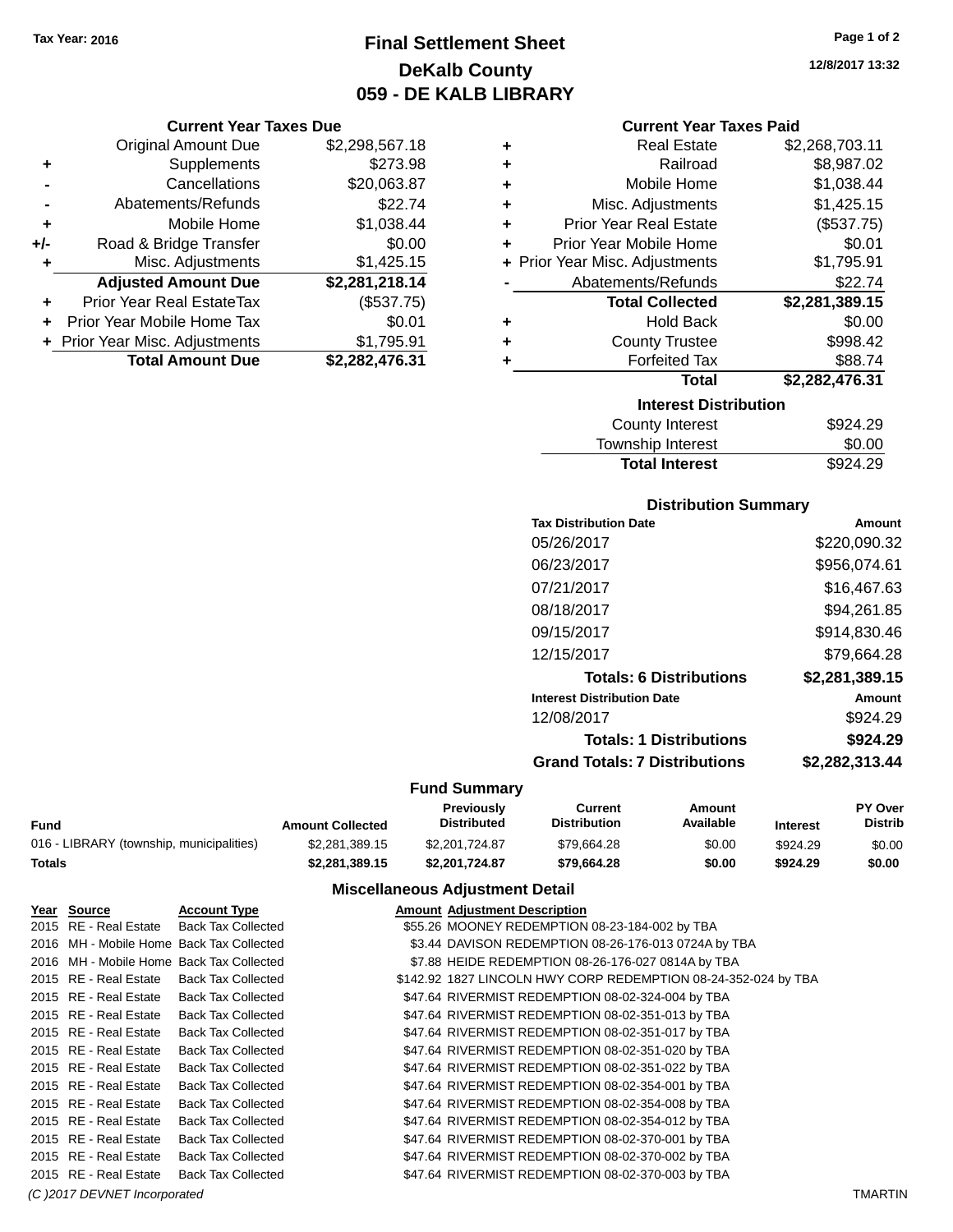## **Final Settlement Sheet Tax Year: 2016 Page 2 of 2 DeKalb County Miscellaneous Adjustment Detail**

| Year Source                        | <b>Account Type</b>       |            | <b>Amount Adjustment Description</b> |
|------------------------------------|---------------------------|------------|--------------------------------------|
| 2015 RE - Real Estate              | <b>Back Tax Collected</b> |            | \$47.64 RIVERMIST REDEMPTIO          |
| 2015 RE - Real Estate              | <b>Back Tax Collected</b> |            | \$30.25 RIVERMIST REDEMPTIO          |
| 2015 RE - Real Estate              | <b>Back Tax Collected</b> |            | \$20.50 RIVERMIST REDEMPTIO          |
| 2015 RE - Real Estate              | <b>Back Tax Collected</b> |            | \$5.75 RIVERMIST REDEMPTIO           |
| 2015 RE - Real Estate              | <b>Back Tax Collected</b> |            | \$2.72 RIVERMIST REDEMPTIO           |
| 2015 RE - Real Estate              | <b>Back Tax Collected</b> |            | \$47.64 RIVERMIST REDEMPTIO          |
| 2015 RE - Real Estate              | <b>Back Tax Collected</b> |            | \$29.46 VOID HEL EXEMPTION           |
| 2015 RE - Real Estate              | <b>Back Tax Collected</b> |            | \$631.75 MOONEY REDEMPTION           |
| 2015 RE - Real Estate              | <b>Back Tax Collected</b> |            | \$130.61 MOONEY REDEMPTION           |
| 2015 RE - Real Estate              | <b>Back Tax Collected</b> |            | \$116.05 MOONEY REDEMPTION           |
| 2016 RE - Real Estate              | Paymt In Lieu of Tax      |            | \$614.96 HOUSING AUTHORITY I         |
| 2016 RE - Real Estate              | Paymt In Lieu of Tax      |            | \$614.96 HOUSING AUTHORITY I         |
| 2016 RE - Real Estate              | <b>Back Tax Collected</b> |            | \$7.12 TRUSTEE SALE 08-23-2          |
| 2016 RE - Real Estate              | <b>Back Tax Collected</b> |            | \$6.89 TRUSTEE SALE 08-23-2          |
| 2016 RE - Real Estate              | <b>Back Tax Collected</b> |            | \$7.12 TRUSTEE SALE 08-22-4          |
| 2016 RE - Real Estate              | <b>Back Tax Collected</b> |            | \$174.10 TRUSTEE SALE 08-02-3        |
| <b>Totals 31 entries</b>           |                           | \$3,221.06 |                                      |
|                                    |                           |            | <b>Abatement Detail</b>              |
| Year Source                        | <b>Account Type</b>       |            | <b>Amount Adjustment Description</b> |
| 2016 RE - Real Estate              | <b>RE</b> Abatement       |            | \$9.10 SIE COSTS PER COURT           |
| 2016 RE - Real Estate RE Abatement |                           |            | \$7.80 PTAB INTEREST REFUN           |

| <b>Totals 8 entries</b>            |                     | \$22.74 |
|------------------------------------|---------------------|---------|
| 016 RE - Real Estate RE Abatement  |                     | \$0.41  |
| 016 RE - Real Estate               | <b>RE</b> Abatement | \$1.00  |
| 016 RE - Real Estate               | <b>RE</b> Abatement | \$0.42  |
| 016 RE - Real Estate               | <b>RE</b> Abatement | \$0.42  |
| 016 RE - Real Estate               | <b>RE</b> Abatement | \$3.09  |
| 016 RE - Real Estate               | <b>RE</b> Abatement | \$0.50  |
| 016 RE - Real Estate RE Abatement  |                     | \$7.80  |
| '016 KE - Real Estate KE Abatement |                     | \$9.10  |

| Year Source           | <b>Account Type</b>       | <b>Amount Adjustment Description</b>              |
|-----------------------|---------------------------|---------------------------------------------------|
| 2015 RE - Real Estate | <b>Back Tax Collected</b> | \$47.64 RIVERMIST REDEMPTION 08-02-370-004 by TBA |
| 2015 RE - Real Estate | <b>Back Tax Collected</b> | \$30.25 RIVERMIST REDEMPTION 08-02-373-001 by TBA |
| 2015 RE - Real Estate | <b>Back Tax Collected</b> | \$20.50 RIVERMIST REDEMPTION 08-02-377-001 by TBA |
| 2015 RE - Real Estate | <b>Back Tax Collected</b> | \$5.75 RIVERMIST REDEMPTION 08-11-100-045 by TBA  |
| 2015 RE - Real Estate | <b>Back Tax Collected</b> | \$2.72 RIVERMIST REDEMPTION 15-15-228-013 by TBA  |
| 2015 RE - Real Estate | <b>Back Tax Collected</b> | \$47.64 RIVERMIST REDEMPTION 08-02-323-005 by TBA |
| 2015 RE - Real Estate | <b>Back Tax Collected</b> | \$29.46 VOID HEL EXEMPTION 08-14-478-035 by TBA   |
| 2015 RE - Real Estate | <b>Back Tax Collected</b> | \$631.75 MOONEY REDEMPTION 08-23-184-020 by TBA   |
| 2015 RE - Real Estate | <b>Back Tax Collected</b> | \$130.61 MOONEY REDEMPTION 08-23-184-003 by TBA   |
| 2015 RE - Real Estate | <b>Back Tax Collected</b> | \$116.05 MOONEY REDEMPTION 08-12-184-027 by TBA   |
| 2016 RE - Real Estate | Paymt In Lieu of Tax      | \$614.96 HOUSING AUTHORITY DEKALB UNITS by TBA    |
| 2016 RE - Real Estate | Paymt In Lieu of Tax      | \$614.96 HOUSING AUTHORITY DEKALB UNITS by TBA    |
| 2016 RE - Real Estate | <b>Back Tax Collected</b> | \$7.12 TRUSTEE SALE 08-23-258-011 by TBA          |
| 2016 RE - Real Estate | <b>Back Tax Collected</b> | \$6.89 TRUSTEE SALE 08-23-256-011 by TBA          |
| 2016 RE - Real Estate | <b>Back Tax Collected</b> | \$7.12 TRUSTEE SALE 08-22-404-003 by TBA          |
| 2016 RE - Real Estate | <b>Back Tax Collected</b> | \$174.10 TRUSTEE SALE 08-02-324-003 by TBA        |
| Totals 31 entries     |                           | \$3,221.06                                        |

## **Abatement Detail**

### **PE Amount Adjustment Description**

2016 Pnt - Real Estate Real Abatement Sp.10 SIE COSTS PER COURT ORDER 08-22-427-018 by TBA 2016 PTAB INTEREST REFUND 08-24-128-026 by TBA 2016 RE - Real Estate RE Abatement \$0.50 PTAB INTEREST REFUND 08-21-426-011 by TBA 2016 RE - Real Estate RE Abatement \$3.09 PTAB INTEREST REFUND 08-23-105-002 by TBA 2016 RE - Real Estate RE Abatement \$0.42 PTAB INTEREST REFUND 08-23-105-004 by TBA 2016 RE - Real Estate RE Abatement \$0.42 PTAB INTEREST REFUND 08-23-105-005 by TBA 2016 RE - Real Estate RE Abatement \$1.00 PTAB INTEREST REFUND 08-23-105-006 by TBA 2016 RE - Real Estate RE Abatement \$0.41 PTAB INTEREST REFUND 08-26-352-007 by TBA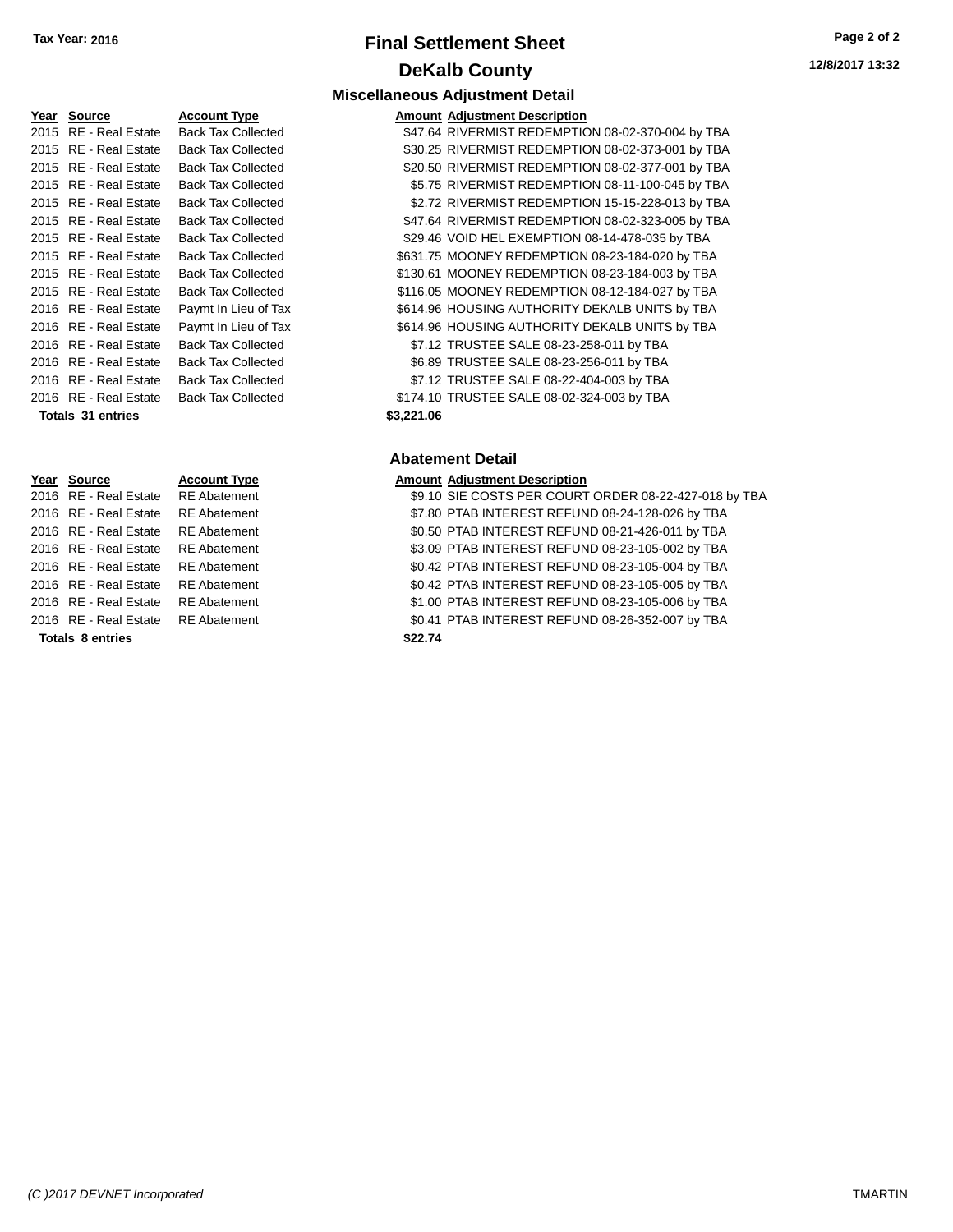# **Final Settlement Sheet Tax Year: 2016 Page 1 of 1 DeKalb County 060 - DEKALB SSA #3**

**12/8/2017 13:32**

## **Current Year Taxes Due**

|       | <b>Original Amount Due</b>     | \$1,000.10 |
|-------|--------------------------------|------------|
| ٠     | Supplements                    | \$0.00     |
|       | Cancellations                  | \$0.00     |
|       | Abatements/Refunds             | \$0.00     |
| ٠     | Mobile Home                    | \$0.00     |
| $+/-$ | Road & Bridge Transfer         | \$0.00     |
|       | Misc. Adjustments              | \$0.00     |
|       | <b>Adjusted Amount Due</b>     | \$1,000.10 |
| ÷     | Prior Year Real EstateTax      | \$0.00     |
|       | Prior Year Mobile Home Tax     | \$0.00     |
|       | + Prior Year Misc. Adjustments | \$0.00     |
|       | <b>Total Amount Due</b>        | \$1,000.10 |

### **Current Year Taxes Paid**

| ٠ | Real Estate                    | \$1,000.10 |
|---|--------------------------------|------------|
| ÷ | Railroad                       | \$0.00     |
| ÷ | Mobile Home                    | \$0.00     |
| ٠ | Misc. Adjustments              | \$0.00     |
| ٠ | <b>Prior Year Real Estate</b>  | \$0.00     |
| ٠ | Prior Year Mobile Home         | \$0.00     |
|   | + Prior Year Misc. Adjustments | \$0.00     |
|   | Abatements/Refunds             | \$0.00     |
|   | <b>Total Collected</b>         | \$1,000.10 |
| ٠ | <b>Hold Back</b>               | \$0.00     |
| ÷ | <b>County Trustee</b>          | \$0.00     |
| ٠ | <b>Forfeited Tax</b>           | \$0.00     |
|   | Total                          | \$1,000.10 |
|   | <b>Interest Distribution</b>   |            |
|   | <b>County Interest</b>         | \$0.41     |
|   | <b>Township Interest</b>       | \$0.00     |
|   | <b>Total Interest</b>          | \$0.41     |

## **Distribution Summary Tax Distribution Date Amount** 05/26/2017 \$75.15 06/23/2017 \$437.56 07/21/2017 \$17.68 08/18/2017 \$31.31 09/15/2017 \$406.83 12/15/2017 \$31.57 **Totals: 6 Distributions \$1,000.10 Interest Distribution Date Amount** 12/08/2017 \$0.41 **Totals: 1 Distributions \$0.41 Grand Totals: 7 Distributions \$1,000.51**

| Fund                       | <b>Amount Collected</b> | Previously<br><b>Distributed</b> | Current<br><b>Distribution</b> | Amount<br>Available | <b>Interest</b> | <b>PY Over</b><br>Distrib |
|----------------------------|-------------------------|----------------------------------|--------------------------------|---------------------|-----------------|---------------------------|
| 023 - SPECIAL SERVICE AREA | \$1,000.10              | \$968.53                         | \$31.57                        | \$0.00              | \$0.41          | \$0.00                    |
| Totals                     | \$1,000.10              | \$968.53                         | \$31.57                        | \$0.00              | \$0.41          | \$0.00                    |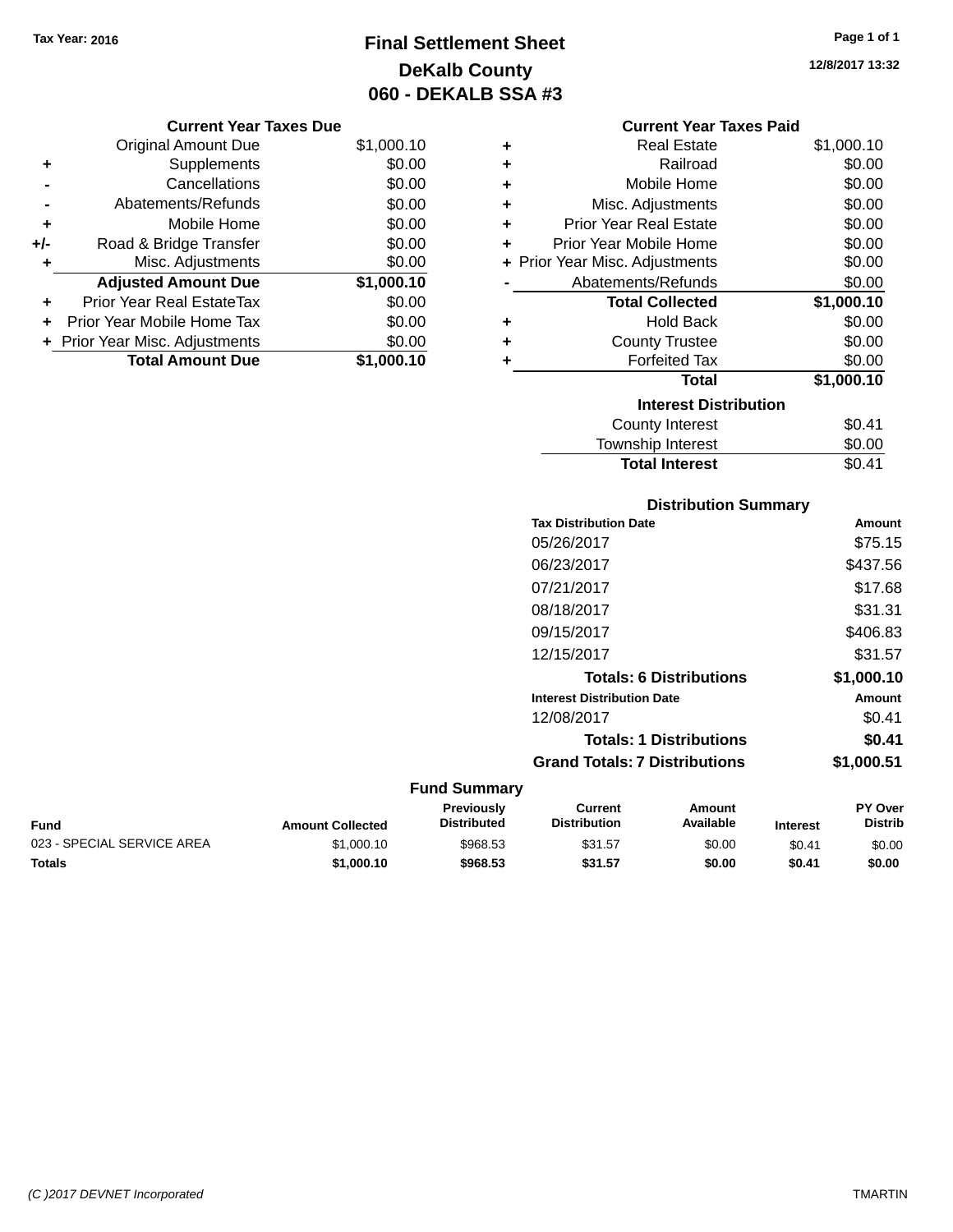# **Final Settlement Sheet Tax Year: 2016 Page 1 of 1 DeKalb County 061 - DEKALB SSA #4**

**12/8/2017 13:32**

## **Current Year Taxes Due**

|       | <b>Original Amount Due</b>     | \$5,500.60 |
|-------|--------------------------------|------------|
| ٠     | Supplements                    | \$0.00     |
|       | Cancellations                  | \$2.11     |
|       | Abatements/Refunds             | \$0.03     |
| ÷     | Mobile Home                    | \$0.00     |
| $+/-$ | Road & Bridge Transfer         | \$0.00     |
|       | Misc. Adjustments              | \$0.00     |
|       | <b>Adjusted Amount Due</b>     | \$5,498.46 |
| ÷     | Prior Year Real EstateTax      | (\$1.36)   |
|       | Prior Year Mobile Home Tax     | \$0.00     |
|       | + Prior Year Misc. Adjustments | \$0.00     |
|       | <b>Total Amount Due</b>        | \$5,497.10 |

|   | <b>Current Year Taxes Paid</b> |            |  |  |  |  |
|---|--------------------------------|------------|--|--|--|--|
| ٠ | <b>Real Estate</b>             | \$5,498.49 |  |  |  |  |
| ÷ | Railroad                       | \$0.00     |  |  |  |  |
| ÷ | Mobile Home                    | \$0.00     |  |  |  |  |
| ٠ | Misc. Adjustments              | \$0.00     |  |  |  |  |
| ٠ | <b>Prior Year Real Estate</b>  | (\$1.36)   |  |  |  |  |
| ٠ | Prior Year Mobile Home         | \$0.00     |  |  |  |  |
|   | + Prior Year Misc. Adjustments | \$0.00     |  |  |  |  |
|   | Abatements/Refunds             | \$0.03     |  |  |  |  |
|   | <b>Total Collected</b>         | \$5,497.10 |  |  |  |  |
| ٠ | Hold Back                      | \$0.00     |  |  |  |  |
| ٠ | <b>County Trustee</b>          | \$0.00     |  |  |  |  |
| ٠ | <b>Forfeited Tax</b>           | \$0.00     |  |  |  |  |
|   | <b>Total</b>                   | \$5,497.10 |  |  |  |  |
|   | <b>Interest Distribution</b>   |            |  |  |  |  |
|   | <b>County Interest</b>         | \$2.23     |  |  |  |  |
|   | <b>Township Interest</b>       | \$0.00     |  |  |  |  |

## **Distribution Summary Tax Distribution Date Amount** 05/26/2017 \$289.01 06/23/2017 \$2,545.71 07/21/2017 \$6.70 08/18/2017 \$265.72 09/15/2017 \$2,332.42 12/15/2017 \$57.54 **Totals: 6 Distributions \$5,497.10 Interest Distribution Date Amount** 12/08/2017 \$2.23 **Totals: 1 Distributions \$2.23 Grand Totals: 7 Distributions \$5,499.33**

**Total Interest** \$2.23

## **Fund Summary**

| Fund                       | <b>Amount Collected</b> | Previously<br><b>Distributed</b> | Current<br><b>Distribution</b> | Amount<br><b>Available</b> | <b>Interest</b> | <b>PY Over</b><br><b>Distrib</b> |
|----------------------------|-------------------------|----------------------------------|--------------------------------|----------------------------|-----------------|----------------------------------|
| 023 - SPECIAL SERVICE AREA | \$5,497.10              | \$5.439.56                       | \$57.54                        | \$0.00                     | \$2.23          | \$0.00                           |
| Totals                     | \$5,497.10              | \$5,439.56                       | \$57.54                        | \$0.00                     | \$2.23          | \$0.00                           |

## **Abatement Detail**

| Year Source                        | <b>Account Type</b> | <b>Amount Adiustment Description</b>             |
|------------------------------------|---------------------|--------------------------------------------------|
| 2016 RE - Real Estate RE Abatement |                     | \$0.03 PTAB INTEREST REFUND 08-21-426-011 by TBA |
| <b>Totals 1 entries</b>            |                     | \$0.03                                           |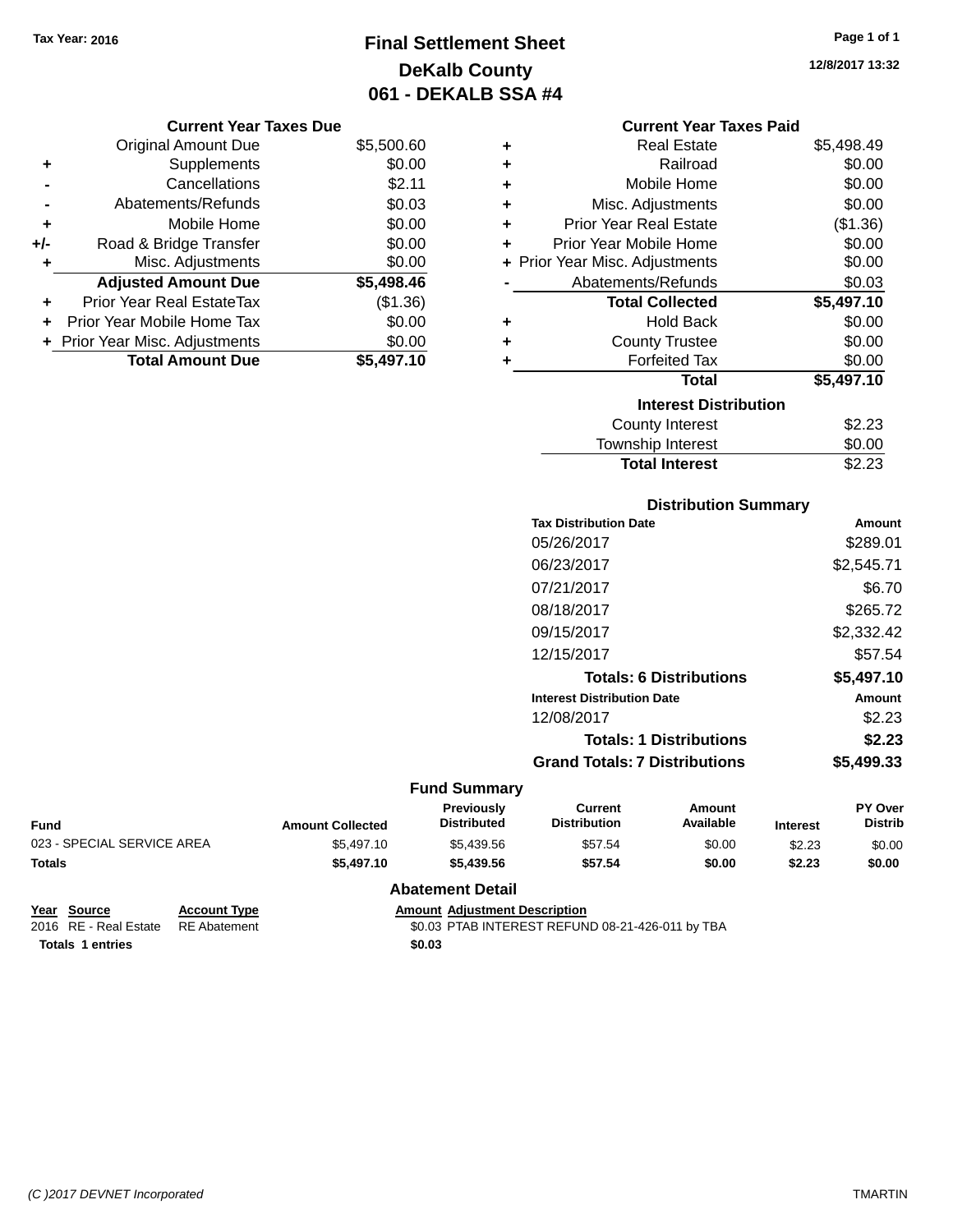# **Final Settlement Sheet Tax Year: 2016 Page 1 of 1 DeKalb County 062 - CITY OF GENOA**

**12/8/2017 13:32**

### **Current Year Taxes Paid**

| ٠ | <b>Real Estate</b>             | \$727,731.64 |
|---|--------------------------------|--------------|
| ٠ | Railroad                       | \$2,202.12   |
| ٠ | Mobile Home                    | \$569.56     |
| ٠ | Misc. Adjustments              | \$24.41      |
| ٠ | <b>Prior Year Real Estate</b>  | (\$43.62)    |
| ٠ | Prior Year Mobile Home         | \$0.00       |
|   | + Prior Year Misc. Adjustments | \$13.88      |
|   | Abatements/Refunds             | \$0.55       |
|   | <b>Total Collected</b>         | \$730,497.44 |
| ٠ | <b>Hold Back</b>               | \$0.00       |
| ٠ | <b>County Trustee</b>          | \$230.89     |
| ٠ | <b>Forfeited Tax</b>           | \$0.00       |
|   | <b>Total</b>                   | \$730,728.33 |
|   | <b>Interest Distribution</b>   |              |
|   | <b>County Interest</b>         | \$295.95     |
|   | Township Interest              | \$0.00       |

| Total                        | \$730,728.33 |
|------------------------------|--------------|
| <b>Interest Distribution</b> |              |
| <b>County Interest</b>       | \$295.95     |
| Township Interest            | \$0.00       |
| <b>Total Interest</b>        | \$295.95     |

| <b>Road and Bridge Summary</b>       |             |               |  |  |
|--------------------------------------|-------------|---------------|--|--|
| Rd./Br. District                     | Amt. Due    | Amt. Distrib. |  |  |
| GENOA ROAD & BRIDGE                  | \$25,270.24 | \$25,268.11   |  |  |
| KINGSTON ROAD & BRIDG                | \$6,858.50  | \$6,854.49    |  |  |
| \$32,128.74<br>\$32,122.60<br>Totals |             |               |  |  |

**Current Year Taxes Due** Original Amount Due \$698,794.32

**Adjusted Amount Due \$730,758.07**

**Total Amount Due \$730,728.33**

**+** Supplements \$56.18 **-** Cancellations \$824.17 **-** Abatements/Refunds **\$0.55 +** Mobile Home \$585.28 **+/-** Road & Bridge Transfer \$32,122.60 **+** Misc. Adjustments \$24.41

**+** Prior Year Real EstateTax (\$43.62) **+** Prior Year Mobile Home Tax \$0.00 **+** Prior Year Misc. Adjustments \$13.88

## **Distribution Summary**

| <b>Tax Distribution Date</b>         | Amount       |
|--------------------------------------|--------------|
| 05/26/2017                           | \$59.187.40  |
| 06/23/2017                           | \$322,406.11 |
| 07/21/2017                           | \$7,006.01   |
| 08/18/2017                           | \$20,726.04  |
| 09/15/2017                           | \$285,929.00 |
| 12/15/2017                           | \$35,242.88  |
| <b>Totals: 6 Distributions</b>       | \$730,497.44 |
| <b>Interest Distribution Date</b>    | Amount       |
| 12/08/2017                           | \$295.95     |
| <b>Totals: 1 Distributions</b>       | \$295.95     |
| <b>Grand Totals: 7 Distributions</b> | \$730.793.39 |

## **Fund Summary**

|                          |                         | <b>Previously</b>  | <b>Current</b>      | <b>Amount</b> |                 | PY Over        |
|--------------------------|-------------------------|--------------------|---------------------|---------------|-----------------|----------------|
| Fund                     | <b>Amount Collected</b> | <b>Distributed</b> | <b>Distribution</b> | Available     | <b>Interest</b> | <b>Distrib</b> |
| 001 - CORPORATE          | \$304.281.20            | \$289.488.23       | \$14.792.97         | \$0.00        | \$128.94        | \$0.00         |
| 003 - BONDS AND INTEREST | \$0.00                  | \$0.00             | \$0.00              | \$0.00        | \$0.00          | \$0.00         |
| 007 - ROAD AND BRIDGE    | \$32,122,60             | \$30.832.08        | \$1,290.52          | \$0.00        | \$0.00          | \$0.00         |
| 014 - POLICE PROTECTION  | \$374,134.08            | \$355,945.07       | \$18,189.01         | \$0.00        | \$158.55        | \$0.00         |
| 047 - SOCIAL SECURITY    | \$9.979.78              | \$9,494.59         | \$485.19            | \$0.00        | \$4.23          | \$0.00         |
| 143 - MEDICARE           | \$9.979.78              | \$9.494.59         | \$485.19            | \$0.00        | \$4.23          | \$0.00         |
| <b>Totals</b>            | \$730,497.44            | \$695.254.56       | \$35.242.88         | \$0.00        | \$295.95        | \$0.00         |

## **Miscellaneous Adjustment Detail**

| \$13.88 MASCOTE REDEMPTION 03-30-131-001 0036O by TBA |
|-------------------------------------------------------|
|                                                       |
|                                                       |

## **Abatement Detail**

**Year Source Account Type Amount Adjustment Description** 2016 RE - Real Estate RE Abatement \$0.55 PTAB INTEREST REFUND 02-24-452-014 by TBA **Totals 1 entries \$0.55**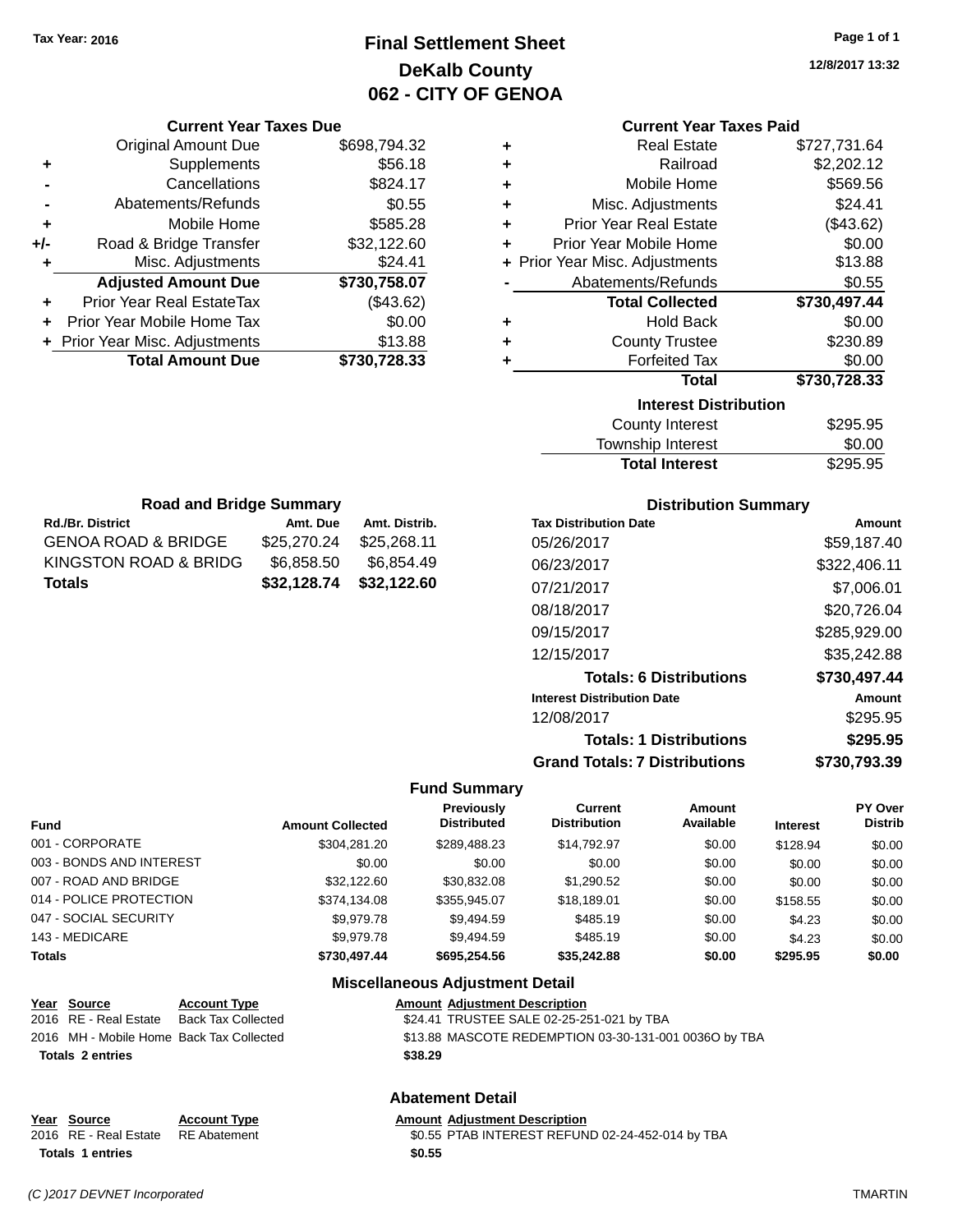# **Final Settlement Sheet Tax Year: 2016 Page 1 of 2 DeKalb County 063 - VILLAGE OF HINCKLEY**

**12/8/2017 13:32**

## **Current Year Taxes Paid**

| Supplements<br>Railroad<br>\$0.00<br>٠<br>٠<br>\$341.72<br>Cancellations<br>Mobile Home<br>٠<br>\$0.00<br>Abatements/Refunds<br>Misc. Adjustments<br>÷<br><b>Prior Year Real Estate</b><br>Mobile Home<br>\$0.00<br>÷<br>÷<br>+/-<br>Prior Year Mobile Home<br>Road & Bridge Transfer<br>\$31,644.77<br>÷<br>\$318.62<br>+ Prior Year Misc. Adjustments<br>Misc. Adjustments<br>\$306,218.14<br><b>Adjusted Amount Due</b><br>Abatements/Refunds<br><b>Prior Year Real EstateTax</b><br><b>Total Collected</b><br>\$0.00<br>÷.<br>\$0.00<br><b>Hold Back</b><br>Prior Year Mobile Home Tax<br>÷<br>+ Prior Year Misc. Adjustments<br>\$113.92<br><b>County Trustee</b><br>÷<br><b>Total Amount Due</b><br>\$306,332.06<br><b>Forfeited Tax</b><br>Total<br><b>Interest Distribution</b><br><b>County Interest</b> | <b>Original Amount Due</b> | \$274,596.47 | ٠ | <b>Real Estate</b> | \$304,145.17 |
|-------------------------------------------------------------------------------------------------------------------------------------------------------------------------------------------------------------------------------------------------------------------------------------------------------------------------------------------------------------------------------------------------------------------------------------------------------------------------------------------------------------------------------------------------------------------------------------------------------------------------------------------------------------------------------------------------------------------------------------------------------------------------------------------------------------------|----------------------------|--------------|---|--------------------|--------------|
|                                                                                                                                                                                                                                                                                                                                                                                                                                                                                                                                                                                                                                                                                                                                                                                                                   |                            |              |   |                    | \$1,695.20   |
|                                                                                                                                                                                                                                                                                                                                                                                                                                                                                                                                                                                                                                                                                                                                                                                                                   |                            |              |   |                    | \$0.00       |
|                                                                                                                                                                                                                                                                                                                                                                                                                                                                                                                                                                                                                                                                                                                                                                                                                   |                            |              |   |                    | \$318.62     |
|                                                                                                                                                                                                                                                                                                                                                                                                                                                                                                                                                                                                                                                                                                                                                                                                                   |                            |              |   |                    | \$0.00       |
|                                                                                                                                                                                                                                                                                                                                                                                                                                                                                                                                                                                                                                                                                                                                                                                                                   |                            |              |   |                    | \$0.00       |
|                                                                                                                                                                                                                                                                                                                                                                                                                                                                                                                                                                                                                                                                                                                                                                                                                   |                            |              |   |                    | \$113.92     |
|                                                                                                                                                                                                                                                                                                                                                                                                                                                                                                                                                                                                                                                                                                                                                                                                                   |                            |              |   |                    | \$0.00       |
|                                                                                                                                                                                                                                                                                                                                                                                                                                                                                                                                                                                                                                                                                                                                                                                                                   |                            |              |   |                    | \$306,272.91 |
|                                                                                                                                                                                                                                                                                                                                                                                                                                                                                                                                                                                                                                                                                                                                                                                                                   |                            |              |   |                    | \$0.00       |
|                                                                                                                                                                                                                                                                                                                                                                                                                                                                                                                                                                                                                                                                                                                                                                                                                   |                            |              |   |                    | \$59.15      |
|                                                                                                                                                                                                                                                                                                                                                                                                                                                                                                                                                                                                                                                                                                                                                                                                                   |                            |              |   |                    | \$0.00       |
|                                                                                                                                                                                                                                                                                                                                                                                                                                                                                                                                                                                                                                                                                                                                                                                                                   |                            |              |   |                    | \$306,332.06 |
|                                                                                                                                                                                                                                                                                                                                                                                                                                                                                                                                                                                                                                                                                                                                                                                                                   |                            |              |   |                    |              |
|                                                                                                                                                                                                                                                                                                                                                                                                                                                                                                                                                                                                                                                                                                                                                                                                                   |                            |              |   |                    | \$124.08     |

| \$124.08 |
|----------|
| \$0.00   |
| \$124.08 |
|          |

| <b>Road and Bridge Summary</b> |                         |               |  |
|--------------------------------|-------------------------|---------------|--|
| <b>Rd./Br. District</b>        | Amt. Due                | Amt. Distrib. |  |
| SQUAW GROVE ROAD & B           | \$31.648.57             | \$31,644.77   |  |
| Totals                         | \$31,648.57 \$31,644.77 |               |  |

**Current Year Taxes Due**

## **Distribution Summary**

| <b>Tax Distribution Date</b>         | Amount       |
|--------------------------------------|--------------|
| 05/26/2017                           | \$17,481.10  |
| 06/23/2017                           | \$143,223.77 |
| 07/21/2017                           | \$3,580.07   |
| 08/18/2017                           | \$9,358.80   |
| 09/15/2017                           | \$120,021.20 |
| 12/15/2017                           | \$12,607.97  |
| <b>Totals: 6 Distributions</b>       | \$306,272.91 |
| <b>Interest Distribution Date</b>    | Amount       |
| 12/08/2017                           | \$124.08     |
| <b>Totals: 1 Distributions</b>       | \$124.08     |
| <b>Grand Totals: 7 Distributions</b> | \$306.396.99 |

### **Fund Summary**

| <b>Fund</b>                             | <b>Amount Collected</b> | <b>Previously</b><br><b>Distributed</b> | <b>Current</b><br><b>Distribution</b> | Amount<br>Available | <b>Interest</b> | <b>PY Over</b><br><b>Distrib</b> |
|-----------------------------------------|-------------------------|-----------------------------------------|---------------------------------------|---------------------|-----------------|----------------------------------|
| 001 - CORPORATE                         | \$132,649.79            | \$127.181.71                            | \$5,468.08                            | \$0.00              | \$59.94         | \$0.00                           |
| $005 - I. M. R. F.$                     | \$29,978.96             | \$28,743.20                             | \$1,235.76                            | \$0.00              | \$13.54         | \$0.00                           |
| 007 - ROAD AND BRIDGE                   | \$31.644.77             | \$30.357.34                             | \$1,287.43                            | \$0.00              | \$0.00          | \$0.00                           |
| 014 - POLICE PROTECTION                 | \$43.516.47             | \$41.722.67                             | \$1,793.80                            | \$0.00              | \$19.66         | \$0.00                           |
| 027 - AUDIT                             | \$9.676.52              | \$9,277.65                              | \$398.87                              | \$0.00              | \$4.37          | \$0.00                           |
| 035 - TORT JUDGEMENTS/LIABILITY<br>INS. | \$9.866.29              | \$9,459.60                              | \$406.69                              | \$0.00              | \$4.46          | \$0.00                           |
| 047 - SOCIAL SECURITY                   | \$29,013.64             | \$27.817.67                             | \$1,195.97                            | \$0.00              | \$13.11         | \$0.00                           |
| 048 - SCHOOL CROSSING GUARDS            | \$6.772.61              | \$6,493.43                              | \$279.18                              | \$0.00              | \$3.06          | \$0.00                           |
| 062 - WORKERS COMPENSATION              | \$13.153.86             | \$12,611,67                             | \$542.19                              | \$0.00              | \$5.94          | \$0.00                           |
| <b>Totals</b>                           | \$306,272.91            | \$293.664.94                            | \$12,607.97                           | \$0.00              | \$124.08        | \$0.00                           |

| Year Source           | <b>Account Type</b>                        | <b>Amount Adjustment Description</b>                        |
|-----------------------|--------------------------------------------|-------------------------------------------------------------|
| 2015 RE - Real Estate | Back Tax Collected                         | \$88.54 AVILA REDEMPTION 15-14-328-005 by TBA               |
| 2015 RE - Real Estate | Back Tax Collected                         | \$12.69 MCFARLAND REDEMPTION 15-15-228-014 by TBA           |
|                       | 2015 RE - Real Estate Back Tax Collected   | \$12.69 MCFARLAND REDEMPTION 15-15-225-015 by TBA           |
| 2016 RE - Real Estate | Back Tax Collected                         | \$196.89 WEST SUBURBAN BANK REDEMPTION 15-14-304-002 by TBA |
|                       | 2016 RE - Real Estate Paymt In Lieu of Tax | \$67.61 HOUSING AUTHORITY SUNSET VIEW APARTMENTS by TBA     |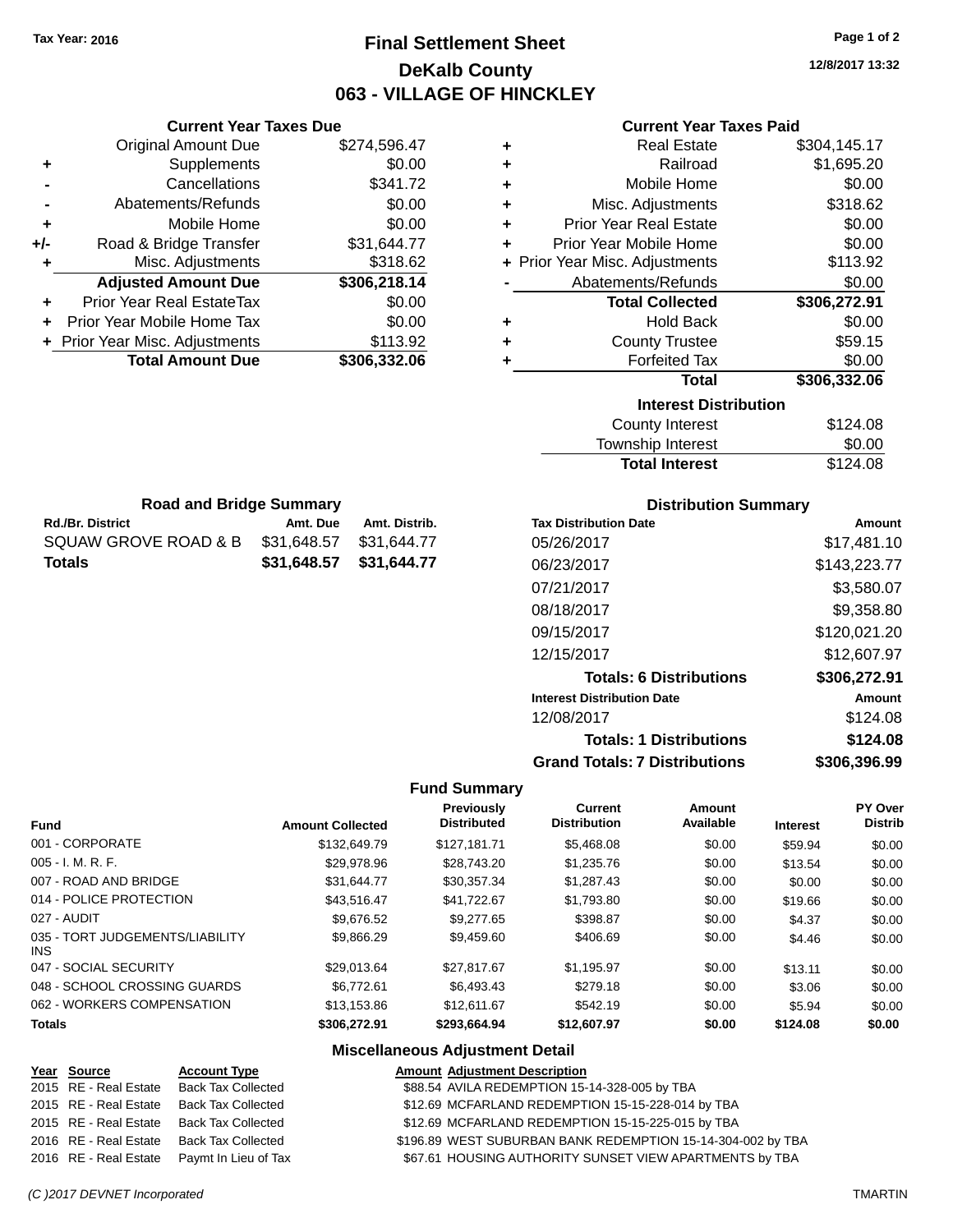## **Final Settlement Sheet Tax Year: 2016 Page 2 of 2 DeKalb County**

**12/8/2017 13:32**

## **Miscellaneous Adjustment Detail**

**Totals 6 entries \$432.54**

**Year Source Account Type**<br>
2016 RE - Real Estate Back Tax Collected **Amount Adjustment Description**<br>
\$54.12 SMULSKA REDEMPTION \$54.12 SMULSKA REDEMPTION 15-15-435-017 by TBA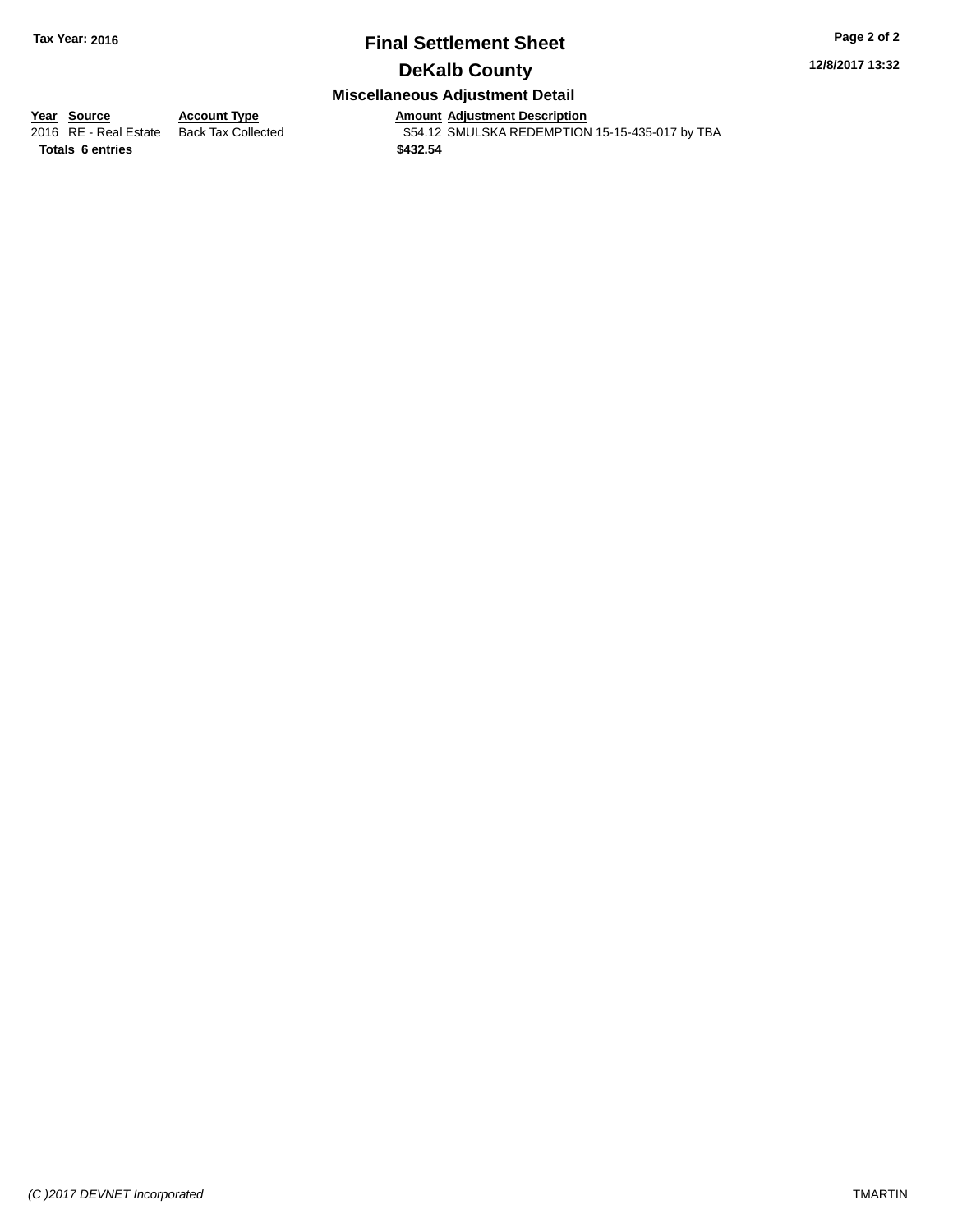**Current Year Taxes Due** Original Amount Due \$150,804.19

**+** Supplements \$0.00 **-** Cancellations \$254.53 **-** Abatements/Refunds \$0.00 **+** Mobile Home \$0.00 **+/-** Road & Bridge Transfer \$10,313.94 **+** Misc. Adjustments \$476.06

**+** Prior Year Real EstateTax \$0.00 **+** Prior Year Mobile Home Tax \$0.00 **+** Prior Year Misc. Adjustments  $$0.00$ 

**Rd./Br. District Amt. Due Amt. Distrib. Road and Bridge Summary**

KINGSTON ROAD & BRIDG \$10,319.94 \$10,313.94 **Totals \$10,319.94 \$10,313.94**

# **Final Settlement Sheet Tax Year: 2016 Page 1 of 1 DeKalb County 064 - VILLAGE OF KINGSTON**

**12/8/2017 13:32**

## **Current Year Taxes Paid**

| <b>Original Amount Due</b> | \$150,804.19 | ٠ | <b>Real Estate</b>             | \$160,188.47 |
|----------------------------|--------------|---|--------------------------------|--------------|
| Supplements                | \$0.00       | ٠ | Railroad                       | \$573.98     |
| Cancellations              | \$254.53     | ٠ | Mobile Home                    | \$0.00       |
| Abatements/Refunds         | \$0.00       | ٠ | Misc. Adjustments              | \$476.06     |
| Mobile Home                | \$0.00       | ٠ | <b>Prior Year Real Estate</b>  | \$0.00       |
| Road & Bridge Transfer     | \$10,313.94  | ٠ | Prior Year Mobile Home         | \$0.00       |
| Misc. Adjustments          | \$476.06     |   | + Prior Year Misc. Adjustments | \$0.00       |
| <b>Adjusted Amount Due</b> | \$161,339.66 |   | Abatements/Refunds             | \$0.00       |
| rior Year Real EstateTax   | \$0.00       |   | <b>Total Collected</b>         | \$161,238.51 |
| r Year Mobile Home Tax     | \$0.00       | ٠ | <b>Hold Back</b>               | \$0.00       |
| Year Misc. Adjustments     | \$0.00       | ٠ | <b>County Trustee</b>          | \$101.15     |
| <b>Total Amount Due</b>    | \$161,339.66 |   | <b>Forfeited Tax</b>           | \$0.00       |
|                            |              |   | <b>Total</b>                   | \$161,339.66 |
|                            |              |   | <b>Interest Distribution</b>   |              |
|                            |              |   | <b>County Interest</b>         | \$65.32      |
|                            |              |   | Taunaalaha hatawaat            | ሶስ ሰሰ        |

| <b>Total Interest</b> | \$65.32 |
|-----------------------|---------|
| Township Interest     | \$0.00  |
| County Interest       | \$65.32 |

| <b>Distribution Summary</b>  |        |
|------------------------------|--------|
| <b>Tax Distribution Date</b> | Amount |

| 05/26/2017                           |              |
|--------------------------------------|--------------|
|                                      | \$11.887.89  |
| 06/23/2017                           | \$73,413.84  |
| 07/21/2017                           | \$1,445.42   |
| 08/18/2017                           | \$4,042.51   |
| 09/15/2017                           | \$65,511.53  |
| 12/15/2017                           | \$4,937.32   |
| <b>Totals: 6 Distributions</b>       | \$161,238.51 |
| <b>Interest Distribution Date</b>    | Amount       |
| 12/08/2017                           | \$65.32      |
| <b>Totals: 1 Distributions</b>       | \$65.32      |
| <b>Grand Totals: 7 Distributions</b> | \$161.303.83 |

## **Fund Summary**

| Fund                                    | <b>Amount Collected</b> | Previously<br><b>Distributed</b> | Current<br><b>Distribution</b> | <b>Amount</b><br>Available | <b>Interest</b> | PY Over<br><b>Distrib</b> |
|-----------------------------------------|-------------------------|----------------------------------|--------------------------------|----------------------------|-----------------|---------------------------|
| 001 - CORPORATE                         | \$53,343.99             | \$51,690.69                      | \$1,653.30                     | \$0.00                     | \$23.09         | \$0.00                    |
| $005 - I. M. R. F.$                     | \$13,479.22             | \$13,061.43                      | \$417.79                       | \$0.00                     | \$5.83          | \$0.00                    |
| 007 - ROAD AND BRIDGE                   | \$10.313.94             | \$10.054.36                      | \$259.58                       | \$0.00                     | \$0.00          | \$0.00                    |
| 014 - POLICE PROTECTION                 | \$17.948.25             | \$17.391.96                      | \$556.29                       | \$0.00                     | \$7.77          | \$0.00                    |
| 025 - GARBAGE DISPOSAL                  | \$7,009.84              | \$6.792.58                       | \$217.26                       | \$0.00                     | \$3.03          | \$0.00                    |
| 027 - AUDIT                             | \$9,609.82              | \$9.311.97                       | \$297.85                       | \$0.00                     | \$4.16          | \$0.00                    |
| 031 - WORKING CASH                      | \$498.66                | \$483.20                         | \$15.46                        | \$0.00                     | \$0.22          | \$0.00                    |
| 035 - TORT JUDGEMENTS/LIABILITY<br>INS. | \$41,339.75             | \$40.058.47                      | \$1.281.28                     | \$0.00                     | \$17.89         | \$0.00                    |
| 047 - SOCIAL SECURITY                   | \$7.695.04              | \$7,456.53                       | \$238.51                       | \$0.00                     | \$3.33          | \$0.00                    |
| <b>Totals</b>                           | \$161.238.51            | \$156,301.19                     | \$4,937.32                     | \$0.00                     | \$65.32         | \$0.00                    |

| Year Source             | <b>Account Type</b> | <b>Amount Adjustment Description</b>                 |
|-------------------------|---------------------|------------------------------------------------------|
| 2016 RE - Real Estate   | Back Tax Collected  | \$97.71 CAINARI INC REDEMPTION 02-22-307-006 by TBA  |
| 2016 RE - Real Estate   | Back Tax Collected  | \$378.35 CAINARI INC REDEMPTION 02-22-307-007 by TBA |
| <b>Totals 2 entries</b> |                     | \$476.06                                             |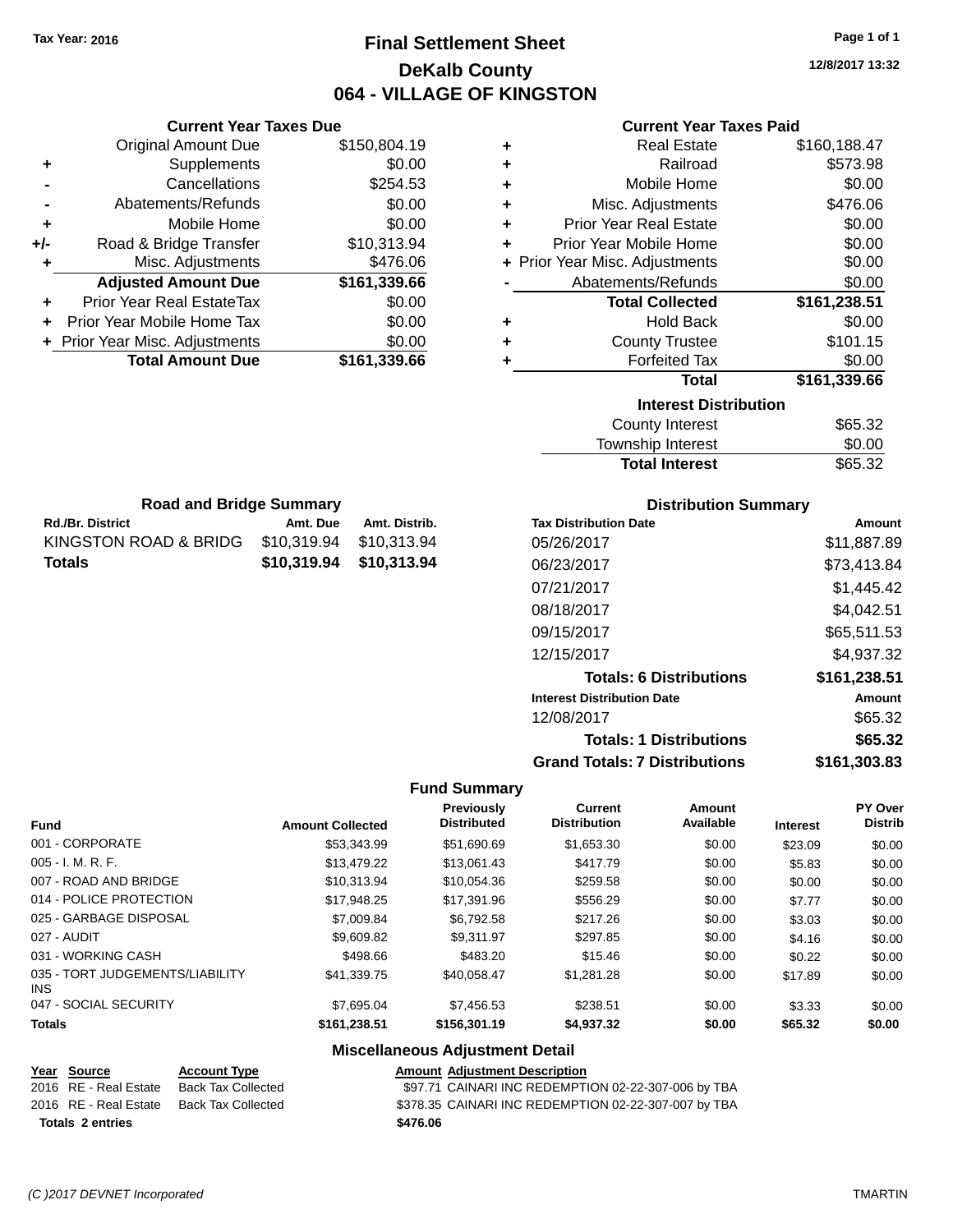# **Final Settlement Sheet Tax Year: 2016 Page 1 of 1 DeKalb County 065 - VILLAGE OF KIRKLAND**

**12/8/2017 13:32**

## **Current Year Taxes Paid**

|                | <b>Current Year Taxes Due</b>  |              |
|----------------|--------------------------------|--------------|
|                | <b>Original Amount Due</b>     | \$199,132.06 |
| ٠              | Supplements                    | \$0.00       |
|                | Cancellations                  | \$178.20     |
| $\blacksquare$ | Abatements/Refunds             | \$0.00       |
| ٠              | Mobile Home                    | \$0.00       |
| +/-            | Road & Bridge Transfer         | \$6,263.68   |
| ٠              | Misc. Adjustments              | \$16.90      |
|                | <b>Adjusted Amount Due</b>     | \$205,234.44 |
| ٠              | Prior Year Real EstateTax      | \$0.00       |
|                | Prior Year Mobile Home Tax     | \$0.00       |
|                | + Prior Year Misc. Adjustments | \$30.92      |
|                | <b>Total Amount Due</b>        | \$205,265.36 |
|                |                                |              |

**Rd./Br. District Amt. Due Amt. Distrib. Road and Bridge Summary**

FRANKLIN ROAD & BRIDGE \$6,265.40 \$6,263.68 **Totals \$6,265.40 \$6,263.68**

| ٠ | <b>Real Estate</b>             | \$204,562.65 |
|---|--------------------------------|--------------|
| ÷ | Railroad                       | \$649.52     |
| ÷ | Mobile Home                    | \$0.00       |
| ٠ | Misc. Adjustments              | \$16.90      |
| ٠ | <b>Prior Year Real Estate</b>  | \$0.00       |
| ٠ | Prior Year Mobile Home         | \$0.00       |
|   | + Prior Year Misc. Adjustments | \$30.92      |
|   | Abatements/Refunds             | \$0.00       |
|   |                                |              |
|   | <b>Total Collected</b>         | \$205,259.99 |
| ٠ | <b>Hold Back</b>               | \$0.00       |
| ٠ | <b>County Trustee</b>          | \$5.37       |
| ٠ | <b>Forfeited Tax</b>           | \$0.00       |
|   | <b>Total</b>                   | \$205,265.36 |
|   | <b>Interest Distribution</b>   |              |
|   | <b>County Interest</b>         | \$83.16      |

# **Distribution Summary**

Total Interest \$83.16

| <b>Tax Distribution Date</b>         | Amount       |
|--------------------------------------|--------------|
| 05/26/2017                           | \$14,307.02  |
| 06/23/2017                           | \$89,840.01  |
| 07/21/2017                           | \$2,596.71   |
| 08/18/2017                           | \$5.260.44   |
| 09/15/2017                           | \$85,822.01  |
| 12/15/2017                           | \$7,433.80   |
| <b>Totals: 6 Distributions</b>       | \$205,259.99 |
| <b>Interest Distribution Date</b>    | Amount       |
| 12/08/2017                           | \$83.16      |
| <b>Totals: 1 Distributions</b>       | \$83.16      |
| <b>Grand Totals: 7 Distributions</b> | \$205.343.15 |

## **Fund Summary**

| <b>Fund</b>                                   | <b>Amount Collected</b> | <b>Previously</b><br><b>Distributed</b> | Current<br><b>Distribution</b> | Amount<br>Available | <b>Interest</b> | <b>PY Over</b><br><b>Distrib</b> |
|-----------------------------------------------|-------------------------|-----------------------------------------|--------------------------------|---------------------|-----------------|----------------------------------|
| 001 - CORPORATE                               | \$74.620.83             | \$71,933.89                             | \$2,686.94                     | \$0.00              | \$31.18         | \$0.00                           |
| 007 - ROAD AND BRIDGE                         | \$6,263.68              | \$5,995.35                              | \$268.33                       | \$0.00              | \$0.00          | \$0.00                           |
| 014 - POLICE PROTECTION                       | \$99,498.16             | \$95,915.43                             | \$3,582.73                     | \$0.00              | \$41.58         | \$0.00                           |
| 027 - AUDIT                                   | \$4.975.90              | \$4.796.71                              | \$179.19                       | \$0.00              | \$2.08          | \$0.00                           |
| 035 - TORT JUDGEMENTS/LIABILITY<br><b>INS</b> | \$19.901.42             | \$19,184.81                             | \$716.61                       | \$0.00              | \$8.32          | \$0.00                           |
| <b>Totals</b>                                 | \$205.259.99            | \$197.826.19                            | \$7,433.80                     | \$0.00              | \$83.16         | \$0.00                           |

| Year Source             | <b>Account Type</b> | <b>Amount Adjustment Description</b>             |
|-------------------------|---------------------|--------------------------------------------------|
| 2015 RE - Real Estate   | Back Tax Collected  | \$30.92 DUNCAN REDEMPTION 01-26-252-011 by TBA   |
| 2016 RE - Real Estate   | Back Tax Collected  | \$16.90 GIANNOLA REDEMPTION 01-26-206-015 by TBA |
| <b>Totals 2 entries</b> |                     | \$47.82                                          |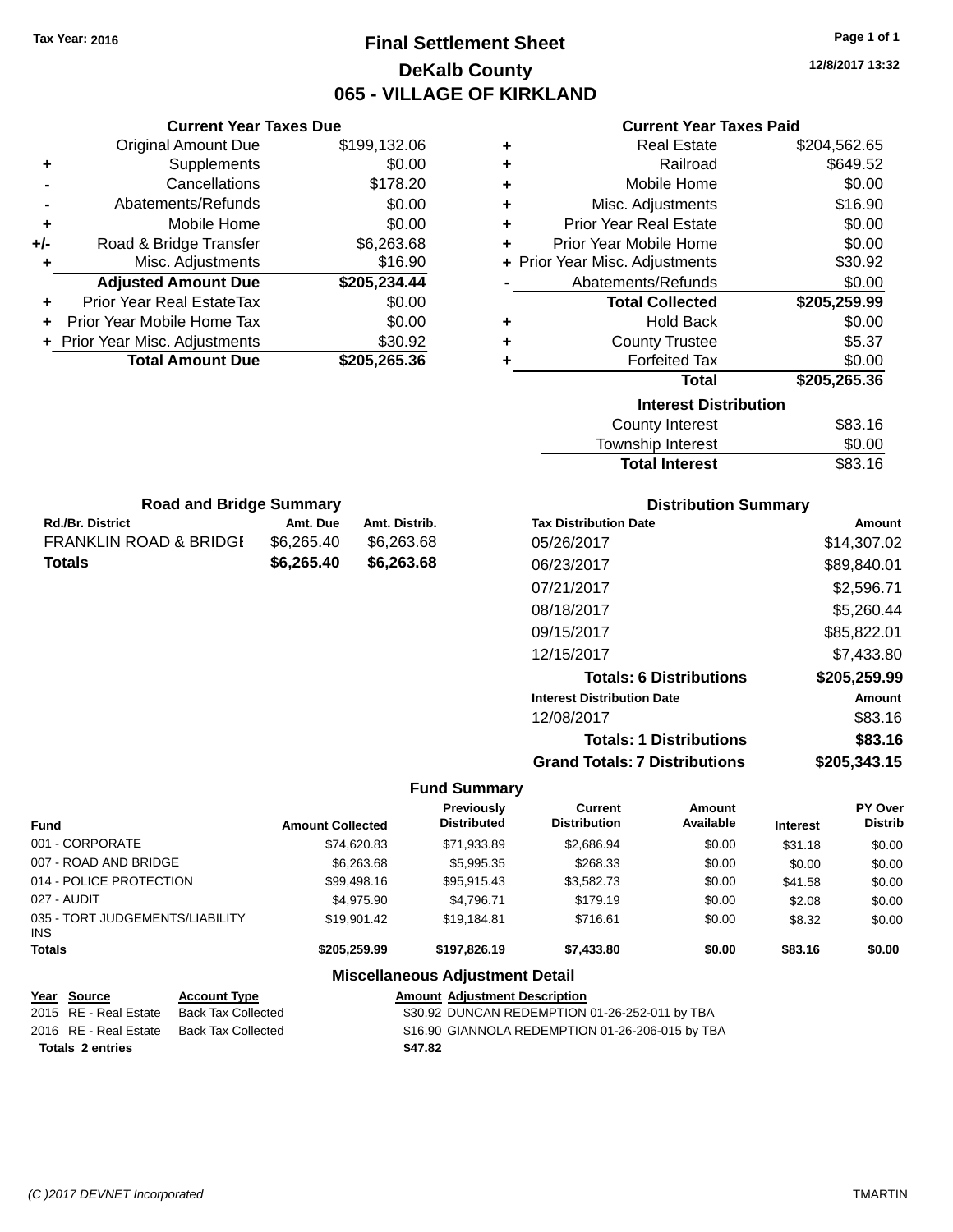# **Final Settlement Sheet Tax Year: 2016 Page 1 of 1 DeKalb County 066 - KIRKLAND LIBRARY**

**12/8/2017 13:32**

## **Current Year Taxes Paid**

|     | <b>Current Year Taxes Due</b>  |             |  |  |  |
|-----|--------------------------------|-------------|--|--|--|
|     | <b>Original Amount Due</b>     | \$48,833.76 |  |  |  |
| ٠   | Supplements                    | \$0.00      |  |  |  |
|     | Cancellations                  | \$43.70     |  |  |  |
|     | Abatements/Refunds             | \$0.00      |  |  |  |
| ٠   | Mobile Home                    | \$0.00      |  |  |  |
| +/- | Road & Bridge Transfer         | \$0.00      |  |  |  |
| ٠   | Misc. Adjustments              | \$4.14      |  |  |  |
|     | <b>Adjusted Amount Due</b>     | \$48,794.20 |  |  |  |
|     | Prior Year Real EstateTax      | \$0.00      |  |  |  |
| ÷   | Prior Year Mobile Home Tax     | \$0.00      |  |  |  |
|     | + Prior Year Misc. Adjustments | \$7.58      |  |  |  |
|     | <b>Total Amount Due</b>        | \$48,801.78 |  |  |  |

| ٠ | <b>Real Estate</b>             | \$48,629.46 |
|---|--------------------------------|-------------|
| ٠ | Railroad                       | \$159.28    |
| ٠ | Mobile Home                    | \$0.00      |
| ٠ | Misc. Adjustments              | \$4.14      |
| ٠ | <b>Prior Year Real Estate</b>  | \$0.00      |
| ٠ | Prior Year Mobile Home         | \$0.00      |
|   | + Prior Year Misc. Adjustments | \$7.58      |
|   | Abatements/Refunds             | \$0.00      |
|   | <b>Total Collected</b>         | \$48,800.46 |
| ٠ | Hold Back                      | \$0.00      |
| ٠ | <b>County Trustee</b>          | \$1.32      |
| ٠ | <b>Forfeited Tax</b>           | \$0.00      |
|   | <b>Total</b>                   | \$48,801.78 |
|   | <b>Interest Distribution</b>   |             |
|   | County Interest                | \$19.77     |
|   | <b>Township Interest</b>       | \$0.00      |
|   | <b>Total Interest</b>          | \$19.77     |

## **Distribution Summary**

| <b>Tax Distribution Date</b>         | Amount      |
|--------------------------------------|-------------|
| 05/26/2017                           | \$3,407.74  |
| 06/23/2017                           | \$21,319.03 |
| 07/21/2017                           | \$615.17    |
| 08/18/2017                           | \$1,255.48  |
| 09/15/2017                           | \$20,445.81 |
| 12/15/2017                           | \$1.757.23  |
| <b>Totals: 6 Distributions</b>       | \$48,800.46 |
| <b>Interest Distribution Date</b>    | Amount      |
| 12/08/2017                           | \$19.77     |
| <b>Totals: 1 Distributions</b>       | \$19.77     |
| <b>Grand Totals: 7 Distributions</b> | \$48,820.23 |

## **Fund Summary**

| <b>Fund</b>                              | <b>Amount Collected</b> | <b>Previously</b><br><b>Distributed</b> | Current<br><b>Distribution</b> | Amount<br>Available | <b>Interest</b> | PY Over<br><b>Distrib</b> |
|------------------------------------------|-------------------------|-----------------------------------------|--------------------------------|---------------------|-----------------|---------------------------|
| $005 - I. M. R. F.$                      | \$8.68                  | \$8.38                                  | \$0.30                         | \$0.00              | \$0.00          | \$0.00                    |
| 016 - LIBRARY (township, municipalities) | \$46,554.81             | \$44.878.44                             | \$1,676.37                     | \$0.00              | \$18.86         | \$0.00                    |
| 047 - SOCIAL SECURITY                    | \$2,236.97              | \$2.156.41                              | \$80.56                        | \$0.00              | \$0.91          | \$0.00                    |
| <b>Totals</b>                            | \$48,800.46             | \$47.043.23                             | \$1.757.23                     | \$0.00              | \$19.77         | \$0.00                    |

| Year Source             | <b>Account Type</b> | <b>Amount Adiustment Description</b>            |
|-------------------------|---------------------|-------------------------------------------------|
| 2015 RE - Real Estate   | Back Tax Collected  | \$7.58 DUNCAN REDEMPTION 01-26-252-011 by TBA   |
| 2016 RE - Real Estate   | Back Tax Collected  | \$4.14 GIANNOLA REDEMPTION 01-26-206-015 by TBA |
| <b>Totals 2 entries</b> |                     | \$11.72                                         |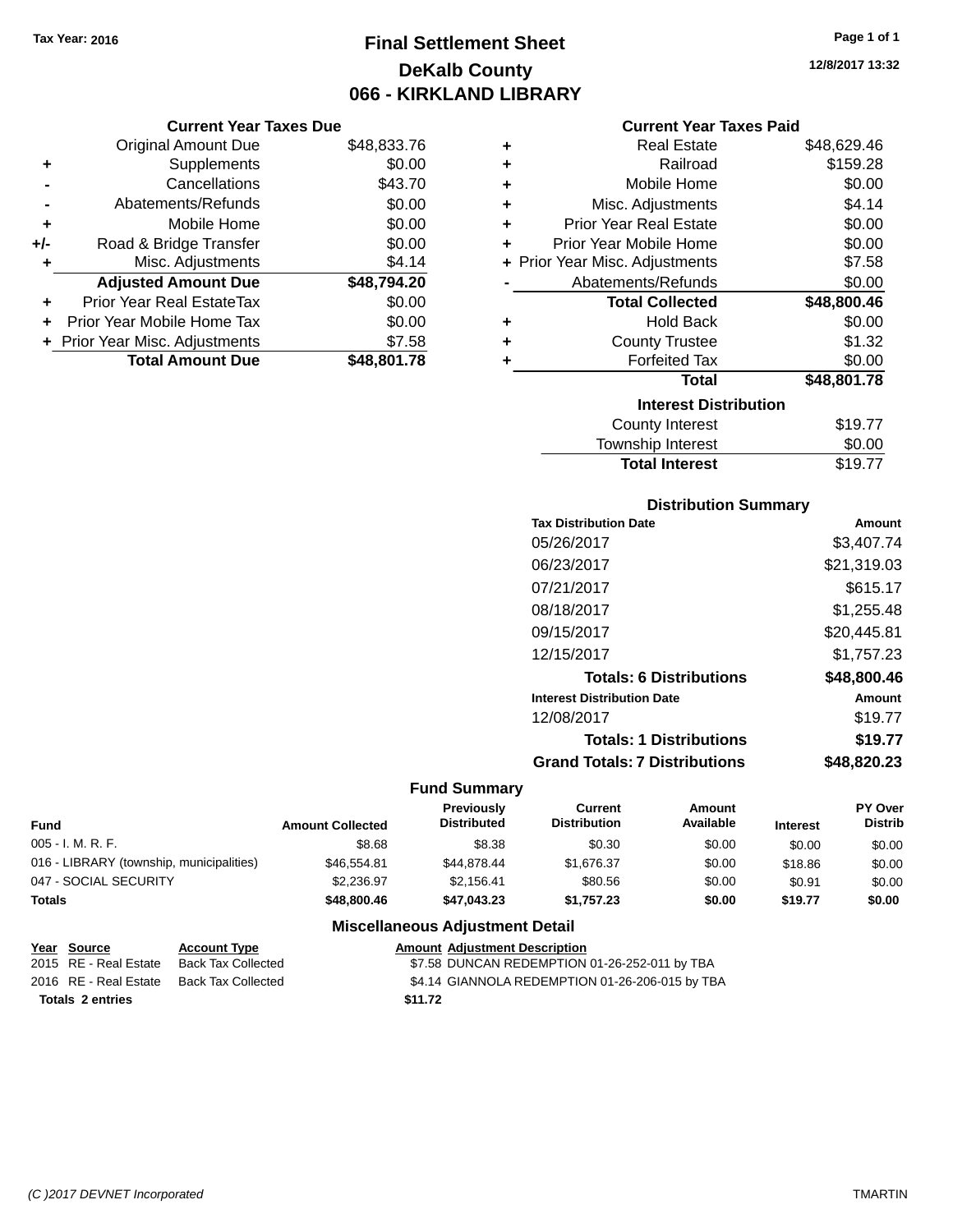# **Final Settlement Sheet Tax Year: 2016 Page 1 of 1 DeKalb County 067 - VILLAGE OF LEE**

**12/8/2017 13:32**

|   | <b>Current Year Taxes Paid</b> |             |
|---|--------------------------------|-------------|
| ٠ | <b>Real Estate</b>             | \$11,401.34 |
| ٠ | Railroad                       | \$380.80    |
| ÷ | Mobile Home                    | \$2.94      |
| ÷ | Misc. Adjustments              | \$0.00      |
| ÷ | <b>Prior Year Real Estate</b>  | (\$755.62)  |
| ÷ | Prior Year Mobile Home         | \$0.00      |
|   | + Prior Year Misc. Adjustments | \$0.00      |
|   | Abatements/Refunds             | \$0.00      |
|   | <b>Total Collected</b>         | \$11,029.46 |
| ٠ | <b>Hold Back</b>               | \$0.00      |
| ٠ | <b>County Trustee</b>          | \$161.57    |
| ٠ | <b>Forfeited Tax</b>           | \$0.00      |
|   | <b>Total</b>                   | \$11,191.03 |
|   | <b>Interest Distribution</b>   |             |
|   | <b>County Interest</b>         | \$4.47      |
|   | <b>Township Interest</b>       | \$0.00      |
|   | <b>Total Interest</b>          | \$4.47      |

| <b>Road and Bridge Summary</b> |            |               |  |
|--------------------------------|------------|---------------|--|
| <b>Rd./Br. District</b>        | Amt. Due   | Amt. Distrib. |  |
| SHABBONA ROAD & BRIDC          | \$1.599.29 | \$1,597.97    |  |
| <b>Totals</b>                  | \$1,599.29 | \$1,597.97    |  |

**Current Year Taxes Due** Original Amount Due \$10,381.82

**Adjusted Amount Due \$11,946.65**

**Total Amount Due \$11,191.03**

**+** Supplements \$0.00 **-** Cancellations \$36.08 **-** Abatements/Refunds \$0.00 **+** Mobile Home \$2.94 **+/-** Road & Bridge Transfer \$1,597.97 **+** Misc. Adjustments \$0.00

**+** Prior Year Real EstateTax (\$755.62) **+** Prior Year Mobile Home Tax \$0.00 **+ Prior Year Misc. Adjustments**  $$0.00$ 

| <b>Distribution Summary</b> |  |  |
|-----------------------------|--|--|
|                             |  |  |

| <b>Tax Distribution Date</b>         | Amount        |
|--------------------------------------|---------------|
| 05/26/2017                           | \$203.49      |
| 06/23/2017                           | \$5,074.23    |
| 07/21/2017                           | \$158.71      |
| 08/18/2017                           | \$395.30      |
| 09/15/2017                           | \$3,920.38    |
| 12/15/2017                           | \$1,277.35    |
| <b>Totals: 6 Distributions</b>       | \$11,029.46   |
| <b>Interest Distribution Date</b>    | <b>Amount</b> |
| 12/08/2017                           | \$4.47        |
| <b>Totals: 1 Distributions</b>       | \$4.47        |
| <b>Grand Totals: 7 Distributions</b> | \$11.033.93   |

| <b>Fund</b>                                   | <b>Amount Collected</b> | <b>Previously</b><br><b>Distributed</b> | Current<br><b>Distribution</b> | Amount<br>Available | <b>Interest</b> | <b>PY Over</b><br><b>Distrib</b> |
|-----------------------------------------------|-------------------------|-----------------------------------------|--------------------------------|---------------------|-----------------|----------------------------------|
| 001 - CORPORATE                               | \$2,891.93              | \$2.511.29                              | \$380.64                       | \$0.00              | \$1.36          | \$0.00                           |
| 007 - ROAD AND BRIDGE                         | \$1.597.97              | \$1.561.98                              | \$35.99                        | \$0.00              | \$0.00          | \$0.00                           |
| 025 - GARBAGE DISPOSAL                        | \$1,028.30              | \$892.96                                | \$135.34                       | \$0.00              | \$0.49          | \$0.00                           |
| 027 - AUDIT                                   | \$1.150.60              | \$999.16                                | \$151.44                       | \$0.00              | \$0.55          | \$0.00                           |
| 035 - TORT JUDGEMENTS/LIABILITY<br><b>INS</b> | \$2,379.03              | \$2,065.93                              | \$313.10                       | \$0.00              | \$1.13          | \$0.00                           |
| 072 - WATERWORKS SYSTEM                       | \$1.981.63              | \$1,720.79                              | \$260.84                       | \$0.00              | \$0.94          | \$0.00                           |
| <b>Totals</b>                                 | \$11.029.46             | \$9.752.11                              | \$1,277,35                     | \$0.00              | \$4.47          | \$0.00                           |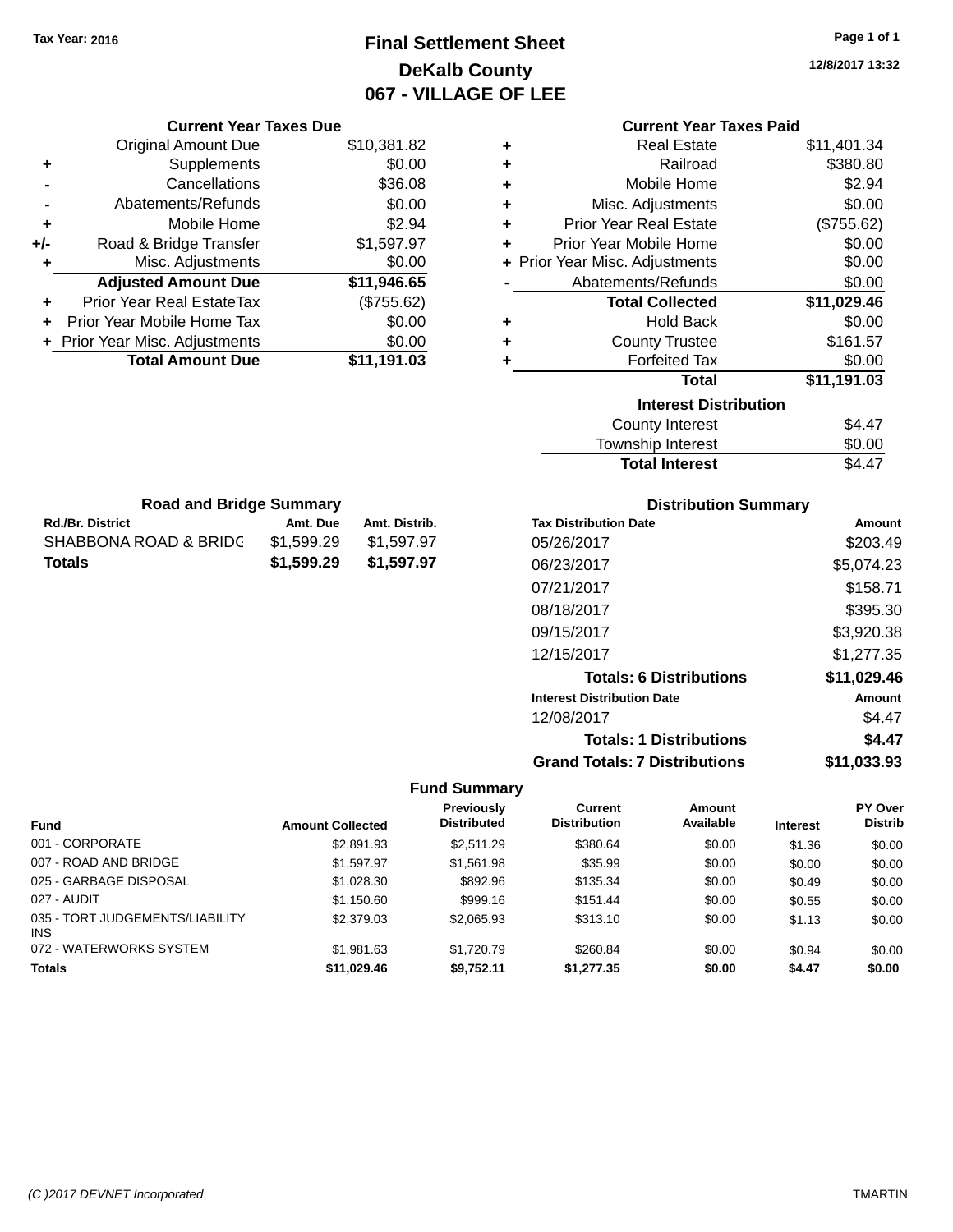**Current Year Taxes Due** Original Amount Due \$108,253.73

**Adjusted Amount Due \$118,856.28**

**Total Amount Due \$118,774.60**

**+** Supplements \$56.44 **-** Cancellations \$216.39 **-** Abatements/Refunds \$0.00 **+** Mobile Home \$0.00 **+/-** Road & Bridge Transfer \$10,762.50 **+** Misc. Adjustments \$0.00

**+** Prior Year Real EstateTax (\$81.68) **+** Prior Year Mobile Home Tax \$0.00 **+ Prior Year Misc. Adjustments**  $$0.00$ 

**Rd./Br. District Amt. Due Amt. Distrib. Road and Bridge Summary**

MALTA ROAD & BRIDGE \$10,771.85 \$10,762.50 **Totals \$10,771.85 \$10,762.50**

# **Final Settlement Sheet Tax Year: 2016 Page 1 of 1 DeKalb County 068 - VILLAGE OF MALTA**

**12/8/2017 13:32**

| ٠ | <b>Real Estate</b>             | \$117,324.24 |
|---|--------------------------------|--------------|
| ٠ | Railroad                       | \$1,282.84   |
| ٠ | Mobile Home                    | \$0.00       |
| ÷ | Misc. Adjustments              | \$0.00       |
| ÷ | <b>Prior Year Real Estate</b>  | (\$81.68)    |
| ٠ | Prior Year Mobile Home         | \$0.00       |
|   | + Prior Year Misc. Adjustments | \$0.00       |
|   | Abatements/Refunds             | \$0.00       |
|   | <b>Total Collected</b>         | \$118,525.40 |
| ٠ | <b>Hold Back</b>               | \$0.00       |
| ٠ | <b>County Trustee</b>          | \$249.20     |
| ٠ | <b>Forfeited Tax</b>           | \$0.00       |
|   | <b>Total</b>                   | \$118,774.60 |
|   | <b>Interest Distribution</b>   |              |
|   | <b>County Interest</b>         | \$48.02      |
|   | Townshin Interest              | \$0.00       |

| <b>Total Interest</b> | \$48.02 |
|-----------------------|---------|
| Township Interest     | \$0.00  |
| County Interest       | \$48.02 |

| <b>Distribution Summary</b>  |          |
|------------------------------|----------|
| <b>Tax Distribution Date</b> | Amount   |
| 0.510010047                  | 07720100 |

| 05/26/2017                           | \$7,734.00    |
|--------------------------------------|---------------|
| 06/23/2017                           | \$55,101.13   |
| 07/21/2017                           | \$637.80      |
| 08/18/2017                           | \$3,238.82    |
| 09/15/2017                           | \$44,895.12   |
| 12/15/2017                           | \$6,918.53    |
| <b>Totals: 6 Distributions</b>       | \$118,525.40  |
| <b>Interest Distribution Date</b>    | <b>Amount</b> |
| 12/08/2017                           | \$48.02       |
| <b>Totals: 1 Distributions</b>       | \$48.02       |
| <b>Grand Totals: 7 Distributions</b> | \$118,573.42  |

|                                         |                         | <b>Previously</b>  | <b>Current</b>      | Amount    |                 | <b>PY Over</b> |
|-----------------------------------------|-------------------------|--------------------|---------------------|-----------|-----------------|----------------|
| <b>Fund</b>                             | <b>Amount Collected</b> | <b>Distributed</b> | <b>Distribution</b> | Available | <b>Interest</b> | <b>Distrib</b> |
| 001 - CORPORATE                         | \$28.869.33             | \$27.134.12        | \$1.735.21          | \$0.00    | \$12.88         | \$0.00         |
| 003 - BONDS AND INTEREST                | \$0.00                  | \$0.00             | \$0.00              | \$0.00    | \$0.00          | \$0.00         |
| 005 - I. M. R. F.                       | \$11.946.38             | \$11.228.33        | \$718.05            | \$0.00    | \$5.32          | \$0.00         |
| 007 - ROAD AND BRIDGE                   | \$10,762.50             | \$10,321.23        | \$441.27            | \$0.00    | \$0.00          | \$0.00         |
| 014 - POLICE PROTECTION                 | \$8,959.84              | \$8,421.29         | \$538.55            | \$0.00    | \$3.99          | \$0.00         |
| 025 - GARBAGE DISPOSAL                  | \$995.52                | \$935.68           | \$59.84             | \$0.00    | \$0.44          | \$0.00         |
| 027 - AUDIT                             | \$8,461.44              | \$7,952.85         | \$508.59            | \$0.00    | \$3.77          | \$0.00         |
| 035 - TORT JUDGEMENTS/LIABILITY<br>INS. | \$28,371.07             | \$26,665.78        | \$1,705.29          | \$0.00    | \$12.64         | \$0.00         |
| 041 - STREET LIGHTING                   | \$5,226.29              | \$4.912.15         | \$314.14            | \$0.00    | \$2.33          | \$0.00         |
| 047 - SOCIAL SECURITY                   | \$14,933.03             | \$14.035.44        | \$897.59            | \$0.00    | \$6.65          | \$0.00         |
| <b>Totals</b>                           | \$118,525.40            | \$111,606.87       | \$6,918.53          | \$0.00    | \$48.02         | \$0.00         |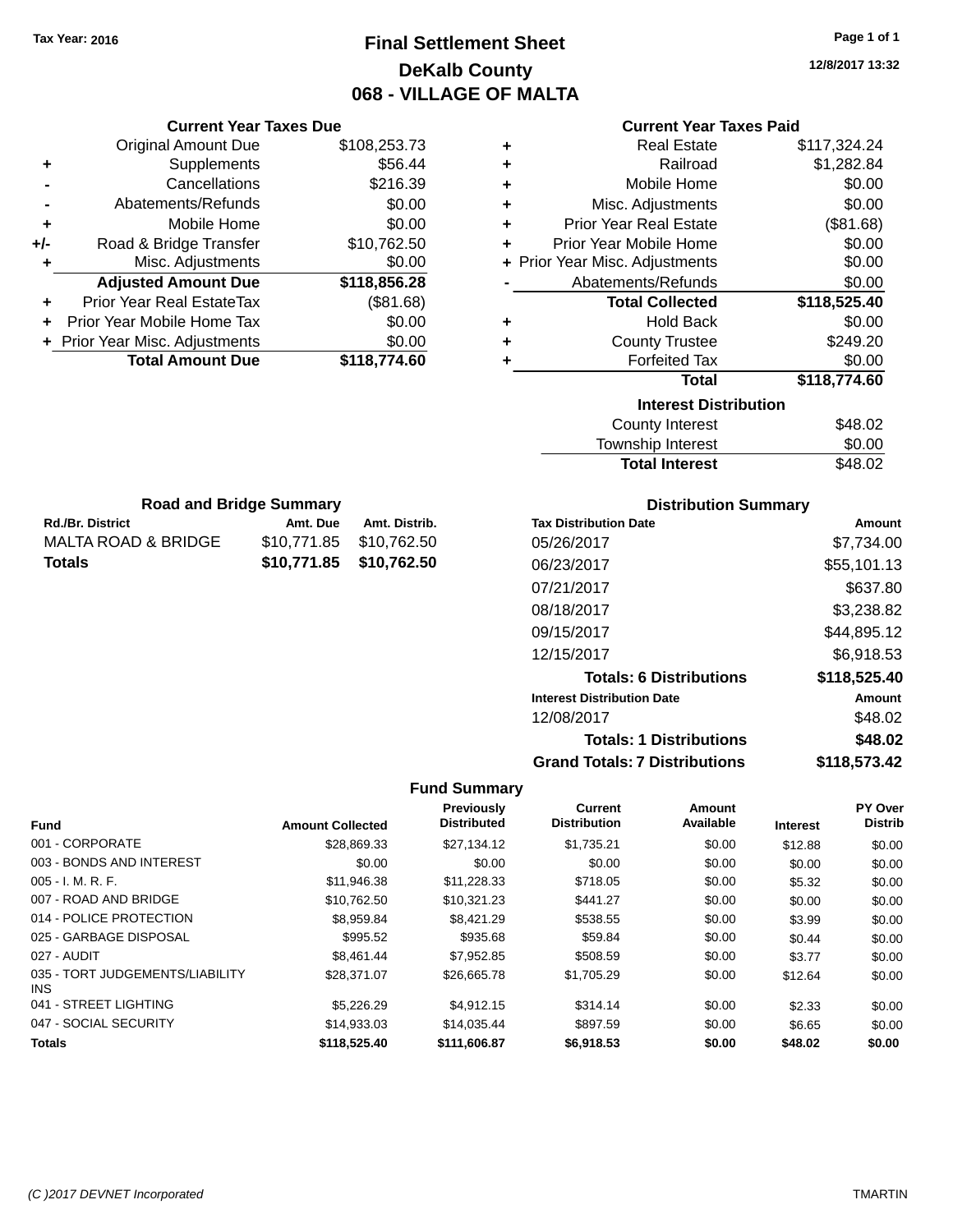# **Final Settlement Sheet Tax Year: 2016 Page 1 of 1 DeKalb County 069 - VILLAGE OF MAPLE PARK**

**12/8/2017 13:32**

## **Current Year Taxes Paid**

| <b>Current Year Taxes Due</b> |                                                           |  |  |  |
|-------------------------------|-----------------------------------------------------------|--|--|--|
| <b>Original Amount Due</b>    | \$108,303.61                                              |  |  |  |
| Supplements                   | \$0.00                                                    |  |  |  |
| Cancellations                 | \$138.38                                                  |  |  |  |
| Abatements/Refunds            | \$0.00                                                    |  |  |  |
| Mobile Home                   | \$0.00                                                    |  |  |  |
| Road & Bridge Transfer        | \$6,003.86                                                |  |  |  |
| Misc. Adjustments             | \$0.00                                                    |  |  |  |
| <b>Adjusted Amount Due</b>    | \$114,169.09                                              |  |  |  |
| Prior Year Real EstateTax     | \$0.00                                                    |  |  |  |
| Prior Year Mobile Home Tax    | \$0.00                                                    |  |  |  |
|                               | \$0.00                                                    |  |  |  |
|                               | \$114,169.09                                              |  |  |  |
|                               | + Prior Year Misc. Adjustments<br><b>Total Amount Due</b> |  |  |  |

**Rd./Br. District Amt. Due Amt. Distrib. Road and Bridge Summary**

CORTLAND ROAD & BRIDG \$6,011.17 \$6,003.86 **Totals \$6,011.17 \$6,003.86**

| ٠ | <b>Real Estate</b>             | \$114,169.09 |
|---|--------------------------------|--------------|
| ÷ | Railroad                       | \$0.00       |
| ÷ | Mobile Home                    | \$0.00       |
| ÷ | Misc. Adjustments              | \$0.00       |
| ÷ | <b>Prior Year Real Estate</b>  | \$0.00       |
| ٠ | Prior Year Mobile Home         | \$0.00       |
|   | + Prior Year Misc. Adjustments | \$0.00       |
|   | Abatements/Refunds             | \$0.00       |
|   | <b>Total Collected</b>         | \$114,169.09 |
| ٠ | <b>Hold Back</b>               | \$0.00       |
| ٠ | <b>County Trustee</b>          | \$0.00       |
| ٠ | <b>Forfeited Tax</b>           | \$0.00       |
|   | <b>Total</b>                   | \$114,169.09 |
|   | <b>Interest Distribution</b>   |              |
|   | <b>County Interest</b>         | \$46.25      |
|   | Townshin Interest              | ፍስ ሰስ        |

| <b>Total Interest</b> | \$46.25 |
|-----------------------|---------|
| Township Interest     | \$0.00  |
| County interest       | ა40.∠ට  |

| <b>Distribution Summary</b>          |              |
|--------------------------------------|--------------|
| <b>Tax Distribution Date</b>         | Amount       |
| 05/26/2017                           | \$6,213.59   |
| 06/23/2017                           | \$53,587.06  |
| 07/21/2017                           | \$967.45     |
| 08/18/2017                           | \$1,683.62   |
| 09/15/2017                           | \$50,296.02  |
| 12/15/2017                           | \$1.421.35   |
| <b>Totals: 6 Distributions</b>       | \$114.169.09 |
| <b>Interest Distribution Date</b>    | Amount       |
| 12/08/2017                           | \$46.25      |
| <b>Totals: 1 Distributions</b>       | \$46.25      |
| <b>Grand Totals: 7 Distributions</b> | \$114,215.34 |

| <b>Fund</b>                             | <b>Amount Collected</b> | <b>Previously</b><br><b>Distributed</b> | Current<br><b>Distribution</b> | Amount<br>Available | <b>Interest</b> | <b>PY Over</b><br><b>Distrib</b> |
|-----------------------------------------|-------------------------|-----------------------------------------|--------------------------------|---------------------|-----------------|----------------------------------|
| 001 - CORPORATE                         | \$55.217.47             | \$54.591.79                             | \$625.68                       | \$0.00              | \$23.61         | \$0.00                           |
| 003 - BONDS AND INTEREST                | \$0.00                  | \$0.00                                  | \$0.00                         | \$0.00              | \$0.00          | \$0.00                           |
| 007 - ROAD AND BRIDGE                   | \$6,003.86              | \$5,808.17                              | \$195.69                       | \$0.00              | \$0.00          | \$0.00                           |
| 014 - POLICE PROTECTION                 | \$37,818.46             | \$37,389.93                             | \$428.53                       | \$0.00              | \$16.17         | \$0.00                           |
| 027 - AUDIT                             | \$5,043.10              | \$4,985.96                              | \$57.14                        | \$0.00              | \$2.16          | \$0.00                           |
| 035 - TORT JUDGEMENTS/LIABILITY<br>INS. | \$10,086.20             | \$9.971.89                              | \$114.31                       | \$0.00              | \$4.31          | \$0.00                           |
| <b>Totals</b>                           | \$114,169.09            | \$112,747.74                            | \$1,421.35                     | \$0.00              | \$46.25         | \$0.00                           |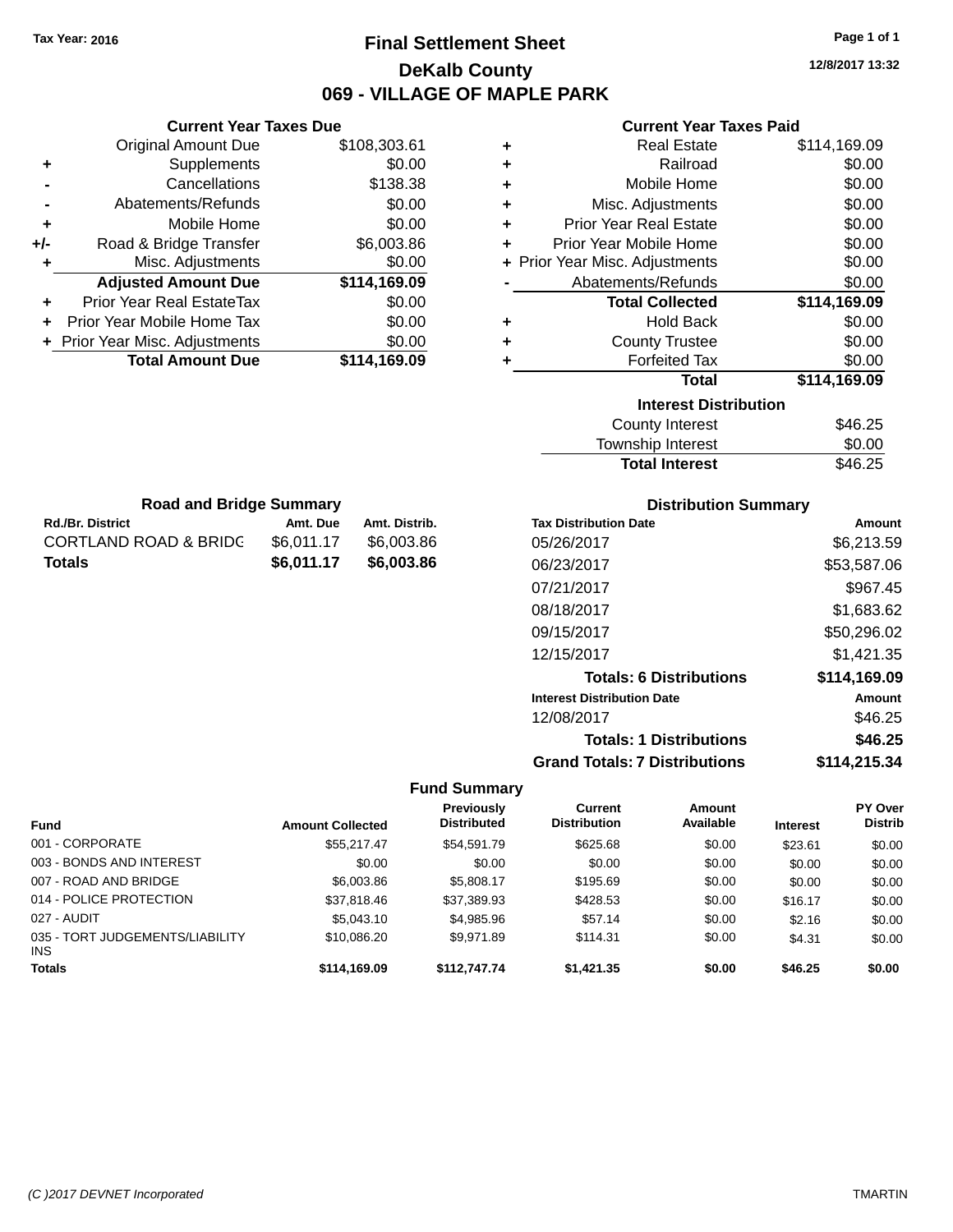# **Final Settlement Sheet Tax Year: 2016 Page 1 of 1 DeKalb County 070 - MAPLE PARK LIBRARY**

**12/8/2017 13:32**

## **Current Year Taxes Paid**

|     | <b>Current Year Taxes Due</b>  |             |       |
|-----|--------------------------------|-------------|-------|
|     | <b>Original Amount Due</b>     | \$10,062.05 |       |
|     | Supplements                    | \$0.00      | ٠     |
|     | Cancellations                  | \$13.31     |       |
|     | Abatements/Refunds             | \$0.00      |       |
|     | Mobile Home                    | \$0.00      |       |
| +/- | Road & Bridge Transfer         | \$0.00      |       |
|     | Misc. Adjustments              | \$0.00      | + Pri |
|     | <b>Adjusted Amount Due</b>     | \$10,048.74 |       |
|     | Prior Year Real EstateTax      | \$0.00      |       |
|     | Prior Year Mobile Home Tax     | \$0.00      |       |
|     | + Prior Year Misc. Adjustments | \$0.00      |       |
|     | <b>Total Amount Due</b>        | \$10,048.74 |       |
|     |                                |             |       |

| ٠ | <b>Real Estate</b>             | \$10,048.74 |
|---|--------------------------------|-------------|
| ÷ | Railroad                       | \$0.00      |
| ٠ | Mobile Home                    | \$0.00      |
| ÷ | Misc. Adjustments              | \$0.00      |
| ٠ | Prior Year Real Estate         | \$0.00      |
| ٠ | Prior Year Mobile Home         | \$0.00      |
|   | + Prior Year Misc. Adjustments | \$0.00      |
|   | Abatements/Refunds             | \$0.00      |
|   | <b>Total Collected</b>         | \$10,048.74 |
| ٠ | Hold Back                      | \$0.00      |
| ٠ | <b>County Trustee</b>          | \$0.00      |
| ٠ | <b>Forfeited Tax</b>           | \$0.00      |
|   | <b>Total</b>                   | \$10,048.74 |
|   | <b>Interest Distribution</b>   |             |
|   | County Interest                | \$4.07      |
|   | <b>Township Interest</b>       | \$0.00      |
|   | <b>Total Interest</b>          | \$4.07      |

| <b>Distribution Summary</b>          |             |
|--------------------------------------|-------------|
| <b>Tax Distribution Date</b>         | Amount      |
| 05/26/2017                           | \$459.30    |
| 06/23/2017                           | \$4,736.15  |
| 07/21/2017                           | \$89.54     |
| 08/18/2017                           | \$105.38    |
| 09/15/2017                           | \$4,540.48  |
| 12/15/2017                           | \$117.89    |
| <b>Totals: 6 Distributions</b>       | \$10,048.74 |
| <b>Interest Distribution Date</b>    | Amount      |
| 12/08/2017                           | \$4.07      |
| <b>Totals: 1 Distributions</b>       | \$4.07      |
| <b>Grand Totals: 7 Distributions</b> | \$10,052.81 |

| Fund            | <b>Amount Collected</b> | <b>Previously</b><br><b>Distributed</b> | Current<br><b>Distribution</b> | Amount<br>Available | <b>Interest</b> | <b>PY Over</b><br><b>Distrib</b> |
|-----------------|-------------------------|-----------------------------------------|--------------------------------|---------------------|-----------------|----------------------------------|
| 001 - CORPORATE | \$10,048.74             | \$9.930.85                              | \$117.89                       | \$0.00              | \$4.07          | \$0.00                           |
| Totals          | \$10,048.74             | \$9,930.85                              | \$117.89                       | \$0.00              | \$4.07          | \$0.00                           |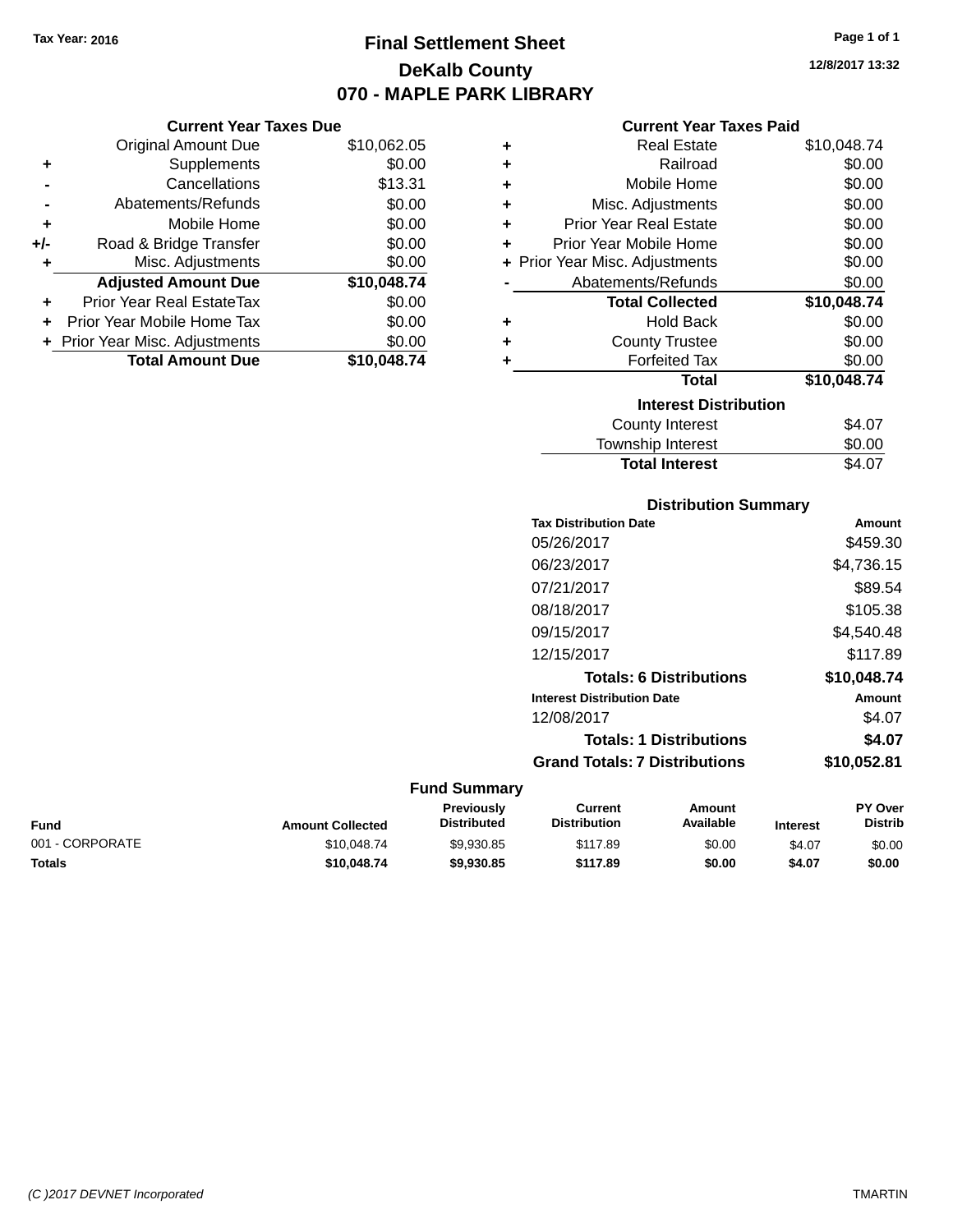# **Final Settlement Sheet Tax Year: 2016 Page 1 of 2 DeKalb County 071 - CITY OF SANDWICH**

**12/8/2017 13:32**

## **Current Year Taxes Paid**

| ٠ | <b>Real Estate</b>             | \$1,326,142.59 |
|---|--------------------------------|----------------|
| ٠ | Railroad                       | \$3,518.64     |
| ٠ | Mobile Home                    | \$902.40       |
| ٠ | Misc. Adjustments              | \$863.70       |
| ٠ | <b>Prior Year Real Estate</b>  | (\$1,741.22)   |
| ٠ | Prior Year Mobile Home         | \$0.00         |
|   | + Prior Year Misc. Adjustments | \$12.71        |
|   | Abatements/Refunds             | \$135.92       |
|   | <b>Total Collected</b>         | \$1,329,562.90 |
| ٠ | <b>Hold Back</b>               | \$0.00         |
| ٠ | <b>County Trustee</b>          | \$2,029.46     |
| ٠ | <b>Forfeited Tax</b>           | \$4.28         |
|   | <b>Total</b>                   | \$1,331,596.64 |
|   | <b>Interest Distribution</b>   |                |
|   | County Interest                | \$538.72       |
|   |                                |                |

| <b>Total Interest</b> | \$538.72 |
|-----------------------|----------|
| Township Interest     | \$0.00   |
| County Interest       | \$538.72 |

| <b>Road and Bridge Summary</b>    |             |               |  |  |  |
|-----------------------------------|-------------|---------------|--|--|--|
| Rd./Br. District                  | Amt. Due    | Amt. Distrib. |  |  |  |
| SANDWICH ROAD & BRIDG \$21,025.46 |             | \$20,996.99   |  |  |  |
| SOMONAUK ROAD & BRID(             | \$1.067.62  | \$1,067.62    |  |  |  |
| <b>Totals</b>                     | \$22,093.08 | \$22,064.61   |  |  |  |

**Current Year Taxes Due** Original Amount Due \$1,312,172.51

**Adjusted Amount Due \$1,333,325.15**

**Total Amount Due \$1,331,596.64**

**+** Supplements \$75.70 **-** Cancellations \$2,634.95 **-** Abatements/Refunds \$135.92 **+** Mobile Home \$919.50 **+/-** Road & Bridge Transfer \$22,064.61 **+** Misc. Adjustments \$863.70

**+** Prior Year Real EstateTax (\$1,741.22) **+** Prior Year Mobile Home Tax \$0.00 **+** Prior Year Misc. Adjustments \$12.71

## **Distribution Summary**

| <b>Tax Distribution Date</b>         | Amount         |
|--------------------------------------|----------------|
| 05/26/2017                           | \$126,653,68   |
| 06/23/2017                           | \$586,555.84   |
| 07/21/2017                           | \$13,369.52    |
| 08/18/2017                           | \$56,828,06    |
| 09/15/2017                           | \$487,869.74   |
| 12/15/2017                           | \$58,286,06    |
| <b>Totals: 6 Distributions</b>       | \$1,329,562.90 |
| <b>Interest Distribution Date</b>    | Amount         |
| 12/08/2017                           | \$538.72       |
| <b>Totals: 1 Distributions</b>       | \$538.72       |
| <b>Grand Totals: 7 Distributions</b> | \$1,330,101.62 |

| <b>Fund</b>                                         | <b>Amount Collected</b> | <b>Previously</b><br><b>Distributed</b> | <b>Current</b><br><b>Distribution</b> | Amount<br>Available | <b>Interest</b> | PY Over<br><b>Distrib</b> |
|-----------------------------------------------------|-------------------------|-----------------------------------------|---------------------------------------|---------------------|-----------------|---------------------------|
| 001 - CORPORATE                                     | \$413,476.71            | \$395,340.54                            | \$18,136.17                           | \$0.00              | \$170.36        | \$0.00                    |
| 003 - BONDS AND INTEREST                            | \$0.00                  | \$0.00                                  | \$0.00                                | \$0.00              | \$0.00          | \$0.00                    |
| $005 - I. M. R. F.$                                 | \$95,775.54             | \$91,574.59                             | \$4,200.95                            | \$0.00              | \$39.46         | \$0.00                    |
| 007 - ROAD AND BRIDGE                               | \$22,064.61             | \$21,128.85                             | \$935.76                              | \$0.00              | \$0.00          | \$0.00                    |
| 014 - POLICE PROTECTION                             | \$165,433.84            | \$158,177.49                            | \$7,256.35                            | \$0.00              | \$68.16         | \$0.00                    |
| 015 - POLICE PENSION                                | \$242,475.55            | \$231,839.95                            | \$10,635.60                           | \$0.00              | \$99.91         | \$0.00                    |
| 027 - AUDIT                                         | \$17,427.65             | \$16,663.23                             | \$764.42                              | \$0.00              | \$7.18          | \$0.00                    |
| 035 - TORT JUDGMENTS, LIABILITY<br><b>INSURANCE</b> | \$34,829.15             | \$33,301.43                             | \$1,527.72                            | \$0.00              | \$14.35         | \$0.00                    |
| 040 - STREET AND BRIDGE                             | \$13,816.32             | \$13,210.32                             | \$606.00                              | \$0.00              | \$5.69          | \$0.00                    |
| 041 - STREET LIGHTING                               | \$58,653.07             | \$56,080.37                             | \$2,572.70                            | \$0.00              | \$24.17         | \$0.00                    |
| 045 - PUBLIC BENEFIT                                | \$0.00                  | \$0.00                                  | \$0.00                                | \$0.00              | \$0.00          | \$0.00                    |
| 046 - EMERGENCY SERV & DISASTER<br><b>OPER</b>      | \$4,363.13              | \$4,171.74                              | \$191.39                              | \$0.00              | \$1.80          | \$0.00                    |
| 047 - SOCIAL SECURITY                               | \$95,775.54             | \$91,574.59                             | \$4,200.95                            | \$0.00              | \$39.46         | \$0.00                    |
| 048 - SCHOOL CROSSING GUARDS                        | \$13,076.29             | \$12,502.72                             | \$573.57                              | \$0.00              | \$5.39          | \$0.00                    |
| 060 - UNEMPLOYMENT INSURANCE                        | \$21,777.71             | \$20,822.47                             | \$955.24                              | \$0.00              | \$8.97          | \$0.00                    |
| 062 - WORKERS COMPENSATION                          | \$87,074.18             | \$83,254.86                             | \$3,819.32                            | \$0.00              | \$35.88         | \$0.00                    |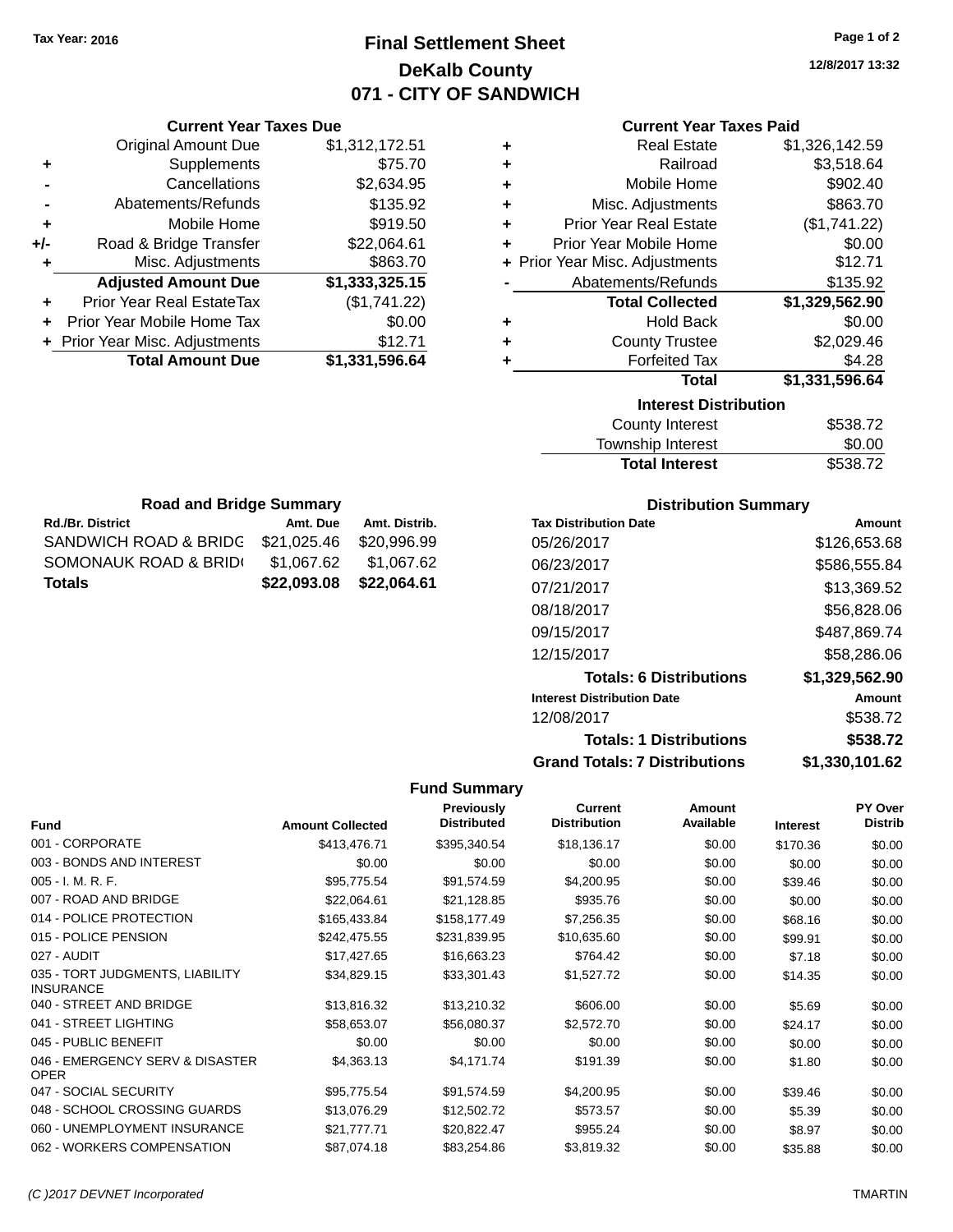## **Final Settlement Sheet Tax Year: 2016 Page 2 of 2**

# **DeKalb County**

**12/8/2017 13:32**

|                        |                         | <b>Fund Summary</b>                                                                                             |                                |                     |                 |                           |
|------------------------|-------------------------|-----------------------------------------------------------------------------------------------------------------|--------------------------------|---------------------|-----------------|---------------------------|
| Fund                   | <b>Amount Collected</b> | Previously<br><b>Distributed</b>                                                                                | Current<br><b>Distribution</b> | Amount<br>Available | <b>Interest</b> | PY Over<br><b>Distrib</b> |
| 065 - FORESTRY PROGRAM | \$43.543.61             | \$41.633.69                                                                                                     | \$1,909.92                     | \$0.00              | \$17.94         | \$0.00                    |
| Totals                 | \$1.329.562.90          | \$1.271.276.84                                                                                                  | \$58,286,06                    | \$0.00              | \$538.72        | \$0.00                    |
|                        |                         | Battle of History and Carolina and Constantinople of the Maria Miller of the Miller of the Miller of the Miller |                                |                     |                 |                           |

### **Miscellaneous Adjustment Detail**

| Year Source             | <b>Account Type</b>                      |          | <b>Amount Adjustment Description</b>                 |
|-------------------------|------------------------------------------|----------|------------------------------------------------------|
|                         | 2016 MH - Mobile Home Back Tax Collected |          | \$7.36 LEANNAH REDEMPTION 19-26-300-005 12430 by TBA |
| 2016 RE - Real Estate   | Back Tax Collected                       |          | \$556.08 HARRISON REDEMPTION 19-26-408-006 by TBA    |
|                         | 2016 RE - Real Estate Back Tax Collected |          | \$307.62 MARSHNER REDEMPTION 19-26-434-001 by TBA    |
|                         | 2016 MH - Mobile Home Back Tax Collected |          | \$5.35 ZIEMBA REDEMPTION 19-25-477-011 0016O by TBA  |
| <b>Totals 4 entries</b> |                                          | \$876.41 |                                                      |
|                         |                                          |          |                                                      |
|                         |                                          |          | <b>Abatement Detail</b>                              |

**Year Source Account Type Amount Adjustment Description Totals 1 entries \$135.92**

\$135.92 SIE COST PER COURT ORDER 19-26-484-014 by TBA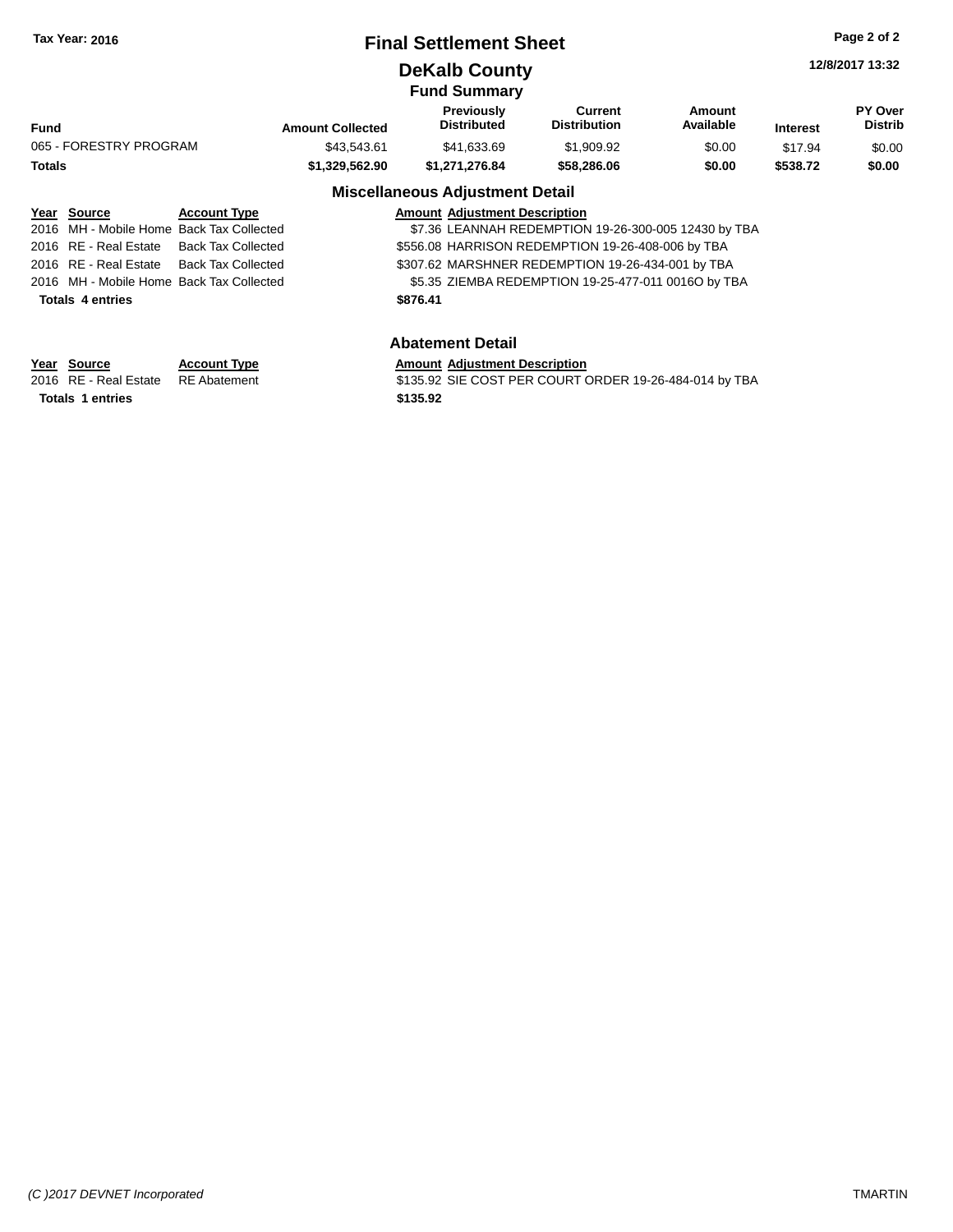# **Final Settlement Sheet Tax Year: 2016 Page 1 of 1 DeKalb County 072 - VILLAGE OF SHABBONA**

**12/8/2017 13:32**

## **Current Year Taxes Paid**

|     | <b>Total Amount Due</b>          | \$109,740.52 |
|-----|----------------------------------|--------------|
|     | + Prior Year Misc. Adjustments   | \$72.89      |
| ٠   | Prior Year Mobile Home Tax       | \$0.00       |
|     | <b>Prior Year Real EstateTax</b> | \$0.00       |
|     | <b>Adjusted Amount Due</b>       | \$109,667.63 |
| ٠   | Misc. Adjustments                | \$72.07      |
| +/- | Road & Bridge Transfer           | \$11,049.92  |
| ٠   | Mobile Home                      | \$0.00       |
|     | Abatements/Refunds               | \$0.00       |
|     | Cancellations                    | \$147.24     |
| ٠   | Supplements                      | \$0.00       |
|     | <b>Original Amount Due</b>       | \$98,692.88  |
|     |                                  |              |

**Rd./Br. District Amt. Due Amt. Distrib. Road and Bridge Summary**

SHABBONA ROAD & BRIDG \$11,059.39 \$11,049.92 **Totals \$11,059.39 \$11,049.92**

**Current Year Taxes Due**

| ٠ | <b>Real Estate</b>             | \$107,408.82 |
|---|--------------------------------|--------------|
| ٠ | Railroad                       | \$2,186.74   |
| ٠ | Mobile Home                    | \$0.00       |
| ٠ | Misc. Adjustments              | \$72.07      |
| ÷ | <b>Prior Year Real Estate</b>  | \$0.00       |
| ٠ | Prior Year Mobile Home         | \$0.00       |
|   | + Prior Year Misc. Adjustments | \$72.89      |
|   | Abatements/Refunds             | \$0.00       |
|   | <b>Total Collected</b>         | \$109,740.52 |
| ٠ | <b>Hold Back</b>               | \$0.00       |
| ٠ | <b>County Trustee</b>          | \$0.00       |
| ٠ | <b>Forfeited Tax</b>           | \$0.00       |
|   | <b>Total</b>                   | \$109,740.52 |
|   | <b>Interest Distribution</b>   |              |
|   | <b>County Interest</b>         | \$44.46      |
|   | Townshin Interest              | ደ0 00        |

| Township Interest     | \$0.00  |
|-----------------------|---------|
| <b>Total Interest</b> | \$44.46 |

| <b>Distribution Summary</b>          |              |
|--------------------------------------|--------------|
| <b>Tax Distribution Date</b>         | Amount       |
| 05/26/2017                           | \$7,601.22   |
| 06/23/2017                           | \$54,005.62  |
| 07/21/2017                           | \$690.34     |
| 08/18/2017                           | \$3,560.50   |
| 09/15/2017                           | \$41,736.82  |
| 12/15/2017                           | \$2.146.02   |
| <b>Totals: 6 Distributions</b>       | \$109,740.52 |
| <b>Interest Distribution Date</b>    | Amount       |
| 12/08/2017                           | \$44.46      |
| <b>Totals: 1 Distributions</b>       | \$44.46      |
| <b>Grand Totals: 7 Distributions</b> | \$109.784.98 |

### **Fund Summary**

| Fund                         | <b>Amount Collected</b> | <b>Previously</b><br><b>Distributed</b> | Current<br><b>Distribution</b> | Amount<br>Available | <b>Interest</b> | <b>PY Over</b><br><b>Distrib</b> |
|------------------------------|-------------------------|-----------------------------------------|--------------------------------|---------------------|-----------------|----------------------------------|
| 001 - CORPORATE              | \$51,816.19             | \$50,822.12                             | \$994.07                       | \$0.00              | \$23.34         | \$0.00                           |
| $005 - I. M. R. F.$          | \$1,598.88              | \$1,568.20                              | \$30.68                        | \$0.00              | \$0.72          | \$0.00                           |
| 007 - ROAD AND BRIDGE        | \$11,049.92             | \$10,797.28                             | \$252.64                       | \$0.00              | \$0.00          | \$0.00                           |
| 014 - POLICE PROTECTION      | \$30,243.55             | \$29,663.31                             | \$580.24                       | \$0.00              | \$13.62         | \$0.00                           |
| 047 - SOCIAL SECURITY        | \$11,273.63             | \$11,057.35                             | \$216.28                       | \$0.00              | \$5.08          | \$0.00                           |
| 060 - UNEMPLOYMENT INSURANCE | \$1.145.61              | \$1,123.62                              | \$21.99                        | \$0.00              | \$0.52          | \$0.00                           |
| 062 - WORKERS COMPENSATION   | \$2,612.74              | \$2,562.62                              | \$50.12                        | \$0.00              | \$1.18          | \$0.00                           |
| <b>Totals</b>                | \$109,740.52            | \$107,594.50                            | \$2,146.02                     | \$0.00              | \$44.46         | \$0.00                           |

### **Miscellaneous Adjustment Detail Year Source Account Type AMOULT AMOULT Adjustment Description** 2015 RE - Real Estate Back Tax Collected \$72.89 CASTLE BANK REDEMPTION 13-15-401-006 by TBA 2016 RE - Real Estate Paymt In Lieu of Tax \$72.07 HOUSING AUTHORITY SEQUOYA APARTMENTS by TBA **Totals 2 entries \$144.96**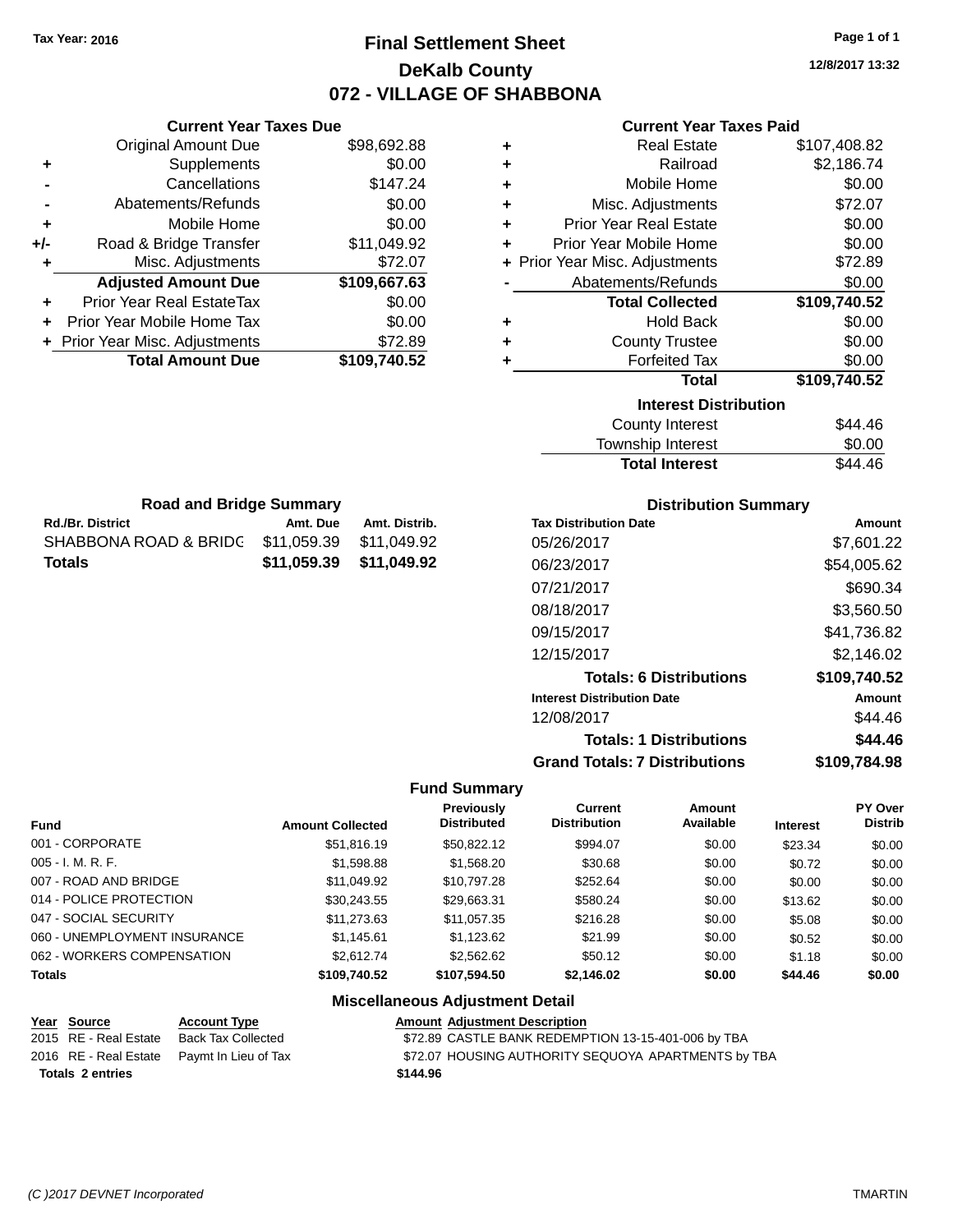# **Final Settlement Sheet Tax Year: 2016 Page 1 of 1 DeKalb County 073 - FLEWELLIN MEMORIAL LIBRARY**

**12/8/2017 13:32**

### **Current Year Taxes Paid**

| ÷ | <b>Real Estate</b>             | \$25,883.36 |
|---|--------------------------------|-------------|
| ٠ | Railroad                       | \$587.40    |
| ÷ | Mobile Home                    | \$0.00      |
| ٠ | Misc. Adjustments              | \$19.36     |
| ٠ | <b>Prior Year Real Estate</b>  | \$0.00      |
| ÷ | Prior Year Mobile Home         | \$0.00      |
|   | + Prior Year Misc. Adjustments | \$19.58     |
|   | Abatements/Refunds             | \$0.00      |
|   | <b>Total Collected</b>         | \$26,509.70 |
| ٠ | <b>Hold Back</b>               | \$0.00      |
| ٠ | <b>County Trustee</b>          | \$0.00      |
| ÷ | <b>Forfeited Tax</b>           | \$0.00      |
|   | Total                          | \$26,509.70 |
|   | <b>Interest Distribution</b>   |             |
|   | <b>County Interest</b>         | \$10.74     |
|   | Township Interest              | \$0.00      |
|   | <b>Total Interest</b>          | \$10.74     |

# **Distribution Summary**

| <b>Tax Distribution Date</b>         | Amount      |
|--------------------------------------|-------------|
| 05/26/2017                           | \$1,796.82  |
| 06/23/2017                           | \$13,096.11 |
| 07/21/2017                           | \$164.33    |
| 08/18/2017                           | \$888.26    |
| 09/15/2017                           | \$10,055.60 |
| 12/15/2017                           | \$508.58    |
| <b>Totals: 6 Distributions</b>       | \$26,509.70 |
| <b>Interest Distribution Date</b>    | Amount      |
| 12/08/2017                           | \$10.74     |
| <b>Totals: 1 Distributions</b>       | \$10.74     |
| <b>Grand Totals: 7 Distributions</b> | \$26,520.44 |

## **Fund Summary**

| <b>Amount Collected</b> | Previously<br><b>Distributed</b> | Current<br><b>Distribution</b> | Amount<br>Available | <b>Interest</b> | <b>PY Over</b><br><b>Distrib</b> |
|-------------------------|----------------------------------|--------------------------------|---------------------|-----------------|----------------------------------|
| \$26,509.70             | \$26,001.12                      | \$508.58                       | \$0.00              | \$10.74         | \$0.00                           |
| \$26.509.70             | \$26,001.12                      | \$508.58                       | \$0.00              | \$10.74         | \$0.00                           |
|                         |                                  |                                |                     |                 |                                  |

## **Miscellaneous Adjustment Detail**

| Year Source             | <b>Account Type</b>                        | <b>Amount Adjustment Description</b>                |
|-------------------------|--------------------------------------------|-----------------------------------------------------|
| 2015 RE - Real Estate   | Back Tax Collected                         | \$19.58 CASTLE BANK REDEMPTION 13-15-401-006 by TBA |
|                         | 2016 RE - Real Estate Paymt In Lieu of Tax | \$19.36 HOUSING AUTHORITY SEQUOYA APARTMENTS by TBA |
| <b>Totals 2 entries</b> |                                            | \$38.94                                             |

### **Current Year Taxes Due**  $\frac{1}{2}$   $\frac{1}{2}$   $\frac{1}{2}$   $\frac{1}{2}$   $\frac{1}{2}$   $\frac{1}{2}$   $\frac{1}{2}$   $\frac{1}{2}$   $\frac{1}{2}$   $\frac{1}{2}$   $\frac{1}{2}$   $\frac{1}{2}$   $\frac{1}{2}$   $\frac{1}{2}$   $\frac{1}{2}$   $\frac{1}{2}$   $\frac{1}{2}$   $\frac{1}{2}$   $\frac{1}{2}$   $\frac{1}{2}$   $\frac{1}{2}$   $\frac{1}{2}$

|       | Original Amount Due              | \$26,510.32 |
|-------|----------------------------------|-------------|
| ٠     | Supplements                      | \$0.00      |
|       | Cancellations                    | \$39.56     |
|       | Abatements/Refunds               | \$0.00      |
| ٠     | Mobile Home                      | \$0.00      |
| $+/-$ | Road & Bridge Transfer           | \$0.00      |
|       | Misc. Adjustments                | \$19.36     |
|       | <b>Adjusted Amount Due</b>       | \$26,490.12 |
|       | <b>Prior Year Real EstateTax</b> | \$0.00      |
|       | Prior Year Mobile Home Tax       | \$0.00      |
|       | + Prior Year Misc. Adjustments   | \$19.58     |
|       | <b>Total Amount Due</b>          | \$26,509.70 |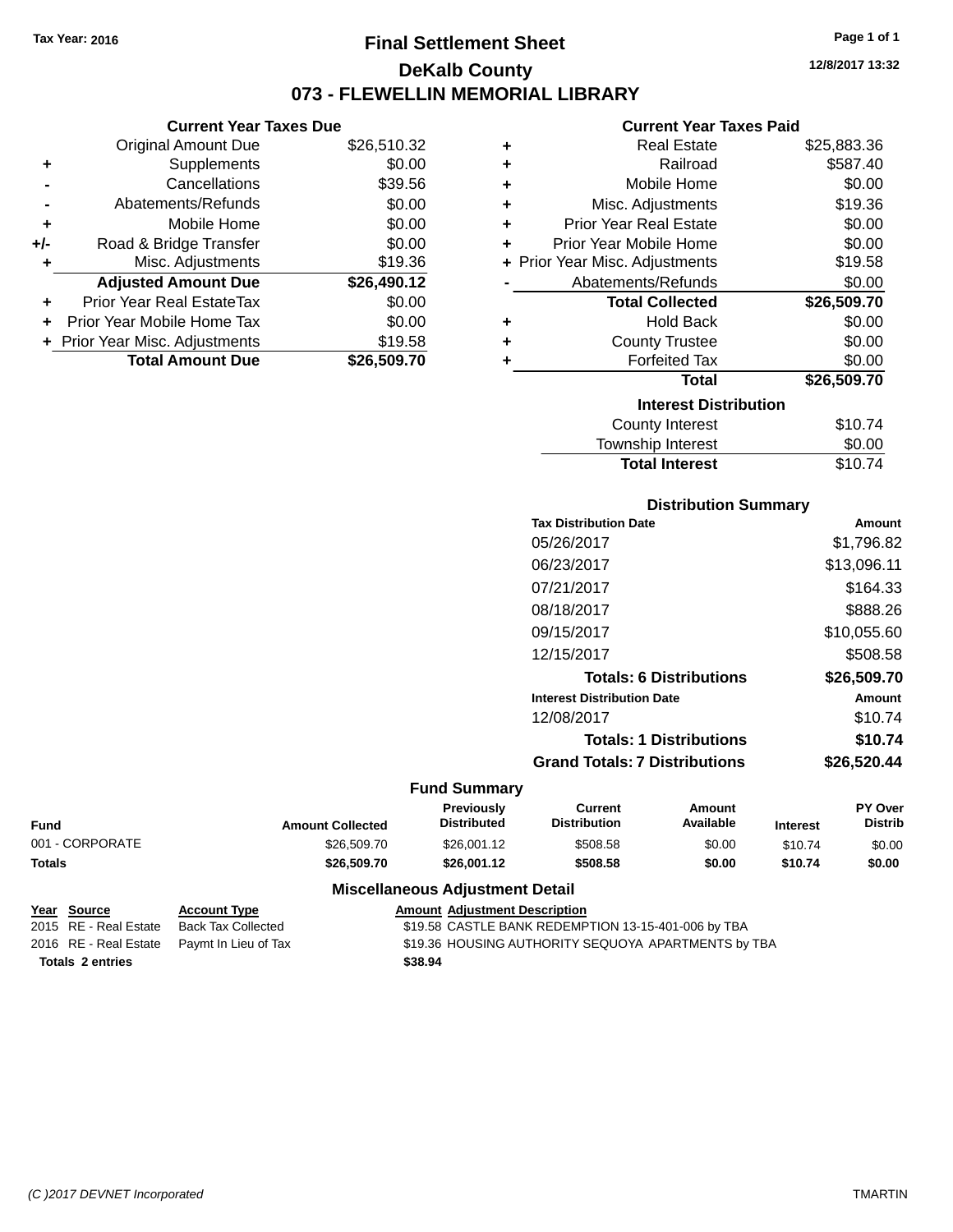# **Final Settlement Sheet Tax Year: 2016 Page 1 of 1 DeKalb County 074 - VILLAGE OF SOMONAUK**

**12/8/2017 13:32**

## **Current Year Taxes Paid**

| ٠ | <b>Real Estate</b>             | \$470,599.04 |
|---|--------------------------------|--------------|
| ٠ | Railroad                       | \$4,482.92   |
| ٠ | Mobile Home                    | \$0.00       |
| ٠ | Misc. Adjustments              | \$0.00       |
| ٠ | <b>Prior Year Real Estate</b>  | (\$70.97)    |
| ÷ | Prior Year Mobile Home         | \$0.00       |
|   | + Prior Year Misc. Adjustments | \$0.00       |
|   | Abatements/Refunds             | \$2.90       |
|   | <b>Total Collected</b>         | \$475,008.09 |
| ٠ | <b>Hold Back</b>               | \$0.00       |
| ٠ | <b>County Trustee</b>          | \$0.00       |
| ٠ | <b>Forfeited Tax</b>           | \$0.00       |
|   | <b>Total</b>                   | \$475,008.09 |
|   | <b>Interest Distribution</b>   |              |
|   | <b>County Interest</b>         | \$192.45     |
|   | المستحدث والمنابا والمستحدث    | ጦጣ ጣጣ        |

| \$192.45 |
|----------|
| \$0.00   |
| \$192.45 |
|          |

| <b>Road and Bridge Summary</b> |                         |               |  |
|--------------------------------|-------------------------|---------------|--|
| <b>Rd./Br. District</b>        | Amt. Due                | Amt. Distrib. |  |
| SOMONAUK ROAD & BRID(          | \$55.313.79             | \$55.313.79   |  |
| Totals                         | \$55,313.79 \$55,313.79 |               |  |

**Current Year Taxes Due** Original Amount Due \$421,174.37

**Adjusted Amount Due \$475,079.06**

**Total Amount Due \$475,008.09**

**+** Supplements \$0.00 **-** Cancellations \$1,406.20 **-** Abatements/Refunds \$2.90 **+** Mobile Home \$0.00 **+/-** Road & Bridge Transfer \$55,313.79 **+** Misc. Adjustments \$0.00

**+** Prior Year Real EstateTax (\$70.97) **+** Prior Year Mobile Home Tax \$0.00 **+ Prior Year Misc. Adjustments**  $$0.00$ 

## **Distribution Summary**

| <b>Tax Distribution Date</b>         | Amount       |
|--------------------------------------|--------------|
| 05/26/2017                           | \$44,221.15  |
| 06/23/2017                           | \$220,569.57 |
| 07/21/2017                           | \$5,663.31   |
| 08/18/2017                           | \$23,616,60  |
| 09/15/2017                           | \$165,533.65 |
| 12/15/2017                           | \$15,403.81  |
| <b>Totals: 6 Distributions</b>       | \$475,008.09 |
| <b>Interest Distribution Date</b>    | Amount       |
| 12/08/2017                           | \$192.45     |
| <b>Totals: 1 Distributions</b>       | \$192.45     |
| <b>Grand Totals: 7 Distributions</b> | \$475,200.54 |

### **Fund Summary**

| Fund                                    | <b>Amount Collected</b> | <b>Previously</b><br><b>Distributed</b> | Current<br><b>Distribution</b> | Amount<br>Available | <b>Interest</b> | <b>PY Over</b><br><b>Distrib</b> |
|-----------------------------------------|-------------------------|-----------------------------------------|--------------------------------|---------------------|-----------------|----------------------------------|
| 001 - CORPORATE                         | \$116,526.45            | \$112,753.48                            | \$3,772.97                     | \$0.00              | \$53.42         | \$0.00                           |
| 003 - BONDS AND INTEREST                | \$162,460.73            | \$157,200.43                            | \$5,260.30                     | \$0.00              | \$74.50         | \$0.00                           |
| 007 - ROAD AND BRIDGE                   | \$55,313.79             | \$53,499.18                             | \$1,814.61                     | \$0.00              | \$0.00          | \$0.00                           |
| 014 - POLICE PROTECTION                 | \$25,505.66             | \$24,679.82                             | \$825.84                       | \$0.00              | \$11.70         | \$0.00                           |
| 025 - GARBAGE DISPOSAL                  | \$17,004.74             | \$16,454.15                             | \$550.59                       | \$0.00              | \$7.80          | \$0.00                           |
| 027 - AUDIT                             | \$18,704.52             | \$18,098.89                             | \$605.63                       | \$0.00              | \$8.58          | \$0.00                           |
| 035 - TORT JUDGEMENTS/LIABILITY<br>INS. | \$41.659.28             | \$40,310.40                             | \$1,348.88                     | \$0.00              | \$19.10         | \$0.00                           |
| 047 - SOCIAL SECURITY                   | \$37.832.92             | \$36,607.93                             | \$1.224.99                     | \$0.00              | \$17.35         | \$0.00                           |
| <b>Totals</b>                           | \$475,008.09            | \$459,604.28                            | \$15,403.81                    | \$0.00              | \$192.45        | \$0.00                           |

## **Abatement Detail**

| Year Source                        | <b>Account Type</b> | Amount |
|------------------------------------|---------------------|--------|
| 2016 RE - Real Estate              | RE Abatement        | \$1.00 |
| 2016 RE - Real Estate RE Abatement |                     | \$1.90 |
| <b>Totals 2 entries</b>            |                     | \$2.90 |

**Amount Type**<br> **Very Account Adjustment Description**<br>
\$1.00 PTAB INTEREST REFUN \$1.00 PTAB INTEREST REFUND 18-28-426-009 by TBA

batement **2016 81.90 PTAB INTEREST REFUND 18-27-302-004 by TBA**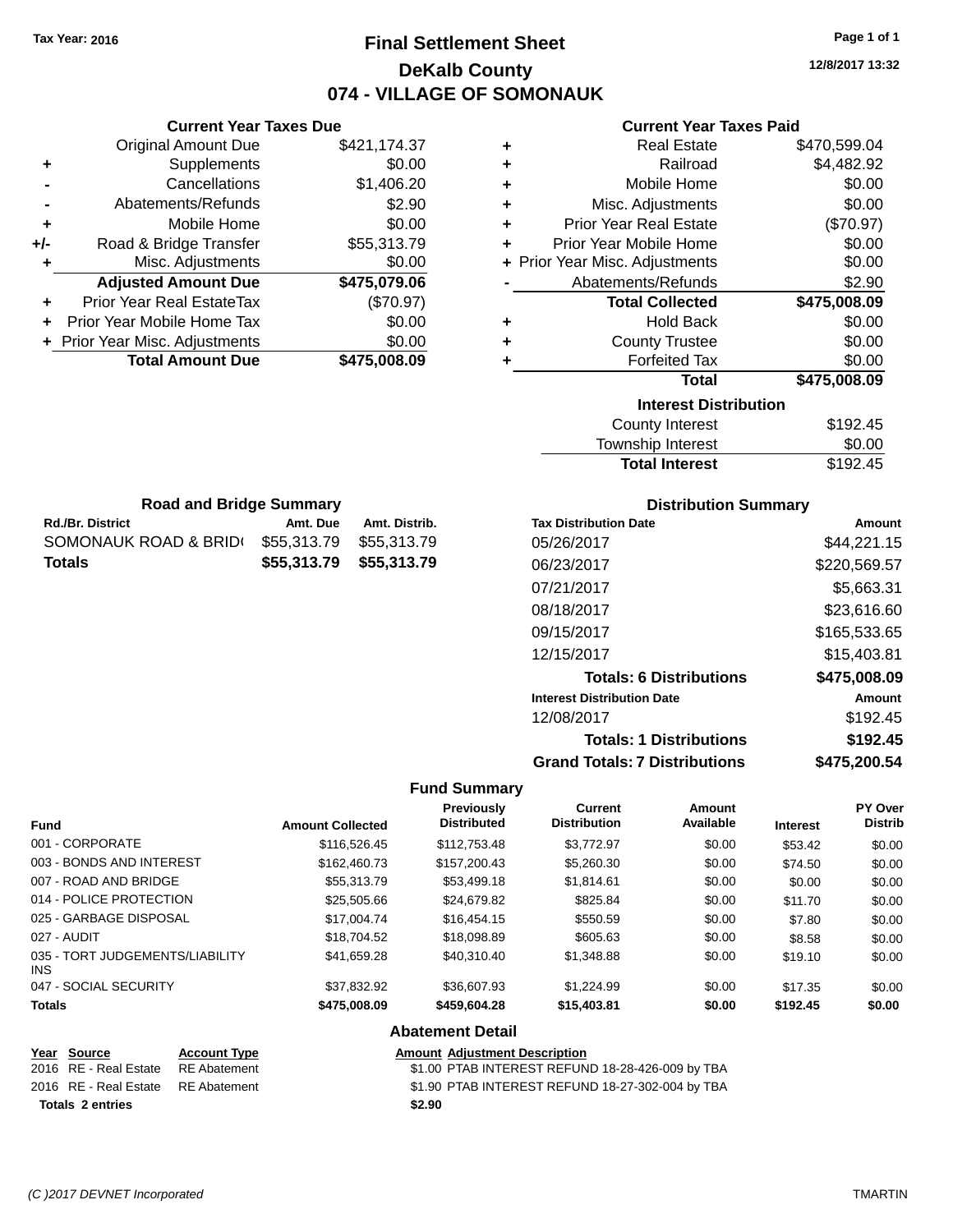# **Final Settlement Sheet Tax Year: 2016 Page 1 of 1 DeKalb County 075 - SOMONAUK LIBRARY**

## **Current Year Taxes Due**

|       | <b>Original Amount Due</b>       | \$144,989.23 |
|-------|----------------------------------|--------------|
| ٠     | Supplements                      | \$0.00       |
|       | Cancellations                    | \$619.21     |
|       | Abatements/Refunds               | \$0.75       |
| ٠     | Mobile Home                      | \$2.99       |
| $+/-$ | Road & Bridge Transfer           | \$0.00       |
| ۰     | Misc. Adjustments                | \$0.00       |
|       | <b>Adjusted Amount Due</b>       | \$144,372.26 |
|       | <b>Prior Year Real EstateTax</b> | (\$19.05)    |
|       | Prior Year Mobile Home Tax       | \$0.00       |
|       | + Prior Year Misc. Adjustments   | \$0.00       |
|       | <b>Total Amount Due</b>          | \$144,353.21 |

|   | <b>Real Estate</b>             | \$142,673.64 |
|---|--------------------------------|--------------|
| ٠ | Railroad                       | \$1,696.38   |
| ÷ | Mobile Home                    | \$2.99       |
| ٠ | Misc. Adjustments              | \$0.00       |
| ÷ | <b>Prior Year Real Estate</b>  | (\$19.05)    |
| ٠ | Prior Year Mobile Home         | \$0.00       |
|   | + Prior Year Misc. Adjustments | \$0.00       |
|   | Abatements/Refunds             | \$0.75       |
|   | <b>Total Collected</b>         | \$144,353.21 |
| ٠ | <b>Hold Back</b>               | \$0.00       |
| ÷ | <b>County Trustee</b>          | \$0.00       |
|   | <b>Forfeited Tax</b>           | \$0.00       |
|   | <b>Total</b>                   | \$144,353.21 |
|   | <b>Interest Distribution</b>   |              |
|   | <b>County Interest</b>         | \$58.48      |
|   | <b>Township Interast</b>       | ደስ ሰስ        |

| <b>Total Interest</b> | \$58.48 |
|-----------------------|---------|
| Township Interest     | \$0.00  |
| County interest       | ა50.40  |

## **Distribution Summary**

| <b>Tax Distribution Date</b>         | Amount       |
|--------------------------------------|--------------|
| 05/26/2017                           | \$13,807.13  |
| 06/23/2017                           | \$67,007.18  |
| 07/21/2017                           | \$1,449.53   |
| 08/18/2017                           | \$7,356.55   |
| 09/15/2017                           | \$49,671.73  |
| 12/15/2017                           | \$5,061.09   |
| <b>Totals: 6 Distributions</b>       | \$144,353.21 |
| <b>Interest Distribution Date</b>    | Amount       |
| 12/08/2017                           | \$58.48      |
| <b>Totals: 1 Distributions</b>       | \$58.48      |
| <b>Grand Totals: 7 Distributions</b> | \$144.411.69 |

## **Fund Summary**

 $\overline{\phantom{0}}$ 

| <b>Fund</b>                            | <b>Amount Collected</b> | <b>Previously</b><br><b>Distributed</b> | <b>Current</b><br><b>Distribution</b> | Amount<br>Available | <b>Interest</b> | <b>PY Over</b><br><b>Distrib</b> |
|----------------------------------------|-------------------------|-----------------------------------------|---------------------------------------|---------------------|-----------------|----------------------------------|
| 001 - CORPORATE                        | \$55,022.68             | \$53,093.51                             | \$1,929.17                            | \$0.00              | \$22.30         | \$0.00                           |
| 003 - BONDS AND INTEREST               | \$60,733.73             | \$58,604.38                             | \$2,129.35                            | \$0.00              | \$24.60         | \$0.00                           |
| 004 - OPERATIONS & MAINTENANCE         | \$7,336.31              | \$7,079.10                              | \$257.21                              | \$0.00              | \$2.97          | \$0.00                           |
| $005 - I. M. R. F.$                    | \$8,741.16              | \$8,434.71                              | \$306.45                              | \$0.00              | \$3.54          | \$0.00                           |
| 027 - AUDIT                            | \$1,834.01              | \$1,769.72                              | \$64.29                               | \$0.00              | \$0.74          | \$0.00                           |
| 035 - TORT JUDGEMENTS/LIABILITY<br>INS | \$5,828.70              | \$5.624.34                              | \$204.36                              | \$0.00              | \$2.36          | \$0.00                           |
| 047 - SOCIAL SECURITY                  | \$4,856.62              | \$4,686.36                              | \$170.26                              | \$0.00              | \$1.97          | \$0.00                           |
| <b>Totals</b>                          | \$144,353.21            | \$139,292.12                            | \$5,061.09                            | \$0.00              | \$58.48         | \$0.00                           |

## **Abatement Detail**

| Year Source                        | <b>Account Type</b> | <b>Amount Adjustment Description</b>             |
|------------------------------------|---------------------|--------------------------------------------------|
| 2016 RE - Real Estate              | RE Abatement        | \$0.26 PTAB INTEREST REFUND 18-28-426-009 by TBA |
| 2016 RE - Real Estate RE Abatement |                     | \$0.49 PTAB INTEREST REFUND 18-27-302-004 by TBA |
| <b>Totals 2 entries</b>            |                     | \$0.75                                           |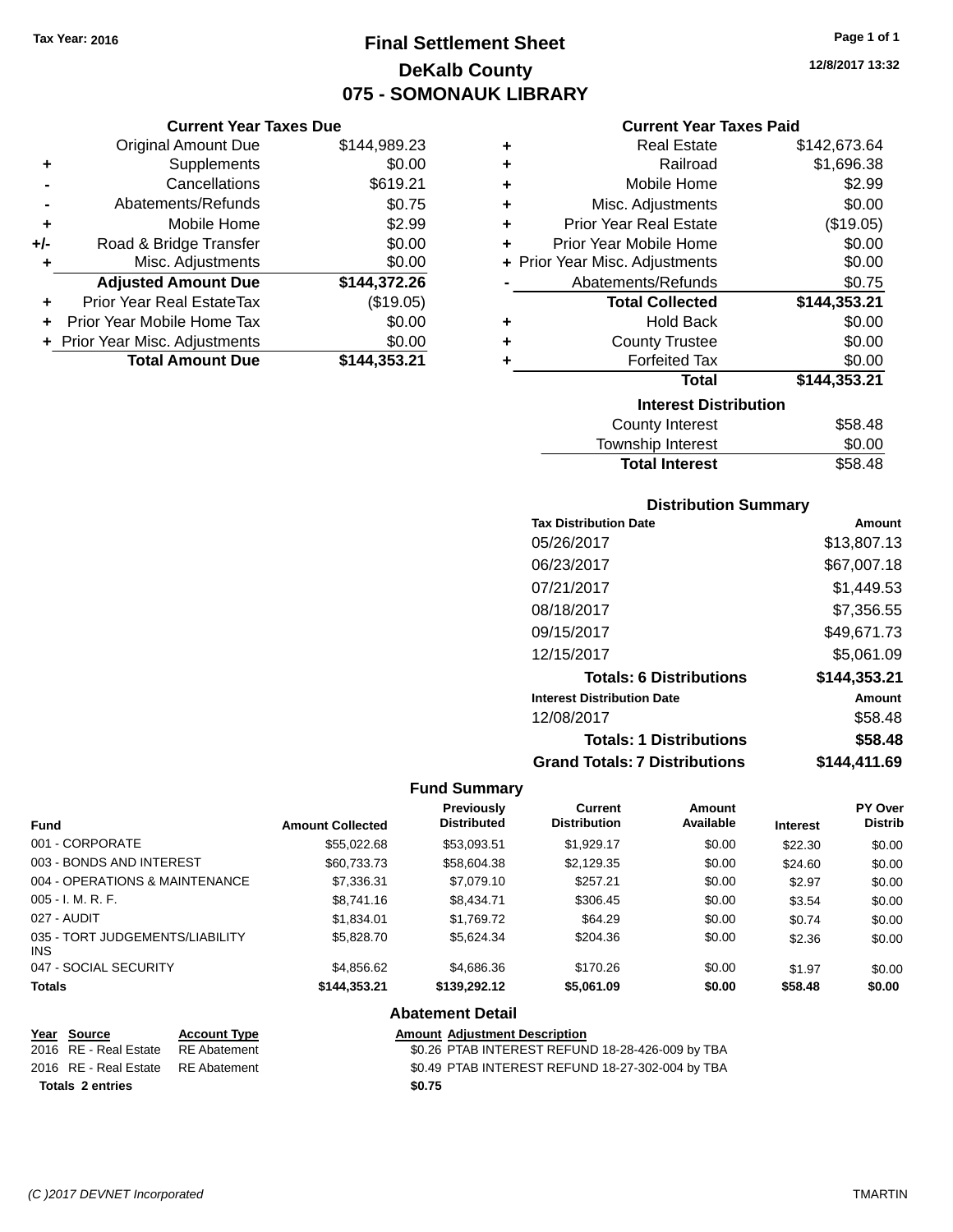# **Final Settlement Sheet Tax Year: 2016 Page 1 of 2 DeKalb County 076 - CITY OF SYCAMORE**

**12/8/2017 13:32**

## **Current Year Taxes Paid**

|       | <b>Current Year Taxes Due</b>  |                |  |  |  |
|-------|--------------------------------|----------------|--|--|--|
|       | <b>Original Amount Due</b>     | \$2,890,649.44 |  |  |  |
| ٠     | Supplements                    | \$89.01        |  |  |  |
|       | Cancellations                  | \$3,694.63     |  |  |  |
|       | Abatements/Refunds             | \$94.22        |  |  |  |
| ٠     | Mobile Home                    | \$1,063.23     |  |  |  |
| $+/-$ | Road & Bridge Transfer         | \$72,993.67    |  |  |  |
|       | Misc. Adjustments              | \$1,976.62     |  |  |  |
|       | <b>Adjusted Amount Due</b>     | \$2,962,983.12 |  |  |  |
| ٠     | Prior Year Real EstateTax      | (\$700.64)     |  |  |  |
|       | Prior Year Mobile Home Tax     | \$0.01         |  |  |  |
|       | + Prior Year Misc. Adjustments | \$11.06        |  |  |  |
|       | <b>Total Amount Due</b>        | \$2,962,293.55 |  |  |  |
|       |                                |                |  |  |  |

| ٠ | <b>Real Estate</b>             | \$2,959,627.62   |
|---|--------------------------------|------------------|
| ÷ | Railroad                       | \$0.36           |
| ٠ | Mobile Home                    | \$1,036.21       |
| ٠ | Misc. Adjustments              | \$1,976.62       |
| ٠ | <b>Prior Year Real Estate</b>  | (\$700.64)       |
| ٠ | Prior Year Mobile Home         | \$0.01           |
|   | + Prior Year Misc. Adjustments | \$11.06          |
|   | Abatements/Refunds             | \$94.22          |
|   | <b>Total Collected</b>         | \$2,961,857.02   |
| ٠ | <b>Hold Back</b>               | \$0.00           |
| ٠ | <b>County Trustee</b>          | \$231.40         |
| ٠ | <b>Forfeited Tax</b>           | \$205.13         |
|   | <b>Total</b>                   | \$2,962,293.55   |
|   | <b>Interest Distribution</b>   |                  |
|   | $C_{\text{aunk}}$ ulataraat    | <b>CA 200.04</b> |

| County Interest       | \$1,200.01 |
|-----------------------|------------|
| Township Interest     | \$0.00     |
| <b>Total Interest</b> | \$1,200.01 |

| <b>Road and Bridge Summary</b>              |             |               |  |
|---------------------------------------------|-------------|---------------|--|
| <b>Rd./Br. District</b>                     | Amt. Due    | Amt. Distrib. |  |
| <b>CORTLAND ROAD &amp; BRIDG</b>            | \$55,695.64 | \$55,627.00   |  |
| <b>DEKALB ROAD &amp; BRIDGE</b>             | \$9,924.19  | \$9,919.83    |  |
| <b>SYCAMORE ROAD &amp; BRID(</b>            | \$7,448.28  | \$7,446.84    |  |
| \$72,993.67<br>\$73,068.11<br><b>Totals</b> |             |               |  |

## **Distribution Summary**

| <b>Tax Distribution Date</b>         | Amount         |
|--------------------------------------|----------------|
| 05/26/2017                           | \$239,067.17   |
| 06/23/2017                           | \$1,313,976.79 |
| 07/21/2017                           | \$25,213.68    |
| 08/18/2017                           | \$80,236.29    |
| 09/15/2017                           | \$1,211,016.28 |
| 12/15/2017                           | \$92,346.81    |
| <b>Totals: 6 Distributions</b>       | \$2,961,857.02 |
| <b>Interest Distribution Date</b>    | Amount         |
| 12/08/2017                           | \$1,200.01     |
| <b>Totals: 1 Distributions</b>       | \$1,200.01     |
| <b>Grand Totals: 7 Distributions</b> | \$2,963,057.03 |

## **Fund Summary**

| Fund                         | <b>Amount Collected</b> | <b>Previously</b><br><b>Distributed</b> | Current<br><b>Distribution</b> | Amount<br>Available | <b>Interest</b> | PY Over<br><b>Distrib</b> |
|------------------------------|-------------------------|-----------------------------------------|--------------------------------|---------------------|-----------------|---------------------------|
| 001 - CORPORATE              | \$1.251.559.62          | \$1.212.578.63                          | \$38,980.99                    | \$0.00              | \$519.89        | \$0.00                    |
| 003 - BONDS AND INTEREST     | \$156,492.61            | \$151.618.52                            | \$4,874.09                     | \$0.00              | \$65.01         | \$0.00                    |
| $005 - I. M. R. F.$          | \$156,105.51            | \$151,243.45                            | \$4,862.06                     | \$0.00              | \$64.84         | \$0.00                    |
| 007 - ROAD AND BRIDGE        | \$72.993.67             | \$70.623.15                             | \$2,370.52                     | \$0.00              | \$0.00          | \$0.00                    |
| 013 - FIREFIGHTER'S PENSION  | \$595.594.05            | \$577.043.74                            | \$18,550.31                    | \$0.00              | \$247.40        | \$0.00                    |
| 015 - POLICE PENSION         | \$528,176.65            | \$511.726.11                            | \$16,450.54                    | \$0.00              | \$219.40        | \$0.00                    |
| 047 - SOCIAL SECURITY        | \$93.125.40             | \$90.224.93                             | \$2.900.47                     | \$0.00              | \$38.68         | \$0.00                    |
| 048 - SCHOOL CROSSING GUARDS | \$20,019.83             | \$19,396.30                             | \$623.53                       | \$0.00              | \$8.32          | \$0.00                    |
| 143 - MEDICARE               | \$87.789.68             | \$85,055,38                             | \$2,734.30                     | \$0.00              | \$36.47         | \$0.00                    |
| <b>Totals</b>                | \$2.961.857.02          | \$2.869.510.21                          | \$92,346.81                    | \$0.00              | \$1,200.01      | \$0.00                    |

| Year Source                              | <b>Account Type</b>                        | <b>Amount Adjustment Description</b>                  |
|------------------------------------------|--------------------------------------------|-------------------------------------------------------|
| 2016 MH - Mobile Home Back Tax Collected |                                            | \$4.06 ELLIOTT REDEMPTION 08-01-401-005 2327I by TBA  |
|                                          | 2016 MH - Mobile Home Back Tax Collected   | \$3.84 WHITE REDEMPTION 08-01-401-005 2542J by TBA    |
|                                          | 2016 RE - Real Estate Paymt In Lieu of Tax | \$825.05 HOUSING AUTHORITY SYCAMORE UNITS by TBA      |
|                                          | 2016 RE - Real Estate Paymt In Lieu of Tax | \$825.05 HOUSING AUTHORITY SYCAMORE UNITS by TBA      |
| 2016 RE - Real Estate Back Tax Collected |                                            | \$163.26 SILVERTHORNE REDEMPTION 06-22-328-005 by TBA |
| 2016 RE - Real Estate Back Tax Collected |                                            | \$163.26 SILVERTHORNE REDEMPTION 06-22-331-001 by TBA |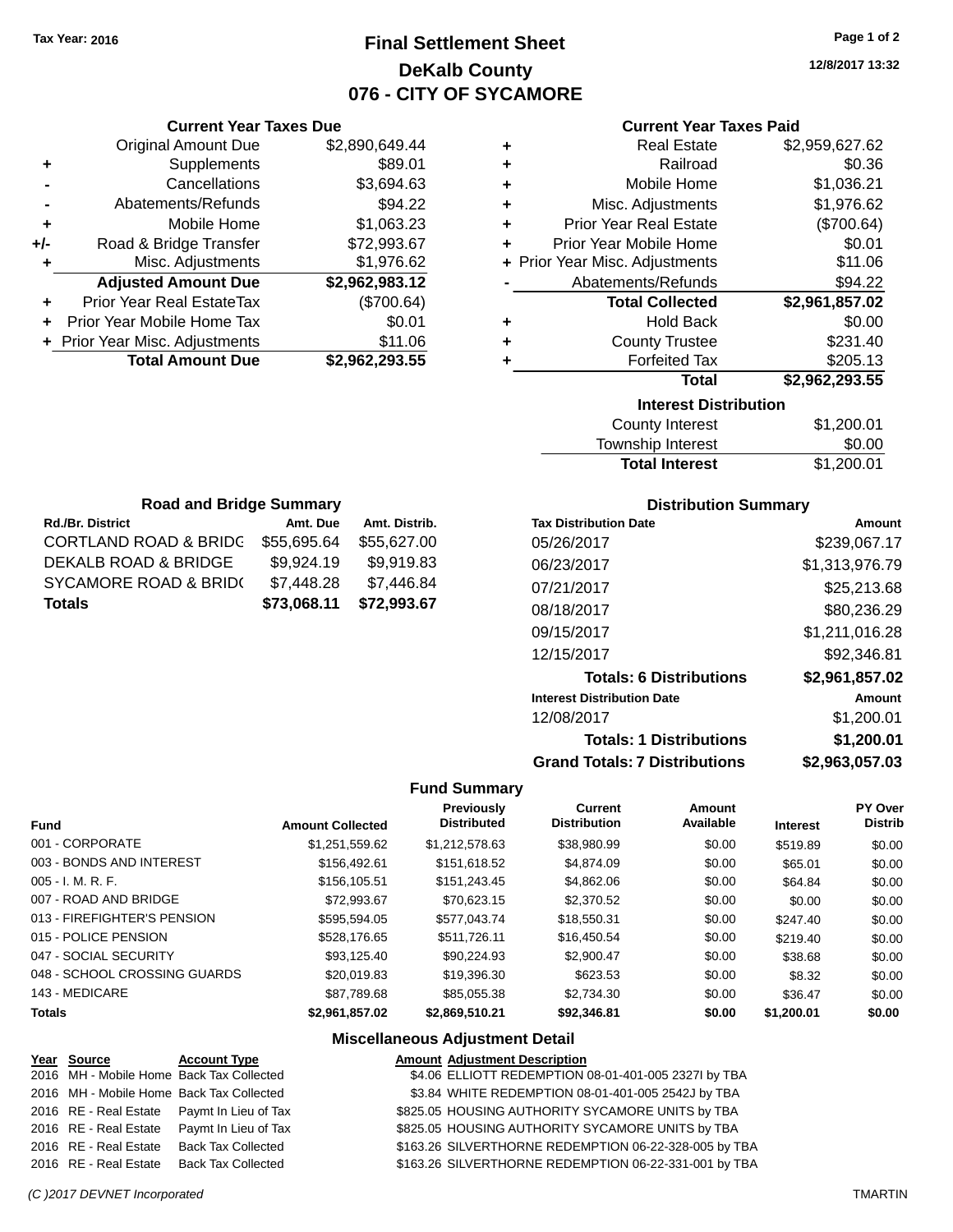# **Final Settlement Sheet Tax Year: 2016 Page 2 of 2 DeKalb County**

### **12/8/2017 13:32**

## **Miscellaneous Adjustment Detail**

## **Year Source Account Type Amount Adjustment Description** 2016 MH - Mobile Home Back Tax Collected \$3.16 HENDERSON REDEMPTION 08-01-401-005 2321D by TBA

**Totals 7 entries \$1,987.68**

**Totals 2 entries \$94.22**

# **Abatement Detail**

**Year Source Account Type**<br>
2016 RE - Real Estate RE Abatement **Adjustment Adjustment Description**<br>
\$92.76 SIE COSTS PER COURT

\$92.76 SIE COSTS PER COURT ORDER 09-05-253-005 by TBA 2016 RE - Real Estate RE Abatement \$1.46 PTAB INTEREST REFUND 06-21-179-027 by TBA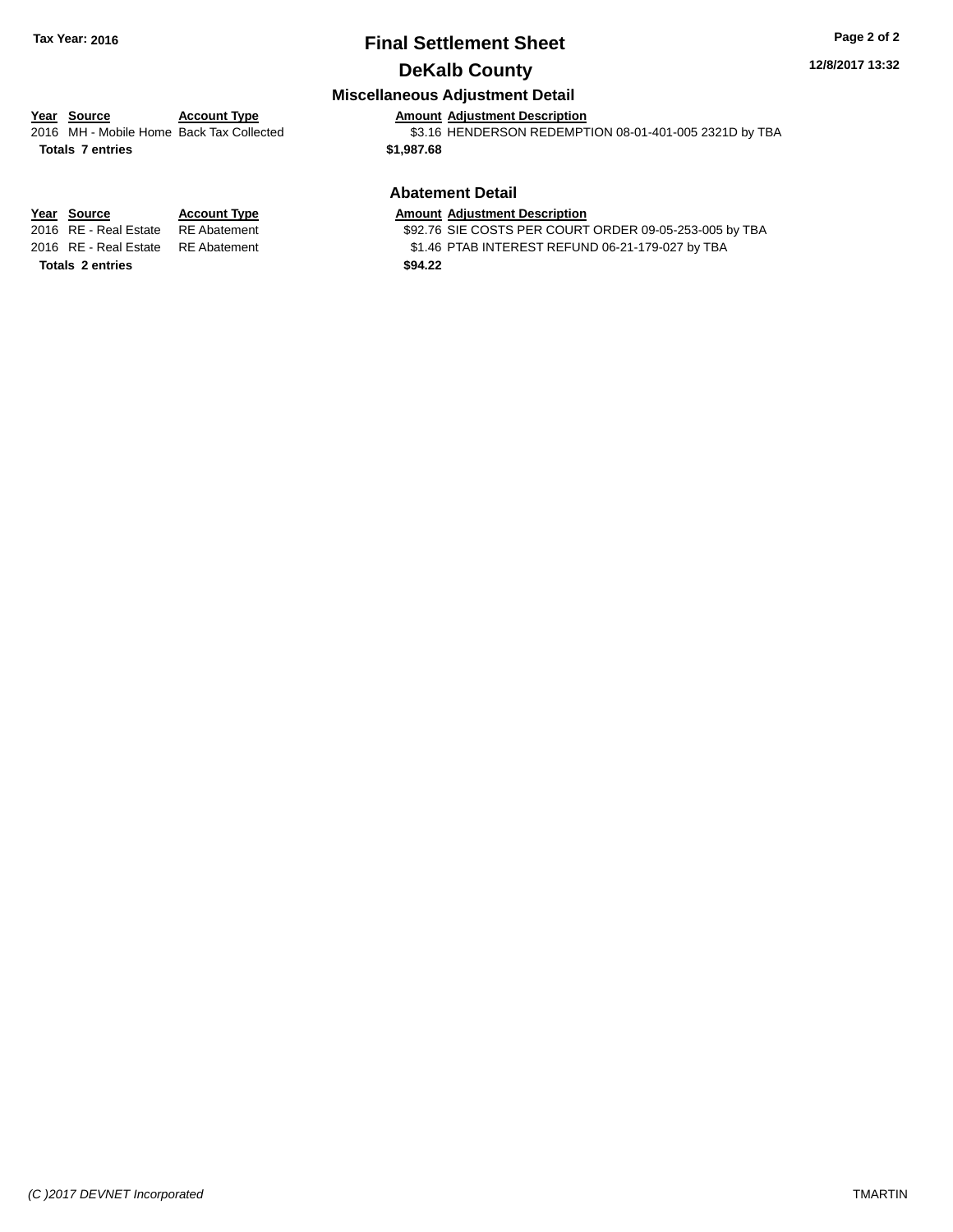**Current Year Taxes Due** Original Amount Due \$1,066,319.76

**Adjusted Amount Due \$1,066,076.34**

**+** Supplements \$32.84 **-** Cancellations \$1,362.86 **-** Abatements/Refunds \$34.76 **+** Mobile Home \$392.22 **+/-** Road & Bridge Transfer \$0.00 **+** Misc. Adjustments \$729.14

**+** Prior Year Real EstateTax (\$256.35) **+** Prior Year Mobile Home Tax (\$0.01) **+** Prior Year Misc. Adjustments \$4.09<br> **1,065,824.07**<br> **1,065,824.07** 

**Total Amount Due** 

# **Final Settlement Sheet Tax Year: 2016 Page 1 of 2 DeKalb County 077 - SYCAMORE LIBRARY**

**12/8/2017 13:32**

### **Current Year Taxes Paid**

| ٠ | <b>Real Estate</b>             | \$1,064,838.54 |
|---|--------------------------------|----------------|
| ٠ | Railroad                       | \$0.14         |
| ÷ | Mobile Home                    | \$382.25       |
| ٠ | Misc. Adjustments              | \$729.14       |
| ٠ | <b>Prior Year Real Estate</b>  | (\$256.35)     |
| ÷ | Prior Year Mobile Home         | (\$0.01)       |
|   | + Prior Year Misc. Adjustments | \$4.09         |
|   | Abatements/Refunds             | \$34.76        |
|   | <b>Total Collected</b>         | \$1,065,663.04 |
| ٠ | <b>Hold Back</b>               | \$0.00         |
| ٠ | <b>County Trustee</b>          | \$85.31        |
| ٠ | <b>Forfeited Tax</b>           | \$75.72        |
|   | <b>Total</b>                   | \$1,065,824.07 |
|   | <b>Interest Distribution</b>   |                |
|   | County Interest                | \$431.76       |
|   |                                |                |

| <b>Total Interest</b>  | \$431.76 |
|------------------------|----------|
| Township Interest      | \$0.00   |
| <b>County Interest</b> | \$431.76 |

## **Distribution Summary**

| <b>Tax Distribution Date</b>         | Amount         |
|--------------------------------------|----------------|
| 05/26/2017                           | \$86,276.39    |
| 06/23/2017                           | \$472,443.24   |
| 07/21/2017                           | \$9,121.27     |
| 08/18/2017                           | \$28,781.62    |
| 09/15/2017                           | \$435,849.40   |
| 12/15/2017                           | \$33,191.12    |
| <b>Totals: 6 Distributions</b>       | \$1,065,663.04 |
| <b>Interest Distribution Date</b>    | Amount         |
| 12/08/2017                           | \$431.76       |
| <b>Totals: 1 Distributions</b>       | \$431.76       |
| <b>Grand Totals: 7 Distributions</b> | \$1,066,094.80 |

### **Fund Summary**

| Fund                                     | <b>Amount Collected</b> | Previously<br><b>Distributed</b> | Current<br><b>Distribution</b> | Amount<br>Available | <b>Interest</b> | PY Over<br><b>Distrib</b> |
|------------------------------------------|-------------------------|----------------------------------|--------------------------------|---------------------|-----------------|---------------------------|
| 005 - I. M. R. F.                        | \$0.00                  | \$0.00                           | \$0.00                         | \$0.00              | \$0.00          | \$0.00                    |
| 016 - LIBRARY (township, municipalities) | \$1.065.663.04          | \$1.032.471.92                   | \$33,191.12                    | \$0.00              | \$431.76        | \$0.00                    |
| 027 - AUDIT                              | \$0.00                  | \$0.00                           | \$0.00                         | \$0.00              | \$0.00          | \$0.00                    |
| 047 - SOCIAL SECURITY                    | \$0.00                  | \$0.00                           | \$0.00                         | \$0.00              | \$0.00          | \$0.00                    |
| Totals                                   | \$1,065,663.04          | \$1,032,471.92                   | \$33,191.12                    | \$0.00              | \$431.76        | \$0.00                    |

| Year Source             | <b>Account Type</b>                        |          | <b>Amount Adjustment Description</b>                   |
|-------------------------|--------------------------------------------|----------|--------------------------------------------------------|
|                         | 2016 MH - Mobile Home Back Tax Collected   |          | \$1.50 ELLIOTT REDEMPTION 08-01-401-005 2327I by TBA   |
|                         | 2016 MH - Mobile Home Back Tax Collected   |          | \$1.42 WHITE REDEMPTION 08-01-401-005 2542J by TBA     |
|                         | 2016 RE - Real Estate Paymt In Lieu of Tax |          | \$304.35 HOUSING AUTHORITY SYCAMORE UNITS by TBA       |
|                         | 2016 RE - Real Estate Paymt In Lieu of Tax |          | \$304.35 HOUSING AUTHORITY SYCAMORE UNITS by TBA       |
|                         | 2016 RE - Real Estate Back Tax Collected   |          | \$60.22 SILVERTHORNE REDEMPTION 06-22-328-005 by TBA   |
|                         | 2016 RE - Real Estate Back Tax Collected   |          | \$60.22 SILVERTHORNE REDEMPTION 06-22-331-001 by TBA   |
|                         | 2016 MH - Mobile Home Back Tax Collected   |          | \$1.17 HENDERSON REDEMPTION 08-01-401-005 2321D by TBA |
| <b>Totals 7 entries</b> |                                            | \$733.23 |                                                        |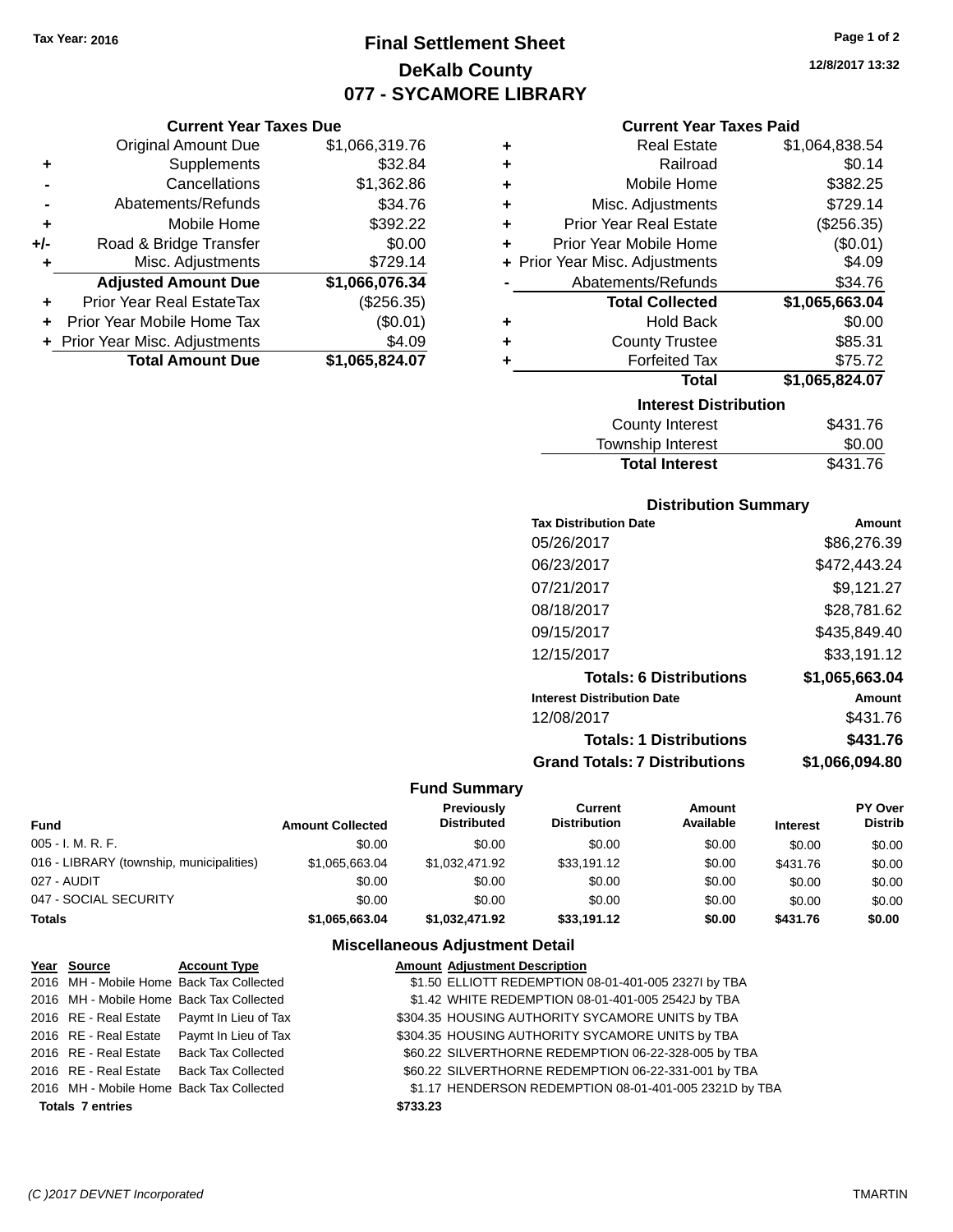# **Final Settlement Sheet Tax Year: 2016 Page 2 of 2 DeKalb County**

**12/8/2017 13:32**

**Abatement Detail**

**Totals 2 entries \$34.76**

**Year Source Account Type Account Type Amount Adjustment Description**<br>2016 RE - Real Estate RE Abatement **Account 1991** \$34.22 SIE COSTS PER COURT

\$34.22 SIE COSTS PER COURT ORDER 09-05-253-005 by TBA 2016 RE - Real Estate RE Abatement \$0.54 PTAB INTEREST REFUND 06-21-179-027 by TBA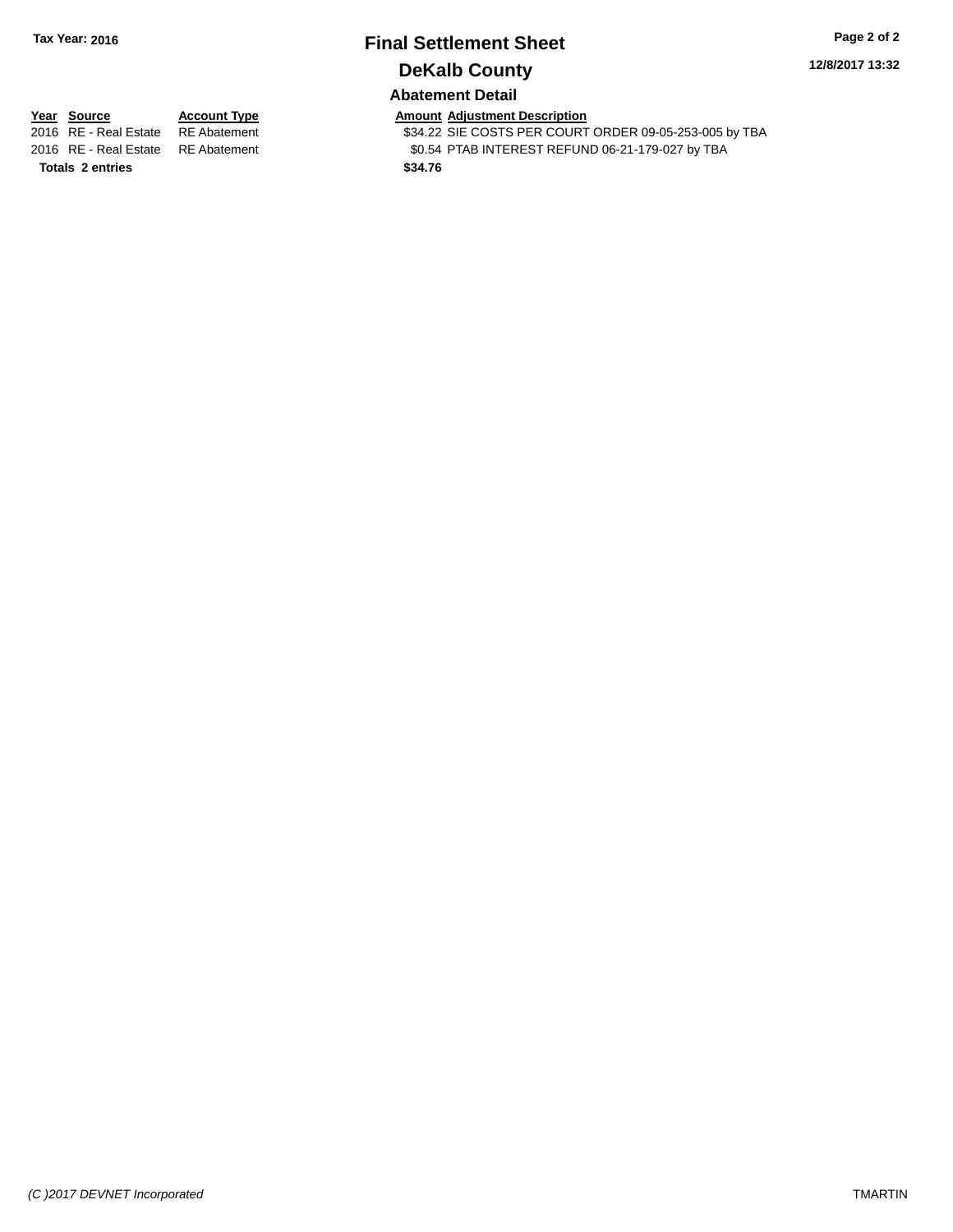# **Final Settlement Sheet Tax Year: 2016 Page 1 of 1 DeKalb County 078 - VILLAGE OF WATERMAN**

**12/8/2017 13:32**

## **Current Year Taxes Paid**

|     | <b>Current Year Taxes Due</b>  |              |
|-----|--------------------------------|--------------|
|     | <b>Original Amount Due</b>     | \$180,273.30 |
| ٠   | Supplements                    | \$40.99      |
|     | Cancellations                  | \$247.99     |
|     | Abatements/Refunds             | \$0.00       |
| ٠   | Mobile Home                    | \$82.24      |
| +/- | Road & Bridge Transfer         | \$32,169.11  |
| ٠   | Misc. Adjustments              | \$0.00       |
|     | <b>Adjusted Amount Due</b>     | \$212,317.65 |
| ٠   | Prior Year Real EstateTax      | \$0.00       |
|     | Prior Year Mobile Home Tax     | \$0.00       |
|     | + Prior Year Misc. Adjustments | \$268.38     |
|     | <b>Total Amount Due</b>        | \$212,586.03 |
|     |                                |              |

**Rd./Br. District Amt. Due Amt. Distrib. Road and Bridge Summary**

CLINTON ROAD & BRIDGE \$32,173.10 \$32,169.11 **Totals \$32,173.10 \$32,169.11**

| ٠ | <b>Real Estate</b>             | \$210,691.59 |
|---|--------------------------------|--------------|
| ÷ | Railroad                       | \$1,503.64   |
| ÷ | Mobile Home                    | \$77.18      |
| ٠ | Misc. Adjustments              | \$0.00       |
| ٠ | <b>Prior Year Real Estate</b>  | \$0.00       |
| ÷ | Prior Year Mobile Home         | \$0.00       |
|   | + Prior Year Misc. Adjustments | \$268.38     |
|   | Abatements/Refunds             | \$0.00       |
|   |                                |              |
|   | <b>Total Collected</b>         | \$212,540.79 |
| ٠ | <b>Hold Back</b>               | \$0.00       |
| ٠ | <b>County Trustee</b>          | \$40.18      |
| ٠ | <b>Forfeited Tax</b>           | \$5.06       |
|   | Total                          | \$212,586.03 |
|   | <b>Interest Distribution</b>   |              |
|   | <b>County Interest</b>         | \$86.11      |

| <b>Total Interest</b>        | \$86.11      |
|------------------------------|--------------|
| <b>Distribution Summary</b>  |              |
| <b>Tax Distribution Date</b> | Amount       |
| 05/26/2017                   | \$17,044.79  |
| 06/23/2017                   | \$106.593.62 |
| $\sqrt{751}$                 | ሶስ ሰማስ ሰሰ    |

| Tax Distribution Date                | Amount       |
|--------------------------------------|--------------|
| 05/26/2017                           | \$17,044.79  |
| 06/23/2017                           | \$106,593.62 |
| 07/21/2017                           | \$2,872.63   |
| 08/18/2017                           | \$5,828.31   |
| 09/15/2017                           | \$72,796.80  |
| 12/15/2017                           | \$7,404.64   |
| <b>Totals: 6 Distributions</b>       | \$212,540.79 |
| <b>Interest Distribution Date</b>    | Amount       |
| 12/08/2017                           | \$86.11      |
| <b>Totals: 1 Distributions</b>       | \$86.11      |
| <b>Grand Totals: 7 Distributions</b> | \$212,626.90 |

## **Fund Summary**

| <b>Fund</b>                                   | <b>Amount Collected</b> | <b>Previously</b><br><b>Distributed</b> | Current<br><b>Distribution</b> | Amount<br>Available | <b>Interest</b> | PY Over<br><b>Distrib</b> |
|-----------------------------------------------|-------------------------|-----------------------------------------|--------------------------------|---------------------|-----------------|---------------------------|
| 001 - CORPORATE                               | \$100,018.96            | \$96,462.02                             | \$3,556.94                     | \$0.00              | \$47.74         | \$0.00                    |
| 007 - ROAD AND BRIDGE                         | \$32,169.11             | \$31,178.93                             | \$990.18                       | \$0.00              | \$0.00          | \$0.00                    |
| 014 - POLICE PROTECTION                       | \$29,673.86             | \$28,618.57                             | \$1,055.29                     | \$0.00              | \$14.17         | \$0.00                    |
| 027 - AUDIT                                   | \$15,119,48             | \$14,581.81                             | \$537.67                       | \$0.00              | \$7.22          | \$0.00                    |
| 035 - TORT JUDGEMENTS/LIABILITY<br><b>INS</b> | \$32,166,40             | \$31.022.51                             | \$1,143.89                     | \$0.00              | \$15.36         | \$0.00                    |
| 047 - SOCIAL SECURITY                         | \$2,949.44              | \$2,844.55                              | \$104.89                       | \$0.00              | \$1.41          | \$0.00                    |
| 073 - CHLORINATION OF SEWAGE                  | \$443.54                | \$427.76                                | \$15.78                        | \$0.00              | \$0.21          | \$0.00                    |
| <b>Totals</b>                                 | \$212,540.79            | \$205,136.15                            | \$7,404.64                     | \$0.00              | \$86.11         | \$0.00                    |

| Year Source             | <b>Account Type</b> | <b>Amount Adjustment Description</b>              |
|-------------------------|---------------------|---------------------------------------------------|
| 2015 RE - Real Estate   | Back Tax Collected  | \$213.46 ROBINSON REDEMPTION 14-15-155-002 by TBA |
| 2015 RE - Real Estate   | Back Tax Collected  | \$54.92 BOGLE REDEMPTION 14-16-233-001 by TBA     |
| <b>Totals 2 entries</b> |                     | \$268.38                                          |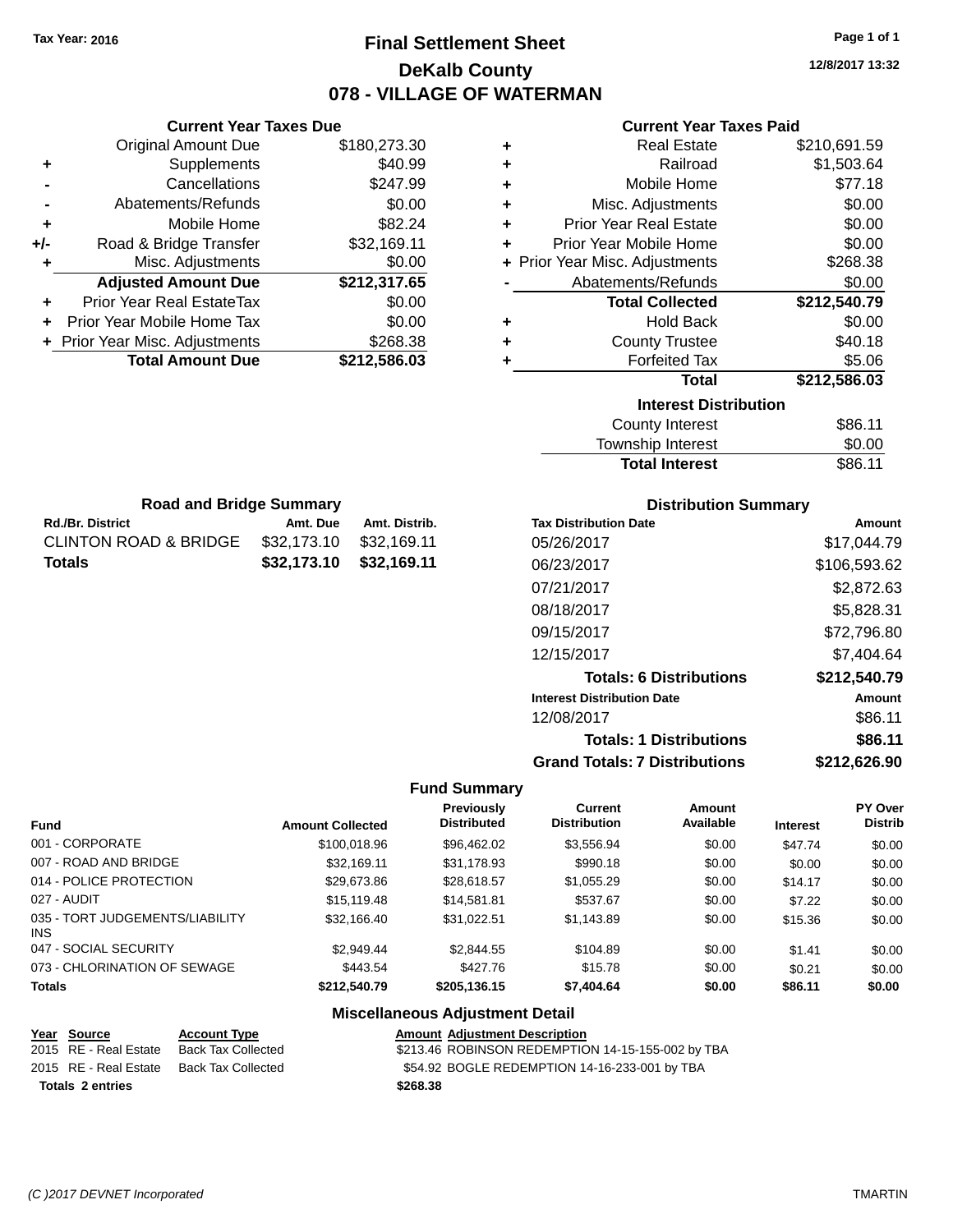# **Final Settlement Sheet Tax Year: 2016 Page 1 of 1 DeKalb County 079 - HINCKLEY SPEC SERV #1**

**12/8/2017 13:32**

## **Current Year Taxes Paid**

|     | <b>Current Year Taxes Due</b>  |          |   |
|-----|--------------------------------|----------|---|
|     | <b>Original Amount Due</b>     | \$450.04 | ٠ |
| ٠   | Supplements                    | \$0.00   | ٠ |
|     | Cancellations                  | \$1.15   | ٠ |
|     | Abatements/Refunds             | \$0.00   |   |
|     | Mobile Home                    | \$0.00   | ٠ |
| +/- | Road & Bridge Transfer         | \$0.00   | ٠ |
|     | Misc. Adjustments              | \$0.00   | ٠ |
|     | <b>Adjusted Amount Due</b>     | \$448.89 |   |
| ÷   | Prior Year Real EstateTax      | \$0.00   |   |
|     | Prior Year Mobile Home Tax     | \$0.00   | ٠ |
|     | + Prior Year Misc. Adjustments | \$0.00   | ÷ |
|     | <b>Total Amount Due</b>        | \$448.89 |   |
|     |                                |          |   |

| ٠ | <b>Real Estate</b>             | \$448.89 |
|---|--------------------------------|----------|
| ÷ | Railroad                       | \$0.00   |
| ٠ | Mobile Home                    | \$0.00   |
| ٠ | Misc. Adjustments              | \$0.00   |
| ÷ | Prior Year Real Estate         | \$0.00   |
| ÷ | Prior Year Mobile Home         | \$0.00   |
|   | + Prior Year Misc. Adjustments | \$0.00   |
|   | Abatements/Refunds             | \$0.00   |
|   | <b>Total Collected</b>         | \$448.89 |
| ٠ | Hold Back                      | \$0.00   |
| ٠ | <b>County Trustee</b>          | \$0.00   |
| ٠ | <b>Forfeited Tax</b>           | \$0.00   |
|   | Total                          | \$448.89 |
|   | <b>Interest Distribution</b>   |          |
|   | County Interest                | \$0.18   |
|   | <b>Township Interest</b>       | \$0.00   |
|   | <b>Total Interest</b>          | \$0.18   |

## **Distribution Summary**

| <b>Tax Distribution Date</b>         | Amount   |
|--------------------------------------|----------|
| 05/26/2017                           | \$16.11  |
| 06/23/2017                           | \$208.32 |
| 07/21/2017                           | \$9.95   |
| 09/15/2017                           | \$200.24 |
| 12/15/2017                           | \$14.27  |
| <b>Totals: 5 Distributions</b>       | \$448.89 |
| <b>Interest Distribution Date</b>    | Amount   |
| 12/08/2017                           | \$0.18   |
| <b>Totals: 1 Distributions</b>       | \$0.18   |
| <b>Grand Totals: 6 Distributions</b> | \$449.07 |

| <b>Fund</b>                | <b>Amount Collected</b> | <b>Previously</b><br><b>Distributed</b> | Current<br><b>Distribution</b> | Amount<br>Available | <b>Interest</b> | <b>PY Over</b><br>Distrib |
|----------------------------|-------------------------|-----------------------------------------|--------------------------------|---------------------|-----------------|---------------------------|
| 023 - SPECIAL SERVICE AREA | \$448.89                | \$434.62                                | \$14.27                        | \$0.00              | \$0.18          | \$0.00                    |
| <b>Totals</b>              | \$448.89                | \$434.62                                | \$14.27                        | \$0.00              | \$0.18          | \$0.00                    |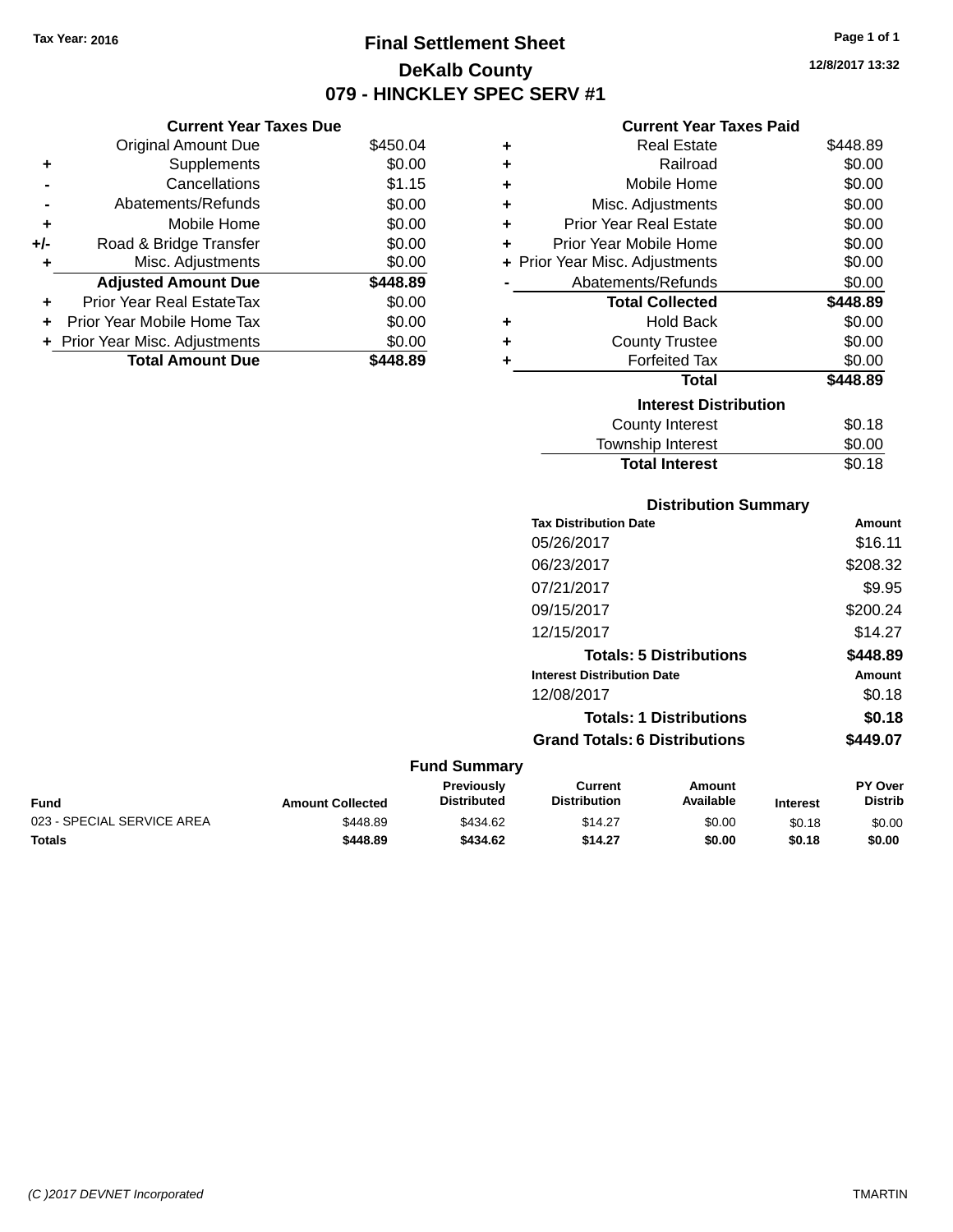**Original Amount Due** 

**Adjusted Amount Due** 

**Total Amount Due** 

**+** Supplements **-** Cancellations **-** Abatements/Refunds **+** Mobile Home **+/-** Road & Bridge Transfer **+** Misc. Adjustments

**+** Prior Year Real EstateTax \$0.00 **+** Prior Year Mobile Home Tax **+** Prior Year Misc. Adjustments

# **Final Settlement Sheet Tax Year: 2016 Page 1 of 1 DeKalb County 080 - HINCKLEY SPEC SERV #2**

**12/8/2017 13:32**

## **Current Year Taxes Paid**

| <b>Current Year Taxes Due</b> |          |   | <b>Current Year Taxes Paid</b> |          |
|-------------------------------|----------|---|--------------------------------|----------|
| ่<br>เl Amount Due            | \$450.06 | ٠ | <b>Real Estate</b>             | \$450.06 |
| Supplements                   | \$0.00   | ٠ | Railroad                       | \$0.00   |
| Cancellations                 | \$0.00   | ÷ | Mobile Home                    | \$0.00   |
| าents/Refunds                 | \$0.00   | ÷ | Misc. Adjustments              | \$0.00   |
| Mobile Home                   | \$0.00   | ÷ | <b>Prior Year Real Estate</b>  | \$0.00   |
| ridge Transfer                | \$0.00   | ÷ | Prior Year Mobile Home         | \$0.00   |
| . Adjustments                 | \$0.00   |   | + Prior Year Misc. Adjustments | \$0.00   |
| <b>Amount Due</b>             | \$450.06 |   | Abatements/Refunds             | \$0.00   |
| leal EstateTax≀               | \$0.00   |   | <b>Total Collected</b>         | \$450.06 |
| bile Home Tax                 | \$0.00   | ÷ | <b>Hold Back</b>               | \$0.00   |
| . Adjustments                 | \$0.00   | ÷ | <b>County Trustee</b>          | \$0.00   |
| <b>Amount Due</b>             | \$450.06 |   | <b>Forfeited Tax</b>           | \$0.00   |
|                               |          |   | <b>Total</b>                   | \$450.06 |
|                               |          |   | <b>Interest Distribution</b>   |          |
|                               |          |   | County Interest                | \$0.18   |

| Interest Distribution    |        |
|--------------------------|--------|
| County Interest          | \$0.18 |
| <b>Township Interest</b> | \$0.00 |
| <b>Total Interest</b>    | \$0.18 |
|                          |        |

## **Distribution Summary**

| <b>Tax Distribution Date</b>         | Amount   |
|--------------------------------------|----------|
| 05/26/2017                           | \$2.01   |
| 06/23/2017                           | \$232.02 |
| 08/18/2017                           | \$2.01   |
| 09/15/2017                           | \$206.85 |
| 12/15/2017                           | \$7.17   |
| <b>Totals: 5 Distributions</b>       | \$450.06 |
| <b>Interest Distribution Date</b>    | Amount   |
| 12/08/2017                           | \$0.18   |
| <b>Totals: 1 Distributions</b>       | \$0.18   |
| <b>Grand Totals: 6 Distributions</b> | \$450.24 |
|                                      |          |

| Fund                       | <b>Amount Collected</b> | <b>Previously</b><br><b>Distributed</b> | Current<br><b>Distribution</b> | Amount<br>Available | <b>Interest</b> | PY Over<br>Distrib |
|----------------------------|-------------------------|-----------------------------------------|--------------------------------|---------------------|-----------------|--------------------|
| 023 - SPECIAL SERVICE AREA | \$450.06                | \$442.89                                | \$7.17                         | \$0.00              | \$0.18          | \$0.00             |
| <b>Totals</b>              | \$450.06                | \$442.89                                | \$7.17                         | \$0.00              | \$0.18          | \$0.00             |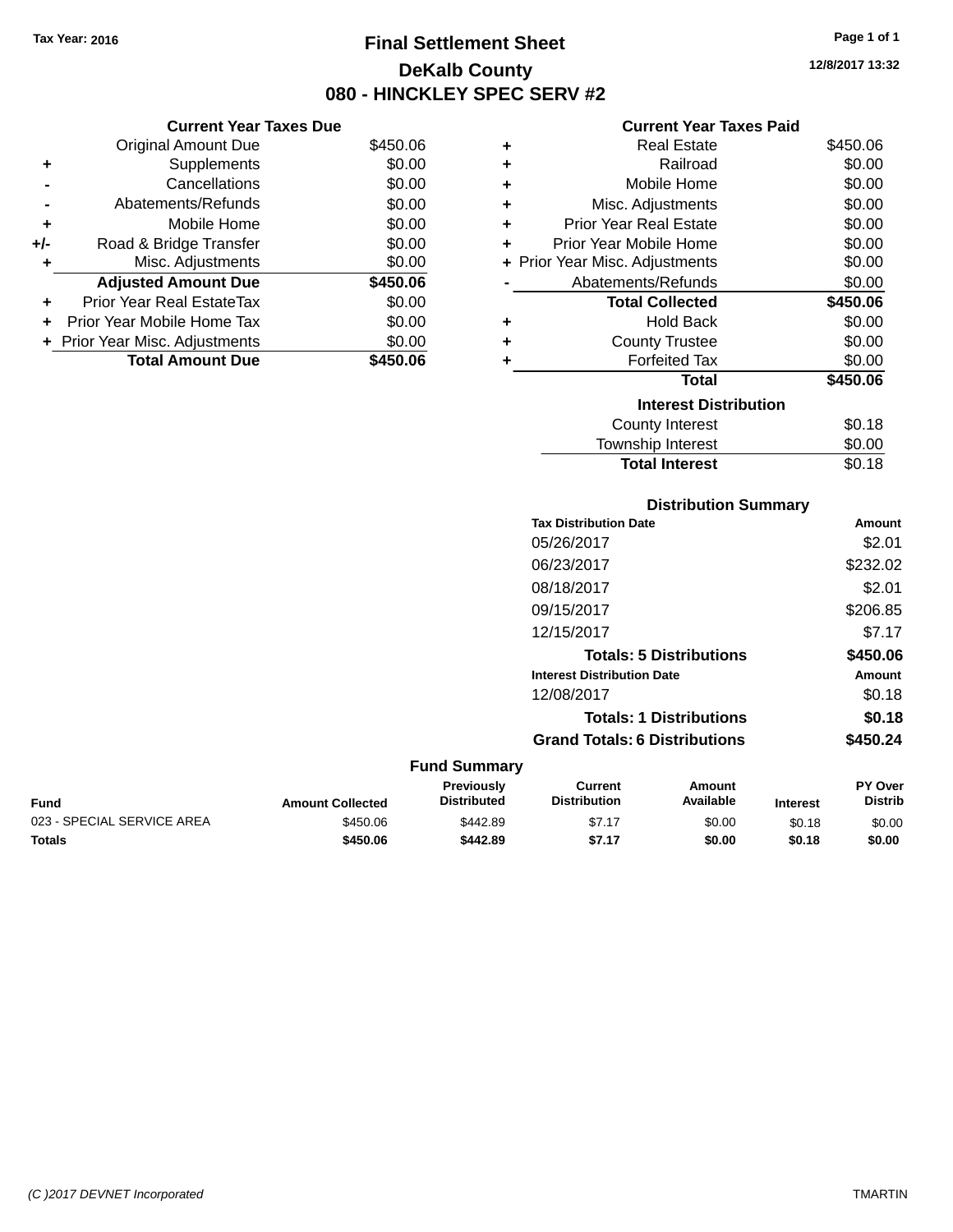# **Final Settlement Sheet Tax Year: 2016 Page 1 of 1 DeKalb County 083 - TOWN OF CORTLAND SBA #1**

**12/8/2017 13:32**

|     | <b>Current Year Taxes Due</b>  |        |
|-----|--------------------------------|--------|
|     | Original Amount Due            | \$0.00 |
| ٠   | Supplements                    | \$0.00 |
|     | Cancellations                  | \$0.00 |
|     | Abatements/Refunds             | \$0.00 |
| ٠   | Mobile Home                    | \$0.00 |
| +/- | Road & Bridge Transfer         | \$0.00 |
| ٠   | Misc. Adjustments              | \$0.00 |
|     | <b>Adjusted Amount Due</b>     | \$0.00 |
|     | Prior Year Real EstateTax      | \$0.00 |
|     | Prior Year Mobile Home Tax     | \$0.00 |
|     | + Prior Year Misc. Adjustments | \$0.00 |
|     | <b>Total Amount Due</b>        | \$0.00 |
|     |                                |        |

## **Current Year Taxes Paid**

| ٠ | <b>Real Estate</b>             | \$0.00 |
|---|--------------------------------|--------|
| ٠ | Railroad                       | \$0.00 |
| ٠ | Mobile Home                    | \$0.00 |
| ٠ | Misc. Adjustments              | \$0.00 |
| ٠ | <b>Prior Year Real Estate</b>  | \$0.00 |
| ٠ | Prior Year Mobile Home         | \$0.00 |
|   | + Prior Year Misc. Adjustments | \$0.00 |
|   | Abatements/Refunds             | \$0.00 |
|   | <b>Total Collected</b>         | \$0.00 |
| ٠ | <b>Hold Back</b>               | \$0.00 |
| ٠ | <b>County Trustee</b>          | \$0.00 |
| ٠ | <b>Forfeited Tax</b>           | \$0.00 |
|   | Total                          | \$0.00 |
|   | <b>Interest Distribution</b>   |        |
|   | County Interest                | ደስ ሰስ  |

| <b>Total Interest</b> | \$0.00 |
|-----------------------|--------|
| Township Interest     | \$0.00 |
| County Interest       | \$0.00 |

| <b>Fund</b>              | <b>Amount Collected</b> | <b>Previously</b><br><b>Distributed</b> | Current<br><b>Distribution</b> | Amount<br>Available | <b>Interest</b> | PY Over<br><b>Distrib</b> |
|--------------------------|-------------------------|-----------------------------------------|--------------------------------|---------------------|-----------------|---------------------------|
| 003 - BONDS AND INTEREST | \$0.00                  | \$0.00                                  | \$0.00                         | \$0.00              | \$0.00          | \$0.00                    |
| Totals                   | \$0.00                  | \$0.00                                  | \$0.00                         | \$0.00              | \$0.00          | \$0.00                    |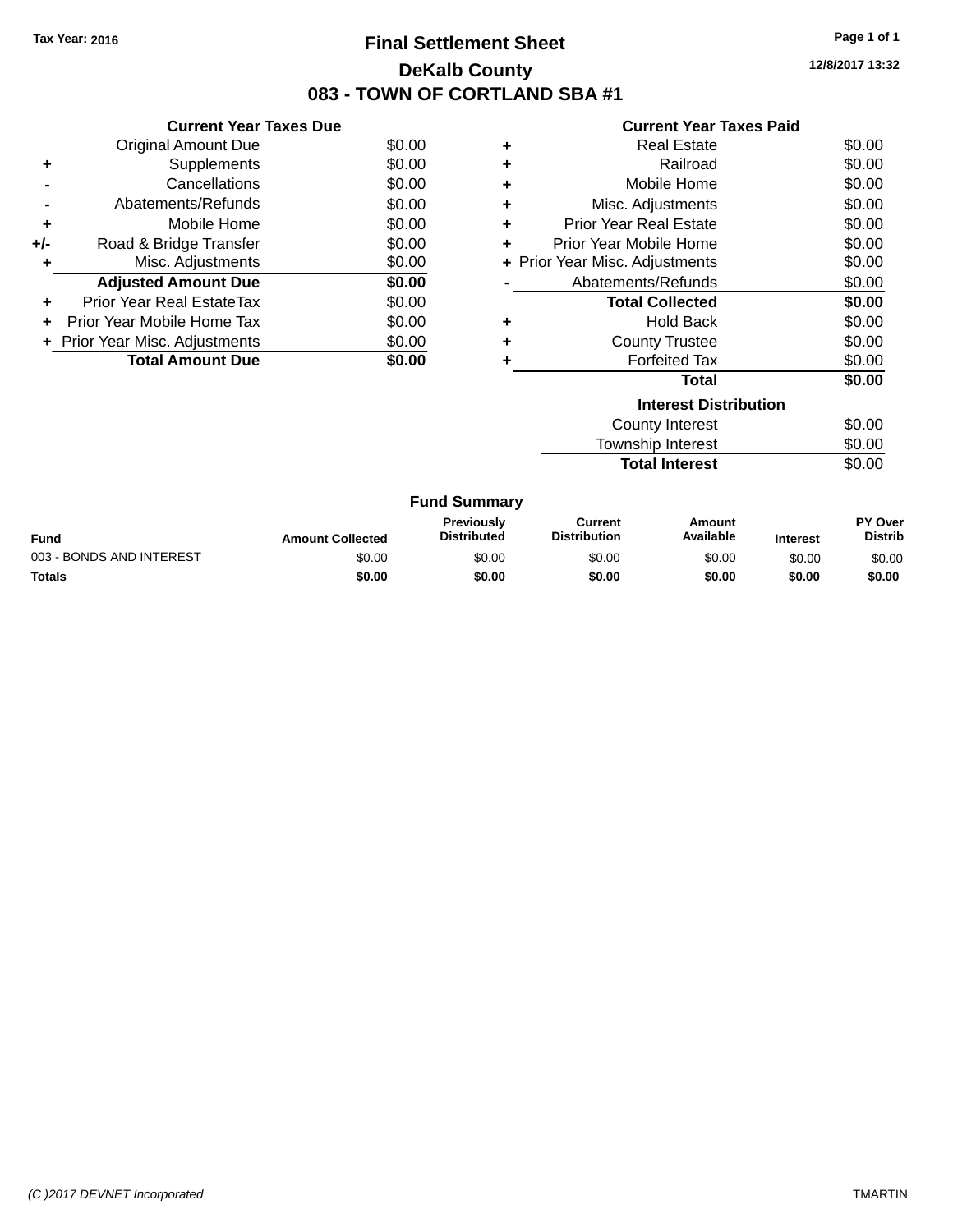# **Final Settlement Sheet Tax Year: 2016 Page 1 of 1 DeKalb County 085 - BURLINGTON FIRE**

**12/8/2017 13:32**

## **Current Year Taxes Paid**

| <b>Original Amount Due</b>     | \$11,332.89                   |
|--------------------------------|-------------------------------|
| Supplements                    | \$0.00                        |
| Cancellations                  | \$0.00                        |
| Abatements/Refunds             | \$0.00                        |
| Mobile Home                    | \$0.00                        |
| Road & Bridge Transfer         | \$0.00                        |
| Misc. Adjustments              | \$0.00                        |
| <b>Adjusted Amount Due</b>     | \$11,332.89                   |
| Prior Year Real EstateTax      | \$0.00                        |
| Prior Year Mobile Home Tax     | \$0.00                        |
| + Prior Year Misc. Adjustments | \$0.00                        |
| <b>Total Amount Due</b>        | \$11,332.89                   |
|                                | <b>Current Year Taxes Due</b> |

| ٠ | Real Estate                    | \$10,555.53 |
|---|--------------------------------|-------------|
| ÷ | Railroad                       | \$777.36    |
| ÷ | Mobile Home                    | \$0.00      |
| ٠ | Misc. Adjustments              | \$0.00      |
| ÷ | <b>Prior Year Real Estate</b>  | \$0.00      |
| ٠ | Prior Year Mobile Home         | \$0.00      |
|   | + Prior Year Misc. Adjustments | \$0.00      |
|   | Abatements/Refunds             | \$0.00      |
|   | <b>Total Collected</b>         | \$11,332.89 |
| ٠ | <b>Hold Back</b>               | \$0.00      |
| ٠ | <b>County Trustee</b>          | \$0.00      |
| ٠ | <b>Forfeited Tax</b>           | \$0.00      |
|   | <b>Total</b>                   | \$11,332.89 |
|   | <b>Interest Distribution</b>   |             |
|   | <b>County Interest</b>         | \$4.59      |
|   | <b>Township Interest</b>       | \$0.00      |
|   | <b>Total Interest</b>          | \$4.59      |

## **Distribution Summary**

| <b>Tax Distribution Date</b>         | Amount      |
|--------------------------------------|-------------|
| 05/26/2017                           | \$532.77    |
| 06/23/2017                           | \$6,306.44  |
| 09/15/2017                           | \$3,845.19  |
| 12/15/2017                           | \$648.49    |
| <b>Totals: 4 Distributions</b>       | \$11,332.89 |
| <b>Interest Distribution Date</b>    | Amount      |
| 12/08/2017                           | \$4.59      |
| <b>Totals: 1 Distributions</b>       | \$4.59      |
| <b>Grand Totals: 5 Distributions</b> | \$11,337.48 |

| Fund                  | <b>Amount Collected</b> | <b>Previously</b><br><b>Distributed</b> | <b>Current</b><br><b>Distribution</b> | Amount<br>Available | <b>Interest</b> | <b>PY Over</b><br><b>Distrib</b> |
|-----------------------|-------------------------|-----------------------------------------|---------------------------------------|---------------------|-----------------|----------------------------------|
| 001 - CORPORATE       | \$5,445.25              | \$5,133.65                              | \$311.60                              | \$0.00              | \$2.20          | \$0.00                           |
| 047 - SOCIAL SECURITY | \$313.12                | \$295.20                                | \$17.92                               | \$0.00              | \$0.13          | \$0.00                           |
| 064 - AMBULANCE       | \$5,445.52              | \$5,133.93                              | \$311.59                              | \$0.00              | \$2.21          | \$0.00                           |
| 143 - MEDICARE        | \$129.00                | \$121.62                                | \$7.38                                | \$0.00              | \$0.05          | \$0.00                           |
| Totals                | \$11,332.89             | \$10,684.40                             | \$648.49                              | \$0.00              | \$4.59          | \$0.00                           |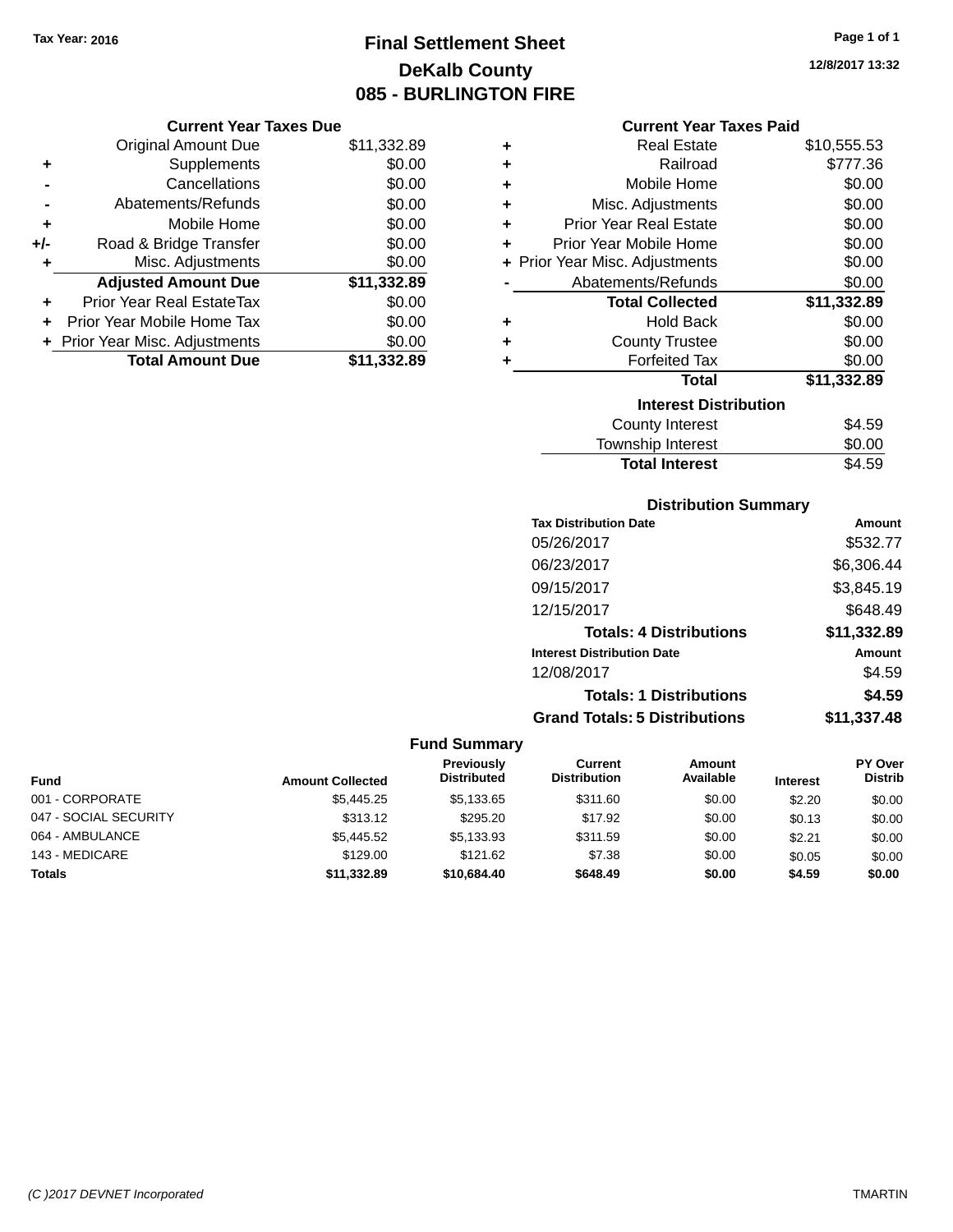# **Final Settlement Sheet Tax Year: 2016 Page 1 of 1 DeKalb County 086 - CORTLAND FIRE**

### **Current Year Taxes Due**

|       | <b>Original Amount Due</b>       | \$485,068.43 |
|-------|----------------------------------|--------------|
| ٠     | Supplements                      | \$0.00       |
|       | Cancellations                    | \$2,490.40   |
|       | Abatements/Refunds               | \$73.28      |
| ٠     | Mobile Home                      | \$338.72     |
| $+/-$ | Road & Bridge Transfer           | \$0.00       |
| ٠     | Misc. Adjustments                | \$16.98      |
|       | <b>Adjusted Amount Due</b>       | \$482,860.45 |
| ÷     | <b>Prior Year Real EstateTax</b> | \$0.00       |
|       | Prior Year Mobile Home Tax       | \$2.54       |
|       | + Prior Year Misc. Adjustments   | \$79.17      |
|       | <b>Total Amount Due</b>          | \$482,942.16 |

### **Current Year Taxes Paid**

| ٠ | <b>Real Estate</b>             | \$477,723.46 |
|---|--------------------------------|--------------|
| ٠ | Railroad                       | \$4,451.22   |
| ٠ | Mobile Home                    | \$299.65     |
| ٠ | Misc. Adjustments              | \$16.98      |
| ÷ | <b>Prior Year Real Estate</b>  | \$0.00       |
| ٠ | Prior Year Mobile Home         | \$2.54       |
|   | + Prior Year Misc. Adjustments | \$79.17      |
|   | Abatements/Refunds             | \$73.28      |
|   |                                |              |
|   | <b>Total Collected</b>         | \$482,499.74 |
| ٠ | <b>Hold Back</b>               | \$0.00       |
| ÷ | <b>County Trustee</b>          | \$413.51     |
| ٠ | <b>Forfeited Tax</b>           | \$28.91      |
|   | <b>Total</b>                   | \$482,942.16 |
|   | <b>Interest Distribution</b>   |              |
|   | County Interest                | \$195.51     |

# **Distribution Summary**

Total Interest \$195.51

| PIJU INUUVII VUIIIIIIUI Y            |              |
|--------------------------------------|--------------|
| <b>Tax Distribution Date</b>         | Amount       |
| 05/26/2017                           | \$26,885.15  |
| 06/23/2017                           | \$230,983.26 |
| 07/21/2017                           | \$2,873.94   |
| 08/18/2017                           | \$10,181.91  |
| 09/15/2017                           | \$193,981.79 |
| 12/15/2017                           | \$17.593.69  |
| <b>Totals: 6 Distributions</b>       | \$482,499.74 |
| <b>Interest Distribution Date</b>    | Amount       |
| 12/08/2017                           | \$195.51     |
| <b>Totals: 1 Distributions</b>       | \$195.51     |
| <b>Grand Totals: 7 Distributions</b> | \$482,695.25 |
|                                      |              |

## **Fund Summary**

| Fund            | <b>Amount Collected</b> | <b>Previously</b><br><b>Distributed</b> | Current<br><b>Distribution</b> | Amount<br>Available | <b>Interest</b> | PY Over<br><b>Distrib</b> |
|-----------------|-------------------------|-----------------------------------------|--------------------------------|---------------------|-----------------|---------------------------|
| 001 - CORPORATE | \$228,797.03            | \$220,454.25                            | \$8,342.78                     | \$0.00              | \$92.71         | \$0.00                    |
| 064 - AMBULANCE | \$253,702.71            | \$244.451.80                            | \$9,250.91                     | \$0.00              | \$102.80        | \$0.00                    |
| Totals          | \$482,499.74            | \$464.906.05                            | \$17,593,69                    | \$0.00              | \$195.51        | \$0.00                    |

## **Miscellaneous Adjustment Detail**

| Year Source             | <b>Account Type</b>                      | <b>Amount Adjustment Description</b>             |
|-------------------------|------------------------------------------|--------------------------------------------------|
| 2015 RE - Real Estate   | Back Tax Collected                       | \$69.22 ENGSTROM REDEMPTION 09-29-182-013 by TBA |
|                         | 2015 RE - Real Estate Back Tax Collected | \$9.95 TRUSTEE SALE 09-29-252-001 by TBA         |
| 2016 RE - Real Estate   | Back Tax Collected                       | \$2.81 TRUSTEE SALE 09-17-385-01 by TBA          |
| 2016 RE - Real Estate   | Back Tax Collected                       | \$13.11 TRUSTEE SALE 09-17-376-011 by TBA        |
| 2016 RE - Real Estate   | Back Tax Collected                       | \$0.03 TRUSTEE SALE 09-17-300-009 by TBA         |
|                         | 2016 RE - Real Estate Back Tax Collected | \$1.03 TRUSTEE SALE 09-17-329-004 by TBA         |
| <b>Totals 6 entries</b> |                                          | \$96.15                                          |
|                         |                                          |                                                  |

## **Abatement Detail**

| Year Source                        | <b>Account Type</b> | <b>Amount Adjustment Description</b>                          |  |
|------------------------------------|---------------------|---------------------------------------------------------------|--|
| 2016 RE - Real Estate RE Abatement |                     | \$73.28 SIE COSTS PER COURT ORDER 12TX50 09-29-276-011 by TBA |  |
| <b>Totals 1 entries</b>            |                     | \$73.28                                                       |  |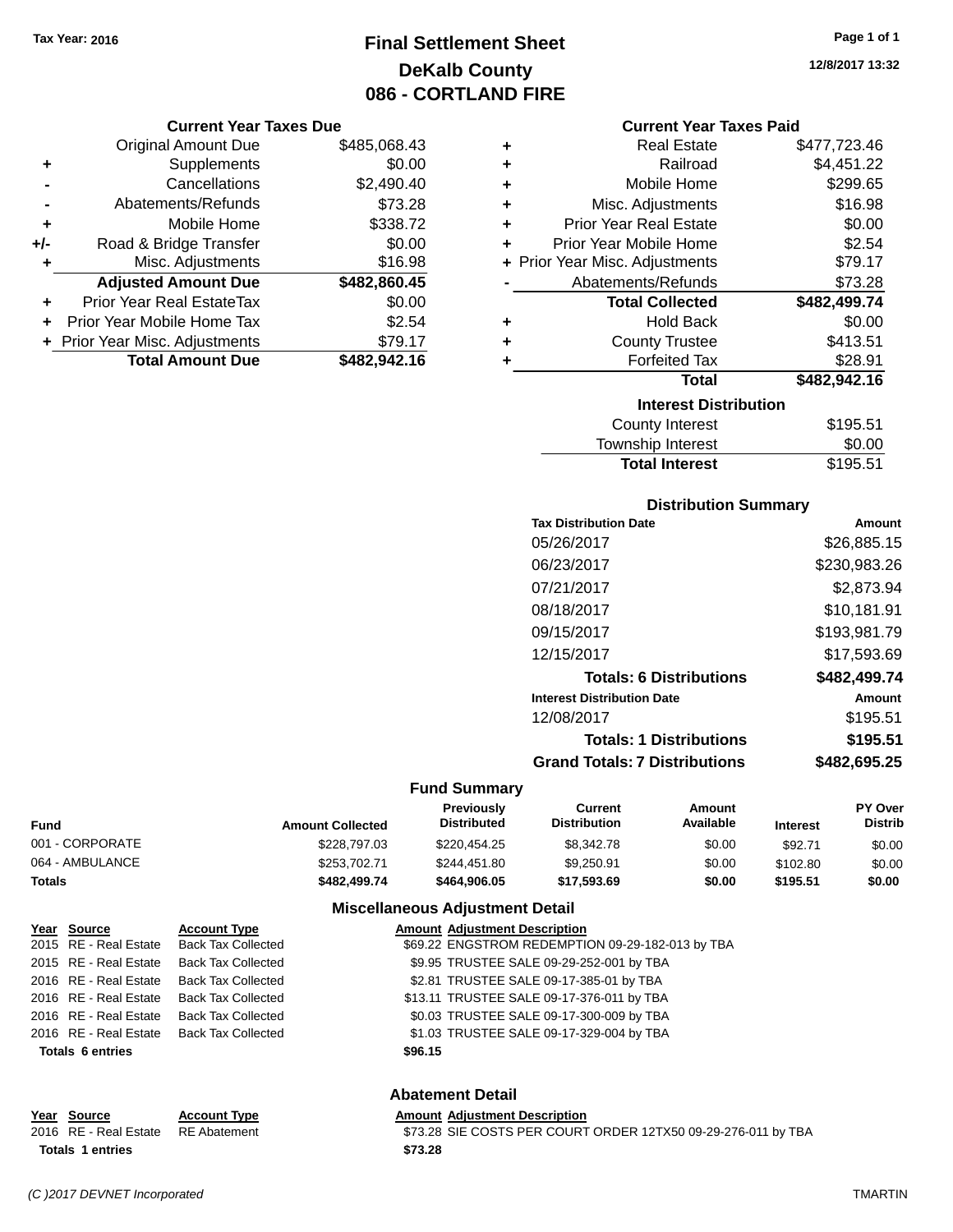# **Final Settlement Sheet Tax Year: 2016 Page 1 of 1 DeKalb County 087 - DE KALB FIRE**

### **Current Year Taxes Due**

|     | <b>Original Amount Due</b>       | \$135,346.77 |
|-----|----------------------------------|--------------|
| ٠   | Supplements                      | \$18.07      |
|     | Cancellations                    | \$118.45     |
|     | Abatements/Refunds               | \$0.00       |
| ٠   | Mobile Home                      | \$4.03       |
| +/- | Road & Bridge Transfer           | \$0.00       |
| ٠   | Misc. Adjustments                | \$0.00       |
|     | <b>Adjusted Amount Due</b>       | \$135,250.42 |
|     | <b>Prior Year Real EstateTax</b> | \$0.00       |
|     | Prior Year Mobile Home Tax       | \$0.00       |
|     | + Prior Year Misc. Adjustments   | \$0.00       |
|     | <b>Total Amount Due</b>          | \$135,250.42 |

### **Current Year Taxes Paid**

| ٠ | Real Estate                    | \$131,127.06 |
|---|--------------------------------|--------------|
| ÷ | Railroad                       | \$4,079.58   |
| ٠ | Mobile Home                    | \$4.03       |
| ٠ | Misc. Adjustments              | \$0.00       |
| ٠ | <b>Prior Year Real Estate</b>  | \$0.00       |
| ٠ | Prior Year Mobile Home         | \$0.00       |
|   | + Prior Year Misc. Adjustments | \$0.00       |
|   | Abatements/Refunds             | \$0.00       |
|   | <b>Total Collected</b>         | \$135,210.67 |
| ٠ | Hold Back                      | \$0.00       |
| ٠ | <b>County Trustee</b>          | \$39.75      |
| ٠ | <b>Forfeited Tax</b>           | \$0.00       |
|   | <b>Total</b>                   | \$135,250.42 |
|   | <b>Interest Distribution</b>   |              |
|   | <b>County Interest</b>         | \$54.78      |
|   | <b>Township Interest</b>       | \$0.00       |
|   | <b>Total Interest</b>          | \$54.78      |

## **Distribution Summary Tax Distribution Date Amount** 05/26/2017 \$9,466.84 06/23/2017 \$64,212.87 07/21/2017 \$2,967.10 08/18/2017 \$2,776.29 09/15/2017 \$52,439.39 12/15/2017 \$3,348.18 **Totals: 6 Distributions \$135,210.67 Interest Distribution Date Amount** 12/08/2017 \$54.78 **Totals: 1 Distributions \$54.78 Grand Totals: 7 Distributions \$135,265.45**

### **Fund Summary**

| Fund            | <b>Amount Collected</b> | Previously<br><b>Distributed</b> | Current<br><b>Distribution</b> | Amount<br>Available | <b>Interest</b> | <b>PY Over</b><br><b>Distrib</b> |
|-----------------|-------------------------|----------------------------------|--------------------------------|---------------------|-----------------|----------------------------------|
| 001 - CORPORATE | \$135.210.67            | \$131.862.49                     | \$3,348.18                     | \$0.00              | \$54.78         | \$0.00                           |
| Totals          | \$135,210.67            | \$131.862.49                     | \$3,348,18                     | \$0.00              | \$54.78         | \$0.00                           |

**12/8/2017 13:32**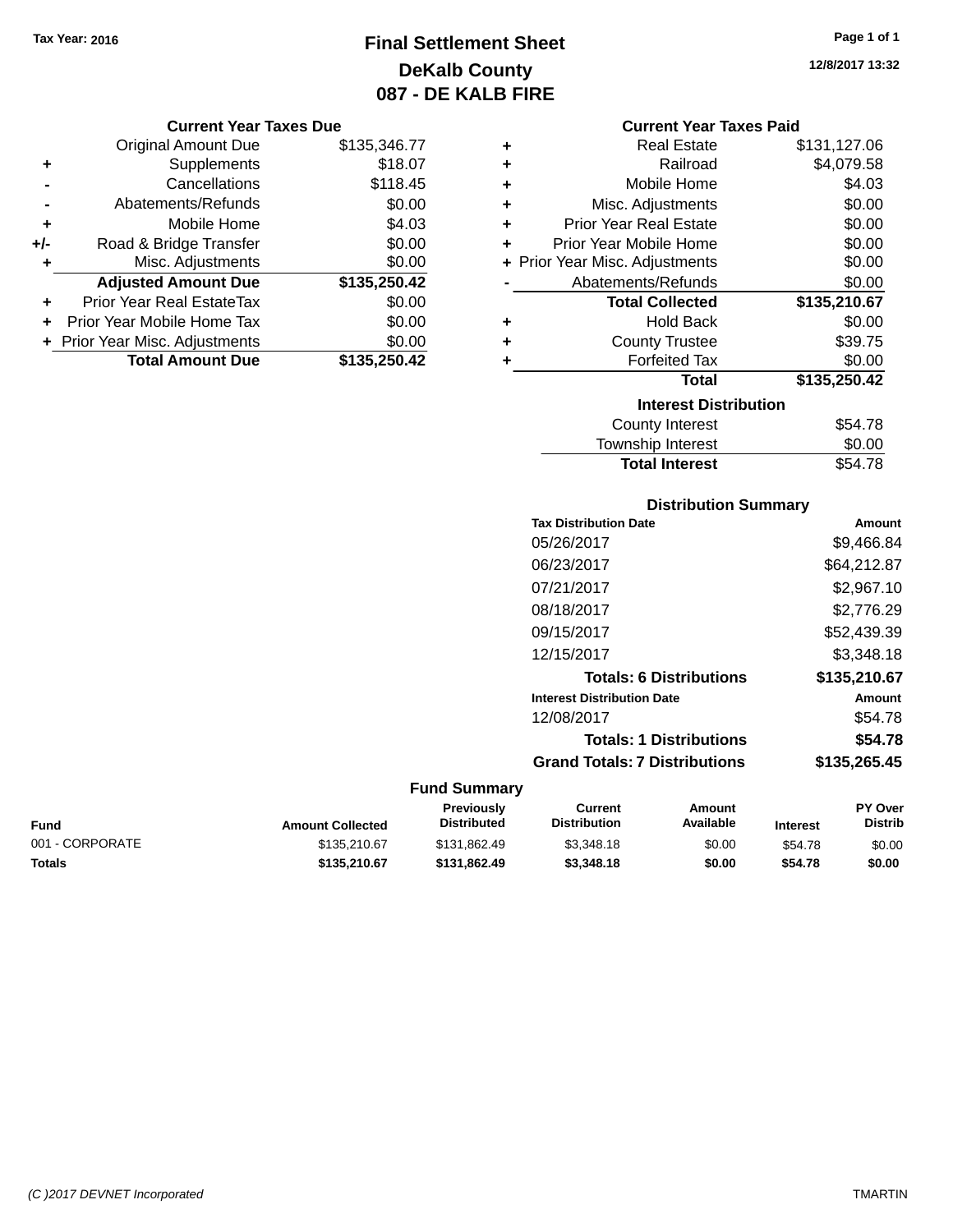# **Final Settlement Sheet Tax Year: 2016 Page 1 of 1 DeKalb County 088 - EARLVILLE FIRE**

**12/8/2017 13:32**

|       | <b>Original Amount Due</b>     | \$4,642.13 |
|-------|--------------------------------|------------|
| ٠     | Supplements                    | \$0.00     |
|       | Cancellations                  | \$0.00     |
|       | Abatements/Refunds             | \$0.00     |
| ÷     | Mobile Home                    | \$0.00     |
| $+/-$ | Road & Bridge Transfer         | \$0.00     |
| ٠     | Misc. Adjustments              | \$0.00     |
|       | <b>Adjusted Amount Due</b>     | \$4,642.13 |
| ÷     | Prior Year Real EstateTax      | \$0.00     |
|       | Prior Year Mobile Home Tax     | \$0.00     |
|       | + Prior Year Misc. Adjustments | \$0.00     |
|       | <b>Total Amount Due</b>        | \$4,642.13 |

## **Current Year Taxes Paid**

| ٠ | Real Estate                    | \$4,223.71 |
|---|--------------------------------|------------|
| ÷ | Railroad                       | \$418.42   |
| ٠ | Mobile Home                    | \$0.00     |
| ÷ | Misc. Adjustments              | \$0.00     |
| ÷ | Prior Year Real Estate         | \$0.00     |
| ٠ | Prior Year Mobile Home         | \$0.00     |
|   | + Prior Year Misc. Adjustments | \$0.00     |
|   | Abatements/Refunds             | \$0.00     |
|   | <b>Total Collected</b>         | \$4,642.13 |
| ٠ | Hold Back                      | \$0.00     |
| ÷ | <b>County Trustee</b>          | \$0.00     |
| ٠ | <b>Forfeited Tax</b>           | \$0.00     |
|   | <b>Total</b>                   | \$4,642.13 |
|   | <b>Interest Distribution</b>   |            |
|   | County Interest                | \$1.88     |
|   | <b>Township Interest</b>       | \$0.00     |
|   | <b>Total Interest</b>          | \$1.88     |

## **Distribution Summary**

| <b>Tax Distribution Date</b>         | <b>Amount</b> |
|--------------------------------------|---------------|
| 05/26/2017                           | \$456.52      |
| 06/23/2017                           | \$2,246.68    |
| 07/21/2017                           | \$36.50       |
| 09/15/2017                           | \$1,762.82    |
| 12/15/2017                           | \$139.61      |
| <b>Totals: 5 Distributions</b>       | \$4,642.13    |
| <b>Interest Distribution Date</b>    | Amount        |
| 12/08/2017                           | \$1.88        |
| <b>Totals: 1 Distributions</b>       | \$1.88        |
| <b>Grand Totals: 6 Distributions</b> | \$4.644.01    |

| Fund            | <b>Amount Collected</b> | <b>Previously</b><br>Distributed | Current<br><b>Distribution</b> | Amount<br>Available | <b>Interest</b> | <b>PY Over</b><br>Distrib |
|-----------------|-------------------------|----------------------------------|--------------------------------|---------------------|-----------------|---------------------------|
| 001 - CORPORATE | \$2,471.73              | \$2,397.38                       | \$74.35                        | \$0.00              | \$1.00          | \$0.00                    |
| 064 - AMBULANCE | \$2.170.40              | \$2.105.14                       | \$65.26                        | \$0.00              | \$0.88          | \$0.00                    |
| <b>Totals</b>   | \$4,642.13              | \$4,502.52                       | \$139.61                       | \$0.00              | \$1.88          | \$0.00                    |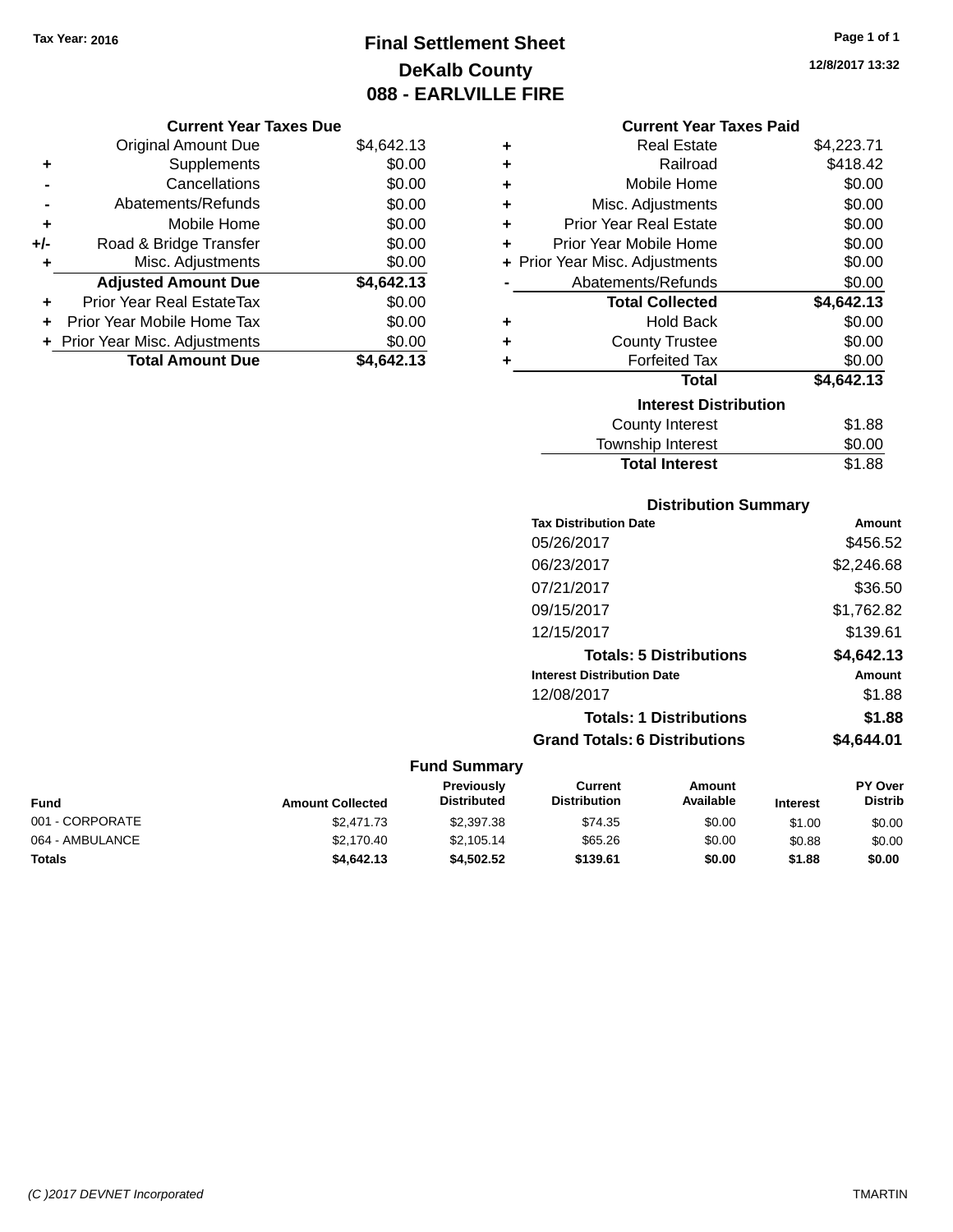**Current Year Taxes Due** Original Amount Due \$959,481.28

**Adjusted Amount Due \$959,262.89**

**Total Amount Due \$959,607.39**

**+** Supplements \$87.07 **-** Cancellations \$1,138.95 **-** Abatements/Refunds \$0.30 **+** Mobile Home \$368.00 **+/-** Road & Bridge Transfer \$0.00 **+** Misc. Adjustments \$465.79

**+** Prior Year Real EstateTax (\$23.96) **+** Prior Year Mobile Home Tax \$0.00 **+ Prior Year Misc. Adjustments \$368.46** 

# **Final Settlement Sheet Tax Year: 2016 Page 1 of 2 DeKalb County 089 - GENOA-KINGSTON FIRE**

**12/8/2017 13:32**

## **Current Year Taxes Paid**

| ٠ | <b>Real Estate</b>             | \$947,598.16 |
|---|--------------------------------|--------------|
| ٠ | Railroad                       | \$10,594.86  |
| ٠ | Mobile Home                    | \$359.40     |
| ٠ | Misc. Adjustments              | \$465.79     |
| ٠ | <b>Prior Year Real Estate</b>  | (\$23.96)    |
| ٠ | Prior Year Mobile Home         | \$0.00       |
|   | + Prior Year Misc. Adjustments | \$368.46     |
|   | Abatements/Refunds             | \$0.30       |
|   | <b>Total Collected</b>         | \$959,362.41 |
| ٠ | <b>Hold Back</b>               | \$0.00       |
| ٠ | <b>County Trustee</b>          | \$244.98     |
| ٠ | <b>Forfeited Tax</b>           | \$0.00       |
|   | <b>Total</b>                   | \$959,607.39 |
|   | <b>Interest Distribution</b>   |              |
|   | <b>County Interest</b>         | \$388.68     |
|   | Townehin Interact              | ቁስ ሰስ        |

# Township Interest  $$0.00$ **Total Interest** \$388.68

## **Distribution Summary**

| <b>Tax Distribution Date</b>         | Amount       |
|--------------------------------------|--------------|
| 05/26/2017                           | \$85,975.54  |
| 06/23/2017                           | \$437,348.09 |
| 07/21/2017                           | \$6,951.36   |
| 08/18/2017                           | \$26,742.59  |
| 09/15/2017                           | \$368,274.13 |
| 12/15/2017                           | \$34,070.70  |
| <b>Totals: 6 Distributions</b>       | \$959,362.41 |
| <b>Interest Distribution Date</b>    | Amount       |
| 12/08/2017                           | \$388.68     |
| <b>Totals: 1 Distributions</b>       | \$388.68     |
| <b>Grand Totals: 7 Distributions</b> | \$959,751.09 |

### **Fund Summary**

| Fund                                   | <b>Amount Collected</b> | <b>Previously</b><br><b>Distributed</b> | Current<br><b>Distribution</b> | Amount<br>Available | <b>Interest</b> | <b>PY Over</b><br><b>Distrib</b> |
|----------------------------------------|-------------------------|-----------------------------------------|--------------------------------|---------------------|-----------------|----------------------------------|
| 001 - CORPORATE                        | \$217,128.65            | \$209,417.56                            | \$7,711.09                     | \$0.00              | \$87.97         | \$0.00                           |
| 035 - TORT JUDGEMENTS/LIABILITY<br>INS | \$185,549,32            | \$178,959.77                            | \$6.589.55                     | \$0.00              | \$75.17         | \$0.00                           |
| 064 - AMBULANCE                        | \$556.684.44            | \$536.914.38                            | \$19,770.06                    | \$0.00              | \$225.54        | \$0.00                           |
| Totals                                 | \$959,362.41            | \$925.291.71                            | \$34,070.70                    | \$0.00              | \$388.68        | \$0.00                           |

| Year Source           | <b>Account Type</b>       | <b>Amount Adjustment Description</b>                              |
|-----------------------|---------------------------|-------------------------------------------------------------------|
| 2015 RE - Real Estate | <b>Back Tax Collected</b> | \$350.65 PAN PACIFIC HOLDINGS LLC REDEMPTION 06-33-154-011 by TBA |
| 2015 RE - Real Estate | <b>Back Tax Collected</b> | \$10.22 TRUSTEE SALE 02-22-100-004 by TBA                         |
| 2016 RE - Real Estate | <b>Back Tax Collected</b> | \$101.83 MILINAC REDEMPTION 06-05-209-010 by TBA                  |
| 2016 RE - Real Estate | <b>Back Tax Collected</b> | \$63.11 CAINARI INC REDEMPTION 02-22-307-006 by TBA               |
| 2016 RE - Real Estate | <b>Back Tax Collected</b> | \$244.38 CAINARI INC REDEMPTION 02-22-307-007 by TBA              |
| 2016 RE - Real Estate | <b>Back Tax Collected</b> | \$13.35 TRUSTEE SALE 02-25-251-021 by TBA                         |
| 2016 RE - Real Estate | <b>Back Tax Collected</b> | \$14.20 OAK CLUB OF GENOA REDEMPTION 02-36-209-013 by TBA         |
| 2016 RE - Real Estate | <b>Back Tax Collected</b> | \$7.61 OAK CLUB OF GENOA REDEMPTION 02-36-209-012 by TBA          |
| 2016 RE - Real Estate | <b>Back Tax Collected</b> | \$10.67 OAK CLUB OF GENOA REDEMPTION 02-36-209-004 by TBA         |
| 2016 RE - Real Estate | <b>Back Tax Collected</b> | \$10.64 CHICAGO CENTRAL RR REDEMPTION 06-02-200-004 by TBA        |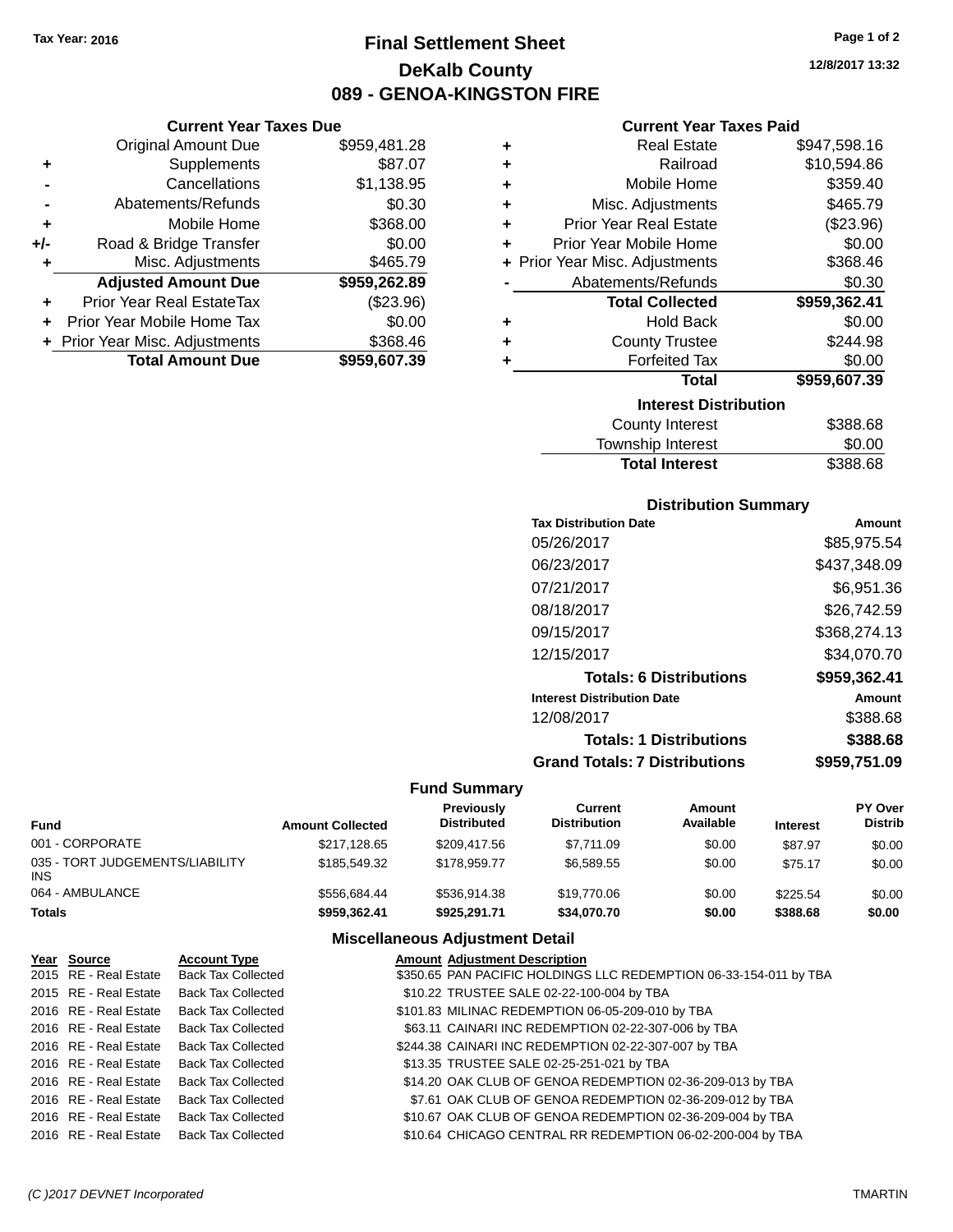## **Final Settlement Sheet Tax Year: 2016 Page 2 of 2 DeKalb County**

### **12/8/2017 13:32**

## **Miscellaneous Adjustment Detail**

# **Year** Source **Account Type Account Adjustment Description**

**Totals 11 entries \$834.25**

2016 MH - Mobile Home Back Tax Collected \$7.59 MASCOTE REDEMPTION 03-30-131-001 0036O by TBA

## **Abatement Detail**

\$0.30 PTAB INTEREST REFUND 02-24-452-014 by TBA

**Year Source Account Type Amount Adjustment Description**<br>2016 RE - Real Estate RE Abatement \$0.30 PTAB INTEREST REFUN **Totals 1 entries \$0.30**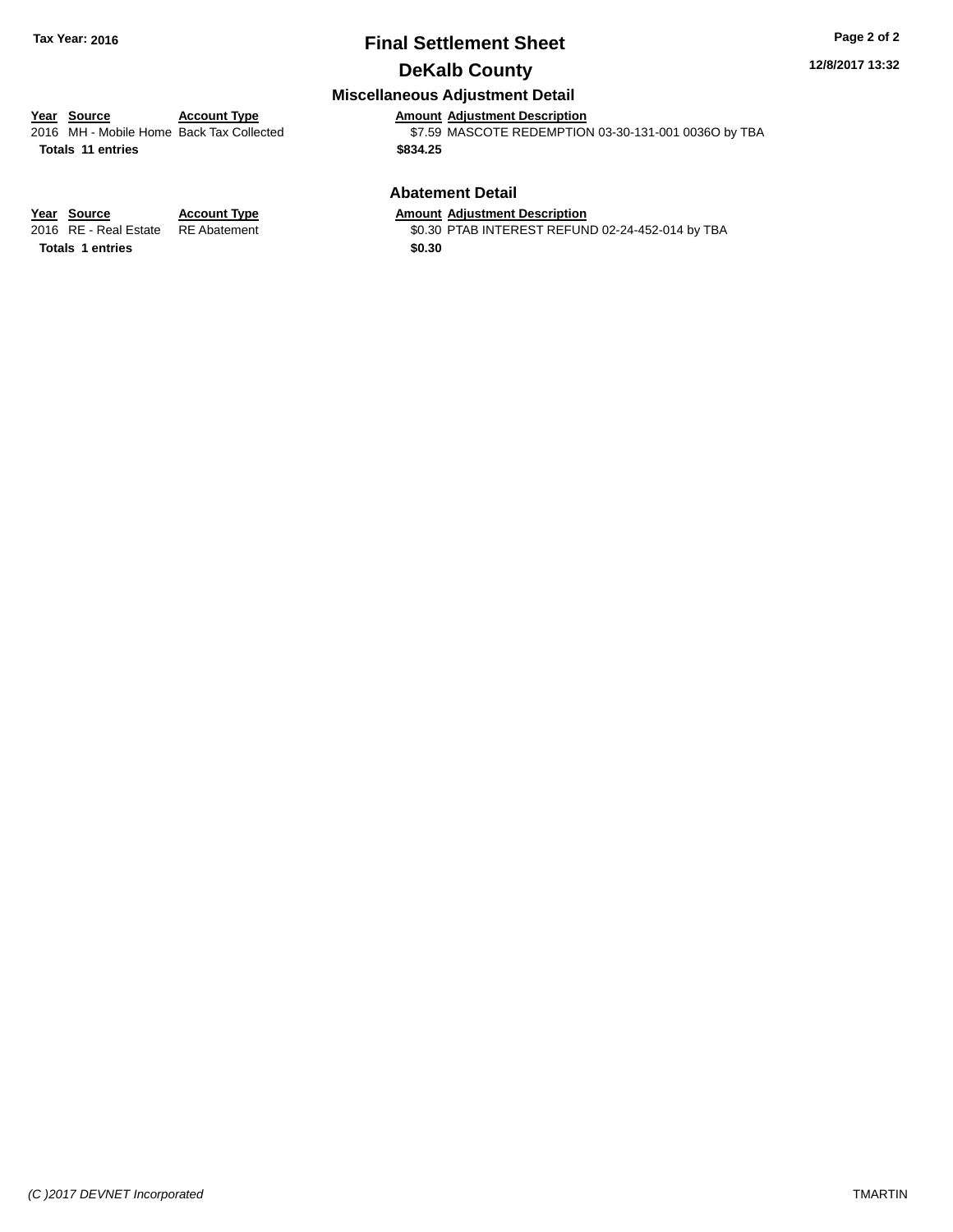**Current Year Taxes Due** Original Amount Due \$25,065.70

**Adjusted Amount Due \$25,080.52**

**Total Amount Due \$25,080.52**

**+** Supplements \$0.00 **-** Cancellations \$0.00 **-** Abatements/Refunds \$0.00 **+** Mobile Home \$14.82 **+/-** Road & Bridge Transfer \$0.00<br> **+** Misc. Adjustments \$0.00

**+** Prior Year Real EstateTax \$0.00 **+** Prior Year Mobile Home Tax \$0.00 **+ Prior Year Misc. Adjustments**  $$0.00$ 

**+** Misc. Adjustments

# **Final Settlement Sheet Tax Year: 2016 Page 1 of 1 DeKalb County 090 - HAMPSHIRE FIRE**

**12/8/2017 13:32**

### **Current Year Taxes Paid**

| ٠ | <b>Real Estate</b>             | \$24,520.51 |
|---|--------------------------------|-------------|
| ÷ | Railroad                       | \$493.24    |
| ÷ | Mobile Home                    | \$14.82     |
| ÷ | Misc. Adjustments              | \$0.00      |
| ÷ | <b>Prior Year Real Estate</b>  | \$0.00      |
| ÷ | Prior Year Mobile Home         | \$0.00      |
|   | + Prior Year Misc. Adjustments | \$0.00      |
|   | Abatements/Refunds             | \$0.00      |
|   | <b>Total Collected</b>         | \$25,028.57 |
| ÷ | Hold Back                      | \$0.00      |
| ٠ | <b>County Trustee</b>          | \$51.95     |
| ٠ | <b>Forfeited Tax</b>           | \$0.00      |
|   | <b>Total</b>                   | \$25,080.52 |
|   | <b>Interest Distribution</b>   |             |
|   | County Interest                | \$10.14     |
|   | <b>Township Interest</b>       | \$0.00      |
|   | <b>Total Interest</b>          | \$10.14     |

# **Distribution Summary Tax Distribution Date Amount**

| 05/26/2017                           | \$3,649.91  |
|--------------------------------------|-------------|
| 06/23/2017                           | \$11,305.31 |
| 07/21/2017                           | \$616.64    |
| 08/18/2017                           | \$860.02    |
| 09/15/2017                           | \$7,873.34  |
| 12/15/2017                           | \$723.35    |
| <b>Totals: 6 Distributions</b>       | \$25,028.57 |
| <b>Interest Distribution Date</b>    | Amount      |
| 12/08/2017                           | \$10.14     |
| <b>Totals: 1 Distributions</b>       | \$10.14     |
| <b>Grand Totals: 7 Distributions</b> | \$25.038.71 |

| <b>Fund</b>                 | <b>Amount Collected</b> | <b>Previously</b><br><b>Distributed</b> | Current<br><b>Distribution</b> | Amount<br>Available | <b>Interest</b> | <b>PY Over</b><br><b>Distrib</b> |
|-----------------------------|-------------------------|-----------------------------------------|--------------------------------|---------------------|-----------------|----------------------------------|
| 001 - CORPORATE             | \$12,284.38             | \$11,929.35                             | \$355.03                       | \$0.00              | \$4.97          | \$0.00                           |
| 013 - FIREFIGHTER'S PENSION | \$459.80                | \$446.51                                | \$13.29                        | \$0.00              | \$0.19          | \$0.00                           |
| 064 - AMBULANCE             | \$12,284.39             | \$11,929.36                             | \$355.03                       | \$0.00              | \$4.98          | \$0.00                           |
| <b>Totals</b>               | \$25.028.57             | \$24,305,22                             | \$723.35                       | \$0.00              | \$10.14         | \$0.00                           |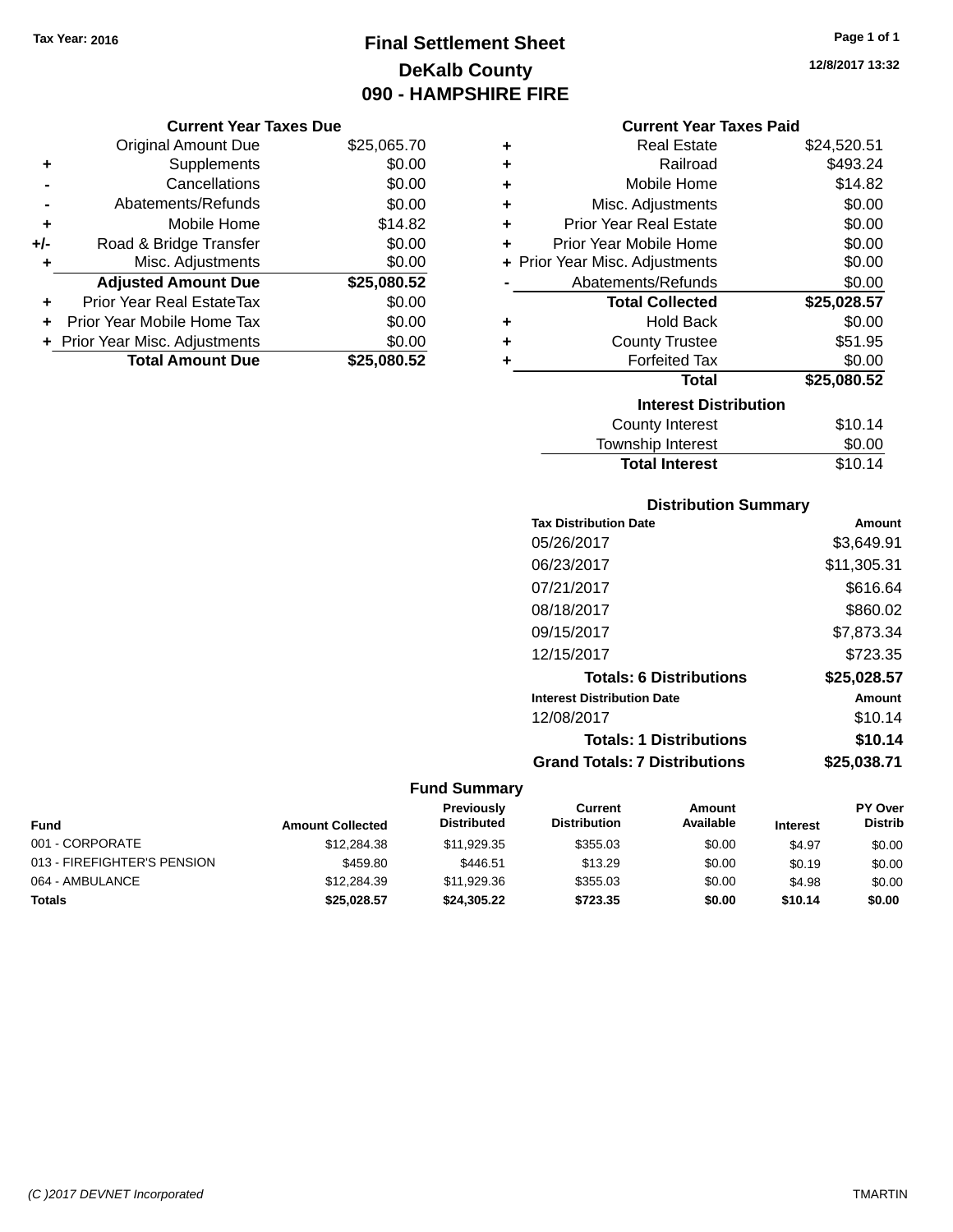# **Final Settlement Sheet Tax Year: 2016 Page 1 of 1 DeKalb County 091 - HINCKLEY FIRE**

### **Current Year Taxes Due**

|       | <b>Original Amount Due</b>       | \$393,151.95 |
|-------|----------------------------------|--------------|
| ٠     | Supplements                      | \$0.00       |
|       | Cancellations                    | \$320.13     |
|       | Abatements/Refunds               | \$0.00       |
| ٠     | Mobile Home                      | \$23.41      |
| $+/-$ | Road & Bridge Transfer           | \$0.00       |
| ٠     | Misc. Adjustments                | \$225.30     |
|       | <b>Adjusted Amount Due</b>       | \$393,080.53 |
|       | <b>Prior Year Real EstateTax</b> | (\$0.01)     |
|       | Prior Year Mobile Home Tax       | \$0.00       |
|       | + Prior Year Misc. Adjustments   | \$226.57     |
|       | <b>Total Amount Due</b>          | \$393,307.09 |

| ٠ | <b>Real Estate</b>             | \$387,826.67 |
|---|--------------------------------|--------------|
| ٠ | Railroad                       | \$4,963.32   |
| ٠ | Mobile Home                    | \$23.41      |
| ٠ | Misc. Adjustments              | \$225.30     |
| ٠ | <b>Prior Year Real Estate</b>  | (\$0.01)     |
| ٠ | Prior Year Mobile Home         | \$0.00       |
|   | + Prior Year Misc. Adjustments | \$226.57     |
|   | Abatements/Refunds             | \$0.00       |
|   | <b>Total Collected</b>         | \$393,265.26 |
| ٠ | <b>Hold Back</b>               | \$0.00       |
| ٠ | <b>County Trustee</b>          | \$41.83      |
| ٠ | <b>Forfeited Tax</b>           | \$0.00       |
|   | <b>Total</b>                   | \$393,307.09 |
|   |                                |              |
|   | <b>Interest Distribution</b>   |              |
|   | <b>County Interest</b>         | \$159.33     |

# Township Interest **10.00**<br>Total Interest **10.000** \$159.33 **Total Interest**

## **Distribution Summary**

| <b>Tax Distribution Date</b>         | Amount       |
|--------------------------------------|--------------|
| 05/26/2017                           | \$30,080.66  |
| 06/23/2017                           | \$183,995.17 |
| 07/21/2017                           | \$6,160.27   |
| 08/18/2017                           | \$13,197.25  |
| 09/15/2017                           | \$143,552.69 |
| 12/15/2017                           | \$16,279.22  |
| <b>Totals: 6 Distributions</b>       | \$393,265.26 |
| <b>Interest Distribution Date</b>    | Amount       |
| 12/08/2017                           | \$159.33     |
| <b>Totals: 1 Distributions</b>       | \$159.33     |
| <b>Grand Totals: 7 Distributions</b> | \$393.424.59 |
|                                      |              |

## **Fund Summary**

| Fund                        | <b>Amount Collected</b> | <b>Previously</b><br><b>Distributed</b> | Current<br><b>Distribution</b> | Amount<br>Available | <b>Interest</b> | <b>PY Over</b><br><b>Distrib</b> |
|-----------------------------|-------------------------|-----------------------------------------|--------------------------------|---------------------|-----------------|----------------------------------|
| 001 - CORPORATE             | \$238,899.60            | \$229.010.37                            | \$9.889.23                     | \$0.00              | \$96.79         | \$0.00                           |
| 013 - FIREFIGHTER'S PENSION | \$7.843.68              | \$7.518.99                              | \$324.69                       | \$0.00              | \$3.18          | \$0.00                           |
| 064 - AMBULANCE             | \$146,521.98            | \$140,456.68                            | \$6.065.30                     | \$0.00              | \$59.36         | \$0.00                           |
| Totals                      | \$393,265.26            | \$376,986,04                            | \$16,279,22                    | \$0.00              | \$159.33        | \$0.00                           |

## **Miscellaneous Adjustment Detail**

| Year Source             | <b>Account Type</b>                      |          | <b>Amount Adjustment Description</b>                        |
|-------------------------|------------------------------------------|----------|-------------------------------------------------------------|
|                         | 2015 RE - Real Estate Back Tax Collected |          | \$61.71 AVILA REDEMPTION 15-14-328-005 by TBA               |
| 2015 RE - Real Estate   | <b>Back Tax Collected</b>                |          | \$147.16 NIELSEN REDEMPTION 15-16-151-002 by TBA            |
| 2015 RE - Real Estate   | <b>Back Tax Collected</b>                |          | \$8.85 MCFARLAND REDEMPTION 15-15-228-014 by TBA            |
|                         | 2015 RE - Real Estate Back Tax Collected |          | \$8.85 MCFARLAND REDEMPTION 15-15-225-015 by TBA            |
|                         | 2016 RE - Real Estate Back Tax Collected |          | \$139.22 WEST SUBURBAN BANK REDEMPTION 15-14-304-002 by TBA |
| 2016 RE - Real Estate   | Paymt In Lieu of Tax                     |          | \$47.81 HOUSING AUTHORITY SUNSET VIEW APARTMENTS by TBA     |
|                         | 2016 RE - Real Estate Back Tax Collected |          | \$38.27 SMULSKA REDEMPTION 15-15-435-017 by TBA             |
| <b>Totals 7 entries</b> |                                          | \$451.87 |                                                             |

**12/8/2017 13:32**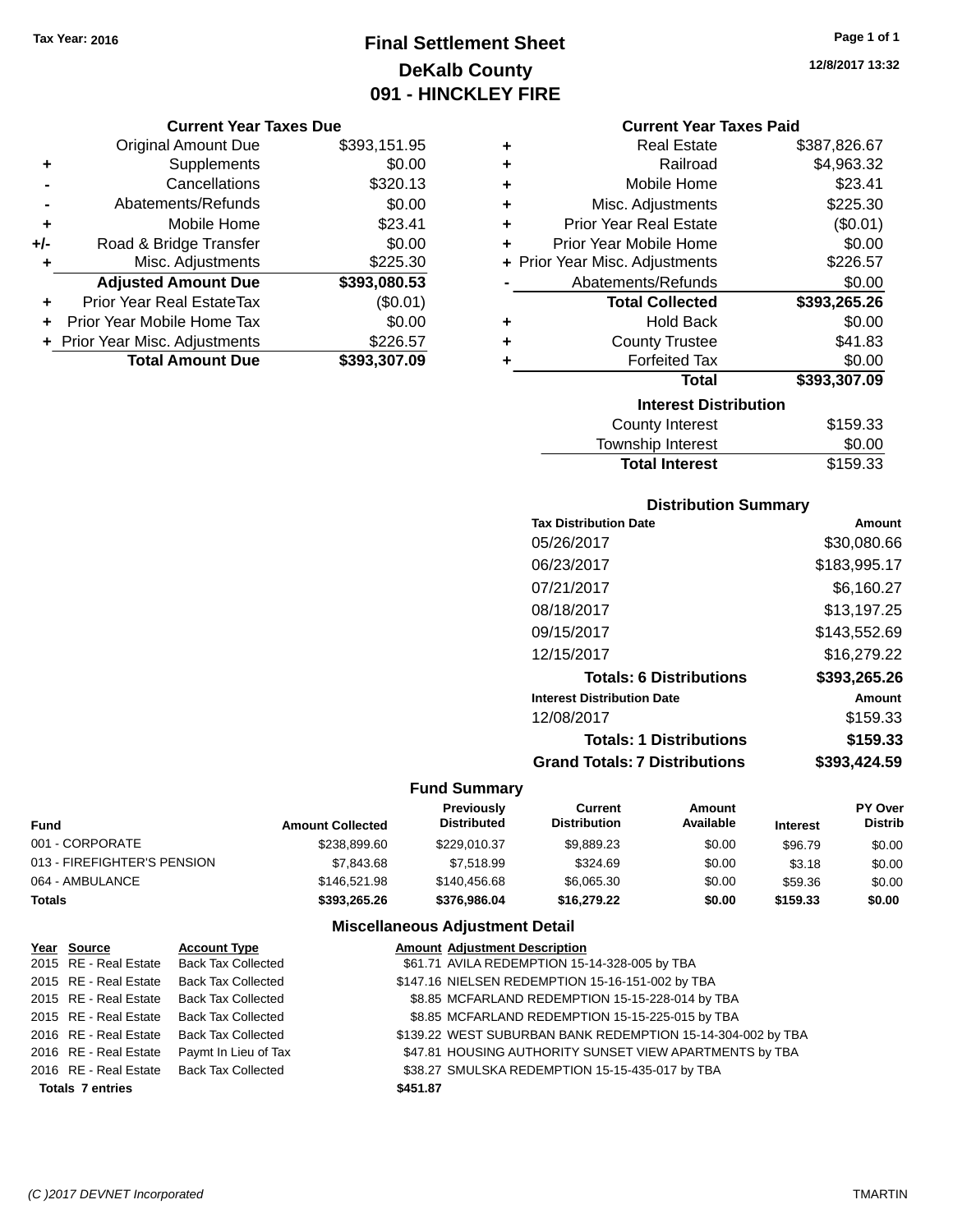# **Final Settlement Sheet Tax Year: 2016 Page 1 of 1 DeKalb County 092 - KIRKLAND FIRE**

### **Current Year Taxes Due**

|       | <b>Original Amount Due</b>       | \$345,253.26 |
|-------|----------------------------------|--------------|
| ٠     | Supplements                      | \$0.00       |
|       | Cancellations                    | \$846.16     |
|       | Abatements/Refunds               | \$0.00       |
| ٠     | Mobile Home                      | \$3.08       |
| $+/-$ | Road & Bridge Transfer           | \$0.00       |
| ٠     | Misc. Adjustments                | \$9.38       |
|       | <b>Adjusted Amount Due</b>       | \$344,419.56 |
| ÷     | <b>Prior Year Real EstateTax</b> | \$0.00       |
|       | Prior Year Mobile Home Tax       | \$0.00       |
|       | + Prior Year Misc. Adjustments   | \$33.90      |
|       | <b>Total Amount Due</b>          | \$344.453.46 |

### **Current Year Taxes Paid**

| ٠ | <b>Real Estate</b>             | \$339,797.14 |
|---|--------------------------------|--------------|
| ٠ | Railroad                       | \$4,550.70   |
| ÷ | Mobile Home                    | \$3.08       |
| ٠ | Misc. Adjustments              | \$9.38       |
| ٠ | <b>Prior Year Real Estate</b>  | \$0.00       |
| ٠ | Prior Year Mobile Home         | \$0.00       |
|   | + Prior Year Misc. Adjustments | \$33.90      |
|   | Abatements/Refunds             | \$0.00       |
|   |                                |              |
|   | <b>Total Collected</b>         | \$344,394.20 |
| ٠ | <b>Hold Back</b>               | \$0.00       |
| ÷ | <b>County Trustee</b>          | \$59.26      |
| ٠ | <b>Forfeited Tax</b>           | \$0.00       |
|   | <b>Total</b>                   | \$344,453.46 |
|   | <b>Interest Distribution</b>   |              |
|   | <b>County Interest</b>         | \$139.53     |

## **Distribution Summary**

Total Interest \$139.53

| <b>Tax Distribution Date</b>         | Amount        |
|--------------------------------------|---------------|
| 05/26/2017                           | \$28,175.09   |
| 06/23/2017                           | \$162,050,04  |
| 07/21/2017                           | \$3,707.39    |
| 08/18/2017                           | \$7,503.92    |
| 09/15/2017                           | \$128,900.90  |
| 12/15/2017                           | \$14,056.86   |
| <b>Totals: 6 Distributions</b>       | \$344,394.20  |
| <b>Interest Distribution Date</b>    | <b>Amount</b> |
| 12/08/2017                           | \$139.53      |
| <b>Totals: 1 Distributions</b>       | \$139.53      |
| <b>Grand Totals: 7 Distributions</b> | \$344,533.73  |

## **Fund Summary**

|                                                     |                         | Previously<br><b>Distributed</b> | <b>Current</b><br><b>Distribution</b> | Amount<br>Available |                 | <b>PY Over</b><br><b>Distrib</b> |
|-----------------------------------------------------|-------------------------|----------------------------------|---------------------------------------|---------------------|-----------------|----------------------------------|
| <b>Fund</b>                                         | <b>Amount Collected</b> |                                  |                                       |                     | <b>Interest</b> |                                  |
| 001 - CORPORATE                                     | \$195,710.28            | \$187.722.12                     | \$7,988.16                            | \$0.00              | \$79.29         | \$0.00                           |
| 027 - AUDIT                                         | \$2,260.60              | \$2,168.34                       | \$92.26                               | \$0.00              | \$0.92          | \$0.00                           |
| 035 - TORT JUDGMENTS, LIABILITY<br><b>INSURANCE</b> | \$12,247.35             | \$11,747.48                      | \$499.87                              | \$0.00              | \$4.96          | \$0.00                           |
| 062 - WORKERS COMPENSATION                          | \$7,652.09              | \$7,339.76                       | \$312.33                              | \$0.00              | \$3.10          | \$0.00                           |
| 064 - AMBULANCE                                     | \$126,523,88            | \$121.359.64                     | \$5.164.24                            | \$0.00              | \$51.26         | \$0.00                           |
| <b>Totals</b>                                       | \$344.394.20            | \$330,337,34                     | \$14,056.86                           | \$0.00              | \$139.53        | \$0.00                           |

| Year Source             | <b>Account Type</b> | <b>Amount Adjustment Description</b>            |  |
|-------------------------|---------------------|-------------------------------------------------|--|
| 2015 RE - Real Estate   | Back Tax Collected  | \$16.94 CAPES REDEMPTION 02-29-200-001 by TBA   |  |
| 2015 RE - Real Estate   | Back Tax Collected  | \$16.96 DUNCAN REDEMPTION 01-26-252-011 by TBA  |  |
| 2016 RE - Real Estate   | Back Tax Collected  | \$9.38 GIANNOLA REDEMPTION 01-26-206-015 by TBA |  |
| <b>Totals 3 entries</b> |                     | \$43.28                                         |  |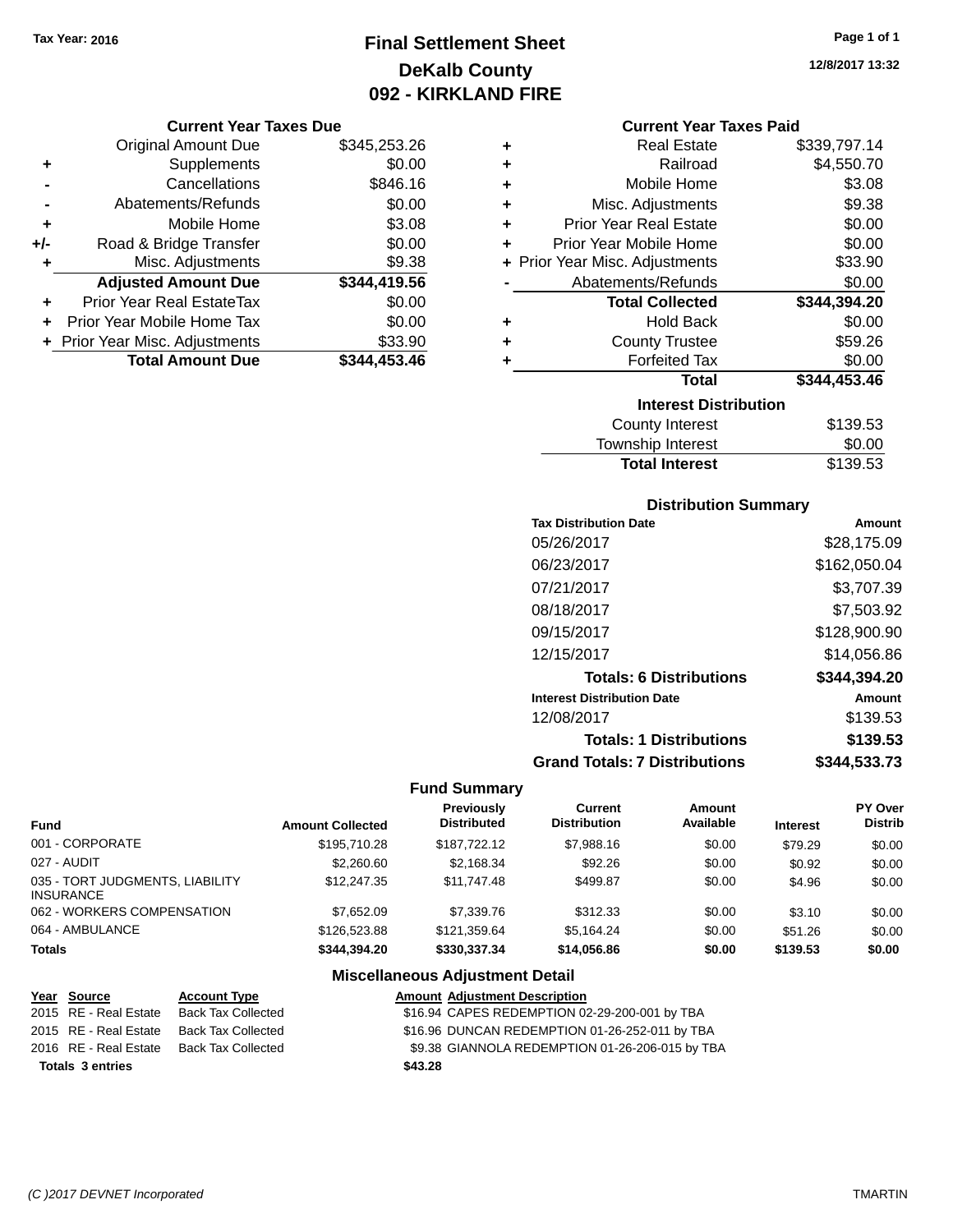# **Final Settlement Sheet Tax Year: 2016 Page 1 of 1 DeKalb County 093 - LEE FIRE**

**12/8/2017 13:32**

## **Current Year Taxes Due**

|     | <b>Original Amount Due</b>     | \$40,614.22 |
|-----|--------------------------------|-------------|
| ٠   | Supplements                    | \$0.00      |
|     | Cancellations                  | \$32.81     |
|     | Abatements/Refunds             | \$0.00      |
| ٠   | Mobile Home                    | \$2.67      |
| +/- | Road & Bridge Transfer         | \$0.00      |
| ٠   | Misc. Adjustments              | \$0.00      |
|     | <b>Adjusted Amount Due</b>     | \$40,584.08 |
| ÷   | Prior Year Real EstateTax      | (\$783.49)  |
|     | Prior Year Mobile Home Tax     | \$0.00      |
|     | + Prior Year Misc. Adjustments | \$0.00      |
|     | <b>Total Amount Due</b>        | \$39,800,59 |

|   | <b>Current Year Taxes Paid</b> |             |  |  |  |
|---|--------------------------------|-------------|--|--|--|
| ٠ | <b>Real Estate</b>             | \$39,395.53 |  |  |  |
| ÷ | Railroad                       | \$1,038.94  |  |  |  |
| ÷ | Mobile Home                    | \$2.67      |  |  |  |
| ٠ | Misc. Adjustments              | \$0.00      |  |  |  |
| ٠ | <b>Prior Year Real Estate</b>  | (\$783.49)  |  |  |  |
| ٠ | Prior Year Mobile Home         | \$0.00      |  |  |  |
|   | + Prior Year Misc. Adjustments | \$0.00      |  |  |  |
|   | Abatements/Refunds             | \$0.00      |  |  |  |
|   | <b>Total Collected</b>         | \$39,653.65 |  |  |  |
| ٠ | <b>Hold Back</b>               | \$0.00      |  |  |  |
| ٠ | <b>County Trustee</b>          | \$146.94    |  |  |  |
| ٠ | <b>Forfeited Tax</b>           | \$0.00      |  |  |  |
|   | <b>Total</b>                   | \$39,800.59 |  |  |  |
|   | <b>Interest Distribution</b>   |             |  |  |  |
|   | <b>County Interest</b>         | \$16.07     |  |  |  |
|   | <b>Township Interest</b>       | \$0.00      |  |  |  |

## **Distribution Summary Tax Distribution Date Amount** 05/26/2017 \$838.32 06/23/2017 \$19,987.27 07/21/2017 \$134.17 08/18/2017 \$996.56 09/15/2017 \$16,277.81 12/15/2017 \$1,419.52 **Totals: 6 Distributions \$39,653.65 Interest Distribution Date Amount** 12/08/2017 \$16.07

**Totals: 1 Distributions \$16.07**

Total Interest \$16.07

**Grand Totals: 7 Distributions \$39,669.72**

| <b>Fund</b>                                   | <b>Amount Collected</b> | Previously<br><b>Distributed</b> | Current<br><b>Distribution</b> | Amount<br>Available | <b>Interest</b> | PY Over<br><b>Distrib</b> |
|-----------------------------------------------|-------------------------|----------------------------------|--------------------------------|---------------------|-----------------|---------------------------|
| 001 - CORPORATE                               | \$27.875.22             | \$26,877,35                      | \$997.87                       | \$0.00              | \$11.30         | \$0.00                    |
| 035 - TORT JUDGEMENTS/LIABILITY<br><b>INS</b> | \$8,693.98              | \$8,382.73                       | \$311.25                       | \$0.00              | \$3.52          | \$0.00                    |
| 064 - AMBULANCE                               | \$3.084.45              | \$2,974.05                       | \$110.40                       | \$0.00              | \$1.25          | \$0.00                    |
| <b>Totals</b>                                 | \$39,653.65             | \$38,234.13                      | \$1,419.52                     | \$0.00              | \$16.07         | \$0.00                    |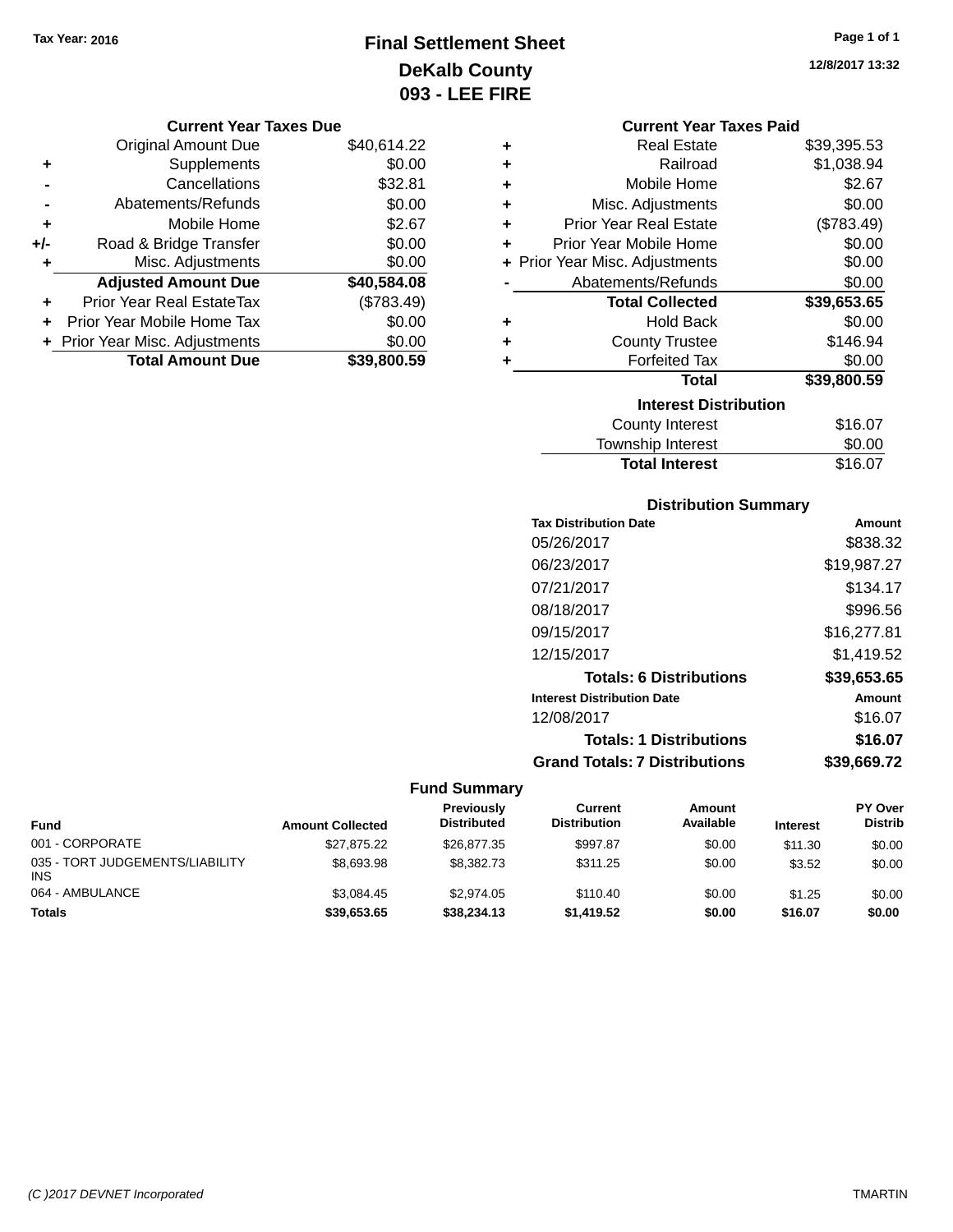# **Final Settlement Sheet Tax Year: 2016 Page 1 of 1 DeKalb County 094 - LELAND FIRE**

**12/8/2017 13:32**

| <b>Current Year Taxes Due</b> |                                |
|-------------------------------|--------------------------------|
| <b>Original Amount Due</b>    | \$30,502.97                    |
| Supplements                   | \$0.00                         |
| Cancellations                 | \$10.40                        |
| Abatements/Refunds            | \$0.00                         |
| Mobile Home                   | \$1.77                         |
| Road & Bridge Transfer        | \$0.00                         |
| Misc. Adjustments             | \$0.00                         |
| <b>Adjusted Amount Due</b>    | \$30,494.34                    |
| Prior Year Real EstateTax     | \$0.00                         |
| Prior Year Mobile Home Tax    | \$0.00                         |
|                               | \$0.00                         |
| <b>Total Amount Due</b>       | \$30.494.34                    |
|                               | + Prior Year Misc. Adjustments |

|   | <b>Current Year Taxes Paid</b> |             |
|---|--------------------------------|-------------|
| ٠ | <b>Real Estate</b>             | \$30,492.57 |
| ٠ | Railroad                       | \$0.00      |
| ÷ | Mobile Home                    | \$1.77      |
| ٠ | Misc. Adjustments              | \$0.00      |
| ٠ | <b>Prior Year Real Estate</b>  | \$0.00      |
| ٠ | Prior Year Mobile Home         | \$0.00      |
|   | + Prior Year Misc. Adjustments | \$0.00      |
|   | Abatements/Refunds             | \$0.00      |
|   | <b>Total Collected</b>         | \$30,494.34 |
| ٠ | <b>Hold Back</b>               | \$0.00      |
| ÷ | <b>County Trustee</b>          | \$0.00      |
| ٠ | <b>Forfeited Tax</b>           | \$0.00      |
|   | <b>Total</b>                   | \$30,494.34 |
|   | <b>Interest Distribution</b>   |             |
|   | County Interest                | \$12.35     |
|   | <b>Township Interest</b>       | \$0.00      |
|   | <b>Total Interest</b>          | \$12.35     |

## **Distribution Summary Tax Distribution Date Amount** 05/26/2017 \$3,327.12 06/23/2017 \$15,264.96 07/21/2017 \$149.88 08/18/2017 \$504.80 09/15/2017 \$10,022.56 12/15/2017 \$1,225.02 **Totals: 6 Distributions \$30,494.34 Interest Distribution Date Amount** 12/08/2017 \$12.35 **Totals: 1 Distributions \$12.35 Grand Totals: 7 Distributions \$30,506.69**

| Fund            | <b>Amount Collected</b> | Previously<br><b>Distributed</b> | Current<br><b>Distribution</b> | Amount<br><b>Available</b> | <b>Interest</b> | <b>PY Over</b><br><b>Distrib</b> |
|-----------------|-------------------------|----------------------------------|--------------------------------|----------------------------|-----------------|----------------------------------|
| 001 - CORPORATE | \$30.494.34             | \$29.269.32                      | \$1,225.02                     | \$0.00                     | \$12.35         | \$0.00                           |
| Totals          | \$30,494.34             | \$29.269.32                      | \$1.225.02                     | \$0.00                     | \$12.35         | \$0.00                           |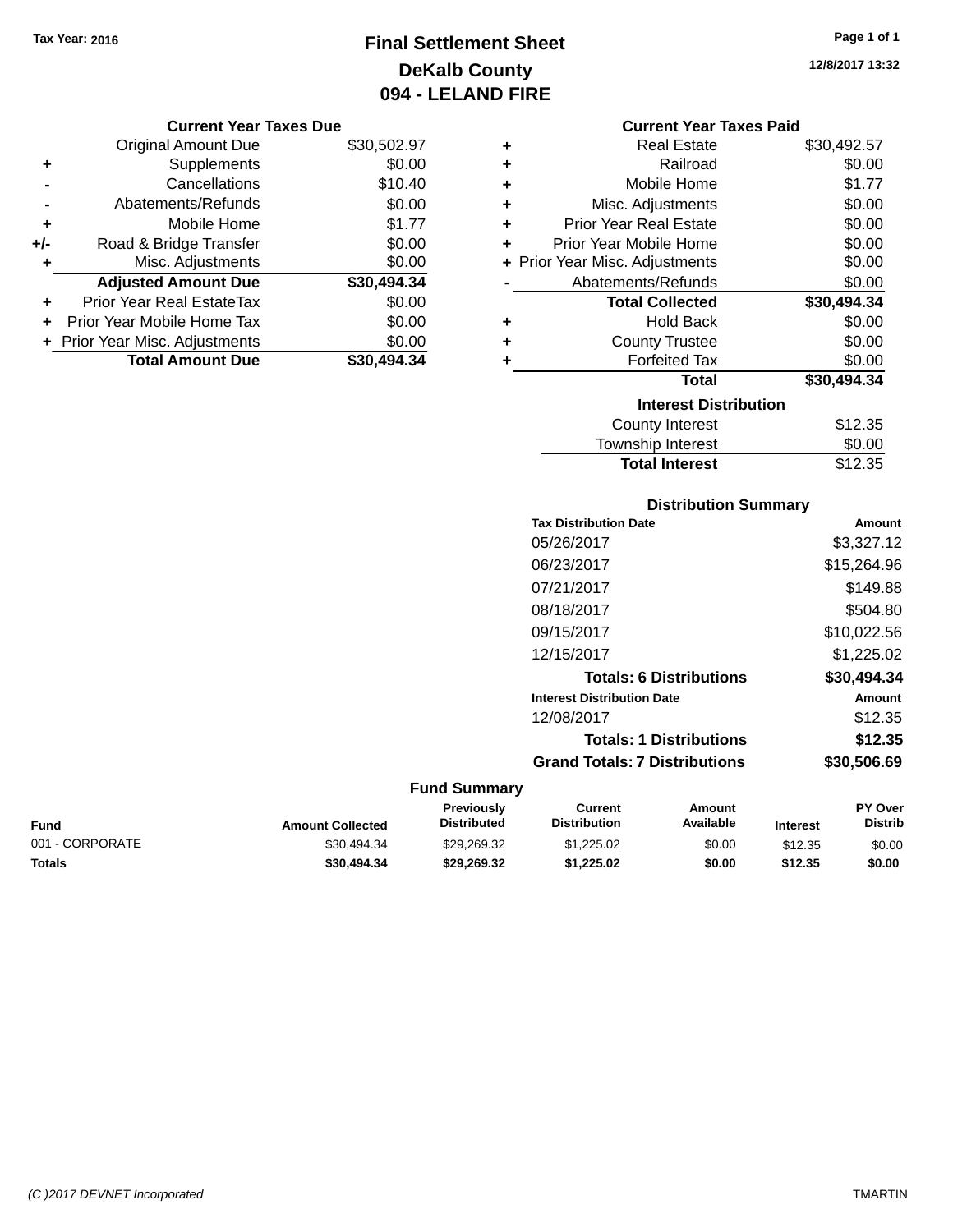# **Final Settlement Sheet Tax Year: 2016 Page 1 of 1 DeKalb County 095 - MALTA FIRE**

#### **Current Year Taxes Due**

|     | <b>Original Amount Due</b>       | \$192,079.26 |
|-----|----------------------------------|--------------|
| ٠   | Supplements                      | \$23.46      |
|     | Cancellations                    | \$238.52     |
|     | Abatements/Refunds               | \$0.00       |
| ٠   | Mobile Home                      | \$5.83       |
| +/- | Road & Bridge Transfer           | \$0.00       |
| ۰   | Misc. Adjustments                | \$0.00       |
|     | <b>Adjusted Amount Due</b>       | \$191,870.03 |
|     | <b>Prior Year Real EstateTax</b> | (\$16.59)    |
|     | Prior Year Mobile Home Tax       | \$0.00       |
|     | + Prior Year Misc. Adjustments   | \$0.00       |
|     | <b>Total Amount Due</b>          | \$191,853.44 |

#### **Current Year Taxes Paid**

| ٠ | <b>Real Estate</b>             | \$185,565.24 |
|---|--------------------------------|--------------|
| ٠ | Railroad                       | \$6,195.38   |
| ٠ | Mobile Home                    | \$5.83       |
| ٠ | Misc. Adjustments              | \$0.00       |
| ٠ | <b>Prior Year Real Estate</b>  | (\$16.59)    |
| ٠ | Prior Year Mobile Home         | \$0.00       |
|   | + Prior Year Misc. Adjustments | \$0.00       |
|   | Abatements/Refunds             | \$0.00       |
|   | <b>Total Collected</b>         | \$191,749.86 |
| ٠ | Hold Back                      | \$0.00       |
| ٠ | <b>County Trustee</b>          | \$103.58     |
| ٠ | <b>Forfeited Tax</b>           | \$0.00       |
|   | <b>Total</b>                   | \$191,853.44 |
|   | <b>Interest Distribution</b>   |              |
|   | <b>County Interest</b>         | \$77.69      |
|   | <b>Township Interest</b>       | \$0.00       |
|   | <b>Total Interest</b>          | \$77.69      |

## **Distribution Summary Tax Distribution Date Amount** 05/26/2017 \$12,224.08 06/23/2017 \$94,926.06 07/21/2017 \$614.85 08/18/2017 \$2,433.20 09/15/2017 \$75,697.88 12/15/2017 \$5,853.79 **Totals: 6 Distributions \$191,749.86 Interest Distribution Date Amount** 12/08/2017 \$77.69 **Totals: 1 Distributions \$77.69 Grand Totals: 7 Distributions \$191,827.55**

#### **Fund Summary**

| Fund            | <b>Amount Collected</b> | <b>Previously</b><br><b>Distributed</b> | Current<br><b>Distribution</b> | Amount<br>Available | <b>Interest</b> | PY Over<br><b>Distrib</b> |
|-----------------|-------------------------|-----------------------------------------|--------------------------------|---------------------|-----------------|---------------------------|
| 001 - CORPORATE | \$95.872.44             | \$92,945.62                             | \$2.926.82                     | \$0.00              | \$38.84         | \$0.00                    |
| 064 - AMBULANCE | \$95,877,42             | \$92,950.45                             | \$2.926.97                     | \$0.00              | \$38.85         | \$0.00                    |
| <b>Totals</b>   | \$191.749.86            | \$185,896.07                            | \$5,853,79                     | \$0.00              | \$77.69         | \$0.00                    |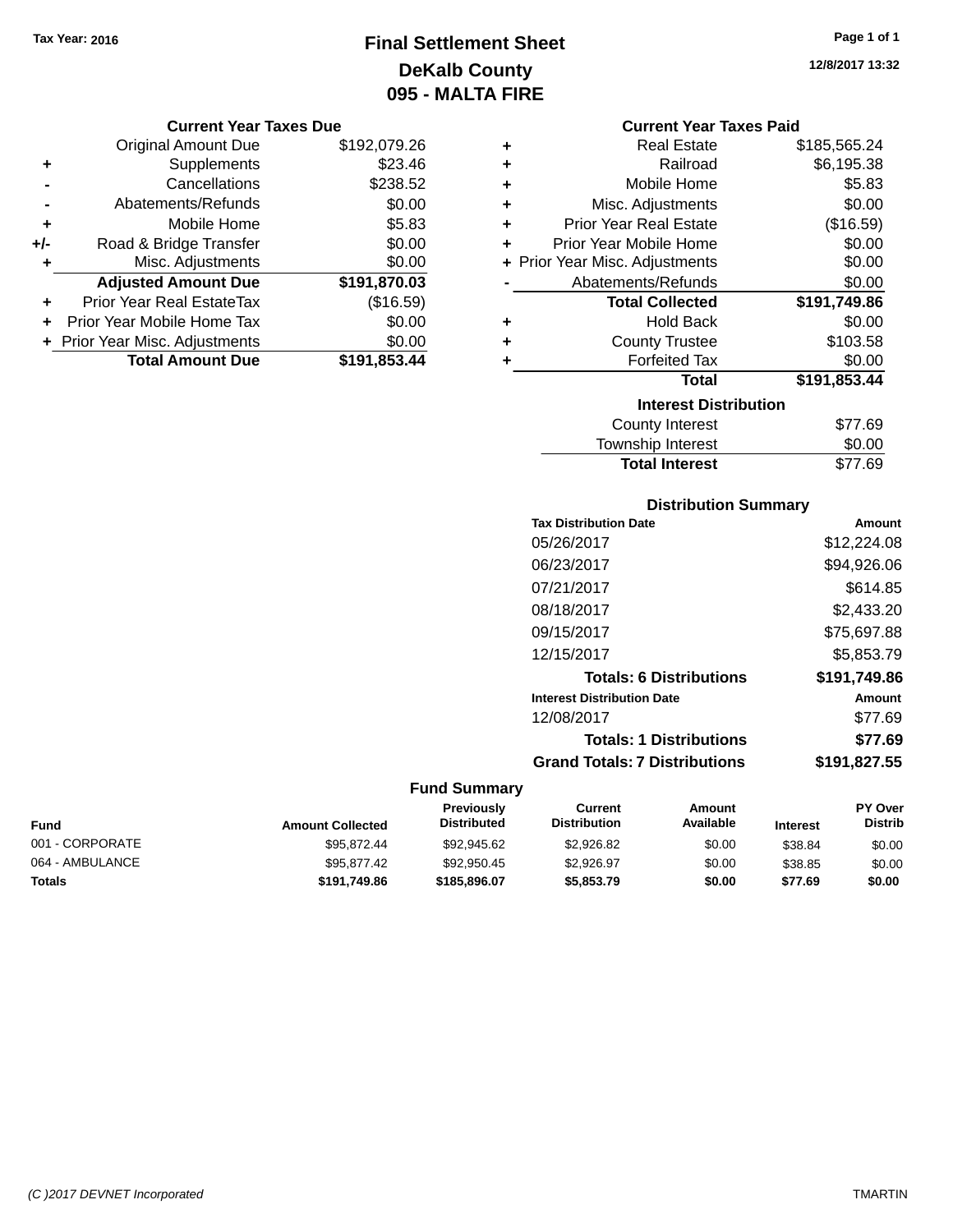# **Final Settlement Sheet Tax Year: 2016 Page 1 of 2 DeKalb County 096 - MAPLE PARK FIRE**

## **Current Year Taxes Due**

|       | <b>Original Amount Due</b>       | \$154,016.79 |
|-------|----------------------------------|--------------|
| ٠     | Supplements                      | \$0.00       |
|       | Cancellations                    | \$179.73     |
|       | Abatements/Refunds               | \$0.00       |
| ٠     | Mobile Home                      | \$4.90       |
| $+/-$ | Road & Bridge Transfer           | \$0.00       |
| ٠     | Misc. Adjustments                | \$0.75       |
|       | <b>Adjusted Amount Due</b>       | \$153,842.71 |
| ÷     | <b>Prior Year Real EstateTax</b> | \$0.00       |
|       | Prior Year Mobile Home Tax       | \$0.00       |
|       | + Prior Year Misc. Adjustments   | \$34.28      |
|       | <b>Total Amount Due</b>          | \$153,876.99 |

### **Current Year Taxes Paid**

| ٠ | <b>Real Estate</b>             | \$147,255.31 |
|---|--------------------------------|--------------|
| ÷ | Railroad                       | \$5,396.40   |
| ٠ | Mobile Home                    | \$4.90       |
| ÷ | Misc. Adjustments              | \$0.75       |
| ÷ | <b>Prior Year Real Estate</b>  | \$0.00       |
| ٠ | Prior Year Mobile Home         | \$0.00       |
|   | + Prior Year Misc. Adjustments | \$34.28      |
|   | Abatements/Refunds             | \$0.00       |
|   |                                |              |
|   | <b>Total Collected</b>         | \$152,691.64 |
| ٠ | <b>Hold Back</b>               | \$0.00       |
| ٠ | <b>County Trustee</b>          | \$1,185.35   |
| ٠ | <b>Forfeited Tax</b>           | \$0.00       |
|   | <b>Total</b>                   | \$153,876.99 |
|   | <b>Interest Distribution</b>   |              |
|   | <b>County Interest</b>         | \$61.86      |

## Total Interest \$61.86

| <b>Distribution Summary</b>          |              |
|--------------------------------------|--------------|
| <b>Tax Distribution Date</b>         | Amount       |
| 05/26/2017                           | \$14,328.99  |
| 06/23/2017                           | \$68,719.25  |
| 07/21/2017                           | \$1,520.27   |
| 08/18/2017                           | \$1.886.64   |
| 09/15/2017                           | \$62,892.18  |
| 12/15/2017                           | \$3.344.31   |
| <b>Totals: 6 Distributions</b>       | \$152,691.64 |
| <b>Interest Distribution Date</b>    | Amount       |
| 12/08/2017                           | \$61.86      |
| <b>Totals: 1 Distributions</b>       | \$61.86      |
| <b>Grand Totals: 7 Distributions</b> | \$152.753.50 |

## **Fund Summary**

| <b>Fund</b>                             | <b>Amount Collected</b> | <b>Previously</b><br><b>Distributed</b> | Current<br><b>Distribution</b> | Amount<br>Available | <b>Interest</b> | PY Over<br><b>Distrib</b> |
|-----------------------------------------|-------------------------|-----------------------------------------|--------------------------------|---------------------|-----------------|---------------------------|
| 001 - CORPORATE                         | \$75.457.31             | \$73.804.58                             | \$1,652.73                     | \$0.00              | \$30.57         | \$0.00                    |
| 013 - FIREFIGHTER'S PENSION             | \$2,075.54              | \$2,030.08                              | \$45.46                        | \$0.00              | \$0.84          | \$0.00                    |
| 027 - AUDIT                             | \$345.54                | \$337.99                                | \$7.55                         | \$0.00              | \$0.14          | \$0.00                    |
| 035 - TORT JUDGEMENTS/LIABILITY<br>INS. | \$15,282.91             | \$14,948.17                             | \$334.74                       | \$0.00              | \$6.19          | \$0.00                    |
| 064 - AMBULANCE                         | \$59.530.34             | \$58,226.51                             | \$1,303.83                     | \$0.00              | \$24.12         | \$0.00                    |
| <b>Totals</b>                           | \$152.691.64            | \$149,347,33                            | \$3,344.31                     | \$0.00              | \$61.86         | \$0.00                    |

## **Miscellaneous Adjustment Detail**

| Year Source           | <b>Account Type</b>       | <b>Amount Adjustment Description</b>               |  |
|-----------------------|---------------------------|----------------------------------------------------|--|
| 2015 RE - Real Estate | <b>Back Tax Collected</b> | \$12.61 OBERHELMAN REDEMPTION 09-25-451-001 by TBA |  |
| 2015 RE - Real Estate | <b>Back Tax Collected</b> | \$21.67 OBERHELMAN REDEMPTION 09-25-478-001 by TBA |  |
| 2016 RE - Real Estate | <b>Back Tax Collected</b> | \$0.09 TRUSTEE SALE 09-22-400-004 by TBA           |  |
| 2016 RE - Real Estate | <b>Back Tax Collected</b> | \$0.09 TRUSTEE SALE 09-26-100-001 by TBA           |  |
| 2016 RE - Real Estate | <b>Back Tax Collected</b> | \$0.08 TRUSTEE SALE 09-23-300-002 by TBA           |  |
| 2016 RE - Real Estate | <b>Back Tax Collected</b> | \$0.23 TRUSTEE SALE 09-27-100-005 by TBA           |  |
| 2016 RE - Real Estate | <b>Back Tax Collected</b> | \$0.08 TRUSTEE SALE 09-27-100-006 by TBA           |  |
| 2016 RE - Real Estate | <b>Back Tax Collected</b> | \$0.01 TRUSTEE SALE 09-27-226-006 by TBA           |  |
| 2016 RE - Real Estate | <b>Back Tax Collected</b> | \$0.08 TRUSTEE SALE 09-27-226-007 by TBA           |  |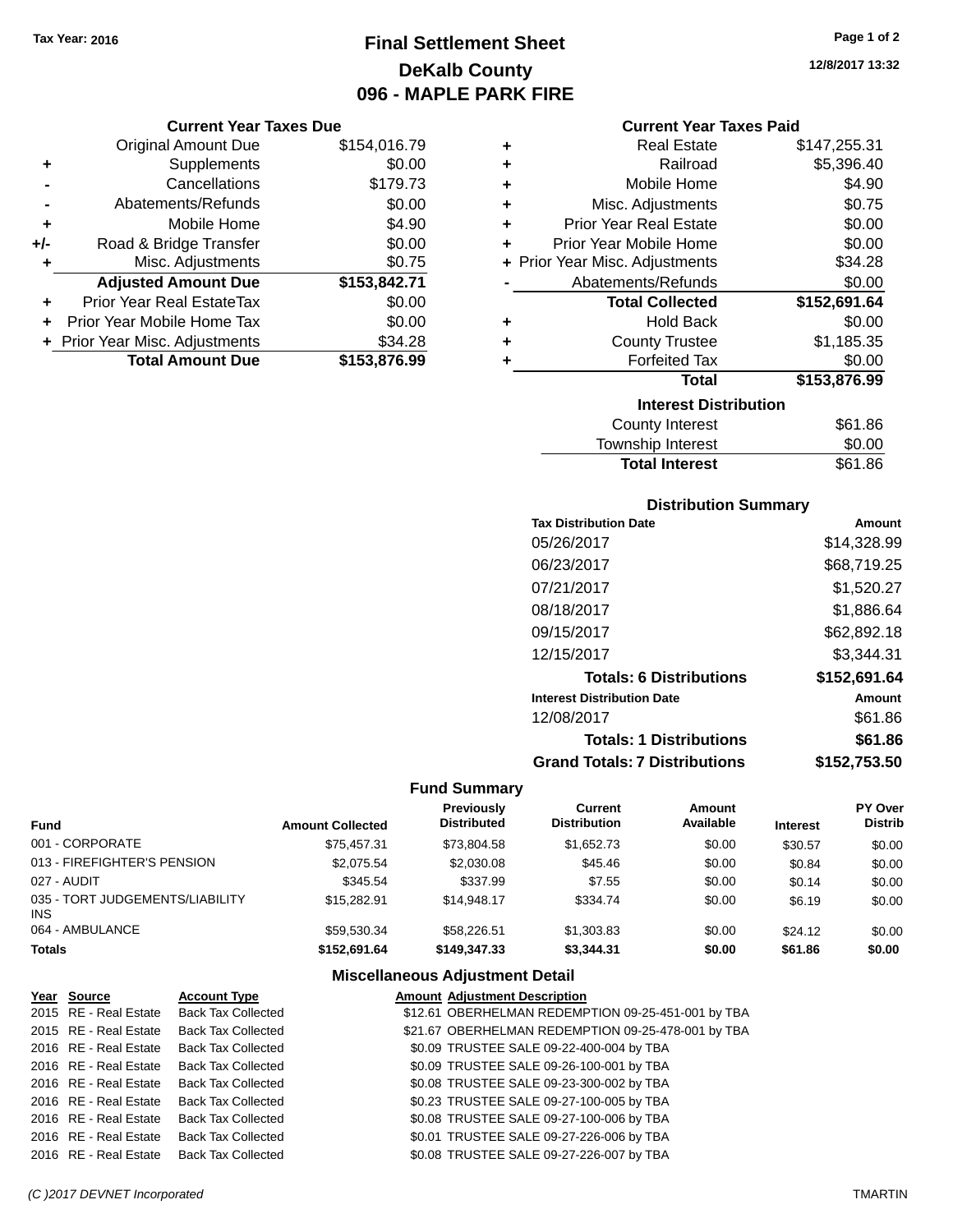# **Final Settlement Sheet Tax Year: 2016 Page 2 of 2**

**12/8/2017 13:32**

# **DeKalb County**

## **Miscellaneous Adjustment Detail**

**Totals 10 entries \$35.03**

**Year Source Account Type Amount Adjustment Description** \$0.09 TRUSTEE SALE 09-28-200-005 by TBA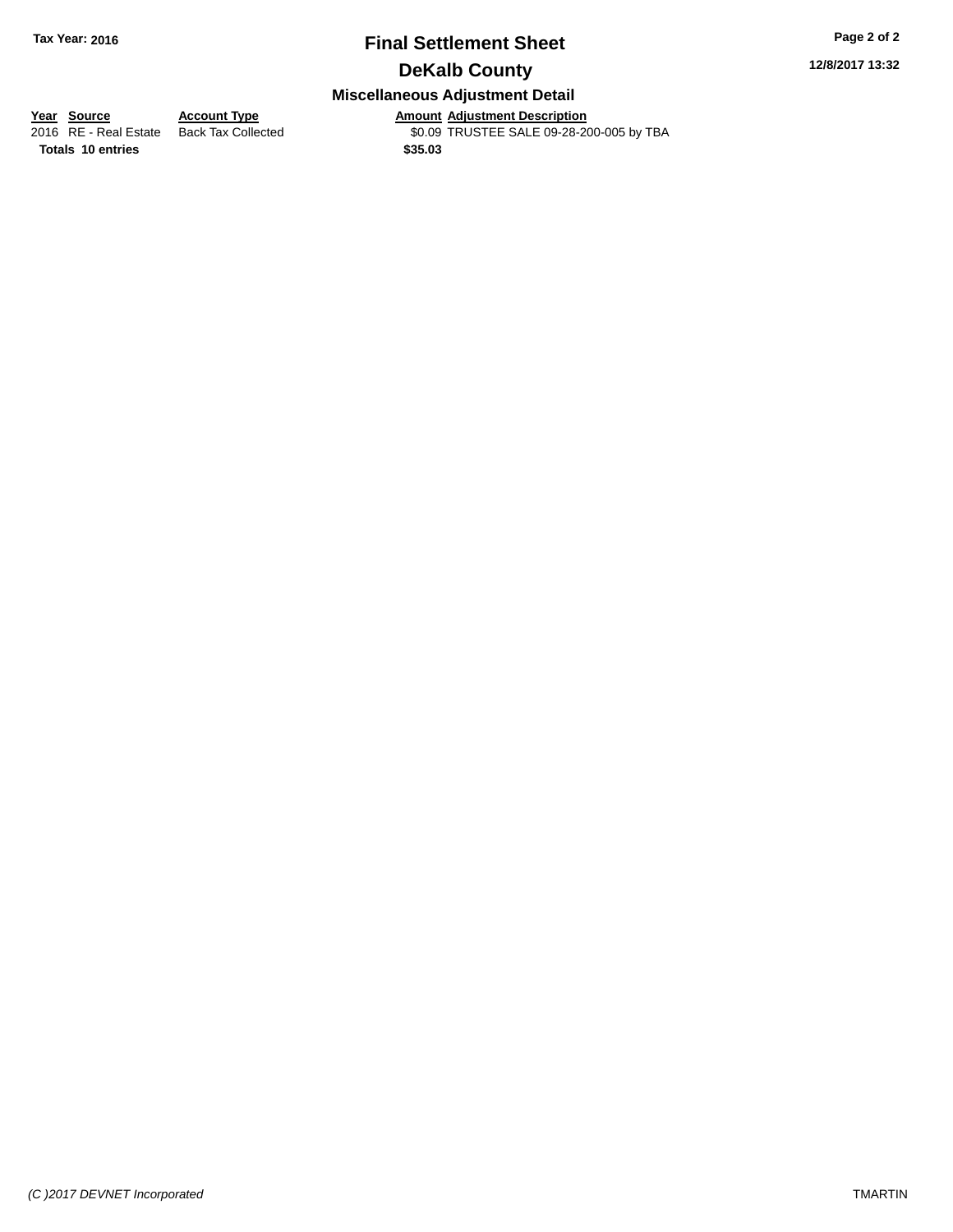# **Final Settlement Sheet Tax Year: 2016 Page 1 of 1 DeKalb County 097 - PAW PAW FIRE**

**Current Year Taxes Due**

|       | <b>Original Amount Due</b>     | \$37,852.98 |
|-------|--------------------------------|-------------|
| ٠     | Supplements                    | \$0.00      |
|       | Cancellations                  | \$33.44     |
|       | Abatements/Refunds             | \$0.00      |
| ٠     | Mobile Home                    | \$4.02      |
| $+/-$ | Road & Bridge Transfer         | \$0.00      |
| ٠     | Misc. Adjustments              | \$8.33      |
|       | <b>Adjusted Amount Due</b>     | \$37,831.89 |
| ٠     | Prior Year Real EstateTax      | \$0.00      |
|       | Prior Year Mobile Home Tax     | \$0.00      |
|       | + Prior Year Misc. Adjustments | \$0.00      |
|       | <b>Total Amount Due</b>        | \$37,831.89 |
|       |                                |             |

|   | <b>Current Year Taxes Paid</b> |             |
|---|--------------------------------|-------------|
| ÷ | <b>Real Estate</b>             | \$35,539.55 |
| ÷ | Railroad                       | \$2,277.94  |
| ٠ | Mobile Home                    | \$4.02      |
| ÷ | Misc. Adjustments              | \$8.33      |
| ÷ | <b>Prior Year Real Estate</b>  | \$0.00      |
| ÷ | Prior Year Mobile Home         | \$0.00      |
|   | + Prior Year Misc. Adjustments | \$0.00      |
|   | Abatements/Refunds             | \$0.00      |
|   | <b>Total Collected</b>         | \$37,829.84 |
| ٠ | <b>Hold Back</b>               | \$0.00      |
| ÷ | <b>County Trustee</b>          | \$2.05      |
| ٠ | <b>Forfeited Tax</b>           | \$0.00      |
|   | Total                          | \$37,831.89 |
|   | <b>Interest Distribution</b>   |             |

| County Interest       | \$15.33 |
|-----------------------|---------|
|                       |         |
| Township Interest     | \$0.00  |
| <b>Total Interest</b> | \$15.33 |

## **Distribution Summary**

| <b>Tax Distribution Date</b>         | Amount      |
|--------------------------------------|-------------|
| 05/26/2017                           | \$3,395.99  |
| 06/23/2017                           | \$17,014.67 |
| 07/21/2017                           | \$81.27     |
| 08/18/2017                           | \$407.42    |
| 09/15/2017                           | \$15,592.69 |
| 12/15/2017                           | \$1.337.80  |
| <b>Totals: 6 Distributions</b>       | \$37,829.84 |
| <b>Interest Distribution Date</b>    | Amount      |
| 12/08/2017                           | \$15.33     |
| <b>Totals: 1 Distributions</b>       | \$15.33     |
| <b>Grand Totals: 7 Distributions</b> | \$37.845.17 |

## **Fund Summary**

| <b>Fund</b>                                   |                     | <b>Amount Collected</b> | Previously<br><b>Distributed</b>       | Current<br><b>Distribution</b> | Amount<br>Available | <b>Interest</b> | PY Over<br><b>Distrib</b> |
|-----------------------------------------------|---------------------|-------------------------|----------------------------------------|--------------------------------|---------------------|-----------------|---------------------------|
| 001 - CORPORATE                               |                     | \$34,083.81             | \$32,878.50                            | \$1,205.31                     | \$0.00              | \$13.81         | \$0.00                    |
| 035 - TORT JUDGEMENTS/LIABILITY<br><b>INS</b> |                     | \$3.746.03              | \$3.613.54                             | \$132.49                       | \$0.00              | \$1.52          | \$0.00                    |
| <b>Totals</b>                                 |                     | \$37.829.84             | \$36,492.04                            | \$1.337.80                     | \$0.00              | \$15.33         | \$0.00                    |
|                                               |                     |                         | <b>Miscellaneous Adjustment Detail</b> |                                |                     |                 |                           |
| Source<br>Year                                | <b>Account Type</b> |                         | <b>Amount Adjustment Description</b>   |                                |                     |                 |                           |

| rear source           | ACCOUNT IVDE       | Amount Agiustment Description            |
|-----------------------|--------------------|------------------------------------------|
| 2016 RE - Real Estate | Back Tax Collected | \$8.33 TRUSTEE SALE 16-22-200-007 by TBA |
| Totals 1 entries      |                    | \$8.33                                   |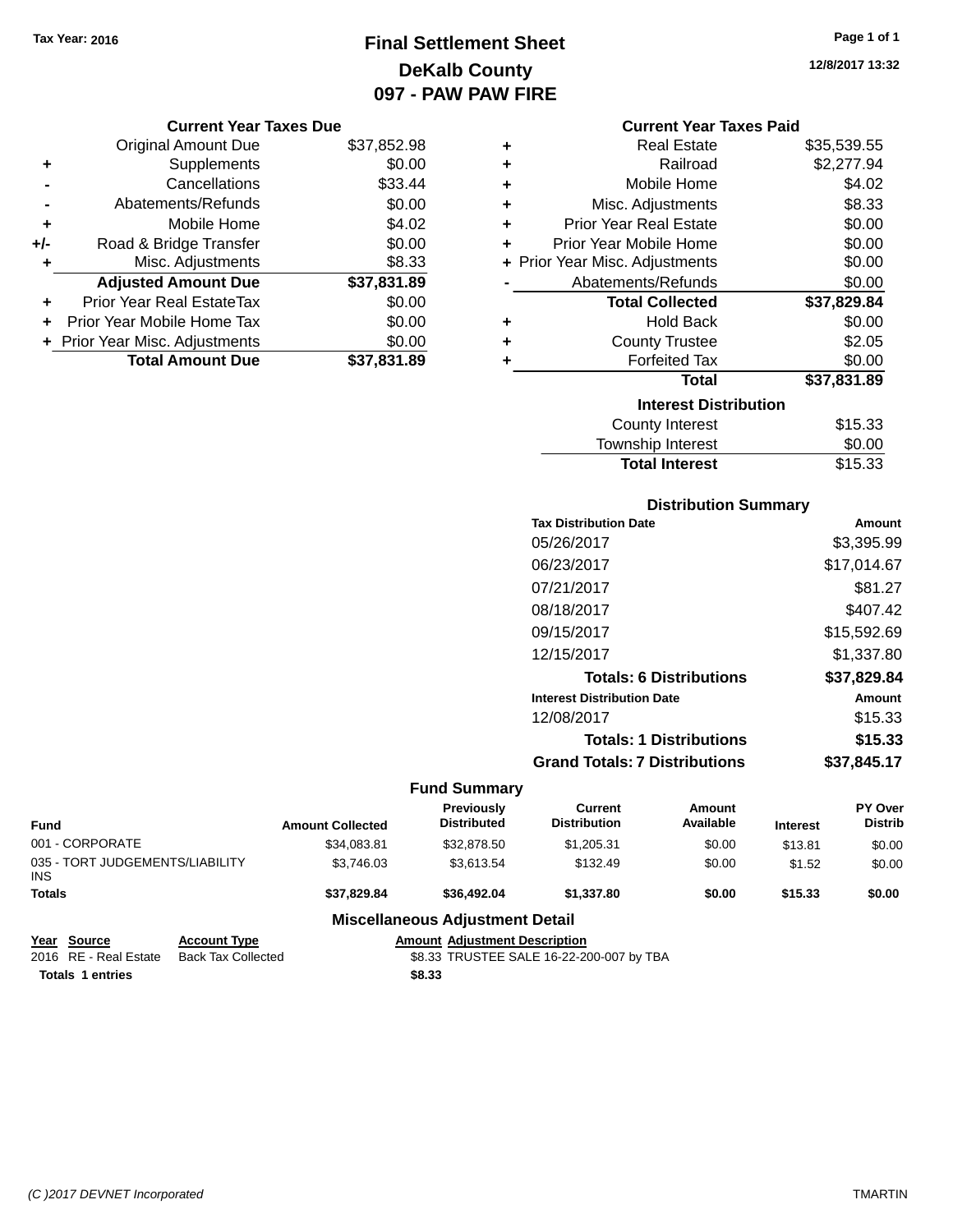# **Final Settlement Sheet Tax Year: 2016 Page 1 of 2 DeKalb County 098 - SANDWICH FIRE**

#### **Current Year Taxes Due**

|       | <b>Original Amount Due</b>       | \$578,076.79 |
|-------|----------------------------------|--------------|
| ٠     | Supplements                      | \$29.08      |
|       | Cancellations                    | \$1,251.48   |
|       | Abatements/Refunds               | \$52.21      |
| ٠     | Mobile Home                      | \$353.20     |
| $+/-$ | Road & Bridge Transfer           | \$0.00       |
| ٠     | Misc. Adjustments                | \$331.77     |
|       | <b>Adjusted Amount Due</b>       | \$577,487.15 |
| ÷     | <b>Prior Year Real EstateTax</b> | (\$664.25)   |
|       | Prior Year Mobile Home Tax       | (\$0.01)     |
|       | + Prior Year Misc. Adjustments   | \$11.68      |
|       | <b>Total Amount Due</b>          | \$576,834.57 |

## **Current Year Taxes Paid**

| ٠ | <b>Real Estate</b>             | \$573,532.15 |
|---|--------------------------------|--------------|
| ÷ | Railroad                       | \$2,547.60   |
| ÷ | Mobile Home                    | \$346.64     |
| ٠ | Misc. Adjustments              | \$331.77     |
| ÷ | <b>Prior Year Real Estate</b>  | (\$664.25)   |
| ÷ | Prior Year Mobile Home         | (\$0.01)     |
|   | + Prior Year Misc. Adjustments | \$11.68      |
|   | Abatements/Refunds             | \$52.21      |
|   |                                |              |
|   | <b>Total Collected</b>         | \$576,053.37 |
| ٠ | <b>Hold Back</b>               | \$0.00       |
| ٠ | <b>County Trustee</b>          | \$779.53     |
| ٠ | <b>Forfeited Tax</b>           | \$1.67       |
|   | <b>Total</b>                   | \$576,834.57 |
|   | <b>Interest Distribution</b>   |              |
|   | <b>County Interest</b>         | \$233.40     |

**Total Interest** \$233.40

| <b>Distribution Summary</b>          |              |
|--------------------------------------|--------------|
| <b>Tax Distribution Date</b>         | Amount       |
| 05/26/2017                           | \$57.073.50  |
| 06/23/2017                           | \$255,210.13 |
| 07/21/2017                           | \$6,001.52   |
| 08/18/2017                           | \$23,960.40  |
| 09/15/2017                           | \$208,708.27 |
| 12/15/2017                           | \$25.099.55  |
| <b>Totals: 6 Distributions</b>       | \$576,053.37 |
| <b>Interest Distribution Date</b>    | Amount       |
| 12/08/2017                           | \$233.40     |
| <b>Totals: 1 Distributions</b>       | \$233.40     |
| <b>Grand Totals: 7 Distributions</b> | \$576,286.77 |

## **Fund Summary**

| <b>Fund</b>                             |                       |                                                                             | <b>Amount Collected</b>                           | <b>Previously</b><br><b>Distributed</b> | <b>Current</b><br><b>Distribution</b>                | <b>Amount</b><br>Available | <b>Interest</b> | PY Over<br><b>Distrib</b> |
|-----------------------------------------|-----------------------|-----------------------------------------------------------------------------|---------------------------------------------------|-----------------------------------------|------------------------------------------------------|----------------------------|-----------------|---------------------------|
|                                         | 001 - CORPORATE       |                                                                             | \$504.695.34                                      | \$482,704.98                            | \$21,990.36                                          | \$0.00                     | \$204.49        | \$0.00                    |
|                                         | 027 - AUDIT           |                                                                             | \$5,018,00                                        | \$4,799.36                              | \$218.64                                             | \$0.00                     | \$2.03          | \$0.00                    |
| 035 - TORT JUDGEMENTS/LIABILITY<br>INS. |                       | \$66,340.03                                                                 | \$63,449.48                                       | \$2,890.55                              | \$0.00                                               | \$26.88                    | \$0.00          |                           |
| <b>Totals</b>                           |                       |                                                                             | \$576.053.37                                      | \$550,953.82                            | \$25,099.55                                          | \$0.00                     | \$233.40        | \$0.00                    |
|                                         |                       |                                                                             |                                                   | <b>Miscellaneous Adjustment Detail</b>  |                                                      |                            |                 |                           |
|                                         | Year Source           | <b>Account Type</b>                                                         |                                                   | <b>Amount Adiustment Description</b>    |                                                      |                            |                 |                           |
|                                         | 2016 MH - Mobile Home | <b>Back Tax Collected</b>                                                   |                                                   |                                         | \$2.83 LEANNAH REDEMPTION 19-26-300-005 12430 by TBA |                            |                 |                           |
|                                         | 2015 RE - Real Estate | \$6.79 NIELSEN REDEMPTION 15-16-151-019 by TBA<br><b>Back Tax Collected</b> |                                                   |                                         |                                                      |                            |                 |                           |
|                                         | 2016 RE - Real Estate | <b>Back Tax Collected</b>                                                   | \$213.60 HARRISON REDEMPTION 19-26-408-006 by TBA |                                         |                                                      |                            |                 |                           |
|                                         | 2016 RE - Real Estate | <b>Back Tax Collected</b>                                                   |                                                   |                                         | \$118.17 MARSHNER REDEMPTION 19-26-434-001 by TBA    |                            |                 |                           |

2016 MH - Mobile Home Back Tax Collected \$2.06 ZIEMBA REDEMPTION 19-25-477-011 0016O by TBA

**Totals 5 entries \$343.45**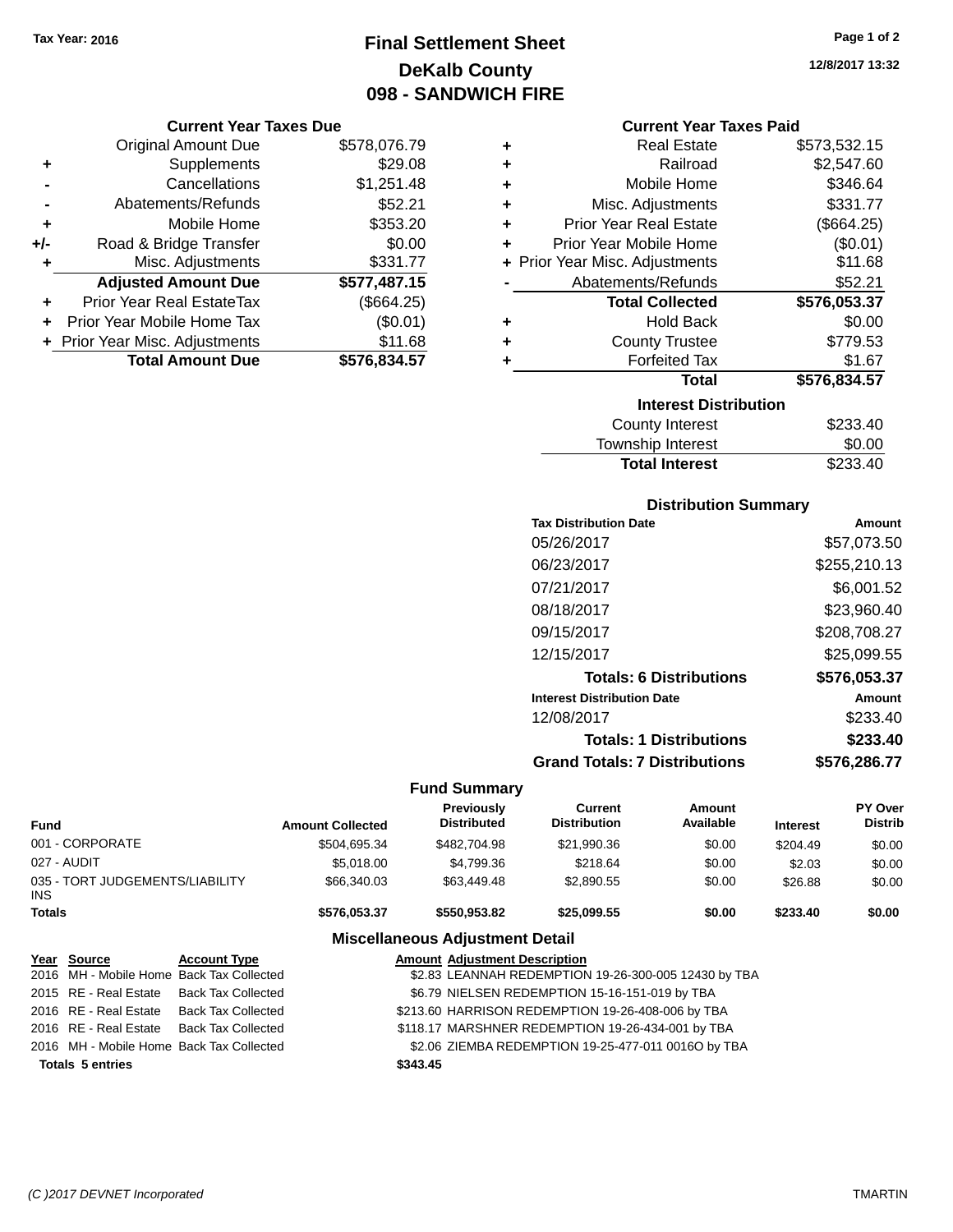# **Final Settlement Sheet Tax Year: 2016 Page 2 of 2 DeKalb County Abatement Detail**

**12/8/2017 13:32**

**Totals 1 entries \$52.21**

**Year Source Account Type And Amount Adjustment Description**<br>2016 RE - Real Estate RE Abatement **Adjustment** \$52.21 SIE COST PER COURT ( \$52.21 SIE COST PER COURT ORDER 19-26-484-014 by TBA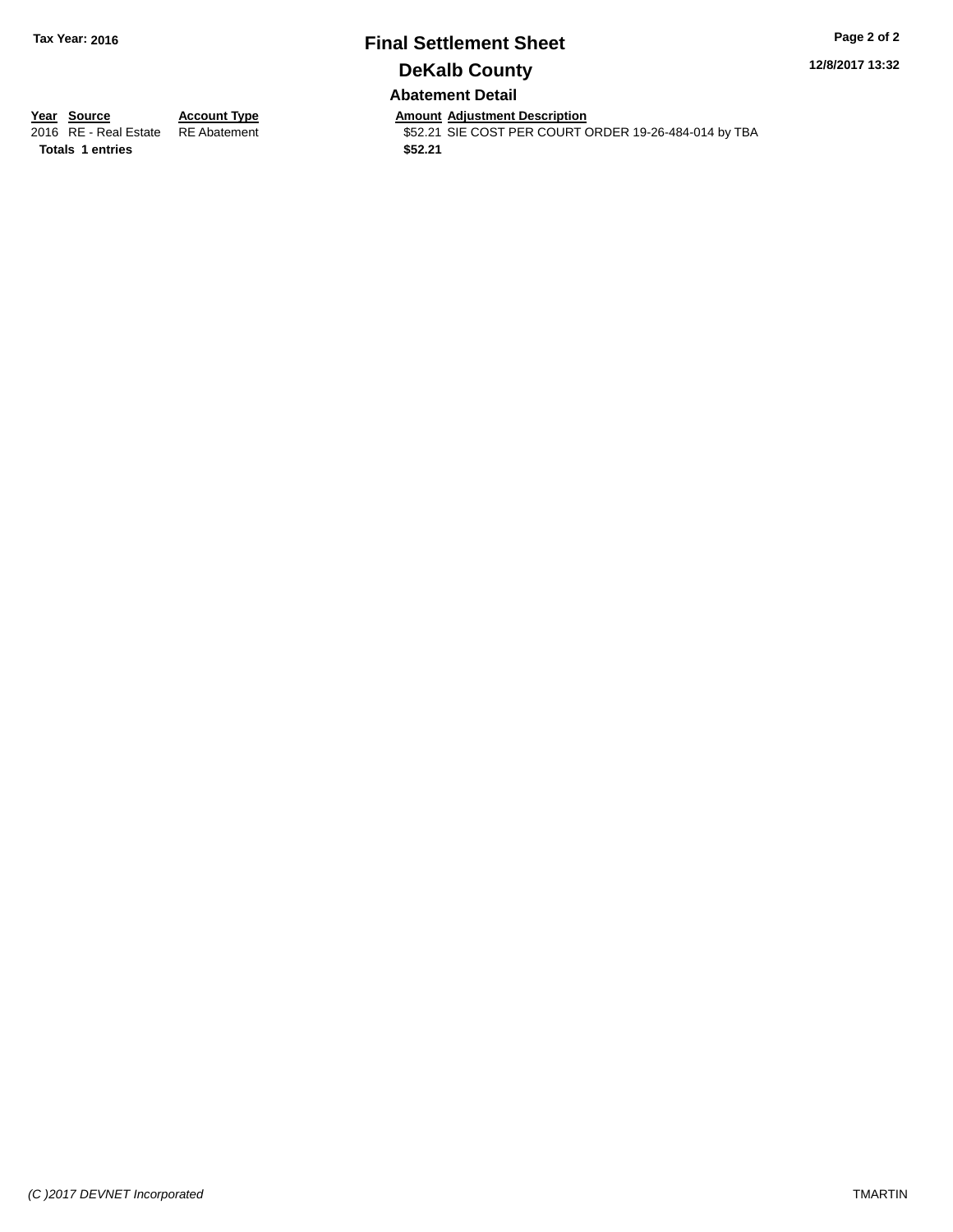# **Final Settlement Sheet Tax Year: 2016 Page 1 of 1 DeKalb County 099 - SHABBONA FIRE**

### **Current Year Taxes Due**

|       | <b>Original Amount Due</b>       | \$189,203.07 |
|-------|----------------------------------|--------------|
| ٠     | Supplements                      | \$0.00       |
|       | Cancellations                    | \$115.53     |
|       | Abatements/Refunds               | \$0.00       |
| ٠     | Mobile Home                      | \$4.05       |
| $+/-$ | Road & Bridge Transfer           | \$0.00       |
| ٠     | Misc. Adjustments                | \$45.92      |
|       | <b>Adjusted Amount Due</b>       | \$189,137.51 |
| ÷     | <b>Prior Year Real EstateTax</b> | \$0.00       |
|       | Prior Year Mobile Home Tax       | \$0.00       |
|       | + Prior Year Misc. Adjustments   | \$45.48      |
|       | <b>Total Amount Due</b>          | \$189,182.99 |

#### **Current Year Taxes Paid**

| ٠ | <b>Real Estate</b>             | \$183,291.68 |
|---|--------------------------------|--------------|
| ٠ | Railroad                       | \$5,795.86   |
| ÷ | Mobile Home                    | \$4.05       |
| ٠ | Misc. Adjustments              | \$45.92      |
| ٠ | <b>Prior Year Real Estate</b>  | \$0.00       |
| ٠ | Prior Year Mobile Home         | \$0.00       |
|   | + Prior Year Misc. Adjustments | \$45.48      |
|   | Abatements/Refunds             | \$0.00       |
|   |                                |              |
|   | <b>Total Collected</b>         | \$189,182.99 |
| ٠ | <b>Hold Back</b>               | \$0.00       |
| ÷ | <b>County Trustee</b>          | \$0.00       |
| ٠ | <b>Forfeited Tax</b>           | \$0.00       |
|   | <b>Total</b>                   | \$189,182.99 |
|   | <b>Interest Distribution</b>   |              |
|   | <b>County Interest</b>         | \$76.65      |

## **Distribution Summary**

Total Interest \$76.65

| <b>Tax Distribution Date</b>         | Amount       |
|--------------------------------------|--------------|
| 05/26/2017                           | \$16,155.24  |
| 06/23/2017                           | \$92,817.97  |
| 07/21/2017                           | \$1,096.87   |
| 08/18/2017                           | \$4.430.81   |
| 09/15/2017                           | \$71,619.55  |
| 12/15/2017                           | \$3.062.55   |
| <b>Totals: 6 Distributions</b>       | \$189,182.99 |
| <b>Interest Distribution Date</b>    | Amount       |
| 12/08/2017                           | \$76.65      |
| <b>Totals: 1 Distributions</b>       | \$76.65      |
| <b>Grand Totals: 7 Distributions</b> | \$189.259.64 |

## **Fund Summary**

| <b>Fund</b>                             | <b>Amount Collected</b> | <b>Previously</b><br><b>Distributed</b> | Current<br><b>Distribution</b> | Amount<br>Available | <b>Interest</b> | PY Over<br><b>Distrib</b> |
|-----------------------------------------|-------------------------|-----------------------------------------|--------------------------------|---------------------|-----------------|---------------------------|
| 001 - CORPORATE                         | \$129,278.02            | \$127.185.22                            | \$2,092.80                     | \$0.00              | \$52.38         | \$0.00                    |
| 035 - TORT JUDGEMENTS/LIABILITY<br>INS. | \$26,046,33             | \$25.624.68                             | \$421.65                       | \$0.00              | \$10.55         | \$0.00                    |
| 064 - AMBULANCE                         | \$33,858.64             | \$33,310.54                             | \$548.10                       | \$0.00              | \$13.72         | \$0.00                    |
| <b>Totals</b>                           | \$189,182.99            | \$186,120,44                            | \$3,062.55                     | \$0.00              | \$76.65         | \$0.00                    |

## **Miscellaneous Adjustment Detail**

| Year Source             | <b>Account Type</b>                        | <b>Amount Adjustment Description</b>                |  |
|-------------------------|--------------------------------------------|-----------------------------------------------------|--|
| 2015 RE - Real Estate   | Back Tax Collected                         | \$45.48 CASTLE BANK REDEMPTION 13-15-401-006 by TBA |  |
|                         | 2016 RE - Real Estate Paymt In Lieu of Tax | \$45.92 HOUSING AUTHORITY SEQUOYA APARTMENTS by TBA |  |
| <b>Totals 2 entries</b> |                                            | \$91.40                                             |  |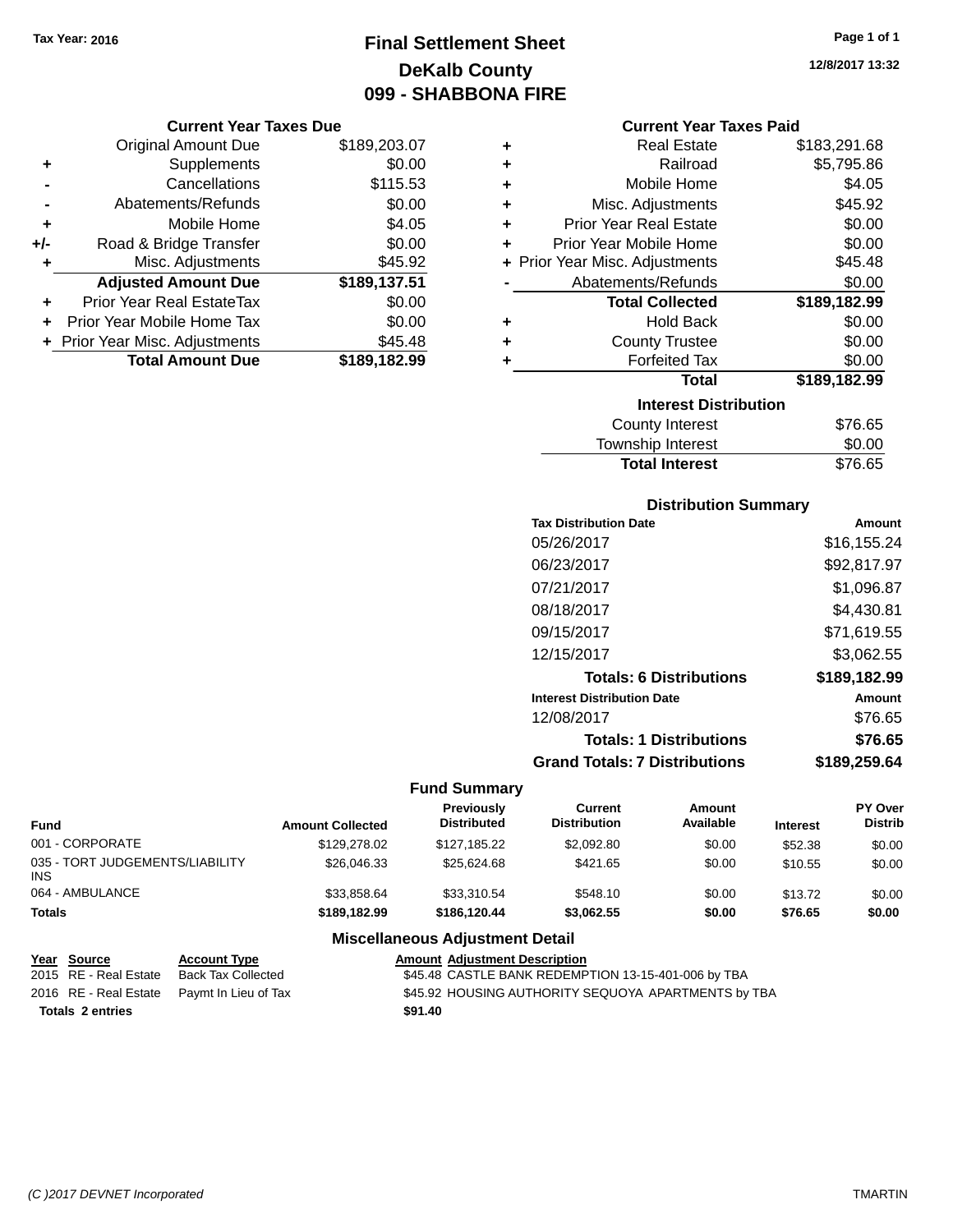# **Final Settlement Sheet Tax Year: 2016 Page 1 of 1 DeKalb County 100 - SOMONAUK FIRE**

#### **Current Year Taxes Due**

|       | <b>Original Amount Due</b>       | \$262,022.23 |
|-------|----------------------------------|--------------|
| ٠     | Supplements                      | \$0.00       |
|       | Cancellations                    | \$976.56     |
|       | Abatements/Refunds               | \$1.02       |
| ٠     | Mobile Home                      | \$8.31       |
| $+/-$ | Road & Bridge Transfer           | \$0.00       |
| ٠     | Misc. Adjustments                | \$0.00       |
|       | <b>Adjusted Amount Due</b>       | \$261,052.96 |
|       | <b>Prior Year Real EstateTax</b> | (\$25.02)    |
|       | Prior Year Mobile Home Tax       | \$0.00       |
|       | + Prior Year Misc. Adjustments   | \$0.00       |
|       | <b>Total Amount Due</b>          | \$261,027.94 |

| ٠ | <b>Real Estate</b>             | \$256,135.71 |
|---|--------------------------------|--------------|
| ٠ | Railroad                       | \$4,909.96   |
| ٠ | Mobile Home                    | \$8.31       |
| ٠ | Misc. Adjustments              | \$0.00       |
| ٠ | <b>Prior Year Real Estate</b>  | (\$25.02)    |
| ٠ | Prior Year Mobile Home         | \$0.00       |
|   | + Prior Year Misc. Adjustments | \$0.00       |
|   | Abatements/Refunds             | \$1.02       |
|   | <b>Total Collected</b>         | \$261,027.94 |
| ٠ | <b>Hold Back</b>               | \$0.00       |
| ÷ | <b>County Trustee</b>          | \$0.00       |
| ٠ | <b>Forfeited Tax</b>           | \$0.00       |
|   | <b>Total</b>                   | \$261,027.94 |
|   | <b>Interest Distribution</b>   |              |
|   | <b>County Interest</b>         | \$105.75     |
|   | Townshin Interest              | ፍስ ሰስ        |

| <b>Total Interest</b> | \$105.75 |
|-----------------------|----------|
| Township Interest     | \$0.00   |
| County Interest       | \$105.75 |

## **Distribution Summary**

| <b>Tax Distribution Date</b>         | Amount       |
|--------------------------------------|--------------|
| 05/26/2017                           | \$24,266.35  |
| 06/23/2017                           | \$124,082.15 |
| 07/21/2017                           | \$2.494.99   |
| 08/18/2017                           | \$12.674.43  |
| 09/15/2017                           | \$88,822.97  |
| 12/15/2017                           | \$8.687.05   |
| <b>Totals: 6 Distributions</b>       | \$261,027.94 |
| <b>Interest Distribution Date</b>    | Amount       |
| 12/08/2017                           | \$105.75     |
| <b>Totals: 1 Distributions</b>       | \$105.75     |
| <b>Grand Totals: 7 Distributions</b> | \$261.133.69 |
|                                      |              |

## **Fund Summary**

| Fund            | <b>Amount Collected</b> | <b>Previously</b><br><b>Distributed</b> | Current<br><b>Distribution</b> | Amount<br>Available | <b>Interest</b> | PY Over<br><b>Distrib</b> |
|-----------------|-------------------------|-----------------------------------------|--------------------------------|---------------------|-----------------|---------------------------|
| 001 - CORPORATE | \$142,827.96            | \$138,074.63                            | \$4.753.33                     | \$0.00              | \$57.86         | \$0.00                    |
| 064 - AMBULANCE | \$118,199.98            | \$114,266,26                            | \$3,933,72                     | \$0.00              | \$47.89         | \$0.00                    |
| Totals          | \$261.027.94            | \$252,340.89                            | \$8,687.05                     | \$0.00              | \$105.75        | \$0.00                    |

## **Abatement Detail**

| Year Source                        | <b>Account Type</b> |        | <b>Amount Adjustment Description</b>             |
|------------------------------------|---------------------|--------|--------------------------------------------------|
| 2016 RE - Real Estate              | RE Abatement        |        | \$0.00 PTAB INTEREST REFUND 19-23-300-013 by TBA |
| 2016 RE - Real Estate RE Abatement |                     |        | \$0.35 PTAB INTEREST REFUND 18-28-426-009 by TBA |
| 2016 RE - Real Estate RE Abatement |                     |        | \$0.67 PTAB INTEREST REFUND 18-27-302-004 by TBA |
| <b>Totals 3 entries</b>            |                     | \$1.02 |                                                  |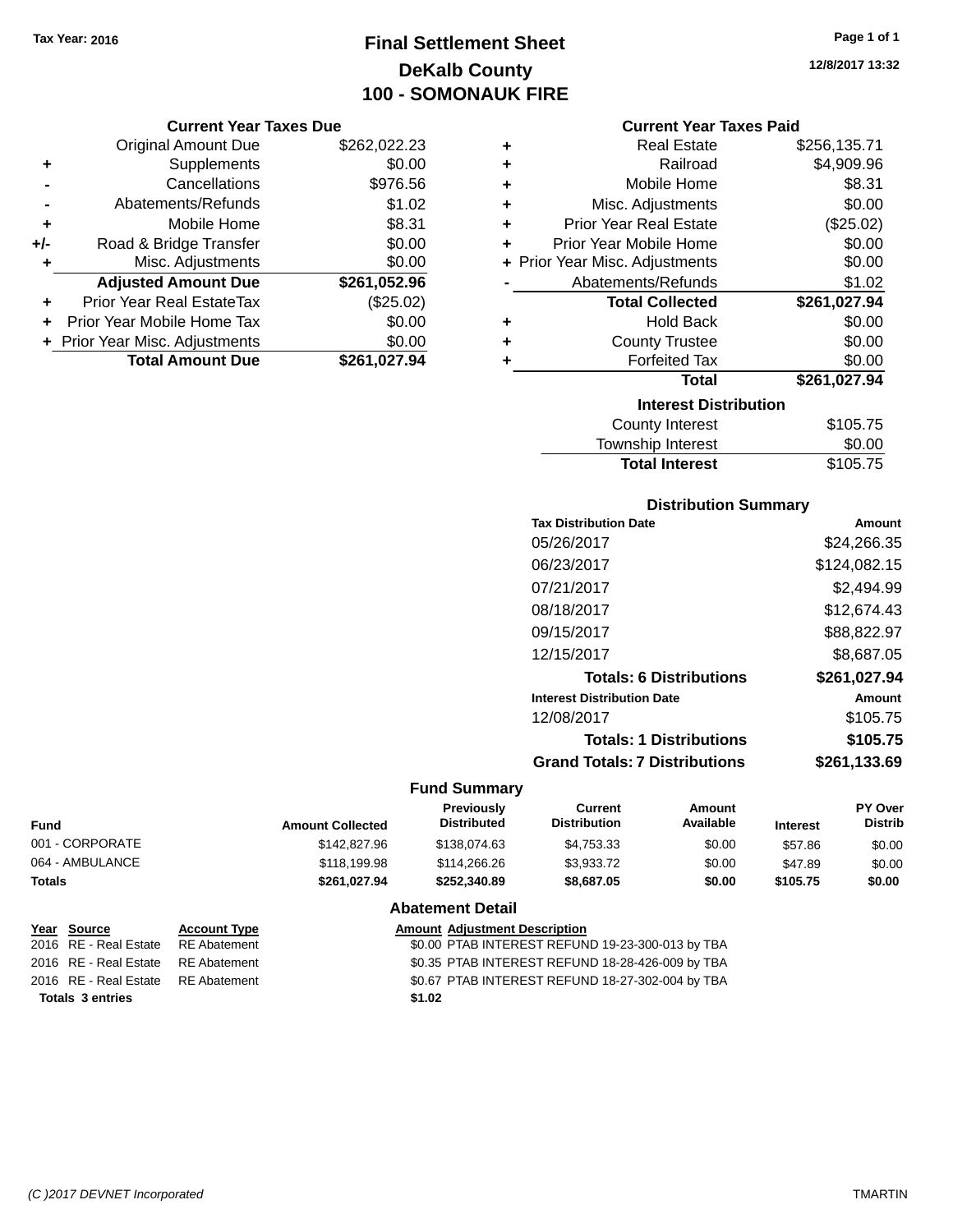# **Final Settlement Sheet Tax Year: 2016 Page 1 of 1 DeKalb County 101 - SYCAMORE FIRE**

#### **Current Year Taxes Due**

|       | <b>Original Amount Due</b>       | \$343,562.81 |
|-------|----------------------------------|--------------|
| ٠     | Supplements                      | \$0.00       |
|       | Cancellations                    | \$441.34     |
|       | Abatements/Refunds               | \$0.13       |
| ٠     | Mobile Home                      | \$10.09      |
| $+/-$ | Road & Bridge Transfer           | \$0.00       |
| ٠     | Misc. Adjustments                | \$0.02       |
|       | <b>Adjusted Amount Due</b>       | \$343,131.45 |
|       | <b>Prior Year Real EstateTax</b> | (\$13.56)    |
|       | Prior Year Mobile Home Tax       | \$0.00       |
|       | + Prior Year Misc. Adjustments   | \$0.00       |
|       | <b>Total Amount Due</b>          | \$343.117.89 |

| ٠ | <b>Real Estate</b>             | \$343,110.81 |
|---|--------------------------------|--------------|
| ٠ | Railroad                       | \$0.00       |
| ٠ | Mobile Home                    | \$10.09      |
| ٠ | Misc. Adjustments              | \$0.02       |
| ٠ | <b>Prior Year Real Estate</b>  | (\$13.56)    |
| ٠ | Prior Year Mobile Home         | \$0.00       |
|   | + Prior Year Misc. Adjustments | \$0.00       |
|   | Abatements/Refunds             | \$0.13       |
|   |                                |              |
|   | <b>Total Collected</b>         | \$343,107.23 |
| ٠ | <b>Hold Back</b>               | \$0.00       |
| ÷ | <b>County Trustee</b>          | \$10.66      |
| ٠ | <b>Forfeited Tax</b>           | \$0.00       |
|   | <b>Total</b>                   | \$343,117.89 |
|   | <b>Interest Distribution</b>   |              |
|   | <b>County Interest</b>         | \$139.01     |

## **Distribution Summary Tax Distribution Date Amount** 05/26/2017 \$32,266.31 06/23/2017 \$158,352.20 07/21/2017 \$3,155.74 08/18/2017 \$6,765.71 09/15/2017 \$133,659.59 12/15/2017 \$8,907.68 **Totals: 6 Distributions \$343,107.23 Interest Distribution Date Amount** 12/08/2017 \$139.01 **Totals: 1 Distributions \$139.01 Grand Totals: 7 Distributions \$343,246.24**

**Total Interest** \$139.01

#### **Fund Summary**

| Fund            | <b>Amount Collected</b> | <b>Previously</b><br><b>Distributed</b> | Current<br><b>Distribution</b> | Amount<br>Available | <b>Interest</b> | PY Over<br><b>Distrib</b> |
|-----------------|-------------------------|-----------------------------------------|--------------------------------|---------------------|-----------------|---------------------------|
| 001 - CORPORATE | \$177.196.70            | \$172,596,36                            | \$4,600.34                     | \$0.00              | \$71.79         | \$0.00                    |
| 064 - AMBULANCE | \$165,910.53            | \$161,603.19                            | \$4,307.34                     | \$0.00              | \$67.22         | \$0.00                    |
| Totals          | \$343.107.23            | \$334,199.55                            | \$8,907.68                     | \$0.00              | \$139.01        | \$0.00                    |

## **Miscellaneous Adjustment Detail**

#### **Year** Source **Account Type A** Account Adjustment Description 2016 RE - Real Estate Back Tax Collected \$0.02 TRUSTEE SALE 09-17-100-018 by TBA **Totals 1 entries \$0.02**

**Year Source Account Type Amount Adjustment Description**<br>2016 RE - Real Estate RE Abatement **Amount 1998** 1.13 PTAB INTEREST REFUN **Totals 1 entries \$0.13**

# **Abatement Detail**

RE Abatement **30.13 PTAB INTEREST REFUND 06-28-180-020 by TBA**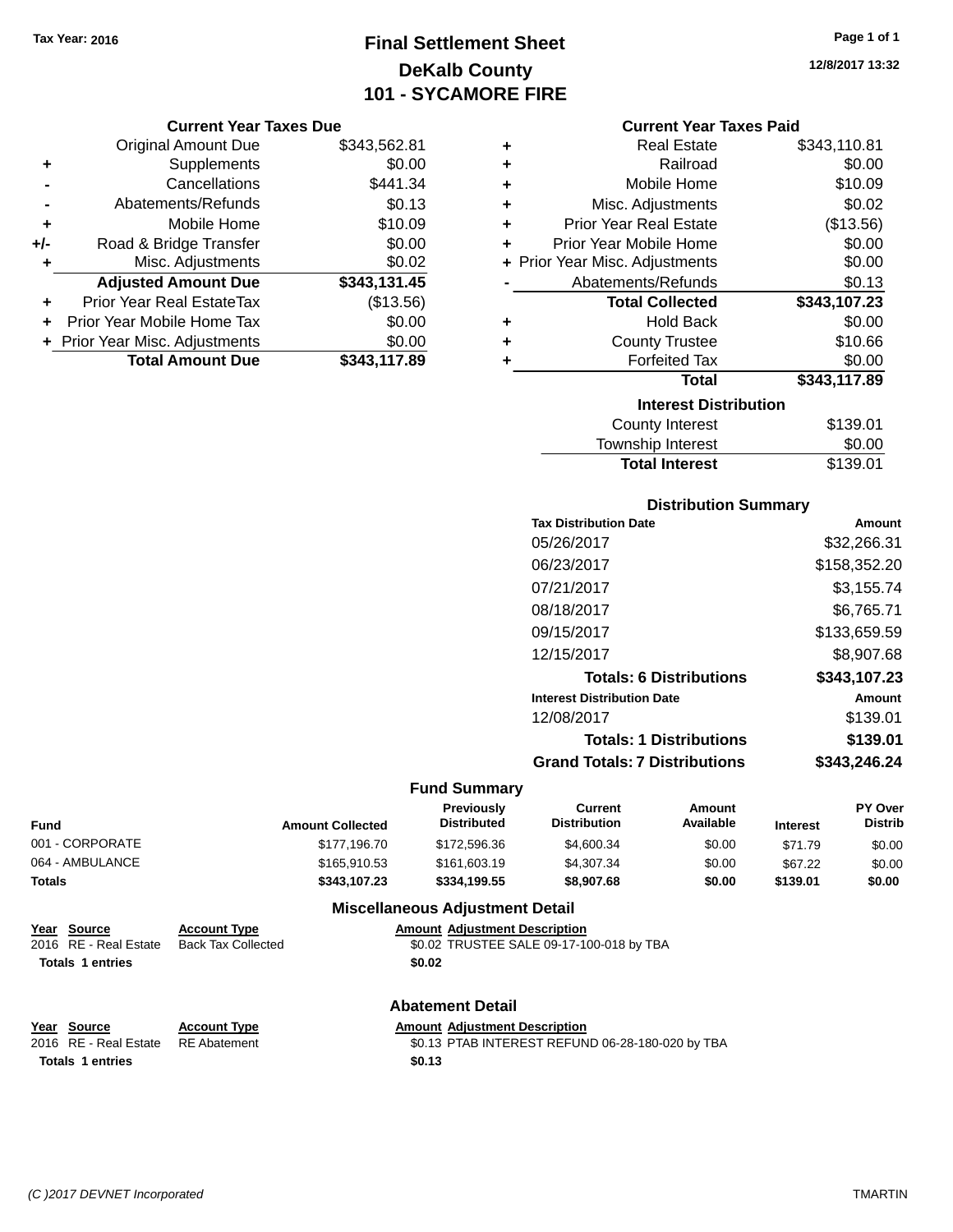# **Final Settlement Sheet Tax Year: 2016 Page 1 of 1 DeKalb County 102 - WATERMAN FIRE**

### **Current Year Taxes Due**

|       | <b>Original Amount Due</b>       | \$153,649.56 |
|-------|----------------------------------|--------------|
| ٠     | Supplements                      | \$14.39      |
|       | Cancellations                    | \$87.06      |
|       | Abatements/Refunds               | \$0.00       |
| ٠     | Mobile Home                      | \$30.76      |
| $+/-$ | Road & Bridge Transfer           | \$0.00       |
| ٠     | Misc. Adjustments                | \$0.00       |
|       | <b>Adjusted Amount Due</b>       | \$153,607.65 |
| ٠     | <b>Prior Year Real EstateTax</b> | \$0.00       |
|       | Prior Year Mobile Home Tax       | \$0.00       |
|       | + Prior Year Misc. Adjustments   | \$92.96      |
|       | <b>Total Amount Due</b>          | \$153,700.61 |

### **Current Year Taxes Paid**

| ٠ | <b>Real Estate</b>             | \$150,465.59 |
|---|--------------------------------|--------------|
| ٠ | Railroad                       | \$3,097.20   |
| ٠ | Mobile Home                    | \$28.98      |
| ٠ | Misc. Adjustments              | \$0.00       |
| ٠ | <b>Prior Year Real Estate</b>  | \$0.00       |
| ٠ | Prior Year Mobile Home         | \$0.00       |
|   | + Prior Year Misc. Adjustments | \$92.96      |
|   | Abatements/Refunds             | \$0.00       |
|   | <b>Total Collected</b>         | \$153,684.73 |
| ٠ | <b>Hold Back</b>               | \$0.00       |
| ٠ | <b>County Trustee</b>          | \$14.10      |
| ٠ | <b>Forfeited Tax</b>           | \$1.78       |
|   | <b>Total</b>                   | \$153,700.61 |
|   | <b>Interest Distribution</b>   |              |
|   | <b>County Interest</b>         | \$62.26      |
|   | <b>Townshin Interest</b>       | ደበ በበ        |

# Iownship Interest **\$0.00**<br>Total Interest \$62.26 **Total Interest**

## **Distribution Summary**

| <b>Tax Distribution Date</b>         | Amount        |
|--------------------------------------|---------------|
| 05/26/2017                           | \$12,813.73   |
| 06/23/2017                           | \$76,669.93   |
| 07/21/2017                           | \$1,521.39    |
| 08/18/2017                           | \$3.934.29    |
| 09/15/2017                           | \$53,537.17   |
| 12/15/2017                           | \$5,208.22    |
| <b>Totals: 6 Distributions</b>       | \$153,684.73  |
| <b>Interest Distribution Date</b>    | <b>Amount</b> |
| 12/08/2017                           | \$62.26       |
| <b>Totals: 1 Distributions</b>       | \$62.26       |
| <b>Grand Totals: 7 Distributions</b> | \$153,746.99  |
|                                      |               |

## **Fund Summary**

|                 |                         | <b>Previously</b>  | Current             | Amount    |                 | <b>PY Over</b> |
|-----------------|-------------------------|--------------------|---------------------|-----------|-----------------|----------------|
| <b>Fund</b>     | <b>Amount Collected</b> | <b>Distributed</b> | <b>Distribution</b> | Available | <b>Interest</b> | <b>Distrib</b> |
| 001 - CORPORATE | \$153.684.73            | \$148.476.51       | \$5.208.22          | \$0.00    | \$62.26         | \$0.00         |
| <b>Totals</b>   | \$153,684.73            | \$148,476.51       | \$5,208,22          | \$0.00    | \$62.26         | \$0.00         |

## **Miscellaneous Adjustment Detail**

| Year Source             | <b>Account Type</b> | <b>Amount Adiustment Description</b>             |
|-------------------------|---------------------|--------------------------------------------------|
| 2015 RE - Real Estate   | Back Tax Collected  | \$73.94 ROBINSON REDEMPTION 14-15-155-002 by TBA |
| 2015 RE - Real Estate   | Back Tax Collected  | \$19.02 BOGLE REDEMPTION 14-16-233-001 by TBA    |
| <b>Totals 2 entries</b> |                     | \$92.96                                          |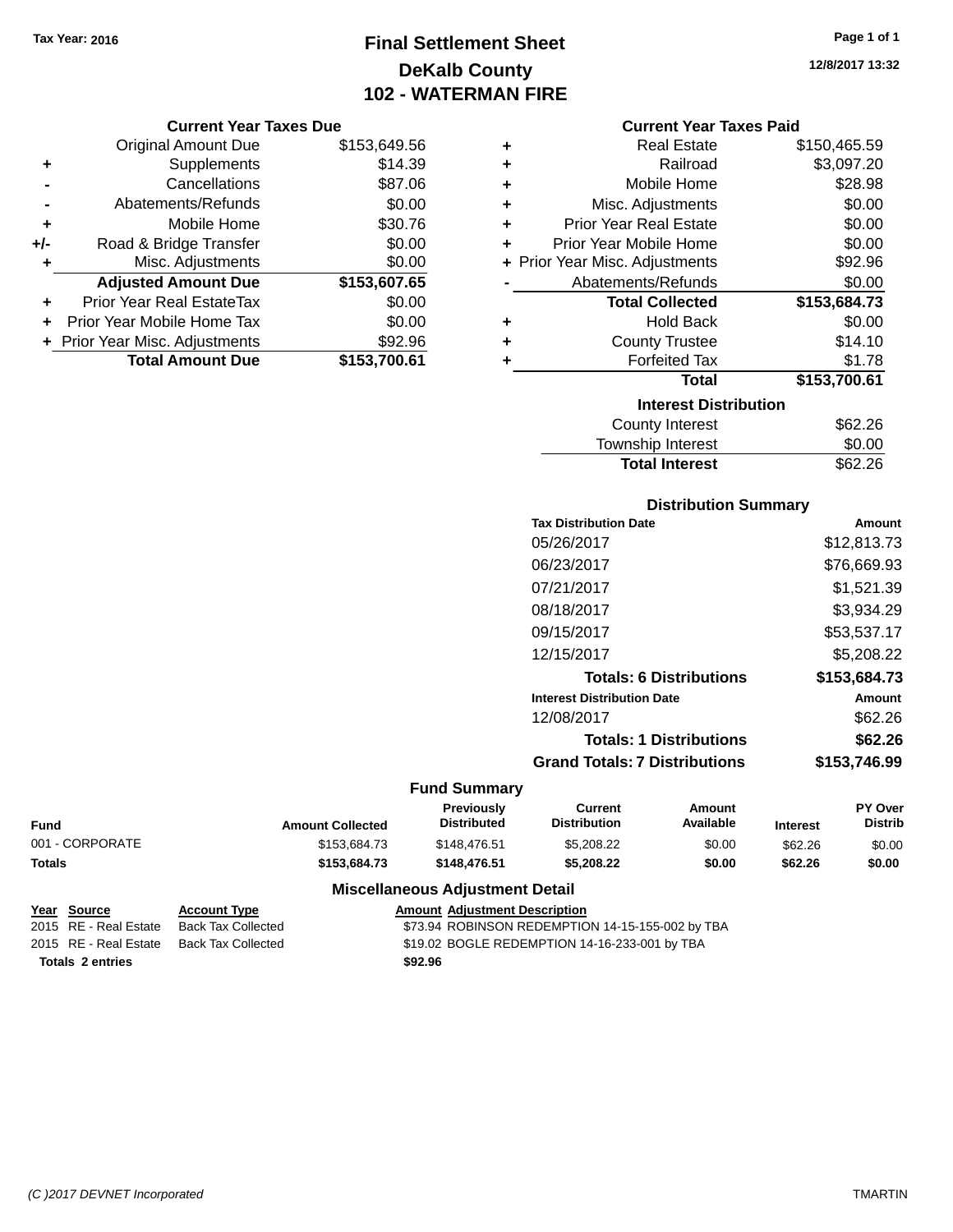# **Final Settlement Sheet Tax Year: 2016 Page 1 of 1 DeKalb County 103 - EARLVILLE LIBRARY DISTRICT**

**12/8/2017 13:32**

### **Current Year Taxes Paid**

|     | <b>Current Year Taxes Due</b>    |            |           |
|-----|----------------------------------|------------|-----------|
|     | <b>Original Amount Due</b>       | \$5,049.64 | ٠         |
|     | Supplements                      | \$0.00     | ٠         |
|     | Cancellations                    | \$0.00     | ٠         |
|     | Abatements/Refunds               | \$0.00     | ٠         |
|     | Mobile Home                      | \$0.00     | ٠         |
| +/- | Road & Bridge Transfer           | \$0.00     | P         |
|     | Misc. Adjustments                | \$0.00     | + Prior Y |
|     | <b>Adjusted Amount Due</b>       | \$5,049.64 |           |
|     | <b>Prior Year Real EstateTax</b> | \$0.00     |           |
|     | Prior Year Mobile Home Tax       | \$0.00     | ٠         |
|     | + Prior Year Misc. Adjustments   | \$0.00     | ÷         |
|     | <b>Total Amount Due</b>          | \$5,049.64 |           |
|     |                                  |            |           |

| ٠ | <b>Real Estate</b>             | \$5,049.64 |
|---|--------------------------------|------------|
| ÷ | Railroad                       | \$0.00     |
| ٠ | Mobile Home                    | \$0.00     |
| ٠ | Misc. Adjustments              | \$0.00     |
| ٠ | <b>Prior Year Real Estate</b>  | \$0.00     |
| ٠ | Prior Year Mobile Home         | \$0.00     |
|   | + Prior Year Misc. Adjustments | \$0.00     |
|   | Abatements/Refunds             | \$0.00     |
|   | <b>Total Collected</b>         | \$5,049.64 |
| ٠ | <b>Hold Back</b>               | \$0.00     |
| ٠ | <b>County Trustee</b>          | \$0.00     |
| ٠ | <b>Forfeited Tax</b>           | \$0.00     |
|   | Total                          | \$5,049.64 |
|   | <b>Interest Distribution</b>   |            |
|   | County Interest                | \$2.05     |
|   | <b>Township Interest</b>       | \$0.00     |
|   | <b>Total Interest</b>          | \$2.05     |

## **Distribution Summary**

| <b>Tax Distribution Date</b>         | Amount     |
|--------------------------------------|------------|
| 05/26/2017                           | \$569.28   |
| 06/23/2017                           | \$2,195.82 |
| 07/21/2017                           | \$35.94    |
| 09/15/2017                           | \$2,115.09 |
| 12/15/2017                           | \$133.51   |
| <b>Totals: 5 Distributions</b>       | \$5,049.64 |
| <b>Interest Distribution Date</b>    | Amount     |
| 12/08/2017                           | \$2.05     |
| <b>Totals: 1 Distributions</b>       | \$2.05     |
| <b>Grand Totals: 6 Distributions</b> | \$5.051.69 |

|                                                     |                         | Previously         | Current             | Amount    |                 | <b>PY Over</b> |
|-----------------------------------------------------|-------------------------|--------------------|---------------------|-----------|-----------------|----------------|
| <b>Fund</b>                                         | <b>Amount Collected</b> | <b>Distributed</b> | <b>Distribution</b> | Available | <b>Interest</b> | <b>Distrib</b> |
| 001 - CORPORATE                                     | \$2,804.32              | \$2.730.19         | \$74.13             | \$0.00    | \$1.14          | \$0.00         |
| 004 - OPERATIONS & MAINTENANCE                      | \$373.91                | \$364.02           | \$9.89              | \$0.00    | \$0.15          | \$0.00         |
| 027 - AUDIT                                         | \$89.18                 | \$86.81            | \$2.37              | \$0.00    | \$0.04          | \$0.00         |
| 031 - WORKING CASH                                  | \$0.00                  | \$0.00             | \$0.00              | \$0.00    | \$0.00          | \$0.00         |
| 035 - TORT JUDGMENTS, LIABILITY<br><b>INSURANCE</b> | \$1.425.71              | \$1,388.02         | \$37.69             | \$0.00    | \$0.58          | \$0.00         |
| 047 - SOCIAL SECURITY                               | \$356.52                | \$347.09           | \$9.43              | \$0.00    | \$0.14          | \$0.00         |
| <b>Totals</b>                                       | \$5,049.64              | \$4,916.13         | \$133.51            | \$0.00    | \$2.05          | \$0.00         |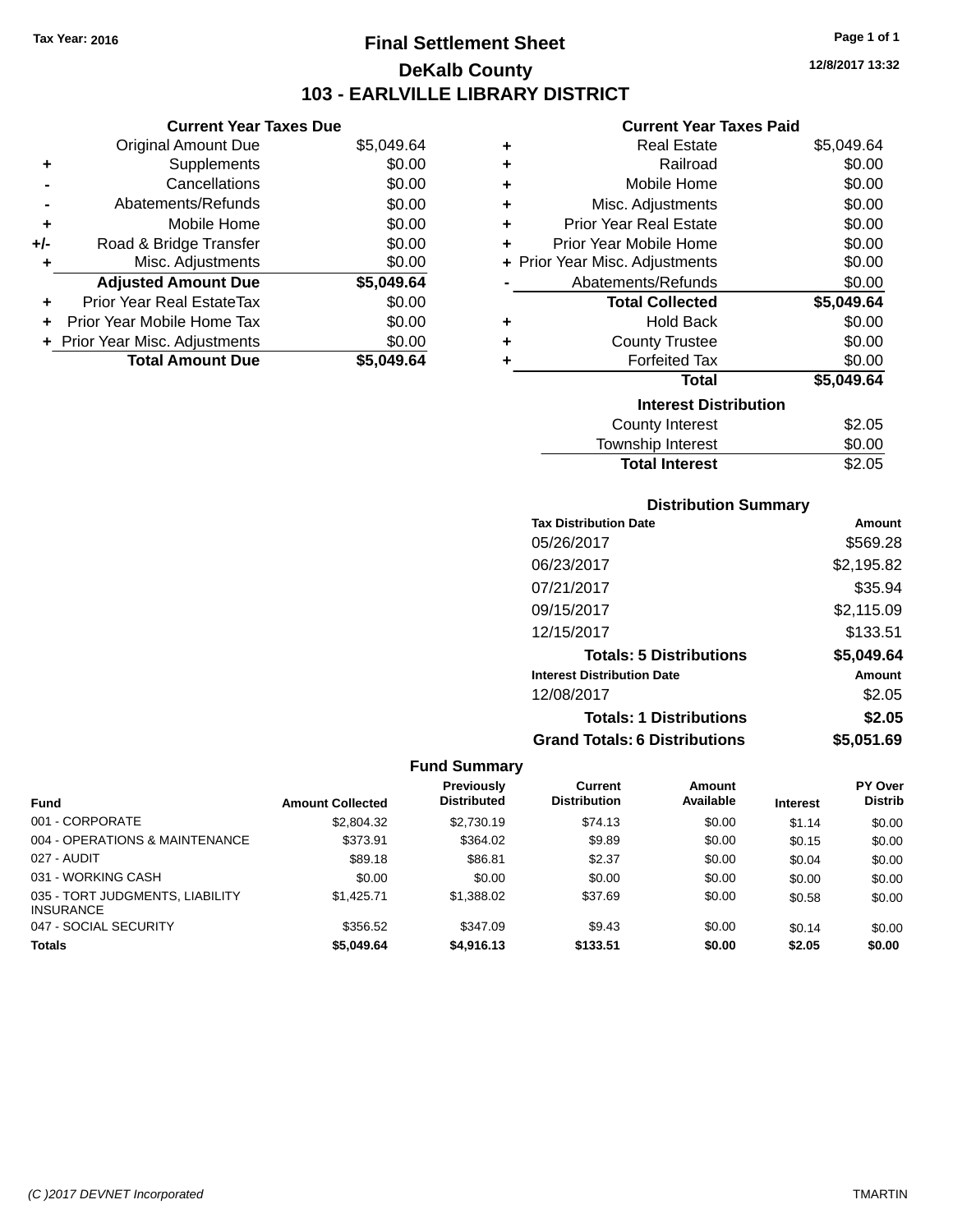# **Final Settlement Sheet Tax Year: 2016 Page 1 of 2 DeKalb County 110 - DEKALB PARK**

#### **Current Year Taxes Due**

|     | <b>Original Amount Due</b>       | \$3,824,614.61 |
|-----|----------------------------------|----------------|
| ٠   | Supplements                      | \$453.96       |
|     | Cancellations                    | \$33,243.85    |
|     | Abatements/Refunds               | \$37.68        |
| ÷   | Mobile Home                      | \$1,720.57     |
| +/- | Road & Bridge Transfer           | \$0.00         |
| ٠   | Misc. Adjustments                | \$2,361.29     |
|     | <b>Adjusted Amount Due</b>       | \$3,795,868.90 |
|     | <b>Prior Year Real EstateTax</b> | (\$1,078.45)   |
|     | Prior Year Mobile Home Tax       | \$0.00         |
|     | + Prior Year Misc. Adjustments   | \$2,911.22     |
|     | <b>Total Amount Due</b>          | \$3,797,701.67 |

**12/8/2017 13:32**

#### **Current Year Taxes Paid**

|   | <b>Interest Distribution</b>   |                |
|---|--------------------------------|----------------|
|   | Total                          | \$3,797,701.67 |
| ٠ | <b>Forfeited Tax</b>           | \$147.30       |
| ٠ | <b>County Trustee</b>          | \$1,733.76     |
| ٠ | Hold Back                      | \$0.00         |
|   | <b>Total Collected</b>         | \$3,795,820.61 |
|   | Abatements/Refunds             | \$37.68        |
|   | + Prior Year Misc. Adjustments | \$2,911.22     |
| ٠ | Prior Year Mobile Home         | \$0.00         |
| ٠ | <b>Prior Year Real Estate</b>  | (\$1,078.45)   |
| ٠ | Misc. Adjustments              | \$2,361.29     |
| ٠ | Mobile Home                    | \$1,720.57     |
| ٠ | Railroad                       | \$14,890.56    |
| ٠ | <b>Real Estate</b>             | \$3,775,053.10 |

| County Interest       | \$1,537.86 |
|-----------------------|------------|
| Township Interest     | \$0.00     |
| <b>Total Interest</b> | \$1,537.86 |

## **Distribution Summary**

| <b>Tax Distribution Date</b>         | Amount         |
|--------------------------------------|----------------|
| 05/26/2017                           | \$363.623.33   |
| 06/23/2017                           | \$1,589,316.32 |
| 07/21/2017                           | \$31.414.78    |
| 08/18/2017                           | \$156,189.77   |
| 09/15/2017                           | \$1,523,166.14 |
| 12/15/2017                           | \$132,110.27   |
| <b>Totals: 6 Distributions</b>       | \$3,795,820.61 |
| <b>Interest Distribution Date</b>    | Amount         |
| 12/08/2017                           | \$1.537.86     |
| <b>Totals: 1 Distributions</b>       | \$1,537.86     |
| <b>Grand Totals: 7 Distributions</b> | \$3,797,358.47 |

## **Fund Summary**

| <b>Amount Collected</b> | <b>Previously</b><br><b>Distributed</b> | <b>Current</b><br><b>Distribution</b> | Amount<br>Available | <b>Interest</b> | <b>PY Over</b><br><b>Distrib</b> |
|-------------------------|-----------------------------------------|---------------------------------------|---------------------|-----------------|----------------------------------|
| \$1,450,610.82          | \$1,400,123.61                          | \$50,487.21                           | \$0.00              | \$587.71        | \$0.00                           |
| \$1,243,510.83          | \$1,200,231.50                          | \$43,279.33                           | \$0.00              | \$503.80        | \$0.00                           |
| \$232,262.46            | \$224,178.77                            | \$8,083.69                            | \$0.00              | \$94.10         | \$0.00                           |
| \$22,850.83             | \$22,055.52                             | \$795.31                              | \$0.00              | \$9.26          | \$0.00                           |
| \$53,232.60             | \$51,379.87                             | \$1,852.73                            | \$0.00              | \$21.57         | \$0.00                           |
| \$122,935.24            | \$118,656.57                            | \$4,278.67                            | \$0.00              | \$49.81         | \$0.00                           |
| \$24.255.29             | \$23,411.12                             | \$844.17                              | \$0.00              | \$9.83          | \$0.00                           |
| \$48.461.25             | \$46,774.57                             | \$1,686.68                            | \$0.00              | \$19.63         | \$0.00                           |
| \$280,670.55            | \$270,902.06                            | \$9,768.49                            | \$0.00              | \$113.71        | \$0.00                           |
| \$116.155.91            | \$112,113,20                            | \$4.042.71                            | \$0.00              | \$47.06         | \$0.00                           |
| \$200.874.83            | \$193.883.55                            | \$6.991.28                            | \$0.00              | \$81.38         | \$0.00                           |
| \$3,795,820.61          | \$3,663,710.34                          | \$132,110.27                          | \$0.00              | \$1,537.86      | \$0.00                           |
|                         |                                         |                                       |                     |                 |                                  |

## **Miscellaneous Adjustment Detail**

| Year Source                              | <b>Account Type</b>       |
|------------------------------------------|---------------------------|
| 2015 RE - Real Estate                    | <b>Back Tax Collected</b> |
| 2016 MH - Mobile Home Back Tax Collected |                           |
| 2016 MH - Mobile Home Back Tax Collected |                           |

**Amount Adjustment Description** \$89.56 MOONEY REDEMPTION 08-23-184-002 by TBA

\$5.71 DAVISON REDEMPTION 08-26-176-013 0724A by TBA

\$13.06 HEIDE REDEMPTION 08-26-176-027 0814A by TBA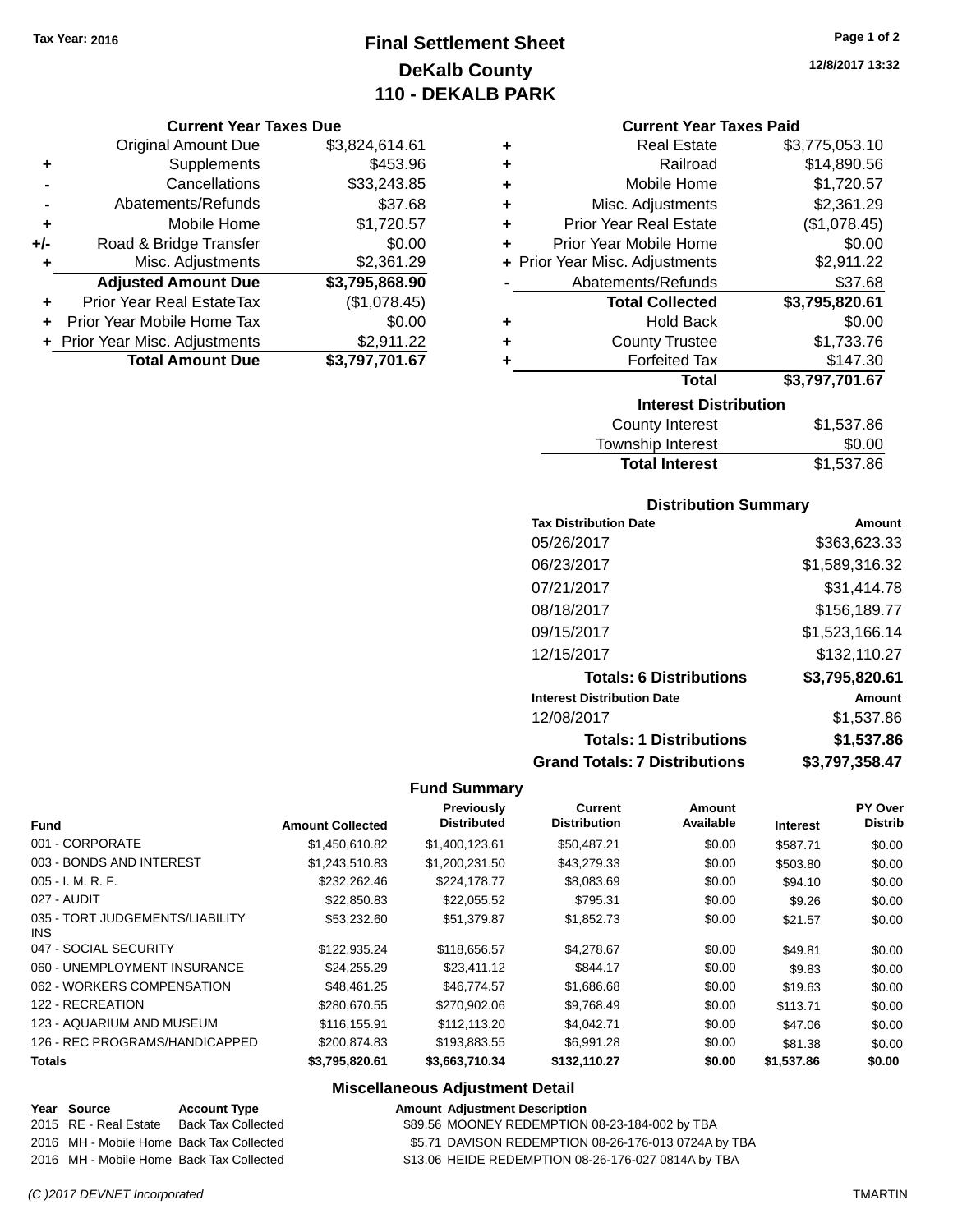# **Final Settlement Sheet Tax Year: 2016 Page 2 of 2 DeKalb County**

**12/8/2017 13:32**

| Year Source              | <b>Account Type</b>       |            | <b>Amount Adjustment Description</b> |
|--------------------------|---------------------------|------------|--------------------------------------|
| 2015 RE - Real Estate    | <b>Back Tax Collected</b> |            | \$231.64 1827 LINCOLN HWY CO         |
| 2015 RE - Real Estate    | <b>Back Tax Collected</b> |            | \$77.21 RIVERMIST REDEMPTIO          |
| 2015 RE - Real Estate    | <b>Back Tax Collected</b> |            | \$77.21 RIVERMIST REDEMPTIO          |
| 2015 RE - Real Estate    | <b>Back Tax Collected</b> |            | \$77.21 RIVERMIST REDEMPTIO          |
| 2015 RE - Real Estate    | <b>Back Tax Collected</b> |            | \$77.21 RIVERMIST REDEMPTIO          |
| 2015 RE - Real Estate    | <b>Back Tax Collected</b> |            | \$77.21 RIVERMIST REDEMPTIO          |
| 2015 RE - Real Estate    | <b>Back Tax Collected</b> |            | \$77.21 RIVERMIST REDEMPTIO          |
| 2015 RE - Real Estate    | <b>Back Tax Collected</b> |            | \$77.21 RIVERMIST REDEMPTIO          |
| 2015 RE - Real Estate    | <b>Back Tax Collected</b> |            | \$77.21 RIVERMIST REDEMPTIO          |
| 2015 RE - Real Estate    | <b>Back Tax Collected</b> |            | \$77.21 RIVERMIST REDEMPTIO          |
| 2015 RE - Real Estate    | <b>Back Tax Collected</b> |            | \$77.21 RIVERMIST REDEMPTIO          |
| 2015 RE - Real Estate    | <b>Back Tax Collected</b> |            | \$77.21 RIVERMIST REDEMPTIO          |
| 2015 RE - Real Estate    | <b>Back Tax Collected</b> |            | \$77.21 RIVERMIST REDEMPTIO          |
| 2015 RE - Real Estate    | <b>Back Tax Collected</b> |            | \$49.03 RIVERMIST REDEMPTIO          |
| 2015 RE - Real Estate    | <b>Back Tax Collected</b> |            | \$33.22 RIVERMIST REDEMPTIO          |
| 2015 RE - Real Estate    | <b>Back Tax Collected</b> |            | \$9.32 RIVERMIST REDEMPTIO           |
| 2015 RE - Real Estate    | <b>Back Tax Collected</b> |            | \$4.41 RIVERMIST REDEMPTIO           |
| 2015 RE - Real Estate    | <b>Back Tax Collected</b> |            | \$77.21 RIVERMIST REDEMPTIO          |
| 2015 RE - Real Estate    | <b>Back Tax Collected</b> |            | \$47.76 VOID HEL EXEMPTION           |
| 2015 RE - Real Estate    | <b>Back Tax Collected</b> |            | \$1,023.97 MOONEY REDEMPTION         |
| 2015 RE - Real Estate    | <b>Back Tax Collected</b> |            | \$211.70 MOONEY REDEMPTION           |
| 2015 RE - Real Estate    | <b>Back Tax Collected</b> |            | \$188.11 MOONEY REDEMPTION           |
| 2016 RE - Real Estate    | Paymt In Lieu of Tax      |            | \$1,018.91 HOUSING AUTHORITY I       |
| 2016 RE - Real Estate    | Paymt In Lieu of Tax      |            | \$1,018.91 HOUSING AUTHORITY I       |
| 2016 RE - Real Estate    | <b>Back Tax Collected</b> |            | \$11.80 TRUSTEE SALE 08-23-2         |
| 2016 RE - Real Estate    | <b>Back Tax Collected</b> |            | \$11.41 TRUSTEE SALE 08-23-2         |
| 2016 RE - Real Estate    | <b>Back Tax Collected</b> |            | \$11.80 TRUSTEE SALE 08-22-4         |
| 2016 RE - Real Estate    | <b>Back Tax Collected</b> |            | \$288.46 TRUSTEE SALE 08-02-3        |
| <b>Totals 31 entries</b> |                           | \$5,272.51 |                                      |

| Year Source             | <b>Account Type</b> | Αn |
|-------------------------|---------------------|----|
| 2016 RE - Real Estate   | <b>RE</b> Abatement | S  |
| 2016 RE - Real Estate   | <b>RE</b> Abatement | \$ |
| 2016 RE - Real Estate   | <b>RE</b> Abatement |    |
| 2016 RE - Real Estate   | <b>RE</b> Abatement |    |
| 2016 RE - Real Estate   | <b>RE</b> Abatement |    |
| 2016 RE - Real Estate   | <b>RE</b> Abatement |    |
| 2016 RE - Real Estate   | <b>RE</b> Abatement |    |
| 2016 RE - Real Estate   | <b>RE</b> Abatement |    |
| <b>Totals 8 entries</b> |                     | \$ |

# **Miscellaneous Adjustment Detail**

| 2015 RE - Real Estate | <b>Back Tax Collected</b> |            | \$231.64 1827 LINCOLN HWY CORP REDEMPTION 08-24-352-024 by TBA |
|-----------------------|---------------------------|------------|----------------------------------------------------------------|
| 2015 RE - Real Estate | <b>Back Tax Collected</b> |            | \$77.21 RIVERMIST REDEMPTION 08-02-324-004 by TBA              |
| 2015 RE - Real Estate | <b>Back Tax Collected</b> |            | \$77.21 RIVERMIST REDEMPTION 08-02-351-013 by TBA              |
| 2015 RE - Real Estate | <b>Back Tax Collected</b> |            | \$77.21 RIVERMIST REDEMPTION 08-02-351-017 by TBA              |
| 2015 RE - Real Estate | <b>Back Tax Collected</b> |            | \$77.21 RIVERMIST REDEMPTION 08-02-351-020 by TBA              |
| 2015 RE - Real Estate | <b>Back Tax Collected</b> |            | \$77.21 RIVERMIST REDEMPTION 08-02-351-022 by TBA              |
| 2015 RE - Real Estate | <b>Back Tax Collected</b> |            | \$77.21 RIVERMIST REDEMPTION 08-02-354-001 by TBA              |
| 2015 RE - Real Estate | <b>Back Tax Collected</b> |            | \$77.21 RIVERMIST REDEMPTION 08-02-354-008 by TBA              |
| 2015 RE - Real Estate | <b>Back Tax Collected</b> |            | \$77.21 RIVERMIST REDEMPTION 08-02-354-012 by TBA              |
| 2015 RE - Real Estate | <b>Back Tax Collected</b> |            | \$77.21 RIVERMIST REDEMPTION 08-02-370-001 by TBA              |
| 2015 RE - Real Estate | <b>Back Tax Collected</b> |            | \$77.21 RIVERMIST REDEMPTION 08-02-370-002 by TBA              |
| 2015 RE - Real Estate | <b>Back Tax Collected</b> |            | \$77.21 RIVERMIST REDEMPTION 08-02-370-003 by TBA              |
| 2015 RE - Real Estate | <b>Back Tax Collected</b> |            | \$77.21 RIVERMIST REDEMPTION 08-02-370-004 by TBA              |
| 2015 RE - Real Estate | <b>Back Tax Collected</b> |            | \$49.03 RIVERMIST REDEMPTION 08-02-373-001 by TBA              |
| 2015 RE - Real Estate | <b>Back Tax Collected</b> |            | \$33.22 RIVERMIST REDEMPTION 08-02-377-001 by TBA              |
| 2015 RE - Real Estate | <b>Back Tax Collected</b> |            | \$9.32 RIVERMIST REDEMPTION 08-11-100-045 by TBA               |
| 2015 RE - Real Estate | <b>Back Tax Collected</b> |            | \$4.41 RIVERMIST REDEMPTION 15-15-228-013 by TBA               |
| 2015 RE - Real Estate | <b>Back Tax Collected</b> |            | \$77.21 RIVERMIST REDEMPTION 08-02-323-005 by TBA              |
| 2015 RE - Real Estate | <b>Back Tax Collected</b> |            | \$47.76 VOID HEL EXEMPTION 08-14-478-035 by TBA                |
| 2015 RE - Real Estate | <b>Back Tax Collected</b> |            | \$1,023.97 MOONEY REDEMPTION 08-23-184-020 by TBA              |
| 2015 RE - Real Estate | <b>Back Tax Collected</b> |            | \$211.70 MOONEY REDEMPTION 08-23-184-003 by TBA                |
| 2015 RE - Real Estate | <b>Back Tax Collected</b> |            | \$188.11 MOONEY REDEMPTION 08-12-184-027 by TBA                |
| 2016 RE - Real Estate | Paymt In Lieu of Tax      |            | \$1,018.91 HOUSING AUTHORITY DEKALB UNITS by TBA               |
| 2016 RE - Real Estate | Paymt In Lieu of Tax      |            | \$1,018.91 HOUSING AUTHORITY DEKALB UNITS by TBA               |
| 2016 RE - Real Estate | <b>Back Tax Collected</b> |            | \$11.80 TRUSTEE SALE 08-23-258-011 by TBA                      |
| 2016 RE - Real Estate | <b>Back Tax Collected</b> |            | \$11.41 TRUSTEE SALE 08-23-256-011 by TBA                      |
| 2016 RE - Real Estate | <b>Back Tax Collected</b> |            | \$11.80 TRUSTEE SALE 08-22-404-003 by TBA                      |
| 2016 RE - Real Estate | <b>Back Tax Collected</b> |            | \$288.46 TRUSTEE SALE 08-02-324-003 by TBA                     |
| Totals 31 entries     |                           | \$5,272.51 |                                                                |

## **Abatement Detail**

#### **Year Source Account Type Amount Adjustment Description**

| 2016 RE - Real Estate<br>2016 RE - Real Estate RE Abatement | <b>RE</b> Abatement | \$1.65 PTAB INTEREST REFUND 08-23-105-006 by TBA<br>\$0.68 PTAB INTEREST REFUND 08-26-352-007 by TBA                           |
|-------------------------------------------------------------|---------------------|--------------------------------------------------------------------------------------------------------------------------------|
|                                                             |                     |                                                                                                                                |
|                                                             |                     |                                                                                                                                |
| 2016 RE - Real Estate                                       | <b>RE</b> Abatement | \$0.70 PTAB INTEREST REFUND 08-23-105-005 by TBA                                                                               |
| 2016 RE - Real Estate                                       |                     | \$0.70 PTAB INTEREST REFUND 08-23-105-004 by TBA                                                                               |
| 2016 RE - Real Estate                                       |                     | \$5.13 PTAB INTEREST REFUND 08-23-105-002 by TBA                                                                               |
| 2016 RE - Real Estate                                       |                     | \$0.82 PTAB INTEREST REFUND 08-21-426-011 by TBA                                                                               |
| 2016 RE - Real Estate                                       |                     | \$12.92 PTAB INTEREST REFUND 08-24-128-026 by TBA                                                                              |
|                                                             |                     | \$15.08 SIE COSTS PER COURT ORDER 08-22-427-018 by TBA                                                                         |
|                                                             |                     | 2016 RE - Real Estate RE Abatement<br><b>RE</b> Abatement<br><b>RE</b> Abatement<br><b>RE</b> Abatement<br><b>RE Abatement</b> |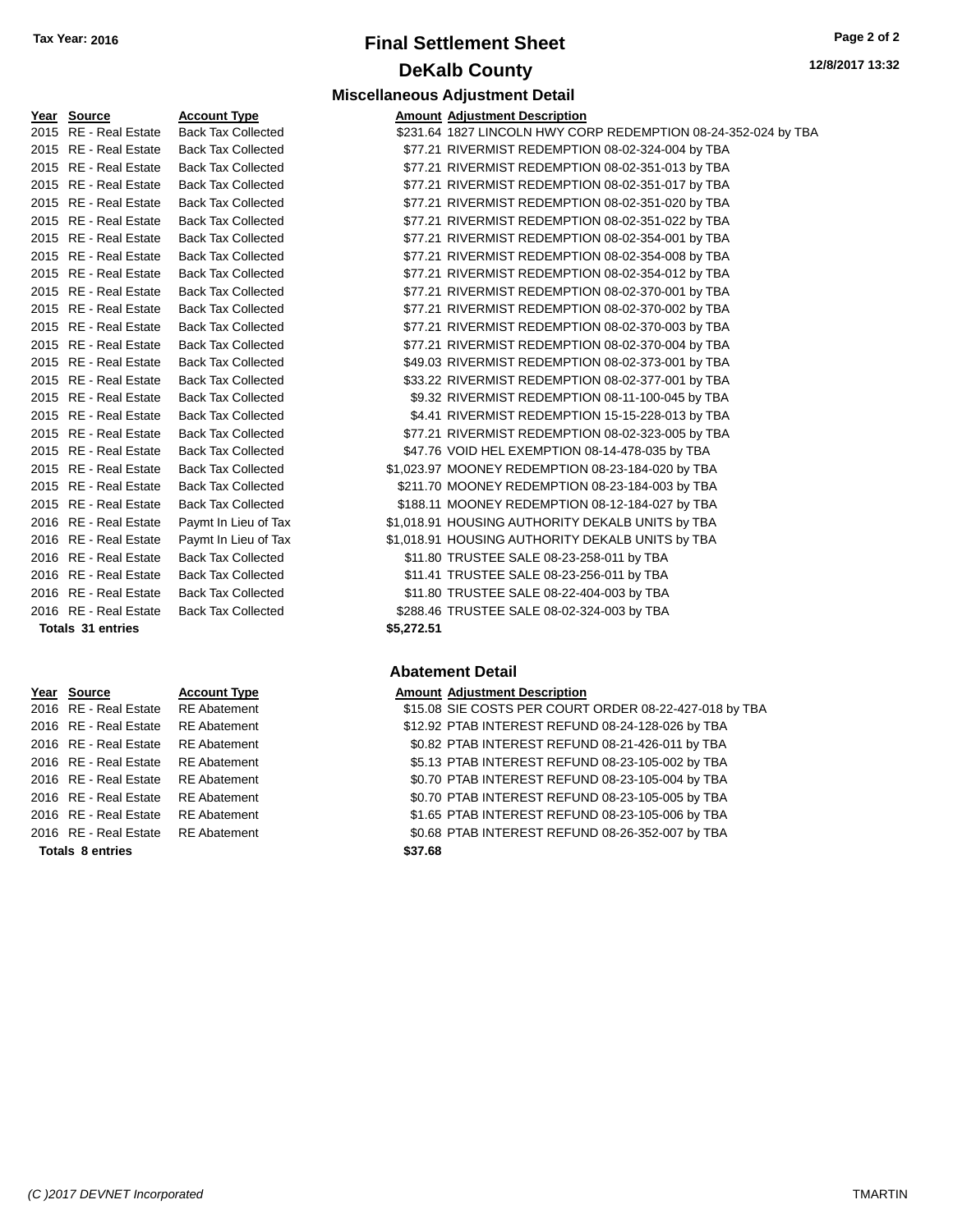# **Final Settlement Sheet Tax Year: 2016 Page 1 of 1 DeKalb County 111 - FRANKLIN TWP PARK**

### **Current Year Taxes Due**

|     | <b>Original Amount Due</b>       | \$42,032.31 |
|-----|----------------------------------|-------------|
| ٠   | Supplements                      | \$0.00      |
|     | Cancellations                    | \$118.82    |
|     | Abatements/Refunds               | \$0.00      |
| ÷   | Mobile Home                      | \$0.00      |
| +/- | Road & Bridge Transfer           | \$0.00      |
| ٠   | Misc. Adjustments                | \$1.79      |
|     | <b>Adjusted Amount Due</b>       | \$41,915.28 |
| ÷   | <b>Prior Year Real EstateTax</b> | \$0.00      |
|     | Prior Year Mobile Home Tax       | \$0.00      |
|     | + Prior Year Misc. Adjustments   | \$3.21      |
|     | <b>Total Amount Due</b>          | \$41,918.49 |

#### **Current Year Taxes Paid**

| ٠ | <b>Real Estate</b>             | \$41,416.80 |
|---|--------------------------------|-------------|
| ÷ | Railroad                       | \$485.36    |
| ٠ | Mobile Home                    | \$0.00      |
| ÷ | Misc. Adjustments              | \$1.79      |
| ÷ | <b>Prior Year Real Estate</b>  | \$0.00      |
| ٠ | Prior Year Mobile Home         | \$0.00      |
|   | + Prior Year Misc. Adjustments | \$3.21      |
|   | Abatements/Refunds             | \$0.00      |
|   | <b>Total Collected</b>         | \$41,907.16 |
| ٠ | <b>Hold Back</b>               | \$0.00      |
| ٠ | <b>County Trustee</b>          | \$11.33     |
| ٠ | <b>Forfeited Tax</b>           | \$0.00      |
|   | Total                          | \$41,918.49 |
|   | <b>Interest Distribution</b>   |             |
|   | <b>County Interest</b>         | \$16.98     |
|   | <b>Township Interest</b>       | \$0.00      |
|   | <b>Total Interest</b>          | \$16.98     |

## **Distribution Summary**

| Amount      |
|-------------|
| \$2,727.77  |
| \$19,491.64 |
| \$585.48    |
| \$934.76    |
| \$16,387.18 |
| \$1,780.33  |
| \$41,907.16 |
| Amount      |
| \$16.98     |
| \$16.98     |
| \$41.924.14 |
|             |

## **Fund Summary**

| <b>Fund</b>                                   |                           | <b>Amount Collected</b>                       | <b>Previously</b><br><b>Distributed</b> | Current<br><b>Distribution</b> | <b>Amount</b><br>Available | <b>Interest</b> | <b>PY Over</b><br><b>Distrib</b> |
|-----------------------------------------------|---------------------------|-----------------------------------------------|-----------------------------------------|--------------------------------|----------------------------|-----------------|----------------------------------|
| 001 - CORPORATE                               |                           | \$39.450.10                                   | \$37,774.16                             | \$1.675.94                     | \$0.00                     | \$15.98         | \$0.00                           |
| 035 - TORT JUDGEMENTS/LIABILITY<br><b>INS</b> |                           | \$2,457.06                                    | \$2,352.67                              | \$104.39                       | \$0.00                     | \$1.00          | \$0.00                           |
| <b>Totals</b>                                 |                           | \$41,907.16                                   | \$40.126.83                             | \$1.780.33                     | \$0.00                     | \$16.98         | \$0.00                           |
|                                               |                           |                                               | <b>Miscellaneous Adjustment Detail</b>  |                                |                            |                 |                                  |
| Year<br>Source                                | <b>Account Type</b>       | <b>Amount Adiustment Description</b>          |                                         |                                |                            |                 |                                  |
| 2015 RE - Real Estate                         | <b>Rack Tay Collected</b> | \$3.21 DUNCAN REDEMPTION 01-26-252-011 by TRA |                                         |                                |                            |                 |                                  |

2015 RE - Real Estate Back Tax Collected \$3.21 DUNCAN REDEMPTION 01-26-252-011 by TBA 2016 RE - Real Estate Back Tax Collected \$1.79 GIANNOLA REDEMPTION 01-26-206-015 by TBA **Totals 2 entries \$5.00**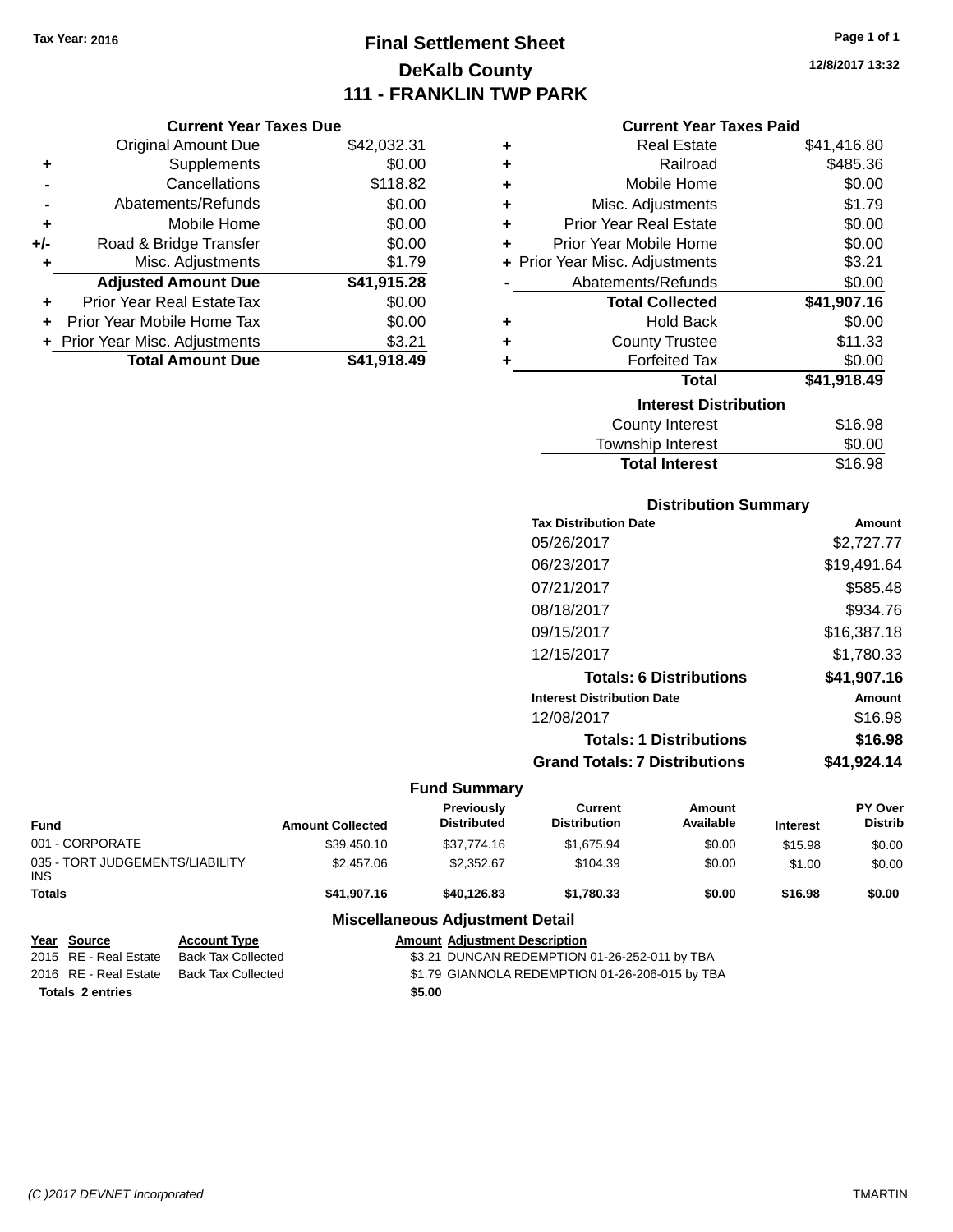# **Final Settlement Sheet Tax Year: 2016 Page 1 of 1 DeKalb County 112 - GENOA TWP PARK**

## **Current Year Taxes Due**

|       | <b>Original Amount Due</b>       | \$615,436.76 |
|-------|----------------------------------|--------------|
| ٠     | Supplements                      | \$37.32      |
|       | Cancellations                    | \$465.17     |
|       | Abatements/Refunds               | \$0.00       |
| ٠     | Mobile Home                      | \$404.15     |
| $+/-$ | Road & Bridge Transfer           | \$0.00       |
| ٠     | Misc. Adjustments                | \$0.00       |
|       | <b>Adjusted Amount Due</b>       | \$615,413.06 |
|       | <b>Prior Year Real EstateTax</b> | \$0.00       |
|       | Prior Year Mobile Home Tax       | \$0.00       |
|       | + Prior Year Misc. Adjustments   | \$9.22       |
|       | <b>Total Amount Due</b>          | \$615,422.28 |

## **Current Year Taxes Paid**

| ٠ | <b>Real Estate</b>             | \$608,999.69 |
|---|--------------------------------|--------------|
| ٠ | Railroad                       | \$5,958.62   |
| ÷ | Mobile Home                    | \$393.71     |
| ٠ | Misc. Adjustments              | \$0.00       |
| ÷ | <b>Prior Year Real Estate</b>  | \$0.00       |
| ٠ | Prior Year Mobile Home         | \$0.00       |
|   | + Prior Year Misc. Adjustments | \$9.22       |
|   | Abatements/Refunds             | \$0.00       |
|   | <b>Total Collected</b>         | \$615,361.24 |
| ٠ | <b>Hold Back</b>               | \$0.00       |
| ٠ | <b>County Trustee</b>          | \$61.04      |
| ٠ | <b>Forfeited Tax</b>           | \$0.00       |
|   | <b>Total</b>                   | \$615,422.28 |
|   | <b>Interest Distribution</b>   |              |
|   | <b>County Interest</b>         | \$249.31     |
|   | <b>Township Interest</b>       | \$0.00       |
|   | <b>Total Interest</b>          | \$249.31     |

## **Distribution Summary**

| <b>Tax Distribution Date</b>         | Amount       |
|--------------------------------------|--------------|
| 05/26/2017                           | \$61,180.54  |
| 06/23/2017                           | \$272,683.60 |
| 07/21/2017                           | \$5,201.76   |
| 08/18/2017                           | \$19,350.91  |
| 09/15/2017                           | \$229,509.11 |
| 12/15/2017                           | \$27.435.32  |
| <b>Totals: 6 Distributions</b>       | \$615,361.24 |
| <b>Interest Distribution Date</b>    | Amount       |
| 12/08/2017                           | \$249.31     |
| <b>Totals: 1 Distributions</b>       | \$249.31     |
| <b>Grand Totals: 7 Distributions</b> | \$615.610.55 |

## **Fund Summary**

| <b>Fund</b>                                   | <b>Amount Collected</b> | <b>Previously</b><br><b>Distributed</b> | Current<br><b>Distribution</b> | Amount<br>Available | <b>Interest</b> | <b>PY Over</b><br><b>Distrib</b> |
|-----------------------------------------------|-------------------------|-----------------------------------------|--------------------------------|---------------------|-----------------|----------------------------------|
| 001 - CORPORATE                               | \$183,521.68            | \$175,339.49                            | \$8,182.19                     | \$0.00              | \$74.38         | \$0.00                           |
| 003 - BONDS AND INTEREST                      | \$273.212.39            | \$261.031.45                            | \$12.180.94                    | \$0.00              | \$110.69        | \$0.00                           |
| $005 - I. M. R. F.$                           | \$949.50                | \$907.17                                | \$42.33                        | \$0.00              | \$0.38          | \$0.00                           |
| 027 - AUDIT                                   | \$949.50                | \$907.17                                | \$42.33                        | \$0.00              | \$0.38          | \$0.00                           |
| 035 - TORT JUDGEMENTS/LIABILITY<br><b>INS</b> | \$0.00                  | \$0.00                                  | \$0.00                         | \$0.00              | \$0.00          | \$0.00                           |
| 047 - SOCIAL SECURITY                         | \$949.50                | \$907.17                                | \$42.33                        | \$0.00              | \$0.38          | \$0.00                           |
| 062 - WORKERS COMPENSATION                    | \$949.50                | \$907.17                                | \$42.33                        | \$0.00              | \$0.38          | \$0.00                           |
| 122 - RECREATION                              | \$114,880.55            | \$109,758.72                            | \$5.121.83                     | \$0.00              | \$46.54         | \$0.00                           |
| 126 - REC PROGRAMS/HANDICAPPED                | \$38,999.12             | \$37,260.41                             | \$1,738.71                     | \$0.00              | \$15.80         | \$0.00                           |
| 143 - MEDICARE                                | \$949.50                | \$907.17                                | \$42.33                        | \$0.00              | \$0.38          | \$0.00                           |
| <b>Totals</b>                                 | \$615,361.24            | \$587,925.92                            | \$27,435.32                    | \$0.00              | \$249.31        | \$0.00                           |

## **Miscellaneous Adjustment Detail**

| Year Source                              | <b>Account Type</b> |        | <b>Amount Adiustment Description</b>                 |
|------------------------------------------|---------------------|--------|------------------------------------------------------|
| 2016 MH - Mobile Home Back Tax Collected |                     |        | \$9.22 MASCOTE REDEMPTION 03-30-131-001 0036O by TBA |
| <b>Totals 1 entries</b>                  |                     | \$9.22 |                                                      |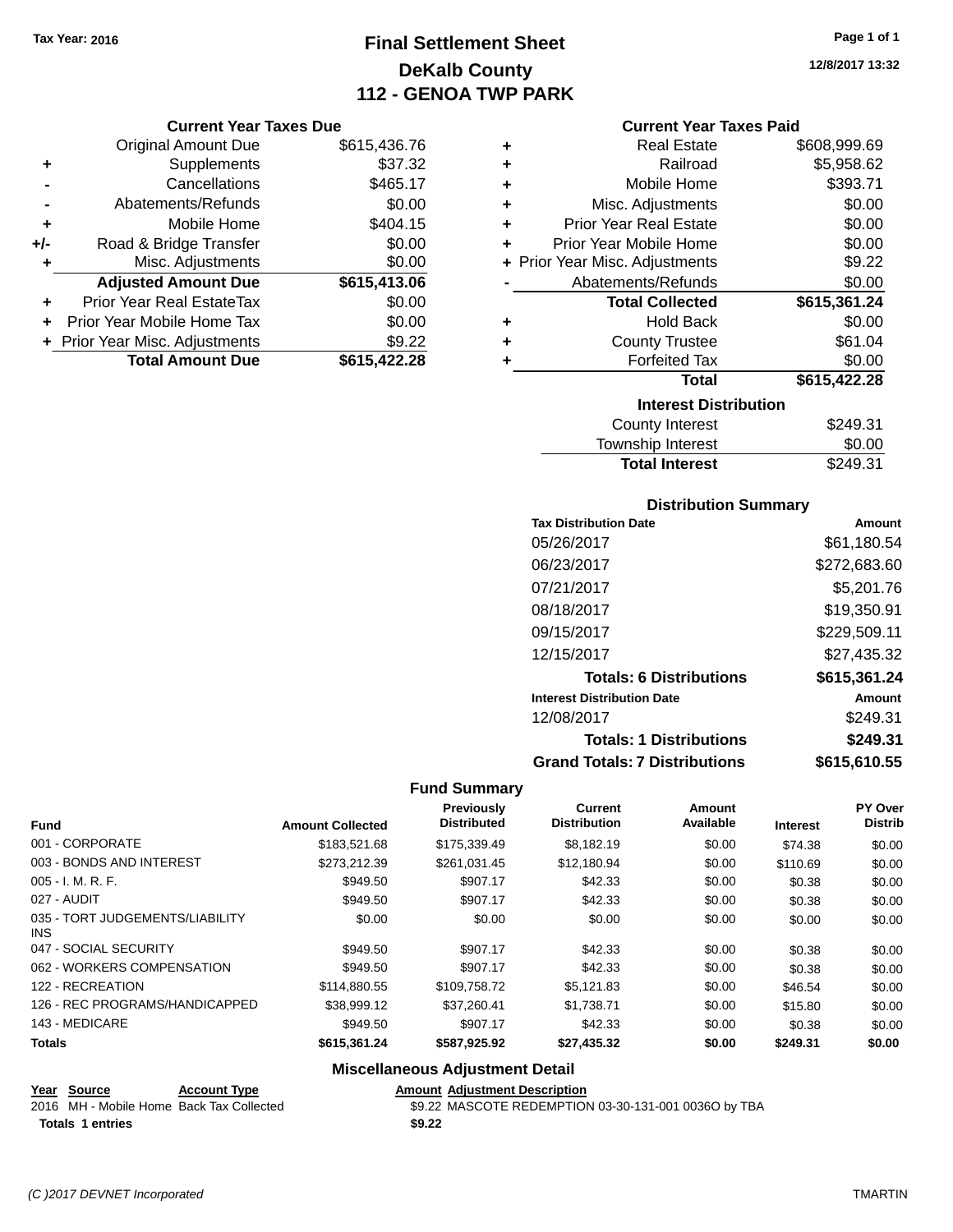# **Final Settlement Sheet Tax Year: 2016 Page 1 of 2 DeKalb County 113 - KINGSTON TWP PARK**

**12/8/2017 13:32**

## **Current Year Taxes Paid**

|     | <b>Current Year Taxes Due</b>  |             |  |
|-----|--------------------------------|-------------|--|
|     | <b>Original Amount Due</b>     | \$52,184.81 |  |
|     | Supplements                    | \$7.41      |  |
|     | Cancellations                  | \$88.03     |  |
|     | Abatements/Refunds             | \$0.04      |  |
|     | Mobile Home                    | \$5.94      |  |
| +/- | Road & Bridge Transfer         | \$0.00      |  |
|     | Misc. Adjustments              | \$46.50     |  |
|     | <b>Adjusted Amount Due</b>     | \$52,156.59 |  |
|     | Prior Year Real EstateTax      | (\$3.17)    |  |
|     | Prior Year Mobile Home Tax     | \$0.00      |  |
|     | + Prior Year Misc. Adjustments | \$3.60      |  |
|     | <b>Total Amount Due</b>        | \$52,157.02 |  |
|     |                                |             |  |

| ٠ | <b>Real Estate</b>             | \$51,124.43 |
|---|--------------------------------|-------------|
| ÷ | Railroad                       | \$949.76    |
| ÷ | Mobile Home                    | \$5.94      |
| ٠ | Misc. Adjustments              | \$46.50     |
| ٠ | <b>Prior Year Real Estate</b>  | (\$3.17)    |
| ÷ | Prior Year Mobile Home         | \$0.00      |
|   | + Prior Year Misc. Adjustments | \$3.60      |
|   | Abatements/Refunds             | \$0.04      |
|   | <b>Total Collected</b>         | \$52,127.02 |
| ٠ | Hold Back                      | \$0.00      |
| ٠ | <b>County Trustee</b>          | \$30.00     |
|   | <b>Forfeited Tax</b>           | \$0.00      |
|   | <b>Total</b>                   | \$52,157.02 |
|   | <b>Interest Distribution</b>   |             |
|   | <b>County Interest</b>         | \$21.12     |
|   | <b>Township Interest</b>       | \$0.00      |
|   | <b>Total Interest</b>          | \$21.12     |

## **Distribution Summary**

| <b>Tax Distribution Date</b>         | Amount      |
|--------------------------------------|-------------|
| 05/26/2017                           | \$4.648.97  |
| 06/23/2017                           | \$24,354.78 |
| 07/21/2017                           | \$376.39    |
| 08/18/2017                           | \$1,342.42  |
| 09/15/2017                           | \$20,105.71 |
| 12/15/2017                           | \$1,298.75  |
| <b>Totals: 6 Distributions</b>       | \$52,127.02 |
| <b>Interest Distribution Date</b>    | Amount      |
| 12/08/2017                           | \$21.12     |
| <b>Totals: 1 Distributions</b>       | \$21.12     |
| <b>Grand Totals: 7 Distributions</b> | \$52.148.14 |

## **Fund Summary**

| Fund                                   | <b>Amount Collected</b> | Previously<br><b>Distributed</b> | Current<br><b>Distribution</b> | Amount<br>Available | <b>Interest</b> | PY Over<br><b>Distrib</b> |
|----------------------------------------|-------------------------|----------------------------------|--------------------------------|---------------------|-----------------|---------------------------|
| 001 - CORPORATE                        | \$41,239.20             | \$40,211.72                      | \$1,027.48                     | \$0.00              | \$16.71         | \$0.00                    |
| 035 - TORT JUDGEMENTS/LIABILITY<br>INS | \$5.451.65              | \$5.315.83                       | \$135.82                       | \$0.00              | \$2.21          | \$0.00                    |
| 122 - RECREATION                       | \$5.436.17              | \$5,300.72                       | \$135.45                       | \$0.00              | \$2.20          | \$0.00                    |
| Totals                                 | \$52,127.02             | \$50,828,27                      | \$1,298.75                     | \$0.00              | \$21.12         | \$0.00                    |

## **Miscellaneous Adjustment Detail**

| Year Source             | <b>Account Type</b>       |         | <b>Amount Adjustment Description</b>                     |
|-------------------------|---------------------------|---------|----------------------------------------------------------|
| 2015 RE - Real Estate   | <b>Back Tax Collected</b> |         | \$2.25 CAPES REDEMPTION 02-29-200-001 by TBA             |
| 2015 RE - Real Estate   | <b>Back Tax Collected</b> |         | \$1.35 TRUSTEE SALE 02-22-100-004 by TBA                 |
| 2016 RE - Real Estate   | <b>Back Tax Collected</b> |         | \$8.31 CAINARI INC REDEMPTION 02-22-307-006 by TBA       |
| 2016 RE - Real Estate   | <b>Back Tax Collected</b> |         | \$32.16 CAINARI INC REDEMPTION 02-22-307-007 by TBA      |
| 2016 RE - Real Estate   | <b>Back Tax Collected</b> |         | \$1.76 TRUSTEE SALE 02-25-251-021 by TBA                 |
| 2016 RE - Real Estate   | <b>Back Tax Collected</b> |         | \$1.87 OAK CLUB OF GENOA REDEMPTION 02-36-209-013 by TBA |
| 2016 RE - Real Estate   | <b>Back Tax Collected</b> |         | \$1.00 OAK CLUB OF GENOA REDEMPTION 02-36-209-012 by TBA |
| 2016 RE - Real Estate   | <b>Back Tax Collected</b> |         | \$1.40 OAK CLUB OF GENOA REDEMPTION 02-36-209-004 by TBA |
| <b>Totals 8 entries</b> |                           | \$50.10 |                                                          |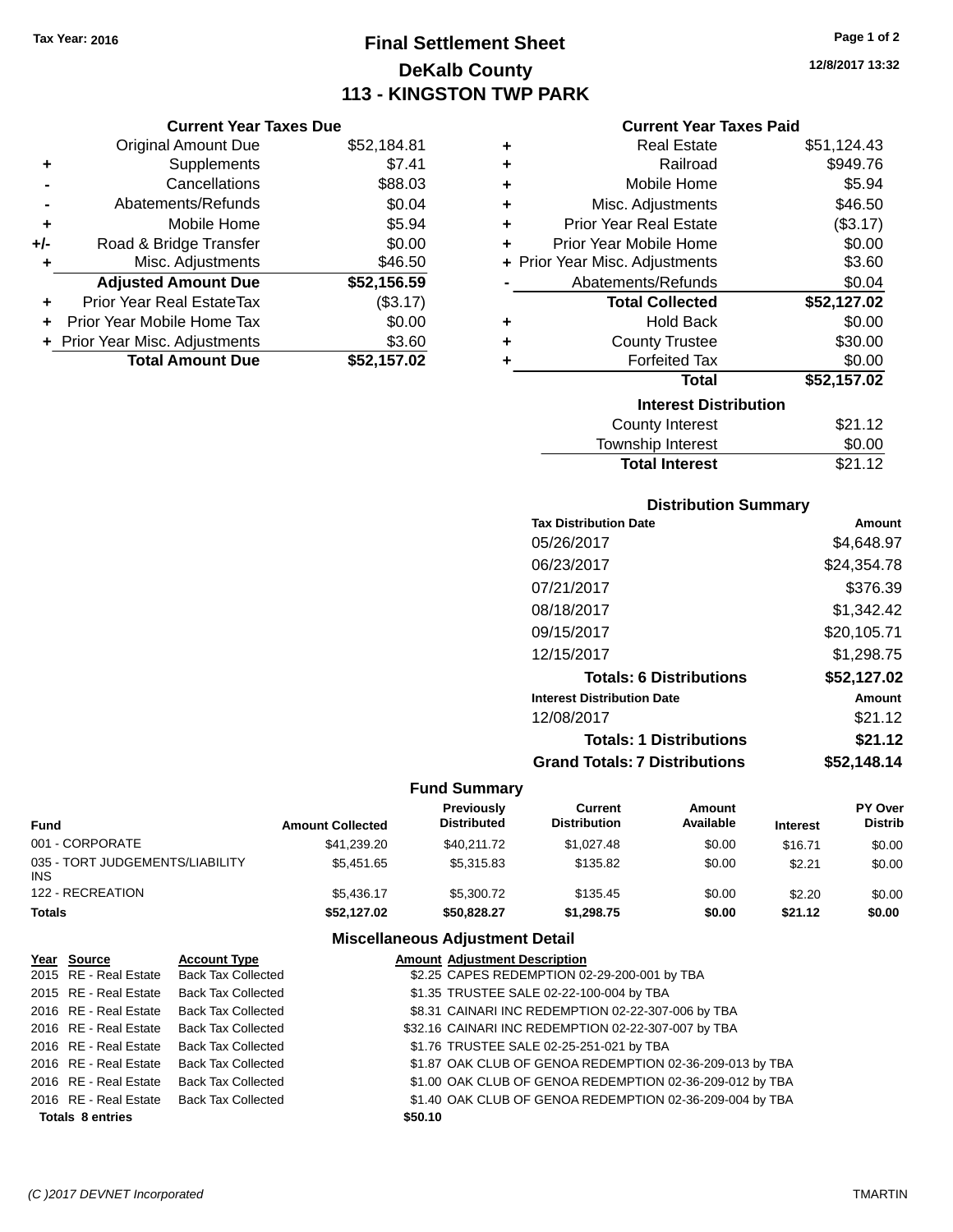# **Final Settlement Sheet Tax Year: 2016 Page 2 of 2 DeKalb County Abatement Detail**

**12/8/2017 13:32**

**Totals 1 entries \$0.04**

**Year Source Account Type Amount Adjustment Description** \$0.04 PTAB INTEREST REFUND 02-24-452-014 by TBA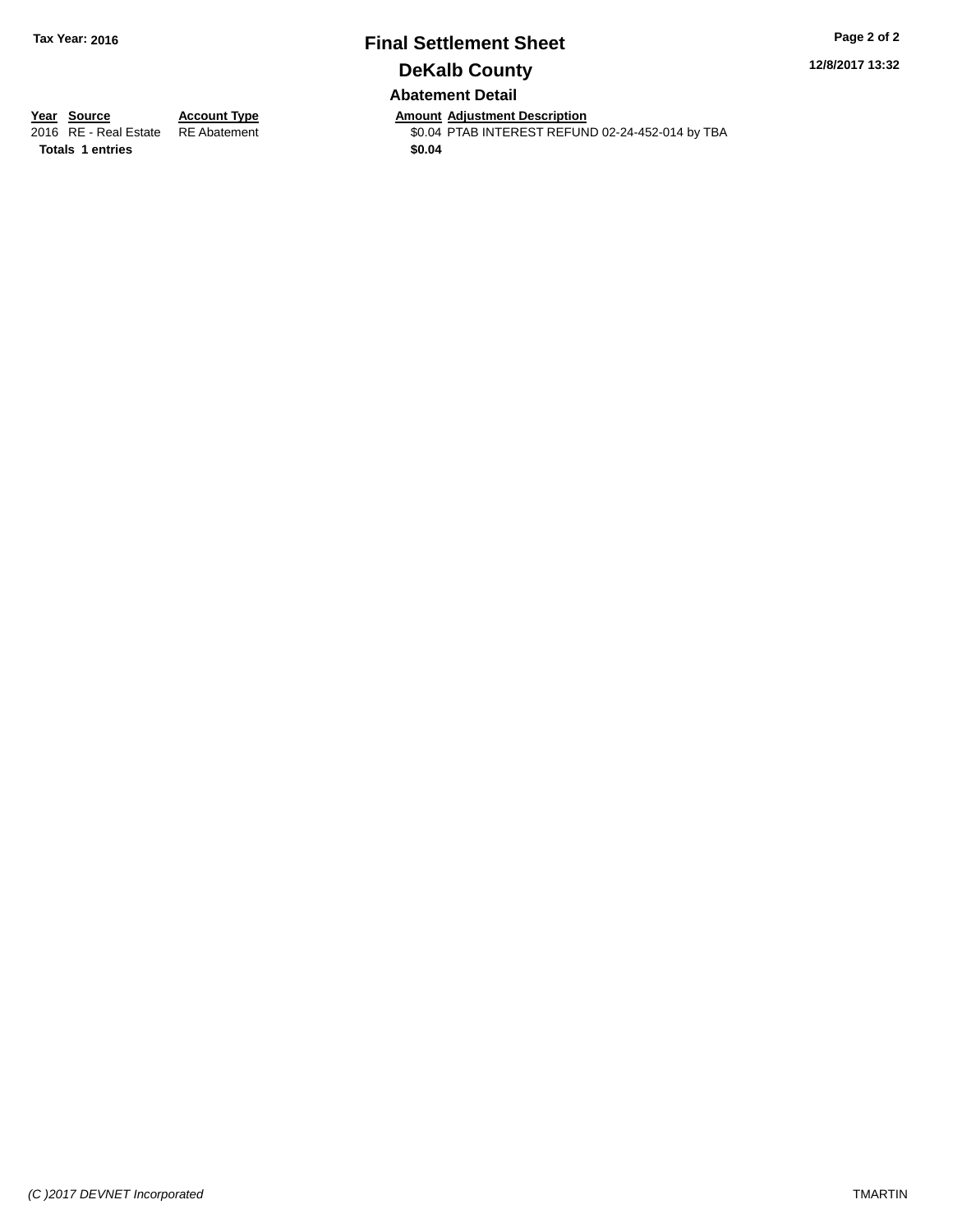# **Final Settlement Sheet Tax Year: 2016 Page 1 of 2 DeKalb County 114 - SANDWICH PARK**

#### **Current Year Taxes Due**

|     | <b>Original Amount Due</b>       | \$536,598.54 |
|-----|----------------------------------|--------------|
| ٠   | Supplements                      | \$31.01      |
|     | Cancellations                    | \$1,079.42   |
|     | Abatements/Refunds               | \$55.68      |
| ٠   | Mobile Home                      | \$376.69     |
| +/- | Road & Bridge Transfer           | \$0.00       |
| ٠   | Misc. Adjustments                | \$353.82     |
|     | <b>Adjusted Amount Due</b>       | \$536,224.96 |
|     | <b>Prior Year Real EstateTax</b> | (\$644.52)   |
|     | Prior Year Mobile Home Tax       | \$0.01       |
|     | + Prior Year Misc. Adjustments   | \$5.20       |
|     | <b>Total Amount Due</b>          | \$535,585.65 |

| ٠ | <b>Real Estate</b>             | \$533,282.60 |
|---|--------------------------------|--------------|
| ÷ | Railroad                       | \$1,441.42   |
| ٠ | Mobile Home                    | \$369.67     |
| ÷ | Misc. Adjustments              | \$353.82     |
| ٠ | <b>Prior Year Real Estate</b>  | (\$644.52)   |
| ٠ | Prior Year Mobile Home         | \$0.01       |
|   | + Prior Year Misc. Adjustments | \$5.20       |
|   | Abatements/Refunds             | \$55.68      |
|   | <b>Total Collected</b>         | \$534,752.52 |
| ٠ | <b>Hold Back</b>               | \$0.00       |
| ٠ | <b>County Trustee</b>          | \$830.84     |
| ٠ | <b>Forfeited Tax</b>           | \$2.29       |
|   | Total                          | \$535,585.65 |
|   | <b>Interest Distribution</b>   |              |
|   | County Interest                | \$216.67     |
|   | Tourable Interact              | ሮስ ሰሰ        |

| <b>Total Interest</b> | \$216.67 |
|-----------------------|----------|
| Township Interest     | \$0.00   |
| County Interest       | \$216.67 |

## **Distribution Summary**

| <b>Tax Distribution Date</b>         | Amount       |
|--------------------------------------|--------------|
| 05/26/2017                           | \$50,998.06  |
| 06/23/2017                           | \$235,776.38 |
| 07/21/2017                           | \$5,382.87   |
| 08/18/2017                           | \$22,840.14  |
| 09/15/2017                           | \$196,185.72 |
| 12/15/2017                           | \$23,569.35  |
| <b>Totals: 6 Distributions</b>       | \$534,752.52 |
| <b>Interest Distribution Date</b>    | Amount       |
| 12/08/2017                           | \$216.67     |
| <b>Totals: 1 Distributions</b>       | \$216.67     |
| <b>Grand Totals: 7 Distributions</b> | \$534,969.19 |

## **Fund Summary**

| <b>Fund</b>                             | <b>Amount Collected</b> | <b>Previously</b><br><b>Distributed</b> | <b>Current</b><br><b>Distribution</b> | Amount<br>Available | <b>Interest</b> | PY Over<br><b>Distrib</b> |
|-----------------------------------------|-------------------------|-----------------------------------------|---------------------------------------|---------------------|-----------------|---------------------------|
| 001 - CORPORATE                         | \$156,208.71            | \$149,323,78                            | \$6.884.93                            | \$0.00              | \$63.29         | \$0.00                    |
| 003 - BONDS AND INTEREST                | \$107.961.73            | \$103.203.27                            | \$4,758.46                            | \$0.00              | \$43.74         | \$0.00                    |
| $005 - I. M. R. F.$                     | \$29,100.69             | \$27,818,08                             | \$1.282.61                            | \$0.00              | \$11.79         | \$0.00                    |
| 027 - AUDIT                             | \$5,980.14              | \$5.716.57                              | \$263.57                              | \$0.00              | \$2.42          | \$0.00                    |
| 035 - TORT JUDGEMENTS/LIABILITY<br>INS. | \$30,848.27             | \$29,488.63                             | \$1,359.64                            | \$0.00              | \$12.50         | \$0.00                    |
| 047 - SOCIAL SECURITY                   | \$23,809.85             | \$22,760.42                             | \$1.049.43                            | \$0.00              | \$9.65          | \$0.00                    |
| 060 - UNEMPLOYMENT INSURANCE            | \$15,873,06             | \$15,173.43                             | \$699.63                              | \$0.00              | \$6.43          | \$0.00                    |
| 122 - RECREATION                        | \$115,320.45            | \$110,237.68                            | \$5.082.77                            | \$0.00              | \$46.73         | \$0.00                    |
| 125 - PAVING & LIGHTING, STREETS        | \$3,543.79              | \$3.387.61                              | \$156.18                              | \$0.00              | \$1.44          | \$0.00                    |
| 126 - REC PROGRAMS/HANDICAPPED          | \$46,105.83             | \$44,073.70                             | \$2,032.13                            | \$0.00              | \$18.68         | \$0.00                    |
| <b>Totals</b>                           | \$534,752.52            | \$511,183.17                            | \$23,569.35                           | \$0.00              | \$216.67        | \$0.00                    |

## **Miscellaneous Adjustment Detail**

### **Year Source Account Type Amount Adjustment Description**<br>2016 MH - Mobile Home Back Tax Collected \$3.01 LEANNAH REDEMPTION \$3.01 LEANNAH REDEMPTION 19-26-300-005 12430 by TBA 2016 RE - Real Estate Back Tax Collected \$227.80 HARRISON REDEMPTION 19-26-408-006 by TBA 2016 RE - Real Estate Back Tax Collected \$126.02 MARSHNER REDEMPTION 19-26-434-001 by TBA

*(C )2017 DEVNET Incorporated* TMARTIN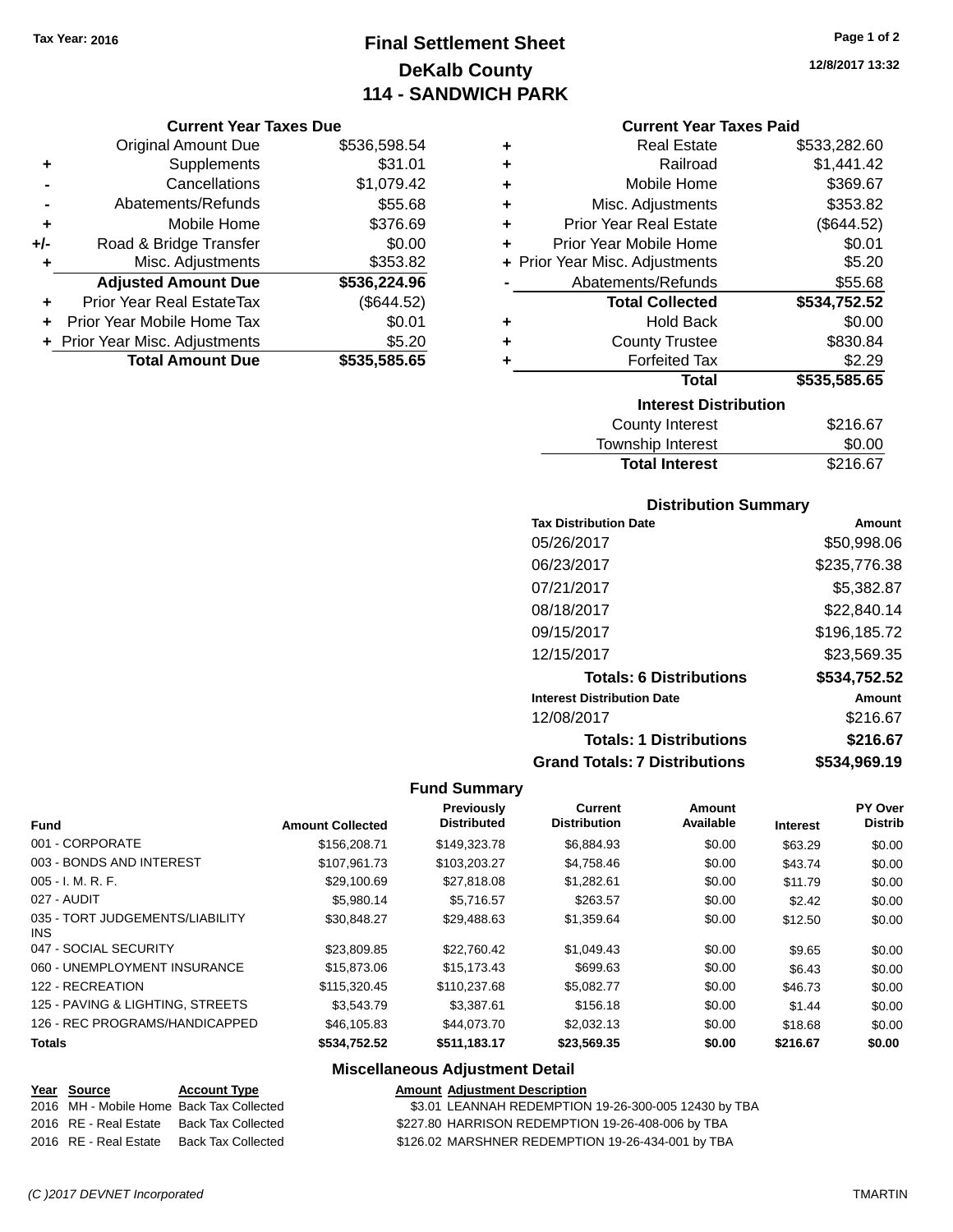# **Final Settlement Sheet Tax Year: 2016 Page 2 of 2 DeKalb County**

#### **12/8/2017 13:32**

## **Miscellaneous Adjustment Detail**

# **Year Source Account Type Amount Adjustment Description**

**Totals 4 entries \$359.02**

\$2.19 ZIEMBA REDEMPTION 19-25-477-011 0016O by TBA

## **Abatement Detail**

\$55.68 SIE COST PER COURT ORDER 19-26-484-014 by TBA

**Year Source Account Type Amount Adjustment Description**<br>2016 RE - Real Estate RE Abatement **Amount SES.68 SIE COST PER COURT** 

**Totals 1 entries \$55.68**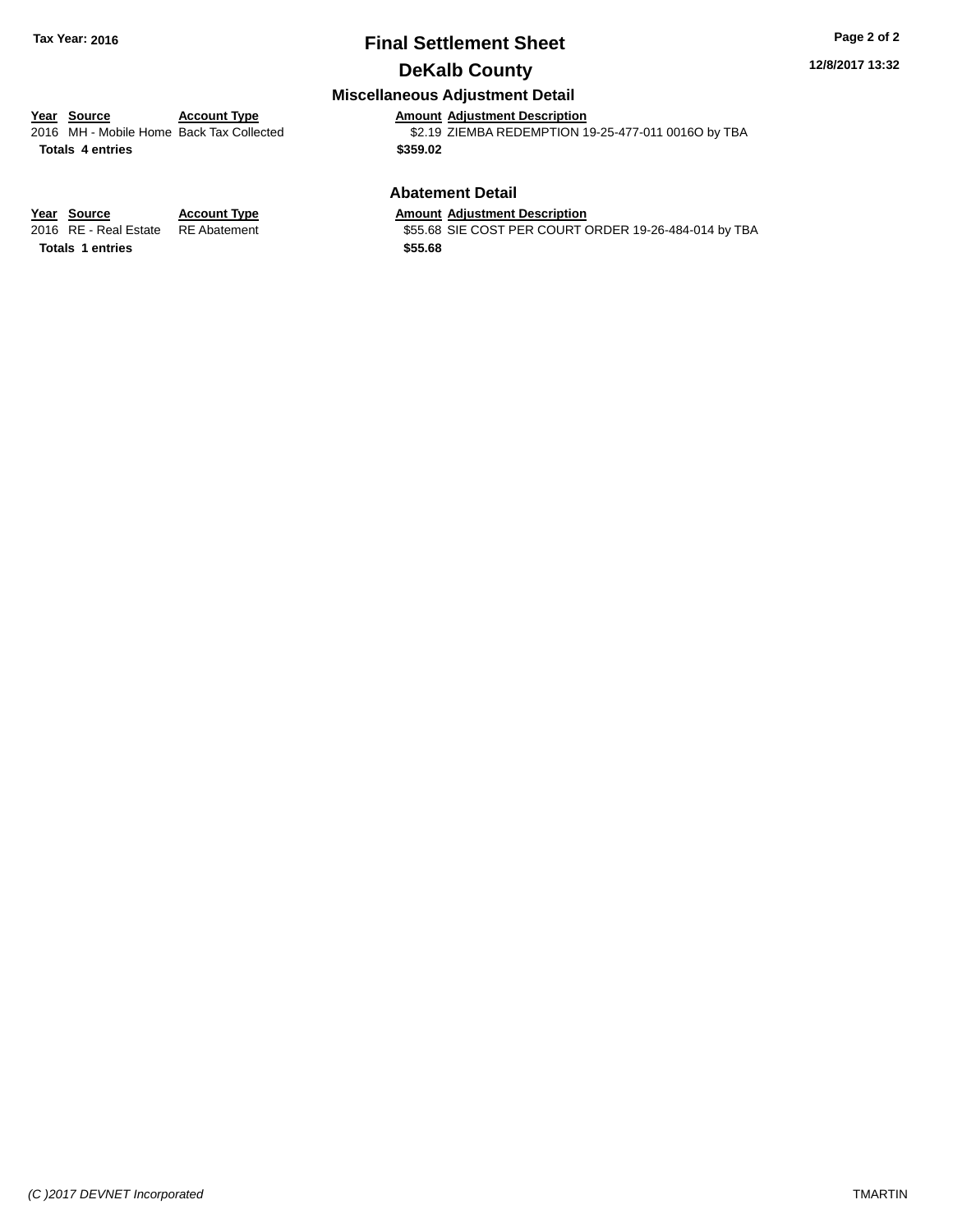# **Final Settlement Sheet Tax Year: 2016 Page 1 of 2 DeKalb County 115 - SYCAMORE PARK**

## **Current Year Taxes Due**

|     | <b>Original Amount Due</b>       | \$3,071,735.44 |
|-----|----------------------------------|----------------|
| ٠   | Supplements                      | \$88.18        |
|     | Cancellations                    | \$3,762.84     |
|     | Abatements/Refunds               | \$93.59        |
| ٠   | Mobile Home                      | \$1,053.37     |
| +/- | Road & Bridge Transfer           | \$0.00         |
| ٠   | Misc. Adjustments                | \$1,958.30     |
|     | <b>Adjusted Amount Due</b>       | \$3,070,978.86 |
|     | <b>Prior Year Real EstateTax</b> | (\$678.00)     |
|     | Prior Year Mobile Home Tax       | \$0.00         |
|     | + Prior Year Misc. Adjustments   | \$10.96        |
|     | <b>Total Amount Due</b>          | \$3,070,311.82 |

| ٠ | <b>Real Estate</b>             | \$3,067,654.71   |
|---|--------------------------------|------------------|
| ٠ | Railroad                       | \$0.36           |
| ٠ | Mobile Home                    | \$1,026.59       |
| ٠ | Misc. Adjustments              | \$1,958.30       |
| ٠ | <b>Prior Year Real Estate</b>  | (\$678.00)       |
| ٠ | Prior Year Mobile Home         | \$0.00           |
|   | + Prior Year Misc. Adjustments | \$10.96          |
|   | Abatements/Refunds             | \$93.59          |
|   | <b>Total Collected</b>         | \$3,069,879.33   |
| ٠ | <b>Hold Back</b>               | \$0.00           |
| ٠ | <b>County Trustee</b>          | \$229.54         |
| ٠ | <b>Forfeited Tax</b>           | \$202.95         |
|   | Total                          | \$3,070,311.82   |
|   | <b>Interest Distribution</b>   |                  |
|   |                                | . <del>. .</del> |

| <b>Total Interest</b> | \$1,243.77 |
|-----------------------|------------|
| Township Interest     | \$0.00     |
| County Interest       | \$1,243.77 |

## **Distribution Summary**

| <b>Tax Distribution Date</b>         | Amount         |
|--------------------------------------|----------------|
| 05/26/2017                           | \$252,265,26   |
| 06/23/2017                           | \$1,362,305.06 |
| 07/21/2017                           | \$26,177.29    |
| 08/18/2017                           | \$81,939.73    |
| 09/15/2017                           | \$1,251,822.92 |
| 12/15/2017                           | \$95,369.07    |
| <b>Totals: 6 Distributions</b>       | \$3,069,879.33 |
| <b>Interest Distribution Date</b>    | Amount         |
| 12/08/2017                           | \$1,243.77     |
| <b>Totals: 1 Distributions</b>       | \$1,243.77     |
| <b>Grand Totals: 7 Distributions</b> | \$3.071.123.10 |

## **Fund Summary**

| <b>Fund</b>                                   | <b>Amount Collected</b> | Previously<br><b>Distributed</b> | Current<br><b>Distribution</b> | Amount<br>Available | <b>Interest</b> | PY Over<br><b>Distrib</b> |
|-----------------------------------------------|-------------------------|----------------------------------|--------------------------------|---------------------|-----------------|---------------------------|
| 001 - CORPORATE                               | \$1,210,213.97          | \$1,172,617.45                   | \$37,596.52                    | \$0.00              | \$490.34        | \$0.00                    |
| 003 - BONDS AND INTEREST                      | \$594,684.74            | \$576,210.21                     | \$18,474.53                    | \$0.00              | \$240.94        | \$0.00                    |
| $005 - I. M. R. F.$                           | \$82,966.56             | \$80,389.11                      | \$2,577.45                     | \$0.00              | \$33.61         | \$0.00                    |
| 014 - POLICE PROTECTION                       | \$1,212.60              | \$1,174.93                       | \$37.67                        | \$0.00              | \$0.49          | \$0.00                    |
| 027 - AUDIT                                   | \$14,495.97             | \$14,045.63                      | \$450.34                       | \$0.00              | \$5.87          | \$0.00                    |
| 035 - TORT JUDGEMENTS/LIABILITY<br><b>INS</b> | \$68,970.99             | \$66,828,31                      | \$2,142.68                     | \$0.00              | \$27.94         | \$0.00                    |
| 039 - PLAYGROUND AND RECREATION<br>COMM       | \$375,986.53            | \$364,306.11                     | \$11,680.42                    | \$0.00              | \$152.33        | \$0.00                    |
| 047 - SOCIAL SECURITY                         | \$83.384.05             | \$80.793.62                      | \$2,590.43                     | \$0.00              | \$33.78         | \$0.00                    |
| 122 - RECREATION                              | \$470,775.20            | \$456,150.08                     | \$14,625.12                    | \$0.00              | \$190.74        | \$0.00                    |
| 125 - PAVING & LIGHTING, STREETS              | \$82.90                 | \$80.32                          | \$2.58                         | \$0.00              | \$0.03          | \$0.00                    |
| 126 - REC PROGRAMS/HANDICAPPED                | \$167,105.82            | \$161,914.49                     | \$5,191.33                     | \$0.00              | \$67.70         | \$0.00                    |
| <b>Totals</b>                                 | \$3,069,879.33          | \$2,974,510.26                   | \$95,369.07                    | \$0.00              | \$1,243.77      | \$0.00                    |

## **Miscellaneous Adjustment Detail**

**Year** Source **Account Type Account Type Amount Adjustment Description** 2016 MH - Mobile Home Back Tax Collected \$4.02 ELLIOTT REDEMPTION 08-01-401-005 2327I by TBA 2016 MH - Mobile Home Back Tax Collected \$3.81 WHITE REDEMPTION 08-01-401-005 2542J by TBA 2016 RE - Real Estate Paymt In Lieu of Tax \$817.40 HOUSING AUTHORITY SYCAMORE UNITS by TBA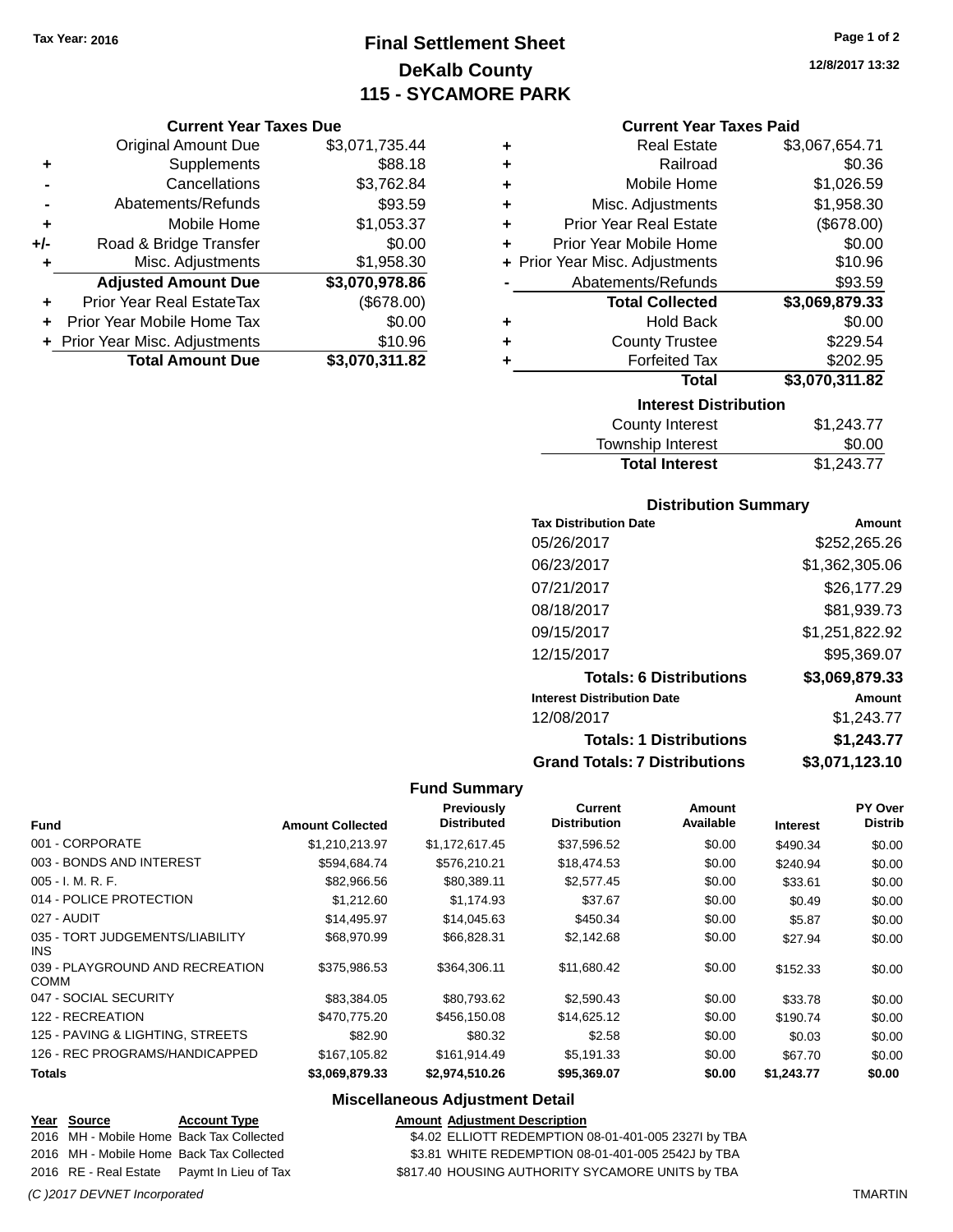# **Final Settlement Sheet Tax Year: 2016 Page 2 of 2 DeKalb County**

**Miscellaneous Adjustment Detail**

#### **Year** Source **Account Type A** Account Adjustment Description 2016 RE - Real Estate Paymt In Lieu of Tax \$817.40 HOUSING AUTHORITY SYCAMORE UNITS by TBA 2016 RE - Real Estate Back Tax Collected \$161.75 SILVERTHORNE REDEMPTION 06-22-328-005 by TBA

2016 RE - Real Estate Back Tax Collected \$161.75 SILVERTHORNE REDEMPTION 06-22-331-001 by TBA 2016 MH - Mobile Home Back Tax Collected \$3.13 HENDERSON REDEMPTION 08-01-401-005 2321D by TBA **Totals 7 entries \$1,969.26**

**Totals 3 entries \$93.59**

#### **Abatement Detail Year Source Account Type Amount Adjustment Description**

- 
- 2016 RE Real Estate RE Abatement \$0.25 PTAB INTEREST REFUND 06-28-180-020 by TBA
- 2016 RE Real Estate RE Abatement \$91.90 SIE COSTS PER COURT ORDER 09-05-253-005 by TBA
- 2016 RE Real Estate RE Abatement \$1.44 PTAB INTEREST REFUND 06-21-179-027 by TBA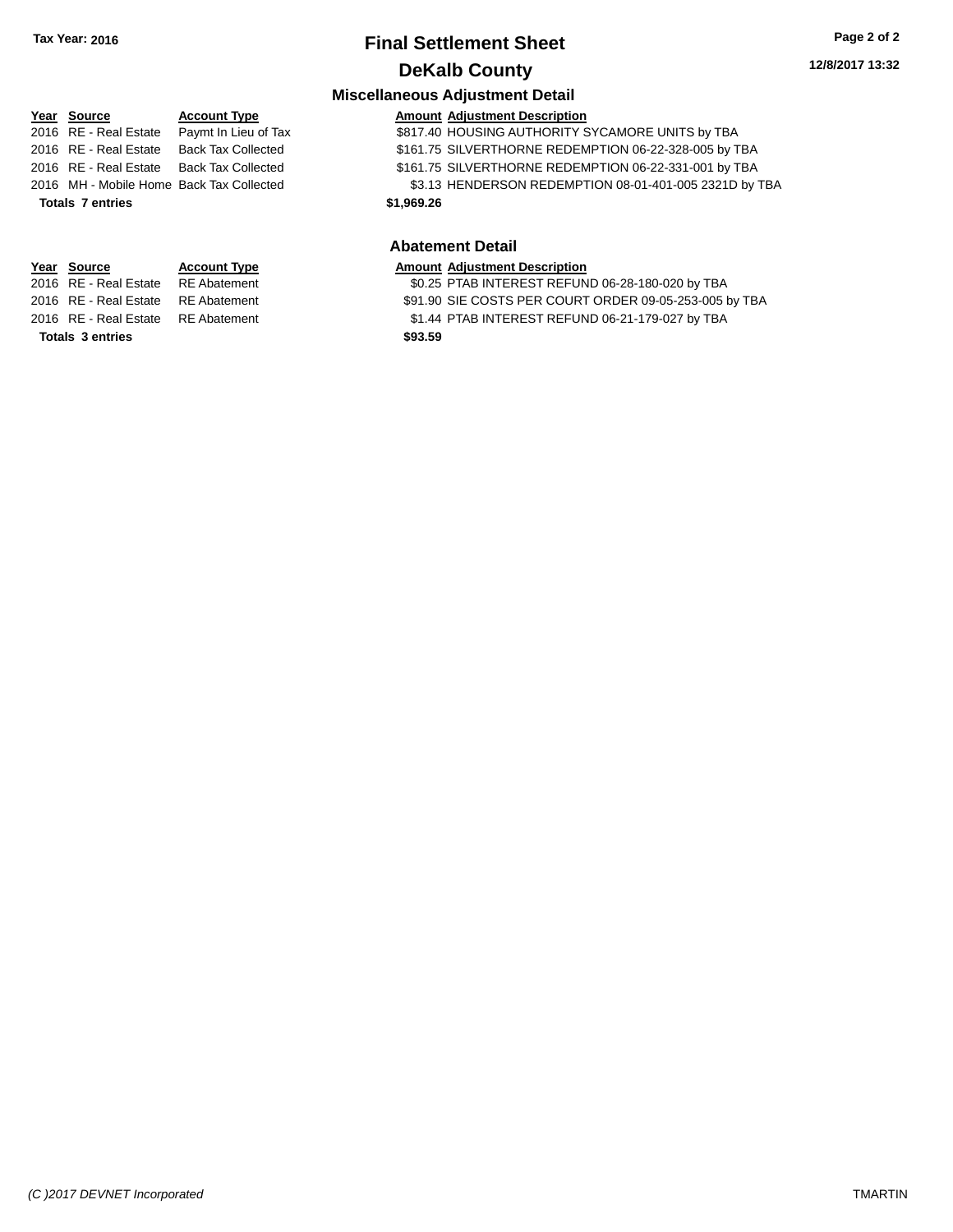# **Final Settlement Sheet Tax Year: 2016 Page 1 of 1 DeKalb County 120 - SCHOOL DISTRICT 1**

**Current Year Taxes Due**

|     | <b>Original Amount Due</b>       | \$607,751.76 |
|-----|----------------------------------|--------------|
| ٠   | Supplements                      | \$0.00       |
|     | Cancellations                    | \$311.23     |
|     | Abatements/Refunds               | \$0.00       |
| ÷   | Mobile Home                      | \$0.00       |
| +/- | Road & Bridge Transfer           | \$0.00       |
| ۰   | Misc. Adjustments                | \$0.00       |
|     | <b>Adjusted Amount Due</b>       | \$607,440.53 |
|     | <b>Prior Year Real EstateTax</b> | \$0.00       |
|     | Prior Year Mobile Home Tax       | \$0.00       |
|     | + Prior Year Misc. Adjustments   | \$0.00       |
|     | <b>Total Amount Due</b>          | \$607,440.53 |

| ٠ | <b>Real Estate</b>             | \$607,440.53 |  |  |
|---|--------------------------------|--------------|--|--|
| ÷ | \$0.00<br>Railroad             |              |  |  |
| ÷ | Mobile Home                    | \$0.00       |  |  |
| ÷ | Misc. Adjustments              | \$0.00       |  |  |
| ٠ | <b>Prior Year Real Estate</b>  | \$0.00       |  |  |
| ٠ | Prior Year Mobile Home         | \$0.00       |  |  |
|   | + Prior Year Misc. Adjustments | \$0.00       |  |  |
|   | Abatements/Refunds             | \$0.00       |  |  |
|   | <b>Total Collected</b>         | \$607,440.53 |  |  |
| ٠ | Hold Back                      | \$0.00       |  |  |
| ٠ | <b>County Trustee</b>          | \$0.00       |  |  |
| ٠ | <b>Forfeited Tax</b>           | \$0.00       |  |  |
|   | Total                          | \$607,440.53 |  |  |
|   | <b>Interest Distribution</b>   |              |  |  |
|   | County Interest                | \$246.10     |  |  |
|   | Township Interact              | ድስ ሰሰ        |  |  |

| <b>Total Interest</b> | \$246.10 |
|-----------------------|----------|
| Township Interest     | \$0.00   |
| County Interest       | \$246.10 |

## **Distribution Summary**

| <b>Tax Distribution Date</b>         | Amount       |
|--------------------------------------|--------------|
| 05/26/2017                           | \$72,980.80  |
| 06/23/2017                           | \$307,424.10 |
| 07/21/2017                           | \$2,689.00   |
| 08/18/2017                           | \$7,927.35   |
| 09/15/2017                           | \$184,407.39 |
| 12/15/2017                           | \$32,011.89  |
| <b>Totals: 6 Distributions</b>       | \$607,440.53 |
| <b>Interest Distribution Date</b>    | Amount       |
| 12/08/2017                           | \$246.10     |
| <b>Totals: 1 Distributions</b>       | \$246.10     |
| <b>Grand Totals: 7 Distributions</b> | \$607,686.63 |

## **Fund Summary**

| <b>Fund</b>                             | <b>Amount Collected</b> | Previously<br><b>Distributed</b> | Current<br><b>Distribution</b> | <b>Amount</b><br>Available | <b>Interest</b> | PY Over<br><b>Distrib</b> |
|-----------------------------------------|-------------------------|----------------------------------|--------------------------------|----------------------------|-----------------|---------------------------|
| 002 - EDUCATION                         | \$390.342.50            | \$369,771.62                     | \$20,570.88                    | \$0.00                     | \$158.13        | \$0.00                    |
| 003 - BONDS AND INTEREST                | \$56,448.24             | \$53,473.43                      | \$2,974.81                     | \$0.00                     | \$22.87         | \$0.00                    |
| 004 - OPERATIONS & MAINTENANCE          | \$48.792.66             | \$46.221.29                      | \$2,571.37                     | \$0.00                     | \$19.77         | \$0.00                    |
| $005 - I. M. R. F.$                     | \$13,033.85             | \$12,346.98                      | \$686.87                       | \$0.00                     | \$5.28          | \$0.00                    |
| 030 - TRANSPORTATION SYSTEM             | \$19,517.06             | \$18,488.53                      | \$1,028.53                     | \$0.00                     | \$7.91          | \$0.00                    |
| 031 - WORKING CASH                      | \$4,879.57              | \$4,622.41                       | \$257.16                       | \$0.00                     | \$1.98          | \$0.00                    |
| 032 - FIRE PREV/SFTY/ENERGY             | \$4.879.57              | \$4.622.41                       | \$257.16                       | \$0.00                     | \$1.98          | \$0.00                    |
| 033 - SPECIAL EDUCATION                 | \$3,903.41              | \$3,697.70                       | \$205.71                       | \$0.00                     | \$1.58          | \$0.00                    |
| 035 - TORT JUDGEMENTS/LIABILITY<br>INS. | \$42,254.78             | \$40.027.97                      | \$2,226.81                     | \$0.00                     | \$17.12         | \$0.00                    |
| 047 - SOCIAL SECURITY                   | \$18,509.32             | \$17,533.89                      | \$975.43                       | \$0.00                     | \$7.50          | \$0.00                    |
| 057 - LEASE/PURCHASE/RENTAL             | \$4.879.57              | \$4.622.41                       | \$257.16                       | \$0.00                     | \$1.98          | \$0.00                    |
| <b>Totals</b>                           | \$607,440.53            | \$575,428.64                     | \$32,011.89                    | \$0.00                     | \$246.10        | \$0.00                    |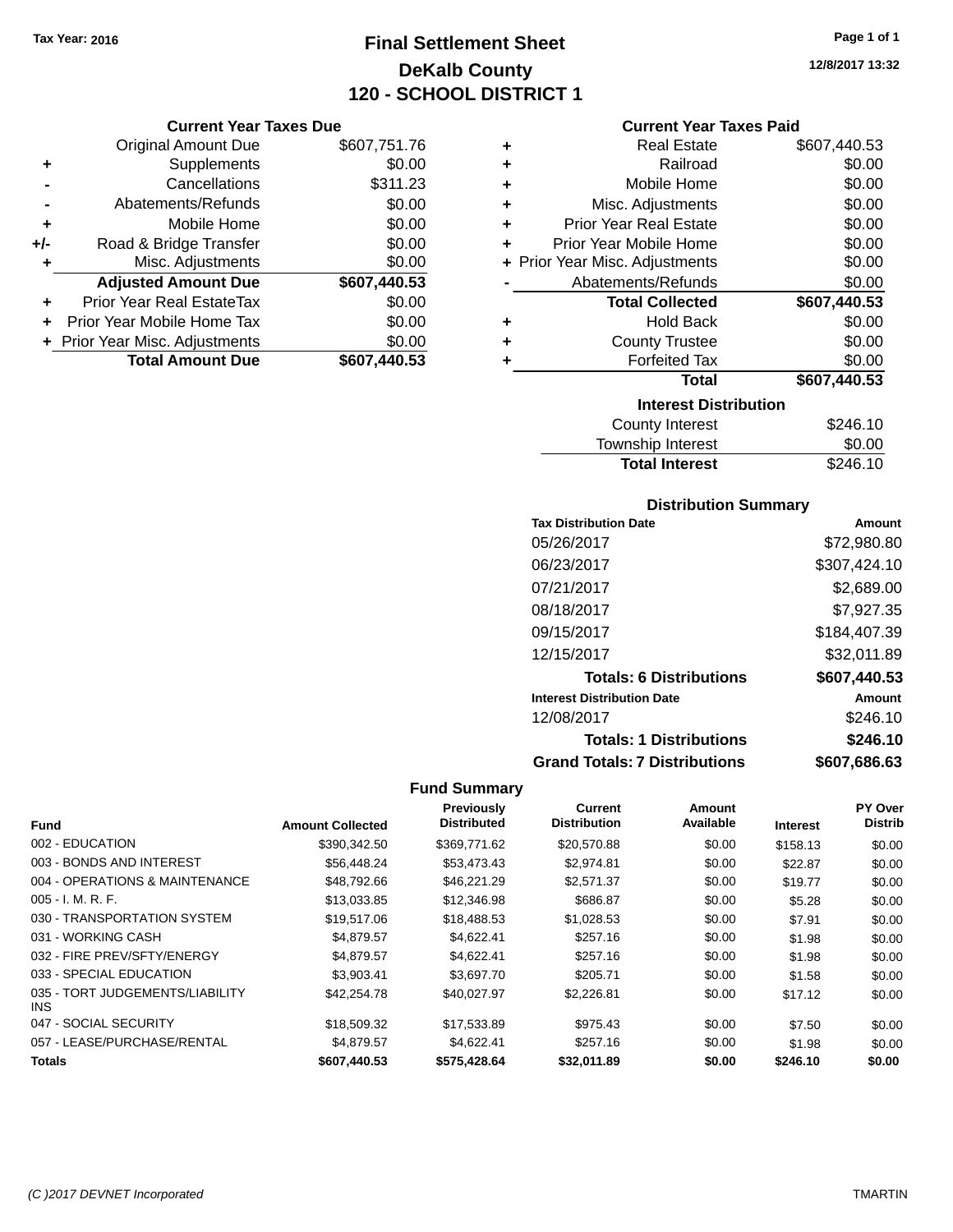# **Final Settlement Sheet Tax Year: 2016 Page 1 of 1 DeKalb County 121 - SCHOOL DISTRICT 9**

**12/8/2017 13:32**

|     | <b>Original Amount Due</b>     | \$128,809.15 |
|-----|--------------------------------|--------------|
| ٠   | Supplements                    | \$0.00       |
|     | Cancellations                  | \$0.00       |
|     | Abatements/Refunds             | \$0.00       |
| ٠   | Mobile Home                    | \$0.00       |
| +/- | Road & Bridge Transfer         | \$0.00       |
| ٠   | Misc. Adjustments              | \$0.00       |
|     | <b>Adjusted Amount Due</b>     | \$128,809.15 |
|     | Prior Year Real EstateTax      | \$0.00       |
|     | Prior Year Mobile Home Tax     | \$0.00       |
|     | + Prior Year Misc. Adjustments | \$0.00       |
|     | <b>Total Amount Due</b>        | \$128,809.15 |

## **Current Year Taxes Paid**

| ٠ | Real Estate                    | \$119,444.63 |
|---|--------------------------------|--------------|
| ٠ | Railroad                       | \$9,364.52   |
| ٠ | Mobile Home                    | \$0.00       |
| ٠ | Misc. Adjustments              | \$0.00       |
| ٠ | <b>Prior Year Real Estate</b>  | \$0.00       |
| ÷ | Prior Year Mobile Home         | \$0.00       |
|   | + Prior Year Misc. Adjustments | \$0.00       |
|   | Abatements/Refunds             | \$0.00       |
|   | <b>Total Collected</b>         | \$128,809.15 |
| ٠ | <b>Hold Back</b>               | \$0.00       |
| ٠ | <b>County Trustee</b>          | \$0.00       |
| ٠ | <b>Forfeited Tax</b>           | \$0.00       |
|   | <b>Total</b>                   | \$128,809.15 |
|   | <b>Interest Distribution</b>   |              |
|   | <b>County Interest</b>         | \$52.19      |
|   | <b>Township Interest</b>       | \$0.00       |
|   | <b>Total Interest</b>          | \$52.19      |

# **Distribution Summary**

| <b>Tax Distribution Date</b>         | Amount       |
|--------------------------------------|--------------|
| 05/26/2017                           | \$13,465.85  |
| 06/23/2017                           | \$56,622.96  |
| 07/21/2017                           | \$850.29     |
| 09/15/2017                           | \$54,712.21  |
| 12/15/2017                           | \$3,157.84   |
| <b>Totals: 5 Distributions</b>       | \$128,809.15 |
| <b>Interest Distribution Date</b>    | Amount       |
| 12/08/2017                           | \$52.19      |
| <b>Totals: 1 Distributions</b>       | \$52.19      |
| <b>Grand Totals: 6 Distributions</b> | \$128,861.34 |

|                                         |                         | Previously         | Current             | Amount    |                 | <b>PY Over</b> |
|-----------------------------------------|-------------------------|--------------------|---------------------|-----------|-----------------|----------------|
| <b>Fund</b>                             | <b>Amount Collected</b> | <b>Distributed</b> | <b>Distribution</b> | Available | <b>Interest</b> | <b>Distrib</b> |
| 002 - EDUCATION                         | \$80,643.94             | \$78,666.92        | \$1,977.02          | \$0.00    | \$32.67         | \$0.00         |
| 003 - BONDS AND INTEREST                | \$14,735.90             | \$14,374.65        | \$361.25            | \$0.00    | \$5.97          | \$0.00         |
| 004 - OPERATIONS & MAINTENANCE          | \$14.213.57             | \$13,865.12        | \$348.45            | \$0.00    | \$5.76          | \$0.00         |
| $005 - I. M. R. F.$                     | \$2,160.64              | \$2,107.67         | \$52.97             | \$0.00    | \$0.88          | \$0.00         |
| 030 - TRANSPORTATION SYSTEM             | \$4,032.24              | \$3,933.38         | \$98.86             | \$0.00    | \$1.63          | \$0.00         |
| 031 - WORKING CASH                      | \$1,008.06              | \$983.33           | \$24.73             | \$0.00    | \$0.41          | \$0.00         |
| 032 - FIRE PREV/SFTY/ENERGY             | \$1,008.06              | \$983.33           | \$24.73             | \$0.00    | \$0.41          | \$0.00         |
| 033 - SPECIAL EDUCATION                 | \$806.47                | \$786.71           | \$19.76             | \$0.00    | \$0.33          | \$0.00         |
| 035 - TORT JUDGEMENTS/LIABILITY<br>INS. | \$5,853.09              | \$5,709.60         | \$143.49            | \$0.00    | \$2.37          | \$0.00         |
| 047 - SOCIAL SECURITY                   | \$3,339.12              | \$3.257.27         | \$81.85             | \$0.00    | \$1.35          | \$0.00         |
| 057 - LEASE/PURCHASE/RENTAL             | \$1,008.06              | \$983.33           | \$24.73             | \$0.00    | \$0.41          | \$0.00         |
| <b>Totals</b>                           | \$128,809.15            | \$125.651.31       | \$3,157.84          | \$0.00    | \$52.19         | \$0.00         |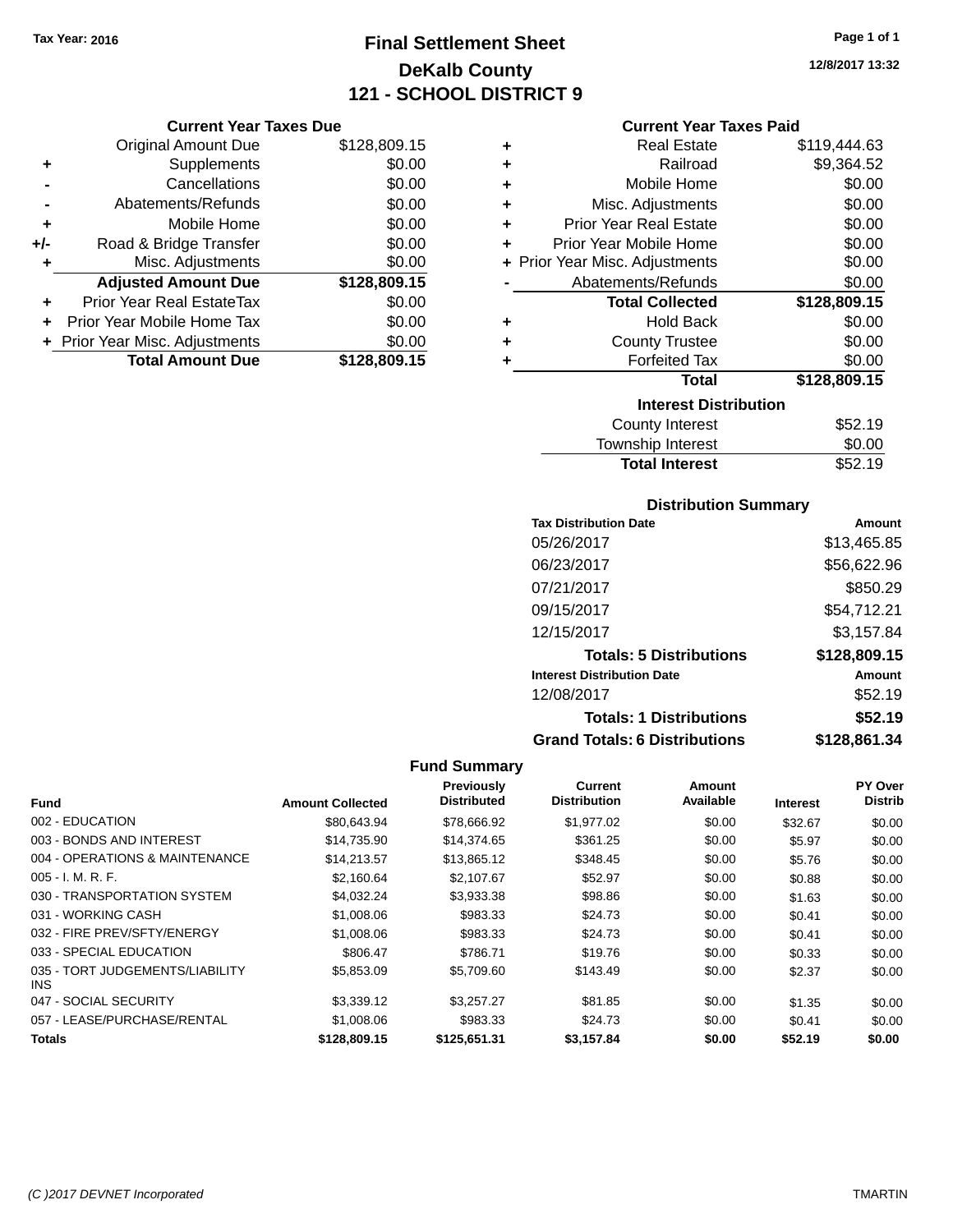**Current Year Taxes Due**

**Original Amount Due** 

**Adjusted Amount Due** 

**Total Amount Due** 

**+** Supplements **-** Cancellations **-** Abatements/Refunds **+** Mobile Home **+/-** Road & Bridge Transfer **+** Misc. Adjustments

**+** Prior Year Real EstateTax \$0.00 **+** Prior Year Mobile Home Tax **+** Prior Year Misc. Adjustments

# **Final Settlement Sheet Tax Year: 2016 Page 1 of 1 DeKalb County 122 - SCHOOL DISTRICT 100**

**12/8/2017 13:32**

## **Current Year Taxes Paid**

| \$14,700.88 | ÷ | <b>Real Estate</b>             | \$14,700.88 |
|-------------|---|--------------------------------|-------------|
| \$0.00      | ٠ | Railroad                       | \$0.00      |
| \$0.00      | ٠ | Mobile Home                    | \$0.00      |
| \$0.00      | ٠ | Misc. Adjustments              | \$0.00      |
| \$0.00      | ٠ | <b>Prior Year Real Estate</b>  | \$0.00      |
| \$0.00      | ٠ | Prior Year Mobile Home         | \$0.00      |
| \$0.00      |   | + Prior Year Misc. Adjustments | \$0.00      |
| \$14,700.88 |   | Abatements/Refunds             | \$0.00      |
| \$0.00      |   | <b>Total Collected</b>         | \$14,700.88 |
| \$0.00      | ٠ | <b>Hold Back</b>               | \$0.00      |
| \$0.00      | ٠ | <b>County Trustee</b>          | \$0.00      |
| \$14,700.88 | ٠ | <b>Forfeited Tax</b>           | \$0.00      |
|             |   | <b>Total</b>                   | \$14,700.88 |
|             |   | <b>Interest Distribution</b>   |             |
|             |   | County Interest                | \$5.96      |

| County Interest       | \$5.96 |
|-----------------------|--------|
| Township Interest     | \$0.00 |
| <b>Total Interest</b> | \$5.96 |
|                       |        |

## **Distribution Summary**

| <b>Tax Distribution Date</b>         | Amount      |
|--------------------------------------|-------------|
| 06/23/2017                           | \$7,299.40  |
| 09/15/2017                           | \$4,481.73  |
| 12/15/2017                           | \$2,919.75  |
| <b>Totals: 3 Distributions</b>       | \$14,700.88 |
| <b>Interest Distribution Date</b>    | Amount      |
| 12/08/2017                           | \$5.96      |
| <b>Totals: 1 Distributions</b>       | \$5.96      |
| <b>Grand Totals: 4 Distributions</b> | \$14,706.84 |

#### **Fund Summary Fund Interest Amount Collected Distributed PY Over Distrib Amount Available Current Distribution Previously** 002 - EDUCATION \$8,528.40 \$6,834.59 \$1,693.81 \$0.00 \$3.45 \$0.00 003 - BONDS AND INTEREST 62,172.97 \$2,172.97 \$1,741.39 \$431.58 \$0.00 \$0.88 \$0.00 004 - OPERATIONS & MAINTENANCE \$1,691.69 \$1,355.70 \$335.99 \$0.00 \$0.69 \$0.00 005 - I. M. R. F. \$150.52 \$120.63 \$29.89 \$0.00 \$0.06 \$0.00 030 - TRANSPORTATION SYSTEM \$716.70 \$574.35 \$142.35 \$0.00 \$0.29 \$0.00 031 - WORKING CASH \$0.00 \$0.00 \$0.00 \$0.00 \$0.00 \$0.00 032 - FIRE PREV/SFTY/ENERGY \$215.03 \$172.32 \$22.71 \$0.00 \$0.00 \$0.00 \$0.00 033 - SPECIAL EDUCATION 6716.70 \$1574.35 \$142.35 \$0.00 \$0.29 \$0.00 035 - TORT JUDGEMENTS/LIABILITY INS \$243.67 \$195.27 \$48.40 \$0.00 \$0.10 \$0.00 047 - SOCIAL SECURITY \$265.20 \$212.53 \$0.00 \$0.11 \$0.00 \$0.11 \$0.00 **Totals \$14,700.88 \$11,781.13 \$2,919.75 \$0.00 \$5.96 \$0.00**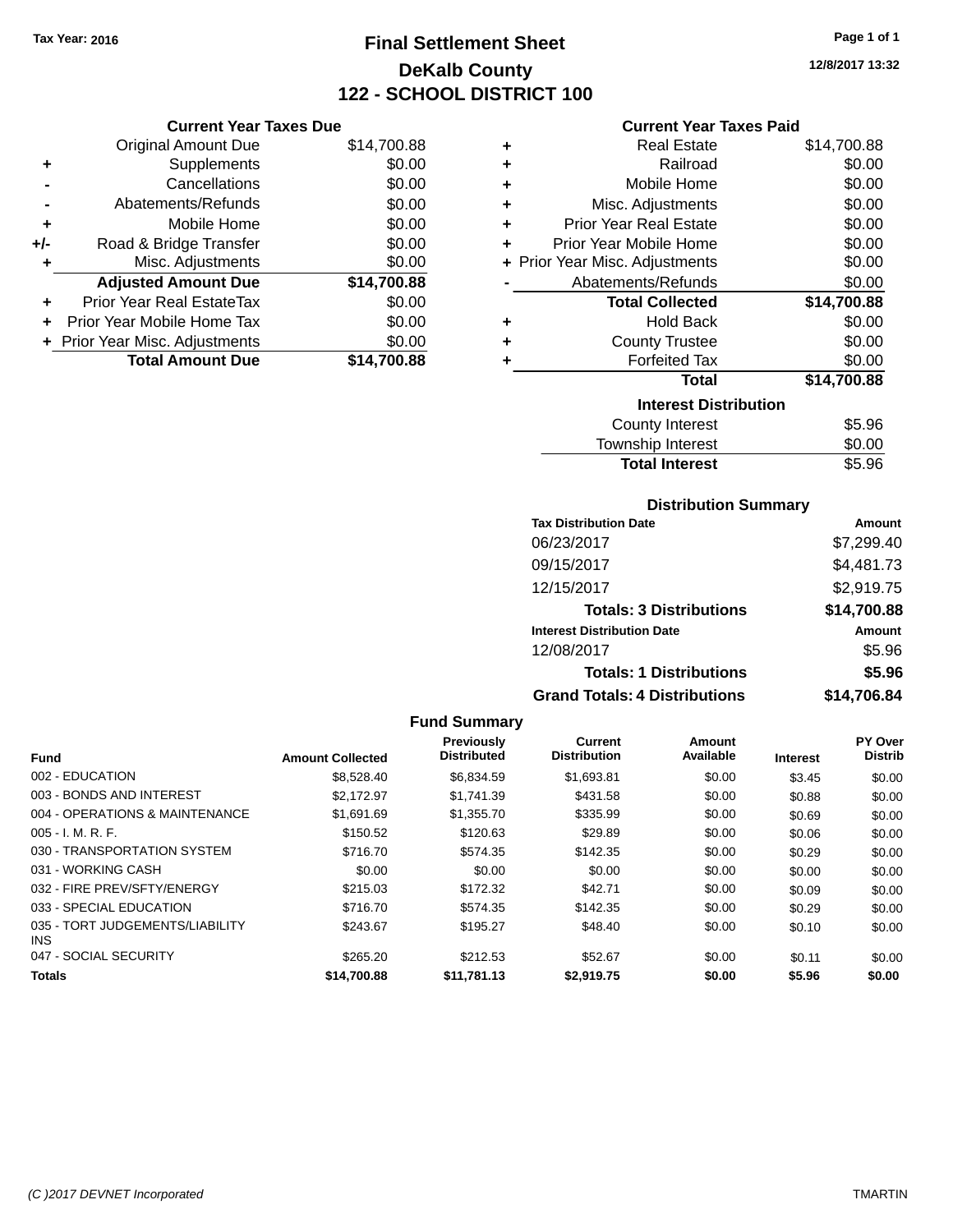**Current Year Taxes Due** Original Amount Due \$92,649.60

**Adjusted Amount Due \$92,454.46**

**Total Amount Due \$92,454.46**

**+** Supplements \$0.00 **-** Cancellations \$195.14 **-** Abatements/Refunds \$0.00 **+** Mobile Home \$0.00 **+/-** Road & Bridge Transfer \$0.00 **+** Misc. Adjustments \$0.00

**+** Prior Year Real EstateTax \$0.00 **+** Prior Year Mobile Home Tax \$0.00 **+ Prior Year Misc. Adjustments**  $$0.00$ 

# **Final Settlement Sheet Tax Year: 2016 Page 1 of 1 DeKalb County 123 - SCHOOL DISTRICT 161**

**12/8/2017 13:32**

#### **Current Year Taxes Paid**

| ٠ | <b>Real Estate</b>             | \$92,454.46 |
|---|--------------------------------|-------------|
| ٠ | Railroad                       | \$0.00      |
| ٠ | Mobile Home                    | \$0.00      |
| ٠ | Misc. Adjustments              | \$0.00      |
| ٠ | Prior Year Real Estate         | \$0.00      |
| ÷ | Prior Year Mobile Home         | \$0.00      |
|   | + Prior Year Misc. Adjustments | \$0.00      |
|   | Abatements/Refunds             | \$0.00      |
|   | <b>Total Collected</b>         | \$92,454.46 |
| ٠ | <b>Hold Back</b>               | \$0.00      |
| ÷ | <b>County Trustee</b>          | \$0.00      |
| ٠ | <b>Forfeited Tax</b>           | \$0.00      |
|   | <b>Total</b>                   | \$92,454.46 |
|   | <b>Interest Distribution</b>   |             |
|   | County Interest                | \$37.46     |
|   | <b>Township Interest</b>       | \$0.00      |
|   | <b>Total Interest</b>          | \$37.46     |

## **Distribution Summary**

| <b>Tax Distribution Date</b>         | Amount      |
|--------------------------------------|-------------|
| 05/26/2017                           | \$6,469.13  |
| 06/23/2017                           | \$52,032.66 |
| 09/15/2017                           | \$29,754.07 |
| 12/15/2017                           | \$4,198.60  |
| <b>Totals: 4 Distributions</b>       | \$92,454.46 |
| <b>Interest Distribution Date</b>    | Amount      |
| 12/08/2017                           | \$37.46     |
| <b>Totals: 1 Distributions</b>       | \$37.46     |
| <b>Grand Totals: 5 Distributions</b> | \$92,491.92 |

|                                         |                         | Previously         | Current             | Amount    |                 | PY Over        |
|-----------------------------------------|-------------------------|--------------------|---------------------|-----------|-----------------|----------------|
| <b>Fund</b>                             | <b>Amount Collected</b> | <b>Distributed</b> | <b>Distribution</b> | Available | <b>Interest</b> | <b>Distrib</b> |
| 002 - EDUCATION                         | \$56,379.38             | \$53.819.01        | \$2,560.37          | \$0.00    | \$22.84         | \$0.00         |
| 003 - BONDS AND INTEREST                | \$6.786.62              | \$6,478.43         | \$308.19            | \$0.00    | \$2.75          | \$0.00         |
| 004 - OPERATIONS & MAINTENANCE          | \$5.922.17              | \$5,653.23         | \$268.94            | \$0.00    | \$2.40          | \$0.00         |
| $005 - I. M. R. F.$                     | \$2,435.25              | \$2,324.66         | \$110.59            | \$0.00    | \$0.99          | \$0.00         |
| 030 - TRANSPORTATION SYSTEM             | \$2,842.70              | \$2.713.61         | \$129.09            | \$0.00    | \$1.15          | \$0.00         |
| 031 - WORKING CASH                      | \$1.184.43              | \$1,130.65         | \$53.78             | \$0.00    | \$0.48          | \$0.00         |
| 033 - SPECIAL EDUCATION                 | \$473.74                | \$452.23           | \$21.51             | \$0.00    | \$0.19          | \$0.00         |
| 035 - TORT JUDGEMENTS/LIABILITY<br>INS. | \$12,810.49             | \$12,228.73        | \$581.76            | \$0.00    | \$5.19          | \$0.00         |
| 047 - SOCIAL SECURITY                   | \$2.435.25              | \$2,324.66         | \$110.59            | \$0.00    | \$0.99          | \$0.00         |
| 057 - LEASE/PURCHASE/RENTAL             | \$1,184.43              | \$1,130.65         | \$53.78             | \$0.00    | \$0.48          | \$0.00         |
| <b>Totals</b>                           | \$92,454.46             | \$88,255.86        | \$4,198.60          | \$0.00    | \$37.46         | \$0.00         |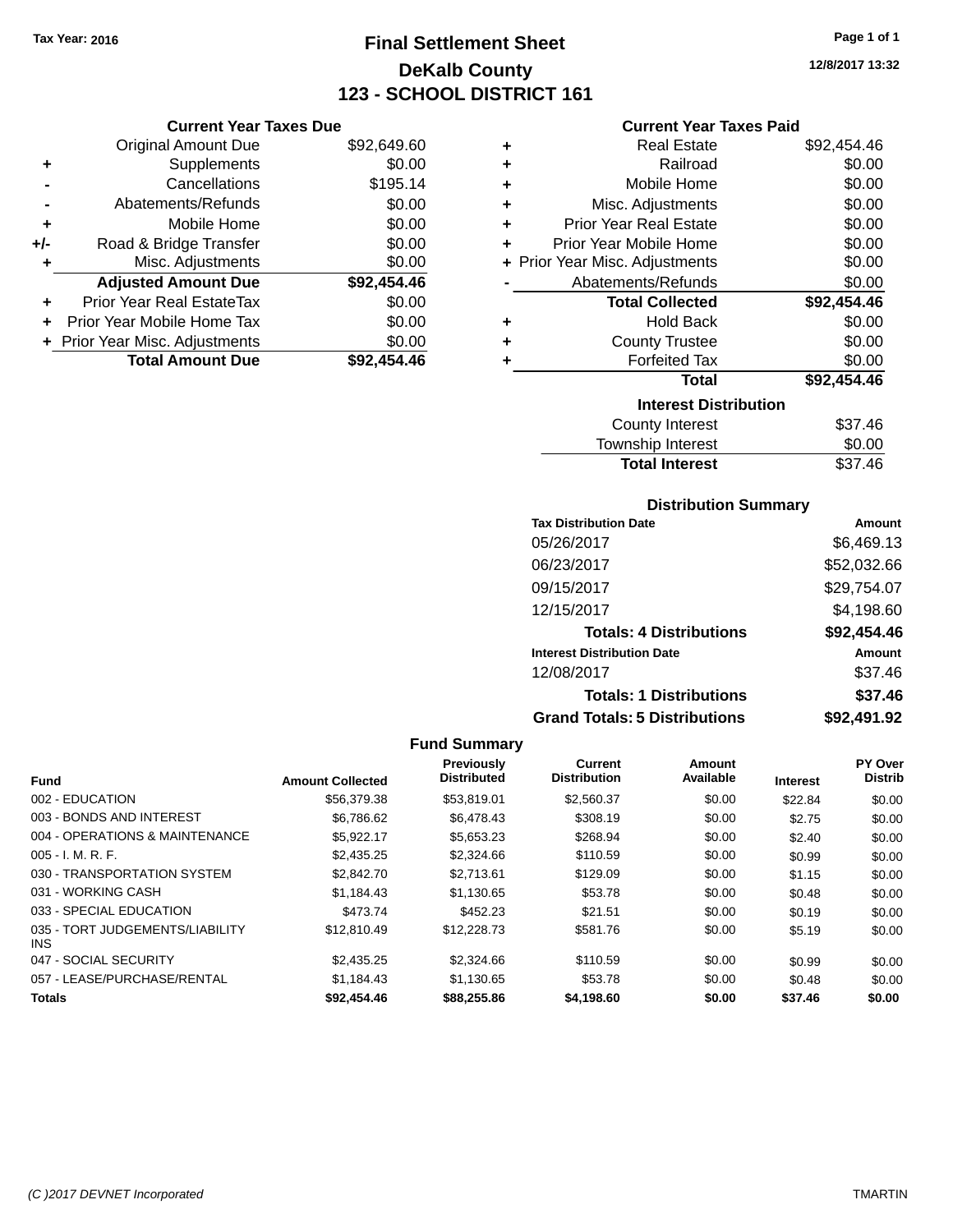**Current Year Taxes Due** Original Amount Due \$290,836.44

**Adjusted Amount Due \$290,053.20**

**Total Amount Due \$290,053.20**

**+** Supplements \$0.00 **-** Cancellations \$821.54 **-** Abatements/Refunds \$0.00 **+** Mobile Home \$38.30 **+/-** Road & Bridge Transfer \$0.00<br> **+** Misc. Adjustments \$0.00

**+** Prior Year Real EstateTax \$0.00 **+** Prior Year Mobile Home Tax \$0.00 **+ Prior Year Misc. Adjustments**  $$0.00$ 

**+** Misc. Adjustments

# **Final Settlement Sheet Tax Year: 2016 Page 1 of 1 DeKalb County 124 - SCHOOL DISTRICT 212**

**12/8/2017 13:32**

## **Current Year Taxes Paid**

| ٠                            | <b>Real Estate</b>             | \$290,014.90 |  |  |  |
|------------------------------|--------------------------------|--------------|--|--|--|
| ٠                            | Railroad                       | \$0.00       |  |  |  |
| ٠                            | Mobile Home                    | \$38.30      |  |  |  |
| ÷                            | Misc. Adjustments              | \$0.00       |  |  |  |
| ٠                            | <b>Prior Year Real Estate</b>  | \$0.00       |  |  |  |
| ٠                            | Prior Year Mobile Home         | \$0.00       |  |  |  |
|                              | + Prior Year Misc. Adjustments | \$0.00       |  |  |  |
|                              | Abatements/Refunds             | \$0.00       |  |  |  |
|                              | <b>Total Collected</b>         | \$290,053.20 |  |  |  |
| ٠                            | <b>Hold Back</b>               | \$0.00       |  |  |  |
| ٠                            | <b>County Trustee</b>          | \$0.00       |  |  |  |
| ٠                            | <b>Forfeited Tax</b>           | \$0.00       |  |  |  |
|                              | <b>Total</b>                   | \$290,053.20 |  |  |  |
| <b>Interest Distribution</b> |                                |              |  |  |  |
|                              | County Interest                | \$117.51     |  |  |  |
|                              | <b>Township Interest</b>       | \$0.00       |  |  |  |

Total Interest \$117.51

| <b>Tax Distribution Date</b>         | Amount       |
|--------------------------------------|--------------|
| 05/26/2017                           | \$27.307.57  |
| 06/23/2017                           | \$140,959.58 |
| 07/21/2017                           | \$1.757.46   |
| 08/18/2017                           | \$3,180.42   |
| 09/15/2017                           | \$105,743.92 |
| 12/15/2017                           | \$11.104.25  |
| <b>Totals: 6 Distributions</b>       | \$290,053.20 |
| <b>Interest Distribution Date</b>    | Amount       |
| 12/08/2017                           | \$117.51     |
| <b>Totals: 1 Distributions</b>       | \$117.51     |
| <b>Grand Totals: 7 Distributions</b> | \$290,170.71 |

|                                         |                         | Previously         | Current             | Amount    |                 | PY Over        |
|-----------------------------------------|-------------------------|--------------------|---------------------|-----------|-----------------|----------------|
| <b>Fund</b>                             | <b>Amount Collected</b> | <b>Distributed</b> | <b>Distribution</b> | Available | <b>Interest</b> | <b>Distrib</b> |
| 002 - EDUCATION                         | \$146,789.53            | \$141.169.91       | \$5,619.62          | \$0.00    | \$59.47         | \$0.00         |
| 003 - BONDS AND INTEREST                | \$42,475.10             | \$40,848.99        | \$1,626.11          | \$0.00    | \$17.21         | \$0.00         |
| 004 - OPERATIONS & MAINTENANCE          | \$28,228.56             | \$27,147.87        | \$1,080.69          | \$0.00    | \$11.44         | \$0.00         |
| $005 - I. M. R. F.$                     | \$5,135.39              | \$4,938.80         | \$196.59            | \$0.00    | \$2.08          | \$0.00         |
| 030 - TRANSPORTATION SYSTEM             | \$13.549.83             | \$13.031.11        | \$518.72            | \$0.00    | \$5.49          | \$0.00         |
| 031 - WORKING CASH                      | \$5,645,60              | \$5.429.47         | \$216.13            | \$0.00    | \$2.29          | \$0.00         |
| 032 - FIRE PREV/SFTY/ENERGY             | \$0.00                  | \$0.00             | \$0.00              | \$0.00    | \$0.00          | \$0.00         |
| 033 - SPECIAL EDUCATION                 | \$2,258,35              | \$2.171.89         | \$86.46             | \$0.00    | \$0.91          | \$0.00         |
| 035 - TORT JUDGEMENTS/LIABILITY<br>INS. | \$34,070.81             | \$32,766.47        | \$1,304.34          | \$0.00    | \$13.80         | \$0.00         |
| 047 - SOCIAL SECURITY                   | \$6.254.43              | \$6.014.97         | \$239.46            | \$0.00    | \$2.53          | \$0.00         |
| 057 - LEASE/PURCHASE/RENTAL             | \$5,645.60              | \$5,429.47         | \$216.13            | \$0.00    | \$2.29          | \$0.00         |
| Totals                                  | \$290.053.20            | \$278,948.95       | \$11,104.25         | \$0.00    | \$117.51        | \$0.00         |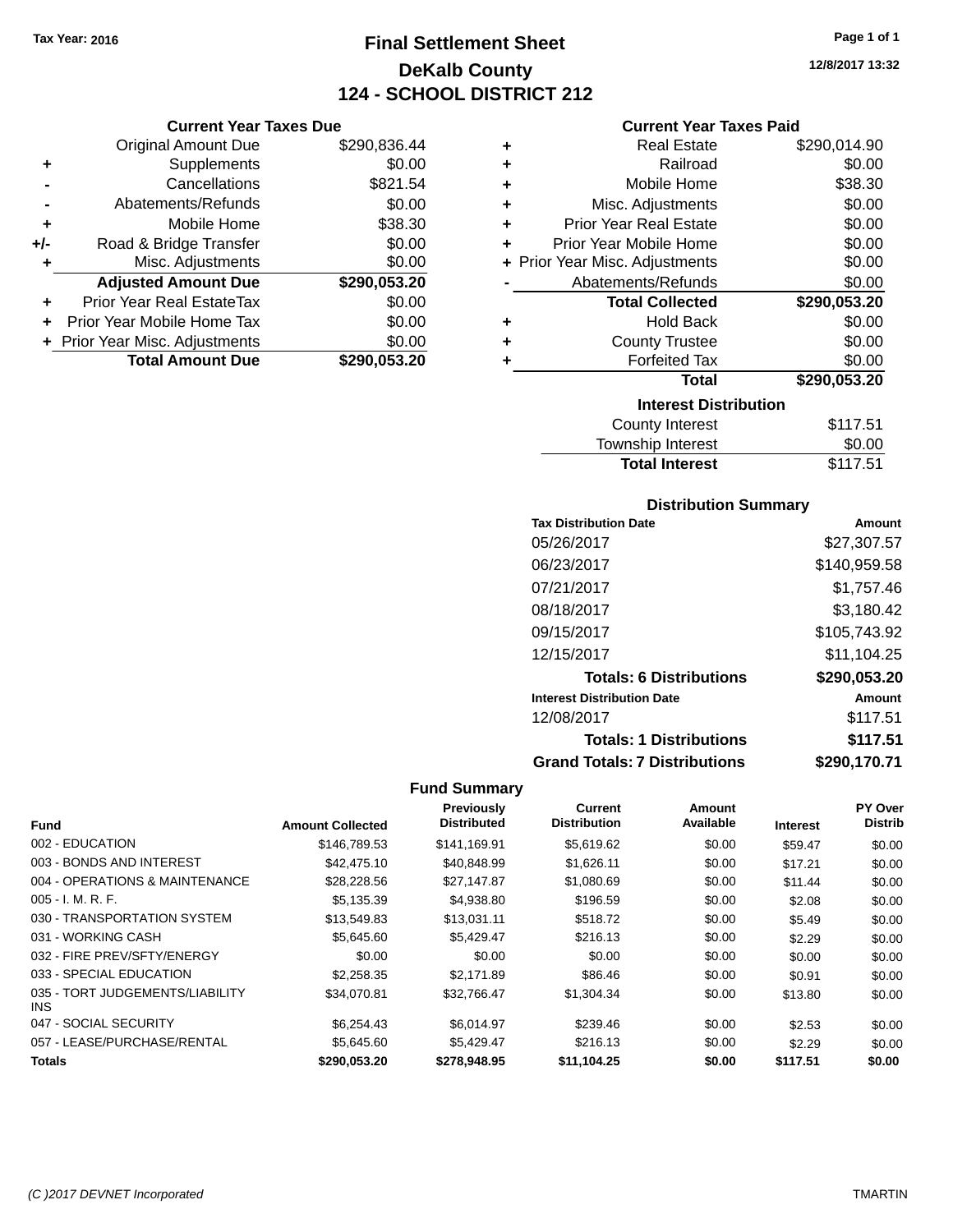# **Final Settlement Sheet Tax Year: 2016 Page 1 of 1 DeKalb County 125 - SCHOOL DISTRICT 220**

**12/8/2017 13:32**

| <b>Current Year Taxe</b> |  |  |
|--------------------------|--|--|
|--------------------------|--|--|

| <b>Current Year Taxes Due</b> |                                |            |  |  |  |
|-------------------------------|--------------------------------|------------|--|--|--|
|                               | <b>Original Amount Due</b>     | \$3,880.30 |  |  |  |
| ٠                             | Supplements                    | \$0.00     |  |  |  |
|                               | Cancellations                  | \$0.00     |  |  |  |
|                               | Abatements/Refunds             | \$0.00     |  |  |  |
| ٠                             | Mobile Home                    | \$0.00     |  |  |  |
| +/-                           | Road & Bridge Transfer         | \$0.00     |  |  |  |
| ٠                             | Misc. Adjustments              | \$0.00     |  |  |  |
|                               | <b>Adjusted Amount Due</b>     | \$3,880.30 |  |  |  |
|                               | Prior Year Real EstateTax      | \$0.00     |  |  |  |
| ÷                             | Prior Year Mobile Home Tax     | \$0.00     |  |  |  |
|                               | + Prior Year Misc. Adjustments | \$0.00     |  |  |  |
|                               | <b>Total Amount Due</b>        | \$3,880.30 |  |  |  |

|   | <b>Current Year Taxes Paid</b> |            |
|---|--------------------------------|------------|
| ٠ | <b>Real Estate</b>             | \$3,880.30 |
| ٠ | Railroad                       | \$0.00     |
| ÷ | Mobile Home                    | \$0.00     |
| ٠ | Misc. Adjustments              | \$0.00     |
| ÷ | <b>Prior Year Real Estate</b>  | \$0.00     |
| ٠ | Prior Year Mobile Home         | \$0.00     |
|   | + Prior Year Misc. Adjustments | \$0.00     |
|   | Abatements/Refunds             | \$0.00     |
|   | <b>Total Collected</b>         | \$3,880.30 |
| ٠ | <b>Hold Back</b>               | \$0.00     |
| ٠ | <b>County Trustee</b>          | \$0.00     |
| ٠ | <b>Forfeited Tax</b>           | \$0.00     |
|   | Total                          | \$3,880.30 |
|   | <b>Interest Distribution</b>   |            |
|   |                                |            |
|   | <b>County Interest</b>         | \$1.57     |
|   | <b>Township Interest</b>       | \$0.00     |

## **Distribution Summary**

| <b>Tax Distribution Date</b>         | Amount     |
|--------------------------------------|------------|
| 06/23/2017                           | \$1,940.15 |
| 09/15/2017                           | \$1,940.15 |
| <b>Totals: 2 Distributions</b>       | \$3,880.30 |
| <b>Interest Distribution Date</b>    | Amount     |
| 12/08/2017                           | \$1.57     |
| <b>Totals: 1 Distributions</b>       | \$1.57     |
| <b>Grand Totals: 3 Distributions</b> | \$3,881.87 |

|                                         |                         | Previously         | <b>Current</b>      | Amount    |                 | <b>PY Over</b> |
|-----------------------------------------|-------------------------|--------------------|---------------------|-----------|-----------------|----------------|
| Fund                                    | <b>Amount Collected</b> | <b>Distributed</b> | <b>Distribution</b> | Available | <b>Interest</b> | <b>Distrib</b> |
| 002 - EDUCATION                         | \$2,509.14              | \$2,509.14         | \$0.00              | \$0.00    | \$1.03          | \$0.00         |
| 003 - BONDS AND INTEREST                | \$220.70                | \$220.70           | \$0.00              | \$0.00    | \$0.09          | \$0.00         |
| 004 - OPERATIONS & MAINTENANCE          | \$456.23                | \$456.23           | \$0.00              | \$0.00    | \$0.18          | \$0.00         |
| $005 - I. M. R. F.$                     | \$57.04                 | \$57.04            | \$0.00              | \$0.00    | \$0.02          | \$0.00         |
| 030 - TRANSPORTATION SYSTEM             | \$205.32                | \$205.32           | \$0.00              | \$0.00    | \$0.08          | \$0.00         |
| 031 - WORKING CASH                      | \$55.44                 | \$55.44            | \$0.00              | \$0.00    | \$0.02          | \$0.00         |
| 032 - FIRE PREV/SFTY/ENERGY             | \$22.82                 | \$22.82            | \$0.00              | \$0.00    | \$0.01          | \$0.00         |
| 033 - SPECIAL EDUCATION                 | \$22.82                 | \$22.82            | \$0.00              | \$0.00    | \$0.01          | \$0.00         |
| 035 - TORT JUDGEMENTS/LIABILITY<br>INS. | \$228.12                | \$228.12           | \$0.00              | \$0.00    | \$0.09          | \$0.00         |
| 047 - SOCIAL SECURITY                   | \$57.04                 | \$57.04            | \$0.00              | \$0.00    | \$0.02          | \$0.00         |
| 057 - LEASE/PURCHASE/RENTAL             | \$45.63                 | \$45.63            | \$0.00              | \$0.00    | \$0.02          | \$0.00         |
| Totals                                  | \$3,880,30              | \$3,880,30         | \$0.00              | \$0.00    | \$1.57          | \$0.00         |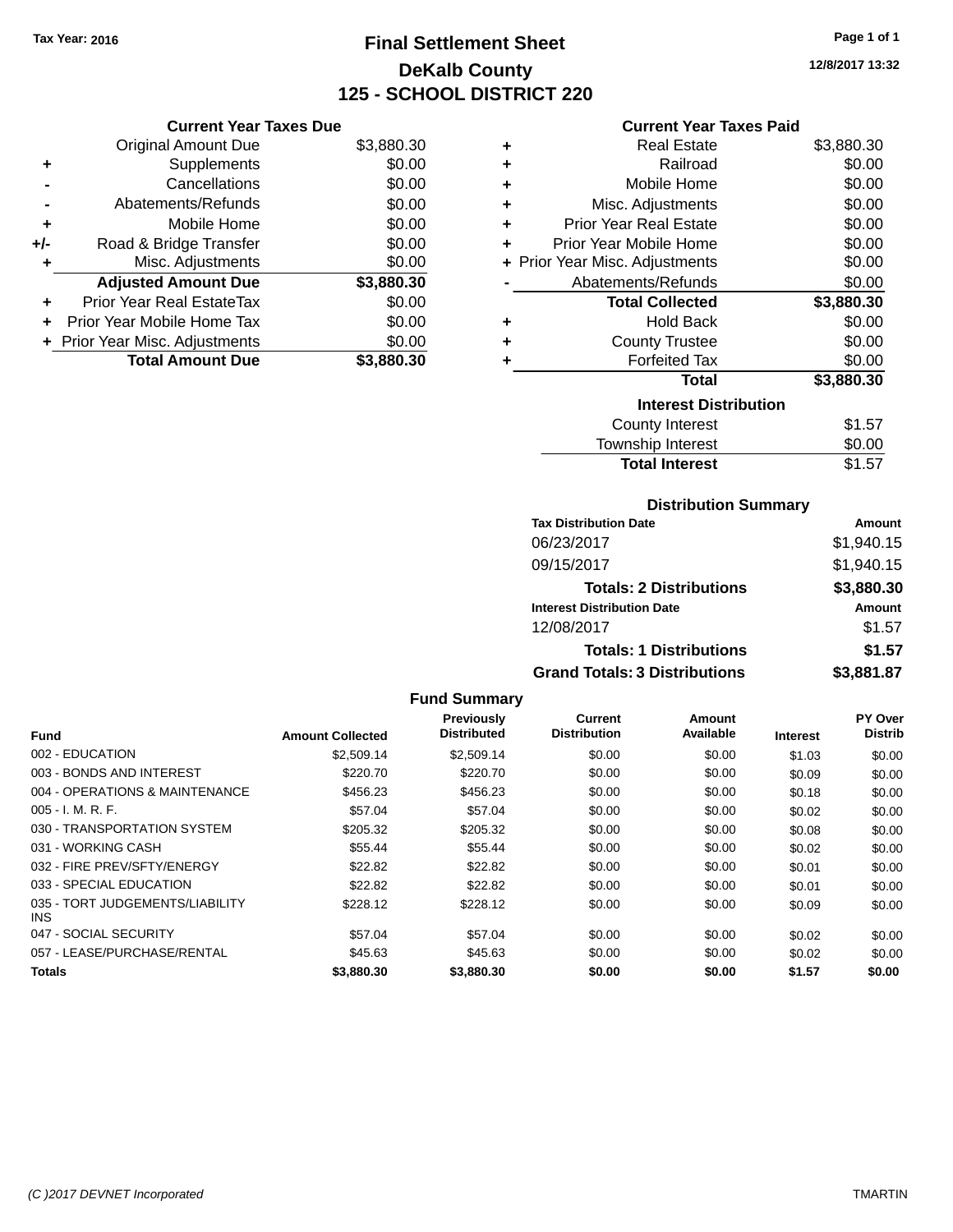**Current Year Taxes Due** Original Amount Due \$296,586.13

**Adjusted Amount Due \$295,729.33**

**Total Amount Due \$295,729.33**

**+** Supplements \$0.00 **-** Cancellations \$906.92 **-** Abatements/Refunds \$0.00 **+** Mobile Home \$50.12 **+/-** Road & Bridge Transfer \$0.00<br> **+** Misc. Adjustments \$0.00

**+** Prior Year Real EstateTax \$0.00 **+** Prior Year Mobile Home Tax \$0.00 **+ Prior Year Misc. Adjustments**  $$0.00$ 

**+** Misc. Adjustments

# **Final Settlement Sheet Tax Year: 2016 Page 1 of 1 DeKalb County 126 - SCHOOL DISTRICT 269**

**12/8/2017 13:32**

## **Current Year Taxes Paid**

| ٠ | <b>Real Estate</b>             | \$295,679.21 |
|---|--------------------------------|--------------|
| ٠ | Railroad                       | \$0.00       |
| ÷ | Mobile Home                    | \$50.12      |
| ÷ | Misc. Adjustments              | \$0.00       |
| ÷ | <b>Prior Year Real Estate</b>  | \$0.00       |
| ٠ | Prior Year Mobile Home         | \$0.00       |
|   | + Prior Year Misc. Adjustments | \$0.00       |
|   | Abatements/Refunds             | \$0.00       |
|   | <b>Total Collected</b>         | \$295,729.33 |
| ٠ | <b>Hold Back</b>               | \$0.00       |
| ÷ | <b>County Trustee</b>          | \$0.00       |
| ٠ | <b>Forfeited Tax</b>           | \$0.00       |
|   | <b>Total</b>                   | \$295,729.33 |
|   | <b>Interest Distribution</b>   |              |
|   | <b>County Interest</b>         | \$119.81     |
|   | Township Interact              | ድስ ሰሰ        |

# Township Interest  $$0.00$

Total Interest \$119.81

| <b>Distribution Summary</b>       |               |
|-----------------------------------|---------------|
| <b>Tax Distribution Date</b>      | Amount        |
| 05/26/2017                        | \$30,160.13   |
| 06/23/2017                        | \$137,543.23  |
| 07/21/2017                        | \$2,299.58    |
| 08/18/2017                        | \$4,161.50    |
| 09/15/2017                        | \$110,651.05  |
| 12/15/2017                        | \$10,913.84   |
| <b>Totals: 6 Distributions</b>    | \$295,729.33  |
| <b>Interest Distribution Date</b> | <b>Amount</b> |
| 12/08/2017                        | \$119.81      |

**Totals: 1 Distributions \$119.81**

**Grand Totals: 7 Distributions \$295,849.14**

| <b>Fund</b>                             | <b>Amount Collected</b> | <b>Previously</b><br><b>Distributed</b> | <b>Current</b><br><b>Distribution</b> | Amount<br>Available | <b>Interest</b> | PY Over<br><b>Distrib</b> |
|-----------------------------------------|-------------------------|-----------------------------------------|---------------------------------------|---------------------|-----------------|---------------------------|
| 002 - EDUCATION                         | \$184.764.88            | \$177,946,20                            | \$6,818,68                            | \$0.00              | \$74.86         | \$0.00                    |
| 004 - OPERATIONS & MAINTENANCE          | \$48,390.78             | \$46,604.91                             | \$1.785.87                            | \$0.00              | \$19.60         | \$0.00                    |
| $005 - I. M. R. F.$                     | \$2,216,20              | \$2.134.41                              | \$81.79                               | \$0.00              | \$0.90          | \$0.00                    |
| 030 - TRANSPORTATION SYSTEM             | \$10.558.13             | \$10.168.49                             | \$389.64                              | \$0.00              | \$4.28          | \$0.00                    |
| 031 - WORKING CASH                      | \$4.399.28              | \$4.236.91                              | \$162.37                              | \$0.00              | \$1.78          | \$0.00                    |
| 033 - SPECIAL EDUCATION                 | \$1.759.59              | \$1.694.64                              | \$64.95                               | \$0.00              | \$0.71          | \$0.00                    |
| 035 - TORT JUDGEMENTS/LIABILITY<br>INS. | \$36,359.03             | \$35.017.21                             | \$1,341.82                            | \$0.00              | \$14.73         | \$0.00                    |
| 047 - SOCIAL SECURITY                   | \$7.281.44              | \$7.012.72                              | \$268.72                              | \$0.00              | \$2.95          | \$0.00                    |
| <b>Totals</b>                           | \$295,729,33            | \$284.815.49                            | \$10.913.84                           | \$0.00              | \$119.81        | \$0.00                    |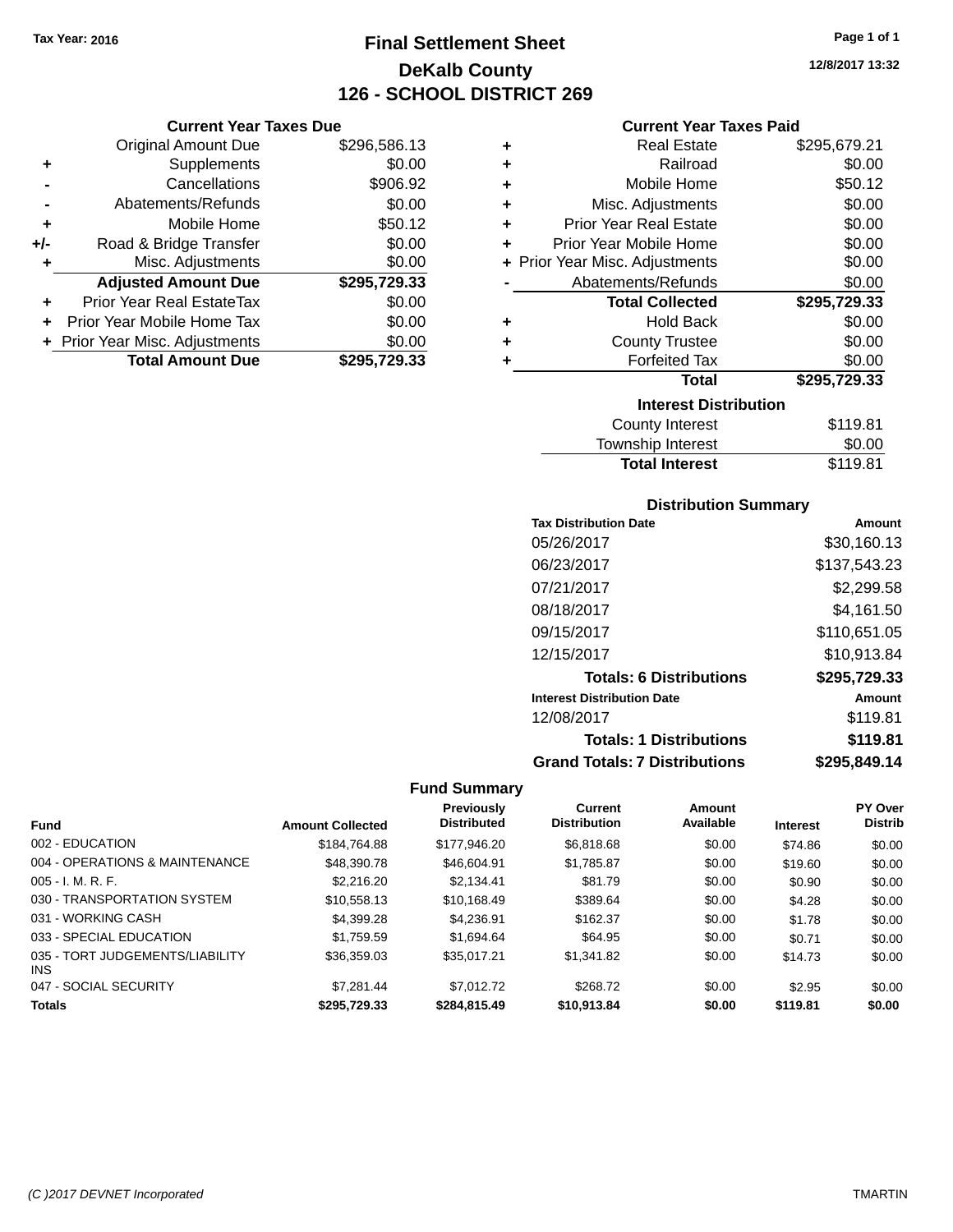# **Final Settlement Sheet Tax Year: 2016 Page 1 of 1 DeKalb County 127 - SCHOOL DISTRICT 271**

**12/8/2017 13:32**

## **Current Year Taxes Paid**

|     | <b>Current Year Taxes Due</b>  |             |
|-----|--------------------------------|-------------|
|     | <b>Original Amount Due</b>     | \$69,541.85 |
| ٠   | Supplements                    | \$0.00      |
|     | Cancellations                  | \$0.00      |
|     | Abatements/Refunds             | \$0.00      |
| ٠   | Mobile Home                    | \$42.90     |
| +/- | Road & Bridge Transfer         | \$0.00      |
| ٠   | Misc. Adjustments              | \$0.00      |
|     | <b>Adjusted Amount Due</b>     | \$69,584.75 |
|     | Prior Year Real EstateTax      | \$0.00      |
| ÷   | Prior Year Mobile Home Tax     | \$0.00      |
|     | + Prior Year Misc. Adjustments | \$0.00      |
|     | <b>Total Amount Due</b>        | \$69,584.75 |

| ٠ | <b>Real Estate</b>             | \$69,541.85 |
|---|--------------------------------|-------------|
| ٠ | Railroad                       | \$0.00      |
| ٠ | Mobile Home                    | \$42.90     |
| ٠ | Misc. Adjustments              | \$0.00      |
| ٠ | Prior Year Real Estate         | \$0.00      |
| ÷ | Prior Year Mobile Home         | \$0.00      |
|   | + Prior Year Misc. Adjustments | \$0.00      |
|   | Abatements/Refunds             | \$0.00      |
|   | <b>Total Collected</b>         | \$69,584.75 |
| ٠ | Hold Back                      | \$0.00      |
| ٠ | <b>County Trustee</b>          | \$0.00      |
| ٠ | <b>Forfeited Tax</b>           | \$0.00      |
|   | <b>Total</b>                   | \$69,584.75 |
|   | <b>Interest Distribution</b>   |             |
|   | <b>County Interest</b>         | \$28.19     |
|   | <b>Township Interest</b>       | \$0.00      |
|   | <b>Total Interest</b>          | \$28.19     |

## **Distribution Summary**

| <b>Tax Distribution Date</b>         | Amount      |
|--------------------------------------|-------------|
| 05/26/2017                           | \$10,953.50 |
| 06/23/2017                           | \$28,343.57 |
| 08/18/2017                           | \$1,270.09  |
| 09/15/2017                           | \$24,570.07 |
| 12/15/2017                           | \$4,447.52  |
| <b>Totals: 5 Distributions</b>       | \$69,584.75 |
| <b>Interest Distribution Date</b>    | Amount      |
| 12/08/2017                           | \$28.19     |
| <b>Totals: 1 Distributions</b>       | \$28.19     |
| <b>Grand Totals: 6 Distributions</b> | \$69,612.94 |
|                                      |             |

|                                         |                         | Previously         | Current             | Amount    |                 | <b>PY Over</b> |
|-----------------------------------------|-------------------------|--------------------|---------------------|-----------|-----------------|----------------|
| Fund                                    | <b>Amount Collected</b> | <b>Distributed</b> | <b>Distribution</b> | Available | <b>Interest</b> | <b>Distrib</b> |
| 002 - EDUCATION                         | \$41,384.78             | \$38,739.65        | \$2,645.13          | \$0.00    | \$16.76         | \$0.00         |
| 003 - BONDS AND INTEREST                | \$14,052.71             | \$13,154.53        | \$898.18            | \$0.00    | \$5.69          | \$0.00         |
| 004 - OPERATIONS & MAINTENANCE          | \$6,232.84              | \$5.834.47         | \$398.37            | \$0.00    | \$2.53          | \$0.00         |
| $005 - I. M. R. F.$                     | \$860.14                | \$805.16           | \$54.98             | \$0.00    | \$0.35          | \$0.00         |
| 030 - TRANSPORTATION SYSTEM             | \$2.119.21              | \$1,983.75         | \$135.46            | \$0.00    | \$0.86          | \$0.00         |
| 031 - WORKING CASH                      | \$521.95                | \$488.60           | \$33.35             | \$0.00    | \$0.21          | \$0.00         |
| 032 - FIRE PREV/SFTY/ENERGY             | \$149.67                | \$140.11           | \$9.56              | \$0.00    | \$0.06          | \$0.00         |
| 033 - SPECIAL EDUCATION                 | \$299.21                | \$280.09           | \$19.12             | \$0.00    | \$0.12          | \$0.00         |
| 035 - TORT JUDGEMENTS/LIABILITY<br>INS. | \$2.742.54              | \$2,567.26         | \$175.28            | \$0.00    | \$1.11          | \$0.00         |
| 047 - SOCIAL SECURITY                   | \$860.14                | \$805.16           | \$54.98             | \$0.00    | \$0.35          | \$0.00         |
| 057 - LEASE/PURCHASE/RENTAL             | \$361.56                | \$338.45           | \$23.11             | \$0.00    | \$0.15          | \$0.00         |
| <b>Totals</b>                           | \$69.584.75             | \$65,137,23        | \$4,447.52          | \$0.00    | \$28.19         | \$0.00         |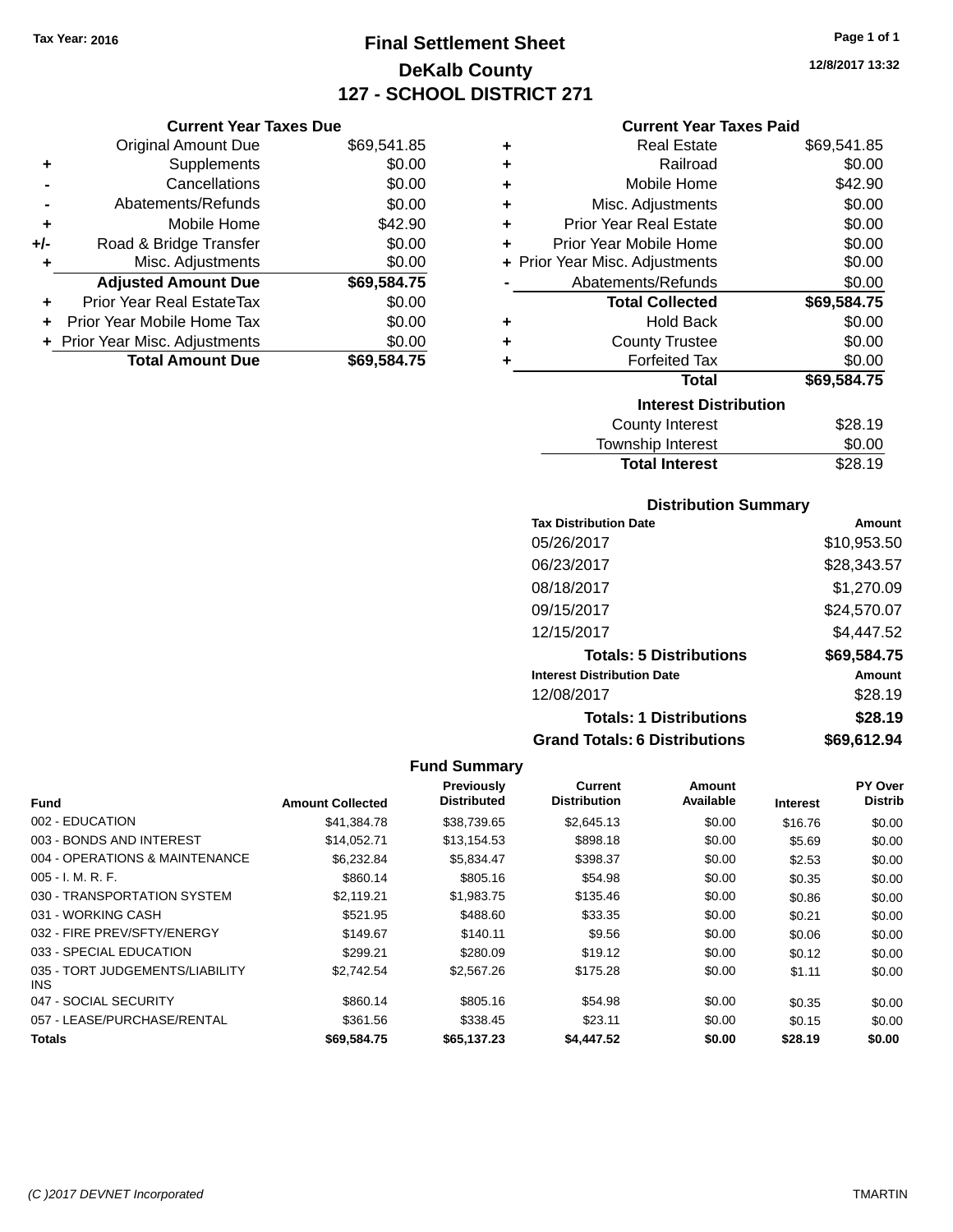**Current Year Taxes Due** Original Amount Due \$9,614.23

**Adjusted Amount Due \$9,614.23**

**Total Amount Due \$9,614.23**

**+** Supplements \$0.00 **-** Cancellations \$0.00 **-** Abatements/Refunds \$0.00 **+** Mobile Home \$0.00 **+/-** Road & Bridge Transfer \$0.00 **+** Misc. Adjustments \$0.00

**+** Prior Year Real EstateTax \$0.00 **+** Prior Year Mobile Home Tax \$0.00 **+ Prior Year Misc. Adjustments**  $$0.00$ 

# **Final Settlement Sheet Tax Year: 2016 Page 1 of 1 DeKalb County 128 - SCHOOL DISTRICT 300**

**12/8/2017 13:32**

## **Current Year Taxes Paid**

| ÷ | <b>Real Estate</b>             | \$9,614.23 |
|---|--------------------------------|------------|
| ٠ | Railroad                       | \$0.00     |
| ٠ | Mobile Home                    | \$0.00     |
| ٠ | Misc. Adjustments              | \$0.00     |
| ٠ | <b>Prior Year Real Estate</b>  | \$0.00     |
| ÷ | Prior Year Mobile Home         | \$0.00     |
|   | + Prior Year Misc. Adjustments | \$0.00     |
|   | Abatements/Refunds             | \$0.00     |
|   | <b>Total Collected</b>         | \$9,614.23 |
| ٠ | <b>Hold Back</b>               | \$0.00     |
| ÷ | <b>County Trustee</b>          | \$0.00     |
| ٠ | <b>Forfeited Tax</b>           | \$0.00     |
|   | Total                          | \$9,614.23 |
|   | <b>Interest Distribution</b>   |            |
|   | County Interest                | \$3.90     |
|   | <b>Township Interest</b>       | \$0.00     |
|   | <b>Total Interest</b>          | \$3.90     |

## **Distribution Summary**

| <b>Tax Distribution Date</b>         | Amount     |
|--------------------------------------|------------|
| 06/23/2017                           | \$4,807.10 |
| 08/18/2017                           | \$3,644.47 |
| 09/15/2017                           | \$1,162.65 |
| 12/15/2017                           | \$0.01     |
| <b>Totals: 4 Distributions</b>       | \$9,614.23 |
| <b>Interest Distribution Date</b>    | Amount     |
| 12/08/2017                           | \$3.90     |
| <b>Totals: 1 Distributions</b>       | \$3.90     |
| <b>Grand Totals: 5 Distributions</b> | \$9,618.13 |

| <b>Fund</b>                                   | <b>Amount Collected</b> | <b>Previously</b><br><b>Distributed</b> | Current<br><b>Distribution</b> | Amount<br>Available | <b>Interest</b> | <b>PY Over</b><br><b>Distrib</b> |
|-----------------------------------------------|-------------------------|-----------------------------------------|--------------------------------|---------------------|-----------------|----------------------------------|
| 002 - EDUCATION                               | \$5,177.79              | \$5.177.78                              | \$0.01                         | \$0.00              | \$2.10          | \$0.00                           |
| 003 - BONDS AND INTEREST                      | \$1,410.06              | \$1,410.06                              | \$0.00                         | \$0.00              | \$0.57          | \$0.00                           |
| 004 - OPERATIONS & MAINTENANCE                | \$970.86                | \$970.86                                | \$0.00                         | \$0.00              | \$0.39          | \$0.00                           |
| $005 - I. M. R. F.$                           | \$212.27                | \$212.27                                | \$0.00                         | \$0.00              | \$0.09          | \$0.00                           |
| 030 - TRANSPORTATION SYSTEM                   | \$424.54                | \$424.54                                | \$0.00                         | \$0.00              | \$0.17          | \$0.00                           |
| 031 - WORKING CASH                            | \$64.72                 | \$64.72                                 | \$0.00                         | \$0.00              | \$0.03          | \$0.00                           |
| 033 - SPECIAL EDUCATION                       | \$1,035.58              | \$1,035.58                              | \$0.00                         | \$0.00              | \$0.42          | \$0.00                           |
| 035 - TORT JUDGEMENTS/LIABILITY<br><b>INS</b> | \$106.14                | \$106.14                                | \$0.00                         | \$0.00              | \$0.04          | \$0.00                           |
| 047 - SOCIAL SECURITY                         | \$212.27                | \$212.27                                | \$0.00                         | \$0.00              | \$0.09          | \$0.00                           |
| <b>Totals</b>                                 | \$9,614.23              | \$9.614.22                              | \$0.01                         | \$0.00              | \$3.90          | \$0.00                           |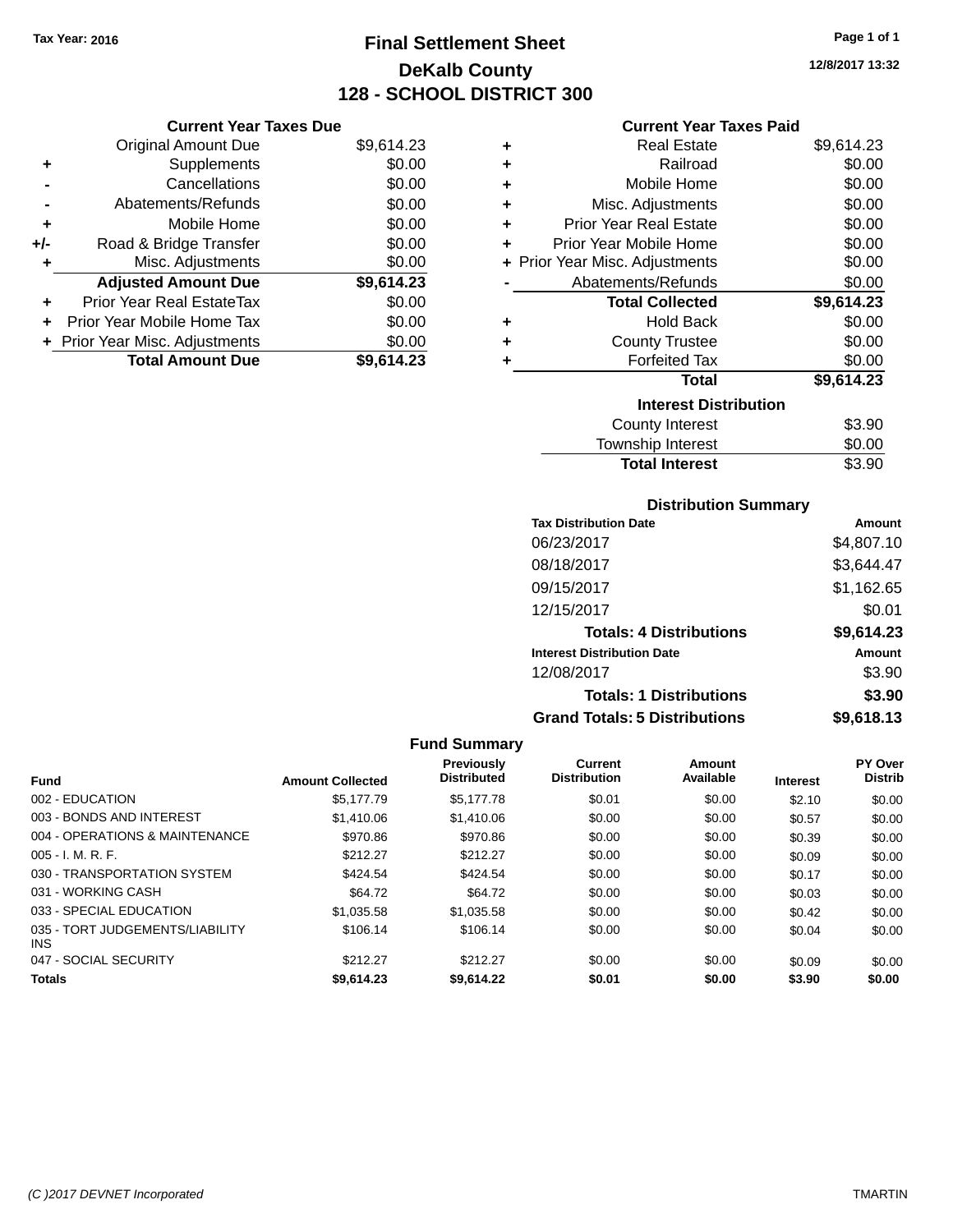# **Final Settlement Sheet Tax Year: 2016 Page 1 of 1 DeKalb County 129 - SCHOOL DISTRICT 301**

**12/8/2017 13:32**

#### **Current Year Taxes Paid**

|     | <b>Current Year Taxes Due</b>  |             |
|-----|--------------------------------|-------------|
|     | <b>Original Amount Due</b>     | \$11,877.37 |
| ٠   | Supplements                    | \$0.00      |
|     | Cancellations                  | \$0.00      |
|     | Abatements/Refunds             | \$0.00      |
| ٠   | Mobile Home                    | \$0.00      |
| +/- | Road & Bridge Transfer         | \$0.00      |
| ٠   | Misc. Adjustments              | \$0.00      |
|     | <b>Adjusted Amount Due</b>     | \$11,877.37 |
|     | Prior Year Real EstateTax      | \$0.00      |
| ÷   | Prior Year Mobile Home Tax     | \$0.00      |
|     | + Prior Year Misc. Adjustments | \$0.00      |
|     | <b>Total Amount Due</b>        | \$11,877.37 |

| ٠ | Real Estate                    | \$11,877.37 |
|---|--------------------------------|-------------|
| ٠ | Railroad                       | \$0.00      |
| ٠ | Mobile Home                    | \$0.00      |
| ٠ | Misc. Adjustments              | \$0.00      |
| ٠ | Prior Year Real Estate         | \$0.00      |
| ٠ | Prior Year Mobile Home         | \$0.00      |
|   | + Prior Year Misc. Adjustments | \$0.00      |
|   | Abatements/Refunds             | \$0.00      |
|   | <b>Total Collected</b>         | \$11,877.37 |
| ٠ | <b>Hold Back</b>               | \$0.00      |
| ٠ | <b>County Trustee</b>          | \$0.00      |
| ٠ | <b>Forfeited Tax</b>           | \$0.00      |
|   | <b>Total</b>                   | \$11,877.37 |
|   | <b>Interest Distribution</b>   |             |
|   | <b>County Interest</b>         | \$4.81      |
|   | <b>Township Interest</b>       | \$0.00      |
|   | <b>Total Interest</b>          | \$4.81      |

#### **Distribution Summary**

| <b>Tax Distribution Date</b>         | Amount        |
|--------------------------------------|---------------|
| 06/23/2017                           | \$7,750.51    |
| 09/15/2017                           | \$2,610.98    |
| 12/15/2017                           | \$1,515.88    |
| <b>Totals: 3 Distributions</b>       | \$11,877.37   |
| <b>Interest Distribution Date</b>    | <b>Amount</b> |
| 12/08/2017                           | \$4.81        |
| <b>Totals: 1 Distributions</b>       | \$4.81        |
| <b>Grand Totals: 4 Distributions</b> | \$11,882.18   |

#### **Fund Summary Fund Interest Amount Collected Distributed PY Over Distrib Amount Available Current Distribution Previously** 002 - EDUCATION \$6,242.85 \$5,446.09 \$796.76 \$0.00 \$2.53 \$0.00 003 - BONDS AND INTEREST 60.00 \$2,304.80 \$2,010.65 \$294.15 \$0.00 \$0.93 \$0.00 004 - OPERATIONS & MAINTENANCE \$1,170.19 \$1,020.84 \$149.35 \$0.00 \$0.47 \$0.00 005 - I. M. R. F. \$205.11 \$178.93 \$26.18 \$0.00 \$0.08 \$0.00 030 - TRANSPORTATION SYSTEM \$410.18 \$357.83 \$52.35 \$0.00 \$0.17 \$0.00 031 - WORKING CASH \$48.28 \$48.28 \$48.28 \$42.12 \$6.16 \$0.00 \$0.02 \$0.00 033 - SPECIAL EDUCATION \$1,158.14 \$1,010.33 \$147.81 \$0.00 \$0.47 \$0.00 035 - TORT JUDGMENTS, LIABILITY INSURANCE \$144.79 \$126.31 \$18.48 \$0.00 \$0.06 \$0.00 047 - SOCIAL SECURITY \$193.03 \$168.39 \$24.64 \$0.00 \$0.08 \$0.00 **Totals \$11,877.37 \$10,361.49 \$1,515.88 \$0.00 \$4.81 \$0.00**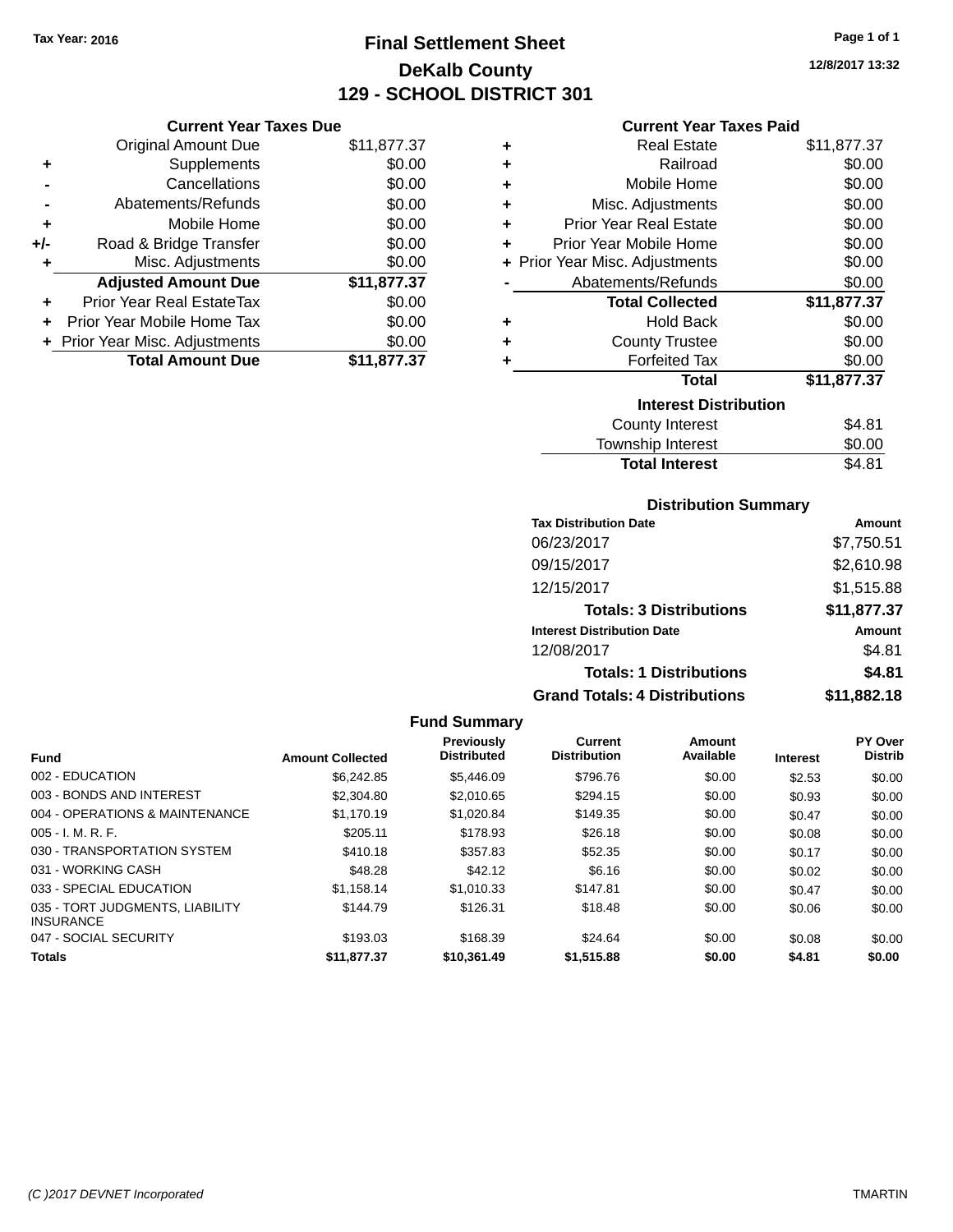# **Final Settlement Sheet Tax Year: 2016 Page 1 of 2 DeKalb County 130 - SCHOOL DISTRICT 302**

## **Current Year Taxes Due**

| <b>Original Amount Due</b> | \$1,952,294.70                 |
|----------------------------|--------------------------------|
| Supplements                | \$0.00                         |
| Cancellations              | \$2,325.88                     |
| Abatements/Refunds         | \$0.00                         |
| Mobile Home                | \$102.80                       |
| Road & Bridge Transfer     | \$0.00                         |
| Misc. Adjustments          | \$8.58                         |
| <b>Adjusted Amount Due</b> | \$1,950,080.20                 |
| Prior Year Real EstateTax  | \$0.00                         |
| Prior Year Mobile Home Tax | \$0.00                         |
|                            | \$385.45                       |
| <b>Total Amount Due</b>    | \$1,950,465.65                 |
|                            | + Prior Year Misc. Adjustments |

## **Current Year Taxes Paid**

| ٠ | <b>Real Estate</b>                 | \$1,870,294.73 |  |  |  |  |
|---|------------------------------------|----------------|--|--|--|--|
| ٠ | Railroad                           | \$64,944.84    |  |  |  |  |
| ٠ | Mobile Home                        | \$102.80       |  |  |  |  |
| ٠ | Misc. Adjustments                  | \$8.58         |  |  |  |  |
| ٠ | <b>Prior Year Real Estate</b>      | \$0.00         |  |  |  |  |
| ٠ | Prior Year Mobile Home             | \$0.00         |  |  |  |  |
|   | + Prior Year Misc. Adjustments     | \$385.45       |  |  |  |  |
|   | Abatements/Refunds                 | \$0.00         |  |  |  |  |
|   | <b>Total Collected</b>             | \$1,935,736.40 |  |  |  |  |
| ٠ | <b>Hold Back</b>                   | \$0.00         |  |  |  |  |
| ٠ | <b>County Trustee</b>              | \$14,729.25    |  |  |  |  |
| ٠ | <b>Forfeited Tax</b>               | \$0.00         |  |  |  |  |
|   | <b>Total</b>                       | \$1,950,465.65 |  |  |  |  |
|   | <b>Interest Distribution</b>       |                |  |  |  |  |
|   | <b>County Interest</b><br>\$784.25 |                |  |  |  |  |

| <b>Total Interest</b> | \$784.25 |
|-----------------------|----------|
| Township Interest     | \$0.00   |
| County Interest       | \$784.25 |

## **Distribution Summary**

| <b>Tax Distribution Date</b>         | Amount         |
|--------------------------------------|----------------|
| 05/26/2017                           | \$167,696.57   |
| 06/23/2017                           | \$897,068.28   |
| 07/21/2017                           | \$16,626.43    |
| 08/18/2017                           | \$26,457.86    |
| 09/15/2017                           | \$770,847.62   |
| 12/15/2017                           | \$57,039.64    |
| <b>Totals: 6 Distributions</b>       | \$1,935,736.40 |
| <b>Interest Distribution Date</b>    | Amount         |
| 12/08/2017                           | \$784.25       |
| <b>Totals: 1 Distributions</b>       | \$784.25       |
| <b>Grand Totals: 7 Distributions</b> | \$1.936.520.65 |

## **Fund Summary**

|                                |                         | Previously         | <b>Current</b>      | Amount    |                 | <b>PY Over</b> |
|--------------------------------|-------------------------|--------------------|---------------------|-----------|-----------------|----------------|
| <b>Fund</b>                    | <b>Amount Collected</b> | <b>Distributed</b> | <b>Distribution</b> | Available | <b>Interest</b> | <b>Distrib</b> |
| 002 - EDUCATION                | \$1,074,380.16          | \$1.042.721.82     | \$31,658.34         | \$0.00    | \$435.28        | \$0.00         |
| 003 - BONDS AND INTEREST       | \$390,536.75            | \$379,028.93       | \$11,507.82         | \$0.00    | \$158.22        | \$0.00         |
| 004 - OPERATIONS & MAINTENANCE | \$199,243.41            | \$193,372,37       | \$5,871,04          | \$0.00    | \$80.72         | \$0.00         |
| $005 - I. M. R. F.$            | \$26,670.58             | \$25,884.69        | \$785.89            | \$0.00    | \$10.81         | \$0.00         |
| 030 - TRANSPORTATION SYSTEM    | \$53,370.18             | \$51,797.56        | \$1,572.62          | \$0.00    | \$21.62         | \$0.00         |
| 031 - WORKING CASH             | \$3,546.28              | \$3,441.77         | \$104.51            | \$0.00    | \$1.44          | \$0.00         |
| 033 - SPECIAL EDUCATION        | \$153,474.86            | \$148.952.47       | \$4,522.39          | \$0.00    | \$62.18         | \$0.00         |
| 047 - SOCIAL SECURITY          | \$34,514.18             | \$33,497.15        | \$1,017.03          | \$0.00    | \$13.98         | \$0.00         |
| <b>Totals</b>                  | \$1,935,736.40          | \$1,878,696.76     | \$57,039.64         | \$0.00    | \$784.25        | \$0.00         |

## **Miscellaneous Adjustment Detail**

| Year Source           | <b>Account Type</b>       | <b>Amount Adjustment Description</b>                |
|-----------------------|---------------------------|-----------------------------------------------------|
| 2015 RE - Real Estate | <b>Back Tax Collected</b> | \$141.80 OBERHELMAN REDEMPTION 09-25-451-001 by TBA |
| 2015 RE - Real Estate | <b>Back Tax Collected</b> | \$243.65 OBERHELMAN REDEMPTION 09-25-478-001 by TBA |
| 2016 RE - Real Estate | <b>Back Tax Collected</b> | \$1.18 TRUSTEE SALE 09-26-100-001 by TBA            |
| 2016 RE - Real Estate | <b>Back Tax Collected</b> | \$1.08 TRUSTEE SALE 09-23-300-002 by TBA            |
| 2016 RE - Real Estate | <b>Back Tax Collected</b> | \$3.00 TRUSTEE SALE 09-27-100-005 by TBA            |
| 2016 RE - Real Estate | <b>Back Tax Collected</b> | \$1.09 TRUSTEE SALE 09-27-100-006 by TBA            |
| 2016 RE - Real Estate | <b>Back Tax Collected</b> | \$0.10 TRUSTEE SALE 09-27-226-006 by TBA            |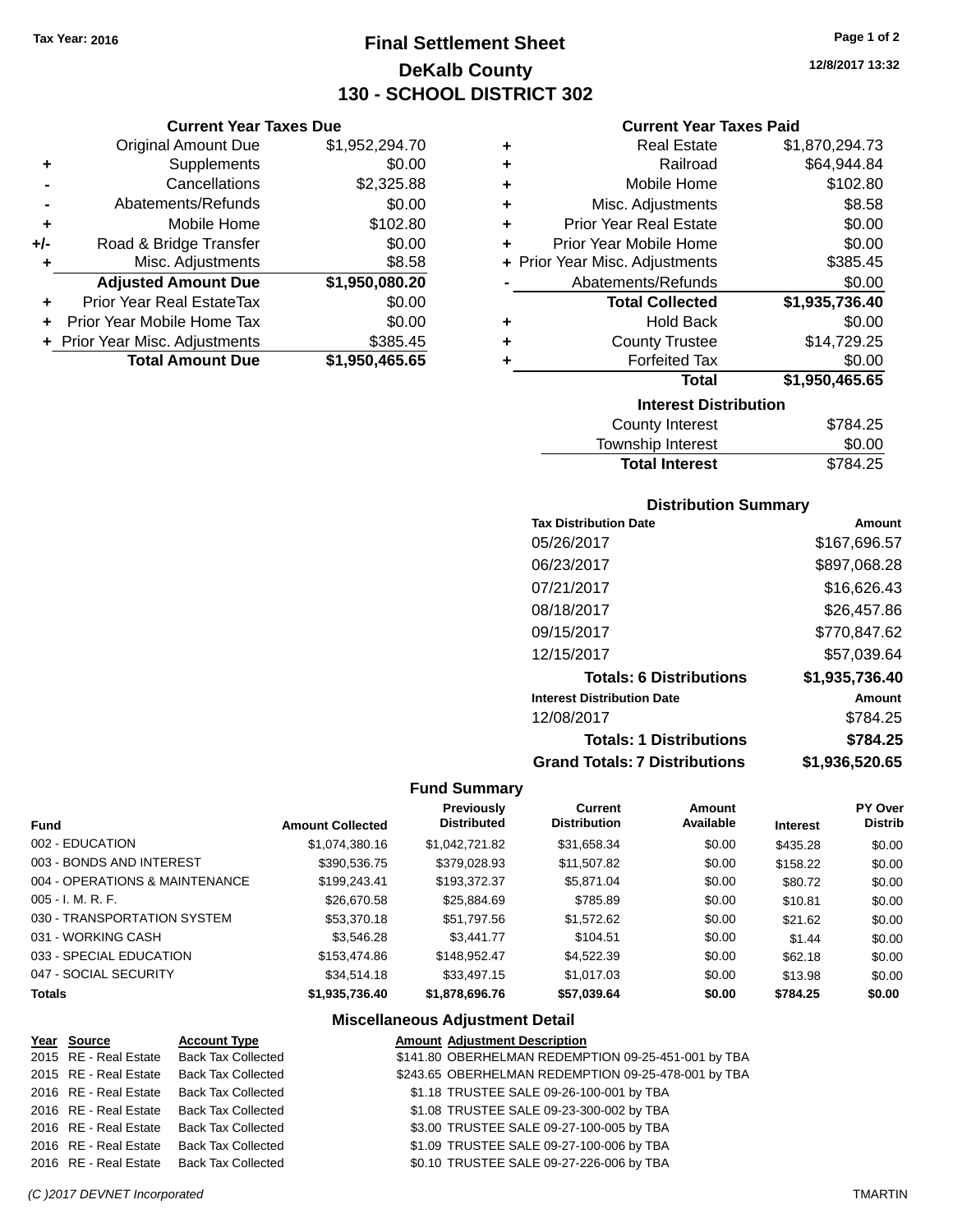# **Final Settlement Sheet Tax Year: 2016 Page 2 of 2 DeKalb County**

# **Miscellaneous Adjustment Detail**

**Totals 9 entries \$394.03**

**<u>Year Source</u> <b>Account Type Amount Adjustment Description**<br>2016 RE - Real Estate Back Tax Collected \$1.00 TRUSTEE SALE 09-27-22 \$1.00 TRUSTEE SALE 09-27-226-007 by TBA 2016 RE - Real Estate Back Tax Collected \$1.13 TRUSTEE SALE 09-28-200-005 by TBA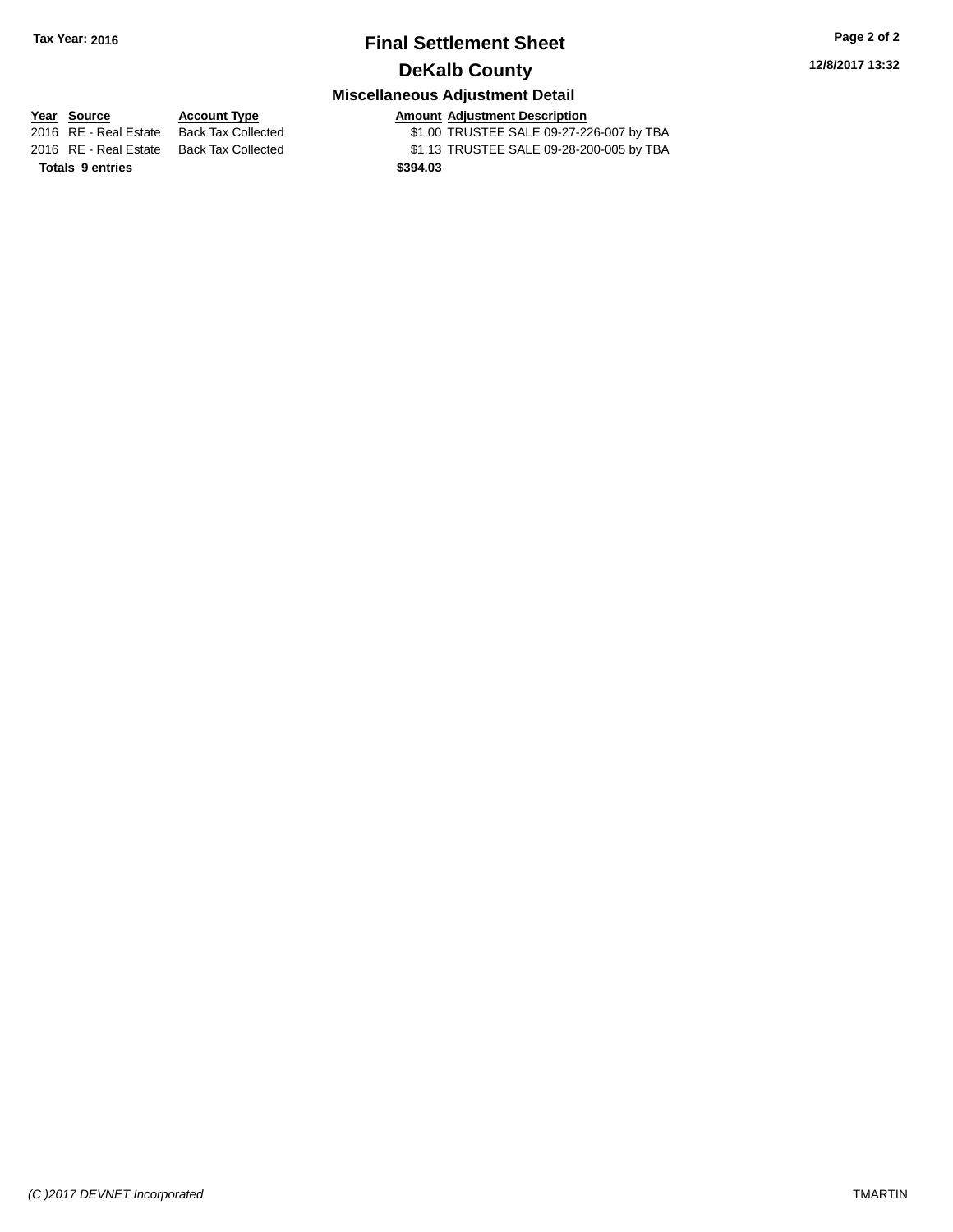**Current Year Taxes Due** Original Amount Due \$10,899,042.26

**Adjusted Amount Due \$10,900,119.98**

**Total Amount Due \$10,904,446.06**

**+** Supplements \$1,050.12 **-** Cancellations \$10,060.24 **-** Abatements/Refunds \$3.64 **+** Mobile Home \$4,602.10 **+/-** Road & Bridge Transfer \$0.00<br>**+** Misc. Adjustments \$5,489.38

**+** Prior Year Real EstateTax (\$286.68) **+** Prior Year Mobile Home Tax \$0.00 **+** Prior Year Misc. Adjustments \$4,612.76

**+** Misc. Adjustments

# **Final Settlement Sheet Tax Year: 2016 Page 1 of 2 DeKalb County 131 - SCHOOL DISTRICT 424**

**12/8/2017 13:32**

## **Current Year Taxes Paid**

|                              | <b>Real Estate</b>             | \$10,751,114.98 |  |  |
|------------------------------|--------------------------------|-----------------|--|--|
| ٠                            | Railroad                       | \$135,666.42    |  |  |
| ٠                            | Mobile Home                    | \$4,498.41      |  |  |
| ٠                            | Misc. Adjustments              | \$5,489.38      |  |  |
| ٠                            | <b>Prior Year Real Estate</b>  | (\$286.68)      |  |  |
| ÷                            | Prior Year Mobile Home         | \$0.00          |  |  |
|                              | + Prior Year Misc. Adjustments | \$4,612.76      |  |  |
|                              | Abatements/Refunds             | \$3.64          |  |  |
|                              | <b>Total Collected</b>         | \$10,901,091.63 |  |  |
| ٠                            | <b>Hold Back</b>               | \$0.00          |  |  |
|                              | <b>County Trustee</b>          | \$3,354.43      |  |  |
| ٠                            | <b>Forfeited Tax</b>           | \$0.00          |  |  |
|                              | Total                          | \$10,904,446.06 |  |  |
| <b>Interest Distribution</b> |                                |                 |  |  |

| County Interest       | \$4,416.48 |
|-----------------------|------------|
| Township Interest     | \$0.00     |
| <b>Total Interest</b> | \$4,416.48 |
|                       |            |

## **Distribution Summary**

| <b>Tax Distribution Date</b>         | Amount          |
|--------------------------------------|-----------------|
| 05/26/2017                           | \$987,030.65    |
| 06/23/2017                           | \$4,970,115.06  |
| 07/21/2017                           | \$85,677.02     |
| 08/18/2017                           | \$307,903.92    |
| 09/15/2017                           | \$4,160,099.14  |
| 12/15/2017                           | \$390,265.84    |
| <b>Totals: 6 Distributions</b>       | \$10,901,091.63 |
| <b>Interest Distribution Date</b>    | Amount          |
| 12/08/2017                           | \$4,416.48      |
| <b>Totals: 1 Distributions</b>       | \$4,416.48      |
| <b>Grand Totals: 7 Distributions</b> | \$10,905,508.11 |

## **Fund Summary**

| <b>Fund</b>                             | <b>Amount Collected</b> | Previously<br><b>Distributed</b> | Current<br><b>Distribution</b> | Amount<br>Available | <b>Interest</b> | PY Over<br><b>Distrib</b> |
|-----------------------------------------|-------------------------|----------------------------------|--------------------------------|---------------------|-----------------|---------------------------|
| 002 - EDUCATION                         | \$5.987.533.60          | \$5,773,176.12                   | \$214,357.48                   | \$0.00              | \$2,425.79      | \$0.00                    |
|                                         |                         |                                  |                                |                     |                 |                           |
| 003 - BONDS AND INTEREST                | \$2,404,257.56          | \$2,318,183.67                   | \$86,073.89                    | \$0.00              | \$974.06        | \$0.00                    |
| 004 - OPERATIONS & MAINTENANCE          | \$1,206,805.35          | \$1,163,600.98                   | \$43,204.37                    | \$0.00              | \$488.93        | \$0.00                    |
| $005 - I. M. R. F.$                     | \$229.784.11            | \$221,557.73                     | \$8,226.38                     | \$0.00              | \$93.09         | \$0.00                    |
| 030 - TRANSPORTATION SYSTEM             | \$381.363.78            | \$367,710.73                     | \$13,653.05                    | \$0.00              | \$154.51        | \$0.00                    |
| 031 - WORKING CASH                      | \$23,186.62             | \$22,356.53                      | \$830.09                       | \$0.00              | \$9.39          | \$0.00                    |
| 032 - FIRE PREV/SFTY/ENERGY             | \$43.462.66             | \$41,906.66                      | \$1,556.00                     | \$0.00              | \$17.61         | \$0.00                    |
| 033 - SPECIAL EDUCATION                 | \$84.974.02             | \$81,931.89                      | \$3,042.13                     | \$0.00              | \$34.43         | \$0.00                    |
| 035 - TORT JUDGEMENTS/LIABILITY<br>INS. | \$208,537.88            | \$201.072.09                     | \$7,465.79                     | \$0.00              | \$84.49         | \$0.00                    |
| 047 - SOCIAL SECURITY                   | \$288,693.59            | \$278,358.19                     | \$10,335.40                    | \$0.00              | \$116.96        | \$0.00                    |
| 057 - LEASE/PURCHASE/RENTAL             | \$42,492,46             | \$40.971.20                      | \$1,521.26                     | \$0.00              | \$17.22         | \$0.00                    |
| <b>Totals</b>                           | \$10,901,091.63         | \$10,510,825.79                  | \$390,265.84                   | \$0.00              | \$4,416.48      | \$0.00                    |

## **Miscellaneous Adjustment Detail**

| Year Source           | <b>Account Type</b>                      | <b>Amount Adiustment Description</b>                                |
|-----------------------|------------------------------------------|---------------------------------------------------------------------|
| 2015 RE - Real Estate | Back Tax Collected                       | \$202.95 CAPES REDEMPTION 02-29-200-001 by TBA                      |
|                       | 2015 RE - Real Estate Back Tax Collected | \$4,195.96 PAN PACIFIC HOLDINGS LLC REDEMPTION 06-33-154-011 by TBA |
| 2015 RE - Real Estate | Back Tax Collected                       | \$122.31 TRUSTEE SALE 02-22-100-004 by TBA                          |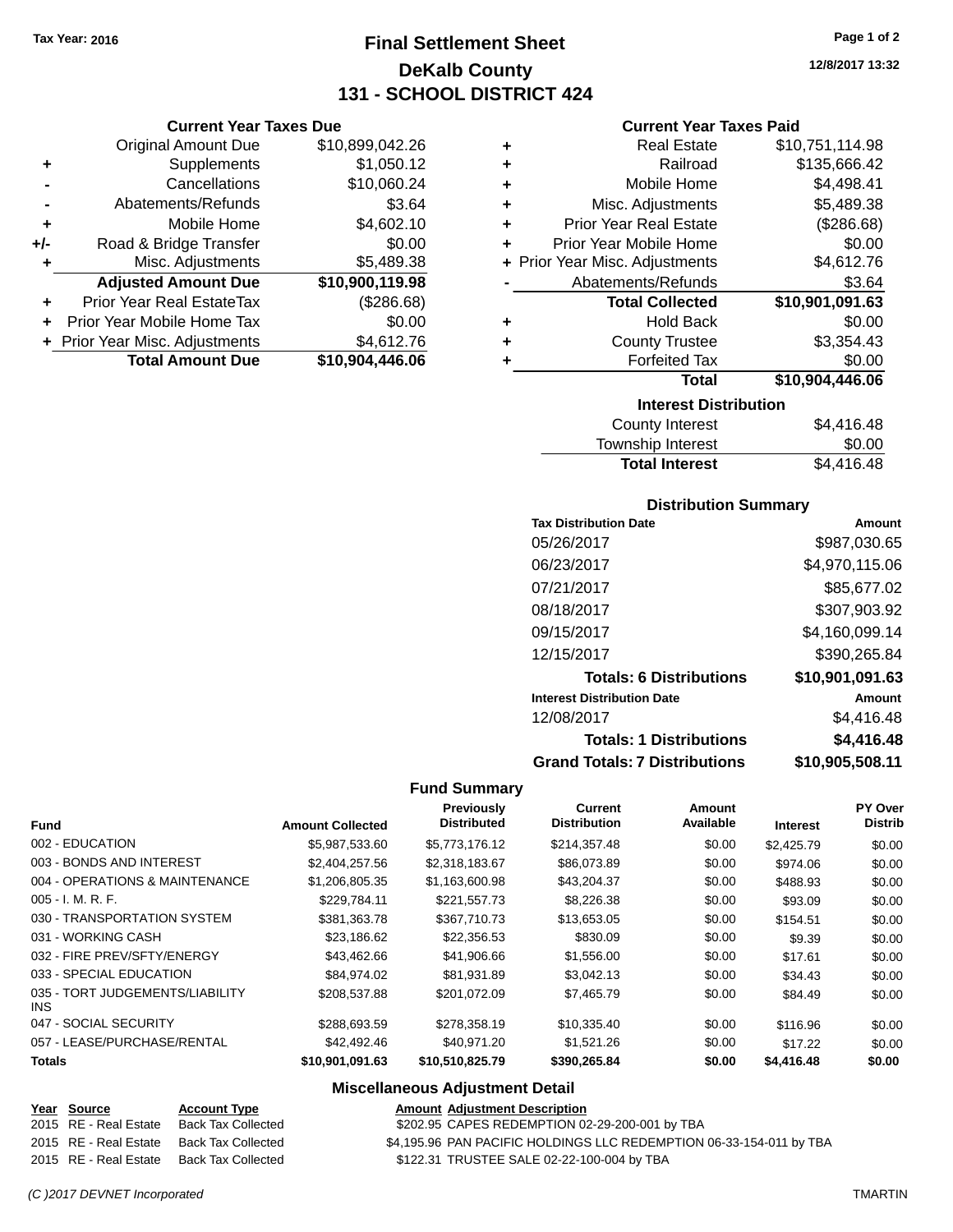# **Final Settlement Sheet Tax Year: 2016 Page 2 of 2 DeKalb County**

## **Miscellaneous Adjustment Detail Year** Source **Account Type A** Account Adjustment Description 2016 RE - Real Estate Back Tax Collected \$1,228.06 MILINAC REDEMPTION 06-05-209-010 by TBA 2016 RE - Real Estate Back Tax Collected \$761.17 CAINARI INC REDEMPTION 02-22-307-006 by TBA 2016 RE - Real Estate Back Tax Collected \$2,947.31 CAINARI INC REDEMPTION 02-22-307-007 by TBA 2016 RE - Real Estate Back Tax Collected \$161.05 TRUSTEE SALE 02-25-251-021 by TBA 2016 RE - Real Estate Back Tax Collected \$171.28 OAK CLUB OF GENOA REDEMPTION 02-36-209-013 by TBA 2016 RE - Real Estate Back Tax Collected \$91.80 OAK CLUB OF GENOA REDEMPTION 02-36-209-012 by TBA 2016 RE - Real Estate Back Tax Collected \$128.71 OAK CLUB OF GENOA REDEMPTION 02-36-209-004 by TBA 2016 MH - Mobile Home Back Tax Collected \$91.54 MASCOTE REDEMPTION 03-30-131-001 0036O by TBA **Totals 11 entries \$10,102.14**

| Source                | Account Ty  |  |
|-----------------------|-------------|--|
| <b>DE Dool Ectoto</b> | $DE$ Abotom |  |

**Totals 1 entries \$3.64**

## **Abatement Detail**

### **Year Source Account Type Amount Adjustment Description**

2016 RE - Real Estate RE Abatement \$3.64 PTAB INTEREST REFUND 02-24-452-014 by TBA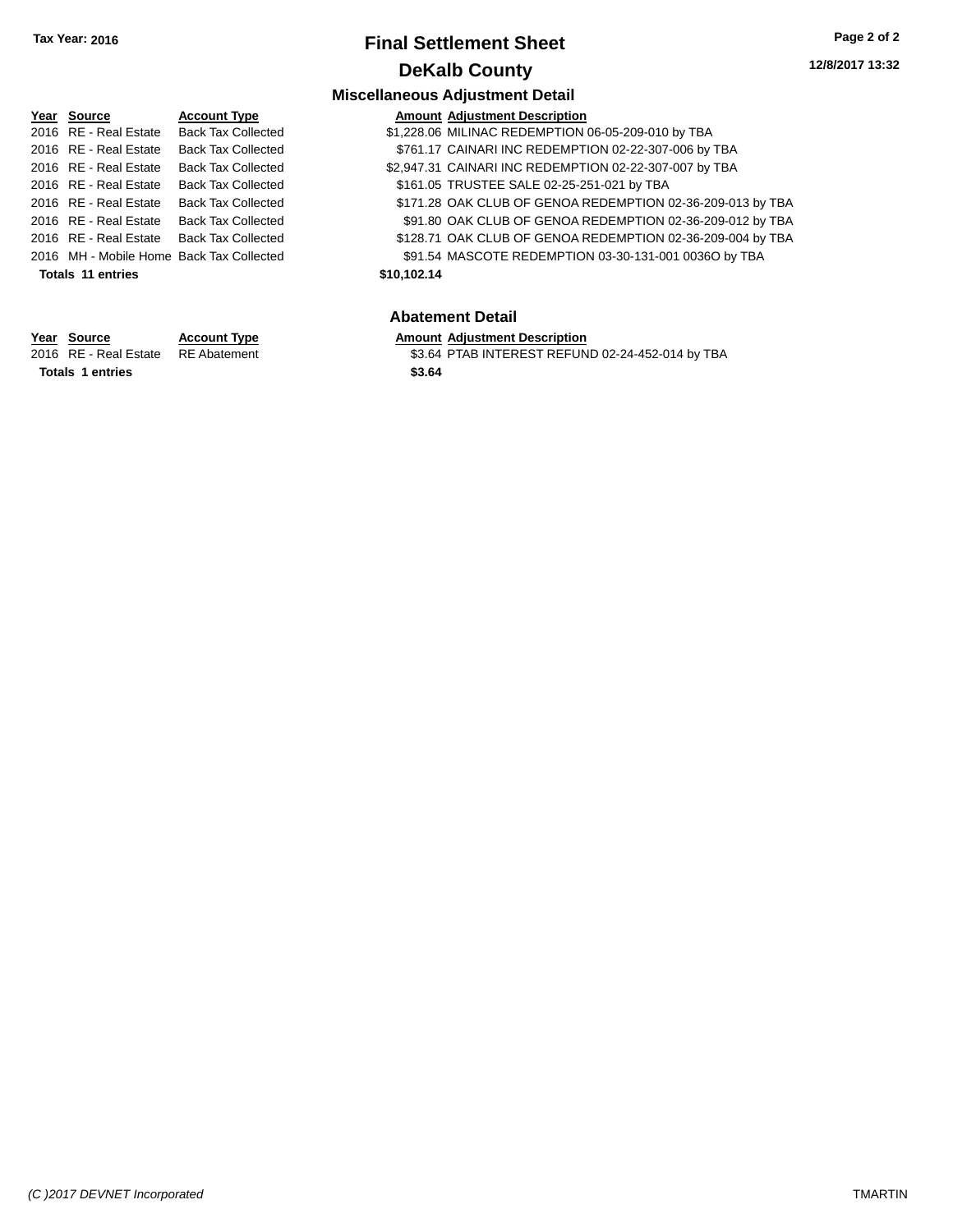# **Final Settlement Sheet Tax Year: 2016 Page 1 of 2 DeKalb County 132 - SCHOOL DISTRICT 425**

**Current Year Taxes Due**

|       | <b>Original Amount Due</b>     | \$8,006,983.91 |
|-------|--------------------------------|----------------|
| ٠     | Supplements                    | \$333.30       |
|       | Cancellations                  | \$5,732.08     |
|       | Abatements/Refunds             | \$0.00         |
| ÷     | Mobile Home                    | \$881.06       |
| $+/-$ | Road & Bridge Transfer         | \$0.00         |
| ٠     | Misc. Adjustments              | \$739.71       |
|       | <b>Adjusted Amount Due</b>     | \$8,003,205.90 |
| ÷     | Prior Year Real EstateTax      | (\$8,740.79)   |
|       | Prior Year Mobile Home Tax     | \$0.00         |
|       | + Prior Year Misc. Adjustments | \$2,710.40     |
|       | <b>Total Amount Due</b>        | \$7,997,175.51 |
|       |                                |                |

| ٠ | <b>Real Estate</b>             | \$7,783,484.50 |
|---|--------------------------------|----------------|
| ٠ | Railroad                       | \$215,925.98   |
| ٠ | Mobile Home                    | \$839.91       |
| ٠ | Misc. Adjustments              | \$739.71       |
| ٠ | <b>Prior Year Real Estate</b>  | (\$8,740.79)   |
| ٠ | Prior Year Mobile Home         | \$0.00         |
|   | + Prior Year Misc. Adjustments | \$2,710.40     |
|   | Abatements/Refunds             | \$0.00         |
|   | <b>Total Collected</b>         | \$7,994,959.71 |
| ٠ | <b>Hold Back</b>               | \$0.00         |
| ٠ | <b>County Trustee</b>          | \$2,174.65     |
| ٠ | <b>Forfeited Tax</b>           | \$41.15        |
|   |                                |                |
|   | Total                          | \$7,997,175.51 |
|   | <b>Interest Distribution</b>   |                |

| <b>Total Interest</b> | \$3,239.08 |
|-----------------------|------------|
| Township Interest     | \$0.00     |
| County Interest       | \$3,239.08 |

## **Distribution Summary**

| <b>Tax Distribution Date</b>         | Amount         |
|--------------------------------------|----------------|
| 05/26/2017                           | \$602.173.02   |
| 06/23/2017                           | \$3,962,033.83 |
| 07/21/2017                           | \$55,739.64    |
| 08/18/2017                           | \$182,430.04   |
| 09/15/2017                           | \$2,984,482.57 |
| 12/15/2017                           | \$208,100.61   |
| <b>Totals: 6 Distributions</b>       | \$7,994,959.71 |
| <b>Interest Distribution Date</b>    | Amount         |
| 12/08/2017                           | \$3,239.08     |
| <b>Totals: 1 Distributions</b>       | \$3,239.08     |
| <b>Grand Totals: 7 Distributions</b> | \$7,998,198.79 |

### **Fund Summary**

| <b>Fund</b>                                   | <b>Amount Collected</b> | <b>Previously</b><br><b>Distributed</b> | Current<br><b>Distribution</b> | Amount<br>Available |                 | <b>PY Over</b><br><b>Distrib</b> |
|-----------------------------------------------|-------------------------|-----------------------------------------|--------------------------------|---------------------|-----------------|----------------------------------|
|                                               |                         |                                         |                                |                     | <b>Interest</b> |                                  |
| 002 - EDUCATION                               | \$5,261,315.11          | \$5.124.368.46                          | \$136,946.65                   | \$0.00              | \$2,131.55      | \$0.00                           |
| 003 - BONDS AND INTEREST                      | \$506.240.84            | \$493,063.92                            | \$13,176.92                    | \$0.00              | \$205.10        | \$0.00                           |
| 004 - OPERATIONS & MAINTENANCE                | \$703,260.65            | \$684,955.49                            | \$18,305.16                    | \$0.00              | \$284.92        | \$0.00                           |
| $005 - I. M. R. F.$                           | \$92,229.85             | \$89,829.22                             | \$2,400.63                     | \$0.00              | \$37.37         | \$0.00                           |
| 030 - TRANSPORTATION SYSTEM                   | \$368.879.44            | \$359,277.90                            | \$9,601.54                     | \$0.00              | \$149.45        | \$0.00                           |
| 031 - WORKING CASH                            | \$4.317.27              | \$4,204.91                              | \$112.36                       | \$0.00              | \$1.75          | \$0.00                           |
| 032 - FIRE PREV/SFTY/ENERGY                   | \$58,619.04             | \$57,093.22                             | \$1,525.82                     | \$0.00              | \$23.75         | \$0.00                           |
| 033 - SPECIAL EDUCATION                       | \$698,095.89            | \$679,925.16                            | \$18,170.73                    | \$0.00              | \$282.83        | \$0.00                           |
| 035 - TORT JUDGEMENTS/LIABILITY<br><b>INS</b> | \$120,667.93            | \$117,527.07                            | \$3,140.86                     | \$0.00              | \$48.89         | \$0.00                           |
| 047 - SOCIAL SECURITY                         | \$132,740.31            | \$129,285.21                            | \$3,455.10                     | \$0.00              | \$53.78         | \$0.00                           |
| 057 - LEASE/PURCHASE/RENTAL                   | \$43,092.84             | \$41.971.18                             | \$1,121.66                     | \$0.00              | \$17.46         | \$0.00                           |
| 109 - PRIOR YEAR ADJUSTMENT                   | \$5,500.54              | \$5,357.36                              | \$143.18                       | \$0.00              | \$2.23          | \$0.00                           |
| <b>Totals</b>                                 | \$7,994,959.71          | \$7,786,859.10                          | \$208,100.61                   | \$0.00              | \$3,239.08      | \$0.00                           |

## **Miscellaneous Adjustment Detail**

**Year Source Account Type Amount Adjustment Description** \$1,693.80 ROBINSON REDEMPTION 14-15-155-002 by TBA 2015 RE - Real Estate Back Tax Collected \$435.78 BOGLE REDEMPTION 14-16-233-001 by TBA

**12/8/2017 13:32**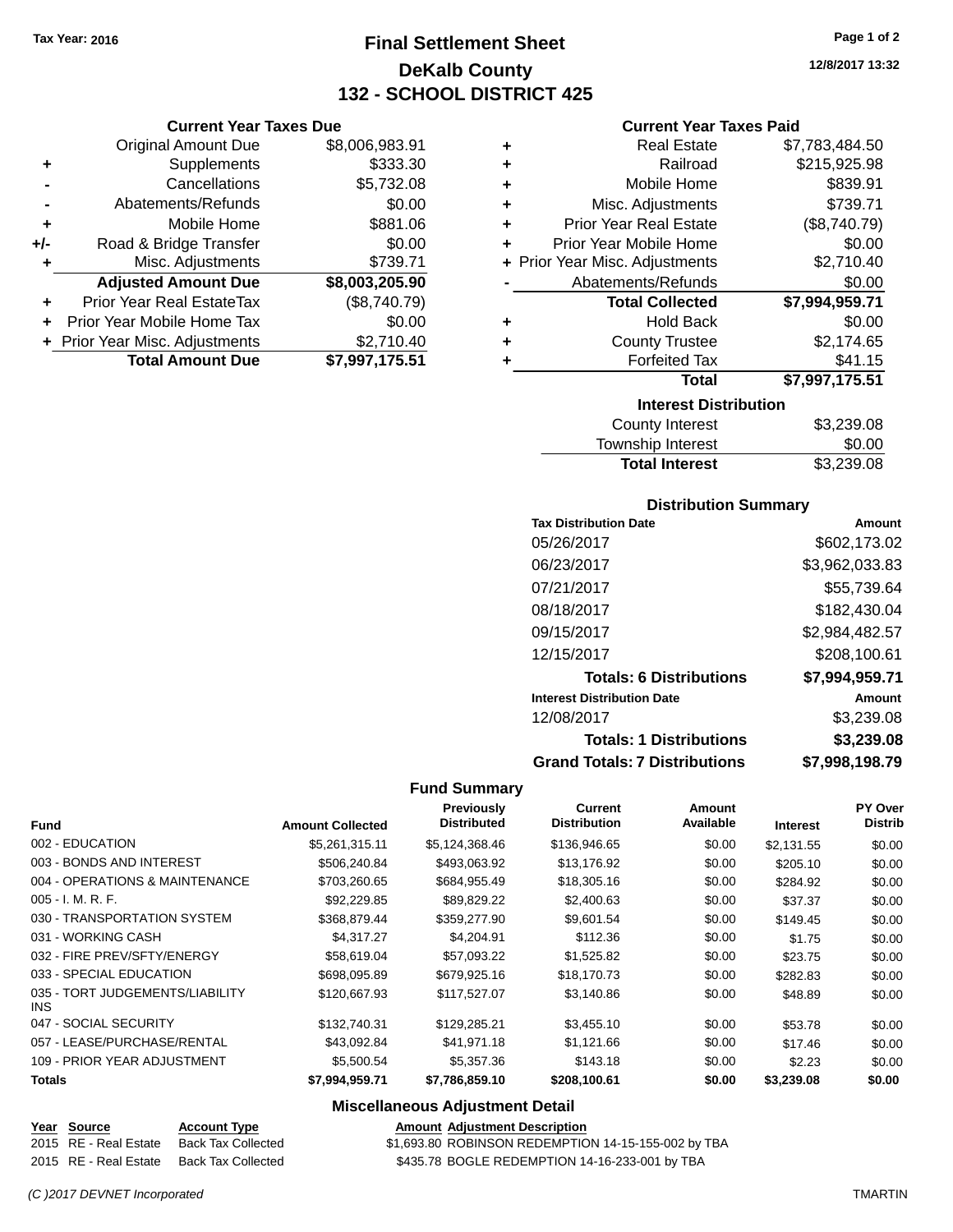# **Final Settlement Sheet Tax Year: 2016 Page 2 of 2 DeKalb County**

**12/8/2017 13:32**

## **Miscellaneous Adjustment Detail**

**Year** Source **Account Type Account Adjustment Description** 2015 RE - Real Estate Back Tax Collected \$580.82 CASTLE BANK REDEMPTION 13-15-401-006 by TBA 2016 RE - Real Estate Paymt In Lieu of Tax \$587.49 HOUSING AUTHORITY SEQUOYA APARTMENTS by TBA 2016 RE - Real Estate Back Tax Collected \$152.22 TRUSTEE SALE 16-22-200-007 by TBA **Totals 5 entries \$3,450.11**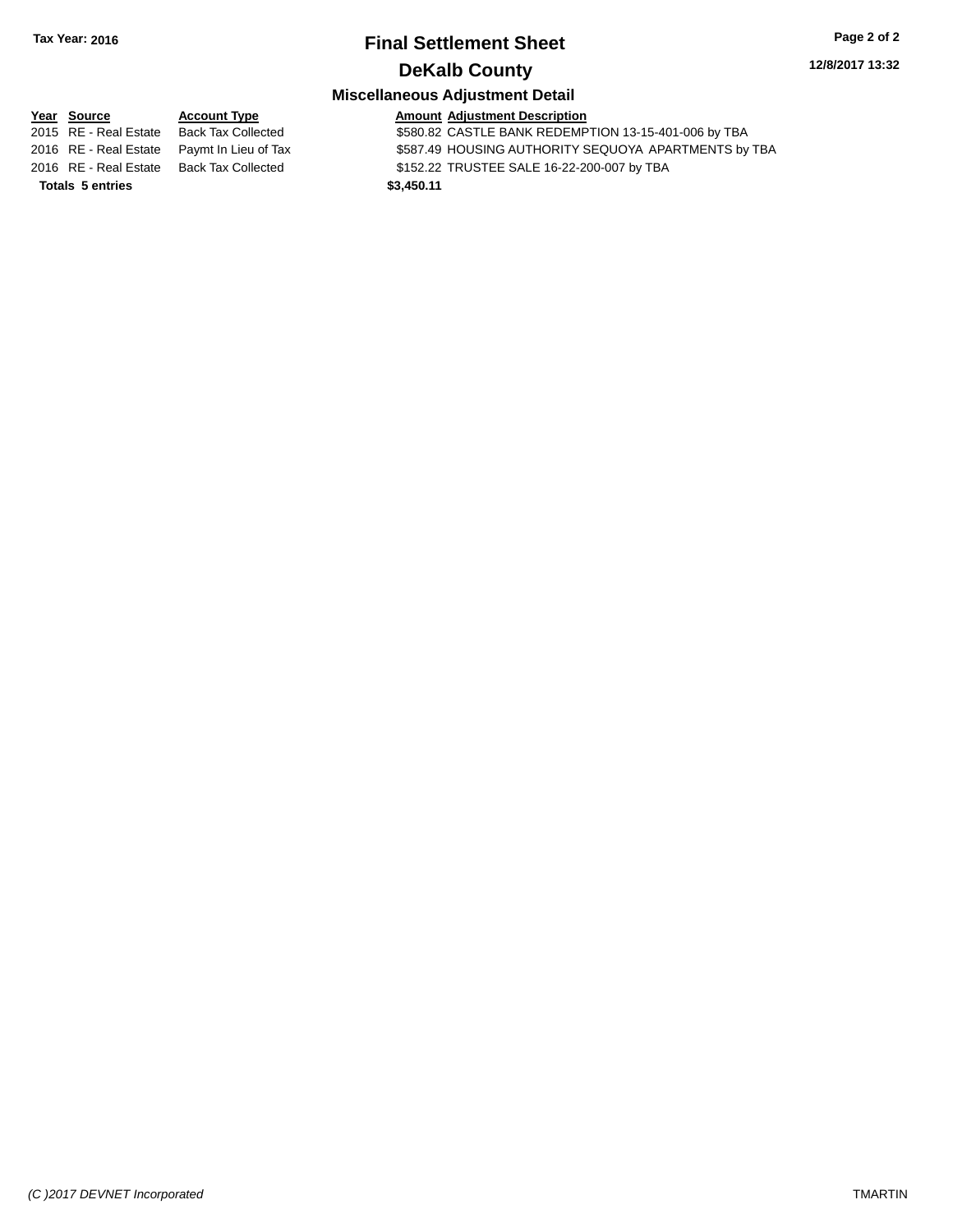**Current Year Taxes Due** Original Amount Due \$3,928,243.31

**Adjusted Amount Due \$3,916,620.01**

**Total Amount Due \$3,916,823.73**

**+** Supplements \$0.00 **-** Cancellations \$11,741.63 **-** Abatements/Refunds \$0.00 **+** Mobile Home \$0.00 **+/-** Road & Bridge Transfer \$0.00 **+** Misc. Adjustments \$118.33

**+** Prior Year Real EstateTax \$0.00 **+** Prior Year Mobile Home Tax \$0.00 **+** Prior Year Misc. Adjustments \$203.72

# **Final Settlement Sheet Tax Year: 2016 Page 1 of 2 DeKalb County 133 - SCHOOL DISTRICT 426**

**12/8/2017 13:32**

## **Current Year Taxes Paid**

| ٠                            | <b>Real Estate</b>             | \$3,865,218.05   |  |  |
|------------------------------|--------------------------------|------------------|--|--|
| ٠                            | Railroad                       | \$50,535.86      |  |  |
| ٠                            | Mobile Home                    | \$0.00           |  |  |
| ٠                            | Misc. Adjustments              | \$118.33         |  |  |
| ٠                            | <b>Prior Year Real Estate</b>  | \$0.00           |  |  |
| ٠                            | Prior Year Mobile Home         | \$0.00           |  |  |
|                              | + Prior Year Misc. Adjustments | \$203.72         |  |  |
|                              | Abatements/Refunds             | \$0.00           |  |  |
|                              | <b>Total Collected</b>         | \$3,916,075.96   |  |  |
| ٠                            | Hold Back                      | \$0.00           |  |  |
| ٠                            | <b>County Trustee</b>          | \$747.77         |  |  |
| ٠                            | <b>Forfeited Tax</b>           | \$0.00           |  |  |
|                              | <b>Total</b>                   | \$3,916,823.73   |  |  |
| <b>Interest Distribution</b> |                                |                  |  |  |
|                              | County Interest                | <b>ዩ1 586 56</b> |  |  |

| County Interest       | \$1,586.56 |
|-----------------------|------------|
| Township Interest     | \$0.00     |
| <b>Total Interest</b> | \$1,586.56 |

## **Distribution Summary**

| <b>Tax Distribution Date</b>         | Amount         |
|--------------------------------------|----------------|
| 05/26/2017                           | \$298,323.02   |
| 06/23/2017                           | \$1,850,702.26 |
| 07/21/2017                           | \$42,613.25    |
| 08/18/2017                           | \$85,939.73    |
| 09/15/2017                           | \$1,483,977.88 |
| 12/15/2017                           | \$154,519.82   |
| <b>Totals: 6 Distributions</b>       | \$3,916,075.96 |
| <b>Interest Distribution Date</b>    | Amount         |
| 12/08/2017                           | \$1.586.56     |
| <b>Totals: 1 Distributions</b>       | \$1,586.56     |
| <b>Grand Totals: 7 Distributions</b> | \$3,917,662.52 |

### **Fund Summary**

| <b>Fund</b>                                   | <b>Amount Collected</b> | Previously<br><b>Distributed</b> | Current<br><b>Distribution</b> | Amount<br>Available | <b>Interest</b> | <b>PY Over</b><br><b>Distrib</b> |
|-----------------------------------------------|-------------------------|----------------------------------|--------------------------------|---------------------|-----------------|----------------------------------|
| 002 - EDUCATION                               | \$2,268,089.37          | \$2,178,595.55                   | \$89,493.82                    | \$0.00              | \$918.89        | \$0.00                           |
| 003 - BONDS AND INTEREST                      | \$567,619.55            | \$545,222.53                     | \$22,397.02                    | \$0.00              | \$229.97        | \$0.00                           |
| 004 - OPERATIONS & MAINTENANCE                | \$453.011.67            | \$435,136.82                     | \$17,874.85                    | \$0.00              | \$183.53        | \$0.00                           |
| $005 - I. M. R. F.$                           | \$76,806,00             | \$73,775.41                      | \$3,030.59                     | \$0.00              | \$31.12         | \$0.00                           |
| 030 - TRANSPORTATION SYSTEM                   | \$121.613.74            | \$116.815.11                     | \$4,798.63                     | \$0.00              | \$49.27         | \$0.00                           |
| 031 - WORKING CASH                            | \$30.404.41             | \$29,204.71                      | \$1,199.70                     | \$0.00              | \$12.32         | \$0.00                           |
| 032 - FIRE PREV/SFTY/ENERGY                   | \$30.404.41             | \$29.204.71                      | \$1,199.70                     | \$0.00              | \$12.32         | \$0.00                           |
| 033 - SPECIAL EDUCATION                       | \$24.322.75             | \$23,363.02                      | \$959.73                       | \$0.00              | \$9.85          | \$0.00                           |
| 035 - TORT JUDGEMENTS/LIABILITY<br><b>INS</b> | \$229.529.05            | \$220,472.32                     | \$9.056.73                     | \$0.00              | \$92.99         | \$0.00                           |
| 047 - SOCIAL SECURITY                         | \$83,870.60             | \$80.561.25                      | \$3,309.35                     | \$0.00              | \$33.98         | \$0.00                           |
| 057 - LEASE/PURCHASE/RENTAL                   | \$30,404.41             | \$29,204.71                      | \$1,199.70                     | \$0.00              | \$12.32         | \$0.00                           |
| <b>Totals</b>                                 | \$3,916,075.96          | \$3,761,556.14                   | \$154,519.82                   | \$0.00              | \$1,586.56      | \$0.00                           |

## **Miscellaneous Adjustment Detail**

| Year Source         | <b>Account Type</b>   |
|---------------------|-----------------------|
| 2015 DE Dool Ectoto | <b>Book Toy Colle</b> |

**Amount Adjustment Description** 2015 RE - Real Estate Back Tax Collected \$203.72 DUNCAN REDEMPTION 01-26-252-011 by TBA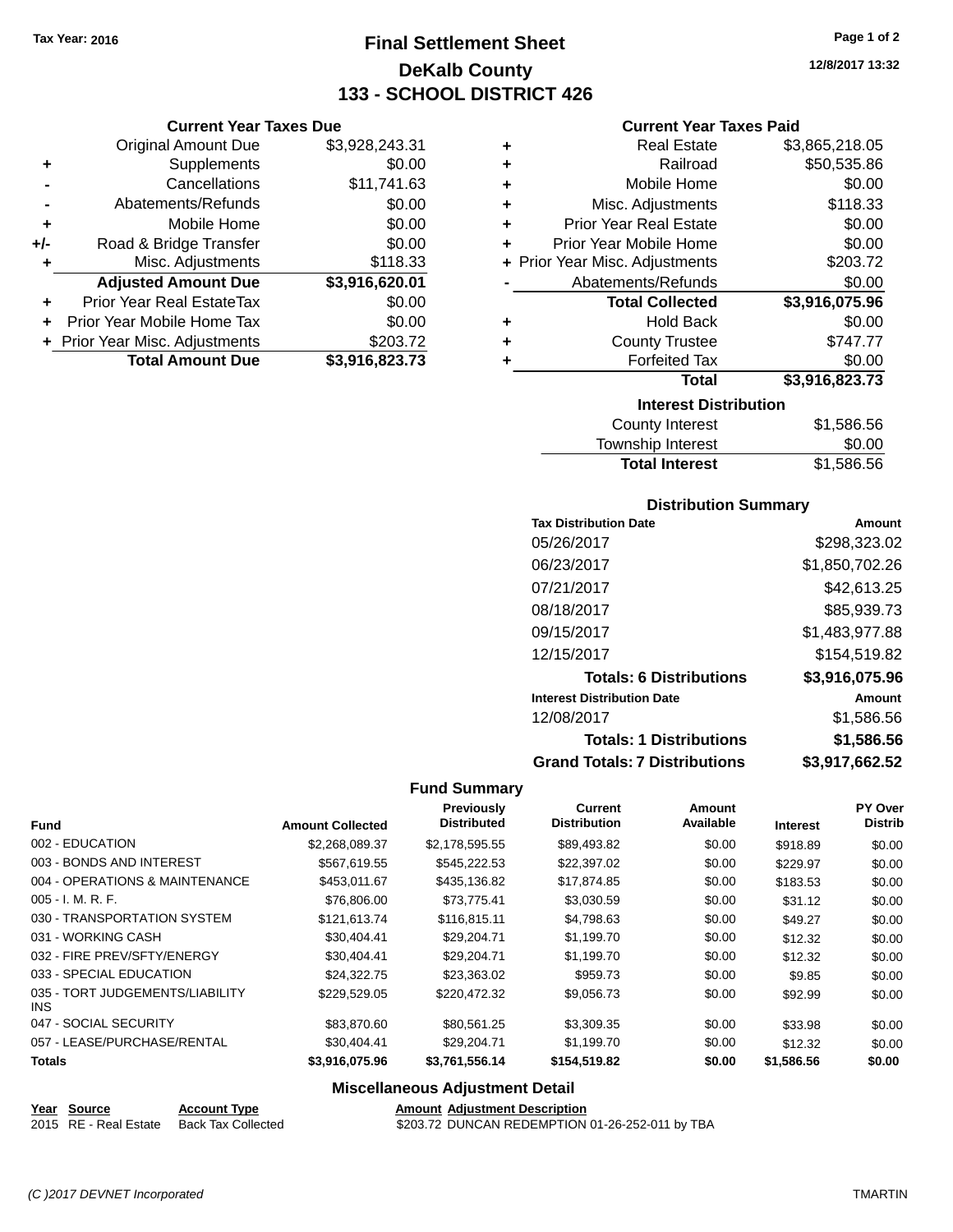# **Final Settlement Sheet Tax Year: 2016 Page 2 of 2 DeKalb County**

## **12/8/2017 13:32**

## **Miscellaneous Adjustment Detail**

**Totals 2 entries \$322.05**

**Year Source Account Type**<br>
2016 RE - Real Estate Back Tax Collected **Amount Adjustment Description**<br>
\$118.33 GIANNOLA REDEMPTION \$118.33 GIANNOLA REDEMPTION 01-26-206-015 by TBA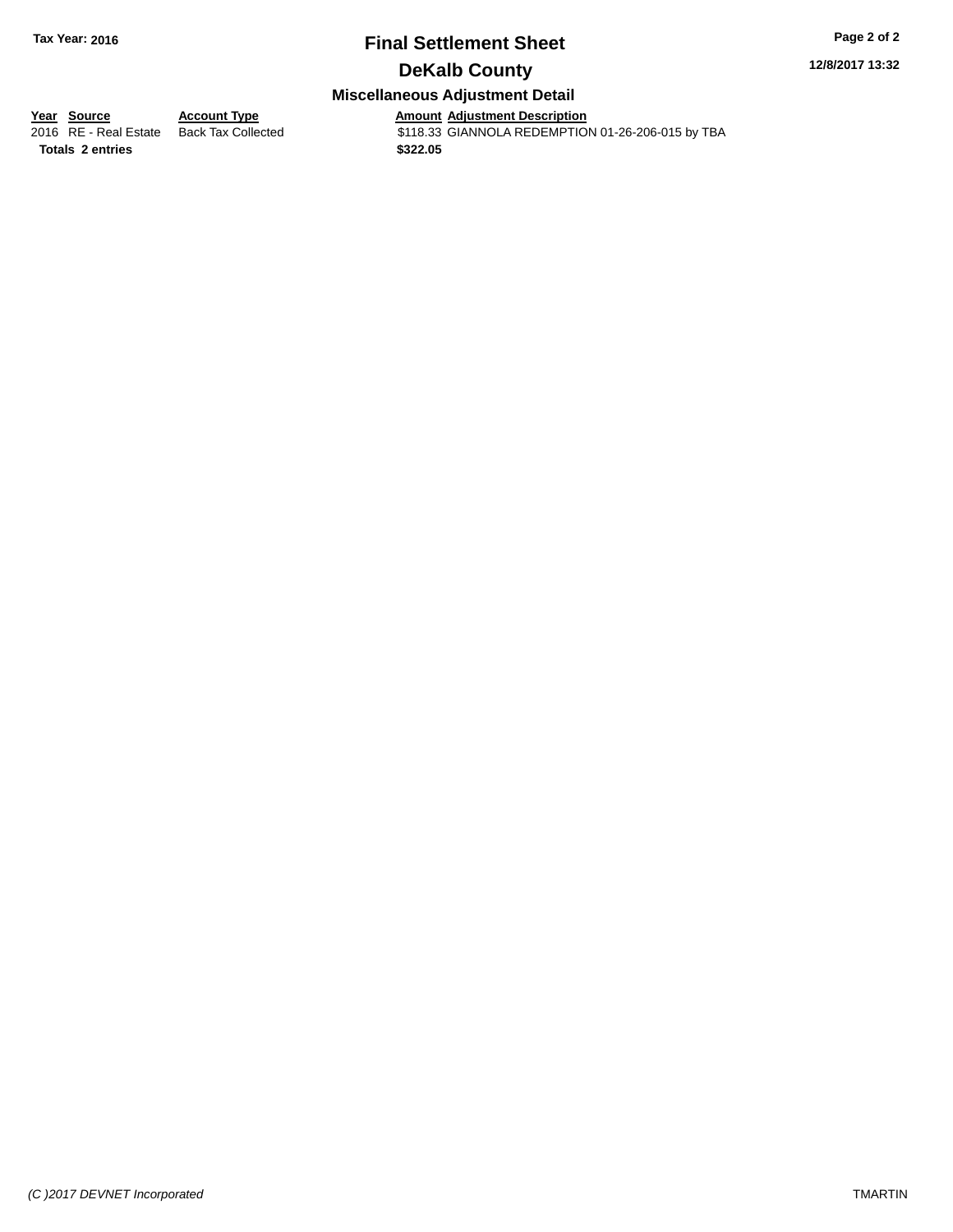# **Final Settlement Sheet Tax Year: 2016 Page 1 of 2 DeKalb County 134 - SCHOOL DISTRICT 427**

### **Current Year Taxes Due**

|       | <b>Original Amount Due</b>     | \$31,280,089.34 |
|-------|--------------------------------|-----------------|
| ٠     | Supplements                    | \$767.84        |
|       | Cancellations                  | \$58,787.63     |
|       | Abatements/Refunds             | \$8,448.13      |
| ÷     | Mobile Home                    | \$193.93        |
| $+/-$ | Road & Bridge Transfer         | \$0.00          |
| ٠     | Misc. Adjustments              | \$17,348.16     |
|       | <b>Adjusted Amount Due</b>     | \$31,231,163.51 |
|       | Prior Year Real EstateTax      | (\$6,364.55)    |
|       | Prior Year Mobile Home Tax     | \$0.00          |
|       | + Prior Year Misc. Adjustments | \$0.00          |
|       | <b>Total Amount Due</b>        | \$31,224,798.96 |

|   | <b>Interest Distribution</b>   |                 |  |  |  |  |
|---|--------------------------------|-----------------|--|--|--|--|
|   | Total                          | \$31,224,798.96 |  |  |  |  |
| ٠ | <b>Forfeited Tax</b>           | \$1,747.27      |  |  |  |  |
| ٠ | <b>County Trustee</b>          | \$2,361.74      |  |  |  |  |
| ٠ | <b>Hold Back</b>               | \$0.00          |  |  |  |  |
|   | <b>Total Collected</b>         | \$31,220,689.95 |  |  |  |  |
|   | Abatements/Refunds             | \$8,448.13      |  |  |  |  |
|   | + Prior Year Misc. Adjustments | \$0.00          |  |  |  |  |
| ÷ | Prior Year Mobile Home         | \$0.00          |  |  |  |  |
| ÷ | <b>Prior Year Real Estate</b>  | (\$6,364.55)    |  |  |  |  |
| ٠ | Misc. Adjustments              | \$17,348.16     |  |  |  |  |
| ٠ | Mobile Home                    | \$193.93        |  |  |  |  |
| ٠ | Railroad                       | \$11,196.26     |  |  |  |  |
| ٠ | <b>Real Estate</b>             | \$31,206,764.28 |  |  |  |  |

| IIIGIGSL PISLINULIUII |             |
|-----------------------|-------------|
| County Interest       | \$12,652.19 |
| Township Interest     | \$0.00      |
| <b>Total Interest</b> | \$12,652.19 |
|                       |             |

### **Distribution Summary**

| <b>Tax Distribution Date</b>         | Amount          |
|--------------------------------------|-----------------|
| 05/26/2017                           | \$2,543,201.90  |
| 06/23/2017                           | \$14,084,272.62 |
| 07/21/2017                           | \$266,807.32    |
| 08/18/2017                           | \$862.614.15    |
| 09/15/2017                           | \$12,522,021.77 |
| 12/15/2017                           | \$941,772.19    |
| <b>Totals: 6 Distributions</b>       | \$31,220,689.95 |
| <b>Interest Distribution Date</b>    | Amount          |
| 12/08/2017                           | \$12.652.19     |
| <b>Totals: 1 Distributions</b>       | \$12,652.19     |
| <b>Grand Totals: 7 Distributions</b> | \$31,233,342.14 |

## **Fund Summary**

| <b>Fund</b>                    | <b>Amount Collected</b> | <b>Previously</b><br><b>Distributed</b> | <b>Current</b><br><b>Distribution</b> | Amount<br>Available | <b>Interest</b> | PY Over<br><b>Distrib</b> |
|--------------------------------|-------------------------|-----------------------------------------|---------------------------------------|---------------------|-----------------|---------------------------|
| 002 - EDUCATION                | \$15,763,825.89         | \$15,288,310.11                         | \$475,515.78                          | \$0.00              | \$6,388.29      | \$0.00                    |
| 003 - BONDS AND INTEREST       | \$4.841.954.38          | \$4.695.896.79                          | \$146.057.59                          | \$0.00              | \$1,962.20      | \$0.00                    |
| 004 - OPERATIONS & MAINTENANCE | \$2,802,119.37          | \$2.717.593.40                          | \$84.525.97                           | \$0.00              | \$1,135.56      | \$0.00                    |
| $005 - I. M. R. F.$            | \$607.242.42            | \$588.924.94                            | \$18,317.48                           | \$0.00              | \$246.09        | \$0.00                    |
| 030 - TRANSPORTATION SYSTEM    | \$2,317,761.60          | \$2,247,846.30                          | \$69,915.30                           | \$0.00              | \$939.27        | \$0.00                    |
| 031 - WORKING CASH             | \$195,816.15            | \$189,909.37                            | \$5,906.78                            | \$0.00              | \$79.35         | \$0.00                    |
| 032 - FIRE PREV/SFTY/ENERGY    | \$415,266,38            | \$402.739.87                            | \$12.526.51                           | \$0.00              | \$168.29        | \$0.00                    |
| 033 - SPECIAL EDUCATION        | \$3.283.511.18          | \$3.184.464.04                          | \$99.047.14                           | \$0.00              | \$1,330.64      | \$0.00                    |
| 047 - SOCIAL SECURITY          | \$794.067.02            | \$770.113.99                            | \$23,953.03                           | \$0.00              | \$321.80        | \$0.00                    |
| 057 - LEASE/PURCHASE/RENTAL    | \$199,125.56            | \$193.118.95                            | \$6,006.61                            | \$0.00              | \$80.70         | \$0.00                    |
| Totals                         | \$31.220.689.95         | \$30,278,917.76                         | \$941,772.19                          | \$0.00              | \$12,652.19     | \$0.00                    |

### **Miscellaneous Adjustment Detail**

### **<u>Year Source</u> <b>Account Type Amount Adjustment Description**<br>2016 RE - Real Estate Back Tax Collected \$27.00 TRUSTEE SALE 09-17-38 \$27.00 TRUSTEE SALE 09-17-385-01 by TBA 2016 RE - Real Estate Paymt In Lieu of Tax \$7,117.55 HOUSING AUTHORITY SYCAMORE UNITS by TBA 2016 RE - Real Estate Back Tax Collected \$125.85 TRUSTEE SALE 09-17-376-011 by TBA 2016 RE - Real Estate Paymt In Lieu of Tax \$7,117.55 HOUSING AUTHORITY SYCAMORE UNITS by TBA 2016 RE - Real Estate Back Tax Collected \$1,408.41 SILVERTHORNE REDEMPTION 06-22-328-005 by TBA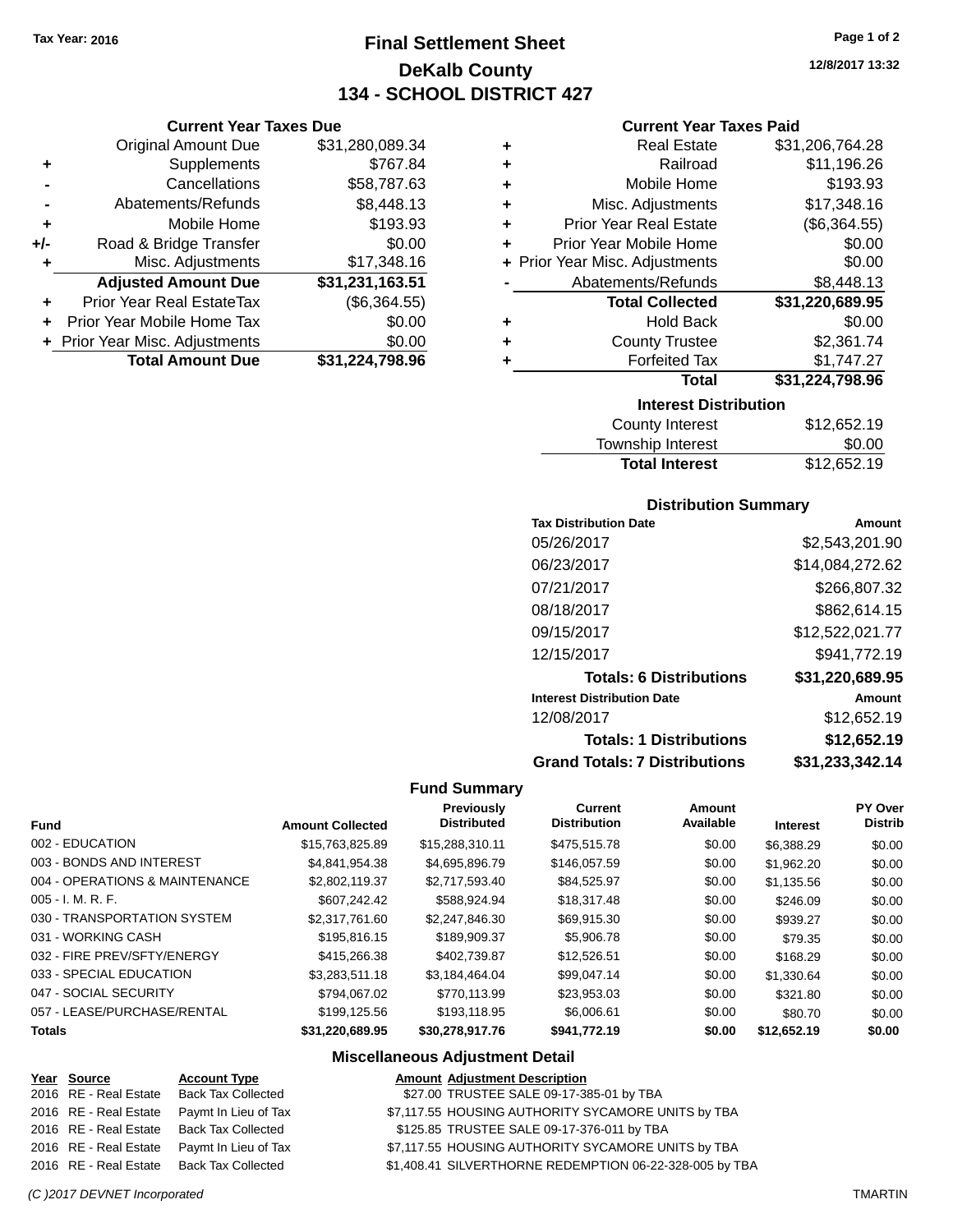# **Final Settlement Sheet Tax Year: 2016 Page 2 of 2 DeKalb County**

## **Miscellaneous Adjustment Detail**

|                         | Year Source           | <b>Account Type</b>       |             | <b>Amount Adjustment Description</b>                        |
|-------------------------|-----------------------|---------------------------|-------------|-------------------------------------------------------------|
|                         | 2016 RE - Real Estate | <b>Back Tax Collected</b> |             | \$1,408.41 SILVERTHORNE REDEMPTION 06-22-331-001 by TBA     |
|                         | 2016 RE - Real Estate | <b>Back Tax Collected</b> |             | \$0.34 TRUSTEE SALE 09-17-100-018 by TBA                    |
|                         | 2016 RE - Real Estate | <b>Back Tax Collected</b> |             | \$0.31 TRUSTEE SALE 09-17-300-009 by TBA                    |
|                         | 2016 RE - Real Estate | <b>Back Tax Collected</b> |             | \$9.86 TRUSTEE SALE 09-17-329-004 by TBA                    |
|                         | 2016 RE - Real Estate | <b>Back Tax Collected</b> |             | \$132.88 CHICAGO CENTRAL RR REDEMPTION 06-02-200-004 by TBA |
|                         | Totals 10 entries     |                           | \$17,348.16 |                                                             |
| <b>Abatement Detail</b> |                       |                           |             |                                                             |
|                         |                       |                           |             |                                                             |

# **Year Source <b>Account Type** 2016 RE - Real Estate RE Abatement 2016 RE - Real Estate RE Abatement

**Totals** 4 entries \$8,458.13

|                         | Year Source                        | <b>Account Type</b> |            | <b>Amount Adjustment Description</b>                    |
|-------------------------|------------------------------------|---------------------|------------|---------------------------------------------------------|
|                         | 2016 RE - Real Estate RE Abatement |                     |            | \$2.19 PTAB INTEREST REFUND 06-28-180-020 by TBA        |
|                         | 2016 RE - Real Estate RE Abatement |                     |            | \$800.21 SIE COSTS PER COURT ORDER 09-05-253-005 by TBA |
|                         | 2016 RE - Real Estate RE Abatement |                     |            | \$7,633.15 16TX27 TAX OBJECTION COMPLAINT REFUND by TBA |
|                         | 2016 RE - Real Estate RE Abatement |                     |            | \$12.58 PTAB INTEREST REFUND 06-21-179-027 by TBA       |
| <b>Totals 4 entries</b> |                                    |                     | \$8,448.13 |                                                         |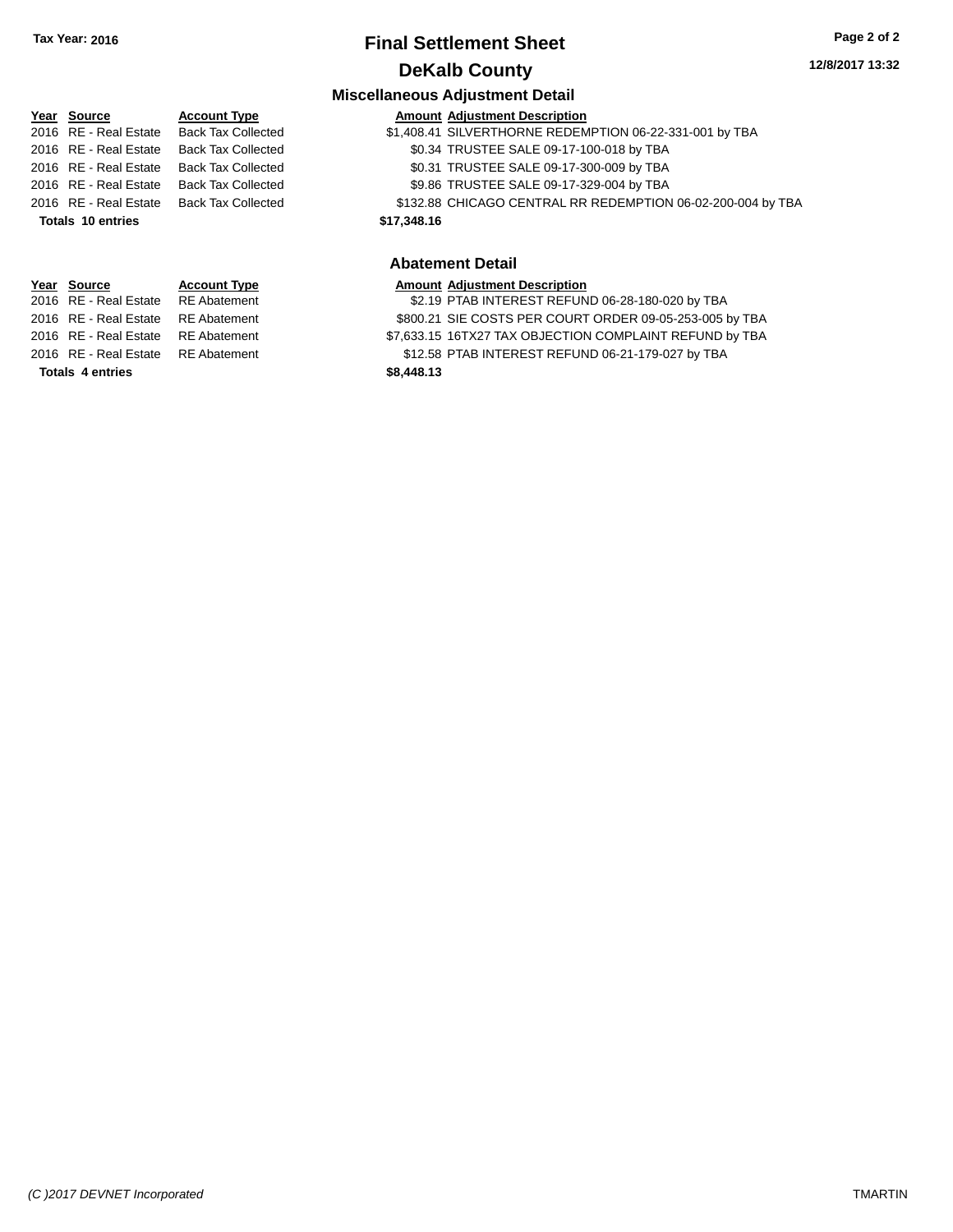# **Final Settlement Sheet Tax Year: 2016 Page 1 of 2 DeKalb County 135 - SCHOOL DISTRICT 428**

|       | <b>Current Year Taxes Due</b>                 |                 |  |  |  |  |
|-------|-----------------------------------------------|-----------------|--|--|--|--|
|       | \$51,980,579.10<br><b>Original Amount Due</b> |                 |  |  |  |  |
| ٠     | Supplements                                   | \$5,630.09      |  |  |  |  |
|       | \$355,799.72<br>Cancellations                 |                 |  |  |  |  |
|       | Abatements/Refunds                            | \$1,248.25      |  |  |  |  |
| ٠     | Mobile Home                                   | \$32,968.36     |  |  |  |  |
| $+/-$ | Road & Bridge Transfer                        | \$0.00          |  |  |  |  |
| ٠     | Misc. Adjustments                             | \$24,409.64     |  |  |  |  |
|       | <b>Adjusted Amount Due</b>                    | \$51,686,539.22 |  |  |  |  |
| ٠     | Prior Year Real EstateTax                     | (\$11,862.24)   |  |  |  |  |
|       | Prior Year Mobile Home Tax                    | \$30.19         |  |  |  |  |
|       | + Prior Year Misc. Adjustments                | \$31,232.54     |  |  |  |  |
|       | <b>Total Amount Due</b>                       | \$51,705,939.71 |  |  |  |  |

## **Current Year Taxes Paid**

|   | <b>Real Estate</b>             | \$51,163,136.49 |
|---|--------------------------------|-----------------|
| ٠ | Railroad                       | \$440,588.26    |
| ٠ | Mobile Home                    | \$32,225.65     |
| ٠ | Misc. Adjustments              | \$24,409.64     |
| ٠ | <b>Prior Year Real Estate</b>  | (\$11,862.24)   |
| ٠ | Prior Year Mobile Home         | \$30.19         |
|   | + Prior Year Misc. Adjustments | \$31,232.54     |
|   | Abatements/Refunds             | \$1,248.25      |
|   | <b>Total Collected</b>         | \$51,678,512.28 |
| ٠ | <b>Hold Back</b>               | \$0.00          |
| ٠ | <b>County Trustee</b>          | \$25,542.38     |
| ٠ | <b>Forfeited Tax</b>           | \$1,885.05      |
|   | <b>Total</b>                   | \$51,705,939.71 |
|   | <b>Interest Distribution</b>   |                 |
|   |                                |                 |

| County Interest       | \$20,937.57 |
|-----------------------|-------------|
| Township Interest     | \$0.00      |
| <b>Total Interest</b> | \$20,937.57 |

## **Distribution Summary**

| <b>Tax Distribution Date</b>         | Amount          |
|--------------------------------------|-----------------|
| 05/26/2017                           | \$4.673.549.47  |
| 06/23/2017                           | \$22,238,357.38 |
| 07/21/2017                           | \$403,199.81    |
| 08/18/2017                           | \$1,791,185.14  |
| 09/15/2017                           | \$20,815,889.69 |
| 12/15/2017                           | \$1,756,330.79  |
| <b>Totals: 6 Distributions</b>       | \$51,678,512.28 |
| <b>Interest Distribution Date</b>    | Amount          |
| 12/08/2017                           | \$20,937.57     |
| <b>Totals: 1 Distributions</b>       | \$20,937.57     |
| <b>Grand Totals: 7 Distributions</b> | \$51,699,449.85 |

## **Fund Summary**

| <b>Fund</b>                             | <b>Amount Collected</b> | <b>Previously</b><br><b>Distributed</b> | Current<br><b>Distribution</b> | Amount<br>Available | <b>Interest</b> | <b>PY Over</b><br><b>Distrib</b> |
|-----------------------------------------|-------------------------|-----------------------------------------|--------------------------------|---------------------|-----------------|----------------------------------|
| 002 - EDUCATION                         | \$26.457.176.07         | \$25,558,010.20                         | \$899,165.87                   | \$0.00              | \$10,719.14     | \$0.00                           |
| 003 - BONDS AND INTEREST                | \$4.761.709.79          | \$4,599,879.71                          | \$161,830.08                   | \$0.00              | \$1.929.21      | \$0.00                           |
| 004 - OPERATIONS & MAINTENANCE          | \$4.960.723.76          | \$4.792.130.06                          | \$168,593.70                   | \$0.00              | \$2,009.84      | \$0.00                           |
| $005 - I. M. R. F.$                     | \$1,257,493.24          | \$1,214,756.45                          | \$42,736,79                    | \$0.00              | \$509.47        | \$0.00                           |
| 030 - TRANSPORTATION SYSTEM             | \$5,777,916.09          | \$5,581,549.51                          | \$196,366.58                   | \$0.00              | \$2,340.93      | \$0.00                           |
| 031 - WORKING CASH                      | \$313,843.61            | \$303,177.43                            | \$10,666.18                    | \$0.00              | \$127.15        | \$0.00                           |
| 032 - FIRE PREV/SFTY/ENERGY             | \$661.433.29            | \$638,954,00                            | \$22,479.29                    | \$0.00              | \$267.98        | \$0.00                           |
| 033 - SPECIAL EDUCATION                 | \$5,291,414.55          | \$5,111,582.11                          | \$179,832.44                   | \$0.00              | \$2,143.82      | \$0.00                           |
| 035 - TORT JUDGEMENTS/LIABILITY<br>INS. | \$914.037.84            | \$882,973,62                            | \$31.064.22                    | \$0.00              | \$370.32        | \$0.00                           |
| 047 - SOCIAL SECURITY                   | \$1,282,764.04          | \$1,239,168.40                          | \$43,595.64                    | \$0.00              | \$519.71        | \$0.00                           |
| <b>Totals</b>                           | \$51,678,512.28         | \$49,922,181.49                         | \$1,756,330.79                 | \$0.00              | \$20,937.57     | \$0.00                           |

## **Miscellaneous Adjustment Detail**

| Year Source                 | <b>Account Type</b>                      | <b>Amount Adjustment Description</b>                  |                |
|-----------------------------|------------------------------------------|-------------------------------------------------------|----------------|
|                             | 2015 RE - Real Estate Back Tax Collected | \$928.29 MOONEY REDEMPTION 08-23-184-002 by TBA       |                |
|                             | 2016 MH - Mobile Home Back Tax Collected | \$58.98 DAVISON REDEMPTION 08-26-176-013 0724A by TBA |                |
|                             | 2016 MH - Mobile Home Back Tax Collected | \$135.03 HEIDE REDEMPTION 08-26-176-027 0814A by TBA  |                |
|                             | 2016 MH - Mobile Home Back Tax Collected | \$42.80 ELLIOTT REDEMPTION 08-01-401-005 2327I by TBA |                |
|                             | 2016 MH - Mobile Home Back Tax Collected | \$40.50 WHITE REDEMPTION 08-01-401-005 2542J by TBA   |                |
| (C)2017 DEVNET Incorporated |                                          |                                                       | <b>TMARTIN</b> |

**12/8/2017 13:32**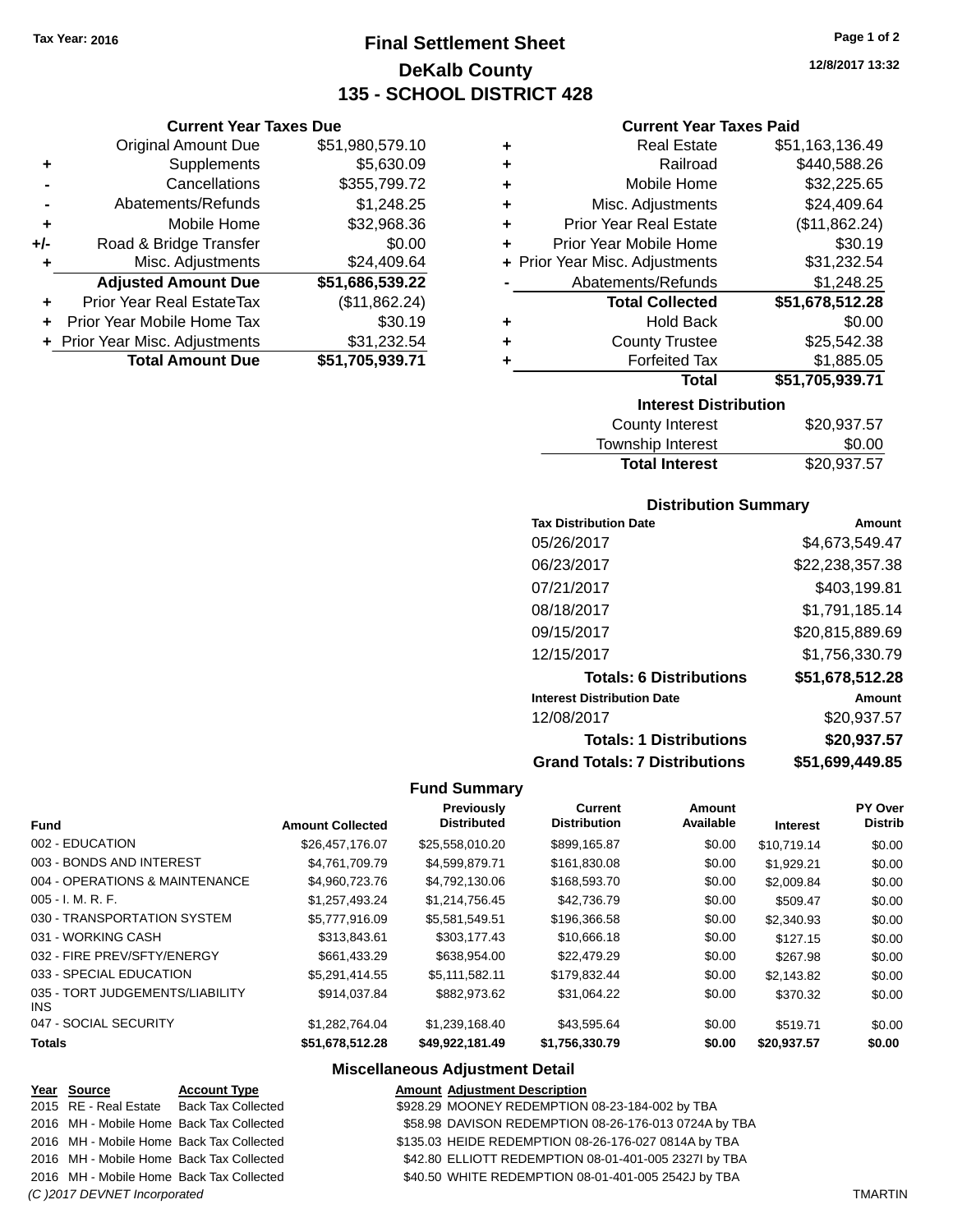# **Final Settlement Sheet Tax Year: 2016 Page 2 of 2 DeKalb County Miscellaneous Adjustment Detail**

**12/8/2017 13:32**

| Year Source              | <b>Account Type</b>                      |             | <b>Amount Adjustment Description</b> |
|--------------------------|------------------------------------------|-------------|--------------------------------------|
| 2015 RE - Real Estate    | <b>Back Tax Collected</b>                |             | \$2,400.99 1827 LINCOLN HWY CO       |
| 2015 RE - Real Estate    | <b>Back Tax Collected</b>                |             | \$800.30 RIVERMIST REDEMPTIO         |
| 2015 RE - Real Estate    | <b>Back Tax Collected</b>                |             | \$800.30 RIVERMIST REDEMPTIO         |
| 2015 RE - Real Estate    | <b>Back Tax Collected</b>                |             | \$800.30 RIVERMIST REDEMPTIO         |
| 2015 RE - Real Estate    | <b>Back Tax Collected</b>                |             | \$800.30 RIVERMIST REDEMPTIO         |
| 2015 RE - Real Estate    | <b>Back Tax Collected</b>                |             | \$800.30 RIVERMIST REDEMPTIO         |
| 2015 RE - Real Estate    | <b>Back Tax Collected</b>                |             | \$800.30 RIVERMIST REDEMPTIO         |
| 2015 RE - Real Estate    | <b>Back Tax Collected</b>                |             | \$800.30 RIVERMIST REDEMPTIO         |
| 2015 RE - Real Estate    | <b>Back Tax Collected</b>                |             | \$800.30 RIVERMIST REDEMPTIO         |
| 2015 RE - Real Estate    | <b>Back Tax Collected</b>                |             | \$800.30 RIVERMIST REDEMPTIO         |
| 2015 RE - Real Estate    | <b>Back Tax Collected</b>                |             | \$800.30 RIVERMIST REDEMPTIO         |
| 2015 RE - Real Estate    | <b>Back Tax Collected</b>                |             | \$800.30 RIVERMIST REDEMPTIO         |
| 2015 RE - Real Estate    | <b>Back Tax Collected</b>                |             | \$800.30 RIVERMIST REDEMPTIO         |
| 2015 RE - Real Estate    | <b>Back Tax Collected</b>                |             | \$508.23 RIVERMIST REDEMPTIO         |
| 2015 RE - Real Estate    | <b>Back Tax Collected</b>                |             | \$344.35 RIVERMIST REDEMPTIO         |
| 2015 RE - Real Estate    | <b>Back Tax Collected</b>                |             | \$96.57 RIVERMIST REDEMPTIO          |
| 2015 RE - Real Estate    | <b>Back Tax Collected</b>                |             | \$45.72 RIVERMIST REDEMPTIO          |
| 2015 RE - Real Estate    | <b>Back Tax Collected</b>                |             | \$800.30 RIVERMIST REDEMPTIO         |
| 2015 RE - Real Estate    | <b>Back Tax Collected</b>                |             | \$823.12 ENGSTROM REDEMPTI           |
| 2015 RE - Real Estate    | <b>Back Tax Collected</b>                |             | \$494.99 VOID HEL EXEMPTION          |
| 2015 RE - Real Estate    | <b>Back Tax Collected</b>                |             | \$10,613.43 MOONEY REDEMPTION        |
| 2015 RE - Real Estate    | <b>Back Tax Collected</b>                |             | \$118.38 TRUSTEE SALE 09-29-2        |
| 2015 RE - Real Estate    | <b>Back Tax Collected</b>                |             | \$2,194.25 MOONEY REDEMPTION         |
| 2015 RE - Real Estate    | <b>Back Tax Collected</b>                |             | \$1,949.72 MOONEY REDEMPTION         |
| 2016 RE - Real Estate    | Paymt In Lieu of Tax                     |             | \$10,532.37 HOUSING AUTHORITY I      |
| 2016 RE - Real Estate    | Paymt In Lieu of Tax                     |             | \$10,532.37 HOUSING AUTHORITY I      |
| 2016 RE - Real Estate    | <b>Back Tax Collected</b>                |             | \$1.26 TRUSTEE SALE 09-22-4          |
| 2016 RE - Real Estate    | <b>Back Tax Collected</b>                |             | \$121.97 TRUSTEE SALE 08-23-2        |
| 2016 RE - Real Estate    | <b>Back Tax Collected</b>                |             | \$117.97 TRUSTEE SALE 08-23-2        |
| 2016 RE - Real Estate    | <b>Back Tax Collected</b>                |             | \$121.97 TRUSTEE SALE 08-22-4        |
| 2016 RE - Real Estate    | <b>Back Tax Collected</b>                |             | \$2,981.73 TRUSTEE SALE 08-02-3      |
|                          | 2016 MH - Mobile Home Back Tax Collected |             | \$33.29 HENDERSON REDEMPT            |
| <b>Totals 37 entries</b> |                                          | \$55,642.18 |                                      |

| Year Source                        | <b>Account Type</b> |            | <b>Amount Adjustment Description</b> |
|------------------------------------|---------------------|------------|--------------------------------------|
| 2016 RE - Real Estate              | RE Abatement        |            | \$155.86 SIE COSTS PER COURT         |
| 2016 RE - Real Estate              | <b>RE</b> Abatement |            | \$133.57 PTAB INTEREST REFUN         |
| 2016 RE - Real Estate              | <b>RE Abatement</b> |            | \$8.49 PTAB INTEREST REFUN           |
| 2016 RE - Real Estate              | <b>RE</b> Abatement |            | \$52.99 PTAB INTEREST REFUN          |
| 2016 RE - Real Estate              | <b>RE Abatement</b> |            | \$7.18 PTAB INTEREST REFUN           |
| 2016 RE - Real Estate              | <b>RE</b> Abatement |            | \$7.18 PTAB INTEREST REFUN           |
| 2016 RE - Real Estate              | <b>RE</b> Abatement |            | \$17.06 PTAB INTEREST REFUN          |
| 2016 RE - Real Estate              | RE Abatement        |            | \$7.06 PTAB INTEREST REFUN           |
| 2016 RE - Real Estate RE Abatement |                     |            | \$858.86 SIE COSTS PER COURT         |
| <b>Totals 9 entries</b>            |                     | \$1,248,25 |                                      |

|             | AINOUNT AUJUSTMENT DESCRIPTION                                   |
|-------------|------------------------------------------------------------------|
| cted        | \$2,400.99 1827 LINCOLN HWY CORP REDEMPTION 08-24-352-024 by TBA |
| cted        | \$800.30 RIVERMIST REDEMPTION 08-02-324-004 by TBA               |
| cted        | \$800.30 RIVERMIST REDEMPTION 08-02-351-013 by TBA               |
| cted        | \$800.30 RIVERMIST REDEMPTION 08-02-351-017 by TBA               |
| cted        | \$800.30 RIVERMIST REDEMPTION 08-02-351-020 by TBA               |
| cted        | \$800.30 RIVERMIST REDEMPTION 08-02-351-022 by TBA               |
| $H \circ H$ | CON 20 DIVEDMICT DENEMOTION 02 02 254 001 by TRA                 |

| Totale 27 ontrice                        |                           | <b>CEE CAO 40</b> |                                                         |
|------------------------------------------|---------------------------|-------------------|---------------------------------------------------------|
| 2016 MH - Mobile Home Back Tax Collected |                           |                   | \$33.29 HENDERSON REDEMPTION 08-01-401-005 2321D by TBA |
| 2016 RE - Real Estate                    | <b>Back Tax Collected</b> |                   | \$2,981.73 TRUSTEE SALE 08-02-324-003 by TBA            |
| 2016 RE - Real Estate                    | <b>Back Tax Collected</b> |                   | \$121.97 TRUSTEE SALE 08-22-404-003 by TBA              |
| 2016 RE - Real Estate                    | <b>Back Tax Collected</b> |                   | \$117.97 TRUSTEE SALE 08-23-256-011 by TBA              |
| 2016 RE - Real Estate                    | <b>Back Tax Collected</b> |                   | \$121.97 TRUSTEE SALE 08-23-258-011 by TBA              |
| 2016 RE - Real Estate                    | <b>Back Tax Collected</b> |                   | \$1.26 TRUSTEE SALE 09-22-400-004 by TBA                |
| 2016 RE - Real Estate                    | Paymt In Lieu of Tax      |                   | \$10,532.37 HOUSING AUTHORITY DEKALB UNITS by TBA       |
| 2016 RE - Real Estate                    | Paymt In Lieu of Tax      |                   | \$10,532.37 HOUSING AUTHORITY DEKALB UNITS by TBA       |
| 2015 RE - Real Estate                    | <b>Back Tax Collected</b> |                   | \$1,949.72 MOONEY REDEMPTION 08-12-184-027 by TBA       |
| 2015 RE - Real Estate                    | <b>Back Tax Collected</b> |                   | \$2,194.25 MOONEY REDEMPTION 08-23-184-003 by TBA       |
| 2015 RE - Real Estate                    | <b>Back Tax Collected</b> |                   | \$118.38 TRUSTEE SALE 09-29-252-001 by TBA              |
| 2015 RE - Real Estate                    | <b>Back Tax Collected</b> |                   | \$10,613.43 MOONEY REDEMPTION 08-23-184-020 by TBA      |
| 2015 RE - Real Estate                    | <b>Back Tax Collected</b> |                   | \$494.99 VOID HEL EXEMPTION 08-14-478-035 by TBA        |
| 2015 RE - Real Estate                    | <b>Back Tax Collected</b> |                   | \$823.12 ENGSTROM REDEMPTION 09-29-182-013 by TBA       |
| 2015 RE - Real Estate                    | <b>Back Tax Collected</b> |                   | \$800.30 RIVERMIST REDEMPTION 08-02-323-005 by TBA      |
| 2015 RE - Real Estate                    | <b>Back Tax Collected</b> |                   | \$45.72 RIVERMIST REDEMPTION 15-15-228-013 by TBA       |
| 2015 RE - Real Estate                    | <b>Back Tax Collected</b> |                   | \$96.57 RIVERMIST REDEMPTION 08-11-100-045 by TBA       |
| 2015 RE - Real Estate                    | <b>Back Tax Collected</b> |                   | \$344.35 RIVERMIST REDEMPTION 08-02-377-001 by TBA      |
| 2015 RE - Real Estate                    | <b>Back Tax Collected</b> |                   | \$508.23 RIVERMIST REDEMPTION 08-02-373-001 by TBA      |
| 2015 RE - Real Estate                    | <b>Back Tax Collected</b> |                   | \$800.30 RIVERMIST REDEMPTION 08-02-370-004 by TBA      |
| 2015 RE - Real Estate                    | <b>Back Tax Collected</b> |                   | \$800.30 RIVERMIST REDEMPTION 08-02-370-003 by TBA      |
| 2015 RE - Real Estate                    | <b>Back Tax Collected</b> |                   | \$800.30 RIVERMIST REDEMPTION 08-02-370-002 by TBA      |
| 2015 RE - Real Estate                    | <b>Back Tax Collected</b> |                   | \$800.30 RIVERMIST REDEMPTION 08-02-370-001 by TBA      |
| 2015 RE - Real Estate                    | <b>Back Tax Collected</b> |                   | \$800.30 RIVERMIST REDEMPTION 08-02-354-012 by TBA      |
| 2015 RE - Real Estate                    | <b>Back Tax Collected</b> |                   | \$800.30 RIVERMIST REDEMPTION 08-02-354-008 by TBA      |
| 2015 RE - Real Estate                    | <b>Back Tax Collected</b> |                   | \$800.30 RIVERMIST REDEMPTION 08-02-354-001 by TBA      |

### **Abatement Detail**

| <u>Year Source</u>                 | <b>Account Type</b> | <b>Amount Adjustment Description</b>                           |
|------------------------------------|---------------------|----------------------------------------------------------------|
| 2016 RE - Real Estate RE Abatement |                     | \$155.86 SIE COSTS PER COURT ORDER 08-22-427-018 by TBA        |
| 2016 RE - Real Estate              | RE Abatement        | \$133.57 PTAB INTEREST REFUND 08-24-128-026 by TBA             |
| 2016 RE - Real Estate              | <b>RE Abatement</b> | \$8.49 PTAB INTEREST REFUND 08-21-426-011 by TBA               |
| 2016 RE - Real Estate              | <b>RE Abatement</b> | \$52.99 PTAB INTEREST REFUND 08-23-105-002 by TBA              |
| 2016 RE - Real Estate RE Abatement |                     | \$7.18 PTAB INTEREST REFUND 08-23-105-004 by TBA               |
| 2016 RE - Real Estate RE Abatement |                     | \$7.18 PTAB INTEREST REFUND 08-23-105-005 by TBA               |
| 2016 RE - Real Estate              | <b>RE Abatement</b> | \$17.06 PTAB INTEREST REFUND 08-23-105-006 by TBA              |
| 2016 RE - Real Estate              | <b>RE Abatement</b> | \$7.06 PTAB INTEREST REFUND 08-26-352-007 by TBA               |
| 2016 RE - Real Estate RE Abatement |                     | \$858.86 SIE COSTS PER COURT ORDER 12TX50 09-29-276-011 by TBA |
| <b>Totals 9 entries</b>            |                     | \$1,248.25                                                     |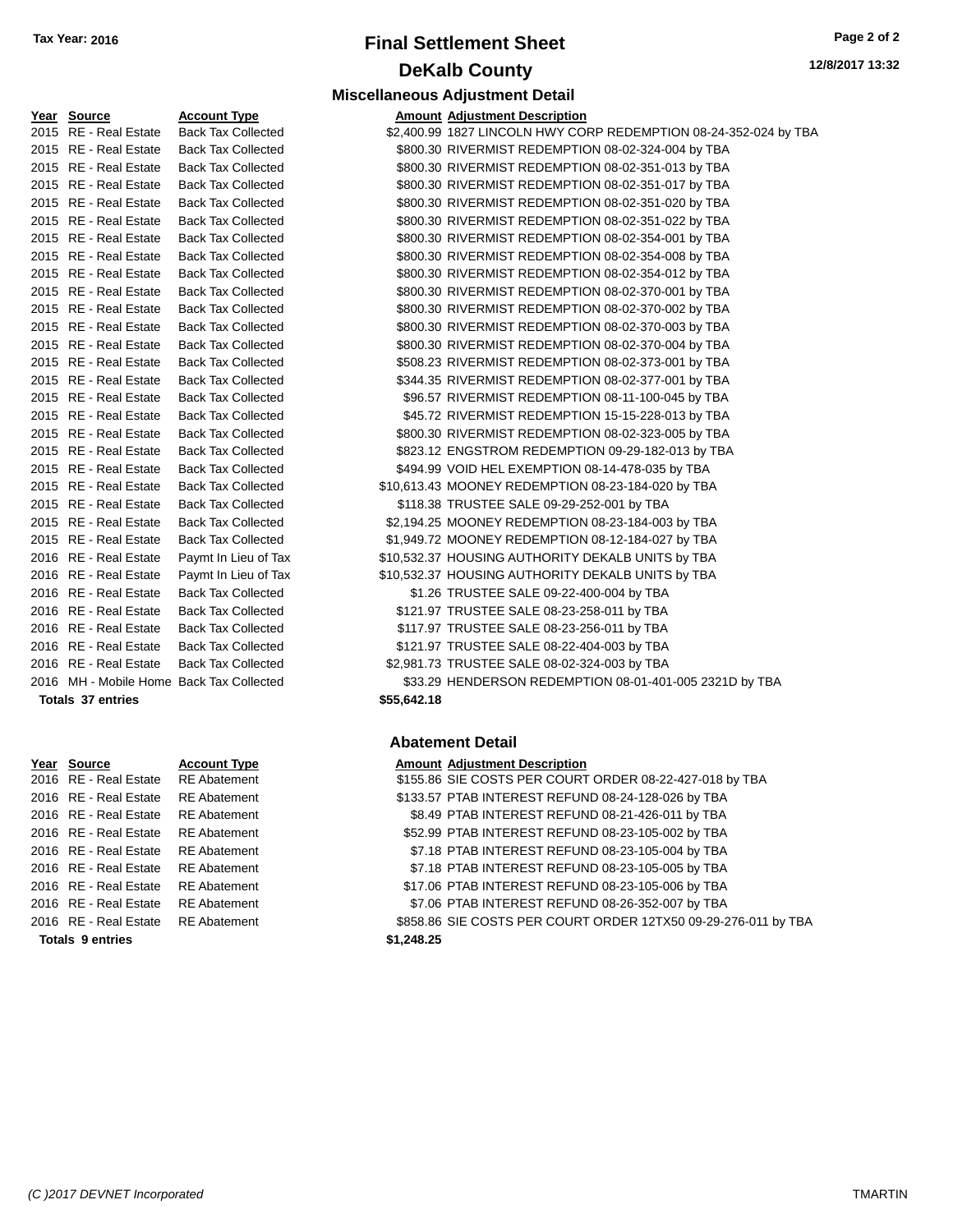**Current Year Taxes Due** Original Amount Due \$5,286,122.58

**Adjusted Amount Due \$5,284,876.26**

**Total Amount Due \$5,287,861.75**

**+** Supplements \$0.00 **-** Cancellations \$4,544.59 **-** Abatements/Refunds \$0.00 **+** Mobile Home \$327.95 **+/-** Road & Bridge Transfer \$0.00 **+** Misc. Adjustments \$2,970.32

**+** Prior Year Real EstateTax \$0.00 **+** Prior Year Mobile Home Tax \$0.00 **+** Prior Year Misc. Adjustments \$2,985.49

# **Final Settlement Sheet Tax Year: 2016 Page 1 of 2 DeKalb County 136 - SCHOOL DISTRICT 429**

**12/8/2017 13:32**

### **Current Year Taxes Paid**

| ٠ | <b>Real Estate</b>             | \$5,215,587.22     |
|---|--------------------------------|--------------------|
| ٠ | Railroad                       | \$65,439.32        |
| ÷ | Mobile Home                    | \$327.95           |
| ÷ | Misc. Adjustments              | \$2,970.32         |
| ÷ | <b>Prior Year Real Estate</b>  | \$0.00             |
| ÷ | Prior Year Mobile Home         | \$0.00             |
|   | + Prior Year Misc. Adjustments | \$2,985.49         |
|   | Abatements/Refunds             | \$0.00             |
|   | <b>Total Collected</b>         | \$5,287,310.30     |
| ٠ | <b>Hold Back</b>               | \$0.00             |
| ٠ | <b>County Trustee</b>          | \$551.45           |
| ٠ | <b>Forfeited Tax</b>           | \$0.00             |
|   | <b>Total</b>                   | \$5,287,861.75     |
|   | <b>Interest Distribution</b>   |                    |
|   | County Interest                | ፍ <i>ን 14</i> 21 በ |

| <b>Total Interest</b>  | \$2,142.10 |
|------------------------|------------|
| Township Interest      | \$0.00     |
| <b>County Interest</b> | \$2,142.10 |

## **Distribution Summary**

| <b>Tax Distribution Date</b>         | Amount         |
|--------------------------------------|----------------|
| 05/26/2017                           | \$430,758,60   |
| 06/23/2017                           | \$2,459,269.60 |
| 07/21/2017                           | \$94,819.49    |
| 08/18/2017                           | \$164,691.96   |
| 09/15/2017                           | \$1,920,740.84 |
| 12/15/2017                           | \$217,029.81   |
| <b>Totals: 6 Distributions</b>       | \$5,287,310.30 |
| <b>Interest Distribution Date</b>    | Amount         |
| 12/08/2017                           | \$2,142.10     |
| <b>Totals: 1 Distributions</b>       | \$2,142.10     |
| <b>Grand Totals: 7 Distributions</b> | \$5,289,452.40 |

### **Fund Summary**

| <b>Fund</b>                             | <b>Amount Collected</b> | Previously<br><b>Distributed</b> | Current<br><b>Distribution</b> | Amount<br>Available | <b>Interest</b> | PY Over<br><b>Distrib</b> |
|-----------------------------------------|-------------------------|----------------------------------|--------------------------------|---------------------|-----------------|---------------------------|
| 002 - EDUCATION                         | \$2,877,285.50          | \$2.759.180.75                   | \$118,104.75                   | \$0.00              | \$1.165.70      | \$0.00                    |
| 003 - BONDS AND INTEREST                | \$1.002.928.75          | \$961.761.22                     | \$41.167.53                    | \$0.00              | \$406.33        | \$0.00                    |
| 004 - OPERATIONS & MAINTENANCE          | \$555.728.04            | \$532,916.89                     | \$22.811.15                    | \$0.00              | \$225.15        | \$0.00                    |
| 005 - I. M. R. F.                       | \$92,802.87             | \$88,993.58                      | \$3,809.29                     | \$0.00              | \$37.60         | \$0.00                    |
| 030 - TRANSPORTATION SYSTEM             | \$230,500.30            | \$221.038.85                     | \$9.461.45                     | \$0.00              | \$93.38         | \$0.00                    |
| 032 - FIRE PREV/SFTY/ENERGY             | \$549.88                | \$527.32                         | \$22.56                        | \$0.00              | \$0.22          | \$0.00                    |
| 033 - SPECIAL EDUCATION                 | \$350,791.90            | \$336,392.82                     | \$14,399.08                    | \$0.00              | \$142.12        | \$0.00                    |
| 035 - TORT JUDGEMENTS/LIABILITY<br>INS. | \$78.061.85             | \$74.857.62                      | \$3,204.23                     | \$0.00              | \$31.63         | \$0.00                    |
| 047 - SOCIAL SECURITY                   | \$98.661.21             | \$94.611.44                      | \$4.049.77                     | \$0.00              | \$39.97         | \$0.00                    |
| Totals                                  | \$5,287,310.30          | \$5,070,280.49                   | \$217,029.81                   | \$0.00              | \$2,142.10      | \$0.00                    |

## **Miscellaneous Adjustment Detail**

| Year Source                  | <b>Account Type</b>                        | <b>Amount Adjustment Description</b>                          |                |
|------------------------------|--------------------------------------------|---------------------------------------------------------------|----------------|
| 2015 RE - Real Estate        | <b>Back Tax Collected</b>                  | \$813.13 AVILA REDEMPTION 15-14-328-005 by TBA                |                |
| 2015 RE - Real Estate        | <b>Back Tax Collected</b>                  | \$1,939.22 NIELSEN REDEMPTION 15-16-151-002 by TBA            |                |
| 2015 RE - Real Estate        | <b>Back Tax Collected</b>                  | \$116.57 MCFARLAND REDEMPTION 15-15-228-014 by TBA            |                |
| 2015 RE - Real Estate        | <b>Back Tax Collected</b>                  | \$116.57 MCFARLAND REDEMPTION 15-15-225-015 by TBA            |                |
| 2016 RE - Real Estate        | Back Tax Collected                         | \$1,835.49 WEST SUBURBAN BANK REDEMPTION 15-14-304-002 by TBA |                |
|                              | 2016 RE - Real Estate Paymt In Lieu of Tax | \$630.30 HOUSING AUTHORITY SUNSET VIEW APARTMENTS by TBA      |                |
| (C) 2017 DEVNET Incorporated |                                            |                                                               | <b>TMARTIN</b> |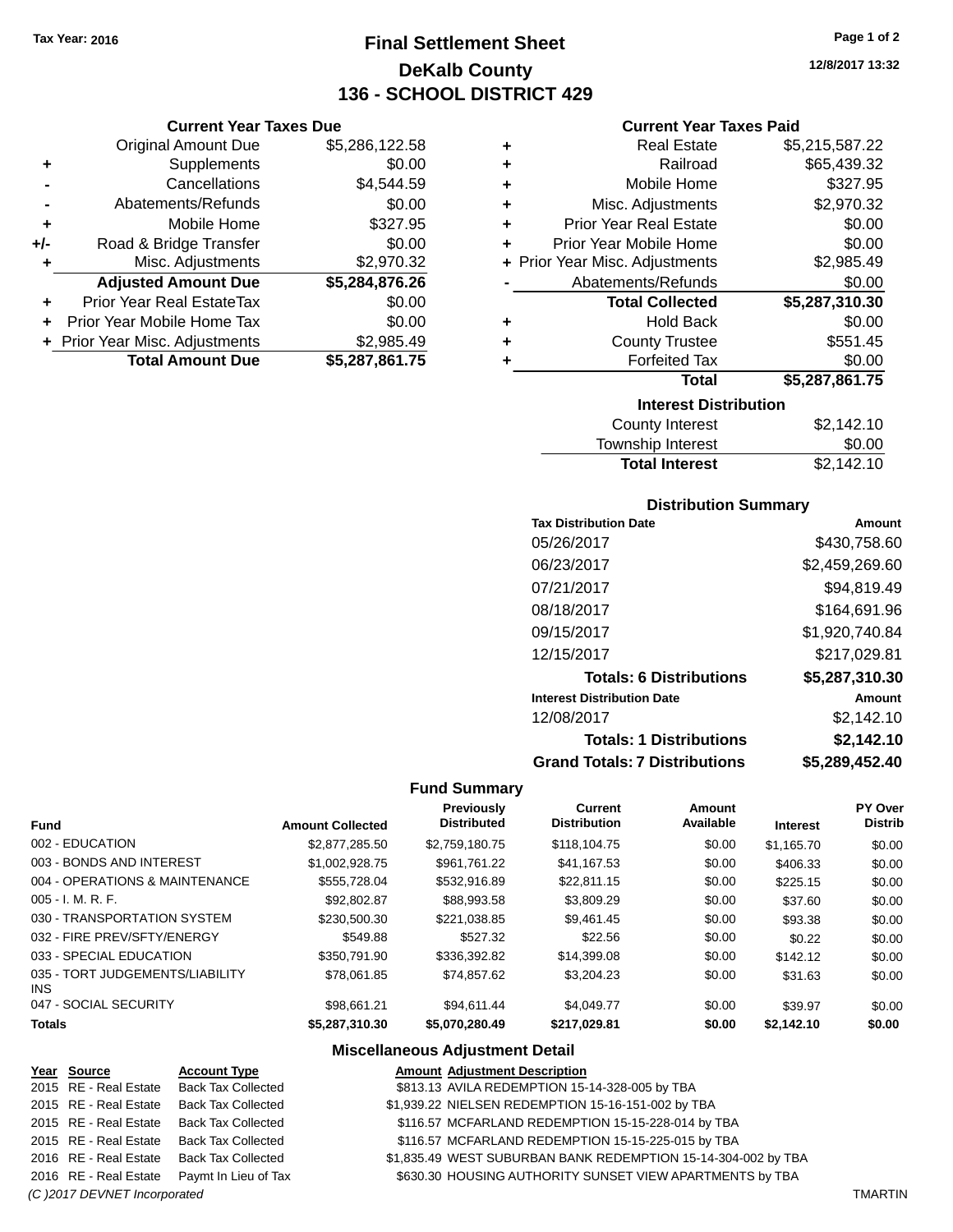# **Final Settlement Sheet Tax Year: 2016 Page 2 of 2**

**12/8/2017 13:32**

## **DeKalb County**

## **Miscellaneous Adjustment Detail**

**Totals 7 entries \$5,955.81**

**Year Source Account Type Amount Adjustment Description** \$504.53 SMULSKA REDEMPTION 15-15-435-017 by TBA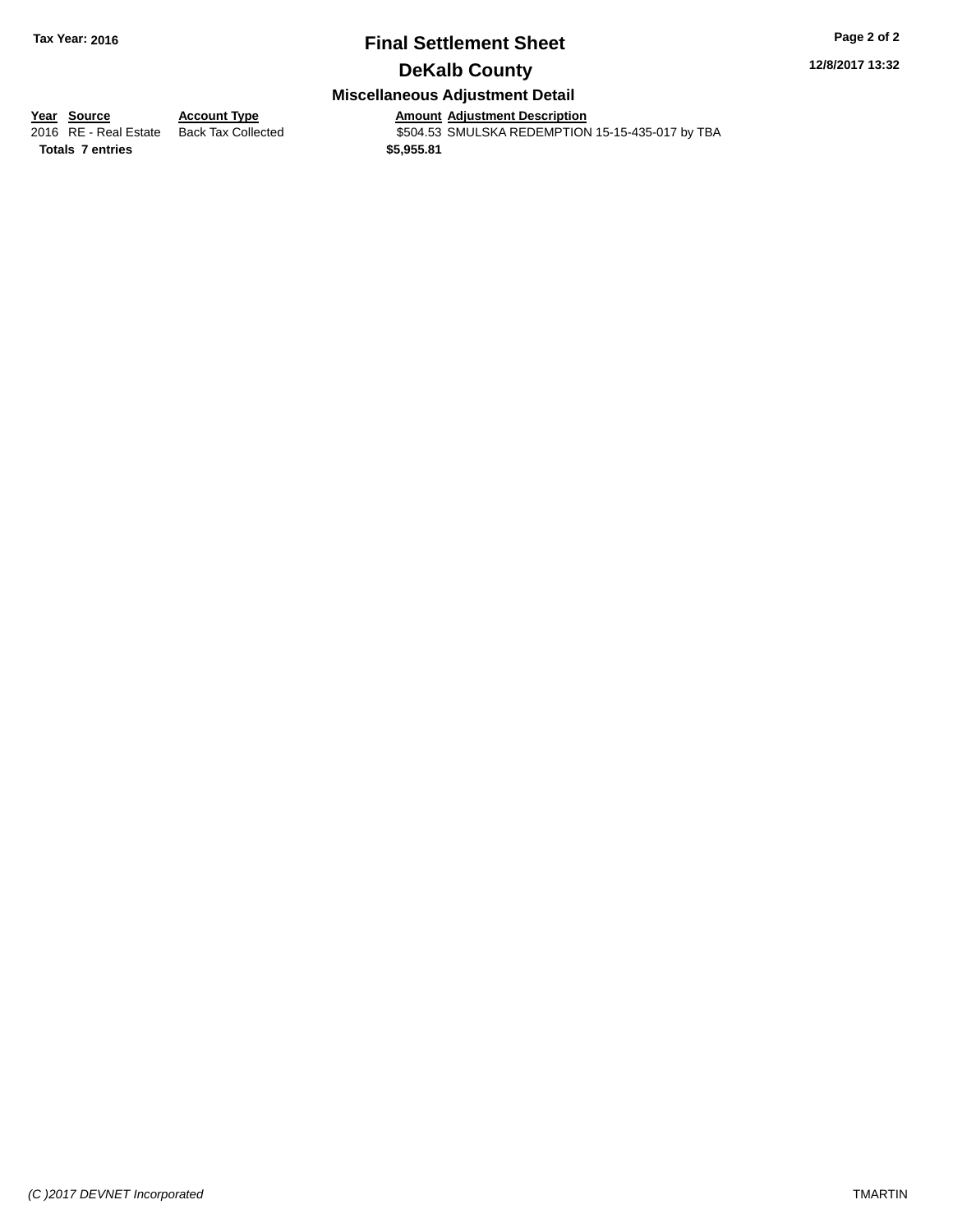**Current Year Taxes Due** Original Amount Due \$8,147,062.23

**Adjusted Amount Due \$8,138,143.20**

**Total Amount Due \$8,129,504.75**

**+** Supplements \$396.46 **-** Cancellations \$17,984.41 **-** Abatements/Refunds \$711.84 **+** Mobile Home \$4,857.66 **+/-** Road & Bridge Transfer \$0.00 **+** Misc. Adjustments \$4,523.10

**+** Prior Year Real EstateTax (\$8,796.74) **+** Prior Year Mobile Home Tax \$0.00 **+** Prior Year Misc. Adjustments \$158.29

# **Final Settlement Sheet Tax Year: 2016 Page 1 of 2 DeKalb County 137 - SCHOOL DISTRICT 430**

**Current Year Taxes Paid**

| \$8,075,327.90 |
|----------------|
| \$43,585.50    |
| \$4,768.06     |
| \$4,523.10     |
| (\$8,796.74)   |
| \$0.00         |
|                |
| \$158.29       |
| \$711.84       |
| \$8,118,854.27 |
| \$0.00         |
| \$10,626.93    |
| \$23.55        |
| \$8,129,504.75 |
|                |
|                |

| <b>Total Interest</b> | \$3,289.57 |
|-----------------------|------------|
| Township Interest     | \$0.00     |
| County Interest       | \$3,289.57 |

### **Distribution Summary**

| <b>Tax Distribution Date</b>         | Amount         |
|--------------------------------------|----------------|
| 05/26/2017                           | \$804,987.11   |
| 06/23/2017                           | \$3,602,879.16 |
| 07/21/2017                           | \$81,820.70    |
| 08/18/2017                           | \$339,789.65   |
| 09/15/2017                           | \$2,944,631.16 |
| 12/15/2017                           | \$344.746.49   |
| <b>Totals: 6 Distributions</b>       | \$8,118,854.27 |
| <b>Interest Distribution Date</b>    | Amount         |
| 12/08/2017                           | \$3,289.57     |
| <b>Totals: 1 Distributions</b>       | \$3,289.57     |
| <b>Grand Totals: 7 Distributions</b> | \$8.122.143.84 |

## **Fund Summary**

| <b>Fund</b>                                         | <b>Amount Collected</b> | Previously<br><b>Distributed</b> | Current<br><b>Distribution</b> | Amount<br>Available | <b>Interest</b> | PY Over<br><b>Distrib</b> |
|-----------------------------------------------------|-------------------------|----------------------------------|--------------------------------|---------------------|-----------------|---------------------------|
| 002 - EDUCATION                                     | \$5.845.420.85          | \$5,597,209.89                   | \$248,210.96                   | \$0.00              | \$2,368.42      | \$0.00                    |
| 003 - BONDS AND INTEREST                            | \$641.771.07            | \$614,519.90                     | \$27,251.17                    | \$0.00              | \$260.03        | \$0.00                    |
| 004 - OPERATIONS & MAINTENANCE                      | \$917.235.71            | \$878,287.63                     | \$38,948.08                    | \$0.00              | \$371.64        | \$0.00                    |
| $005 - I. M. R. F.$                                 | \$125,939.65            | \$120,591.94                     | \$5,347.71                     | \$0.00              | \$51.03         | \$0.00                    |
| 030 - TRANSPORTATION SYSTEM                         | \$43.841.81             | \$41.980.19                      | \$1.861.62                     | \$0.00              | \$17.76         | \$0.00                    |
| 031 - WORKING CASH                                  | \$162.38                | \$155.49                         | \$6.89                         | \$0.00              | \$0.07          | \$0.00                    |
| 032 - FIRE PREV/SFTY/ENERGY                         | \$95,883,66             | \$91.812.19                      | \$4.071.47                     | \$0.00              | \$38.85         | \$0.00                    |
| 033 - SPECIAL EDUCATION                             | \$322,334.73            | \$308,647.63                     | \$13,687.10                    | \$0.00              | \$130.60        | \$0.00                    |
| 035 - TORT JUDGMENTS, LIABILITY<br><b>INSURANCE</b> | \$162.38                | \$155.49                         | \$6.89                         | \$0.00              | \$0.07          | \$0.00                    |
| 047 - SOCIAL SECURITY                               | \$125,939.65            | \$120.591.94                     | \$5.347.71                     | \$0.00              | \$51.03         | \$0.00                    |
| 057 - LEASE/PURCHASE/RENTAL                         | \$162.38                | \$155.49                         | \$6.89                         | \$0.00              | \$0.07          | \$0.00                    |
| <b>Totals</b>                                       | \$8,118,854.27          | \$7,774,107.78                   | \$344,746.49                   | \$0.00              | \$3,289.57      | \$0.00                    |

### **Miscellaneous Adjustment Detail**

**Amount Adjustment Description** 

| Year Source                              | <b>Account Type</b>       |
|------------------------------------------|---------------------------|
| 2016 MH - Mobile Home Back Tax Collected |                           |
| 2015 RE - Real Estate                    | <b>Back Tax Collected</b> |
| 2016 RE - Real Estate                    | <b>Back Tax Collected</b> |

\$38.54 LEANNAH REDEMPTION 19-26-300-005 12430 by TBA

\$91.72 NIELSEN REDEMPTION 15-16-151-019 by TBA

\$2,912.12 HARRISON REDEMPTION 19-26-408-006 by TBA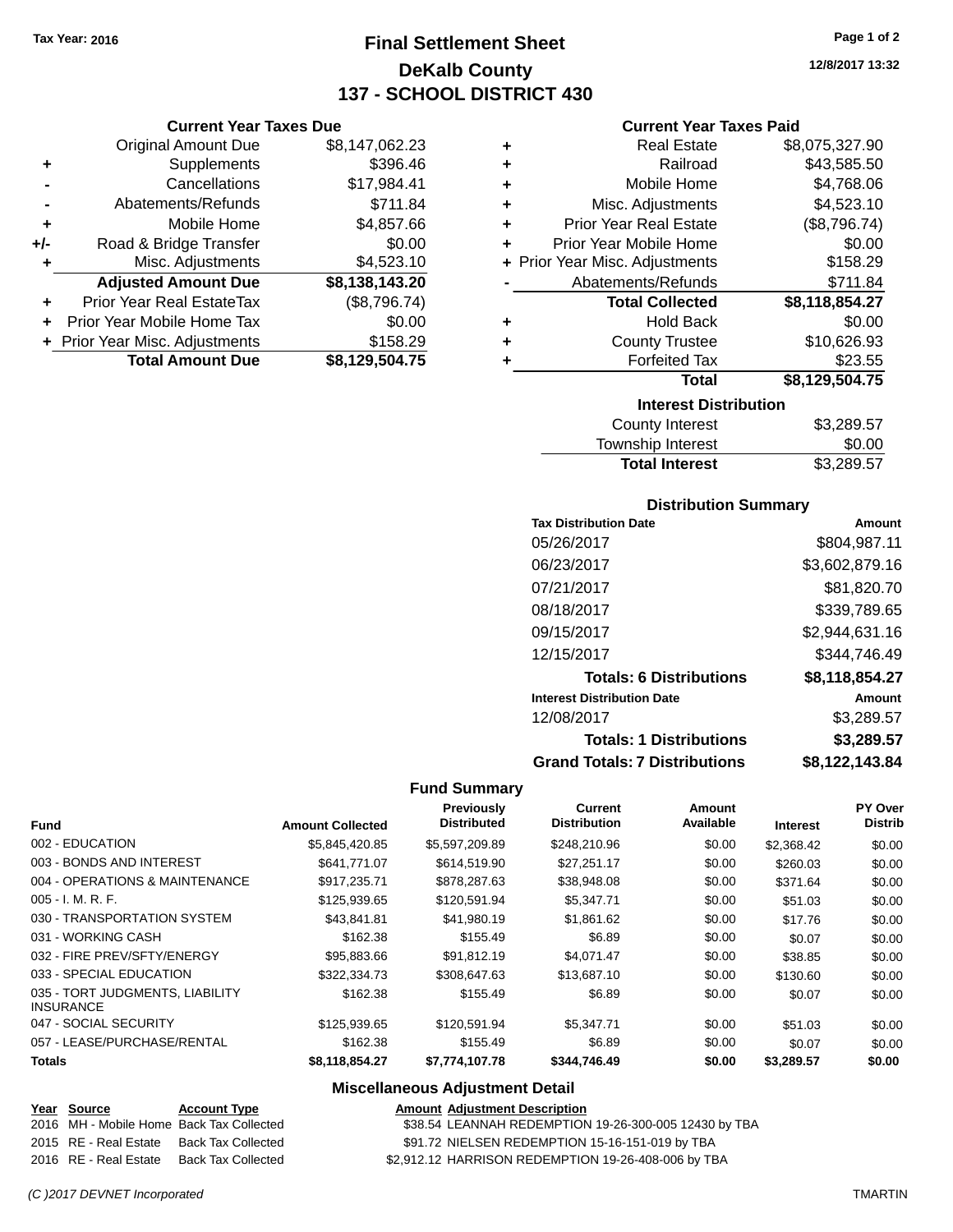# **Final Settlement Sheet Tax Year: 2016 Page 2 of 2 DeKalb County**

### **12/8/2017 13:32**

## **Miscellaneous Adjustment Detail**

### **Year Source Account Type Amount Adjustment Description**

2016 RE - Real Estate Back Tax Collected \$1,610.98 MARSHNER REDEMPTION 19-26-434-001 by TBA 2016 MH - Mobile Home Back Tax Collected \$28.03 ZIEMBA REDEMPTION 19-25-477-011 0016O by TBA **Totals 5 entries \$4,681.39**

## **Abatement Detail**

| Year Source                        | <b>Account Type</b> | <b>Amount Adiustment Description</b> |
|------------------------------------|---------------------|--------------------------------------|
| 2016 RE - Real Estate RE Abatement |                     | \$0.03 PTAB INTEREST REFUN           |

\$0.03 PTAB INTEREST REFUND 19-23-300-013 by TBA

2016 RE - Real Estate RE Abatement \$711.81 SIE COST PER COURT ORDER 19-26-484-014 by TBA

|  | 2016   MH - Mobile Home  Back Ta |  |  |
|--|----------------------------------|--|--|
|  | <b>Totals 5 entries</b>          |  |  |

**Totals 2 entries \$711.84**

*(C )2017 DEVNET Incorporated* TMARTIN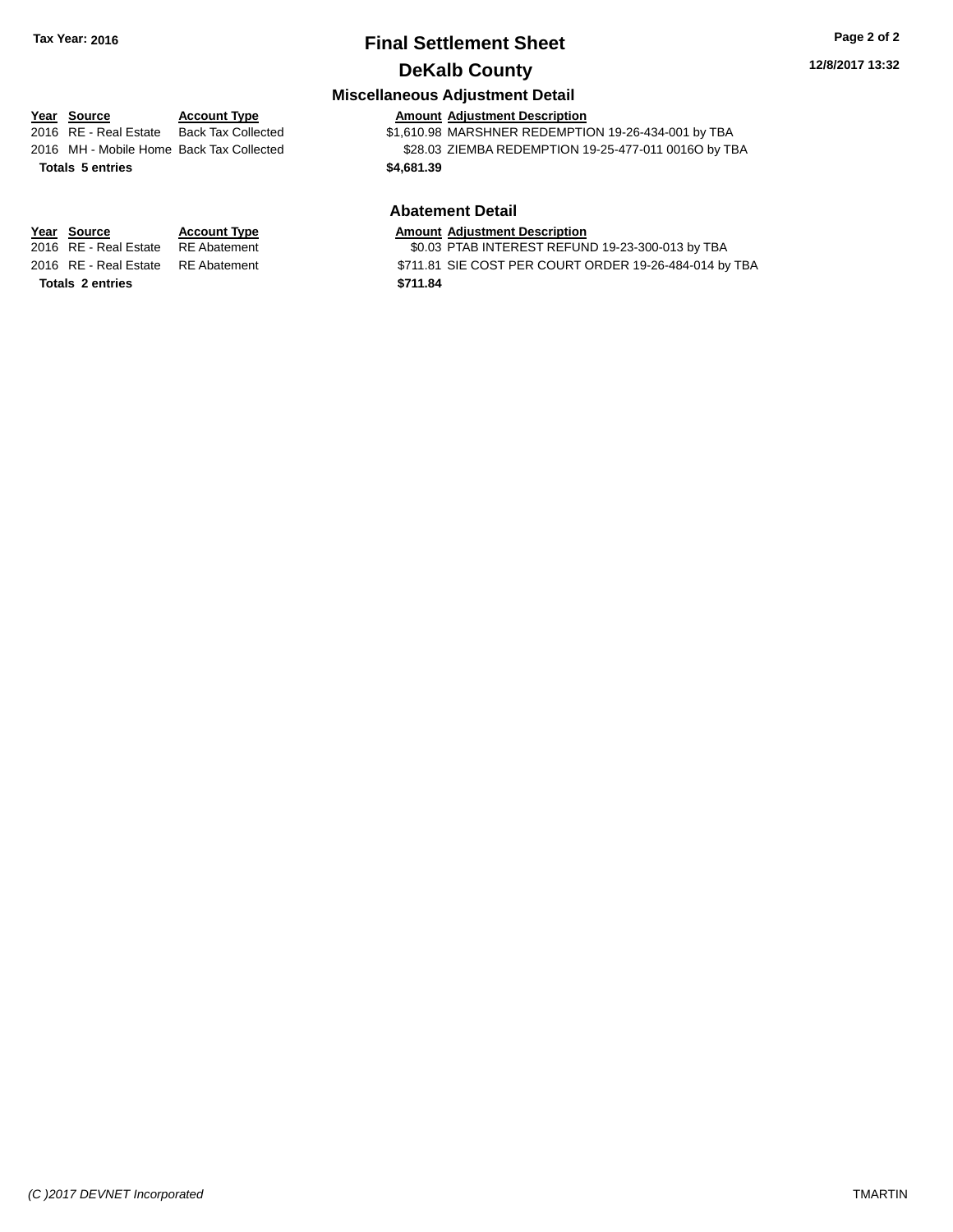**Current Year Taxes Due** Original Amount Due \$2,657,739.65

**Adjusted Amount Due \$2,647,756.70**

**Total Amount Due \$2,647,474.95**

**+** Supplements \$0.00 **-** Cancellations \$10,018.51 **-** Abatements/Refunds \$11.62 **+** Mobile Home \$47.18 **+/-** Road & Bridge Transfer \$0.00 **+** Misc. Adjustments \$0.00

**+** Prior Year Real EstateTax (\$281.75) **+** Prior Year Mobile Home Tax \$0.00 **+ Prior Year Misc. Adjustments**  $$0.00$ 

# **Final Settlement Sheet Tax Year: 2016 Page 1 of 2 DeKalb County 139 - SCHOOL DISTRICT 432**

**12/8/2017 13:32**

### **Current Year Taxes Paid**

| ٠ | <b>Real Estate</b>             | \$2,602,014.26 |  |  |  |
|---|--------------------------------|----------------|--|--|--|
| ٠ | Railroad                       | \$45,706.88    |  |  |  |
| ٠ | Mobile Home                    | \$47.18        |  |  |  |
| ٠ | Misc. Adjustments              | \$0.00         |  |  |  |
| ÷ | <b>Prior Year Real Estate</b>  | (\$281.75)     |  |  |  |
| ٠ | Prior Year Mobile Home         | \$0.00         |  |  |  |
|   | + Prior Year Misc. Adjustments | \$0.00         |  |  |  |
|   | Abatements/Refunds             | \$11.62        |  |  |  |
|   | <b>Total Collected</b>         | \$2,647,474.95 |  |  |  |
| ٠ | <b>Hold Back</b>               | \$0.00         |  |  |  |
| ٠ | <b>County Trustee</b>          | \$0.00         |  |  |  |
| ٠ | <b>Forfeited Tax</b>           | \$0.00         |  |  |  |
|   | <b>Total</b>                   | \$2,647,474.95 |  |  |  |
|   | <b>Interest Distribution</b>   |                |  |  |  |
|   | <b>County Interest</b>         | \$1,072.60     |  |  |  |

| <b>County Interest</b> | \$1,072.60 |
|------------------------|------------|
| Township Interest      | \$0.00     |
| <b>Total Interest</b>  | \$1,072.60 |

### **Distribution Summary**

| <b>Tax Distribution Date</b>         | Amount         |
|--------------------------------------|----------------|
| 05/26/2017                           | \$257,824.06   |
| 06/23/2017                           | \$1,250,946.43 |
| 07/21/2017                           | \$28,204.21    |
| 08/18/2017                           | \$128,745.17   |
| 09/15/2017                           | \$889,531.38   |
| 12/15/2017                           | \$92,223.70    |
| <b>Totals: 6 Distributions</b>       | \$2,647,474.95 |
| <b>Interest Distribution Date</b>    | Amount         |
| 12/08/2017                           | \$1.072.60     |
| <b>Totals: 1 Distributions</b>       | \$1,072.60     |
| <b>Grand Totals: 7 Distributions</b> | \$2,648,547.55 |

### **Fund Summary**

|                | <b>Distributed</b>      | <b>Distribution</b> | Available | <b>Interest</b> | <b>Distrib</b> |
|----------------|-------------------------|---------------------|-----------|-----------------|----------------|
| \$1,722,606.04 | \$1,662,599.74          | \$60,006.30         | \$0.00    | \$697.91        | \$0.00         |
| \$321,583.49   | \$310.381.26            | \$11,202.23         | \$0.00    | \$130.29        | \$0.00         |
| \$161,493.32   | \$155,867.78            | \$5,625.54          | \$0.00    | \$65.43         | \$0.00         |
| \$54,408.26    | \$52,512.96             | \$1,895.30          | \$0.00    | \$22.04         | \$0.00         |
| \$86,130.29    | \$83,129.98             | \$3,000.31          | \$0.00    | \$34.89         | \$0.00         |
| \$21,531.92    | \$20.781.87             | \$750.05            | \$0.00    | \$8.72          | \$0.00         |
| \$21,531.92    | \$20,781.87             | \$750.05            | \$0.00    | \$8.72          | \$0.00         |
| \$17.227.12    | \$16,627.03             | \$600.09            | \$0.00    | \$6.98          | \$0.00         |
| \$183,160.26   | \$176,779.95            | \$6,380.31          | \$0.00    | \$74.21         | \$0.00         |
| \$36,270.41    | \$35,006.94             | \$1,263.47          | \$0.00    | \$14.69         | \$0.00         |
| \$21,531.92    | \$20,781.87             | \$750.05            | \$0.00    | \$8.72          | \$0.00         |
| \$2,647,474.95 | \$2,555,251.25          | \$92,223.70         | \$0.00    | \$1,072.60      | \$0.00         |
|                | <b>Amount Collected</b> |                     |           |                 |                |

### **Abatement Detail**

### **Year Source Account Type Amount Adjustment Description** 2016 RE - Real Estate RE Abatement \$4.00 PTAB INTEREST REFUND 18-28-426-009 by TBA

*(C )2017 DEVNET Incorporated* TMARTIN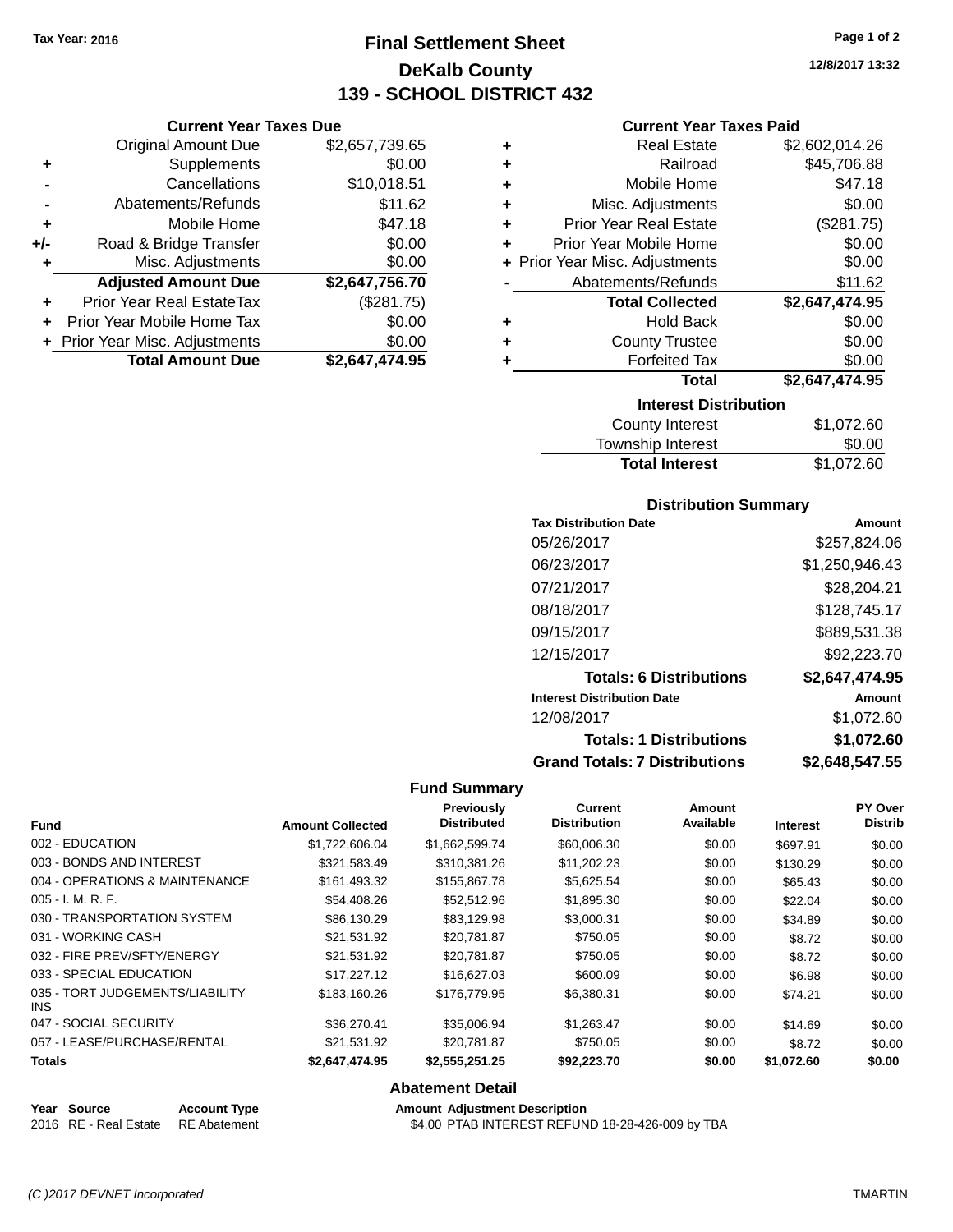# **Final Settlement Sheet Tax Year: 2016 Page 2 of 2 DeKalb County Abatement Detail**

**12/8/2017 13:32**

**Totals 2 entries \$11.62**

**Year Source Account Type Anneurs Amount Adjustment Description**<br>2016 RE - Real Estate RE Abatement **Account 1976 ACCOUNTEREST REFUN** \$7.62 PTAB INTEREST REFUND 18-27-302-004 by TBA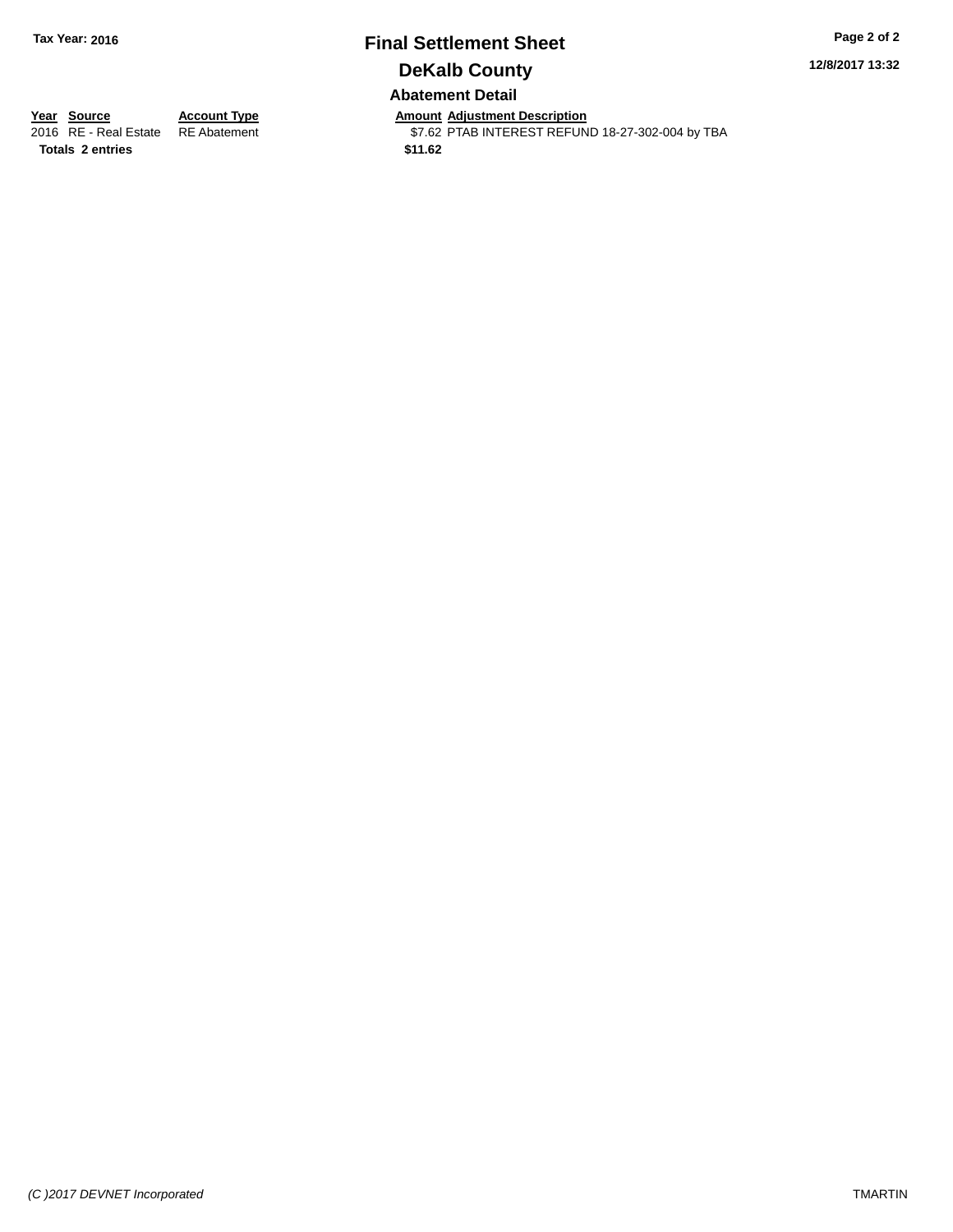# **Final Settlement Sheet Tax Year: 2016 Page 1 of 1 DeKalb County 141 - CC 509 ELGIN**

**12/8/2017 13:32**

| <b>Current Year Taxes Due</b> |  |  |
|-------------------------------|--|--|
|                               |  |  |

|       | <b>Original Amount Due</b>     | \$6,027.51 |
|-------|--------------------------------|------------|
| ٠     | Supplements                    | \$0.00     |
|       | Cancellations                  | \$0.00     |
|       | Abatements/Refunds             | \$0.00     |
| ÷     | Mobile Home                    | \$0.00     |
| $+/-$ | Road & Bridge Transfer         | \$0.00     |
| ٠     | Misc. Adjustments              | \$0.00     |
|       | <b>Adjusted Amount Due</b>     | \$6,027.51 |
|       | Prior Year Real EstateTax      | \$0.00     |
|       | Prior Year Mobile Home Tax     | \$0.00     |
|       | + Prior Year Misc. Adjustments | \$0.00     |
|       | <b>Total Amount Due</b>        | \$6.027.51 |

## **Current Year Taxes Paid**

| ٠ | Real Estate                    | \$6,027.51 |
|---|--------------------------------|------------|
| ÷ | Railroad                       | \$0.00     |
| ÷ | Mobile Home                    | \$0.00     |
| ٠ | Misc. Adjustments              | \$0.00     |
| ٠ | <b>Prior Year Real Estate</b>  | \$0.00     |
| ٠ | Prior Year Mobile Home         | \$0.00     |
|   | + Prior Year Misc. Adjustments | \$0.00     |
|   | Abatements/Refunds             | \$0.00     |
|   | <b>Total Collected</b>         | \$6,027.51 |
| ٠ | <b>Hold Back</b>               | \$0.00     |
| ÷ | <b>County Trustee</b>          | \$0.00     |
| ٠ | <b>Forfeited Tax</b>           | \$0.00     |
|   | <b>Total</b>                   | \$6,027.51 |
|   | <b>Interest Distribution</b>   |            |
|   | <b>County Interest</b>         | \$2.44     |
|   | <b>Township Interest</b>       | \$0.00     |
|   | <b>Total Interest</b>          | \$2.44     |

## **Distribution Summary**

| <b>Tax Distribution Date</b>         | Amount     |
|--------------------------------------|------------|
| 06/23/2017                           | \$3,477.81 |
| 08/18/2017                           | \$1,131.67 |
| 09/15/2017                           | \$1,029.77 |
| 12/15/2017                           | \$388.26   |
| <b>Totals: 4 Distributions</b>       | \$6,027.51 |
| <b>Interest Distribution Date</b>    | Amount     |
| 12/08/2017                           | \$2.44     |
| <b>Totals: 1 Distributions</b>       | \$2.44     |
| <b>Grand Totals: 5 Distributions</b> | \$6.029.95 |

## **Fund Summary**

| <b>Fund</b>                                  | <b>Amount Collected</b> | <b>Previously</b><br><b>Distributed</b> | Current<br><b>Distribution</b> | Amount<br>Available | <b>Interest</b> | <b>PY Over</b><br><b>Distrib</b> |
|----------------------------------------------|-------------------------|-----------------------------------------|--------------------------------|---------------------|-----------------|----------------------------------|
| 003 - BONDS AND INTEREST                     | \$1.241.94              | \$1,161.94                              | \$80.00                        | \$0.00              | \$0.51          | \$0.00                           |
| 027 - AUDIT                                  | \$11.58                 | \$10.83                                 | \$0.75                         | \$0.00              | \$0.00          | \$0.00                           |
| 035 - TORT JUDGEMENTS/LIABILITY<br>INS.      | \$148.36                | \$138.80                                | \$9.56                         | \$0.00              | \$0.06          | \$0.00                           |
| 047 - SOCIAL SECURITY                        | \$74.62                 | \$69.82                                 | \$4.80                         | \$0.00              | \$0.03          | \$0.00                           |
| 136 - OPERATIONS & MAINTENANCE<br>(colleges) | \$981.83                | \$918.58                                | \$63.25                        | \$0.00              | \$0.40          | \$0.00                           |
| 159 - EDUCATIONAL PURPOSES<br>(colleges)     | \$3,569.18              | \$3,339.28                              | \$229.90                       | \$0.00              | \$1.44          | \$0.00                           |
| <b>Totals</b>                                | \$6.027.51              | \$5,639.25                              | \$388.26                       | \$0.00              | \$2.44          | \$0.00                           |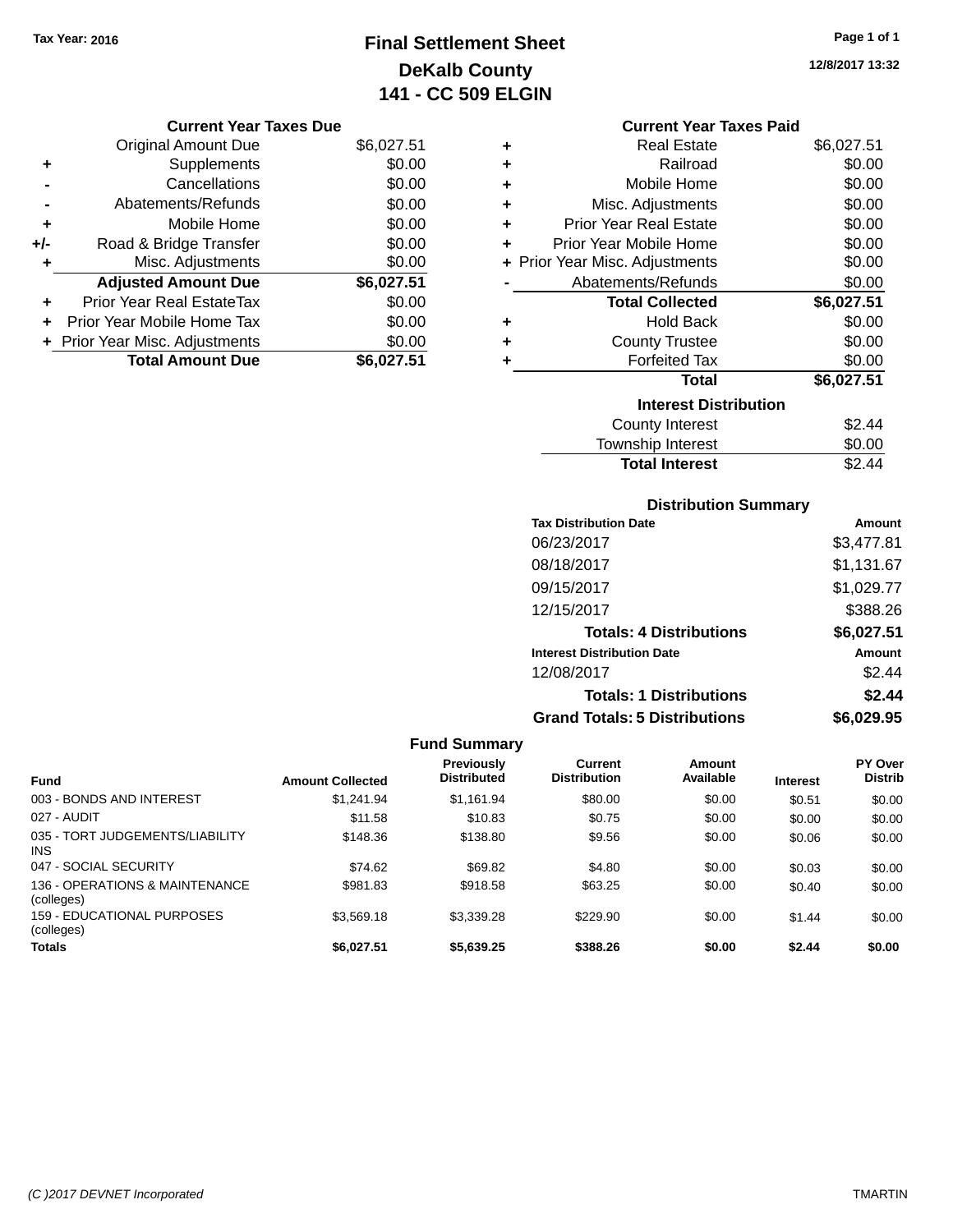# **Final Settlement Sheet Tax Year: 2016 Page 1 of 1 DeKalb County 142 - CC 511 ROCK VALLEY**

**12/8/2017 13:32**

## **Current Year Taxes Paid**

|     | <b>Current Year Taxes Due</b>  |            |
|-----|--------------------------------|------------|
|     | <b>Original Amount Due</b>     | \$1,149.50 |
| ٠   | Supplements                    | \$0.00     |
|     | Cancellations                  | \$0.00     |
|     | Abatements/Refunds             | \$0.00     |
| ٠   | Mobile Home                    | \$0.00     |
| +/- | Road & Bridge Transfer         | \$0.00     |
| ٠   | Misc. Adjustments              | \$0.00     |
|     | <b>Adjusted Amount Due</b>     | \$1,149.50 |
|     | Prior Year Real EstateTax      | \$0.00     |
|     | Prior Year Mobile Home Tax     | \$0.00     |
|     | + Prior Year Misc. Adjustments | \$0.00     |
|     | <b>Total Amount Due</b>        | \$1.149.50 |

| ٠ | Real Estate                    | \$1,149.50 |
|---|--------------------------------|------------|
| ÷ | Railroad                       | \$0.00     |
| ÷ | Mobile Home                    | \$0.00     |
| ٠ | Misc. Adjustments              | \$0.00     |
| ÷ | <b>Prior Year Real Estate</b>  | \$0.00     |
| ٠ | Prior Year Mobile Home         | \$0.00     |
|   | + Prior Year Misc. Adjustments | \$0.00     |
|   | Abatements/Refunds             | \$0.00     |
|   | <b>Total Collected</b>         | \$1,149.50 |
| ٠ | <b>Hold Back</b>               | \$0.00     |
| ٠ | <b>County Trustee</b>          | \$0.00     |
| ٠ | <b>Forfeited Tax</b>           | \$0.00     |
|   | <b>Total</b>                   | \$1,149.50 |
|   | <b>Interest Distribution</b>   |            |
|   | County Interest                | \$0.47     |
|   | <b>Township Interest</b>       | \$0.00     |
|   | <b>Total Interest</b>          | \$0.47     |

## **Distribution Summary**

| <b>Tax Distribution Date</b>         | Amount     |
|--------------------------------------|------------|
| 06/23/2017                           | \$570.75   |
| 09/15/2017                           | \$350.45   |
| 12/15/2017                           | \$228.30   |
| <b>Totals: 3 Distributions</b>       | \$1,149.50 |
| <b>Interest Distribution Date</b>    | Amount     |
| 12/08/2017                           | \$0.47     |
| <b>Totals: 1 Distributions</b>       | \$0.47     |
| <b>Grand Totals: 4 Distributions</b> | \$1,149.97 |

|                                               |                         | <b>Fund Summary</b>              |                                |                     |                 |                           |
|-----------------------------------------------|-------------------------|----------------------------------|--------------------------------|---------------------|-----------------|---------------------------|
| <b>Fund</b>                                   | <b>Amount Collected</b> | Previously<br><b>Distributed</b> | Current<br><b>Distribution</b> | Amount<br>Available | <b>Interest</b> | PY Over<br><b>Distrib</b> |
| 003 - BONDS AND INTEREST                      | \$519.79                | \$416.56                         | \$103.23                       | \$0.00              | \$0.21          | \$0.00                    |
| 027 - AUDIT                                   | \$2.05                  | \$1.64                           | \$0.41                         | \$0.00              | \$0.00          | \$0.00                    |
| 035 - TORT JUDGEMENTS/LIABILITY<br><b>INS</b> | \$0.00                  | \$0.00                           | \$0.00                         | \$0.00              | \$0.00          | \$0.00                    |
| 047 - SOCIAL SECURITY                         | \$0.00                  | \$0.00                           | \$0.00                         | \$0.00              | \$0.00          | \$0.00                    |
| 136 - OPERATIONS & MAINTENANCE<br>(colleges)  | \$92.99                 | \$74.52                          | \$18.47                        | \$0.00              | \$0.04          | \$0.00                    |
| 141 - HLTH, SFTY/HANDICAP<br>ACCESS/ENERGY    | \$0.00                  | \$0.00                           | \$0.00                         | \$0.00              | \$0.00          | \$0.00                    |
| 159 - EDUCATIONAL PURPOSES<br>(colleges)      | \$534.67                | \$428.48                         | \$106.19                       | \$0.00              | \$0.22          | \$0.00                    |
| <b>Totals</b>                                 | \$1.149.50              | \$921.20                         | \$228.30                       | \$0.00              | \$0.47          | \$0.00                    |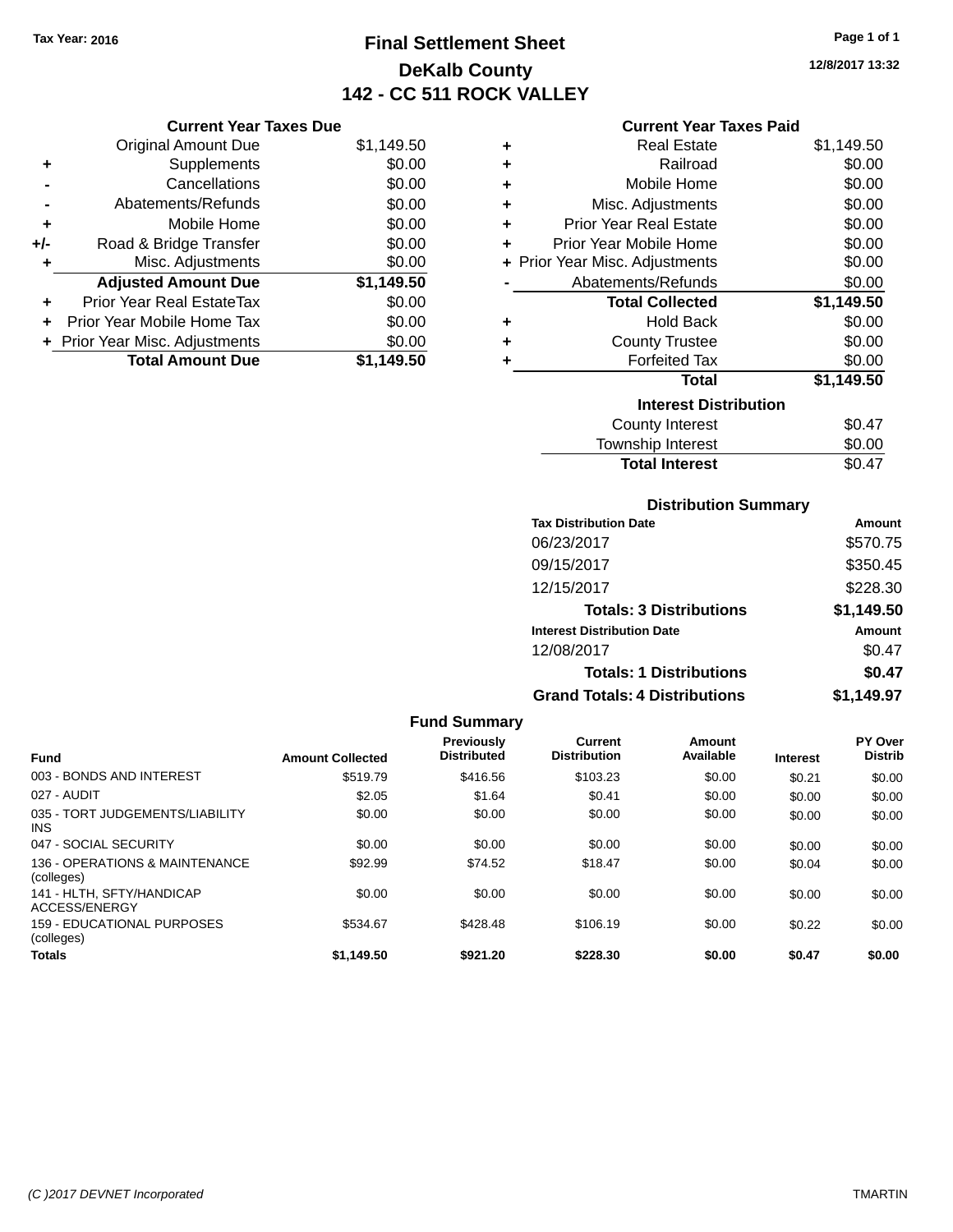**Current Year Taxes Due**

**Original Amount Due** 

**Adjusted Amount Due** 

**Total Amount Due** 

**+** Supplements **-** Cancellations **-** Abatements/Refunds **+** Mobile Home **+/-** Road & Bridge Transfer **+** Misc. Adjustments

**+** Prior Year Real EstateTax \$0.00 **+** Prior Year Mobile Home Tax **+** Prior Year Misc. Adjustments

# **Final Settlement Sheet Tax Year: 2016 Page 1 of 1 DeKalb County 143 - CC 513 ILLINOIS VALLEY**

**12/8/2017 13:32**

## **Current Year Taxes Paid**

| \$7,450.96 | ٠ | <b>Real Estate</b>             | \$6,909.26 |
|------------|---|--------------------------------|------------|
| \$0.00     | ٠ | Railroad                       | \$541.70   |
| \$0.00     | ٠ | Mobile Home                    | \$0.00     |
| \$0.00     | ٠ | Misc. Adjustments              | \$0.00     |
| \$0.00     | ٠ | <b>Prior Year Real Estate</b>  | \$0.00     |
| \$0.00     | ٠ | Prior Year Mobile Home         | \$0.00     |
| \$0.00     |   | + Prior Year Misc. Adjustments | \$0.00     |
| \$7,450.96 |   | Abatements/Refunds             | \$0.00     |
| \$0.00     |   | <b>Total Collected</b>         | \$7,450.96 |
| \$0.00     | ٠ | <b>Hold Back</b>               | \$0.00     |
| \$0.00     | ٠ | <b>County Trustee</b>          | \$0.00     |
| \$7,450.96 |   | <b>Forfeited Tax</b>           | \$0.00     |
|            |   | <b>Total</b>                   | \$7,450.96 |
|            |   | <b>Interest Distribution</b>   |            |
|            |   | <b>County Interest</b>         | \$3.02     |

| Interest Distribution  |        |  |  |
|------------------------|--------|--|--|
| <b>County Interest</b> | \$3.02 |  |  |
| Township Interest      | \$0.00 |  |  |
| <b>Total Interest</b>  | \$3.02 |  |  |
|                        |        |  |  |

## **Distribution Summary**

| <b>Tax Distribution Date</b>         | Amount     |
|--------------------------------------|------------|
| 05/26/2017                           | \$778.93   |
| 06/23/2017                           | \$3,275.39 |
| 07/21/2017                           | \$49.18    |
| 09/15/2017                           | \$3,164.79 |
| 12/15/2017                           | \$182.67   |
| <b>Totals: 5 Distributions</b>       | \$7,450.96 |
| <b>Interest Distribution Date</b>    | Amount     |
| 12/08/2017                           | \$3.02     |
| <b>Totals: 1 Distributions</b>       | \$3.02     |
| <b>Grand Totals: 6 Distributions</b> | \$7,453.98 |

### **Fund Summary**

| <b>Fund</b>                                         | <b>Amount Collected</b> | Previously<br><b>Distributed</b> | <b>Current</b><br><b>Distribution</b> | Amount<br>Available | <b>Interest</b> | PY Over<br><b>Distrib</b> |
|-----------------------------------------------------|-------------------------|----------------------------------|---------------------------------------|---------------------|-----------------|---------------------------|
| 003 - BONDS AND INTEREST                            | $$-0.01$                | \$0.00                           | $$-0.01$                              | \$0.00              | \$0.00          | \$0.00                    |
| 027 - AUDIT                                         | \$24.19                 | \$23.61                          | \$0.58                                | \$0.00              | \$0.01          | \$0.00                    |
| 035 - TORT JUDGMENTS, LIABILITY<br><b>INSURANCE</b> | \$266.54                | \$260.00                         | \$6.54                                | \$0.00              | \$0.11          | \$0.00                    |
| 047 - SOCIAL SECURITY                               | \$182.26                | \$177.79                         | \$4.47                                | \$0.00              | \$0.07          | \$0.00                    |
| 136 - OPERATIONS & MAINTENANCE<br>(colleges)        | \$806.45                | \$786.68                         | \$19.77                               | \$0.00              | \$0.33          | \$0.00                    |
| 141 - HLTH, SFTY/HANDICAP<br>ACCESS/ENERGY          | \$935.68                | \$912.74                         | \$22.94                               | \$0.00              | \$0.38          | \$0.00                    |
| 149 - STATEWIDE AVERAGE<br>ADDITIONAL TAX           | \$2.614.90              | \$2,550.78                       | \$64.12                               | \$0.00              | \$1.06          | \$0.00                    |
| <b>159 - EDUCATIONAL PURPOSES</b><br>(colleges)     | \$2,620.95              | \$2,556.69                       | \$64.26                               | \$0.00              | \$1.06          | \$0.00                    |
| <b>Totals</b>                                       | \$7,450.96              | \$7,268,29                       | \$182.67                              | \$0.00              | \$3.02          | \$0.00                    |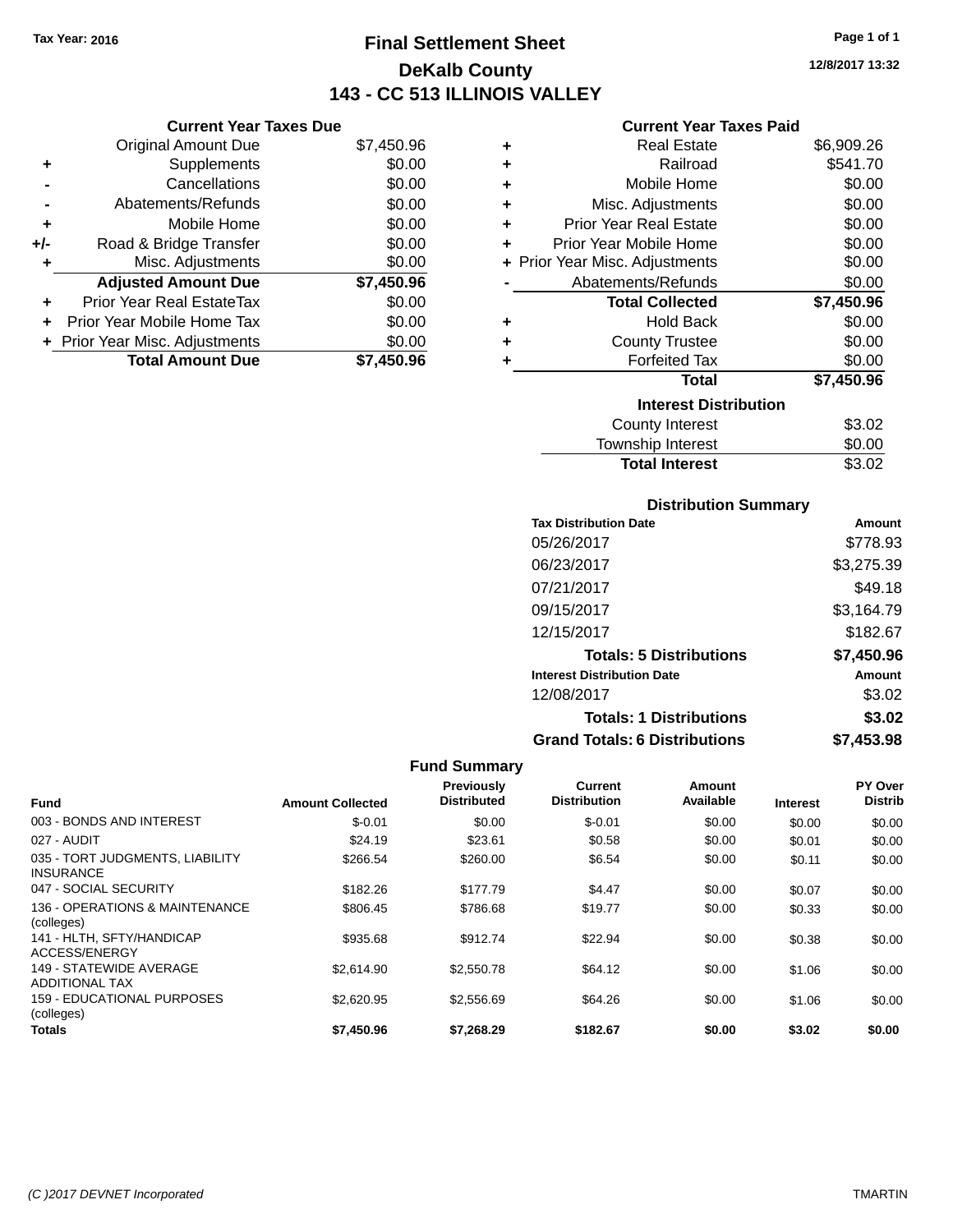# **Final Settlement Sheet Tax Year: 2016 Page 1 of 2 DeKalb County 144 - CC 516 WAUBONSEE**

**12/8/2017 13:32**

|       | <b>Current Year Taxes Due</b>    |                |  |  |  |
|-------|----------------------------------|----------------|--|--|--|
|       | <b>Original Amount Due</b>       | \$1,729,869.98 |  |  |  |
|       | Supplements                      | \$40.03        |  |  |  |
|       | Cancellations                    | \$3,332.66     |  |  |  |
|       | Abatements/Refunds               | \$72.92        |  |  |  |
| ٠     | Mobile Home                      | \$531.16       |  |  |  |
| $+/-$ | Road & Bridge Transfer           | \$0.00         |  |  |  |
|       | Misc. Adjustments                | \$714.75       |  |  |  |
|       | <b>Adjusted Amount Due</b>       | \$1,727,750.34 |  |  |  |
| ÷     | <b>Prior Year Real EstateTax</b> | (\$964.97)     |  |  |  |
| ÷     | Prior Year Mobile Home Tax       | \$0.00         |  |  |  |
|       | + Prior Year Misc. Adjustments   | \$302.09       |  |  |  |
|       | <b>Total Amount Due</b>          | \$1.727.087.46 |  |  |  |

|   | <b>Current Year Taxes Paid</b> |                |
|---|--------------------------------|----------------|
| ٠ | <b>Real Estate</b>             | \$1,705,020.16 |
| ÷ | Railroad                       | \$19,296.82    |
| ٠ | Mobile Home                    | \$522.11       |
| ٠ | Misc. Adjustments              | \$714.75       |
| ÷ | <b>Prior Year Real Estate</b>  | (\$964.97)     |
| ٠ | Prior Year Mobile Home         | \$0.00         |
|   | + Prior Year Misc. Adjustments | \$302.09       |
|   | Abatements/Refunds             | \$72.92        |
|   | <b>Total Collected</b>         | \$1,724,818.04 |
| ٠ | <b>Hold Back</b>               | \$0.00         |
| ٠ | <b>County Trustee</b>          | \$2,267.21     |
| ٠ | <b>Forfeited Tax</b>           | \$2.21         |
|   | <b>Total</b>                   | \$1,727,087.46 |
|   | <b>Interest Distribution</b>   |                |
|   | <b>County Interest</b>         | \$698.82       |
|   |                                | $\cdots$       |

| <b>Total Interest</b>  | \$698.82 |
|------------------------|----------|
| Township Interest      | \$0.00   |
| <b>County Interest</b> | \$698.82 |

## **Distribution Summary**

| <b>Tax Distribution Date</b>         | Amount         |
|--------------------------------------|----------------|
| 05/26/2017                           | \$161,747.41   |
| 06/23/2017                           | \$788,534.94   |
| 07/21/2017                           | \$20,588.19    |
| 08/18/2017                           | \$63,098.62    |
| 09/15/2017                           | \$621,538.55   |
| 12/15/2017                           | \$69.310.33    |
| <b>Totals: 6 Distributions</b>       | \$1,724,818.04 |
| <b>Interest Distribution Date</b>    | Amount         |
| 12/08/2017                           | \$698.82       |
| <b>Totals: 1 Distributions</b>       | \$698.82       |
| <b>Grand Totals: 7 Distributions</b> | \$1,725,516.86 |

## **Fund Summary**

| <b>Fund</b>                                   | <b>Amount Collected</b> | Previously<br><b>Distributed</b> | Current<br><b>Distribution</b> | Amount<br>Available | <b>Interest</b> | <b>PY Over</b><br><b>Distrib</b> |
|-----------------------------------------------|-------------------------|----------------------------------|--------------------------------|---------------------|-----------------|----------------------------------|
| 003 - BONDS AND INTEREST                      | \$272,390.18            | \$261,444.39                     | \$10,945.79                    | \$0.00              | \$110.36        | \$0.00                           |
| 027 - AUDIT                                   | \$2,768.34              | \$2,657.11                       | \$111.23                       | \$0.00              | \$1.12          | \$0.00                           |
| 035 - TORT JUDGEMENTS/LIABILITY<br><b>INS</b> | \$39.146.47             | \$37.573.41                      | \$1.573.06                     | \$0.00              | \$15.86         | \$0.00                           |
| 136 - OPERATIONS & MAINTENANCE<br>(colleges)  | \$221,990.97            | \$213.070.45                     | \$8.920.52                     | \$0.00              | \$89.94         | \$0.00                           |
| 159 - EDUCATIONAL PURPOSES<br>(colleges)      | \$1,188,522.08          | \$1.140.762.35                   | \$47,759.73                    | \$0.00              | \$481.54        | \$0.00                           |
| <b>Totals</b>                                 | \$1,724,818.04          | \$1,655,507.71                   | \$69,310.33                    | \$0.00              | \$698.82        | \$0.00                           |

## **Miscellaneous Adjustment Detail**

| Year Source           | <b>Account Type</b>                      | <b>Amount Adjustment Description</b>                 |
|-----------------------|------------------------------------------|------------------------------------------------------|
|                       | 2015 RE - Real Estate Back Tax Collected | \$11.18 OBERHELMAN REDEMPTION 09-25-451-001 by TBA   |
|                       | 2015 RE - Real Estate Back Tax Collected | \$19.21 OBERHELMAN REDEMPTION 09-25-478-001 by TBA   |
|                       | 2016 MH - Mobile Home Back Tax Collected | \$3.89 LEANNAH REDEMPTION 19-26-300-005 12430 by TBA |
|                       | 2015 RE - Real Estate Back Tax Collected | \$69.58 AVILA REDEMPTION 15-14-328-005 by TBA        |
|                       | 2015 RE - Real Estate Back Tax Collected | \$165.95 NIELSEN REDEMPTION 15-16-151-002 by TBA     |
| 2015 RE - Real Estate | <b>Back Tax Collected</b>                | \$9.49 NIELSEN REDEMPTION 15-16-151-019 by TBA       |
| 2015 RE - Real Estate | <b>Back Tax Collected</b>                | \$9.98 MCFARLAND REDEMPTION 15-15-228-014 by TBA     |
| 2015 RE - Real Estate | <b>Back Tax Collected</b>                | \$9.98 MCFARLAND REDEMPTION 15-15-225-015 by TBA     |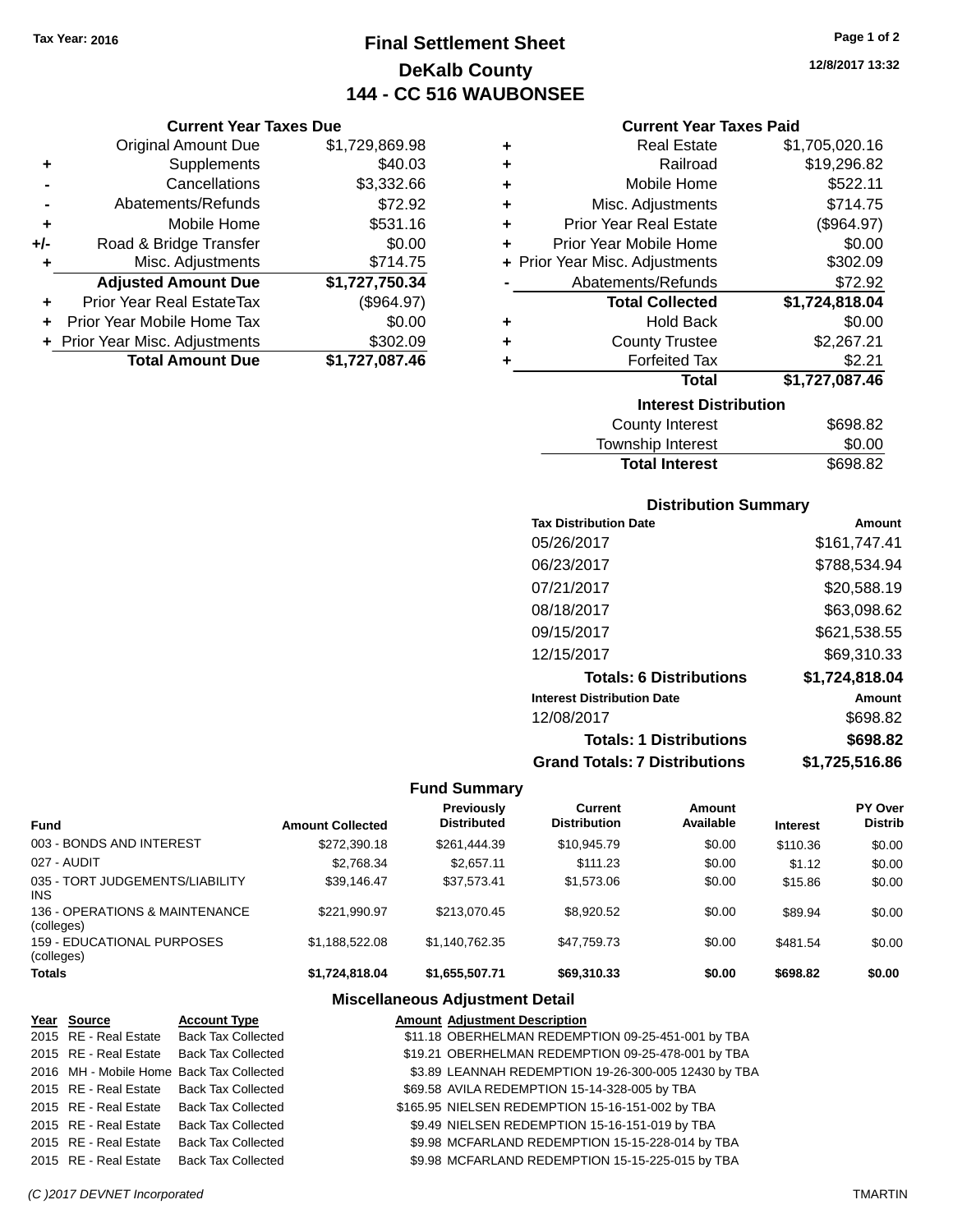# **Final Settlement Sheet Tax Year: 2016 Page 2 of 2 DeKalb County**

**Miscellaneous Adjustment Detail**

### **12/8/2017 13:32**

| Year Source           | <b>Account Type</b>                      |            | <b>Amount Adjustment Description</b> |
|-----------------------|------------------------------------------|------------|--------------------------------------|
| 2016 RE - Real Estate | <b>Back Tax Collected</b>                |            | \$294.01 HARRISON REDEMPTIC          |
| 2016 RE - Real Estate | <b>Back Tax Collected</b>                |            | \$159.08 WEST SUBURBAN BANI          |
| 2016 RE - Real Estate | <b>Back Tax Collected</b>                |            | \$162.64 MARSHNER REDEMPTI           |
| 2016 RE - Real Estate | Paymt In Lieu of Tax                     |            | \$54.63 HOUSING AUTHORITY \$         |
|                       | 2016 MH - Mobile Home Back Tax Collected |            | \$2.83 ZIEMBA REDEMPTION 1           |
| 2016 RE - Real Estate | <b>Back Tax Collected</b>                |            | \$0.09 TRUSTEE SALE 09-26-1          |
| 2016 RE - Real Estate | <b>Back Tax Collected</b>                |            | \$0.08 TRUSTEE SALE 09-23-3          |
| 2016 RE - Real Estate | <b>Back Tax Collected</b>                |            | \$0.23 TRUSTEE SALE 09-27-1          |
| 2016 RE - Real Estate | <b>Back Tax Collected</b>                |            | \$0.08 TRUSTEE SALE 09-27-1          |
| 2016 RE - Real Estate | <b>Back Tax Collected</b>                |            | \$0.01 TRUSTEE SALE 09-27-2          |
| 2016 RE - Real Estate | <b>Back Tax Collected</b>                |            | \$0.08 TRUSTEE SALE 09-27-2          |
| 2016 RE - Real Estate | <b>Back Tax Collected</b>                |            | \$0.09 TRUSTEE SALE 09-28-2          |
| 2016 RE - Real Estate | <b>Back Tax Collected</b>                |            | \$43.73 SMULSKA REDEMPTION           |
| Totals 21 entries     |                                          | \$1.016.84 |                                      |

**Totals 4 entries \$72.92**

| Year Source              | <b>Account Type</b>                      |            | <b>Amount Adjustment Description</b>                        |
|--------------------------|------------------------------------------|------------|-------------------------------------------------------------|
| 2016 RE - Real Estate    | <b>Back Tax Collected</b>                |            | \$294.01 HARRISON REDEMPTION 19-26-408-006 by TBA           |
| 2016 RE - Real Estate    | <b>Back Tax Collected</b>                |            | \$159.08 WEST SUBURBAN BANK REDEMPTION 15-14-304-002 by TBA |
| 2016 RE - Real Estate    | <b>Back Tax Collected</b>                |            | \$162.64 MARSHNER REDEMPTION 19-26-434-001 by TBA           |
| 2016 RE - Real Estate    | Paymt In Lieu of Tax                     |            | \$54.63 HOUSING AUTHORITY SUNSET VIEW APARTMENTS by TBA     |
|                          | 2016 MH - Mobile Home Back Tax Collected |            | \$2.83 ZIEMBA REDEMPTION 19-25-477-011 0016O by TBA         |
| 2016 RE - Real Estate    | <b>Back Tax Collected</b>                |            | \$0.09 TRUSTEE SALE 09-26-100-001 by TBA                    |
| 2016 RE - Real Estate    | <b>Back Tax Collected</b>                |            | \$0.08 TRUSTEE SALE 09-23-300-002 by TBA                    |
| 2016 RE - Real Estate    | <b>Back Tax Collected</b>                |            | \$0.23 TRUSTEE SALE 09-27-100-005 by TBA                    |
| 2016 RE - Real Estate    | <b>Back Tax Collected</b>                |            | \$0.08 TRUSTEE SALE 09-27-100-006 by TBA                    |
| 2016 RE - Real Estate    | <b>Back Tax Collected</b>                |            | \$0.01 TRUSTEE SALE 09-27-226-006 by TBA                    |
| 2016 RE - Real Estate    | <b>Back Tax Collected</b>                |            | \$0.08 TRUSTEE SALE 09-27-226-007 by TBA                    |
| 2016 RE - Real Estate    | <b>Back Tax Collected</b>                |            | \$0.09 TRUSTEE SALE 09-28-200-005 by TBA                    |
| 2016 RE - Real Estate    | <b>Back Tax Collected</b>                |            | \$43.73 SMULSKA REDEMPTION 15-15-435-017 by TBA             |
| <b>Totals 21 entries</b> |                                          | \$1,016.84 |                                                             |

## **Abatement Detail**

# **Year Source Account Type Amount Adjustment Description**

RE Abatement  $$0.00$  PTAB INTEREST REFUND 19-23-300-013 by TBA

- 2016 RE Real Estate RE Abatement \$0.36 PTAB INTEREST REFUND 18-28-426-009 by TBA
- 2016 RE Real Estate RE Abatement \$0.70 PTAB INTEREST REFUND 18-27-302-004 by TBA
- 2016 RE Real Estate RE Abatement \$71.86 SIE COST PER COURT ORDER 19-26-484-014 by TBA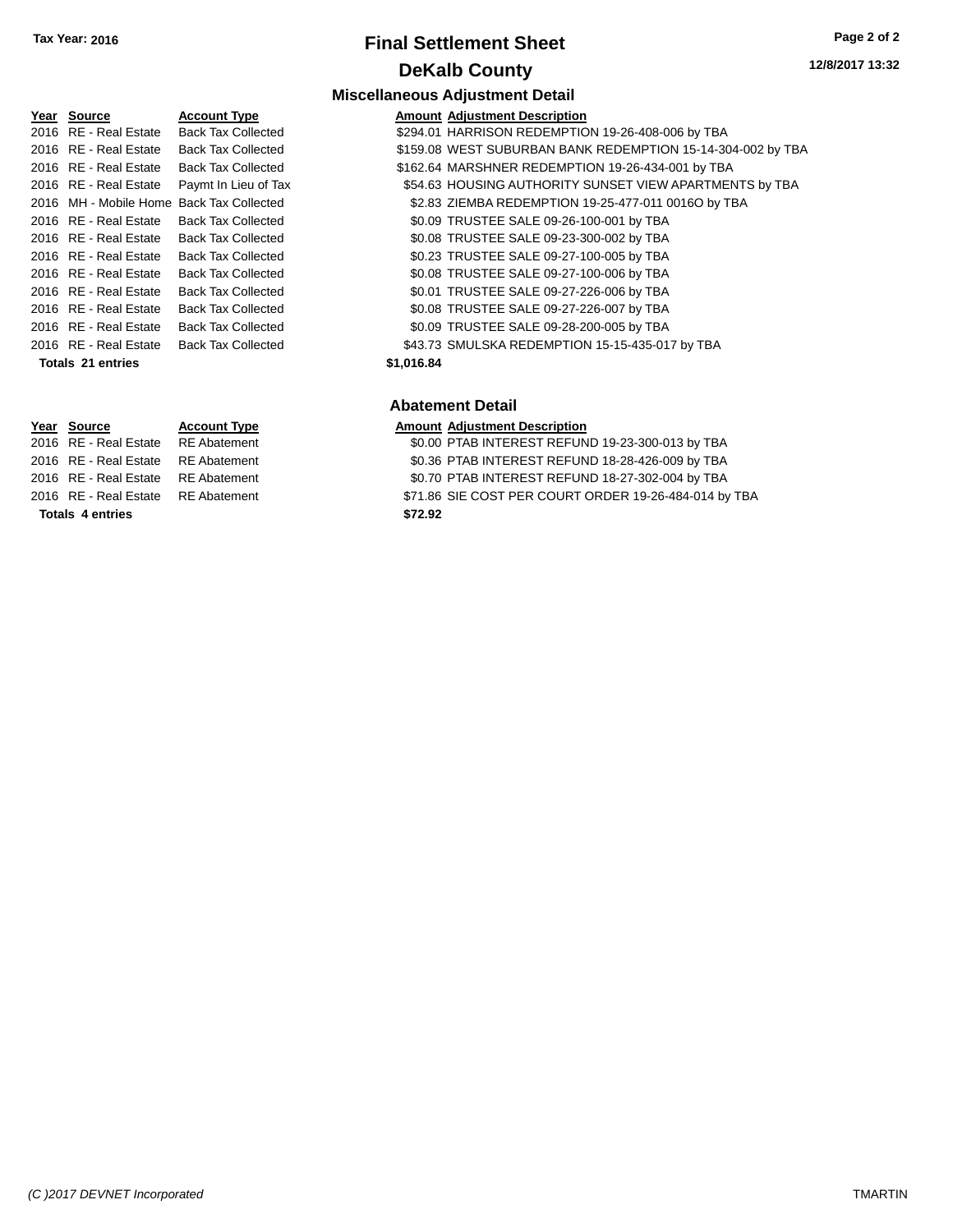# **Final Settlement Sheet Tax Year: 2016 Page 1 of 3 DeKalb County 145 - CC 523 KISHWAUKEE**

**12/8/2017 13:32**

|     | <b>Current Year Taxes Due</b>  |                 |
|-----|--------------------------------|-----------------|
|     | <b>Original Amount Due</b>     | \$10,372,189.49 |
| ٠   | Supplements                    | \$717.27        |
|     | Cancellations                  | \$39,883.83     |
|     | Abatements/Refunds             | \$192.77        |
| ٠   | Mobile Home                    | \$3,467.19      |
| +/- | Road & Bridge Transfer         | \$0.00          |
| ٠   | Misc. Adjustments              | \$4,606.52      |
|     | <b>Adjusted Amount Due</b>     | \$10,340,903.87 |
| ÷   | Prior Year Real EstateTax      | (\$2,844.87)    |
| ÷   | Prior Year Mobile Home Tax     | \$2.56          |
|     | + Prior Year Misc. Adjustments | \$3,502.10      |
|     | <b>Total Amount Due</b>        | \$10,341,563.66 |

| <b>Current Year Taxes Paid</b> |  |  |
|--------------------------------|--|--|
|--------------------------------|--|--|

|   | <b>Interest Distribution</b>   |                 |  |  |
|---|--------------------------------|-----------------|--|--|
|   | <b>Total</b>                   | \$10,341,563.66 |  |  |
|   | <b>Forfeited Tax</b>           | \$340.99        |  |  |
| ٠ | <b>County Trustee</b>          | \$3,150.05      |  |  |
| ٠ | <b>Hold Back</b>               | \$0.00          |  |  |
|   | <b>Total Collected</b>         | \$10,338,072.62 |  |  |
|   | Abatements/Refunds             | \$192.77        |  |  |
|   | + Prior Year Misc. Adjustments | \$3,502.10      |  |  |
| ٠ | Prior Year Mobile Home         | \$2.56          |  |  |
| ٠ | <b>Prior Year Real Estate</b>  | (\$2,844.87)    |  |  |
| ٠ | Misc. Adjustments              | \$4,606.52      |  |  |
| ٠ | Mobile Home                    | \$3,387.28      |  |  |
| ٠ | Railroad                       | \$84,967.50     |  |  |
|   | <b>Real Estate</b>             | \$10,244,644.30 |  |  |

| County Interest       | \$4,188.45 |
|-----------------------|------------|
|                       |            |
| Township Interest     | \$0.00     |
| <b>Total Interest</b> | \$4,188.45 |

## **Distribution Summary**

| <b>Tax Distribution Date</b>         | Amount          |
|--------------------------------------|-----------------|
| 05/26/2017                           | \$885.956.22    |
| 06/23/2017                           | \$4,630,808.94  |
| 07/21/2017                           | \$83,417.73     |
| 08/18/2017                           | \$309,217.95    |
| 09/15/2017                           | \$4,091,796.54  |
| 12/15/2017                           | \$336,875.24    |
| <b>Totals: 6 Distributions</b>       | \$10,338,072.62 |
| <b>Interest Distribution Date</b>    | Amount          |
| 12/08/2017                           | \$4.188.45      |
| <b>Totals: 1 Distributions</b>       | \$4,188.45      |
| <b>Grand Totals: 7 Distributions</b> | \$10,342,261.07 |

## **Fund Summary**

| <b>Fund</b>                                   | <b>Amount Collected</b> | <b>Previously</b><br><b>Distributed</b> | Current<br><b>Distribution</b> | Amount<br>Available | <b>Interest</b> | PY Over<br><b>Distrib</b> |
|-----------------------------------------------|-------------------------|-----------------------------------------|--------------------------------|---------------------|-----------------|---------------------------|
| 003 - BONDS AND INTEREST                      | \$3.173.726.25          | \$3,070,307.56                          | \$103.418.69                   | \$0.00              | \$1,285.83      | \$0.00                    |
| 027 - AUDIT                                   | \$62,803.81             | \$60.757.27                             | \$2.046.54                     | \$0.00              | \$25.44         | \$0.00                    |
| 035 - TORT JUDGEMENTS/LIABILITY<br><b>INS</b> | \$913,327,38            | \$883.565.80                            | \$29,761.58                    | \$0.00              | \$370.03        | \$0.00                    |
| 047 - SOCIAL SECURITY                         | \$198,439.30            | \$191.972.98                            | \$6,466,32                     | \$0.00              | \$80.40         | \$0.00                    |
| 136 - OPERATIONS & MAINTENANCE<br>(colleges)  | \$1.143.080.67          | \$1,105,832.39                          | \$37,248.28                    | \$0.00              | \$463.12        | \$0.00                    |
| 141 - HLTH/SFTY/HANDICAP<br>ACCESS/ENERGY     | \$603,329.91            | \$583.669.88                            | \$19,660.03                    | \$0.00              | \$244.44        | \$0.00                    |
| 159 - EDUCATIONAL PURPOSES<br>(colleges)      | \$4.243.365.30          | \$4.105.091.50                          | \$138,273.80                   | \$0.00              | \$1.719.19      | \$0.00                    |
| <b>Totals</b>                                 | \$10,338,072.62         | \$10,001,197.38                         | \$336,875.24                   | \$0.00              | \$4,188.45      | \$0.00                    |

## **Miscellaneous Adjustment Detail**

| Year Source                  | <b>Account Type</b>                      | <b>Amount Adjustment Description</b>                 |                |
|------------------------------|------------------------------------------|------------------------------------------------------|----------------|
|                              | 2015 RE - Real Estate Back Tax Collected | \$78.45 MOONEY REDEMPTION 08-23-184-002 by TBA       |                |
|                              | 2016 MH - Mobile Home Back Tax Collected | \$5.06 DAVISON REDEMPTION 08-26-176-013 0724A by TBA |                |
|                              | 2016 MH - Mobile Home Back Tax Collected | \$11.58 HEIDE REDEMPTION 08-26-176-027 0814A by TBA  |                |
|                              | 2016 MH - Mobile Home Back Tax Collected | \$3.67 ELLIOTT REDEMPTION 08-01-401-005 2327I by TBA |                |
|                              | 2016 MH - Mobile Home Back Tax Collected | \$3.47 WHITE REDEMPTION 08-01-401-005 2542J by TBA   |                |
|                              | 2015 RE - Real Estate Back Tax Collected | \$22.37 CAPES REDEMPTION 02-29-200-001 by TBA        |                |
| (C) 2017 DEVNET Incorporated |                                          |                                                      | <b>TMARTIN</b> |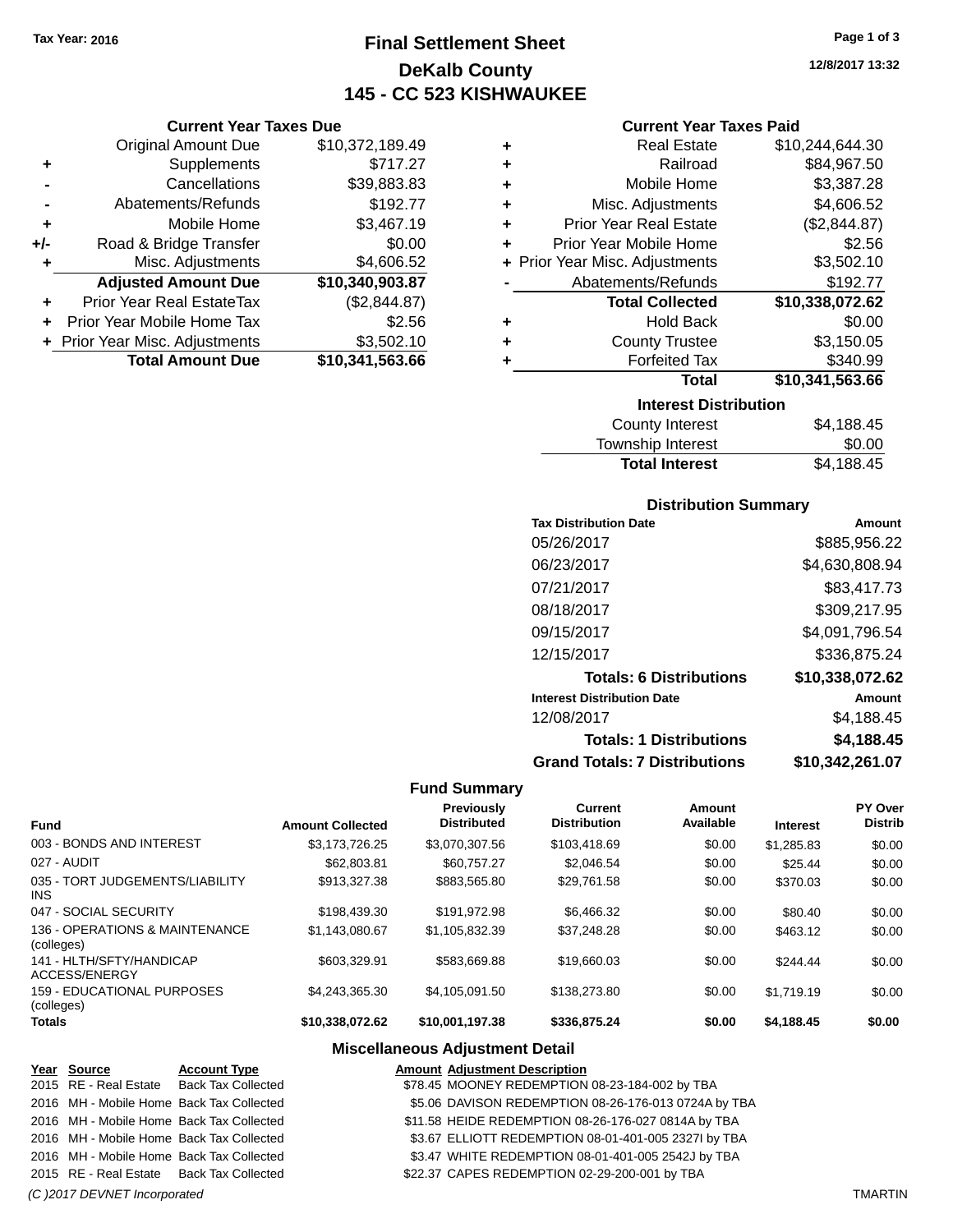# **Final Settlement Sheet Tax Year: 2016 Page 2 of 3 DeKalb County Miscellaneous Adjustment Detail**

**Amount Adjustment Description** 

**12/8/2017 13:32**

| <u> Year Source</u>                        | <b>Account Type</b>       | <b>Amount Adjustment Description</b>                             |
|--------------------------------------------|---------------------------|------------------------------------------------------------------|
| 2015 RE - Real Estate                      | <b>Back Tax Collected</b> | \$202.92 1827 LINCOLN HWY CORP REDEMPTION 08-24-352-024 by TBA   |
| 2015 RE - Real Estate                      | <b>Back Tax Collected</b> | \$67.64 RIVERMIST REDEMPTION 08-02-324-004 by TBA                |
| 2015 RE - Real Estate                      | <b>Back Tax Collected</b> | \$67.64 RIVERMIST REDEMPTION 08-02-351-013 by TBA                |
| 2015 RE - Real Estate                      | <b>Back Tax Collected</b> | \$67.64 RIVERMIST REDEMPTION 08-02-351-017 by TBA                |
| 2015 RE - Real Estate                      | <b>Back Tax Collected</b> | \$67.64 RIVERMIST REDEMPTION 08-02-351-020 by TBA                |
| 2015 RE - Real Estate                      | <b>Back Tax Collected</b> | \$67.64 RIVERMIST REDEMPTION 08-02-351-022 by TBA                |
| 2015 RE - Real Estate                      | <b>Back Tax Collected</b> | \$67.64 RIVERMIST REDEMPTION 08-02-354-001 by TBA                |
| 2015 RE - Real Estate                      | <b>Back Tax Collected</b> | \$67.64 RIVERMIST REDEMPTION 08-02-354-008 by TBA                |
| 2015 RE - Real Estate                      | <b>Back Tax Collected</b> | \$67.64 RIVERMIST REDEMPTION 08-02-354-012 by TBA                |
| 2015 RE - Real Estate                      | <b>Back Tax Collected</b> | \$67.64 RIVERMIST REDEMPTION 08-02-370-001 by TBA                |
| 2015 RE - Real Estate                      | <b>Back Tax Collected</b> | \$67.64 RIVERMIST REDEMPTION 08-02-370-002 by TBA                |
| 2015 RE - Real Estate                      | <b>Back Tax Collected</b> | \$67.64 RIVERMIST REDEMPTION 08-02-370-003 by TBA                |
| 2015 RE - Real Estate                      | <b>Back Tax Collected</b> | \$67.64 RIVERMIST REDEMPTION 08-02-370-004 by TBA                |
| 2015 RE - Real Estate                      | <b>Back Tax Collected</b> | \$42.95 RIVERMIST REDEMPTION 08-02-373-001 by TBA                |
| 2015 RE - Real Estate                      | <b>Back Tax Collected</b> | \$29.10 RIVERMIST REDEMPTION 08-02-377-001 by TBA                |
| 2015 RE - Real Estate                      | <b>Back Tax Collected</b> | \$8.16 RIVERMIST REDEMPTION 08-11-100-045 by TBA                 |
| 2015 RE - Real Estate                      | <b>Back Tax Collected</b> | \$3.86 RIVERMIST REDEMPTION 15-15-228-013 by TBA                 |
| 2015 RE - Real Estate                      | <b>Back Tax Collected</b> | \$67.64 RIVERMIST REDEMPTION 08-02-323-005 by TBA                |
| 2015 RE - Real Estate                      | <b>Back Tax Collected</b> | \$69.56 ENGSTROM REDEMPTION 09-29-182-013 by TBA                 |
| 2015 RE - Real Estate                      | <b>Back Tax Collected</b> | \$207.07 ROBINSON REDEMPTION 14-15-155-002 by TBA                |
| 2015 RE - Real Estate                      | <b>Back Tax Collected</b> | \$22.40 DUNCAN REDEMPTION 01-26-252-011 by TBA                   |
| 2015 RE - Real Estate                      | <b>Back Tax Collected</b> | \$41.83 VOID HEL EXEMPTION 08-14-478-035 by TBA                  |
| 2015 RE - Real Estate                      | <b>Back Tax Collected</b> | \$462.59 PAN PACIFIC HOLDINGS LLC REDEMPTION 06-33-154-011 by TI |
| 2015 RE - Real Estate                      | <b>Back Tax Collected</b> | \$896.98 MOONEY REDEMPTION 08-23-184-020 by TBA                  |
| 2015 RE - Real Estate                      | <b>Back Tax Collected</b> | \$10.00 TRUSTEE SALE 09-29-252-001 by TBA                        |
| 2015 RE - Real Estate                      | <b>Back Tax Collected</b> | \$13.48 TRUSTEE SALE 02-22-100-004 by TBA                        |
| 2015 RE - Real Estate                      | <b>Back Tax Collected</b> | \$185.44 MOONEY REDEMPTION 08-23-184-003 by TBA                  |
| 2015 RE - Real Estate                      | <b>Back Tax Collected</b> | \$164.78 MOONEY REDEMPTION 08-12-184-027 by TBA                  |
| 2015 RE - Real Estate                      | <b>Back Tax Collected</b> | \$53.27 BOGLE REDEMPTION 14-16-233-001 by TBA                    |
| 2015 RE - Real Estate                      | <b>Back Tax Collected</b> | \$71.01 CASTLE BANK REDEMPTION 13-15-401-006 by TBA              |
| 2016 RE - Real Estate                      | <b>Back Tax Collected</b> | \$2.83 TRUSTEE SALE 09-17-385-01 by TBA                          |
| 2016 RE - Real Estate                      | <b>Back Tax Collected</b> | \$133.20 MILINAC REDEMPTION 06-05-209-010 by TBA                 |
|                                            |                           |                                                                  |
| 2016 RE - Real Estate                      | Paymt In Lieu of Tax      | \$70.86 HOUSING AUTHORITY SEQUOYA APARTMENTS by TBA              |
| 2016 RE - Real Estate                      | Paymt In Lieu of Tax      | \$903.14 HOUSING AUTHORITY DEKALB UNITS by TBA                   |
| 2016 RE - Real Estate                      | Paymt In Lieu of Tax      | \$745.26 HOUSING AUTHORITY SYCAMORE UNITS by TBA                 |
| 2016 RE - Real Estate                      | <b>Back Tax Collected</b> | \$12.31 GIANNOLA REDEMPTION 01-26-206-015 by TBA                 |
| 2016 RE - Real Estate                      | <b>Back Tax Collected</b> | \$13.18 TRUSTEE SALE 09-17-376-011 by TBA                        |
| 2016 RE - Real Estate                      | <b>Back Tax Collected</b> | \$82.56 CAINARI INC REDEMPTION 02-22-307-006 by TBA              |
| 2016 RE - Real Estate                      | <b>Back Tax Collected</b> | \$319.67 CAINARI INC REDEMPTION 02-22-307-007 by TBA             |
| 2016 RE - Real Estate                      | Paymt In Lieu of Tax      | \$903.14 HOUSING AUTHORITY DEKALB UNITS by TBA                   |
| 2016 RE - Real Estate                      | Paymt In Lieu of Tax      | \$745.26 HOUSING AUTHORITY SYCAMORE UNITS by TBA                 |
| 2016 RE - Real Estate                      | <b>Back Tax Collected</b> | \$147.47 SILVERTHORNE REDEMPTION 06-22-328-005 by TBA            |
| 2016 RE - Real Estate                      | <b>Back Tax Collected</b> | \$147.47 SILVERTHORNE REDEMPTION 06-22-331-001 by TBA            |
| 2016 RE - Real Estate                      | <b>Back Tax Collected</b> | \$0.04 TRUSTEE SALE 09-17-100-018 by TBA                         |
| 2016 RE - Real Estate                      | <b>Back Tax Collected</b> | \$0.03 TRUSTEE SALE 09-17-300-009 by TBA                         |
| 2016 RE - Real Estate                      | <b>Back Tax Collected</b> | \$0.11 TRUSTEE SALE 09-22-400-004 by TBA                         |
| 2016 RE - Real Estate                      | <b>Back Tax Collected</b> | \$1.03 TRUSTEE SALE 09-17-329-004 by TBA                         |
| 2016 RE - Real Estate                      | <b>Back Tax Collected</b> | \$18.36 TRUSTEE SALE 16-22-200-007 by TBA                        |
| 2016 RE - Real Estate                      | <b>Back Tax Collected</b> | \$10.46 TRUSTEE SALE 08-23-258-011 by TBA                        |
| 2016 RE - Real Estate                      | <b>Back Tax Collected</b> | \$10.12 TRUSTEE SALE 08-23-256-011 by TBA                        |
| 2016 RE - Real Estate                      | <b>Back Tax Collected</b> | \$10.46 TRUSTEE SALE 08-22-404-003 by TBA                        |
| 2016 RE - Real Estate                      | <b>Back Tax Collected</b> | \$255.68 TRUSTEE SALE 08-02-324-003 by TBA                       |
| 2016 RE - Real Estate                      | <b>Back Tax Collected</b> | \$17.47 TRUSTEE SALE 02-25-251-021 by TBA                        |
| 2016 RE - Real Estate                      | <b>Back Tax Collected</b> | \$18.58 OAK CLUB OF GENOA REDEMPTION 02-36-209-013 by TBA        |
| 2016 RE - Real Estate                      | <b>Back Tax Collected</b> | \$9.96 OAK CLUB OF GENOA REDEMPTION 02-36-209-012 by TBA         |
| 2016 RE - Real Estate                      | <b>Back Tax Collected</b> | \$13.96 OAK CLUB OF GENOA REDEMPTION 02-36-209-004 by TBA        |
| 2016 RE - Real Estate                      | <b>Back Tax Collected</b> | \$13.91 CHICAGO CENTRAL RR REDEMPTION 06-02-200-004 by TBA       |
| 2016 MH - Mobile Home, Back Tax Collected. |                           | \$2.85 HENDERSON REDEMPTION 08-01-401-005 2321D by TBA           |

| 2015 RE - Real Estate | <b>Back Tax Collected</b> | \$67.64 RIVERMIST REDEMPTION 08-02-354-001 by TBA                 |  |
|-----------------------|---------------------------|-------------------------------------------------------------------|--|
| 2015 RE - Real Estate | <b>Back Tax Collected</b> | \$67.64 RIVERMIST REDEMPTION 08-02-354-008 by TBA                 |  |
| 2015 RE - Real Estate | <b>Back Tax Collected</b> | \$67.64 RIVERMIST REDEMPTION 08-02-354-012 by TBA                 |  |
| 2015 RE - Real Estate | <b>Back Tax Collected</b> | \$67.64 RIVERMIST REDEMPTION 08-02-370-001 by TBA                 |  |
| 2015 RE - Real Estate | <b>Back Tax Collected</b> | \$67.64 RIVERMIST REDEMPTION 08-02-370-002 by TBA                 |  |
| 2015 RE - Real Estate | <b>Back Tax Collected</b> | \$67.64 RIVERMIST REDEMPTION 08-02-370-003 by TBA                 |  |
| 2015 RE - Real Estate | <b>Back Tax Collected</b> | \$67.64 RIVERMIST REDEMPTION 08-02-370-004 by TBA                 |  |
| 2015 RE - Real Estate | <b>Back Tax Collected</b> | \$42.95 RIVERMIST REDEMPTION 08-02-373-001 by TBA                 |  |
| 2015 RE - Real Estate | <b>Back Tax Collected</b> | \$29.10 RIVERMIST REDEMPTION 08-02-377-001 by TBA                 |  |
| 2015 RE - Real Estate | <b>Back Tax Collected</b> | \$8.16 RIVERMIST REDEMPTION 08-11-100-045 by TBA                  |  |
| 2015 RE - Real Estate | <b>Back Tax Collected</b> | \$3.86 RIVERMIST REDEMPTION 15-15-228-013 by TBA                  |  |
| 2015 RE - Real Estate | <b>Back Tax Collected</b> | \$67.64 RIVERMIST REDEMPTION 08-02-323-005 by TBA                 |  |
| 2015 RE - Real Estate | <b>Back Tax Collected</b> | \$69.56 ENGSTROM REDEMPTION 09-29-182-013 by TBA                  |  |
| 2015 RE - Real Estate | <b>Back Tax Collected</b> | \$207.07 ROBINSON REDEMPTION 14-15-155-002 by TBA                 |  |
| 2015 RE - Real Estate | <b>Back Tax Collected</b> | \$22.40 DUNCAN REDEMPTION 01-26-252-011 by TBA                    |  |
| 2015 RE - Real Estate | <b>Back Tax Collected</b> | \$41.83 VOID HEL EXEMPTION 08-14-478-035 by TBA                   |  |
| 2015 RE - Real Estate | <b>Back Tax Collected</b> | \$462.59 PAN PACIFIC HOLDINGS LLC REDEMPTION 06-33-154-011 by TBA |  |
| 2015 RE - Real Estate | <b>Back Tax Collected</b> | \$896.98 MOONEY REDEMPTION 08-23-184-020 by TBA                   |  |
| 2015 RE - Real Estate | <b>Back Tax Collected</b> | \$10.00 TRUSTEE SALE 09-29-252-001 by TBA                         |  |
| 2015 RE - Real Estate | <b>Back Tax Collected</b> | \$13.48 TRUSTEE SALE 02-22-100-004 by TBA                         |  |
| 2015 RE - Real Estate | <b>Back Tax Collected</b> | \$185.44 MOONEY REDEMPTION 08-23-184-003 by TBA                   |  |
| 2015 RE - Real Estate | <b>Back Tax Collected</b> | \$164.78 MOONEY REDEMPTION 08-12-184-027 by TBA                   |  |
| 2015 RE - Real Estate | <b>Back Tax Collected</b> | \$53.27 BOGLE REDEMPTION 14-16-233-001 by TBA                     |  |
| 2015 RE - Real Estate | <b>Back Tax Collected</b> | \$71.01 CASTLE BANK REDEMPTION 13-15-401-006 by TBA               |  |
| 2016 RE - Real Estate | <b>Back Tax Collected</b> | \$2.83 TRUSTEE SALE 09-17-385-01 by TBA                           |  |
| 2016 RE - Real Estate | <b>Back Tax Collected</b> | \$133.20 MILINAC REDEMPTION 06-05-209-010 by TBA                  |  |
| 2016 RE - Real Estate | Paymt In Lieu of Tax      | \$70.86 HOUSING AUTHORITY SEQUOYA APARTMENTS by TBA               |  |
| 2016 RE - Real Estate | Paymt In Lieu of Tax      | \$903.14 HOUSING AUTHORITY DEKALB UNITS by TBA                    |  |
| 2016 RE - Real Estate | Paymt In Lieu of Tax      | \$745.26 HOUSING AUTHORITY SYCAMORE UNITS by TBA                  |  |
| 2016 RE - Real Estate | <b>Back Tax Collected</b> | \$12.31 GIANNOLA REDEMPTION 01-26-206-015 by TBA                  |  |
| 2016 RE - Real Estate | <b>Back Tax Collected</b> | \$13.18 TRUSTEE SALE 09-17-376-011 by TBA                         |  |
| 2016 RE - Real Estate | <b>Back Tax Collected</b> | \$82.56 CAINARI INC REDEMPTION 02-22-307-006 by TBA               |  |
| 2016 RE - Real Estate | <b>Back Tax Collected</b> | \$319.67 CAINARI INC REDEMPTION 02-22-307-007 by TBA              |  |
| 2016 RE - Real Estate | Paymt In Lieu of Tax      | \$903.14 HOUSING AUTHORITY DEKALB UNITS by TBA                    |  |
| 2016 RE - Real Estate | Paymt In Lieu of Tax      | \$745.26 HOUSING AUTHORITY SYCAMORE UNITS by TBA                  |  |
| 2016 RE - Real Estate | <b>Back Tax Collected</b> | \$147.47 SILVERTHORNE REDEMPTION 06-22-328-005 by TBA             |  |
| 2016 RE - Real Estate | <b>Back Tax Collected</b> | \$147.47 SILVERTHORNE REDEMPTION 06-22-331-001 by TBA             |  |
| 2016 RE - Real Estate | <b>Back Tax Collected</b> | \$0.04 TRUSTEE SALE 09-17-100-018 by TBA                          |  |
| 2016 RE - Real Estate | <b>Back Tax Collected</b> | \$0.03 TRUSTEE SALE 09-17-300-009 by TBA                          |  |
| 2016 RE - Real Estate | <b>Back Tax Collected</b> | \$0.11 TRUSTEE SALE 09-22-400-004 by TBA                          |  |
| 2016 RE - Real Estate | <b>Back Tax Collected</b> | \$1.03 TRUSTEE SALE 09-17-329-004 by TBA                          |  |
| 2016 RE - Real Estate | <b>Back Tax Collected</b> | \$18.36 TRUSTEE SALE 16-22-200-007 by TBA                         |  |
| 2016 RE - Real Estate | <b>Back Tax Collected</b> | \$10.46 TRUSTEE SALE 08-23-258-011 by TBA                         |  |
| 2016 RE - Real Estate | <b>Back Tax Collected</b> | \$10.12 TRUSTEE SALE 08-23-256-011 by TBA                         |  |
| 2016 RE - Real Estate | <b>Back Tax Collected</b> | \$10.46 TRUSTEE SALE 08-22-404-003 by TBA                         |  |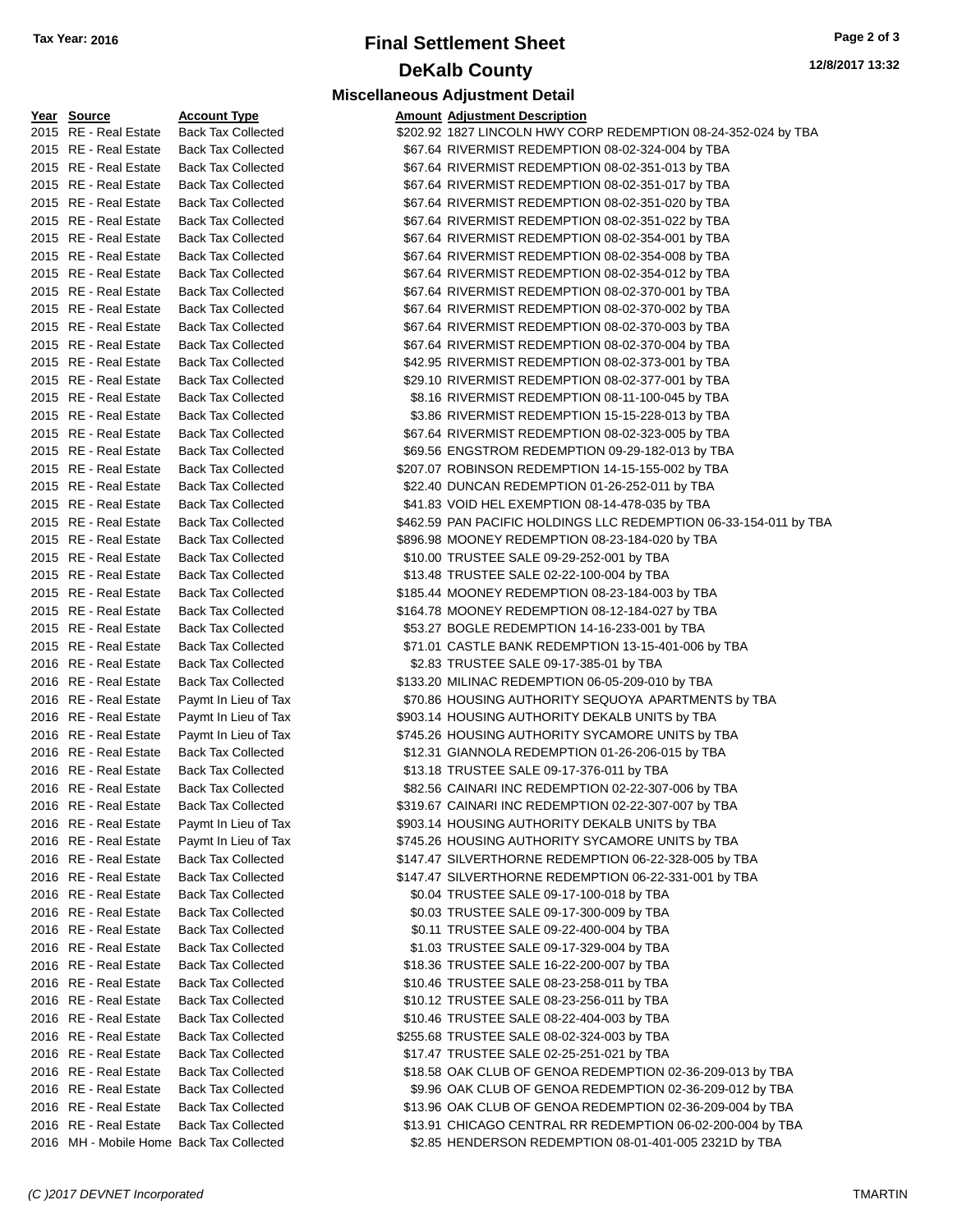# **Final Settlement Sheet Tax Year: 2016 Page 3 of 3 DeKalb County**

## **Miscellaneous Adjustment Detail**

**Year Source Account Type Amount Adjustment Description** \$9.93 MASCOTE REDEMPTION 03-30-131-001 0036O by TBA

**Totals 65 entries \$8,108.62**

## **Abatement Detail**

| Year Source           | <b>Account Type</b> |          | <b>Amount Adiustment Description</b>                          |
|-----------------------|---------------------|----------|---------------------------------------------------------------|
| 2016 RE - Real Estate | <b>RE</b> Abatement |          | \$0.23 PTAB INTEREST REFUND 06-28-180-020 by TBA              |
| 2016 RE - Real Estate | <b>RE</b> Abatement |          | \$0.39 PTAB INTEREST REFUND 02-24-452-014 by TBA              |
| 2016 RE - Real Estate | <b>RE</b> Abatement |          | \$13.36 SIE COSTS PER COURT ORDER 08-22-427-018 by TBA        |
| 2016 RE - Real Estate | <b>RE</b> Abatement |          | \$83.79 SIE COSTS PER COURT ORDER 09-05-253-005 by TBA        |
| 2016 RE - Real Estate | <b>RE</b> Abatement |          | \$11.45 PTAB INTEREST REFUND 08-24-128-026 by TBA             |
| 2016 RE - Real Estate | <b>RE</b> Abatement |          | \$0.73 PTAB INTEREST REFUND 08-21-426-011 by TBA              |
| 2016 RE - Real Estate | <b>RE</b> Abatement |          | \$4.54 PTAB INTEREST REFUND 08-23-105-002 by TBA              |
| 2016 RE - Real Estate | <b>RE</b> Abatement |          | \$0.62 PTAB INTEREST REFUND 08-23-105-004 by TBA              |
| 2016 RE - Real Estate | <b>RE</b> Abatement |          | \$0.62 PTAB INTEREST REFUND 08-23-105-005 by TBA              |
| 2016 RE - Real Estate | <b>RE</b> Abatement |          | \$1.46 PTAB INTEREST REFUND 08-23-105-006 by TBA              |
| 2016 RE - Real Estate | <b>RE</b> Abatement |          | \$0.61 PTAB INTEREST REFUND 08-26-352-007 by TBA              |
| 2016 RE - Real Estate | <b>RE</b> Abatement |          | \$1.32 PTAB INTEREST REFUND 06-21-179-027 by TBA              |
| 2016 RE - Real Estate | <b>RE</b> Abatement |          | \$73.65 SIE COSTS PER COURT ORDER 12TX50 09-29-276-011 by TBA |
| Totals 13 entries     |                     | \$192.77 |                                                               |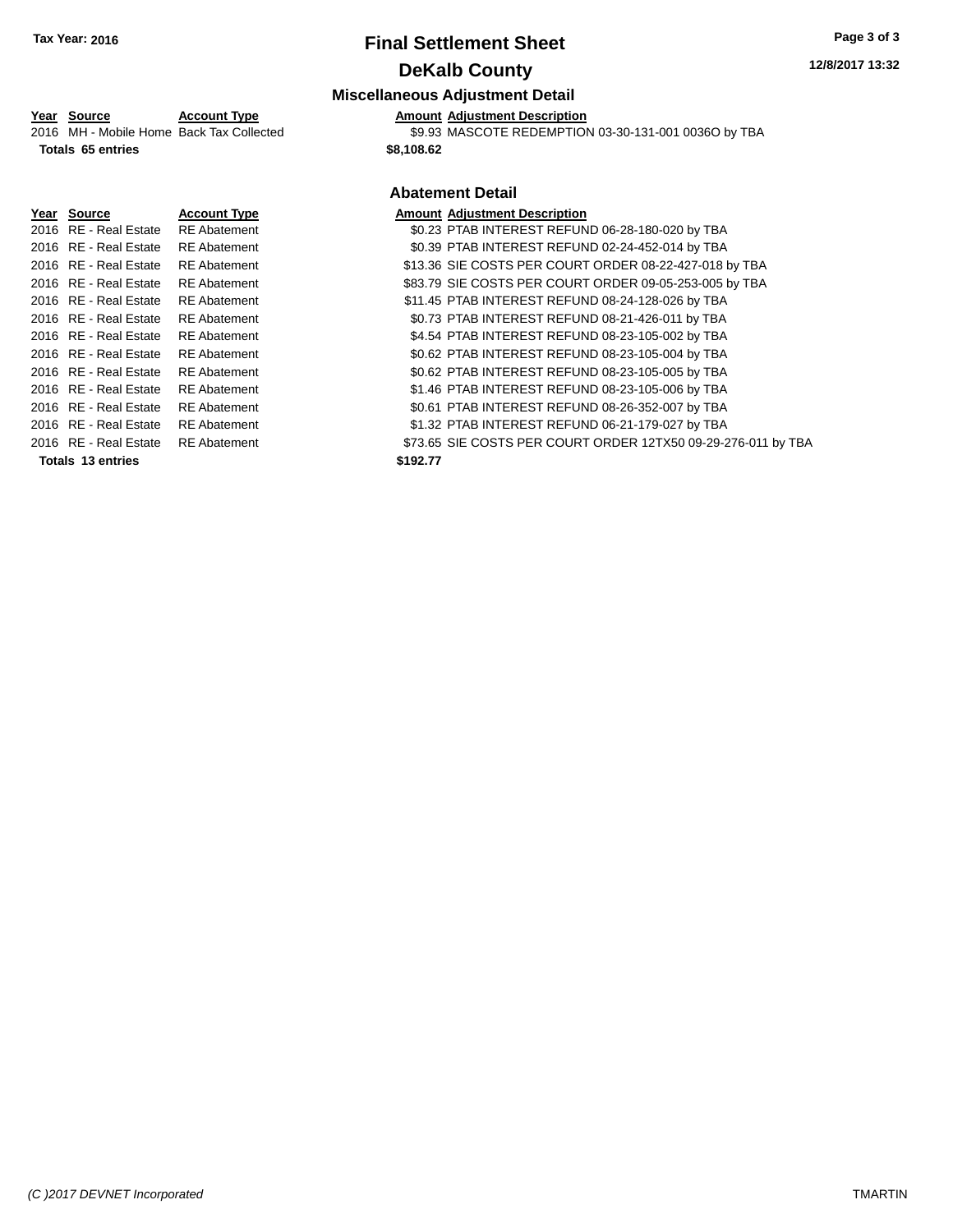**Current Year Taxes Due** Original Amount Due \$704,711.70

**Adjusted Amount Due \$699,291.65**

**Total Amount Due \$699,641.51**

**+** Supplements \$85.60 **-** Cancellations \$6,268.19 **-** Abatements/Refunds \$7.10 **+** Mobile Home \$324.42 **+/-** Road & Bridge Transfer \$0.00 **+** Misc. Adjustments \$445.22

**+** Prior Year Real EstateTax (\$200.33) **+** Prior Year Mobile Home Tax \$0.00 **+ Prior Year Misc. Adjustments \$550.19** 

# **Final Settlement Sheet Tax Year: 2016 Page 1 of 2 DeKalb County 150 - DE KALB SANITARY**

**12/8/2017 13:32**

### **Current Year Taxes Paid**

| ٠ | <b>Real Estate</b>             | \$695,801.52 |
|---|--------------------------------|--------------|
| ٠ | Railroad                       | \$2,387.94   |
| ÷ | Mobile Home                    | \$324.42     |
| ÷ | Misc. Adjustments              | \$445.22     |
| ÷ | <b>Prior Year Real Estate</b>  | (\$200.33)   |
| ٠ | Prior Year Mobile Home         | \$0.00       |
|   | + Prior Year Misc. Adjustments | \$550.19     |
|   | Abatements/Refunds             | \$7.10       |
|   | <b>Total Collected</b>         | \$699,301.86 |
| ٠ | <b>Hold Back</b>               | \$0.00       |
| ٠ | <b>County Trustee</b>          | \$311.88     |
| ٠ | <b>Forfeited Tax</b>           | \$27.77      |
|   | <b>Total</b>                   | \$699,641.51 |
|   | <b>Interest Distribution</b>   |              |
|   | <b>County Interest</b>         | \$283.32     |
|   | Township Interest              | \$0.00       |

## **Distribution Summary**

Total Interest \$283.32

| <b>Tax Distribution Date</b>         | Amount       |
|--------------------------------------|--------------|
| 05/26/2017                           | \$66.371.46  |
| 06/23/2017                           | \$293,413.20 |
| 07/21/2017                           | \$5.126.20   |
| 08/18/2017                           | \$28,434.52  |
| 09/15/2017                           | \$281,818.39 |
| 12/15/2017                           | \$24,138.09  |
| <b>Totals: 6 Distributions</b>       | \$699,301.86 |
| <b>Interest Distribution Date</b>    | Amount       |
| 12/08/2017                           | \$283.32     |
| <b>Totals: 1 Distributions</b>       | \$283.32     |
| <b>Grand Totals: 7 Distributions</b> | \$699,585.18 |

### **Fund Summary**

| <b>Fund</b>           | <b>Amount Collected</b> | Previously<br><b>Distributed</b> | Current<br><b>Distribution</b> | Amount<br>Available | <b>Interest</b> | PY Over<br><b>Distrib</b> |
|-----------------------|-------------------------|----------------------------------|--------------------------------|---------------------|-----------------|---------------------------|
| 001 - CORPORATE       | \$288.415.19            | \$278.459.81                     | \$9,955.38                     | \$0.00              | \$116.85        | \$0.00                    |
| $005 - I. M. R. F.$   | \$98,281,28             | \$94.888.88                      | \$3.392.40                     | \$0.00              | \$39.82         | \$0.00                    |
| 027 - AUDIT           | \$17.762.28             | \$17.149.18                      | \$613.10                       | \$0.00              | \$7.20          | \$0.00                    |
| 045 - PUBLIC BENEFIT  | \$206,375.14            | \$199.251.61                     | \$7.123.53                     | \$0.00              | \$83.61         | \$0.00                    |
| 047 - SOCIAL SECURITY | \$88,467.97             | \$85,414.29                      | \$3.053.68                     | \$0.00              | \$35.84         | \$0.00                    |
| <b>Totals</b>         | \$699,301.86            | \$675.163.77                     | \$24,138.09                    | \$0.00              | \$283.32        | \$0.00                    |

### **Miscellaneous Adjustment Detail**

| Year Source           | <b>Account Type</b>                      | <b>Amount Adjustment Description</b>                          |
|-----------------------|------------------------------------------|---------------------------------------------------------------|
|                       | 2015 RE - Real Estate Back Tax Collected | \$16.93 MOONEY REDEMPTION 08-23-184-002 by TBA                |
|                       | 2016 MH - Mobile Home Back Tax Collected | \$1.08 DAVISON REDEMPTION 08-26-176-013 0724A by TBA          |
|                       | 2016 MH - Mobile Home Back Tax Collected | \$2.46 HEIDE REDEMPTION 08-26-176-027 0814A by TBA            |
|                       | 2015 RE - Real Estate Back Tax Collected | \$43.78 1827 LINCOLN HWY CORP REDEMPTION 08-24-352-024 by TBA |
|                       | 2015 RE - Real Estate Back Tax Collected | \$14.59 RIVERMIST REDEMPTION 08-02-324-004 by TBA             |
|                       | 2015 RE - Real Estate Back Tax Collected | \$14.59 RIVERMIST REDEMPTION 08-02-351-013 by TBA             |
| 2015 RE - Real Estate | <b>Back Tax Collected</b>                | \$14.59 RIVERMIST REDEMPTION 08-02-351-017 by TBA             |
| 2015 RE - Real Estate | <b>Back Tax Collected</b>                | \$14.59 RIVERMIST REDEMPTION 08-02-351-020 by TBA             |
|                       | 2015 RE - Real Estate Back Tax Collected | \$14.59 RIVERMIST REDEMPTION 08-02-351-022 by TBA             |
|                       | 2015 RE - Real Estate Back Tax Collected | \$14.59 RIVERMIST REDEMPTION 08-02-354-001 by TBA             |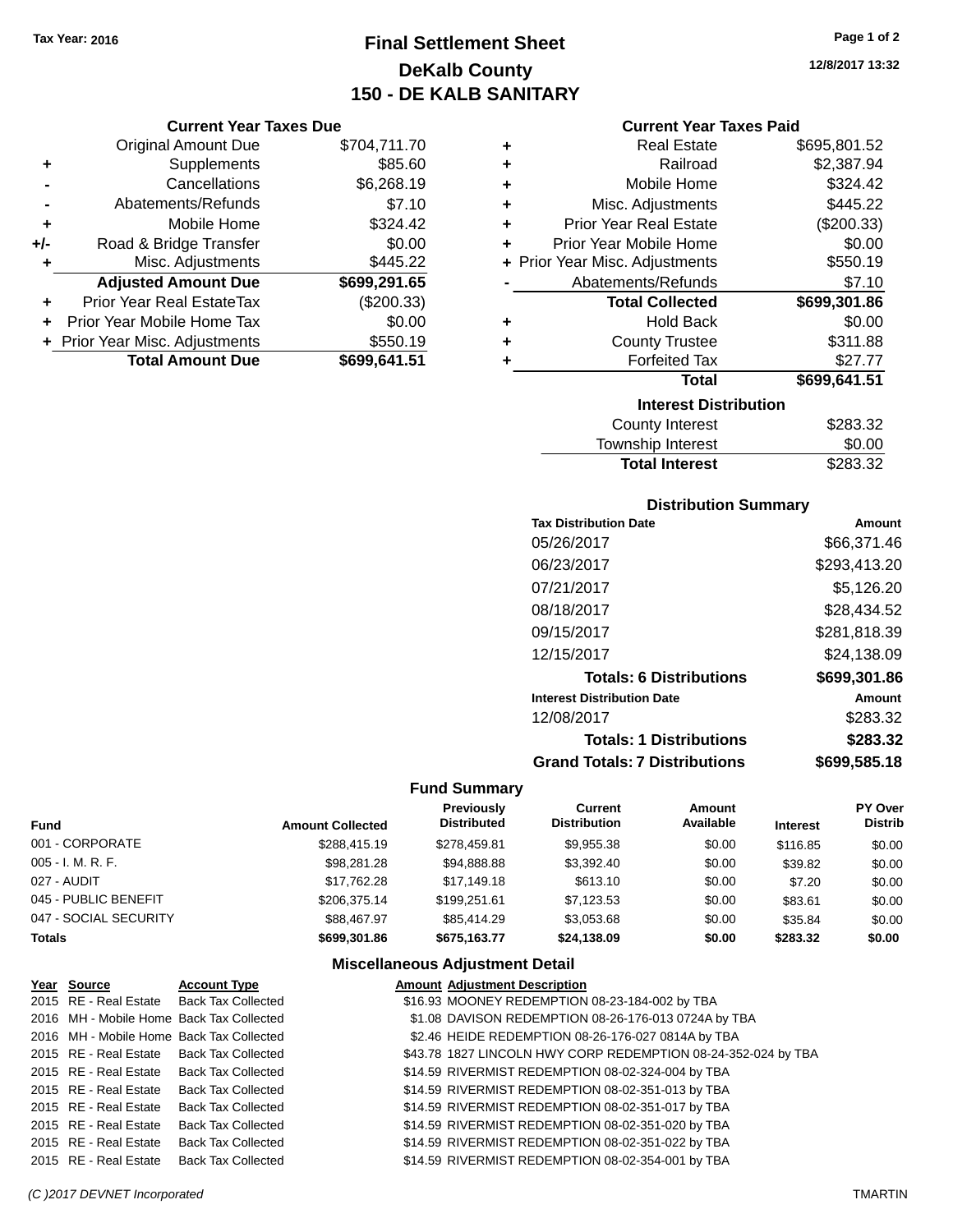# **Final Settlement Sheet Tax Year: 2016 Page 2 of 2 DeKalb County Miscellaneous Adjustment Detail**

**12/8/2017 13:32**

### **Year Source <b>Account Type** 2015 RE - Real Estate Back Tax Collected 2015 RE - Real Estate Back Tax Collected 2015 RE - Real Estate Back Tax Collected 2015 RE - Real Estate Back Tax Collected 2015 RE - Real Estate Back Tax Collected 2015 RE - Real Estate Back Tax Collected 2015 RE - Real Estate Back Tax Collected 2015 RE - Real Estate Back Tax Collected 2015 RE - Real Estate Back Tax Collected 2015 RE - Real Estate Back Tax Collected 2015 RE - Real Estate Back Tax Collected 2015 RE - Real Estate Back Tax Collected 2015 RE - Real Estate Back Tax Collected 2015 RE - Real Estate Back Tax Collected 2015 RE - Real Estate Back Tax Collected 2016 RE - Real Estate Paymt In Lieu of Tax 2016 RE - Real Estate Paymt In Lieu of Tax 2016 RE - Real Estate Back Tax Collected 2016 RE - Real Estate Back Tax Collected 2016 RE - Real Estate Back Tax Collected 2016 RE - Real Estate Back Tax Collected **Totals** 31 entries

| 2016 RE - Real Estate | RE Abatement        | \$0.13 |
|-----------------------|---------------------|--------|
| 2016 RE - Real Estate | <b>RE</b> Abatement | \$0.31 |
| 2016 RE - Real Estate | <b>RE</b> Abatement | \$0.13 |
| 2016 RE - Real Estate | <b>RE</b> Abatement | \$0.13 |
| 2016 RE - Real Estate | <b>RE</b> Abatement | \$0.97 |
| 2016 RE - Real Estate | <b>RE</b> Abatement | \$0.15 |
| 2016 RE - Real Estate | <b>RE</b> Abatement | \$2.44 |
| 2016 RE - Real Estate | RE Abatement        | \$2.84 |

|          | <b>Amount Adjustment Description</b>              |
|----------|---------------------------------------------------|
|          | \$14.59 RIVERMIST REDEMPTION 08-02-354-008 by TBA |
|          | \$14.59 RIVERMIST REDEMPTION 08-02-354-012 by TBA |
|          | \$14.59 RIVERMIST REDEMPTION 08-02-370-001 by TBA |
|          | \$14.59 RIVERMIST REDEMPTION 08-02-370-002 by TBA |
|          | \$14.59 RIVERMIST REDEMPTION 08-02-370-003 by TBA |
|          | \$14.59 RIVERMIST REDEMPTION 08-02-370-004 by TBA |
|          | \$9.27 RIVERMIST REDEMPTION 08-02-373-001 by TBA  |
|          | \$6.28 RIVERMIST REDEMPTION 08-02-377-001 by TBA  |
|          | \$1.76 RIVERMIST REDEMPTION 08-11-100-045 by TBA  |
|          | \$0.83 RIVERMIST REDEMPTION 15-15-228-013 by TBA  |
|          | \$14.59 RIVERMIST REDEMPTION 08-02-323-005 by TBA |
|          | \$9.03 VOID HEL EXEMPTION 08-14-478-035 by TBA    |
|          | \$193.54 MOONEY REDEMPTION 08-23-184-020 by TBA   |
|          | \$40.01 MOONEY REDEMPTION 08-23-184-003 by TBA    |
|          | \$35.55 MOONEY REDEMPTION 08-12-184-027 by TBA    |
|          | \$192.12 HOUSING AUTHORITY DEKALB UNITS by TBA    |
|          | \$192.12 HOUSING AUTHORITY DEKALB UNITS by TBA    |
|          | \$2.22 TRUSTEE SALE 08-23-258-011 by TBA          |
|          | \$2.15 TRUSTEE SALE 08-23-256-011 by TBA          |
|          | \$2.22 TRUSTEE SALE 08-22-404-003 by TBA          |
|          | \$54.39 TRUSTEE SALE 08-02-324-003 by TBA         |
| \$995.41 |                                                   |
|          |                                                   |

## **Abatement Detail**

### **Year Source Account Type Amount Adjustment Description**

Abatement **\$2.84 SIE COSTS PER COURT ORDER 08-22-427-018 by TBA** Abatement **32.44 PTAB INTEREST REFUND 08-24-128-026 by TBA** 2016 Abatement **12016 Real Estate REAL ESTATE REAL ESTATE REFUND** 08-21-426-011 by TBA Abatement **2016 REAL ESTATE REAL ESTATE REFUND 08-23-105-002 by TBA** 2016 RE - Real Estate RE Abatement \$0.13 PTAB INTEREST REFUND 08-23-105-004 by TBA 2016 Abatement The Solid Estate REAL Estate Real Estate Real Estate Real Estate Real Estate Real Estate Real E 2016 Abatement **2016 Real Estate REGIST STAB INTEREST REFUND 08-23-105-006 by TBA** 2013 PTAB INTEREST REFUND 08-26-352-007 by TBA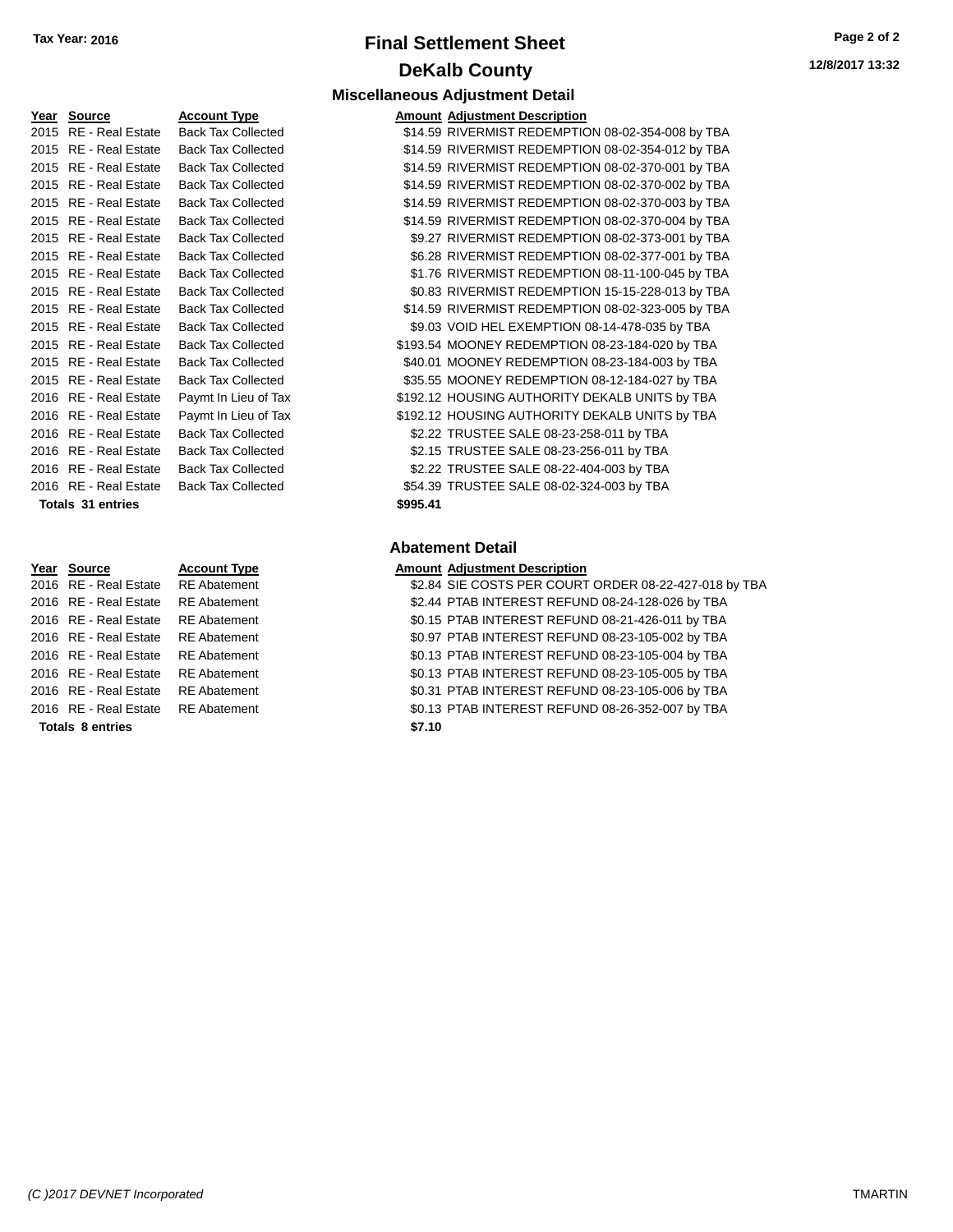# **Final Settlement Sheet Tax Year: 2016 Page 1 of 1 DeKalb County 151 - FAIRDALE STREET LIGHT**

**12/8/2017 13:32**

## **Current Year Taxes Paid**

| ٠ | <b>Real Estate</b>             | \$3,521.91 |
|---|--------------------------------|------------|
| ٠ | Railroad                       | \$0.00     |
| ٠ | Mobile Home                    | \$0.00     |
| ٠ | Misc. Adjustments              | \$0.00     |
| ÷ | <b>Prior Year Real Estate</b>  | \$0.00     |
| ٠ | Prior Year Mobile Home         | \$0.00     |
|   | + Prior Year Misc. Adjustments | \$0.00     |
|   | Abatements/Refunds             | \$0.00     |
|   | <b>Total Collected</b>         | \$3,521.91 |
| ٠ | <b>Hold Back</b>               | \$0.00     |
| ٠ | <b>County Trustee</b>          | \$21.90    |
| ٠ | <b>Forfeited Tax</b>           | \$0.00     |
|   | <b>Total</b>                   | \$3,543.81 |
|   | <b>Interest Distribution</b>   |            |
|   | <b>County Interest</b>         | \$1.43     |
|   | <b>Township Interest</b>       | \$0.00     |
|   |                                |            |

| <b>Distribution Summary</b>          |            |
|--------------------------------------|------------|
| <b>Tax Distribution Date</b>         | Amount     |
| 05/26/2017                           | \$415.50   |
| 06/23/2017                           | \$1,403.30 |
| 07/21/2017                           | \$95.89    |
| 08/18/2017                           | \$37.13    |
| 09/15/2017                           | \$1,206.97 |
| 12/15/2017                           | \$363.12   |
| <b>Totals: 6 Distributions</b>       | \$3,521.91 |
| <b>Interest Distribution Date</b>    | Amount     |
| 12/08/2017                           | \$1.43     |
| <b>Totals: 1 Distributions</b>       | \$1.43     |
| <b>Grand Totals: 7 Distributions</b> | \$3,523.34 |

**Total Interest** \$1.43

### **Fund Summary**

| Fund            | <b>Amount Collected</b> | Previously<br><b>Distributed</b> | Current<br><b>Distribution</b> | Amount<br>Available | <b>Interest</b> | <b>PY Over</b><br><b>Distrib</b> |
|-----------------|-------------------------|----------------------------------|--------------------------------|---------------------|-----------------|----------------------------------|
| 001 - CORPORATE | \$3.521.91              | \$3.158.79                       | \$363.12                       | \$0.00              | \$1.43          | \$0.00                           |
| Totals          | \$3,521.91              | \$3,158.79                       | \$363.12                       | \$0.00              | \$1.43          | \$0.00                           |

|       | <b>Adjusted Amount Due</b> | \$3,543.81 |
|-------|----------------------------|------------|
| ÷     | Misc. Adjustments          | \$0.00     |
| $+/-$ | Road & Bridge Transfer     | \$0.00     |
| ÷     | Mobile Home                | \$0.00     |
|       | Abatements/Refunds         | \$0.00     |
|       | Cancellations              | \$231.29   |
|       | Supplements                | \$0.00     |
|       |                            |            |

**Current Year Taxes Due** Original Amount Due \$3,775.10

| + Prior Year Misc. Adjustments | \$0.00     |
|--------------------------------|------------|
| <b>Total Amount Due</b>        | \$3,543.81 |
|                                |            |
|                                |            |
|                                |            |
|                                |            |

**+** Prior Year Real EstateTax \$0.00 **+** Prior Year Mobile Home Tax \$0.00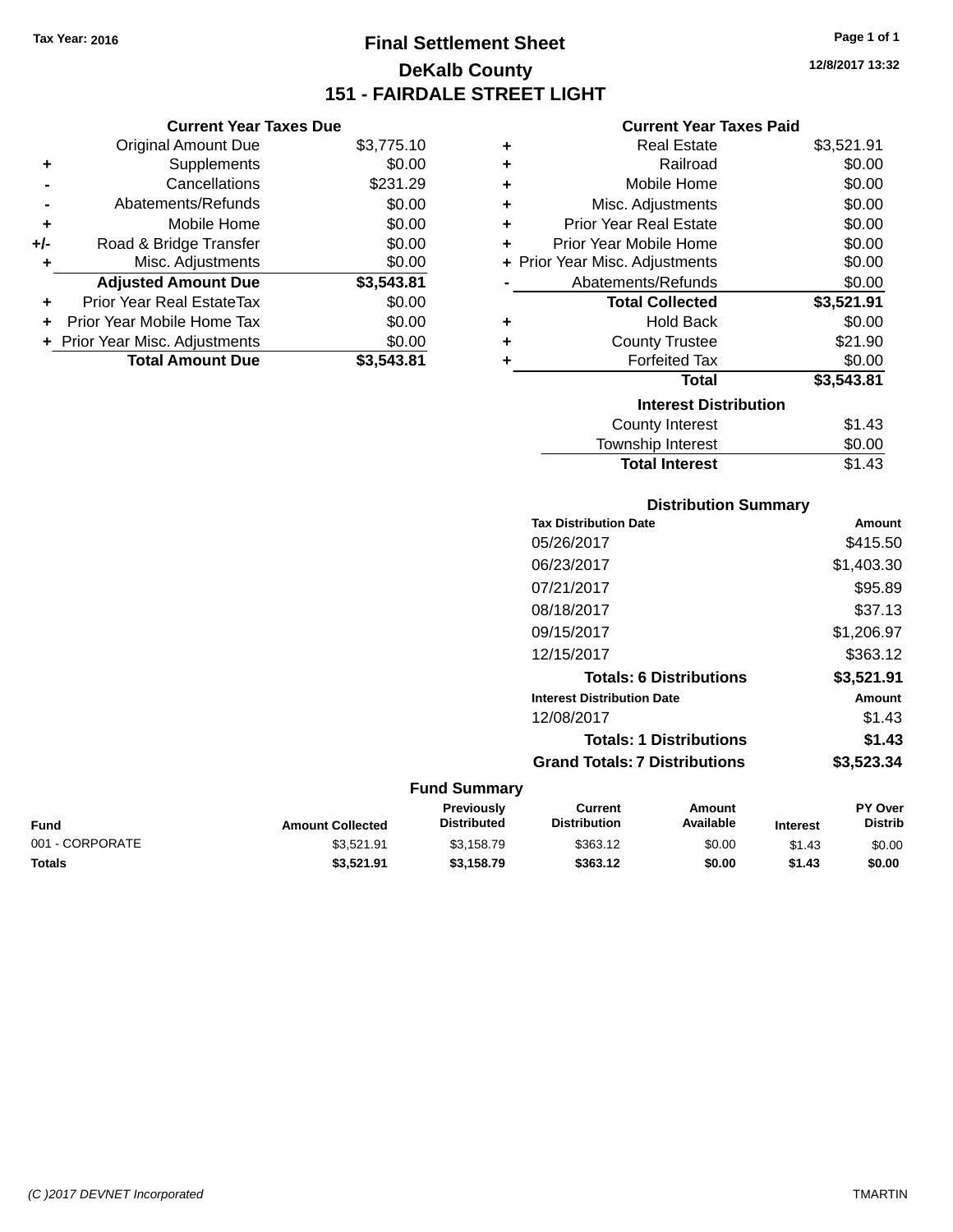**Current Year Taxes Due** Original Amount Due \$25,009.91

**Adjusted Amount Due \$25,004.30**

**Total Amount Due \$25,004.30**

**+** Supplements \$7.02 **-** Cancellations \$13.33 **-** Abatements/Refunds \$0.00 **+** Mobile Home \$0.70 **+/-** Road & Bridge Transfer \$0.00 **+** Misc. Adjustments \$0.00

**+** Prior Year Real EstateTax \$0.00 **+** Prior Year Mobile Home Tax \$0.00 **+ Prior Year Misc. Adjustments**  $$0.00$ 

# **Final Settlement Sheet Tax Year: 2016 Page 1 of 1 DeKalb County 152 - AFTON-PIERCE MULTI TWP**

**12/8/2017 13:32**

### **Current Year Taxes Paid**

| ٠ | <b>Real Estate</b>             | \$24,616.96 |
|---|--------------------------------|-------------|
| ٠ | Railroad                       | \$381.80    |
| ٠ | Mobile Home                    | \$0.70      |
| ÷ | Misc. Adjustments              | \$0.00      |
| ÷ | Prior Year Real Estate         | \$0.00      |
| ÷ | Prior Year Mobile Home         | \$0.00      |
|   | + Prior Year Misc. Adjustments | \$0.00      |
|   | Abatements/Refunds             | \$0.00      |
|   | <b>Total Collected</b>         | \$24,999.46 |
| ٠ | <b>Hold Back</b>               | \$0.00      |
| ÷ | <b>County Trustee</b>          | \$4.84      |
| ٠ | <b>Forfeited Tax</b>           | \$0.00      |
|   | <b>Total</b>                   | \$25,004.30 |
|   | <b>Interest Distribution</b>   |             |
|   | <b>County Interest</b>         | \$10.13     |
|   | Township Interest              | \$0.00      |
|   | <b>Total Interest</b>          | \$10.13     |

| <b>Distribution Summary</b>       |             |
|-----------------------------------|-------------|
| <b>Tax Distribution Date</b>      | Amount      |
| 05/26/2017                        | \$2,330.59  |
| 06/23/2017                        | \$12,150.82 |
| 07/21/2017                        | \$374.60    |
| 08/18/2017                        | \$463.23    |
| 09/15/2017                        | \$8,807.64  |
| 12/15/2017                        | \$872.58    |
| <b>Totals: 6 Distributions</b>    | \$24,999.46 |
| <b>Interest Distribution Date</b> | Amount      |
| 12/08/2017                        | \$10.13     |
| <b>Totals: 1 Distributions</b>    | \$10.13     |

# **Grand Totals: 7 Distributions \$25,009.59**

### **Fund Summary**

| Fund                                    | <b>Amount Collected</b> | <b>Previously</b><br><b>Distributed</b> | Current<br><b>Distribution</b> | Amount<br>Available | <b>Interest</b> | <b>PY Over</b><br><b>Distrib</b> |
|-----------------------------------------|-------------------------|-----------------------------------------|--------------------------------|---------------------|-----------------|----------------------------------|
| 147 - ASSESSING PURPOSES<br>(multi-twp) | \$24.999.46             | \$24.126.88                             | \$872.58                       | \$0.00              | \$10.13         | \$0.00                           |
| Totals                                  | \$24,999.46             | \$24.126.88                             | \$872.58                       | \$0.00              | \$10.13         | \$0.00                           |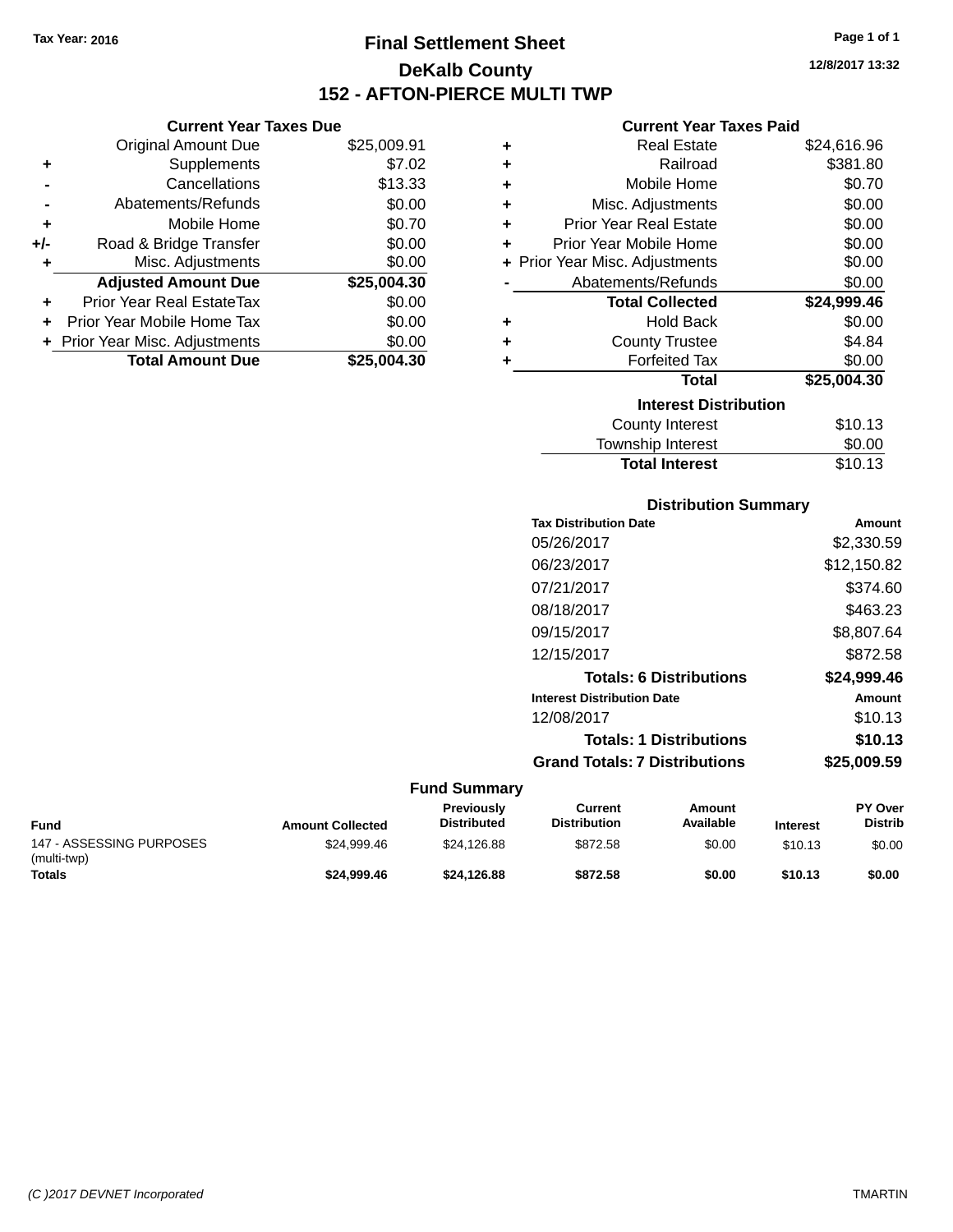**Current Year Taxes Due** Original Amount Due \$13,567.57

**Adjusted Amount Due \$13,555.07**

**Total Amount Due \$13,553.13**

**+** Supplements \$1.37 **-** Cancellations \$13.87 **-** Abatements/Refunds \$0.00 **+** Mobile Home \$0.00 **+/-** Road & Bridge Transfer \$0.00 **+** Misc. Adjustments \$0.00

**+** Prior Year Real EstateTax (\$1.94) **+** Prior Year Mobile Home Tax \$0.00 **+ Prior Year Misc. Adjustments**  $$0.00$ 

# **Final Settlement Sheet Tax Year: 2016 Page 1 of 1 DeKalb County 153 - MILAN-MALTA MULTI-TWP**

**12/8/2017 13:32**

### **Current Year Taxes Paid**

| ٠ | <b>Real Estate</b>             | \$13,188.58 |
|---|--------------------------------|-------------|
| ٠ | Railroad                       | \$360.46    |
| ٠ | Mobile Home                    | \$0.00      |
| ٠ | Misc. Adjustments              | \$0.00      |
| ٠ | <b>Prior Year Real Estate</b>  | (\$1.94)    |
| ÷ | Prior Year Mobile Home         | \$0.00      |
|   | + Prior Year Misc. Adjustments | \$0.00      |
|   | Abatements/Refunds             | \$0.00      |
|   | <b>Total Collected</b>         | \$13,547.10 |
| ٠ | <b>Hold Back</b>               | \$0.00      |
| ٠ | <b>County Trustee</b>          | \$6.03      |
| ٠ | <b>Forfeited Tax</b>           | \$0.00      |
|   | Total                          | \$13,553.13 |
|   | <b>Interest Distribution</b>   |             |
|   | <b>County Interest</b>         | \$5.49      |
|   | <b>Township Interest</b>       | \$0.00      |
|   | <b>Total Interest</b>          | \$5.49      |

| <b>Distribution Summary</b>          |             |
|--------------------------------------|-------------|
| <b>Tax Distribution Date</b>         | Amount      |
| 05/26/2017                           | \$841.44    |
| 06/23/2017                           | \$6,819.51  |
| 07/21/2017                           | \$37.64     |
| 08/18/2017                           | \$172.39    |
| 09/15/2017                           | \$5,313.79  |
| 12/15/2017                           | \$362.33    |
| <b>Totals: 6 Distributions</b>       | \$13,547.10 |
| <b>Interest Distribution Date</b>    | Amount      |
| 12/08/2017                           | \$5.49      |
| <b>Totals: 1 Distributions</b>       | \$5.49      |
| <b>Grand Totals: 7 Distributions</b> | \$13,552.59 |

### **Fund Summary**

| <b>Fund</b>                             | <b>Amount Collected</b> | <b>Previously</b><br><b>Distributed</b> | Current<br><b>Distribution</b> | Amount<br>Available | <b>Interest</b> | <b>PY Over</b><br><b>Distrib</b> |
|-----------------------------------------|-------------------------|-----------------------------------------|--------------------------------|---------------------|-----------------|----------------------------------|
| 147 - ASSESSING PURPOSES<br>(multi-twp) | \$13.547.10             | \$13.184.77                             | \$362.33                       | \$0.00              | \$5.49          | \$0.00                           |
| <b>Totals</b>                           | \$13,547.10             | \$13.184.77                             | \$362.33                       | \$0.00              | \$5.49          | \$0.00                           |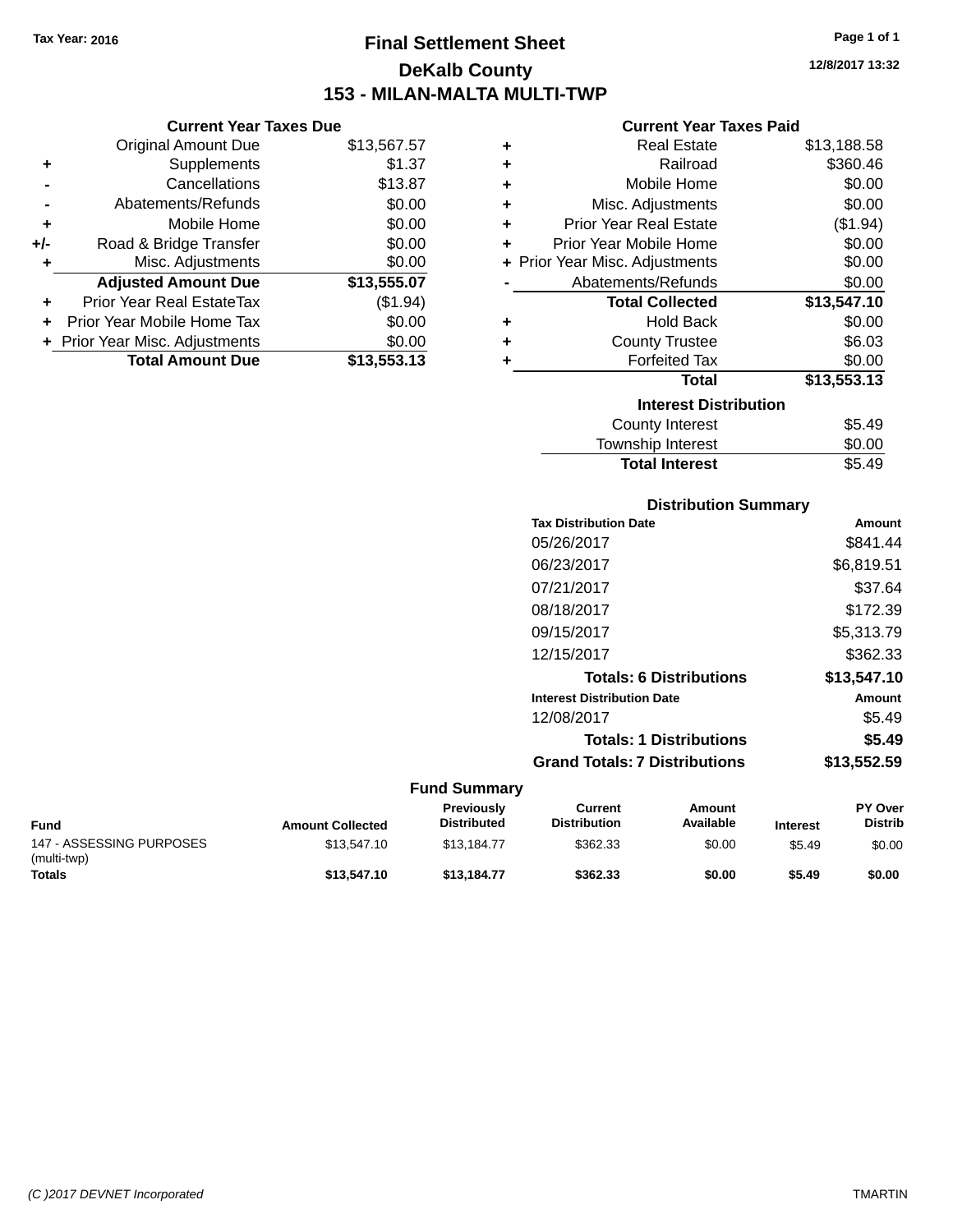# **Final Settlement Sheet Tax Year: 2016 Page 1 of 1 DeKalb County 154 - PAW PAW-SHABBONA MULT TWP**

## **Current Year Taxes Due** Original Amount Due \$13,122.18<br>Supplements \$0.00 **+** Supplements **-** Cancellations \$10.42 **-** Abatements/Refunds \$0.00 **+** Mobile Home \$0.86 **+/-** Road & Bridge Transfer \$0.00<br> **+** Misc. Adjustments \$3.10 **+** Misc. Adjustments **Adjusted Amount Due \$13,115.72 +** Prior Year Real EstateTax (\$37.83) **+** Prior Year Mobile Home Tax \$0.00 **+** Prior

| Year Misc. Adjustments  | \$2.46      |
|-------------------------|-------------|
| <b>Total Amount Due</b> | \$13,080.35 |

## **Current Year Taxes Paid**

| ٠ | <b>Real Estate</b>             | \$12,514.67             |
|---|--------------------------------|-------------------------|
| ÷ | Railroad                       | \$589.36                |
| ٠ | Mobile Home                    | \$0.86                  |
| ٠ | Misc. Adjustments              | \$3.10                  |
| ٠ | <b>Prior Year Real Estate</b>  | (\$37.83)               |
| ٠ | Prior Year Mobile Home         | \$0.00                  |
|   | + Prior Year Misc. Adjustments | \$2.46                  |
|   | Abatements/Refunds             | \$0.00                  |
|   | <b>Total Collected</b>         | \$13,072.62             |
| ٠ | <b>Hold Back</b>               | \$0.00                  |
| ٠ | <b>County Trustee</b>          | \$7.73                  |
| ٠ | <b>Forfeited Tax</b>           | \$0.00                  |
|   | <b>Total</b>                   | $\overline{$13,080.35}$ |
|   | <b>Interest Distribution</b>   |                         |
|   | County Interest                | \$5.30                  |
|   | <b>Township Interest</b>       | \$0.00                  |
|   | <b>Total Interest</b>          | \$5.30                  |

# **Distribution Summary Tax Distribution Date Amount**

| 05/26/2017                           | \$1,047.91  |
|--------------------------------------|-------------|
| 06/23/2017                           | \$6,252.30  |
| 07/21/2017                           | \$78.60     |
| 08/18/2017                           | \$282.47    |
| 09/15/2017                           | \$5,046.95  |
| 12/15/2017                           | \$364.39    |
| <b>Totals: 6 Distributions</b>       | \$13,072.62 |
| <b>Interest Distribution Date</b>    | Amount      |
| 12/08/2017                           | \$5.30      |
| <b>Totals: 1 Distributions</b>       | \$5.30      |
| <b>Grand Totals: 7 Distributions</b> | \$13.077.92 |

### **Fund Summary**

| Fund                                    | <b>Amount Collected</b> | <b>Previously</b><br><b>Distributed</b> | Current<br><b>Distribution</b> | Amount<br>Available | <b>Interest</b> | PY Over<br><b>Distrib</b> |
|-----------------------------------------|-------------------------|-----------------------------------------|--------------------------------|---------------------|-----------------|---------------------------|
| 147 - ASSESSING PURPOSES<br>(multi-twp) | \$13,072,62             | \$12,708.23                             | \$364.39                       | \$0.00              | \$5.30          | \$0.00                    |
| <b>Totals</b>                           | \$13,072.62             | \$12,708,23                             | \$364.39                       | \$0.00              | \$5.30          | \$0.00                    |

## **Miscellaneous Adjustment Detail**

| Year Source             | <b>Account Type</b>                        | <b>Amount Adjustment Description</b>               |
|-------------------------|--------------------------------------------|----------------------------------------------------|
| 2015 RE - Real Estate   | Back Tax Collected                         | \$2.46 CASTLE BANK REDEMPTION 13-15-401-006 by TBA |
|                         | 2016 RE - Real Estate Paymt In Lieu of Tax | \$2.46 HOUSING AUTHORITY SEQUOYA APARTMENTS by TBA |
| 2016 RE - Real Estate   | Back Tax Collected                         | \$0.64 TRUSTEE SALE 16-22-200-007 by TBA           |
| <b>Totals 3 entries</b> |                                            | \$5.56                                             |

**12/8/2017 13:32**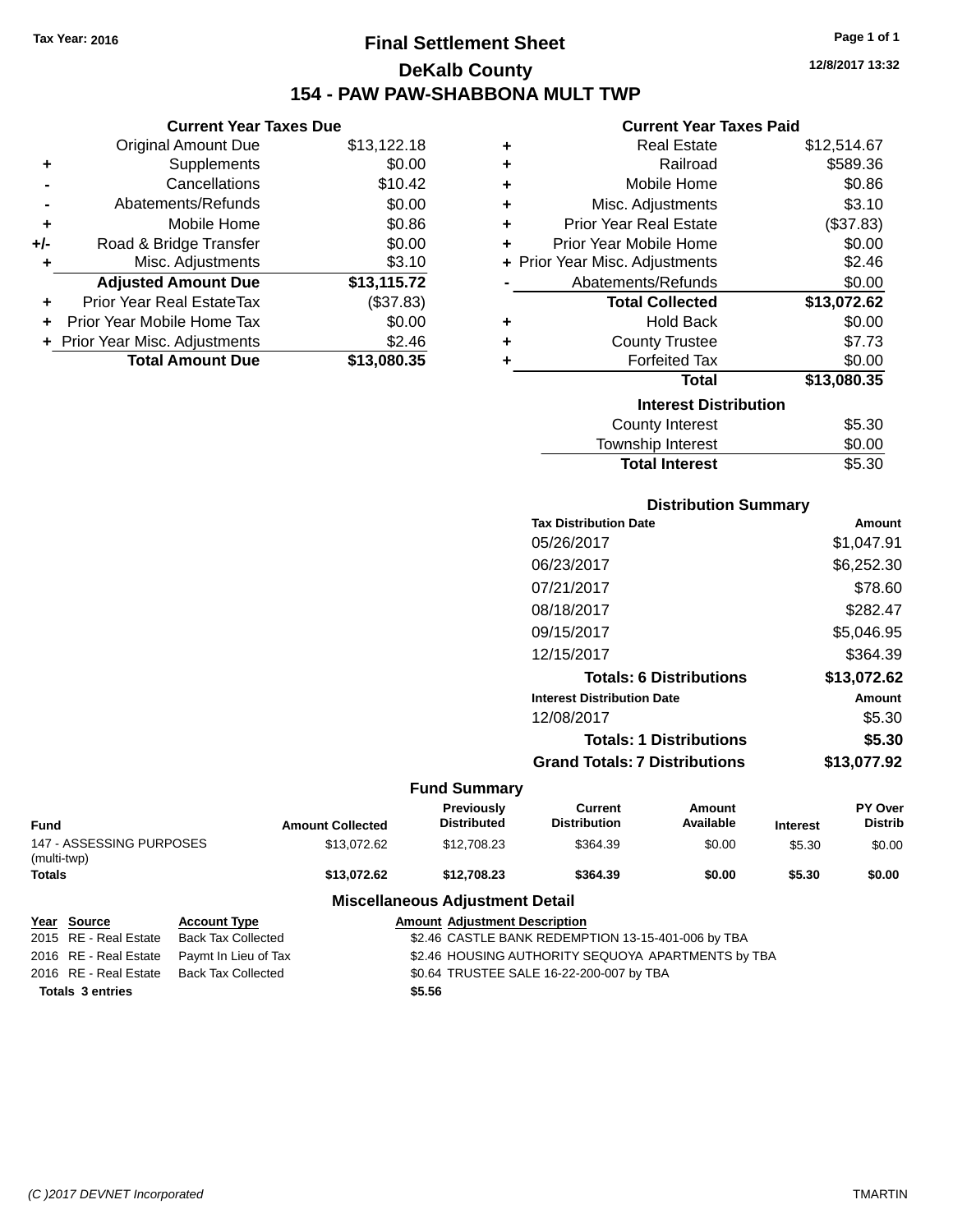**Current Year Taxes Due** Original Amount Due \$11,988.88

**Adjusted Amount Due \$11,979.26**

**Total Amount Due \$11,979.26**

**+** Supplements \$0.00 **-** Cancellations \$10.35 **-** Abatements/Refunds \$0.00 **+** Mobile Home \$0.73 **+/-** Road & Bridge Transfer \$0.00 **+** Misc. Adjustments \$0.00

**+** Prior Year Real EstateTax \$0.00 **+** Prior Year Mobile Home Tax \$0.00 **+ Prior Year Misc. Adjustments**  $$0.00$ 

# **Final Settlement Sheet Tax Year: 2016 Page 1 of 1 DeKalb County 155 - SOUTH GROVE-MAYFIELD MULT**

**12/8/2017 13:32**

### **Current Year Taxes Paid**

| ٠ | <b>Real Estate</b>             | \$11,978.53 |
|---|--------------------------------|-------------|
| ٠ | Railroad                       | \$0.00      |
| ÷ | Mobile Home                    | \$0.73      |
| ÷ | Misc. Adjustments              | \$0.00      |
| ٠ | <b>Prior Year Real Estate</b>  | \$0.00      |
| ٠ | Prior Year Mobile Home         | \$0.00      |
|   | + Prior Year Misc. Adjustments | \$0.00      |
|   | Abatements/Refunds             | \$0.00      |
|   | <b>Total Collected</b>         | \$11,979.26 |
| ٠ | <b>Hold Back</b>               | \$0.00      |
| ٠ | <b>County Trustee</b>          | \$0.00      |
| ٠ | <b>Forfeited Tax</b>           | \$0.00      |
|   | Total                          | \$11,979.26 |
|   | <b>Interest Distribution</b>   |             |
|   | <b>County Interest</b>         | \$4.85      |
|   | <b>Township Interest</b>       | \$0.00      |

| <b>Distribution Summary</b>          |               |
|--------------------------------------|---------------|
| <b>Tax Distribution Date</b>         | Amount        |
| 05/26/2017                           | \$843.88      |
| 06/23/2017                           | \$5,849.93    |
| 07/21/2017                           | \$119.59      |
| 08/18/2017                           | \$224.44      |
| 09/15/2017                           | \$4,618.55    |
| 12/15/2017                           | \$322.87      |
| <b>Totals: 6 Distributions</b>       | \$11,979.26   |
| <b>Interest Distribution Date</b>    | <b>Amount</b> |
| 12/08/2017                           | \$4.85        |
| <b>Totals: 1 Distributions</b>       | \$4.85        |
| <b>Grand Totals: 7 Distributions</b> | \$11,984.11   |

Total Interest \$4.85

### **Fund Summary**

| <b>Fund</b>                             | <b>Amount Collected</b> | <b>Previously</b><br><b>Distributed</b> | Current<br><b>Distribution</b> | Amount<br>Available | <b>Interest</b> | <b>PY Over</b><br><b>Distrib</b> |
|-----------------------------------------|-------------------------|-----------------------------------------|--------------------------------|---------------------|-----------------|----------------------------------|
| 147 - ASSESSING PURPOSES<br>(multi-twp) | \$11,979.26             | \$11.656.39                             | \$322.87                       | \$0.00              | \$4.85          | \$0.00                           |
| <b>Totals</b>                           | \$11.979.26             | \$11.656.39                             | \$322.87                       | \$0.00              | \$4.85          | \$0.00                           |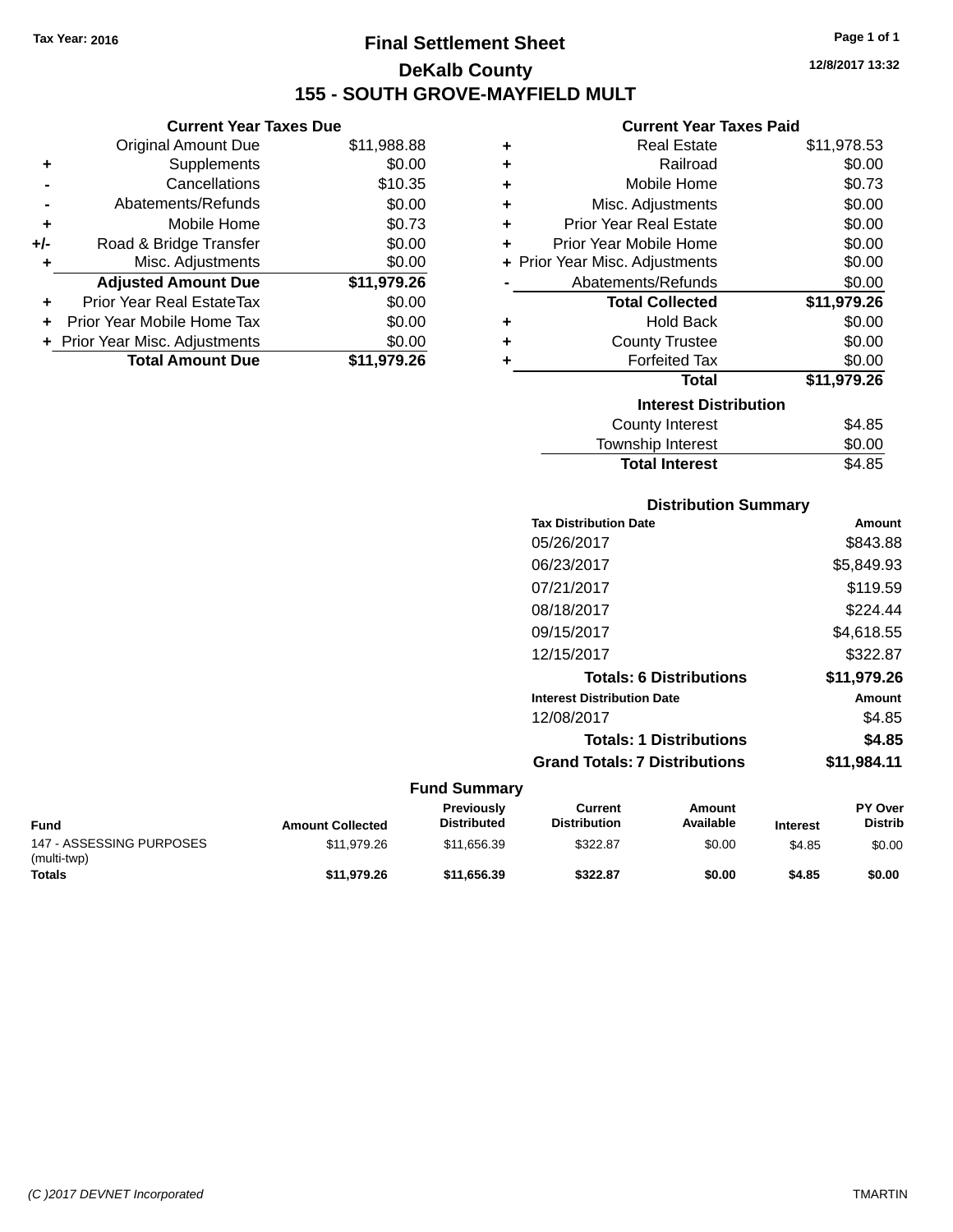# **Final Settlement Sheet Tax Year: 2016 Page 1 of 1 DeKalb County 156 - VICTOR-SOMONAUK MULTI TWP**

**Current Year Taxes Due**

|       | <b>Original Amount Due</b>       | \$22,267.50 |
|-------|----------------------------------|-------------|
| ٠     | Supplements                      | \$0.00      |
|       | Cancellations                    | \$66.72     |
|       | Abatements/Refunds               | \$0.06      |
| ٠     | Mobile Home                      | \$0.56      |
| $+/-$ | Road & Bridge Transfer           | \$0.00      |
| ٠     | Misc. Adjustments                | \$0.00      |
|       | <b>Adjusted Amount Due</b>       | \$22,201.28 |
|       | <b>Prior Year Real EstateTax</b> | (\$1.77)    |
|       | Prior Year Mobile Home Tax       | \$0.00      |
|       | + Prior Year Misc. Adjustments   | \$0.00      |
|       | <b>Total Amount Due</b>          | \$22.199.51 |

|   | <b>Current Year Taxes Paid</b> |             |
|---|--------------------------------|-------------|
|   |                                |             |
| ٠ | <b>Real Estate</b>             | \$21,874.40 |
| ÷ | Railroad                       | \$326.38    |
| ÷ | Mobile Home                    | \$0.56      |
| ÷ | Misc. Adjustments              | \$0.00      |
| ÷ | Prior Year Real Estate         | (\$1.77)    |
| ٠ | Prior Year Mobile Home         | \$0.00      |
|   | + Prior Year Misc. Adjustments | \$0.00      |
|   | Abatements/Refunds             | \$0.06      |
|   | <b>Total Collected</b>         | \$22,199.51 |
| ٠ | <b>Hold Back</b>               | \$0.00      |
| ÷ | <b>County Trustee</b>          | \$0.00      |
| ٠ | <b>Forfeited Tax</b>           | \$0.00      |
|   | <b>Total</b>                   | \$22,199.51 |
|   | <b>Interest Distribution</b>   |             |
|   | <b>County Interest</b>         | \$8.99      |
|   |                                |             |

| <b>Total Interest</b>  | \$8.99 |
|------------------------|--------|
| Township Interest      | \$0.00 |
| <b>COUTTY THICLEST</b> | ⊎ບ.ວວ  |

| <b>Distribution Summary</b> |  |
|-----------------------------|--|
| ate                         |  |

| <b>Tax Distribution Date</b>         | Amount      |
|--------------------------------------|-------------|
| 05/26/2017                           | \$2,207.55  |
| 06/23/2017                           | \$10,590.68 |
| 07/21/2017                           | \$194.30    |
| 08/18/2017                           | \$930.33    |
| 09/15/2017                           | \$7,552.71  |
| 12/15/2017                           | \$723.94    |
| <b>Totals: 6 Distributions</b>       | \$22,199.51 |
| <b>Interest Distribution Date</b>    | Amount      |
| 12/08/2017                           | \$8.99      |
| <b>Totals: 1 Distributions</b>       | \$8.99      |
| <b>Grand Totals: 7 Distributions</b> | \$22,208.50 |
|                                      |             |

|                                         |                                            |                                                                                          | <b>Fund Summary</b>                     |                                |                     |                 |                                  |
|-----------------------------------------|--------------------------------------------|------------------------------------------------------------------------------------------|-----------------------------------------|--------------------------------|---------------------|-----------------|----------------------------------|
| <b>Fund</b>                             |                                            | <b>Amount Collected</b>                                                                  | <b>Previously</b><br><b>Distributed</b> | Current<br><b>Distribution</b> | Amount<br>Available | <b>Interest</b> | <b>PY Over</b><br><b>Distrib</b> |
| 147 - ASSESSING PURPOSES<br>(multi-twp) |                                            | \$22.199.51                                                                              | \$21.475.57                             | \$723.94                       | \$0.00              | \$8.99          | \$0.00                           |
| Totals                                  |                                            | \$22.199.51                                                                              | \$723.94<br>\$21.475.57<br>\$0.00       |                                | \$8.99              | \$0.00          |                                  |
|                                         |                                            |                                                                                          | <b>Abatement Detail</b>                 |                                |                     |                 |                                  |
| Year<br>Source<br>2016 RE - Real Estate | <b>Account Type</b><br><b>RE Abatement</b> | <b>Amount Adjustment Description</b><br>\$0.02 PTAB INTEREST REFUND 18-28-426-009 by TBA |                                         |                                |                     |                 |                                  |

**Totals 2 entries \$0.06**

2016 RE - Real Estate RE Abatement \$0.04 PTAB INTEREST REFUND 18-27-302-004 by TBA

**12/8/2017 13:32**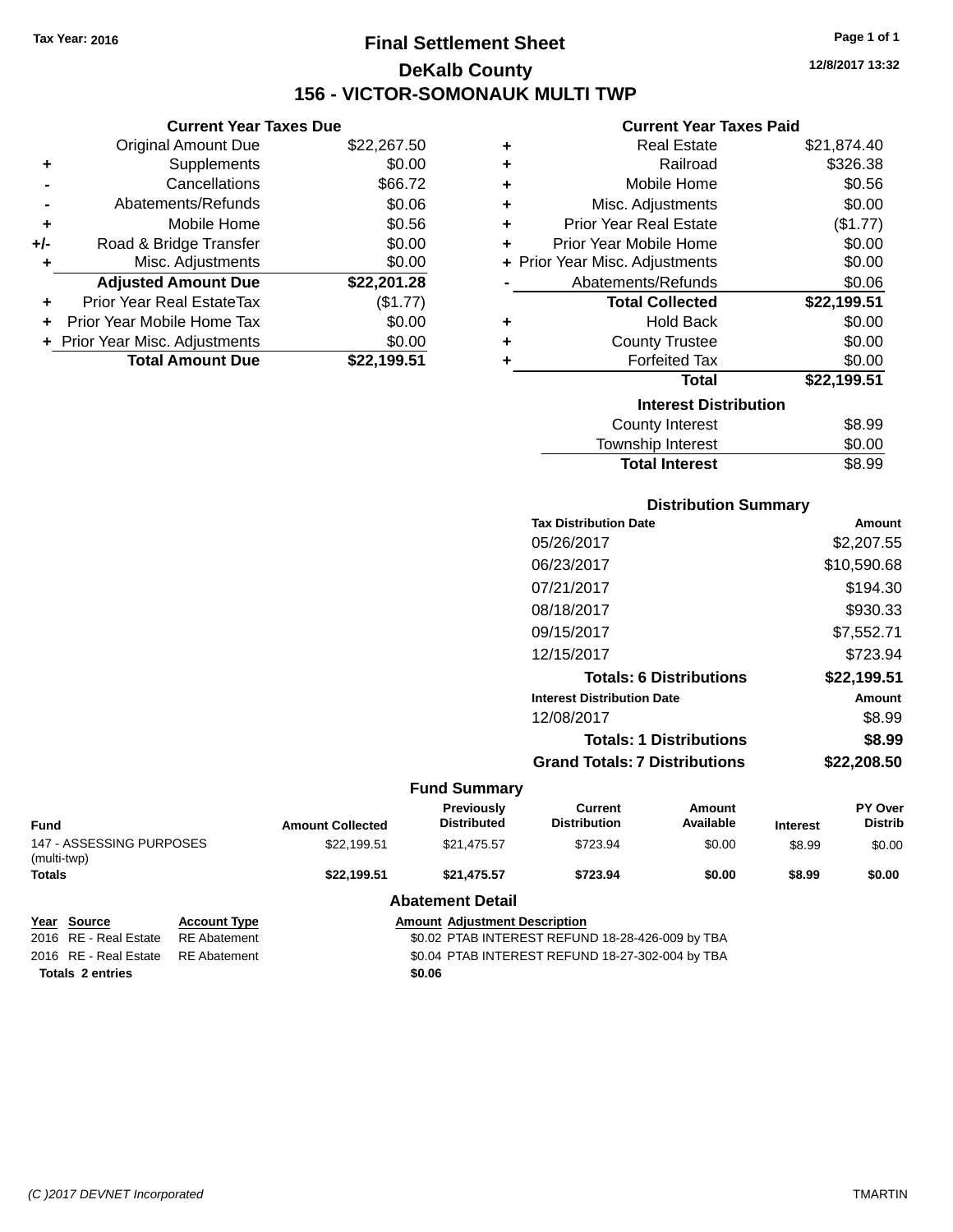# **Final Settlement Sheet Tax Year: 2016 Page 1 of 2 DeKalb County 157 - GENOA PUBLIC LIBRARY DIST**

## **Current Year Taxes Due**

|       | <b>Original Amount Due</b>       | \$233,952.41 |
|-------|----------------------------------|--------------|
| ٠     | Supplements                      | \$18.83      |
|       | Cancellations                    | \$276.17     |
|       | Abatements/Refunds               | \$0.18       |
| ٠     | Mobile Home                      | \$196.13     |
| $+/-$ | Road & Bridge Transfer           | \$0.00       |
| ٠     | Misc. Adjustments                | \$8.18       |
|       | <b>Adjusted Amount Due</b>       | \$233,899.20 |
|       | <b>Prior Year Real EstateTax</b> | (\$14.62)    |
|       | Prior Year Mobile Home Tax       | \$0.00       |
|       | + Prior Year Misc. Adjustments   | \$4.65       |
|       | <b>Total Amount Due</b>          | \$233,889.23 |

### **Current Year Taxes Paid**

| ٠ | <b>Real Estate</b>             | \$232,785.91 |
|---|--------------------------------|--------------|
| ÷ | Railroad                       | \$837.06     |
| ÷ | Mobile Home                    | \$190.86     |
| ÷ | Misc. Adjustments              | \$8.18       |
| ÷ | <b>Prior Year Real Estate</b>  | (\$14.62)    |
| ÷ | Prior Year Mobile Home         | \$0.00       |
|   | + Prior Year Misc. Adjustments | \$4.65       |
|   | Abatements/Refunds             | \$0.18       |
|   |                                |              |
|   | <b>Total Collected</b>         | \$233,811.86 |
| ٠ | <b>Hold Back</b>               | \$0.00       |
| ÷ | <b>County Trustee</b>          | \$77.37      |
| ٠ | <b>Forfeited Tax</b>           | \$0.00       |
|   | <b>Total</b>                   | \$233,889.23 |
|   | <b>Interest Distribution</b>   |              |
|   | County Interest                | \$94.73      |

## **Distribution Summary**

Total Interest \$94.73

| <b>Tax Distribution Date</b>         | Amount       |
|--------------------------------------|--------------|
| 05/26/2017                           | \$18,596.71  |
| 06/23/2017                           | \$103,272.38 |
| 07/21/2017                           | \$2,258.81   |
| 08/18/2017                           | \$6.617.44   |
| 09/15/2017                           | \$91,688.55  |
| 12/15/2017                           | \$11.377.97  |
| <b>Totals: 6 Distributions</b>       | \$233,811.86 |
| <b>Interest Distribution Date</b>    | Amount       |
| 12/08/2017                           | \$94.73      |
| <b>Totals: 1 Distributions</b>       | \$94.73      |
| <b>Grand Totals: 7 Distributions</b> | \$233,906.59 |

## **Fund Summary**

| Fund                                          | <b>Amount Collected</b> | <b>Previously</b><br><b>Distributed</b> | Current<br><b>Distribution</b> | Amount<br>Available | <b>Interest</b> | PY Over<br><b>Distrib</b> |
|-----------------------------------------------|-------------------------|-----------------------------------------|--------------------------------|---------------------|-----------------|---------------------------|
| 001 - CORPORATE                               | \$216,940.69            | \$206,383.72                            | \$10,556.97                    | \$0.00              | \$87.90         | \$0.00                    |
| 004 - OPERATIONS & MAINTENANCE                | \$13,644.56             | \$12,980.58                             | \$663.98                       | \$0.00              | \$5.53          | \$0.00                    |
| $005 - I. M. R. F.$                           | \$104.28                | \$99.20                                 | \$5.08                         | \$0.00              | \$0.04          | \$0.00                    |
| 027 - AUDIT                                   | \$2.913.77              | \$2,771.99                              | \$141.78                       | \$0.00              | \$1.18          | \$0.00                    |
| 035 - TORT JUDGEMENTS/LIABILITY<br><b>INS</b> | \$104.28                | \$99.20                                 | \$5.08                         | \$0.00              | \$0.04          | \$0.00                    |
| 047 - SOCIAL SECURITY                         | \$104.28                | \$99.20                                 | \$5.08                         | \$0.00              | \$0.04          | \$0.00                    |
| <b>Totals</b>                                 | \$233.811.86            | \$222.433.89                            | \$11,377.97                    | \$0.00              | \$94.73         | \$0.00                    |

## **Miscellaneous Adjustment Detail**

| Year Source             | <b>Account Type</b>                      |         | <b>Amount Adjustment Description</b>                 |
|-------------------------|------------------------------------------|---------|------------------------------------------------------|
| 2016 RE - Real Estate   | Back Tax Collected                       |         | \$8.18 TRUSTEE SALE 02-25-251-021 by TBA             |
|                         | 2016 MH - Mobile Home Back Tax Collected |         | \$4.65 MASCOTE REDEMPTION 03-30-131-001 0036O by TBA |
| <b>Totals 2 entries</b> |                                          | \$12.83 |                                                      |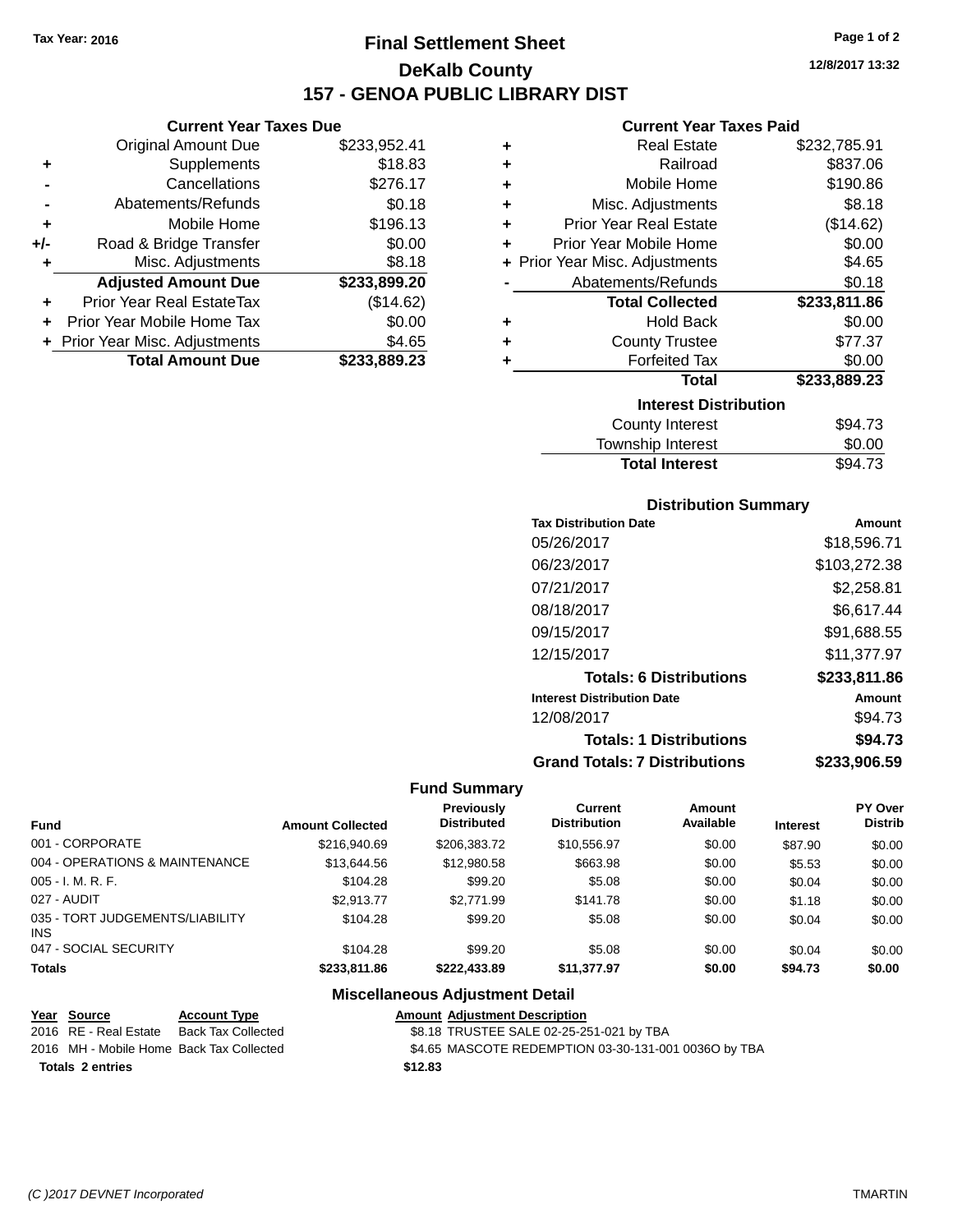# **Final Settlement Sheet Tax Year: 2016 Page 2 of 2 DeKalb County Abatement Detail**

**12/8/2017 13:32**

**Totals 1 entries \$0.18**

**Year Source Account Type Amount Adjustment Description** \$0.18 PTAB INTEREST REFUND 02-24-452-014 by TBA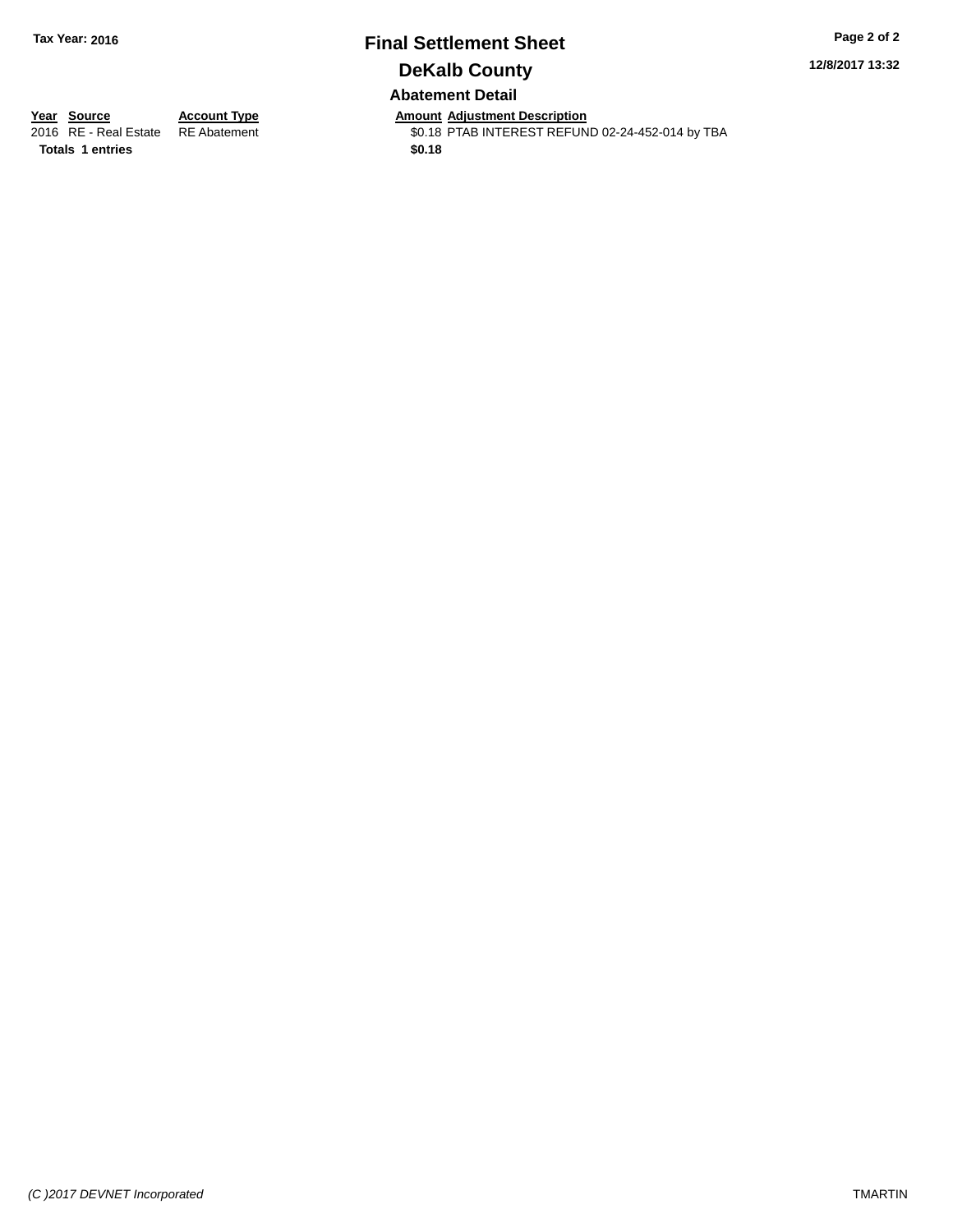# **Final Settlement Sheet Tax Year: 2016 Page 1 of 2 DeKalb County 158 - DEKALB TIF1**

### **Current Year Taxes Due**

|     | <b>Original Amount Due</b>     | \$4,640,629.34 |
|-----|--------------------------------|----------------|
| ٠   | Supplements                    | \$758.22       |
|     | Cancellations                  | \$4,561.34     |
|     | Abatements/Refunds             | \$0.00         |
| ٠   | Mobile Home                    | \$0.00         |
| +/- | Road & Bridge Transfer         | \$0.00         |
| ٠   | Misc. Adjustments              | \$0.00         |
|     | <b>Adjusted Amount Due</b>     | \$4,636,826.22 |
|     | Prior Year Real EstateTax      | (\$8,496.66)   |
|     | Prior Year Mobile Home Tax     | \$0.00         |
|     | + Prior Year Misc. Adjustments | \$0.00         |
|     | <b>Total Amount Due</b>        | \$4,628,329.56 |

### **Current Year Taxes Paid**

| ٠ | <b>Real Estate</b>             | \$4,633,673.30    |
|---|--------------------------------|-------------------|
| ٠ | Railroad                       | \$0.00            |
| ٠ | Mobile Home                    | \$0.00            |
| ٠ | Misc. Adjustments              | \$0.00            |
| ٠ | <b>Prior Year Real Estate</b>  | (\$8,496.66)      |
| ٠ | Prior Year Mobile Home         | \$0.00            |
|   | + Prior Year Misc. Adjustments | \$0.00            |
|   | Abatements/Refunds             | \$0.00            |
|   | <b>Total Collected</b>         | \$4,625,176.64    |
| ٠ | <b>Hold Back</b>               | \$0.00            |
| ٠ | <b>County Trustee</b>          | \$3,152.92        |
| ٠ | <b>Forfeited Tax</b>           | \$0.00            |
|   | <b>Total</b>                   | \$4,628,329.56    |
|   | <b>Interest Distribution</b>   |                   |
|   | County Interest                | <b>ዩ1 ጸ7</b> ዓ ጸ5 |

| <b>Total Interest</b> | \$1,873.85 |
|-----------------------|------------|
| Township Interest     | \$0.00     |
| County Interest       | \$1,873.85 |

## **Distribution Summary**

| <b>Tax Distribution Date</b>         | Amount         |
|--------------------------------------|----------------|
| 05/26/2017                           | \$340,029.28   |
| 06/23/2017                           | \$2,102,338.81 |
| 07/21/2017                           | \$41.064.76    |
| 08/18/2017                           | \$179.481.43   |
| 09/15/2017                           | \$1,722,581.90 |
| 12/15/2017                           | \$239,680.46   |
| <b>Totals: 6 Distributions</b>       | \$4,625,176.64 |
| <b>Interest Distribution Date</b>    | Amount         |
| 12/08/2017                           | \$1,873.85     |
| <b>Totals: 1 Distributions</b>       | \$1,873.85     |
| <b>Grand Totals: 7 Distributions</b> | \$4.627.050.49 |
|                                      |                |

## **Fund Summary**

|                 |                         | Previously<br>Current |                     |           | Amount          |         | <b>PY Over</b> |
|-----------------|-------------------------|-----------------------|---------------------|-----------|-----------------|---------|----------------|
| Fund            | <b>Amount Collected</b> | Distributed           | <b>Distribution</b> | Available | <b>Interest</b> | Distrib |                |
| 001 - CORPORATE | \$4.625.176.64          | \$4.385.496.18        | \$239,680.46        | \$0.00    | \$1,873.85      | \$0.00  |                |
| Totals          | \$4,625,176.64          | \$4,385,496,18        | \$239,680,46        | \$0.00    | \$1,873,85      | \$0.00  |                |

## **Miscellaneous Adjustment Detail**

|                         | Year Source           | <b>Account Type</b>       | <b>Amount Adjustment Description</b>                         |  |  |
|-------------------------|-----------------------|---------------------------|--------------------------------------------------------------|--|--|
|                         | 2015 RE - Real Estate | <b>Back Tax Collected</b> | \$0.00 MOONEY REDEMPTION 08-23-184-002 by TBA                |  |  |
|                         | 2015 RE - Real Estate | <b>Back Tax Collected</b> | \$0.00 1827 LINCOLN HWY CORP REDEMPTION 08-24-352-024 by TBA |  |  |
|                         | 2015 RE - Real Estate | <b>Back Tax Collected</b> | \$0.00 MOONEY REDEMPTION 08-23-184-020 by TBA                |  |  |
|                         | 2015 RE - Real Estate | <b>Back Tax Collected</b> | \$0.00 MOONEY REDEMPTION 08-23-184-003 by TBA                |  |  |
|                         | 2015 RE - Real Estate | <b>Back Tax Collected</b> | \$0.00 MOONEY REDEMPTION 08-12-184-027 by TBA                |  |  |
|                         | 2016 RE - Real Estate | <b>Back Tax Collected</b> | \$0.00 TRUSTEE SALE 08-23-258-011 by TBA                     |  |  |
| Totals 6 entries        |                       |                           | \$0.00                                                       |  |  |
| <b>Abatement Detail</b> |                       |                           |                                                              |  |  |
|                         | Year Source           | <b>Account Type</b>       | <b>Amount Adjustment Description</b>                         |  |  |
|                         | 2016 RE - Real Estate | <b>RE</b> Abatement       | \$0.00 SIE COSTS PER COURT ORDER 08-22-427-018 by TBA        |  |  |
|                         | 2016 RE - Real Estate | <b>RE</b> Abatement       | \$0.00 PTAB INTEREST REFUND 08-23-105-002 by TBA             |  |  |
|                         | 2016 RE - Real Estate | <b>RE</b> Abatement       | \$0.00 PTAB INTEREST REFUND 08-23-105-004 by TBA             |  |  |

2016 RE - Real Estate RE Abatement \$0.00 PTAB INTEREST REFUND 08-23-105-005 by TBA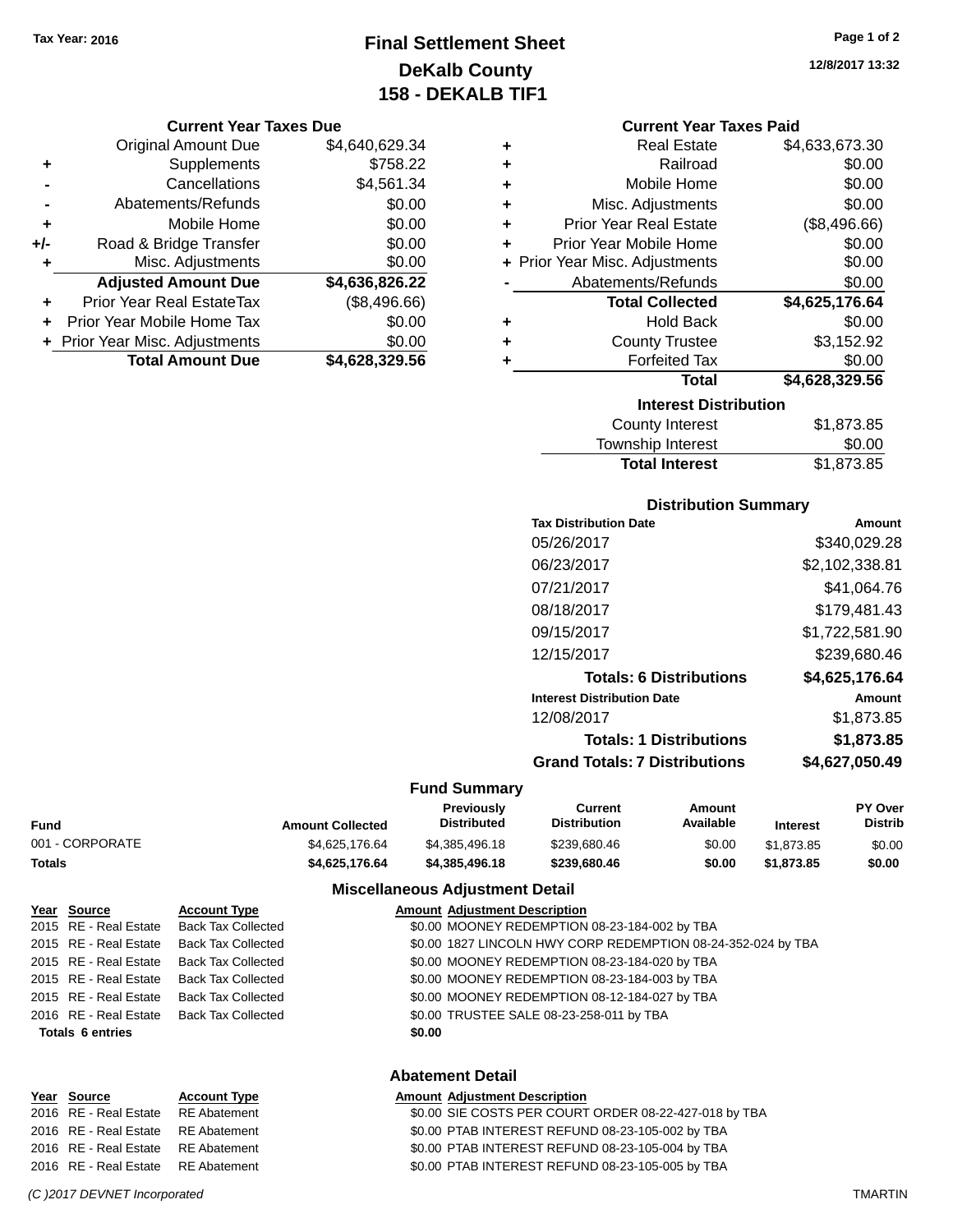## **Final Settlement Sheet Tax Year: 2016 Page 2 of 2 DeKalb County Abatement Detail**

**12/8/2017 13:32**

**Totals 5 entries \$0.00**

**Year Source Account Type Amount Adjustment Description** \$0.00 PTAB INTEREST REFUND 08-23-105-006 by TBA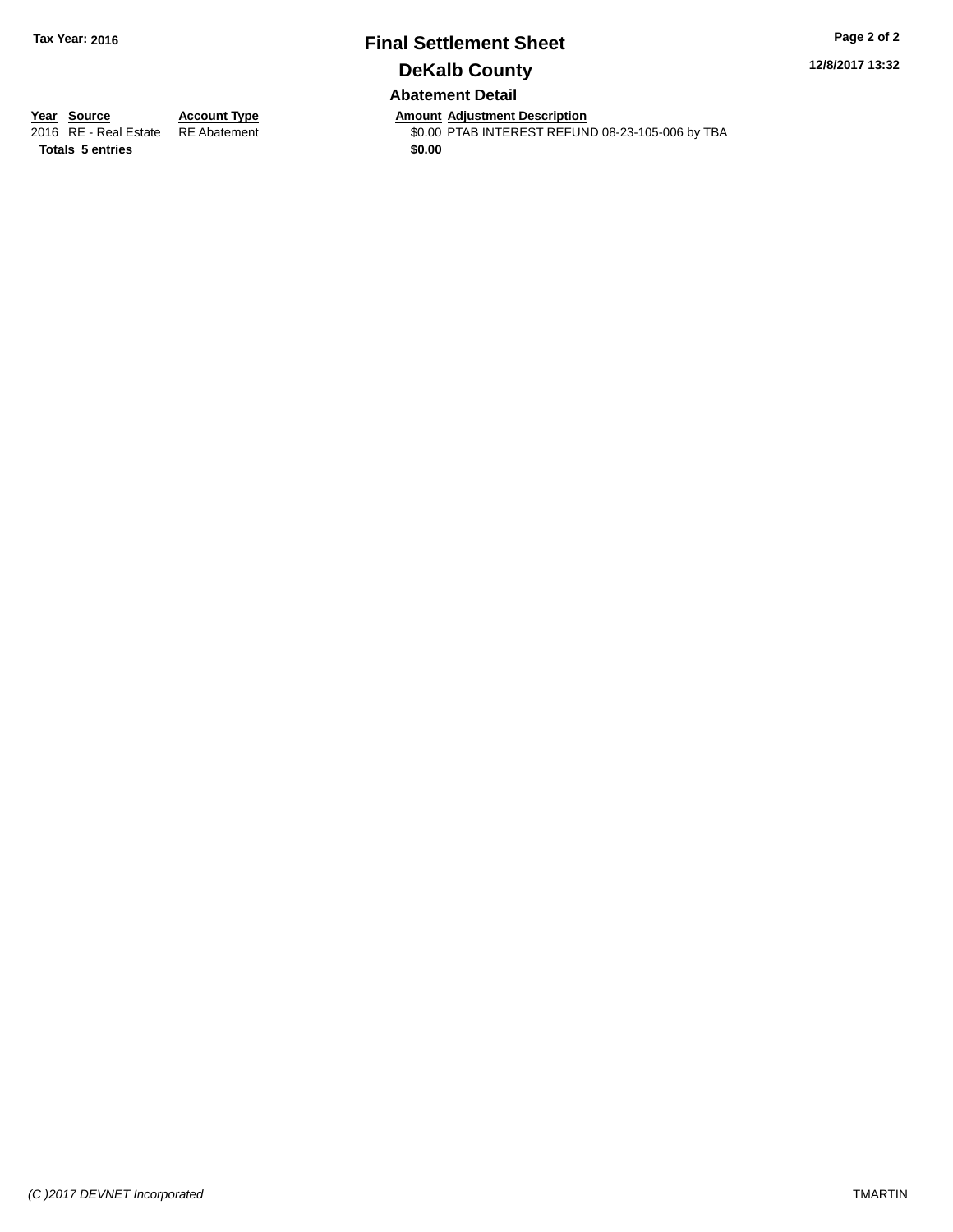# **Final Settlement Sheet Tax Year: 2016 Page 1 of 1 DeKalb County 159 - DEKALB TIF2**

### **Current Year Taxes Due**

|     | <b>Original Amount Due</b>     | \$1,391,138.42 |
|-----|--------------------------------|----------------|
| ٠   | Supplements                    | \$2,148.28     |
|     | Cancellations                  | \$2,063.36     |
|     | Abatements/Refunds             | \$0.00         |
| ٠   | Mobile Home                    | \$0.00         |
| +/- | Road & Bridge Transfer         | \$0.00         |
| ٠   | Misc. Adjustments              | \$0.00         |
|     | <b>Adjusted Amount Due</b>     | \$1,391,223.34 |
| ٠   | Prior Year Real EstateTax      | \$0.00         |
|     | Prior Year Mobile Home Tax     | \$0.00         |
|     | + Prior Year Misc. Adjustments | \$0.00         |
|     | <b>Total Amount Due</b>        | \$1,391,223.34 |

| ٠ | <b>Real Estate</b>                       | \$1,391,223.34 |  |  |  |
|---|------------------------------------------|----------------|--|--|--|
| ٠ | Railroad                                 | \$0.00         |  |  |  |
| ٠ | Mobile Home                              | \$0.00         |  |  |  |
| ٠ | Misc. Adjustments                        | \$0.00         |  |  |  |
| ٠ | \$0.00<br><b>Prior Year Real Estate</b>  |                |  |  |  |
| ٠ | \$0.00<br>Prior Year Mobile Home         |                |  |  |  |
|   | \$0.00<br>+ Prior Year Misc. Adjustments |                |  |  |  |
|   | Abatements/Refunds                       | \$0.00         |  |  |  |
|   | <b>Total Collected</b>                   | \$1,391,223.34 |  |  |  |
| ٠ | <b>Hold Back</b>                         | \$0.00         |  |  |  |
| ٠ | <b>County Trustee</b>                    | \$0.00         |  |  |  |
| ٠ | <b>Forfeited Tax</b>                     | \$0.00         |  |  |  |
|   | Total                                    | \$1,391,223.34 |  |  |  |
|   | <b>Interest Distribution</b>             |                |  |  |  |
|   |                                          |                |  |  |  |

| <b>Total Interest</b> | \$563.64 |
|-----------------------|----------|
| Township Interest     | \$0.00   |
| County Interest       | \$563.64 |

## **Distribution Summary**

| <b>Tax Distribution Date</b>         | Amount         |
|--------------------------------------|----------------|
| 05/26/2017                           | \$59.783.12    |
| 06/23/2017                           | \$633,086.73   |
| 07/21/2017                           | \$20,567.92    |
| 08/18/2017                           | \$13,794.30    |
| 09/15/2017                           | \$589,915.60   |
| 12/15/2017                           | \$74.075.67    |
| <b>Totals: 6 Distributions</b>       | \$1,391,223.34 |
| <b>Interest Distribution Date</b>    | Amount         |
| 12/08/2017                           | \$563.64       |
| <b>Totals: 1 Distributions</b>       | \$563.64       |
| <b>Grand Totals: 7 Distributions</b> | \$1,391,786.98 |
|                                      |                |

## **Fund Summary**

| Fund            | <b>Amount Collected</b> | Previously<br><b>Distributed</b> | Current<br><b>Distribution</b> | Amount<br>Available | Interest | <b>PY Over</b><br>Distrib |
|-----------------|-------------------------|----------------------------------|--------------------------------|---------------------|----------|---------------------------|
| 001 - CORPORATE | \$1.391.223.34          | \$1.317.147.67                   | \$74.075.67                    | \$0.00              | \$563.64 | \$0.00                    |
| Totals          | \$1.391.223.34          | \$1.317.147.67                   | \$74.075.67                    | \$0.00              | \$563.64 | \$0.00                    |

## **Miscellaneous Adjustment Detail**

|                         | Year Source | <b>Account Type</b>                        | <b>Amount Adjustment Description</b>         |
|-------------------------|-------------|--------------------------------------------|----------------------------------------------|
|                         |             | 2016 RE - Real Estate Paymt In Lieu of Tax | \$0.00 HOUSING AUTHORITY DEKALB UNITS by TBA |
|                         |             | 2016 RE - Real Estate Pavmt In Lieu of Tax | \$0.00 HOUSING AUTHORITY DEKALB UNITS by TBA |
| <b>Totals 2 entries</b> |             |                                            | \$0.00                                       |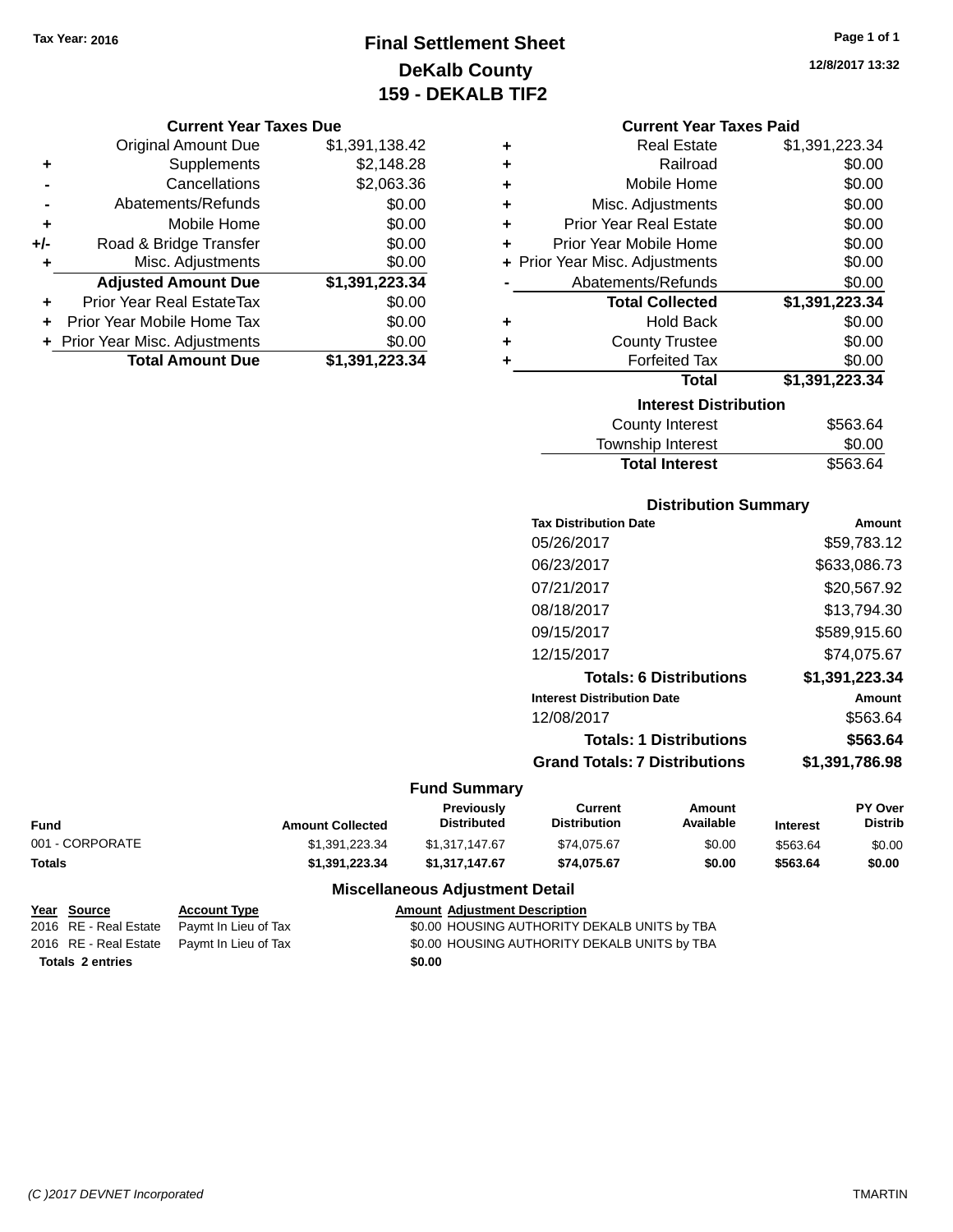**Current Year Taxes Due** Original Amount Due \$2,226,112.82

**Adjusted Amount Due \$2,223,648.58**

**Total Amount Due \$2,220,282.48**

**+** Supplements \$0.00 **-** Cancellations \$2,464.24 **-** Abatements/Refunds \$0.00 **+** Mobile Home \$0.00 **+/-** Road & Bridge Transfer \$0.00 **+** Misc. Adjustments \$0.00

**+** Prior Year Real EstateTax (\$3,366.10) **+** Prior Year Mobile Home Tax \$0.00 **+ Prior Year Misc. Adjustments**  $$0.00$ 

## **Final Settlement Sheet Tax Year: 2016 Page 1 of 1 DeKalb County 160 - DEKALB TIF1 AMENDED**

**12/8/2017 13:32**

#### **Current Year Taxes Paid**

| ٠ | <b>Real Estate</b>             | \$2,223,578.94 |
|---|--------------------------------|----------------|
| ٠ | Railroad                       | \$0.00         |
| ٠ | Mobile Home                    | \$0.00         |
| ÷ | Misc. Adjustments              | \$0.00         |
| ٠ | <b>Prior Year Real Estate</b>  | (\$3,366.10)   |
| ٠ | Prior Year Mobile Home         | \$0.00         |
|   | + Prior Year Misc. Adjustments | \$0.00         |
|   | Abatements/Refunds             | \$0.00         |
|   | <b>Total Collected</b>         | \$2,220,212.84 |
| ٠ | <b>Hold Back</b>               | \$0.00         |
| ٠ | <b>County Trustee</b>          | \$69.64        |
| ٠ | <b>Forfeited Tax</b>           | \$0.00         |
|   | <b>Total</b>                   | \$2,220,282.48 |
|   | <b>Interest Distribution</b>   |                |
|   | <b>County Interest</b>         | \$899.50       |
|   |                                |                |

| <b>Total Interest</b> | \$899.50 |
|-----------------------|----------|
| Township Interest     | \$0.00   |
| County Interest       | \$899.50 |

## **Distribution Summary**

| <b>Tax Distribution Date</b>         | Amount         |
|--------------------------------------|----------------|
| 05/26/2017                           | \$209,477.93   |
| 06/23/2017                           | \$1,115,777.73 |
| 07/21/2017                           | \$4.371.22     |
| 08/18/2017                           | \$48,963.95    |
| 09/15/2017                           | \$750,965.72   |
| 12/15/2017                           | \$90,656.29    |
| <b>Totals: 6 Distributions</b>       | \$2.220.212.84 |
| <b>Interest Distribution Date</b>    | Amount         |
| 12/08/2017                           | \$899.50       |
| <b>Totals: 1 Distributions</b>       | \$899.50       |
| <b>Grand Totals: 7 Distributions</b> | \$2,221,112.34 |
|                                      |                |

#### **Fund Summary**

| Fund            | <b>Amount Collected</b> | Previously<br><b>Distributed</b> | Current<br><b>Distribution</b> | Amount<br>Available | <b>Interest</b> | <b>PY Over</b><br><b>Distrib</b> |
|-----------------|-------------------------|----------------------------------|--------------------------------|---------------------|-----------------|----------------------------------|
| 001 - CORPORATE | \$2,220,212.84          | \$2.129.556.55                   | \$90,656.29                    | \$0.00              | \$899.50        | \$0.00                           |
| Totals          | \$2.220.212.84          | \$2.129.556.55                   | \$90,656.29                    | \$0.00              | \$899.50        | \$0.00                           |

#### **Miscellaneous Adjustment Detail**

| Year Source             | <b>Account Type</b>       |        | <b>Amount Adjustment Description</b>     |
|-------------------------|---------------------------|--------|------------------------------------------|
| 2016 RE - Real Estate   | <b>Back Tax Collected</b> |        | \$0.00 TRUSTEE SALE 08-23-256-011 by TBA |
| <b>Totals 1 entries</b> |                           | \$0.00 |                                          |
|                         |                           |        |                                          |
|                         |                           |        |                                          |

#### **Abatement Detail Year Source Account Type Amount Adjustment Description**

| <b>IGAI JUULUE</b>                 | ACCOUNT IVDE | Allivulli, Aulustillelli Describtion             |
|------------------------------------|--------------|--------------------------------------------------|
| 2016 RE - Real Estate RE Abatement |              | \$0.00 PTAB INTEREST REFUND 08-24-128-026 by TBA |
| <b>Totals 1 entries</b>            |              | \$0.00                                           |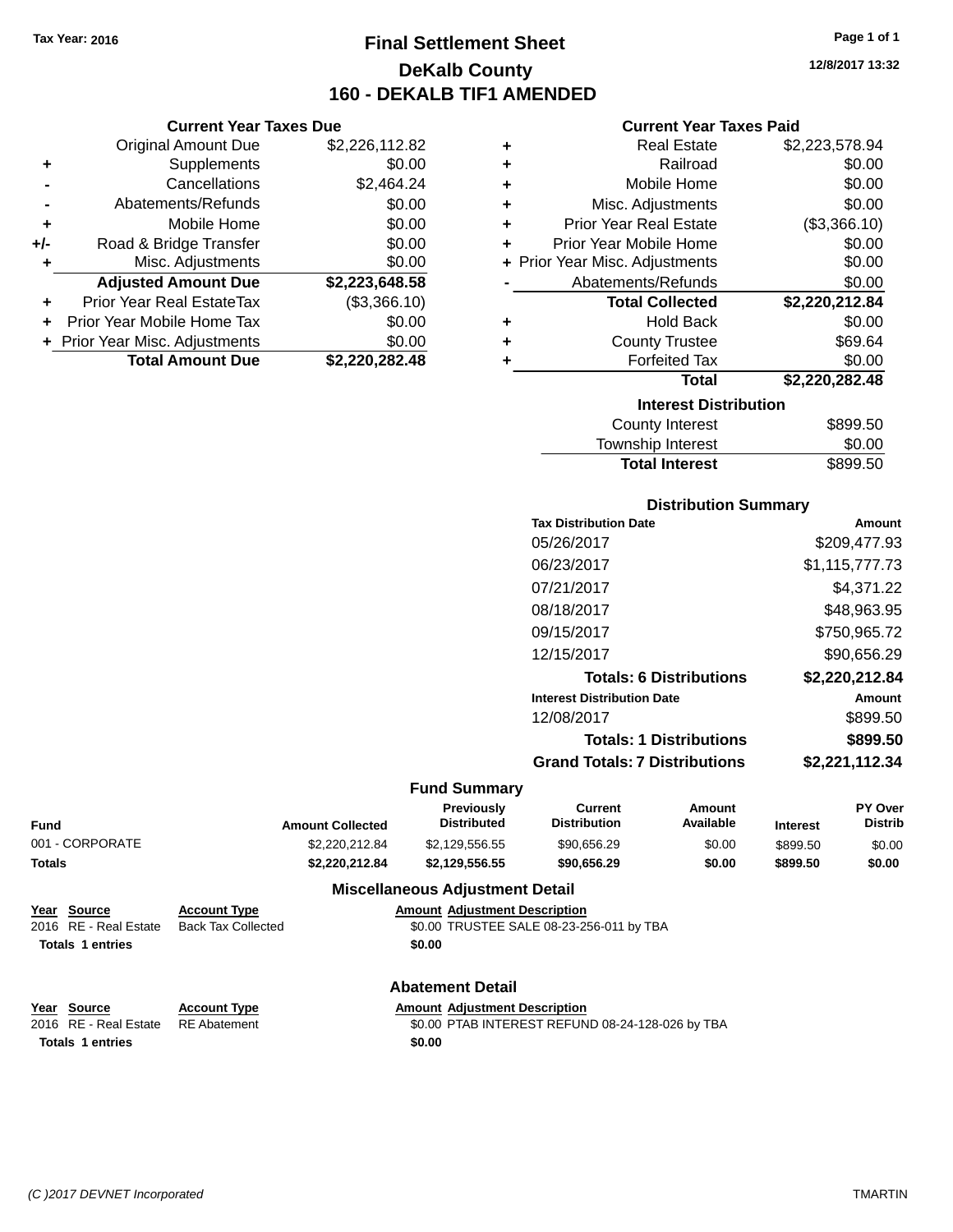## **Final Settlement Sheet Tax Year: 2016 Page 1 of 1 DeKalb County 163 - MALTA TIF**

## **12/8/2017 13:32**

| Current Year Taxes Paid |  |  |
|-------------------------|--|--|
|                         |  |  |

|                    |   |              | YUN YIN TVUL TUAVY PUV         |       |
|--------------------|---|--------------|--------------------------------|-------|
|                    | ٠ | \$388,899.74 | Original Amount Due            |       |
|                    | ٠ | \$0.00       | <b>Supplements</b>             |       |
|                    | ٠ | \$305.22     | Cancellations                  |       |
| Misc.              | ٠ | \$0.00       | Abatements/Refunds             |       |
| <b>Prior Year</b>  | ٠ | \$0.00       | Mobile Home                    |       |
| Prior Year M       |   | \$0.00       | Road & Bridge Transfer         | $+/-$ |
| + Prior Year Misc. |   | \$0.00       | Misc. Adjustments              |       |
| Abateme            |   | \$388,594.52 | <b>Adjusted Amount Due</b>     |       |
| Tot                |   | \$0.00       | Prior Year Real EstateTax      | ÷     |
|                    | ٠ | \$0.00       | Prior Year Mobile Home Tax     |       |
| Co                 | ٠ | \$0.00       | + Prior Year Misc. Adjustments |       |
|                    |   | \$388,594.52 | <b>Total Amount Due</b>        |       |
|                    |   |              |                                |       |
|                    |   |              |                                |       |

**Current Year Taxes Due**

| ٠ | <b>Real Estate</b>             | \$388,594.52 |
|---|--------------------------------|--------------|
| ÷ | Railroad                       | \$0.00       |
| ٠ | Mobile Home                    | \$0.00       |
| ÷ | Misc. Adjustments              | \$0.00       |
| ٠ | <b>Prior Year Real Estate</b>  | \$0.00       |
| ٠ | Prior Year Mobile Home         | \$0.00       |
|   | + Prior Year Misc. Adjustments | \$0.00       |
|   | Abatements/Refunds             | \$0.00       |
|   |                                |              |
|   | <b>Total Collected</b>         | \$388,594.52 |
| ٠ | Hold Back                      | \$0.00       |
| ٠ | <b>County Trustee</b>          | \$0.00       |
| ٠ | <b>Forfeited Tax</b>           | \$0.00       |
|   | Total                          | \$388,594.52 |
|   | <b>Interest Distribution</b>   |              |
|   | <b>County Interest</b>         | \$157.44     |

## **Distribution Summary Tax Distribution Date Amount** 05/26/2017 \$5,607.37 06/23/2017 \$183,062.38 07/21/2017 \$2,662.40 08/18/2017 \$11,959.77 09/15/2017 \$180,939.72 12/15/2017 \$4,362.88 **Totals: 6 Distributions \$388,594.52 Interest Distribution Date Amount** 12/08/2017 \$157.44 **Totals: 1 Distributions \$157.44 Grand Totals: 7 Distributions \$388,751.96**

**Total Interest** \$157.44

#### **Fund Summary**

| Fund            | <b>Amount Collected</b> | <b>Previously</b><br><b>Distributed</b> | Current<br><b>Distribution</b> | Amount<br>Available | <b>Interest</b> | <b>PY Over</b><br><b>Distrib</b> |
|-----------------|-------------------------|-----------------------------------------|--------------------------------|---------------------|-----------------|----------------------------------|
| 001 - CORPORATE | \$388,594.52            | \$384.231.64                            | \$4,362.88                     | \$0.00              | \$157.44        | \$0.00                           |
| Totals          | \$388.594.52            | \$384.231.64                            | \$4,362.88                     | \$0.00              | \$157.44        | \$0.00                           |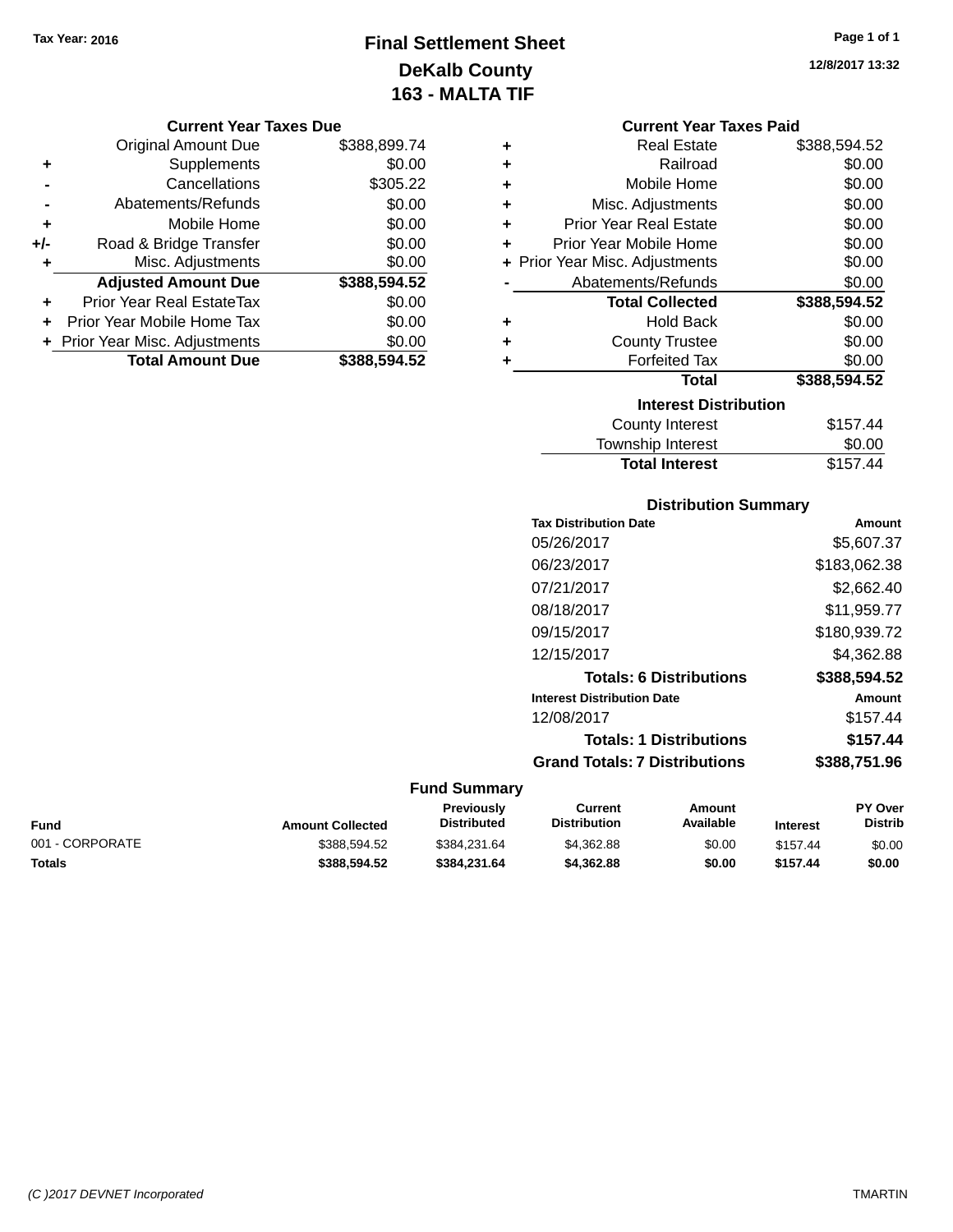## **Final Settlement Sheet Tax Year: 2016 Page 1 of 1 DeKalb County 164 - DEKALB TIF5**

**12/8/2017 13:32**

|     | <b>Current Year Taxes Due</b>  |        |
|-----|--------------------------------|--------|
|     | <b>Original Amount Due</b>     | \$0.00 |
|     | Supplements                    | \$0.00 |
|     | Cancellations                  | \$0.00 |
|     | Abatements/Refunds             | \$0.00 |
| ٠   | Mobile Home                    | \$0.00 |
| +/- | Road & Bridge Transfer         | \$0.00 |
|     | Misc. Adjustments              | \$0.00 |
|     | <b>Adjusted Amount Due</b>     | \$0.00 |
|     | Prior Year Real EstateTax      | \$0.00 |
|     | Prior Year Mobile Home Tax     | \$0.00 |
|     | + Prior Year Misc. Adjustments | \$0.00 |
|     | <b>Total Amount Due</b>        | \$0.00 |
|     |                                |        |

|   | <b>Current Year Taxes Paid</b> |        |
|---|--------------------------------|--------|
| ٠ | Real Estate                    | \$0.00 |
| ٠ | Railroad                       | \$0.00 |
| ٠ | Mobile Home                    | \$0.00 |
| ٠ | Misc. Adjustments              | \$0.00 |
| ٠ | Prior Year Real Estate         | \$0.00 |
| ٠ | Prior Year Mobile Home         | \$0.00 |
|   | + Prior Year Misc. Adjustments | \$0.00 |
|   | Abatements/Refunds             | \$0.00 |
|   | <b>Total Collected</b>         | \$0.00 |
| ٠ | Hold Back                      | \$0.00 |
| ٠ | <b>County Trustee</b>          | \$0.00 |
| ٠ | Forfeited Tax                  | \$0.00 |
|   | Total                          | \$0.00 |
|   | Interest Distribution          |        |
|   | County Interest                | \$0.00 |
|   | Township Interest              | \$0.00 |
|   | <b>Total Interest</b>          | \$0.00 |

| <b>Fund Summary</b> |                         |                                         |                                |                     |                 |                                  |
|---------------------|-------------------------|-----------------------------------------|--------------------------------|---------------------|-----------------|----------------------------------|
| <b>Fund</b>         | <b>Amount Collected</b> | <b>Previously</b><br><b>Distributed</b> | Current<br><b>Distribution</b> | Amount<br>Available | <b>Interest</b> | <b>PY Over</b><br><b>Distrib</b> |
| 001 - CORPORATE     | \$0.00                  | \$0.00                                  | \$0.00                         | \$0.00              | \$0.00          | \$0.00                           |
| <b>Totals</b>       | \$0.00                  | \$0.00                                  | \$0.00                         | \$0.00              | \$0.00          | \$0.00                           |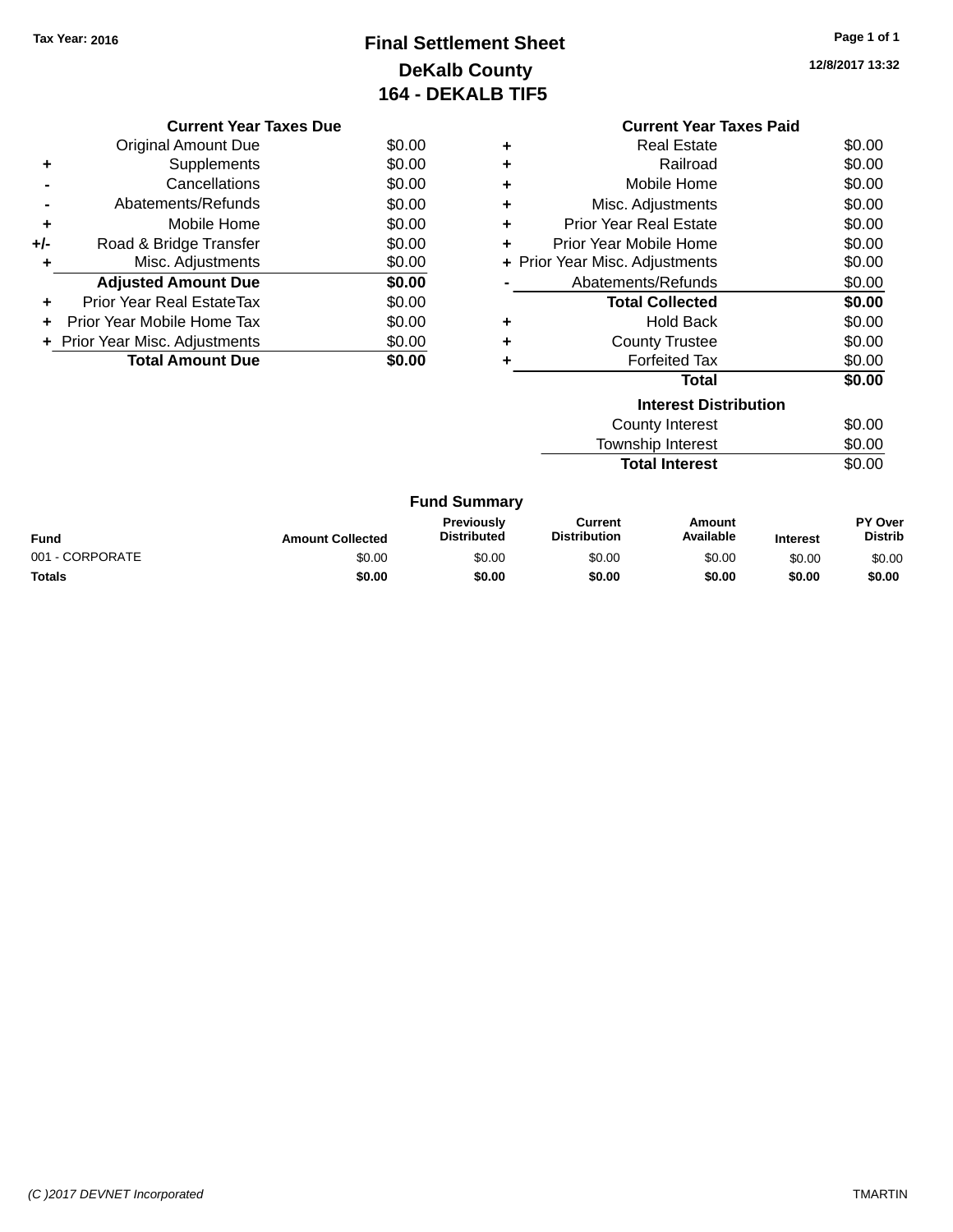## **Final Settlement Sheet Tax Year: 2016 Page 1 of 1 DeKalb County 170 - KIRKLAND TIF**

#### **Current Year Taxes Due**

|       | <b>Total Amount Due</b>        | \$285,458.66 |
|-------|--------------------------------|--------------|
|       | + Prior Year Misc. Adjustments | \$0.00       |
| ٠     | Prior Year Mobile Home Tax     | \$0.00       |
| ٠     | Prior Year Real EstateTax      | \$0.00       |
|       | <b>Adjusted Amount Due</b>     | \$285,458.66 |
|       | Misc. Adjustments              | \$0.00       |
| $+/-$ | Road & Bridge Transfer         | \$0.00       |
| ٠     | Mobile Home                    | \$0.00       |
|       | Abatements/Refunds             | \$0.00       |
|       | Cancellations                  | \$544.20     |
| ٠     | Supplements                    | \$0.00       |
|       | <b>Original Amount Due</b>     | \$286,002.86 |
|       |                                |              |

| ٠ | <b>Real Estate</b>                                                                                              | \$285,458.66 |  |  |  |  |
|---|-----------------------------------------------------------------------------------------------------------------|--------------|--|--|--|--|
| ÷ | Railroad                                                                                                        | \$0.00       |  |  |  |  |
| ٠ | Mobile Home                                                                                                     | \$0.00       |  |  |  |  |
| ٠ | Misc. Adjustments                                                                                               | \$0.00       |  |  |  |  |
| ٠ | <b>Prior Year Real Estate</b>                                                                                   | \$0.00       |  |  |  |  |
| ÷ | Prior Year Mobile Home                                                                                          | \$0.00       |  |  |  |  |
|   | + Prior Year Misc. Adjustments                                                                                  | \$0.00       |  |  |  |  |
|   | Abatements/Refunds                                                                                              | \$0.00       |  |  |  |  |
|   | <b>Total Collected</b>                                                                                          | \$285,458.66 |  |  |  |  |
| ٠ | <b>Hold Back</b>                                                                                                | \$0.00       |  |  |  |  |
| ٠ | <b>County Trustee</b>                                                                                           | \$0.00       |  |  |  |  |
| ٠ | <b>Forfeited Tax</b>                                                                                            | \$0.00       |  |  |  |  |
|   | Total                                                                                                           | \$285,458.66 |  |  |  |  |
|   | <b>Interest Distribution</b>                                                                                    |              |  |  |  |  |
|   | <b>County Interest</b>                                                                                          | \$115.65     |  |  |  |  |
|   | The contract of the contract of the contract of the contract of the contract of the contract of the contract of | ີົ້          |  |  |  |  |

| <b>Total Interest</b> | \$115.65 |
|-----------------------|----------|
| Township Interest     | \$0.00   |
| County Interest       | \$115.65 |

## **Distribution Summary**

| <b>Tax Distribution Date</b>         | Amount       |
|--------------------------------------|--------------|
| 05/26/2017                           | \$34,572.31  |
| 06/23/2017                           | \$113,999.34 |
| 07/21/2017                           | \$2,431.26   |
| 08/18/2017                           | \$10,240.76  |
| 09/15/2017                           | \$116,162.99 |
| 12/15/2017                           | \$8,052.00   |
| <b>Totals: 6 Distributions</b>       | \$285,458.66 |
| <b>Interest Distribution Date</b>    | Amount       |
| 12/08/2017                           | \$115.65     |
| <b>Totals: 1 Distributions</b>       | \$115.65     |
| <b>Grand Totals: 7 Distributions</b> | \$285,574.31 |
|                                      |              |

#### **Fund Summary**

| <b>Fund</b>     | <b>Amount Collected</b> | <b>Previously</b><br><b>Distributed</b> | Current<br><b>Distribution</b> | Amount<br>Available | <b>Interest</b> | <b>PY Over</b><br><b>Distrib</b> |
|-----------------|-------------------------|-----------------------------------------|--------------------------------|---------------------|-----------------|----------------------------------|
| 001 - CORPORATE | \$285,458,66            | \$277,406.66                            | \$8.052.00                     | \$0.00              | \$115.65        | \$0.00                           |
| <b>Totals</b>   | \$285.458.66            | \$277.406.66                            | \$8.052.00                     | \$0.00              | \$115.65        | \$0.00                           |

#### **Miscellaneous Adjustment Detail**

```
Year Source Account Type Amount Adjustment Description
                                    $0.00 GIANNOLA REDEMPTION 01-26-206-015 by TBA
Totals 1 entries $0.00
```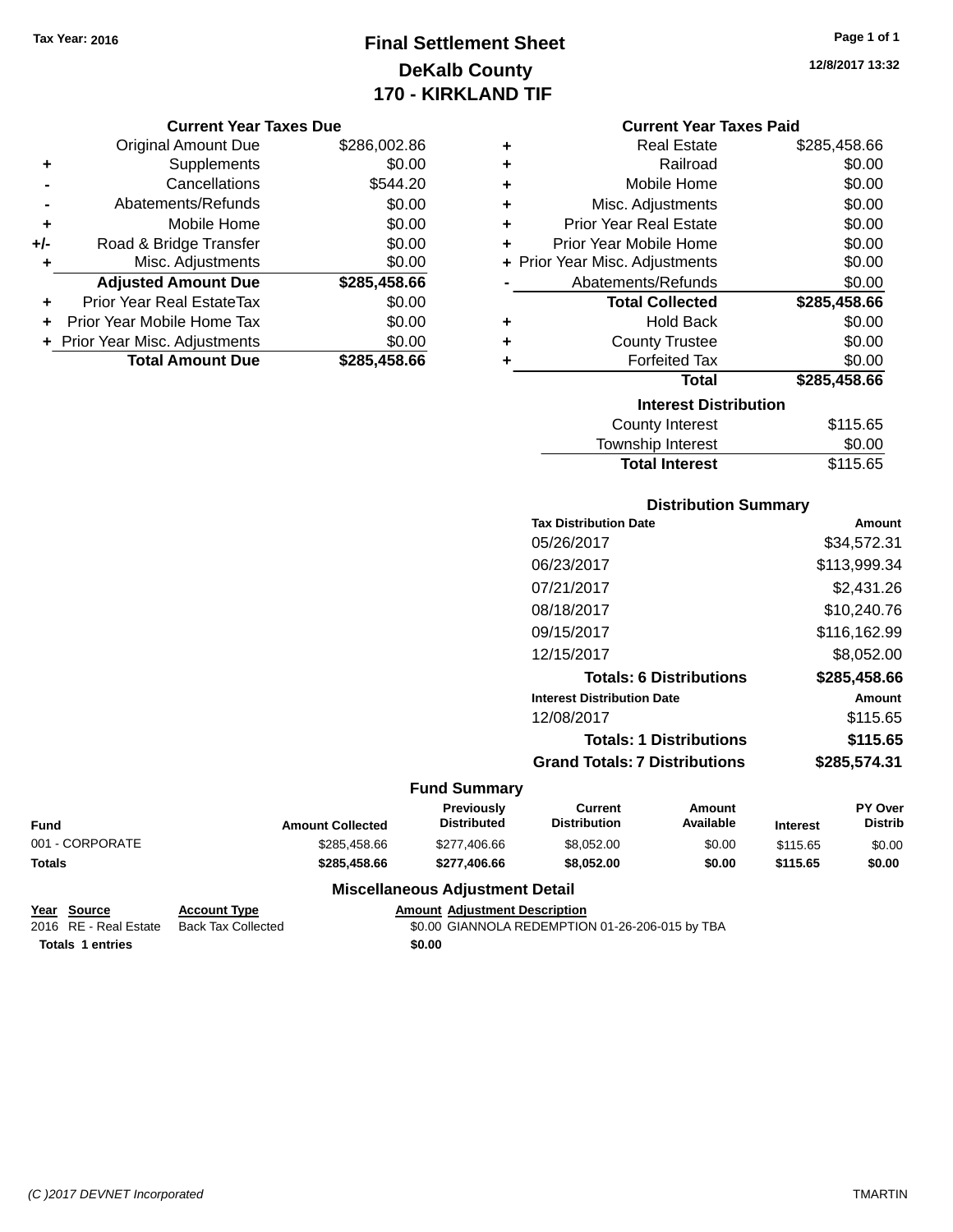## **Final Settlement Sheet Tax Year: 2016 Page 1 of 1 DeKalb County 171 - WATERMAN TIF**

**12/8/2017 13:32**

#### **Current Year Taxes Due**

|       | <b>Original Amount Due</b>       | \$21,668.20 |
|-------|----------------------------------|-------------|
| ٠     | Supplements                      | \$0.00      |
|       | Cancellations                    | \$0.00      |
|       | Abatements/Refunds               | \$0.00      |
| ÷     | Mobile Home                      | \$0.00      |
| $+/-$ | Road & Bridge Transfer           | \$0.00      |
| ۰     | Misc. Adjustments                | \$0.00      |
|       | <b>Adjusted Amount Due</b>       | \$21,668.20 |
|       | <b>Prior Year Real EstateTax</b> | \$0.00      |
|       | Prior Year Mobile Home Tax       | \$0.00      |
|       | + Prior Year Misc. Adjustments   | \$0.00      |
|       | <b>Total Amount Due</b>          | \$21,668.20 |

|   | <b>Current Year Taxes Paid</b> |             |  |  |  |  |
|---|--------------------------------|-------------|--|--|--|--|
| ٠ | <b>Real Estate</b>             | \$21,668.20 |  |  |  |  |
| ٠ | Railroad                       | \$0.00      |  |  |  |  |
| ٠ | Mobile Home                    | \$0.00      |  |  |  |  |
| ٠ | Misc. Adjustments              | \$0.00      |  |  |  |  |
| ÷ | <b>Prior Year Real Estate</b>  | \$0.00      |  |  |  |  |
| ٠ | Prior Year Mobile Home         | \$0.00      |  |  |  |  |
|   | + Prior Year Misc. Adjustments | \$0.00      |  |  |  |  |
|   | Abatements/Refunds             | \$0.00      |  |  |  |  |
|   | <b>Total Collected</b>         | \$21,668.20 |  |  |  |  |
| ٠ | <b>Hold Back</b>               | \$0.00      |  |  |  |  |
| ٠ | <b>County Trustee</b>          | \$0.00      |  |  |  |  |
| ٠ | <b>Forfeited Tax</b>           | \$0.00      |  |  |  |  |
|   | <b>Total</b>                   | \$21,668.20 |  |  |  |  |
|   | <b>Interest Distribution</b>   |             |  |  |  |  |
|   | <b>County Interest</b>         | \$8.78      |  |  |  |  |
|   | <b>Township Interest</b>       | \$0.00      |  |  |  |  |

## **Distribution Summary Tax Distribution Date Amount** 05/26/2017 \$9,395.90 06/23/2017 \$9,379.61 07/21/2017 \$675.88 08/18/2017 \$43.27 09/15/2017 \$1,387.51 12/15/2017 \$786.03 **Totals: 6 Distributions \$21,668.20 Interest Distribution Date Amount** 12/08/2017 \$8.78 **Totals: 1 Distributions \$8.78 Grand Totals: 7 Distributions \$21,676.98**

Total Interest \$8.78

#### **Fund Summary**

| <b>Fund</b>     | <b>Amount Collected</b> | Previously<br><b>Distributed</b> | Current<br><b>Distribution</b> | Amount<br><b>Available</b> | <b>Interest</b> | <b>PY Over</b><br>Distrib |
|-----------------|-------------------------|----------------------------------|--------------------------------|----------------------------|-----------------|---------------------------|
| 001 - CORPORATE | \$21.668.20             | \$20.882.17                      | \$786.03                       | \$0.00                     | \$8.78          | \$0.00                    |
| <b>Totals</b>   | \$21.668.20             | \$20.882.17                      | \$786.03                       | \$0.00                     | \$8.78          | \$0.00                    |

#### **Miscellaneous Adjustment Detail**

```
Year Source Account Type Amount Adjustment Description
                                    $0.00 ROBINSON REDEMPTION 14-15-155-002 by TBA
Totals 1 entries $0.00
```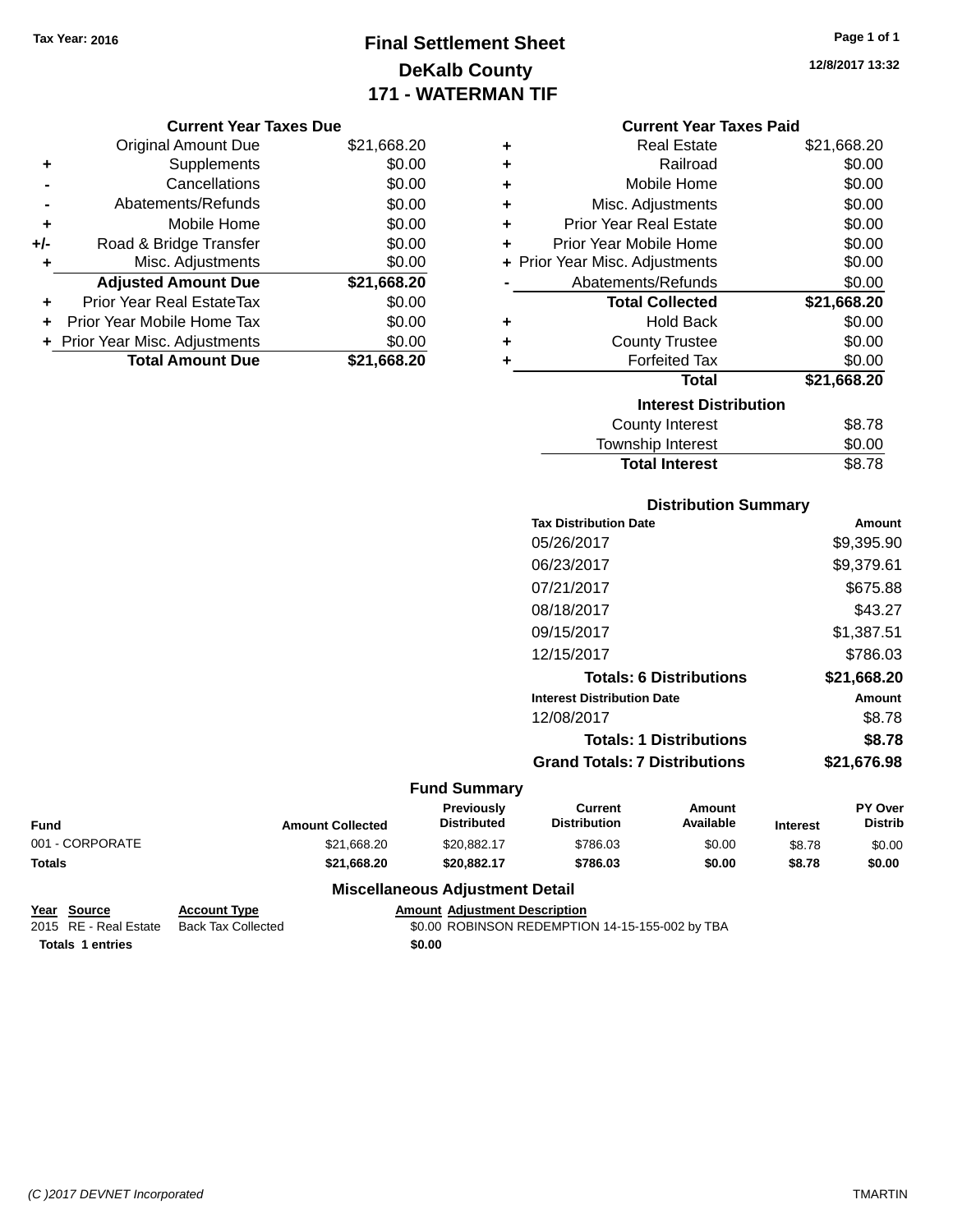## **Final Settlement Sheet Tax Year: 2016 Page 1 of 1 DeKalb County 172 - MAPLE PARK TIF**

**12/8/2017 13:32**

| <b>Current Year Taxes Due</b> |  |  |  |  |
|-------------------------------|--|--|--|--|
|-------------------------------|--|--|--|--|

|       | <b>Original Amount Due</b>     | \$9,078.42 |
|-------|--------------------------------|------------|
| ٠     | Supplements                    | \$0.00     |
|       | Cancellations                  | \$0.00     |
|       | Abatements/Refunds             | \$0.00     |
| ÷     | Mobile Home                    | \$0.00     |
| $+/-$ | Road & Bridge Transfer         | \$0.00     |
| ٠     | Misc. Adjustments              | \$0.00     |
|       | <b>Adjusted Amount Due</b>     | \$9,078.42 |
| ٠     | Prior Year Real EstateTax      | \$0.00     |
|       | Prior Year Mobile Home Tax     | \$0.00     |
|       | + Prior Year Misc. Adjustments | \$0.00     |
|       | <b>Total Amount Due</b>        | \$9,078.42 |

| <b>Current Year Taxes Paid</b> |  |  |
|--------------------------------|--|--|
|                                |  |  |

| ÷ | <b>Real Estate</b>             | \$9,078.42 |
|---|--------------------------------|------------|
| ÷ | Railroad                       | \$0.00     |
| ÷ | Mobile Home                    | \$0.00     |
| ÷ | Misc. Adjustments              | \$0.00     |
| ÷ | Prior Year Real Estate         | \$0.00     |
| ÷ | Prior Year Mobile Home         | \$0.00     |
|   | + Prior Year Misc. Adjustments | \$0.00     |
|   | Abatements/Refunds             | \$0.00     |
|   | <b>Total Collected</b>         | \$9,078.42 |
| ÷ | <b>Hold Back</b>               | \$0.00     |
| ÷ | <b>County Trustee</b>          | \$0.00     |
| ٠ | <b>Forfeited Tax</b>           | \$0.00     |
|   | Total                          | \$9,078.42 |
|   | <b>Interest Distribution</b>   |            |
|   | <b>County Interest</b>         | \$3.68     |
|   | <b>Township Interest</b>       | \$0.00     |
|   | <b>Total Interest</b>          | \$3.68     |

## **Distribution Summary**

| <b>Tax Distribution Date</b>         | Amount        |
|--------------------------------------|---------------|
| 05/26/2017                           | \$5,368.95    |
| 06/23/2017                           | \$1,572.65    |
| 08/18/2017                           | \$1,960.95    |
| 09/15/2017                           | \$175.87      |
| <b>Totals: 4 Distributions</b>       | \$9,078.42    |
| <b>Interest Distribution Date</b>    | <b>Amount</b> |
| 12/08/2017                           | \$3.68        |
| <b>Totals: 1 Distributions</b>       | \$3.68        |
| <b>Grand Totals: 5 Distributions</b> | \$9.082.10    |

## **Fund Summary**

| <b>Fund</b>     | <b>Amount Collected</b> | <b>Previously</b><br><b>Distributed</b> | Current<br><b>Distribution</b> | Amount<br>Available | <b>Interest</b> | <b>PY Over</b><br>Distrib |
|-----------------|-------------------------|-----------------------------------------|--------------------------------|---------------------|-----------------|---------------------------|
| 001 - CORPORATE | \$9.078.42              | \$9.078.42                              | \$0.00                         | \$0.00              | \$3.68          | \$0.00                    |
| <b>Totals</b>   | \$9.078.42              | \$9.078.42                              | \$0.00                         | \$0.00              | \$3.68          | \$0.00                    |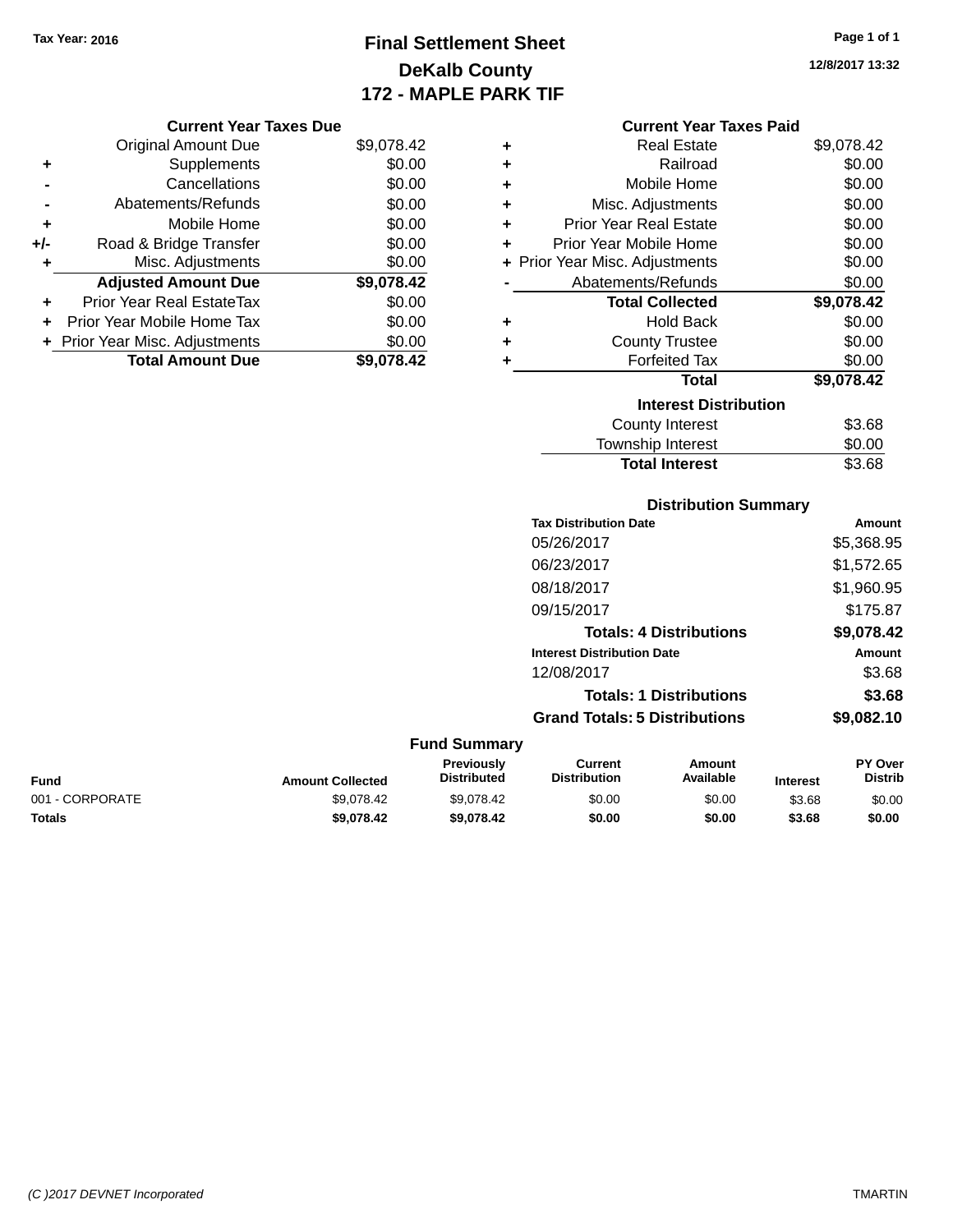## **Final Settlement Sheet Tax Year: 2016 Page 1 of 1 DeKalb County 180 - SYCAMORE TIF**

**12/8/2017 13:32**

#### **Current Year Taxes Due**

|     | <b>Original Amount Due</b>     | \$91,355.24 |
|-----|--------------------------------|-------------|
| ٠   | Supplements                    | \$0.00      |
|     | Cancellations                  | \$0.00      |
|     | Abatements/Refunds             | \$0.00      |
| ÷   | Mobile Home                    | \$0.00      |
| +/- | Road & Bridge Transfer         | \$0.00      |
|     | Misc. Adjustments              | \$0.00      |
|     | <b>Adjusted Amount Due</b>     | \$91,355.24 |
| ٠   | Prior Year Real EstateTax      | \$0.00      |
|     | Prior Year Mobile Home Tax     | \$0.00      |
|     | + Prior Year Misc. Adjustments | \$0.00      |
|     | <b>Total Amount Due</b>        | \$91,355.24 |

#### **Current Year Taxes Paid**

| ٠ | Real Estate                    | \$91,355.24 |
|---|--------------------------------|-------------|
| ٠ | Railroad                       | \$0.00      |
| ÷ | Mobile Home                    | \$0.00      |
| ٠ | Misc. Adjustments              | \$0.00      |
| ٠ | <b>Prior Year Real Estate</b>  | \$0.00      |
| ٠ | Prior Year Mobile Home         | \$0.00      |
|   | + Prior Year Misc. Adjustments | \$0.00      |
|   | Abatements/Refunds             | \$0.00      |
|   | <b>Total Collected</b>         | \$91,355.24 |
| ٠ | <b>Hold Back</b>               | \$0.00      |
| ٠ | <b>County Trustee</b>          | \$0.00      |
| ٠ | <b>Forfeited Tax</b>           | \$0.00      |
|   | <b>Total</b>                   | \$91,355.24 |
|   | <b>Interest Distribution</b>   |             |
|   | <b>County Interest</b>         | \$37.01     |
|   | <b>Township Interest</b>       | \$0.00      |
|   | <b>Total Interest</b>          | \$37.01     |

## **Distribution Summary**

| <b>Tax Distribution Date</b>         | Amount      |
|--------------------------------------|-------------|
| 06/23/2017                           | \$43,470.53 |
| 07/21/2017                           | \$2,481.97  |
| 09/15/2017                           | \$45,402.74 |
| <b>Totals: 3 Distributions</b>       | \$91,355.24 |
| <b>Interest Distribution Date</b>    | Amount      |
| 12/08/2017                           | \$37.01     |
| <b>Totals: 1 Distributions</b>       | \$37.01     |
| <b>Grand Totals: 4 Distributions</b> | \$91,392.25 |

#### **Fund Summary Fund Interest Amount Collected Distributed PY Over Distrib Amount Available Current Distribution Previously** 001 - CORPORATE 60.00 \$91,355.24 \$91,355.24 \$0.00 \$0.00 \$37.01 \$0.00 **Totals \$91,355.24 \$91,355.24 \$0.00 \$0.00 \$37.01 \$0.00**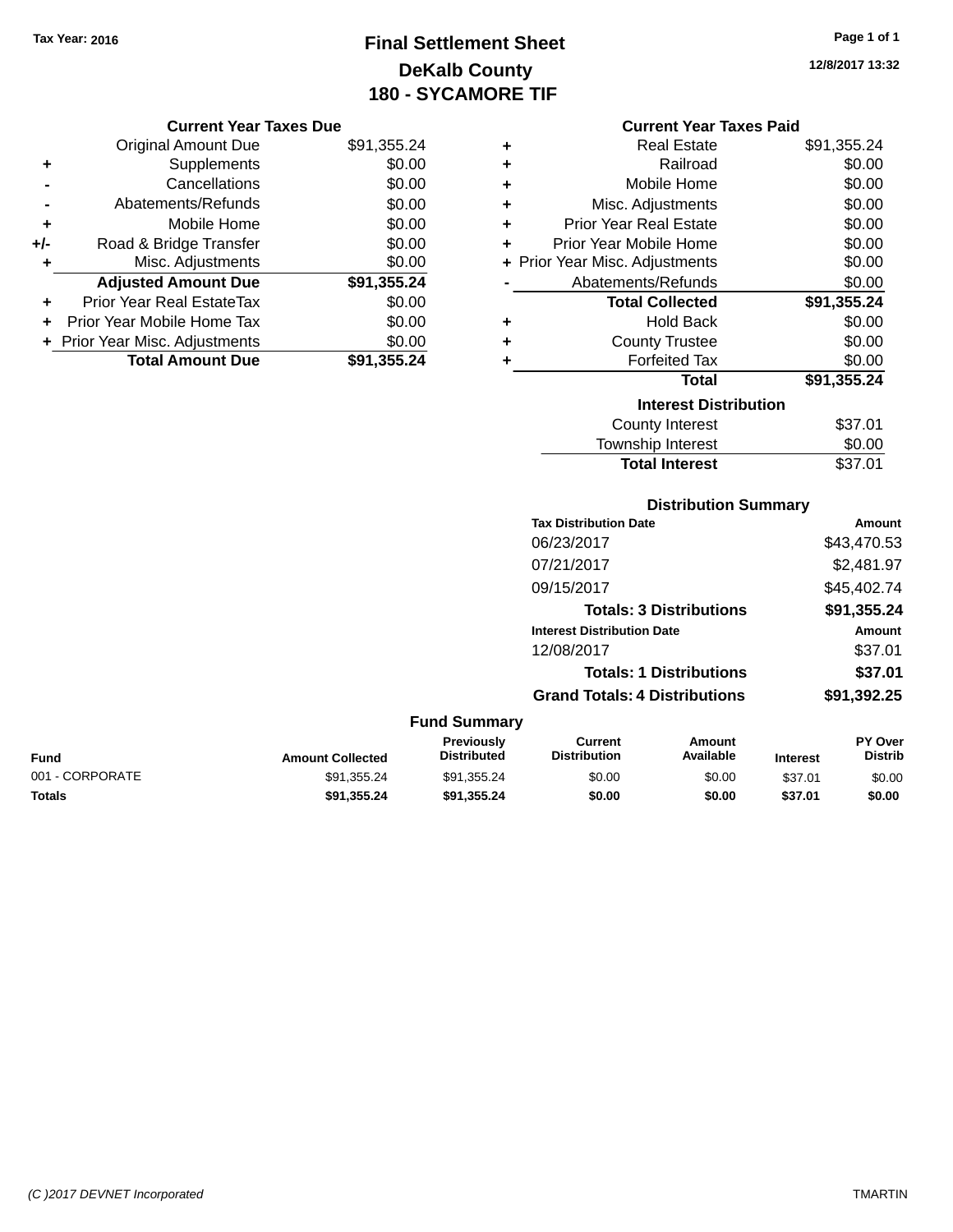## **Final Settlement Sheet Tax Year: 2016 Page 1 of 1 DeKalb County 190 - CORTLAND TIF**

**12/8/2017 13:32**

#### **Current Year Taxes Due**

|     | <b>Original Amount Due</b>       | \$44,901.96 |
|-----|----------------------------------|-------------|
| ٠   | Supplements                      | \$0.00      |
|     | Cancellations                    | \$0.00      |
|     | Abatements/Refunds               | \$0.00      |
| ÷   | Mobile Home                      | \$0.00      |
| +/- | Road & Bridge Transfer           | \$0.00      |
| ٠   | Misc. Adjustments                | \$0.00      |
|     | <b>Adjusted Amount Due</b>       | \$44,901.96 |
|     | <b>Prior Year Real EstateTax</b> | \$0.00      |
|     | Prior Year Mobile Home Tax       | \$0.00      |
|     | + Prior Year Misc. Adjustments   | \$0.00      |
|     | <b>Total Amount Due</b>          | \$44.901.96 |

|   | <b>Current Year Taxes Paid</b> |             |
|---|--------------------------------|-------------|
| ٠ | <b>Real Estate</b>             | \$44,901.96 |
| ٠ | Railroad                       | \$0.00      |
| ÷ | Mobile Home                    | \$0.00      |
| ٠ | Misc. Adjustments              | \$0.00      |
| ٠ | <b>Prior Year Real Estate</b>  | \$0.00      |
| ٠ | Prior Year Mobile Home         | \$0.00      |
|   | + Prior Year Misc. Adjustments | \$0.00      |
|   | Abatements/Refunds             | \$0.00      |
|   | <b>Total Collected</b>         | \$44,901.96 |
| ٠ | <b>Hold Back</b>               | \$0.00      |
| ٠ | <b>County Trustee</b>          | \$0.00      |
| ٠ | <b>Forfeited Tax</b>           | \$0.00      |
|   | <b>Total</b>                   | \$44,901.96 |
|   | <b>Interest Distribution</b>   |             |
|   | <b>County Interest</b>         | \$18.19     |
|   | <b>Township Interest</b>       | \$0.00      |
|   | <b>Total Interest</b>          | \$18.19     |

## **Distribution Summary Tax Distribution Date Amount** 05/26/2017 \$33,587.94 06/23/2017 \$6,441.89 07/21/2017 \$105.75 08/18/2017 \$694.12 09/15/2017 \$3,698.15 12/15/2017 \$374.11 **Totals: 6 Distributions \$44,901.96 Interest Distribution Date Amount** 12/08/2017 \$18.19 **Totals: 1 Distributions \$18.19 Grand Totals: 7 Distributions \$44,920.15**

#### **Fund Summary**

| Fund            | <b>Amount Collected</b> | Previously<br><b>Distributed</b> | Current<br><b>Distribution</b> | Amount<br>Available | <b>Interest</b> | PY Over<br><b>Distrib</b> |
|-----------------|-------------------------|----------------------------------|--------------------------------|---------------------|-----------------|---------------------------|
| 001 - CORPORATE | \$44.901.96             | \$44.527.85                      | \$374.11                       | \$0.00              | \$18.19         | \$0.00                    |
| Totals          | \$44,901.96             | \$44.527.85                      | \$374.11                       | \$0.00              | \$18.19         | \$0.00                    |

## **Miscellaneous Adjustment Detail**

| Year Source             | <b>Account Type</b> |        | <b>Amount Adjustment Description</b>            |
|-------------------------|---------------------|--------|-------------------------------------------------|
| 2015 RE - Real Estate   | Back Tax Collected  |        | \$0.00 ENGSTROM REDEMPTION 09-29-182-013 by TBA |
| 2015 RE - Real Estate   | Back Tax Collected  |        | \$0.00 TRUSTEE SALE 09-29-252-001 by TBA        |
| <b>Totals 2 entries</b> |                     | \$0.00 |                                                 |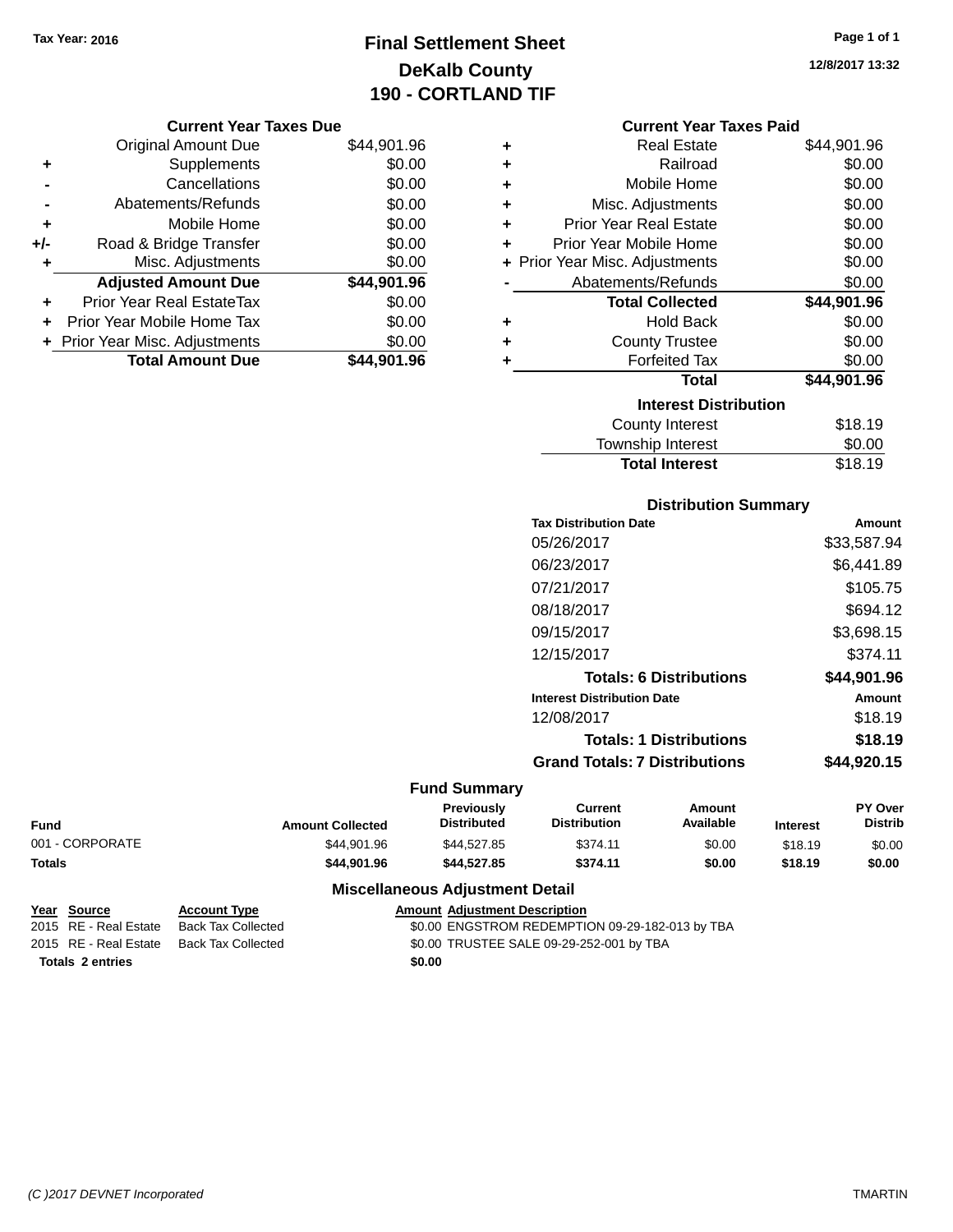## **Final Settlement Sheet Tax Year: 2016 Page 1 of 1 DeKalb County 201 - DEKALB SSA #6**

**12/8/2017 13:32**

## **Current Year Taxes Due**

|     | <b>Original Amount Due</b>       | \$14,000.20 |
|-----|----------------------------------|-------------|
| ٠   | Supplements                      | \$0.00      |
|     | Cancellations                    | \$0.00      |
|     | Abatements/Refunds               | \$0.00      |
| ٠   | Mobile Home                      | \$0.00      |
| +/- | Road & Bridge Transfer           | \$0.00      |
| ٠   | Misc. Adjustments                | \$0.00      |
|     | <b>Adjusted Amount Due</b>       | \$14,000.20 |
|     | <b>Prior Year Real EstateTax</b> | \$0.00      |
|     | Prior Year Mobile Home Tax       | \$0.00      |
|     | + Prior Year Misc. Adjustments   | \$0.00      |
|     | <b>Total Amount Due</b>          | \$14.000.20 |

|   | <b>Current Year Taxes Paid</b> |             |
|---|--------------------------------|-------------|
| ٠ | Real Estate                    | \$14,000.20 |
| ٠ | Railroad                       | \$0.00      |
| ٠ | Mobile Home                    | \$0.00      |
| ٠ | Misc. Adjustments              | \$0.00      |
| ٠ | <b>Prior Year Real Estate</b>  | \$0.00      |
| ٠ | Prior Year Mobile Home         | \$0.00      |
|   | + Prior Year Misc. Adjustments | \$0.00      |
|   | Abatements/Refunds             | \$0.00      |
|   | <b>Total Collected</b>         | \$14,000.20 |
| ٠ | <b>Hold Back</b>               | \$0.00      |
| ٠ | <b>County Trustee</b>          | \$0.00      |
| ٠ | <b>Forfeited Tax</b>           | \$0.00      |
|   | Total                          | \$14,000.20 |
|   | <b>Interest Distribution</b>   |             |
|   | <b>County Interest</b>         | \$5.67      |
|   | <b>Township Interest</b>       | \$0.00      |

Total Interest \$5.67

#### **Distribution Summary Tax Distribution Date Amount** 05/26/2017 \$936.82 06/23/2017 \$5,254.86 08/18/2017 \$288.96 09/15/2017 \$6,598.29 12/15/2017 \$921.27 **Totals: 5 Distributions \$14,000.20 Interest Distribution Date Amount** 12/08/2017 \$5.67 **Totals: 1 Distributions \$5.67 Grand Totals: 6 Distributions \$14,005.87 Fund Summary PY Over Distrib Amount Available Current Distribution Previously Amount Collected Distributed**

| Fund                       | <b>Amount Collected</b> | Distributed | <b>Distribution</b> | Available | <b>Interest</b> | Distrib |
|----------------------------|-------------------------|-------------|---------------------|-----------|-----------------|---------|
| 023 - SPECIAL SERVICE AREA | \$14.000.20             | \$13,078.93 | \$921.27            | \$0.00    | \$5.67          | \$0.00  |
| <b>Totals</b>              | \$14.000.20             | \$13,078,93 | \$921.27            | \$0.00    | \$5.67          | \$0.00  |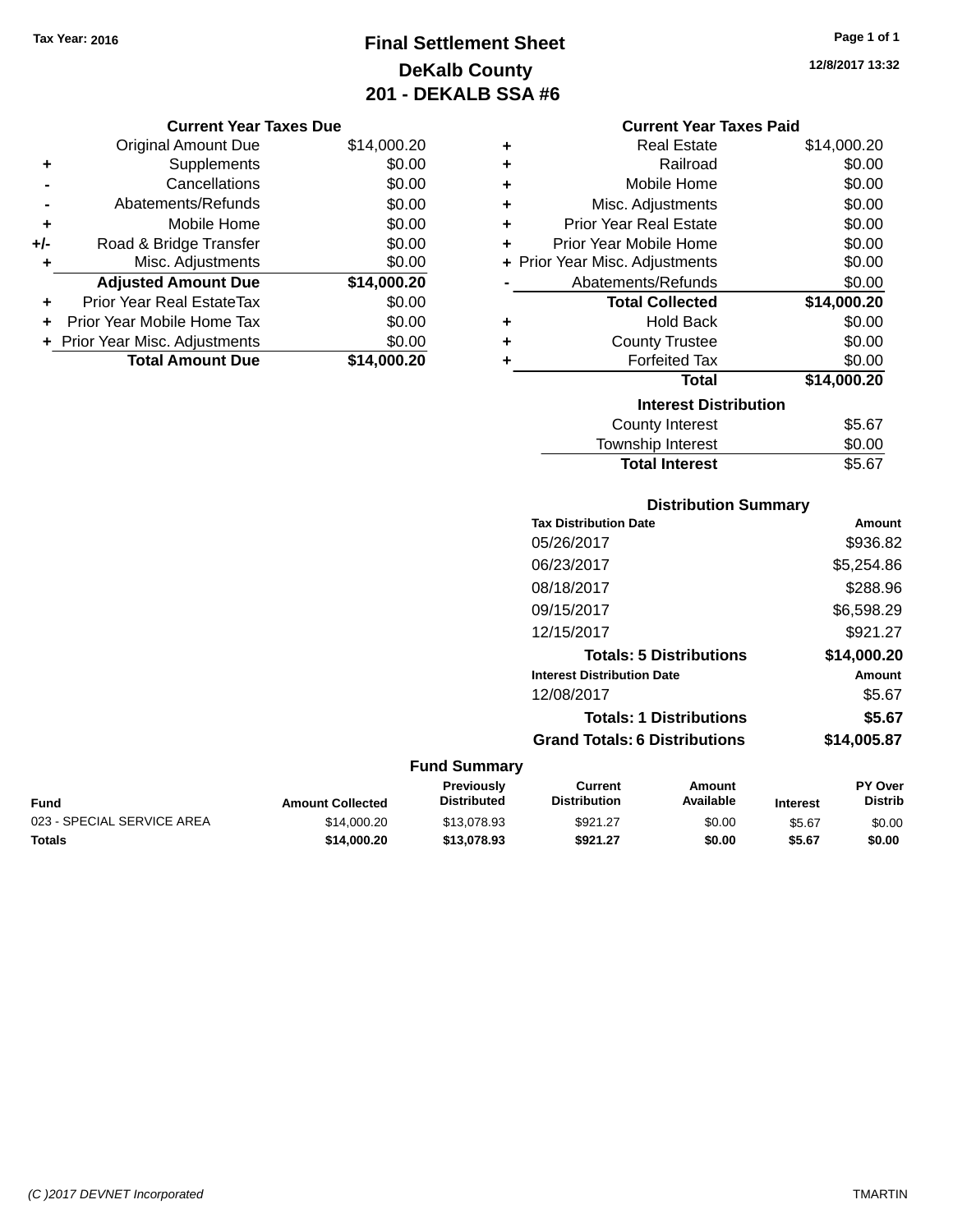**Current Year Taxes Due** Original Amount Due \$55,994.52

**Adjusted Amount Due \$55,869.18**

**Total Amount Due \$55,846.52**

**+** Supplements \$0.00 **-** Cancellations \$138.09 **-** Abatements/Refunds \$0.29 **+** Mobile Home \$0.00 **+/-** Road & Bridge Transfer \$0.00 **+** Misc. Adjustments \$13.04

**+** Prior Year Real EstateTax (\$22.66) **+** Prior Year Mobile Home Tax \$0.00 **+ Prior Year Misc. Adjustments**  $$0.00$ 

## **Final Settlement Sheet Tax Year: 2016 Page 1 of 1 DeKalb County 204 - GENOA RIVER BEND SSA**

## **Current Year Taxes Paid**

| ٠ | <b>Real Estate</b>             | \$55,805.50 |
|---|--------------------------------|-------------|
| ÷ | Railroad                       | \$0.00      |
| ÷ | Mobile Home                    | \$0.00      |
| ÷ | Misc. Adjustments              | \$13.04     |
| ÷ | <b>Prior Year Real Estate</b>  | (\$22.66)   |
| ٠ | Prior Year Mobile Home         | \$0.00      |
|   | + Prior Year Misc. Adjustments | \$0.00      |
|   | Abatements/Refunds             | \$0.29      |
|   | <b>Total Collected</b>         | \$55,795.59 |
| ٠ | <b>Hold Back</b>               | \$0.00      |
| ٠ | <b>County Trustee</b>          | \$50.93     |
| ٠ | <b>Forfeited Tax</b>           | \$0.00      |
|   | <b>Total</b>                   | \$55,846.52 |
|   | <b>Interest Distribution</b>   |             |
|   | <b>County Interest</b>         | \$22.61     |
|   | Township Interest              | \$0.00      |
|   |                                |             |

| <b>Township Interest</b> | \$0.00  |
|--------------------------|---------|
| <b>Total Interest</b>    | \$22.61 |
|                          |         |

| <b>Distribution Summary</b> |  |
|-----------------------------|--|
|-----------------------------|--|

| <b>Tax Distribution Date</b>         | Amount      |
|--------------------------------------|-------------|
| 05/26/2017                           | \$3.003.41  |
| 06/23/2017                           | \$26,058.71 |
| 07/21/2017                           | \$761.60    |
| 08/18/2017                           | \$1,043.96  |
| 09/15/2017                           | \$24,433.30 |
| 12/15/2017                           | \$494.61    |
| <b>Totals: 6 Distributions</b>       | \$55,795.59 |
| <b>Interest Distribution Date</b>    | Amount      |
| 12/08/2017                           | \$22.61     |
| <b>Totals: 1 Distributions</b>       | \$22.61     |
| <b>Grand Totals: 7 Distributions</b> | \$55,818,20 |
|                                      |             |

#### **Fund Summary**

| Fund                       | <b>Amount Collected</b> | <b>Previously</b><br><b>Distributed</b> | Current<br><b>Distribution</b> | Amount<br>Available | <b>Interest</b> | <b>PY Over</b><br><b>Distrib</b> |
|----------------------------|-------------------------|-----------------------------------------|--------------------------------|---------------------|-----------------|----------------------------------|
| 023 - SPECIAL SERVICE AREA | \$55,795.59             | \$55,300.98                             | \$494.61                       | \$0.00              | \$22.61         | \$0.00                           |
| Totals                     | \$55,795.59             | \$55,300.98                             | \$494.61                       | \$0.00              | \$22.61         | \$0.00                           |
|                            |                         |                                         |                                |                     |                 |                                  |

#### **Miscellaneous Adjustment Detail**

|                         | Year Source             | <b>Account Type</b> | <b>Amount Adjustment Description</b>      |
|-------------------------|-------------------------|---------------------|-------------------------------------------|
|                         | 2016 RE - Real Estate   | Back Tax Collected  | \$13.04 TRUSTEE SALE 02-25-251-021 by TBA |
|                         | <b>Totals 1 entries</b> |                     | \$13.04                                   |
| <b>Abatement Detail</b> |                         |                     |                                           |

| Year Source                        | <b>Account Type</b> | <b>Amount Adiustment Description</b>             |
|------------------------------------|---------------------|--------------------------------------------------|
| 2016 RE - Real Estate RE Abatement |                     | \$0.29 PTAB INTEREST REFUND 02-24-452-014 by TBA |
| <b>Totals 1 entries</b>            |                     | \$0.29                                           |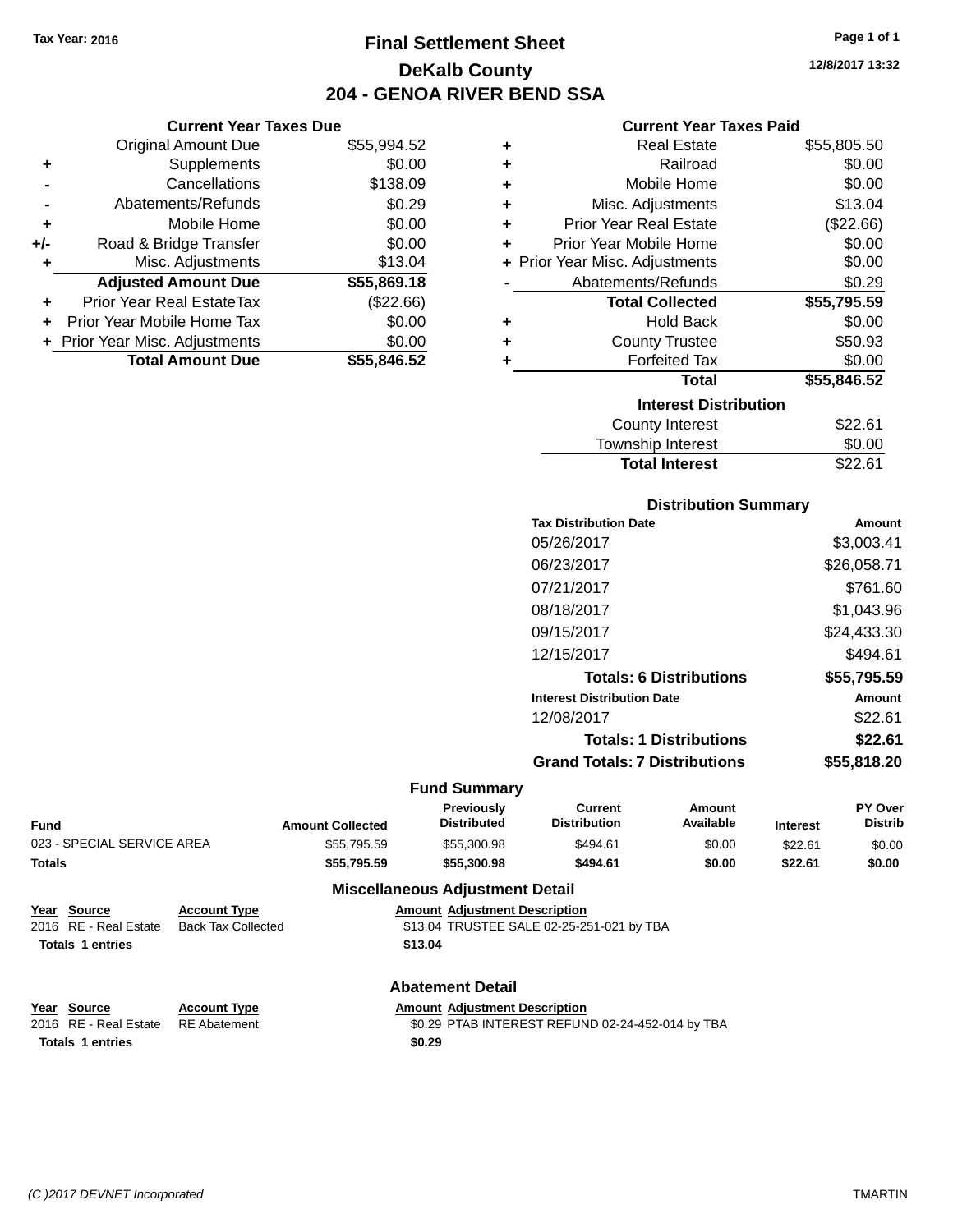## **Final Settlement Sheet Tax Year: 2016 Page 1 of 1 DeKalb County 207 - DERBY ESTATES SSA**

#### **Current Year Taxes Due**

|       | <b>Total Amount Due</b>          | \$6,437.32 |
|-------|----------------------------------|------------|
|       | + Prior Year Misc. Adjustments   | \$0.00     |
|       | Prior Year Mobile Home Tax       | \$0.00     |
| ÷     | <b>Prior Year Real EstateTax</b> | \$0.00     |
|       | <b>Adjusted Amount Due</b>       | \$6,437.32 |
|       | Misc. Adjustments                | \$0.00     |
| $+/-$ | Road & Bridge Transfer           | \$0.00     |
| ÷     | Mobile Home                      | \$0.00     |
|       | Abatements/Refunds               | \$0.00     |
|       | Cancellations                    | \$62.96    |
| ٠     | Supplements                      | \$0.00     |
|       | <b>Original Amount Due</b>       | \$6,500.28 |
|       |                                  |            |

#### **Current Year Taxes Paid**

| ٠ | Real Estate                    | \$6,437.32 |
|---|--------------------------------|------------|
| ٠ | Railroad                       | \$0.00     |
| ٠ | Mobile Home                    | \$0.00     |
| ٠ | Misc. Adjustments              | \$0.00     |
| ٠ | Prior Year Real Estate         | \$0.00     |
| ٠ | Prior Year Mobile Home         | \$0.00     |
|   | + Prior Year Misc. Adjustments | \$0.00     |
|   | Abatements/Refunds             | \$0.00     |
|   | <b>Total Collected</b>         | \$6,437.32 |
| ٠ | <b>Hold Back</b>               | \$0.00     |
| ÷ | <b>County Trustee</b>          | \$0.00     |
| ٠ | <b>Forfeited Tax</b>           | \$0.00     |
|   | <b>Total</b>                   | \$6,437.32 |
|   | <b>Interest Distribution</b>   |            |
|   | County Interest                | \$2.61     |
|   | <b>Township Interest</b>       | \$0.00     |
|   | <b>Total Interest</b>          | \$2.61     |

## **Distribution Summary Tax Distribution Date Amount** 05/26/2017 \$699.43 06/23/2017 \$2,735.35 08/18/2017 \$181.95 09/15/2017 \$2,277.39 12/15/2017 \$543.20 **Totals: 5 Distributions \$6,437.32 Interest Distribution Date Amount** 12/08/2017 \$2.61 **Totals: 1 Distributions \$2.61 Grand Totals: 6 Distributions \$6,439.93**

#### **Fund Summary**

| Fund                       | <b>Amount Collected</b> | <b>Previously</b><br>Distributed | Current<br>Distribution | Amount<br>Available | <b>Interest</b> | <b>PY Over</b><br><b>Distrib</b> |
|----------------------------|-------------------------|----------------------------------|-------------------------|---------------------|-----------------|----------------------------------|
| 023 - SPECIAL SERVICE AREA | \$6.437.32              | \$5.894.12                       | \$543.20                | \$0.00              | \$2.61          | \$0.00                           |
| <b>Totals</b>              | \$6,437.32              | \$5.894.12                       | \$543.20                | \$0.00              | \$2.61          | \$0.00                           |

**12/8/2017 13:32**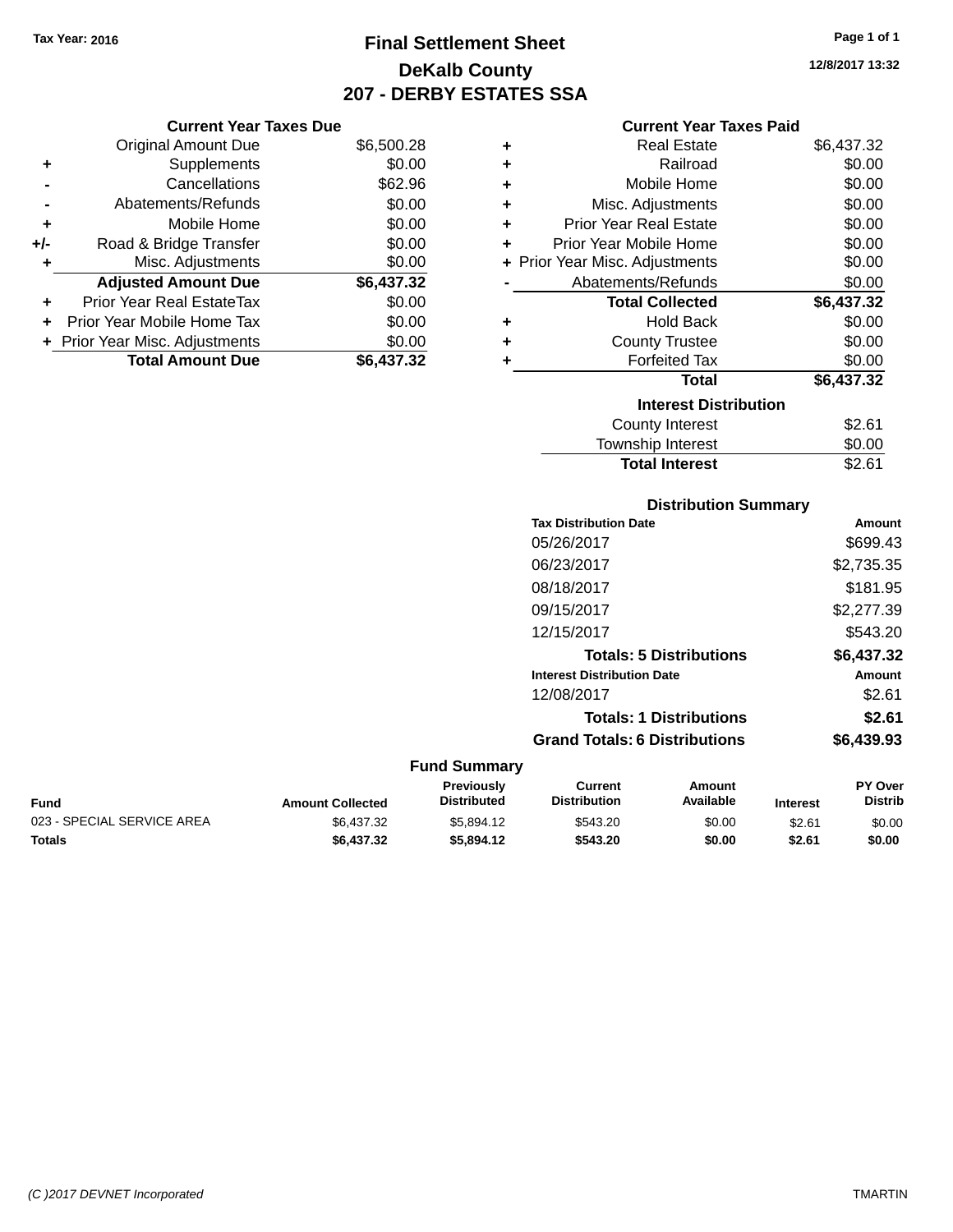## **Final Settlement Sheet Tax Year: 2016 Page 1 of 1 DeKalb County 209 - DEKALB SSA #14**

**12/8/2017 13:32**

| <b>Current Year Taxes Due</b> |      |
|-------------------------------|------|
| Amount Due ו                  | ደን 5 |

|       | <b>Total Amount Due</b>          | \$2,500.03 |  |  |
|-------|----------------------------------|------------|--|--|
|       | + Prior Year Misc. Adjustments   | \$0.00     |  |  |
|       | Prior Year Mobile Home Tax       | \$0.00     |  |  |
| ٠     | <b>Prior Year Real EstateTax</b> | \$0.00     |  |  |
|       | <b>Adjusted Amount Due</b>       | \$2,500.03 |  |  |
| ٠     | Misc. Adjustments                | \$0.00     |  |  |
| $+/-$ | Road & Bridge Transfer           | \$0.00     |  |  |
| ÷     | Mobile Home                      | \$0.00     |  |  |
|       | Abatements/Refunds               | \$0.00     |  |  |
|       | \$0.00<br>Cancellations          |            |  |  |
| ٠     | Supplements                      | \$0.00     |  |  |
|       | <b>Original Amount Due</b>       | \$2,500.03 |  |  |

## **Current Year Taxes Paid**

| ٠ | Real Estate                    | \$2,500.03 |
|---|--------------------------------|------------|
| ÷ | Railroad                       | \$0.00     |
| ÷ | Mobile Home                    | \$0.00     |
| ٠ | Misc. Adjustments              | \$0.00     |
| ÷ | Prior Year Real Estate         | \$0.00     |
| ٠ | Prior Year Mobile Home         | \$0.00     |
|   | + Prior Year Misc. Adjustments | \$0.00     |
|   | Abatements/Refunds             | \$0.00     |
|   | <b>Total Collected</b>         | \$2,500.03 |
| ٠ | Hold Back                      | \$0.00     |
| ٠ | <b>County Trustee</b>          | \$0.00     |
| ÷ | <b>Forfeited Tax</b>           | \$0.00     |
|   | Total                          | \$2,500.03 |
|   | <b>Interest Distribution</b>   |            |
|   | County Interest                | \$1.01     |
|   | <b>Township Interest</b>       | \$0.00     |
|   | <b>Total Interest</b>          | \$1.01     |

## **Distribution Summary**

| <b>Tax Distribution Date</b>         | Amount     |
|--------------------------------------|------------|
| 05/26/2017                           | \$101.10   |
| 06/23/2017                           | \$1,196.48 |
| 09/15/2017                           | \$1,134.23 |
| 12/15/2017                           | \$68.22    |
| <b>Totals: 4 Distributions</b>       | \$2,500.03 |
| <b>Interest Distribution Date</b>    | Amount     |
| 12/08/2017                           | \$1.01     |
| <b>Totals: 1 Distributions</b>       | \$1.01     |
| <b>Grand Totals: 5 Distributions</b> | \$2,501.04 |

## **Fund Summary**

| <b>Fund</b>                | <b>Amount Collected</b> | <b>Previously</b><br><b>Distributed</b> | Current<br><b>Distribution</b> | Amount<br>Available | <b>Interest</b> | <b>PY Over</b><br><b>Distrib</b> |
|----------------------------|-------------------------|-----------------------------------------|--------------------------------|---------------------|-----------------|----------------------------------|
| 023 - SPECIAL SERVICE AREA | \$2,500.03              | \$2,431.81                              | \$68.22                        | \$0.00              | \$1.01          | \$0.00                           |
| <b>Totals</b>              | \$2,500.03              | \$2.431.81                              | \$68.22                        | \$0.00              | \$1.01          | \$0.00                           |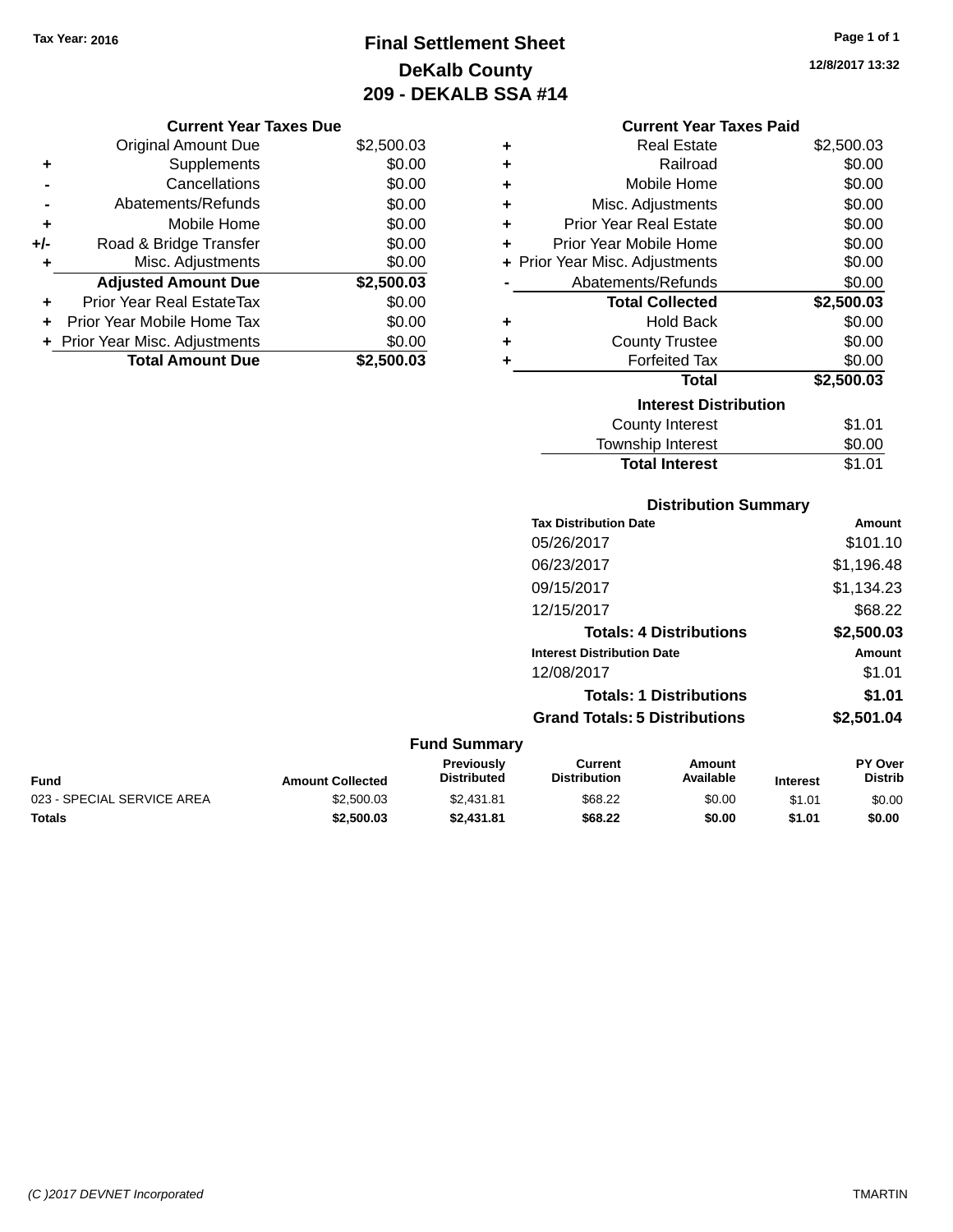**Current Year Taxes Due** Original Amount Due \$2,050.00

**Adjusted Amount Due \$2,050.00**

**Total Amount Due \$2,050.00**

**+** Supplements \$0.00 **-** Cancellations \$0.00 **-** Abatements/Refunds \$0.00 **+** Mobile Home \$0.00 **+/-** Road & Bridge Transfer \$0.00 **+** Misc. Adjustments \$0.00

**+** Prior Year Real EstateTax \$0.00 **+** Prior Year Mobile Home Tax \$0.00 **+** Prior Year Misc. Adjustments  $$0.00$ 

## **Final Settlement Sheet Tax Year: 2016 Page 1 of 1 DeKalb County 213 - GENOA OAK CREEK EST SSA#4**

#### **Current Year Taxes Paid**

| ٠ | Real Estate                    | \$2,050.00 |
|---|--------------------------------|------------|
| ٠ | Railroad                       | \$0.00     |
| ÷ | Mobile Home                    | \$0.00     |
| ÷ | Misc. Adjustments              | \$0.00     |
| ÷ | <b>Prior Year Real Estate</b>  | \$0.00     |
| ÷ | Prior Year Mobile Home         | \$0.00     |
|   | + Prior Year Misc. Adjustments | \$0.00     |
|   | Abatements/Refunds             | \$0.00     |
|   |                                |            |
|   | <b>Total Collected</b>         | \$2,050.00 |
| ٠ | <b>Hold Back</b>               | \$0.00     |
| ٠ | <b>County Trustee</b>          | \$0.00     |
| ٠ | <b>Forfeited Tax</b>           | \$0.00     |
|   | <b>Total</b>                   | \$2,050.00 |
|   | <b>Interest Distribution</b>   |            |
|   | <b>County Interest</b>         | \$0.83     |

**Total Interest** \$0.83

#### **Distribution Summary Tax Distribution Date Amount** 05/26/2017 \$152.95 06/23/2017 \$966.81 09/15/2017 \$793.63 12/15/2017 \$136.61 **Totals: 4 Distributions \$2,050.00 Interest Distribution Date Amount** 12/08/2017 \$0.83 **Totals: 1 Distributions \$0.83 Grand Totals: 5 Distributions \$2,050.83 Fund Summary Fund Interest Amount Collected Distributed PY Over Distrib Amount Available Current Distribution Previously** 023 - SPECIAL SERVICE AREA  $$2,050.00$   $$1,913.39$   $$136.61$  \$0.00 \$0.83 \$0.00

**Totals \$2,050.00 \$1,913.39 \$136.61 \$0.00 \$0.83 \$0.00**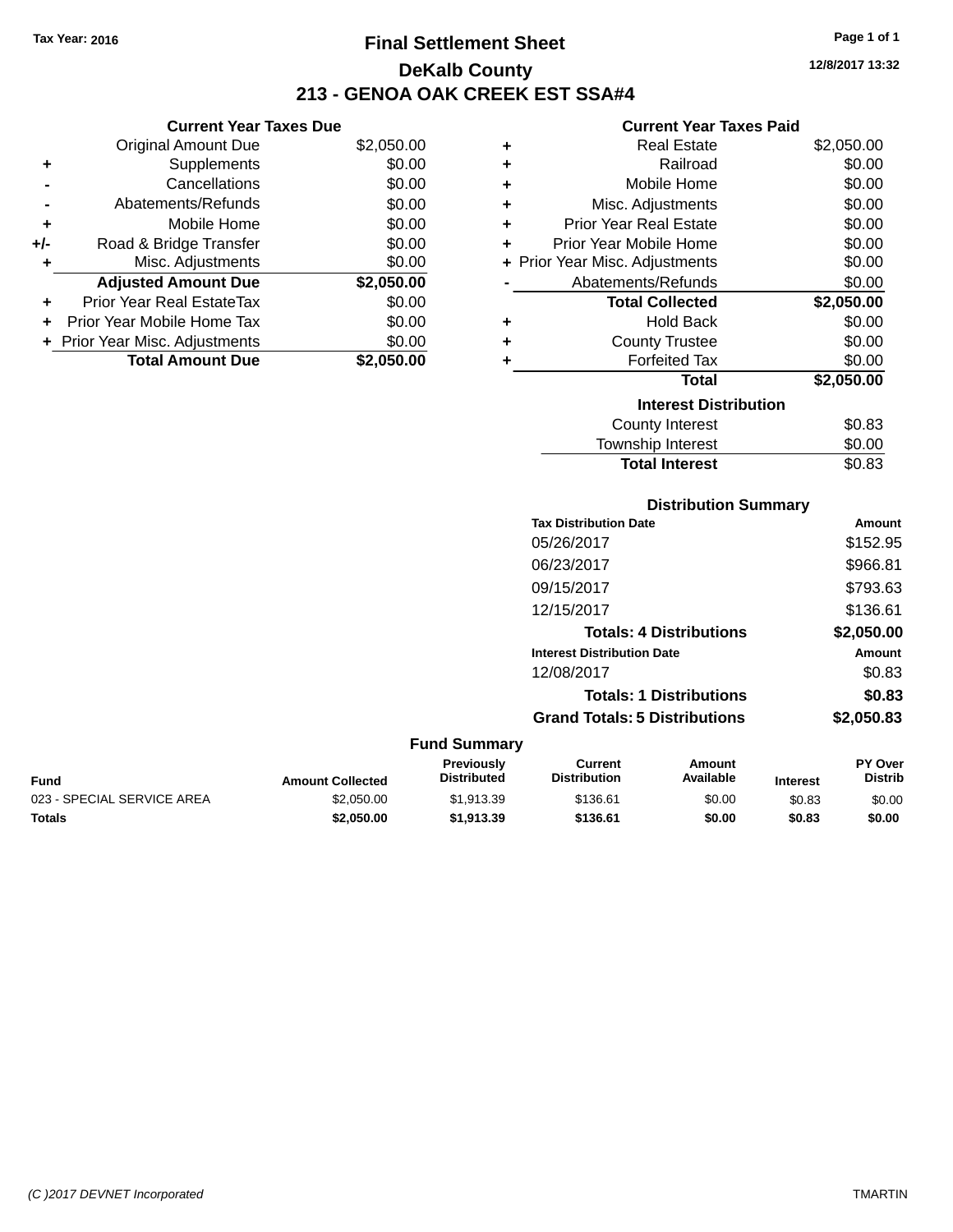## **Final Settlement Sheet Tax Year: 2016 Page 1 of 1 DeKalb County AF-DK #5 - AFTON DEKALB DRAINAGE #5**

## **Current Year Taxes Due** Original Amount Due \$12,061.64 **+** Supplements \$5.42 **-** Cancellations **\$5.42 -** Abatements/Refunds \$0.00 **+** Mobile Home \$0.00 **+/-** Road & Bridge Transfer \$0.00 **+** Misc. Adjustments \$0.00 **Adjusted Amount Due \$12,061.64 +** Prior Year Real EstateTax \$0.00 **+** Prior Year Mobile Home Tax \$0.00 **+** Prior Year Misc. Adjustments  $$0.00$ **Total Amount Due \$12,061.64**

#### **Current Year Taxes Paid +** Real Estate \$12,059.99 **+** Railroad \$0.00 **+** Mobile Home \$0.00 **+** Misc. Adjustments \$0.00 **+** Prior Year Real Estate \$0.00 **+** Prior Year Mobile Home \$0.00 **+** Prior Year Misc. Adjustments  $$0.00$ Abatements/Refunds \$0.00 **Total Collected \$12,059.99 +** Hold Back \$0.00 **+** County Trustee **+** Forfeited Tax \$0.00 **Total \$12,061.64 Interest Distribution** County Interest \$0.00 Township Interest \$0.00 \$1.65

Total Interest \$0.00

| <b>Distribution Summary</b>          |             |
|--------------------------------------|-------------|
| <b>Tax Distribution Date</b>         | Amount      |
| 05/26/2017                           | \$1,379.84  |
| 06/23/2017                           | \$6,974.80  |
| 07/21/2017                           | \$802.28    |
| 08/18/2017                           | \$184.42    |
| 09/15/2017                           | \$2,605.48  |
| 12/15/2017                           | \$113.17    |
| <b>Totals: 6 Distributions</b>       | \$12,059.99 |
| <b>Grand Totals: 6 Distributions</b> | \$12,059.99 |

|                 |                         | <b>Fund Summary</b>                     |                                |                     |                 |                                  |
|-----------------|-------------------------|-----------------------------------------|--------------------------------|---------------------|-----------------|----------------------------------|
| <b>Fund</b>     | <b>Amount Collected</b> | <b>Previously</b><br><b>Distributed</b> | Current<br><b>Distribution</b> | Amount<br>Available | <b>Interest</b> | <b>PY Over</b><br><b>Distrib</b> |
| 001 - CORPORATE | \$12.059.99             | \$11,946.82                             | \$113.17                       | \$0.00              | \$0.00          | \$0.00                           |
| <b>Totals</b>   | \$12,059.99             | \$11,946.82                             | \$113.17                       | \$0.00              | \$0.00          | \$0.00                           |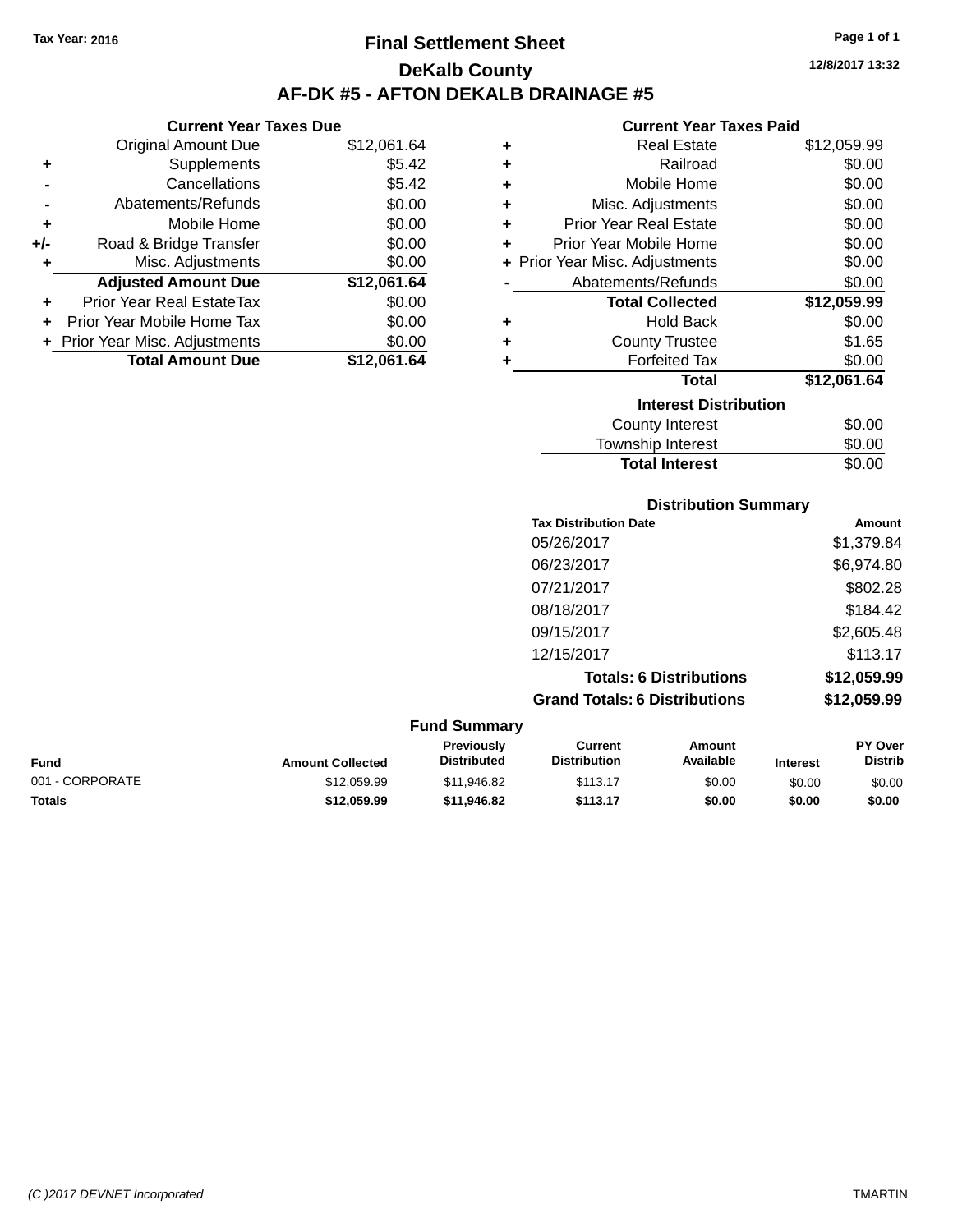**Current Year Taxes Due** Original Amount Due \$8,830.34

**Adjusted Amount Due \$8,830.34**

**Total Amount Due \$8,830.34**

**+** Supplements \$65.26 **-** Cancellations \$65.26 **-** Abatements/Refunds \$0.00 **+** Mobile Home \$0.00 **+/-** Road & Bridge Transfer \$0.00 **+** Misc. Adjustments \$0.00

**+** Prior Year Real EstateTax \$0.00 **+** Prior Year Mobile Home Tax \$0.00 **+ Prior Year Misc. Adjustments**  $$0.00$ 

## **Final Settlement Sheet Tax Year: 2016 Page 1 of 1 DeKalb County AF-MI #4 - AF/ MI/ DK DRAINAGE #4**

**12/8/2017 13:32**

#### **Current Year Taxes Paid**

**Total Interest** \$0.00

| <b>Real Estate</b>             | \$8,830.34 |  |  |  |
|--------------------------------|------------|--|--|--|
| Railroad                       | \$0.00     |  |  |  |
| Mobile Home                    | \$0.00     |  |  |  |
| Misc. Adjustments              | \$0.00     |  |  |  |
| <b>Prior Year Real Estate</b>  | \$0.00     |  |  |  |
| Prior Year Mobile Home         | \$0.00     |  |  |  |
| + Prior Year Misc. Adjustments | \$0.00     |  |  |  |
| Abatements/Refunds             | \$0.00     |  |  |  |
| <b>Total Collected</b>         | \$8,830.34 |  |  |  |
| <b>Hold Back</b>               | \$0.00     |  |  |  |
| <b>County Trustee</b>          | \$0.00     |  |  |  |
| <b>Forfeited Tax</b>           | \$0.00     |  |  |  |
| <b>Total</b>                   | \$8,830.34 |  |  |  |
| <b>Interest Distribution</b>   |            |  |  |  |
| <b>County Interest</b>         | \$0.00     |  |  |  |
| <b>Township Interest</b>       | \$0.00     |  |  |  |
|                                |            |  |  |  |

|                 |                         |                                  |                                       | <b>Distribution Summary</b>    |                 |                           |
|-----------------|-------------------------|----------------------------------|---------------------------------------|--------------------------------|-----------------|---------------------------|
|                 |                         |                                  | <b>Tax Distribution Date</b>          |                                |                 | <b>Amount</b>             |
|                 |                         |                                  | 05/26/2017                            |                                |                 | \$1,152.46                |
|                 |                         |                                  | 06/23/2017                            |                                |                 | \$4,716.33                |
|                 |                         |                                  | 07/21/2017                            |                                |                 | \$119.68                  |
|                 |                         |                                  | 08/18/2017                            |                                |                 | \$30.03                   |
|                 |                         |                                  | 09/15/2017                            |                                |                 | \$2,608.25                |
|                 |                         |                                  | 12/15/2017                            |                                |                 | \$203.59                  |
|                 |                         |                                  |                                       | <b>Totals: 6 Distributions</b> |                 | \$8,830.34                |
|                 |                         |                                  | <b>Grand Totals: 6 Distributions</b>  |                                |                 | \$8,830.34                |
|                 |                         | <b>Fund Summary</b>              |                                       |                                |                 |                           |
| <b>Fund</b>     | <b>Amount Collected</b> | Previously<br><b>Distributed</b> | <b>Current</b><br><b>Distribution</b> | Amount<br>Available            | <b>Interest</b> | PY Over<br><b>Distrib</b> |
| 001 - CORPORATE | \$8,830.34              | \$8,626.75                       | \$203.59                              | \$0.00                         | \$0.00          | \$0.00                    |

**Totals \$8,830.34 \$8,626.75 \$203.59 \$0.00 \$0.00 \$0.00**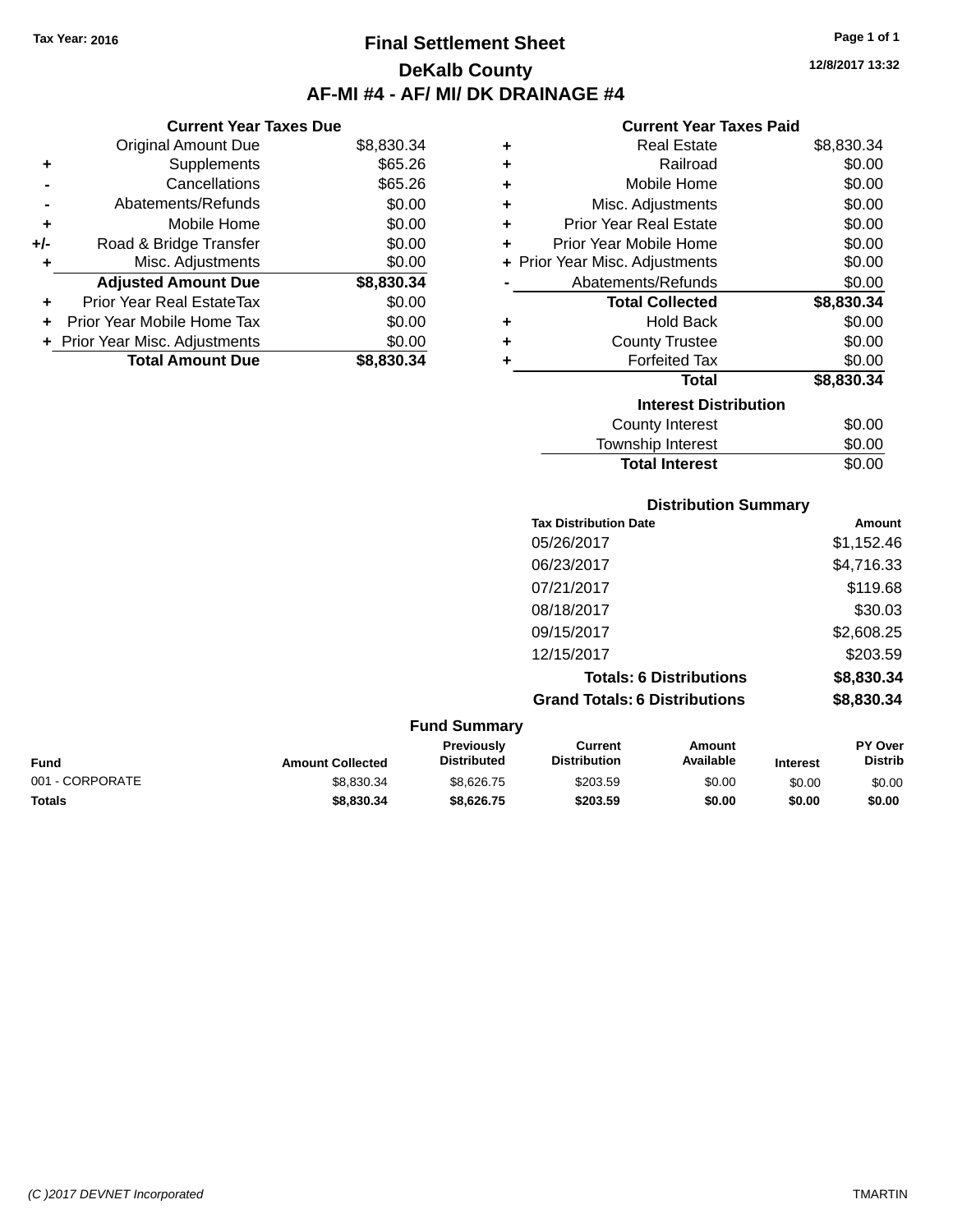## **Final Settlement Sheet Tax Year: 2016 Page 1 of 1 DeKalb County CL-SH #7 - CLINTON/SHABBONA DRN #7**

**12/8/2017 13:32**

#### **Current Year Taxes Paid**

|     | <b>Current Year Taxes Due</b>  |            |  |  |  |  |
|-----|--------------------------------|------------|--|--|--|--|
|     | <b>Original Amount Due</b>     | \$2,286.34 |  |  |  |  |
| ٠   | Supplements                    | \$0.00     |  |  |  |  |
|     | Cancellations                  | \$0.00     |  |  |  |  |
|     | Abatements/Refunds             | \$0.00     |  |  |  |  |
| ٠   | Mobile Home                    | \$0.00     |  |  |  |  |
| +/- | Road & Bridge Transfer         | \$0.00     |  |  |  |  |
| ٠   | Misc. Adjustments              | \$0.00     |  |  |  |  |
|     | <b>Adjusted Amount Due</b>     | \$2,286.34 |  |  |  |  |
| ٠   | Prior Year Real EstateTax      | \$0.00     |  |  |  |  |
|     | Prior Year Mobile Home Tax     | \$0.00     |  |  |  |  |
|     | + Prior Year Misc. Adjustments | \$0.00     |  |  |  |  |
|     | <b>Total Amount Due</b>        | \$2.286.34 |  |  |  |  |

| ٠ | <b>Real Estate</b>             | \$2,286.34 |
|---|--------------------------------|------------|
| ٠ | Railroad                       | \$0.00     |
| ٠ | Mobile Home                    | \$0.00     |
| ٠ | Misc. Adjustments              | \$0.00     |
| ٠ | Prior Year Real Estate         | \$0.00     |
| ٠ | Prior Year Mobile Home         | \$0.00     |
|   | + Prior Year Misc. Adjustments | \$0.00     |
|   | Abatements/Refunds             | \$0.00     |
|   | <b>Total Collected</b>         | \$2,286.34 |
| ٠ | <b>Hold Back</b>               | \$0.00     |
| ٠ | <b>County Trustee</b>          | \$0.00     |
| ٠ | <b>Forfeited Tax</b>           | \$0.00     |
|   | <b>Total</b>                   | \$2,286.34 |
|   | <b>Interest Distribution</b>   |            |
|   | <b>County Interest</b>         | \$0.00     |
|   | <b>Township Interest</b>       | \$0.00     |
|   | <b>Total Interest</b>          | \$0.00     |

**Distribution Summary Tax Distribution Date Amount** 05/26/2017 \$69.31 06/23/2017 \$1,340.14 08/18/2017 \$43.07 09/15/2017 \$832.75 12/15/2017 \$1.07 **Totals: 5 Distributions \$2,286.34 Grand Totals: 5 Distributions \$2,286.34**

| <b>Fund Summary</b> |                         |                                         |                                |                     |                 |                           |
|---------------------|-------------------------|-----------------------------------------|--------------------------------|---------------------|-----------------|---------------------------|
| Fund                | <b>Amount Collected</b> | <b>Previously</b><br><b>Distributed</b> | Current<br><b>Distribution</b> | Amount<br>Available | <b>Interest</b> | PY Over<br><b>Distrib</b> |
| 001 - CORPORATE     | \$2,286.34              | \$2.285.27                              | \$1.07                         | \$0.00              | \$0.00          | \$0.00                    |
| <b>Totals</b>       | \$2,286,34              | \$2.285.27                              | \$1.07                         | \$0.00              | \$0.00          | \$0.00                    |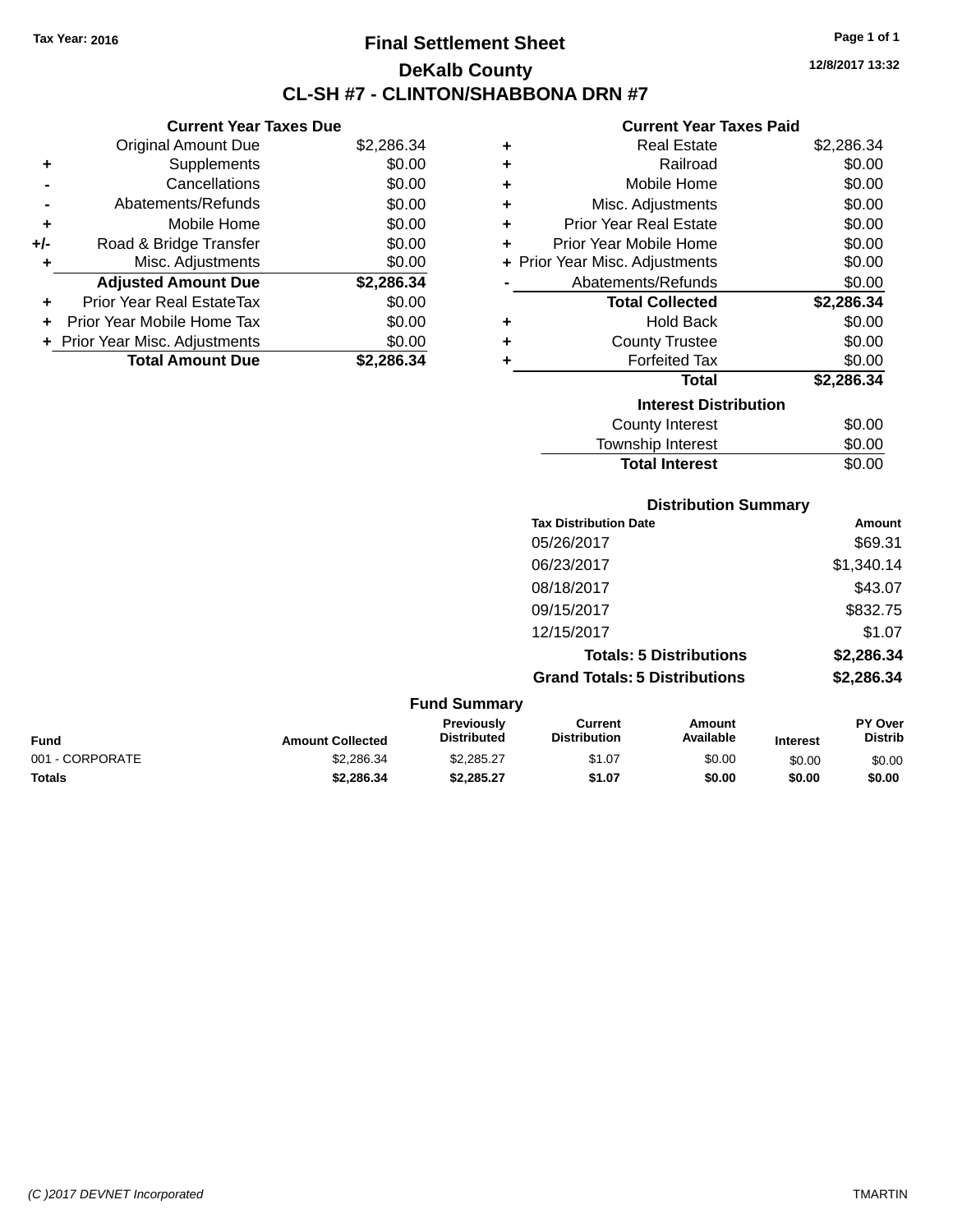**Current Year Taxes Due** Original Amount Due \$24,045.42

**Adjusted Amount Due \$24,045.42**

**Total Amount Due \$24,045.42**

**+** Supplements \$0.00 **-** Cancellations \$0.00 **-** Abatements/Refunds \$0.00 **+** Mobile Home \$0.00 **+/-** Road & Bridge Transfer \$0.00 **+** Misc. Adjustments \$0.00

**+** Prior Year Real EstateTax \$0.00 **+** Prior Year Mobile Home Tax \$0.00 **+ Prior Year Misc. Adjustments**  $$0.00$ 

## **Final Settlement Sheet Tax Year: 2016 Page 1 of 1 DeKalb County COON #1 - COON CREEK DRAINAGE #1**

**12/8/2017 13:32**

#### **Current Year Taxes Paid**

| ٠ | <b>Real Estate</b>             | \$24,035.42 |
|---|--------------------------------|-------------|
| ÷ | Railroad                       | \$0.00      |
| ÷ | Mobile Home                    | \$0.00      |
| ٠ | Misc. Adjustments              | \$0.00      |
| ÷ | <b>Prior Year Real Estate</b>  | \$0.00      |
| ٠ | Prior Year Mobile Home         | \$0.00      |
|   | + Prior Year Misc. Adjustments | \$0.00      |
|   | Abatements/Refunds             | \$0.00      |
|   | <b>Total Collected</b>         | \$24,035.42 |
| ÷ | <b>Hold Back</b>               | \$0.00      |
| ٠ | <b>County Trustee</b>          | \$0.00      |
| ÷ | <b>Forfeited Tax</b>           | \$10.00     |
|   | <b>Total</b>                   | \$24,045.42 |
|   | <b>Interest Distribution</b>   |             |
|   | <b>County Interest</b>         | \$0.00      |
|   | <b>Township Interest</b>       | \$0.00      |

**Total Interest** \$0.00

|                 |                         |                                  | <b>Distribution Summary</b>           |                                |                 |                           |
|-----------------|-------------------------|----------------------------------|---------------------------------------|--------------------------------|-----------------|---------------------------|
|                 |                         |                                  | <b>Tax Distribution Date</b>          |                                |                 | Amount                    |
|                 |                         |                                  | 05/26/2017                            |                                |                 | \$4,367.46                |
|                 |                         |                                  | 06/23/2017                            |                                |                 | \$10,671.95               |
|                 |                         |                                  | 07/21/2017                            |                                |                 | \$308.12                  |
|                 |                         |                                  | 08/18/2017                            |                                |                 | \$756.86                  |
|                 |                         |                                  | 09/15/2017                            |                                |                 | \$7,373.79                |
|                 |                         |                                  | 12/15/2017                            |                                |                 | \$557.24                  |
|                 |                         |                                  |                                       | <b>Totals: 6 Distributions</b> |                 | \$24,035.42               |
|                 |                         |                                  | <b>Grand Totals: 6 Distributions</b>  |                                |                 | \$24,035.42               |
|                 |                         | <b>Fund Summary</b>              |                                       |                                |                 |                           |
| Fund            | <b>Amount Collected</b> | Previously<br><b>Distributed</b> | <b>Current</b><br><b>Distribution</b> | Amount<br>Available            | <b>Interest</b> | PY Over<br><b>Distrib</b> |
| 001 - CORPORATE | \$24,035.42             | \$23,478.18                      | \$557.24                              | \$0.00                         | \$0.00          | \$0.00                    |

**Totals \$24,035.42 \$23,478.18 \$557.24 \$0.00 \$0.00 \$0.00**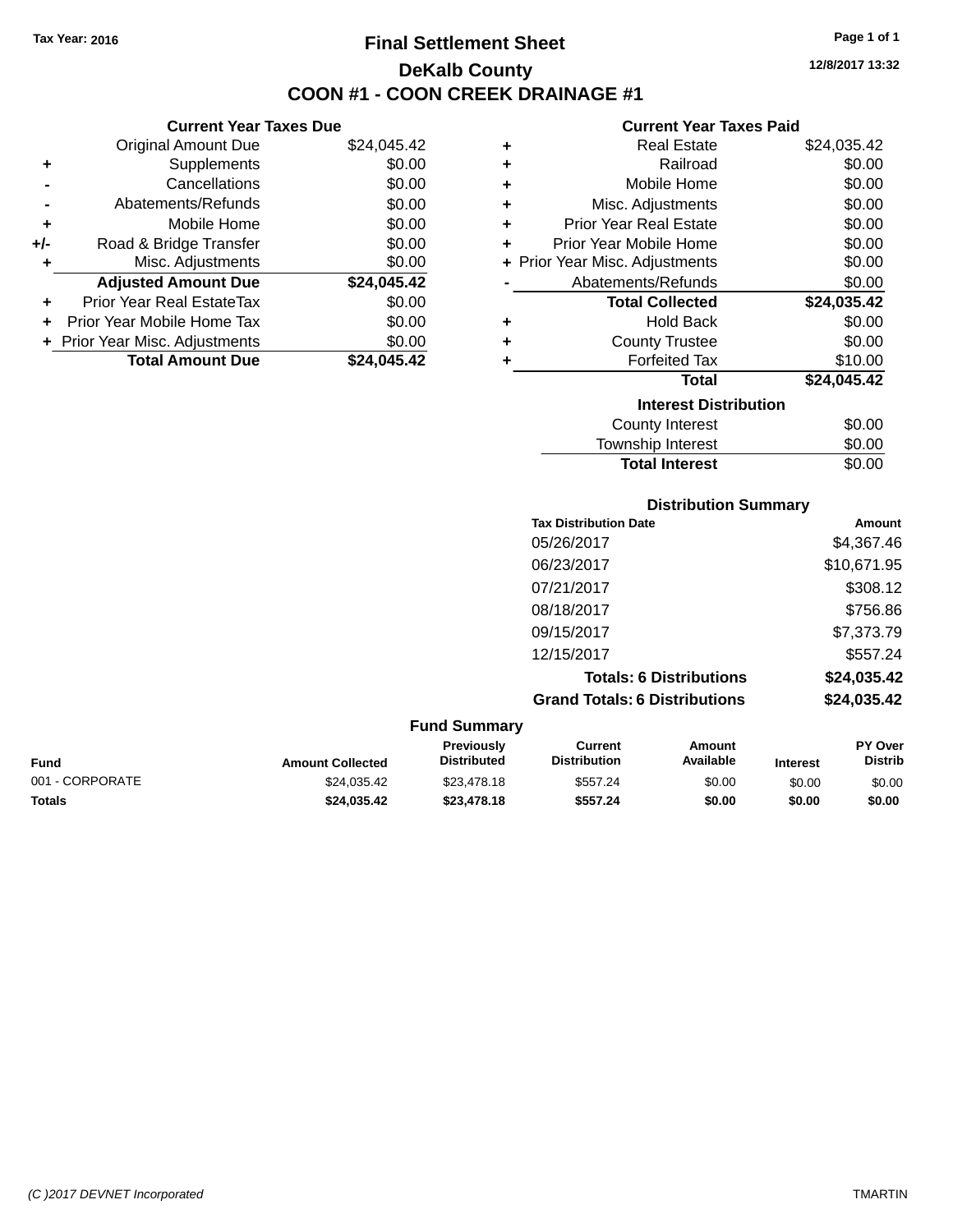**Current Year Taxes Due** Original Amount Due \$10,711.48

**Adjusted Amount Due \$10,711.48**

**Total Amount Due \$10,711.48**

**+** Supplements \$70.00 **-** Cancellations \$70.00 **-** Abatements/Refunds \$0.00 **+** Mobile Home \$0.00 **+/-** Road & Bridge Transfer \$0.00 **+** Misc. Adjustments \$0.00

**+** Prior Year Real EstateTax \$0.00 **+** Prior Year Mobile Home Tax \$0.00 **+ Prior Year Misc. Adjustments**  $$0.00$ 

## **Final Settlement Sheet Tax Year: 2016 Page 1 of 1 DeKalb County CO-PI #15 - CORTLAND PIERCE DRAINAGE**

**12/8/2017 13:32**

#### **Current Year Taxes Paid**

Total Interest \$0.00

| ٠ | <b>Real Estate</b>             | \$10,221.38 |
|---|--------------------------------|-------------|
| ٠ | Railroad                       | \$0.00      |
| ÷ | Mobile Home                    | \$0.00      |
| ÷ | Misc. Adjustments              | \$0.00      |
| ÷ | <b>Prior Year Real Estate</b>  | \$0.00      |
| ÷ | Prior Year Mobile Home         | \$0.00      |
|   | + Prior Year Misc. Adjustments | \$0.00      |
|   | Abatements/Refunds             | \$0.00      |
|   | <b>Total Collected</b>         | \$10,221.38 |
| ٠ | <b>Hold Back</b>               | \$0.00      |
| ٠ | <b>County Trustee</b>          | \$92.82     |
| ٠ | <b>Forfeited Tax</b>           | \$397.28    |
|   | <b>Total</b>                   | \$10,711.48 |
|   | <b>Interest Distribution</b>   |             |
|   | <b>County Interest</b>         | \$0.00      |
|   | <b>Township Interest</b>       | \$0.00      |

|                     |                                      | <b>Distribution Summary</b>    |                |
|---------------------|--------------------------------------|--------------------------------|----------------|
|                     | <b>Tax Distribution Date</b>         |                                | Amount         |
|                     | 05/26/2017                           |                                | \$1,173.01     |
|                     | 06/23/2017                           |                                | \$5,077.12     |
|                     | 07/21/2017                           |                                | \$92.72        |
|                     | 08/18/2017                           |                                | \$265.99       |
|                     | 09/15/2017                           |                                | \$2,834.59     |
|                     | 12/15/2017                           |                                | \$777.95       |
|                     |                                      | <b>Totals: 6 Distributions</b> | \$10,221.38    |
|                     | <b>Grand Totals: 6 Distributions</b> |                                | \$10,221.38    |
| <b>Fund Summary</b> |                                      |                                |                |
| Previously          | <b>Current</b>                       | Amount                         | <b>PY Over</b> |

| <b>Fund</b>     | <b>Amount Collected</b> | <b>Previously</b><br><b>Distributed</b> | Current<br><b>Distribution</b> | Amount<br>Available | <b>Interest</b> | <b>PY Over</b><br><b>Distrib</b> |
|-----------------|-------------------------|-----------------------------------------|--------------------------------|---------------------|-----------------|----------------------------------|
| 001 - CORPORATE | \$10.221.38             | \$9.443.43                              | \$777.95                       | \$0.00              | \$0.00          | \$0.00                           |
| <b>Totals</b>   | \$10.221.38             | \$9,443,43                              | \$777.95                       | \$0.00              | \$0.00          | \$0.00                           |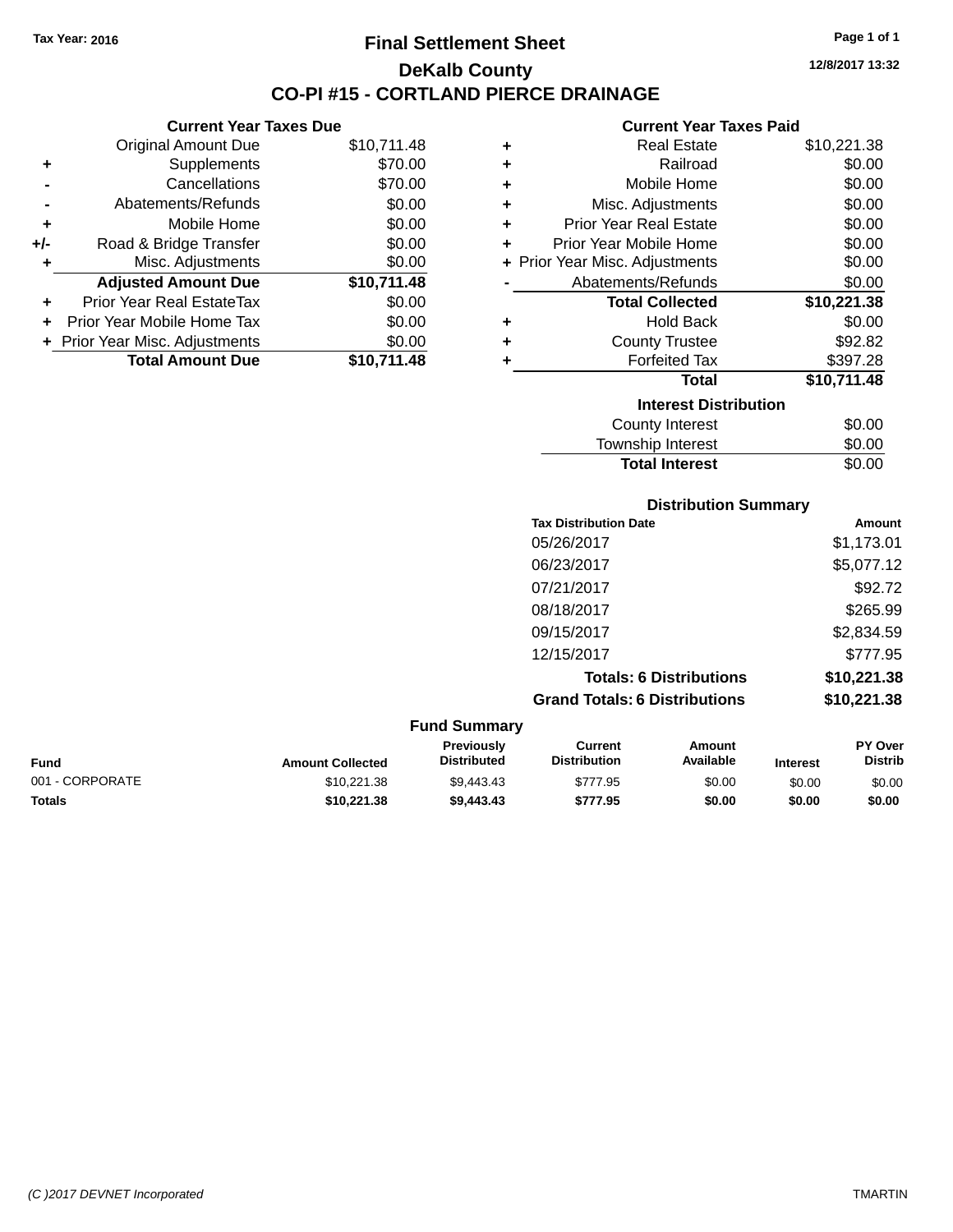## **Final Settlement Sheet Tax Year: 2016 Page 1 of 1 DeKalb County CO-SBA#5 - CORTLAND SBA #5**

**12/8/2017 13:32**

|                | <b>Current Year Taxes Due</b> |          |         |
|----------------|-------------------------------|----------|---------|
|                | <b>Original Amount Due</b>    | \$0.00   | ٠       |
| ٠              | Supplements                   | \$0.00   | ٠       |
| $\blacksquare$ | Cancellations                 | \$0.00   | ٠       |
| $\blacksquare$ | Abatements/Refunds            | \$822.75 | ٠       |
| ٠              | Mobile Home                   | \$0.00   | ٠       |
| $+/-$          | Road & Bridge Transfer        | \$0.00   | ٠       |
| ÷              | Misc. Adjustments             | \$822.75 | + Prior |
|                | <b>Adjusted Amount Due</b>    | \$0.00   |         |

**+** Prior Year Real EstateTax \$0.00 **+** Prior Year Mobile Home Tax \$0.00 **+** Prior Year Misc. Adjustments  $$0.00$ 

**Total Amount Due \$0.00**

## **Current Year Taxes Paid Paral Estate \$0.00 +** Railroad \$0.00

| ÷ | Mobile Home                    | \$0.00   |
|---|--------------------------------|----------|
| ÷ | Misc. Adjustments              | \$822.75 |
| ÷ | <b>Prior Year Real Estate</b>  | \$0.00   |
| ٠ | Prior Year Mobile Home         | \$0.00   |
|   | + Prior Year Misc. Adjustments | \$0.00   |
|   | Abatements/Refunds             | \$822.75 |
|   | <b>Total Collected</b>         | \$0.00   |
| ÷ | <b>Hold Back</b>               | \$0.00   |
| ÷ | <b>County Trustee</b>          | \$0.00   |
| ٠ | <b>Forfeited Tax</b>           | \$0.00   |
|   | Total                          | \$0.00   |
|   | <b>Interest Distribution</b>   |          |
|   | <b>County Interest</b>         | \$0.00   |
|   |                                |          |

| \$0.00 |
|--------|
| \$0.00 |
|        |

| <b>Fund Summary</b>        |                         |                                         |                                |                     |                 |                                  |
|----------------------------|-------------------------|-----------------------------------------|--------------------------------|---------------------|-----------------|----------------------------------|
| Fund                       | <b>Amount Collected</b> | <b>Previously</b><br><b>Distributed</b> | Current<br><b>Distribution</b> | Amount<br>Available | <b>Interest</b> | <b>PY Over</b><br><b>Distrib</b> |
| 023 - SPECIAL SERVICE AREA | \$0.00                  | \$0.00                                  | \$0.00                         | \$0.00              | \$0.00          | \$0.00                           |
| Totals                     | \$0.00                  | \$0.00                                  | \$0.00                         | \$0.00              | \$0.00          | \$0.00                           |
|                            |                         |                                         |                                |                     |                 |                                  |

## **Year Source Account Type Amount Adjustment Description** 2016 DR - Drainage Back Tax Collected \$198.00 TRUSTEE SALE 09-27-100-005 by TBA 2016 DR - Drainage Back Tax Collected \$207.75 TRUSTEE SALE 09-27-100-006 by TBA 2016 DR - Drainage Back Tax Collected \$209.31 TRUSTEE SALE 09-27-226-006 by TBA 2016 DR - Drainage Back Tax Collected \$207.69 TRUSTEE SALE 09-28-200-005 by TBA **Totals 4 entries \$822.75**

# **Year Source Account Type Amount Adjustment Description**

| <b>Totals 4 entries</b> |                    | \$822.75 |
|-------------------------|--------------------|----------|
| 016 DR - Drainage       | Drainage Abatement | \$207.69 |
| 016 DR - Drainage       | Drainage Abatement | \$209.31 |
| 016 DR - Drainage       | Drainage Abatement | \$207.75 |

## **Miscellaneous Adjustment Detail**

## **Abatement Detail**

| Year Source        | <b>Account Type</b> | <b>Amount Adiustment Description</b>             |
|--------------------|---------------------|--------------------------------------------------|
| 2016 DR - Drainage | Drainage Abatement  | \$198.00 TRANSFER TO SSA#4 PER SIE 14TX25 by TBA |

2016 DR - Drainage Drainage Abatement \$207.75 TRANSFER TO SSA#4 PER SIE 14TX25 by TBA 2016 DR - Drainage Drainage Abatement \$209.31 TRANSFER TO SSA#4 PER SIE 14TX25 by TBA 2016 DR - Drainage Drainage Abatement \$207.69 TRANSFER TO SSA#4 PER SIE 14TX25 by TBA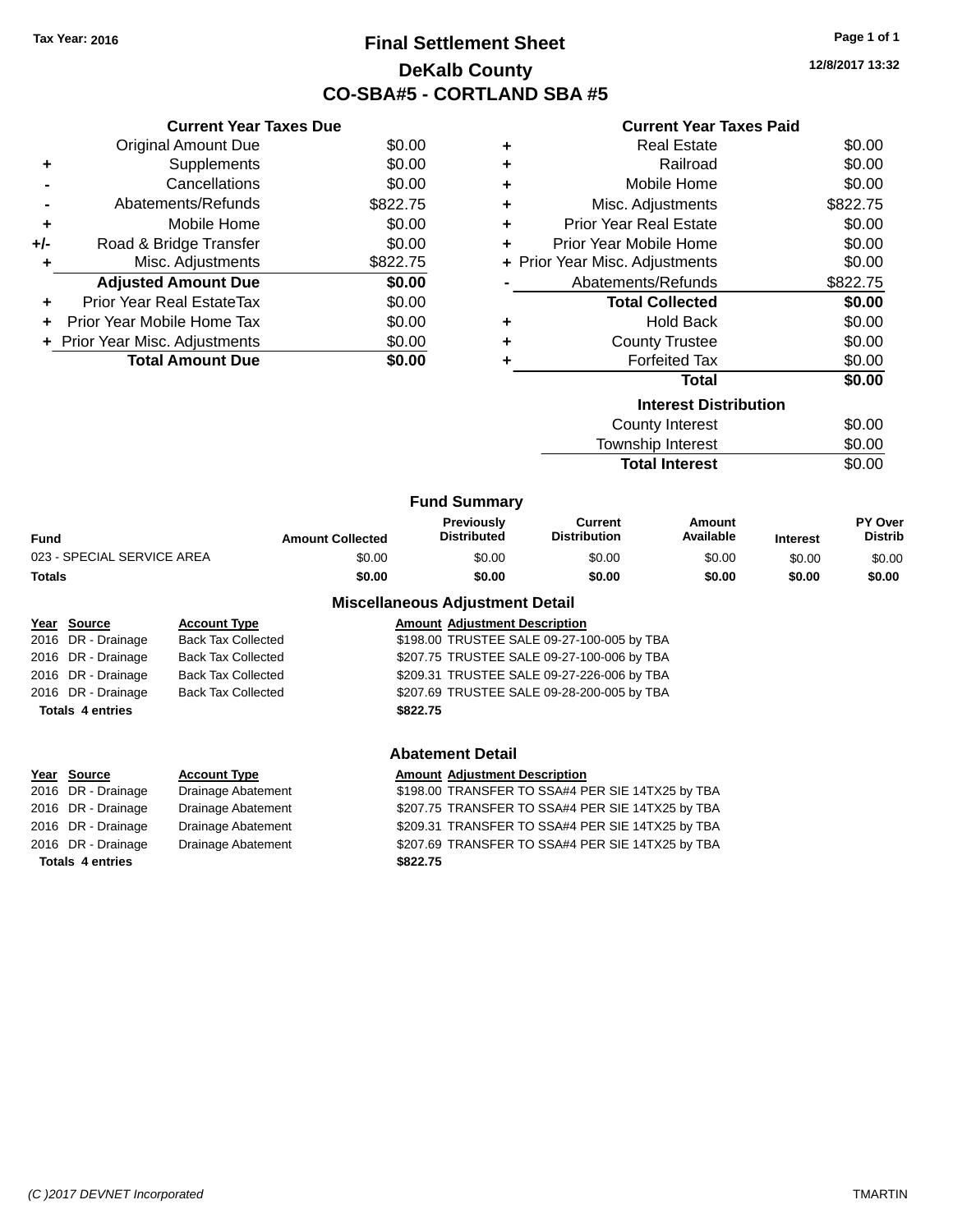## **Final Settlement Sheet Tax Year: 2016 Page 1 of 1 DeKalb County CO-SBA#6 - CORTLAND SBA #6**

**12/8/2017 13:32**

|     | <b>Current Year Taxes Due</b>  |          |
|-----|--------------------------------|----------|
|     | <b>Original Amount Due</b>     | \$0.00   |
| ٠   | Supplements                    | \$0.00   |
|     | Cancellations                  | \$0.00   |
|     | Abatements/Refunds             | \$830.80 |
| ٠   | Mobile Home                    | \$0.00   |
| +/- | Road & Bridge Transfer         | \$0.00   |
| ٠   | Misc. Adjustments              | \$830.80 |
|     | <b>Adjusted Amount Due</b>     | \$0.00   |
| ÷   | Prior Year Real EstateTax      | \$0.00   |
|     | Prior Year Mobile Home Tax     | \$0.00   |
|     | + Prior Year Misc. Adjustments | \$0.00   |
|     | <b>Total Amount Due</b>        | \$0.00   |
|     |                                |          |

## **Current Year Taxes Paid**

| ÷ | <b>Real Estate</b>             | \$0.00   |
|---|--------------------------------|----------|
| ÷ | Railroad                       | \$0.00   |
| ÷ | Mobile Home                    | \$0.00   |
| ٠ | Misc. Adjustments              | \$830.80 |
| ٠ | <b>Prior Year Real Estate</b>  | \$0.00   |
| ÷ | Prior Year Mobile Home         | \$0.00   |
|   | + Prior Year Misc. Adjustments | \$0.00   |
|   | Abatements/Refunds             | \$830.80 |
|   | <b>Total Collected</b>         | \$0.00   |
| ٠ | <b>Hold Back</b>               | \$0.00   |
| ÷ | <b>County Trustee</b>          | \$0.00   |
| ٠ | <b>Forfeited Tax</b>           | \$0.00   |
|   | <b>Total</b>                   | \$0.00   |
|   | <b>Interest Distribution</b>   |          |
|   | County Interest                | \$0.00   |
|   | <b>Township Interest</b>       | \$0.00   |

| טטווטוווא שוויטוויי   | ູນບ.ບບ |
|-----------------------|--------|
| <b>Total Interest</b> | \$0.00 |

|                            |                         | <b>Fund Summary</b>                     |                                |                            |                 |                                  |
|----------------------------|-------------------------|-----------------------------------------|--------------------------------|----------------------------|-----------------|----------------------------------|
| <b>Fund</b>                | <b>Amount Collected</b> | <b>Previously</b><br><b>Distributed</b> | Current<br><b>Distribution</b> | <b>Amount</b><br>Available | <b>Interest</b> | <b>PY Over</b><br><b>Distrib</b> |
| 023 - SPECIAL SERVICE AREA | \$0.00                  | \$0.00                                  | \$0.00                         | \$0.00                     | \$0.00          | \$0.00                           |
| Totals                     | \$0.00                  | \$0.00                                  | \$0.00                         | \$0.00                     | \$0.00          | \$0.00                           |
|                            |                         | <b>Miscellaneous Adjustment Detail</b>  |                                |                            |                 |                                  |

## **Year Source Account Type Amount Adjustment Description** 2016 DR - Drainage Back Tax Collected \$207.52 TRUSTEE SALE 09-22-400-004 by TBA 2016 DR - Drainage Back Tax Collected \$207.61 TRUSTEE SALE 09-26-100-001 by TBA 2016 DR - Drainage Back Tax Collected \$207.77 TRUSTEE SALE 09-23-300-002 by TBA 2016 DR - Drainage Back Tax Collected \$207.90 TRUSTEE SALE 09-27-226-007 by TBA **Totals 4 entries \$830.80**

# **Totals 4 entries \$830.80**

#### **Abatement Detail**

#### **Year Source Account Type Amount Adjustment Description** 2016 DR - Drainage Drainage Abatement \$207.90 TRANSFER TO SSA#4 PER SIE 14TX25 by TBA

2016 DR - Drainage Drainage Abatement \$207.52 TRANSFER TO SSA#4 PER SIE 14TX25 by TBA 2016 DR - Drainage Drainage Abatement \$207.61 TRANSFER TO SSA#4 PER SIE 14TX25 by TBA 2016 DR - Drainage Drainage Abatement \$207.77 TRANSFER TO SSA#4 PER SIE 14TX25 by TBA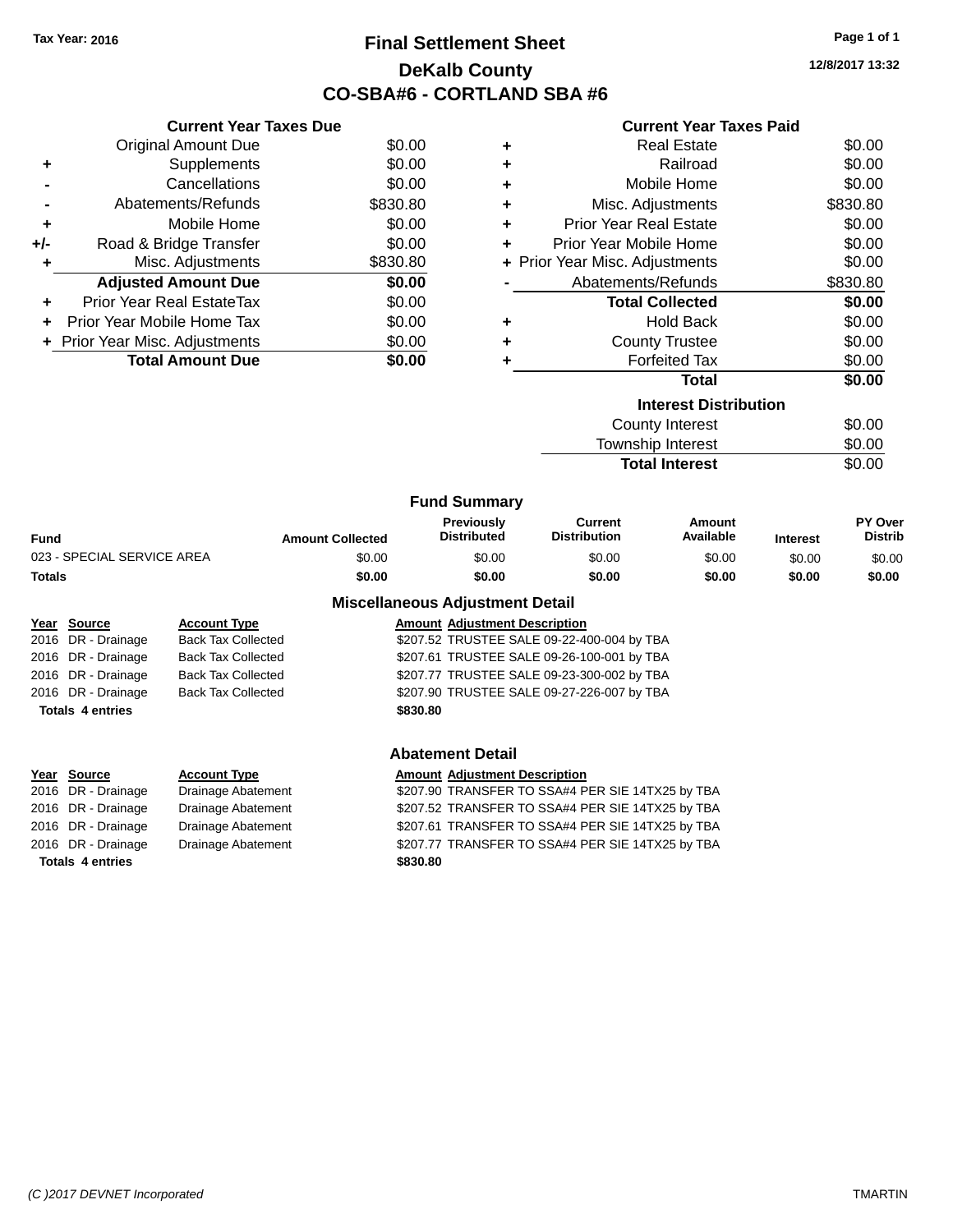**Current Year Taxes Due** Original Amount Due \$187,036.00

**Adjusted Amount Due \$187,036.00**

**+** Supplements \$2,033.00 **-** Cancellations \$2,033.00 **-** Abatements/Refunds \$0.00 **+** Mobile Home \$0.00 **+/-** Road & Bridge Transfer \$0.00 **+** Misc. Adjustments \$0.00

**+** Prior Year Real EstateTax \$0.00 **+** Prior Year Mobile Home Tax \$0.00 **+** Prior Year Misc. Adjustments \$0.00<br> **Total Amount Due** \$187,036.00

**Total Amount Due** 

## **Final Settlement Sheet Tax Year: 2016 Page 1 of 1 DeKalb County CO-SBA#9 - CORTLAND SBA #9**

**12/8/2017 13:32**

#### **Current Year Taxes Paid**

| ٠ | <b>Real Estate</b>             | \$187,036.00 |
|---|--------------------------------|--------------|
| ٠ | Railroad                       | \$0.00       |
| ٠ | Mobile Home                    | \$0.00       |
| ٠ | Misc. Adjustments              | \$0.00       |
| ٠ | <b>Prior Year Real Estate</b>  | \$0.00       |
| ÷ | Prior Year Mobile Home         | \$0.00       |
|   | + Prior Year Misc. Adjustments | \$0.00       |
|   | Abatements/Refunds             | \$0.00       |
|   | <b>Total Collected</b>         | \$187,036.00 |
| ٠ | <b>Hold Back</b>               | \$0.00       |
| ٠ | <b>County Trustee</b>          | \$0.00       |
| ٠ | <b>Forfeited Tax</b>           | \$0.00       |
|   | <b>Total</b>                   | \$187,036.00 |
|   | <b>Interest Distribution</b>   |              |
|   | <b>County Interest</b>         | \$0.00       |
|   |                                | ີົ້          |

| <b>Total Interest</b> | \$0.00 |
|-----------------------|--------|
| Township Interest     | \$0.00 |
| County Interest       | \$0.00 |

## **Distribution Summary**

| <b>Tax Distribution Date</b>         | <b>Amount</b> |
|--------------------------------------|---------------|
| 05/26/2017                           | \$2,033.00    |
| 06/23/2017                           | \$95,551.00   |
| 07/21/2017                           | \$1,016.50    |
| 08/18/2017                           | \$1,016.50    |
| 09/15/2017                           | \$86,402.50   |
| 12/15/2017                           | \$1,016.50    |
| <b>Totals: 6 Distributions</b>       | \$187,036.00  |
| <b>Grand Totals: 6 Distributions</b> | \$187,036.00  |

|                            |                         | <b>Fund Summary</b>                     |                                |                     |                 |                                  |
|----------------------------|-------------------------|-----------------------------------------|--------------------------------|---------------------|-----------------|----------------------------------|
| Fund                       | <b>Amount Collected</b> | <b>Previously</b><br><b>Distributed</b> | Current<br><b>Distribution</b> | Amount<br>Available | <b>Interest</b> | <b>PY Over</b><br><b>Distrib</b> |
| 023 - SPECIAL SERVICE AREA | \$187,036,00            | \$186,019.50                            | \$1.016.50                     | \$0.00              | \$0.00          | \$0.00                           |
| Totals                     | \$187.036.00            | \$186,019.50                            | \$1.016.50                     | \$0.00              | \$0.00          | \$0.00                           |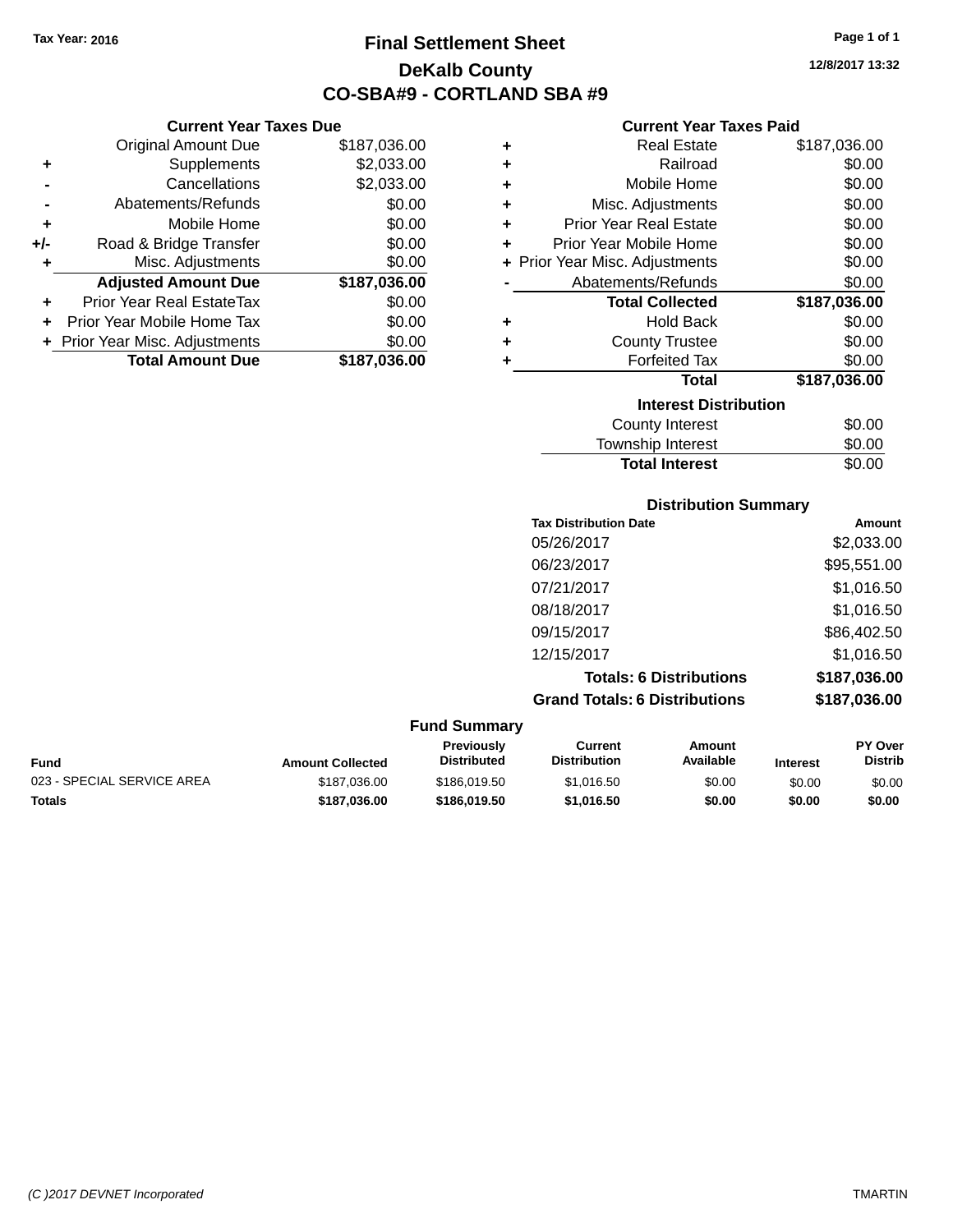**Current Year Taxes Due** Original Amount Due \$414,101.58

**Adjusted Amount Due \$414,101.58**

**Total Amount Due \$414,101.58**

**+** Supplements \$3,554.52 **-** Cancellations \$3,554.52 **-** Abatements/Refunds \$0.00 **+** Mobile Home \$0.00 **+/-** Road & Bridge Transfer \$0.00 **+** Misc. Adjustments \$0.00

**+** Prior Year Real EstateTax \$0.00 **+** Prior Year Mobile Home Tax \$0.00 **+ Prior Year Misc. Adjustments**  $$0.00$ 

## **Final Settlement Sheet Tax Year: 2016 Page 1 of 1 DeKalb County CO-SSA#1 - CORTLAND SBA #1**

**12/8/2017 13:32**

## **Current Year Taxes Paid**

| ٠ | <b>Real Estate</b>             | \$414,101.58 |
|---|--------------------------------|--------------|
| ٠ | Railroad                       | \$0.00       |
| ٠ | Mobile Home                    | \$0.00       |
| ÷ | Misc. Adjustments              | \$0.00       |
| ÷ | <b>Prior Year Real Estate</b>  | \$0.00       |
| ٠ | Prior Year Mobile Home         | \$0.00       |
|   | + Prior Year Misc. Adjustments | \$0.00       |
|   | Abatements/Refunds             | \$0.00       |
|   | <b>Total Collected</b>         | \$414,101.58 |
| ٠ | <b>Hold Back</b>               | \$0.00       |
| ٠ | <b>County Trustee</b>          | \$0.00       |
| ٠ | <b>Forfeited Tax</b>           | \$0.00       |
|   | <b>Total</b>                   | \$414,101.58 |
|   | <b>Interest Distribution</b>   |              |
|   | <b>County Interest</b>         | \$0.00       |
|   | <b>Township Interest</b>       | \$0.00       |

**Total Interest** \$0.00

| <b>Distribution Summary</b>          |              |
|--------------------------------------|--------------|
| <b>Tax Distribution Date</b>         | Amount       |
| 05/26/2017                           | \$8,886.30   |
| 06/23/2017                           | \$193,721.34 |
| 07/21/2017                           | \$1,777.26   |
| 08/18/2017                           | \$7,997.67   |
| 09/15/2017                           | \$188,389.56 |
| 12/15/2017                           | \$13,329.45  |
| <b>Totals: 6 Distributions</b>       | \$414,101.58 |
| <b>Grand Totals: 6 Distributions</b> | \$414,101.58 |
| <b>Fund Summary</b>                  |              |

| Fund                       | <b>Amount Collected</b> | <b>Previously</b><br><b>Distributed</b> | Current<br><b>Distribution</b> | Amount<br>Available | <b>Interest</b> | <b>PY Over</b><br><b>Distrib</b> |  |
|----------------------------|-------------------------|-----------------------------------------|--------------------------------|---------------------|-----------------|----------------------------------|--|
| 023 - SPECIAL SERVICE AREA | \$414.101.58            | \$400,772.13                            | \$13,329.45                    | \$0.00              | \$0.00          | \$0.00                           |  |
| Totals                     | \$414.101.58            | \$400,772.13                            | \$13,329.45                    | \$0.00              | \$0.00          | \$0.00                           |  |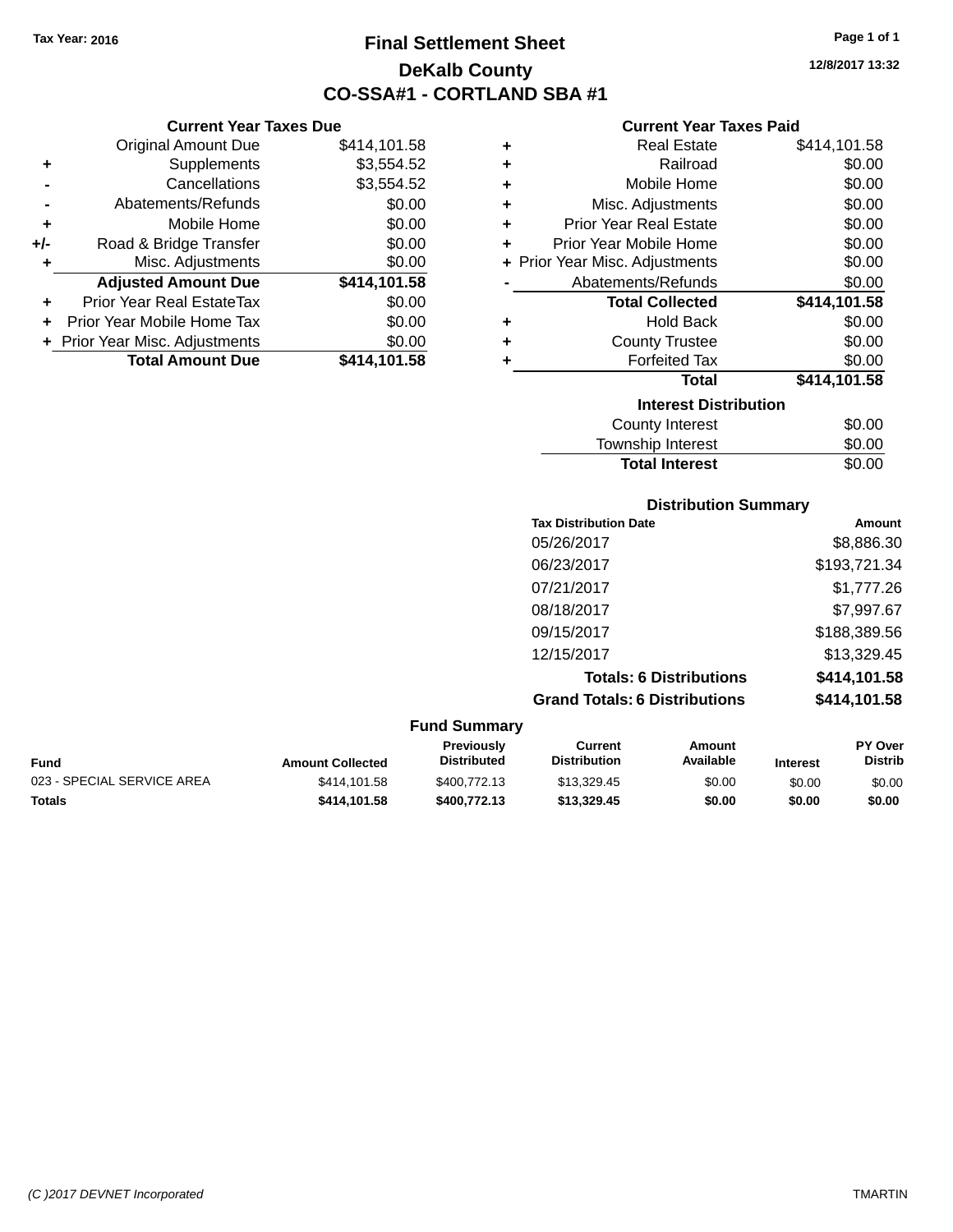## **Final Settlement Sheet Tax Year: 2016 Page 1 of 1 DeKalb County CO-SSA#4 - CORTLAND SBA #4**

|  |  | <b>Current Year Taxes Paid</b> |  |
|--|--|--------------------------------|--|
|  |  |                                |  |

|     | <b>Current Year Taxes Due</b>  |             |
|-----|--------------------------------|-------------|
|     | <b>Original Amount Due</b>     | \$0.00      |
| ٠   | Supplements                    | \$0.00      |
|     | Cancellations                  | \$0.00      |
|     | Abatements/Refunds             | \$0.00      |
| ٠   | Mobile Home                    | \$0.00      |
| +/- | Road & Bridge Transfer         | \$0.00      |
| ٠   | Misc. Adjustments              | \$2,327.19  |
|     | <b>Adjusted Amount Due</b>     | \$2,327.19  |
| ٠   | Prior Year Real EstateTax      | \$0.00      |
| ÷   | Prior Year Mobile Home Tax     | \$0.00      |
|     | + Prior Year Misc. Adjustments | \$10,578.50 |
|     | <b>Total Amount Due</b>        | \$12,905.69 |

| Gurient Tear Taxes Falu        |             |
|--------------------------------|-------------|
| <b>Real Estate</b>             | \$0.00      |
| Railroad                       | \$0.00      |
| Mobile Home                    | \$0.00      |
| Misc. Adjustments              | \$2,327.19  |
| <b>Prior Year Real Estate</b>  | \$0.00      |
| Prior Year Mobile Home         | \$0.00      |
| + Prior Year Misc. Adjustments | \$10,578.50 |
| Abatements/Refunds             | \$0.00      |
| <b>Total Collected</b>         | \$12,905.69 |
| <b>Hold Back</b>               | \$0.00      |
| <b>County Trustee</b>          | \$0.00      |
| <b>Forfeited Tax</b>           | \$0.00      |
| Total                          | \$12,905.69 |
| <b>Interest Distribution</b>   |             |
|                                |             |

| <u>METEST DISTINGUOTI</u> |        |
|---------------------------|--------|
| County Interest           | \$0.00 |
| Township Interest         | \$0.00 |
| <b>Total Interest</b>     | \$0.00 |
|                           |        |

|                            |                         | <b>Fund Summary</b>                     |                                |                     |                 |                                  |
|----------------------------|-------------------------|-----------------------------------------|--------------------------------|---------------------|-----------------|----------------------------------|
| Fund                       | <b>Amount Collected</b> | <b>Previously</b><br><b>Distributed</b> | Current<br><b>Distribution</b> | Amount<br>Available | <b>Interest</b> | <b>PY Over</b><br><b>Distrib</b> |
| 023 - SPECIAL SERVICE AREA | \$12,905.69             | \$0.00                                  | \$0.00                         | \$0.00              | \$0.00          | \$42,003.31                      |
| Totals                     | \$12,905.69             | \$0.00                                  | \$0.00                         | \$0.00              | \$0.00          | \$42,003.31                      |

## **Miscellaneous Adjustment Detail**

| Year Source              | <b>Account Type</b>       |             | <b>Amount Adiustment Description</b>                         |
|--------------------------|---------------------------|-------------|--------------------------------------------------------------|
| 2015 DR - Drainage       | <b>Back Tax Collected</b> |             | \$10,578.50 TRUSTEE SALE NATURE'S CROSSING 49 PARCELS by TBA |
| 2016 DR - Drainage       | <b>Back Tax Collected</b> |             | \$170.94 TRUSTEE SALE 09-17-385-010 by TBA                   |
| 2016 DR - Drainage       | <b>Back Tax Collected</b> |             | \$198.00 TRANSFER FROM SSA#5 PER SIE 14TX25 by TBA           |
| 2016 DR - Drainage       | <b>Back Tax Collected</b> |             | \$207.75 TRANSFER FROM SSA#5 PER SIE 14TX25 by TBA           |
| 2016 DR - Drainage       | <b>Back Tax Collected</b> |             | \$209.31 TRANSFER FROM SSA#5 PER SIE 14TX25 by TBA           |
| 2016 DR - Drainage       | <b>Back Tax Collected</b> |             | \$207.90 TRANSFER FROM SSA#6 PER SIE 14TX25 by TBA           |
| 2016 DR - Drainage       | <b>Back Tax Collected</b> |             | \$207.69 TRANSFER FROM SSA#5 PER SIE 14TX25 by TBA           |
| 2016 DR - Drainage       | <b>Back Tax Collected</b> |             | \$207.52 TRANSFER FROM SSA#6 PER SIE 14TX25 by TBA           |
| 2016 DR - Drainage       | <b>Back Tax Collected</b> |             | \$207.61 TRANSFER FROM SSA#6 PER SIE 14TX25 by TBA           |
| 2016 DR - Drainage       | <b>Back Tax Collected</b> |             | \$207.77 TRANSFER FROM SSA#6 PER SIE 14TX25 by TBA           |
| 2016 DR - Drainage       | <b>Back Tax Collected</b> |             | \$154.56 TRUSTEE SALE 09-17-300-009 by TBA                   |
| 2016 DR - Drainage       | <b>Back Tax Collected</b> |             | \$160.99 TRUSTEE SALE 09-17-100-018 by TBA                   |
| 2016 DR - Drainage       | <b>Back Tax Collected</b> |             | \$187.15 TRUSTEE SALE 09-17-329-004 by TBA                   |
| <b>Totals 13 entries</b> |                           | \$12,905.69 |                                                              |

*(C )2017 DEVNET Incorporated* TMARTIN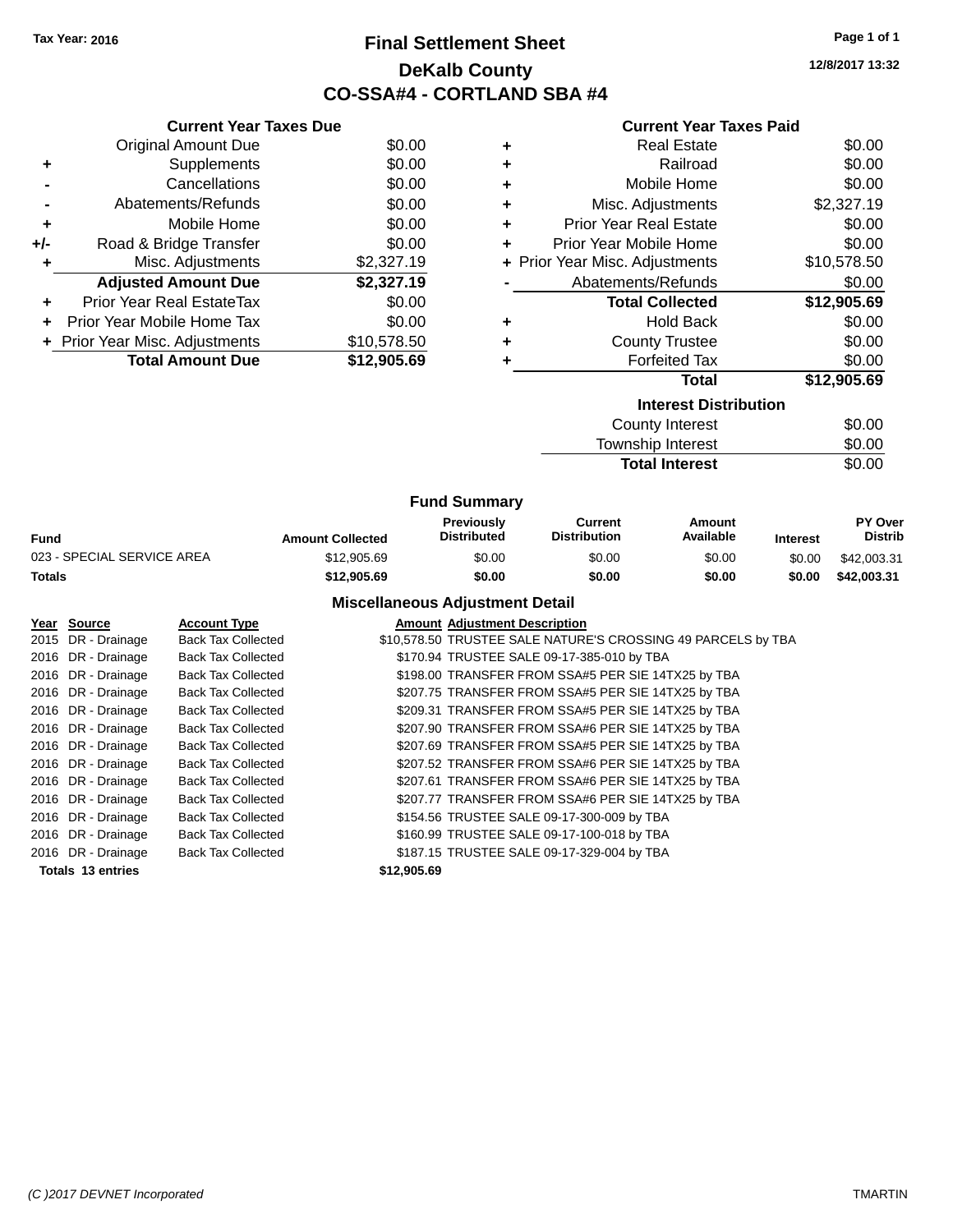## **Final Settlement Sheet Tax Year: 2016 Page 1 of 1 DeKalb County CO-SSA#7 - CORTLAND SBA #7**

**12/8/2017 13:32**

| <b>Current Year Taxes Paid</b> |  |  |
|--------------------------------|--|--|
|--------------------------------|--|--|

|     | <b>Current Year Taxes Due</b>  |        |
|-----|--------------------------------|--------|
|     | <b>Original Amount Due</b>     | \$0.00 |
| ٠   | Supplements                    | \$0.00 |
|     | Cancellations                  | \$0.00 |
|     | Abatements/Refunds             | \$0.00 |
| ٠   | Mobile Home                    | \$0.00 |
| +/- | Road & Bridge Transfer         | \$0.00 |
|     | Misc. Adjustments              | \$0.00 |
|     | <b>Adjusted Amount Due</b>     | \$0.00 |
| ÷   | Prior Year Real EstateTax      | \$0.00 |
|     | Prior Year Mobile Home Tax     | \$0.00 |
|     | + Prior Year Misc. Adjustments | \$0.00 |
|     | <b>Total Amount Due</b>        | \$0.00 |

| ٠ | <b>Real Estate</b>             | \$0.00 |
|---|--------------------------------|--------|
| ٠ | Railroad                       | \$0.00 |
| ÷ | Mobile Home                    | \$0.00 |
| ٠ | Misc. Adjustments              | \$0.00 |
| ÷ | <b>Prior Year Real Estate</b>  | \$0.00 |
| ٠ | Prior Year Mobile Home         | \$0.00 |
|   | + Prior Year Misc. Adjustments | \$0.00 |
|   | Abatements/Refunds             | \$0.00 |
|   | <b>Total Collected</b>         | \$0.00 |
| ٠ | <b>Hold Back</b>               | \$0.00 |
| ÷ | <b>County Trustee</b>          | \$0.00 |
| ٠ | <b>Forfeited Tax</b>           | \$0.00 |
|   | Total                          | \$0.00 |
|   | <b>Interest Distribution</b>   |        |
|   | <b>County Interest</b>         | \$0.00 |
|   | <b>Township Interest</b>       | \$0.00 |
|   | <b>Total Interest</b>          | \$0.00 |

| <b>Fund Summary</b>        |                         |                                         |                                |                     |                 |                           |
|----------------------------|-------------------------|-----------------------------------------|--------------------------------|---------------------|-----------------|---------------------------|
| Fund                       | <b>Amount Collected</b> | <b>Previously</b><br><b>Distributed</b> | Current<br><b>Distribution</b> | Amount<br>Available | <b>Interest</b> | PY Over<br><b>Distrib</b> |
| 023 - SPECIAL SERVICE AREA | \$0.00                  | \$0.00                                  | \$0.00                         | \$0.00              | \$0.00          | \$0.00                    |
| <b>Totals</b>              | \$0.00                  | \$0.00                                  | \$0.00                         | \$0.00              | \$0.00          | \$0.00                    |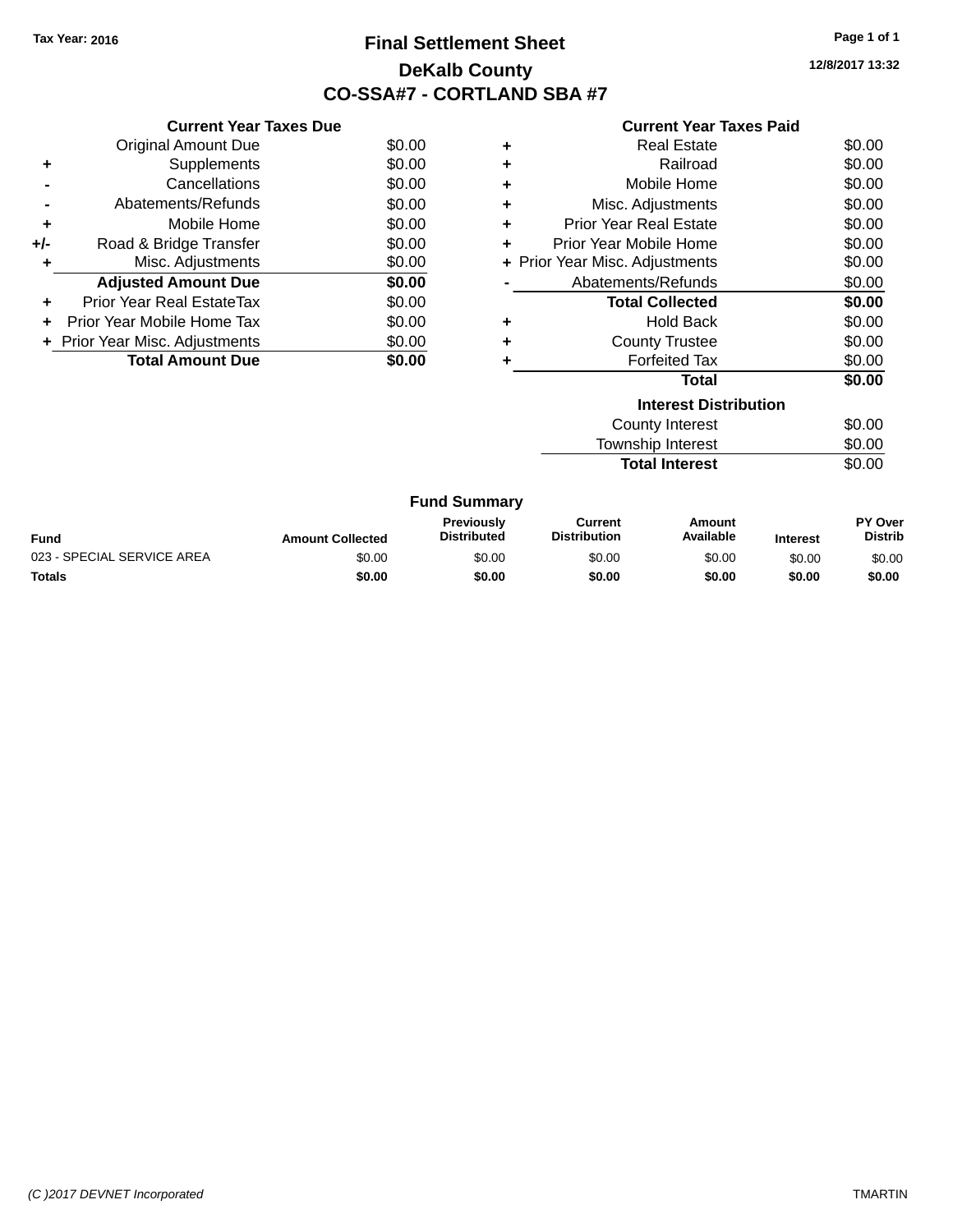## **Final Settlement Sheet Tax Year: 2016 Page 1 of 1 DeKalb County CO-SSA#8 - CORTLAND SBA #8**

**12/8/2017 13:32**

| <b>Current Year Taxes Paid</b> |  |  |  |
|--------------------------------|--|--|--|
|--------------------------------|--|--|--|

|     | <b>Current Year Taxes Due</b>     |        |
|-----|-----------------------------------|--------|
|     | <b>Original Amount Due</b>        | \$0.00 |
| ٠   | Supplements                       | \$0.00 |
|     | Cancellations                     | \$0.00 |
|     | Abatements/Refunds                | \$0.00 |
| ٠   | Mobile Home                       | \$0.00 |
| +/- | Road & Bridge Transfer            | \$0.00 |
| ٠   | Misc. Adjustments                 | \$0.00 |
|     | <b>Adjusted Amount Due</b>        | \$0.00 |
| ٠   | Prior Year Real EstateTax         | \$0.00 |
| ٠   | <b>Prior Year Mobile Home Tax</b> | \$0.00 |
|     | + Prior Year Misc. Adjustments    | \$0.00 |
|     | <b>Total Amount Due</b>           | \$0.00 |

| ٠ | <b>Real Estate</b>             | \$0.00 |
|---|--------------------------------|--------|
| ٠ | Railroad                       | \$0.00 |
| ٠ | Mobile Home                    | \$0.00 |
| ٠ | Misc. Adjustments              | \$0.00 |
| ٠ | Prior Year Real Estate         | \$0.00 |
| ÷ | Prior Year Mobile Home         | \$0.00 |
|   | + Prior Year Misc. Adjustments | \$0.00 |
|   | Abatements/Refunds             | \$0.00 |
|   | <b>Total Collected</b>         | \$0.00 |
| ٠ | <b>Hold Back</b>               | \$0.00 |
| ÷ | <b>County Trustee</b>          | \$0.00 |
| ٠ | <b>Forfeited Tax</b>           | \$0.00 |
|   | Total                          | \$0.00 |
|   | <b>Interest Distribution</b>   |        |
|   | <b>County Interest</b>         | \$0.00 |
|   | <b>Township Interest</b>       | \$0.00 |
|   | <b>Total Interest</b>          | \$0.00 |

| <b>Fund Summary</b>        |                         |                                         |                                |                     |                 |                                  |
|----------------------------|-------------------------|-----------------------------------------|--------------------------------|---------------------|-----------------|----------------------------------|
| Fund                       | <b>Amount Collected</b> | <b>Previously</b><br><b>Distributed</b> | Current<br><b>Distribution</b> | Amount<br>Available | <b>Interest</b> | <b>PY Over</b><br><b>Distrib</b> |
| 023 - SPECIAL SERVICE AREA | \$0.00                  | \$0.00                                  | \$0.00                         | \$0.00              | \$0.00          | \$0.00                           |
| <b>Totals</b>              | \$0.00                  | \$0.00                                  | \$0.00                         | \$0.00              | \$0.00          | \$0.00                           |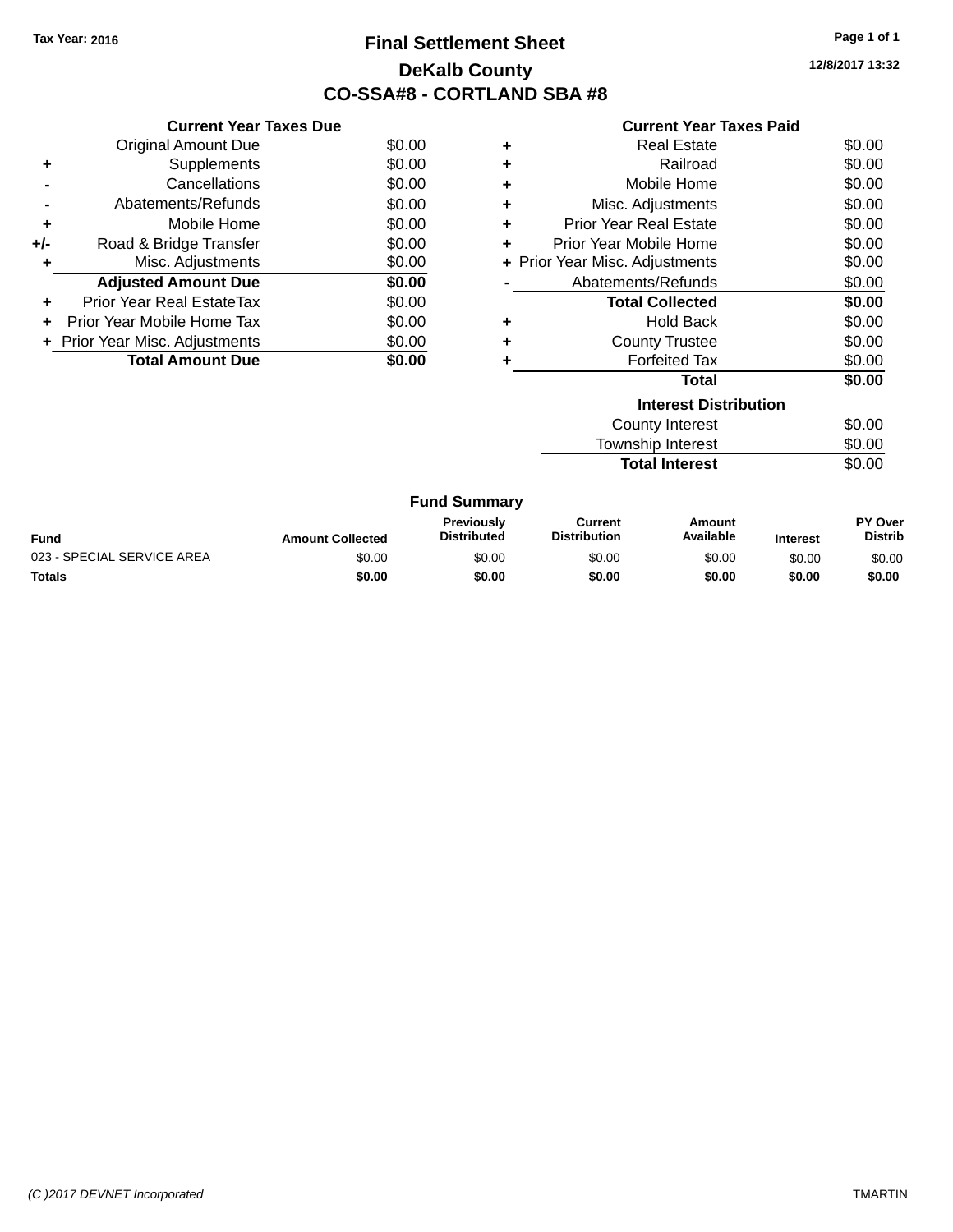**Current Year Taxes Due** Original Amount Due \$3,756.78

**Adjusted Amount Due \$3,756.78**

**Total Amount Due \$3,756.78**

**+** Supplements \$0.00 **-** Cancellations \$0.00 **-** Abatements/Refunds \$0.00 **+** Mobile Home \$0.00 **+/-** Road & Bridge Transfer \$0.00 **+** Misc. Adjustments \$0.00

**+** Prior Year Real EstateTax \$0.00 **+** Prior Year Mobile Home Tax \$0.00 **+ Prior Year Misc. Adjustments**  $$0.00$ 

## **Final Settlement Sheet Tax Year: 2016 Page 1 of 1 DeKalb County MA-DK #3 - MALTA DEKALB DRAINAGE #3**

|   | <b>Current Year Taxes Paid</b> |            |
|---|--------------------------------|------------|
| ٠ | <b>Real Estate</b>             | \$3,756.78 |
| ÷ | Railroad                       | \$0.00     |
| ÷ | Mobile Home                    | \$0.00     |
| ÷ | Misc. Adjustments              | \$0.00     |
| ÷ | <b>Prior Year Real Estate</b>  | \$0.00     |
| ٠ | Prior Year Mobile Home         | \$0.00     |
|   | + Prior Year Misc. Adjustments | \$0.00     |
|   | Abatements/Refunds             | \$0.00     |
|   | <b>Total Collected</b>         | \$3,756.78 |
| ٠ | <b>Hold Back</b>               | \$0.00     |
|   |                                |            |
| ÷ | <b>County Trustee</b>          | \$0.00     |
| ÷ | <b>Forfeited Tax</b>           | \$0.00     |
|   | Total                          | \$3,756.78 |
|   | <b>Interest Distribution</b>   |            |
|   | County Interest                | \$0.00     |

**Total Interest** \$0.00

|                 |                         |                                  | <b>Distribution Summary</b>           |                                |                 |                           |
|-----------------|-------------------------|----------------------------------|---------------------------------------|--------------------------------|-----------------|---------------------------|
|                 |                         |                                  | <b>Tax Distribution Date</b>          |                                |                 | Amount                    |
|                 |                         |                                  | 05/26/2017                            |                                |                 | \$378.81                  |
|                 |                         |                                  | 06/23/2017                            |                                |                 | \$1,504.77                |
|                 |                         |                                  | 07/21/2017                            |                                |                 | \$29.67                   |
|                 |                         |                                  | 08/18/2017                            |                                |                 | \$29.82                   |
|                 |                         |                                  | 09/15/2017                            |                                |                 | \$1,750.56                |
|                 |                         |                                  | 12/15/2017                            |                                |                 | \$63.15                   |
|                 |                         |                                  |                                       | <b>Totals: 6 Distributions</b> |                 | \$3,756.78                |
|                 |                         |                                  | <b>Grand Totals: 6 Distributions</b>  |                                |                 | \$3,756.78                |
|                 |                         | <b>Fund Summary</b>              |                                       |                                |                 |                           |
| <b>Fund</b>     | <b>Amount Collected</b> | Previously<br><b>Distributed</b> | <b>Current</b><br><b>Distribution</b> | <b>Amount</b><br>Available     | <b>Interest</b> | PY Over<br><b>Distrib</b> |
| 001 - CORPORATE | \$3,756.78              | \$3,693.63                       | \$63.15                               | \$0.00                         | \$0.00          | \$0.00                    |

**Totals \$3,756.78 \$3,693.63 \$63.15 \$0.00 \$0.00 \$0.00**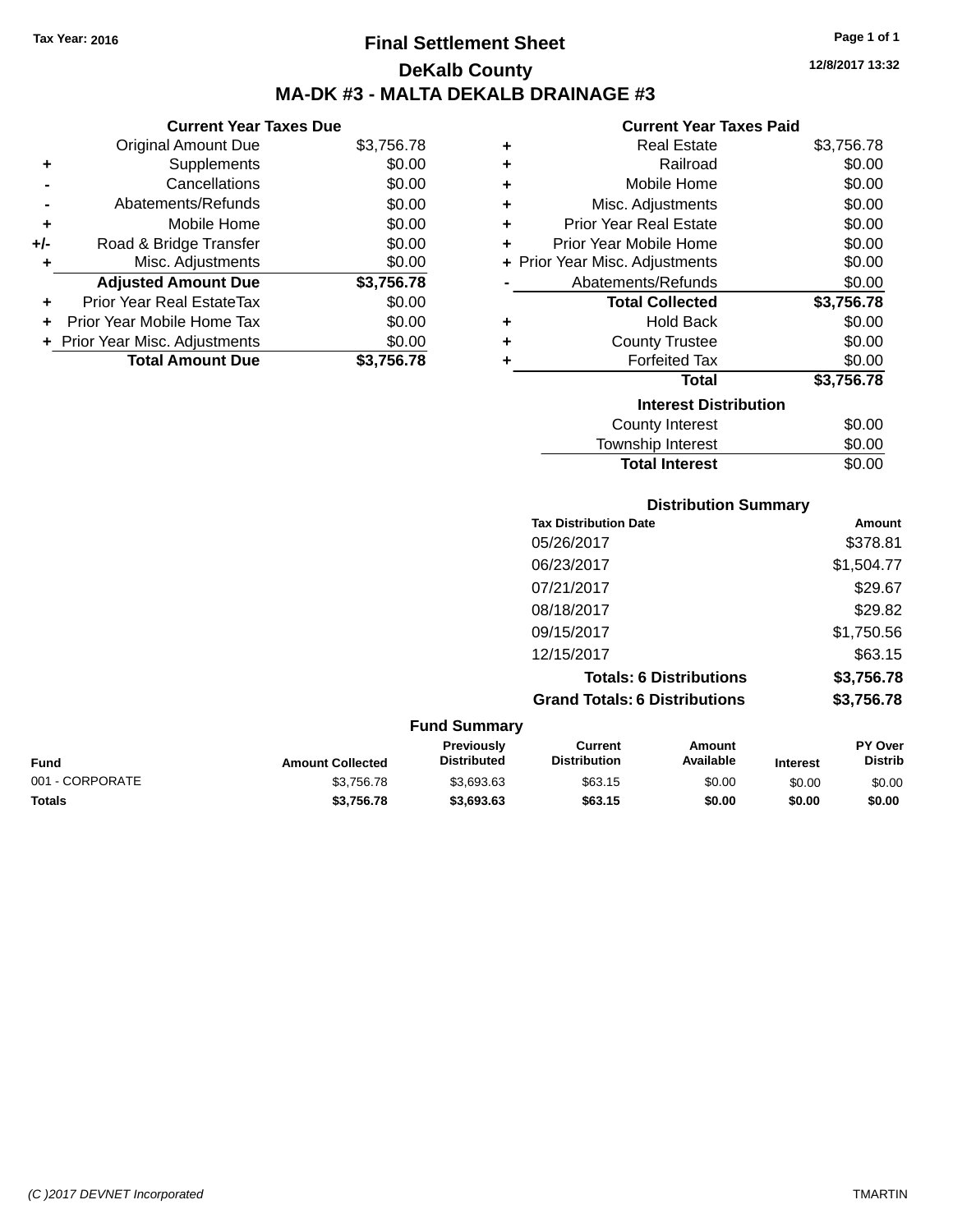## **Final Settlement Sheet Tax Year: 2016 Page 1 of 1 DeKalb County MAMIAFDK - MA-MI-AF-DK DRAINAGE #11**

**12/8/2017 13:32**

## **Current Year Taxes Paid**

|       | <b>Current Year Taxes Due</b>    |             |   | <b>Current Ye</b>            |
|-------|----------------------------------|-------------|---|------------------------------|
|       | Original Amount Due              | \$18,767.24 | ٠ | <b>Real Esta</b>             |
| ٠     | Supplements                      | \$306.90    | ٠ | Railro                       |
|       | Cancellations                    | \$306.90    | ٠ | Mobile Hor                   |
|       | Abatements/Refunds               | \$0.00      | ٠ | Misc. Adjustmer              |
| ٠     | Mobile Home                      | \$0.00      | ٠ | <b>Prior Year Real Esta</b>  |
| $+/-$ | Road & Bridge Transfer           | \$0.00      |   | Prior Year Mobile Hor        |
| ٠     | Misc. Adjustments                | \$0.00      |   | + Prior Year Misc. Adjustmer |
|       | <b>Adjusted Amount Due</b>       | \$18,767.24 |   | Abatements/Refun             |
| ٠     | <b>Prior Year Real EstateTax</b> | \$0.00      |   | <b>Total Collect</b>         |
|       | Prior Year Mobile Home Tax       | \$0.00      | ٠ | Hold Ba                      |
|       | + Prior Year Misc. Adjustments   | \$0.00      | ٠ | <b>County Trust</b>          |
|       | <b>Total Amount Due</b>          | \$18,767.24 |   | <b>Forfeited T</b>           |
|       |                                  |             |   | То                           |
|       |                                  |             |   | Interest l                   |

| ÷ | <b>Real Estate</b>             | \$18,767.24 |
|---|--------------------------------|-------------|
| ÷ | Railroad                       | \$0.00      |
| ÷ | Mobile Home                    | \$0.00      |
| ÷ | Misc. Adjustments              | \$0.00      |
| ÷ | <b>Prior Year Real Estate</b>  | \$0.00      |
| ٠ | Prior Year Mobile Home         | \$0.00      |
|   | + Prior Year Misc. Adjustments | \$0.00      |
|   | Abatements/Refunds             | \$0.00      |
|   |                                |             |
|   | <b>Total Collected</b>         | \$18,767.24 |
| ÷ | <b>Hold Back</b>               | \$0.00      |
| ÷ | <b>County Trustee</b>          | \$0.00      |
| ٠ | <b>Forfeited Tax</b>           | \$0.00      |
|   | Total                          | \$18,767.24 |
|   | <b>Interest Distribution</b>   |             |
|   | <b>County Interest</b>         | \$0.00      |

Total Interest \$0.00

|                 |                         |                                  | <b>Distribution Summary</b>           |                                |                 |                           |
|-----------------|-------------------------|----------------------------------|---------------------------------------|--------------------------------|-----------------|---------------------------|
|                 |                         |                                  | <b>Tax Distribution Date</b>          |                                |                 | Amount                    |
|                 |                         |                                  | 05/26/2017                            |                                |                 | \$639.50                  |
|                 |                         |                                  | 06/23/2017                            |                                |                 | \$9,994.72                |
|                 |                         |                                  | 07/21/2017                            |                                |                 | \$37.00                   |
|                 |                         |                                  | 08/18/2017                            |                                |                 | \$10.00                   |
|                 |                         |                                  | 09/15/2017                            |                                |                 | \$7,993.52                |
|                 |                         |                                  | 12/15/2017                            |                                |                 | \$92.50                   |
|                 |                         |                                  |                                       | <b>Totals: 6 Distributions</b> |                 | \$18,767.24               |
|                 |                         |                                  | <b>Grand Totals: 6 Distributions</b>  |                                |                 | \$18,767.24               |
|                 |                         | <b>Fund Summary</b>              |                                       |                                |                 |                           |
| <b>Fund</b>     | <b>Amount Collected</b> | Previously<br><b>Distributed</b> | <b>Current</b><br><b>Distribution</b> | <b>Amount</b><br>Available     | <b>Interest</b> | PY Over<br><b>Distrib</b> |
| 001 - CORPORATE | \$18,767.24             | \$18,674.74                      | \$92.50                               | \$0.00                         | \$0.00          | \$0.00                    |

**Totals \$18,767.24 \$18,674.74 \$92.50 \$0.00 \$0.00 \$0.00**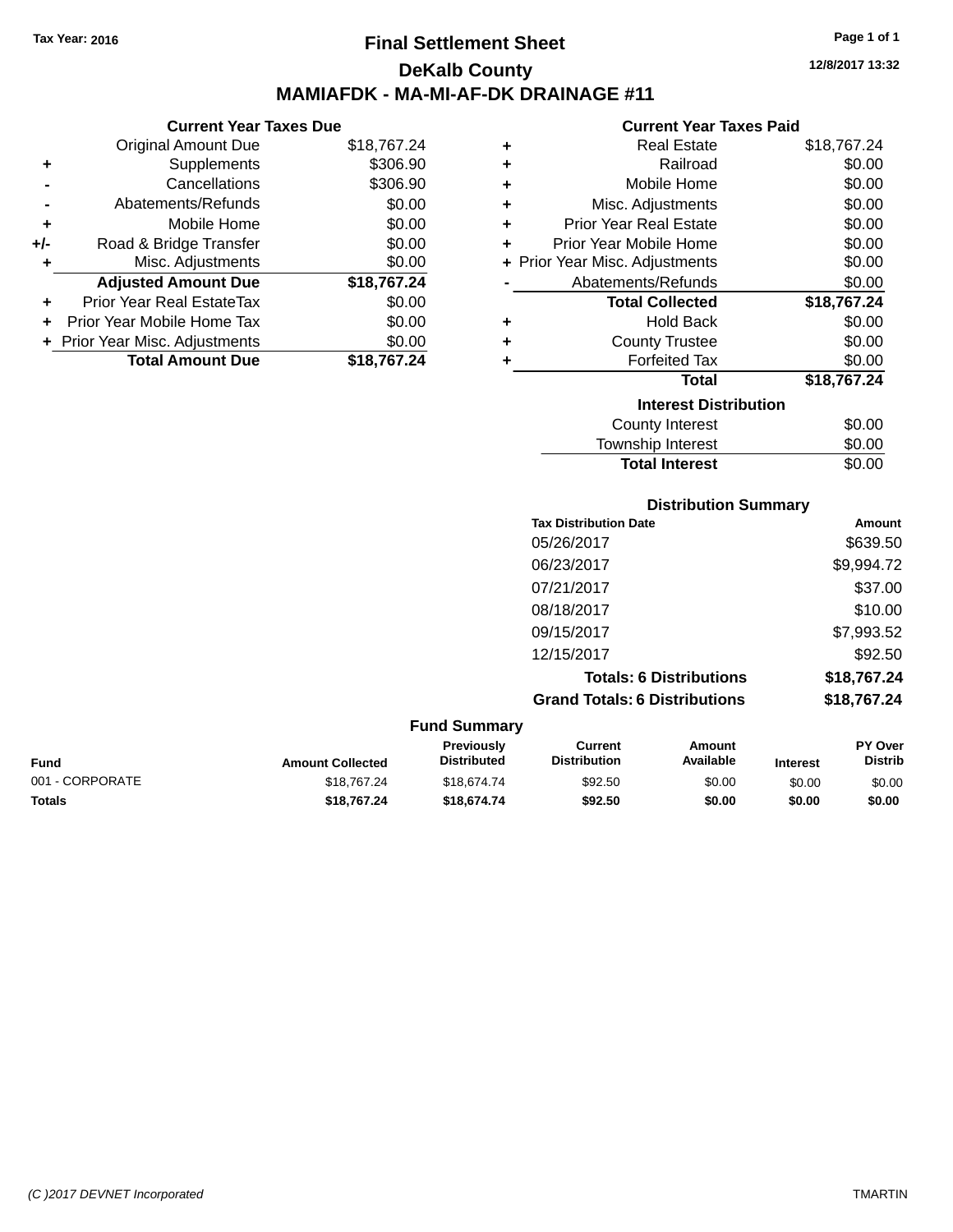## **Final Settlement Sheet Tax Year: 2016 Page 1 of 1 DeKalb County MY-DK #2 - MAYFIELD DEKALB DRAINAGE**

**Current Year Taxes Due**

|     | <b>Original Amount Due</b>       | \$1,206.46 |
|-----|----------------------------------|------------|
| ٠   | Supplements                      | \$0.00     |
|     | Cancellations                    | \$0.00     |
|     | Abatements/Refunds               | \$0.00     |
| ٠   | Mobile Home                      | \$0.00     |
| +/- | Road & Bridge Transfer           | \$0.00     |
| ٠   | Misc. Adjustments                | \$0.00     |
|     | <b>Adjusted Amount Due</b>       | \$1,206.46 |
|     | <b>Prior Year Real EstateTax</b> | \$0.00     |
|     | Prior Year Mobile Home Tax       | \$0.00     |
|     | + Prior Year Misc. Adjustments   | \$0.00     |
|     | <b>Total Amount Due</b>          | \$1.206.46 |

#### **Current Year Taxes Paid**

| ٠ | <b>Real Estate</b>           | \$1,206.46 |  |  |  |  |
|---|------------------------------|------------|--|--|--|--|
| ÷ | Railroad                     | \$0.00     |  |  |  |  |
| ÷ | Mobile Home                  | \$0.00     |  |  |  |  |
| ÷ | Misc. Adjustments            | \$0.00     |  |  |  |  |
| ٠ | Prior Year Real Estate       | \$0.00     |  |  |  |  |
| ٠ | Prior Year Mobile Home       | \$0.00     |  |  |  |  |
| ÷ | Prior Year Misc. Adjustments | \$0.00     |  |  |  |  |
|   | Abatements/Refunds           | \$0.00     |  |  |  |  |
|   | <b>Total Collected</b>       | \$1,206.46 |  |  |  |  |
| ٠ | Hold Back                    | \$0.00     |  |  |  |  |
| ÷ | <b>County Trustee</b>        | \$0.00     |  |  |  |  |
|   | <b>Forfeited Tax</b>         | \$0.00     |  |  |  |  |
|   | Total                        | \$1,206.46 |  |  |  |  |
|   | <b>Interest Distribution</b> |            |  |  |  |  |
|   | <b>County Interest</b>       | \$0.00     |  |  |  |  |
|   | Township Interest            | \$0.00     |  |  |  |  |
|   | <b>Total Interest</b>        | \$0.00     |  |  |  |  |

## **Distribution Summary**

| <b>Tax Distribution Date</b>         | Amount     |
|--------------------------------------|------------|
| 05/26/2017                           | \$81.36    |
| 06/23/2017                           | \$625.64   |
| 08/18/2017                           | \$8.82     |
| 09/15/2017                           | \$490.64   |
| <b>Totals: 4 Distributions</b>       | \$1,206.46 |
| <b>Grand Totals: 4 Distributions</b> | \$1,206.46 |

| <b>Fund Summary</b> |                         |                                  |                                |                     |                 |                                  |
|---------------------|-------------------------|----------------------------------|--------------------------------|---------------------|-----------------|----------------------------------|
| <b>Fund</b>         | <b>Amount Collected</b> | Previously<br><b>Distributed</b> | Current<br><b>Distribution</b> | Amount<br>Available | <b>Interest</b> | <b>PY Over</b><br><b>Distrib</b> |
| 001 - CORPORATE     | \$1,206.46              | \$1,206.46                       | \$0.00                         | \$0.00              | \$0.00          | \$0.00                           |
| <b>Totals</b>       | \$1,206,46              | \$1,206,46                       | \$0.00                         | \$0.00              | \$0.00          | \$0.00                           |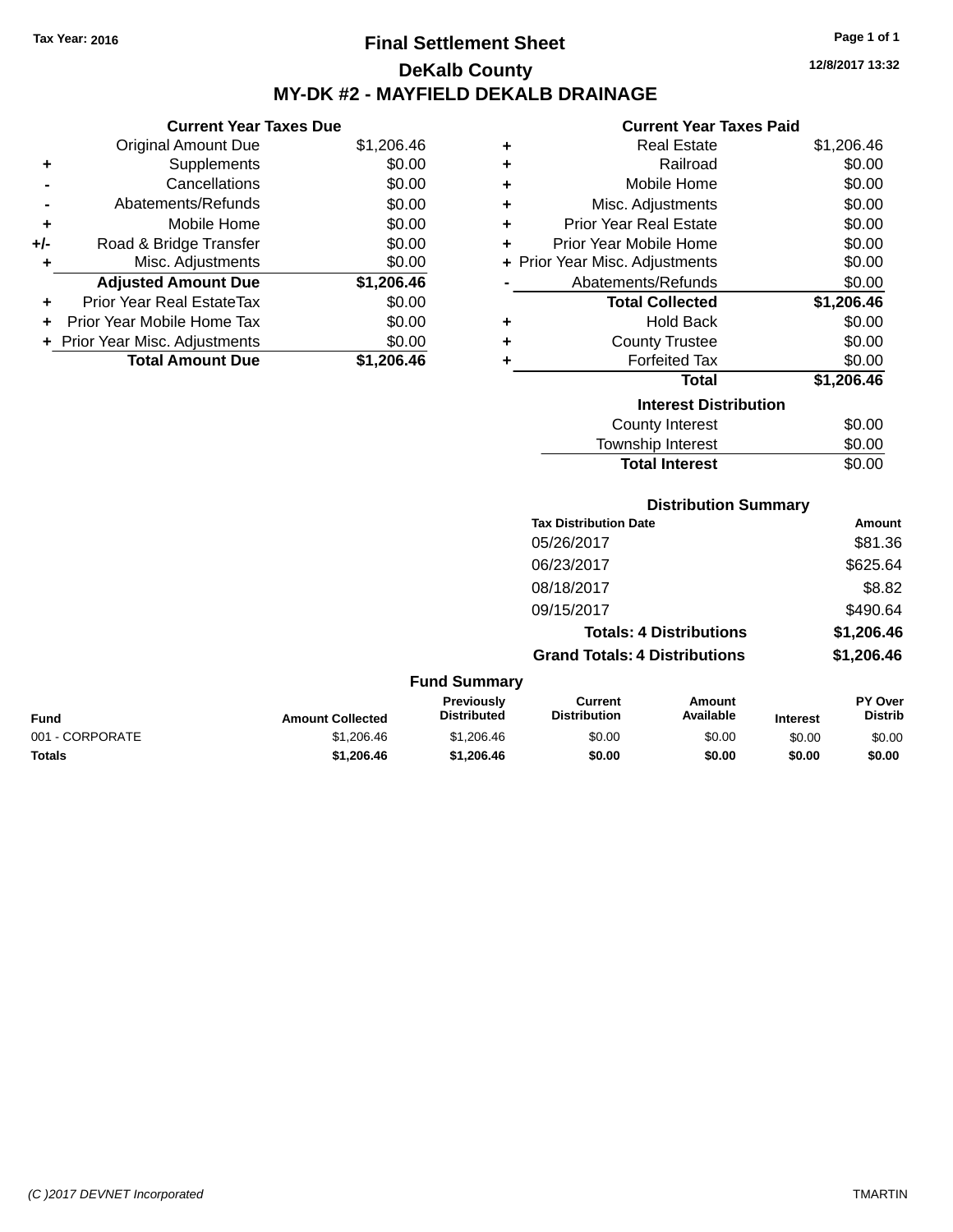## **Final Settlement Sheet Tax Year: 2016 Page 1 of 1 DeKalb County NO-LR-SA # - NO-LR-SA DRAINAGE #10**

**12/8/2017 13:32**

#### **Current Year Taxes Paid**

**Distribution Summary**

**Total Interest** \$0.00

|     | <b>Original Amount Due</b>       | \$50,220.36 | ٠ | <b>Real Estate</b>             | \$49,997.58 |
|-----|----------------------------------|-------------|---|--------------------------------|-------------|
| ٠   | Supplements                      | \$669.24    |   | Railroad                       | \$0.00      |
|     | Cancellations                    | \$669.24    |   | Mobile Home                    | \$0.00      |
|     | Abatements/Refunds               | \$0.00      | ٠ | Misc. Adjustments              | \$74.40     |
| ٠   | Mobile Home                      | \$0.00      | ٠ | <b>Prior Year Real Estate</b>  | (\$92.78)   |
| +/- | Road & Bridge Transfer           | \$0.00      |   | Prior Year Mobile Home         | \$0.00      |
|     | Misc. Adjustments                | \$74.40     |   | + Prior Year Misc. Adjustments | \$0.00      |
|     | <b>Adjusted Amount Due</b>       | \$50,294.76 |   | Abatements/Refunds             | \$0.00      |
| ٠   | <b>Prior Year Real EstateTax</b> | (\$92.78)   |   | <b>Total Collected</b>         | \$49,979.20 |
|     | Prior Year Mobile Home Tax       | \$0.00      | ٠ | <b>Hold Back</b>               | \$0.00      |
|     | + Prior Year Misc. Adjustments   | \$0.00      |   | <b>County Trustee</b>          | \$222.78    |
|     | <b>Total Amount Due</b>          | \$50,201.98 |   | <b>Forfeited Tax</b>           | \$0.00      |
|     |                                  |             |   | <b>Total</b>                   | \$50,201.98 |
|     |                                  |             |   | <b>Interest Distribution</b>   |             |
|     |                                  |             |   | <b>County Interest</b>         | \$0.00      |
|     |                                  |             |   | Township Interest              | \$0.00      |

|            |                         |                                  |                                       | <b>PISUIMUUTI VUIIIIIIUI V</b> |               |                                               |
|------------|-------------------------|----------------------------------|---------------------------------------|--------------------------------|---------------|-----------------------------------------------|
|            |                         |                                  | <b>Tax Distribution Date</b>          |                                |               | Amount                                        |
|            |                         |                                  | 05/26/2017                            |                                |               | \$6,887.26                                    |
|            |                         |                                  | 06/23/2017                            |                                |               | \$22,351.44                                   |
|            |                         |                                  | 07/21/2017                            |                                |               | \$610.20                                      |
|            |                         |                                  | 08/18/2017                            |                                |               | \$1,883.88                                    |
|            |                         |                                  | 09/15/2017                            |                                |               | \$15,948.62                                   |
|            |                         |                                  | 12/15/2017                            |                                |               | \$2,297.80                                    |
|            |                         |                                  |                                       | <b>Totals: 6 Distributions</b> |               | \$49,979.20                                   |
|            |                         |                                  | <b>Grand Totals: 6 Distributions</b>  |                                |               | \$49,979.20                                   |
|            |                         | <b>Fund Summary</b>              |                                       |                                |               |                                               |
| ٦d         | <b>Amount Collected</b> | Previously<br><b>Distributed</b> | <b>Current</b><br><b>Distribution</b> | Amount<br>Available            | Interest      | PY Over<br><b>Distrib</b>                     |
| 0000000000 | 0.1002000               | 0.1700110                        | 0.0200                                | $\sim$ $\sim$                  | $\sim$ $\sim$ | $\mathbf{A} \mathbf{A} \mathbf{A} \mathbf{A}$ |

| <b>Fund</b>     | <b>Amount Collected</b> | <b>Previously</b><br>Distributed | Current<br><b>Distribution</b> | Amount<br>Available | <b>Interest</b> | <b>PY Over</b><br>Distrib |
|-----------------|-------------------------|----------------------------------|--------------------------------|---------------------|-----------------|---------------------------|
| 001 - CORPORATE | \$49.979.20             | \$47.681.40                      | \$2,297.80                     | \$0.00              | \$0.00          | \$0.00                    |
| <b>Totals</b>   | \$49.979.20             | \$47.681.40                      | \$2,297.80                     | \$0.00              | \$0.00          | \$0.00                    |

## **Miscellaneous Adjustment Detail**

# **Totals 2 entries \$74.40**

**Current Year Taxes Due**

# **Year Source Account Type Amount Adjustment Description**

2016 DR - Drainage Back Tax Collected \$37.20 HARRISON REDEMPTION 19-26-408-006 by TBA 2016 DR - Drainage Back Tax Collected \$37.20 MARSHNER REDEMPTION 19-26-434-001 by TBA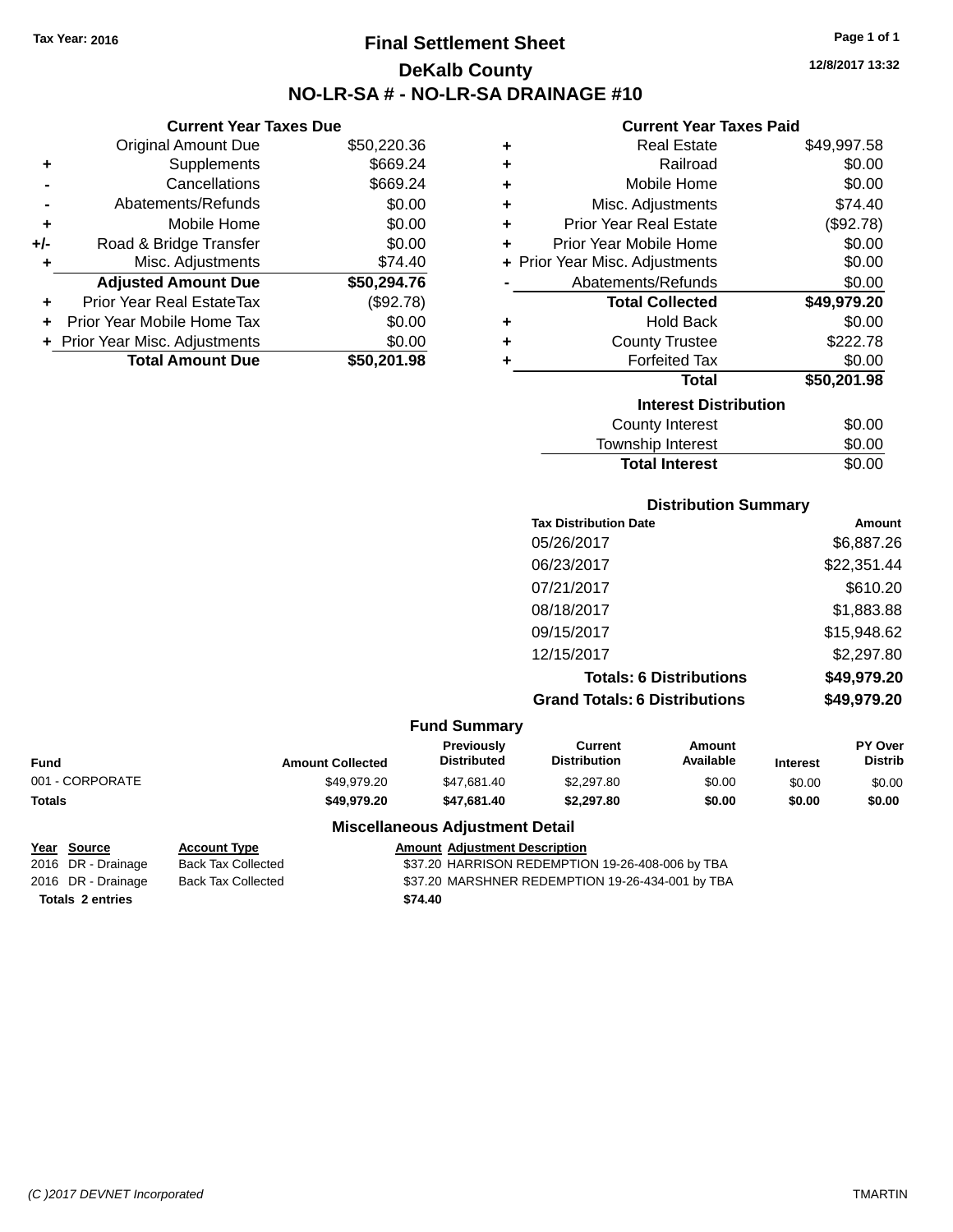## **Final Settlement Sheet Tax Year: 2016 Page 1 of 1 DeKalb County NORMAL #13 - NORMAL DRAINAGE DISTRICT**

**12/8/2017 13:32**

## **Current Year Taxes Paid**

|     | <b>Current Year Taxes Due</b>  |             |
|-----|--------------------------------|-------------|
|     | <b>Original Amount Due</b>     | \$22,092.74 |
| ٠   | Supplements                    | \$0.00      |
|     | Cancellations                  | \$0.00      |
|     | Abatements/Refunds             | \$0.00      |
| ٠   | Mobile Home                    | \$0.00      |
| +/- | Road & Bridge Transfer         | \$0.00      |
| ٠   | Misc. Adjustments              | \$0.00      |
|     | <b>Adjusted Amount Due</b>     | \$22,092.74 |
|     | Prior Year Real EstateTax      | \$0.00      |
|     | Prior Year Mobile Home Tax     | \$0.00      |
|     | + Prior Year Misc. Adjustments | \$0.00      |
|     | <b>Total Amount Due</b>        | \$22.092.74 |

| ٠ | <b>Real Estate</b>             | \$22,092.74 |
|---|--------------------------------|-------------|
| ٠ | Railroad                       | \$0.00      |
| ٠ | Mobile Home                    | \$0.00      |
| ٠ | Misc. Adjustments              | \$0.00      |
| ÷ | Prior Year Real Estate         | \$0.00      |
| ÷ | Prior Year Mobile Home         | \$0.00      |
|   | + Prior Year Misc. Adjustments | \$0.00      |
|   | Abatements/Refunds             | \$0.00      |
|   | <b>Total Collected</b>         | \$22,092.74 |
| ٠ | <b>Hold Back</b>               | \$0.00      |
| ٠ | <b>County Trustee</b>          | \$0.00      |
| ٠ | <b>Forfeited Tax</b>           | \$0.00      |
|   | <b>Total</b>                   | \$22,092.74 |
|   | <b>Interest Distribution</b>   |             |
|   | <b>County Interest</b>         | \$0.00      |
|   | <b>Township Interest</b>       | \$0.00      |
|   | <b>Total Interest</b>          | \$0.00      |

|                     | <b>Distribution Summary</b>          |             |
|---------------------|--------------------------------------|-------------|
|                     | <b>Tax Distribution Date</b>         | Amount      |
|                     | 05/26/2017                           | \$741.44    |
|                     | 06/23/2017                           | \$10,637.20 |
|                     | 07/21/2017                           | \$41.60     |
|                     | 08/18/2017                           | \$851.49    |
|                     | 09/15/2017                           | \$9,622.61  |
|                     | 12/15/2017                           | \$198.40    |
|                     | <b>Totals: 6 Distributions</b>       | \$22,092.74 |
|                     | <b>Grand Totals: 6 Distributions</b> | \$22,092.74 |
| <b>Fund Summary</b> |                                      |             |

| Funu Juniniary  |                         |                                         |                                |                     |                 |                                  |
|-----------------|-------------------------|-----------------------------------------|--------------------------------|---------------------|-----------------|----------------------------------|
| <b>Fund</b>     | <b>Amount Collected</b> | <b>Previously</b><br><b>Distributed</b> | Current<br><b>Distribution</b> | Amount<br>Available | <b>Interest</b> | <b>PY Over</b><br><b>Distrib</b> |
| 001 - CORPORATE | \$22.092.74             | \$21.894.34                             | \$198.40                       | \$0.00              | \$0.00          | \$0.00                           |
| Totals          | \$22.092.74             | \$21.894.34                             | \$198.40                       | \$0.00              | \$0.00          | \$0.00                           |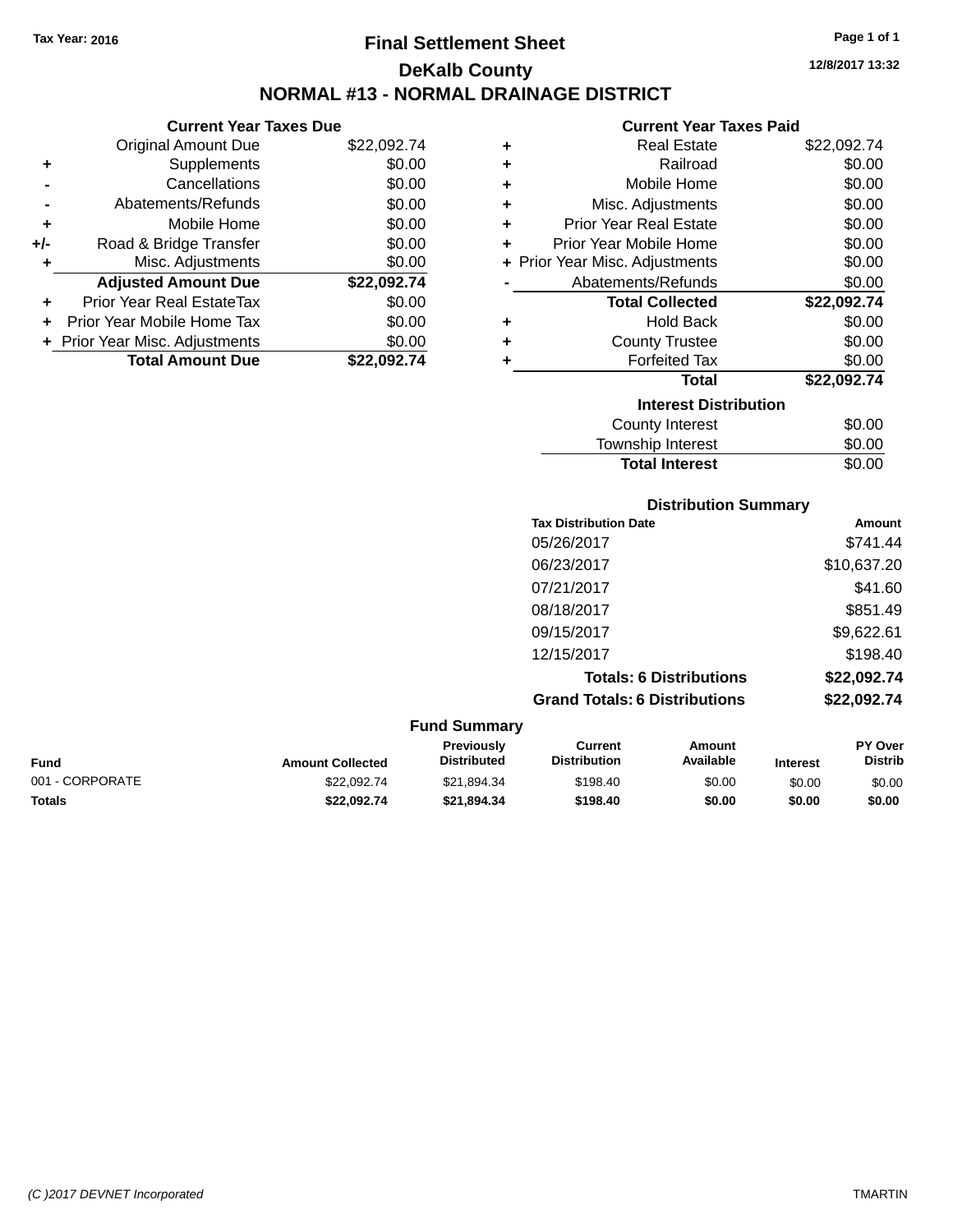## **Final Settlement Sheet Tax Year: 2016 Page 1 of 1 DeKalb County SH-MI #6 - SHABBONA/MILAN DRAINAGE**

**12/8/2017 13:32**

#### **Current Year Taxes Paid**

| <b>Current Year Taxes Due</b> |                                |  |  |
|-------------------------------|--------------------------------|--|--|
| Original Amount Due           | \$10,889.34                    |  |  |
| Supplements                   | \$0.00                         |  |  |
| Cancellations                 | \$0.00                         |  |  |
| Abatements/Refunds            | \$0.00                         |  |  |
| Mobile Home                   | \$0.00                         |  |  |
| Road & Bridge Transfer        | \$0.00                         |  |  |
| Misc. Adjustments             | \$0.00                         |  |  |
| <b>Adjusted Amount Due</b>    | \$10,889.34                    |  |  |
| Prior Year Real EstateTax     | \$0.00                         |  |  |
| Prior Year Mobile Home Tax    | \$0.00                         |  |  |
|                               | \$0.00                         |  |  |
| <b>Total Amount Due</b>       | \$10,889.34                    |  |  |
|                               | + Prior Year Misc. Adjustments |  |  |

| ٠ | <b>Real Estate</b>             | \$10,889.34 |
|---|--------------------------------|-------------|
| ٠ | Railroad                       | \$0.00      |
| ٠ | Mobile Home                    | \$0.00      |
| ٠ | Misc. Adjustments              | \$0.00      |
| ٠ | <b>Prior Year Real Estate</b>  | \$0.00      |
| ٠ | Prior Year Mobile Home         | \$0.00      |
|   | + Prior Year Misc. Adjustments | \$0.00      |
|   | Abatements/Refunds             | \$0.00      |
|   | <b>Total Collected</b>         | \$10,889.34 |
| ٠ | <b>Hold Back</b>               | \$0.00      |
| ٠ | <b>County Trustee</b>          | \$0.00      |
| ٠ | <b>Forfeited Tax</b>           | \$0.00      |
|   | <b>Total</b>                   | \$10,889.34 |
|   | <b>Interest Distribution</b>   |             |
|   | <b>County Interest</b>         | \$0.00      |
|   | <b>Township Interest</b>       | \$0.00      |
|   | <b>Total Interest</b>          | \$0.00      |

| <b>Distribution Summary</b>          |             |
|--------------------------------------|-------------|
| <b>Tax Distribution Date</b>         | Amount      |
| 05/26/2017                           | \$825.86    |
| 06/23/2017                           | \$6,004.44  |
| 07/21/2017                           | \$178.10    |
| 08/18/2017                           | \$109.67    |
| 09/15/2017                           | \$3,769.11  |
| 12/15/2017                           | \$2.16      |
| <b>Totals: 6 Distributions</b>       | \$10,889.34 |
| <b>Grand Totals: 6 Distributions</b> | \$10,889.34 |

| <b>Fund Summary</b> |                         |                                         |                                |                     |                 |                                  |
|---------------------|-------------------------|-----------------------------------------|--------------------------------|---------------------|-----------------|----------------------------------|
| <b>Fund</b>         | <b>Amount Collected</b> | <b>Previously</b><br><b>Distributed</b> | Current<br><b>Distribution</b> | Amount<br>Available | <b>Interest</b> | <b>PY Over</b><br><b>Distrib</b> |
| 001 - CORPORATE     | \$10.889.34             | \$10,887.18                             | \$2.16                         | \$0.00              | \$0.00          | \$0.00                           |
| Totals              | \$10,889,34             | \$10,887.18                             | \$2.16                         | \$0.00              | \$0.00          | \$0.00                           |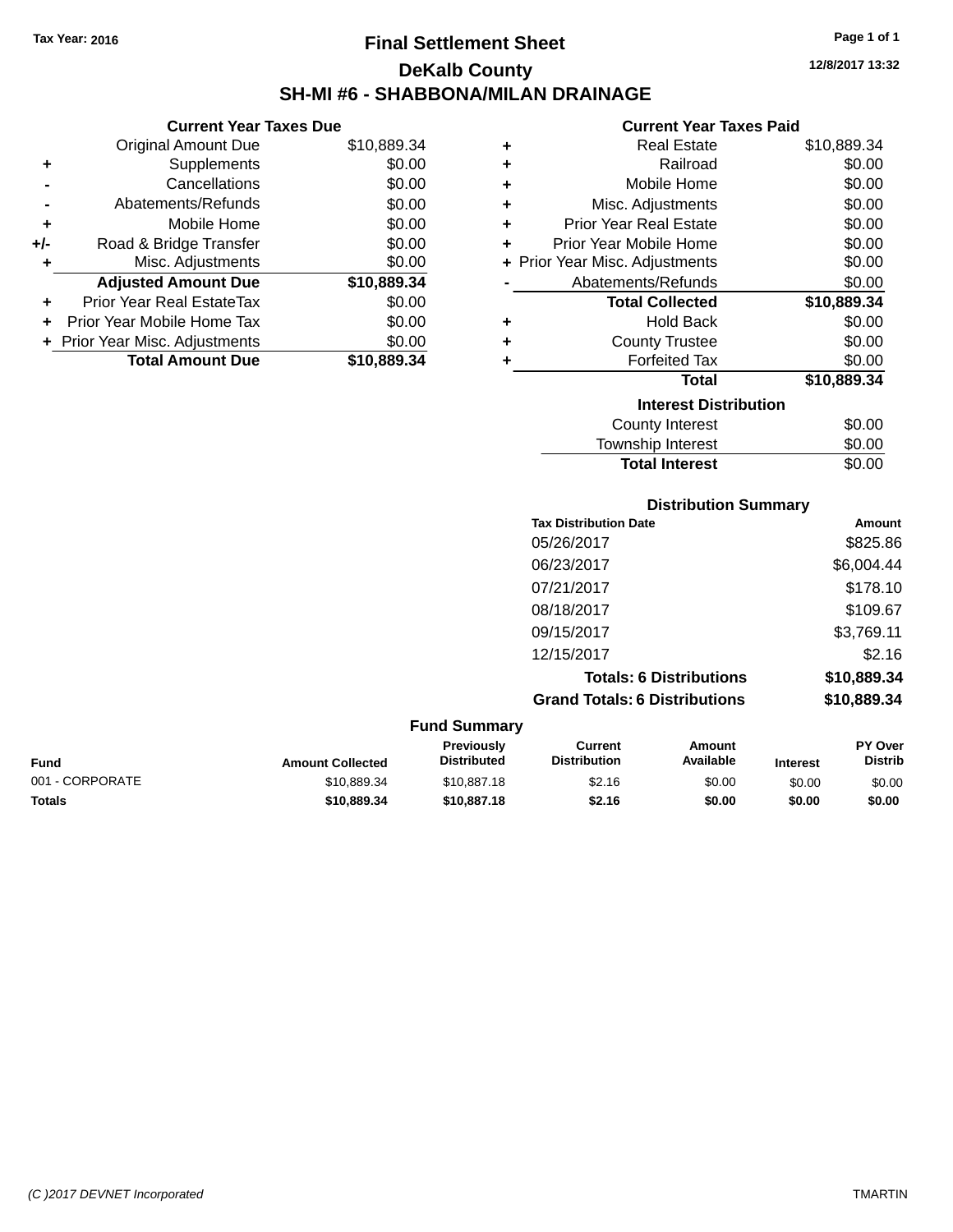## **Final Settlement Sheet Tax Year: 2016 Page 1 of 1 DeKalb County SQ GR #12 - SQUAW GROVE DRAINAGE**

## **Current Year Taxes Due**

|       | <b>Original Amount Due</b>     | \$7,028.28 |
|-------|--------------------------------|------------|
| ٠     | Supplements                    | \$0.00     |
|       | Cancellations                  | \$0.00     |
|       | Abatements/Refunds             | \$0.00     |
| ÷     | Mobile Home                    | \$0.00     |
| $+/-$ | Road & Bridge Transfer         | \$0.00     |
|       | Misc. Adjustments              | \$0.00     |
|       | <b>Adjusted Amount Due</b>     | \$7,028.28 |
| ÷     | Prior Year Real EstateTax      | \$0.00     |
|       | Prior Year Mobile Home Tax     | \$0.00     |
|       | + Prior Year Misc. Adjustments | \$0.00     |
|       | <b>Total Amount Due</b>        | \$7,028.28 |

#### **Current Year Taxes Paid**

| ٠ | Real Estate                    | \$7,028.28 |
|---|--------------------------------|------------|
| ÷ | Railroad                       | \$0.00     |
| ٠ | Mobile Home                    | \$0.00     |
| ٠ | Misc. Adjustments              | \$0.00     |
| ٠ | <b>Prior Year Real Estate</b>  | \$0.00     |
| ٠ | Prior Year Mobile Home         | \$0.00     |
|   | + Prior Year Misc. Adjustments | \$0.00     |
|   | Abatements/Refunds             | \$0.00     |
|   | <b>Total Collected</b>         | \$7,028.28 |
| ٠ | <b>Hold Back</b>               | \$0.00     |
| ٠ | <b>County Trustee</b>          | \$0.00     |
|   | <b>Forfeited Tax</b>           | \$0.00     |
|   | <b>Total</b>                   | \$7,028.28 |
|   | <b>Interest Distribution</b>   |            |
|   | <b>County Interest</b>         | \$0.00     |
|   | <b>Township Interest</b>       | \$0.00     |
|   | <b>Total Interest</b>          | \$0.00     |

| <b>Distribution Summary</b>          |            |
|--------------------------------------|------------|
| <b>Tax Distribution Date</b>         | Amount     |
| 05/26/2017                           | \$100.80   |
| 06/23/2017                           | \$3,390.66 |
| 07/21/2017                           | \$744.66   |
| 09/15/2017                           | \$2,789.64 |
| 12/15/2017                           | \$2.52     |
| <b>Totals: 5 Distributions</b>       | \$7,028.28 |
| <b>Grand Totals: 5 Distributions</b> | \$7,028.28 |

|                 |                         | <b>Fund Summary</b>                     |                                |                     |                 |                           |
|-----------------|-------------------------|-----------------------------------------|--------------------------------|---------------------|-----------------|---------------------------|
| Fund            | <b>Amount Collected</b> | <b>Previously</b><br><b>Distributed</b> | Current<br><b>Distribution</b> | Amount<br>Available | <b>Interest</b> | PY Over<br><b>Distrib</b> |
| 001 - CORPORATE | \$7,028,28              | \$7,025.76                              | \$2.52                         | \$0.00              | \$0.00          | \$0.00                    |
| Totals          | \$7.028.28              | \$7.025.76                              | \$2.52                         | \$0.00              | \$0.00          | \$0.00                    |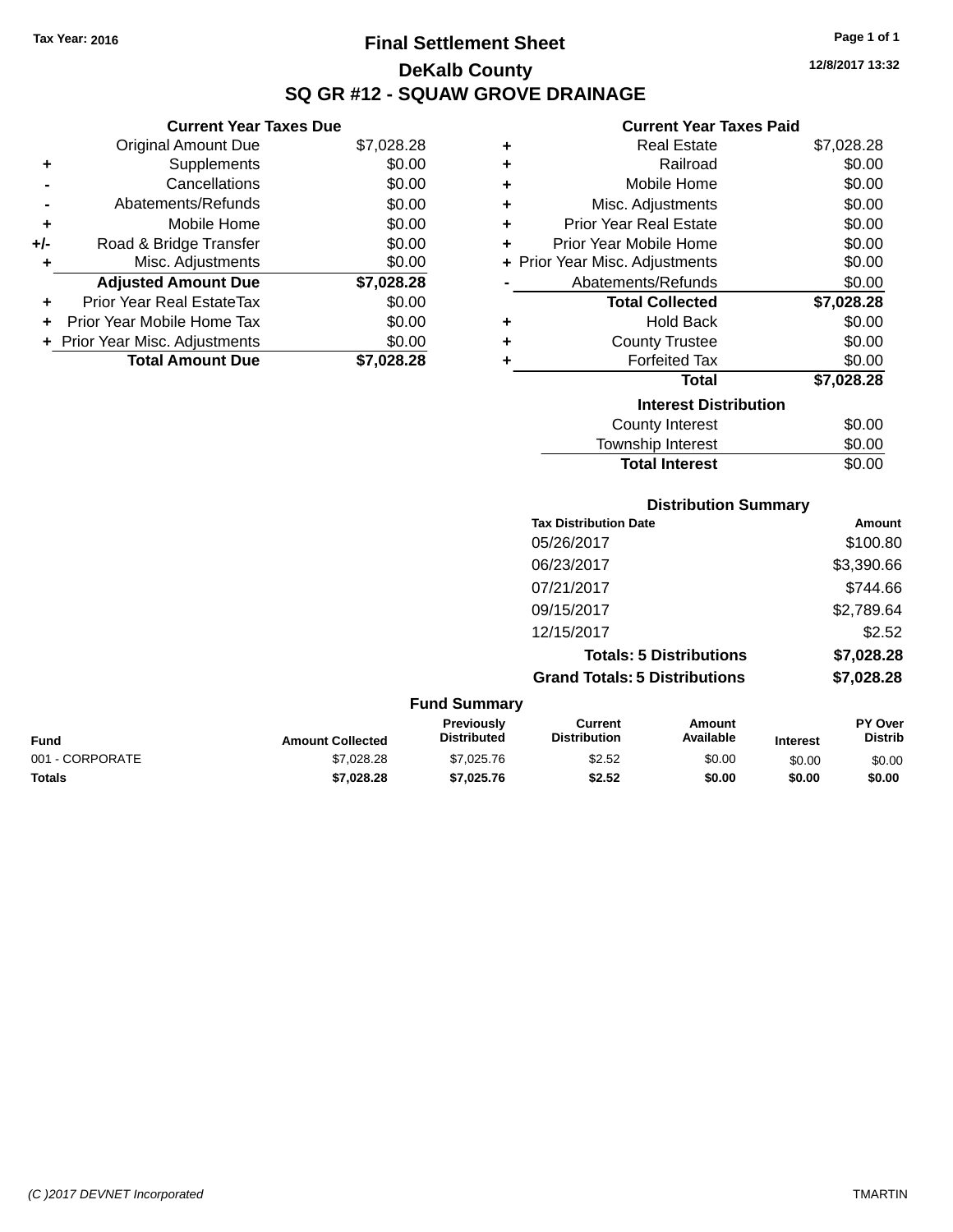## **Final Settlement Sheet Tax Year: 2016 Page 1 of 1 DeKalb County VG-CO #16 - VIRGIL CORTLAND DRAIN #16**

**12/8/2017 13:32**

#### **Current Year Taxes Paid**

|     | <b>Current Year Taxes Due</b>    |             |
|-----|----------------------------------|-------------|
|     | <b>Original Amount Due</b>       | \$18,282.64 |
| ٠   | Supplements                      | \$80.00     |
|     | Cancellations                    | \$80.00     |
|     | Abatements/Refunds               | \$0.00      |
| ٠   | Mobile Home                      | \$0.00      |
| +/- | Road & Bridge Transfer           | \$0.00      |
| ٠   | Misc. Adjustments                | \$0.00      |
|     | <b>Adjusted Amount Due</b>       | \$18,282.64 |
| ٠   | <b>Prior Year Real EstateTax</b> | \$0.00      |
| ÷   | Prior Year Mobile Home Tax       | \$0.00      |
|     | + Prior Year Misc. Adjustments   | \$20.00     |
|     | <b>Total Amount Due</b>          | \$18,302.64 |

| ٠ | <b>Real Estate</b>             | \$18,282.64 |
|---|--------------------------------|-------------|
| ÷ | Railroad                       | \$0.00      |
| ÷ | Mobile Home                    | \$0.00      |
| ٠ | Misc. Adjustments              | \$0.00      |
| ÷ | <b>Prior Year Real Estate</b>  | \$0.00      |
| ٠ | Prior Year Mobile Home         | \$0.00      |
|   | + Prior Year Misc. Adjustments | \$20.00     |
|   | Abatements/Refunds             | \$0.00      |
|   | <b>Total Collected</b>         | \$18,302.64 |
| ٠ | Hold Back                      | \$0.00      |
| ÷ | <b>County Trustee</b>          | \$0.00      |
| ٠ | <b>Forfeited Tax</b>           | \$0.00      |
|   | <b>Total</b>                   | \$18,302.64 |
|   | <b>Interest Distribution</b>   |             |
|   | <b>County Interest</b>         | \$0.00      |
|   | <b>Township Interest</b>       | \$0.00      |
|   | <b>Total Interest</b>          | \$0.00      |

|                 |                         |                                         | <b>Distribution Summary</b>          |                                |                 |                           |
|-----------------|-------------------------|-----------------------------------------|--------------------------------------|--------------------------------|-----------------|---------------------------|
|                 |                         |                                         | <b>Tax Distribution Date</b>         |                                |                 | Amount                    |
|                 |                         |                                         | 05/26/2017                           |                                |                 | \$2,449.18                |
|                 |                         |                                         | 06/23/2017                           |                                |                 | \$8,864.24                |
|                 |                         |                                         | 07/21/2017                           |                                |                 | \$161.54                  |
|                 |                         |                                         | 08/18/2017                           |                                |                 | \$383.39                  |
|                 |                         |                                         | 09/15/2017                           |                                |                 | \$5,980.88                |
|                 |                         |                                         | 12/15/2017                           |                                |                 | \$463.41                  |
|                 |                         |                                         |                                      | <b>Totals: 6 Distributions</b> |                 | \$18,302.64               |
|                 |                         |                                         | <b>Grand Totals: 6 Distributions</b> |                                |                 | \$18,302.64               |
|                 |                         | <b>Fund Summary</b>                     |                                      |                                |                 |                           |
| <b>Fund</b>     | <b>Amount Collected</b> | <b>Previously</b><br><b>Distributed</b> | Current<br><b>Distribution</b>       | Amount<br>Available            | <b>Interest</b> | PY Over<br><b>Distrib</b> |
| 001 - CORPORATE | \$18,302.64             | \$17,839.23                             | \$463.41                             | \$0.00                         | \$0.00          | \$0.00                    |
| <b>Totals</b>   | \$18,302.64             | \$17,839.23                             | \$463.41                             | \$0.00                         | \$0.00          | \$0.00                    |

## **Year Source Account Type Amount Adjustment Description Totals 1 entries \$20.00**

## **Miscellaneous Adjustment Detail**

\$20.00 OBERHELMAN REDEMPTION 09-25-451-001 by TBA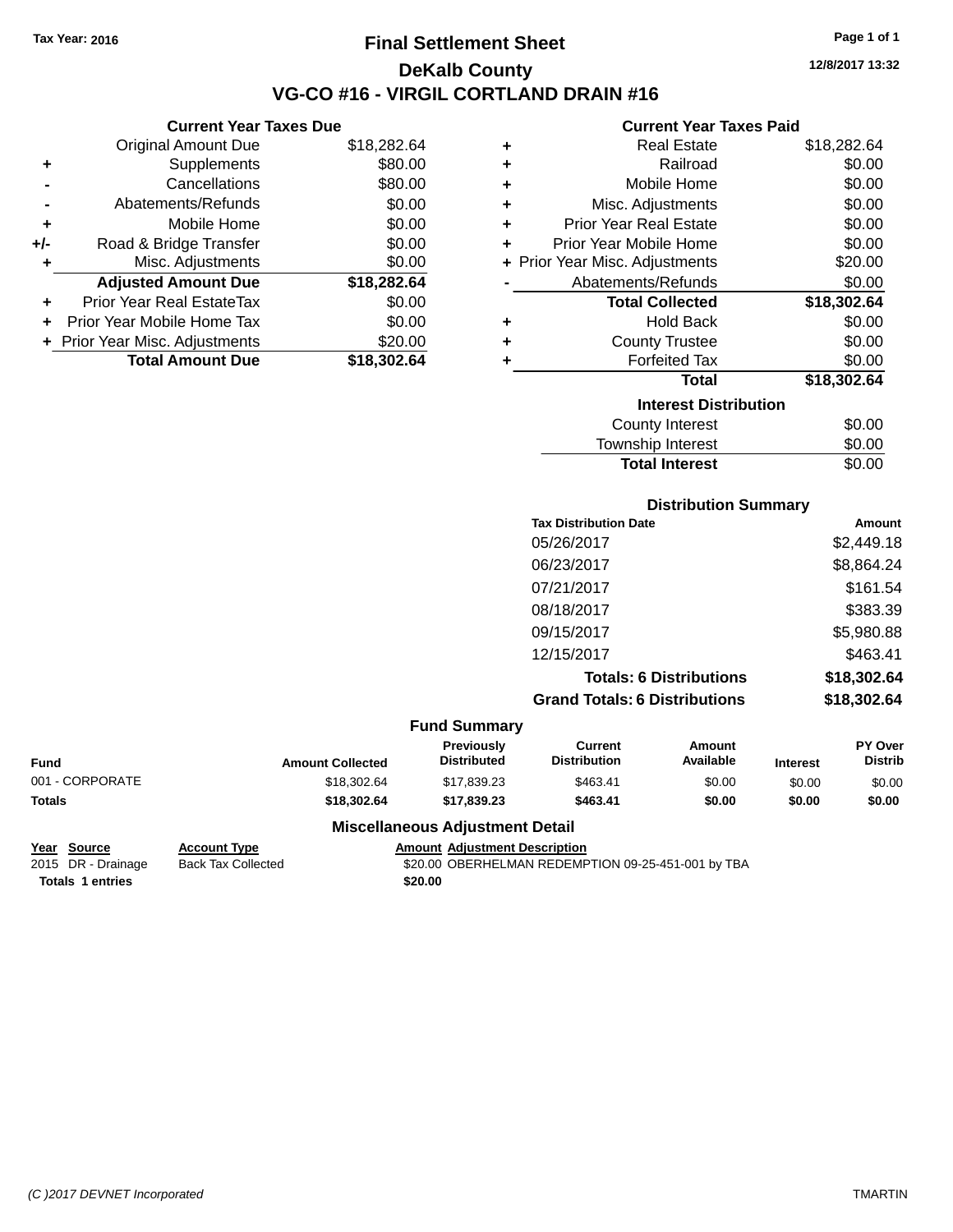## **Final Settlement Sheet Tax Year: 2016 Page 1 of 1 DeKalb County VI-AD #9 - VICTOR/ADAMS DRAINAGE #9**

**12/8/2017 13:32**

#### **Current Year Taxes Paid**

|     | <b>Current Year Taxes Due</b>  |            |  |
|-----|--------------------------------|------------|--|
|     | <b>Original Amount Due</b>     | \$1,126.20 |  |
| ٠   | Supplements                    | \$4.46     |  |
|     | Cancellations                  | \$4.46     |  |
|     | Abatements/Refunds             | \$0.00     |  |
| ٠   | Mobile Home                    | \$0.00     |  |
| +/- | Road & Bridge Transfer         | \$0.00     |  |
| ٠   | Misc. Adjustments              | \$0.00     |  |
|     | <b>Adjusted Amount Due</b>     | \$1,126.20 |  |
| ٠   | Prior Year Real EstateTax      | \$0.00     |  |
|     | Prior Year Mobile Home Tax     | \$0.00     |  |
|     | + Prior Year Misc. Adjustments | \$0.00     |  |
|     | <b>Total Amount Due</b>        | \$1.126.20 |  |

| ٠ | <b>Real Estate</b>             | \$1,126.20 |
|---|--------------------------------|------------|
| ٠ | Railroad                       | \$0.00     |
| ٠ | Mobile Home                    | \$0.00     |
| ٠ | Misc. Adjustments              | \$0.00     |
| ٠ | Prior Year Real Estate         | \$0.00     |
| ٠ | Prior Year Mobile Home         | \$0.00     |
|   | + Prior Year Misc. Adjustments | \$0.00     |
|   | Abatements/Refunds             | \$0.00     |
|   | <b>Total Collected</b>         | \$1,126.20 |
| ٠ | <b>Hold Back</b>               | \$0.00     |
| ٠ | <b>County Trustee</b>          | \$0.00     |
| ٠ | <b>Forfeited Tax</b>           | \$0.00     |
|   | <b>Total</b>                   | \$1,126.20 |
|   | <b>Interest Distribution</b>   |            |
|   | <b>County Interest</b>         | \$0.00     |
|   | <b>Township Interest</b>       | \$0.00     |
|   | <b>Total Interest</b>          | \$0.00     |

#### **Distribution Summary**

| <b>Tax Distribution Date</b>         | Amount     |
|--------------------------------------|------------|
| 05/26/2017                           | \$86.24    |
| 06/23/2017                           | \$476.86   |
| 09/15/2017                           | \$546.74   |
| 12/15/2017                           | \$16.36    |
| <b>Totals: 4 Distributions</b>       | \$1,126.20 |
| <b>Grand Totals: 4 Distributions</b> | \$1,126.20 |

#### **Fund Summary Fund Interest Amount Collected Distributed PY Over Distrib Amount Available Current Distribution Previously** 001 - CORPORATE 60.00 \$1,126.20 \$1,109.84 \$16.36 \$0.00 \$0.00 \$0.00 \$0.00 **Totals \$1,126.20 \$1,109.84 \$16.36 \$0.00 \$0.00 \$0.00**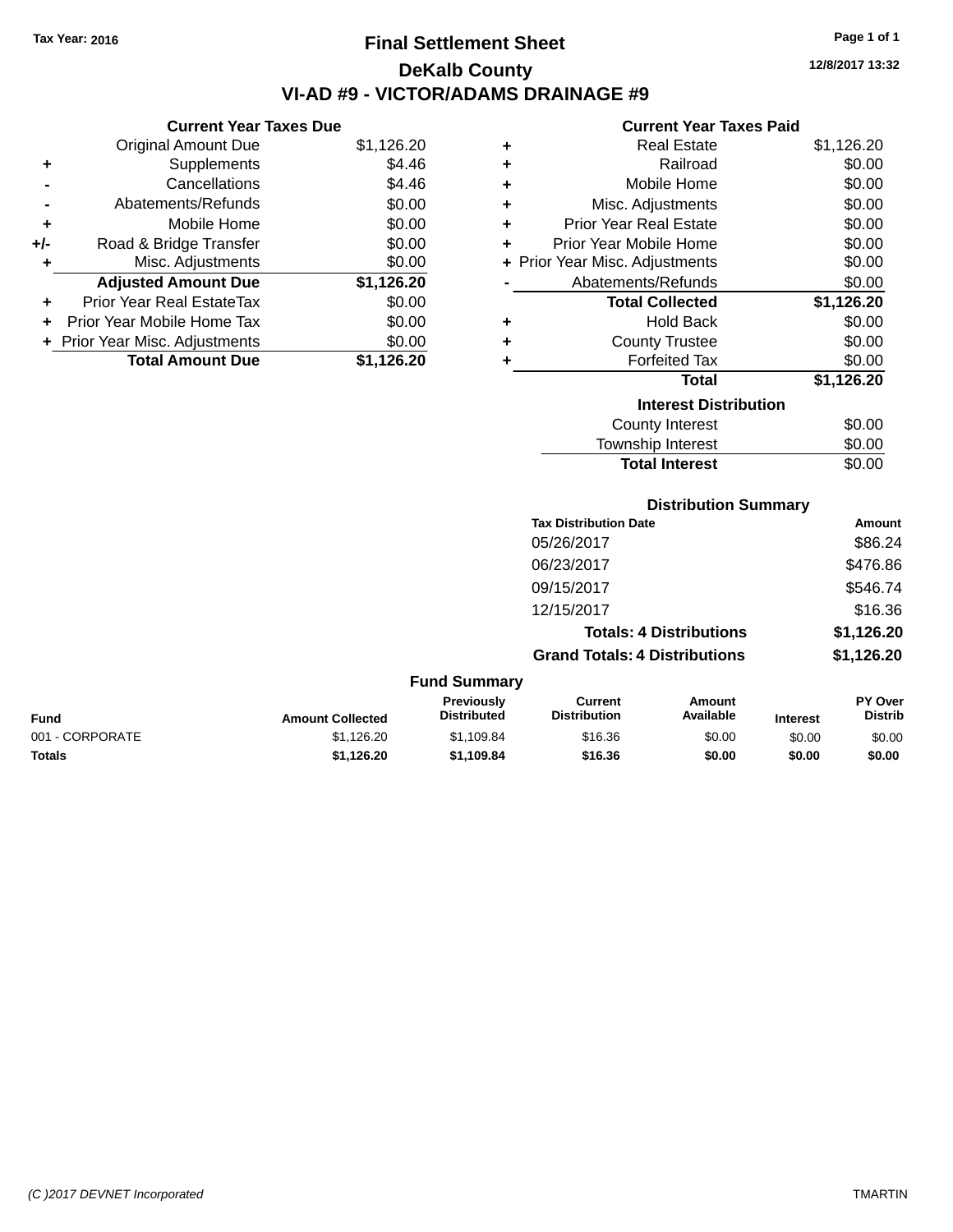**Current Year Taxes Due**

**Original Amount Due** 

**Adjusted Amount Due** 

**Total Amount Due** 

**+** Supplements **-** Cancellations **-** Abatements/Refunds **+** Mobile Home **+/-** Road & Bridge Transfer **+** Misc. Adjustments

**+** Prior Year Real EstateTax \$0.00 **+** Prior Year Mobile Home Tax **+** Prior Year Misc. Adjustments

## **Final Settlement Sheet Tax Year: 2016 Page 1 of 1 DeKalb County VI-CL #14 - VICTOR-CLINTON DRAINAGE**

**12/8/2017 13:32**

#### **Current Year Taxes Paid**

|            |   | oan chi toan taxoo fara        |            |
|------------|---|--------------------------------|------------|
| \$5,232.00 | ٠ | <b>Real Estate</b>             | \$5,232.00 |
| \$0.00     | ٠ | Railroad                       | \$0.00     |
| \$0.00     | ٠ | Mobile Home                    | \$0.00     |
| \$0.00     | ٠ | Misc. Adjustments              | \$0.00     |
| \$0.00     | ٠ | <b>Prior Year Real Estate</b>  | \$0.00     |
| \$0.00     | ٠ | Prior Year Mobile Home         | \$0.00     |
| \$0.00     |   | + Prior Year Misc. Adjustments | \$0.00     |
| \$5,232.00 |   | Abatements/Refunds             | \$0.00     |
| \$0.00     |   | <b>Total Collected</b>         | \$5,232.00 |
| \$0.00     | ٠ | <b>Hold Back</b>               | \$0.00     |
| \$0.00     | ٠ | <b>County Trustee</b>          | \$0.00     |
| \$5,232.00 | ٠ | <b>Forfeited Tax</b>           | \$0.00     |
|            |   | <b>Total</b>                   | \$5,232.00 |
|            |   | <b>Interest Distribution</b>   |            |
|            |   | County Interest                | \$0.00     |

| <b>Township Interest</b>     | \$0.00        |
|------------------------------|---------------|
| <b>Total Interest</b>        | \$0.00        |
| <b>Distribution Summary</b>  |               |
| <b>Tax Distribution Date</b> | <b>Amount</b> |
| 05/26/2017                   | \$1,633.54    |
| 06/23/2017                   | \$1,845.73    |
| 07/21/2017                   | \$93.81       |
| 09/15/2017                   | \$1,640.92    |
| 12/15/2017                   | \$18.00       |

**Totals: 5 Distributions \$5,232.00 Grand Totals: 5 Distributions \$5,232.00**

|                 |                         | <b>Fund Summary</b>                     |                                |                     |                 |                                  |
|-----------------|-------------------------|-----------------------------------------|--------------------------------|---------------------|-----------------|----------------------------------|
| Fund            | <b>Amount Collected</b> | <b>Previously</b><br><b>Distributed</b> | Current<br><b>Distribution</b> | Amount<br>Available | <b>Interest</b> | <b>PY Over</b><br><b>Distrib</b> |
| 001 - CORPORATE | \$5,232,00              | \$5,214.00                              | \$18.00                        | \$0.00              | \$0.00          | \$0.00                           |
| <b>Totals</b>   | \$5,232.00              | \$5.214.00                              | \$18.00                        | \$0.00              | \$0.00          | \$0.00                           |